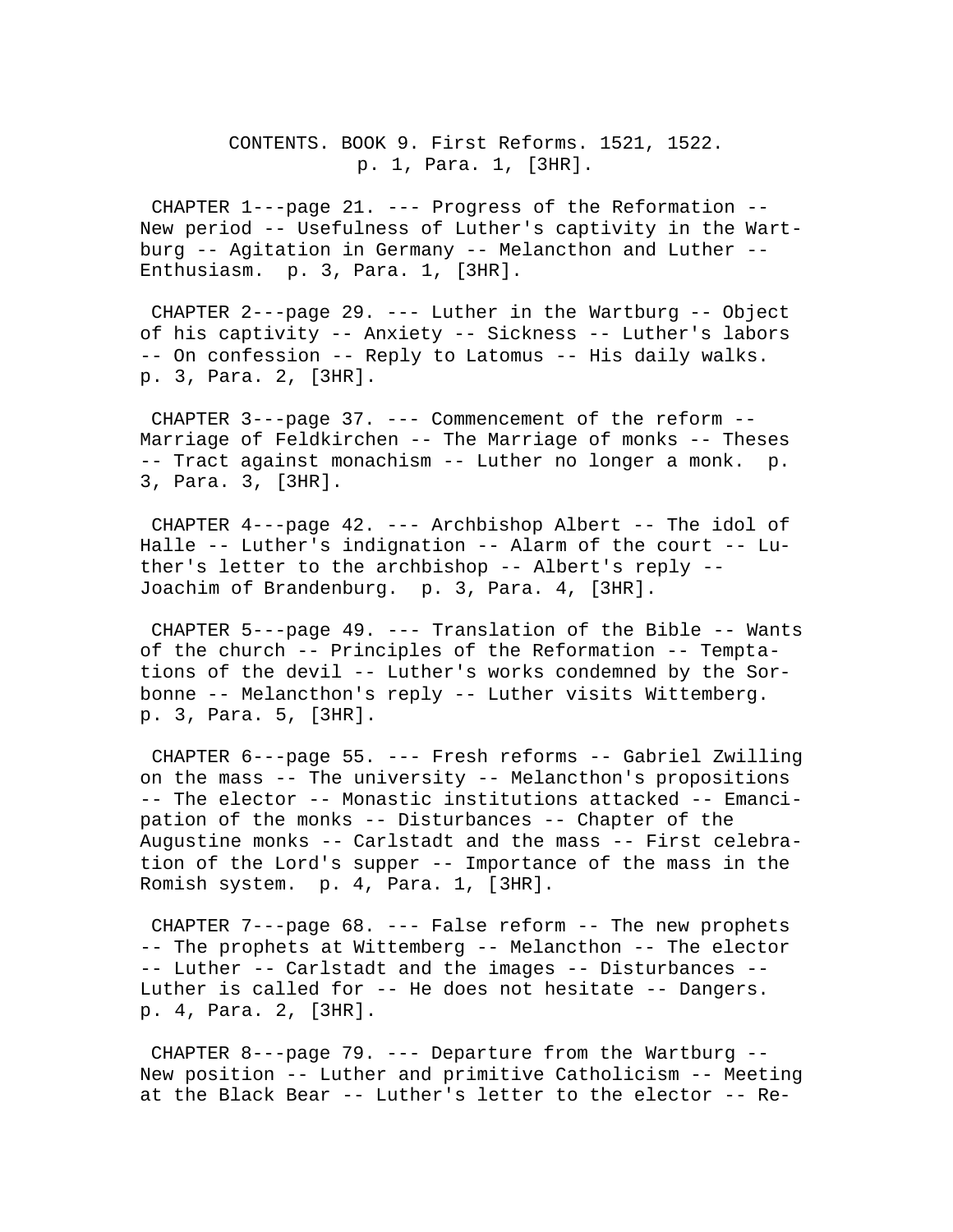turn to Wittemberg -- Sermon at Wittemberg -- Charity -- The word -- How the Reformation was brought about -- Faith in Christ -- Its effects -- Didymus -- Carlstadt -- The prophets -- Interview with Luther -- End of the struggle. p. 4, Para. 3, [3HR].

 CHAPTER 9---page 98. --- Translation of the New Testament -- Faith and Scripture -- Opposition -- Importance of this publication -- Necessity for a systematic Arrangement -- Melancthon's Loci Communes -- Original sin -- Salvation -- Free-will -- Effects of the Loci Communes. p. 4, Para. 4, [3HR].

 CHAPTER 10---page 108. --- Opposition -- Henry VIII -- Wolsey -- The Queen -- Fisher -- Thomas More -- Luther's Books burnt -- Henry's Attack on Luther -- Presented to the Pope -- Its Effect on Luther -- Energy and Violence -- Luther's Reply -- Answer by the bishop of Rochester -- Reply of Thomas More -- Henry's proceedings. p. 4, Para. 5, [3HR].

 CHAPTER 11---page 122. --- General movement -- The monks - - How the Reformation was carried on -- Unlearned believer -- The old and the new doctors -- Printing and literature - - Bookselling and colportage. p. 4, Para. 6, [3HR].

 CHAPTER 12---page 131. --- Luther at Zwickau -- The Castle of Freyberg -- Worms -- Frankfort -- Universal movement -- Wittemberg the center of the Reformation -- Luther's sentiments p. 5, Para. 1, [3HR].

BOOK 10 AGITATION, REVERSES, And PROGRESS. 1522-1526. p. 5, Para. 2, [3HR].

 CHAPTER 1---page 139. --- Political element -- Want of enthusiasm at Rome -- Siege of Pampeluna - Courage of Ignatius -- Transition -- Luther and Loyola -- Visions -- Two principles. p. 5, Para. 3, [3HR].

 CHAPTER 2---page 149. --- Victory of the pope -- Death of Leo X -- The oratory of divine love -- Adrian VI -- Plan of reform -- Opposition. p. 5, Para. 4, [3HR].

 CHAPTER 3---page 154. --- Diet of Nuremberg -- Soliman's invasion -- The nuncio calls for Luther's death -- The Nuremberg preachers -- Promise of reform -- Grievances of the nation -- Decree of the diet -- Fulminating letter of the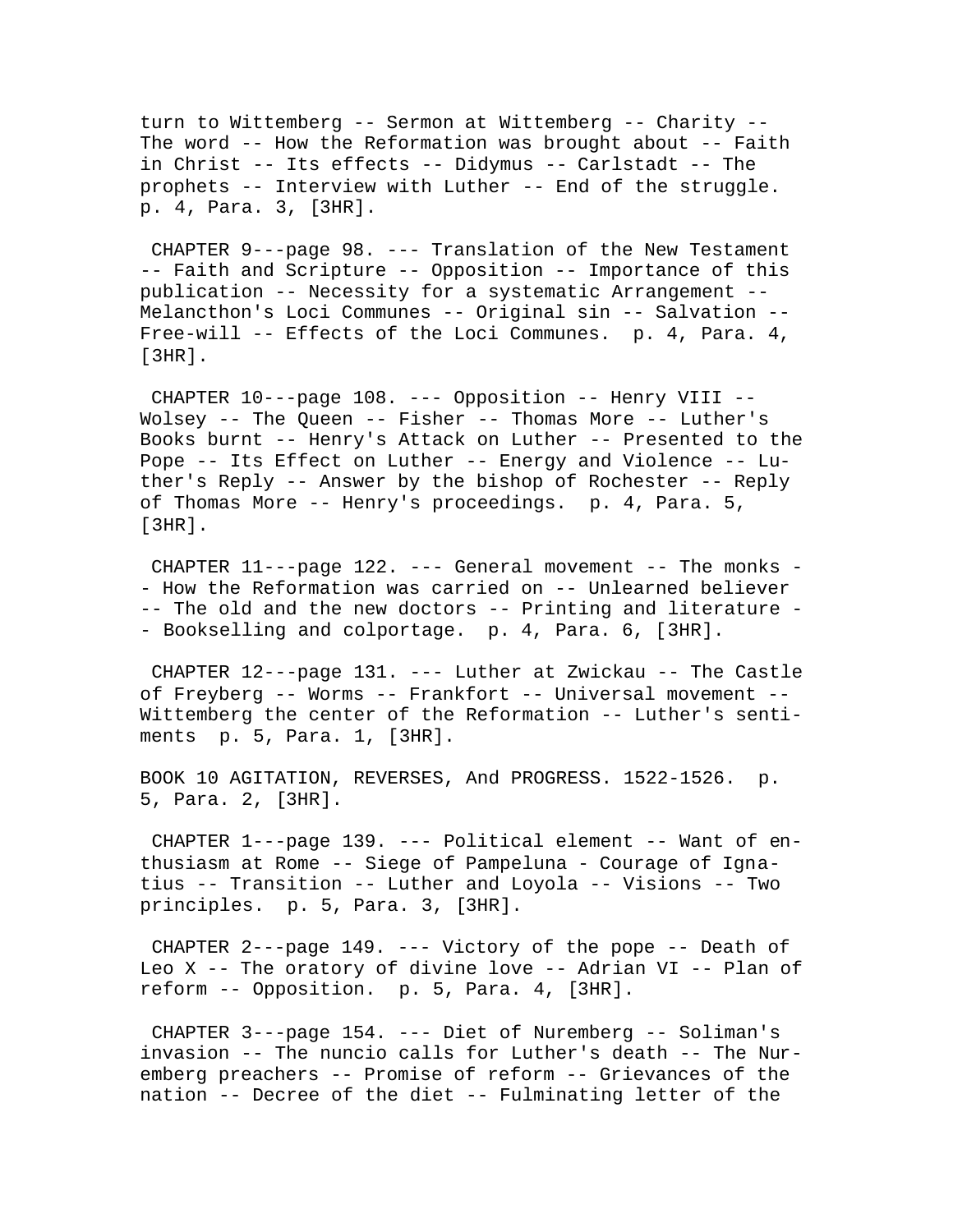pope -- Luther's advice. p. 5, Para. 5, [3HR].

 CHAPTER 4---page 165. --- Persecution -- Exertions of duke George -- The convent at Antwerp -- Miltenberg -- The three monks of Antwerp -- The scaffold -- The martyrs of Brussels. p. 5, Para. 6, [3HR].

 CHAPTER 5---page 173. --- The new pope, Clement VII -- The legate Campeggio -- Diet of Nuremberg -- Demand of the legate -- Reply of the diet -- A secular council projected -- Alarm and exertions of the Pope -- Bavaria -- League of Ratisbon -- Severity and reforms -- Political schism -- Opposition -- Intrigues of Rome -- Decree of Burgos -- Rupture. p. 5, Para. 7, [3HR].

 CHAPTER 6--page 183. --- Persecution -- Gaspard Tauber -- A Bookseller -- Cruelties in Wurtemberg, Salzburg, and Bavaria -- Pomerania -- Henry of Zuphten. p. 6, Para. 1, [3HR].

 CHAPTER 7---page 189. --- Divisions -- The Lord's supper - - Two extremes -- Hoen's discovery -- Carlstadt -- Luther - - Mysticism of the enthusiasts -- Carlstadt at Orlamund -- Luther's mission -- Interview at table -- The conference of Orlamund -- Carlstadt banished. p. 6, Para. 2, [3HR].

 CHAPTER 8---page 200. --- Progress -- Resistance against the Ratisbon leaguers -- Meeting between Philip of Hesse and Melancthon -- The landgrave converted to the gospel -- The Palatinate -- Luneburg -- Holstein -- The grand-master at Wittemberg. p. 6, Para. 3, [3HR].

 CHAPTER 9---page 204. --- Reforms -- All Saints church -- Fall of the mass -- Learning -- Christian schools -- Learning extended to the laity -- The arts -- Moral religion -- Esthetical religion -- Music -- Poetry -- Painting. p. 6, Para. 4, [3HR].

 CHAPTER 10---page 214. --- Political ferment -- Luther against rebellion -- Thomas Munzer -- Agitation -- The Black Forest -- The twelve articles -- Luther's opinion -- Helfenstein -- March of the peasants -- March of the imperial army -- Defeat of the peasants -- Cruelty of the princes. p. 6, Para. 5, [3HR].

 CHAPTER 11---page 228. --- Munzer at Mulhausen -- Appeal to the people -- March of the princes -- End of the revolt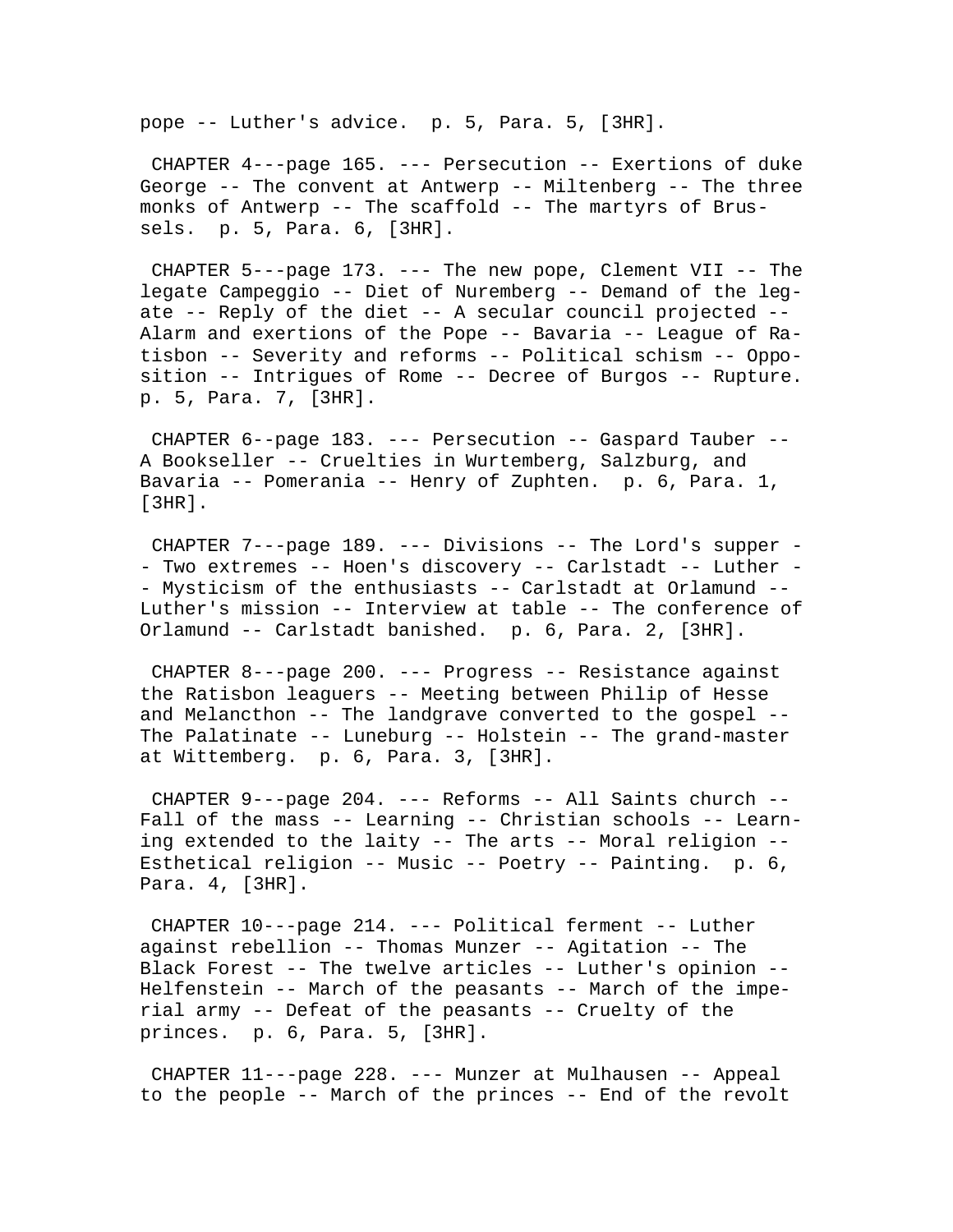-- Influence of the reformers -- Sufferings -- Changes -- Two results. p. 6, Para. 6, [3HR].

 CHAPTER 12---page 236. --- Death of the elector Frederick -- The prince and the reformer -- Roman-catholic alliance - - Plans of Charles the V. -- Dangers. p. 6, Para. 7, [3HR].

CHAPTER  $13$ ---page  $240.$  --- The nuns of Nimptsch -- Luther's sentiments -- The convent dissolved -- Luther's marriage -- Domestic happiness. p. 6, Para. 8, [3HR].

 CHAPTER 14---page 247. --- The landgrave -- The elector -- Prussia -- Reformation -- Secularization -- The archbishop of Mentz -- Conference at Friedwalt -- Diet -- Alliance of Torgau -- Resistance of the reformers -- Alliance of Magdeburg -- The Catholics redouble their exertions -- The emperor's marriage -- Threatening letters -- The two parties. p. 7, Para. 1, [3HR].

 BOOK 11 Divisions. SWITZERLAND. GERMANY. 1523-1527. p. 7, Para. 2, [3HR].

 CHAPTER 1---page 257. --- Unity in diversity -- Primitive fidelity and liberty -- Formation of Romish unity -- Leo Juda and the monk -- Zwingle's theses -- The disputation of January. p. 7, Para. 3, [3HR].

 CHAPTER 2---page 265. --- Papal temptations -- Progress of the Reformation -- The idol at Stadelhofen -- Sacrilege -- The ornaments of the saints. p. 7, Para. 4, [3HR].

 CHAPTER 3---page 269. --- The disputation of October -- Zwingle on the church -- The church -- Commencement of Presbyterianism -- Discussion on the mass -- Enthusiasts -- The language of discretion -- Victory -- A characteristic of the Swiss Reformation -- Moderation -- Oswald Myconius at Zurich -- Revival of literature -- Thomas Plater of the Valais. p. 7, Para. 5, [3HR].

 CHAPTER 4---page 278. --- Diet of Lucerne -- Hottinger arrested -- His death -- Deputation from the diet to Zurich - - Abolition of religious processions -- Abolition of images -- The two Reformations -- Appeal to the people. p. 7, Para. 6, [3HR].

CHAPTER 5---page 286. --- New opposition -- Abduction of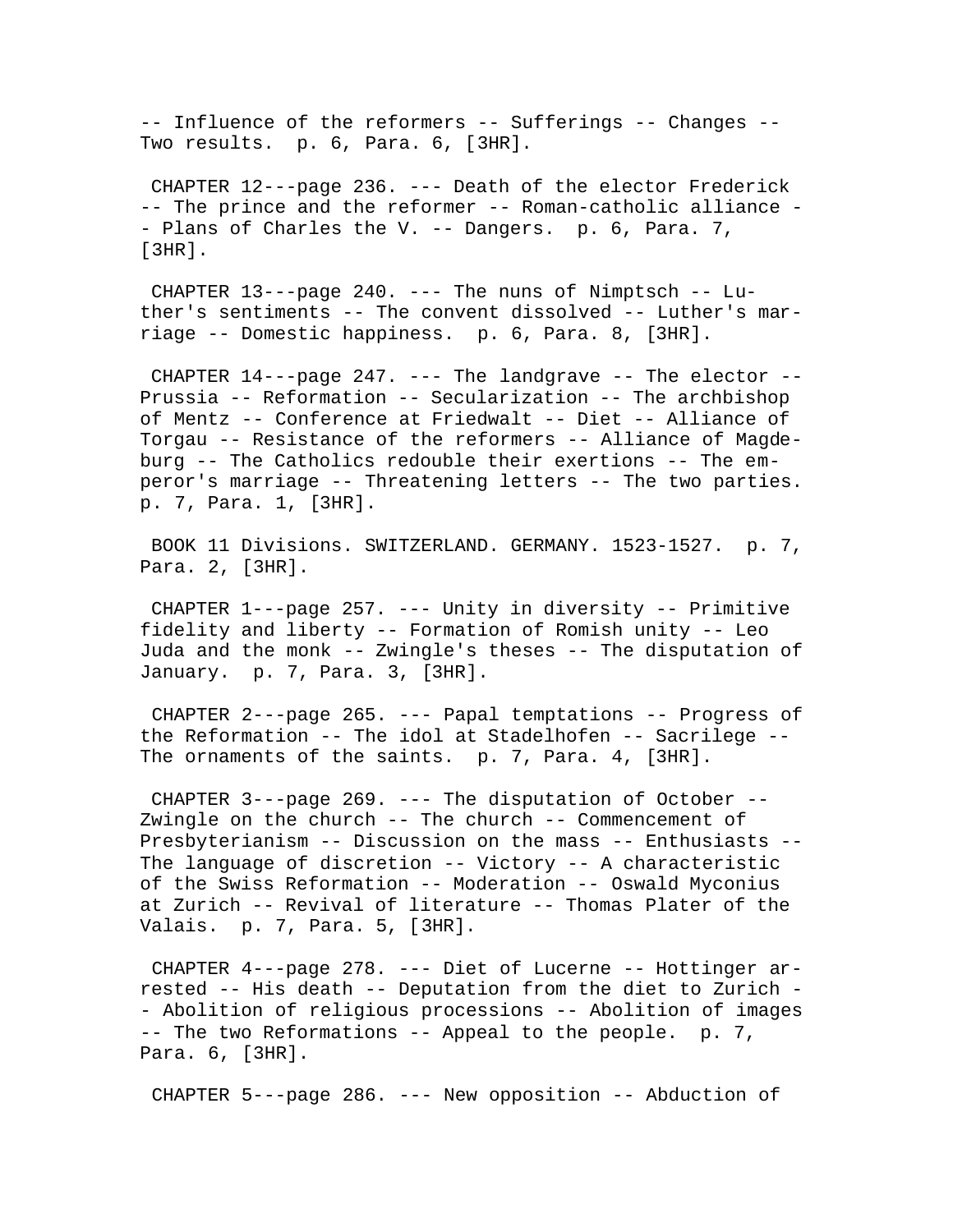Oexlin -- The family of the Wirths -- The Populace at the convent of Ittingen -- The diet of Zug -- The Wirths apprehended and given up to the diet -- Their condemnation. p. 7, Para. 7, [3HR].

 CHAPTER 6---page 295. --- Abolition of the mass -- Zwingle's dream -- Celebration of the Lord's supper -- Fraternal charity -- Original sin -- The Oligarchs opposed to the reform -- Various attacks. p. 8, Para. 1, [3HR].

 CHAPTER 7---page 301. --- Berne -- The provost Watteville -- First successes of the reformed Doctrines -- Haller at the convent -- Accusation and deliverance -- The monastery of Konigsfeldt -- Margaret Watteville to Zwingle -- The convent opened -- Two champions -- Clara May and the provost Watteville. p. 8, Para. 2, [3HR].

 CHAPTER 8---page 310. --- Basle -- OECOLAMPADIUS -- He visits Augsburg -- Enters a convent -- Retires to Sickingen's castle -- Returns to Basle -- Ulrich Hutten -- His plans -- Last effort of chivalry -- Hutten dies at Ufnau. p. 8, Para. 3, [3HR].

 CHAPTER 9---page 317. --- Erasmus and Luther -- Vacillations of Erasmus -- Luther to Erasmus -- Erasmus's treatise against Luther on free will -- Three opinions -- Effect upon Luther -- Luther on free will -- The Jansenists and the reformers -- Homage to Erasmus -- His anger -- The three days. p. 8, Para. 4, [3HR].

 CHAPTER 10---page 330. --- The three adversaries -- Source of truth -- Grebel -- The fanatics and Zwingle -- Constitution of the church -- Prison -- The prophet Blaurock -- Fanaticism at Saint Gall -- Schucker and family -- Discussion at Zurich -- The limits of the Reformation -- Punishment of the fanatics. p. 8, Para. 5, [3HR].

 CHAPTER 11---page 339. --- Progression and immobility -- Zwingle and Luther -- Luther's return to scholasticism -- Respect for tradition -- Occam -- Contrary tendency in Zwingle -- Beginning of the controversy -- OECOLAMPADIUS and the Swabian Syngramma -- Strasburg mediates. p. 8, Para. 6, [3HR].

 CHAPTER 12---page 351. --- The Tockenburg -- An Assembly of the people -- Reformation -- The Grisons -- Disputation at Ilantz -- Results -- Reformation at Zurich. p. 9, Para.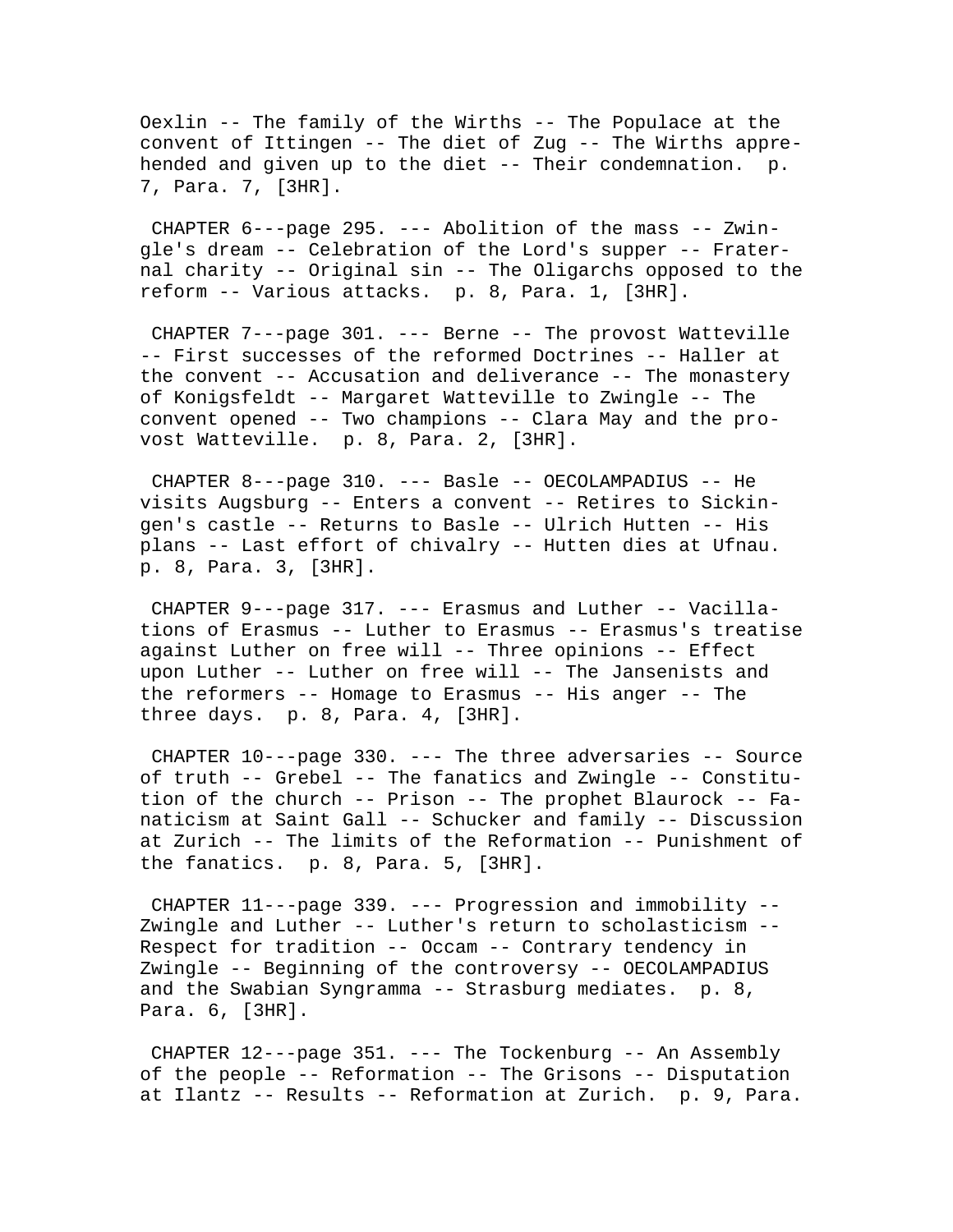1, [3HR].

 CHAPTER 13---page 356. --- The Oligarchs -- Bernese mandate of in favor of the papacy - Discussion at Baden --Regulations of the discussion -- Riches and poverty -- Eck and OECOLAMPADIUS -- Discussion -- Zwingle's share in the discussion -- Vaunts of the Romanists -- Abusive language of a monk -- Close of the disputation. p. 9, Para. 2, [3HR].

 CHAPTER 14---page 365. --- Consequences at Basle, Berne, St. Gall, and other places -- Diet at Zurich -- The small cantons -- Threats against Berne -- Foreign support. p. 9, Para. 3, [3HR].

p. 9, Para. 4, [3HR].

 CHAPTER 1---page 371. --- Universality of Christianity -- Enemies of the reform in France -- Heresy and persecution in Dauphiny -- A country mansion -- The Farel family -- Pilgrimage to the holy cross -- Immorality and superstition -- William desires to become a student. p. 9, Para. 4, [3HR].

 CHAPTER 2---page 380. --- Louis XII and the assembly of Tours -- Francis and Margaret -- Learned men -- Lefevre -- His courses at the university -- Meeting between Lefevre and Farel -- Farel's hesitation and researches -- First awakening -- Lefevre's prophecy -- Teaches justification by faith -- Objections -- Disorder of the colleges -- Effects on Farel -- Election -- Sanctification of life. p. 9, Para. 6, [3HR].

 CHAPTER 3---page 392. --- Farel and the saints -- The university -- Farel's conversion -- Farel and Luther -- Other disciples -- Date of the reform in France -- Spontaneous rise of the different reforms -- Which was the first? -- Lefevre's place. p. 10, Para. 1, [3HR].

 CHAPTER 4---page 398. --- Character of Francis I -- Commencement of modern times -- Liberty and obedience -- Margaret of Valois -- The court -- Briconnet, count of Montbrun -- Lefevre commends him to the Bible -- Francis I and "his children" -- The gospel brought to Margaret -- Conversion -- Adoration -- Margaret's character. p. 10, Para. 2, [3HR].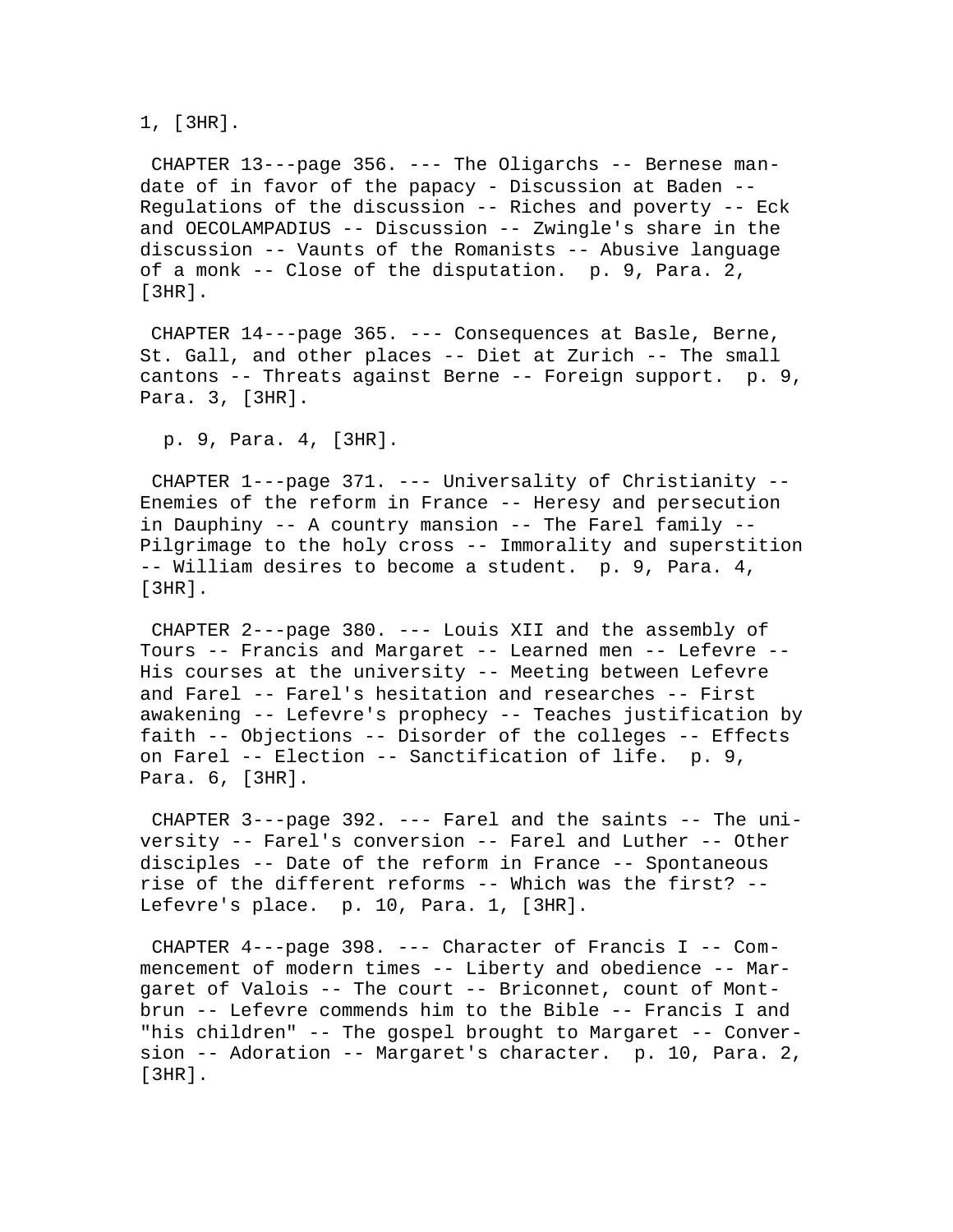CHAPTER 5---page 408. --- Enemies of the Reformation -- Louisa -- Duprat -- Concordat of Bologna -- Opposition of the parliament and the university -- The Sorbonne -- Beda - - His character -- His tyranny -- Berquin, the most learned of the nobility -- The intriguers of the Sorbonne -- Heresy of the three Magdalens -- Luther condemned at Paris -- Address of the Sorbonne to the king -- Lefevre quits Paris for Meaux. p. 10, Para. 3, [3HR].

 CHAPTER 6---page 418. --- Briconnet visits his diocese -- Reform -- The Doctors persecuted in Paris -- Philiberta of Savoy -- Correspondence between Margaret and Briconnet. p. 10, Para. 4, [3HR].

 CHAPTER 7---page 427. --- Beginning of the church at Meaux -- The Scriptures in French -- The artisans and the bishop -- Evangelical harvest -- The epistles of St. Paul sent to the king -- Lefevre and Roma -- The monks before the bishop -- The monks before the parliament -- Briconnet gives way. p. 10, Para. 5, [3HR].

 CHAPTER 8---page 441. --- Lefevre and Farel persecuted -- Difference between the Lutheran and Reformed churches -- Leclerc posts up his placards -- Leclerc branded -- Berquin's zeal -- Berquin before the parliament -- Rescued by Francis I -- Mazurier's apostacy -- Fall and remorse of Pavanne -- Metz -- Chatelain -- Peter Toussaint becomes attentive -- Leclerc breaks the images -- Leclerc's condemnation and torture -- Martyrdom of Chatelain -- Flight. p. 10, Para. 6, [3HR].

 CHAPTER 9---page 461. --- Farel and his brothers -- Farel expelled from Gap -- He preaches in the fields -- The knight Anemond of Coct -- The Minorito -- Anemond quits France -- Luther to the duke of Savoy -- Farel quits France. p. 11, Para. 1, [3HR].

 CHAPTER 10---page 469. --- Catholicity of the Reformation -- Friendship between Farel and OECOLAMPADIUS -- Farel and Erasmus -- Altercation -- Farel demands a disputation -- Theses -- Scripture and faith -- Discussion. p. 11, Para. 2, [3HR].

 CHAPTER 11---page 477. --- New campaign -- Farel's Call to the ministry -- An outpost -- Lyons -- Sebville at Grenoble -- Conventicles -- Preaching at Lyons -- Maigret in prison -- Margaret intimidated. p. 11, Para. 3, [3HR].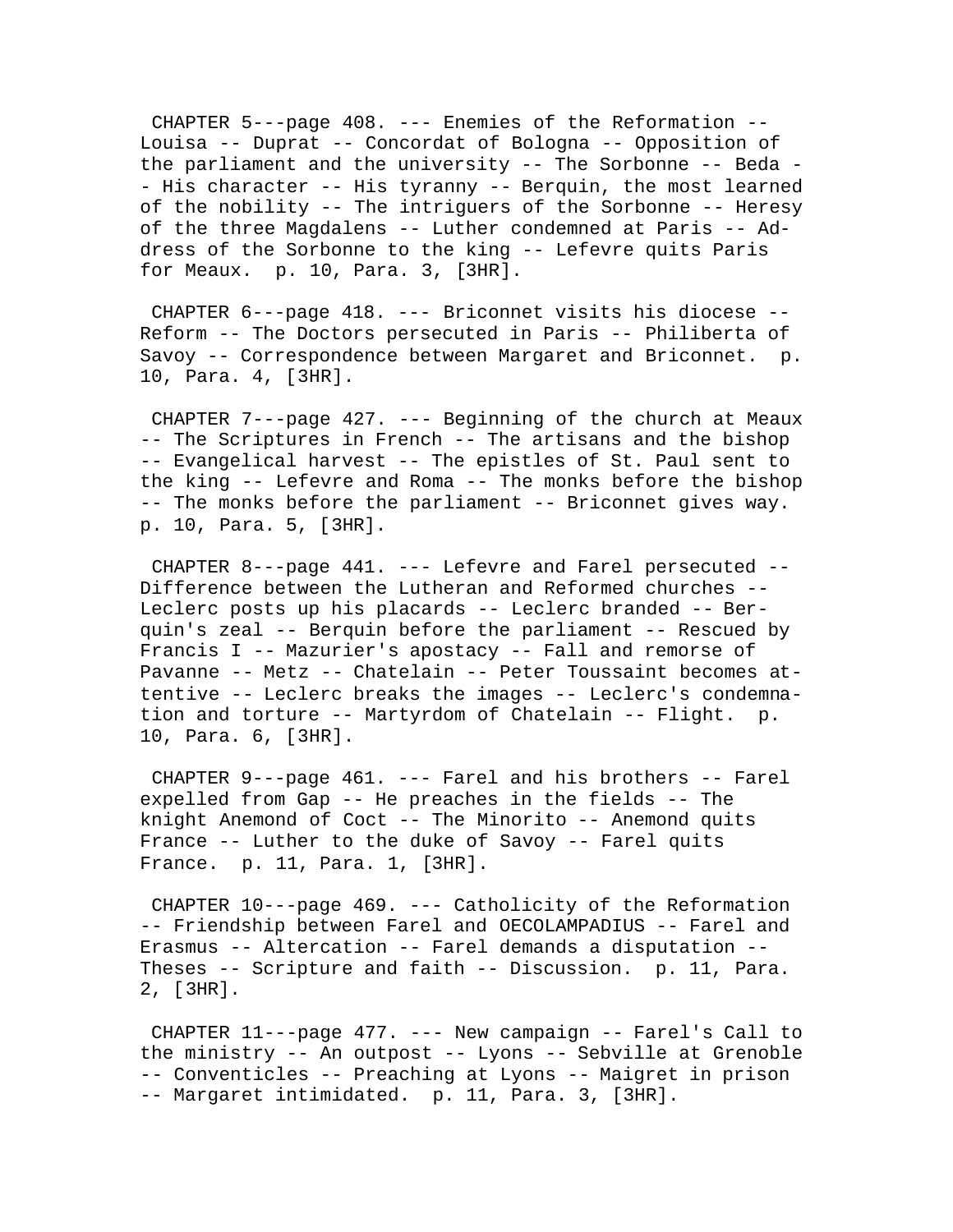CHAPTER 12---page 487. --- The French at Basle -- Encouragement of the Swiss -- Fears of discord -- Translating and printing at Basle -- Bibles and tracts disseminated in France. p. 11, Para. 4, [3HR].

 CHAPTER 13---page 493. --- Progress at Montbellard -- Resistance and commotion -- Toussaint leaves OECOLAMPADIUS -- The image of Saint Anthony -- Death of Anemond -- Strasburg -- Lambert's letter to Francis I -- Successive defeats. p. 11, Para. 5, [3HR].

 CHAPTER 14---page 502. --- Francis made prisoner at Pavia -- Reaction against the Reformation -- Margaret's anxiety for her brother -- Louisa consults the Sorbonne -- Commission against the heretics -- Briconnet brought to trial -- Appeal to the parliament -- Fall -- Recantation -- Lefevre accused -- Condemnation and flight -- Lefevre at Strasburg -- Louis Berquin imprisoned -- Erasmus attacked -- Schuch at Nancy -- His martyrdom -- Struggle with Caroli -- Sorrow of Pavanne -- His Martyrdom -- A Christian hermit -- Concourse at Notre Dame. p. 11, Para. 6, [3HR].

 CHAPTER 15---page 531. --- A student of Noyon -- Character of young Calvin -- Early education -- Consecrated to theology -- The bishop gives him the tonsure -- He leaves Noyon on account of the plague -- The two Calvins -- Slanders -- The Reformation creates new languages -- Persecution and terror -- Toussaint put in prison -- The persecution more furious -- Death of Du Blet, Moulin, and Papillon -- God saves the church -- Margaret's project -- Her departure for Spain. p. 12, Para. 1, [3HR].

PREFACE To VOLUME 3. p. 13, Para. 1, [3HR].

 A spirit of examination and inquiry is in our days continually urging the literary men of France, Switzerland, Germany, and England to search after the original documents which form the basis of modern history. I desire to add my might to the accomplishment of the important task which our age appears to have undertaken. Hitherto I have not been content simply with reading the works of contemporary historians: I have examined eye-witnesses, letters, and original narratives; and have made use of some manuscripts, particularly that of Bullinger, which has been printed since the appearance of the second volume of this Work in France. \* p. 13, Para. 2, [3HR].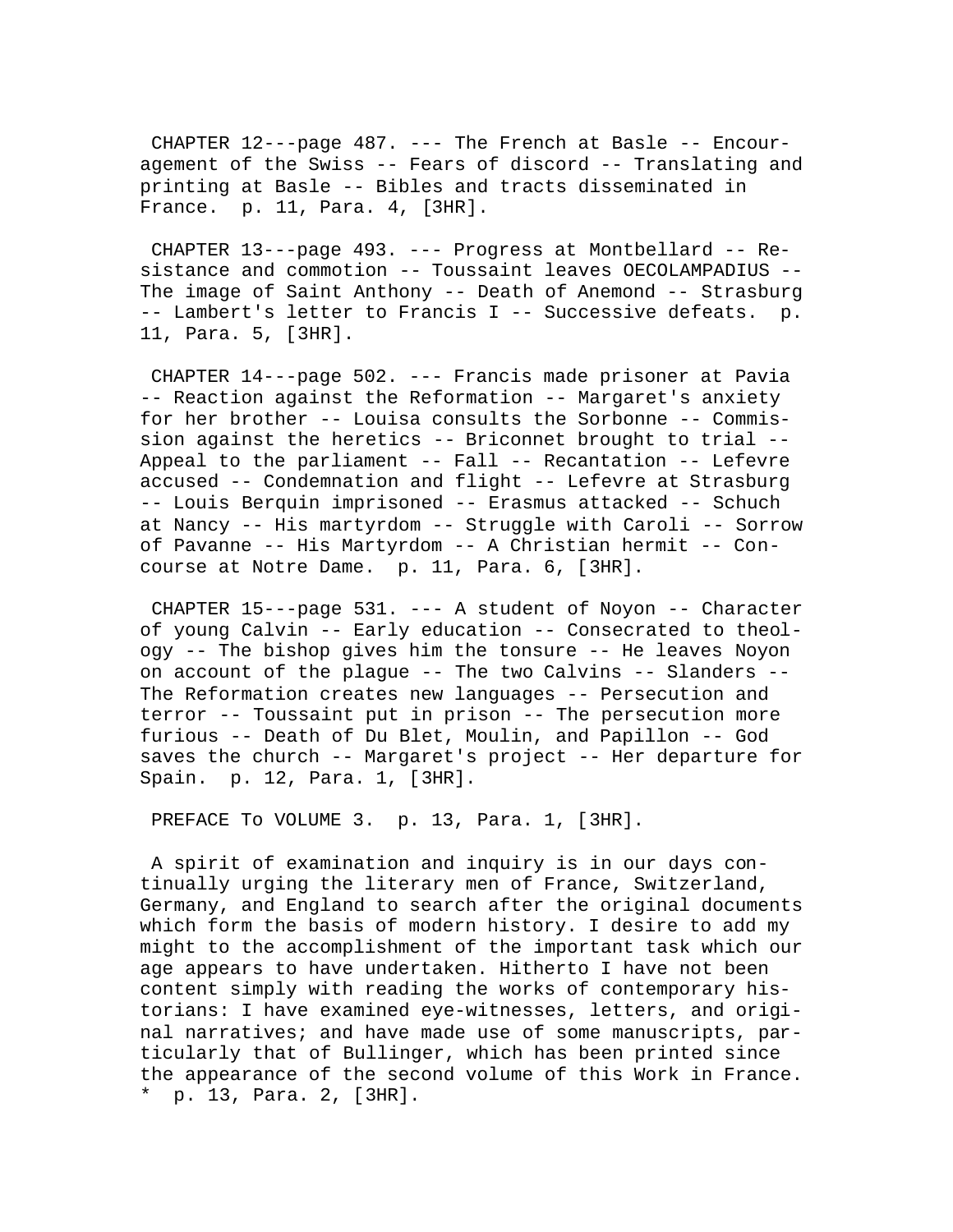\* Bullinger's MS, Frauenfeld, 1838-1840. p. 13, Para. 3, [3HR].

 But the necessity of having recourse to unpublished documents became more urgent when I approached, as I do in the twelfth book, the history of the Reformation in France. On this subject we possess but few printed memoirs, in consequence of the perpetual trials in which the Reformed Church of that country has existed. In the spring of 1838 I examined, as far as was in my power, the manuscripts preserved in the public libraries of Paris, and it will be seen that a manuscript in the Royal Library, hitherto I believe unknown, throws much light on the early stages of the Reformation; and in the autumn of 1839 I consulted the manuscripts in the library belonging to the consistory of the pastors of Neufchatel, a collection exceedingly rich with regard to this period, as having inherited the manuscripts of Farel's library; and through the kindness of the chatelain of Meuron I obtained the use of a manuscript life of Farel written by Choupard, into which most of these documents have been copied. These materials have enabled me to reconstruct an entire phasis of the Reformation in France. In addition to these aids, and those supplied by the Library of Geneva, I made an appeal, in the columns of the Archives du Christianisme, to all friends of history and the Reformation who might have any manuscripts at their disposal; and I here gratefully acknowledge the different communications that have been made to me, in particular by M. Ladeveze, pastor at Meaux. But although religious wars and persecutions have destroyed many precious documents, a number still exist, no doubt, in various parts of France, which would be of vast importance for the history of the Reformation; and I earnestly call upon all those who may possess or have any knowledge of them, kindly to communicate with me on the subject. It is felt now-a-days that these documents are common property; and on this account I hope my appeal will not be made in vain. p. 13, Para. 4, [3HR].

 It may be thought that in writing a general History of the Reformation, I have entered into an unnecessary detail of its first dawnings in France. But these particulars are almost unknown, the events that form the subject of my twelfth book, occupying only four pages in the Histoire Ecclesiastique des Eglises reformees au Royaume de France, by Theodore Beza; and other historians have confined them-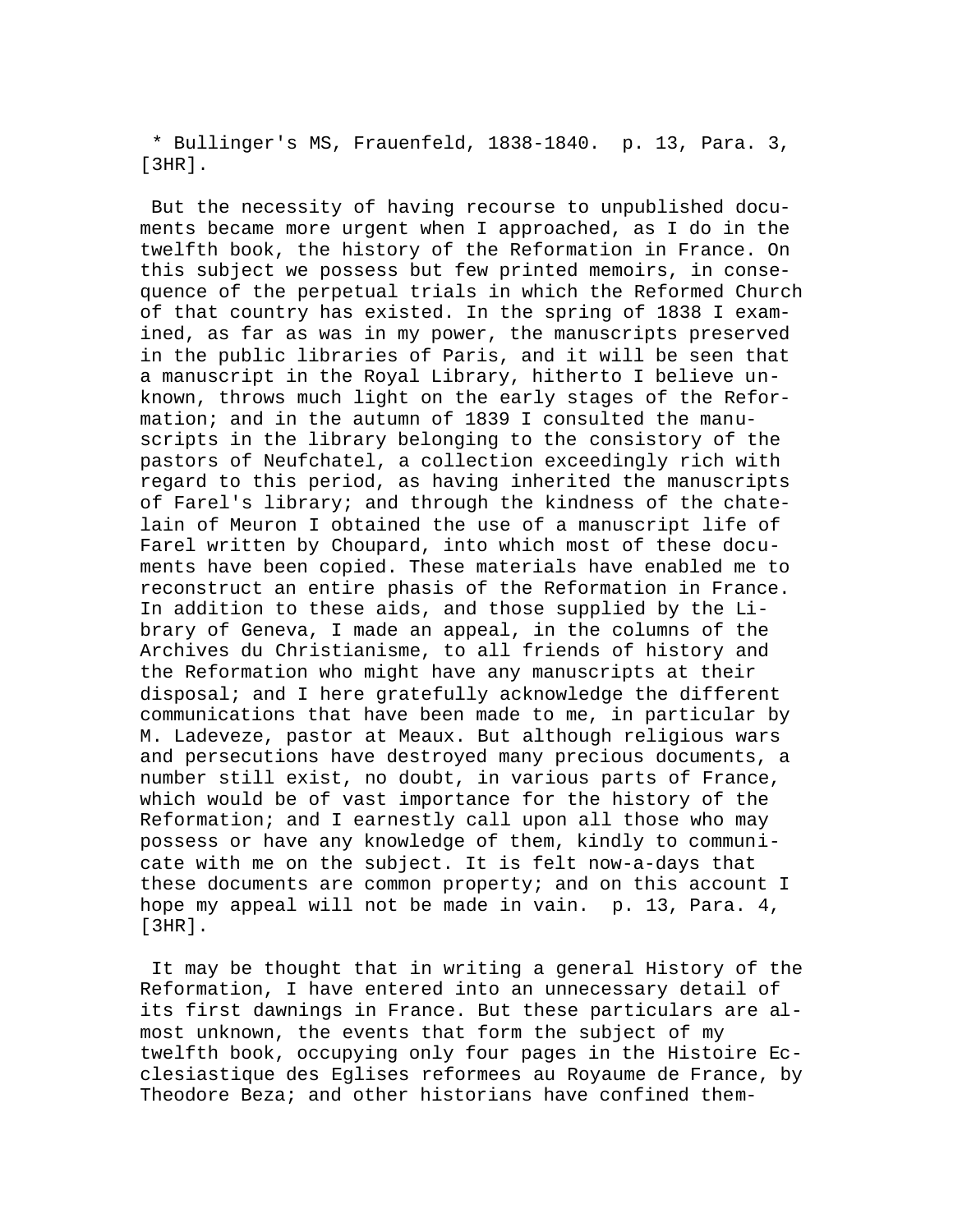selves almost entirely to the political progress of the nation. Unquestionably the scenes that I have discovered, and which I am now about to relate, are not so imposing as the diet of Worms. Nevertheless, independently of the Christian interest that is attached to them, the humble but heavendescended movement that I have endeavored to describe, has probably exerted a greater influence over the destinies of France than the celebrated wars of Francis I and Charles V. In a large machine, not that which makes the greatest show is always the most essential part, but the most hidden springs. p. 14, Para. 1, [3HR].

 Complaints have been made of the delay that has taken place in the publication of this third volume; and some persons would have had me keep back the first until the whole was completed. There are, possibly, certain superior intellects to which conditions may be proscribed; but there are others whose weakness must give them, and to this number the author belongs. To publish a volume at one time, and then a second whenever I was able, and after that a third, is the course that my important duties and my poor ability allow me to take. Other circumstances, moreover, have interposed; severe afflictions have on two occasions interrupted the composition of this third volume, and gathered all my affections and all my thoughts over the graves of beloved children. The reflection that it was my duty to glorify that adorable Master who addressed me in such powerful appeals, and who vouchsafed me such divine consolation, could alone have given me the courage required for the completion of my task. p. 15, Para. 1, [3HR].

 I thought these explanations were due to the kindness with which this work has been received both in France and England, and especially in the latter country. The approbation of the Protestant Christians of Great Britain, the representatives of evangelical principles and doctrines in the most distant parts of the world, is most highly valued by me; and I feel a pleasure in telling them that it is a most precious encouragement to my labors. p. 15, Para. 2, [3HR].

 The cause of truth recompenses those who embrace and defend it, and such has been the result with the nations who received the Reformation. In the eighteenth century, at the very moment when Rome thought to triumph by the Jesuits and the scaffold, the victory slipped from her grasp. Rome fell, like Naples, Portugal, and Spain, into inextricable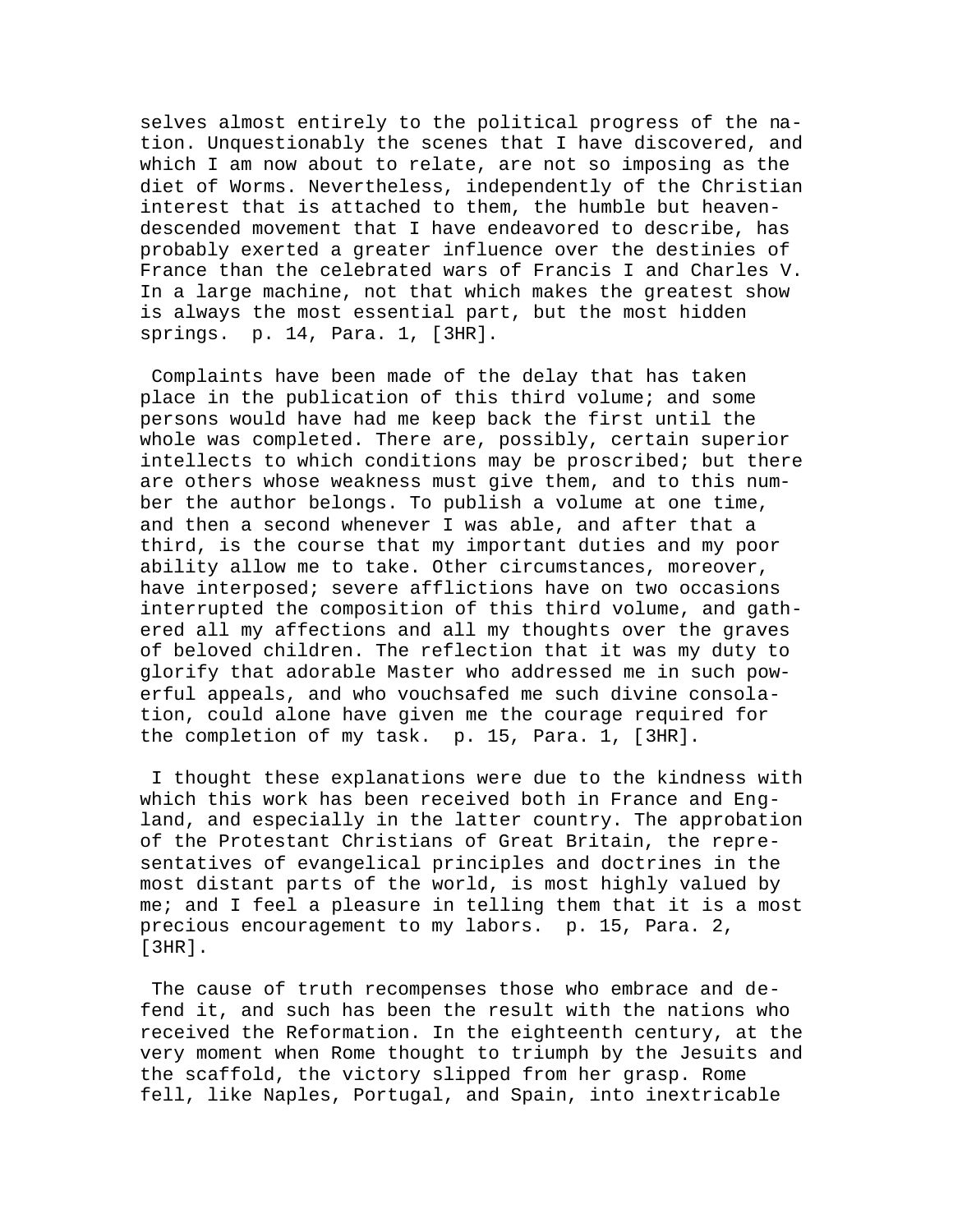difficulties; and at the same time two Protestant nations arose and began to exercise an influence over Europe that had hitherto belonged to the Roman-catholic powers. England came forth victorious from those attacks of the French and Spaniards which the pope had so long been stirring up against her, and the elector of Brandenburg, in spite of the wrath of Clement XI, encircled his head with a kingly crown. Since that time England has extended her dominion in every quarter of the globe, and Prussia has taken a new rank among the continental states, while a third power, Russia, also separated from Rome, has been growing up in her immense deserts. In this manner have evangelical principles exerted their influence over the countries that have embraced them, and "righteousness hath exalted the nations," Proverbs 14:34. Let the evangelical nations be well assured that to Protestantism they are indebted for their greatness. From the moment they abandon the position that God has given them, and incline again towards Rome, they will lose their glory and their power. Rome is now endeavoring to win them over, employing flattery and threats by turns; she would, like Delilah, lull them to sleep upon her knees,. . . . . but it would be to cut off their locks, that their adversaries might put out their eyes and bind them with fetters of brass. p. 15, Para. 3, [3HR].

 Here, too, is a great lesson for that France with which the author feels himself so intimately connected by the ties of ancestry. Should France, intimating her different governments, turn again towards the papacy, it will be, in our belief the signal of great disasters. Whoever attaches himself to the papacy will be compromised in its destruction. France has no prospect of strength or of greatness but by turning towards the gospel. May this great truth be rightly understood by the people and their leaders. p. 16, Para. 1, [3HR].

 It is true that in our days popery is making a great stir. Although laboring under an incurable consumption, she would by a hectic flush and feverish activity persuade others and herself too that she is still in full vigor. This a theologian in Turin has endeavored to do in a work occasioned by this history, and in which we are ready to acknowledge a certain talent in bringing forward testimonies, even the most feeble, with a tone of candor to which we are little accustomed, and in a becoming style, with the exception, however, of the culpable facility with which the author in his twelfth chapter revives accusations against the reform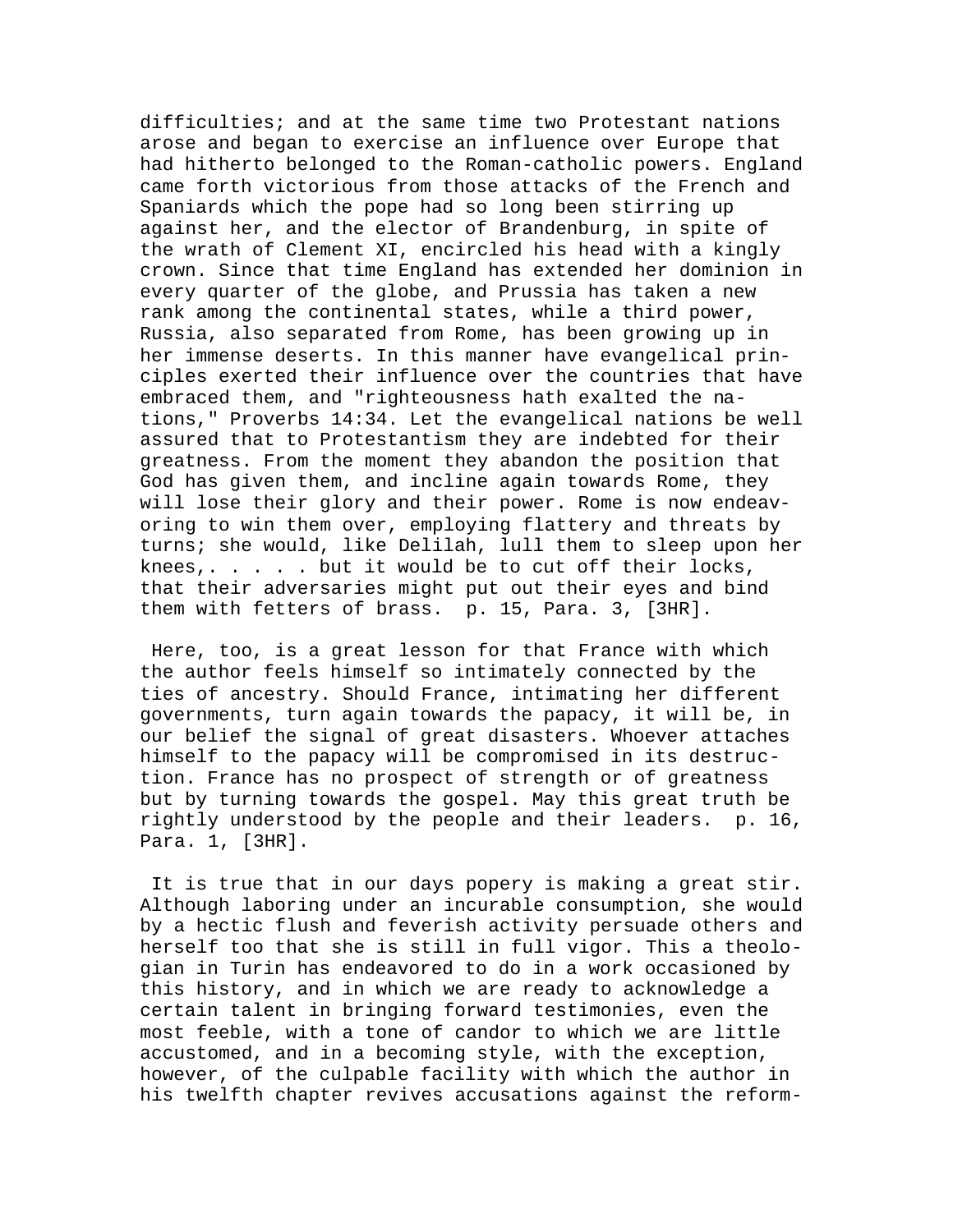ers, the falsehood of which has been so authentically demonstrated and so fully acknowledged. \* p. 17, Para. 1, [3HR].

 \* La Papaute consideree dans son origine et dans son developpement an moyen age, ou reponse aux allegations de M. Merle D'Aubigne dans son Histoire de la Reformation au seizieme siecle, par l'abbe C. Magnin, docteur en theologie. Geneve, chez Berthier-Guers, 1840. p. 17, Para. 2, [3HR].

 As a sequel to his Biography of Luther, M. Audin has recently published a Life of Calvin, written under the influence of lamentable prejudices, and in which we can hardly recognize the reformers and the Reformation. Nevertheless, we do not find in this author the shameful charges against Calvin to which we have alluded; he has passed them over in praiseworthy silence. No man that has any self-respect can now venture to bring forward these gross and foolish calumnies. p. 17, Para. 3, [3HR].

 Perhaps on some other occasion we shall add a few words to what we have already said in our first book on the origin of popery. They would here be out of place. p. 17, Para. 4, [3HR].

 I shall only remark, in a general way, that it is precisely the human and very rational causes that so clearly explain its origin, to which the papacy has recourse to prove its divine institution. Thus Christian antiquity declares that the universal episcopacy was committed to all the bishops, so that the bishops of Jerusalem, Alexandria, Antioch, Ephesus, Rome, Carthage, Lyons, Arles, Milan, Hippo, Caesarea, etc., were interested and interfered in all that took place in the Christian world. Rome immediately claims for herself that duty which was incumbent on all, and reasoning as if no one but herself were concerned in it, employs it to demonstrate her primacy. p. 17, Para. 5, [3HR].

 Let us take another example. The Christian churches, established in the large cities of the empire, sent missionaries to the countries with which they were connected. This was done first of all by Jerusalem; then by Antioch, Alexandria, and Ephesus; afterwards by Rome: and Rome forthwith concludes from what she had done after the others, and to a less extent than the others, that she was entitled to set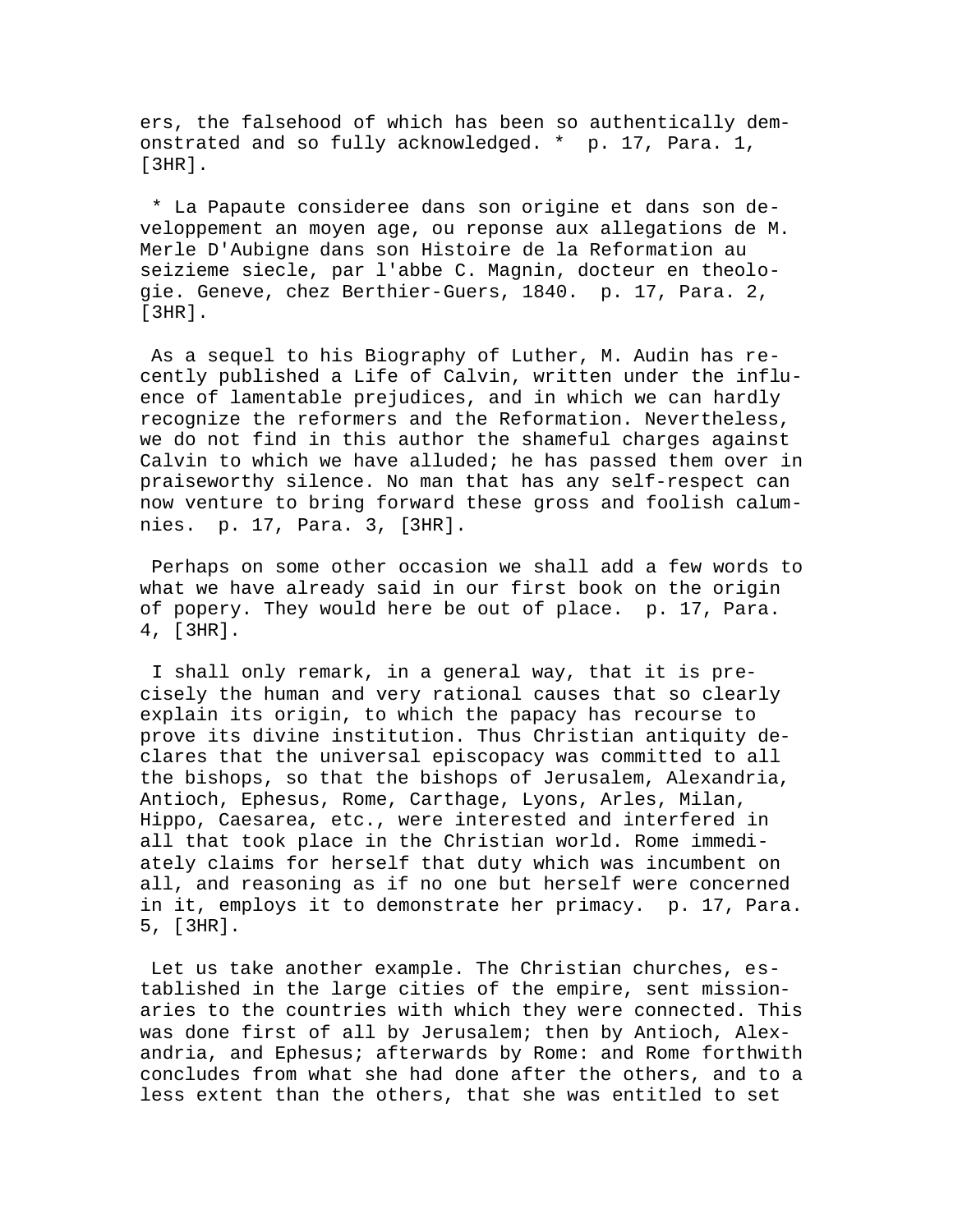herself above the others. These examples will suffice. p. 18, Para. 1, [3HR].

 Let us only remark further, that Rome possessed alone in the West the honor that had been shared in the East by Corinth, Philippi, Thessalonica, Ephesus, Antioch, and in a much higher degree by Jerusalem; \* namely, that of having one apostle or many among its first teachers. Accordingly, the Latin churches must naturally have felt a certain respect towards Rome. But the Eastern Christians, who respected her as the church of the political metropolis of the empire, would never acknowledge her ecclesiastical superiority. The famous general council of Chalcedon ascribed to Constantinople, formerly the obscure Byzantium, the same privileges, ta isa presdzeia, as to Rome, and declared that she ought to be elevated like her. And hence when the papacy was definitively formed in Rome, the East would not acknowledge a master of whom it had never heard mention; and, standing on the ancient footing of its catholicity, it abandoned the West to the power of the new sect which had sprung up in its bosom. The East even to this day calls herself emphatically catholic and orthodox; and whenever you ask one of the Eastern Christians, whom Rome has gained by her numerous concessions, whether he is a catholic? "No," replies he directly, "I am papistian, a Papist." \*\* p. 18, Para. 2, [3HR].

 \* St. Epiphany says that our Lord committed to James the Elder at Jerusalem his throne on earth (to q ro>non autou~ ejpi h~v gh~v). and speaking of the bishops assembled at Jerusalem, he declares that the whole world (panta kosmon) ought to submit to their authority. Epiph. Haeres., 70, 10; 78, 7. \*\* Journal of the Rev. Joseph Wolff. London, 1839, p. 225. p. 18, Para. 3, [3HR].

 If this history has been criticized by the Romish party, it seems also to have met with others who have regarded it in a purely literary light. Men for whom I feel much esteem appear to attach greater importance to a literary or political history of the Reformation, than to an exposition grounded on its spiritual principles and its interior springs of action. I can well understand this way of viewing my subject, but I cannot participate in it. In my opinion, the very essence of the Reformation is its doctrines and its inward life. Every work in which these two things do not hold the chief place may be showy, but it will not be faithfully and candidly historical. It would be like a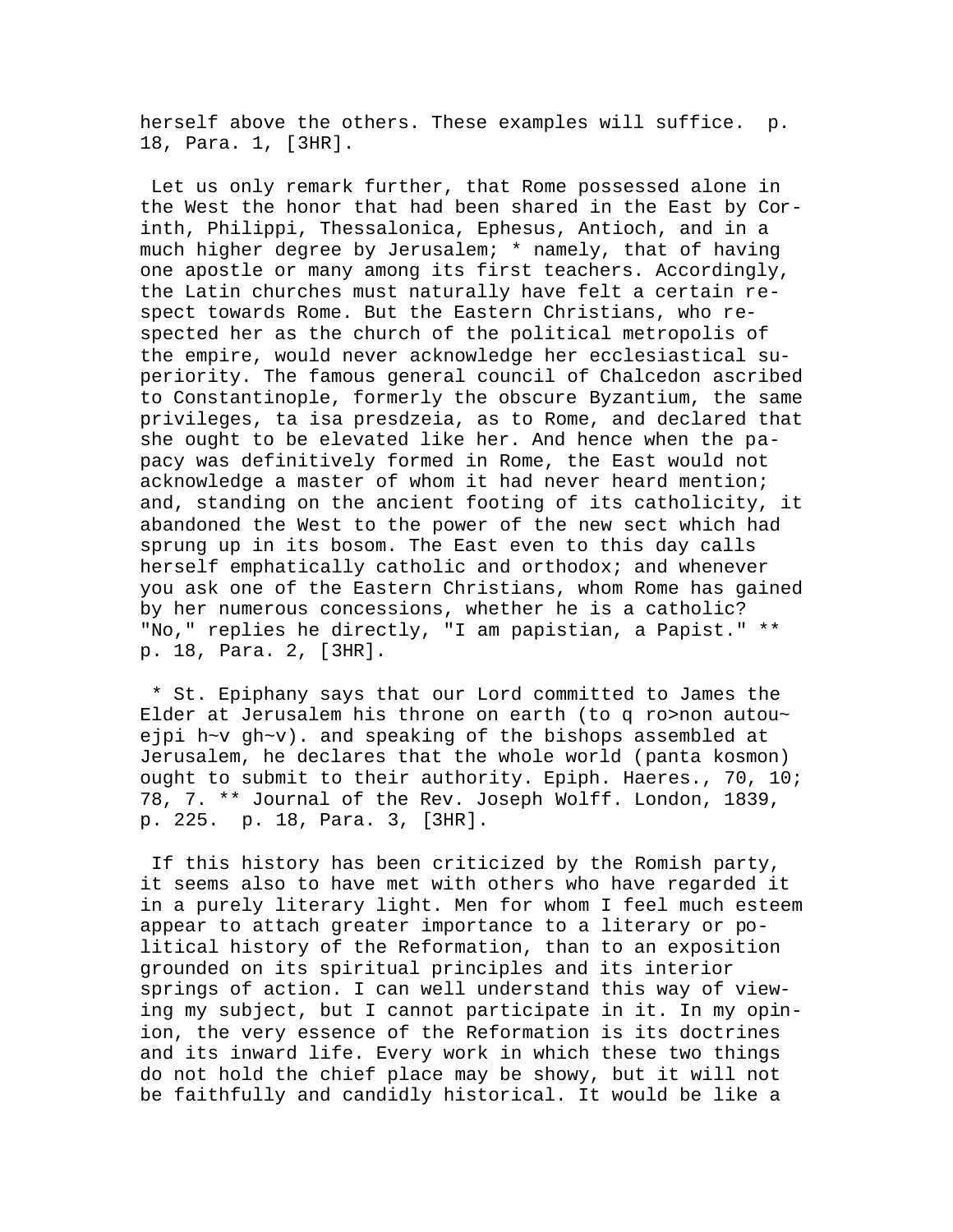philosopher who, in describing a man, should detail with great accuracy and picturesque beauty all that concerns his body, but should give only a subordinate place to that divine inhabitant, the soul. p. 19, Para. 1, [3HR].

 There are not doubt great defects in the feeble work of which I here present another fragment to the Christian public; and I should desire that it were still more copiously imbued with the spirit of the Reformation. The better I have succeeded in pointing out whatever manifests the glory of Christ, the more faithful I shall have been to history. I willingly adopt as my law those words, which an historian of the sixteenth century, a man of the sword still more than of the pen, after writing a portion of the history of that Protestantism in France which I do not purpose narrating, addresses to those who might think of completing his task: "I would give them that law which I acknowledge myself: that, in seeking the glory of this precious instrument, their principal aim should be that of the arm which has prepared, employed, and wielded it at His good pleasure. For all praise given to princes is unseasonable and misplaced, if it has not for leaf and root that of the living God, to whom alone belong honor and dominion for ever and ever." \* p. 19, Para. 2, [3HR].

 \* As the French original does not indicate the source whence this quotation is taken, it may not be improper to mention that it will be found in the Histoire Universelle of Theodore Agrippa D'Aubigne, 3 vols. folio, Amsterdam, 1626. D'Aubigne was then a refugee at Geneva, and in the preface to this work, which contains a history of the world and more especially of France and French Protestantism during his lifetime, he bequeaths to his children the task of completing the history he had partially traced out, and prescribes to them, in the passage quoted above, the spirit in which it should be performed. He little thought that two centuries and a half would pass away before his legacy would be accepted and the history of Protestantism completed. [Note by the Translator.] p. 19, Para. 3, [3HR].

 HISTORY Of THE REFORMATION. VOLUME 3. BOOK 9. FIRST REFORMS. 1521 And 1522. p. 21, Para. 1, [3HR].

 CHAPTER 1 --- Progress of the Reformation -- New period -- Usefulness of Luther's captivity in the Wartburg -- Agitation in Germany -- Melancthon and Luther -- Enthusiasm. p. 21, Para. 2, [3HR].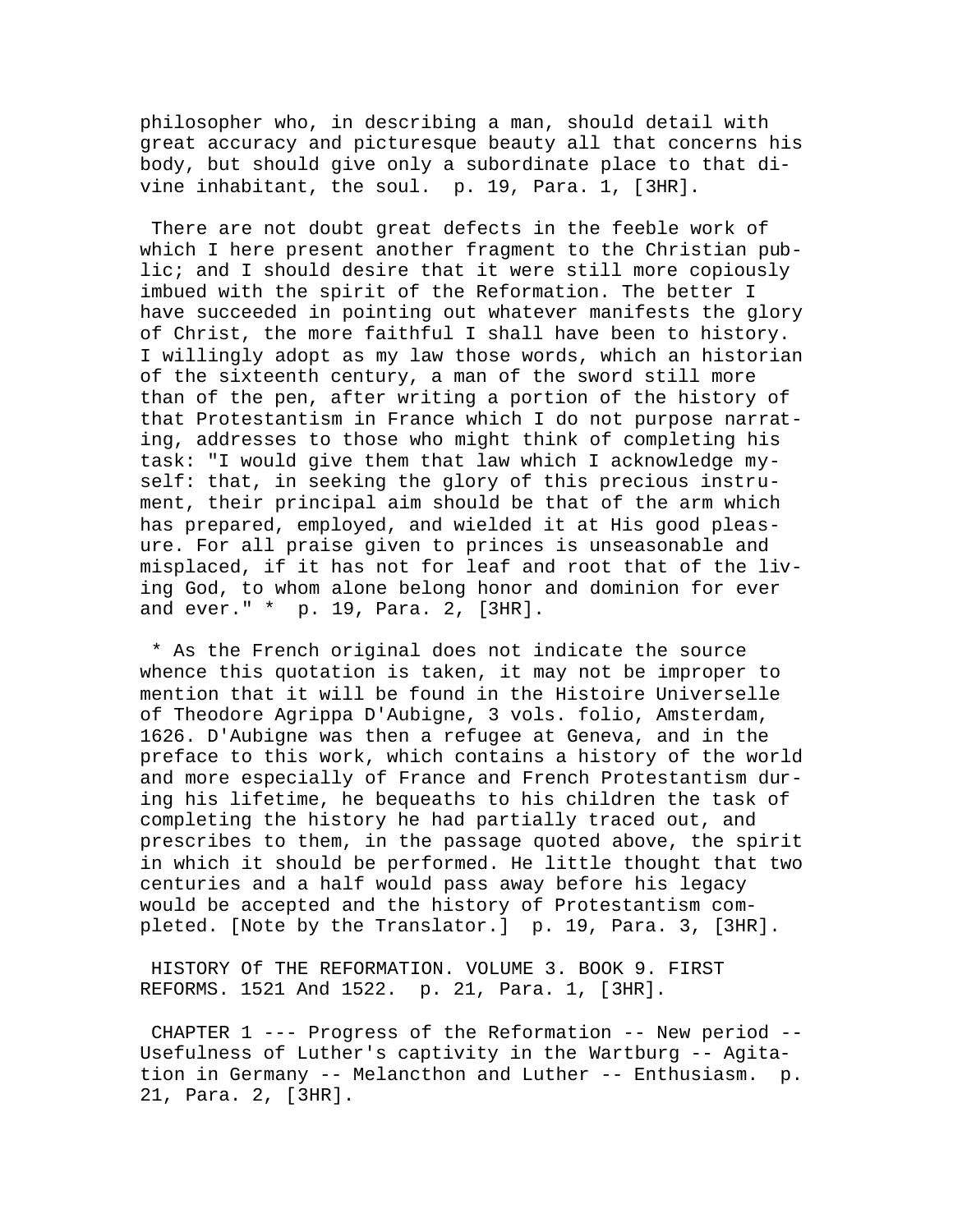For four years an old doctrine had been again proclaimed in the church. The great tidings of salvation by grace, published in earlier times in Asia, Greece, and Italy, by Paul and his brethren, and after many ages re-discovered in the Bible by a monk of Wittemberg, had resounded from the plains of Saxony as far as Rome, Paris, and London; and the lofty mountains of Switzerland had re-echoed its powerful accents. The springs of truth, of liberty, and of life, had been re-opened to the human race. Thither had the nations hastened in crowds, and drunk gladly; but those who had there so eagerly quenched their thirst, were unchanged in appearance. All within was new, and yet everything without seemed to have remained the same. p. 21, Para. 3, [3HR].

 The constitution of the church, its ritual, its discipline, had undergone no change. In Saxony, and even at Wittemberg, wherever the new ideas had penetrated, the papal worship continued with its usual pomp; the priest before the altar, offering the host to God, appeared to effect an ineffable transubstantiation; monks and nuns entered the convents and took their eternal vows; the pastors of the flocks lived without families; religious brotherhoods met together; pilgrimages were undertaken; believers hung their votive offerings on the pillars of the chapels; and all the ceremonies, even to the most insignificant observances of the sanctuary, were celebrated as before. There was a new life in the world, but it had not yet created a new body. The language of the priest formed the most striking contrast with his actions. He might be heard thundering from the pulpit against the mass, as being an idolatrous worship; and then might be seen coming down to the altar, and scrupulously performing the pomps of this mystery. In every quarter the new gospel sounded in the midst of the ancient rites. The priest himself did not perceive this strange contradiction; and the people, who had admiringly listened to the bold language of the new preachers, devoutly practiced the old observances, as if they were never to lay them aside. Everything remained the same, at the domestic hearth and in social life, as in the house of God. There was a new faith in the world, but not new works. The sun of spring had shone forth, but winter still seemed to bind all nature; there were no flowers, no foliage, nothing outwardly that gave token of the change of season. But these appearances were deceitful; a vigorous sap was circulating unperceived below the surface, and was about to change the aspect of the world. p. 21, Para. 4, [3HR].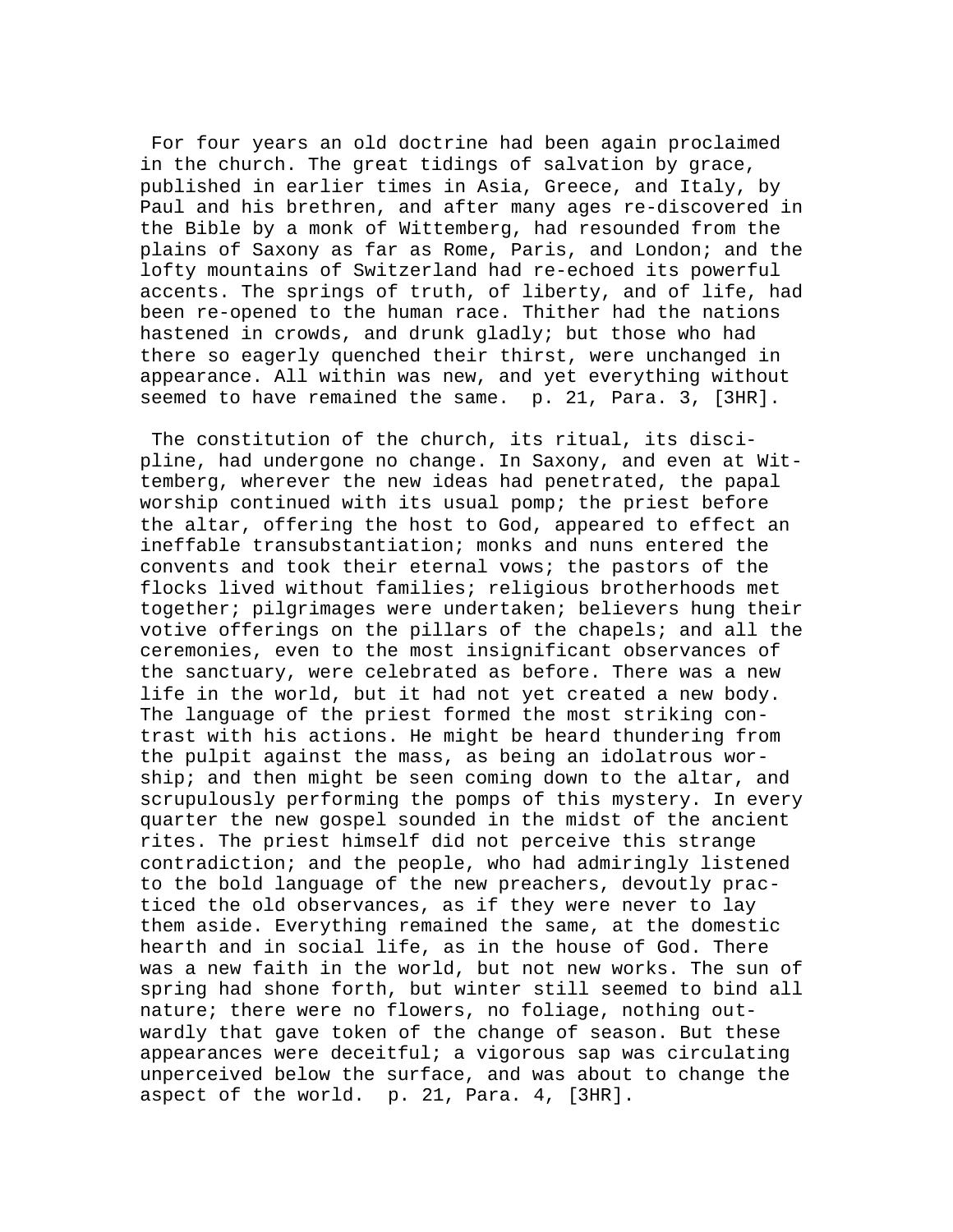It is perhaps to this prudent progress that the Reformation is indebted for its triumphs. Every revolution should be accomplished in the mind before it is carried out externally. The inconsistency we have noticed did not even strike Luther at first. It seemed to him quite natural that the people, who read his works with enthusiasm, should remain devoutly attached to the abuses which they assailed. One might almost fancy he had sketched his plan beforehand, and had resolved to change the mind before changing the forms. But this would be ascribing to him a wisdom the honor of which belongs to a higher Intelligence. He carried out a plan that he had not himself conceived. At a later period he could recognize and discern these things: but he did not imagine them, and did not arrange them so. God led the way: it was Luther's duty to follow. p. 22, Para. 1, [3HR].

 If Luther had begun by an external reform; if, as soon as he had spoken, he had attempted to abolish monastic vows, the mass, confession, and forms of worship, most assuredly he would have met with a vigorous resistance. Man requires time to accommodate himself to great revolutions. But Luther was by no means the violent, imprudent, daring innovator that some historians have described. \* The people, seeing no change in their customary devotions, fearlessly abandoned themselves to their new teacher. They were even surprised at the attacks directed against a man who still left them their mass, their beads, their confessor, and attributed them to the low jealously of obscure rivals, or to the cruel injustice of powerful adversaries. Yet Luther's opinions agitated their minds, renewed their hearts, and so undermined the ancient edifice that it soon fell of itself, without human agency. Ideas do not act instantaneously; they make their way in silence, like the waters that, filtering behind the rocks of the Alps, loosen them from the mountain on which they rest; suddenly the work done in secret reveals itself, and a single day is sufficient to lay bare the agency of many years, perhaps of many centuries. p. 23, Para. 1, [3HR].

\* Hume and others. p. 23, Para. 2, [3HR].

 A new era was beginning for the Reformation. Already truth was restored in its doctrine; now the doctrine is about to restore truth in all the forms of the church and of society. The agitation is too great for men's minds to remain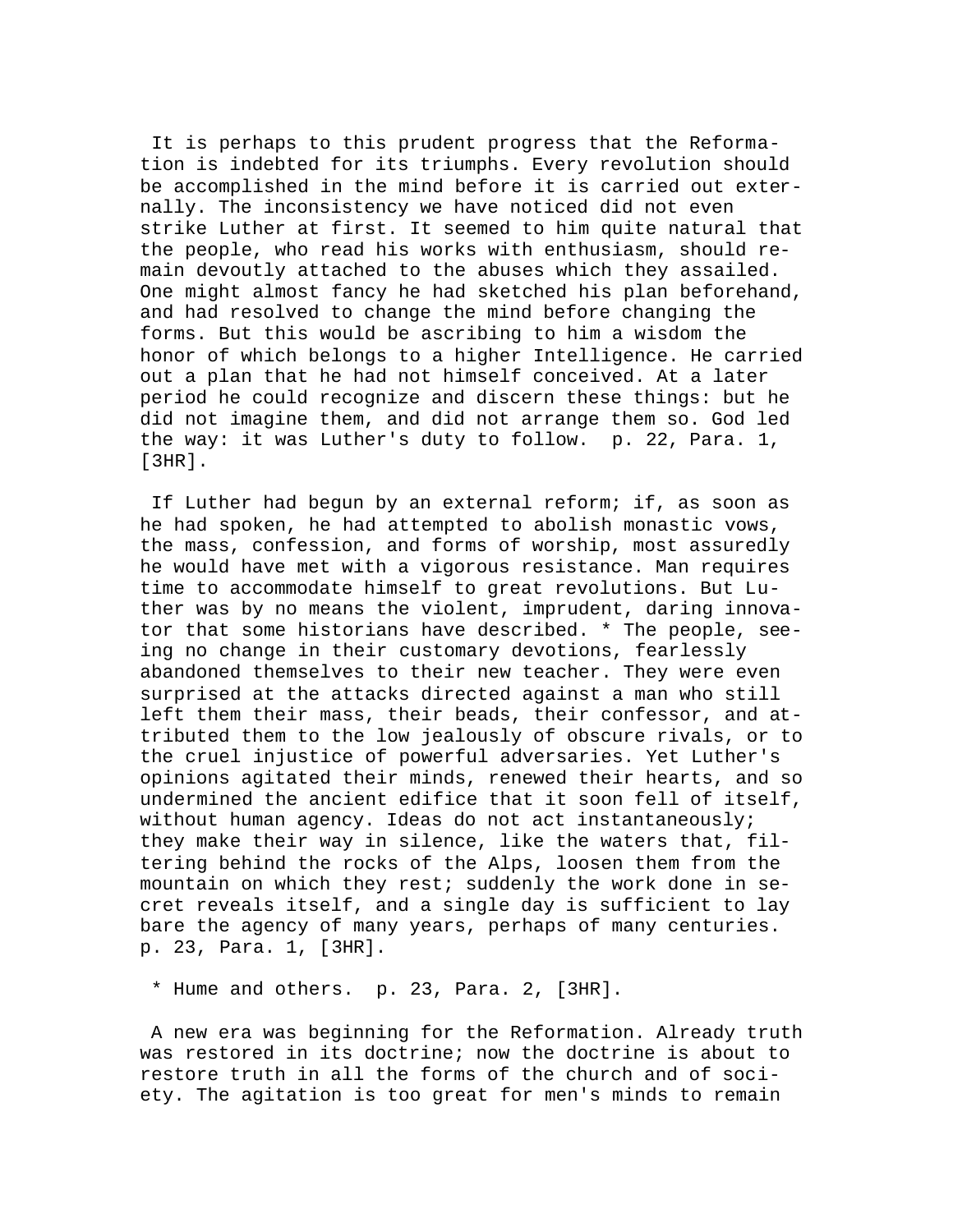fixed and immovable at the point they have attained. Upon those dogmas, now so mightily shaken, were based customs that were already tottering to their fall, and which must disappear with them. There is too much courage and life in the new generation for it to continue silent before error. Sacraments, public worship, hierarchy, vows, constitution, domestic and public life, -- all are about to be modified. The ship, slowly and laboriously constructed, is about to quit the docks and to be launched on the open sea. We shall have to follow its progress through many shoals. p. 23, Para. 3, [3HR].

 The captivity of the Wartburg separates these two periods. Providence, which was making ready to give so great an impulse to the Reformation, had prepared its progress by leading into profound retirement the instrument destined to effect it. The work seemed for a time buried with the workman; but the seed must be laid in the earth, that it may bring forth fruit; and from this prison, which seemed to be the reformer's tomb, the Reformation was destined to go forth to new conquests, and to spread erelong over the whole world. p. 24, Para. 1, [3HR].

 Hitherto the Reformation had been centered in the person of Luther. His appearance before the diet of Worms was doubtless the sublimest day of his life. His character appeared at that time almost spotless; and it is this which has given rise to the observation, that if God, who concealed the reformer for ten months within the walls of the Wartburg, had that instant removed him for ever from the eyes of the world, his end would have been as an apotheosis. But God designs no apotheosis for his servant; and Luther was preserved to the church, in order to teach, by his very faults, that the faith of Christians should be based on the word of God alone. He was transported suddenly far from the stage on which the great revolution of the sixteenth century was taking place; the truth, that for four years he had so powerfully proclaimed, continued in his absence to act upon Christendom: and the work, of which he was but the feeble instrument, henceforward bore the seal not of man, but of God himself. p. 24, Para. 2, [3HR].

 Germany was moved at Luther's captivity. The most contradictory rumors were circulated in the provinces. The reformer's absence excited men's minds more than his presence could have done. In one place it was said that friends from France had placed him in safety on the other bank of the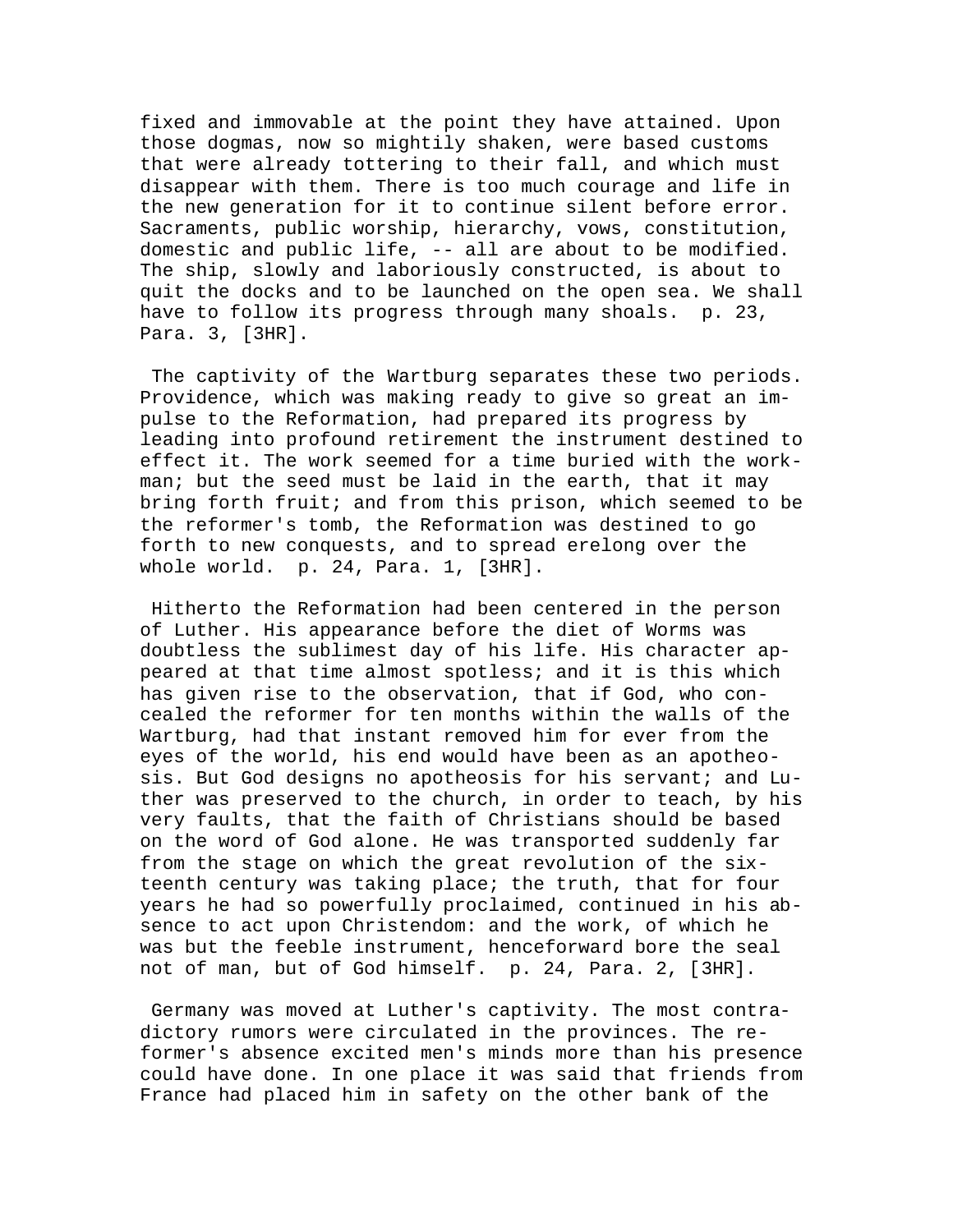Rhine;  $*$  in another, that he had fallen by the dagger of the assassin. Even in the smallest villages inquiries were made about Luther; travelers were stopped and questioned; and groups collected in the public places. At times some unknown orator would recount in a spirit-stirring narrative how the doctor had been carried off; he described the cruel horsemen tying their prisoner's hands, spurring their horses, and dragging him after them on foot, until his strength was exhausted, stopping their ears to his cries, and forcing the blood from his limbs. \*\* "Luther's body," added he, "has been seen pierced through and through." \*\*\* As they heard this, the listeners uttered cries of sorrow. "Alas," said they, "we shall never see or hear that nobleminded man again, whose voice stirred our very hearts." Luther's friends trembled with indignation, and swore to avenge his death. Women, children, men of peace, and the aged, beheld with affright the prospect of new struggles. Nothing could equal the alarm of the partisans of Rome. The priests and monks, who at first had not been able to conceal their exultation, thinking themselves secure of victory because one man was dead, and who had raised their heads with an insulting air of triumph, would now have fled far from the threatening anger of the people. \*\*\*\* These men, who, while Luther was free, had given the reins to their fury, trembled now that he was a captive. \*\*\*\*\* Aleander, especially, was astounded. "The only remaining way of saving ourselves," wrote a Roman catholic to the archbishop of Mentz, "is to light torches and hunt for Luther through the whole world, to restore him to the nation that is calling for him." \*\*\*\*\*\* One might have said that the pale ghost of the reformer, dragging his chains, was spreading terror around, and calling for vengeance. "Luther's death," exclaimed some, "will cause torrents of blood to be shed." \*\*\*\*\*\*\* p. 24, Para. 3, [3HR].

 \* Hic..invalescit opinio, me esse ab amicis captum e Francia missis. L. Epp. 2. 5. \*\* Et inter festinantes cursu equites ipsum pedestrem raptim tractum fuisse ut sanguis e digitis erumperet. Cochlaeus, p. 39. \*\*\* Fuit qui testatus sit, visum a se Lutheri cadaver transfossum..Pallavicini, Hist. Conc. Trid. 1. 122. \*\*\*\* Molem vulgi imminentis ferre non possunt. L. Epp. 2. 13. \*\*\*\*\* Qui me libero insanierunt, nunc me captivo ita formidant ut incipiant mitigare. Ibid. \*\*\*\*\*\* Nos vitam vix redempturos, nisi accensis candelis undique eum requiramus. Ibid. \*\*\*\*\*\*\* Gerbelii Ep. In MS. Heckelianis. Lindner, Leb. Luth. p. 244. p. 24, Para. 4, [3HR].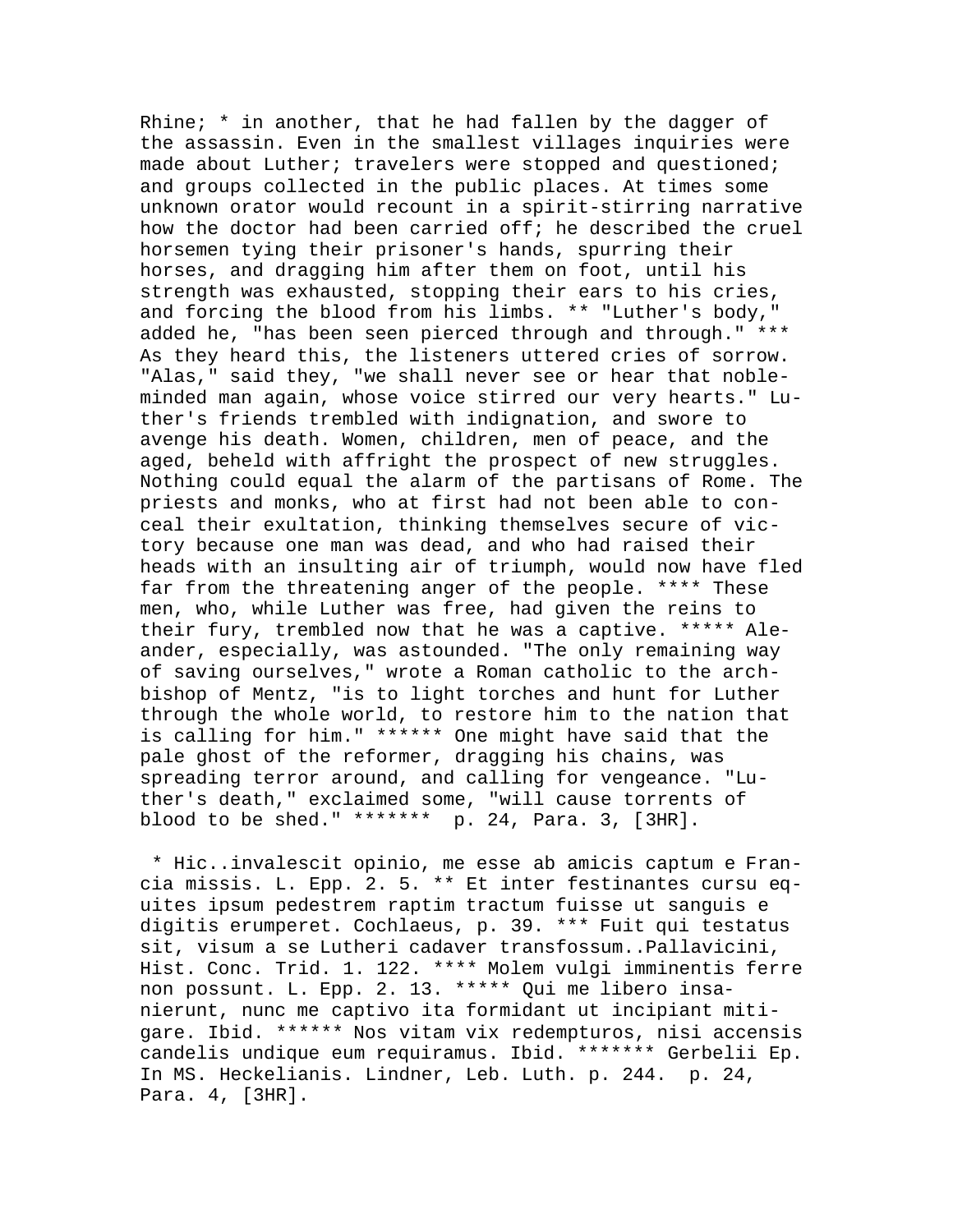In no place was there such commotion as in Worms itself; resolute murmurs were heard among both people and princes. Ulrich Hutten and Hermann Busch filled the country with their plaintive strains and songs of battle. Charles V and the nuncios were publicly accused. The nation took up the cause of the poor monk, who, by the strength of his faith, had become their leader. p. 26, Para. 1, [3HR].

 At Wittemberg, his colleagues and friends, and especially Melancthon, were at first sunk in the deepest affliction. Luther had imparted to this young scholar the treasures of that holy theology which had from that time wholly occupied his mind. Luther had given substance and life to that purely intellectual cultivation which Melancthon had brought to Wittemberg. The depth of the reformer's teaching had struck the youthful Hellenist, and the doctor's courage in maintaining the rights of the everlasting gospel against all human authority had filled him with enthusiasm. He had become a partner in his labors; he had taken up the pen, and with that purity of style which he derived from the study of the ancients, he had successively, and with a hand of power, lowered the authority of the fathers and councils before the sovereign word of God. p. 26, Para. 2, [3HR].

 Melancthon showed the same decision in his learning that Luther displayed in his actions. Never were there two men of greater diversity, and at the same time of greater unity. "Scripture," said Melancthon, "imparts to the soul a holy and marvelous delight: it is the heavenly ambrosia." \* -- "The word of God," exclaimed Luther, "is a sword, a war, a destruction; it falls upon the children of Ephraim like a lioness in the forest." Thus, one saw in the Scriptures a power to console, and the other a violent opposition against the corruptions of the world. But both esteemed it the greatest thing on earth; and hence they agreed in perfect harmony. "Melancthon," said Luther, "is a wonder; all men confess it now. He is the most formidable enemy of Satan and the schoolmen, for he knows their foolishness, and Christ the rock. The little Grecian surpasses me even in divinity; he will be as serviceable to you as many Luthers." And he added that he was ready to abandon any opinion of which Philip did not approve. On his part, too, Melancthon, filled with admiration at Luther's knowledge of Scripture, set him far above the fathers of the church. He would make excuses for the jests with which Luther was reproached, and compared him to an earthen vessel that con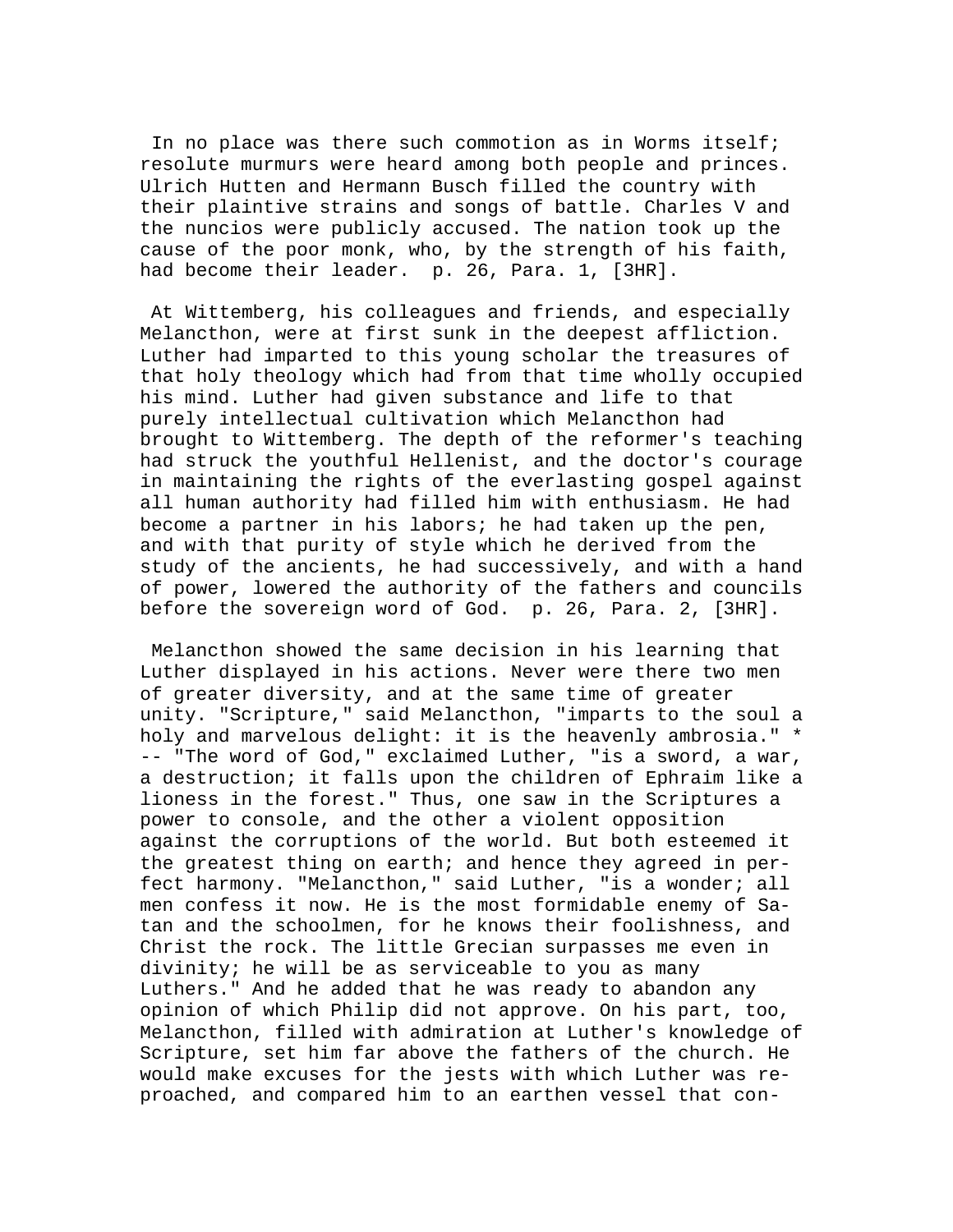tains a precious treasure beneath its coarse exterior. "I should be very unwilling to reprove him inconsiderately for this matter," said Melancthon. \*\* p. 26, Para. 3, [3HR].

 \* Mirabilis in iis voluptas, immo ambrosia quaedam caelestis. Corp. Ref. 1. 128. \*\* Spiritum Martini nolim temere in hac causa interpellare. Corp. Ref. 1. 211. p. 26, Para. 4, [3HR].

 But now, these two hearts, so closely united, were separated. These two valiant soldiers can no longer march side by side to the deliverance of the church. Luther has disappeared; perhaps he is lost forever. The consternation at Wittemberg was extreme: like that of an army, with gloomy and dejected looks, before the blood-stained body of the general who was leading them on to victory. p. 27, Para. 1, [3HR].

 Suddenly more comforting news arrived. "Our beloved father lives," \* exclaimed Philip in the joy of his soul; "take courage and be firm." But it was not long before their dejection returned. Luther was alive, but in prison. The edict of Worms, with its terrible proscriptions, \*\* was circulated by thousands throughout the empire, and even among the mountains of the Tyrol. \*\*\* Would not the Reformation be crushed by the iron hand that was weighing upon it? Melancthon's gentle spirit was overwhelmed with sorrow. p. 27, Para. 2, [3HR].

 \* Pater noster carissimus vivit. Ibid. 389. \*\* Dicitur parari proscriptio horrenda. Ibid. \*\*\*\* Dicuntur signatae chartae proscriptionis bis mille missae quoque ad Insbruck. Ibid. p. 27, Para. 3, [3HR].

 But the influence of a mightier hand was felt above the hand of man; God himself deprived the formidable edict of all its strength. The German princes, who had always sought to diminish the power of Rome in the empire, trembled at the alliance between the emperor and the pope, and feared that it would terminate in the destruction of their liberty. Accordingly, while Charles in his journey through the Low Countries greeted with an ironical smile the burning piles which flatterers and fanatics kindled on the public places with Luther's works, these very writings were read in Germany with a continually increasing eagerness, and numerous pamphlets in favor of the reform were daily inflicting some new blow on the papacy. The nuncios were dis-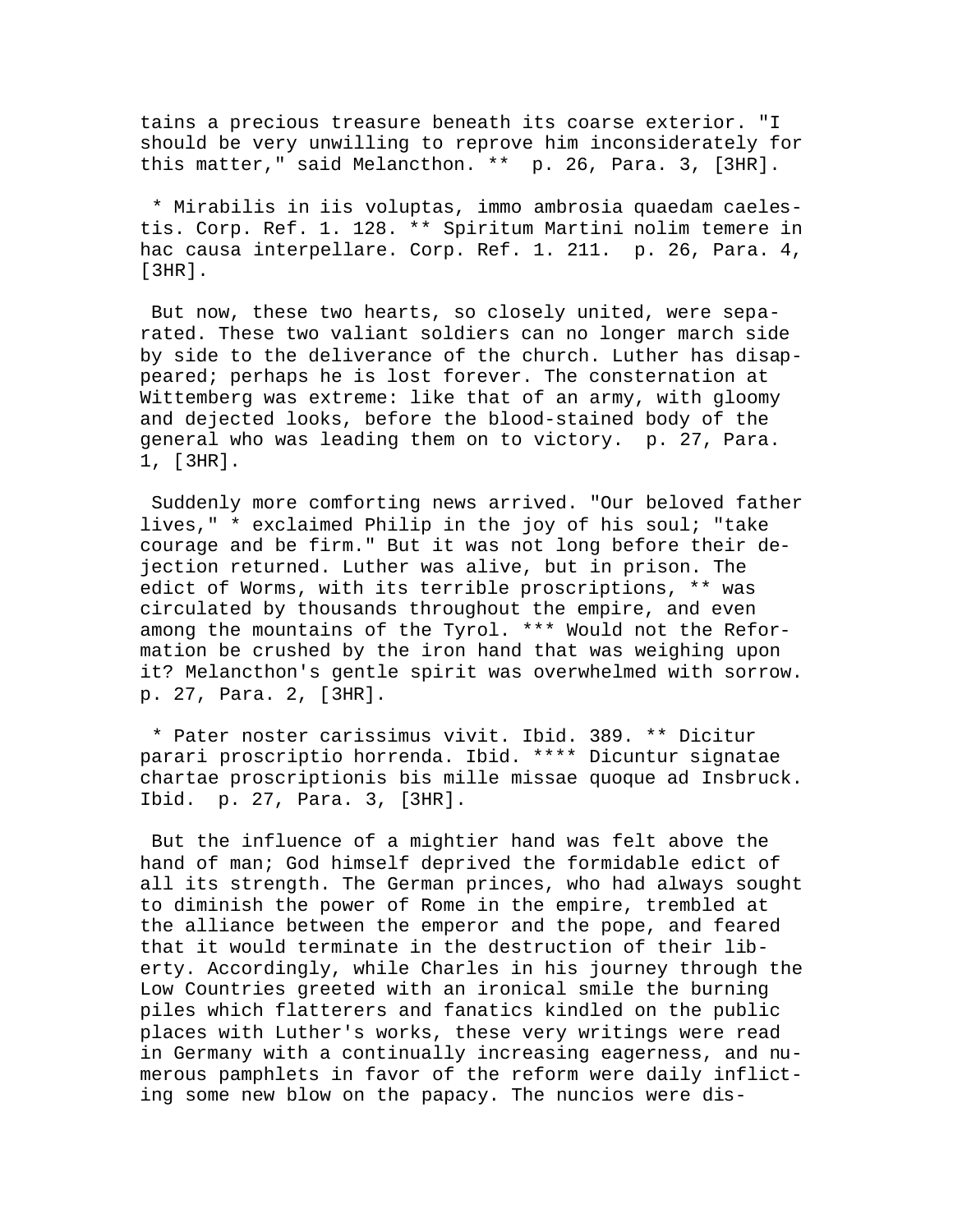tracted at seeing this edict, the fruit of so many intrigues, producing so little effect. "The ink with which Charles V signed his arrest," said they bitterly, "is scarcely dry, and yet the imperial decree is everywhere torn in pieces." The people were becoming more and more attached to the admirable man who, heedless of the thunders of Charles and of the pope, had confessed his faith with the courage of a martyr. "He offered to retract," said they, "if he were refuted, and no one dared undertake his task. Does not this prove the truth of his doctrines?" Thus the first movement of alarm was succeeded in Wittemberg and the whole empire by a movement of enthusiasm. Even the archbishop of Mentz, witnessing this outburst of popular sympathy, dared not give the Cordeliers permission to preach against the reformer. The university, that seemed on the point of being crushed, raised its head. The new doctrines were too firmly established for them to be shaken by Luther's absence; and the halls of the academy could hardly contain the crowd of hearers. \* p. 27, Para. 4, [3HR].

 \* Scholastici quorum supra millia ibi tunc fuerunt. Spalatini Annales, 1521, October. p. 27, Para. 5, [3HR].

 CHAPTER 2 --- Luther in the Wartburg -- Object of his captivity -- Anxiety -- Sickness -- Luther's labors -- On confession -- Reply to Latomus -- His daily walks. p. 29, Para. 1, [3HR].

 Meantime the knight George, for by that name Luther was called in the Wartburg, lived solitary and unknown. "If you were to see me," wrote he to Melancthon, "you would take me for a soldier, and even you would hardly recognize me." \* Luther at first indulged in repose, enjoying a leisure which had not hitherto been allowed him. He wandered freely through the fortress, but could not go beyond the walls. \*\* All his wishes were attended to, and he had never been better treated. \*\*\* A crowd of thoughts filled his soul; but none had power to trouble him. By turns he looked down upon the forests that surrounded him, and raised his eyes towards heaven. "A strange prisoner am I," exclaimed he, "captive with and against my will." \*\*\*\* p. 29, Para. 2, [3HR].

 \* Equitem videres ac ipse vix agnosceres. L. Epp. 2. 11. \*\* Nunc sum hic otiosus, sicut inter captivos liber. Ibid. 2. 3, May 12. \*\*\* Quanquam et hilariter et libenter omnia mihi ministret. Ibid. 13, August 15. \*\*\*\* Ego mirabilis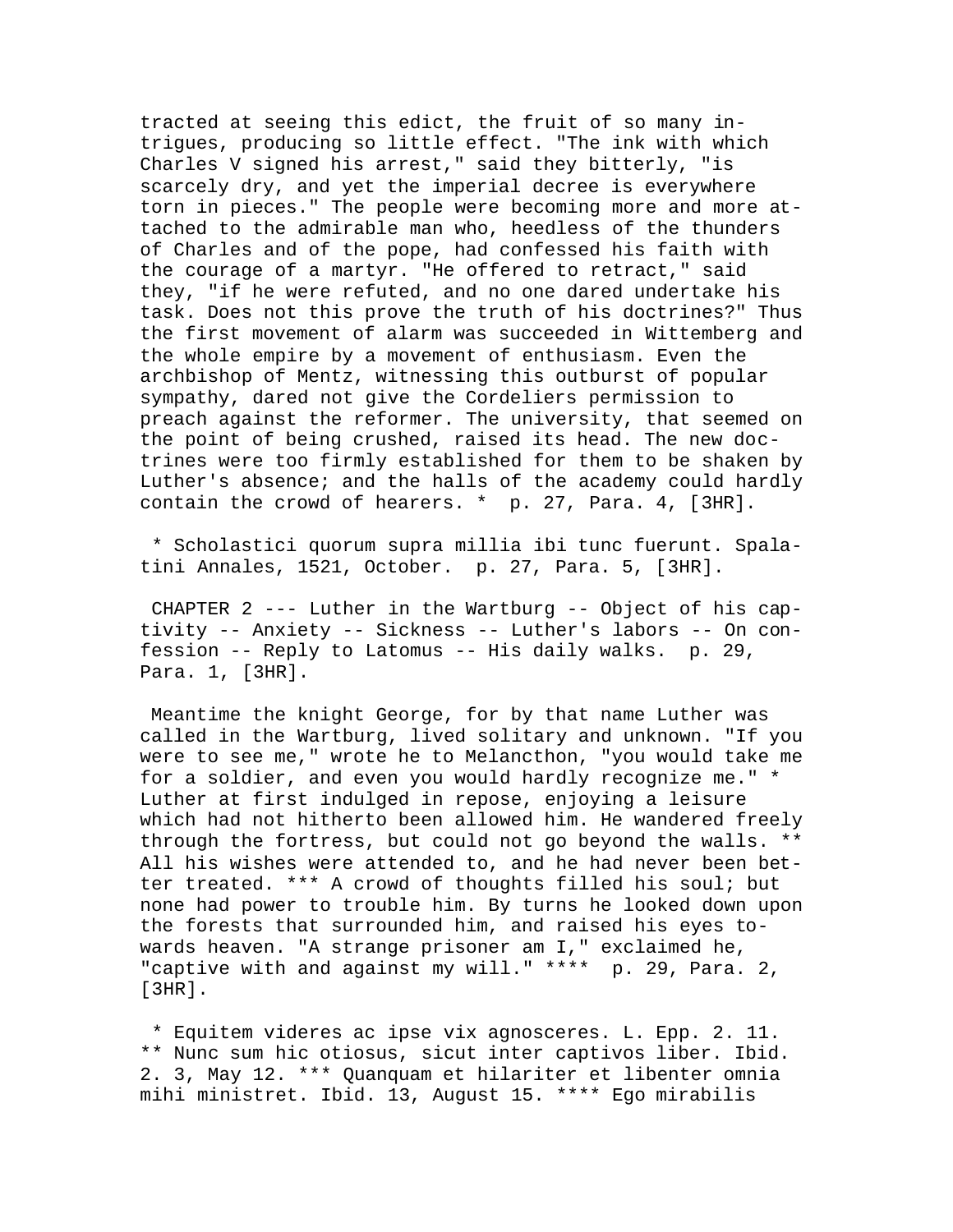captivus qui et volens et nolens hic sedeo. Ibid. 4, May 12. p. 29, Para. 3, [3HR].

 "Pray for me," wrote he to Spalatin; "your prayers are the only thing I need. I do not grieve for any thing that may be said of me in the world. At last I am at rest." \* This letter, as well as many others of the same period, is dated from the island of Patmos. Luther compared the Wartburg to that celebrated island to which the wrath of Domitian in former times had banished the apostle John. p. 29, Para. 4, [3HR].

 \* Tu fac ut pro me ores; hac una re opus mihi est. Quicquid de me fit in publico, nihil moeror; ego in quiete tandem sedeo. L. Epp. 2. June 10, 1521. p. 29, Para. 5, [3HR].

 In the midst of the dark forests of Thuringia the reformer reposed from the violent struggles that had agitated his soul. There he studied Christian truth, not for the purpose of contending, but as a means of regeneration and life. The beginning of the Reformation was of necessity polemical; new times required new labors. After cutting down the thorns and the thickets, it was requisite to sow the word of God peaceably in the heart. If Luther had been incessantly called upon to fight fresh battles, he would not have accomplished a durable work in the church. Thus by his captivity he escaped a danger which might possibly have ruined the Reformation, - that of always attacking and destroying without ever defending or building up. p. 29, Para. 6, [3HR].

 This humble retreat had a still more precious result. Uplifted by his countrymen, as on a shield, he was on the verge of the abyss; the least giddiness might have plunged him into it headlong. Some of the first promoters of the Reformation both in Germany and Switzerland, ran upon the shoal of spiritual pride and fanaticism. Luther was a man very subject to the infirmities of our nature, and he was unable to escape altogether from these dangers. The hand of God, however, delivered him for a time, by suddenly removing him from the sphere of intoxicating ovations, and throwing him into an unknown retreat. There his soul was wrapt in pious meditation at God's footstool; it was again tempered in the waters of adversity; its sufferings and humiliation compelled him to walk, for a time at least, with the humble; and the principles of a Christian life were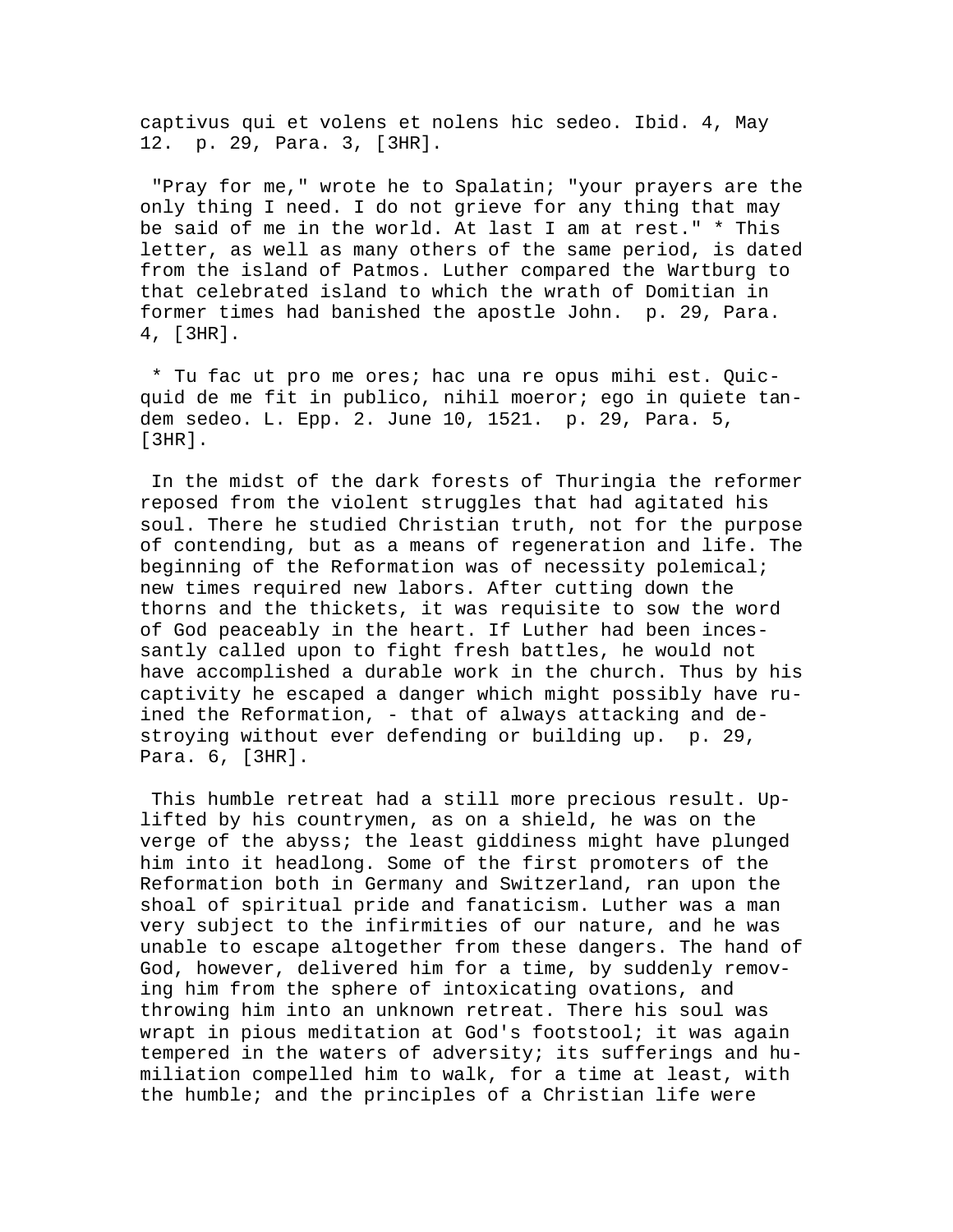thenceforward evolved in his soul with greater energy and freedom. p. 30, Para. 1, [3HR].

 Luther's calmness was not of long duration. Seated in loneliness on the ramparts of the Wartburg, he remained whole days lost in deep meditation. At one time the church appeared before him, displaying all her wretchedness; \* at another, directing his eyes hopefully towards heaven, he could exclaim: "Wherefore, O Lord, hast thou made all men in vain?" Psalm 89:48. And then, giving way to despair, he cried with dejection: "Alas, there is no one in this latter day of his anger, to stand like a wall before the Lord, and save Israel." p. 30, Para. 2, [3HR].

 \* Ego hic sedens tota die faciem Ecclesiae ante me constituo. L. Epp. 2. 1. p. 30, Para. 3, [3HR].

 Then recurring to his own destiny, he feared lest he should be accused of deserting the field of battle; \* and this supposition weighed down his soul. "I would rather," said he, "be stretched on coals of fire, than lie here half-dead." \*\* p. 31, Para. 1, [3HR].

 \* Verebar ego ne aciem deserere viderer. L. Epp. 2. 1. \*\* Mallem inter carbones vivos ardere, quam solus semivivus, atque utinam non mortuus putere. Ibid. 10. p. 31, Para. 2, [3HR].

 Transporting himself in imagination to Worms and Wittemberg, into the midst of his adversaries, he regretted having yielded to the advice of his friends, that he had quitted the world, and that he had not presented his bosom to the fury of men. \* "Alas," said he, "there is nothing I desire more than to appear before my cruelest enemies." \*\* p. 31, Para. 3, [3HR].

 \* Cervicem esse objectandam publico furori. Ibid. 89. \*\* Nihil magis opto, quam furoribus adversariorum occurrere, objecto jugulo. Ibid. 1. p. 31, Para. 4, [3HR].

 Gentler thoughts, however, brought a truce to such anxiety. Everything was not storm and tempest for Luther; from time to time his agitated mind found tranquillity and comfort. Next to the certainty of God's help, one thing consoled him in his sorrows; it was the recollection of Melancthon. "If I perish," wrote he, "the gospel will lose nothing: \* you will succeed me as Elisha did Elijah, with a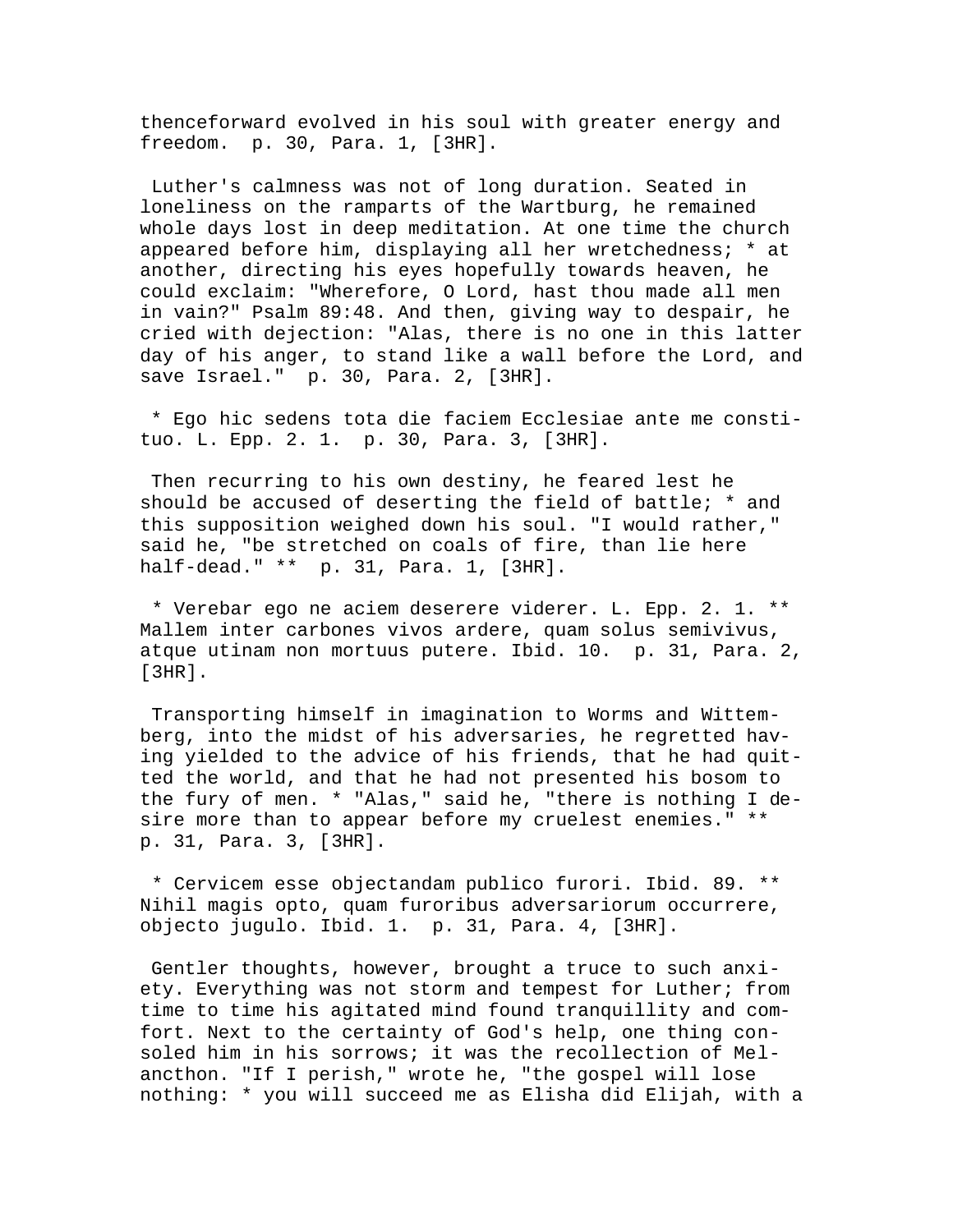double portion of my spirit." But calling to mind Philip's timidity, he exclaimed with energy: "Minister of the Word, keep the walls and towers of Jerusalem, until you are struck down by the enemy. As yet we stand alone upon the field of battle; after me, they will aim their blows at you." \*\* p. 31, Para. 5, [3HR].

 \* Etiam si peream, nihil peribit Evangelio. Ibid. 10. \*\* Nos soli adhuc stamus in acie. te quaerent post me. Ibid. 2. p. 31, Para. 6, [3HR].

 The thought of the final attack Rome was about to make on the infant church, renewed his anxieties. The poor monk, solitary and a prisoner, had many a combat to fight alone. But a hope of deliverance speedily dawned upon him. It appeared to him that the assaults of the Papacy would raise the whole German nation, and that the victorious soldiers of the gospel would surround the Wartburg and restore the prisoner to liberty. "If the pope," said he, "lays his hand on all those who are on my side, there will be a disturbance in Germany; the greater his haste to crush us, the sooner will come the end of the pope and his followers. And I. . . . . I shall be restored to you. \* God is awakening the hearts of many, and stirring up the nations. Only let our enemies clasp our affair in their arms and try to stifle it; it will gather strength under their pressure, and come forth ten times more formidable." p. 31, Para. 7, [3HR].

 \* Quo citius id tentaverit, hoc citius et ipse et sui peribunt, et ego revertar. L. Epp. 2. 10. p. 31, Para. 8, [3HR].

 But sickness brought him down from those high places on which his courage and his faith had placed him. He had already suffered much at Worms; his disease increased in solitude. \* He could not endure the food at the Wartburg, which was less course than that of his convent; they were compelled to give him the meager diet to which he had been accustomed. He passed whole nights without sleep. Anxieties of mind were superadded to the pains of the body. No great work is ever accomplished without suffering and martyrdom. Luther, alone upon his rock, endured in his strong frame a passion that the emancipation of the human race rendered necessary. "Seated by night in my chamber I uttered groans, like a woman in travail; torn, wounded, and bleeding" \*\* . . . . . then breaking off his complaints, touched with the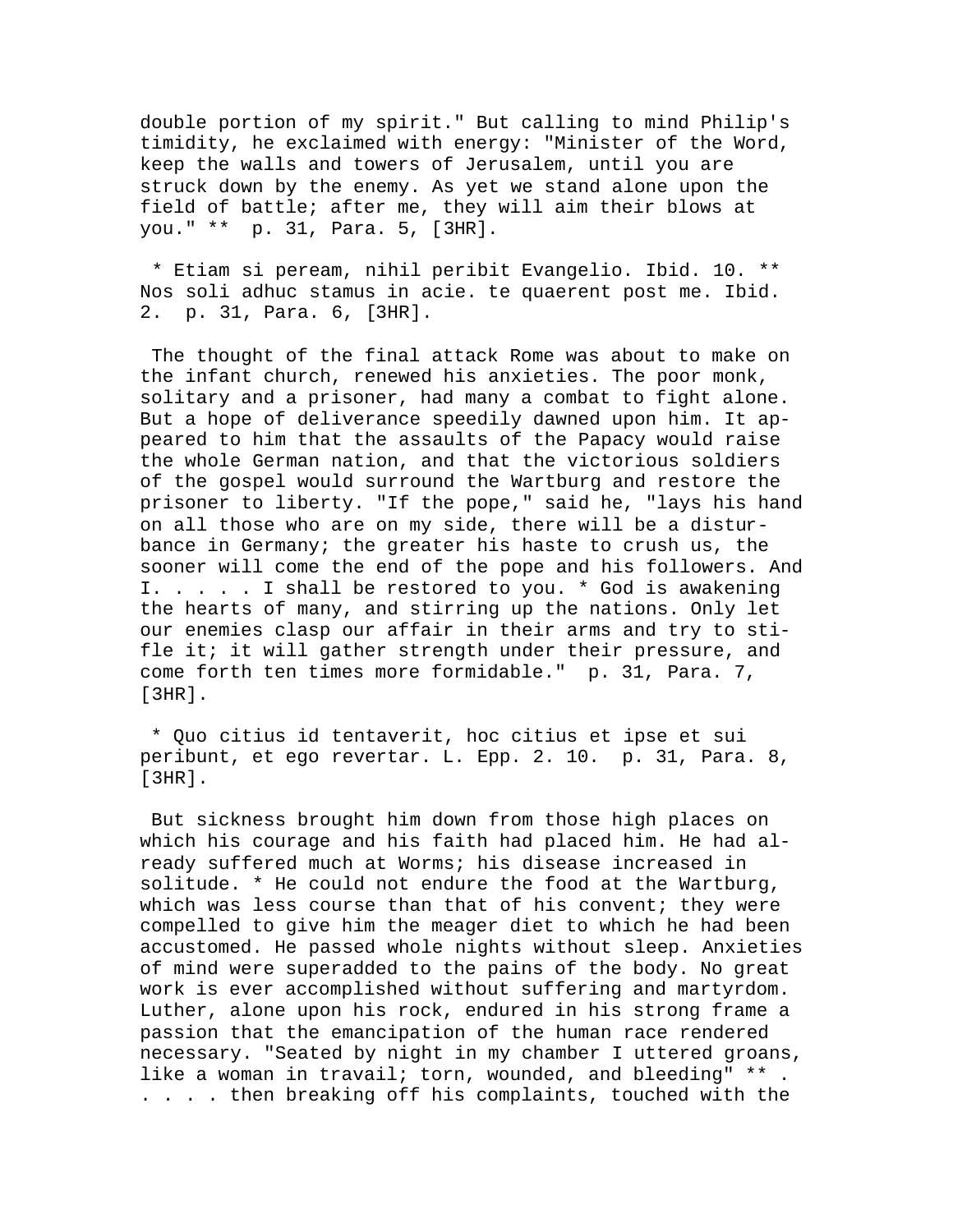thought that his sufferings are a blessing from God, he exclaimed with love: "Thanks be to Thee, O Christ, that thou wilt not leave me without the precious marks of thy cross." \*\*\* But soon, growing angry with himself, he cried out: "Madman and hard-hearted that I am! Woe is me! I pray seldom, I seldom wrestle with the Lord, I groan not for the church of God. \*\*\*\* Instead of being fervent in spirit, my passions take fire; I live in idleness, in sleep, and indolence." Then, not knowing to what he should attribute this state, and accustomed to expect everything from the affection of his brethren, he exclaimed in the desolation of his heart: "O my friends, do you then forget to pray for me, that God is thus far from me?" p. 32, Para. 1, [3HR].

 \* Auctum est malum, quo Wormatiae laborabam. Ibid. 17. \*\* Sedeo dolens, sicut puerpera, lacer et saucius et cruentus. L. Epp. 2. 50, Sept 9. \*\*\* Gratias Christo, qui me sine reliquiis sanctae crucis non derelinquit. Ibid. \*\*\*\* Nihil gemens pro ecclesia Dei. Ibid. 22, July 13. p. 32, Para. 2, [3HR].

 Those who were around him, as well as his friends at Wittemberg and at the elector's court, were uneasy and alarmed at this state of suffering. They feared lest they should see the life they had rescued from the flames of the pope and the sword of Charles V decline sadly and expire. Was the Wartburg destined to be Luther's tomb? "I fear," said Melancthon, "that the grief he feels for the church will cause his death. A fire has been kindled by him in Israel; if he dies, what hope will remain for us? Would to God, that at the cost of my own wretched life, I could retain in the world that soul which is its fairest ornament. \* -- Oh, what a man!" exclaimed he, as if already standing on the side of his grave; "we never appreciated him rightly." p. 33, Para. 1, [3HR].

 \* Utinam hac vili anima mea ipsius vitam emere queam. Corp. Ref. 1. 415, July 6. p. 33, Para. 2, [3HR].

 What Luther denominated the shameful indolence of his prison was a task that almost exceeded the strength of one man. "I am here all the day," wrote he on the 14th of May, "in idleness and pleasures, alluding doubtless to the better diet that was provided him at first. I am reading the Bible in Hebrew and Greek; I am going to write a treatise in German on auricular confession; I shall continue the translation of the Psalms, and compose a volume of sermons,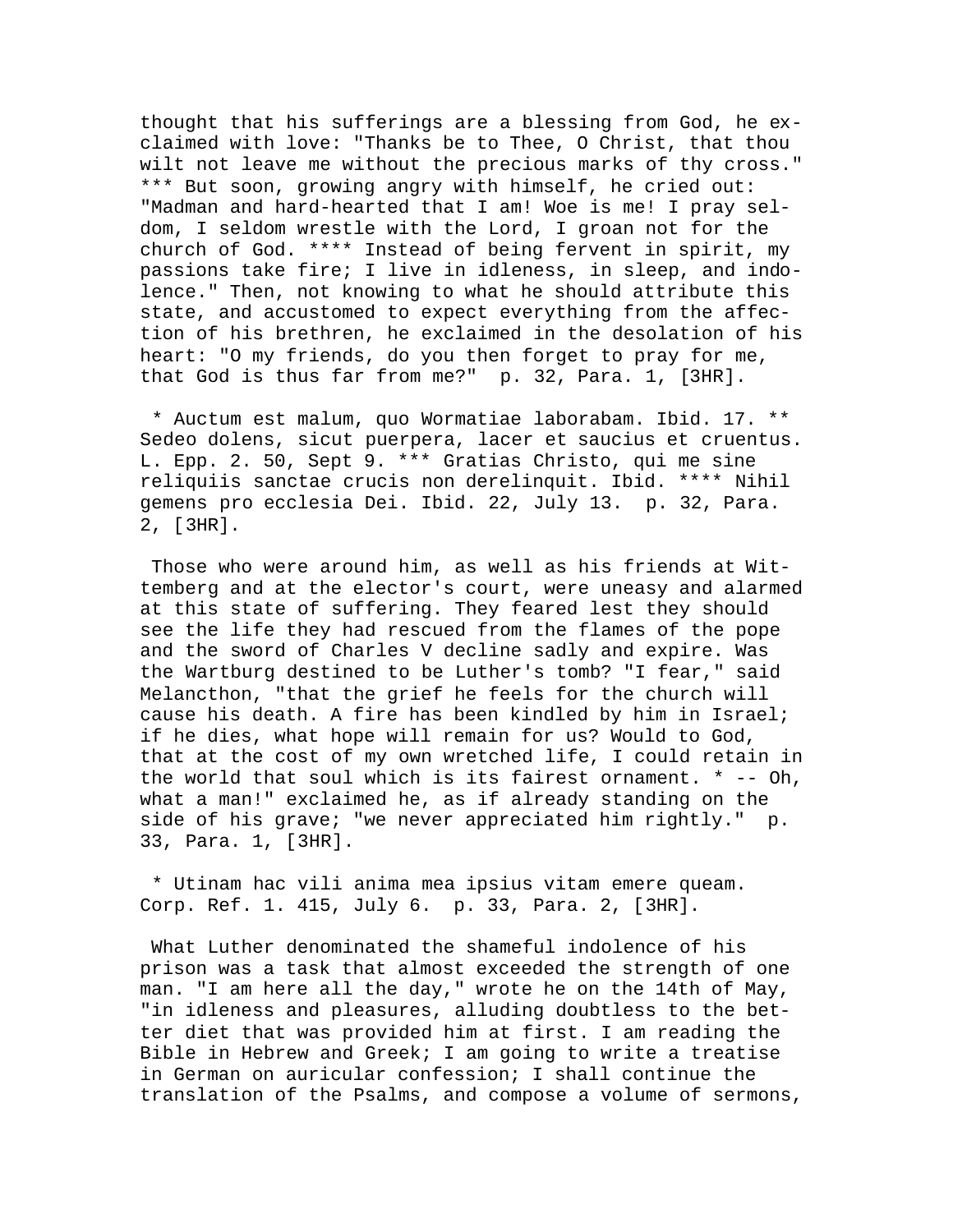so soon as I have received what I want from Wittemberg. I am writing without intermission." \* And yet this was but a part of his labors. p. 33, Para. 3, [3HR].

 \* Sine intermissione scribo. L. Epp. 2. 6, 16. p. 33, Para. 4, [3HR].

 His enemies thought that, if he were not dead, at least they should hear no more of him; but their joy was not of long duration, and there could be no doubt that he was alive. A multitude of writings, composed in the Wartburg, succeeded each other rapidly, and the beloved voice of the reformer was everywhere hailed with enthusiasm. Luther published simultaneously works calculated to edify the church, and polemical tracts which troubled the too eager exultation of his enemies. For nearly a whole year, he by turns instructed, exhorted, reproved, and thundered from his mountain-retreat; and his amazed adversaries asked one another if there was not something supernatural, some mystery, in this prodigious activity. "He could never have taken any rest," says Cochlaeus. \* p. 33, Para. 5, [3HR].

 \* Cum quiescere non posset. Cochl. Act. Luth. p. 39. p. 33, Para. 6, [3HR].

 But there was no other mystery than the imprudence of the partisans of Rome. They hastened to take advantage of the edict of Worms, to strike a decisive blow at the Reformation; and Luther, condemned, under the ban of the empire, and a prisoner at Wartburg, undertook to defend the sound doctrine, as if he were still victorious and at liberty. It was especially at the tribunal of penance that the priests endeavored to rivet the chains of their docile parishioners; and accordingly the confessional was the object of Luther's first attack. "They bring forward," said he, "these words of St. James: Confess your faults to one another. Singular confessor, his name is One Another. Whence it would follow that the confessors should also confess themselves to their penitents; that each Christian should be, in his turn, pope, bishop, priest; and that the pope himself should confess to all." \* p. 34, Para. 1, [3HR].

 \* Und der Pabst musse ihm beichten. L. Opp. 17. 701. p. 34, Para. 2, [3HR].

 Luther had scarcely finished this tract when he began another. A theologian of Louvain, by name Latomus, already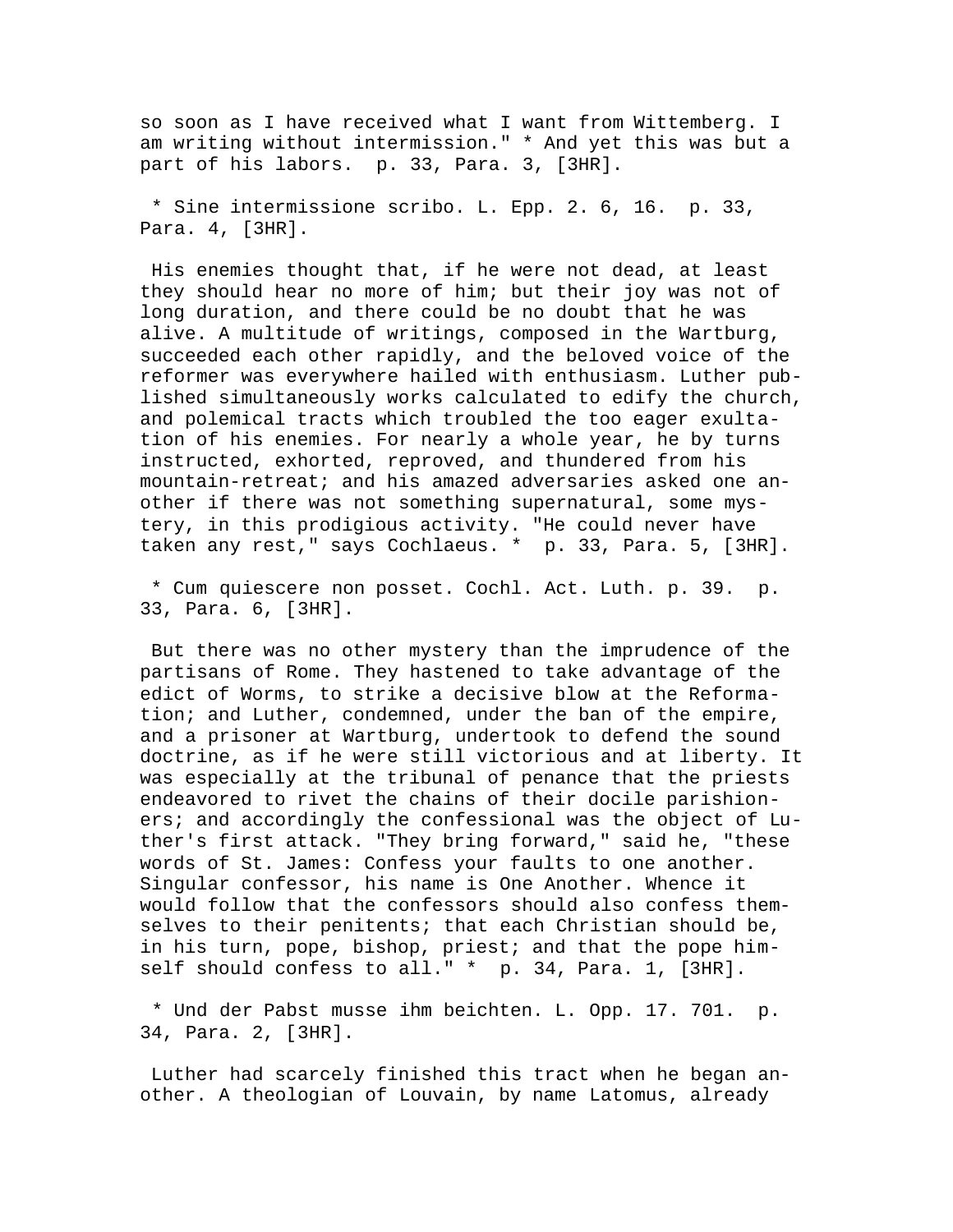notorious by his opposition to Reuchlin and Erasmus, had attacked the reformer's opinions. In twelve days Luther's refutation was ready, and it is a masterpiece. He clears himself of the reproach that he was wanting in moderation. "The moderation of the day," said he, "is to bend the knee before sacrilegious pontiffs, impious sophists, and to say to them: Gracious lord; excellent master. Then, when you have so done, you may put any one you please to death; you may even convulse the world, and you will be none the less a man of moderation. . . . . Away with such moderation, I would rather be frank and deceive no one. The shell may be hard, but the kernel is soft and tender." \* p. 34, Para. 3, [3HR].

 \* Cortex meus esse potest durior, sed nucleus meus mollis et duicis est. L. Opp. Lat. 2. 213. p. 34, Para. 4, [3HR].

 As Luther's health continued feeble, he thought of leaving the place of his confinement. But how could he manage it? To appear in public would be exposing his life. The back of the mountain on which the fortress stood was crossed by numerous footways, bordered by tufts of strawberries. The heavy gate of the castle opened, and the prisoner ventured, not without fear, to gather some fruit. \* By degrees he grew bolder, and in his knight's garb began to wander through the surrounding country, attended by one of the guards of the castle, a worthy but somewhat churlish man. One day, having entered an inn, Luther threw aside his sword, which encumbered him, and hastily took up some books that lay there. His nature got the better of his prudence. His guardian trembled for fear this movement, so extraordinary in a soldier, should excite suspicions that the doctor was not really a knight. At another time the two comrades alighted at the convent of Reinhardsbrunn, where Luther had slept a few months before on his road to Worms. \*\* Suddenly one of the lay-brothers uttered a cry of surprise. Luther was recognized. His attendant perceived it, and dragged him hastily away; and already they were galloping far from the cloister before the astonished brother had recovered from his amazement. p. 35, Para. 1, [3HR].

 \* Zu zeiten gehet er inn die Erdbeer am Schlossberg. Mathes. p. 33. \*\* Vol. 2. p. 237. p. 35, Para. 2, [3HR].

 The military life of the doctor had at intervals something about it truly theological. One day the nets were made ready -- the gates of the fortress opened -- the long-eared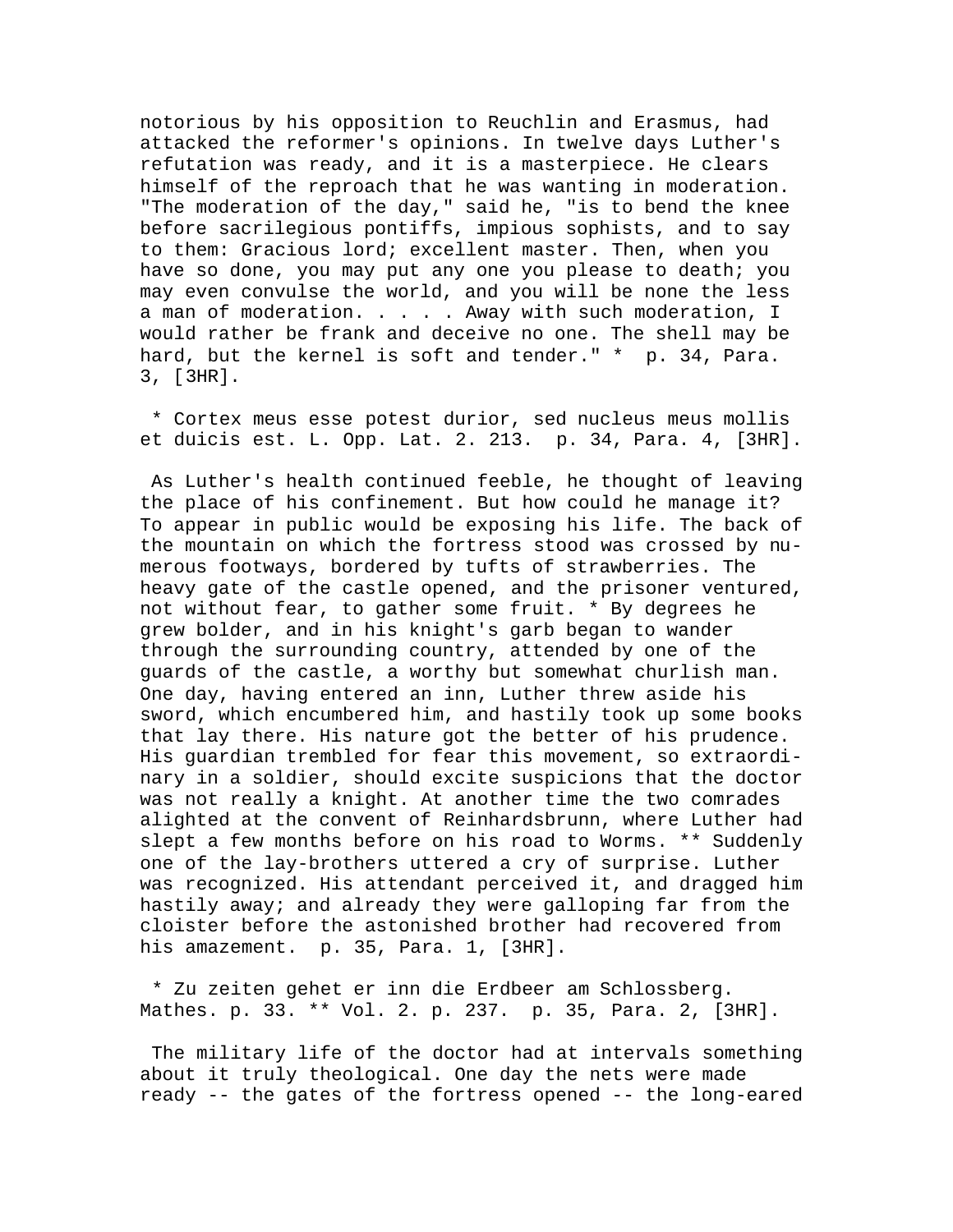dogs rushed forth. Luther desired to taste the pleasures of the chase. The huntsmen soon grew animated; the dogs sprang forward, driving the game from the covers. In the midst of all this uproar, the knight George stands motionless: his mind is occupied with serious thoughts; the objects around him fill his heart with sorrow. \* "Is not this," says he, "the image of the devil setting on his dogs -- that is, the bishops, those representatives of antichrist, and urging them in pursuit of poor souls?" \*\* A young hare was taken: delighted at the prospect of liberating it, he wrapped it carefully in his cloak, and set it down in the midst of a thicket; but hardly had he taken a few steps before the dogs scented the animal and killed it. Luther, attracted by the noise, uttered a groan of sorrow, and exclaimed: O pope, and thou, too, Satan, it is thus ye endeavor to destroy even those souls that have been saved from death." \*\*\* p. 35, Para. 3, [3HR].

 \* Theologisabar etiam ibi inter retia et canes..tantum misericordiae et doloris miscuit mysterium. L. Epp. 2. 43. \*\* Quid enim ista imago, nisi Diabolum significat per insidias suas et impios magistros canes suos..... Ibid. \*\*\* Sic saevit Papa et Satan ut servatas etiam animas perdant. Ibid. 44. p. 35, Para. 4, [3HR].

 CHAPTER 3 --- Commencement of the reform -- Marriage of Feldkirchen -- The Marriage of monks -- Theses -- Tract against monachism -- Luther no longer a monk. p. 37, Para. 1, [3HR].

 While the doctor of Wittemberg, thus dead to the world, was seeking relaxation in these sports in the neighborhood of the Wartburg, the work was going on as if of itself: the Reform was beginning; it was no longer restricted to doctrine; it entered deeply into men's actions. Bernard Feldkirchen, pastor of Kemberg, the first under Luther's directions to attack the errors of Rome, \* was also the first to throw off the yoke of its institutions. He married. p. 37, Para. 2, [3HR].

\* Vol. 1. p. 78. p. 37, Para. 3, [3HR].

The Germans are fond of social life and domestic joys; and hence, of all the papal ordinances, compulsory celibacy was that which produced the saddest consequences. This law, which had been first imposed on the heads of the clergy, had prevented the ecclesiastical fiefs from becoming he-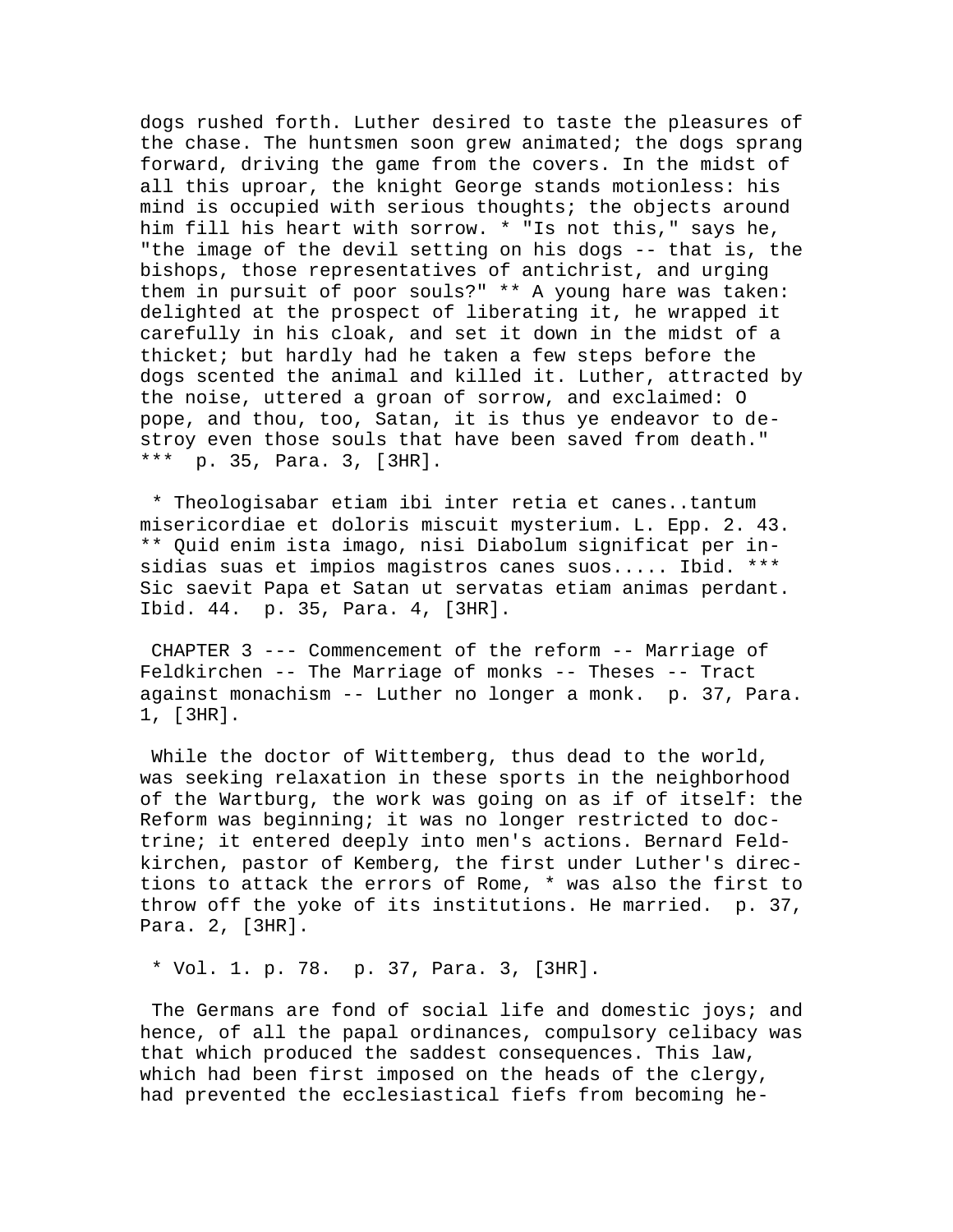reditary. But when extended by Gregory VII to the inferior clergy, it was attended with the most deplorable results. Many priests had evaded the obligations imposed upon them by the most scandalous disorders, and had drawn contempt and hatred on the whole body; while those who had submitted to Hildebrand's law were inwardly exasperated against the church, because, while conferring on its superior dignitaries so much power, wealth, and earthly enjoyment, it bound its humbler ministers, who were its most useful supporters, to a self-denial so contrary to the gospel. p. 37, Para. 4, [3HR].

 "Neither popes nor councils," said Feldkirchen and another pastor named Seidler, who had followed his example, "can impose any commandment on the church that endangers body and soul. The obligation of keeping God's law compels me to violate the traditions of men." \* The re-establishment of marriage in the sixteenth century was a homage paid to the moral law. The ecclesiastical authority became alarmed, and immediately fulminated its decrees against these two priests. Seidler, who was in the territories of duke George, was given up to his superiors, and died in prison. But the elector Frederick refused to surrender Feldkirchen to the archbishop of Magdeburg. "His highness," said Spalatin, "declines to act the part of a constable." Feldkirchen therefore continued pastor of his flock, although a husband and a father. p. 37, Para. 5, [3HR].

 \* Coegit me ergo ut humanas traditiones violarem, necessitas servandi juris divini. Corp. Ref. 1. 441. p. 37, Para. 6, [3HR].

 The first emotion of the reformer when he heard of this was to give way to exultation: "I admire this new bridegroom of Kemberg," said he, "who fears nothing, and hastens forward in the midst of the uproar." Luther was of opinion that priests ought to marry. But this question led to another -- marriage of monks; and here Luther had to support one of those internal struggles of which his whole life was composed; for every reform must first be won by a spiritual struggle. Melancthon and Carlstadt, the one a layman, the other a priest, thought that the liberty of contracting the bonds of wedlock should be as free for the monks as for the priests. The monk Luther did not think so at first. One day the governor of the Wartburg having brought him Carlstadt's theses on celibacy: "Gracious God," exclaimed he, "our Wittembergers then will give wives even to the monks.". . . .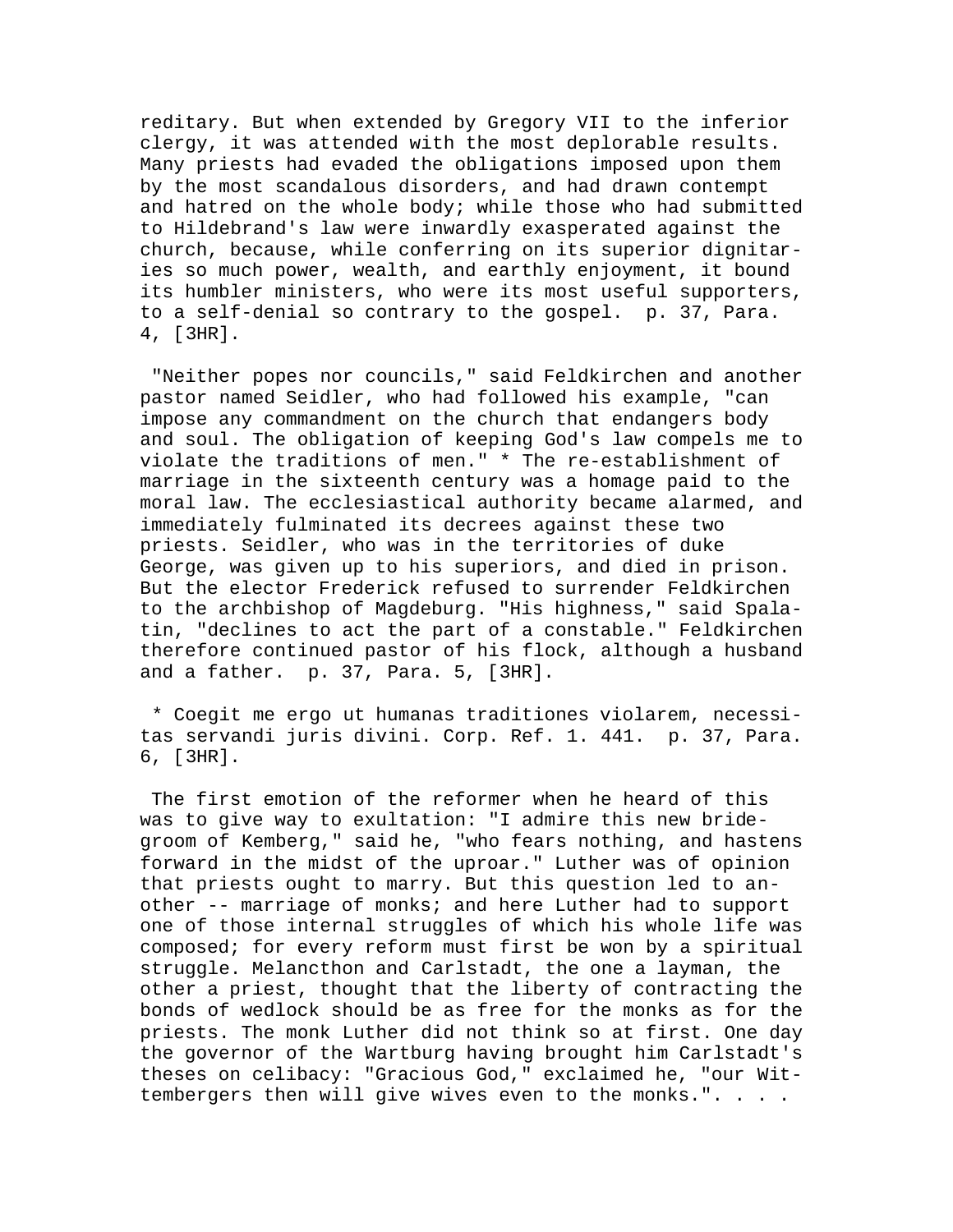. This thought surprised and confounded him; his heart was troubled. He rejected for himself the liberty that he claimed for others. "Ah," said he indignantly, "they will not force me at least to take a wife." \* This expression is doubtless unknown to those who assert that Luther preached the Reformation that he might marry. Inquiring for truth, not with passion, but with uprightness of purpose, he maintained what seemed to him true, although contrary to the whole of his system. He walked in a mixture of error and truth, until error had fallen and truth remained alone. p. 38, Para. 1, [3HR].

 \* At mihi non obtrudent uxorem. L. Epp. 2. 40. p. 38, Para. 2, [3HR].

 There was, indeed, a great difference between the two questions. The marriage of priests was not the destruction of the priesthood; on the contrary, this of itself might restore to the secular clergy the respect of the people; but the marriage of monks was the downfall of monachism. It became a question, therefore, whether it was desirable to disband and break up that powerful army which the popes had under their orders. "Priests," wrote Luther to Melancthon, "are of divine appointment, and consequently are free as regards human commandments. But of their own free will the monks adopted celibacy; they are not therefore at liberty to withdraw from the yoke they voluntarily imposed on themselves." \* p. 38, Para. 3, [3HR].

 \* Me enim vehementer movet, quod sacerdotum ordo, a Deo institutus, est liber, non autem monachorum qui sua sponte statum eligerunt. L. Epp. 2. 34. p. 38, Para. 4, [3HR].

 The reformer was destined to advance, and carry by a fresh struggle this new position of the enemy. Already had he trodden under foot a host of Roman abuses, and even Rome herself; but monachism still remained standing. Monachism, that had once carried life into so many deserts, and which, passing through so many centuries, was now filling the cloisters with sloth and often with licentiousness, seemed to have embodied itself and gone to defend its rights in that castle of Thuringia, where the question of its life and death was discussed in the conscience of one man. Luther struggled with it: at one moment he was on the point of gaining the victory, at another he was nearly overcome. At length, unable longer to maintain the contest, he flung himself in prayer at the feet of Jesus Christ, exclaiming: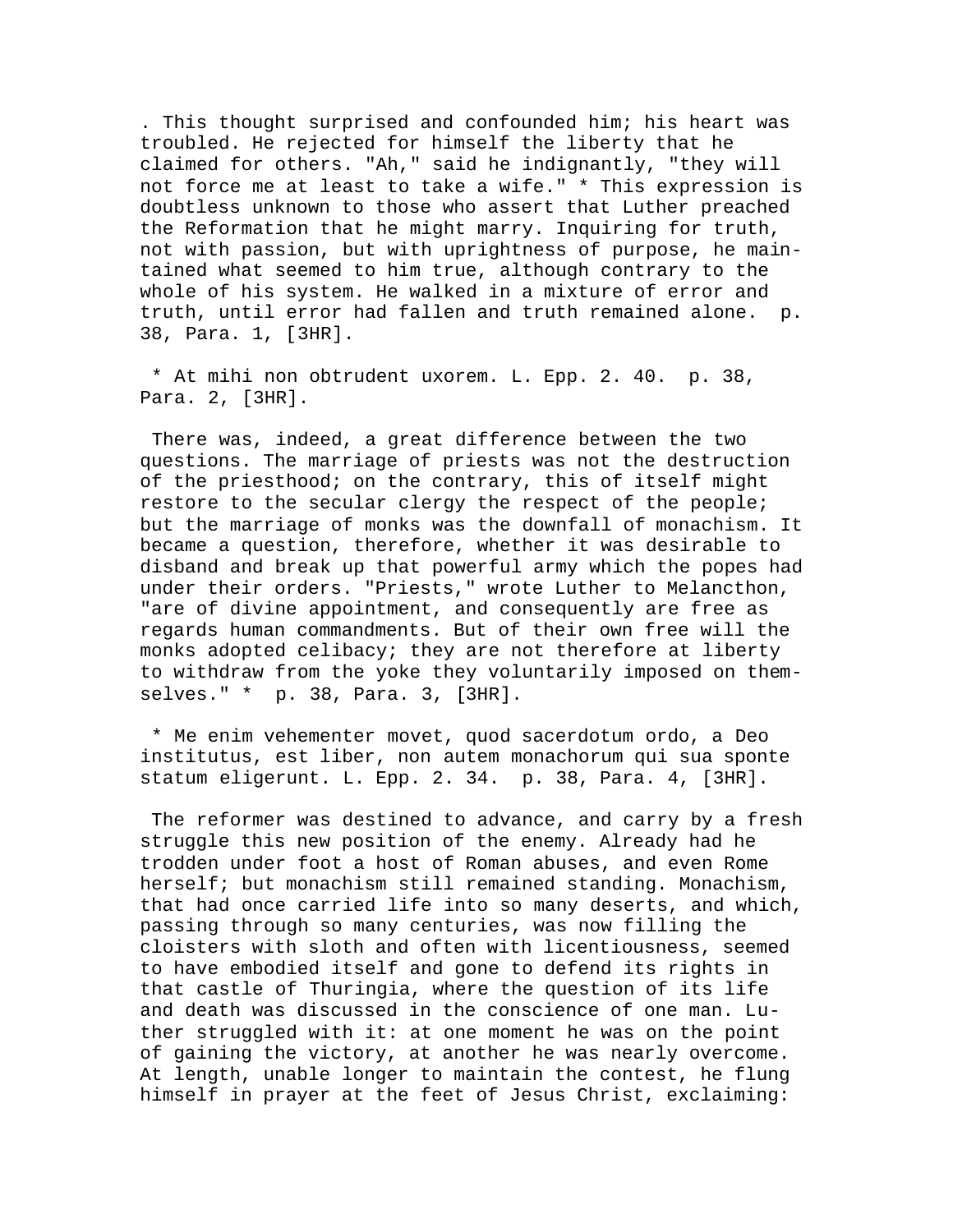"Teach us, deliver us, establish us, by Thy mercy, in the liberty that belongs to us; for of a surety we are thy people." \* p. 39, Para. 1, [3HR].

 \* Dominus Jesus erudiat et liberet nos, per misericordiam suam, in libertatem nostram. To Melancthon, on Celibacy, 6th August 1521. Ibid. 40. p. 39, Para. 2, [3HR].

 He had not long to wait for deliverance; an important revolution was effected in the reformer's mind; and again it was the doctrine of justification by faith that gave him victory. That arm which had overthrown the indulgences, the practices of Rome, and the pope himself, also wrought the downfall of the monks in Luther's mind and throughout Christendom. Luther saw that monachism was in violent opposition to the doctrine of salvation by grace, and that a monastic life was founded entirely on the pretended merits of man. Feeling convinced, from that hour, that Christ's glory was interested in this question, he heard a voice incessantly repeating in his conscience: "Monachism must fall." -- "So long as the doctrine of justification by faith remains pure and undefiled in the church, no one can become a monk," said he. \* This conviction daily grew stronger in his heart, and about the beginning of September he sent "to the bishops and deacons of the church of Wittemberg," the following theses, which were his declaration of war against a monastic life: -- p. 39, Para. 3, [3HR].

\* Opp. W. 22. 1466. p. 39, Para. 4, [3HR].

 "Whatsoever is not of faith is sin, Romans 14:23. p. 40, Para. 1, [3HR].

 "Whosoever maketh a vow of virginity, chastity, of service to God without faith, maketh an impious and idolatrous vow, -- a vow to the devil himself. p. 40, Para. 2, [3HR].

 "To make such vows is worse than the priests of Cybele or the vestals of the pagans; for the monks make their vows in the thought of being justified and saved by these vows; and what ought to be ascribed solely to the mercy of God, is thus attributed to meritorious works. p. 40, Para. 3, [3HR].

 "We must utterly overthrow such convents, as being the abodes of the devil. p. 40, Para. 4, [3HR].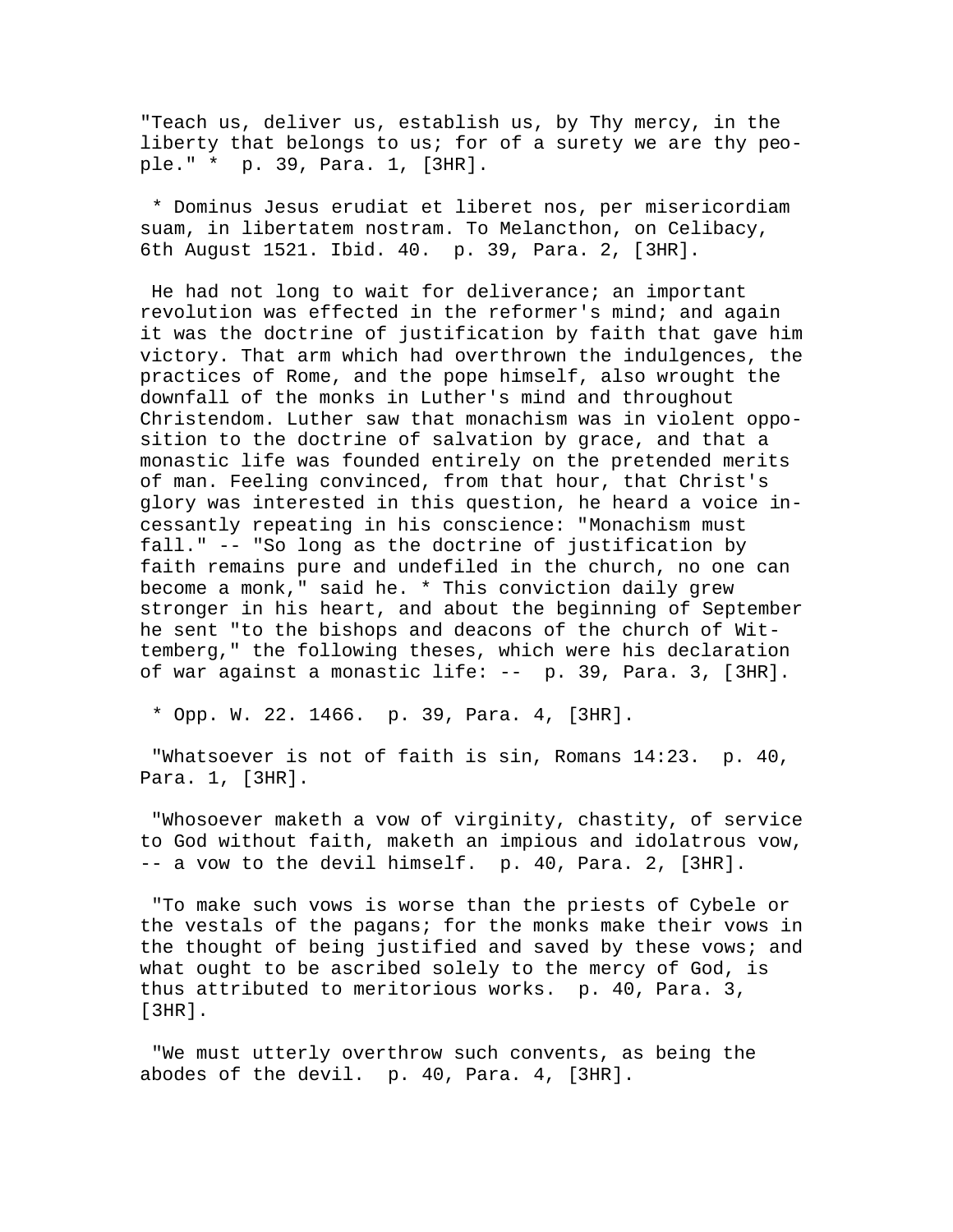"There is but one order that is holy and makes man holy, and that is Christianity or faith. \* p. 40, Para. 5, [3HR].

 \* Es ist nicht mehr denn eine einige Geistlichkeit, die da beilig ist, und heilig macht..L. Opp. 17. 718. p. 40, Para. 6, [3HR].

 "For convents to be useful they should be converted into schools, where children should be brought up to man's estate; instead of which they are houses where adult men become children, and remain so for ever." p. 40, Para. 7, [3HR].

 We see that Luther would still have tolerated convents as places of education; but erelong his attacks against these establishments became more violent. The immorality and shameful practices that prevailed in the cloisters recurred forcibly to his thoughts. "I am resolved," wrote he to Spalatin on the 11th of November, "to deliver the young from the hellish fires of celibacy." \* He now wrote a book against monastic vows, which he dedicated to his father: - p. 40, Para. 8, [3HR].

 \* Adolescentes liberare ex isto inferno coelibatus. L. Opp. 2. 95. p. 40, Para. 9, [3HR].

 "Do you desire," said he in his dedication to the old man at Mansfeldt, "do you still desire to rescue me from a monastic life? You have the right, for you are still my father, and I am still your son. But that is no longer necessary: God has been beforehand with you, and has Himself delivered me by his power. What matters it whether I wear or lay aside the tonsure and the cowl? Is it the cowl -- is it the tonsure -- that makes the monk? All things are yours, says St. Paul, and you are Christ's. I do not belong to the cowl, but the cowl to me. I am a monk, and yet not a monk; I am a new creature, not of the pope, but of Jesus Christ. Christ, alone and without any go-between, is my bishop, my abbot, my prior, my lord, my father, and my master; and I know no other. What matters it to me if the pope should condemn me and put me to death? He cannot call me from the grave and kill me a second time. . . . . The great day is drawing near in which the kingdom of abominations shall be overthrown. Would to God that it were worth while for the pope to put us all to death. Our blood would cry out to heaven against him, and thus his condemnation would be has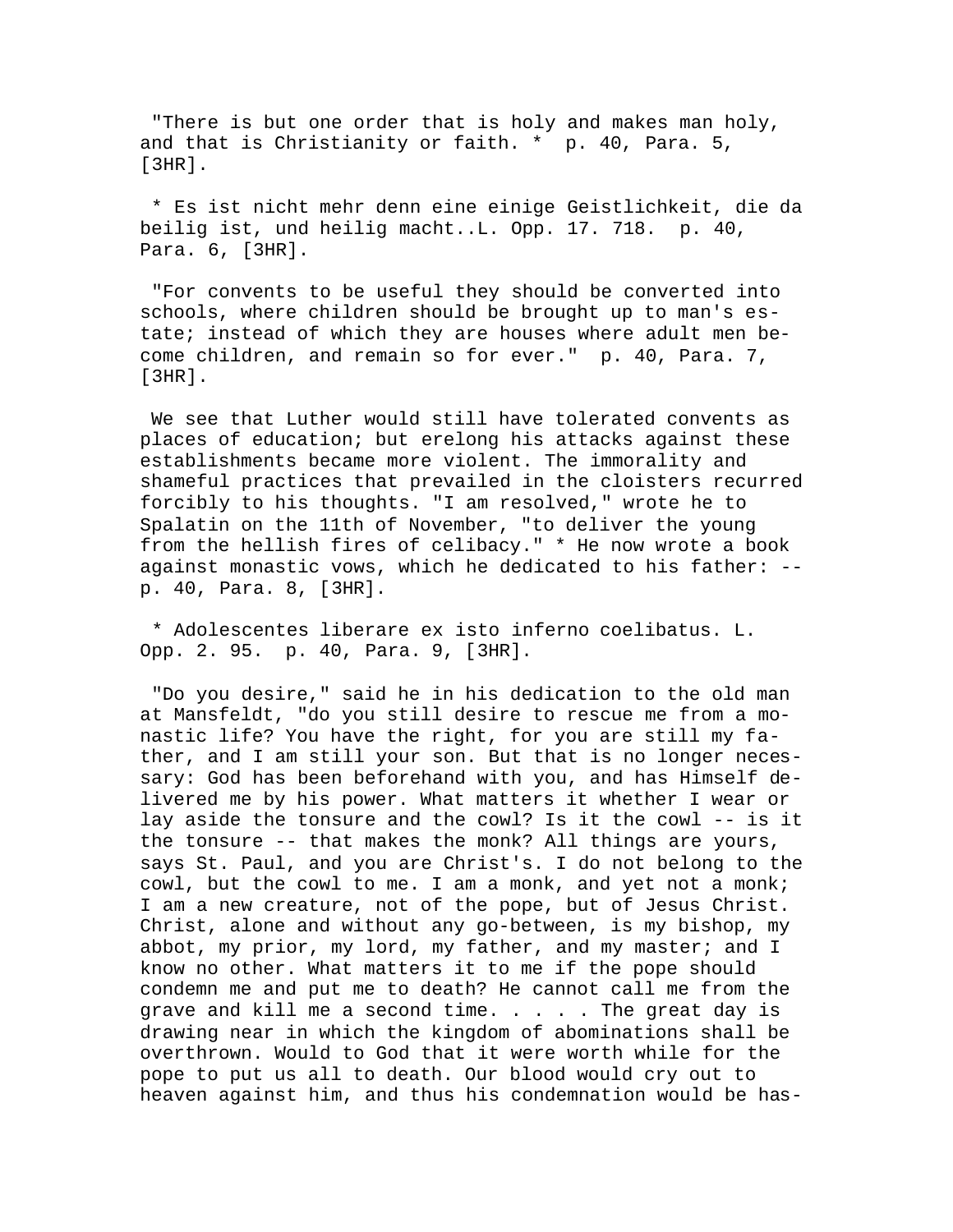tened, and his end be near." \* p. 41, Para. 1, [3HR].

 \* Dass unser Blut mocht schreien, und dringen sein Gericht, dass sein Bald ein Ende wurde. L. Epp. 2. 105. p. 41, Para. 2, [3HR].

 The transformation had already been effected in Luther himself; he was no longer a monk. It was not outward circumstances, or earthly passions, or carnal precipitation that had wrought this change. There had been a struggle: at first Luther had taken the side of monachism; but truth also had gone down into the lists, and monachism had fallen before it. The victories that passion gains are ephemeral; those of truth are lasting and decisive. p. 41, Para. 3, [3HR].

 CHAPTER 4 --- Archbishop Albert -- The idol of Halle -- Luther's indignation -- Alarm of the court -- Luther's letter to the archbishop -- Albert's reply -- Joachim of Brandenburg. p. 42, Para. 1, [3HR].

 While Luther was thus preparing the way for one of the greatest revolutions that were destined to be effected in the church, and the Reformation was beginning to enter powerfully into the lives of Christians, the Romish partisans, blind as those generally are who have long been in possession of power, imagined that, because Luther was in the Wartburg, The Reform was dead and forever extinct; and fancied they should be able quietly to resume their ancient practices, that had been for a moment disturbed by the monk of Wittemberg. Albert, elector-archbishop of Mentz, was one of those weak men who, all things being equal, decide for the truth; but who, as soon as their interest is put in the balance, are ready to take part with error. His most important aim was to have a court as brilliant as that of any prince in Germany, his equipages as rich, and his table as well furnished: the traffic in indulgences served admirable to obtain this result. Accordingly, the decree against Luther had scarcely issued from the imperial chancery, before Albert, who was then residing with his court at Halle, summoned the vendors of indulgences, who were still alarmed at the words of the reformer, and endeavored to encourage them by such language as this: "Fear nothing, we have silenced him; let us begin to shear the flock in peace; the monk is a prisoner; he is confined by bolts and bars; this time he will be very clever if he comes again to disturb us in our affairs." The market was reopened, the merchandise was dis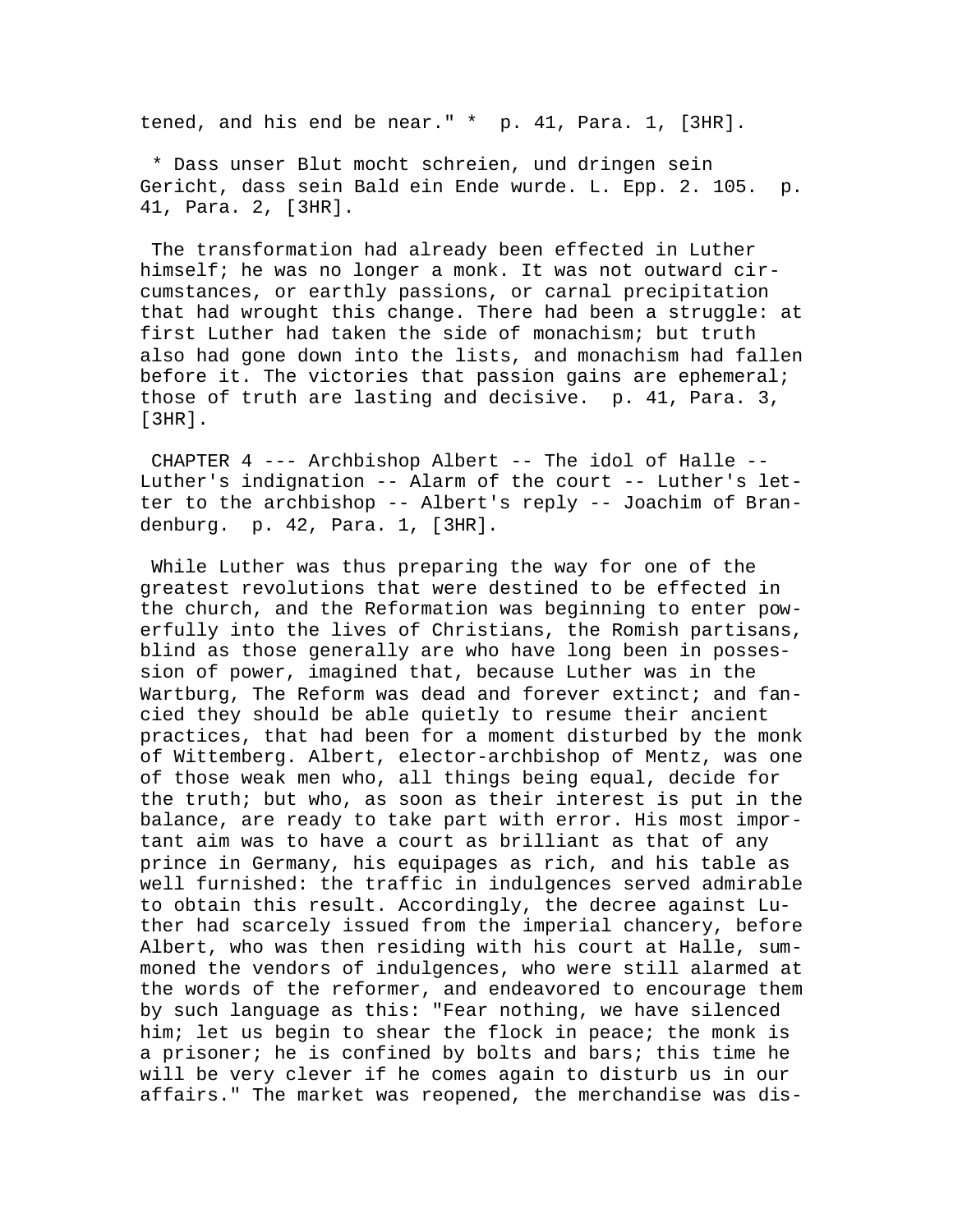played for sale, and against the churches of Halle reechoed with the speeches of the mountebanks. p. 42, Para. 2, [3HR].

 But Luther was still alive, and his voice was powerful enough to pass beyond the walls and gratings behind which he had been hidden. Nothing could have roused his indignation to a higher pitch. What, the most violent battles have been fought; he has confronted every danger; the truth remained victorious, and yet they dare trample it under foot, as if it had been vanquished. . . . . That voice shall again be heard, which has once already put an end to this criminal traffic. "I shall enjoy no rest," wrote he to Spalatin, "until I have attacked the idol of Mentz with its brothel at Halle." \* p. 42, Para. 3, [3HR].

 \* Non continebor quin idolum Moguntinum invadam, cum suo lupanari Hallensi. L. Epp. 2. 59, Oct. 7. p. 42, Para. 4, [3HR].

 Luther set to work immediately; he cared little about the mystery with which some sought to envelop his residence in the Wartburg. He was like Elijah in the desert forging fresh thunderbolts against the impious Ahab. On the first of November he finished his treatise against the new idol of Halle. p. 43, Para. 1, [3HR].

 Intelligence of Luther's plans reached the archbishop. Alarmed and in emotion at the very idea, he sent about the middle of October two of his attendants, Capito and Auerbach, to Wittemberg to avert the storm. "Luther must moderate his impetuosity," said they to Melancthon, who received them cordially. But Melancthon, although mild himself, was not one of those who imagine that wisdom consists in perpetual concession, tergiversation, and silence. "It is God who moves him," replied he, "and our age needs a bitter and pungent salt." \* Upon this Capito turned to Jonas, and endeavored through him to act upon the court. The news of Luther's intention was already known there, and produced great amazement. "What," said the courtiers: "rekindle the fire that we have had so much trouble to extinguish. Luther can only be saved by being forgotten, and yet he is rising up against the first prince in the empire." "I will not suffer Luther to write against the archbishop of Mentz, and thus disturb the public tranquillity," said the elector. \*\* p. 43, Para. 2, [3HR].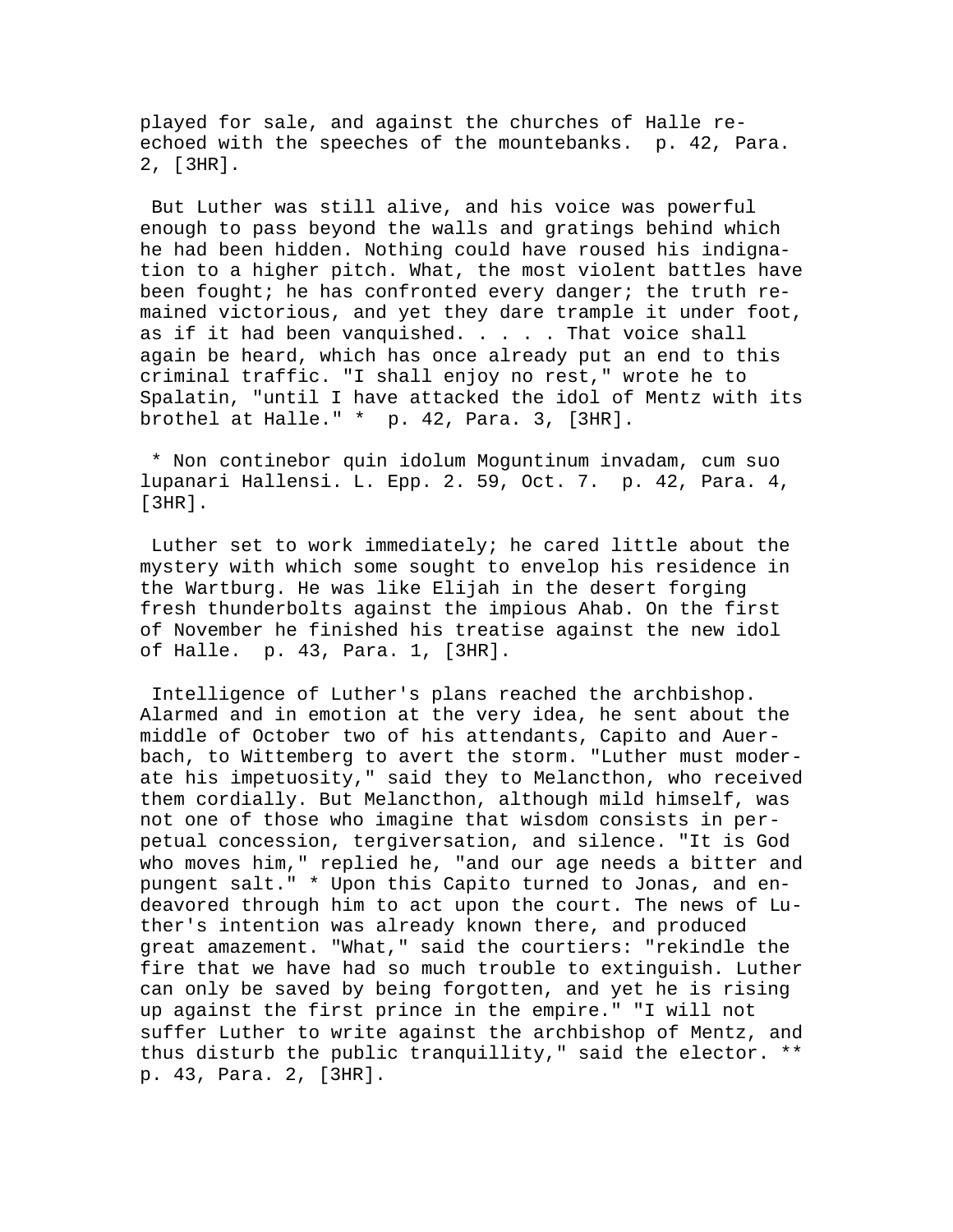\* Huic seculo opus esse accerimo sale. Corp. Ref. 1. 463. \*\* Non passurum principem scribi in Monuntinum. L. Epp. 2. 94. p. 43, Para. 3, [3HR].

 Luther was annoyed when these words were repeated to him. Is it not enough to imprison his body, but they will also enchain his mind, and the truth with it?.  $\ldots$  . . Do they fancy that he hides himself through fear, and that his retirement is an avowal of defeat? He maintains that it is a victory. Who dared stand up against him at Worms and oppose the truth? Accordingly when the captive in the Wartburg had read the chaplain's letter, informing him of the prince's sentiments, he flung it aside, determined to make no reply. But he could not long contain himself; he took up the epistle and wrote to Spalatin: "The elector will not suffer. . . . . and I too will not suffer the elector not to permit me to write. . . . . Rather would I destroy yourself, the elector, nay, the whole world for ever. \* If I have resisted the pope, who is the creator of your cardinal, why should I give way before his creature? It is very fine, forsooth, to hear you say that we must not disturb the public tranquillity, while you allow the everlasting peace of God to be disturbed. . . . . Spalatin, it shall not be so. Prince, it shall not be so, \*\* I send you a book I had already prepared against the cardinal when I received your letter: Forward it to Melancthon." p. 43, Para. 4, [3HR].

 \* Potius te et principem ipsum perdam et omnem creatioram. L. Epp. 2. 94. \*\* Non sic, Spalatine; non sic, princeps. Ibid. p. 43, Para. 5, [3HR].

 Spalatin trembled as he read this manuscript; again he represented to the reformer how imprudent it would be to publish a work that would force the imperial government to lay aside its apparent ignorance of Luther's fate, and punish a prisoner who dared attack the greatest prince in the empire and the church. If Luther persevered in his designs, the tranquillity would again be disturbed, and the Reformation perhaps be lost. Luther consented to delay the publication of his treatise; he even permitted Melancthon to erase the most violent passages. \* But, irritated at his friend's timidity, he wrote to the chaplain: "The Lord lives and reigns, that Lord in whom you court-folks do not believe, unless he so accommodate His works to your reason, that there is no longer any necessity to believe." He then resolved to write direct to the cardinal. p. 44, Para. 1, [3HR].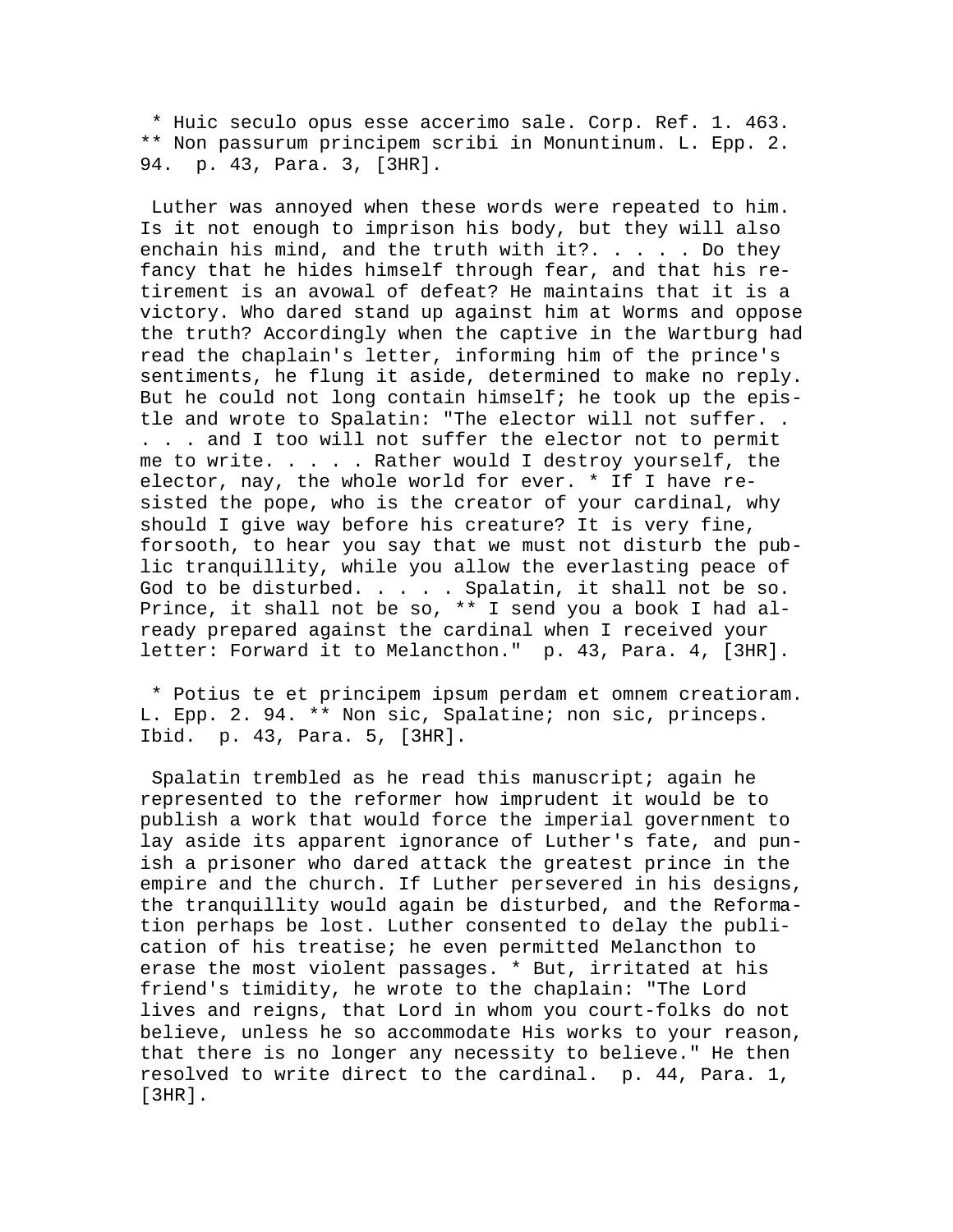\* Ut acerbiora radat. Ibid. 110. p. 44, Para. 2, [3HR].

 It is the whole body of Romish bishops that Luther thus brings to the bar in the person of the German primate. His words are those of a bold man, ardent in zeal for the truth, and who feels that he is speaking in the name of God himself. p. 45, Para. 1, [3HR].

 "Your electoral highness," wrote he from the depth of the retreat in which he was hidden, "has set up again in Halle the idol that swallows the money and the souls of poor Christians. You think, perhaps, that I am disabled, and that the emperor will easily stifle the cries of the poor monk. . . . . But know that I shall discharge the duties that Christian charity has imposed upon me, without fearing the gates of hell, and much less the pope, his bishops, and cardinals. p. 45, Para. 2, [3HR].

 "For this reason my humble prayer is, that your electoral highness would remember the beginning of this affair -- how a tiny spark kindled a terrible conflagration. All the world was at that time in a state of security. This poor begging friar, thought they, who unaided would attack the pope, is too weak for such an undertaking. But God interposed; and he caused the pope more labor and anxiety than he had ever felt since he had taken his place in the temple of God to tyrannize over the church. This same God still lives: let none doubt it. \* He will know how to withstand a cardinal of Mentz, even were he supported by four emperors; for He is pleased above all things to hew down the lofty cedars and to abase the haughty Pharaohs. p. 45, Para. 3, [3HR].

 \* Derselbig Gott lebet noch, da zweifel nur niemand an. . . . , L. Epp. 2. 113. p. 45, Para. 4, [3HR].

 "For this reason I inform your highness by letter, that if the idol is not thrown down, I must, in obedience to God's teaching, publicly attack your highness, as I have attacked the pope himself. Let your highness conduct yourself in accordance with this advice; I shall wait a fortnight for an early and favorable reply. Given in my wilderness, the Sunday after St. Catherine's day, November 15, 1521. p. 45, Para. 5, [3HR].

"From your electoral highness's devoted and obedient ser-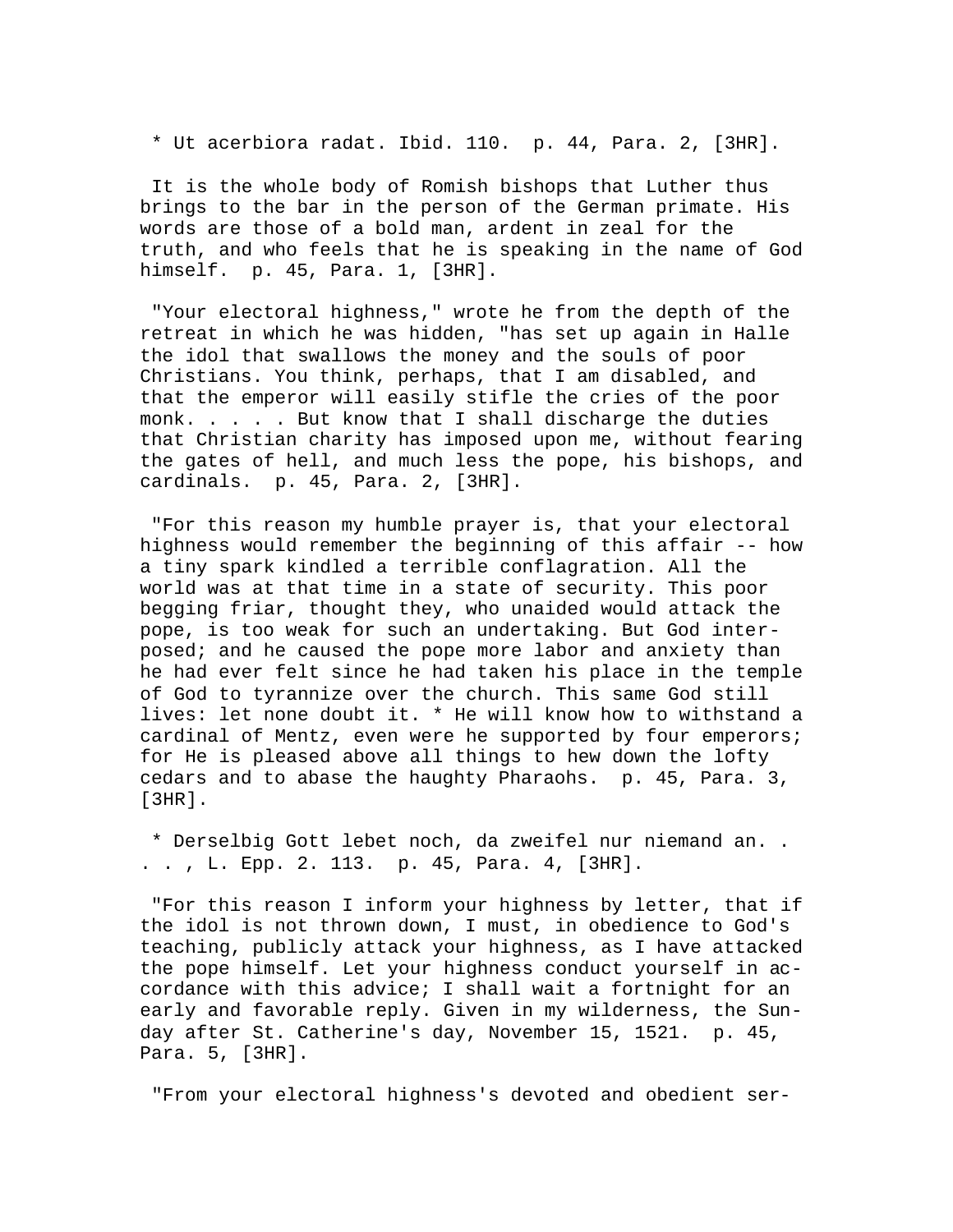vant, Martin Luther." p. 45, Para. 6, [3HR].

 This letter was sent to Wittemberg, and from Wittemberg to Halle, where the cardinal-elector was then residing; for no one dared intercept it, foreseeing the storm that would be aroused by so daring an act. But Melancthon accompanied it by a letter addressed to the prudent Capito, in which he endeavored to prepare the way for a favorable termination of this difficult business. p. 46, Para. 1, [3HR].

 It is impossible to describe the feelings of the youthful and weak archbishop on receiving the reformer's letter. The work announced against the idol of Halle was like a sword suspended over his head, And, at the same time, what anger must have been kindled in his heart by the insolence of this peasant's son, -- this excommunicated monk, who dared make use of such language to a prince of the house of Brandenburg, -- the primate of the German church? Capito besought the archbishop to satisfy the monk. Alarm, pride, and the voice of conscience which he could not stifle, struggled fearfully in Albert's bosom. At last dread of the book, and perhaps remorse also, prevailed; he humbled himself: he put together all he thought calculated to appease the man of the Wartburg, and a fortnight had barely elapsed when Luther received the following letter, still more astonishing than his own terrible epistle: -- p. 46, Para. 2, [3HR].

 "My dear Doctor, -- I have received and read your letter, and have taken it in good part. But I think the motive that has led you to write me such an epistle has long ceased to exist. I desire, with God's help, to conduct myself as a pious bishop and a Christian prince, and I confess my need of the grace of God. I do not deny that I am a sinner, liable to sin and error, sinning and erring daily. I am well assured that without God's grace I am worthless and offensive mire, even as other men, if not more so. In replying to your letter, I would not conceal this gracious disposition; for I am more than desirous of showing you all kindness and favor, for love of Christ. I know how to receive a Christian and fraternal rebuke. "With my own hand. "Albert." p. 46, Para. 3, [3HR].

 Such was the language addressed to the excommunicated monk of the Wartburg by the elector-archbishop of Mentz and Magdeburg, commissioned to represent and maintain in Germany the constitution of the church. Did Albert, in writing it,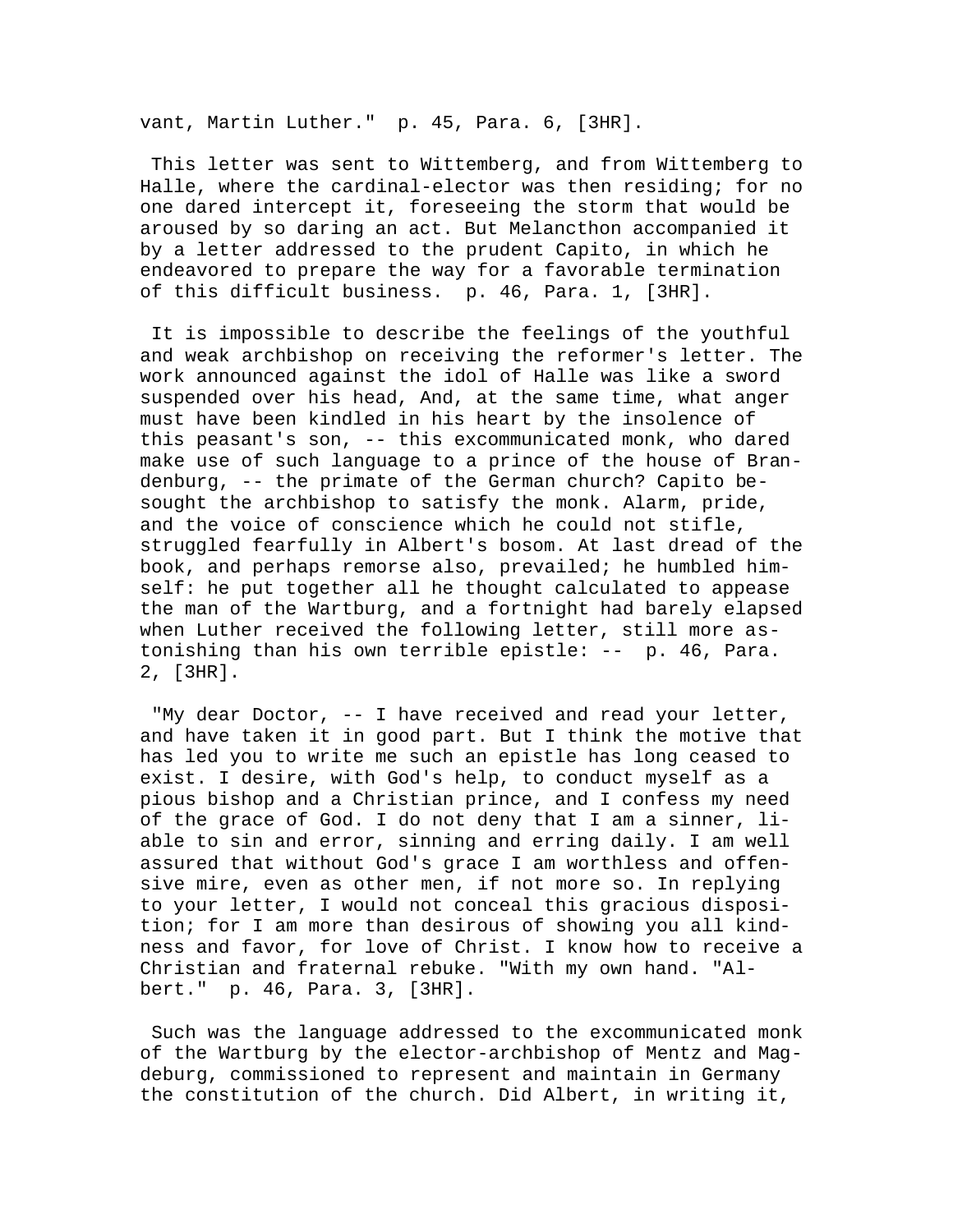obey the generous impulses of his conscience, or his slavish fears? In the first case, it is a noble letter; in the second, it merits our contempt. We would rather suppose it originated in the better feelings of his heart. However that may be, it shows the immeasurable superiority of God's servants over all the great ones of the earth. While Luther alone, a prisoner and condemned, derived invincible courage from his faith, the archbishop, elector and cardinal, environed with all the power and favors of the world, trembled on his throne. This contrast appears continually, and is the key to the strange enigma offered by the history of the Reformation. The Christian is not called upon to count his forces, and to number his means of victory. The only thing he should be anxious about is to know whether the cause he upholds is really that of God, and whether he looks only to his Master's glory. Unquestionably he has an inquiry to make; but this is wholly spiritual, the Christian looks at the heart, and not the arm; he weighs the justice of his cause, and not its outward strength. And when this question is once settled, his path is clear. He must move forward boldly, were it even against the world and all its armed hosts, in the unshaken conviction that God himself will fight for him. p. 47, Para. 1, [3HR].

 The enemies of the Reformation thus passed from extreme severity to extreme weakness; they had already done the same at Worms; and these sudden transitions are of continual occurrence in the battle that error wages against truth. Every cause destined to fall is attacked with an internal uneasiness which makes it tottering and uncertain, and drives it by turns from one pole to the other. Steadiness of purpose and energy are far better; they would thus perhaps precipitate its fall, but at least if it did fall it would fall with glory. p. 47, Para. 2, [3HR].

 One of Albert's brothers, Joachim I, elector of Brandenburg, gave an example of that strength of character which is so rare, particularly in our own times. Immovable in his principles, firm in action, knowing how to resist when necessary the encroachments of the pope, he opposed an iron hand to the progress of the Reformation. At Worms he had insisted that Luther should not be heard, and that he ought to be punished as a heretic, in despite of his safeconduct. Scarcely had the edict of Worms been issued, when he ordered that it should be strictly enforced throughout his states. Luther could appreciate so energetic a character, and making a distinction between Joachim and his other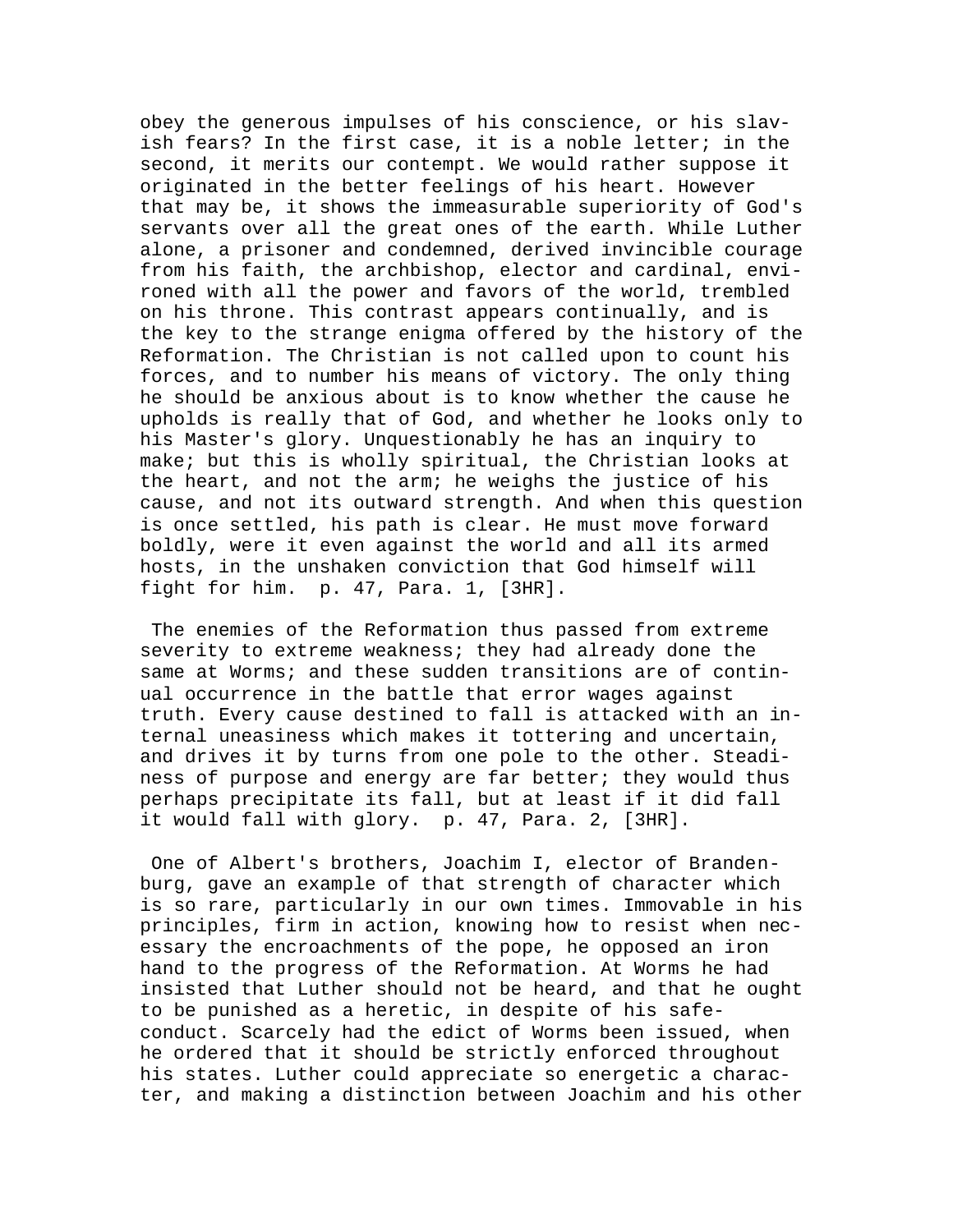adversaries, he said: "We may still pray for the elector of Brandenburg." \* The disposition of this prince seemed to have been communicated to his people. Berlin and Brandenburg long remained closed against the Reformation. But what is received slowly is held faithfully. \*\* While other countries, which then hailed the gospel with joy, Belgium for instance, and Westphalia, were soon to abandon it, Brandenburg, the last of the German states to enter on the narrow way of faith, was destined in after-years to stand in the foremost ranks of the Reformation. p. 47, Para. 3, [3HR].

 \* Helwing, Gesh. Der Brandeb. 2. 605. \*\* Hoc enim proprium est illorum hominum (ex March. Brandeburg), ut quam semel in religione sententiam approbaverint, non facile deserant. Leutingeri Opp. 1. 41. p. 47, Para. 4, [3HR].

 Luther did not read Cardinal Albert's letter without a suspicion that it was dictated by hypocrisy, and in accordance with the advice of Capito. He kept silence, however, being content with declaring to the latter, that so long as the archbishop, who was hardly capable of managing a small parish, did not lay aside his cardinal's mask and episcopal pomp, and become a simple minister of the word, it was impossible that he could be in the way of salvation. \* p. 48, Para. 1, [3HR].

 \* Larvam cardinalatus et pompam episcopalem ablegare. L. Epp. 2. 132. p. 48, Para. 2, [3HR].

 CHAPTER 5 --- Translation of the Bible -- Wants of the church -- Principles of the Reformation -- Temptations of the devil -- Luther's works condemned by the Sorbonne -- Melancthon's reply -- Luther visits Wittemberg. p. 49, Para. 1, [3HR].

 While Luther was thus struggling against error, as if he were still in the midst of the battle, he was also laboring in his retirement of the Wartburg, as if he had no concern in what was going on in the world. The hour has come in which the Reformation, from being a mere theological question, was to become the life of the people; and yet the great engine by which this progress was to be effected was not yet in being. This powerful and mighty instrument, destined to hurl its thunderbolts from every side against the proud edifice of Rome, throw down its walls, cast off the enormous weight of the papacy under which the church lay stifled, and communicate an impulse to the whole human race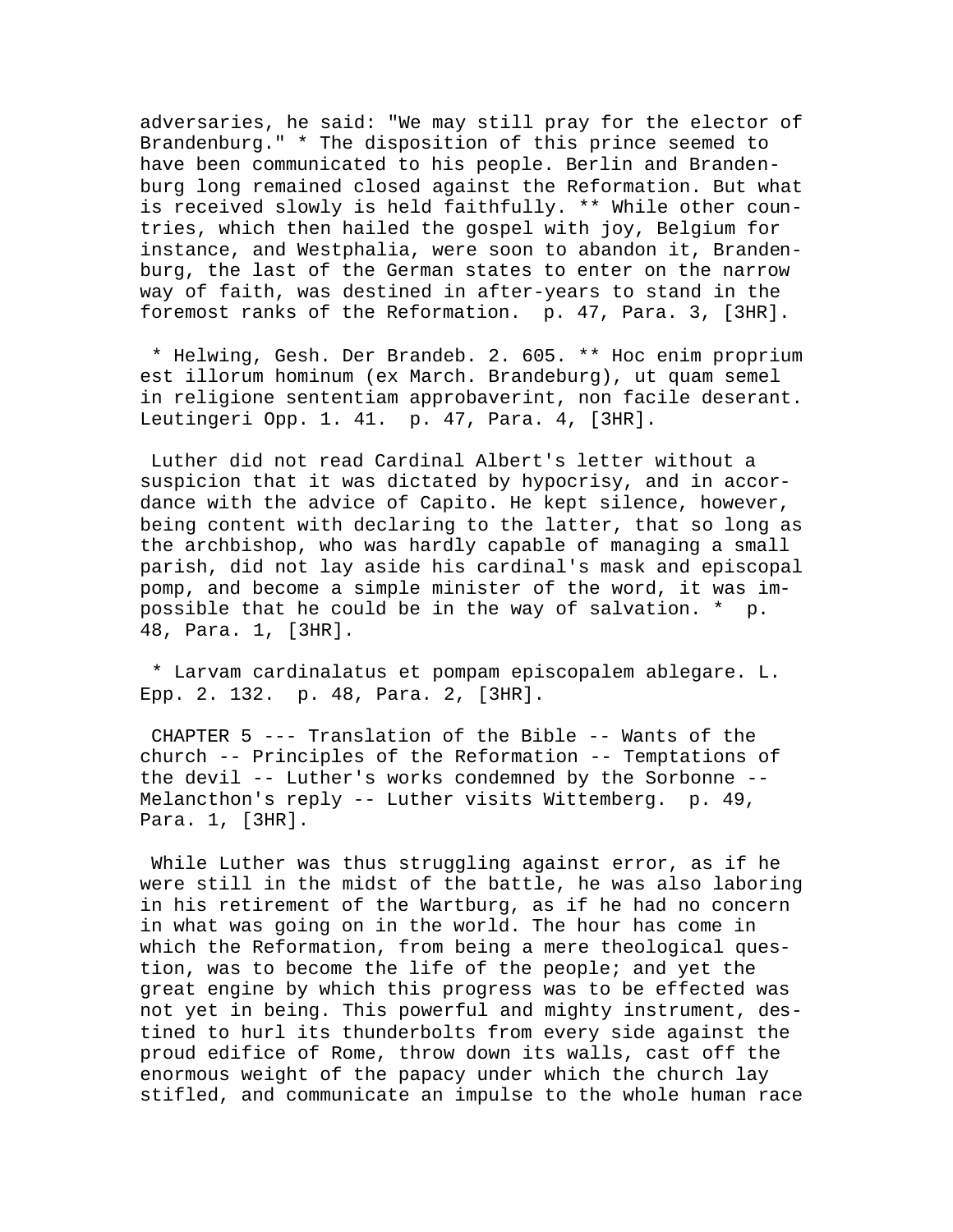which would not be lost until the end of time, -- this instrument was to go forth from the old castle of the Wartburg, and enter the world on the same day that terminated the reformer's captivity. p. 49, Para. 2, [3HR].

 The farther the church was removed from the time when Jesus, the true light of the world, was on the earth, the greater was her need of the torch of God's Word, ordained to transmit the brightness of Jesus Christ to the men of the latter days. But this divine word was at that time hidden from the people. Several unsuccessful attempts at translation from the Vulgate had been made in 1477, 1490, and in 1518; they were almost unintelligible, and from their high price beyond the reach of the people. It had even been prohibited to give the German church the Bible in the vulgar tongue. \* Besides which, the number of those who were able to read did not become considerable until there existed in the German language a book of lively and universal interest. p. 49, Para. 3, [3HR].

 \* Codex Diplom. Ecclesiae Magunt. 4. 460. p. 49, Para. 4, [3HR].

 Luther was called to present his nation with the Scriptures of God. That same God who had conducted St. John to Patmos, there to write his revelation, had confined Luther in the Wartburg, there to translate his word. This great task, which it would have been difficult for him to have undertaken in the midst of the cares and occupations of Wittemberg, was to establish the new building on the primitive rock, and, after the lapse of so many ages, lead Christians back from the subtleties of the schoolmen to the pure foundation-head of redemption and salvation. p. 50, Para. 1, [3HR].

The wants of the church spoke loudly; they called for this great work; and Luther, by his own inward experience, was to be led to perform it. In truth, he discovered in faith that repose of the souls which his agitated conscience and his monastic ideas had long induced him to seek in his own merits and holiness. The doctrine of the church, the scholastic theology, knew nothing of the consolations that proceed from faith; but the Scriptures proclaim them with great force, and there it was that he had found them. Faith in the word of God had made him free. By it he felt emancipated from the dogmatical authority of the church, from its hierarchy and traditions, from the opinions of the school-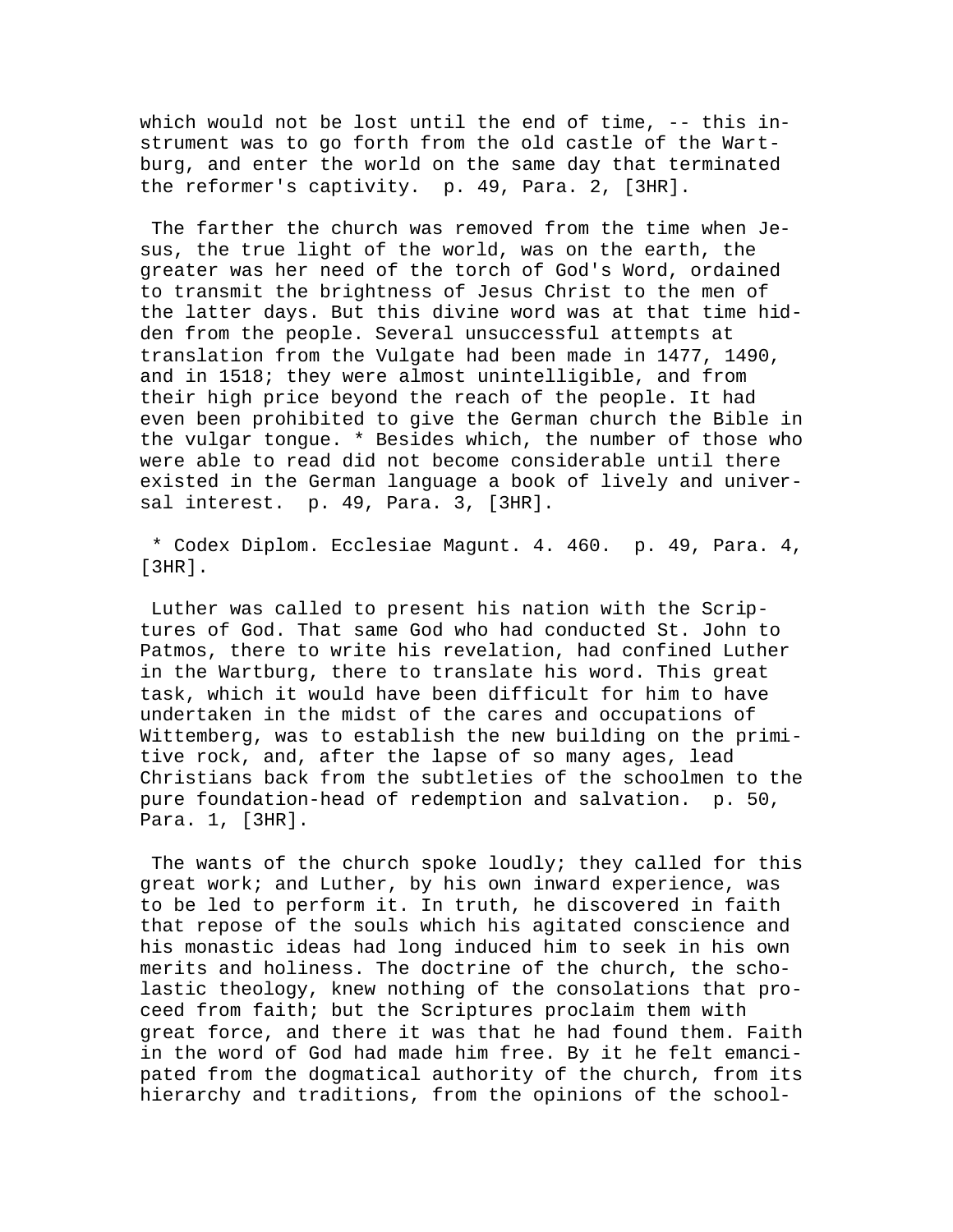men, the power of prejudice, and from every human ordinance. Those strong and numerous bonds which for centuries had enchained and stifled Christendom, were snapped asunder, broken in pieces, and scattered round him; and he nobly raised his head freed from all authority except that of the word. This independence of man, this submission to God, which he had learned in the Holy Scriptures, he desired to impart to the church. But before he could communicate them, it was necessary to set before it the revelations of God. A powerful hand was wanted to unlock the massive gates of that arsenal of God's word from which Luther had taken his arms, and to open to the people against the day of battle those vaults and antique halls which for many ages no foot had ever trod. p. 50, Para. 2, [3HR].

 Luther had already translated several fragments of the Holy Scripture; the seven penitential Psalms had been his first task. \* John the Baptist, Christ himself, and the Reformation had begun alike by calling men to repentance. It is the principle of every regeneration in the individual man, and in the whole human race. These essays had been eagerly received; men longed to have more; and this voice of the people was considered by Luther as the voice of God himself. He resolved to reply to the call. He was a prisoner within those lofty walls; what of that, he will devote his leisure to translating the word of God into the language of his countrymen. Erelong this word will be seen descending from the Wartburg with him; circulating among the people of Germany, and putting them in possession of those spiritual treasures hitherto shut up within the hearts of a few pious men. "Would that this one book," exclaimed Luther, "were in every language, in every hand before the eyes, and in the ears and hearts of all men." \*\* Admirable words, which, after a lapse of three centuries, an illustrious body, \*\*\* translating the Bible into the mothertongue of every nation upon earth, has undertaken to realize "Scripture without any comment," said he again, "is the sun whence all teachers receive their light." p. 50, Para. 3, [3HR].

 \* Psalms 6, 32, 38, 51, 102, 130, 147. \*\* Et solus hic liber omnium lingua, manu, oculis, aurius, cordibus versaretur. L. Epp. 2. 116. \*\*\* The Bible Society. p. 50, Para. 4, [3HR].

 Such are the principles of Christianity and of the Reformation. According to these venerable words, we should not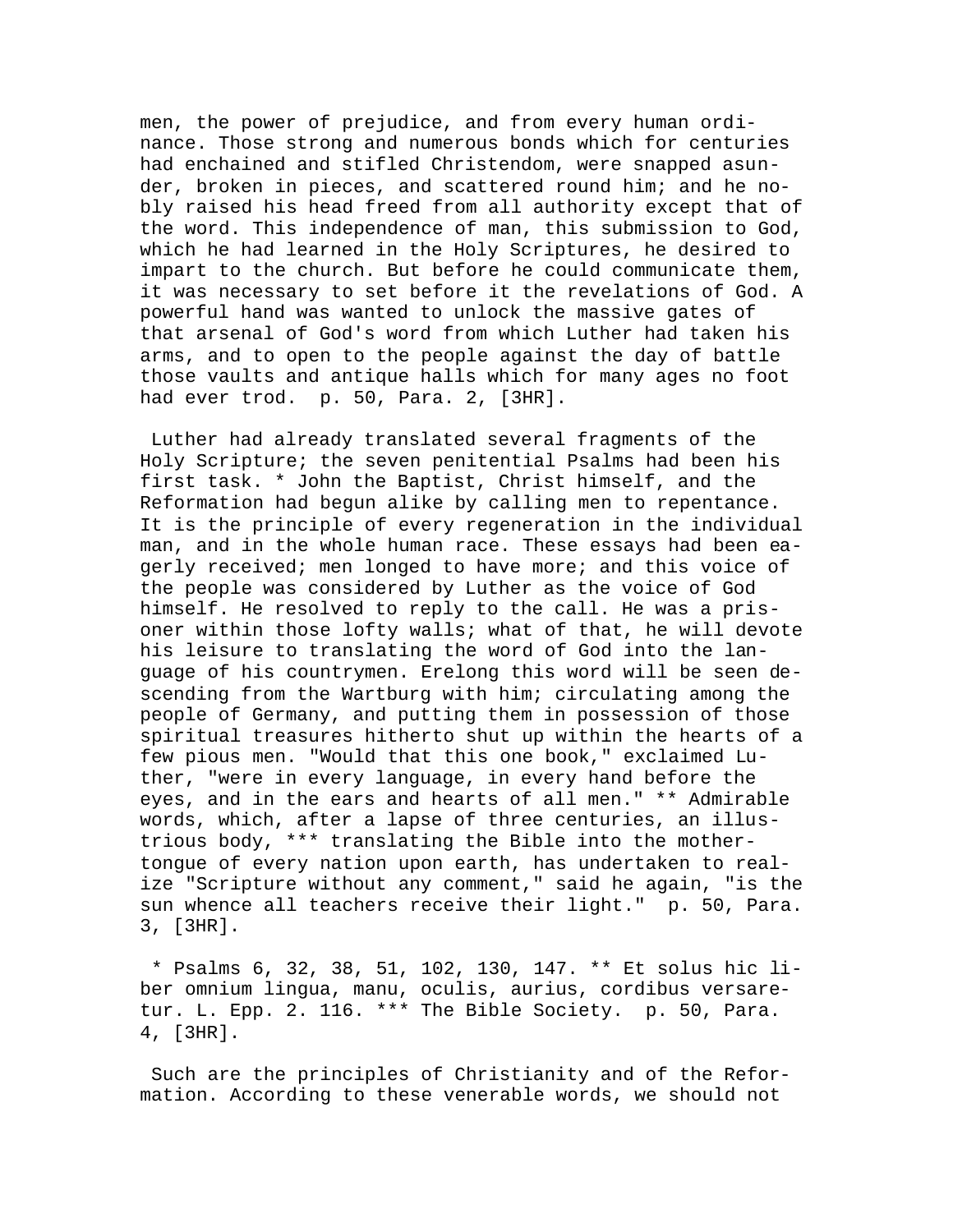consult the fathers to throw light upon Scripture, but Scripture to explain the fathers. The reformers and the apostles set up the word of God as the only light, as they exalt the sacrifice of Christ as the only righteousness with this perfect righteousness of Christ, we vitiate both the foundations of Christianity. These are the two fundamental heresies of Rome, and which, although doubtless in a smaller degree, some teachers were desirous of introducing into the bosom of the Reformation. p. 51, Para. 1, [3HR].

 Luther opened the Greek originals of the evangelists and apostles, and undertook the difficult task of making these divine teachers speak his mother tongue. Important crisis in the history of the Reformation, from that time the Reformation was no longer in the hands of the reformer. The Bible came forward; Luther withdrew. God appeared, and man disappeared. The reformer placed THE BOOK in the hands of his contemporaries. Each one may now hear the voice of God for himself; as for Luther, henceforth he mingles with the crowd, and takes his station in the ranks of those who come to draw from the common fountain of light and life. p. 51, Para. 2, [3HR].

 In translating the Holy Scriptures, Luther found that consolation and strength, of which he stood so much in need. Solitary, in ill health, and saddened by the exertions of his enemies and the extravagances of some of his followers, -- seeing his life wearing away in the gloom of that old castle, he had occasionally to endure terrible struggles. In those times, men were inclined to carry into the visible world the conflicts that the soul sustains with its spiritual enemies; Luther's lively imagination easily embodied the emotions of his heart, and the superstitions of the middle ages had still some hold upon his mind, so that we might say of him, as it has been said of Calvin with regard to the punishment inflicted on heretics: there was yet a remnant of popery in him. \* Satan was not in Luther's view simply an invisible though real being; he thought that this adversary of God appeared to men as he had appeared to Jesus Christ. Although the authenticity of many of the stories on this subject contained in the Table-talk and elsewhere is more than doubtful, history must still record this failing in the reformer. Never was he more assailed by these gloomy ideas than in the solitude of the Wartburg. In the days of his strength he had braved the devil at Worms; but now all the reformer's powers seemed broken and his glory tarnished. He was thrown aside; Satan was victorious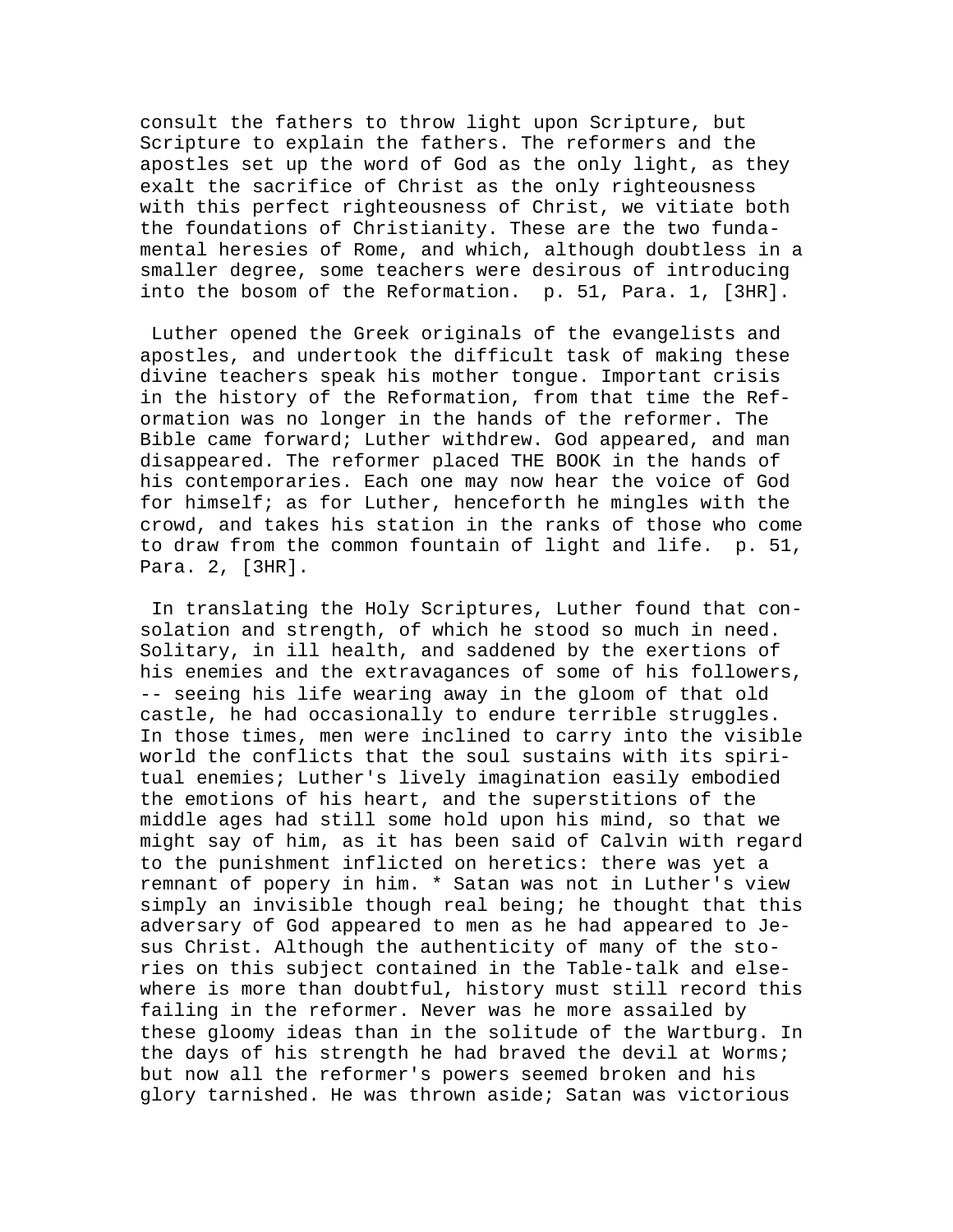in his turn, and in the anguish of his soul Luther imagined he saw his giant form standing before him, lifting his finger in threatening attitude, exulting with a bitter and hellish sneer, and gnashing his teeth in fearful rage. One day especially, it is said, as Luther was engaged on his translation of the New Testament, he fancied he beheld Satan, filled with horror at his work, tormenting him, and prowling round him like a lion about to spring upon his prey. Luther, alarmed and incensed, snatched up his inkstand and flung it at the head of his enemy. The figure disappeared, and the missile was dashed in pieces against the wall. \*\* p. 52, Para. 1, [3HR].

 \* Michelet, in his Memoires de Luther, devotes more than thirty pages to the various accounts of these Satanic visitations. \*\* The keeper of the Wartburg still carefully directs the traveller's attention to the spots made by Luther's inkstand. p. 52, Para. 2, [3HR].

 Luther's sojourn in the Wartburg began to be insupportable to him. He felt indignant at the timidity of his protectors. Sometimes he would remain a whole day plunged in deep and silent meditation, and awakened from it only to exclaim, "Oh, that I were at Wittemberg." At length he could hold out no longer; there has been caution enough; he must see his friends again, hear them, and converse with them. True, he runs the risk of falling into the hands of his enemies, but nothing can stop him. About the end of November, he secretly quitted the Wartburg, and set out for Wittemberg. \* p. 53, Para. 1, [3HR].

 \* Machete er sich heimlich aus seiner Patmo auf. L. Opp. 18. 238. p. 53, Para. 2, [3HR].

 A fresh storm had just burst upon him. At last the Sorbonne had spoken out. That celebrated school of Paris, the first authority in the church after the pope, the ancient and venerable source whence theological teaching had proceeded, had given its verdict against the Reformation. p. 53, Para. 3, [3HR].

 The following are some of the propositions condemned by this learned body. Luther had said, "God ever pardons and remits sins gratuitously, and requires nothing of us in return, except that in future we should live according to righteousness." And he had added, "Of all deadly sins, this is the most deadly, namely, that any one should think he is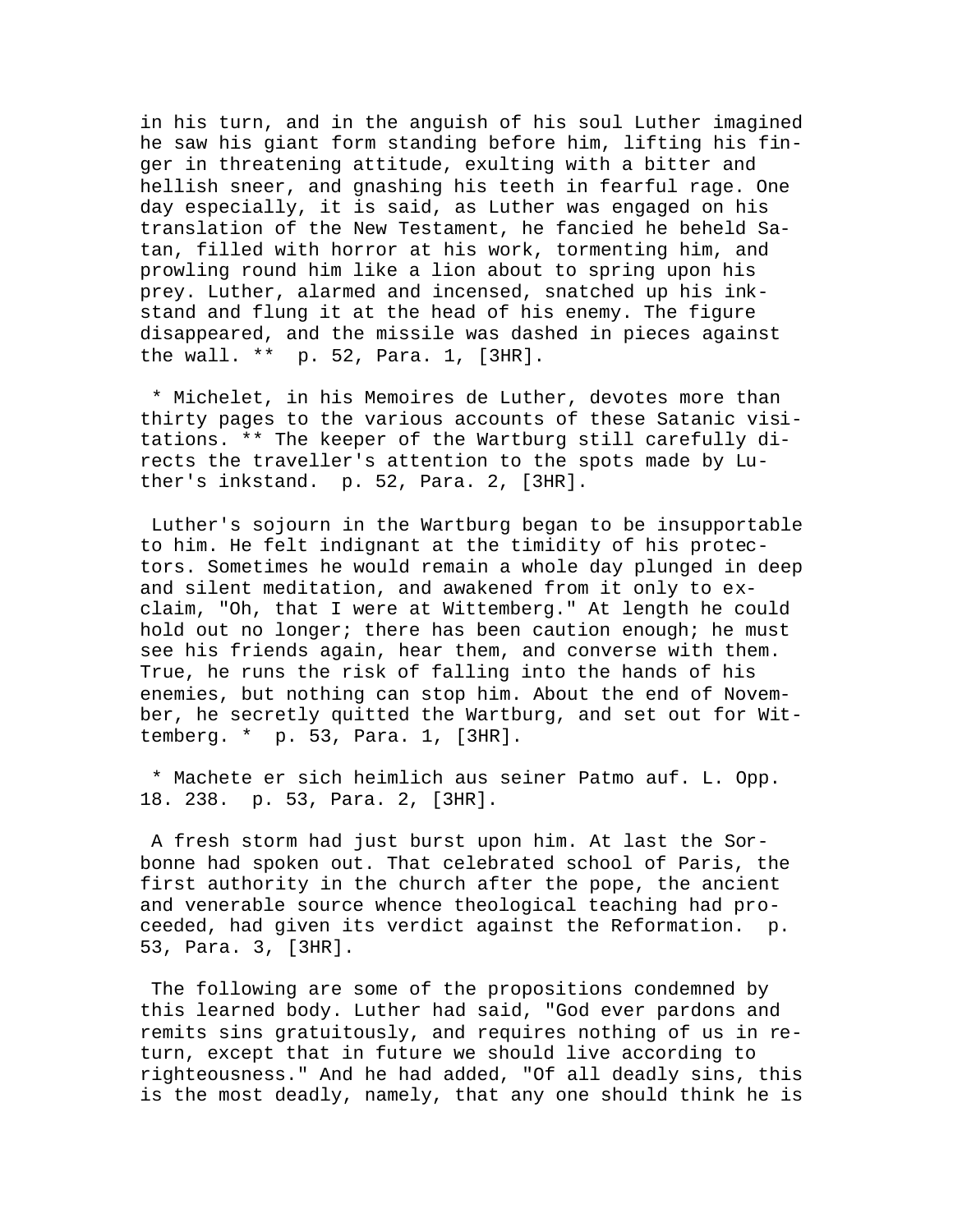not guilty of a damnable and deadly sin before God." He had said in another place, "Burning heretics is contrary to the will of the Holy Ghost." p. 53, Para. 4, [3HR].

 To these three propositions, and to many others besides, which they quoted, the theological faculty of Paris replied, "Heresy, -- let him be accursed." \* p. 53, Para. 5, [3HR].

 \* Determinatio theologorum Parisiensium super doctrina Lutherans. Corp. Ref. 1. 366-388. p. 53, Para. 6, [3HR].

 But a young man, twenty-four years of age, of short stature, diffident, and plain in appearance, dared take up the gauntlet which the first college in the world had thrown down. They knew pretty well at Wittemberg what should be thought of these pompous censures; they knew that Rome had yielded to the suggestions of the Dominicans, and that the Sorbonne was led away by two or three fanatical doctors who were designated at Paris by satirical nicknames. \* Accordingly, in his Apology, Melancthon did not confine himself to defending Luther; but, with that boldness which characterizes his writings, he carried the war into the enemy's camp. "You say he is a Manichean; he is a Montanist: let fire and faggot repress his foolishness. And who is Montanist? Luther, who would have us believe in holy Scripture alone, or you, who would have men believe in the opinions of their fellow-creatures rather than in the word of God?" \*\* p. 54, Para. 1, [3HR].

 \* Damnarunt triumviri Beda, Quercus, et Christophorus. Nomina sunt horum monstrorum etiam vulgo nunc nota Belua, Stercus, Christotomae. Zwinglii Epp. 1. 176. \*\* Corp. Ref. 1. 396. p. 54, Para. 2, [3HR].

 To ascribe more importance to the word of a man than to the word of God was in very truth the heresy of Montanus, as it still is that of the pope and of all those who set the hierarchical authority of the church or the interior inspirations of mysticism far above the positive declarations of the sacred writings. Accordingly the youthful masters of arts, who had said, "I would rather lay down my life than my faith," \* did not stop there. He accused the Sorbonne of having obscured the gospel, extinguished faith, and substituted an empty philosophy in the place of Christianity. \*\* After this work of Melancthon's, the position of the dispute was changed; he proved unanswerably that the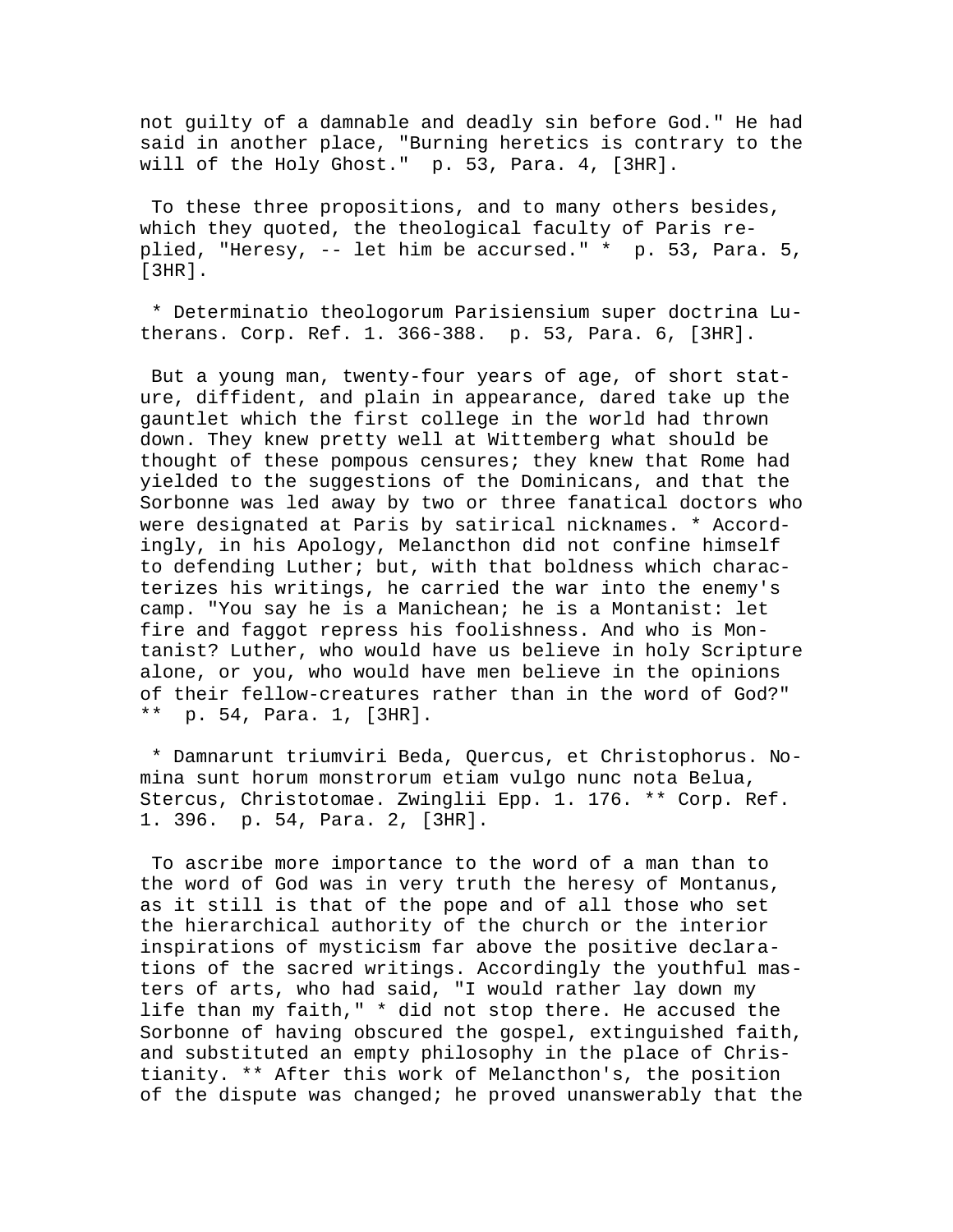heresy was at Paris and Rome, and the catholic truth at Wittemberg. p. 54, Para. 3, [3HR].

 \* Scias me positurum animam citius quam fidem. Ibid. \*\* Evangelium obscuratum est, fides extincta..Ex Christianismo, contra omnem sensum spiritus, facta est quaedam philosophica vivendi ratio. Ibid. 400. p. 54, Para. 4, [3HR].

 Meanwhile Luther, caring little for the condemnations of the Sorbonne, was proceeding in his military equipment to the university. He was greatly distressed by various reports which reached him on the road of a spirit of impatience and independence that was showing itself among some of his adherents. \* At length he arrived at Wittemberg without being recognized, and stopped at Amsdorff's house. Immediately all his friends were secretly called together; \*\* and Melancthon among the first, who had so often said, "I would rather die than lose him." \*\*\* They came, What a meeting, what joy! The captive of the Wartburg tasted in their society all the sweetness of Christian friendship. He learned the spread of the Reformation, the hopes of his brethren; and, delighted at what he saw and heard, \*\*\*\* offered up a prayer, returned thanks to God, and then with brief delay returned to the Wartburg. p. 55, Para. 1, [3HR].

 \* Per viam vexatus rumore vario de nostrorum quorundam importunitate. L. Epp. 2. 109. \*\* Liess in der Stille seine Freunde fodern. L. Opp. 18. 238. \*\*\* Quo si mihi carendum est, mortem fortius tulero. Corp. Ref. 1. 453, 455. \*\*\*\* Omnia vehementer placent quae video et audio. L. Epp. 2. 109. p. 55, Para. 2, [3HR].

 CHAPTER 6 --- Fresh reforms -- Gabriel Zwilling on the mass -- The university -- Melancthon's propositions -- The elector -- Monastic institutions attacked -- Emancipation of the monks -- Disturbances -- Chapter of the Augustine monks -- Carlstadt and the mass -- First celebration of the Lord's supper -- Importance of the mass in the Romish system. p. 56, Para. 1, [3HR].

 Luther's joy was well founded. The work of the Reformation then made a great stride. Feldkirchen, always in the van, had led the assault; now the main body was in motion, and that power which carried the Reformation from the doctrine it had purified into the worship, life, and constitution of the church, now manifested itself by a new explosion, more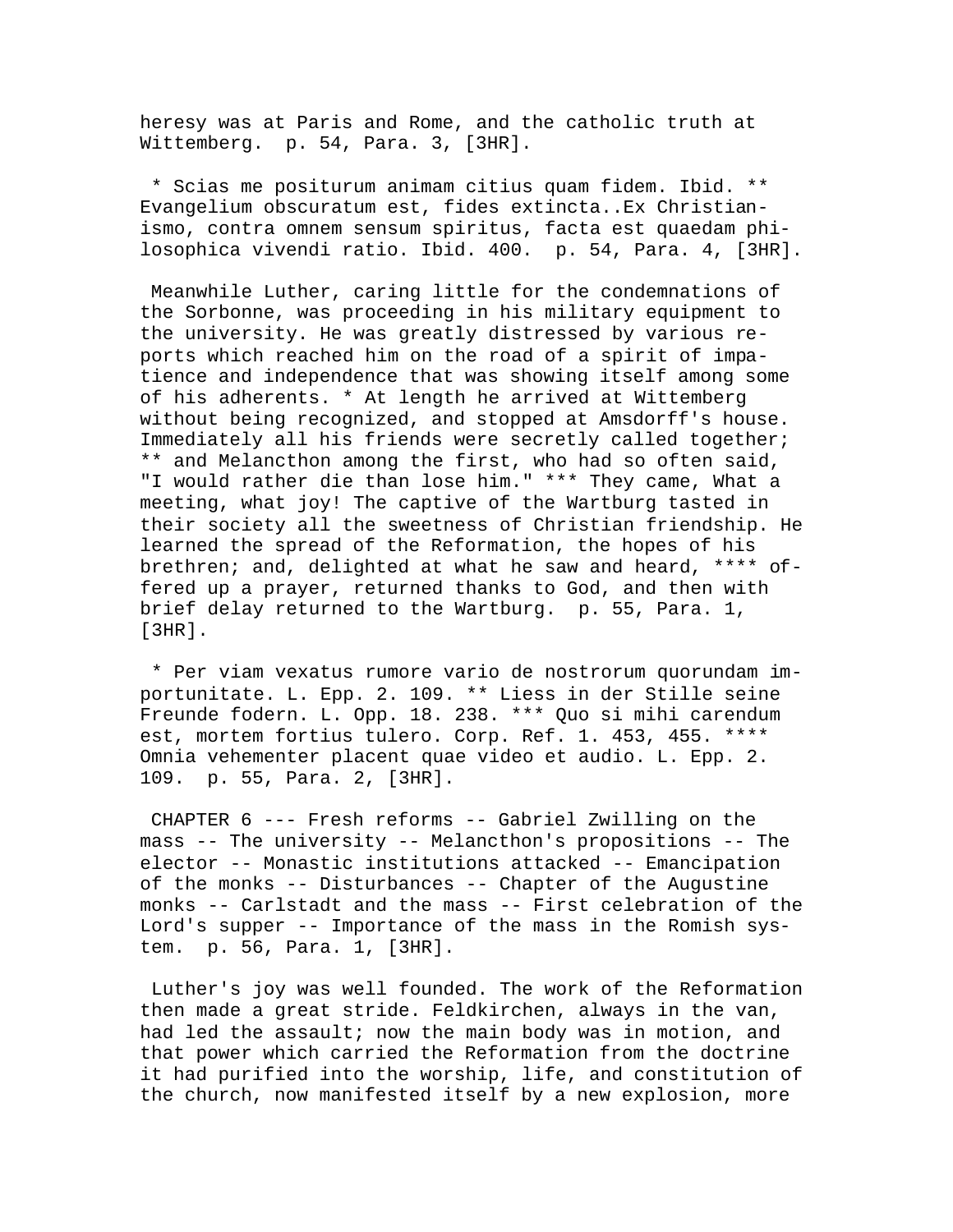formidable to the Papacy than even the first had been. p. 56, Para. 2, [3HR].

 Rome, having got rid of the reformer, thought the heresy was at an end. But in a short time everything was changed. Death removed from the pontifical throne the man who had put Luther under the ban of the church. Disturbances occurred in Spain, and compelled Charles to visit his kingdom beyond the Pyrenees. War broke out between this prince and Francis I, and as if that were not enough to occupy the emperor, Soliman made an incursion into Hungary, Charles, thus attacked on all sides, was forced to forget the monk of Worms and his religious innovations. p. 56, Para. 3, [3HR].

 About the same time, the vessel of the Reformation, which, driven in every direction by contrary winds, was on the verge of foundering, righted itself, and floated proudly above the waters. p. 56, Para. 4, [3HR].

 It was in the convent of the Augustines at Wittemberg that the Reformation broke out. We ought not to feel surprise at this: it is true the reformer was there no longer; but no human power could drive out the spirit that had animated him. p. 56, Para. 5, [3HR].

 For some time the church in which Luther had so often preached re-echoed with strange doctrines. Gabriel Zwilling, a zealous monk and chaplain to the convent, was there energetically proclaiming the Reformation. As if Luther, whose name was at that time everywhere celebrated, had become too strong and too illustrious, God selected feeble and obscure men to begin the Reformation which that renowned doctor had prepared. "Jesus Christ," said the preacher, "instituted the sacrament of the altar in remembrance of his death, and not to make it an object of adoration. To worship it is a real idolatry. The priest who communicates alone commits a sin. No prior has the right to compel a monk to say mass alone. Let one, two, or three officiate, and let the others receive the Lord's sacrament under both kinds." \* p. 56, Para. 6, [3HR].

 \* Einem 2 oder 3 befehlen Mess zu halten und die andern 12 von denen. Das Sacrament sub utraque specie, mit empfahen. Corp. Ref. 1. 460. p. 56, Para. 7, [3HR].

This is what friar Gabriel required, and this daring lan-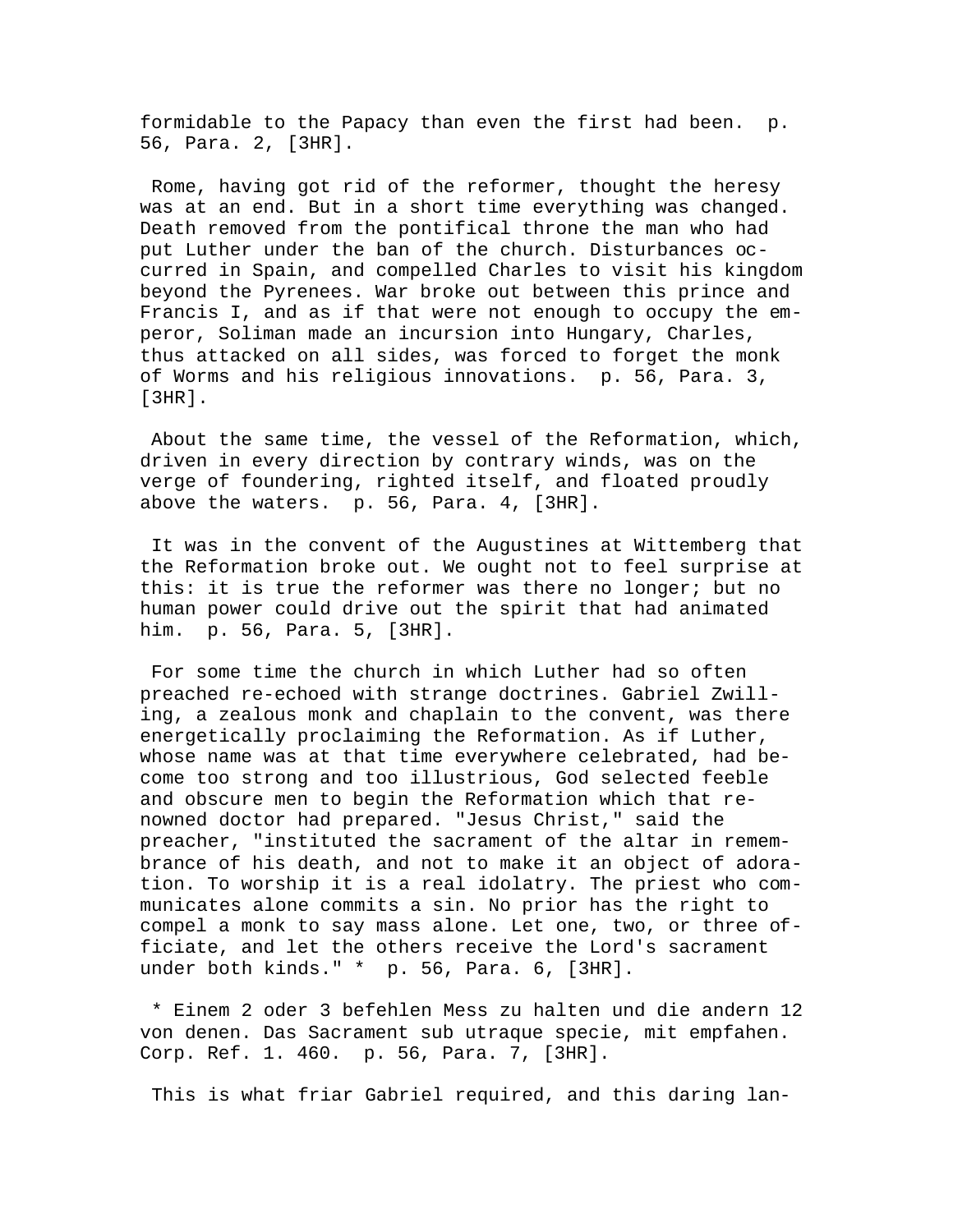guage was listened to approvingly by the other brethren, and particularly by those who came from the Low Countries. \* They were disciples of the gospel, and why should they not conform in everything to its commands? Had not Luther himself written to Melancthon in the month of August: "Henceforth and for ever I will say no more private masses?" \*\* Thus the monks, the soldiers of the hierarchy, emancipated by the word, boldly took part against Rome. p. 57, Para. 1, [3HR].

 \* Der meiste Theil jener Parthei Niederlander seyne. Ibid. 476. \*\* Sed et ego amplius non faciam missam privatam in aeternum. L. Epp. 2. 36. p. 57, Para. 2, [3HR].

 At Wittemberg they met with a violent resistance from the prior. Calling to mind that all things should be done with order, they gave way, but with a declaration that to uphold the mass was to oppose the gospel of God. p. 57, Para. 3, [3HR].

 The prior had gained the day: one man had been stronger than them all. It might seem, therefore, that this movement of the Augustines was one of those caprices of insubordination so frequently occurring in monasteries. But it was in reality the Spirit of God itself which was then agitating all Christendom. A solitary cry, uttered in the bosom of a convent, found its echo in a thousand voices and that which men would have desired to confine within the walls of a cloister, went forth and took a bodily form in the very midst of the city. p. 57, Para. 4, [3HR].

 Rumors of the dissensions among the friars soon spread through the town. The citizens and students of the university took part, some with, some against the mass. The elector's court was troubled. Frederick in surprise sent his chancellor Pontanus to Wittemberg with orders to reduce the monks to obedience, by putting them, if necessary, on bread and water;  $*$  and on the 12th of October, at seven in the morning, a deputation from the professors, of which Melancthon formed a part, visited the convent, exhorting the brothers to attempt no innovations, \*\* or at least to wait a little longer. Upon this all their zeal revived: as they were unanimous in their faith, except the prior who combated them, they appealed to Scripture, to the understanding of believers, and to the conscience of the theologians; and two days after handed in a written declaration. p. 58, Para. 1, [3HR].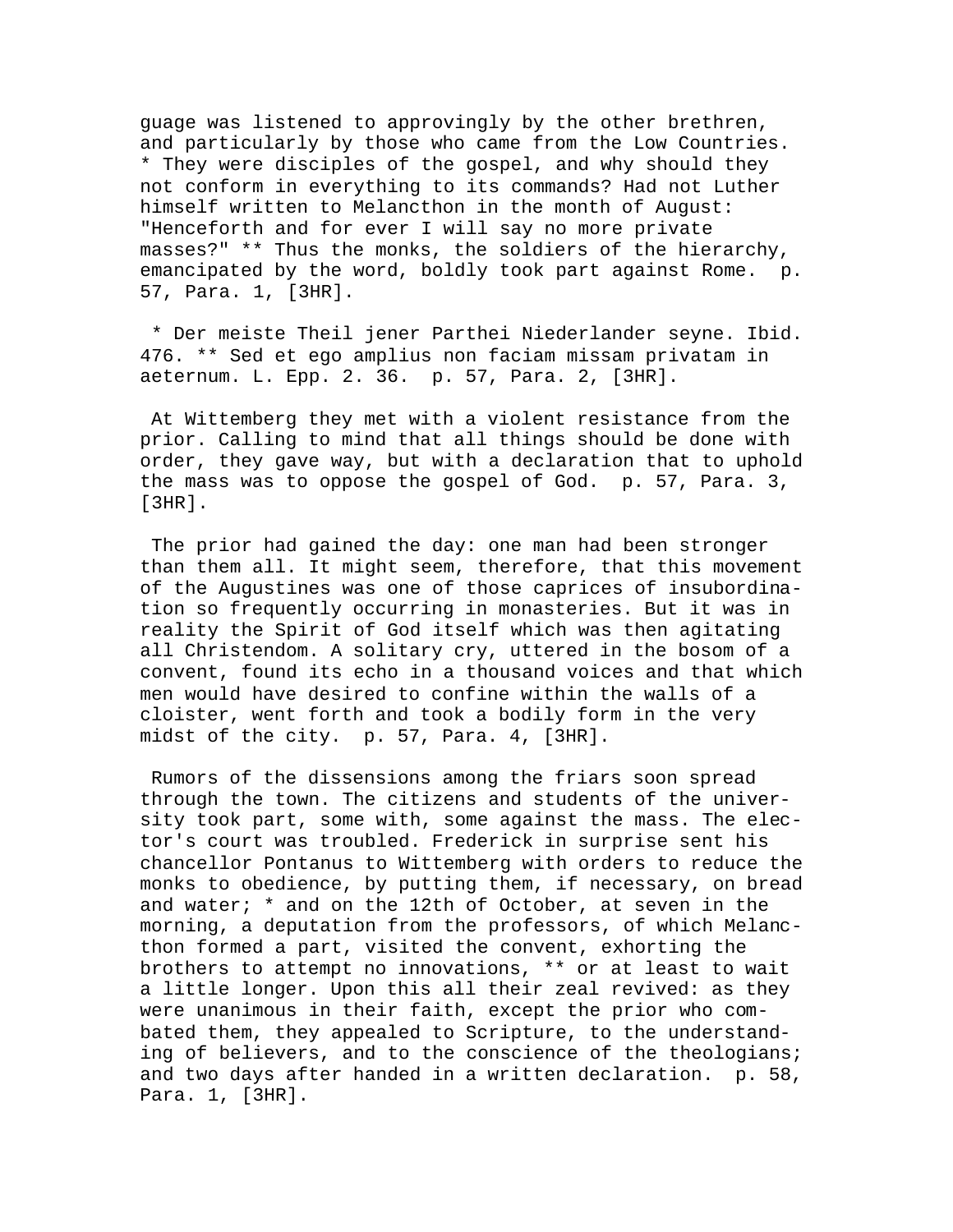\* Wollen die Monche nicht Mess halten, sie werden's bald in der Kuchen und Keller empfinden. Corp. Ref. 1. 461. \*\* Mit dem Mess halten keine Neuerung machen. Ibid. p. 58, Para. 2, [3HR].

 The doctors now examined the question more closely, and found that the monks had truth on their side. They had gone to convince, and were convinced themselves. What ought they to do? their consciences cried aloud; their anxiety kept increasing: at last, after long hesitation, they formed a courageous resolution. p. 58, Para. 3, [3HR].

 On the 20th of October, the university made their report to the elector. "Let your electoral highness," said they, after setting forth the errors of the mass, "put an end to every abuse, lest Christ in the day of judgment should rebuke us as he did the people of Capernaum." p. 58, Para. 4, [3HR].

 This it is no longer a few obscure monks who are speaking; it is that university which for several years has been hailed by all the wise as the school of the nation; and the very means employed to check the Reformation are those which will now contribute to its extension. p. 58, Para. 5, [3HR].

 Melancthon, with that boldness which he carried into learning, published fifty-five propositions calculated to enlighten men's minds. p. 58, Para. 6, [3HR].

 Melancthon said, "Just as looking at a cross is not performing a good work, but simply contemplating a sign that reminds us of Christ's death; p. 59, Para. 1, [3HR].

 "Just as looking at the sun is not performing a good work, but simply contemplating a sign that reminds us of Christ and of his gospel; p. 59, Para. 2, [3HR].

 "So, partaking of the Lord's Supper is not performing a good work, but simply making use of a sign that reminds us of the grace that has been given us through Christ. p. 59, Para. 3, [3HR].

 "But here is the difference, namely, that the symbols invented by men simply remind us of what they signify; while the signs given us by God, not only remind us of the things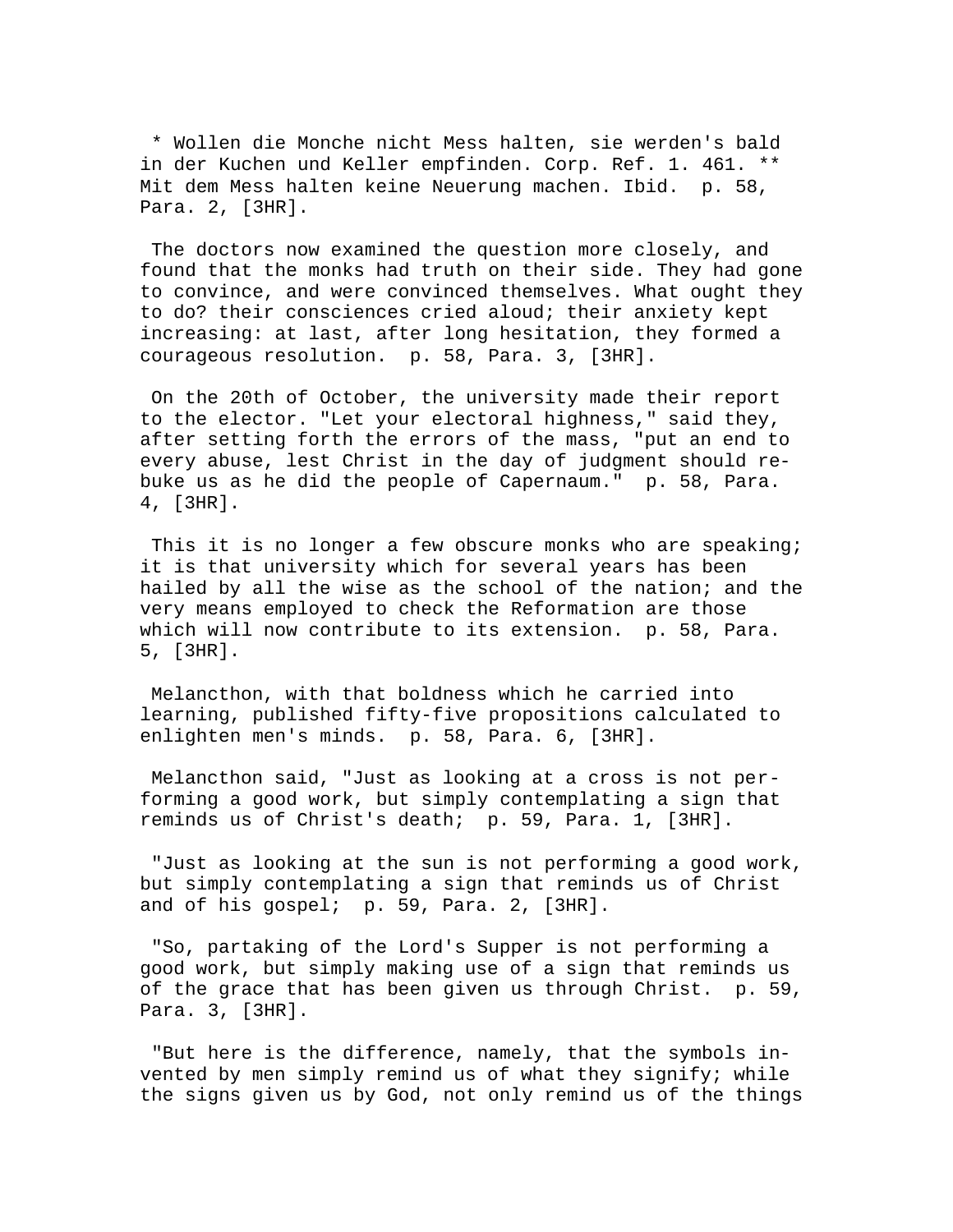themselves, but assure our hearts of the will of God. \* p. 59, Para. 4, [3HR].

 \* Signa ab hominibus reperta admonent tantum; signa a Deo tradita, praeterquam quod admonent, certificant etiam cor de voluntate Dei. Corp. Ref. 1. 478. p. 59, Para. 5, [3HR].

 "As the sight of a cross does not justify, so the mass does not justify. p. 59, Para. 6, [3HR].

 "As the sight of a cross is not a sacrifice either for our sins or for the sins of others, so the mass is not a sacrifice. p. 59, Para. 7, [3HR].

 "There is but one sacrifice, but one satisfaction -- Jesus Christ. Besides him, there is none. p. 59, Para. 8, [3HR].

 "Let such bishops as do not oppose the impiety of the mass be accursed." p. 59, Para. 9, [3HR].

 Thus spoke the pious and gentle Philip. p. 59, Para. 10, [3HR].

 The elector was amazed. He had desired to reduce some young friars, and now the whole university, Melancthon himself, rose in their defense. To wait seemed to him in all things the surest means of success. He did not like sudden reforms, and desired that every opinion should make its way without obstruction. "Time alone," thought he, "clears up all things and brings them to maturity." And yet in spite of him the Reformation was advancing with hasty steps, and threatened to carry everything along with it. Frederick made every exertion to arrest its progress. His authority, the influence of his character, the reasons thus appeared to him the most convincing, were all set in operation. "Do not be too hasty," said he to the theologians: "your number is too small to carry such a reform. If it is based upon the gospel, others will discover it also, and you will put an end to the abuses with the aid of the whole church. Talk, debate, preach on these matters as much as you like, but keep up with the ancient usages." p. 59, Para. 11, [3HR].

 Such was the battle fought on the subject of the mass. The monks had bravely led the assault; the theologians, undecided for a moment, had soon come to their support. The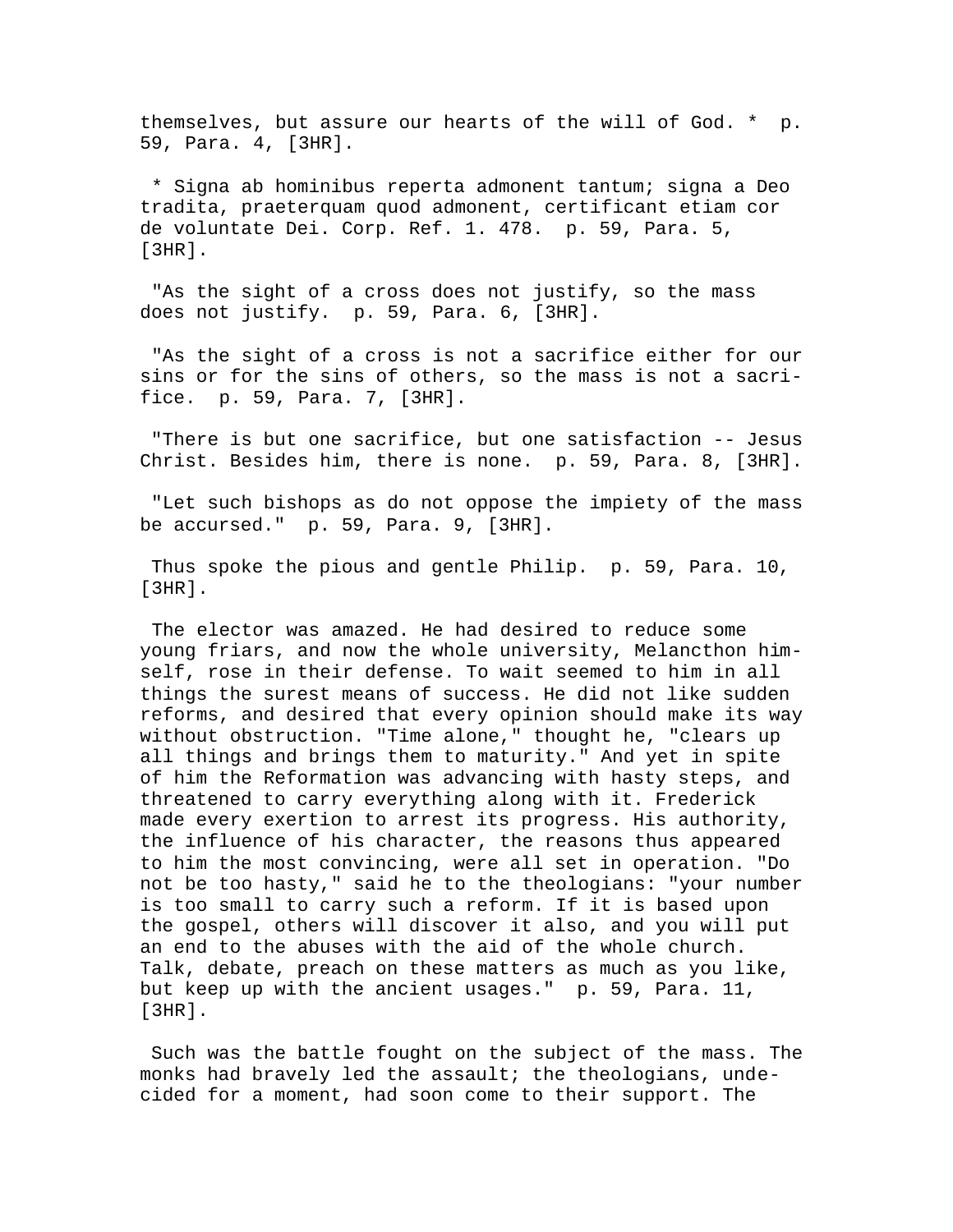prince and his ministers alone defended the place. It has been asserted that the Reformation was accomplished by the power and authority of the elector; but far from that, the assailants shrunk back at the sound of his voice, and the mass was saved for a few days. p. 60, Para. 1, [3HR].

 The heat of the attack had been already directed against another point. Friar Gabriel still continued his heartstirring sermons in the church of the Augustines. Monachism was now the object of his reiterated blows; if the mass was the stronghold of the Roman doctrines, the monastic orders were the support of her hierarchy. These, then, were the two first positions that must be carried. p. 60, Para. 2, [3HR].

 "No one," said Gabriel, according to the prior's report, "no dweller in the convents keeps the commandments of God; no one can be saved under a cowl; \* every man that enters a cloister enters it in the name of the devil. The vows of chastity, poverty, and obedience, are contrary to the gospel." p. 60, Para. 3, [3HR].

 \* Kein Monch werde in der Kappe selig. Corp. Ref. 1. 433. p. 60, Para. 4, [3HR].

 This extraordinary language was reported to the prior, who avoided going to church for fear he should hear it. p. 60, Para. 5, [3HR].

 "Gabriel," said they, "desires that every exertion should be made to empty the cloisters. He says if a monk is met in the streets, the people should pull him by the frock and laugh at him; and that if they cannot be driven out of the convents by ridicule, they should be expelled by force. Break open, pull down, utterly destroy the monasteries, says he, so that not a single trace of them may remain; and that not one of those stones that have contributed to shelter so much sloth and superstition may be found in the spot they so long occupied." \* p. 60, Para. 6, [3HR].

 \* Dass man nicht oben Stuck von einem Kloster da sey gestanden, merken moge. Corp. Ref. 1. 483. p. 60, Para. 7, [3HR].

 The friars were astonished; their consciences told them that Gabriel's words were but too true, that a monkish life was not in conformity with the will of God, and that no one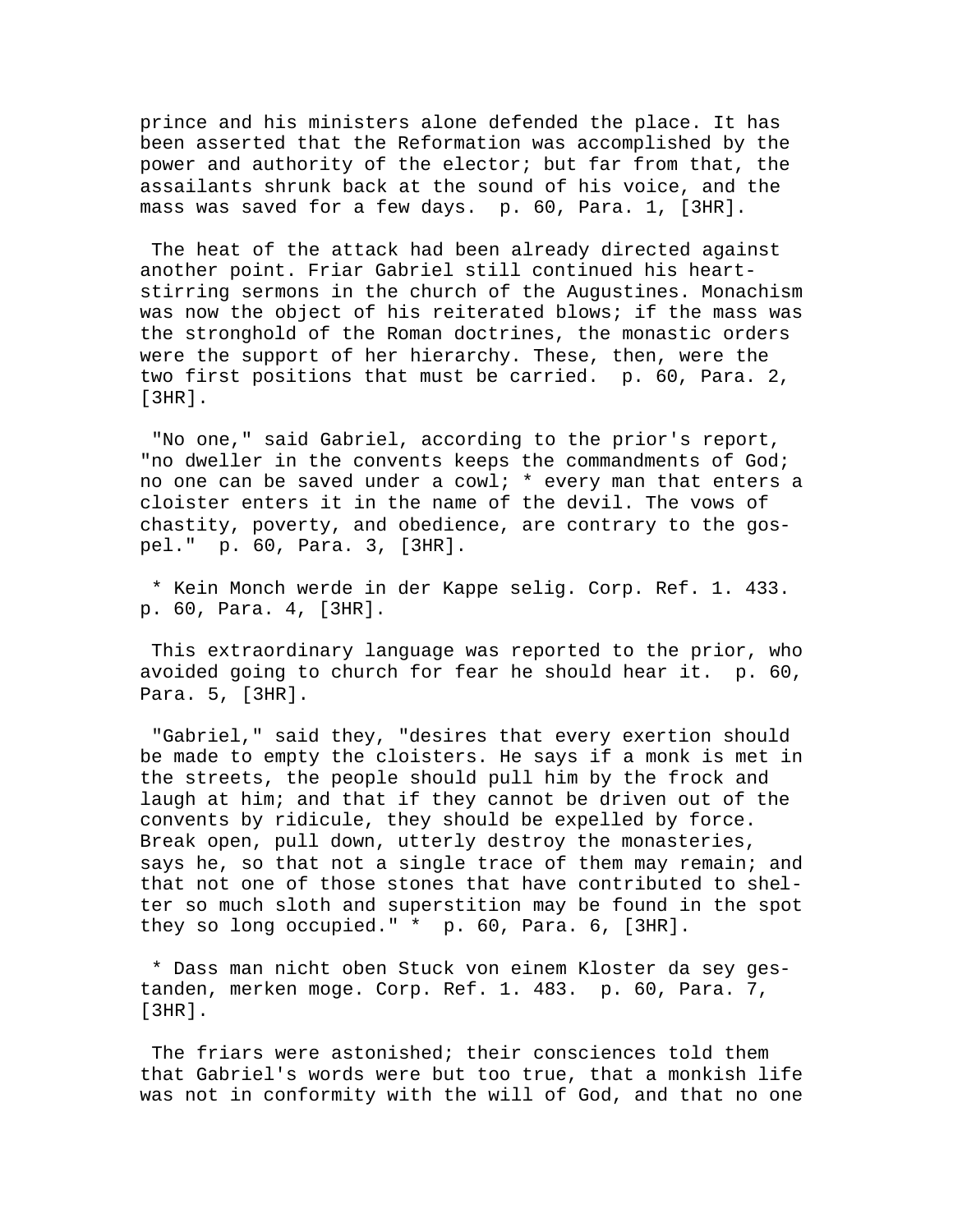could dispose of their persons better than themselves. p. 61, Para. 1, [3HR].

 Thirteen Augustines quitted the convent together, and laying aside the costume of their order, assumed a lay dress. Those who possessed any learning attended the lectures of the university, in order one day to be serviceable to the church; and those whose minds were uncultivated, endeavored to gain a livelihood by the work of their own hands, according to the injunctions of the apostle, and the example of the good citizens of Wittemberg. \* One of them, who understood the business of a joiner, applied for the freedom of the city and resolved to take a wife. p. 61, Para. 2, [3HR].

 \* Etliche unter den Burgern, etliche unter den Studenten, says the prior in his complaint to the elector. Ibid. p. 61, Para. 3, [3HR].

 If Luther's entry into the Augustine convent at Erfurth had been the germ of the Reformation, the departure of these thirteen monks from the convent of the Augustines at Wittemberg was the signal of its entering into possession of Christendom. For thirty years past Erasmus had been unveiling the uselessness, the folly, and the vices of the monks; and all Europe laughed and grew angry with him; but sarcasm was required no longer. Thirteen high-minded and bold men returned into the midst of the world, to render themselves profitable to society and fulfill the commandments of God. Feldkirchen's marriage had been the first defeat of the hierarchy; the emancipation of these thirteen Augustines was the second. Monachism, which had arisen at the time when the church entered upon its period of enslavement and error, was destined to fall at the dawning of liberty and truth. p. 61, Para. 4, [3HR].

 This daring step excited universal ferment in Wittemberg. Admiration was felt towards those men who thus came to take their part in the general labors, and they were received as brethren. At the same time a few outcries were heard against those who persisted in remaining lazily sheltered behind the walls of their monastery. The monks who remained faithful to their prior trembled in their cells; and the latter, carried away by the general movement, stopped the celebration of the low masses. p. 62, Para. 1, [3HR].

The smallest concession in so critical a moment of neces-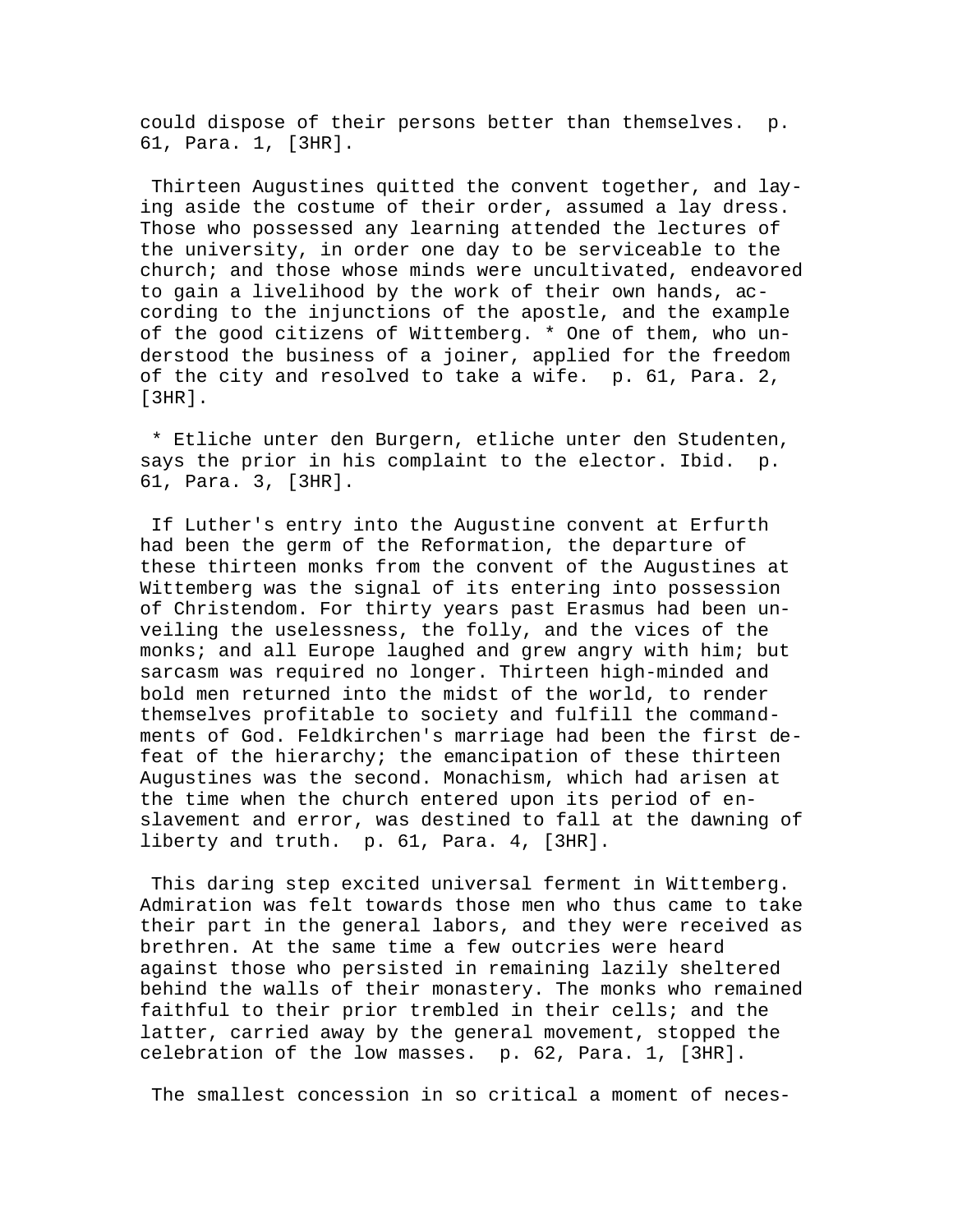sity precipitated the course of events. The prior's order created a great sensation in the town and university, and produced a sudden explosion. Among the students and citizens of Wittemberg were found some of those turbulent men whom the least excitement arouses and hurries into criminal disorders. They were exasperated at the idea of the low masses, which even the superstitious prior had suspended, still being said in the parish church; and on Tuesday the 3d of December, as the mass was about to be read they ran up to the altars, took away the books, and drove the priests out of the chapel. The council and university were annoyed, and met to punish the authors of these misdeeds. But the passions once aroused are not easily quelled. The Cordeliers had not taken part in this movement of the Augustines. On the following day, the students posted a threatening placard on the gates of their convent; after that forty students entered their church, and although they refrained from violence, they ridiculed the monks, so that the latter dared not say mass except in the choir. Towards evening the fathers were told to be upon their guard: "The students, it was said, are resolved to attack the monastery." The frightened religioners, not knowing how to shelter themselves from these real or supposed attacks, hastily besought the council to protect them; a guard of soldiers was sent, but the enemy did not appear. The university caused the students who had taken part in these disturbances to be arrested. It was discovered that some were from Erfurth, where they had become notorious for their insubordination. \* The penalties of the university were inflicted upon them. p. 62, Para. 2, [3HR].

 \* In summa es sollen die Aufruhr etliche Studenten von Erffurth erwerckt haben. Corp. Ref. 1. 490. p. 62, Para. 3, [3HR].

 And yet the necessity was felt of inquiring carefully into the lawfulness of monastic vows. A chapter of Augustine monks from Misnia and Thuringia assembled at Wittemberg in the month of December. They came to the same opinion as Luther. On the one hand they declared that monastic vows were not criminal, but on the other that they were not obligatory. "In Christ," said they, "there is neither layman nor monk; each one is at liberty to quit the monastery or to stay in it. Let him who goes forth beware lest he abuse his liberty; let him who remains obey his superiors, but through love." They next abolished mendicancy and the saying of masses for money; they also decreed that the best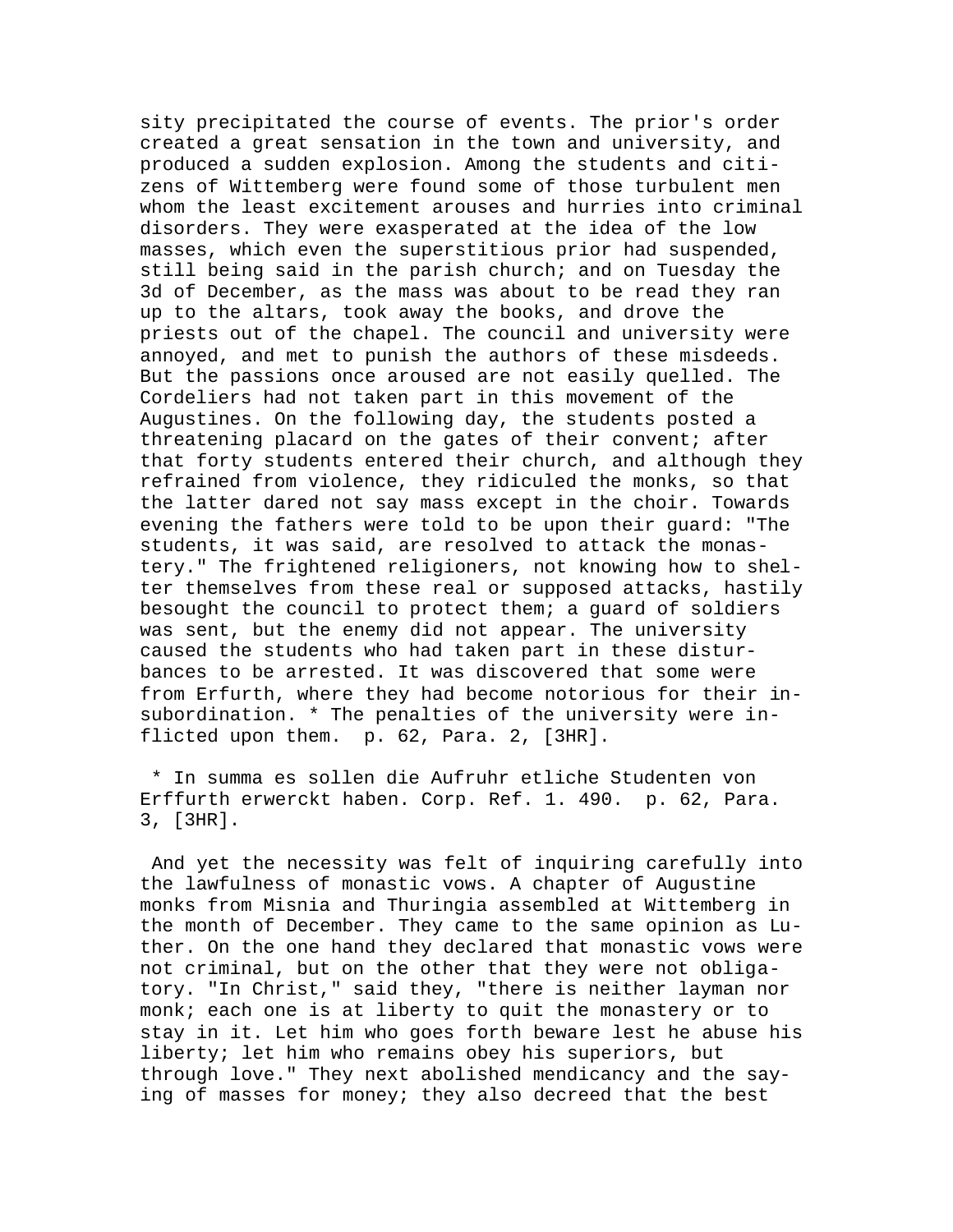instructed among them should devote themselves to the teaching of the word of God, and that the rest should support their brethren by the work of their own hands. \* p. 63, Para. 1, [3HR].

 \* Corp. Ref. 1. 456. The editors assign this decree to the month of October before the friars had quitted the convent at Wittemberg. p. 63, Para. 2, [3HR].

Thus the question of vows appeared settled; but that of the mass was undecided. The elector still resisted the torrent, and protected an institution which he saw standing in all Christendom. The orders of so indulgent a prince could not long restrain the public feeling. Carlstadt's head in particular was turning in the midst of the general ferment. Zealous, upright, and bold, ready, like Luther, to sacrifice everything for the truth, he was inferior to the reformer in wisdom and moderation; he was not entirely exempt from vain-glory, and with a disposition inclined to examine matters to the bottom, he was defective in judgment and in clearness of ideas. Luther had dragged him from the mire of scholasticism, and directed him to the study of Scripture; but Carlstadt had not acknowledged with his friend the allsufficiency of the word of God. Accordingly he was often seen adopting the most singular interpretations. So long as Luther was at his side, the superiority of the master kept the scholar within due bounds. But now Carlstadt was free. In the university, in the church, everywhere in Wittemberg, this little dark-featured man, who had never excelled in eloquence, might be heard proclaiming with great fervor ideas that were sometimes profound, but often enthusiastic and exaggerated. "What madness," exclaimed he, "to think that one must leave the Reformation to God's working alone. A new order of things is beginning. The hand of man should interfere. Woe be to him who lags behind, and does not climb the breach in the cause of the Almighty." p. 63, Para. 3, [3HR].

 The archdeacon's language communicated to others the impatience he felt himself. "All that the popes have ordained is impious," said certain upright and sincere men who followed his example. "Let us not become partakers in those abominations by allowing them to subsist any longer. What is condemned by the word of God ought to be put down in the whole of Christendom, whatever may be the ordinances of men. If the heads of the state and of the church will not do their duty, let us do ours. Let us renounce all negotia-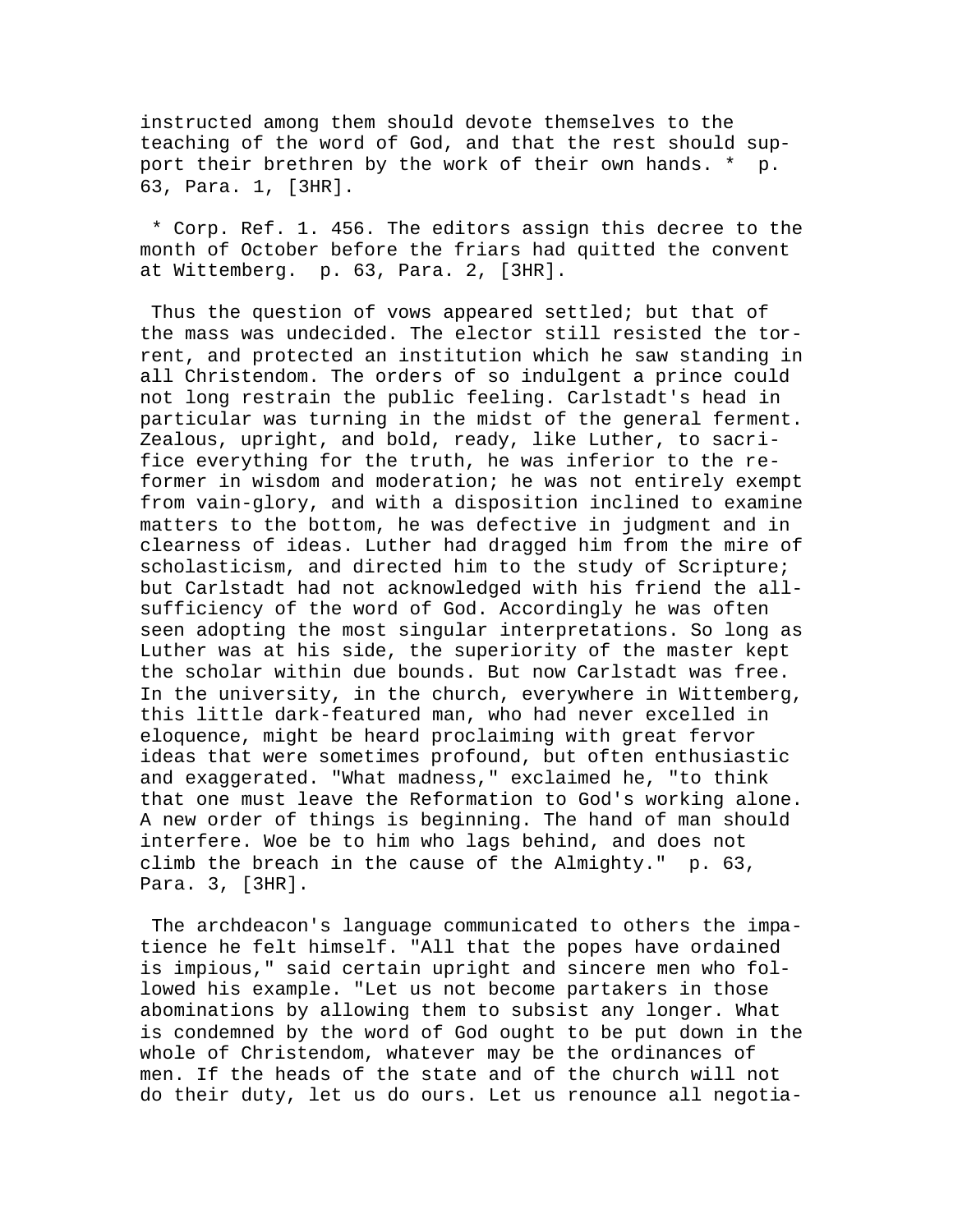tions, conferences, theses, and disputations, and let us apply the effectual remedy to so many evils. We need a second Elijah to throw down the altars of Baal." p. 64, Para. 1, [3HR].

 The re-establishment of the Lord's supper, in this moment of ferment and enthusiasm, unquestionably could not present the solemnity and holiness of its first institution by the Son of God, on the eve of his death, and almost at the foot of the cross. But if God now made use of weak and perhaps passionate men, it was nevertheless his hand that revived in the church the feast of his love. p. 64, Para. 2, [3HR].

 In the previous October, Carlstadt had already celebrated the Lord's supper in private with twelve of his friends, in accordance with Christ's institution. On the Sunday before Christmas he gave out from the pulpit that on the day of our Lord's circumcision, the first day of the year, he would distribute the eucharist in both kinds, bread and wine, to all who presented themselves at the altar; that he would omit all useless forms, \* and in celebrating this mass would wear neither cope nor chasuble. p. 64, Para. 3, [3HR].

 \* Und die anderen Schirymsiege alle aussen lassen. Corp. Ref. 1. 512. p. 64, Para. 4, [3HR].

 The affrighted council entreated the councillor Beyer to prevent such a flagrant irregularity; and upon this Carlstadt resolved not to wait until the appointed day. On Christmas day, 1521, he preached in the parish church on the necessity of quitting the mass and receiving the sacrament in both kinds. After the sermon he went to the altar; pronounced the words of consecration in German, and then turning towards the attentive people, said with a solemn voice: "Whosoever feels the burden of sins, and hungers and thirsts for the grace of God, let him come and receive the body and blood of our Lord." \* And then, without elevating the host, he distributed the bread and wine to all, saying: "This is the cup of my blood, and blood of the new and everlasting covenant." p. 65, Para. 1, [3HR].

 \* Wer mit Sunden beschwert und nach der Gnade Gottes hungrig und durstig. Corp. Ref. 1. 540. p. 65, Para. 2, [3HR].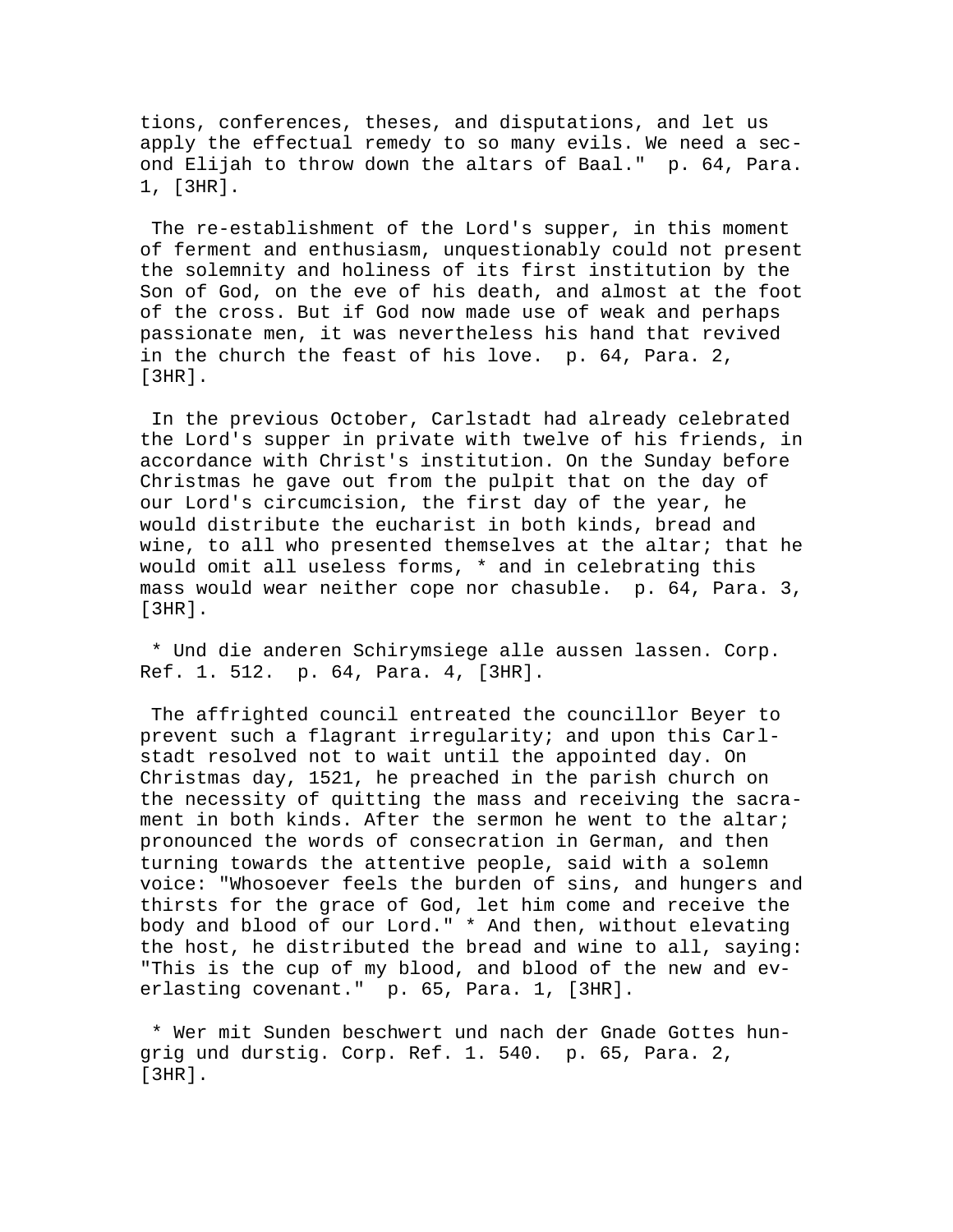Antagonist sentiments prevailed in the assembly. Some, feeling that a new grace from God had been given to the church, approached the altar in silence and emotion. Others, attracted chiefly by the novelty, drew nigh with a certain sense of agitation and impatience. Five communicants alone had presented themselves in the confessional: the rest simply took part in the public confession of sins. Carlstadt gave a public absolution to all, imposing for them no other penance than this: "Sin no more." Then, finished by singing the Agnus Dei. \* p. 65, Para. 3, [3HR].

 \* Wenn man communicirt hat, so singt man. Agnus Dei carmen. Ibid. p. 65, Para. 4, [3HR].

 No one opposed Carlstadt; these reforms had already obtained general assent. The archdeacon administered the Lord's supper again on New year's day, and on the Sunday following, and from that time it was regularly celebrated. Einsidlen, one of the elector's councillors, having reproached Carlstadt with seeking his own glory rather than the salvation of his hearers: "Mighty lord," replied he, "there is no form of death that can make me withdraw from Scripture. The word has come upon me with such promptitude. . . . . Woe be to me if I preach it not." \* Shortly after, Carlstadt married. p. 65, Para. 5, [3HR].

 \* Mir ist das Wort fast in grosser Geschwindigkeit eingefallen. Ibid. 545. p. 65, Para. 6, [3HR].

 In the month of January 1522, the council and university of Wittemberg regulated the celebration of the Lord's supper according to the new ritual. They were, at the same time, engaged on the means of reviving the moral influence of religion; for the Reformation was destined to restore simultaneously faith, worship, and morality. It was decreed not to tolerate mendicants, whether they were begging friar or not; and that in every street there should be some pious man commissioned to take care of the poor, and summon open sinners before the university and the council. \* p. 66, Para. 1, [3HR].

 \* Keinen offenbaren Sunder zu dulden..... Ibid. 540. p. 66, Para. 2, [3HR].

 Thus fell the mass, the principal bulwark of Rome; then the Reformation passed from simple teaching into public worship. For three centuries the mass and transubstantia-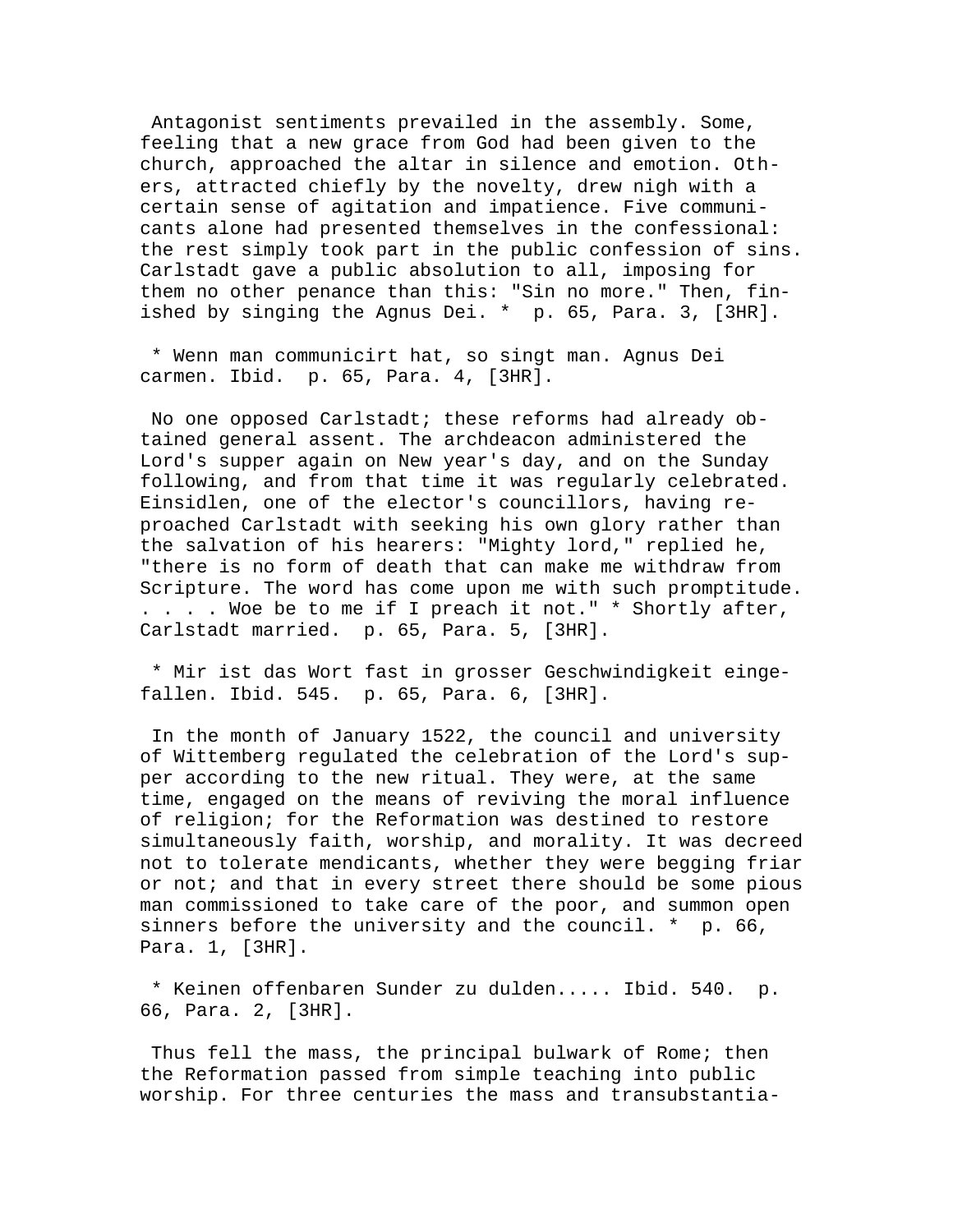tion had been peremptorily established. \* From that period everything in the church had taken a new direction; all things tended to the glory of man and the worship of the priest. The holy sacrament had been adored; festivals had been instituted in honor of the sublimest miracles; the adoration of Mary had acquired a high importance; the priest who, on his consecration, received the wonderful power of "making the body of Christ," had been separated from the laity, and had become, according to Thomas Aquinas, a mediator between God and man; \*\* celibacy had been proclaimed as an inviolable law; auricular confession had been entered upon the people, and the cup denied them; for how could humble laymen be placed in the same rank as priests invested with the most august ministry? The mass was an insult to the Son of God: it was opposed to the perfect grace of His cross, and the spotless glory of his everlasting kingdom. But if it lowered the Saviour, it exalted the priest, whom it invested with the unparalleled power of reproducing in his hand, and at his will, the sovereign Creator. From that time the church seemed to exist not to preach the gospel, but simply to reproduce Christ bodily. \*\*\* The Roman pontiff, whose humblest servants created at pleasure the body of God himself, sat as God in the temple of God, and claimed a spiritual treasure, from which he drew at will indulgences for the pardon of souls. p. 66, Para. 3, [3HR].

 \* By the Council of Lateran, in 1215. \*\* Sacerdos constituitur medius inter Deum et populum. Th. Aquin. Summa, 3. 22. \*\*\* Perfectio hujus sacramenti non est in usu fidelium, sed in consecratione materiae. Th. Aquin. Summa, 3. 22, Quest. 80. p. 66, Para. 4, [3HR].

 Such were the gross errors which, for three centuries, had been imposed on the church in conjunction with the mass. When the Reformation abolished this institution of man, it abolished these abuses also. The step taken by the archdeacon of Wittemberg was therefore one of a very extended range. The splendid festivals that used to amuse the people, the worship of the Virgin, the pride of the priesthood, the authority of the pope, all tottered with the mass. The glory was withdrawn from the priests, to return to Jesus Christ, and the Reformation took an immense stride in advance. p. 67, Para. 1, [3HR].

 CHAPTER 7 --- False reform -- The new prophets -- The prophets at Wittemberg -- Melancthon -- The elector -- Lu-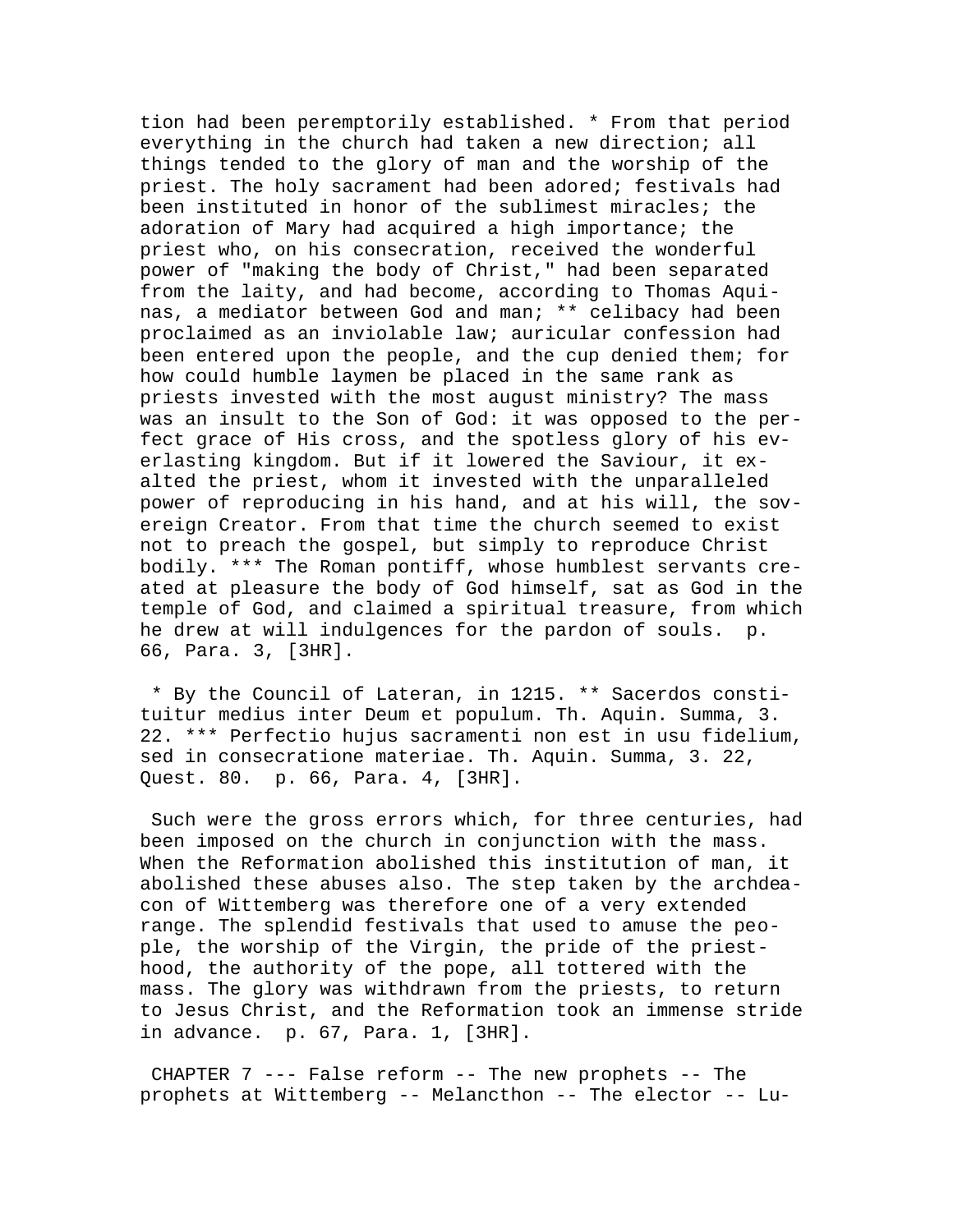ther -- Carlstadt and the images -- Disturbances -- Luther is called for -- He does not hesitate -- Dangers. p. 68, Para. 1, [3HR].

 Prejudiced men might have seen nothing in the work that was going on but the effects of an empty enthusiasm. The very facts were to prove the contrary, and demonstrate that there is a wide gulf between a Reformation based on the word of God and a fanatical excitement. p. 68, Para. 2, [3HR].

 Whenever a great religious ferment takes place in the church, some impure elements always appear with the manifestations of truth. We see the rise of one or more false reforms proceeding from man, and which serve as a testimony or countersign to the real reform. Thus many false messiahs in the time of Christ testified that the real Messiah had appeared. The Reformation of the sixteenth century could not be accomplished without presenting a similar phenomenon. In the small town of Zwickau it was first manifested. p. 68, Para. 3, [3HR].

 In that place there lived a few men who, agitated by the great events that were then stirring all Christendom, aspired at direct revelations from the Deity, instead of meekly desiring sanctification of heart, and who asserted that they were called to complete the Reformation so feebly sketched out by Luther. "What is the use," said they, "of clinging so closely to the Bible? The Bible, always the Bible. Can the Bible preach to us? Is it sufficient for our instruction? If God had designed to instruct us by a book, would he not have sent us a Bible from heaven? It is by the Spirit alone that we can be enlightened. God himself speaks to us. God himself reveals to us what we should do, and what we should preach." Thus did these fanatics, like the adherents of Rome, attack the fundamental principle on which the entire Reformation is founded -- the allsufficiency of the word of God. p. 68, Para. 4, [3HR].

 A simple clothier, Nicholas Storch by name, announced that the angel Gabriel had appeared to him during the night, \* and that after communicating matters which he could not yet reveal, said to him: "Thou shalt sit on my throne." A former student of Wittemberg, one Mark Stubner, joined Storch, and immediately forsook his studies; for he had received direct from God, said he, the gift of interpreting the holy Scriptures. Another weaver, Mark Thomas, added to their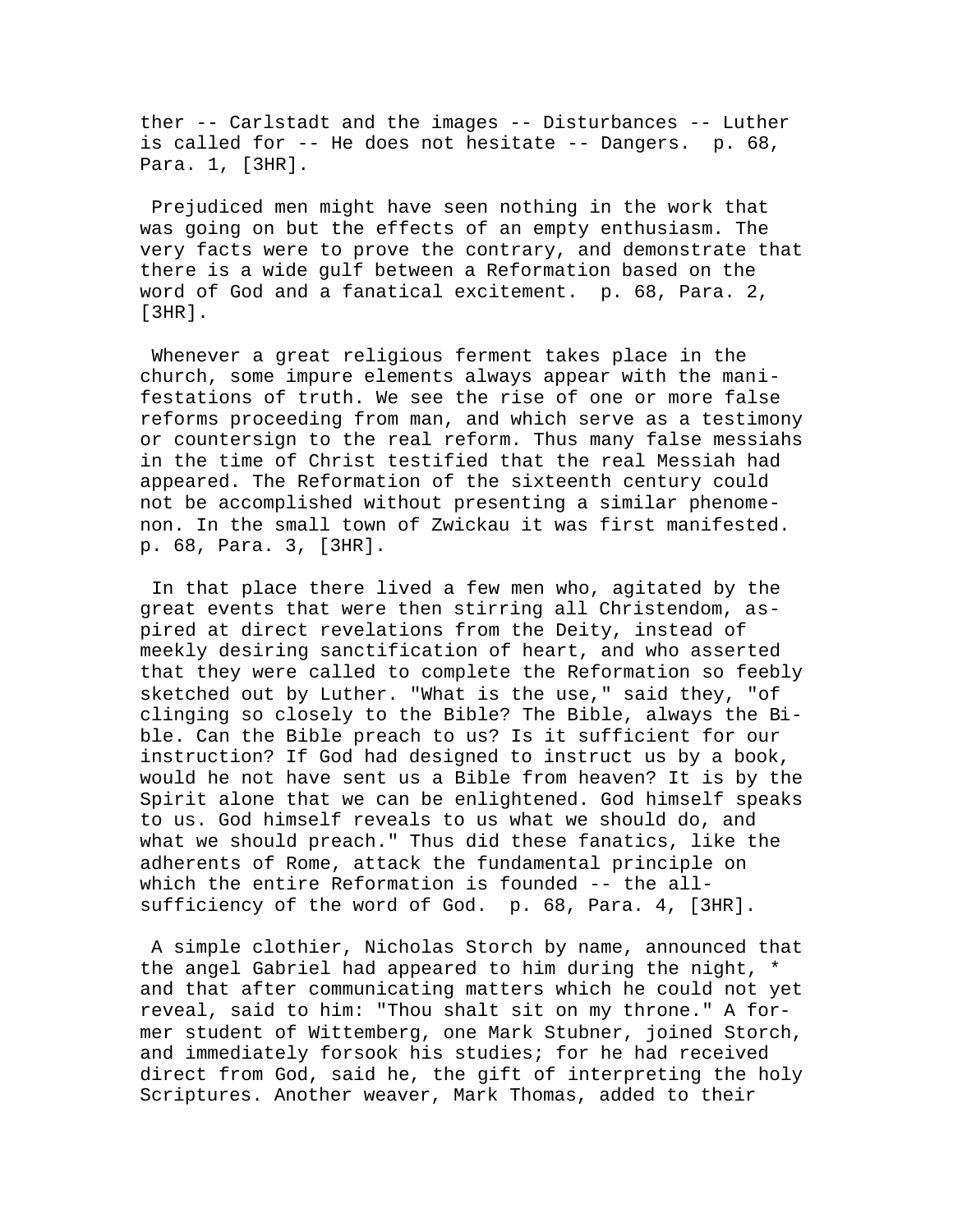number; and a new adept, Thomas Munzer, a man of fanatical character, gave a regular organization to this rising sect. Storch, desirous of following Christ's example, selected from among his followers twelve apostles and seventy-two disciples. All loudly declared, as a sect in our days has done, that apostles and prophets were at length restored to the church of God. \*\* p. 69, Para. 1, [3HR].

 \* Advolasse Gabrielem Angelum. Camerarii Vita. Mel. p. 48. \*\* Breviter, de sese praedicant viros esse propheticos et apostolicos. Corp. Ref. 1. 514. The author alludes to the followers of Irving. - Tr. p. 69, Para. 2, [3HR].

 The new prophets, pretending to walk in the footsteps of those of old, began to proclaim their mission: "Woe, woe," said they; "a church governed by men so corrupt as the bishops cannot be the church of Christ. The impious rulers of Christendom will be overthrown. In five, six, or seven years, a universal desolation will come upon the world. The Turk will seize upon Germany; all the priests will be put to death, even those who are married. No ungodly man, no sinner will remain alive; and after the earth has been purified by blood, God will then set up a kingdom; Storch will be put in possession of the supreme authority, and commit the government of the nations to the saints. \* Then there will be one only faith, one only baptism. The day of the Lord is at hand, and the end of the world draweth nigh. Woe, woe, woe," Then declaring that infant baptism was valueless, the new prophets called upon all men to come and receive from their hands the true baptism, as a sign of their introduction into the new church of God. p. 69, Para. 3, [3HR].

 \* Ut rerum potiaturet instauret sacra et respublicas tradat sanctis viris tenendas. Camerar. Vita Mel. p. 45. p. 69, Para. 4, [3HR].

 This language made a deep impression on the people. Many pious souls were stirred by the thought that prophets were again restored to the church, and all those who were fond of the marvellous threw themselves into the arms of the extravagants of Zwickau. p. 70, Para. 1, [3HR].

 But scarcely had this old delusion, which had already appeared in the days of Montanism and in the middle ages found followers, when it met with a powerful antagonist of the Reformation. Nicholas Hausmann, of whom Luther gave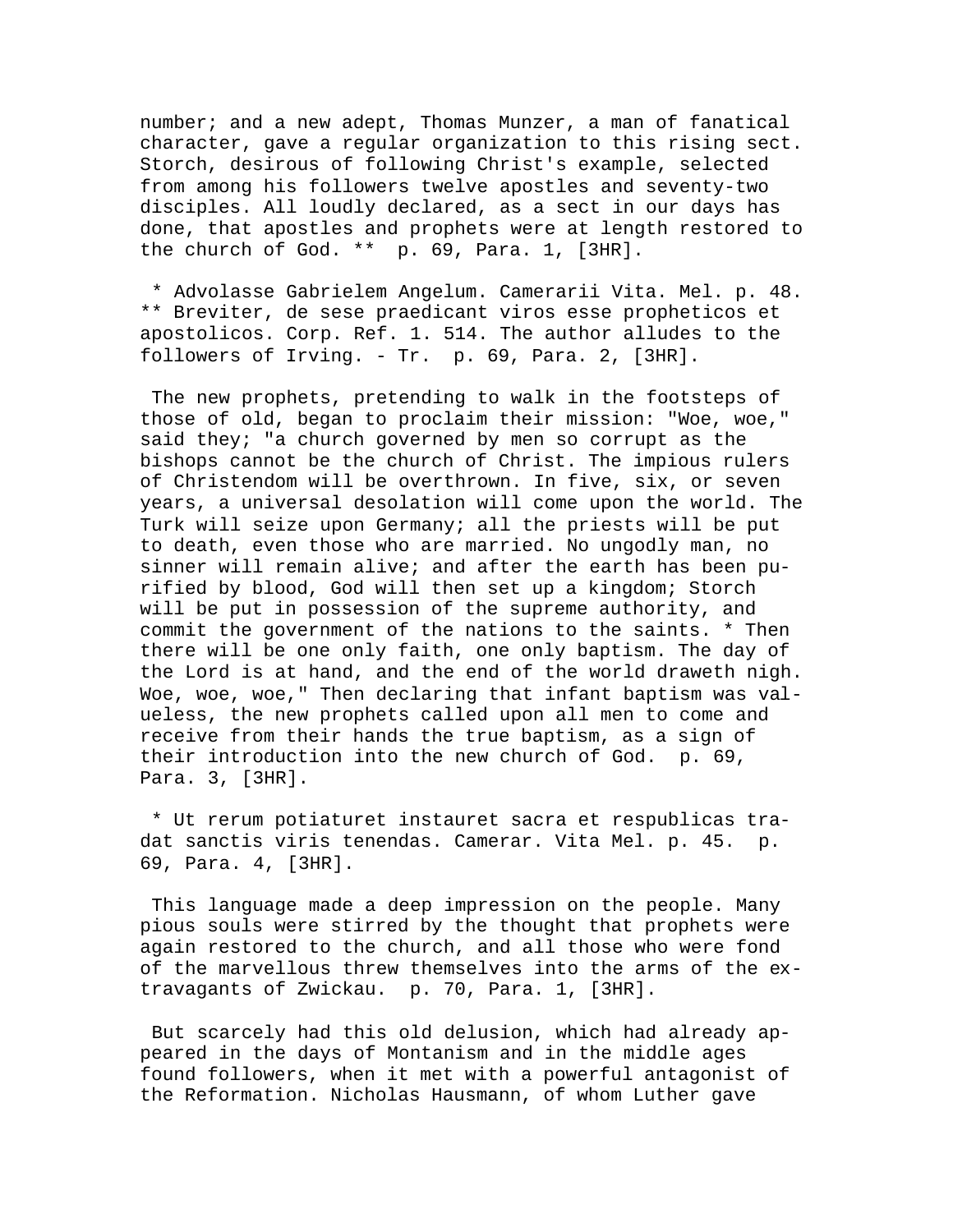this powerful testimony, "What we preach, he practices," \* was pastor of Zwickau. This good man did not allow himself to be misled by the pretensions of the false prophets. He checked the innovations that Storch and his followers desired to introduce, and his two deacons acted in unison with him. The fanatics, rejected by the ministers of the church, fell into another extravagance. They formed meetings in which revolutionary doctrines were professed. The people were agitated, and disturbances broke out. A priest, carrying the host, was pelted with stones; \*\* the civil authority interfered, and cast the ringleaders into prison. \*\*\* Exasperated by this proceeding, and eager to vindicate themselves and to obtain redress, Storch, Mark Thomas, and Stubner repaired to Wittemberg. \*\*\*\* p. 70, Para. 2, [3HR].

 \* Quod nos docemos, ille facit. \*\* Einen Priester der das Venerabile getragen mit Steinen geworfen. Seck. p. 482. \*\*\* Sunt et illic in vincula conjecti. Mel. Corp. Ref. 1. 513. \*\*\*\* Huc advolarunt tres viri, duo lanifices, literarum rudes, literatus tertius est. Ibid. p. 70, Para. 3, [3HR].

 They arrived there on the 27th of December 1521. Storch led the way with the gait and bearing of a trooper. \* Mark Thomas and Stubner followed him. The disorder then prevailing in Wittemberg was favorable to their designs. The youths of the academy and the citizens, already profoundly agitated and in a state of excitement, were a soil well fitted to receive these new prophets. p. 70, Para. 4, [3HR].

 \* Incedens more et habitu militum istorum quos Lanzkneckt dicimus. L. Epp. 2. 245. p. 70, Para. 5, [3HR].

 Thinking themselves sure of support, they immediately called on the professors of the university, in order to obtain their sanction. "We are sent by God to instruct the people," said they. "We have held familiar conversations with the Lord; we know what will happen;  $*$  in a word, we are apostles and prophets, and appeal to Dr. Luther." This strange language astonished the professors. p. 71, Para. 1, [3HR].

 \* Esse sibi cum Deo familiaria colloquia, videre futura..Mel. Electori, Dec. 27, 1521. Corp. Ref. 1. 514. p. 71, Para. 2, [3HR].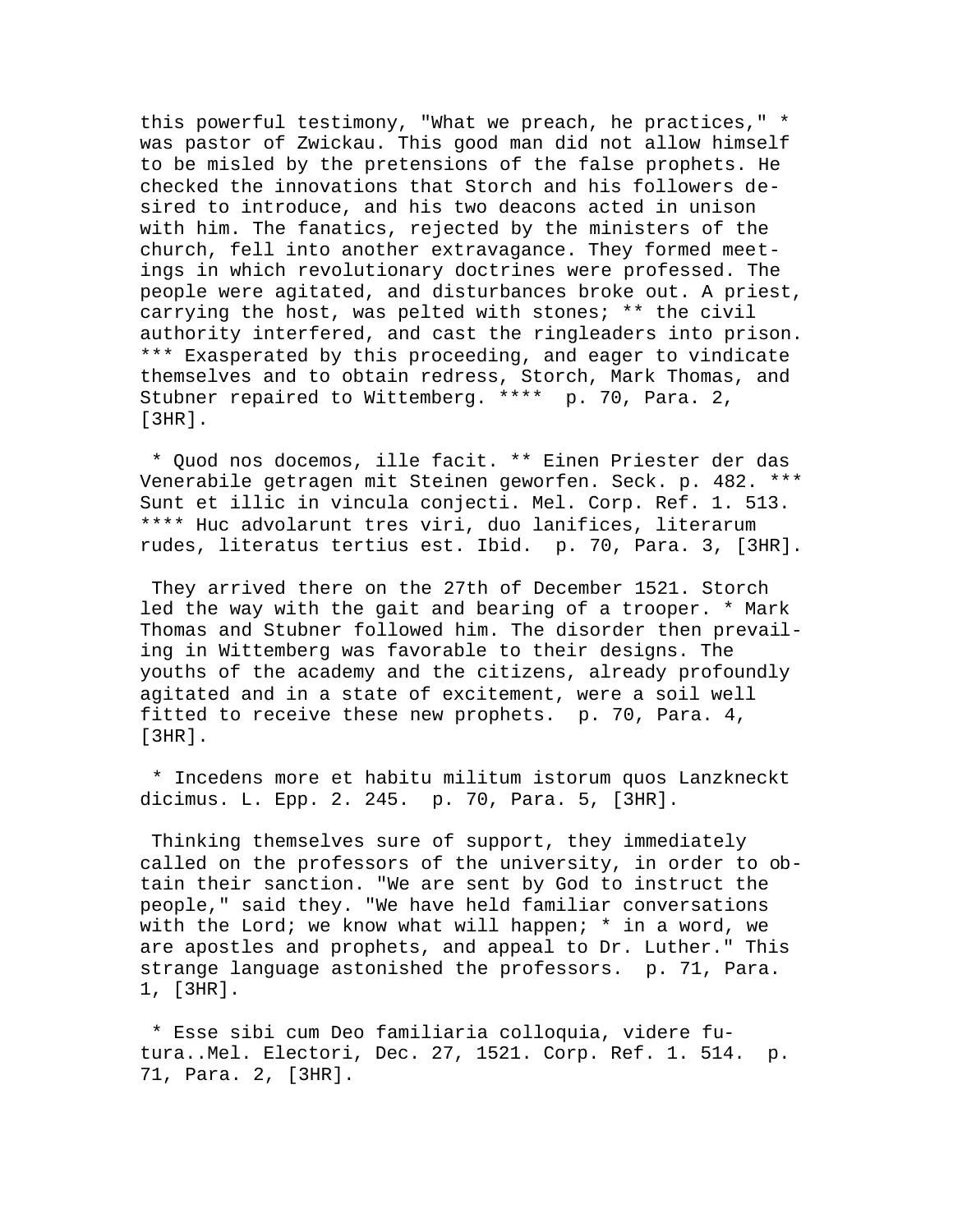"Who has commissioned you to preach?" asked Melancthon of his old pupil Stubner, whom he received into his house, "The Lord our God." "Have you written any books?" "The Lord our God has forbidden me to do so." Melancthon was agitated: he grew alarmed and astonished. p. 71, Para. 3, [3HR].

 "There are, indeed, extraordinary spirits in these men," said he; "but what spirits?. . . . . Luther alone can decide. On the one hand, let us beware of quenching the Spirit of God, and, on the other, of being led astray by the spirit of Satan." p. 71, Para. 4, [3HR].

 Storch, being of a restless disposition, soon quitted Wittemberg. Stubner remained. Animated by an eager spirit of proselytism, he went through the city, speaking now to one, then to another; and many acknowledged him as a prophet from God. He addressed himself more particularly to a Swabian named Cellarius, a friend of Melancthon's, who kept a school in which he used to instruct a great number of young people, and who soon fully acknowledged the mission of the new prophets. p. 71, Para. 5, [3HR].

 Melancthon now became still more perplexed and uneasy. It was not so much the visions of the Zwickau prophets that disturbed him, as their new doctrine on baptism. It seemed to him conformable with reason, and he thought that it was deserving examination; "for," said he, "we must neither admit nor reject any thing lightly." \* p. 71, Para. 6, [3HR].

 \* Censebat enim neque admittendum neque rejiciendum quicquam temere. Camer. Vita Mel. p. 49. p. 71, Para. 7, [3HR].

 Such is the spirit of the Reformation. Melancthon's hesitation and anxiety are a proof of the uprightness of his heart, more honorable to him, perhaps, than any systematic opposition would have been. p. 71, Para. 8, [3HR].

 The elector himself, whom Melancthon styled "the lamp of Israel," \* hesitated. Prophets and apostles in the electorate of Saxony as in Jerusalem of old. "This is a great matter," said he; "and as a layman, I cannot understand it. But rather than fight against God, I would take a staff in my hand, a descend from my throne." p. 72, Para. 1, [3HR].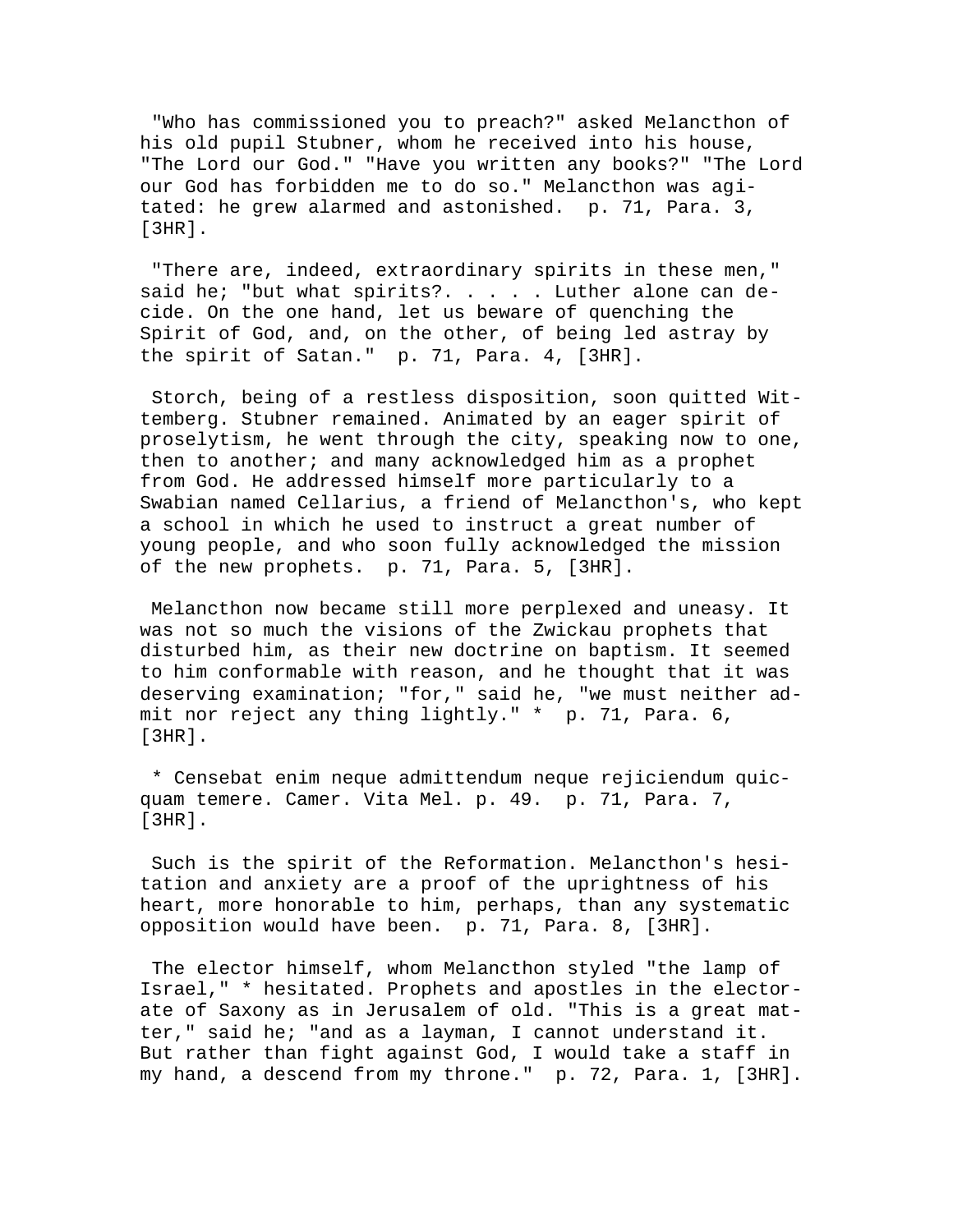\* Electori lucernae Israel. Camer. Vita Mel. p. 513. p. 72, Para. 2, [3HR].

 At length he informed the professors, by his councillors, that they had sufficient trouble in hand at Wittemberg; that in all probability these pretensions of the Zwickau prophets were only a temptation of the devil; and that the wisest course, in his opinion, would be to let the matter drop of itself; nevertheless that, under all circumstances, whenever his highness should clearly perceive God's will, he would take counsel of neither brother nor mother, and that he was ready to suffer everything in the cause of truth. \* p. 72, Para. 3, [3HR].

 \* Daruber auch leiden was S. C. G. leiden sollt. Ibid. p. 537. p. 72, Para. 4, [3HR].

 Luther in the Wartburg was apprized of the agitation prevailing in the court and at Wittemberg. Strange men had appeared, and the source whence their mission proceeded was unknown. He saw immediately that God had permitted these afflicting events to humble his servants, and to excite them by trials to strive more earnestly after sanctification. p. 72, Para. 5, [3HR].

 "Your electoral grace," wrote he to Frederick, "has for many years been collecting relics from every country. God has satisfied your desire, and has sent you, without cost of trouble, a whole cross, with nails, spears, and scourges. . . . . Health and prosperity to the new relic. . . . . Only let your highness fearlessly stretch out your arm, and suffer the nails to enter your flesh.  $\ldots$ . I always expected that Satan would send us this plague." p. 72, Para. 6, [3HR].

 But at the same time nothing appeared to him more urgent than to secure for others the liberty that he claimed for himself. He had not two weights and two measures. "Beware of throwing them into prison," wrote he to Spalatin. "Let not the prince dip his hand in the blood of these new prophets." \* Luther went far beyond his age, and even beyond many other reformers, on the subject of religious liberty. p. 72, Para. 7, [3HR].

 \* Ne princeps manus cruentet in prophetis. L. Epp. 2. 135. p. 72, Para. 8, [3HR].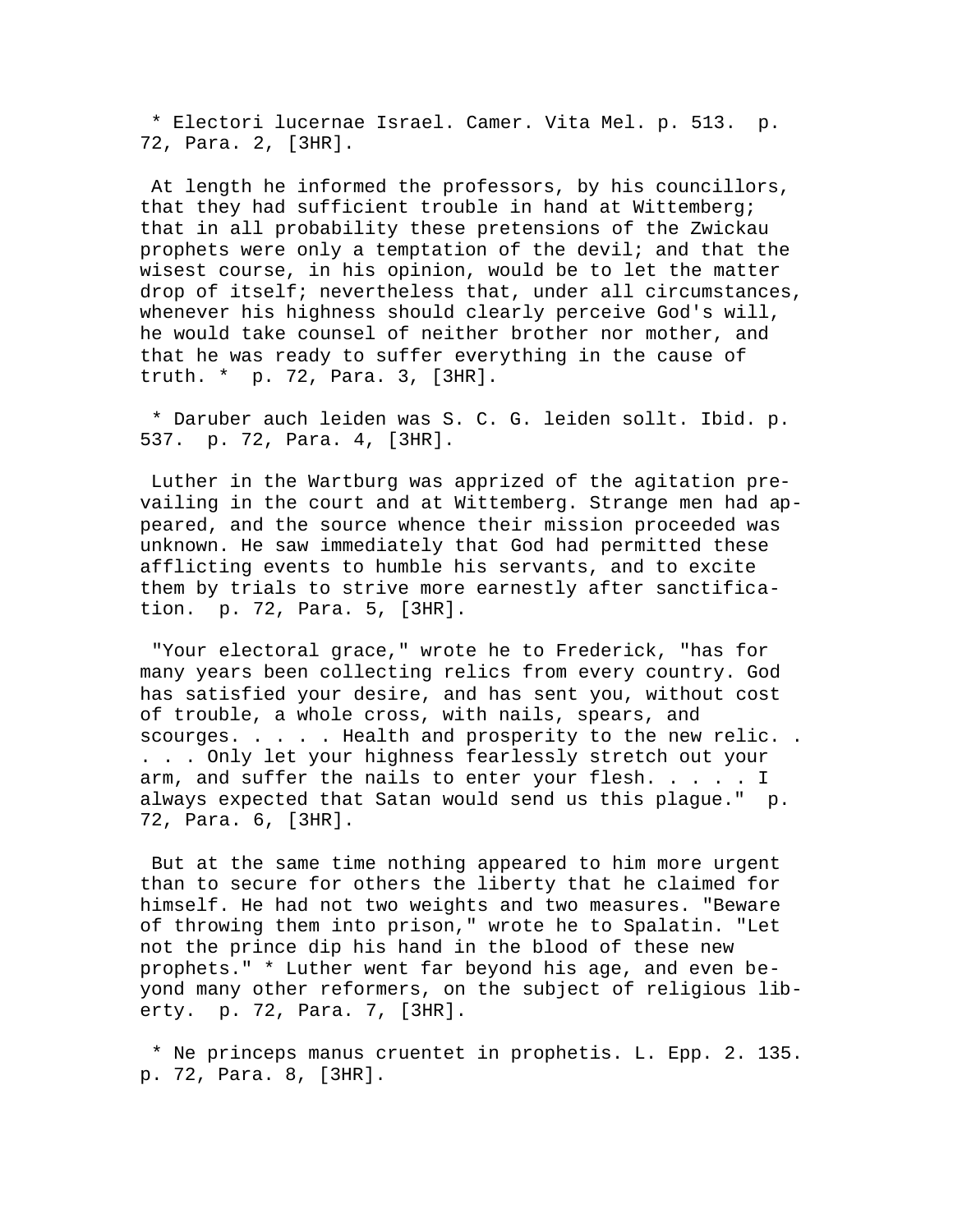Circumstances were becoming every day more serious in Wittemberg. \* p. 73, Para. 1, [3HR].

 \* Ubi fiebant omnia in dies difficiliora. Camer. Vita Mel. p. 49. p. 73, Para. 2, [3HR].

 Carlstadt rejected many of the doctrines of the new prophets, and particularly their sentiments on baptism; but here is a contagion in religious enthusiasm that a head like his could not easily resist. From the arrival of the men of Zwickau in Wittemberg, Carlstadt accelerated his movements in the direction of violent reforms. "We must fall upon every ungodly practice, and overthrow them all in a day," said he. \* He brought together all the passages of Scripture against images, and inveighed with increasing energy against the idolatry of Rome. "They fall down, they crawl before these idols," exclaimed he; "they burn tapers before them, and make them offerings. . . . . Let us arise and tear them from the altars." p. 73, Para. 3, [3HR].

 \* Irruendum et demoliendum statim. Ibid. p. 73, Para. 4, [3HR].

 These words were not uttered in vain before the people. They entered the churches, carried away the images, broke them in pieces, and burnt them. \* It would have been better to wait until their abolition had been legally proclaimed; but some thought that the caution of the chiefs would compromise the Reformation itself. p. 73, Para. 5, [3HR].

 \* Die Bilder zu sturmen und aus den Kirchen zu werfen. Math. p. 31. p. 73, Para. 6, [3HR].

 To judge by the language of these enthusiasts, there were no true Christians in Wittemberg save those who went not to confession, who attacked the priests, and who ate meat on fast days. If any one was suspected of not rejecting all the rites of the church as an invention of the devil, he was set down as a worshipper of Baal. "We must form a church," cried they, "composed of saints only." p. 73, Para. 7, [3HR].

 The citizens of Wittemberg laid before the council certain articles which it was forced to accept. Many of the articles were conformable to evangelical morals. They required more particularly that all houses of public amusement should be closed. p. 73, Para. 8, [3HR].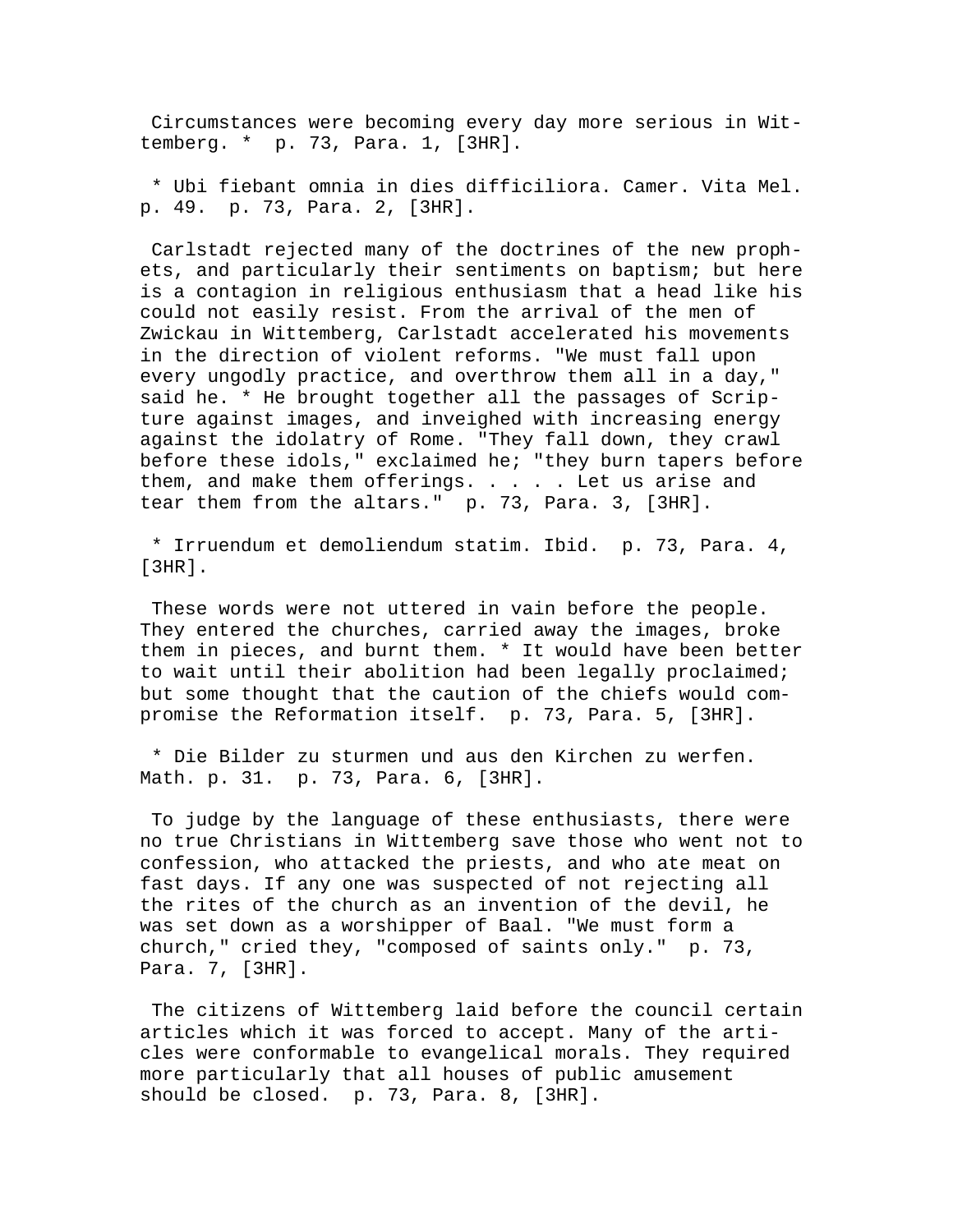But Carlstadt soon went still farther: he began to despise learning; and the old professor was heard from his chair advising his pupils to return home, to take up the spade, to guide the plough, and quietly cultivate the earth, because man was to eat bread in the sweat of his brow. George Mohr, the master of the boys' school at Wittemberg, led away by the same fanaticism, called to the assembled citizens from the window of the schoolroom to come and take away their children. Why should they study, since Storch and Stubner had never been at the university, and yet they were prophets?. . . . . A mechanic, therefore, was as good as all the doctors in the world; and perhaps better, to preach the gospel. p. 74, Para. 1, [3HR].

 Thus arose doctrines in direct opposition to the Reformation, which had been prepared by the revival of letters. It was with the weapon of theological learning that Luther had attacked Rome; and the enthusiasts of Wittemberg like the fanatical monks with whom Erasmus and Reuchlin had contended, presumed to trample all human learning under foot. If this vandalism succeeded in holding its ground, the hopes of the world were lost; and another eruption of barbarians would extinguish the light that God had kindled in Christendom. p. 74, Para. 2, [3HR].

 The results of these strange discourses soon showed themselves. Men's minds were prejudiced, agitated, diverted from the gospel; the university became disorganized; the demoralized students broke the bonds of discipline and dispersed; and the governments of Germany recalled their subjects. \* Thus the men who desired to reform and vivify everything, were on the point of ruining all. \*\* One struggle more, exclaimed the friends of Rome, who on all sides were regaining their confidence, -- one last struggle, and all will be ours. p. 74, Para. 3, [3HR].

 \* Etliche Fursten ihre Bewandten abgefordert. Corp. Ref. 1. 560. \*\* Perdita et funditus diruta. Camer. Vit. Mel. p. 52. p. 74, Para. 4, [3HR].

 Promptly to check the excesses of these fanatics was the only means of saving the Reformation. But who could do it? Melancthon? He was too young, too weak, too much agitated himself by these strange apparitions. The elector? He was the most pacific man of his age. To build castles at Altenburg, Weimar, Lochau, and Coburg; to adorn churches with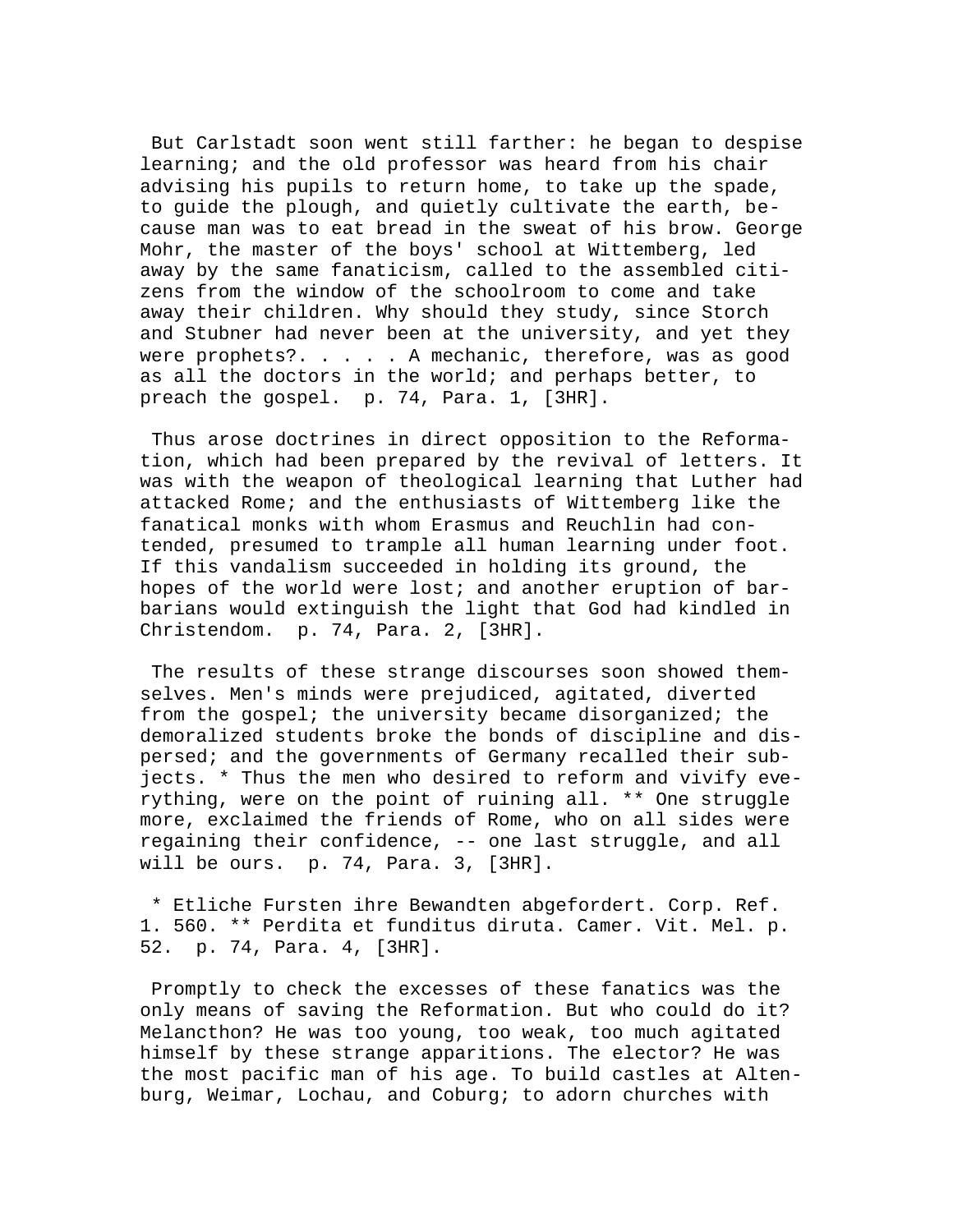the beautiful pictures of Lucas Cranach; to improve the singing in the chapels; to advance the prosperity of his university; to promote the happiness of his subjects; to stop in the midst of the children whom he met playing in the streets, and give them little presents -- such were the gentle occupations of his life. And now in his advanced age, would he contend with fanatics; would he oppose violence to violence? How could the good and pious Frederick make up his mind to this? p. 74, Para. 5, [3HR].

 The disease continued to spread, and no one stood forward to check it. Luther was far from Wittemberg. Confusion and ruin had taken hold of the city. The Reformation had seen an enemy spring from its own bosom more formidable than popes and emperors. It was on the very verge of the abyss. p. 75, Para. 1, [3HR].

 Luther, Luther, was the general and unanimous cry at Wittemberg. The citizens called for him earnestly; the professors desired his advice; the prophets themselves appealed to him. All entreated him to return. \* p. 75, Para. 2, [3HR].

 \* Lutherum revocavimus ex heremo suo magnis de causis. Corp. Ref. 1. 566. p. 75, Para. 3, [3HR].

 We may imagine what was passing in the reformer's mind. All the terrors of Rome were nothing in comparison with what now wrung his heart. It is from the very midst of the Reformation that its enemies have gone forth. It is preying upon its own vitals; and that doctrine which alone brought peace to his troubled heart becomes the occasion of fatal disturbances to the church. p. 75, Para. 4, [3HR].

 "If I knew," he had once said, "that my doctrine injured one man, one single man, however lowly and obscure, which it cannot, for it is the gospel itself, I would rather die ten times than not retract it." \* And now a whole city, and that city of Wittemberg, is falling into disorder. True, his doctrine has no share in this; but from every quarter of Germany voices are heard accusing him of it. Pains more keen than he had every felt before assail him now, and new temptations agitate him. "Can such then be the end of this great work of the Reformation?" said he to himself. Impossible. He rejects these doubts. God has begun,. . . . . God will perfect the work. "I creep in deep humility to the grace of the Lord," \*\* exclaimed he, "and beseech him that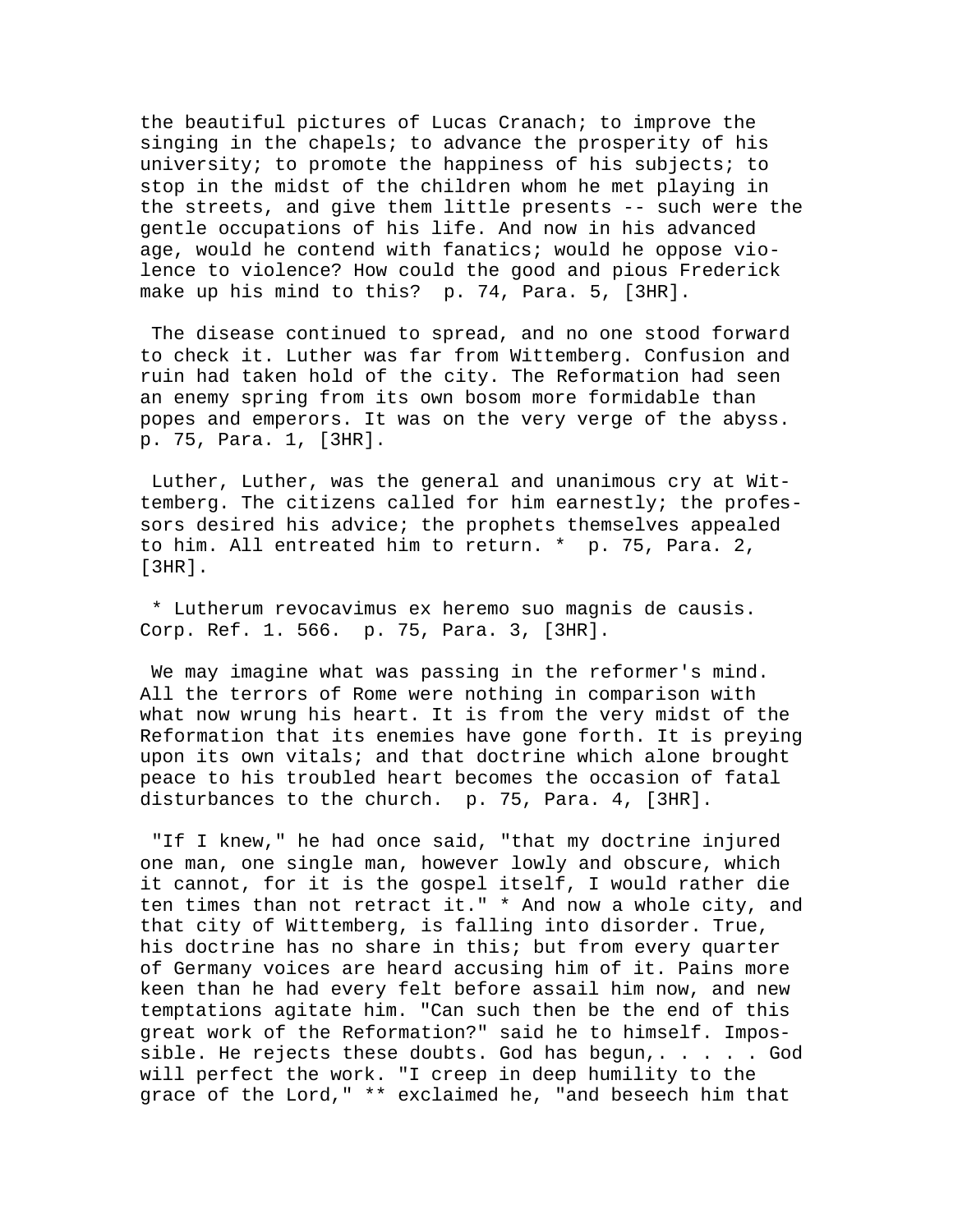his name may remain attached to this work; and that if anything impure be mixed up with it, he will remember that I am a sinful man." p. 75, Para. 5, [3HR].

 \* Mochte ich ehe zehn Tode leyden. Wieder Emser. L. Opp. 18. 613. \*\* Ich krieche zu seiner Gnaden. L. Opp. 18. 615. p. 75, Para. 6, [3HR].

 The news communicated to Luther of the inspiration of these new prophets, and of their sublime interviews with God did not stagger him one moment. He knew the depth, the anguish, the humiliation of the spiritual life: at Erfurth and Wittemberg he had made trial of the power of God, which did not so easily permit him to believe that God appeared to his creatures and conversed with them. "Ask these prophets," wrote he to Melancthon, "whether they have felt those spiritual torments, those creations of God, that death and hell which accompany a real regeneration. . . . . \* And they speak to you only of agreeable things, of tranquil impressions, of devotion and piety, as they say, do not believe them, although they should pretend to have been transported to the third heaven. Before Christ could attain his glory, he was compelled to suffer death; and in like manner the believer must go through the bitterness of sin before he can obtain peace. Do you desire to know the time, place, and manner in which God talks with men? Listen: as a lion so hath he broken all my bones: I am cast out from before his face, and my soul is abased even to the gates of hell. . . . . No; The divine Majesty, as they pretend, does not speak directly, so that men may see it; for no man can see my face and live." p. 76, Para. 1, [3HR].

 \* Quaeras num experti sint spirituales illas angustias et nativitates divinas, mortes infernosque. L. Epp. 2. 215. p. 76, Para. 2, [3HR].

 But his firm conviction of the delusion under which the prophets were laboring, served but to augment Luther's grief. Has the great truth of salvation by grace so quickly lost its charms that men turn aside from it to follow fables? He begins to feel that the work is not so easy as he has thought at first. He stumbles at the first stone that the deceitfulness of the human heart had placed in his path; he is bowed down by grief and anxiety. He resolves, at the hazard of his life, to remove it out of the way of his people, and decides on returning to Wittemberg. p. 76, Para. 3, [3HR].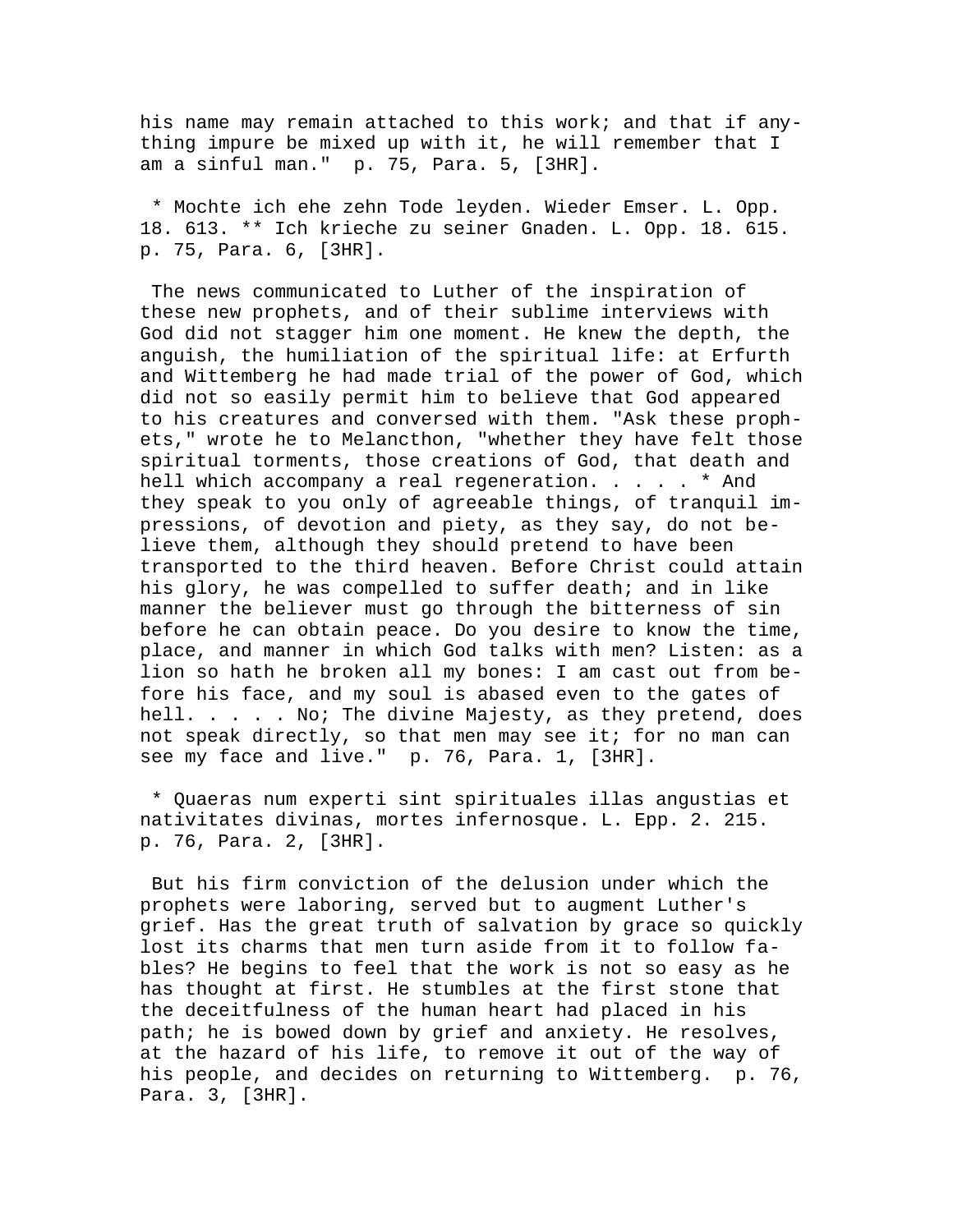At that time he was threatened by imminent dangers. The enemies of the Reformation fancied themselves on the very eve of destroying it. George of Saxony, equally indisposed towards Rome and Wittemberg, had written, as early as the 16th of October 1521, to duke John, the elector's brother, to draw him over to the side of the enemies of the Reformation. "Some," said he, "deny that the soul is immortal. Others, and these are monks, attach bells to swine and set them to drag the relics of St. Anthony through the streets, and then throw them into the mire. \* All this is the fruit of Luther's teaching. Entreat your brother the elector either to punish the ungodly authors of these innovations, or at least publicly to declare his opinion of them. Our changing beard and hair remind us that we have reached the latter portion of our course, and urge us to put an end to such great evils." p. 77, Para. 1, [3HR].

 \* Mit Schweinen und Schellen..in Koth geworfen Weimar Ann. Seck. p. 482. p. 77, Para. 2, [3HR].

 After this George departed to take his seat in the imperial government at Nuremberg. He had scarcely arrived when he made every exertion to urge it to adopt measures of severity. In effect, on the 21st of January, this body passed an edict, in which it complained bitterly that the priests said mass without being robed in their sacerdotal garments, consecrated the sacrament in German, administered it without having received the requisite confession from the communicants, placed it in the hands of laymen, \* and were not even careful to ascertain that those who stood forward to receive it were fasting. p. 77, Para. 3, [3HR].

 \* In ihre laische Hande reiche. L. Opp. 18. 285. p. 77, Para. 4, [3HR].

 Accordingly the imperial government desired the bishops to seek out and punish severely all the innovators within their respective dioceses. The latter hastened to comply with these orders. p. 78, Para. 1, [3HR].

 Such was the moment selected by Luther for his reappearance on the stage. He saw the danger; he foreboded incalculable disasters. "Erelong," said he, "there will be a disturbance in the empire, carrying princes, magistrates, and bishops before it. The people have eyes: they will not, they cannot be led by force. All Germany will run blood. \*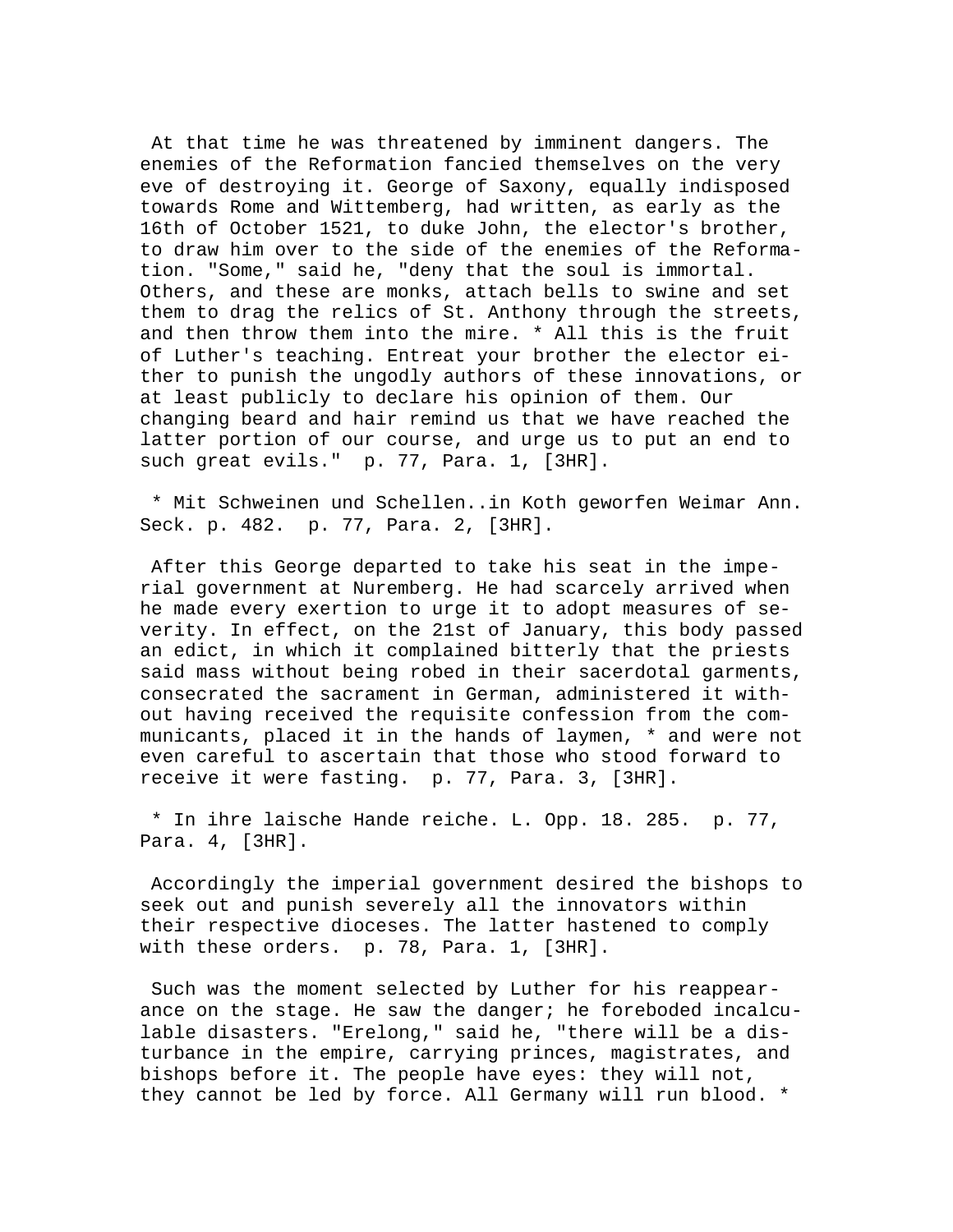Let us stand up as a wall to preserve our nation in this dreadful day of God's anger." p. 78, Para. 2, [3HR].

 \* Germaniam in sanguine natare. L. Epp. 2. 157. p. 78, Para. 3, [3HR].

 CHAPTER 8 --- Departure from the Wartburg -- New position -- Luther and primitive Catholicism -- Meeting at the Black Bear -- Luther's letter to the elector -- Return to Wittemberg -- Sermon at Wittemberg -- Charity -- The word -- How the Reformation was brought about -- Faith in Christ -- Its effects -- Didymus -- Carlstadt -- The prophets -- Interview with Luther -- End of the struggle. p. 79, Para. 1, [3HR].

 Such were Luther's thoughts; but he beheld a still more imminent danger. At Wittemberg, the conflagration, far from dying away, became fiercer every day. From the heights of the Wartburg, Luther could perceive in the horizon the frightful gleams, the signal of devastation, shooting at intervals through the air. Is not he the only one who can give aid in this extremity? Shall he not throw himself into the midst of the flames to quench their fury? In vain his enemies prepare to strike the decisive blow; in vain the elector entreats him not to leave the Wartburg, and to prepare his justification against the next diet. He has a more important task to perform -- to justify the gospel itself. "More serious intelligence reaches me every day," wrote he. "I shall set out: circumstances positively require me to do so." \* p. 79, Para. 2, [3HR].

 \* Ita enim res postulat ipsa. Ibid. 135. p. 79, Para. 3, [3HR].

 Accordingly, he rose on the 3d of March with the determination of leaving the Wartburg for ever. He bade adieu to its time-worn towers and gloomy forests. He passed beyond those walls where the excommunications of Leo X and the sword of Charles V were unable to reach him. He descended the mountain. The world that lay at his feet, and in the midst of which he is about to appear again, would soon perhaps call loudly for his death. But it matters not, he goes forward rejoicing: for in the name of the Lord he is returning among his fellow-men. \* p. 79, Para. 4, [3HR].

 \* So machte er sich mit unglaublicher Frendigkeit des Geistes, im Nahmen Gottes auf den Weg. Seck. p. 458. p.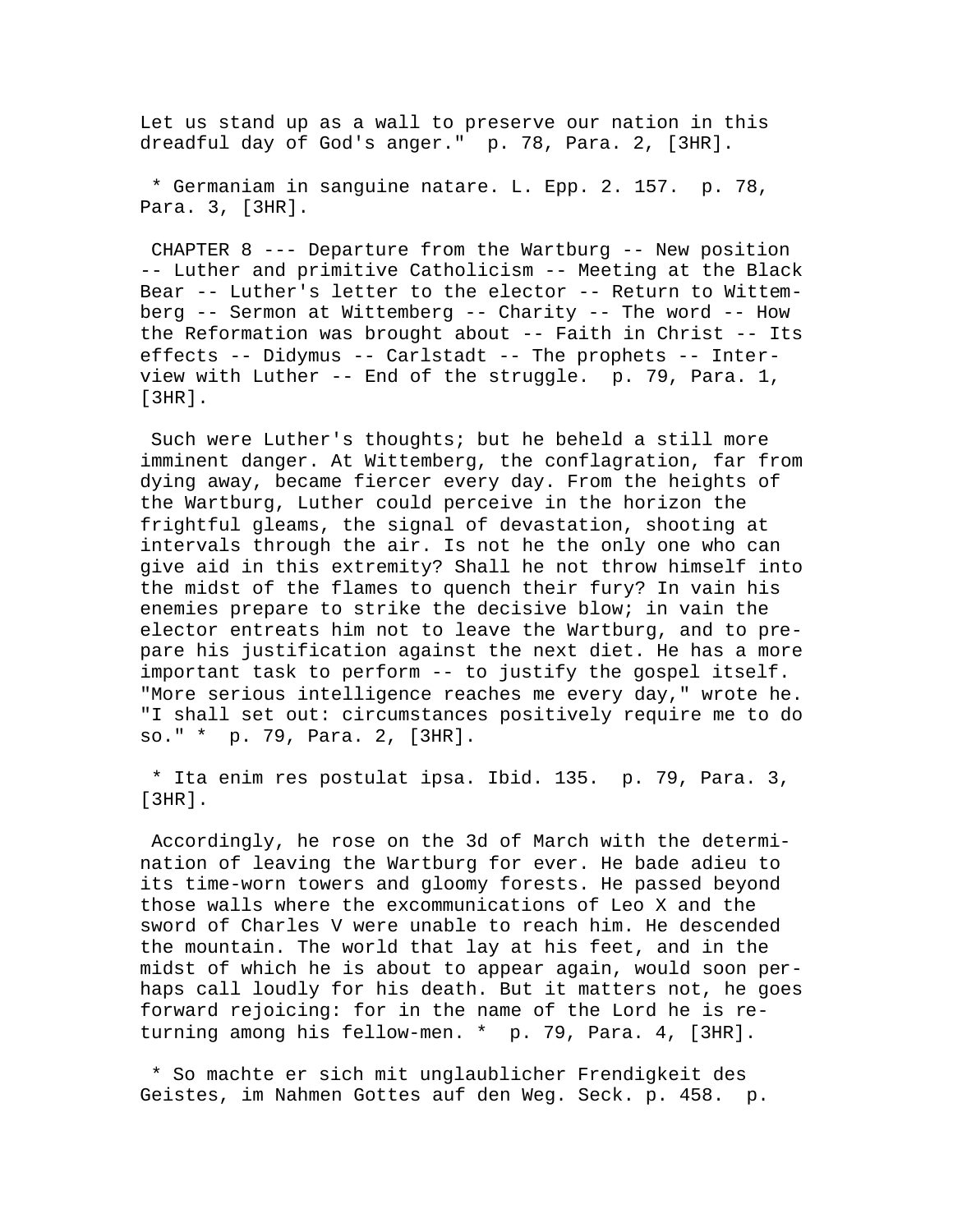79, Para. 5, [3HR].

 Time had moved on. Luther was quitting the Wartburg for a cause very different from that for which he had entered it. He had gone thither as the assailant of the old tradition and of the ancient doctors; he left it as the defender of the doctrine of the apostles against new adversaries. He had entered it as an innovator, and as an impugner of the ancient hierarchy; he left it as a conservative and champion of the faith of Christians. Hitherto Luther had seen but one thing in his work -- the triumph of justification by faith; and with this weapon he had thrown down mighty superstitions. But if there was a time for destroying, there was also a time for building up. Beneath those ruins with which his strong arm had strewn the plain; beneath those crumpled letters of indulgence, those broken tiaras and tattered cowls; beneath so many Roman abuses and errors that lay in confusion upon the field of battle, he discerned and discovered the primitive Catholic church, reappearing still the same, and coming forth as from a long period of trial, with its unchangeable doctrines and heavenly accents. He could distinguish it from Rome, welcoming and embracing it with joy. Luther effected nothing new in the world, as he has been falsely charged; he did not raise a building for the future that had no connection with the past; he uncovered, he opened to the light of day the ancient foundations, on which thorns and thistles had sprung up, and continuing the construction of the temple, he built simply on the foundations laid by the apostles. Luther perceived that the ancient and primitive church of the apostles must, on the one hand, be restored in opposition to the Papacy, by which it had been so long oppressed; and on the other, he defended against enthusiasts and unbelievers, who pretended to disown it, and who, regardless of all that God had done in times past, were desirous of beginning an entirely new work. Luther was no longer exclusively the man of one doctrine, that of justification, although he always assigned it the highest place; he became the man of the whole Christian theology; and while he still believed that the church was essentially the congregation of saints, he was careful not to despise the visible church, and acknowledged the assembly of the elect as the kingdom of God. Thus was a great change effected, at this time, in Luther's heart, in his theology, and in the work of renovation that God was carrying on in the world. The Roman hierarchy might perhaps have driven the reformer to extremes; the sects which then so boldly raised their heads brought him back to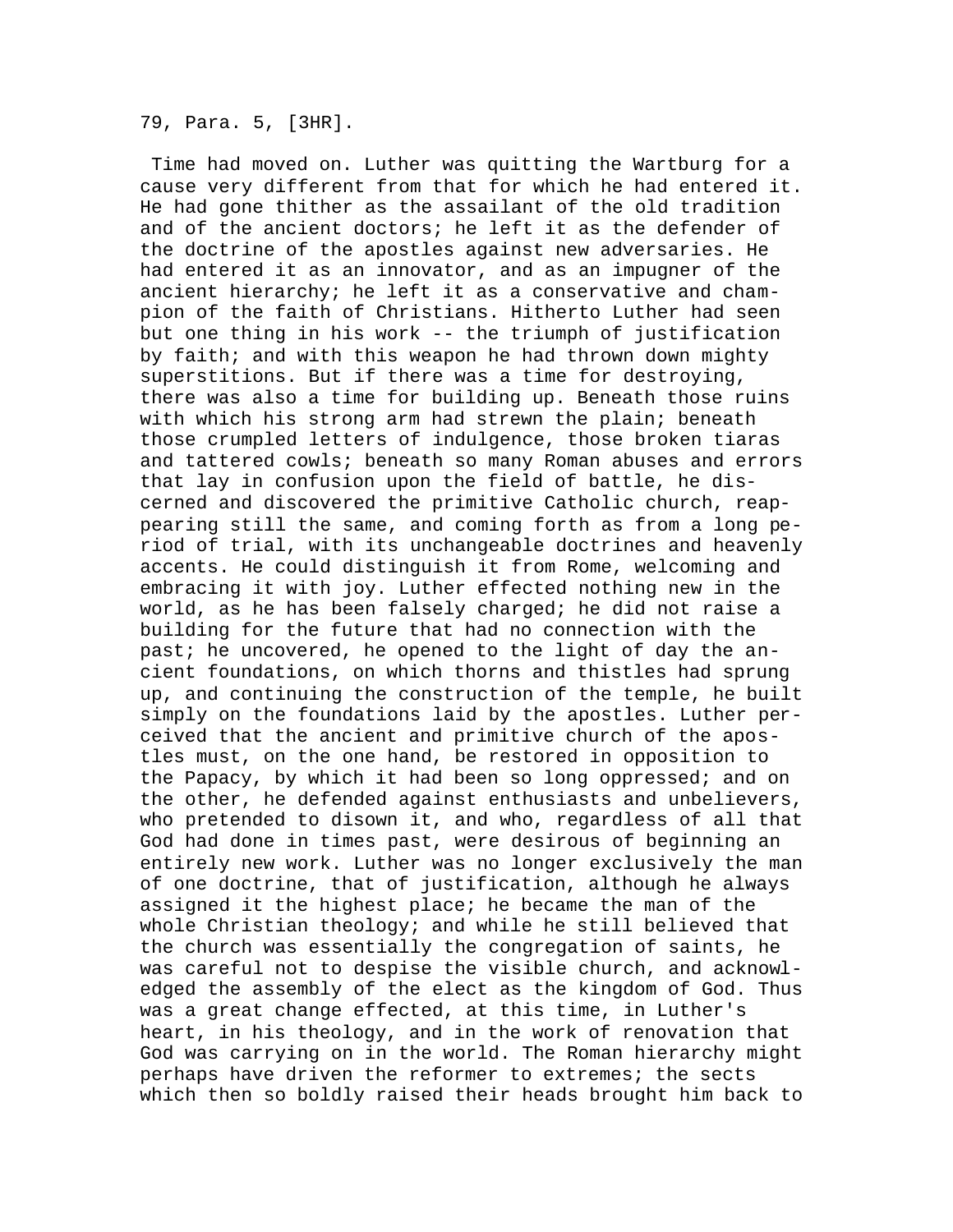the true path of moderation. The sojourn in the Wartburg divides the history of the Reformation into two periods. p. 80, Para. 1, [3HR].

 Luther was riding slowly on the road to Wittemberg: it was already the second day of his journey, and Shrove-Tuesday. Towards evening a terrible storm burst forth, and the roads were flooded. Two Swiss youths, who were travelling in the same direction as himself, were hastening onwards to find a shelter in the city of Jena. They had studied at Basle, and the celebrity of Wittemberg attracted them to that university. Travelling on foot, fatigued, and wet through, John Kessler of St. Gall and his companion quickened their steps. The city was all in commotion with the amusements of the carnival; balls, masquerades, and noisy feasting engrossed the people of Jena; and when the two travellers arrived, they could find no room at any of the inns. At last they were directed to Black Bear, outside the city gates. Dejected and harassed, they repaired thither slowly. The landlord received them kindly. \* They took their seats near the open door of the public room, ashamed of the state in which the storm had placed them, and not daring to go in. At one of the tables sat a solitary man in a knight's dress, wearing a red cap on his head and breeches over which fell the skirts of his doublet; his right hand rested on the pommel of his sword, his left grasped the hilt; and before him lay an open book, which he appeared to be reading with great attention. \*\* At the noise made by the entrance of these two young men, he raised his head, saluted them affably, and invited them to come and sit at his table; then presenting them with a glass of beer, and alluding to their accent, he said: "You are Swiss, I perceive; but from what canton?" "From St. Gall." "If you are going to Wittemberg, you will there meet with a fellowcountryman, Doctor Schurff." Encouraged by this kind reception, they added: "Sir, could you inform us where Martin Luther is at present?" "I know for certain," replied the knight, "that he is not at Wittemberg; but he will be there shortly. Philip Melancthon is there. Study Greek and Hebrew, that you may clearly understand the holy Scriptures." "If God spare our lives," observed one of the young men, "we will not return home without having seen and heard Doctor Luther; for it is on his account that we have undertaken this long journey. We know that he desires to abolish the priesthood and the mass; and as our parents destined us to the priesthood from our infancy, we should like to know clearly on what grounds he rests his proposition." The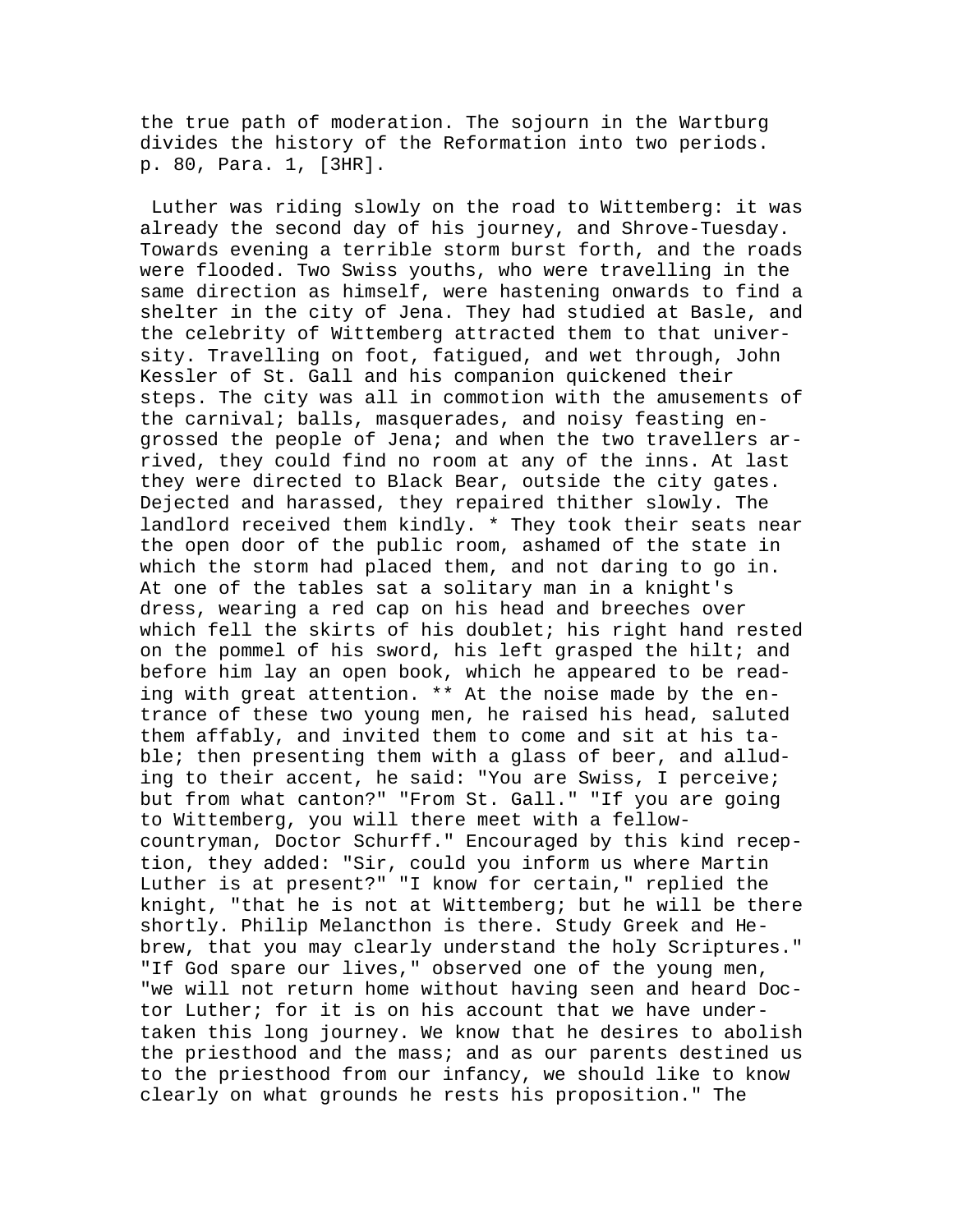knight was silent for a moment, and then resumed: "Where have you been studying hitherto?" "At Basle." "Is Erasmus of Rotterdam still there? what is he doing?" They replied to his questions, and there was another pause. The two Swiss knew not what to think. "Is it not strange," thought they, "that this knight talks to us of Schurff, Melancthon, and Erasmus, and on the necessity of learning Greek and Hebrew." "My dear friends," said the unknown suddenly, "what do they think of Luther in Switzerland?" "Sir," replied Kessler, "opinions are very divided about him there as everywhere else. Some cannot extol him enough; and others condemn him as an abominable heretic." "Ha, the priests, no doubt," said the stranger. p. 81, Para. 1, [3HR].

 \* See the narrative of Kessler, with all its details, and in the simple language of the times, in Bernet, Johann Kessler, p. 27. Hahnhard Erzahlungen, 3. 330, and Marheinecke Gesch. Der Ref. 2. 321, 2d edition. \*\* In einem rothem Schlopli, in blossen Hosen und Wamms..... Ibid. p. 81, Para. 2, [3HR].

 The knight's cordiality had put the students at their ease. They longed to know what book he was reading at the moment of their arrival. The knight had closed it, and placed it by his side. At last Kessler's companion ventured to take it up. To the great astonishment of the two young men, it was the Hebrew Psalter. The student laid it down immediately, and as if to divert attention from the liberty he had taken, said: "I would willingly give one of my fingers to know that language." "You will attain your wish," said the stranger, "if you will only take the trouble to learn it." p. 82, Para. 1, [3HR].

 A few minutes after, Kessler heard the landlord calling him; the poor Swiss youth feared something had gone wrong; but the host whispered to him: "I perceive that you have a great desire to see and hear Luther; well, it is he who is seated beside you." Kessler took this for a joke, and said: "Mr. Landlord, you want to make a fool of me." "It is he in very truth," replied the host; "but do not let him see that you know him." Kessler made no answer, but returned into the room and took his seat at the table, burning to repeat to his comrade what he had just heard. But how could he manage it? At last he thought of leaning forward, as if he were looking towards the door, and then whispered into his friend's ear: "The landlord assures me that this man is Luther." "Perhaps he said Hutten," replied his comrade; "you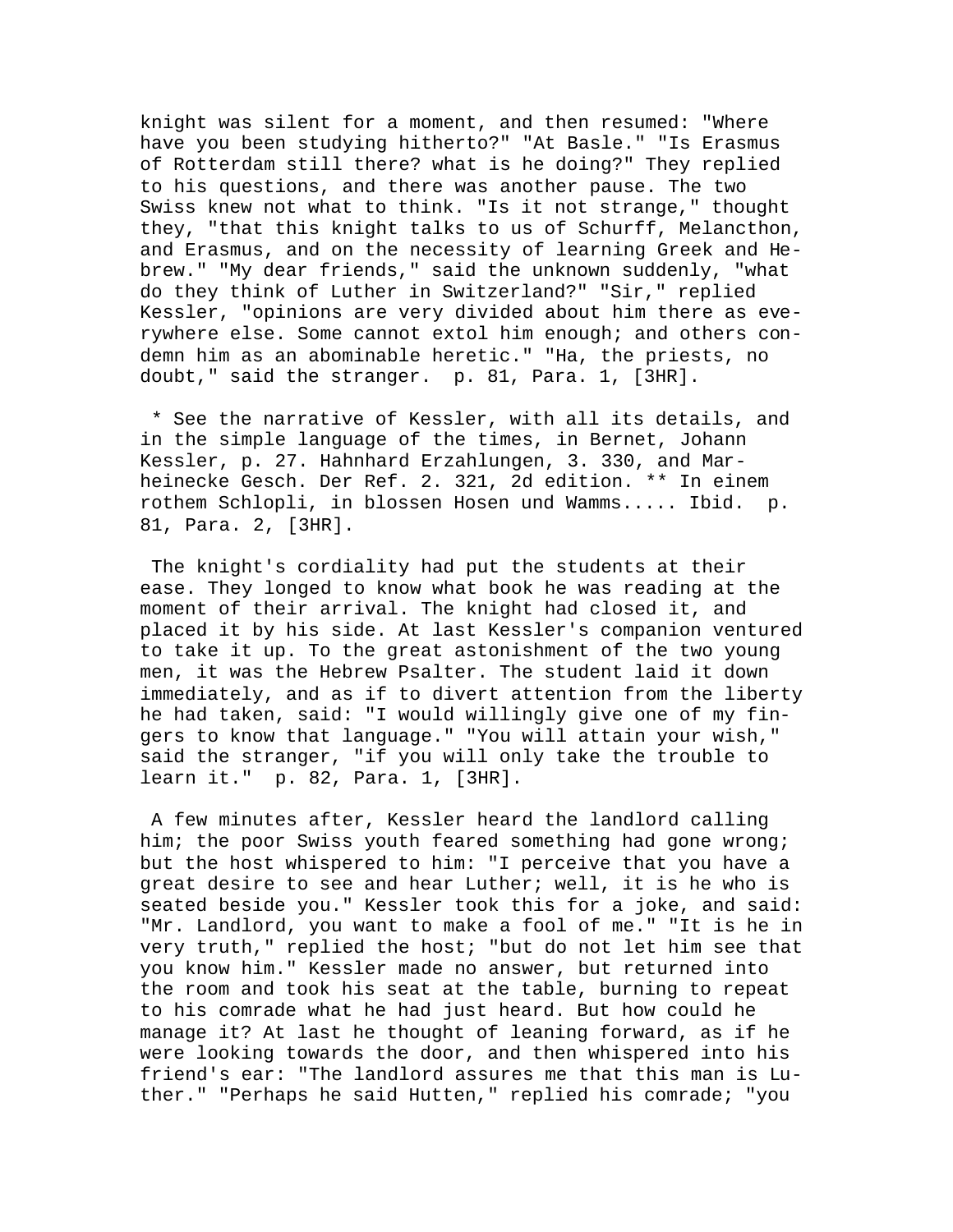did not hear him distinctly." "It may be so," returned Kessler; "the host said: It is Hutten; the two names are pretty much alike, and I mistook one for the other." p. 83, Para. 1, [3HR].

 At that moment the noise of horses was heard before the inn; two merchants, who desired a lodging, entered the room; they took off their spurs, laid down their cloaks, and one of them placed beside him on the table an unbound book, which soon attracted the knight's notice. "What book is that?" asked he. "A commentary on some of the gospels and epistles by Doctor Luther," replied the merchant; "it is just published." "I shall procure it shortly," said the knight. p. 83, Para. 2, [3HR].

 At this moment the host came to announce that supper was ready. The two students, fearing the expense of such a meal in company with the knight Ulrich of Hutten and two wealthy merchants, took the landlord aside, and begged him to serve them with something apart. "Come along, my friends," replied the landlord of the Black Bear; "take your place at table beside this gentleman; I will charge you moderately." "Come along," said the knight, "I will settle the score." p. 83, Para. 3, [3HR].

 During this meal, the stranger knight uttered many simple and edifying remarks. The students and the merchants were all ears, and paid more attention to his words than to the dishes set before them. "Luther must either be an angel from heaven or a devil from hell," said one of the merchants in course of conversation; "I would readily give ten florins if I could meet Luther and confess to him." p. 84, Para. 1, [3HR].

When supper was over, the merchants left the table; the two Swiss remained alone with the knight, who, taking a large glass of beer, rose and said solemnly, after the manner of the country: "Swiss, one glass more for thanks." As Kessler was about to take the glass, the unknown set it down again, and offered him one filled with wine, saying: "You are not accustomed to beer." p. 84, Para. 2, [3HR].

 He then arose, flung a military cloak over his shoulders, and extending his hand to the students, said to them: "When you reach Wittemberg, salute Doctor Schurff on my part." "Most willingly," replied they; "but what name shall we give?" "Tell him simply," added Luther, "He that is to come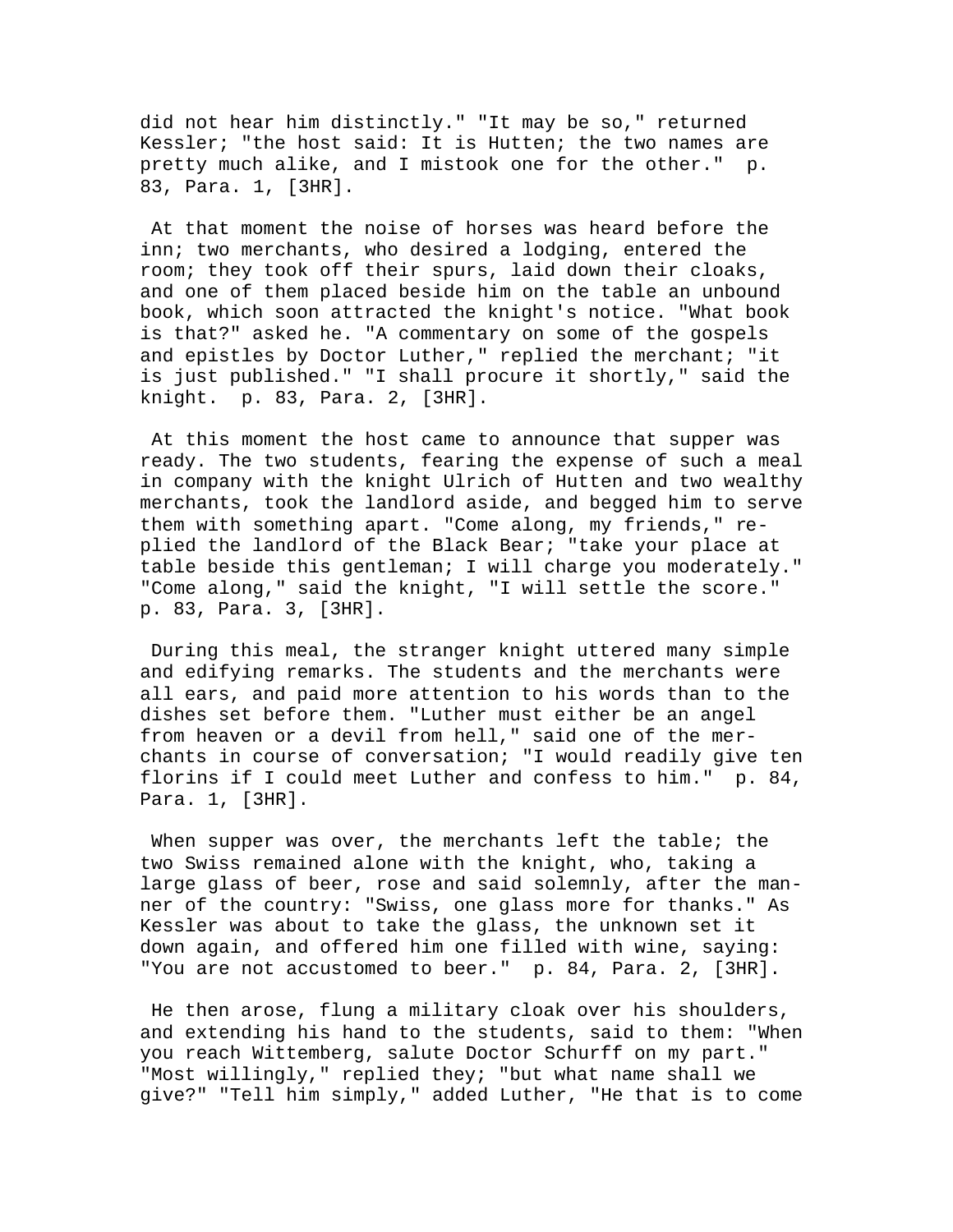salutes you." With these words he quitted the room, leaving them full of admiration at his kindness and good nature. p. 84, Para. 3, [3HR].

 Luther, for it was really he, continued his journey. It will be remembered that he had been laid under the ban of the empire; whoever met and recognized him, might seize him. But at the time when he was engaged in an undertaking that exposed him to every risk, he was calm and serene, and conversed cheerfully with those whom he met on the road. p. 84, Para. 4, [3HR].

 It was not that he deceived himself: he saw the future big with storms. "Satan," said he, "is enraged, and all around are plotting death and hell. \* Nevertheless, I go forward, and throw myself in the way of the emperor and of the pope, having no protector save God in heaven. Power has been given to all men to kill me wherever they find me. But Christ is the Lord of all; if it be his will that I be put to death, so be it." p. 84, Para. 5, [3HR].

 \* Furit Satanas; et fremunt vicini undique, nescio quot mortibus et infernis. L. Epp. 2. 153. p. 84, Para. 6, [3HR].

 On that same day, Ash-Wednesday, Luther reached Borna, a small town near Leipsic. He felt it his duty to inform the prince of the bold step he was about to take; and accordingly alighted at the Guide Hotel and wrote the following letter: p. 85, Para. 1, [3HR].

 "Grace and peace from God our Father, and from our Lord Jesus Christ. p. 85, Para. 2, [3HR].

 "MOST SERENE ELECTOR, GRACIOUS LORD. The events that have taken place at Wittemberg, to the great reproach of the gospel, have caused me such pain that if I were not confident of the truth of our cause, I should have given way to despair. p. 85, Para. 3, [3HR].

 "Your highness knows this, or if not, be it known to you now, that I received the gospel not from men but from heaven, through our Lord Jesus Christ. If I called for discussion, it was not because I had any doubts of the truth, but in humility, and in the hope to win over others. But since my humility is turned against the gospel, my conscience compels me now to act otherwise. I have suffi-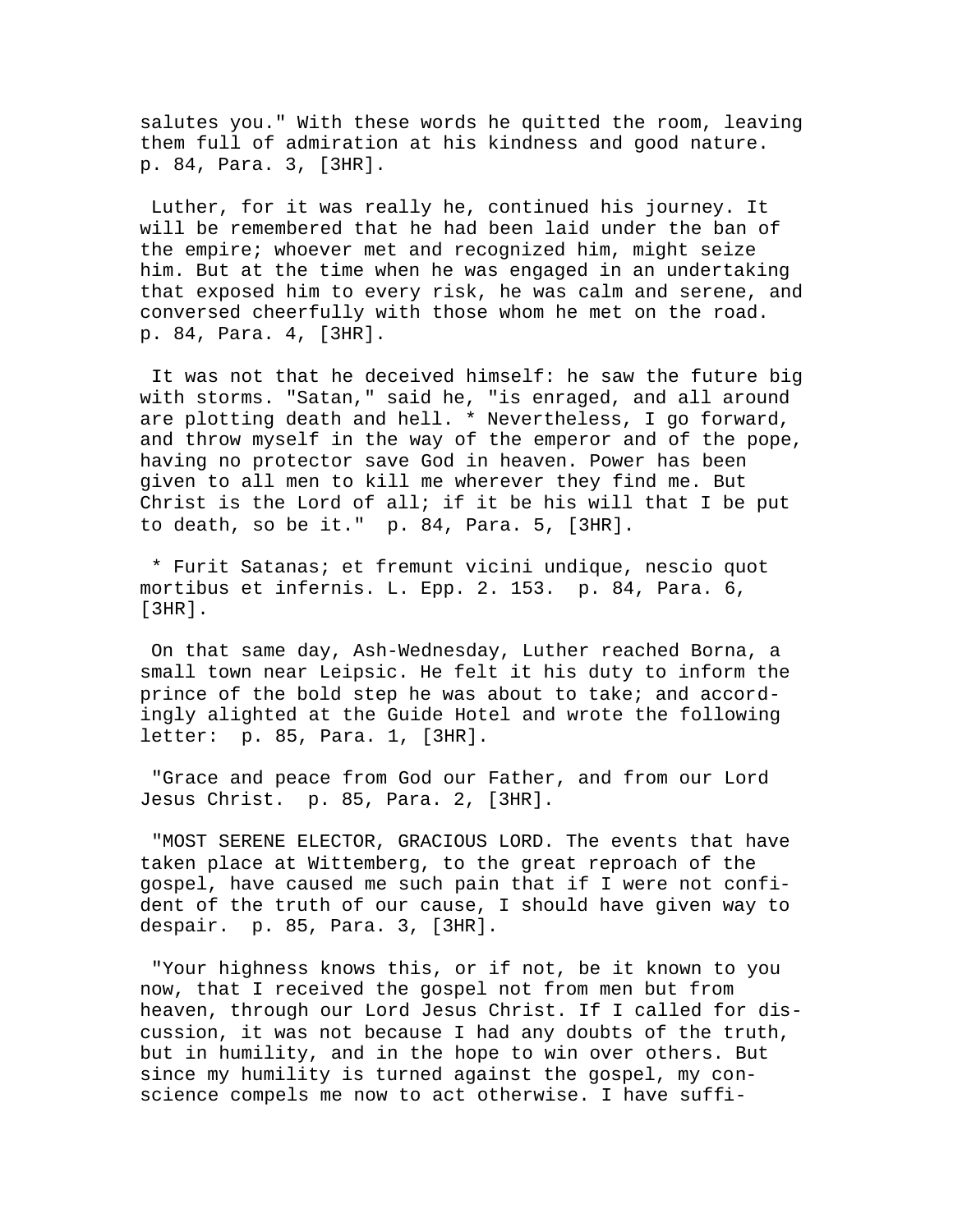ciently given way to your highness by passing this year in retirement. The devil knows well that I did so not through fear. I should have entered Worms had there been as many devils in the city as tiles on the house-tops. Now duke George, with whom your highness frightens me, is yet much less to be feared than a single devil. If that which is passing at Wittemberg were taking place at Leipsic, the duke's residence, I would immediately mount my horse to go thither, although, may your highness pardon these words, for nine whole days together it were to rain nothing but duke Georges, and each one nine times more furious than he is. What does he think of in attacking me? Does he take Christ my Lord for a man of straw? \* O Lord, be pleased to avert the terrible judgment which is impending over him. p. 85, Para. 4, [3HR].

 \* Er halt meinen Herrn Christum fur ein Mann aus Strobgeflochten. L. Epp. 2. 139. p. 85, Para. 5, [3HR].

 "Be it known to your highness that I am going to Wittemberg under a protection far higher than that of princes and electors. I think not of soliciting your highness's support, and, far from desiring your protection, I would rather protect you myself. If I knew that your highness could or would protect me, I would not go to Wittemberg at all. There is no sword than can further this cause. God alone must do everything without the help or concurrence of man. He who has the greatest faith is he who is most able to protect. But I observe that your highness is still weak in faith. p. 86, Para. 1, [3HR].

 "But since your highness desires to know what you have to do, I will answer with all deference: your highness has already done too much, and ought to do nothing at all. God will not and cannot endure either your cares and labors or mine. Let your highness's conduct be guided by this. p. 86, Para. 2, [3HR].

 "As for what concerns me, your highness must act as an elector; you must let the orders of his imperial majesty take their course in your towns and rural districts. You must offer no resistance if men desire to seize or kill me; \* for no one should resist dominions except He who has established them. p. 86, Para. 3, [3HR].

 \* Und ja nicht wehren..so sie mich fahen oder todten will. L. Epp. 2. 140. p. 86, Para. 4, [3HR].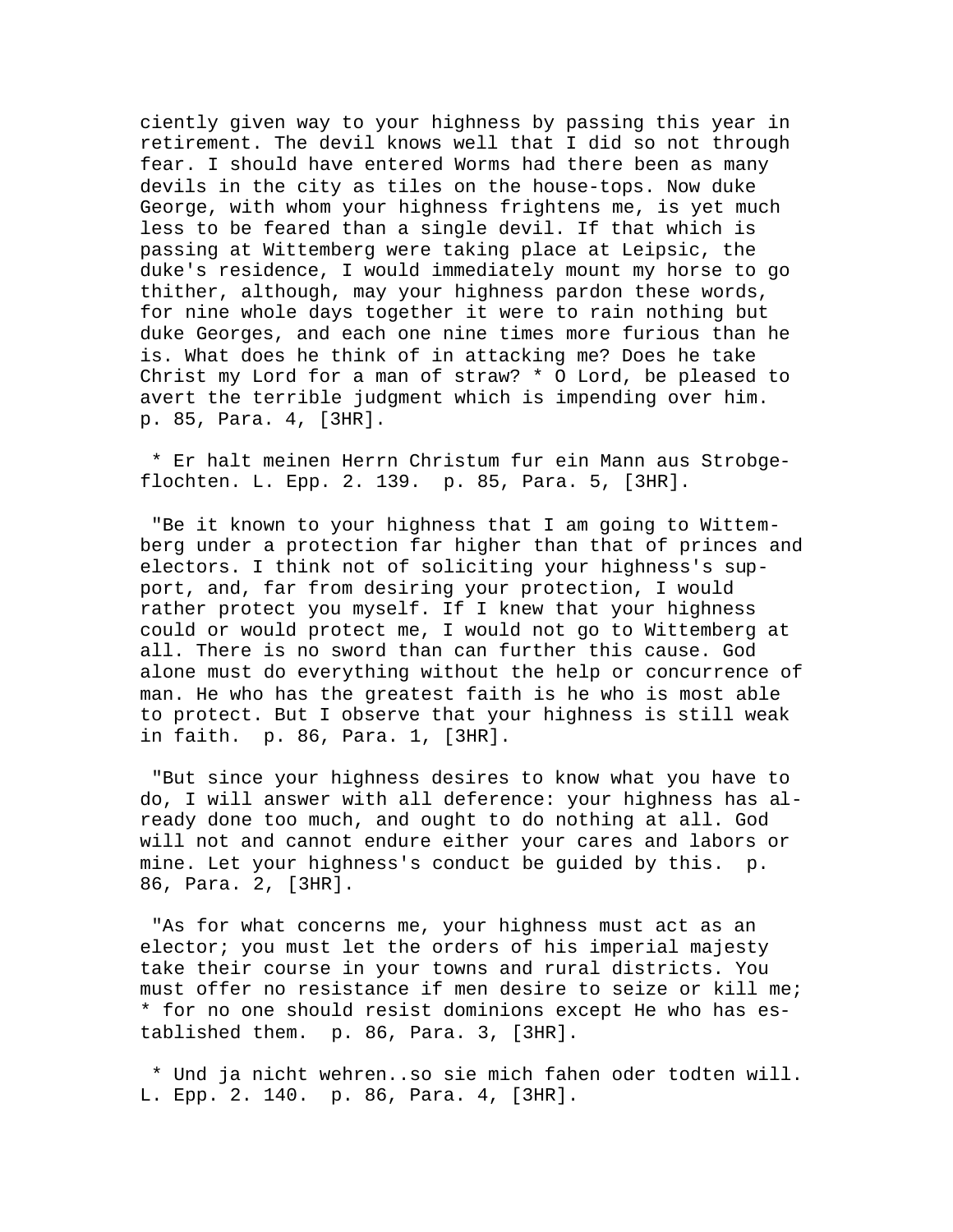"Let your highness leave the gates open, and respect safeconducts, if my enemies in person or their envoys come in search of me into your highness's states. Everything shall be done without trouble or danger to yourself. p. 86, Para. 5, [3HR].

 "I have written this letter in haste, that you may not be made uneasy at hearing of my arrival. I have to do with a very different man from duke George. He knows me well, and I know him pretty well. p. 86, Para. 6, [3HR].

 "Given at Borna, at the inn of the Guide, this Ash-Wednesday 1522. p. 86, Para. 7, [3HR].

 "Your electoral highness's, "Very humble servant, "MARTIN LUTHER." p. 86, Para. 8, [3HR].

 It was thus Luther drew nigh to Wittemberg. He wrote to his prince, but not to excuse himself. An imperturbable confidence filled his heart. He saw the hand of God in this cause, and that was sufficient for him. The heroism of faith can never be carried farther. One of the editions of Luther's works has the following remark in the margin of this letter: "This is a wonderful writing of the third and last Elias." \* p. 87, Para. 1, [3HR].

 \* Der wahre, dritte und lezte Elias..... L. Opp. L. 18. 271. p. 87, Para. 2, [3HR].

 Luther re-entered Wittemberg of Friday the March 7, having been five days on the way from Eisenach. Doctors, students, and citizens, all broke forth in rejoicings; for they had recovered the pilot who alone could extricate the vessel from the reefs among which it was entangled. p. 87, Para. 3, [3HR].

 The elector, who was at Lockau with his court, felt great emotion as he read the reformer's letter. He was desirous of vindicating him before the diet: "Let him address me a letter," wrote the prince to Schurff, "explaining the motives of his return to Wittemberg, and let him say also that he returned without my permission." Luther consented. p. 87, Para. 4, [3HR].

 "I am ready to incur the displeasure of your highness and the anger of the whole world," wrote he to the prince. "Are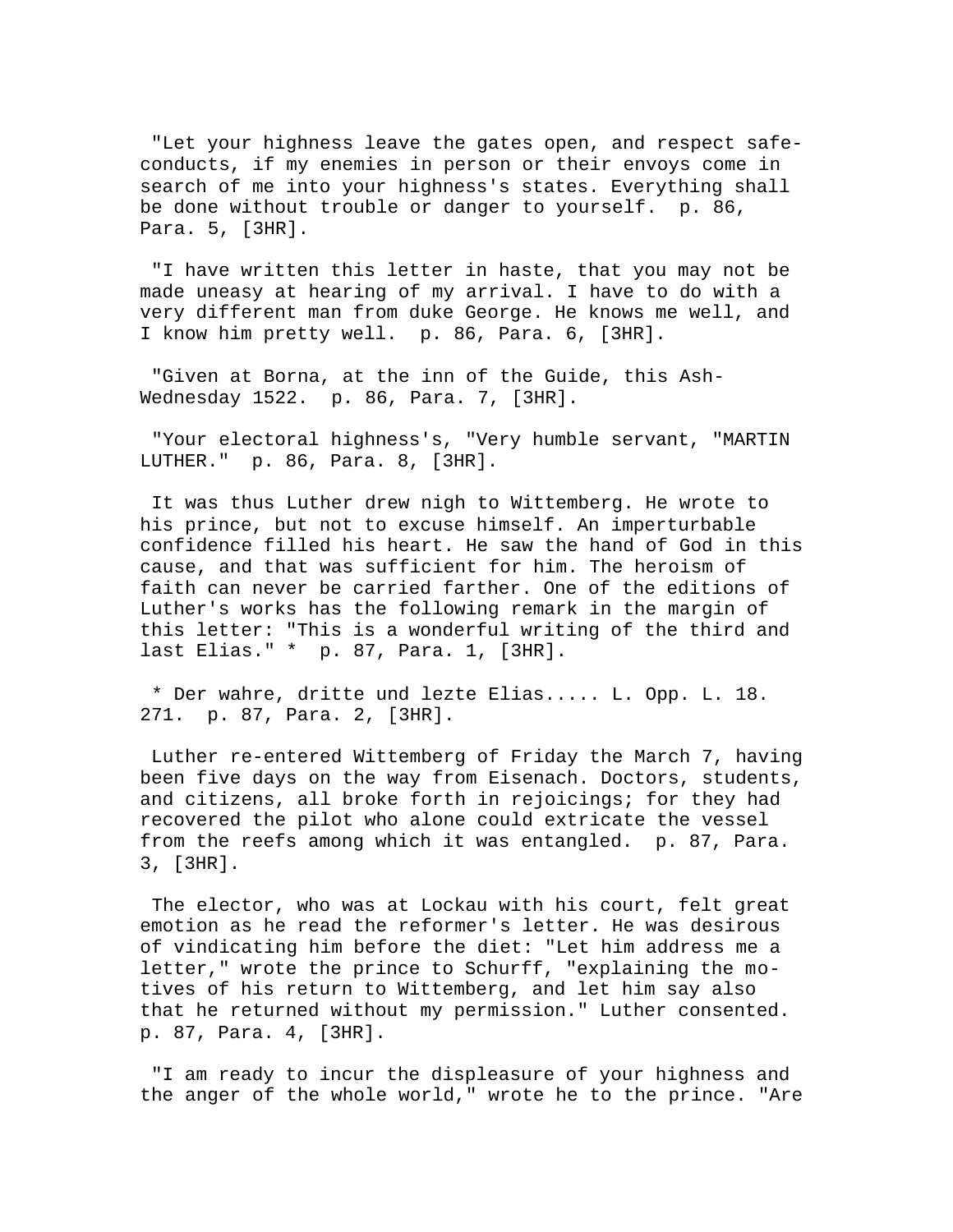not the Wittembergers my sheep? Has God not intrusted them to me? And ought I not, if necessary, to expose myself to death for their sakes? Besides, I fear to see a terrible outbreak in Germany by which God will punish our nation. Let your highness be well assured and doubt not that the decrees of heaven are very different from those of Nuremberg." \* This letter was written on the very day of Luther's arrival at Wittemberg. p. 87, Para. 5, [3HR].

 \* Epp. 2. 143. Luther was forced to alter this expression at the elector's request. p. 87, Para. 6, [3HR].

 The following day, being the eve of the first Sunday in Lent, Luther visited Jerome Schurff. Melancthon, Jonas, Amsdorff, and Augustin Schurff, Jerome's brother, were there assembled. Luther eagerly questioned them, and they were informing him of all that had taken place, when two foreign students were announced, desiring to speak with Dr. Jerome. On entering this assembly of doctors, the two young men of St. Gall were at first abashed; but they soon recovered themselves on discovering the knight of the Black Bear among them. The latter immediately went up to them, greeted them as old acquaintances, and smiled as he pointed to one of the doctors: "This is Philip Melancthon, whom I mentioned to you." The two Swiss remained all day with the doctors of Wittemberg, in remembrance of the meeting at Jena. p. 87, Para. 7, [3HR].

 One great thought absorbed the reformer's mind, and checked the joy he felt at meeting his friends once more. Unquestionably the character in which he was now to appear was obscure; he was about to raise his voice in a small town of Saxony, and yet his undertaking had all the importance of an event which was to influence the destinies of the world. Many nations and many ages were to feel its effects. It was a question whether that doctrine which he had derived from the word of God, and which was ordained to exert so mighty an influence on the future development of the human race, would be stronger than the destructive principles that threatened its existence. It was a question whether it were possible to reform without destroying, and clear the way to new developments without annihilating the old. To silence fanatical men inspired by the energy of a first enthusiasm; to master an unbridled multitude, to calm it down, to lead it back to order, peace, and truth; to break the course of the impetuous torrent which threatened to overthrow the rising edifice of the Reformation, and to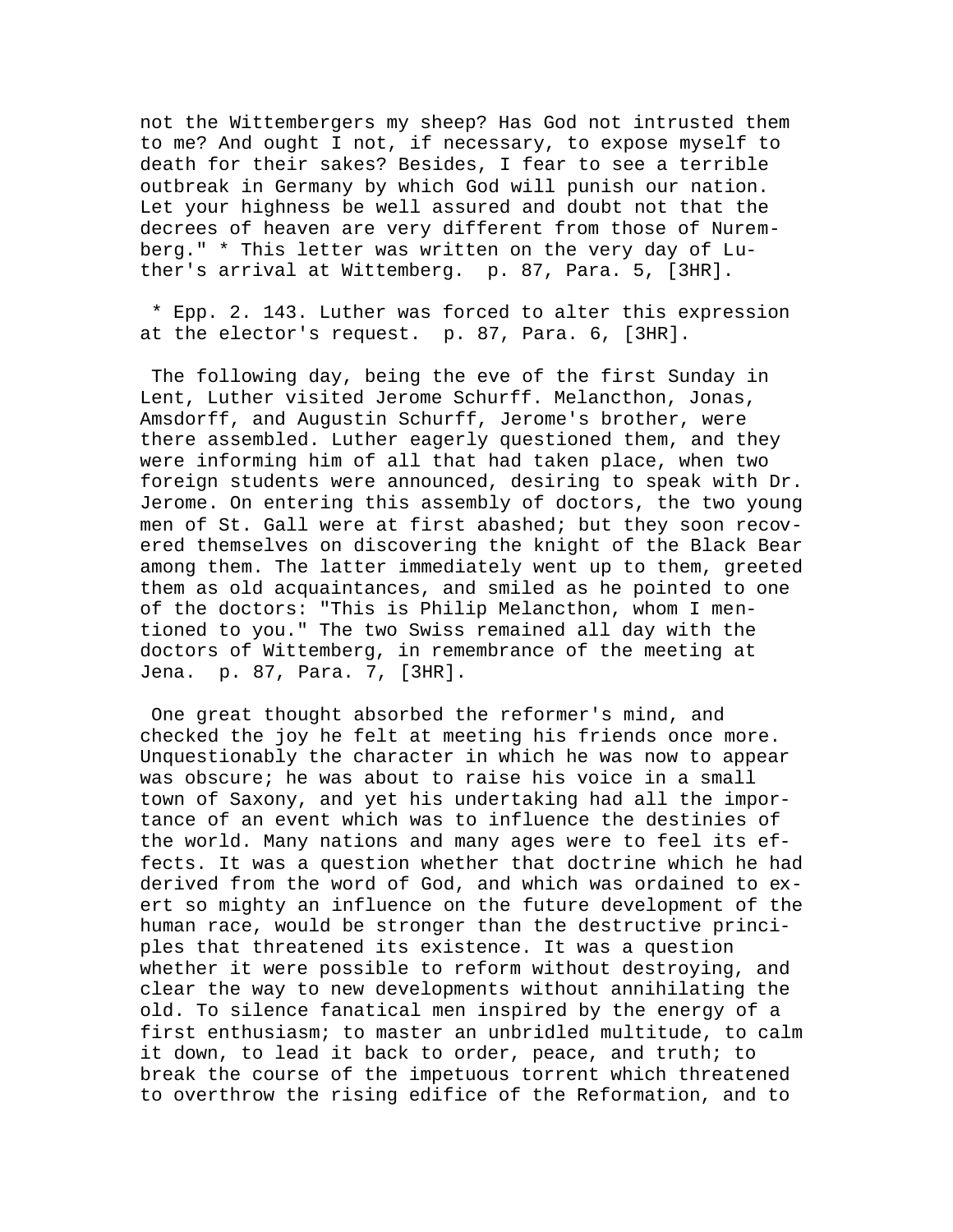scatter it ruins far and wide -- such was the task for which Luther had returned to Wittemberg. But would his influence be sufficient for this? The event alone can show. p. 88, Para. 1, [3HR].

 The reformer's heart shuddered at the thought of the struggle that awaited him. He raised his head as a lion provoked to fight shakes his long mane. "We must now trample Satan under foot, and contend against the angel of darkness," said he. "If our adversaries do not retire of their own accord, Christ will know how to compel them. We who trust in the Lord of life and of death are ourselves lords of life and of death." \* p. 88, Para. 2, [3HR].

 \* Domini enim sumus vitae et mortis. L. Epp. 2. 150. p. 88, Para. 3, [3HR].

 But at the same time the impetuous reformer, as if constrained by a superior power, refused to employ the anathemas and thunders of the word, and became an humble pastor, a gentle shepherd of souls. "It is with the word that we must fight," said he; "by the word must we overthrow and destroy what has been set up by violence. I will not make use of force against the superstitions and unbelieving. Let him who believeth draw nigh, let him who believeth not keep afar off, no one must be constrained. Liberty is the very essence of faith." \* p. 89, Para. 1, [3HR].

 \* Non enim ad fidem et ad ea quae fidei sunt, ullus cogendus est..Ibid. 151. p. 89, Para. 2, [3HR].

 The next day was Sunday. On that day the doctor, whom for nearly a year the lofty ramparts of the Warburg have concealed from every eye, will reappear before the people in the pulpit of the church. It was rumored in Wittemberg that Luther was come back, that he was going to preach. This news alone, passing from mouth to mouth, had already given a powerful diversion to the ideas by which the people were misled. They are going to see the hero of Worms. The people crowded together, and were affected by various emotions. On Sunday morning the church was filled with an attentive and excited crowd. p. 89, Para. 3, [3HR].

 Luther divines all the sentiments of his congregation; he goes up into the pulpit; there he stands in the presence of the flock that he had once led as a docile sheep, but which had broken from him like an untamed bull. His language was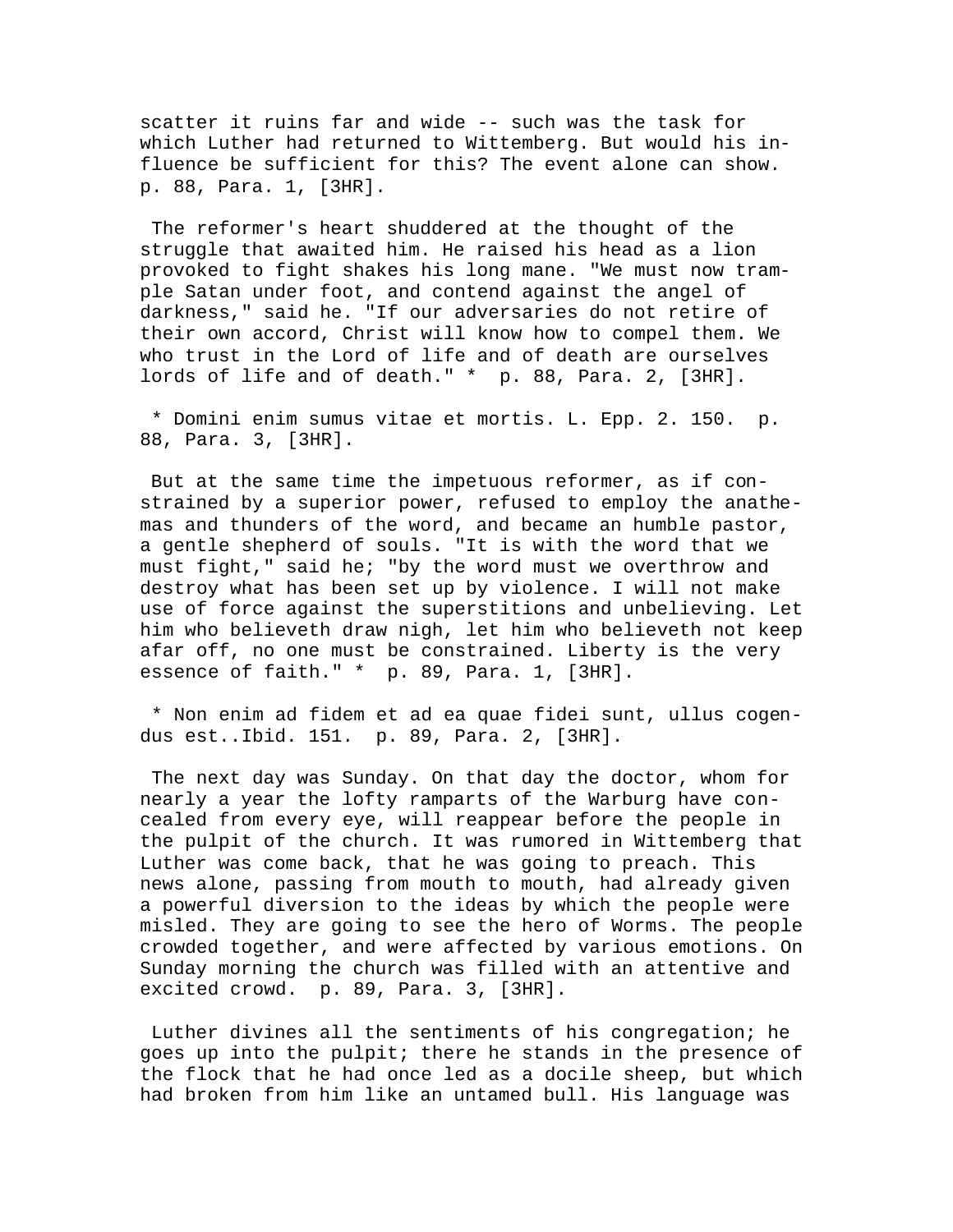simple, noble, yet full of strength and gentleness: one might have supposed him to be a tender father returning to his children, inquiring into their conduct, and kindly telling them what report he had heard about them. He candidly acknowledged the progress they had made in faith; and by this means prepared and captivated their minds. He then continued in these words: p. 89, Para. 4, [3HR].

 "But we need something more than faith; we need charity. If a man who bears a sword in his hand be alone, it is of little consequence whether it be sheathed or not; but if he is in the midst of a crowd, he should act so as to wound nobody. p. 89, Para. 5, [3HR].

 "What does a mother do to her infant? At first she gives it milk, then some very light food. If she were to begin by giving it meat and wine, what would be the consequence? . . . . p. 90, Para. 1, [3HR].

 "So should we act towards our brethren. My friend, have you been long enough at the breast? It is well, but permit your brother to drink as long as yourself. p. 90, Para. 2, [3HR].

 "Observe the sun. He dispenses two things, light and heat. There is no king so powerful as to bend aside his rays; they come straight to us; but heat is radiated and communicated in every direction. Thus faith, like light, should always be straight and inflexible; but charity, like heat, should radiate on every side, and bend to all the wants of our brethren." p. 90, Para. 3, [3HR].

 Luther having thus prepared his hearers, began to press them more closely: p. 90, Para. 4, [3HR].

 "The abolition of the mass, say you, is in conformity with Scripture: Agreed. But what order, what decency have you observed? It behoved you to offer up fervent prayers to the Lord, and apply to the public authority; then might every man have acknowledged that the thing was of God." p. 90, Para. 5, [3HR].

 Thus spake Luther. This dauntless man, who at Worms had withstood the princes of the earth, produced a deep impression on the minds of his hearers by these words of wisdom and of peace. Carlstadt and the prophets of Zwickau, so great and powerful for a few weeks, and who had tyrannized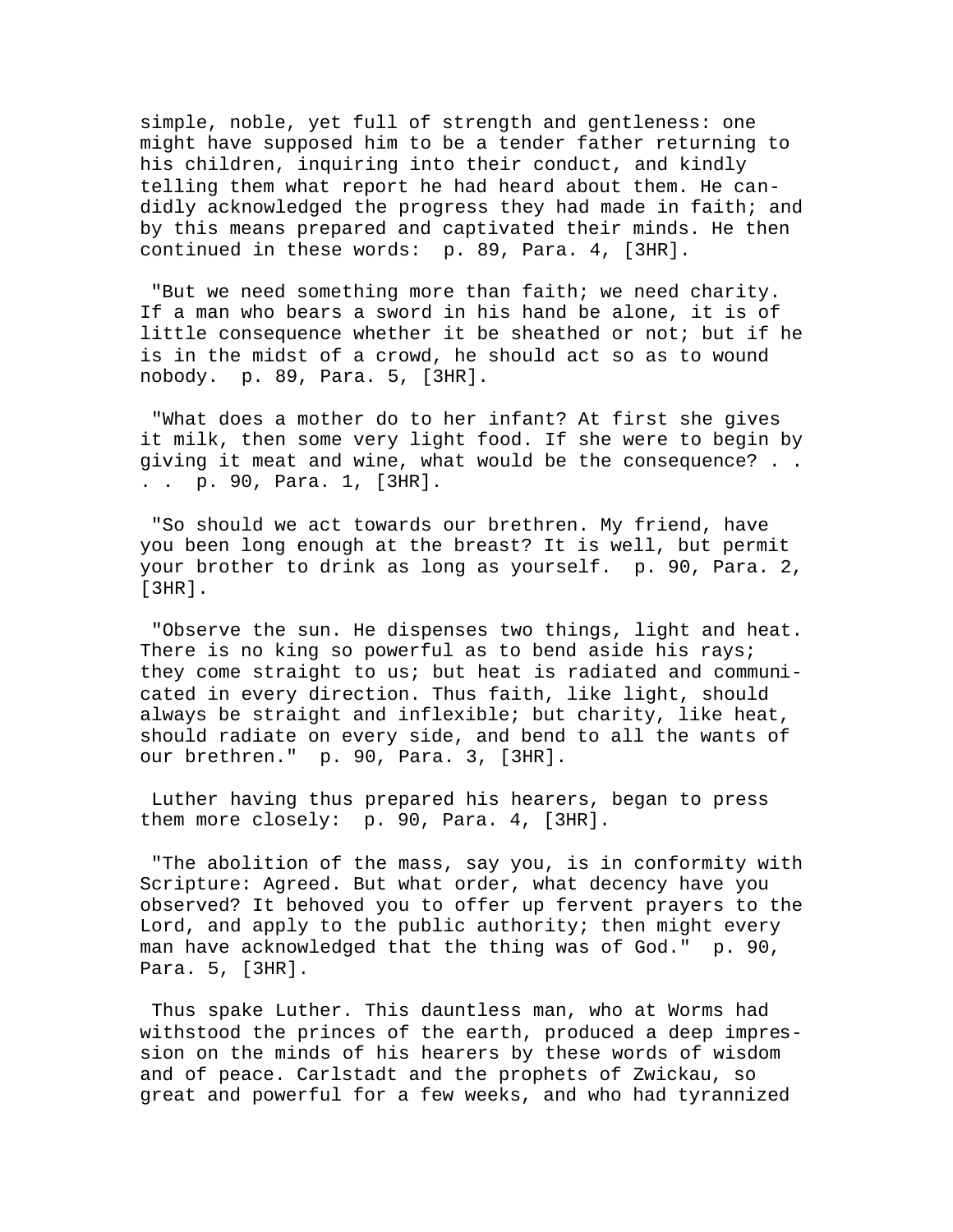over and agitated Wittemberg, had shrunk into pigmies beside the captive of Warburg. p. 90, Para. 6, [3HR].

 "The mass," continued he, "is a bad thing; God is opposed to it; it ought to be abolished; and I would that throughout the whole world it were replaced by the supper of the gospel. But let no one be torn from it by force. We must leave the matter in God's hands. His word must act, and not we. And why so, you will ask? Because I do not hold men's hearts in my hand, as the potter holds the clay. We have a right to speak; we have not the right to act. Let us preach: the rest belongs unto God. Were I to employ force, what should I gain? Grimace, formality, apelings, human ordinances, and hypocrisy.  $\ldots$  . . But there would be no sincerity of heart, nor faith, nor charity. Where these three are wanting, all is wanting, and I would not give a pearstalk for such a result. \* p. 90, Para. 7, [3HR].

 \* Ich wollte nicht einen Birnstiel drauf geben. L. Opp. L. 18. 225. p. 90, Para. 8, [3HR].

 "Our first object must be to win men's hearts; and for that purpose we must preach the gospel. Today the word will fall in one heart, tomorrow in another, and it will operate in such a manner that each one will withdraw from the mass and abandon it. God does more by his word alone than you and I and all the world by our united strength. God lays hold upon the heart; and when the heart is taken, all is won. p. 91, Para. 1, [3HR].

 "I do not say this for the restoration of the mass. Since it is down, in God's name there let it lie. But should you have gone to work as you did? Paul, arriving one day in the powerful city of Athens, found there altars raised to false gods. He went from one to the other, and observed them without touching one. But he walked peaceably to the middle of the market-place, and declared to the people that all their gods were idols. His language took possession of their hearts, and the idols fell without Paul's having touched them. p. 91, Para. 2, [3HR].

 "I will preach, discuss, and write; but I will constrain none, for faith is a voluntary act. See what I have done. I stood up against the pope, indulgences, and papists, but without violence or tumult. I put forward God's word; I preached and wrote -- this was all I did. And yet while I was asleep, or seated familiarly at table with Amsdorff and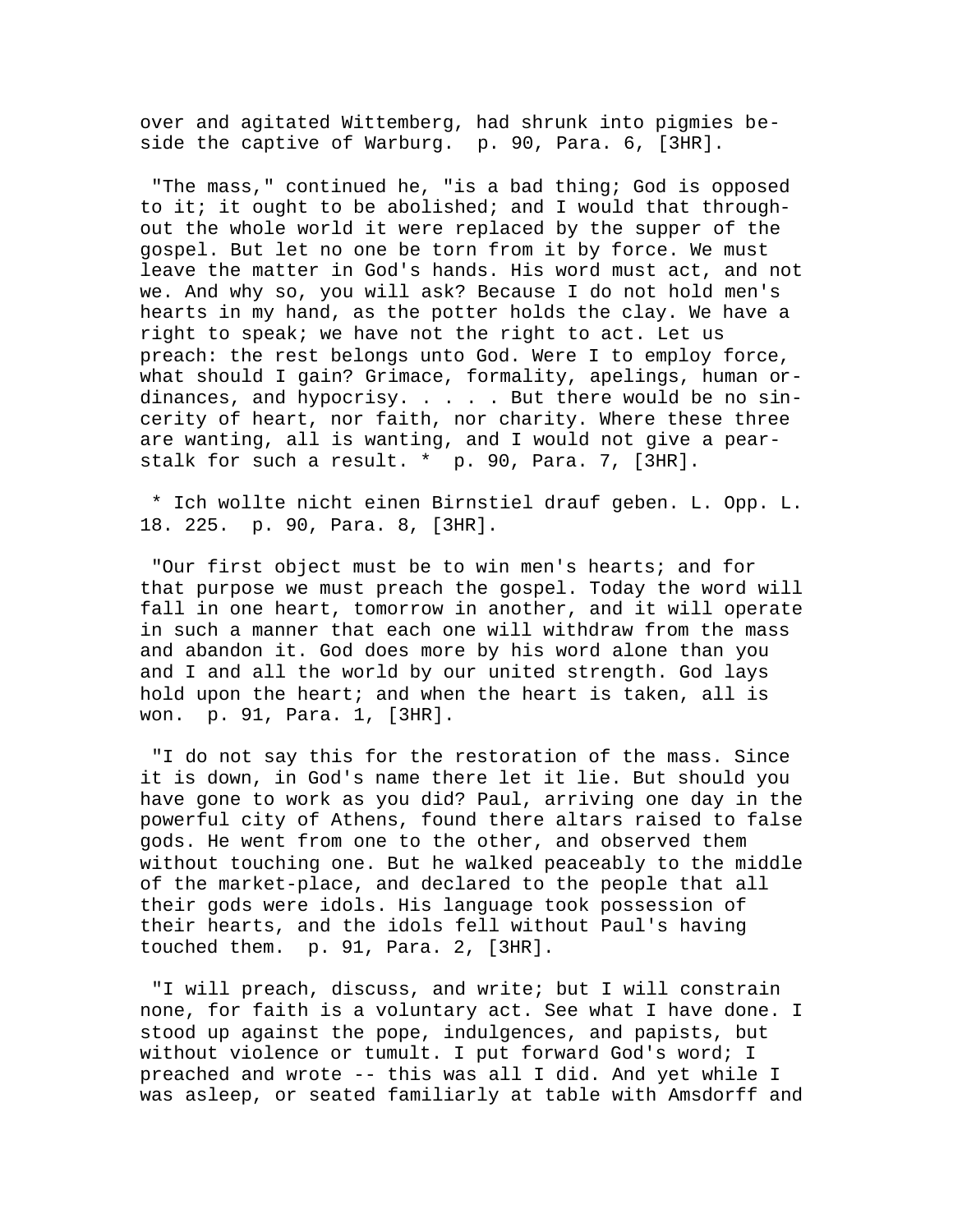Melancthon, drinking and gossiping over our Wittemberg beer, the word that I had preached overthrew popery, so that neither prince nor emperor has done it so much harm. And yet I did nothing: the word alone did all. If I had wished to appeal to force, the whole of Germany would perhaps have been deluged with blood. But what would have been the result? Ruin and desolation both to body and soul I therefore kept quiet, and left the word to run through the world alone. Do you know what the devil thinks when he sees men resort to violence to propagate the gospel through the world? Seated with folded arms behind the fire of hell, Satan says, with malignant looks and frightful grin: Ah, how wise these madmen are to play my game.' But when he sees the word running and contending alone on the field of battle, then he is troubled, and his knees knock together; he shudders and faints with fear." p. 91, Para. 3, [3HR].

 Luther went into the pulpit again on Tuesday; and his powerful voice resounded once more through the agitated crowd. He preached again on the five succeeding days. He took a review of the destruction of images, distinction of meats, the institution of the Lord's supper, the restoration of the cup, the abolition of confession. He showed that these points were of far less importance than the mass, and that the originators of the disorders that had taken place in Wittemberg had grossly abused their liberty. He employed by turns the language of Christian charity and bursts of holy indignation. p. 92, Para. 1, [3HR].

 He inveighed more especially against those who partook thoughtlessly of Christ's supper. "It is not the outward manducation that maketh a Christian," said he, "but the inward and spiritual eating that worketh by faith, and without which all forms are mere show and grimace. Now this faith consists in a firm belief that Jesus Christ is the Son of God; that having taken our sins and iniquities upon himself, and having borne them on the cross, he is himself their sole and almighty atonement; that he stands continually before God, that he reconcileth us with the Father, and that he hath given us the sacrament of his body to strengthen our faith in this unspeakable mercy. If I believe in these things, God is my defender; with him, I brave sin, death, hell, and devils; they can do me no harm, nor disturb a single hair of my head. This spiritual bread is the consolation of the afflicted, health to the sick, life to the dying, food to the hungry, riches to the poor. He who does not groan under his sins must not approach that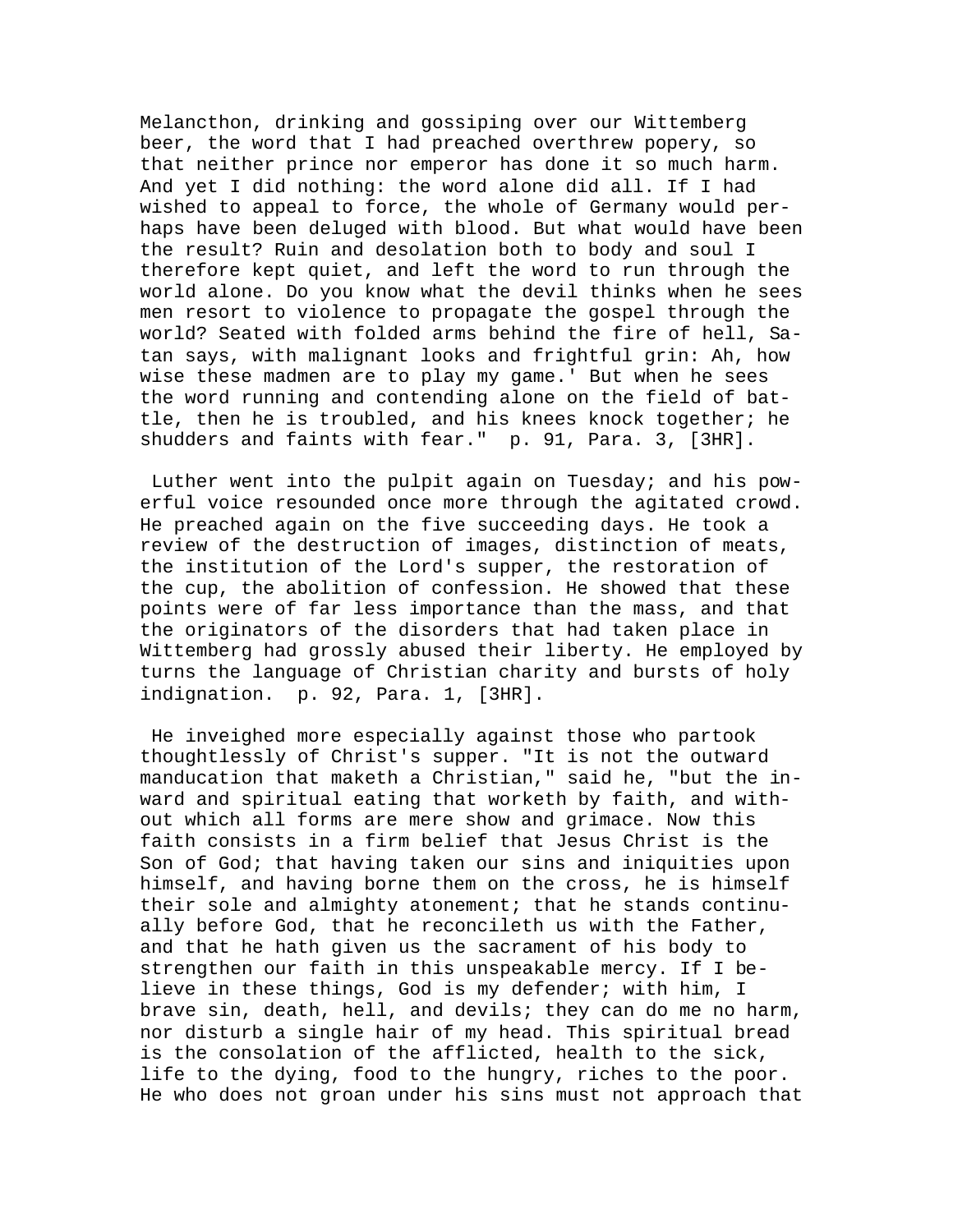altar: what can he do there? Ah, let our conscience accuse us, let our hearts be rent in twain at the thought of our sins, and then we shall not so presumptuously approach the holy sacrament." p. 92, Para. 2, [3HR].

 The crowd ceased not to fill the temple; people flocked from the neighboring towns to hear the new Elijah. Among others, Capito spent two days at Wittemberg, and heard two of the doctor's sermons. Never had Luther and Cardinal Albert's chaplain been so well agreed. Melancthon, the magistrates, the professors, and all the inhabitants, were delighted. \* Schurff, charmed at the result of so gloomy an affair, hastened to communicate it to the elector. On Friday the 15th March, the day on which Luther delivered his sixth sermon, he wrote: "Oh, what joy has Dr. Martins's return diffused among us. His words, through divine mercy, every day are bringing back our poor misguided people into the way of truth. It is clear as the sun that the Spirit of God is in him, and that by His special providence he returned to Wittemberg." \*\* p. 93, Para. 1, [3HR].

 \* Grosse Freude und Frohlocken unter Gelahrten und Ubgelahrten. L. Opp. 18. 266. \*\* Aus sonderlicher Schickung des Allmachtigen..... Ibid. p. 93, Para. 2, [3HR].

 In truth, these sermons are models of popular eloquence, but not of that which in the times of Demosthenes, or even of Savonarola, fired men's hearts. The task of the Wittemberg orator was more difficult. It is easier to rouse the fury of a wild beast than to allay it. Luther had to soothe a fanaticized multitude, to tame its unbridled passions; and in this he succeeded. In his eight discourses, the reformer did not allow one offensive word to escape him against the originators of these disorders, not one unpleasant allusion. But the greater his moderation, the greater also was his strength; the more caution he used towards these deluded men, the more powerful was his vindication of offended truth. How could the people of Wittemberg resist his powerful eloquence? Men usually ascribe to timidity, fear, and compromise, those speeches that advocate moderation. Here there was nothing of the sort. Luther appeared before the inhabitants of Wittemberg, braving the excommunication of the pope and the proscription of the emperor. He had returned in despite of the prohibition of the elector, who had declared his inability to defend him. Even at Worms, Luther had not shown so much courage. He confronted the most imminent dangers; and accordingly his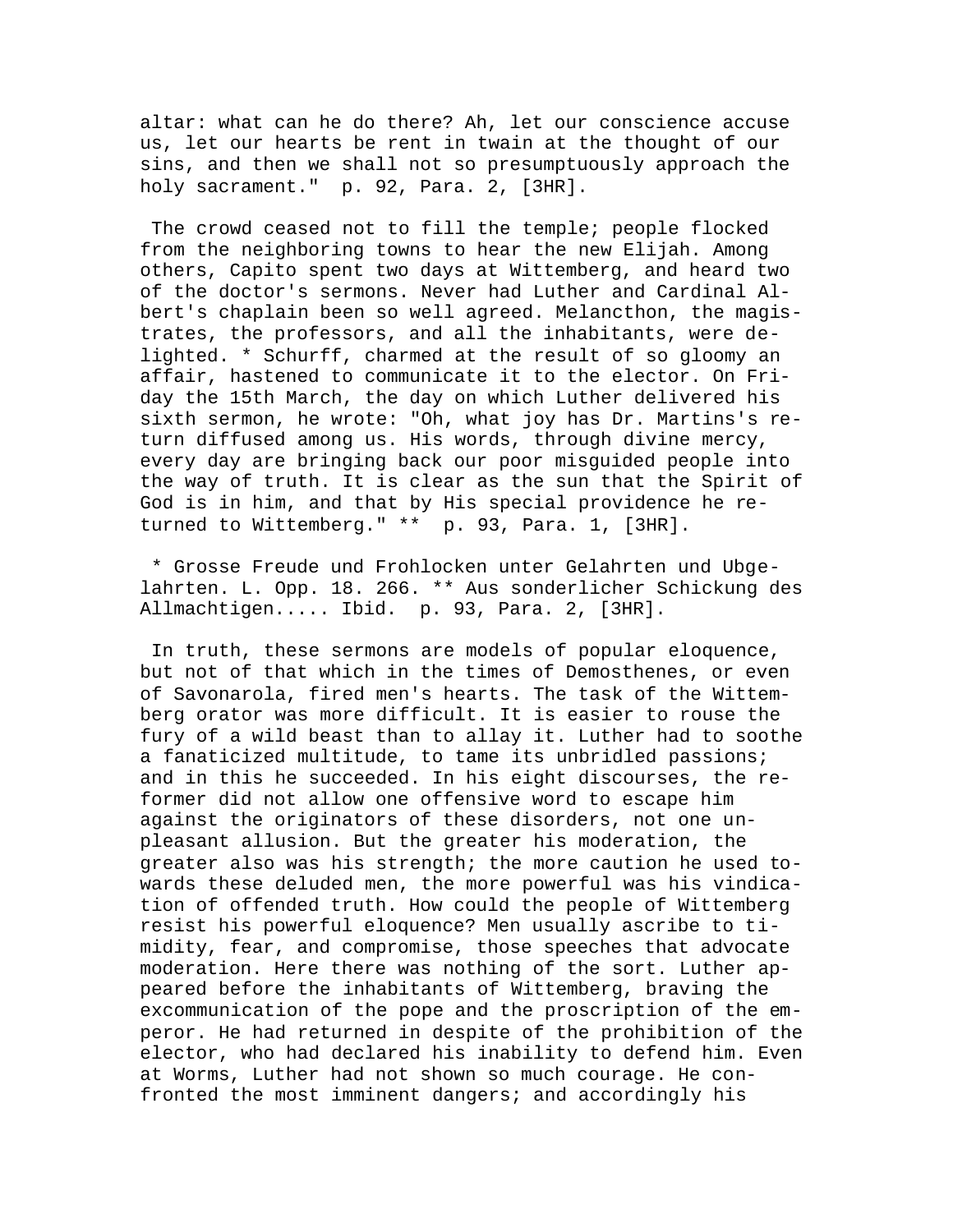words were not disregarded: the man who braved the scaffold had a right to exhort to submission. That man may boldly speak of obedience to God, who, to do so, defies all the persecution of man. At Luther's voice all objections vanished, the tumult subsided, seditious cries were heard no longer, and the citizens of Wittemberg returned quietly to their dwellings. p. 93, Para. 3, [3HR].

 Gabriel Didymus, who had shown himself the most enthusiastic of all the Augustine friars, did not lose one of the reformer's words. "Do you not think Luther a wonderful teacher?" asked a hearer in great emotion. "Ah," replied he, "I seem to listen to the voice, not of a man, but of an angel." p. 94, Para. 1, [3HR].

 \* Imo, inquit, angeli, non hominis vocem mihi audisse videor. Camer. p. 12. \*\* In alium virum mutatus est. L. Epp. 2. 156. \* Erelong Didymus openly acknowledged that he had been deceived. "He is quite another man," said Luther. \*\* p. 94, Para. 2, [3HR].

 It was not so at first with Carlstadt. Despising learning, pretending to frequent the workshops of the Wittemberg mechanics to receive understanding of the holy Scriptures, he was mortified at seeing his work crumble away at Luther's appearance. \* In his eyes this was checking the reform itself. Hence his air was always dejected, gloomy, and dissatisfied. Yet he sacrificed his self-love for the sake of peace; he restrained his desires of vengeance, and became reconciled, outwardly at least, with his colleague, and shortly after resumed his lectures in the university. \*\* p. 94, Para. 3, [3HR].

 \* Ego Carlstadium offendi, quod ordinationes suas cessavi. Ib. 177. \*\* Philippi et Carlstadii lectiones, ut sunt optimae. Ib. 284. p. 94, Para. 4, [3HR].

 The chief prophets were not at Wittemberg when Luther returned. Nicholas Storch was wandering through the country; Mark Stubner had quitted Melancthon's hospitable roof. Perhaps their prophetic spirit had disappeared, and they had had neither voice nor answer, 1 Kings 18:29 -- so soon as they learned that Elijah was directing his steps towards this new Carmel. The old schoolmaster Cellarius alone had remained. Stubner, however, being informed that the sheep of his fold were scattered, hastily returned. Those who were still faithful to "the heavenly prophecy" gathered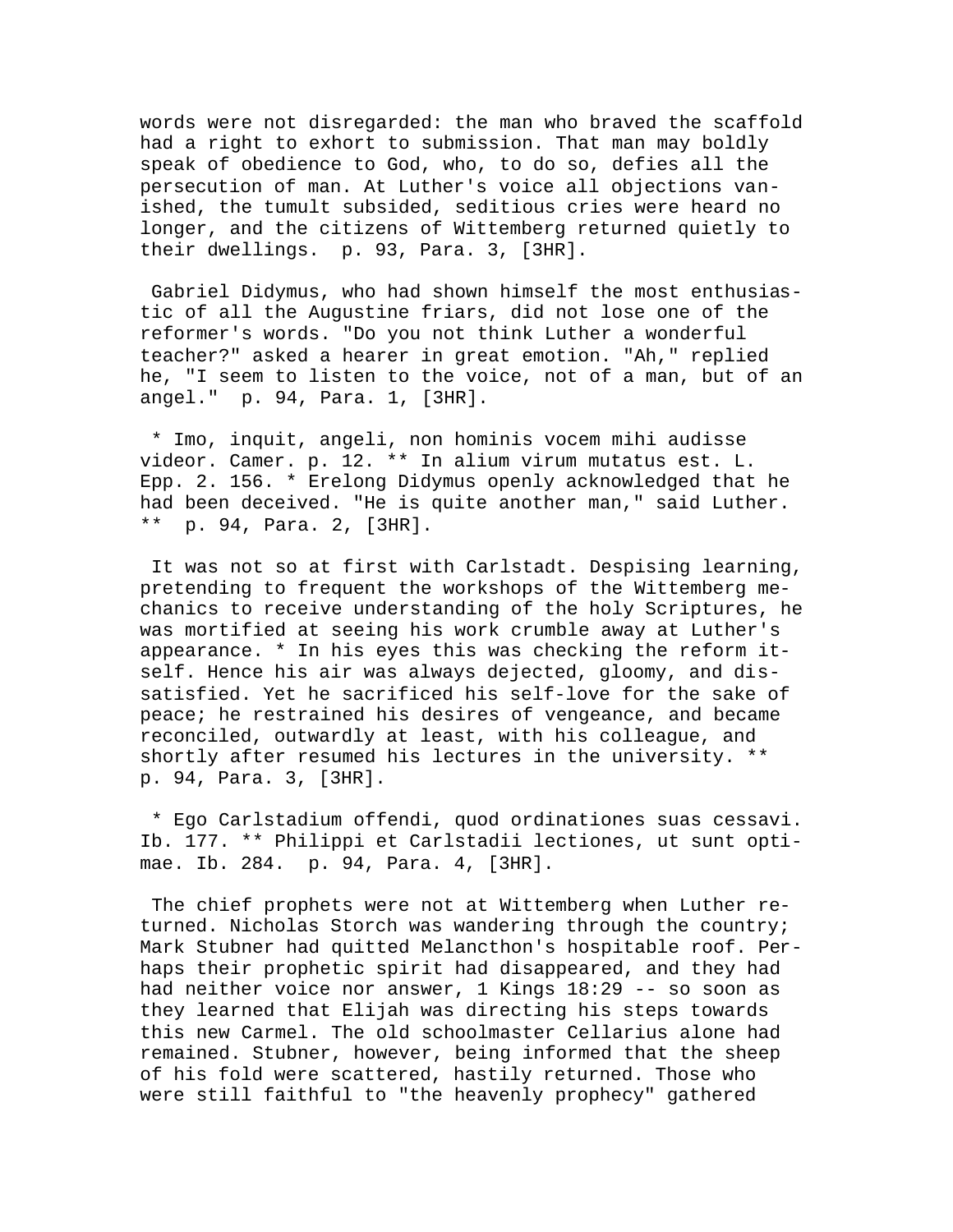round their master, reported Luther's speeches to him, and asked him anxiously what they were to think and do. \* Stubner exhorted them to remain firm in their faith. "Let him appear," cried Cellarius, "let him grant us a conference, - - let him only permit us to set forth our doctrine, and then we shall see.  $\ldots$  . . " p. 94, Para. 5, [3HR].

 \* Rursum ad ipsum confluere..Camer. p. 52. p. 94, Para. 6, [3HR].

 Luther cared little to meet such men as these; he knew them to be of violent, impatient, and haughty disposition, who could not endure even kind admonition, and who required that everyone should submit at the first word, as to a supreme authority. \* Such are the enthusiasts in every age. And yet, as they desired an interview, the doctor could not refuse it. Besides, it might be of use to the weak ones of the flock were he to unmask the imposture of the prophets. The conference took place. Stubner opened the proceedings, explaining in what manner he desired to regenerate the church and transform the world. Luther listened to him with great calmness. \*\* "Nothing that you have advanced," replied he at last gravely, "is based upon holy Scripture. It is all a mere fable." At these words Cellarius could contain himself no longer; he raised his voice, gesticulated like a madman, stamped, and struck the table with his fist, \*\*\* and exclaimed, in a passion, that it was an insult to speak thus to a man of God. Upon this Luther observed: "St. Paul declares that the proofs of apostleship were made known by miracles; prove yours in like manner." "We will do so," answered the prophets. \*\*\*\* "The God whom I worship," said Luther, "will know how to bridle your gods." Stubner, who had preserved his tranquillity, then fixed his eyes on the reformer, and said to him with an air of inspiration, "Martin Luther, I will declare what is now passing in thy soul. . . . . Thou art beginning to believe that my doctrine is true." Luther, after a brief pause, exclaimed: "God chastise thee, Satan." At these words all the prophets were as if distracted. "The Spirit, the Spirit," cried they. Luther, adopting that cool tone of contempt and cutting and homely language so familiar to him, said, "I slap your spirit on the snout." \*\*\*\*\* Their clamors now increased; Cellarius, in particular, distinguished himself by his violence. He foamed and trembled with anger. \*\*\*\*\*\* They could not hear one another in the room where they met in conference. At length the three prophets abandoned the field and left Wittemberg the same day. p. 95, Para. 1,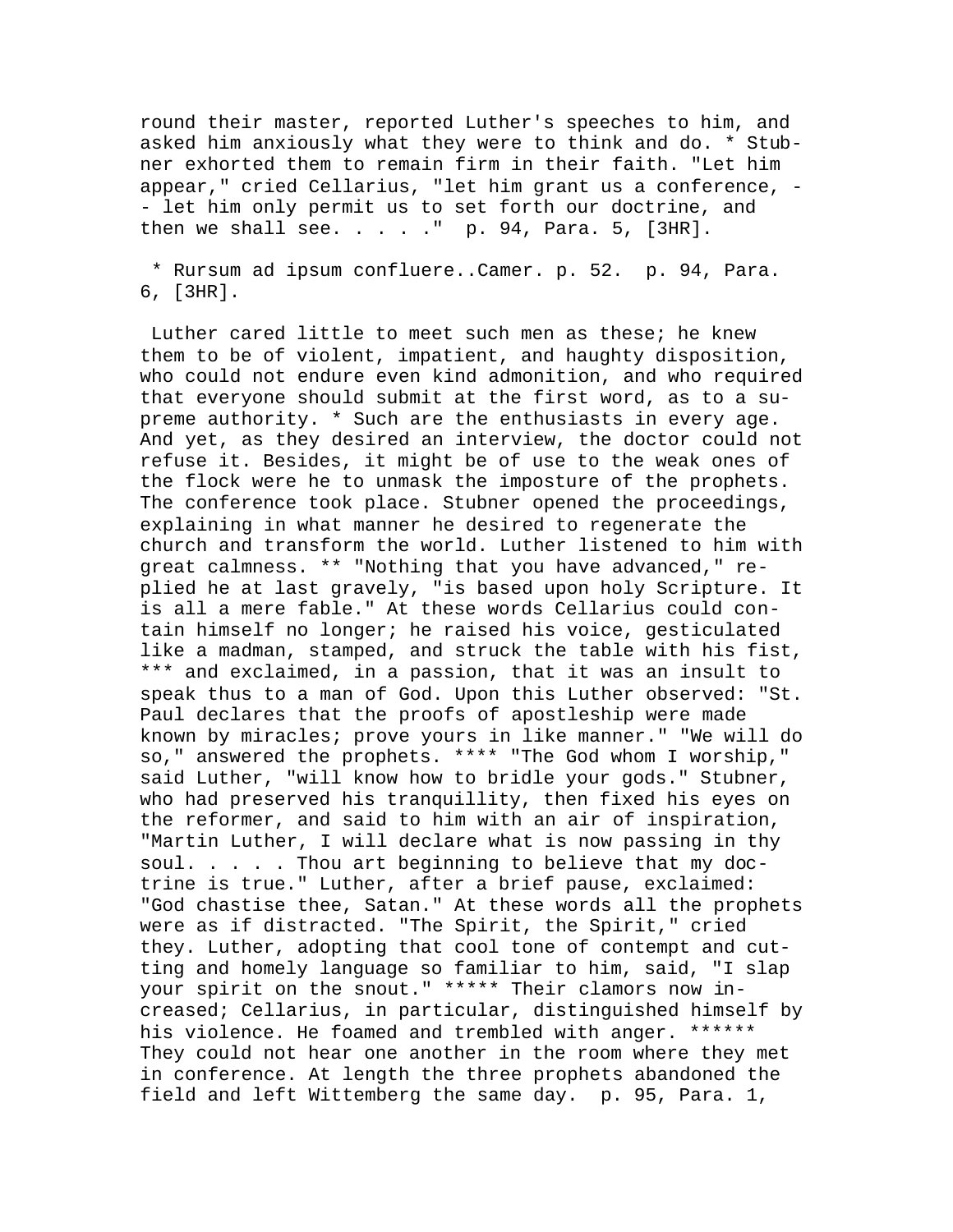[3HR].

 \* Vehementer superbus et impatiens..credi vult plena auctoritate, ad primam vocem..... L. Epp. 2. 179. \*\* Audivit Lutherus placide. Camer. p. 52. \*\*\* Cum et solum pedibus et propositam mensulam manibus feriret. Ibid. \*\*\*\* Quid pollicentes de mirabilibus affectionibus. Camer. p. 53. \*\*\*\*\* Ihren Geist haue er uber die Schnauze. L. Opp. Altenburg. Ausg. 3. 137. \*\*\*\*\*\* Spumabat et fremebat et furebat. L. Epp. 2. 179. p. 95, Para. 2, [3HR].

 Thus had Luther accomplished the work for which he had left his retreat. He had made a stand against fanaticism, and expelled from the bosom of the renovated church the enthusiasm and disorder by which it had been invaded. If with one hand the Reformation threw down the dusty decretals of Rome, with the other it rejected the assumptions of the mystics, and established, on the ground it had won, the living and unchangeable word of God. The character of the Reformation was thus firmly settled. It was destined to walk for ever between these two extremes, equally remote from the convulsions of the fanatics and the death-like torpor of the Papacy. p. 96, Para. 1, [3HR].

 A whole population excited, deluded, and unrestrained, had at once become tranquil, calm, and submissive; and the most perfect quiet again reigned in that city which a few days before had been like the troubled sea. p. 96, Para. 2, [3HR].

 Perfect liberty was immediately established at Wittemberg. Luther still continued to reside in the convent and wear his monastic dress; but every one was free to do otherwise. In communicating at the Lord's table, a general absolution was sufficient, or a particular one might be obtained. It was laid down as a principle to reject nothing but what was opposed to a clear and formal declaration of holy Scripture. \* This was not indifference; on the contrary, religion was thus restored to what constitutes its very essence; the sentiment of religion withdrew from the accessory forms in which it had well nigh perished, and transferred itself to its true basis. Thus the Reformation was saved, and its teaching enabled to continue its development in the bosom of the church in charity and truth. p. 96, Para. 3, [3HR].

 \* Ganz klare und grundliche Schrift. p. 96, Para. 4, [3HR].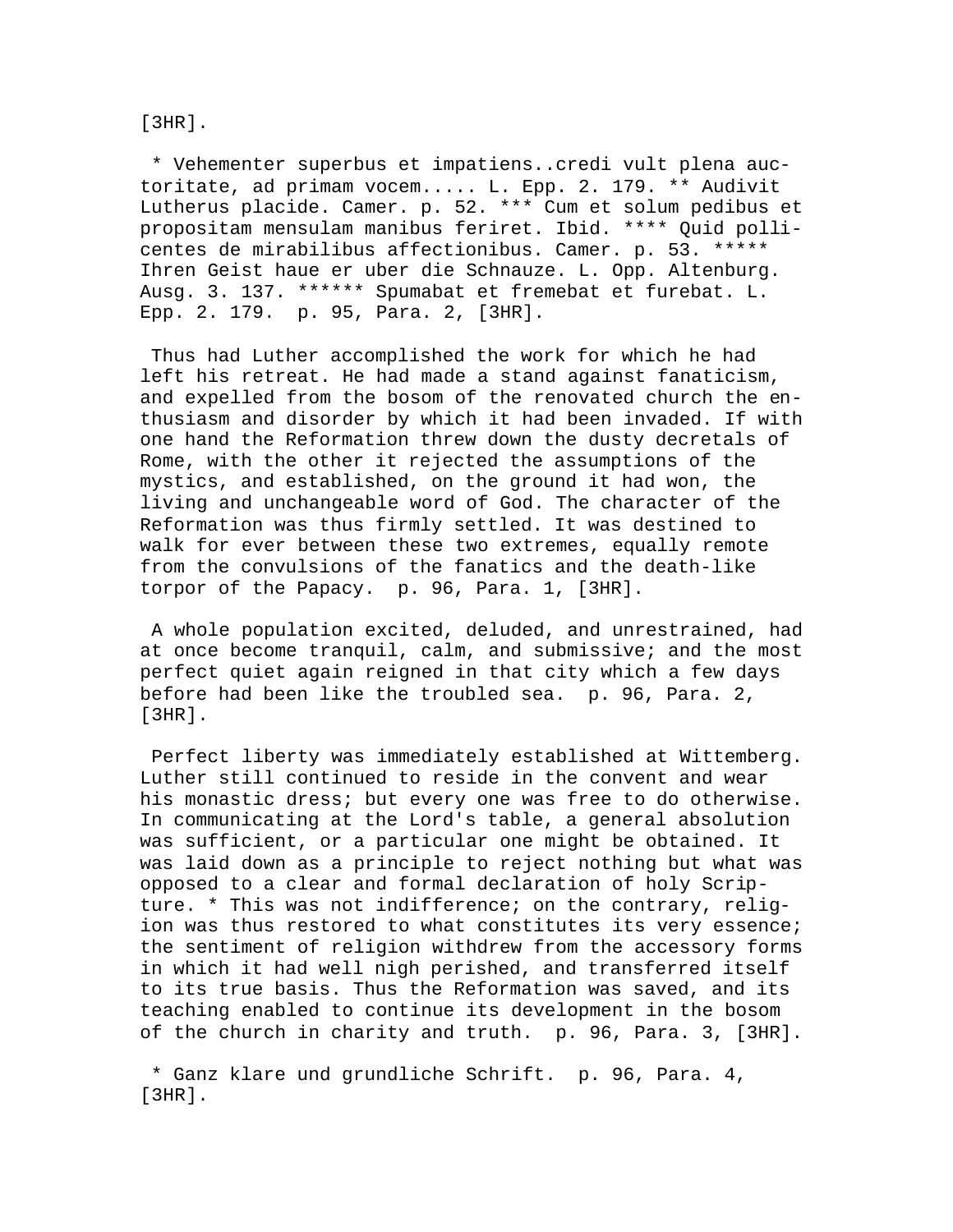CHAPTER 9 --- Translation of the New Testament -- Faith and Scripture -- Opposition -- Importance of this publication -- Necessity for a systematic Arrangement -- Melancthon's Loci Communes -- Original sin -- Salvation -- Freewill -- Effects of the Loci Communes. p. 98, Para. 1, [3HR].

 Tranquility was hardly established when the reformer turned to his dear Melancthon, and demanded his assistance in the final revision of the New Testament which he had brought with him from the Wartburg. \* As early as the year 1519 Melancthon had laid down the grand principle, that the fathers must be explained according to Scripture, and not Scripture according to the fathers. \*\* Meditating more profoundly every day on the books of the New Testament, he felt at once charmed by their simplicity and impressed by their depth. "There alone can we find the true food of the soul," boldly asserted this man so familiar with all the philosophy of the ancients. Accordingly he readily complied with Luther's invitation; and from that time the two friends passed many long hours together studying and translating the inspired word. Often would they pause in their laborious researches to give way to their admiration. Luther said one day, "Reason thinks, Oh, if I could once hear God speak. I would run from one end of the world to the other to hear him. . . . . Listen then, my brother man. God, the Creator of the heavens and the earth, speaks to thee." p. 98, Para. 2, [3HR].

 \* Verum omnia nunc elimare coepimus, Philippus et ego. L. Epp. 2. 176. \*\* See vol. 2. p. 75. p. 98, Para. 3, [3HR].

 The printing of the New Testament was carried on with unexampled zeal. \* One would have said that the very workmen felt the importance of the task in which they were engaged. Three presses were employed in this labor, and ten thousand sheets, says Luther, were printed daily. \*\* p. 98, Para. 4, [3HR].

 \* Ingenti labore et studio. L. Epp. 2. 236. \*\* Ante Michaelis non absolvetur, quanquam singulis diebus decies millia chartarum sub tribus prelis excudant..... Ibid. p. 98, Para. 5, [3HR].

 At length, on the 21st September 1522, appeared the complete edition of three thousand copies, in two folio vol-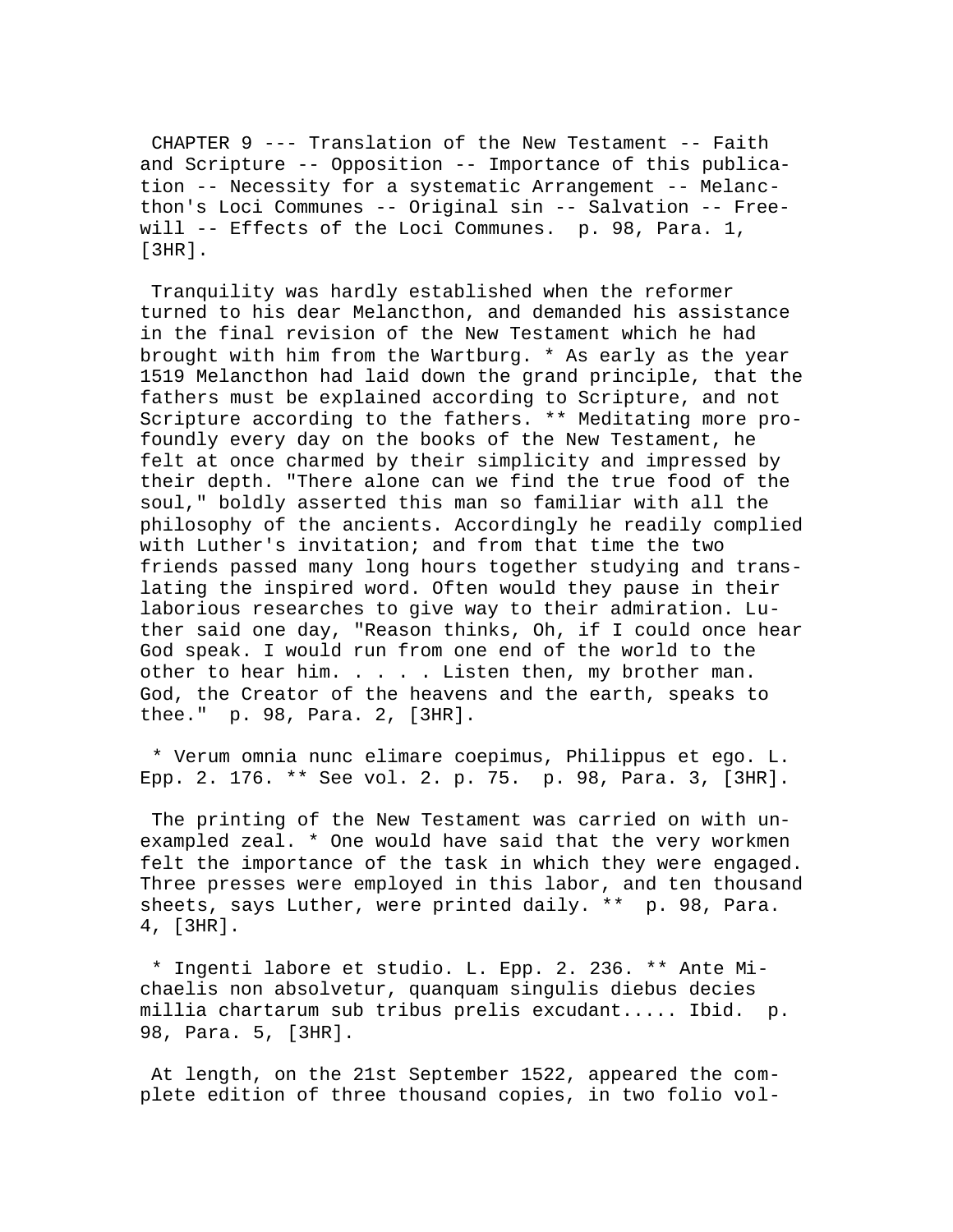umes, with this simple title: THE NEW TESTAMENT -- GERMAN - - WITTEMBERG. It bore no name of man. Every German might henceforward procure the word of God at a moderate price. \* p. 99, Para. 1, [3HR].

 \* A florin and a half, about half a crown. p. 99, Para. 2, [3HR].

 The new translation, written in the very tone of the holy writings, in a language yet in its youthful vigor, and which for the first time displayed its great beauties, interested, charmed, and moved the lowest as well as the highest ranks. It was a national work; the book of the people; nay more -- it was in very truth the Book of God. Even opponents could not refuse their approbation to this wonderful work, and some indiscreet friends of the reformer, impressed by the beauty of the translation, imagined they could recognize in it a second inspiration. This version served more than all Luther's writings to the spread of Christian piety. The work of the sixteenth century was thus placed on a foundation where nothing could shake it. The Bible, given to the people, recalled the mind of man, which had been wandering for ages in the tortuous labyrinth of scholasticism, to the divine fountain of salvation. Accordingly the success of this work was prodigious. In a short time every copy was sold. A second edition appeared in the month of December; and in 1533 seventeen editions had been printed at Wittemberg, thirteen at Augsburg, twelve at Basle, one at Erfurth, one at Grimma, one at Leipsic, and thirteen at Strasburg. \* Such were the powerful levers that uplifted and transformed the church and the world. p. 99, Para. 3, [3HR].

 \* Gesch. D. deutsch. Bibel Uebersetz. p. 99, Para. 4, [3HR].

 While the first edition of the New Testament was going through the press, Luther undertook a translation of the Old. This labor, begun in 1522, was continued without interruption. He published this translation in parts as they were finished, the more speedily to gratify public impatience, and to enable the poor to procure the book. p. 99, Para. 5, [3HR].

 From Scripture and faith, two sources which in reality are but one, the life of the gospel has flowed, and is still spreading over the world. These two principles combated two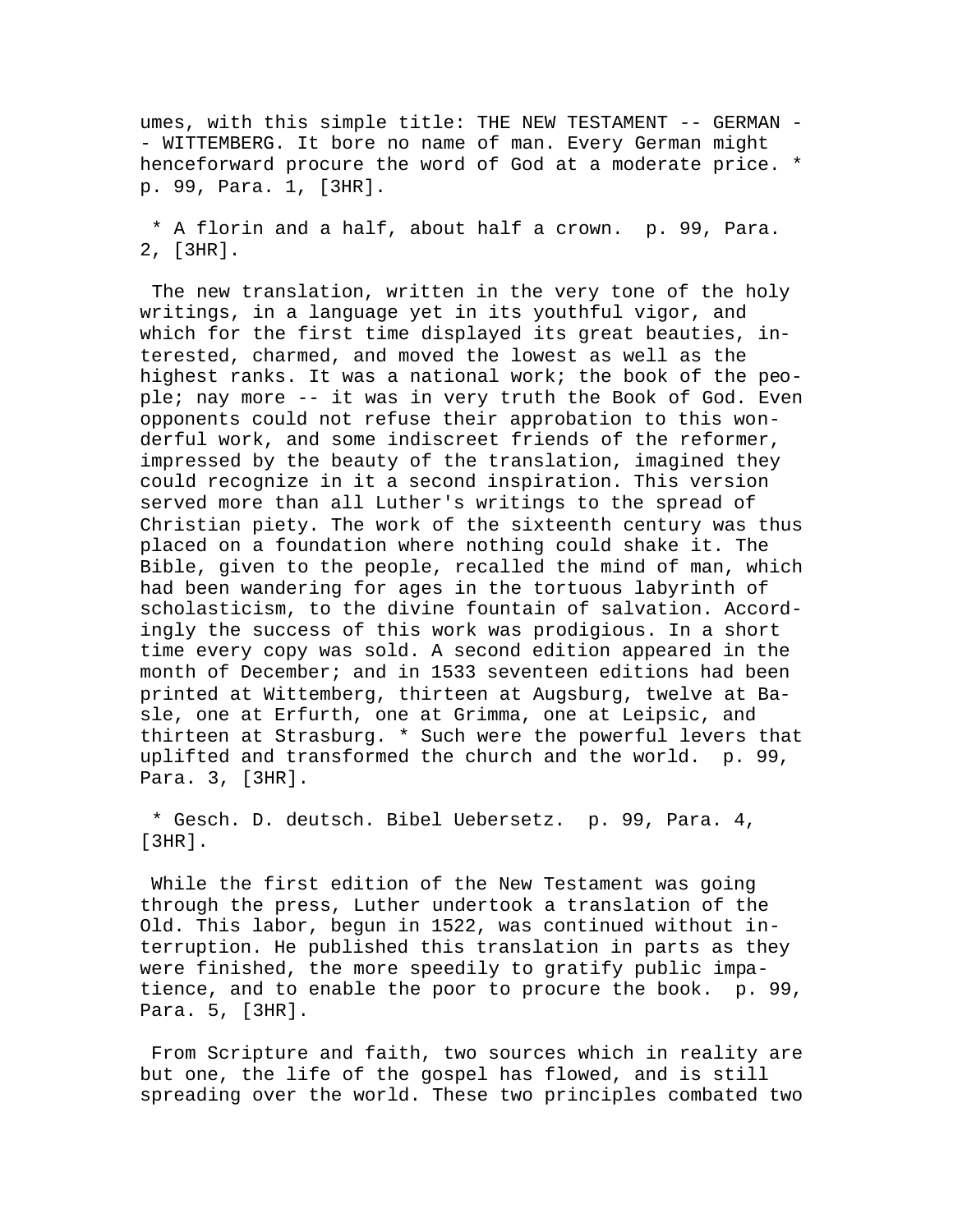fundamental errors. Faith was opposed to the Pelagian tendency of Roman-catholicism; Scripture, to the theory of tradition and the authority of Rome. Scripture led man to faith, and faith led him back to Scripture. "Man can do no meritorious work; the free grace of God, which he receives by faith in Christ, alone saves him." Such was the doctrine proclaimed in Christendom. But this doctrine could not fail to impel Christendom to the study of Scripture. In truth, if faith in Christ is everything in Christianity, if the practices and ordinances of the church are nothing, it is not to the teaching of the church that we should adhere, but to the teaching of Christ. The bond that unites to Christ will become everything to the believer. What matters to him the outward link that connects him with an outward church enslaved by the opinions of men?.  $\ldots$  . Thus, as the doctrine of the Bible had impelled Luther's contemporaries towards Jesus Christ, so in turn the love they felt to Jesus Christ impelled them to the Bible. It was not, as has been supposed in our days, from a philosophical principle, or in consequence of doubt, or from the necessity of inquiry, that they returned to Scripture; it was because they there found the word of Him they loved. "You have preached Christ to us," said they to the reformer, "let us now hear him himself." And they seized the pages that were spread before them, as a letter coming from heaven. p. 100, Para. 1, [3HR].

 But if the Bible was thus gladly received by those who loved Christ, it was scornfully rejected by those who preferred the traditions and observances of men. A violent persecution was waged against this work of the reformer's. At the news of Luther's publication, Rome trembled. The pen which had transcribed the sacred oracles was really that which Frederick had seen in his dream, and which, reaching to the Seven Hills, had shaken the tiara of the Papacy. \* The monk in his cell, the prince on his throne, uttered a cry of anger. Ignorant priests shuddered at the thought that every citizen, nay every peasant, would now be able to dispute with them on the precepts of our Lord. The King of England denounced the work to the elector Frederick and to duke George of Saxony. But as early as the month of November the duke had ordered his subjects to deposit every copy of Luther's New Testament in the hands of the magistrates. Bavaria, Brandenburg, Austria, and all the states devoted to Rome, published similar decrees. In some places they made sacrilegious bonfires of these sacred books in the public places. \* Thus did Rome in the sixteenth century re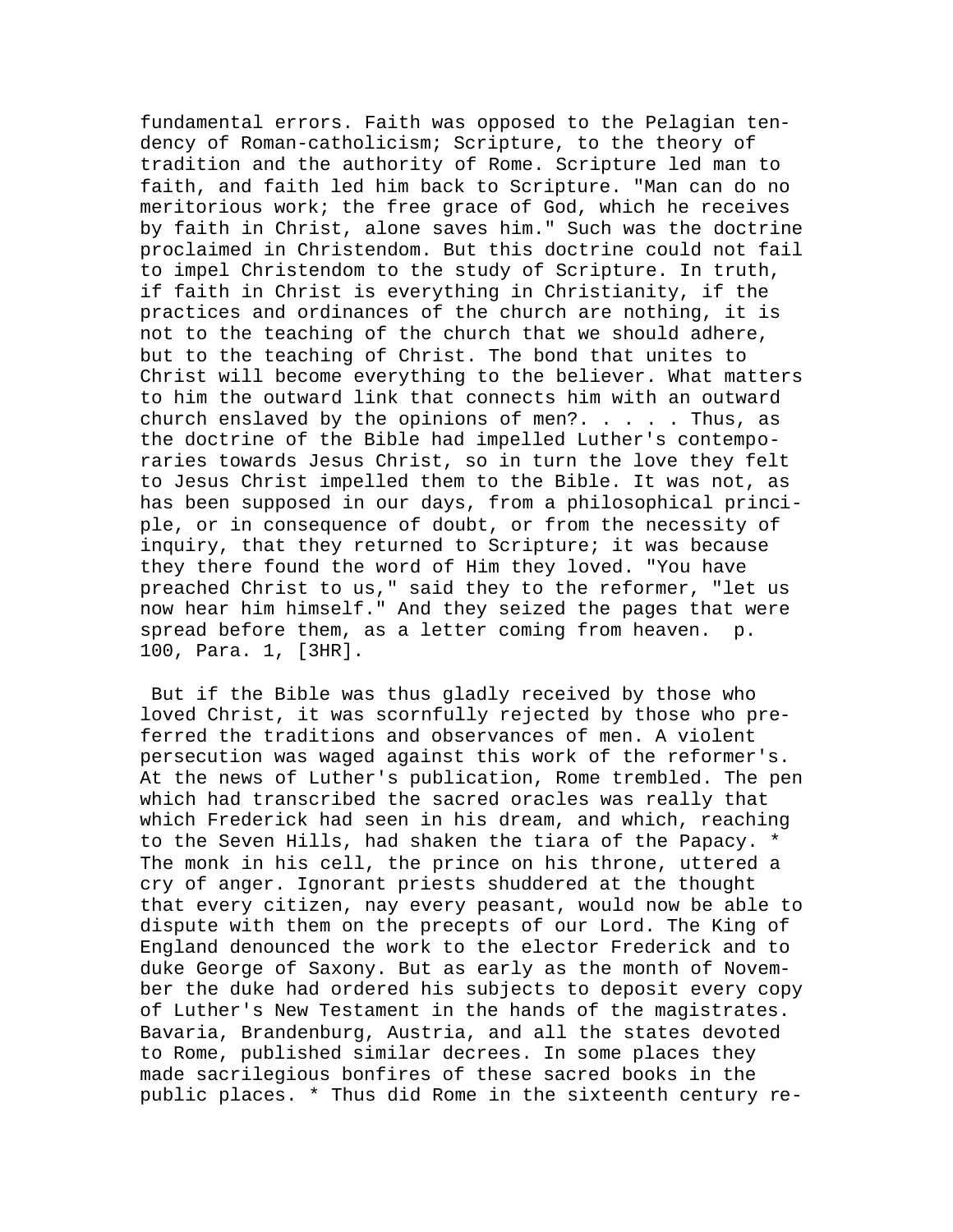new the efforts by which paganism had attempted to destroy the religion of Jesus Christ, at the moment when the dominion was escaping from the priests and their idols. But who can check the triumphant progress of the gospel? "Even after my prohibition," wrote duke George, "many thousand copies were sold and read in my states." p. 100, Para. 2, [3HR].

 \* Vol. 1. p. 277. \*\* Qui et alicubi in unum congesti rogum publice combusti sunt. p. 100, Para. 3, [3HR].

 God even made use of those hands to circulate his word that were endeavoring to destroy it. The Romanist theologians, seeing that they could not prohibit the reformer's work, published a translation of the New Testament. It was Luther's version, altered here and there by the publishers. There was no hindrance to its being read. Rome as yet knew not that wherever the word of God is established, there her power is shaken. Joachim of Brandenburg permitted all his subjects to read any translation of the Bible, in Latin or in German, provided it did not come from Wittemberg. The people of Germany, and those of Brandenburg in particular, thus made great progress in the knowledge of the truth. p. 101, Para. 1, [3HR].

 The publication of the New Testament in the vulgar tongue is an important epoch in the Reformation. If Feldkirchen's marriage was the first step in the progress of the Reformation from doctrine into social life; it the abolition of monastic vows was the second; if the re-establishment of the Lord's supper was the third, -- the publication of the New Testament was perhaps the most important of all. It worked an entire change in society: not only in the Presbytery of the priest, in the monk's cell, and in the sanctuary of our Lord; but also in the mansions of the great, in the houses of the citizens, and cottages of the peasants. When the Bible began to be read in the families of Christendom, Christendom itself was changed. Then arose other habits, other manners, other conversations, and another life. With the publication of the New Testament, the Reformation left the School and the church to take possession of the hearts of the people. p. 101, Para. 2, [3HR].

 The effect produced was immense. The Christianity of the primitive church, drawn by the publication of the holy Scriptures from the oblivion of centuries in which it had lain, was thus presented before the eyes of the nation; and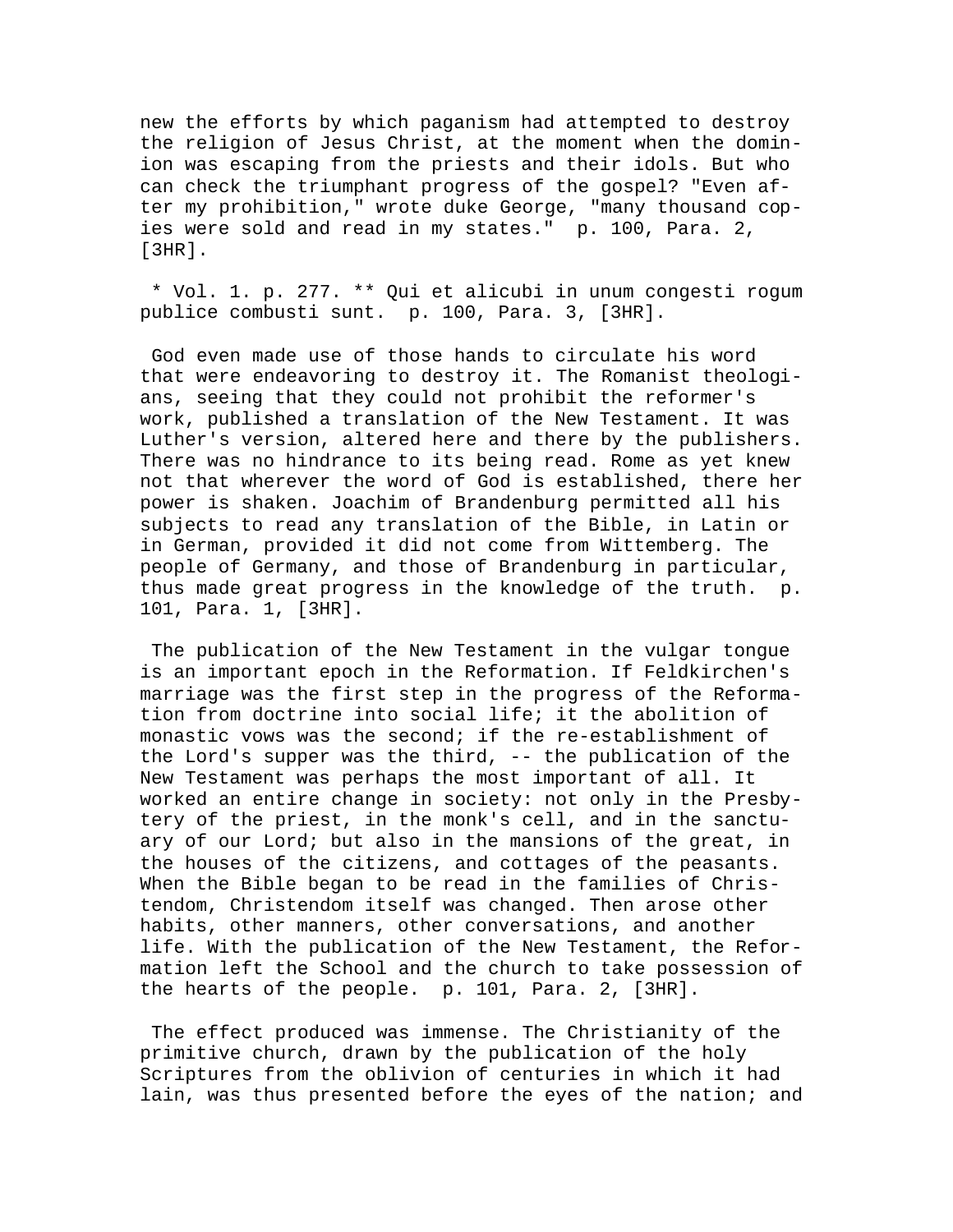this view was sufficient to justify the attacks that had been made against Rome. The simplest men, provided they knew how to read, women, mechanics -- our informant is a contemporary and violent opponent of the Reformation, eagerly studied the New Testament. \* They carried it about with them; soon they knew it by heart, and the pages of this book loudly proclaimed the perfect unison of Luther's Reformation with the divine revelation. p. 102, Para. 1, [3HR].

 \* Ut sutores, mulieres, et quilibet idiotae ... avidissime legerent. Cochlaeus, p. 50. p. 102, Para. 2, [3HR].

 And yet it was only by fragments that the doctrine of the Bible and of the Reformation had been set forth hitherto. A certain truth had been put forward in one writing; a certain error attacked in another. On one vast plain lay scattered and confused the ruins of the old edifice and the materials of the new: but the new edifice was wanting. The publication of the New Testament undoubtedly satisfied this want. The Reformation could say, as it gave this book: Here is my system. But as every man is at liberty to assert that his system is that of the Bible, the Reformation was called to arrange what it had found in Scripture. And this Melancthon now did in its name. p. 102, Para. 3, [3HR].

 He had walked with regular but confident steps in the development of his theology, and had from time to time published the results of his inquiries. Before this, in 1520, he had declared that in several of the seven sacraments he could see nothing but an imitation of the Jewish ceremonies; and in the infallibility of the pope, a haughty presumption equally opposed to the holy Scriptures and to good sense. "To contend against these doctrines," he had said, "we require more than one Hercules." \* Thus had Melancthon reached the same point as Luther, although by a calmer and more scientific process. The time had come in which he was to confess his faith in his turn. p. 102, Para. 4, [3HR].

 \* Adversus quas non uno nobis, ut ita dicam, Hercule opus est. Corp. Ref. 1. 137. p. 102, Para. 5, [3HR].

 In 1521, during Luther's captivity, Melancthon's celebrated work, "On the Common-places of Theology," had presented to Christian Europe a body of doctrine of solid foundation and admirable proportion. A simple and majestic unity appeared before the astonished eyes of the new gen-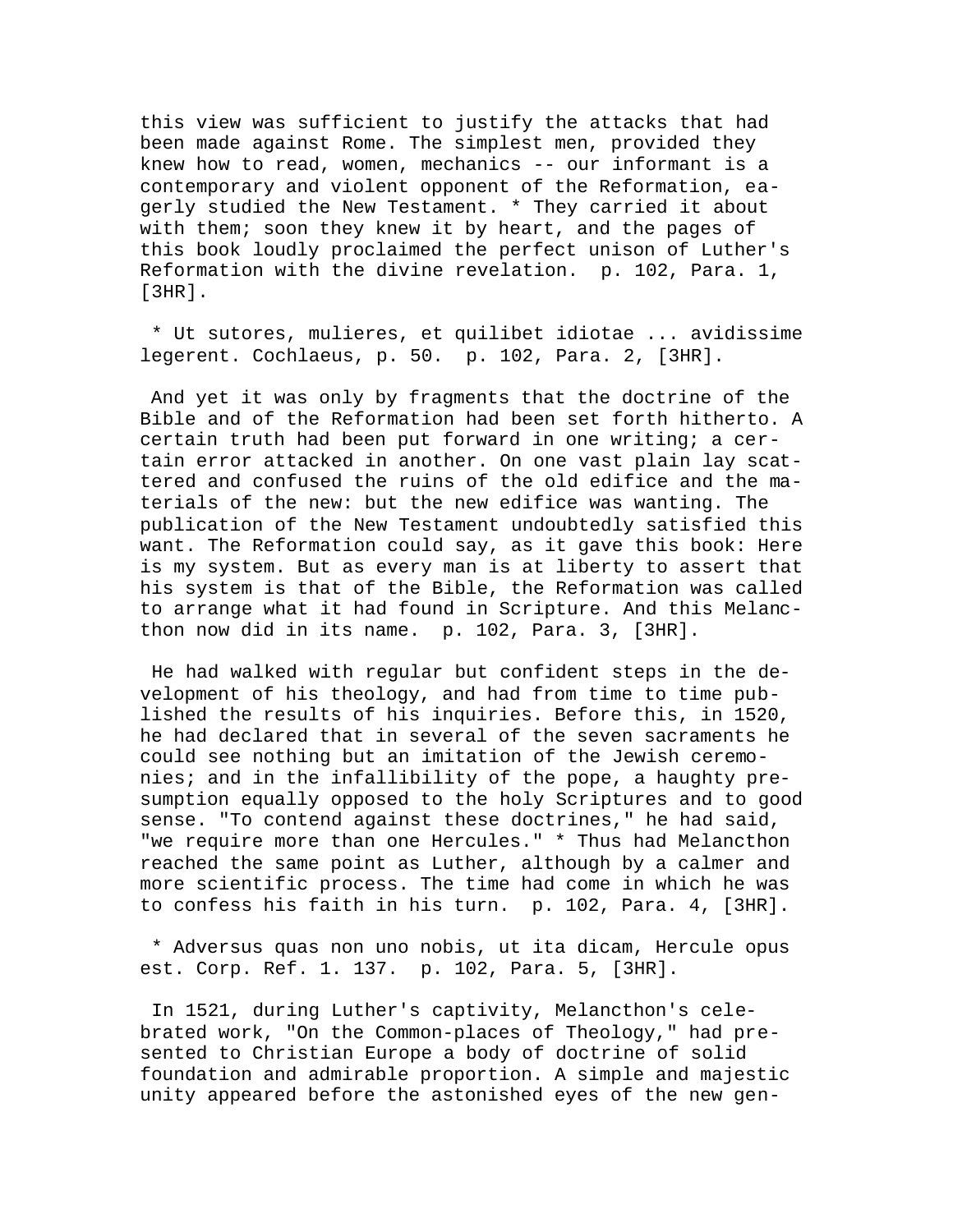eration. The translation of the Testament justified the Reformation to the people; Melancthon's Common-places justified it in the opinion of the learned. p. 103, Para. 1, [3HR].

 For fifteen centuries the church had existed, and had never seen such a work. Forsaking the ordinary developments of scholastic theology, Luther's friends at last gave the world a theological system derived solely from Scripture. In it there reigned a breath of life, a vitality of understanding, a strength of conviction, and a simplicity of statement, forming a striking contrast with the subtle and pedantic systems of the schools. The most philosophical minds, as well as the strictest theologians, were equally filled with admiration. p. 103, Para. 2, [3HR].

 Erasmus entitled this work a wondrous army drawn up in battle array against the tyrannous battalions of the false doctors; \* and while he avowed his dissent from the author on several points, he added, that although he had always loved him, he had never loved him so much as after reading this work. "So true it is," said Calvin when presenting it subsequently to France, "that the greatest simplicity is the greatest virtue in treating of the Christian doctrine." \*\* p. 103, Para. 3, [3HR].

 \* Video dogmatum aciem pulchre instructam adversus tyrannidem pharisaicam. Er. Epp. p. 949. \* La Somme de Theologie, par Philippe Melancthon, Geneve, 1551. Jehan Calvin aux Lecteurs. p. 103, Para. 4, [3HR].

 But no one felt such joy as Luther. Throughout life this work was the object of his admiration. The disconnected sounds that his hand, in the deep emotion of his soul, had drawn from the harp of the prophets and apostles, were here blended together in one enchanting harmony. Those scattered stones, which he had laboriously hewn from the quarries of Scripture, were now combined into a majestic edifice. Hence he never ceased recommending the study of this work to the youths who came to Wittemberg in search of knowledge: "If you desire to become theologians," he would way, "read Melancthon." \* p. 104, Para. 1, [3HR].

 \* Librum invictum (said he on another occasion) non solum immortalitate sed et canone ecclesiastico dignum De Servo Arbitrio. p. 104, Para. 2, [3HR].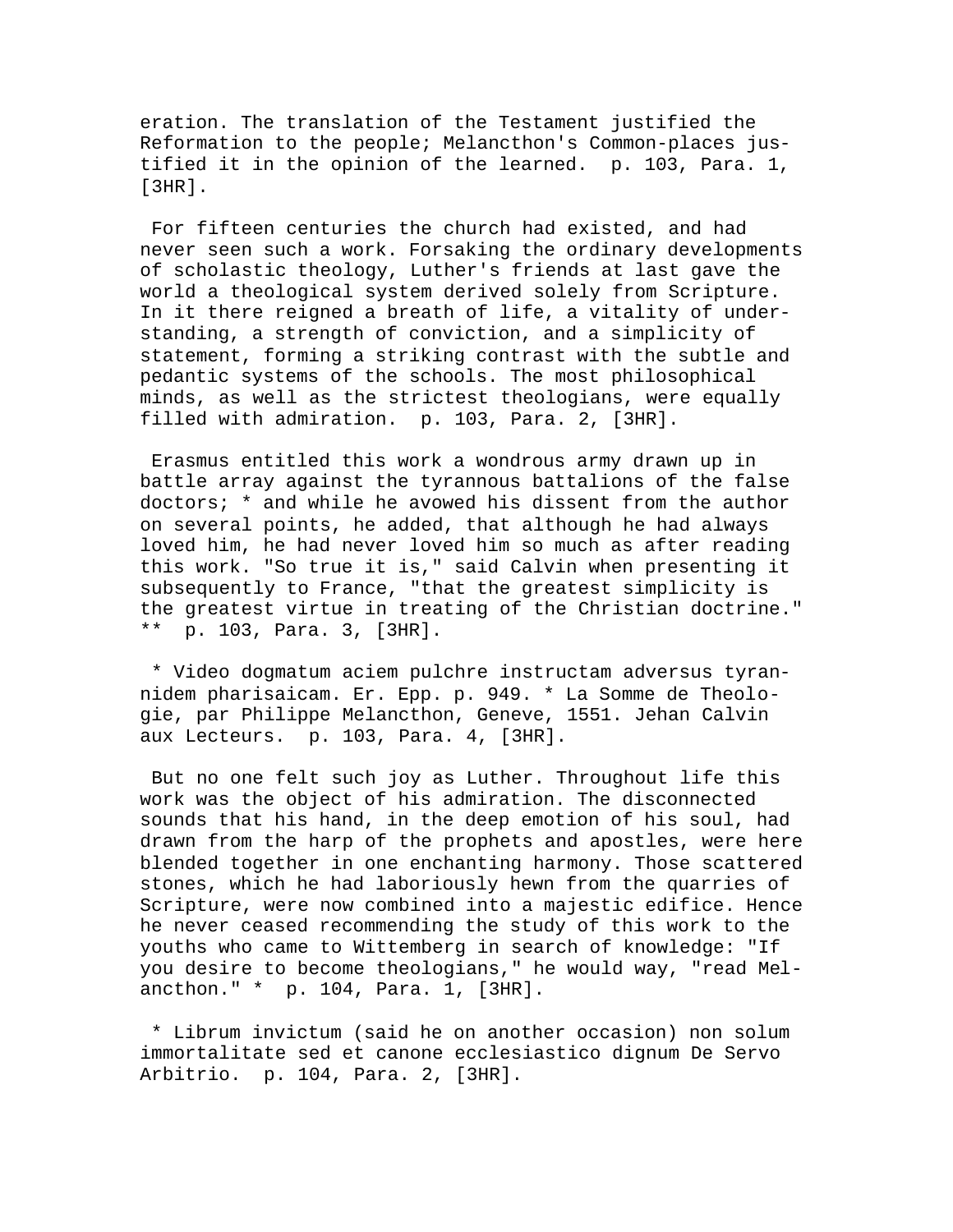According to Melancthon, a deep conviction of the wretched state to which man is reduced by sin is the foundation on which the edifice of Christian theology should be raised. This universal evil is the primary fact, the leading idea on which the science is based; it is the characteristic that distinguishes theology from those sciences whose only instrument is reason. p. 104, Para. 3, [3HR].

 The Christian divine, diving into the heart of man, explains its laws and mysterious attractions, as another philosopher in after-years explained the laws and attraction of bodies. "Original sin," said he, "is an inclination born with us, a certain impulse which is agreeable to us, a certain force leading us to sin, and which has been communicated by Adam to all his posterity. As in fire there is a native energy impelling it to mount upward, as there is in the loadstone a natural quality by which iron is attracted; so also there is in man a primitive force that inclines him to evil. I grant that in Socrates, Xenocrates, and Zeno were found temperance, firmness, and chastity; these shadows of virtues were found in impure hearts and originated in self-love. This is why we should regard them not as real virtues, but as vices." \* This language may seem harsh; but not so if we apprehend Melancthon's meaning aright. No one was more willing than himself to acknowledge virtues in the pagans that entitled them to the esteem of man; but he laid down this great truth, that the sovereign law given by God to all his creatures, is to love him above all things. Now, if man, in doing that which God commands, does it not from love to God, but from love of self, can God accept him for daring to substitute himself in the place of His infinite Majesty? and can there be no sinfulness in an action that is express rebellion against the supreme Deity? p. 104, Para. 4, [3HR].

 \* Loci Communes Theologici, Basle, 1521, p. 35. This edition is very rare. For the subsequent revisions consult that of Erlangen, 1828, founded on that of Basle, 1561. p. 104, Para. 5, [3HR].

 The Wittemberg divine then proceeds to show how man is saved from this wretchedness. "The apostle," said he, "invites thee to contemplate the Son of God sitting at the right hand of the Father, mediating and interceding for us; \* and calls upon thee to feel assured that thy sins are forgiven thee, that thou art reputed righteous, and accepted by the Father for the sake of the Son who suffered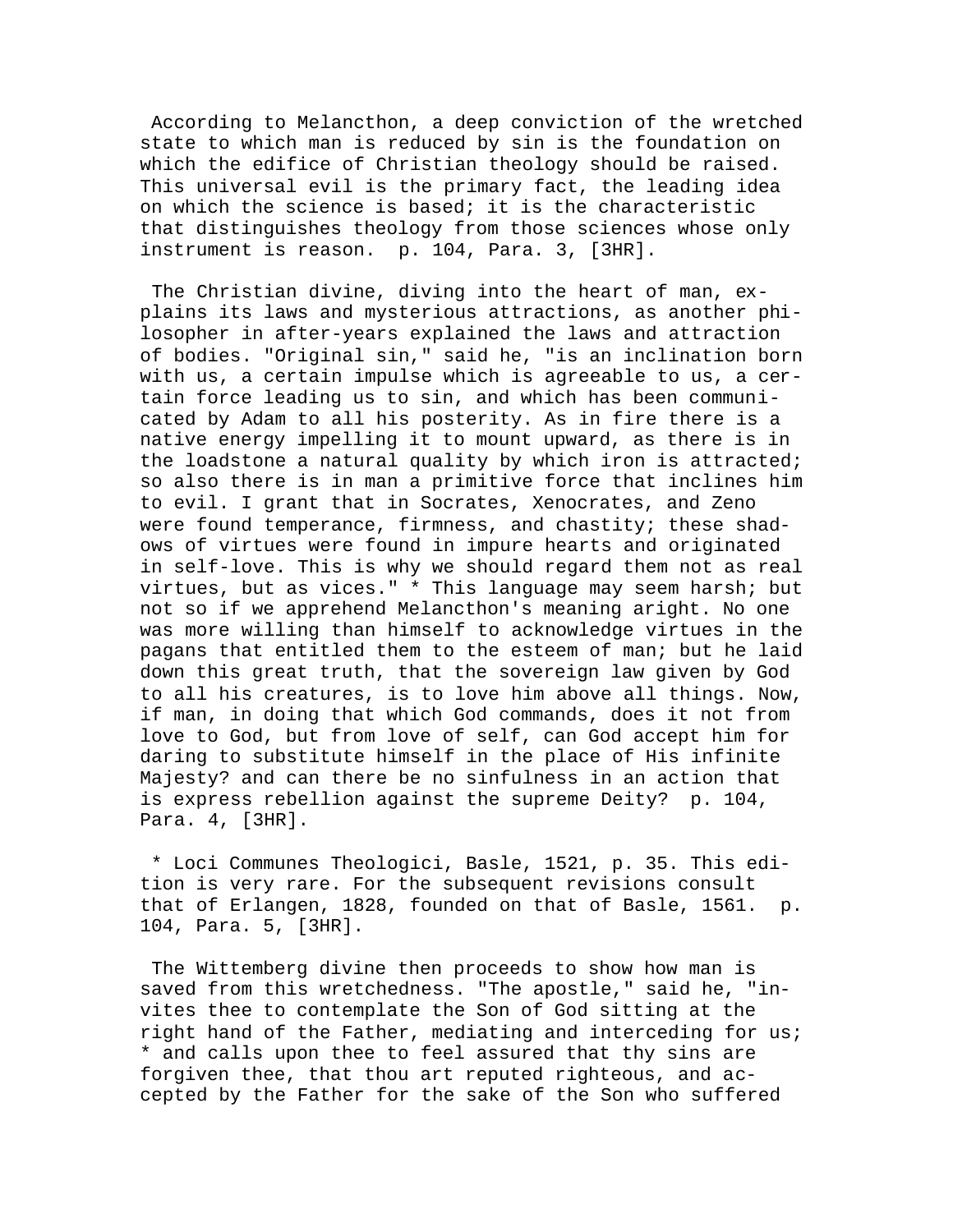for us on the cross." p. 105, Para. 1, [3HR].

 \* Vult te intueri Filium Dei sedentem ad dextram Patris. Inediatorem interpellantem pro nobis. Ibid. p. 105, Para. 2, [3HR].

 The first edition of the Common-places is especially remarkable for the manner in which the theologian of Germany speaks of free will. He saw more clearly perhaps than Luther, for he was a better theologian than he, that this doctrine could not be separated from that which constituted the very essence of the Reformation. Man's justification before God proceeds from faith alone: this is the first point. This faith enters man's heart by the grace of God alone: here is the second. Melancthon saw clearly that if he allowed that man had any natural ability to believe, he would be throwing down in the second point that great doctrine of grace which he had stated in the first. He had too much discernment and understanding of the holy Scriptures to be mistaken in so important a matter. But he went too far. Instead of confining himself within the limits of the religious question, he entered upon metaphysics. He established a fatalism which might tend to represent God as the author of evil, a doctrine which has no foundation in Scripture. "As all things which happen," said he, "happen necessarily according to the divine predestination, there is no such thing as liberty in our wills." \* p. 105, Para. 3, [3HR].

 \* Quandoquidem omnia quae eveniunt, necessario eveniunt juxta divinam praedestinationem, nulla est voluntatis nostrae libertas. Loc. Com. Theol. Basle, 1521, p. 35. p. 105, Para. 4, [3HR].

 But the object Melancthon had particularly in view was to present theology as a system of piety. The schoolmen had so dried up the doctrine as to leave no traces of vitality in it. The task of the Reformation was therefore to reanimate this lifeless doctrine. In the subsequent editions, Melancthon felt the necessity of expounding these doctrines with greater clearness. \* But such was not precisely the case in 1521. "To know Christ," said he, "is to know his blessings. \*\* Paul, in his epistle to the Romans, desiring to give a summary of the Christian doctrines, does not philosophize on the mystery of the Trinity, on the mode of incarnation, on active or passive creation; of what then does he speak? of the law, of sin, of grace. On this our knowledge of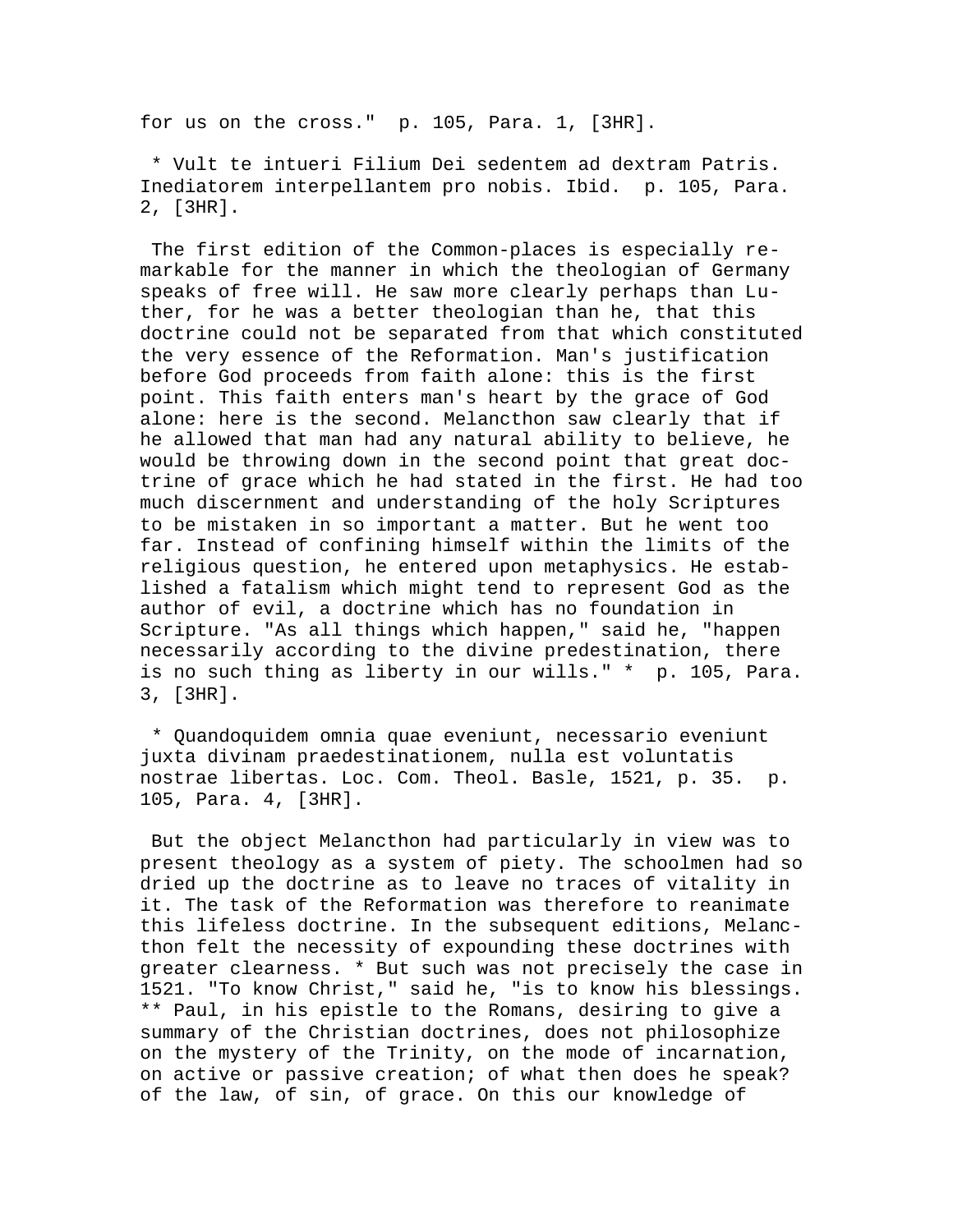Christ depends." p. 106, Para. 1, [3HR].

 \* See the edition of 1561, reprinted in 1829, p. 14-44, the several chapters. De tribus personis; De divinitate Filii; De duabus naturis in Christo; Testimonia quod Filius sit persona; Testimonia refutantia Arianos; De discernendis proprietatibus humanae et divinae naturae Christi; De Spiritu Sancto, etc. etc. \*\* Hoc est Christum cognoscere, beneficia ejus cognoscere. Ibid. p. 106, Para. 2, [3HR].

 The publication of this body of theology was of inestimable value to the cause of truth. Calumnies were refuted; prejudices swept away. In the churches, palaces, and universities, Melancthon's genius found admirers, who esteemed the graces of his character. Even those who knew not the author were attracted to his creed by his book. The roughness and occasional violence of Luther's language had often repelled many. But here was a man who explained those mighty truths whose sudden explosion had shaken the world, with great elegance of style, exquisite taste, admirable perspicuity, and perfect order. The work was sought after and read with avidity, and studied with ardor. Such gentleness and moderation won all hearts. Such nobility and force commanded their respect; and the superior classes of society, hitherto undecided, were gained over by a wisdom, that made use of such beautiful language. p. 106, Para. 3, [3HR].

 On the other hand, the adversaries of truth, whom Luther's terrible blows had not yet humbled, remained for a time silent and disconcerted at the appearance of Melancthon's treatise. They saw that there was another man as worthy of their hatred as Luther himself. "Alas," exclaimed they, "unhappy Germany, to what extremity wilt thou be brought by this new birth." \* p. 107, Para. 1, [3HR].

 \* Heu! Infelicem hoc novo partu Germaniam! Cochlaeus. p. 107, Para. 2, [3HR].

 Between the years 1521 and 1595 the Common-places passed through sixty-seven editions, without including translations. Next to the Bible, this is the book that has possibly contributed most to the establishment of the evangelical doctrine. p. 107, Para. 3, [3HR].

 CHAPTER 10 --- Opposition -- Henry VIII -- Wolsey -- The queen -- Fisher -- Thomas More -- Luther's books burnt --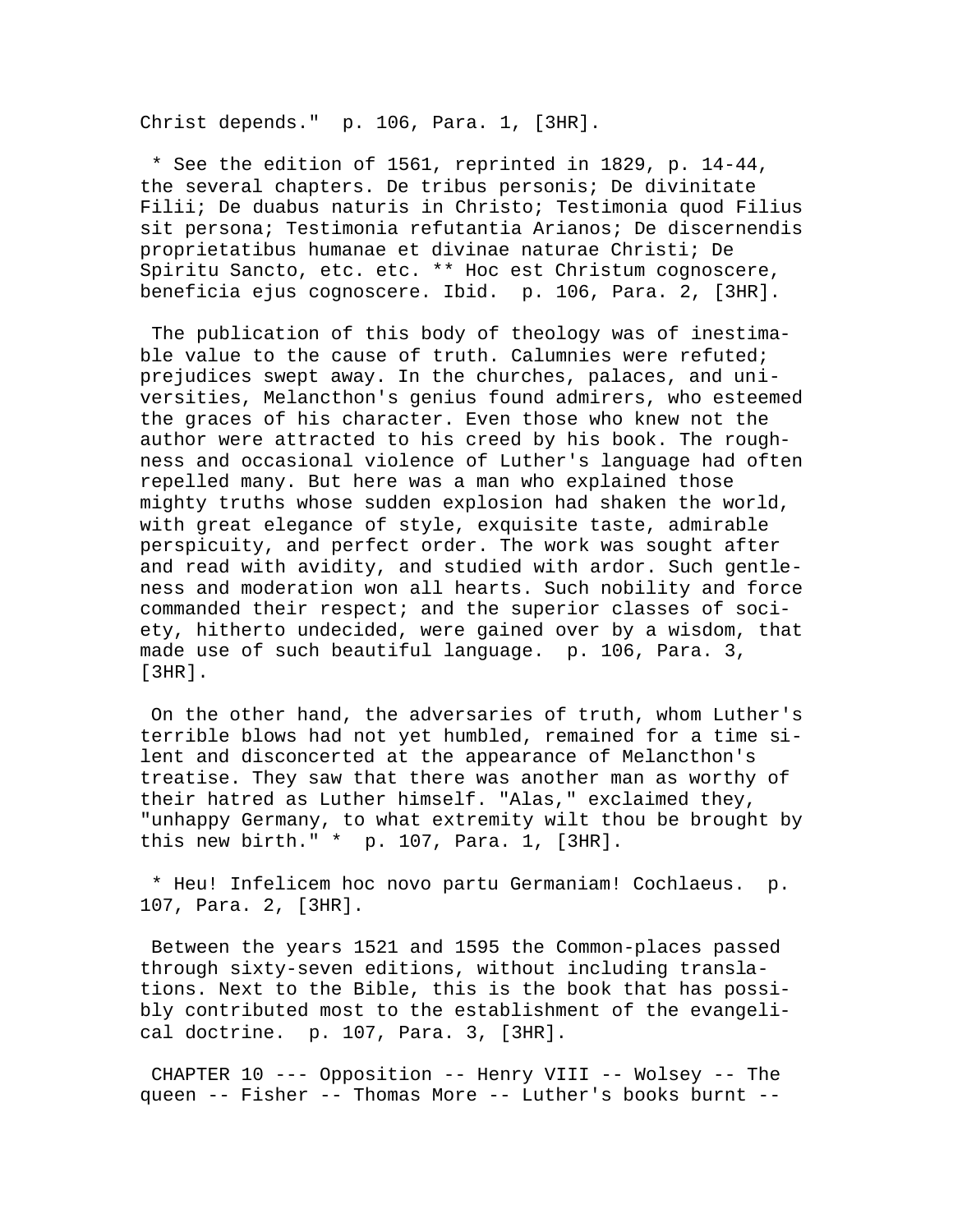Henry's attack on Luther -- Presented to the pope -- Its effect on Luther -- Energy and violence -- Luther's reply - - Answer by the bishop of Rochester -- Reply of Thomas More -- Henry's proceedings. p. 108, Para. 1, [3HR].

 While the "grammarian" Melancthon was contributing by these gentle strains a powerful support to Luther, men of authority, enemies to the reformer, were turning violently against him. He had escaped from the Wartburg and reappeared on the stage of the world; and at this news the rage of his former enemies was revived. p. 108, Para. 2, [3HR].

 Luther had been three months and a half at Wittemberg when a rumor, increased by the thousand tongues of fame, brought intelligence that one of the greatest kings of Christendom had risen against him. Henry VIII, head of the house of Tudor, a prince descended from the families of York and Lancaster, and in whose person, after so much bloodshed, the red and white roses were at length united, the mighty king of England, who claimed to re-establish on the continent, and especially in France, the former influence of his crown, had just written a book against the poor monk of Wittemberg. "There is much boasting about a little book by the King of England," wrote Luther to Lange on the 26th of June 1522. \* p. 108, Para. 3, [3HR].

 \* Jactant libellum regis Angliae; sed leum illum suspicor sub pelle tectum: an allusion to Lee, the king's chaplain, and a pun on the word lec, a lion. L. Epp. 2. 213. p. 108, Para. 4, [3HR].

 Henry was then thirty-one years old; "he was tall, strongbuilt and proportioned, and had an air of authority and empire." \* His countenance expressed the vivacity of his mind; vehement, presuming to make everything give way to the violence of his passions, and thirsting for glory, he at first concealed his faults under a certain impetuosity that is peculiar to youth, and flatterers were not wanting to encourage them. He would often visit, in company with his courtiers, the house of his chaplain, Thomas Wolsey, the son of an Ipswich butcher. Endowed with great skill, of overweening ambition, and of unbounded audacity, this man, protected by the bishop of Winchester, chancellor of the kingdom, had rapidly advanced in his master's favor, and allured him to his residence by the attractions of pleasures and disorders, in which the young prince would not have ventured to indulge in his own palace. This is re-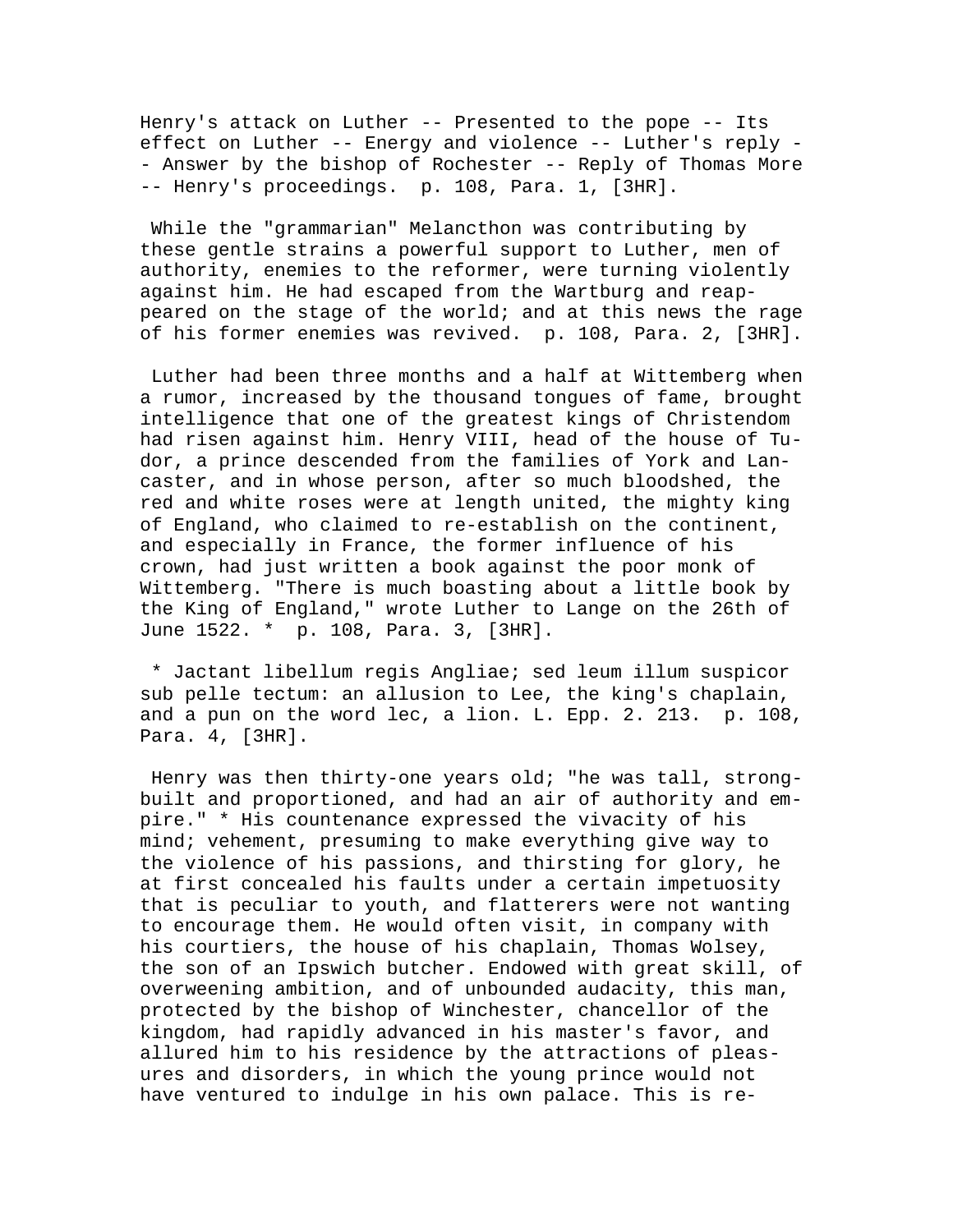corded by Polydore Virgil, at that time papal sub-collector in England. \*\* In these dissolute meetings, the chaplain surpassed the licentiousness of the young courtiers who attended Henry VIII. Forgetful of the decorum befitting a minister of the church, he would sing, dance, laugh, play the fool, fence, and indulge in obscene conversation. \*\*\* By these means he succeeded in obtaining the first place in the king's councils, and, as sole minister, all the princes of Christendom were forced to purchase his favor. p. 108, Para. 5, [3HR].

 \* Collier, Eccl. Hist. Of Great Britain, fol. 2. 1. \*\* Domi suae voluptatum omnium sacrarium fecit, quo regem frequenter ducebat. Polyd. Virgilius, Angl. Hist., Basle, 1570, fol. p. 633. Polydore appears to have suffered from Wolsey's pride, and to be rather inclined to exaggerate the minister's faults. \*\*\* Cum illis adolescentibus una psallebat, saltabat, sermones leporis plenos habebat, ridebat jocabatur, etc. Ibid. p. 108, Para. 6, [3HR].

 Henry lived in the midst of balls, banquets, and jousting, and madly squandered the treasures his father had slowly accumulated. Magnificent tournaments succeeded each other without interval. In these sports the king, who was distinguished above all the combatants by his manly beauty, played the chief part. \* If the contest appeared for a moment doubtful, the strength and address of the young monarch, or the artful policy of his opponents, gave him the victory, and the lists resounded with shouts and applause in his honor. The vanity of the youthful prince was inflated by these easy triumphs, and there was no success in the world to which he thought he might not aspire. The queen was often seen among the spectators. Her serious features and sad look, her absent and dejected air, contrasted strongly with the noise and glitter of these festivities. Shortly after his accession to the throne, Henry VIII had espoused for reasons of state Catherine of Aragon, his senior by eight years: she was his brother Arthur's widow, and aunt to Charles V. While her husband followed his pleasures, the virtuous Catherine, whose piety was truly Spanish, would leave her bed in the middle of the night to take a silent part in the prayers of the monks. \*\* She would kneel down without cushion or carpet. At five in the morning, after taking a little rest, she would again rise, and putting on the Franciscan dress, for she had been admitted into the tertiary order of St. Francis, and hastily throwing the royal garments around her, \*\*\* would repair to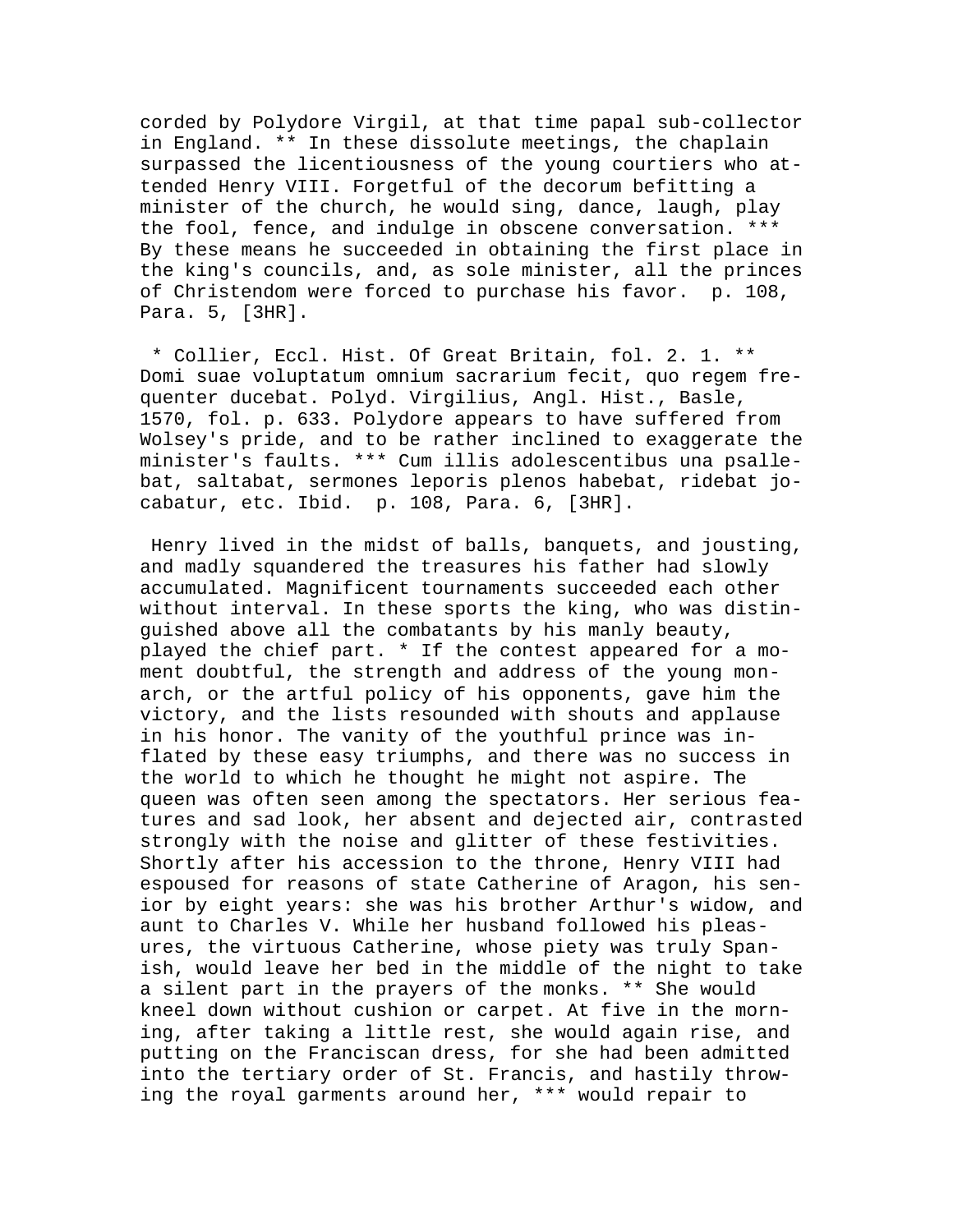church at six o'clock to join in the service. p. 109, Para. 1, [3HR].

 \* Eximia corporis forma praeditus, in qua etiam regiae majestatis augusta quaedam species elucebat. Sanderus de Schismate Anglicano, p. 4. This work of Sanders, papal nuncio in Ireland, should be read very cautiously; for it abounds in false and calumnios assertions, as has been remarked by Cardinal Quirini and the Roman-catholic Doctor Lingard. See the History of England by the latter. Vol. 6. 173. \*\* surgebat media nocte ut nocturnis religiosorum precibus interesset. Sanderus de Schismate Anglicano, p. 5. \*\*\* Sub regio vestitu Divi Francisci habitu utebatur. Ibid. p. 109, Para. 2, [3HR].

 Two beings, living in such different spheres, could not long continue together. p. 110, Para. 1, [3HR].

 Romish piety had other representatives besides Catherine in the court of Henry VIII. John Fisher, bishop of Rochester, then nearly seventy years of age, as distinguished for learning as for the austerity of his manners, was the object of universal veneration. He had been the oldest councillor of Henry VII, and the duchess of Richmond, grandmother to Henry VIII, calling him to her bedside, had commended to his care the youth and inexperience of her grandson. The king, in the midst of his irregularities, long continued to revere the aged bishop as a father. p. 110, Para. 2, [3HR].

 A man much younger than Fisher, a layman and lawyer, had before this attracted general attention by his genius and noble character. His name was Thomas More, son of one of the judges of the King's Bench. He was poor, austere, and diligent. At the age of twenty he had endeavored to quench the passions of youth by wearing a shirt of haircloth, and by self-scourging. On one occasion, being summoned by Henry VIII while he was attending mass, he replied, that God's service was before the king's. Wolsey introduced him to Henry, who employed him on various embassies, and showed him much kindness. He would often send for him, and converse with him on astronomy, on Wolsey, and on divinity. p. 111, Para. 1, [3HR].

 In truth, the king himself was not acquainted with the Romish doctrines. It would appear, that if Arthur had lived, Henry was destined for the archiepiscopal see of Canter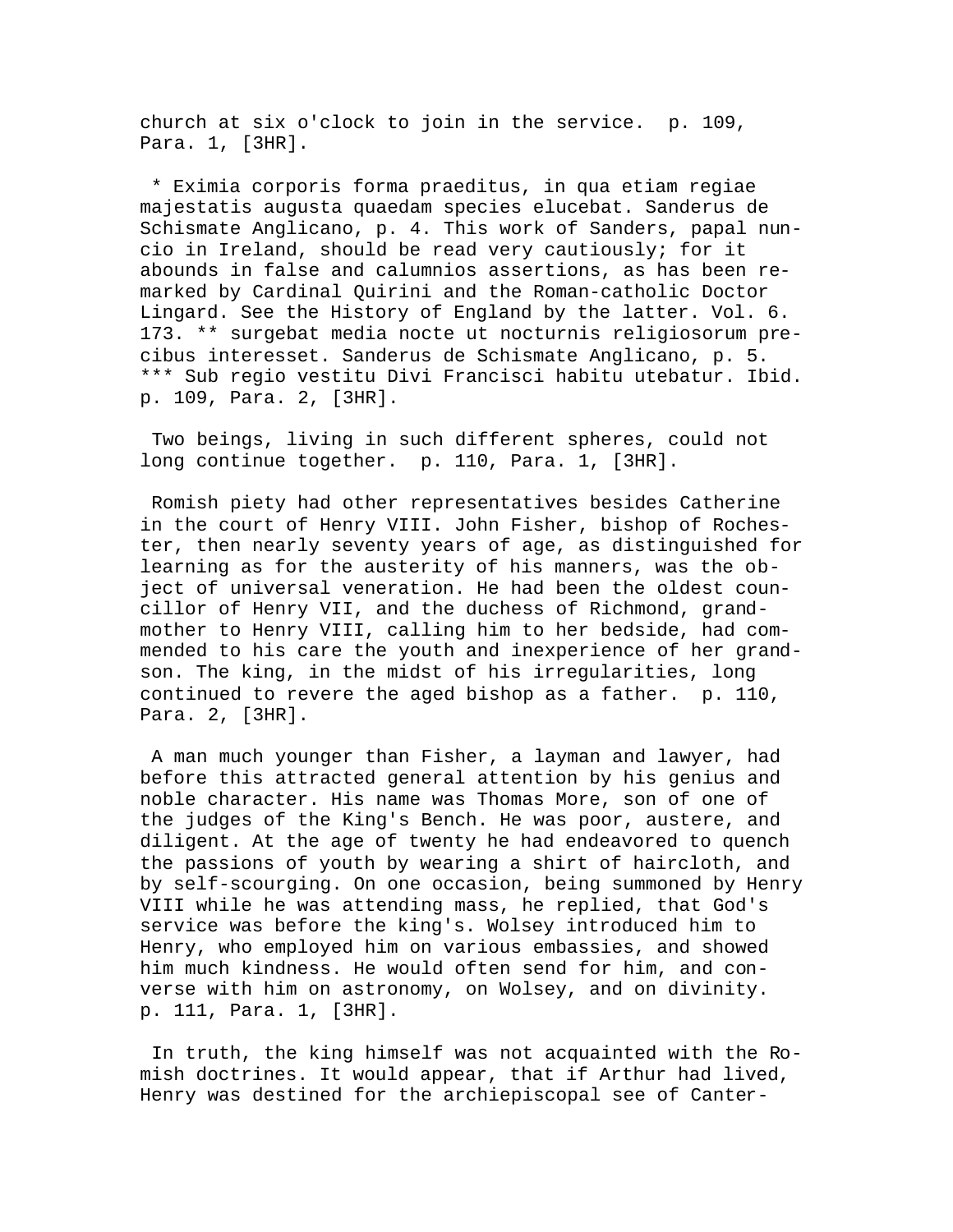bury. Thomas Aquinas, \* St. Bonaventure, tournaments, banquets, Elizabeth Blunt and others of his mistresses -- all were mixed up in the mind and life of this prince, who had masses of his own composition sung in his chapel. p. 111, Para. 2, [3HR].

 \* Legebat studiose libros divi Thomae Aquinatis. Pol. Virg. p. 634. p. 111, Para. 3, [3HR].

 As soon as Henry had heard talk of Luther, he became indignant against him, and hardly was the decree of the diet of Worms known in England, before he ordered the pontiff's bull against the reformer's works to be put in execution. \* On the 12th of May 1521, Thomas Wolsey, who, together with the office of chancellor of England, combined those of cardinal and legate of Rome, went in solemn procession to St. Paul's. This man, whose pride had attained the highest pitch, thought himself the equal of kings. He used to sit in a chair of gold, sleep in a golden bed, and a cover of cloth of gold was spread on the table at his meals. \*\* On this occasion he displayed great magnificence. His household, consisting of 800 persons, among whom were barons, knights, and sons of the most distinguished families, who hoped by serving him to obtain public office, surrounded this haughty prelate. Silk and gold glittered not only on his garments, he was the first ecclesiastic who ventured to dress so sumptuously, \*\*\* but even on the housings and harness of the horses. Before walked a tall priest bearing a silver column terminated by a cross; behind him, another ecclesiastic of similar height carried the archiepiscopal crosier of York; a nobleman at his side held the cardinal's hat. \*\*\*\* Lords, prelates, ambassadors from the pope and emperor, accompanied him, followed by a long line of mules bearing chests covered with the richest and most brilliant hangings. It was this magnificent procession that was carrying to the burning pile the writings of the poor monk of Wittemberg. When they reached the cathedral, the insolent priest placed his cardinal's hat on the alter. The virtuous bishop of Rochester stationed himself at the foot of the cross, and with agitated voice preached earnestly against the heresy. After this the impious books of the heresiarch were brought together and devoutly burned in the presence of an immense crowd. Such was the first intelligence that England received of the Reformation. p. 111, Para. 4, [3HR].

\* Primum libros Lutheranos, quorum magnus jam numerus per-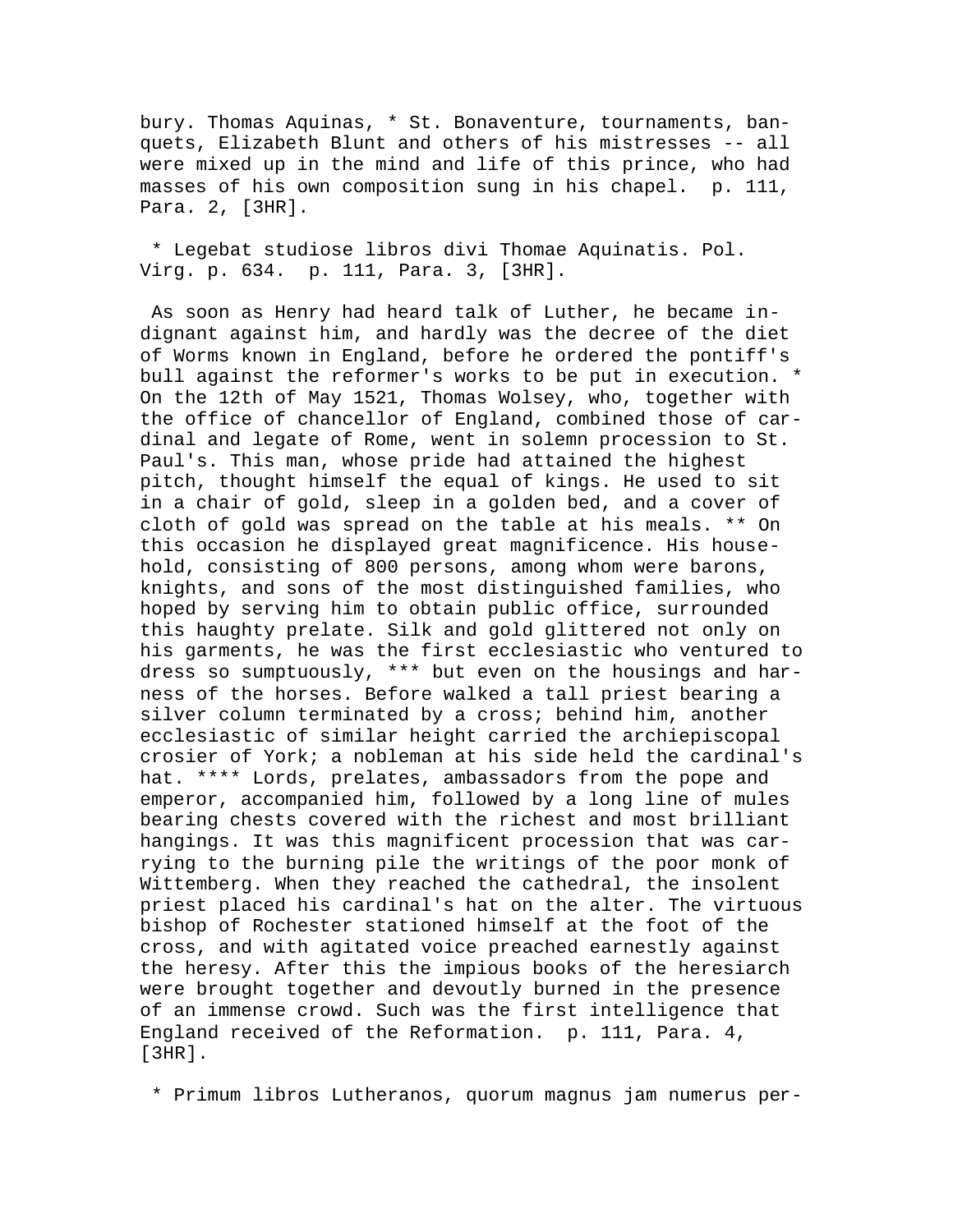venerat in manus suorum Anglorum, comburendos curavit. Pol. Virg. p. 664. \*\* Uti sella aurea, uti pulvino aureo, uti velo aureo ad mensam. Ibid. \*\*\* Primus episcoporum et cardinalium, vestitum exteriorem sericum sibi induit. Ibid. p. 633. \*\*\*\* Galerum cardinalium, ordinis insignem sublime a ministro praeferebat..super altare collocabat. Ibid. p. 645. p. 111, Para. 5, [3HR].

 Henry would not stop here. This prince, whose hand was ever upraised against his adversaries, his wives, or his favorites, wrote to the elector-palatine: "It is the devil, who, by Luther's means, has kindled this immense conflagration. If Luther will not be converted, let him and his writings be burnt together." \* p. 112, Para. 1, [3HR].

\* Knapp's Nachlese, 2. 458. p. 112, Para. 2, [3HR].

 This was not enough. Having been convinced that the progress of heresy was owing to the extreme ignorance of the German princes, Henry thought the moment had arrived for showing his learning. The victories of his battle-axe did not permit him to doubt of those that were reserved for his pen. But another passion, vanity, ever greatest in the smallest minds, spurred the king onward. He was humiliated at having no title to oppose to that of "Catholic," and "Most Christian," borne by the kings of Spain and France, and he had long been begging a similar distinction from the court of Rome. What would be more likely to procure it than to attack upon heresy? Henry therefore threw aside the kingly purple, and descended from his throne into the arena of theological discussion. He enlisted Thomas Aquinas, Peter Lombard, Alexander Hales, and Bonaventure into his service; and the world beheld the publication of the Defence of the Seven Sacraments, against Martin Luther, by the most invincible King of England and France, Lord of Ireland, Henry the Eighth of that name. p. 112, Para. 3, [3HR].

 "I will rush in front of the church to save her," said the King of England in this treatise; "I will receive in my bosom the poisoned arrows of her assailants. \* The present state of things calls me to do so. Every servant of Christ, whatever be his age, sex, or rank, should rise up against the common enemy of Christendom. \*\* p. 113, Para. 1, [3HR].

\* Meque adversus venenata jacula hostis eam oppugnantes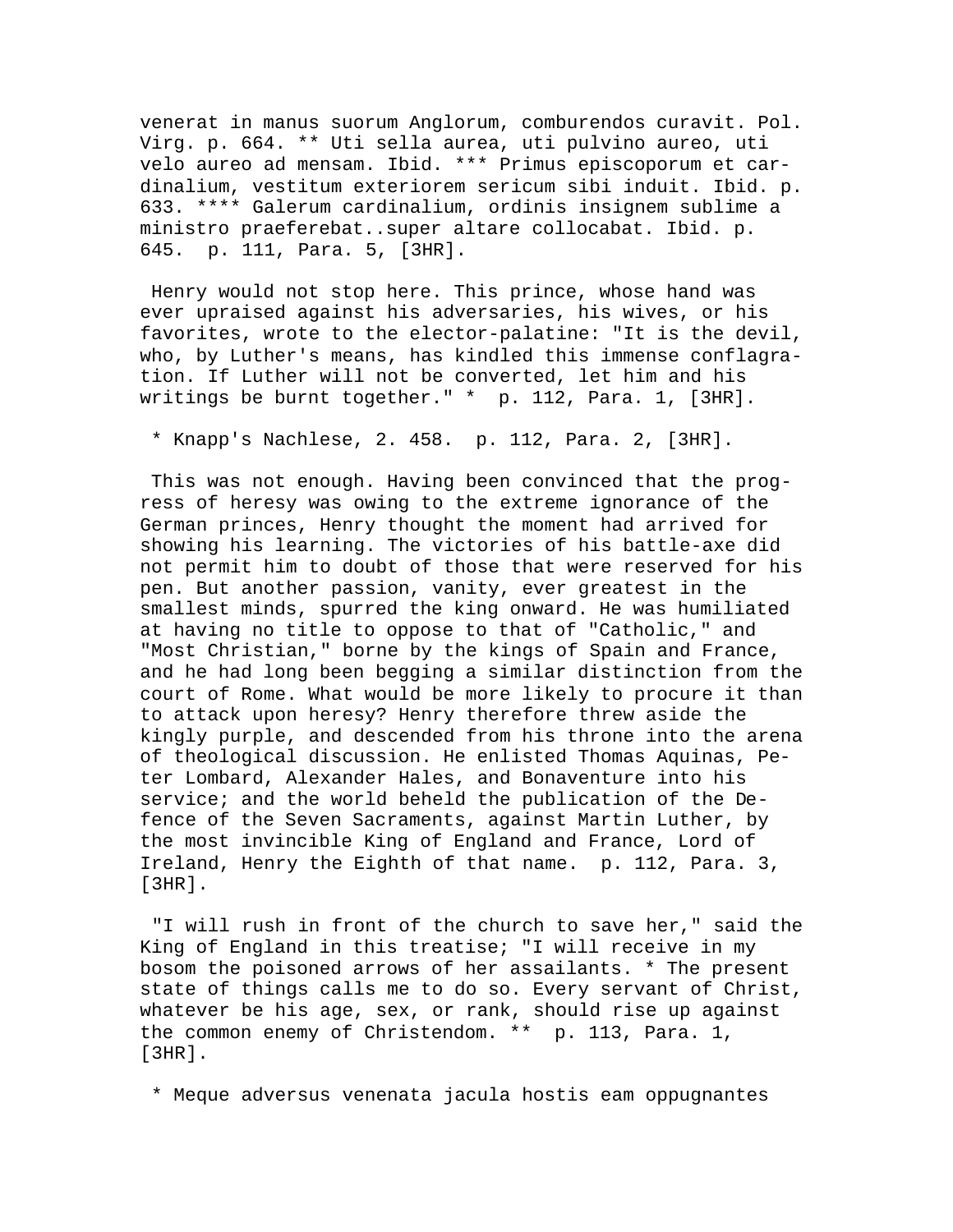objicerem. Assertio septem sacramentorum adv. M. Lutherum, in prologo. \*\* Omnis Christi servus, omnis aetas, omnis sexus, omnis ordo consurgat. Ibid. p. 113, Para. 2, [3HR].

 "Let us put on a twofold breastplate; the heavenly breastplate, to conquer by the weapons of truth him who combats with those of error; but also an earthly breastplate, that if he shows himself obstinate in his malice, the hand of the executioner may constrain him to be silent, and that once at least he may be useful to the world, by the terrible example of his death." \* p. 113, Para. 3, [3HR].

 \* Et qui nocuit verbo malitiae, supplicii prosit exemplo. Ibid. p. 113, Para. 4, [3HR].

 Henry VIII was unable to hide the contempt he felt towards his feeble adversary. "This man," said the crowned theologian, "seems to be in the pangs of childbirth; after a travail without precedent, he produces nothing but wind. \* Remove the daring envelope of the insolent verbiage with which he clothes his absurdities, as an ape is clothed in purple, and what remains?. . . . . a wretched and empty sophism." p. 113, Para. 5, [3HR].

 \* Mirum est quante nixu parturiens, quam nihil peperit, nisi merum ventum. Ibid. p. 113, Para. 6, [3HR].

 The king defends, successively, the mass, penance, confirmation, marriage, orders, and extreme unction; he is not sparing of abusive language towards his opponent; he calls him by turns a wolf of hell, a poisonous viper, a limb of the devil. Even Luther's sincerity is attacked. Henry VIII crushes the mendicant monk with his royal anger, "and writes as 'twere with his scepter," says an historian. \* p. 114, Para. 1, [3HR].

\* Collyer, Eccl. Hist. p. 17. p. 114, Para. 2, [3HR].

 And yet it must be confessed that his work was not bad, considering the author and his age. The style is not altogether without force; but the public of the day did not confine themselves to paying it due justice. The theological treatise of the powerful King of England was received with a torrent of adulation. "The most learned work the sun ever saw," cried some. \* "We can only compare it," reechoed others, "to the works of Augustine. He is a Constantine, a Charlemagne." "He is more," said others, "he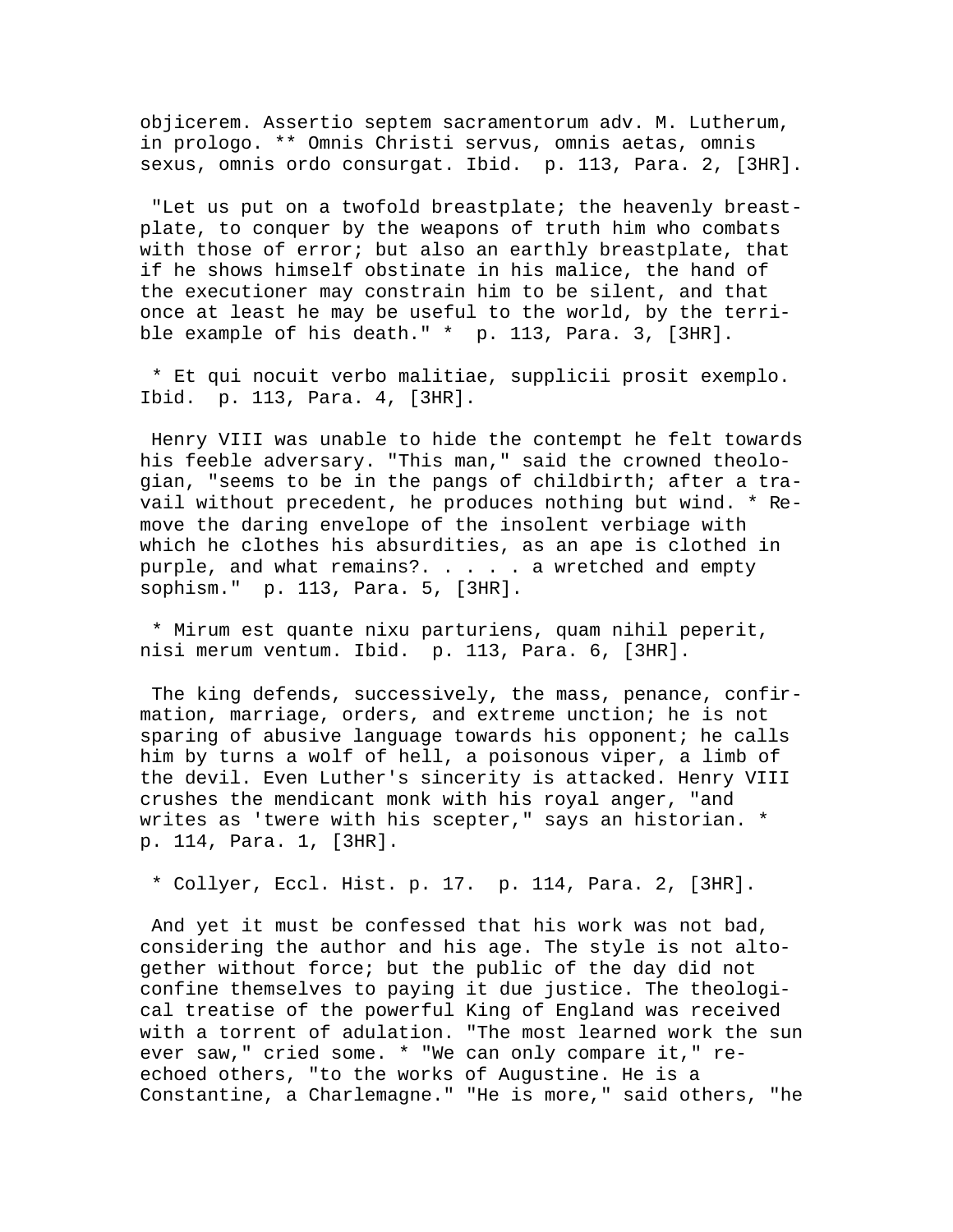is a second Solomon." p. 114, Para. 3, [3HR].

 \* Burnet, Hist. Ref. Of England, 1. 30. p. 114, Para. 4, [3HR].

 These flatteries soon extended beyond the limits of England. Henry desired John Clarke, dean of Windsor, his ambassador at Rome, to present his book to the sovereign pontiff. Leo X received the envoy in full consistory. Clarke laid the royal work before him, saying: "The king my master assures you that, having now refuted Luther's errors with the pen, he is ready to combat his adherents with the sword." Leo, touched with this promise, replied, that the king's book could not have been written without the aid of the Holy Ghost, and conferred upon Henry the title of Defender of the Faith, which is still borne by the sovereigns of England. p. 114, Para. 5, [3HR].

 The reception which this volume met with at Rome contributed greatly to increase the number of its readers. In a few months many thousand copies issued from different presses. \* "The whole Christian world," says Cochlaeus, "was filled with admiration and joy." \*\* p. 114, Para. 6, [3HR].

 \* Intra paucos menses, liber ejus a multis chalcographis in multa millia multiplicatus. Cochlaeus, p. 44. \*\* Ut totum orbem christianum et gaudio et admiratione repleverit. Cochlaeus, p. 44. p. 114, Para. 7, [3HR].

 Such extravagant panegyrics augmented the insufferable vanity of this chief of the Tudors. He himself seemed to have no doubt that he was inspired by the Holy Ghost. \* From that time he would suffer no contradiction. His papacy was no longer at Rome, but at Greenwich; infallibility reposed on his shoulders: at a subsequent period this contributed greatly to the Reformation of England. p. 115, Para. 1, [3HR].

 \* He was brought to fancy it was written with some degree of inspiration. Burnet, Preface. p. 115, Para. 2, [3HR].

 Luther read Henry's book with a smile mingled with disdain, impatience, and indignation. The falsehood and the abuse it contained, but especially the air of contempt and compassion which the king assumed, irritated the Wittemberg doctor to the highest degree. The thought that the pope had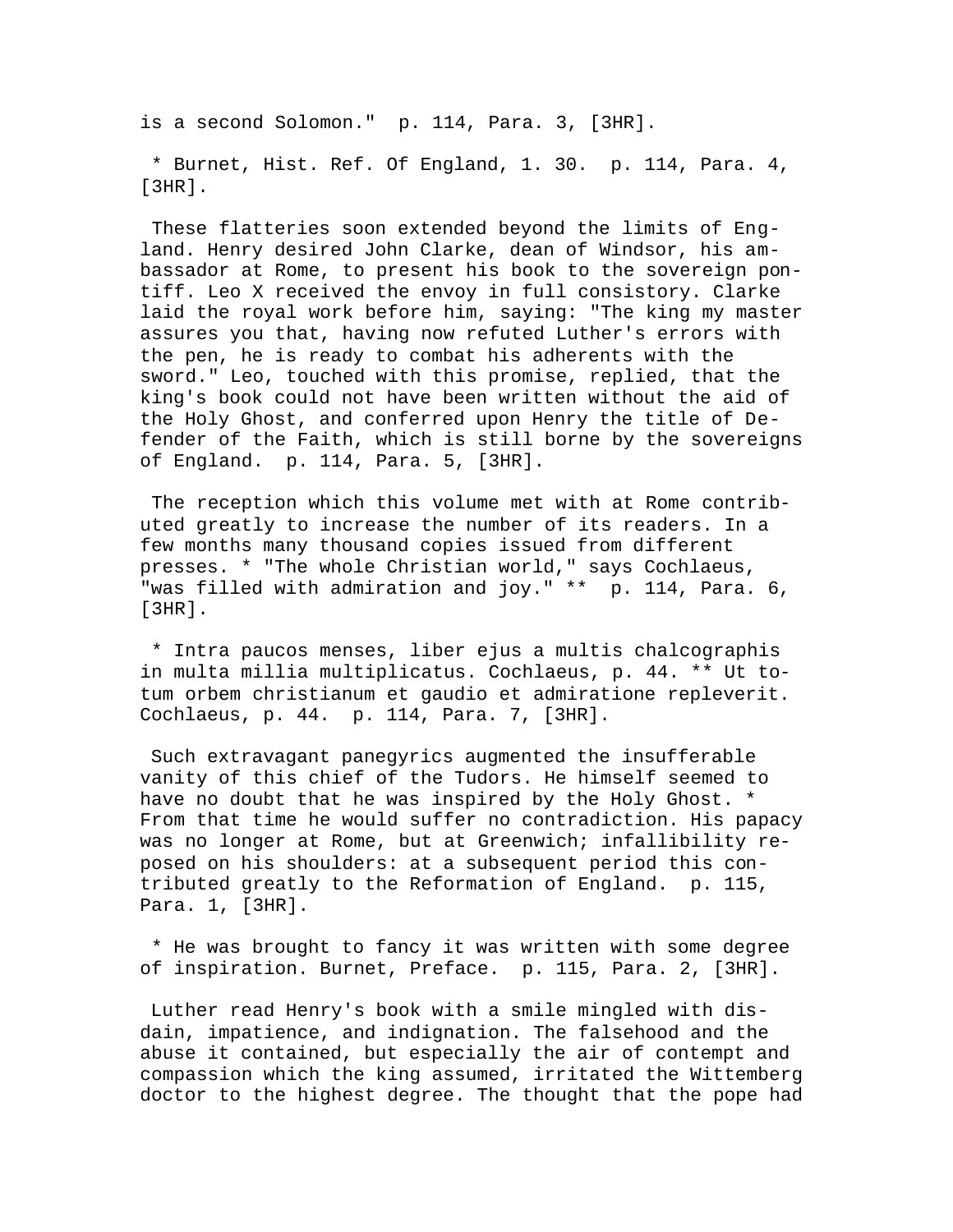crowned this work, and that on all sides the enemies of the gospel were triumphing over the Reformation and the reformer as already overthrown and vanquished, increased his indignation. Besides, what reason had he to temporize? Was he not fighting in the cause of a King greater than all the kings of the earth? The meekness of the gospel appeared to him unseasonable. An eye for an eye, a tooth for a tooth. He went beyond all bounds. Persecuted, insulted, hunted down, wounded, the furious lion turned round, and proudly roused himself to crush his enemy. The elector, Spalatin, Melancthon, and Bugenhagen, strove in vain to pacify him. They would have prevented his replying; but nothing could stop him. "I will not be gentle towards the King of England," said he. "I know that it is vain for me to humble myself, to give way, to entreat, to try peaceful methods. At length I will show myself more terrible towards these furious beasts, who goad me every day with their horns. I will turn mine upon them. I will provoke Satan until he falls down lifeless and exhausted. \* If this heretic does not recant, says Henry VIII the new Thomas, he must be burnt alive. Such are the weapons they are not employing against me: the fury of stupid asses and swine of the brood of Thomas Aquinas; and then the stake. \*\* Well then, be it so. Let these hogs advance if they dare, and let them burn me. Here I am waiting for them. After my death, though my ashes should be thrown into a thousand seas, they will rise, pursue, and swallow up this abominable herd. Living, I shall be the enemy of the Papacy; burnt, I shall be its destruction. Go then, swine of St. Thomas, do what seemeth good to you. You will ever find Luther like a bear upon your way, and as a lion in your path. He will spring upon you whithersoever you go, and will never leave you at peace, until he has broken your iron heads, and ground your brazen foreheads into dust." p. 115, Para. 3, [3HR].

 \* Mea in ipsos exercebo cornua, irritaturus Satanam, donec effusis viribus et conatibus corruat in se ipso. L. Epp. 2. 236. \*\* Ignis et furor insulsissimorum asinorum et Thomisticorum porcorum. Contra Henricum Regem, Opp. Lat. 2. 331. This language reminds us of the Irish Agitator. There is, however, greater force and nobility in the orator of the 16th than in him of the 19th century. See Revue Britannique for civilized society," etc. p. 30. p. 115, Para. 4, [3HR].

 Luther first reproaches Henry VIII with having supported his doctrines solely by the decrees and opinions of men.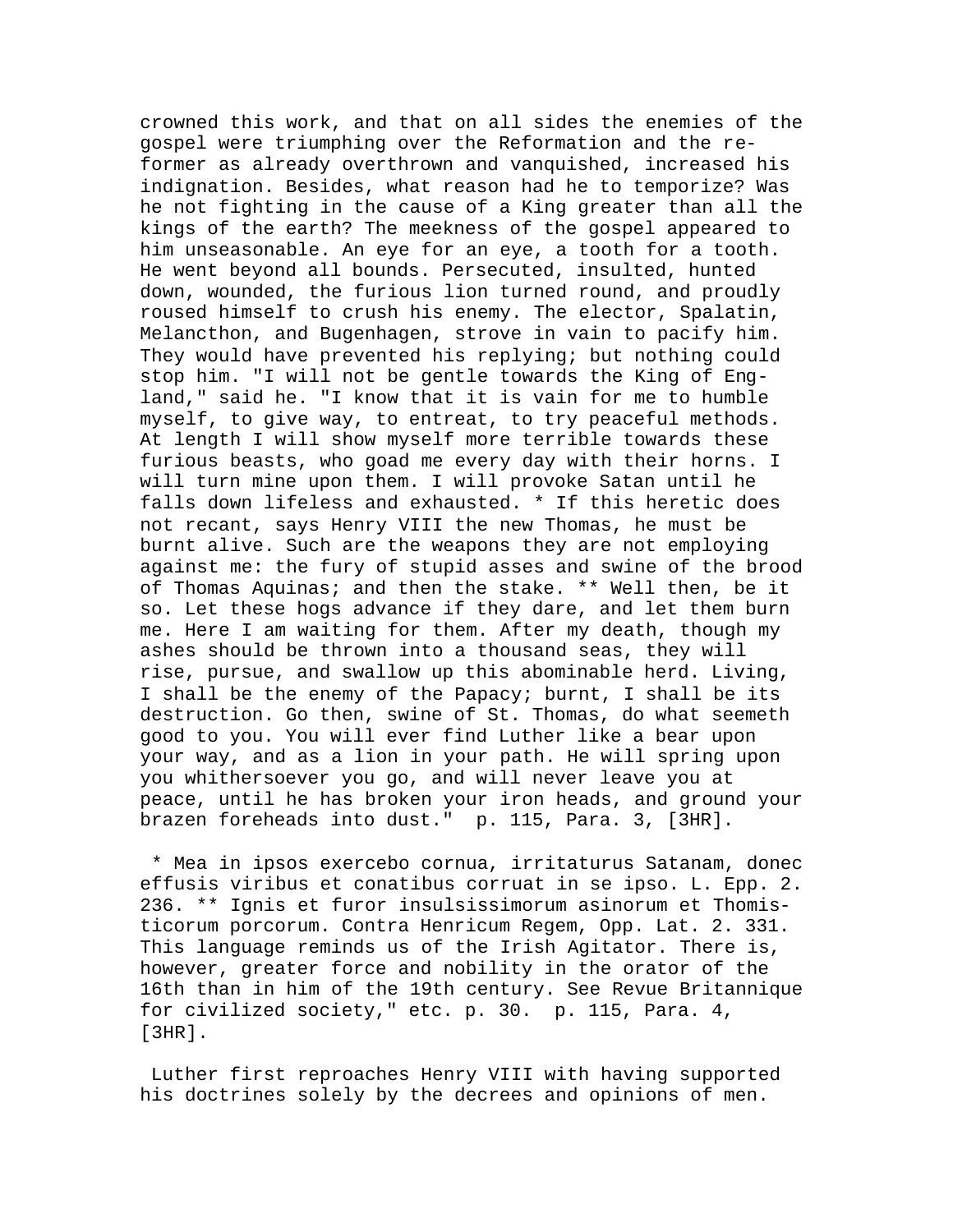"As for me," says he, "I never cease crying the gospel, the gospel. Christ, Christ! And my adversaries continue to reply: Custom, custom, Ordinances, ordinances. Fathers, fathers. St. Paul says: Let not your faith stand in the wisdom of men, but in the power of God, 1 Corinthians 2:5. And the apostle by this thunderclap from heaven overthrows and disperses, as the wind scatters the dust, all the hobgoblins of this Henry. Frightened and confounded, these Thomists, Papists, and Henrys fall prostrate before the thunder of these words." \* p. 116, Para. 1, [3HR].

 \* Confusi et prostrati jacent a facie verborum istius tonitrui. Contra Henricum reg. Opp. Lat. 2. 336. p. 116, Para. 2, [3HR].

 He then refutes the king's book in detail, and overturns his arguments one after the other, with a perspicuity, spirit, and knowledge of the holy Scriptures and history of the church, but also with an assurance, disdain, and sometimes violence, that ought not to surprise us. p. 116, Para. 3, [3HR].

 Having reached the end of his confutation, Luther again becomes indignant that his opponent should derive his arguments from the fathers only: this was the basis of the whole controversy. "To all the world of the father and of men, of angels and of devils," said he, "I oppose, not old customs, not the multitude of men, but the word of Eternal Majesty, the gospel, which even my adversaries are obliged to recognize. To this I hold fast, on this I repose, in this I boast, in this I exult and triumph over the papists, the Thomists, the Henrys, the sophists, and all the swine of hell. \* The King of heaven is with me; for this reason I fear nothing, although a thousand Augustines, a thousand Cyprians, and a thousand of these churches which Henry defends, should rise up against me. It is a small matter that I should despise and revile a king of the earth, since he himself does not fear in his writings to blaspheme the King of heaven, and to profane His holy name by the most impudent falsehoods." \*\* p. 117, Para. 1, [3HR].

 \* Hic sto, hic sedeo, hic maneo, hic glorior, hic triumphor, hic insulto papistis..Opp. Lat. 2. 342. \*\* Nec magnum si ego egem terrae contemno. Ibid. 344, verso. p. 117, Para. 2, [3HR].

"Papists," exclaimed he in conclusion, "will ye never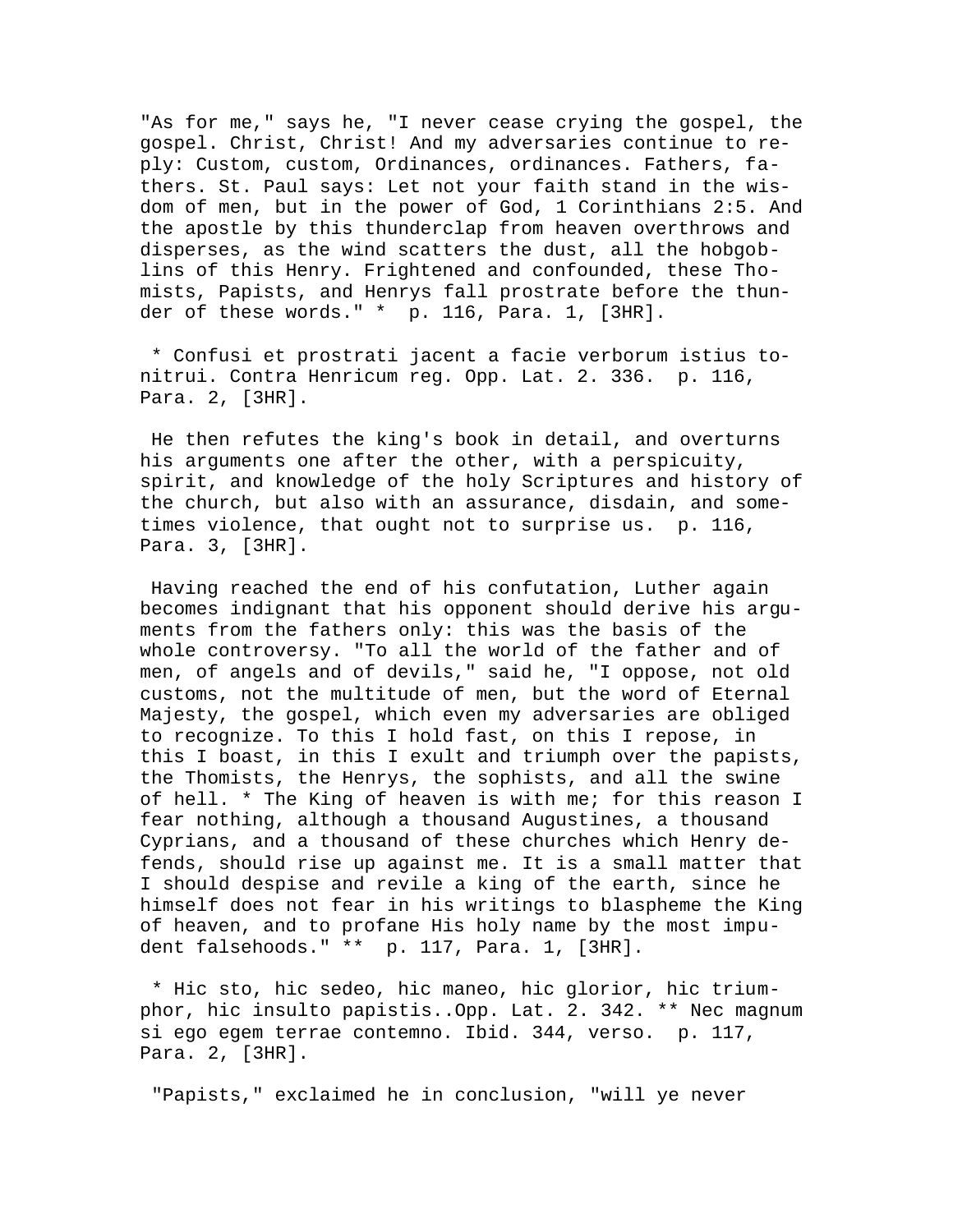cease from your idle attacks? Do what you please. Nevertheless, before that gospel which I preach down must come popes, bishops, priests, monks, princes, devils, death, sin, and all that is not Christ or in Christ." \* p. 117, Para. 3, [3HR].

\* Opp. Leips. 18. 209. p. 117, Para. 4, [3HR].

 Thus spoke the poor monk. His violence certainly cannot be excused, if we judge it by the rule to which he himself appealed -- by the word of God. It cannot even by justified by alleging either the grossness of the age, for Melancthon knew how to observe decorum in his writings, or the energy of his character, for if this energy had any influence over his language, passion also exerted more. It is better, then, that we should condemn it. And yet, that we may be just, we should observe decorum in his writings, or the energy of his character, for if this energy had any influence over his language, passion also exerted more. It is better, then, that we should condemn it. And yet, that we may be just, we should observe that in the sixteenth century this violence did not appear so strange as it would now-a-days. The learned were then an estate, as well as the princes. By becoming a writer, Henry had attacked Luther. Luther replied according to the established law in the republic of letters, that we must consider the truth of what is said, and not the quality of him that says it. Let us add also, that when this same king turned against the pope, the abuse which the Romish writers and the pope himself poured upon him, far exceeded all that Luther had ever said. p. 117, Para. 5, [3HR].

 Besides, if Luther called Dr. Eck an ass and Henry VIII a hog, he indignantly rejected the intervention of the secular arm; while Eck was writing a dissertation to prove that heretics ought to be burned, and Henry was erecting scaffolds that he might conform with the precepts of the chancellor of Ingolstadt. p. 118, Para. 1, [3HR].

 Great was the emotion at the king's court; Surrey, Wolsey, and the crowd of courtiers, put a stop to the festivities and pageantry at Greenwich to vent their indignation in abuse and sarcasm. The venerable bishop of Rochester, who had been delighted to see the young prince, formerly confided to his care, breaking a lance in defense of the church, was deeply wounded by the attack of the monk. He replied to it immediately. His words distinctly character-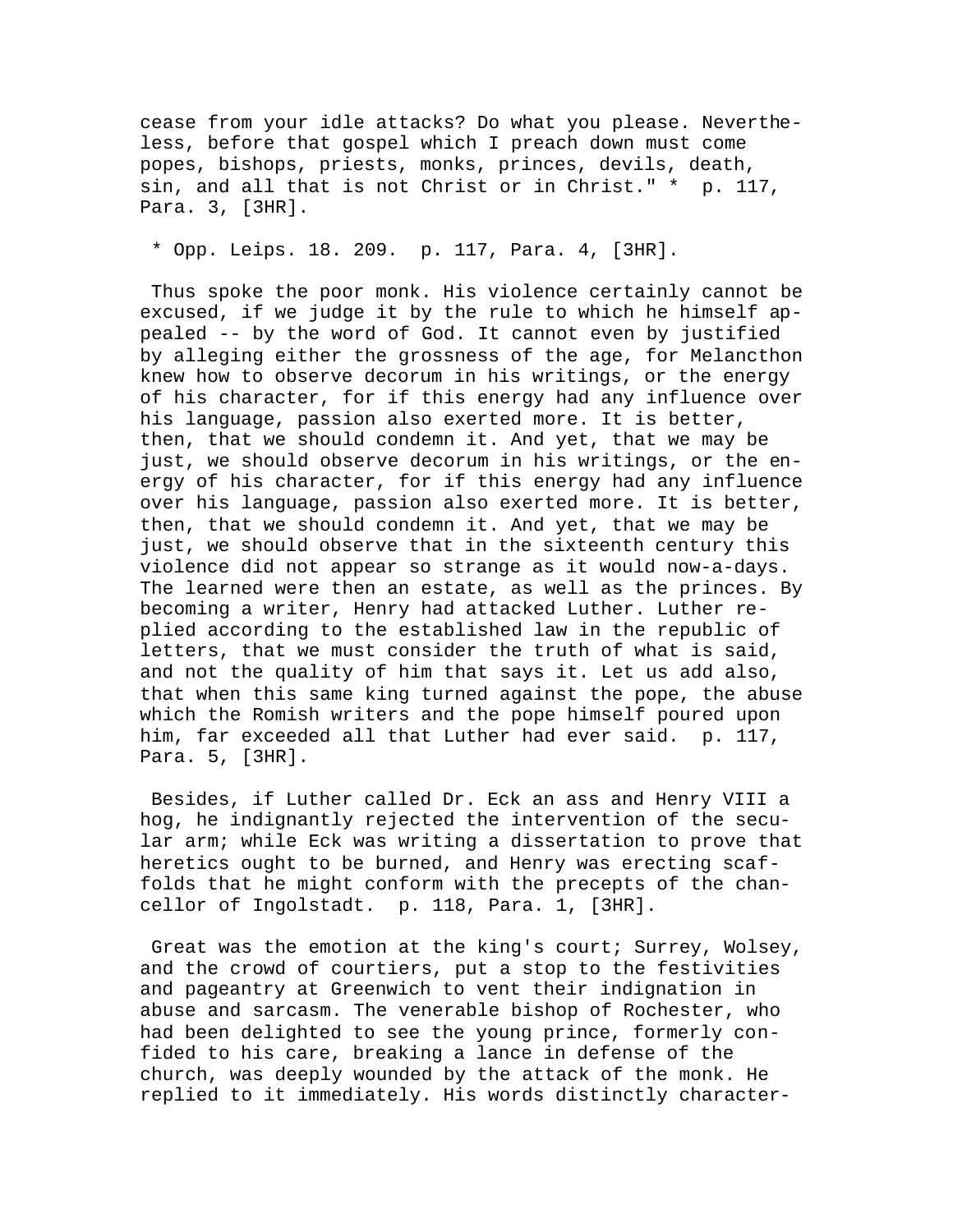ize the age and the church. "Take us the foxes, the little foxes, that spoil the vines, says Christ in the Song of Songs. This teaches us," said Fisher, "that we must take the heretics before they grow big. Now Luther is become a big fox, so old, so cunning, and so sly, that he is very difficult to catch. What do I say?. . . . . a fox? He is a mad dog, a ravening wolf, a cruel bear; or rather all those animals in one; for the monster includes many beasts within him." \* p. 118, Para. 2, [3HR].

 \* Canem dixissem rabidum, imo lupum rapacissimum, aut saevissimam quandam ursam. Cochlaeus, p. 60. p. 118, Para. 3, [3HR].

 Thomas More also descended into the arena to contend with the monk of Wittemberg. Although a layman, his zeal against the Reformation amounted to fanaticism, if it did not even urge him to shed blood. When young nobles undertake the defense of the Papacy, their violence often exceeds even that of the ecclesiastics. "Reverend brother, father, tippler, Luther, runagate of the order of St. Augustine, misshapen bacchanal of either faculty, unlearned doctor of theology." \* Such is the language addressed to the reformer by one of the most illustrious men of his age. He then proceeds to explain the manner in which Luther had composed his book against Henry VIII: "He called his companions together, and desired them to go each his own way and pick up all sorts of abuse and scurrility. One frequented the public carriages and boats; another the baths and gambling-houses; a third the taverns and barbers' shops; a fourth the mills and brothels. They noted down in their tablets all the most insolent, filthy, and infamous things they heard; and bringing back all these abominations and impurities, they discharged them into that filthy kennel which is called Luther's mind. If he retracts his falsehoods and calumnies," continues More, "if he lays aside his folly and his madness, if he swallows his own filth \*\* . . . . . he will find one who will seriously discuss with him. But if he proceeds as he has begun, joking, teasing, fooling, calumniating, vomiting sewers and cesspools, \*\*\* . . . . . let others do what they please; as for me, I should prefer leaving the little friar to his own fury and filth." \*\*\*\* More would have done better to have restrained his own. Luther never degraded his style to so low a degree. He made no reply. p. 118, Para. 4, [3HR].

\* Reverendus frater, pater, potator, Lutherus. Ibid. p.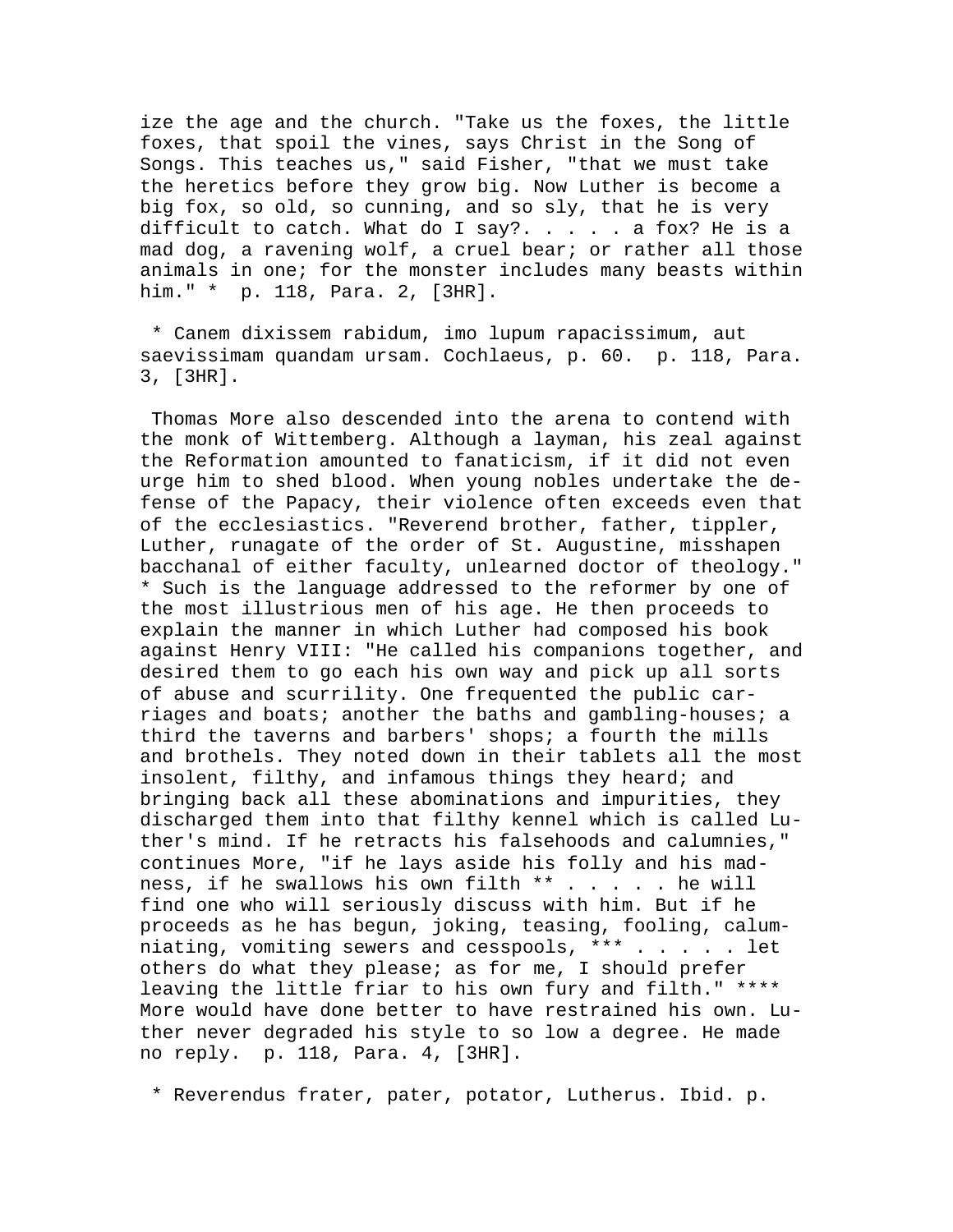61. \*\* Si....suas resorbeat et sua relingat stercora. Ibid. p. 62. \*\*\* Sentinas, cloacas, latrinas,....stercora. Ibid. p. 63. \*\*\*\* Cum suis....et stercoribus....relinquere. Cochlaeus, p. 63. Cochlaeus is delighted at quoting these passages selecting what according to his taste are the finest parts in More's reply. M. Nisard, on the contrary, confesses in his article on More, whom he defends with great warmth and erudition, that in this writing "the impurities dictated by the anger of the Catholic are such that all attempt at translation is impossible." Revue des deux Mondes, 5. 592. p. 118, Para. 5, [3HR].

 This writing still further increased Henry's attachment to More. He would often visit him in his humble dwelling at Chelsea. After dinner, the king, leaning on his favorite's shoulder, would walk in the garden, while Mistress More and her children, concealed behind a window, could not turn away their astonished eyes. After one of these walks, More, who knew his man well, said to his wife: "If my head could win him a single castle in France, he would not hesitate to cut it off." p. 119, Para. 1, [3HR].

 The king, thus defended by the bishop of Rochester and by his future chancellor, had no need to resume his pen. Confounded at finding himself treated in the face of Europe as a common writer, Henry VIII abandoned the dangerous position he had taken, and throwing away the pen of the theologian, had recourse to the more effectual means of diplomacy. p. 120, Para. 1, [3HR].

 An ambassador was despatched from the court of Greenwich with a letter for the elector and dukes of Saxony. "Luther, the real serpent fallen from heaven," wrote he, "is pouring out his floods of venom upon the earth. He is stirring up revolts in the church of Jesus Christ, abolishing laws, insulting the powers that be, inflaming the laity against the priests, and laymen and priests against the pope, subjects against their sovereigns, and desires nothing better than to see Christians fighting and destroying one another, and the enemies of our faith hailing this scene of carnage with a frightful grin. \* p. 120, Para. 2, [3HR].

 \* So ergiest er, gleich wie eine Schlang vom Himmel geworfen. L. Opp. 18. 212. The original is in Latin. Velut e coelo deject us serpens, virus effundit in terras. p. 120, Para. 3, [3HR].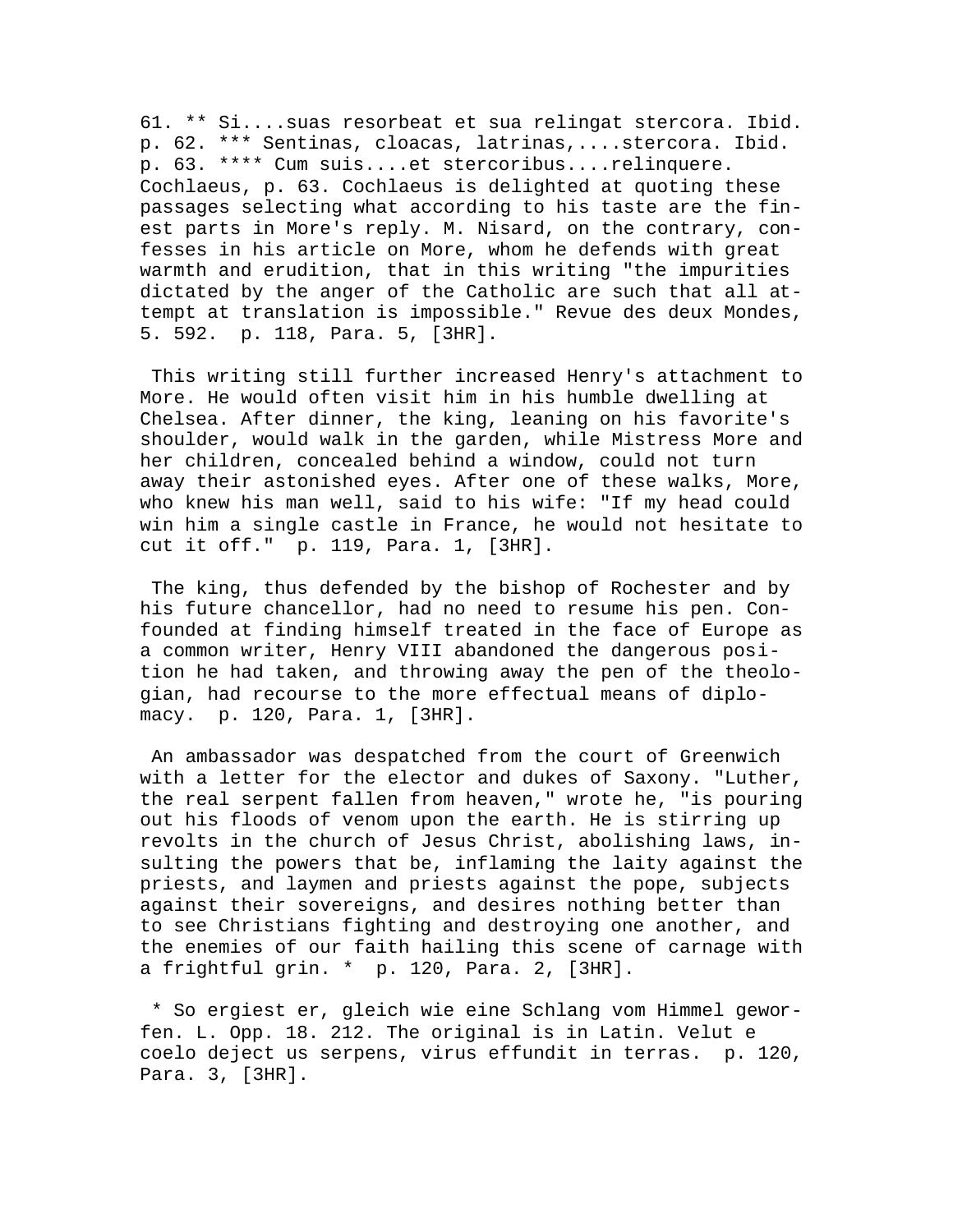"What is this doctrine which he calls evangelical, if it be not Wickliffe's? Now, most honored uncles, I know what your ancestors have done to destroy it. In Bohemia they hunted it down like a wild beast, and driving it into a pit, they shut it up and kept it fast. You will not allow it to escape through your negligence, lest, creeping into Saxony, and becoming master of the whole of Germany, its smoking nostrils should pour forth the flames of hell, spreading that conflagration far and wide which your nation hath so often wished to extinguish in its blood. \* p. 120, Para. 4, [3HR].

 \* Und durch sein schadlich Anblasen das hollische Feuer ausspruhe. Ibid. 213. p. 120, Para. 5, [3HR].

 "For this reason, most worthy princes, I feel obliged to exhort you and even to entreat you in the name of all that is most sacred, promptly to extinguish the cursed sect of Luther: put no one to death, if that can be avoided; but if this heretical obstinacy continues, then shed blood without hesitation, in order that the abominable heresy may disappear from under heaven. \* The elector and his brother referred the kings to the approaching council. Thus Henry VIII was far from attaining his end. "So great a name mixed up in the dispute," said Paul Sarpi, "served to render it more curious, and to conciliate general favor towards Luther, as usually happens in combats and tournaments, where the spectators have always a leaning to the weaker party, and take delight in exaggerating the merit of his actions." \*\* p. 121, Para. 1, [3HR].

 \* Oder aber auch mit Blut vergiessen. L. Opp. 18. 213. \*\* Hist. Council of Trent, pp. 15, 16. p. 121, Para. 2, [3HR].

 CHAPTER 11 --- General movement -- The monks -- How the Reformation was carried on -- Unlearned believer -- The old and the new doctors -- Printing and literature -- Bookselling and colportage. p. 122, Para. 1, [3HR].

 A great movement was going on. The Reformation, which, after the diet of Worms, had been thought to be confined with its first teacher in the narrow chamber of a strong castle, was breaking forth in every part of the empire, and, so to speak, throughout Christendom. The two classes, hitherto mixed up together, were now beginning to separate; and the partisans of a monk, whose only defense was his tongue, now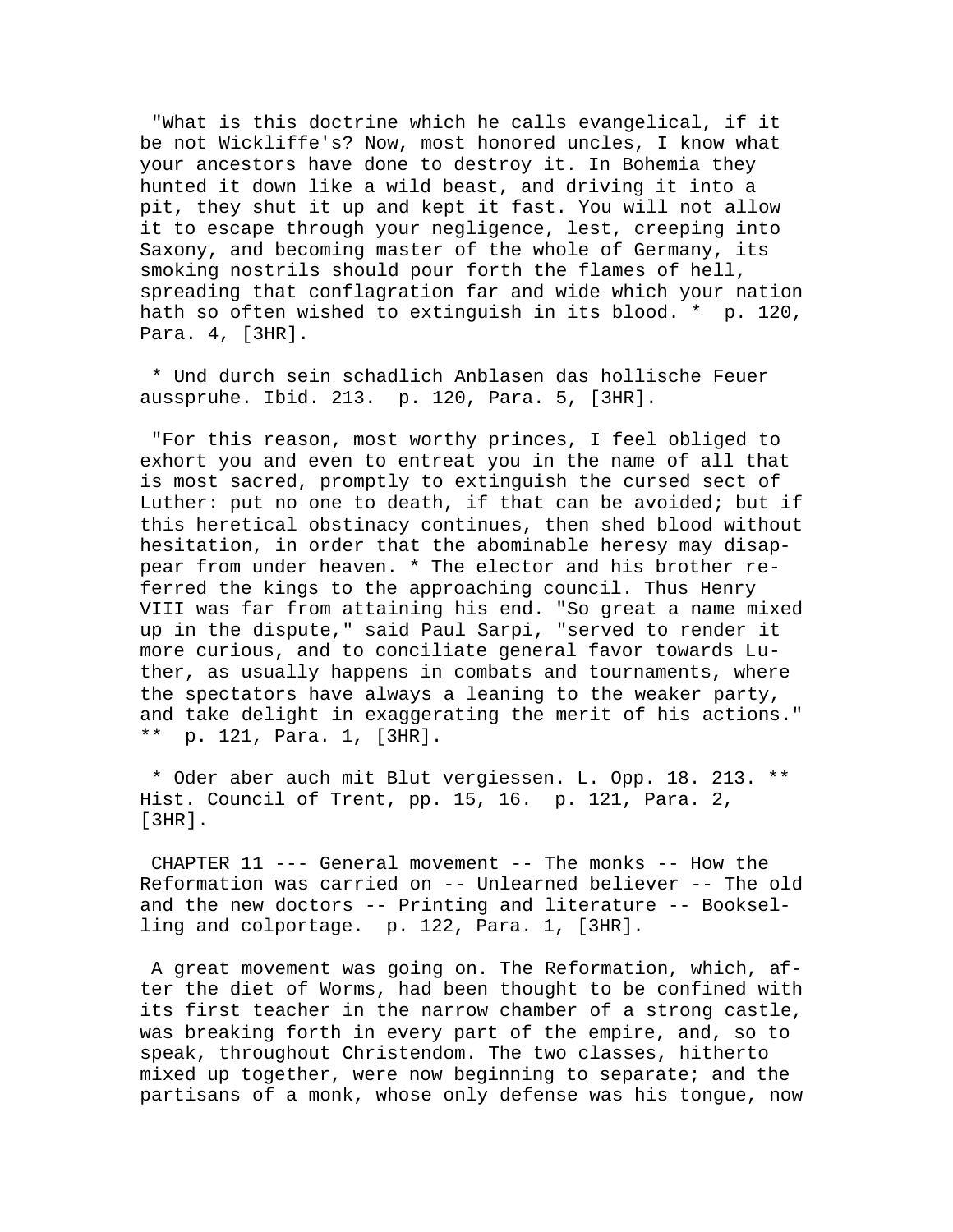took their stand fearlessly in the face of the servants of Charles V and Leo X. Luther had scarcely left the walls of the Wartburg, the pope had excommunicated all his adherents, the imperial diet had just condemned his doctrine, the princes were endeavoring to crush it in most of the German states, the ministers of Rome were lowering it in the eyes of the people by their violent invectives, the other states of Christendom were calling upon Germany to sacrifice a man whose assaults they feared even at a distance; and yet this new sect, few in numbers, and among whose members there was no organization, no bond of union, nothing in short that concentrated their common power, was already frightening the vast, ancient, and powerful sovereignty of Rome by the energy of its faith and the rapidity of its conquests. On all sides, as in the first warm days of spring, the seed was bursting from the earth spontaneously and without effort. Every day showed some new progress. Individuals, villages, towns, whole cities, joined in this new confession of the name of Jesus Christ. There was unpitying opposition, there were terrible persecutions, but the mysterious power that urged forward all these people was irresistible; and the persecuted, quickening their steps, going forward through exile, imprisonment, and the burning pile, everywhere prevailed over their persecutors. p. 122, Para. 2, [3HR].

 The monastic orders that Rome had spread over Christendom, like a net intended to catch souls and keep them prisoners, were the first to break their bonds, and rapidly to propagate the new doctrine throughout the church. The Augustines of Saxony had walked with Luther, and felt that inward experience of the holy word which, by putting them in possession of God himself, dethroned Rome and her lofty assumptions. But in the other convents of the order, evangelical light had dawned in like manner. Sometimes they were old men, who, like Staupitz, had preserved the sound doctrines of truth in the midst of deluded Christendom, and who now besought God to permit them to depart in peace, for their eyes had seen his salvation. At other times, they were young men, who had received Luther's teaching with the eagerness peculiar to their age. The Augustine convents at Nuremberg, Osnabruck, Dillingen, Ratisbon, Strasburg, and Antwerp, with those in Hesse and Wurtemberg, turned towards Jesus Christ, and by their courage excited the wrath of Rome. p. 123, Para. 1, [3HR].

But this movement was not confined to the Augustines only.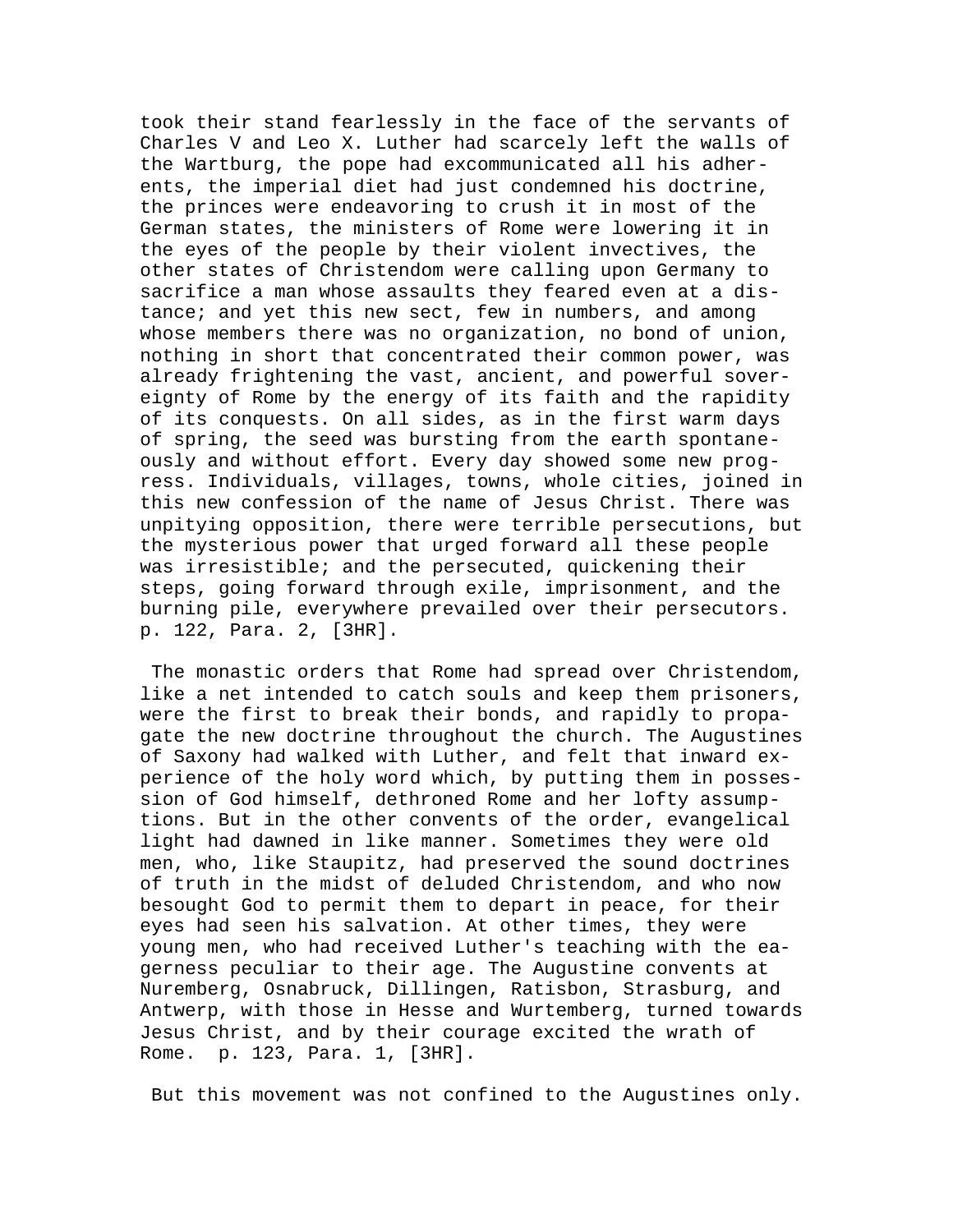High-spirited men imitated them in the monasteries of other orders, and notwithstanding the clamors of the monks, who would not abandon their carnal observances, notwithstanding the anger, contempt, sentences, discipline, and imprisonments of the cloister, they fearlessly raised their voices in behalf of that holy and precious truth, which they had found at last after so many painful inquiries, such despair and doubt, and such inward struggle. In the majority of the cloisters, the most spiritual, pious, and learned monks declared for the Reformation. In the Franciscan convent at Ulm, Eberlin, and Kettenbach attacked the slavish works of monasticism, and the superstitious observances of the church, with an eloquence capable of moving the whole nation; and they called for the immediate abolition of the monasteries and houses of ill-fame. Another Franciscan, Stephen Kempe, preached the gospel at Hamburg, and, alone, presented a firm front to the hatred, envy, menaces, snares, and attacks of the priests, who were irritated at seeing the crowd abandon their altars, and flock with enthusiasm to hear his sermons. \* p. 123, Para. 2, [3HR].

 \* Der ubrigen Prediger Feindschafft, Neid, Nachstellungen, Praticken, und Schrecken. Seckendorff, p. 559. p. 123, Para. 3, [3HR].

 Frequently the superiors of the convents were the first led away in the path of reform. At Halberstadt, Neuenwerk, Halle, and Sagan, the priors set the example to their monks, or at least declared that if a monk felt his conscience burdened by the weight of monastic vows, far from detaining him in the convent, they would take him by the shoulders and thrust him out of doors. \* p. 124, Para. 1, [3HR].

 \* Seckendorff, p. 811; Stentzel, Script. Rer. Siles, 1. 457. p. 124, Para. 2, [3HR].

 Indeed throughout all Germany the monks were seen laying down their frocks and cowls at the gates of the monasteries. Some were expelled by the violence of the brethren or the abbots; others, of mild and pacific character, could no longer endure the continual disputes, abuse, clamor, and hatred which pursued them even in their slumbers; the majority were convinced that the monastic life was opposed to the will of God and to a Christian life; some had arrived at this conviction by degrees; others suddenly, by reading a passage in the Bible. The sloth, grossness, ignorance,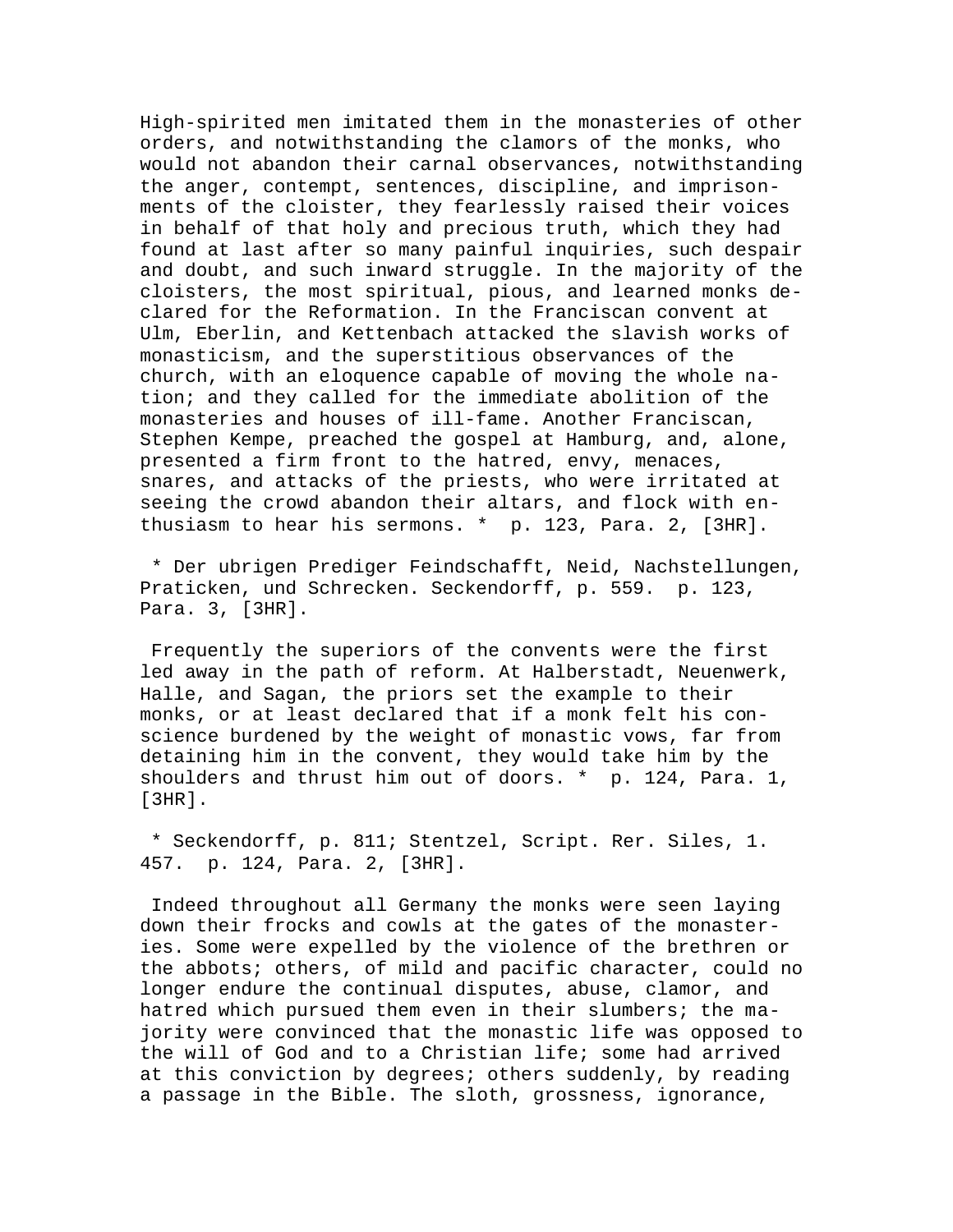and degradation that constituted the very nature of the mendicant orders, inspired with indescribable disgust all men of elevated mind, who could not longer support the society of their vulgar associates. One day, a Franciscan going his rounds, stopped with the box in his hand begging alms at a blacksmith's forge in Nuremberg: "Why," said the smith, "do you not gain your bread by the work of your own hands?" At these words the sturdy monk threw away his staff, and seizing the hammer plied it vigorously on the anvil. The useless mendicant had become and honest workman. His box and frock were sent back to the monastery. \* p. 124, Para. 3, [3HR].

 \* Ranke, Deutsche Geschichte, 2. 70. p. 124, Para. 4, [3HR].

 The monks were not the only persons who rallied round the standard of the gospel; priests in still greater number began to preach the new doctrines. But preachers were not required for its propagation; it frequently acted on men's minds, and aroused them from their deep slumber without any one having spoken. p. 124, Para. 5, [3HR].

 Luther's writings were read in cities, towns, and even villages; at night by the fireside the schoolmaster would often read them aloud to an attentive audience. Some of the hearers were affected by their perusal; they would take up the Bible to clear away their doubts, and were struck with surprise at the astonishing contrast between the Christianity of the Bible and their own. After oscillating between Rome and Scripture, they soon took refuge with that living word which shed so new and sweet a radiance on their hearts. While they were in this state, some evangelical preacher, probably a priest or a monk, would arrive. He spoke eloquently and with conviction; \* he announced that Christ had made full atonement for the sins of his people; he demonstrated by holy Scripture the vanity of works and human penances. A terrible opposition would then break out; the clergy, and sometimes the magistrates, would strain every nerve to bring back the souls they were about to lose. But there was in the new preaching a harmony with Scripture and a hidden force that won all hearts, and subdued even the most rebellious. At the peril of their goods, and of their life if need be, they ranged themselves on the side of the gospel, and forsook the lifeless and fanatical orators of the Papacy. \*\* Sometimes the people, incensed at being so long misled, compelled them to retire; more fre-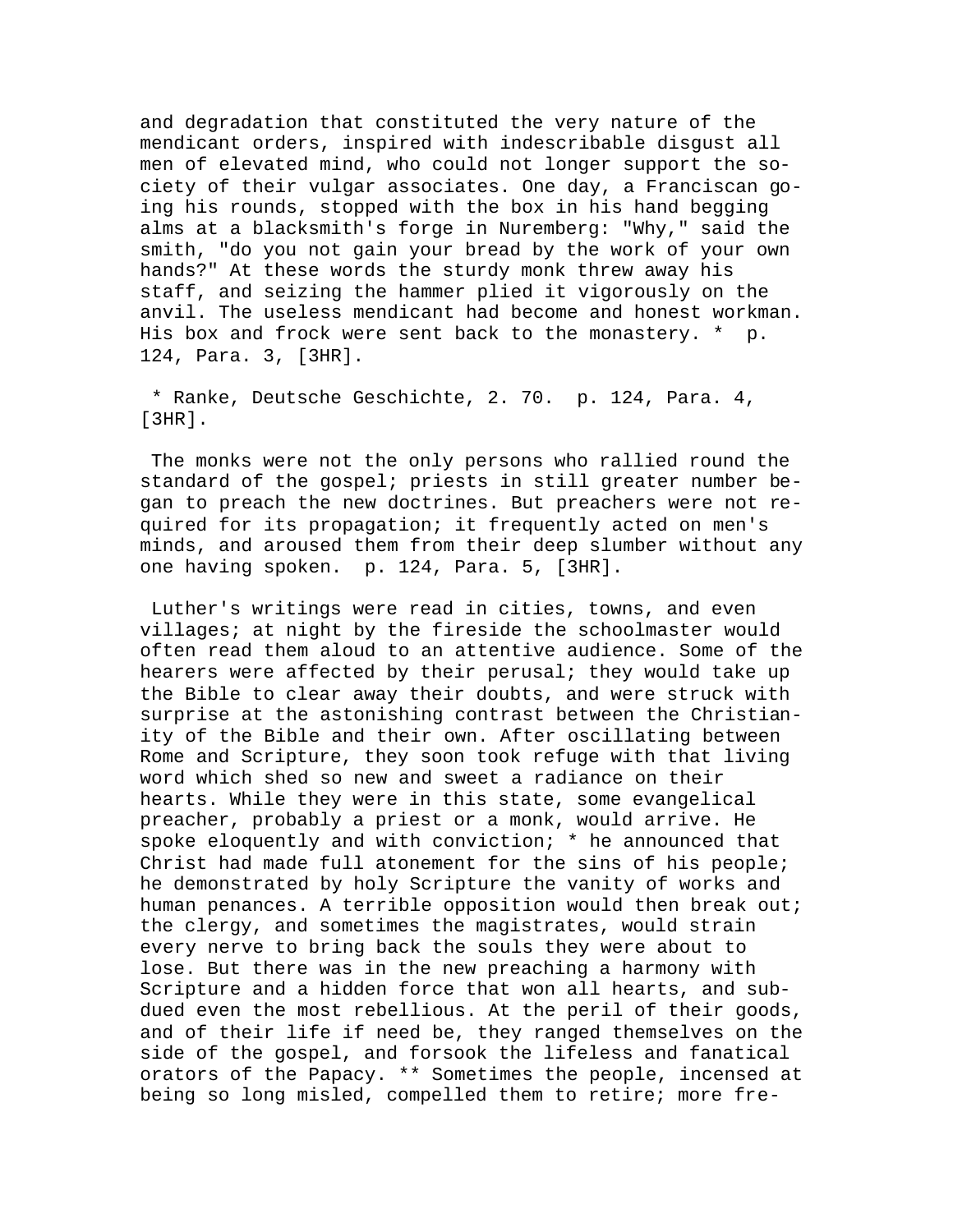quently the priests, deserted by their flocks, without tithes or offerings, departed voluntarily and in sadness to seek a livelihood elsewhere. \*\*\* And while the supporters of the ancient hierarchy returned from these places sorrowful and dejected, and sometimes bidding farewell to their old flocks in the language of anathema, the people, transported with joy by peace and liberty, surrounded the new preachers with their applause, and, thirsting for the word of God, carried them in triumph into the church and into the pulpit. \*\*\*\* p. 125, Para. 1, [3HR].

 \* Eaque omnia prompte, alacriter, eloquenter. Cochlaeus p. 52. \*\* populo odibiles catholici concionatores. Ibid. \*\*\* Ad extremam redacti inopiam, aliunde sibi victum quaerere cogerentur. Ibid. p. 53. \*\*\*\* Triumphantibus novis praedicatoribus qui sequacem populum verbo novi Evangelii sui ducebant. Ibid. p. 125, Para. 2, [3HR].

 A word of power, proceeding from God, was at that time regenerating society. The people, or their leaders, would frequently invite some man celebrated for his faith to come and enlighten them; and instantly, for love of the gospel, he abandoned his interests and his family, his country and friends. \* The persecution often compelled the partisans of the Reformation to leave their homes: they reached some spot where it was as yet unknown; here they would enter a house that offered an asylum to poor travellers; there they would speak of the gospel, read a chapter to the attentive hearers, and perhaps, at the request of their new friends, obtained permission to preach once publicly in the church. . . . . Upon this a vast uproar would break out in the city, and the greatest exertions were ineffectual to quench it. \*\* If they could not preach in the church, they found some other spot. Every place became a temple. At Husum in Holstein, Hermann Tast, who was returning from Wittemberg, and against whom the clergy of the parish had closed the church doors, preached to an immense crowd in the cemetery, beneath the shade of two large trees, not far from the spot where, seven centuries before, Anschar had proclaimed the gospel to the heathen. At Arnstadt, Gaspard Guttel, an Augustine monk, preached in the market-place. At Dantzie, the gospel was announced on a little hill outside of the city. At Gosslar, a Wittemberg student taught the new doctrines in a meadow planted with lime-trees; whence the evangelical Christians were denominated the Lime-tree Brethren. p. 126, Para. 1, [3HR].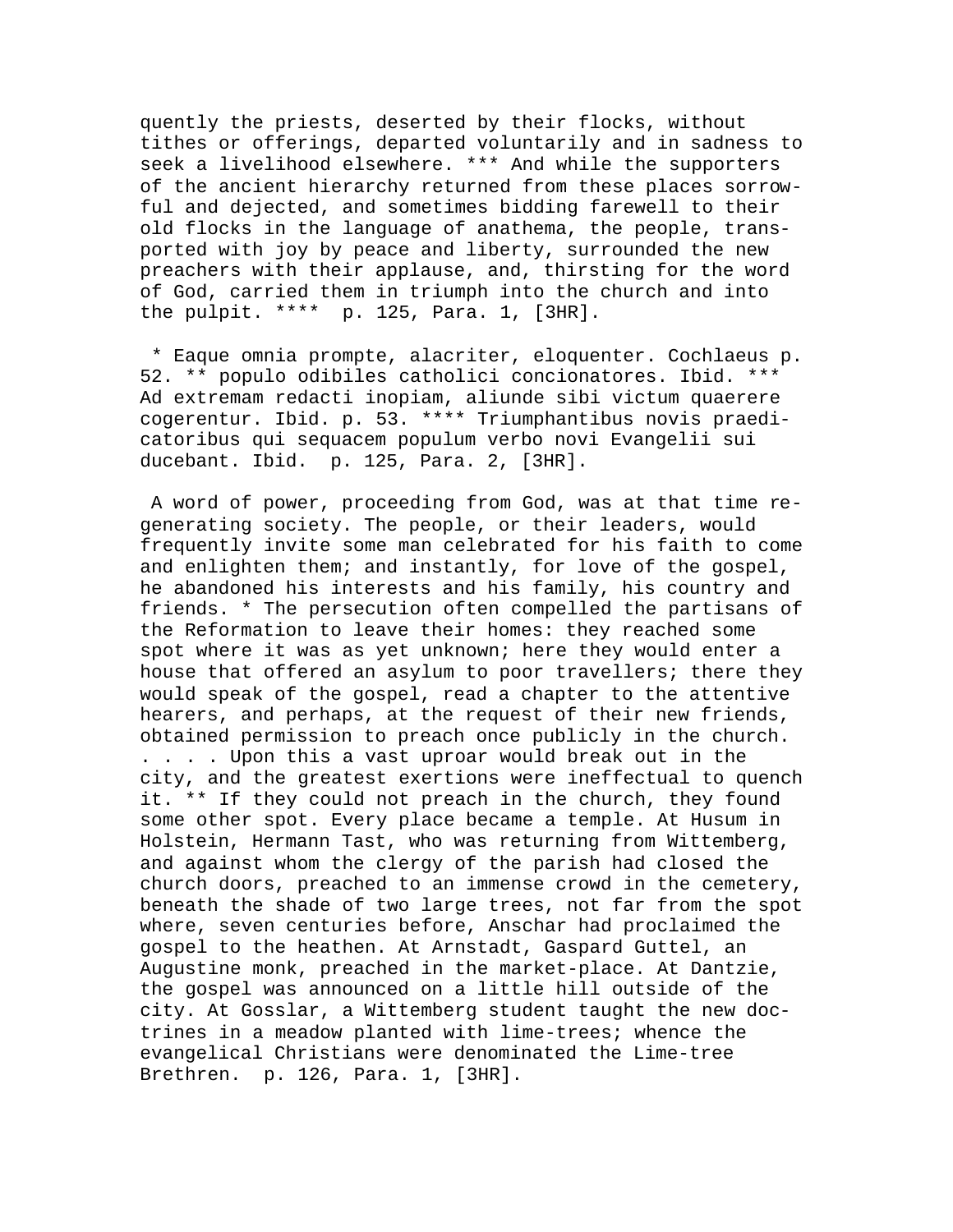\* Multi, omissa re domestica, in speciem veri Evangelii, parentes et amicos relinquebant. Ibid. \*\* Ubi vero aliquos nacti fuissent amicos in ea civitate.... Ibid. 54. p. 126, Para. 2, [3HR].

 While the priests were exhibiting a sordid covetousness before the eyes of the people, the new preachers said to them, "Freely we have received, freely do we give." \* The idea often published by the new preachers from the pulpit, that Rome had formerly sent the Germans a corrupted gospel, and that now for the first time Germany heard the word of Christ in its heavenly and primal beauty, produced a deep impression on men's minds. \*\* And the noble thought of the equality of all men, of a universal brotherhood in Jesus Christ, laid strong hold upon those souls which for so long a period had groaned beneath the yoke of feudalism and of the Papacy of the middle ages. \*\*\* p. 126, Para. 3, [3HR].

 \* Mira eis erat liberalitas. Cochlaeus. p. 53. \*\* Eam usque diem nunquam Germane praedicatam. Ibid. \*\*\* Omnes aequales et fratres in Christo. Ibid. p. 126, Para. 4, [3HR].

 Often would unlearned Christians, with the New Testament in their hands, undertake to justify the doctrine of the Reformation. The catholics who remained faithful to Rome withdrew in affright; for to priests and monks alone had been assigned the task of studying sacred literature. The latter were therefore compelled to come forward; the conference began; but erelong, overwhelmed by the declarations of holy Scripture cited by these laymen, the priests and monks knew not how to reply. \* . . . . . "Unhappily Luther had persuaded his followers," says Cochlaeus, "to put no faith in any other oracle than the holy Scriptures." A shout was raised in the assembly, and proclaimed the scandalous ignorance of these old theologians, who had hitherto been reputed such great scholars by their own party. \*\* p. 127, Para. 1, [3HR].

 \* A laicis Lutheranis, plures Scripturae locos, quam a monachis et presbyteris. Ibid. p. 54. \*\* Reputabantur catholici ab illis ignari Scripturarum. Ibid. p. 127, Para. 2, [3HR].

 Men of the lowest station, and even the weaker sex, with the aid of God's word, persuaded and led away men's hearts. Extraordinary works are the result of extraordinary times.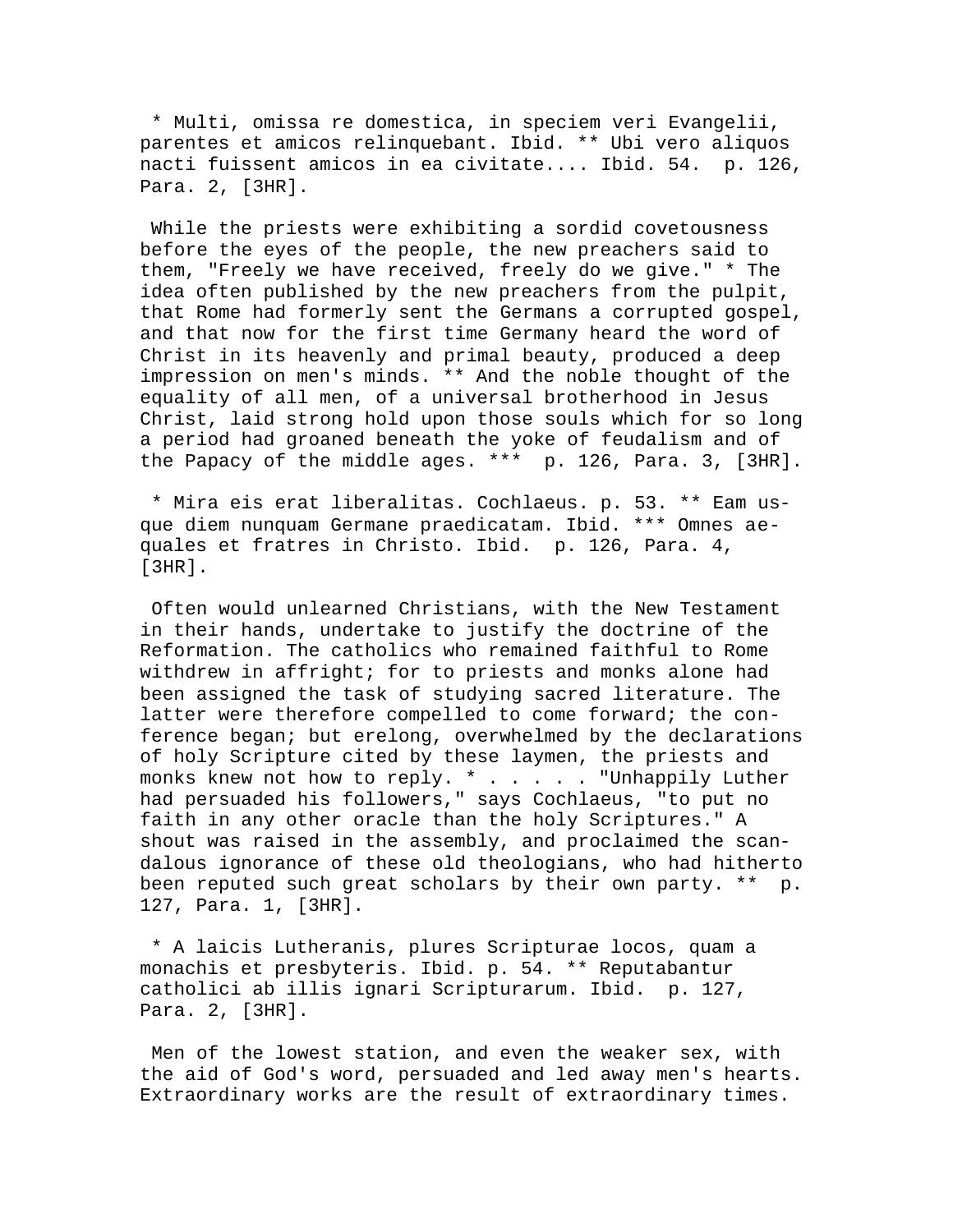At Ingolstadt, under the eyes of Dr. Eck, a young weaver read Luther's works to the assembled crowd. In this very city, the university having resolved to compel a disciple of Melancthon to retract, a woman, named Argula de Staufen, undertook his defense, and challenged the doctors to a public disputation. Women and children, artisans and soldiers, knew more of the Bible than the doctors of the schools or the priests of the altars. p. 127, Para. 3, [3HR].

 Christendom was divided into two hostile bodies, and their aspects were strikingly contrasted. Opposed to the old champions of the hierarchy, who had neglected the study of languages and the cultivation of literature, as one of their own body informs us, were generous-minded youths, devoted to study, investigating Scripture, and familiarizing themselves with the masterpieces of antiquity. \* Possessing an active mind, an elevated soul, and intrepid heart, these young men soon acquired such knowledge, that for a long period none could compete with them. It was not only the vitality of their faith which rendered the superior to their contemporaries, but an elegance of style, a perfume of antiquity, a sound philosophy, a knowledge of the world, completely foreign to the theologians "of the old leaven," as Cochlaeus himself terms them. \*\* Accordingly, when these youthful defenders of the Reformation met the Romish doctors in any assembly, they attacked them with such ease and confidence, that these ignorant men hesitated, became embarrassed, and fell into a contempt merited in the eyes of all. p. 128, Para. 1, [3HR].

 \* Totam vero juventutem, eloquentiae litteris, linguarumque studio deditam..in partem suam traxit. Cochlaeus, p. 54. \*\* Veteris farinae. p. 128, Para. 2, [3HR].

 The ancient edifice was crumbling under the load of superstition and ignorance; the new one was rising on the foundations of faith and knowledge. New elements entered deep into the lives of the people. Torpor and dulness were in all parts succeeded by a spirit of inquiry and a thirst for instruction. An active, enlightened, and living faith took the place of superstitious devotion and ascetic meditations. Works of piety succeeded bigoted observances and penances. The pulpit prevailed over the ceremonies of the altar; and the ancient and sovereign authority of God's word was at length restored in the church. p. 128, Para. 3, [3HR].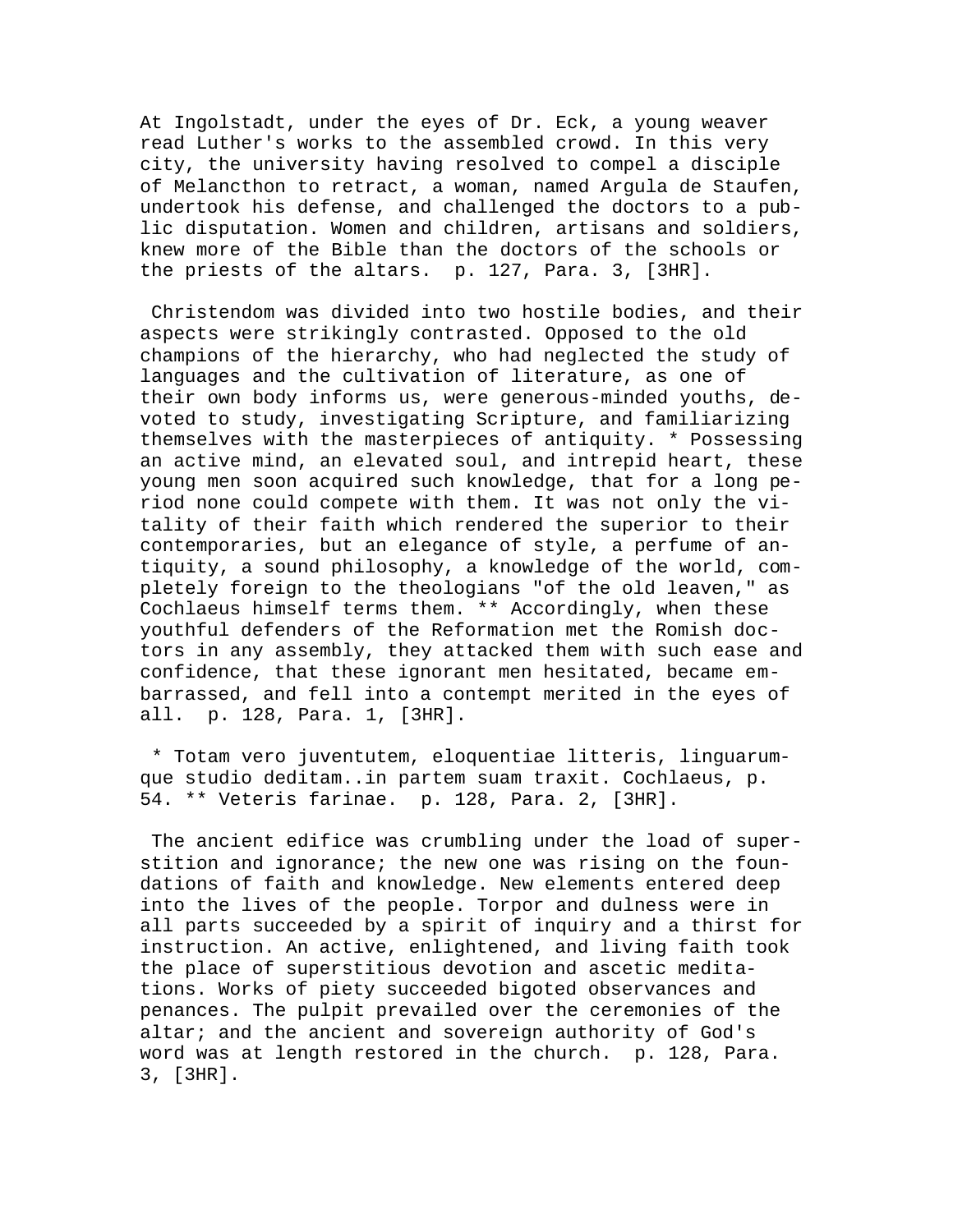The printing-press, that powerful machine discovered in the fifteenth century, came to the support of all these exertions, and its terrible missiles were continually battering the walls of the enemy. p. 129, Para. 1, [3HR].

 The impulse which the Reformation gave to popular literature in Germany was immense. While in the year 1513 only thirty-five publications had appeared, and thirty-seven in 1517, the number of books increased with astonishing rapidity after the appearance of Luther's theses. In 1518 we find seventy-one different works; in 1519, one hundred and eleven; in 1520, two hundred and eight; in 1521, two hundred and eleven; in 1522, three hundred and forty-seven; and in 1523, four hundred and ninety-eight. . . . . And where were all these published? For the most part at Wittemberg. And who were their authors? Generally Luther and his friends. In 1522 one hundred and thirty of the reformer's writings were published; and in the year following, one hundred and eighty-three. In this same year only twenty Roman-catholic publications appeared. \* The literature of Germany thus saw the light in the midst of struggles, and contemporaneously with her religion. Already it appeared learned, profound, full of daring and life, as later times have seen it. The national spirit showed itself for the first time without mixture, and at the very moment of its birth received the baptism of fire from Christian enthusiasm. p. 129, Para. 2, [3HR].

 \* Panzer's Annalen der Deutsch. Litt.; Ranke's Deutsch. Gesch. 2. 79. p. 129, Para. 3, [3HR].

 What Luther and his friends composed, others circulated. Monks, convinced of the unlawfulness of monastic obligations, desirous of exchanging a long life of slothfulness for one of active exertion, but too ignorant to proclaim the word of God, travelled through the provinces, visiting hamlets and cottages, where they sold the books of Luther and his friends. Germany soon swarmed \* with these bold colporteurs. \*\* Printers and booksellers eagerly welcomed every writing in defense of the Reformation; but they rejected the books of the opposite party, as generally full of ignorance and barbarism. \*\*\* If any one of them ventured to sell a book in favor of the Papacy, and offered it for sale in the fairs at Frankfort or elsewhere, merchants, purchasers, and men of letters overwhelmed him with ridicule and sarcasm. \*\*\*\* It was in vain that the emperor and princes had published severe edicts against the writings of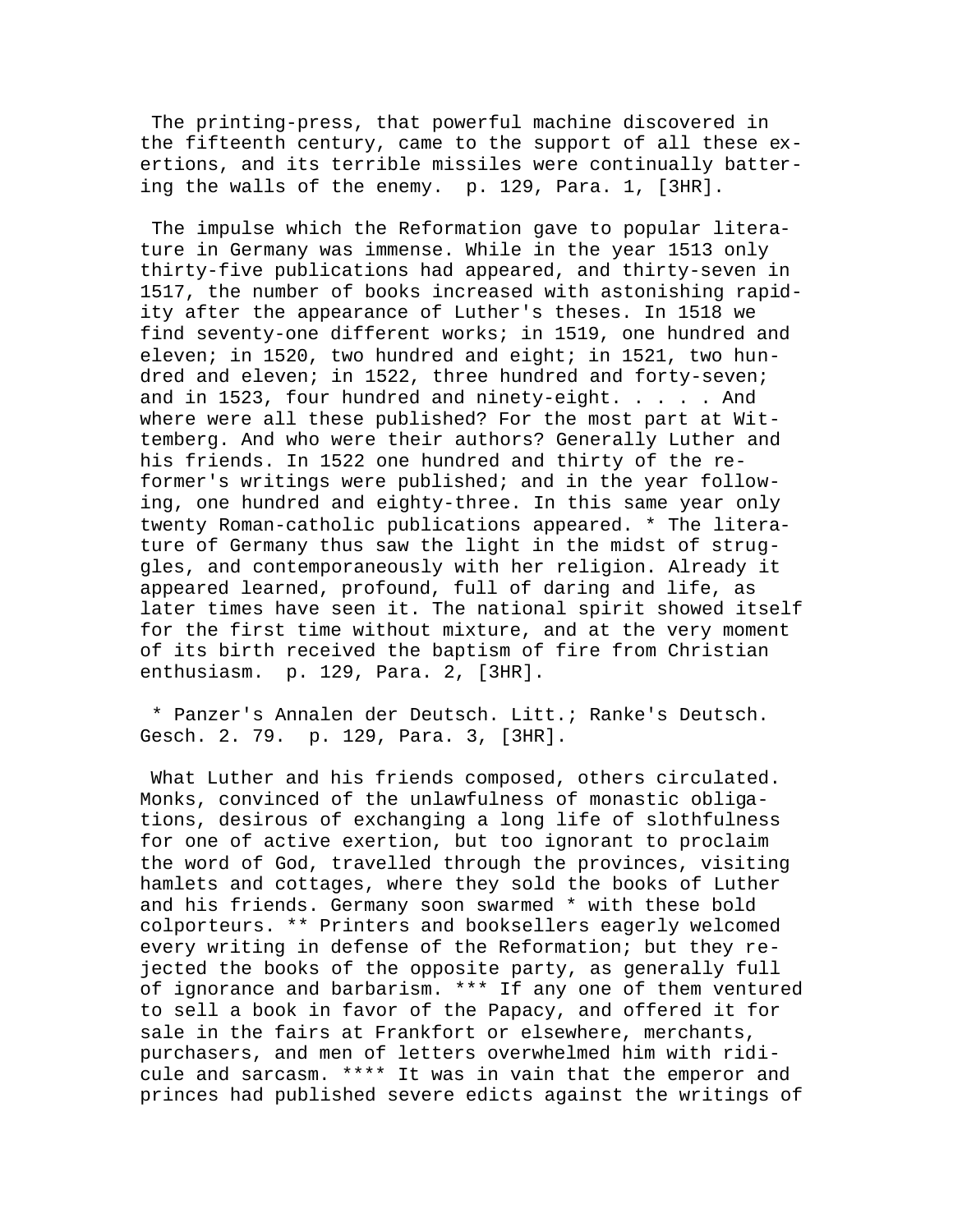the reformers. As soon as an inquisitorial visit was to be paid, the dealers who had received secret intimation concealed the books that it was intended to proscribe; and the multitude, ever eager for what is prohibited, immediately bought them up, and read them with the greater avidity. It was not only in Germany that such scenes were passing; Luther's writings were translated into French, Spanish, English, and Italian, and circulated among these nations. p. 129, Para. 4, [3HR].

 \* Apostatarum, monasteriis relictis, infinitus jam erat numerus, in speciem bibliopalarum. Cochlaeus, p. 54. \*\* We have ventured to employ the words colporteur and colportage to express the title and trade of those itinerant booksellers. Besides the inadequacy of our English equivalents, these words appear to be making their way into our vocabulary. Tr. \*\*\* Catholicorum, velut indocta et veteris barbarici trivialia scripta, contemnebant. Cochlaeus, p. 54. \*\*\*\* In publicis mercatibus Francofordiae et alibi, vexabantur ac ridebantur. Ibid. p. 129, Para. 5, [3HR].

 CHAPTER 12 --- Luther at Zwickau -- The Castle of Freyberg -- Worms -- Frankfort -- Universal movement -- Wittemberg the center of the Reformation -- Luther's sentiments. p. 131, Para. 1, [3HR].

 If the most puny instruments inflicted such terrible blows on Rome, what was it when the voice of the monk of Wittemberg was heard? Shortly after the discomfiture of the new prophets, Luther, in a layman's attire, traversed the territories of duke George in a wagon. His gown was hidden, and the reformer seemed to be a plain citizen of the country. If he had been recognized, if he had fallen into the hands of the exasperated duke, perhaps his fate would have been sealed. He was going to preach at Zwickau, the birthplace of the pretended prophets. It was no sooner known at Schneeberg, Annaberg, and the surrounding places, that the people crowded around him. Fourteen thousand persons flocked into the city, and as there was no church that could contain such numbers, Luther went into the balcony of the town-hall, and preached before an audience of twentyfive thousand persons who thronged the market-place, some of whom had mounted on heaps of cut stones piled up near the building. \* The servant of God was dilating with fervor on the election of grace, when suddenly cries were heard from the midst of the auditory. An old woman of haggard mein stretched out her emaciated arms from the stone on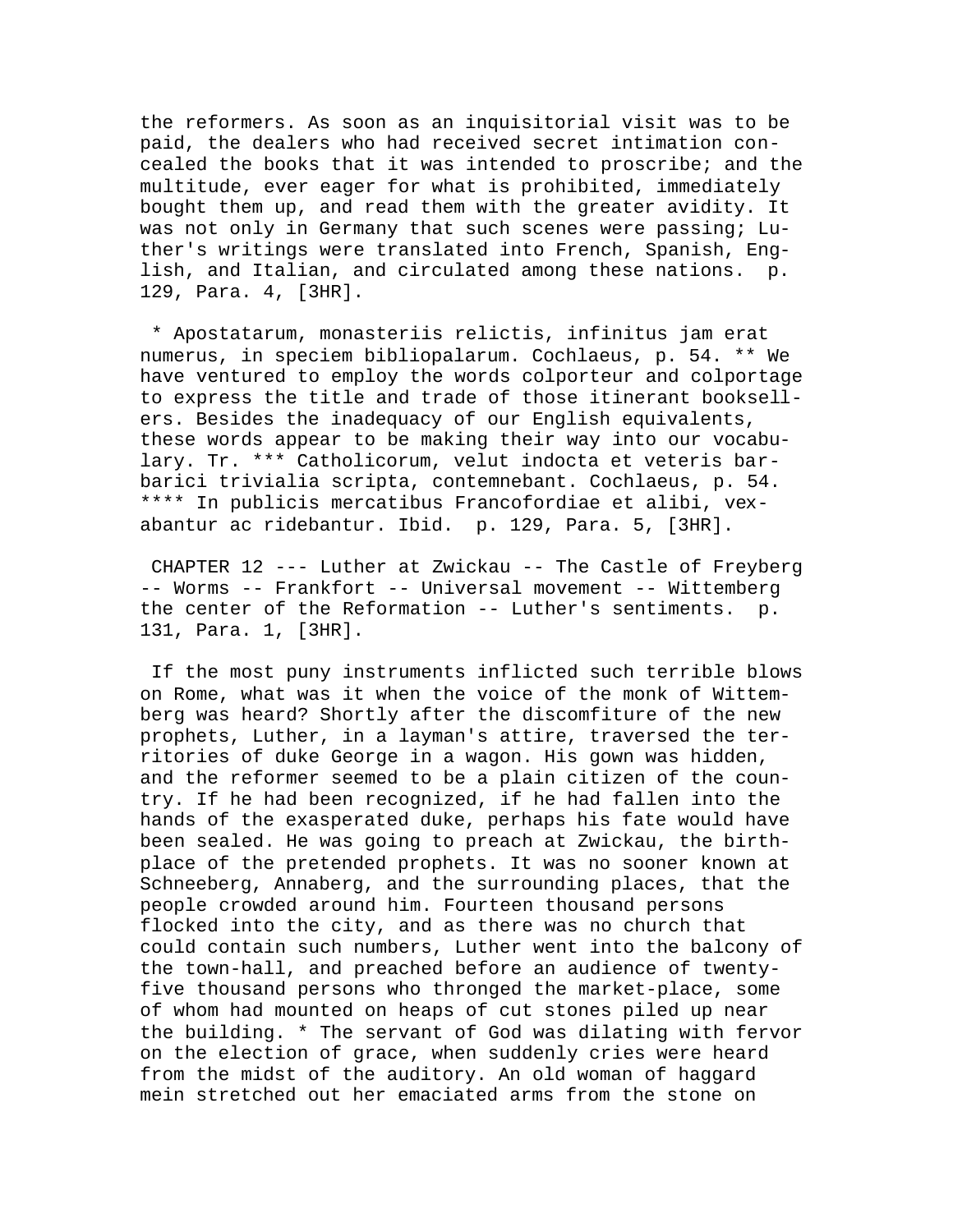which she had taken her station, and seemed desirous of restraining with her fleshless hands that crowd which was about to fall prostrate at the feet of Jesus. Her wild yells interrupted the preacher. "It was the devil," said Seckendorff, "who had taken the form of an old woman in order to excite a disturbance." \*\* But it was all in vain; the reformer's words silenced the wicked spirit; these thousands of hearers caught his enthusiasm; glances of admiration were exchanged; hands were warmly grasped, and erelong the tongue-tied monks, unable to avert the storm, found it necessary to leave Zwickau. p. 131, Para. 2, [3HR].

 \* Von dem Rathhaus unter einem Zulauf von 25,000 Menschen. Seck. p. 539. \*\* Der Teufel indem er sich in Gestalt eines alten Weibes. Ibid. p. 131, Para. 3, [3HR].

 In the castle of Freyberg dwelt Henry, brother of duke George. His wife, a princess of Mecklenburg, had the preceding year borne him a son who had been named Maurice. With a fondness for the table and for pleasure, duke Henry combined the rudeness and coarse manners of a soldier. In other respects, he was pious after the fashion of the times, had gone to the holy Land, and made a pilgrimage to St. Iago of Compostella. He would often say: "At Compostella I placed a hundred golden florins on the altar of the saint, and said to him: O St. Iago, to please thee I came hither; I make thee a present of this money; but if these knaves, the priests, take it from thee, I cannot help it; so be on your guard." \* p. 132, Para. 1, [3HR].

 \* Lasst du dir's die Buben nehmen..Ibid. p. 430. p. 132, Para. 2, [3HR].

 A Franciscan and a Dominican, both disciples of Luther, had been for some time preaching the gospel at Freyberg. The duchess, whose piety had inspired her with a horror of heresy, listened to their sermons with astonishment that this gentle word of a Saviour was the object she had been taught to fear. Gradually her eyes were opened, and she found peace in Christ Jesus. No sooner had duke George learned that the gospel was preached at Freyberg, than he entreated his brother to oppose these novelties. Chancellor Strehlin and the canons seconded his prayer with their fanaticism. A violent explosion took place in the court of Freyberg. Duke Henry harshly reprimanded and reproached his wife, and more than once the pious duchess watered her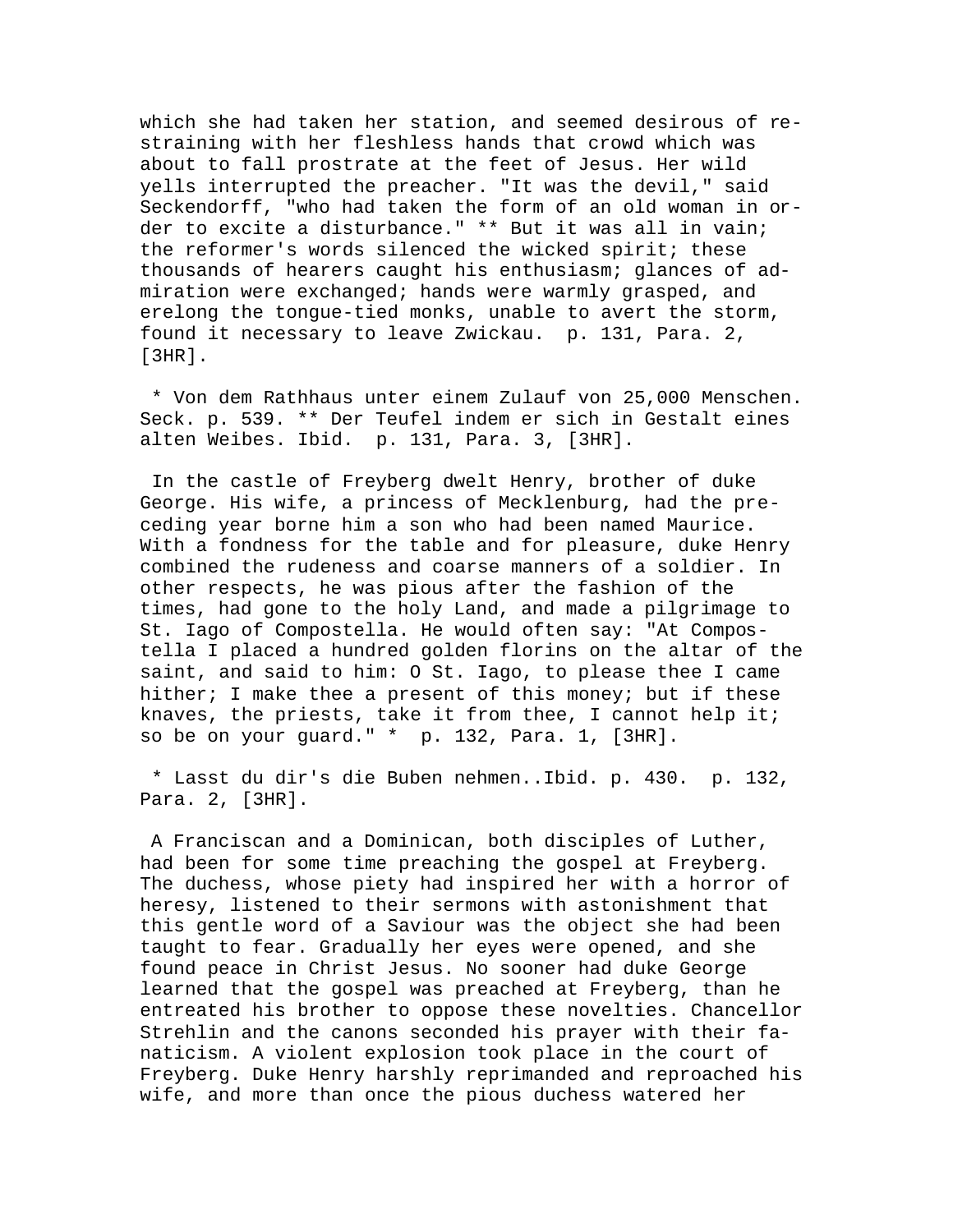child's cradle with her tears. Yet by degrees her prayers and gentleness won the heart of her husband; the rough man was softened; harmony was restored between the married pair, and they were enabled to join in prayer beside their sleeping babe. Great destinies were hovering over that child; and from that cradle, where a Christian mother had so often poured forth her sorrows, God was one day to bring forth the liberator of the Reformation. p. 132, Para. 3, [3HR].

 Luther's intrepidity had excited the inhabitants of Worms. The imperial decree terrified the magistrates; all the churches were closed; but in a public place, filled by an immense crowd, a preacher ascended a rudely constructed pulpit, and proclaimed the gospel with persuasive accents. If the authorities showed a disposition to interfere, the hearers dispersed in a moment, and stealthily carried away the pulpit; but the storm was no sooner passed, than it was immediately set up on some more secluded spot, to which the crowd again flocked to hear the word of Christ. This temporary pulpit was every day carried from one place to another, and served to encourage the people, still agitated by the emotions of the great drama lately performed in their city. \* p. 133, Para. 1, [3HR].

 \* So liessen sie eine Canzel machen, die man von einem Ort zum andern..Seck. p. 436. p. 133, Para. 2, [3HR].

 At Frankfort on the Maine, one of the principal free cities of the empire, all was in commotion. A courageous evangelist, Ibach, preached salvation by Jesus Christ. The clergy, among whom was Cochlaeus, so notorious by his writings and his opposition, irritated against this audacious colleague, denounced him to the archbishop of Mentz. The council undertook his defense, although with timidity, but to no purpose, for the clergy discharged the evangelical minister, and compelled him to leave the town. Rome triumphed; everything seemed lost; the poor believers fancied themselves for ever deprived of the word; but at the very moment when the citizens appeared inclined to yield to these tyrannical priests, many nobles declared for the gospel. Max of Molnheim, Harmuth of Cronberg, George of Stockheim, and Emeric of Reiffenstein, whose estates lay near Frankfort, wrote to the council: "We are constrained to rise up against these spiritual wolves." And addressing the clergy, they said: "Embrace the evangelical doctrine, recall Ibach, or else we will refuse to pay our tithes." p.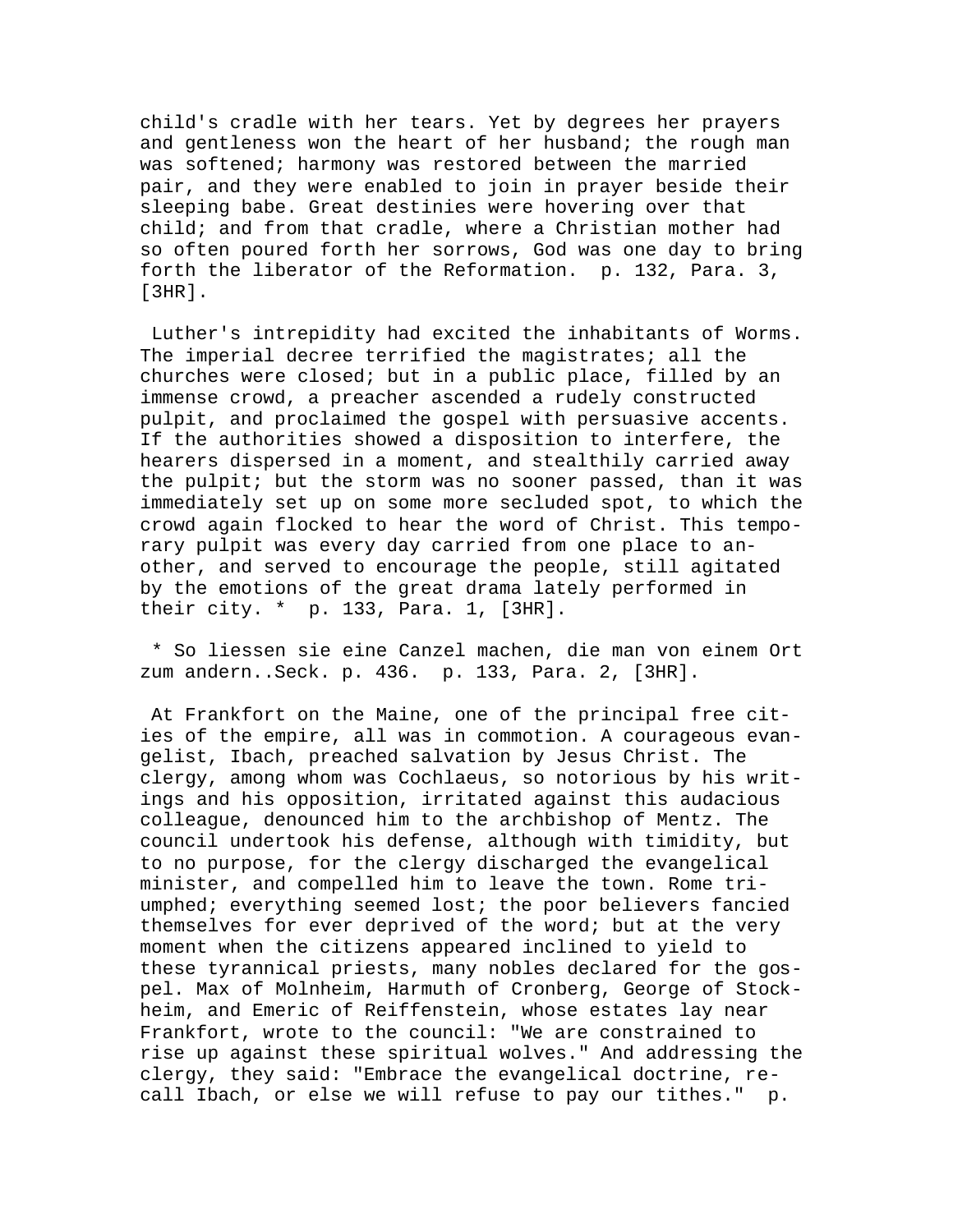133, Para. 3, [3HR].

 The people, who listened gladly to the Reformation, being encouraged by the language of the nobles, began to put themselves in motion; and one day, just as Peter Mayer, the persecutor of Ibach and the most determined enemy of the reform, was going to preach against the heretics, a great uproar was heard. Mayer was alarmed, and hastily quitted the church. This movement decided the council. All the preachers were enjoined by proclamation to preach the pure word of God, or the leave the city. p. 134, Para. 1, [3HR].

 The light which proceeded from Wittemberg, as from the heart of the nation, was thus shedding its rays through the whole empire. In the west, Berg, Cleves, Lippstadt, Munster, Wesel, Miltenberg, Mentz, Deux Ponts, and Strasburg, listened to the gospel; on the south, Hof, Schlesstadt, Bamberg, Esslingen, Halle in Swabia, Heilbrunn, Augsburg, Ulm, and many other places, received it with joy. In the east, the duchy of Liegnitz, Prussia, and Pomerania opened their gates to it; and in the north, Brunswick, Halberstadt, Gosslar, Zell, Friesland, Bremen, Hamburg, Holstein, and even Denmark, with other neighboring countries, were moved at the sounds of this new doctrine. p. 134, Para. 2, [3HR].

 The elector Frederick had declared that he would allow the bishops to preach freely in his states, but that he would deliver no one into their hands. Accordingly, the evangelical teachers, persecuted in other countries, soon took refuge in Saxony. Ibach of Frankfort, Eberlin of Ulm, Kauxdorf of Magdeburg, Valentine Mustoeus, whom the canons of Halberstadt had horribly mutilated, \* and other faithful ministers, coming from all parts of Germany, fled to Wittemberg, as the only asylum in which they could be secure. Here they conversed with the reformers; at their feet they strengthened themselves in the faith; and communicated to them their own experience and the knowledge they had acquired. It is thus the waters of the rivers return by the clouds from the vast expanse of the ocean, to feed the glaciers whence they first descended to the plains. p. 134, Para. 3, [3HR].

 \* Aliquot ministri cononicorum, capiunt D. Valentinum Mustaeum et vinctum manibus pedibusque, injecto in ejus os freno, deferunt per trabes in inferiores coenobii partes,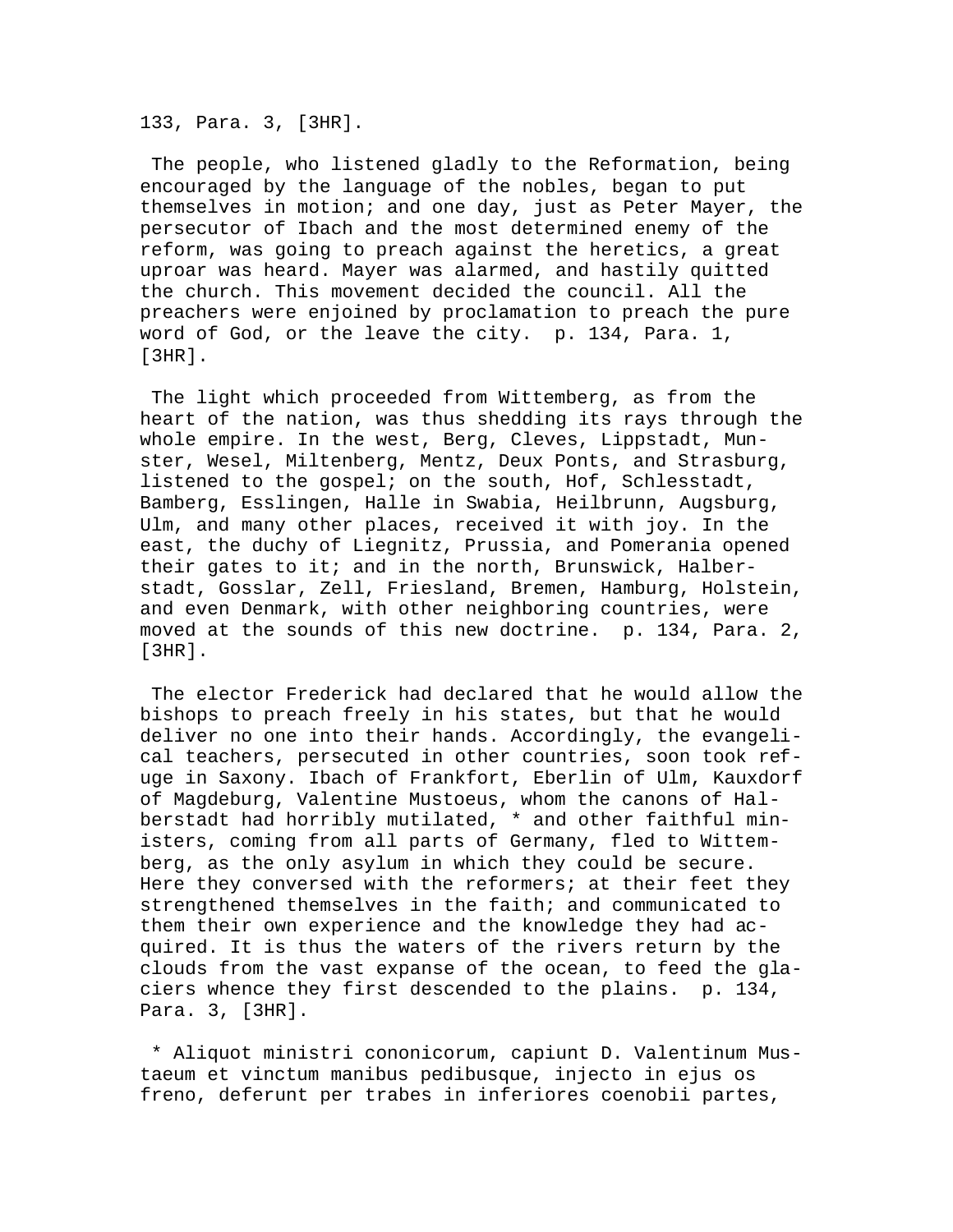ibique in cella cerevisiaria eum castrant. Hamelmann, historia renati Evangelii, p. 880. p. 134, Para. 4, [3HR].

 The work which was evolving at Wittemberg, and formed in this manner of many different elements, became more and more the work of the nation, of Europe, and of Christendom. This school, founded by Frederick, and quickened by Luther, was the center of an immense revolution which regenerated the church, and impressed on it a real and living unity far superior to the apparent unity of Rome. The Bible reigned at Wittemberg, and its oracles were heard on all sides. This academy, the most recent of all, had acquired that rank and influence in Christendom which had hitherto belonged to the ancient university of Paris. The crowds that flocked thither from every part of Europe made known the wants of the church and of the nations; and as they quitted these walls, now become holy to them, they carried back with them to the church and the people of the word of grace appointed to heal and to save the nations. p. 135, Para. 1, [3HR].

 Luther, as he witnessed this success, felt his confidence increase. He beheld this feeble undertaking, begun in the midst of so many fears and struggles, changing the aspect of the Christian world, and was himself astonished at the result. He had foreseen nothing of the kind, when first he rose up against Tetzel. Prostrate before the God whom he adored, he confessed the work to be His, and exulted in the assurance of a victory that could not be torn from him. "Our enemies threaten us with death," said he to Harmuth of Cronberg; "if they had as much wisdom as foolishness, they would, on the contrary, threaten us with life. What an absurdity and insult to presume to threaten death to Christ and Christians, who are themselves lords and conquerors of death. \* . . . . . It is as if I would seek to frighten a man by saddling his horse and helping him to mount. Do they not know that Christ is risen from the dead? In their eyes He is still lying in the sepulcher; nay more, in hell. But we know that He lives." He was grieved at the thought that he was regarded as the author of a work, in the smallest details of which he beheld the hand of God. "Many believe because of me," said he. "But those alone truly believe, who would continue faithful even should they hear -- which God forbid -- that I had denied Jesus Christ. True disciples believe not in Luther, but in Jesus Christ. As for myself, I do not care about Luther. \*\* "Whether he is a saint or a knave, what matters it? It is not he that I preach;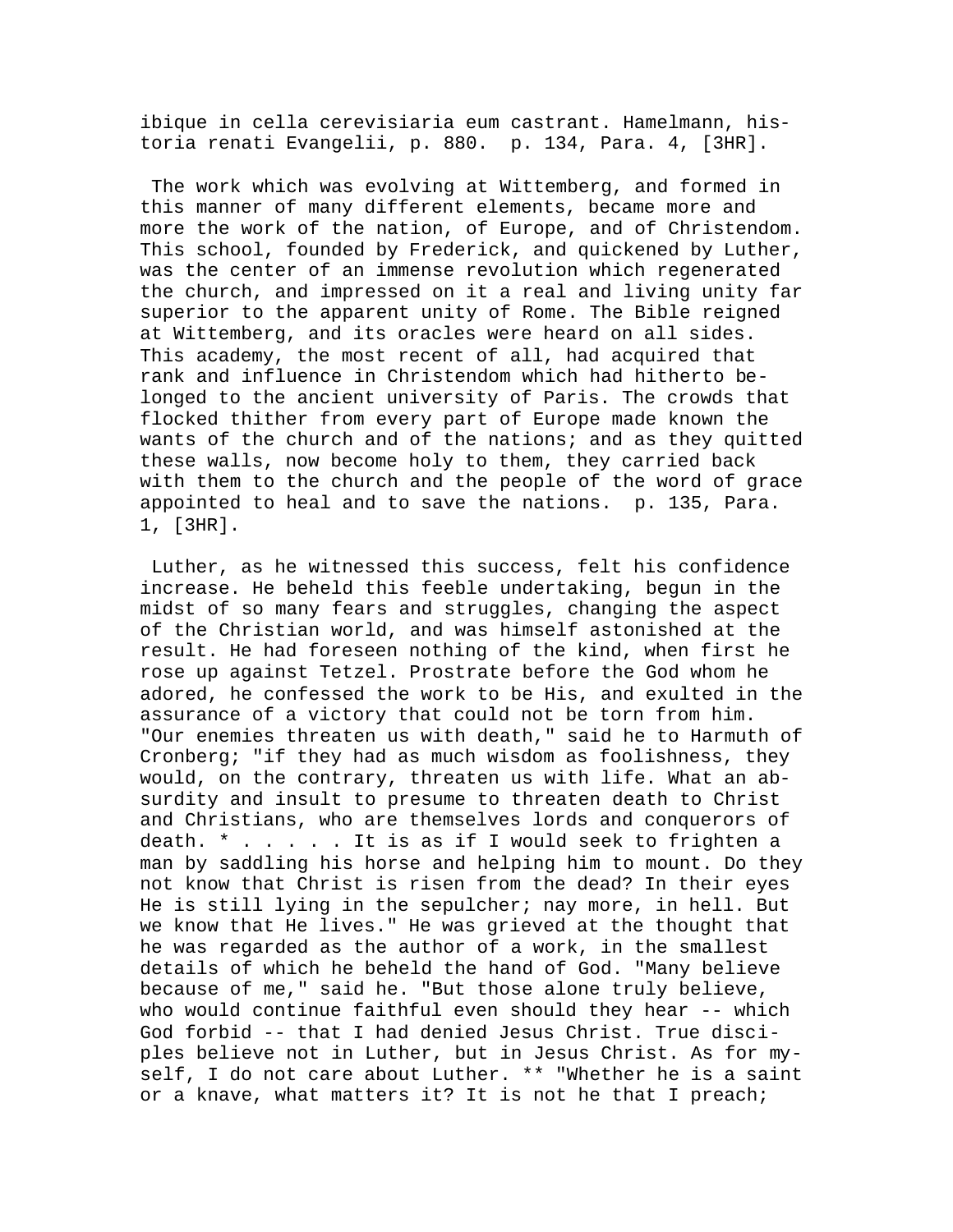but Christ. If the devil can take him, let him do so. But let Christ abide with us, and we shall abide also." p. 135, Para. 2, [3HR].

 \* Herren und Seigmanner des Todes. L. Epp. 2. 164. \*\* Ich kenne auch selbst nicht den Luther. L. Epp. 2. 168. p. 135, Para. 3, [3HR].

 And vainly, indeed, would men endeavor to explain this great movement by mere human circumstances. Men of letters, it is true, sharpened their wits and discharged their keenpointed arrows against the pope and the monks; the shout of liberty, which Germany had so often raised against the tyranny of the Italians, again resounded in the castles and provinces; the people were delighted with the song of "the nightingale of Wittemberg," a herald of the spring that was everywhere bursting forth. \* But it was not a mere outward movement, similar to that effected by a longing for earthly liberty, that was then accomplishing. Those who assert that the Reformation was brought about by bribing princes with the wealth of the convents, the priests with permission to marry, and the people with the prospect of freedom, are strangely mistaken in its nature. No doubt a useful employment of the funds that had hitherto supported the sloth of the monks -- no doubt marriage and liberty, gifts that proceed direct from God, might have favored the development of the Reformation; but the mainspring was not there. An interior revolution was then going on in the depths of the human heart. Christians were again learning to love, to pardon, to pray, to suffer, and even to die for a truth that offered no repose save in heaven. The church was passing through a state of transformation. Christianity was bursting the bonds in which it had so long been confined, and returning in life and vigor into a world that had forgotten its ancient power. The hand that made the world was turned towards it again; and the gospel, reappearing in the midst of the nations, accelerated its course, notwithstanding the violent and repeated efforts of priests and kings; like the ocean which, when the hand of God presses on its surface, rises calm and majestic along its shores, so that no human power is able to resist its progress. p. 136, Para. 1, [3HR].

 \* Wittemberger Nachtigall, a poem by Hans Sachs, 1523. p. 136, Para. 2, [3HR].

BOOK 10. AGITATION, REVERSES, And PROGRESS. 1522-1526. p.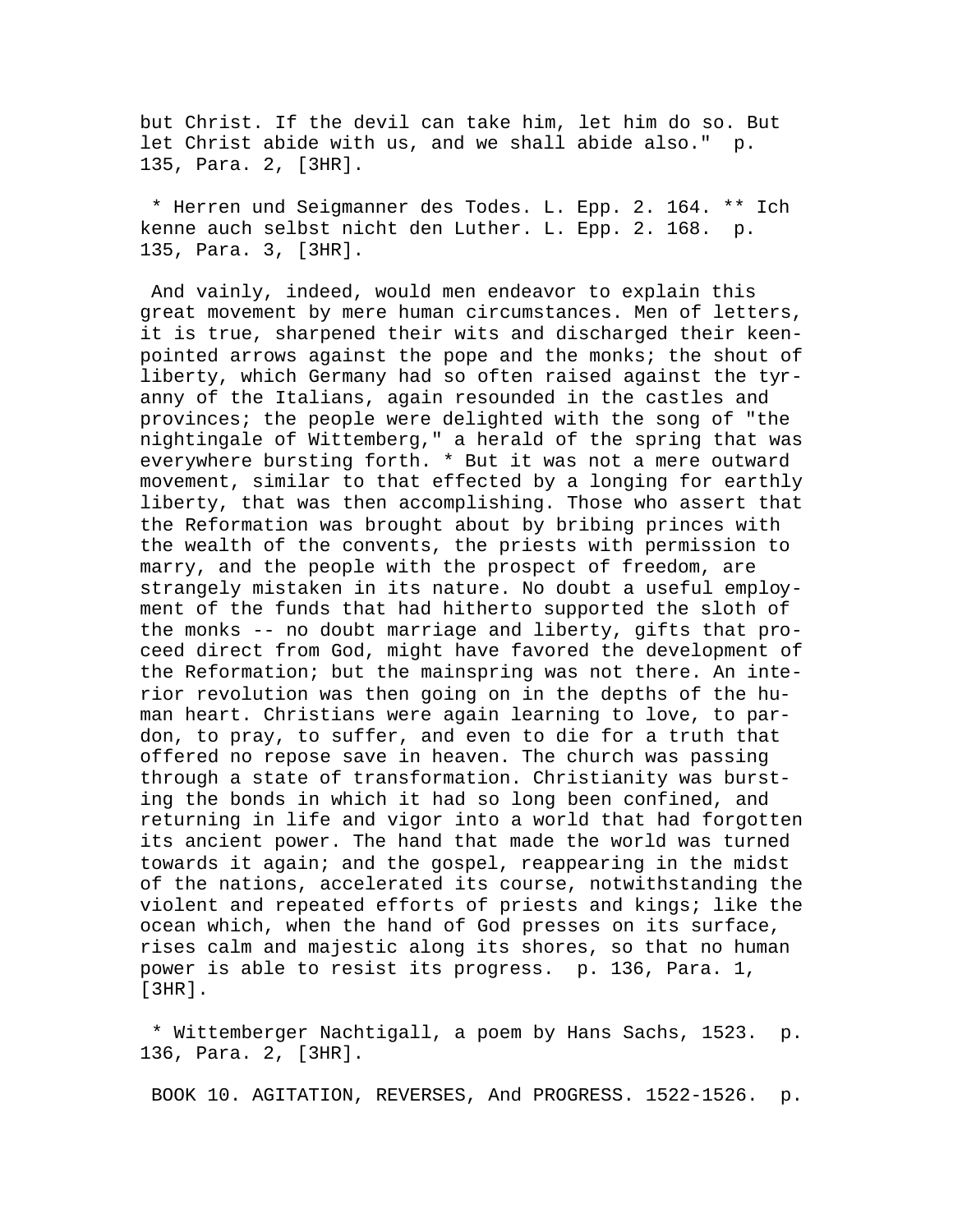139, Para. 1, [3HR].

 CHAPTER 1 --- Political element -- Want of enthusiasm at Rome -- Siege of Pampeluna -- Courage of Ignatius -- Transition -- Luther and Loyola -- Visions -- Two principles. p. 139, Para. 2, [3HR].

 The Reformation, which at first had existed in the hearts of a few pious men, had entered into the worship and the life of the church; it was natural that it would take a new step, and penetrate into civil relationships and the life of nations. Its progress was always from the interior to the exterior. We are about to see this great revolution taking possession of the political life of the world. p. 139, Para. 3, [3HR].

 For eight centuries past, Europe had formed one vast sacerdotal state. Emperors and kings had been under the patronage of popes. Whenever any energetic resistance had been offered to her audacious pretensions, particularly in Germany and France, Rome eventually had the upperhand, and princes, docile agents of her terrible decrees, had been seen fighting to secure her dominion against private believers obedient to their rule, and profusely shedding in her behalf the blood of their people's children. p. 139, Para. 4, [3HR].

 No injury could be inflicted on this vast ecclesiastical state, of which the pope was the head, without affecting the political relations. p. 139, Para. 5, [3HR].

 Two great ideas then agitated Germany. On the one hand, a desire for a revival of faith; and on the other, a longing for a national government, in which the German states might be represented, and thus serve as a counterpoise to the power of the emperors. \* p. 139, Para. 6, [3HR].

 \* Pfeffel Droit publ. De l'allemagne, 590. Robertson Charles V. 3. 114. Ranke, Deutsche Gesch. p. 139, Para. 7, [3HR].

 The elector Frederick had insisted on this latter point at the election of Maximilian's successor; and the youthful Charles had complied. A national government had been framed in consequence, consisting of the imperial governor and representatives of the electors and circles. p. 140, Para. 1, [3HR].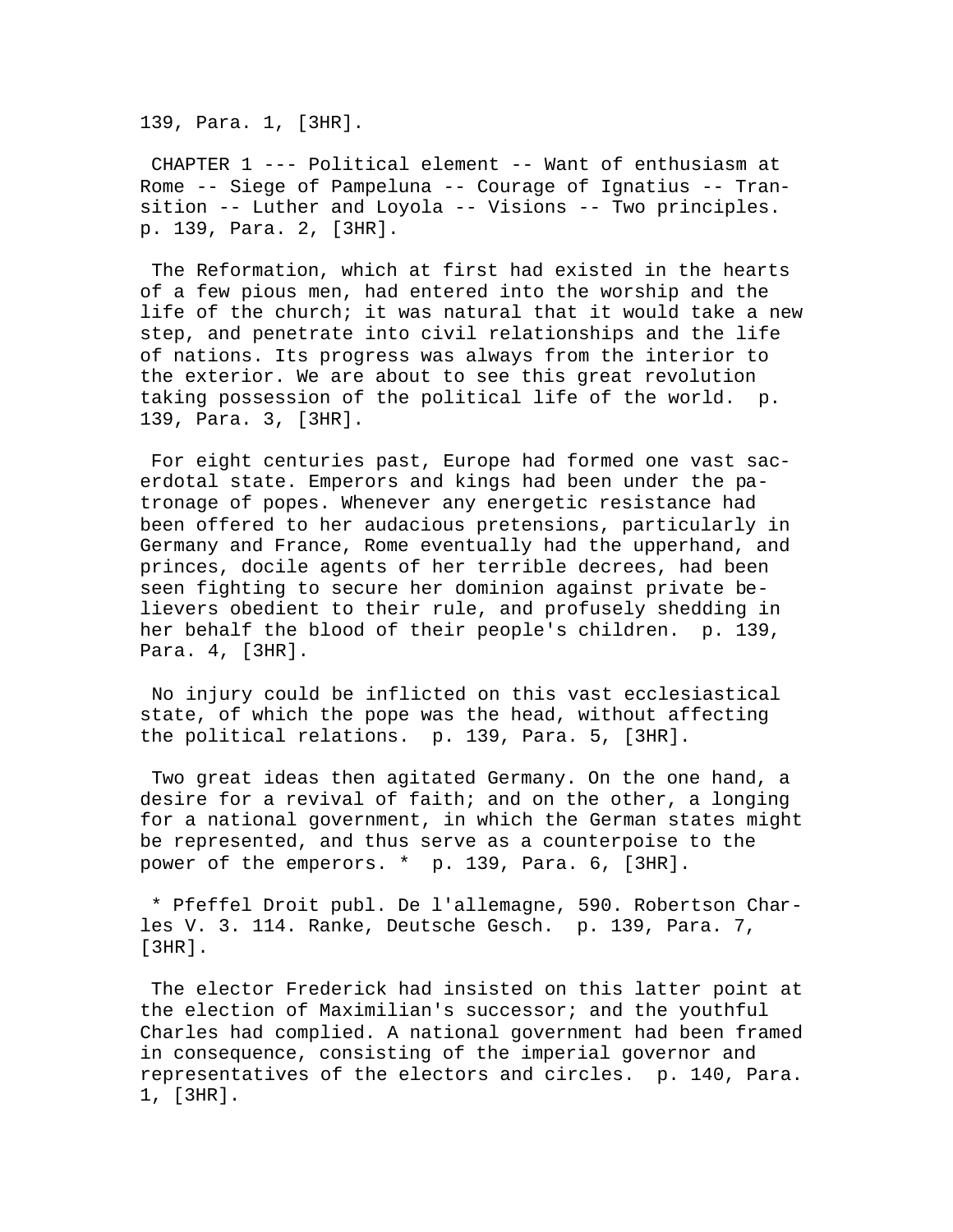Thus Luther reformed the church, and Frederick of Saxony reformed the State. p. 140, Para. 2, [3HR].

 But while, simultaneously with the religious reform, important political modifications were introduced by the leaders of the nation, it was to be feared that the commonalty would also put itself in motion, and by its excesses, both in politics and religion, compromise both reforms. p. 140, Para. 3, [3HR].

 This violent and fanatical intrusion of the people and of certain ringleaders, which seems inevitable where society is shaken and in a state of transition, did not fail to take place in Germany at the period of which we are now treating. p. 140, Para. 4, [3HR].

 There were other circumstances also that contributed to give rise to such disorders. p. 140, Para. 5, [3HR].

 The emperor and the pope had combined against the Reformation, and it seemed on the point of falling beneath the blows of two such powerful enemies. Policy, ambition, and interest compelled Charles V and Leo X to attempt its destruction. But these are poor champions to contend against the truth. Devotedness to a cause which is looked upon as sacred can only be conquered by a similar devotedness. But the Romans, yielding to the impulses of a Leo X, were enthusiastic about a sonnet or a melody, and insensible to the religion of Jesus Christ; and if any less futile thought came across their minds, instead of purifying and tempering their hearts anew in the Christianity of the apostles, they were busied with alliances, wars, conquests, and treaties, which gained new provinces, and with cold disdain left the Reformation to awaken on all sides a religious enthusiasm, and to march triumphantly to more noble conquests. The enemy that had been doomed to destruction in the cathedral of Worms, reappeared full of confidence and strength; the contest must be severe; and blood must flow. p. 140, Para. 6, [3HR].

 Yet some of the most imminent dangers that threatened the Reformation seemed at this time to be disappearing. Shortly before the publication of the edict of Worms, the youthful Charles, standing one day at a window of his palace with his confessor, had said, it is true, as he laid his hand on his heart: "I swear to hang up at this very window the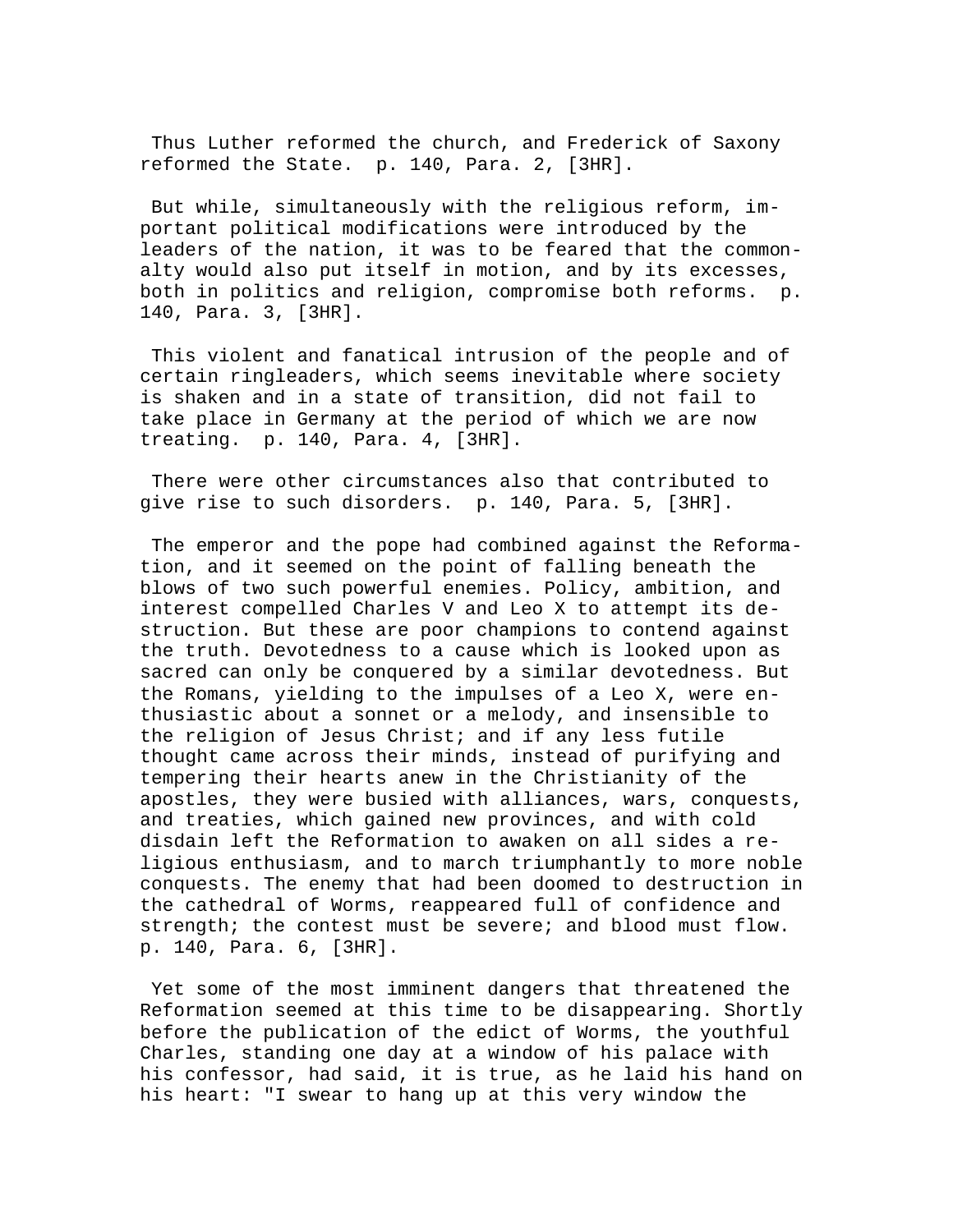first man who shall declare himself a Lutheran after the publication of my edict." \* But it was not long before his zeal abated considerably. His project for reviving the ancient glory of the holy empire, that is to say, of increasing his own power, had been coldly received. \*\* Dissatisfied with Germany, he left the banks of the Rhine, repaired to the Netherlands, and availed himself of his residence there to afford the monks those gratifications that he found himself unable to give them in the empire. Luther's works were burnt at Ghent by the hangman with all possible solemnity. More than fifty thousand spectators were present at this auto-da-fe; the emperor himself looking with an approving smile. \*\*\* He thence proceeded to Spain, where wars and internal dissensions compelled him, for a time at least, to leave Germany at peace. Since he is refused in the empire the power to which he lays claim, let others hunt down the heretic of Wittemberg. More anxious thoughts engrossed all his attention. p. 140, Para. 7, [3HR].

 \* Sancte juro.... eum ex hac fenestra meo jussu suspensum iri. Pallav. 1. 130. \*\* Essendo tornato dalla Dieta che sua Maesta haveva fatta in Wormatia, escluso d'ogni conclusion buona d'ajuti e di favori che si fussi proposto d'ottenere in essa. Instructions to Cardinal Farnese. MS. In the Corsini library, published by Ranke. \*\*\* Ipso Caesare, ore subridenti, spectaculo plausit. Pallav. 1. 130. p. 140, Para. 8, [3HR].

 In effect, Francis I, impatient to try his strength with his rival, had thrown down the gauntlet. Under the pretense of restoring the children of Jean d'albret, king of Navarre, to their patrimony, he had begun a bloody struggle, destined to last all his life, by invading that kingdom with an army under the command of Lesparre, whose rapid conquests were only checked by the fortress of Pampeluna. p. 141, Para. 1, [3HR].

 On these strong walls an enthusiasm was kindled, destined afterwards to oppose the enthusiasm of the reformer, and to breathe into the Papacy a new spirit of energy, devotedness, and authority. Pampeluna was destined to be the cradle, as it were, of the rival of the Wittemberg monk. p. 141, Para. 2, [3HR].

 The chivalrous spirit that had so long animated the Christian world survived in Spain alone. The wars against the Moors, scarcely terminated in the Peninsula, and continu-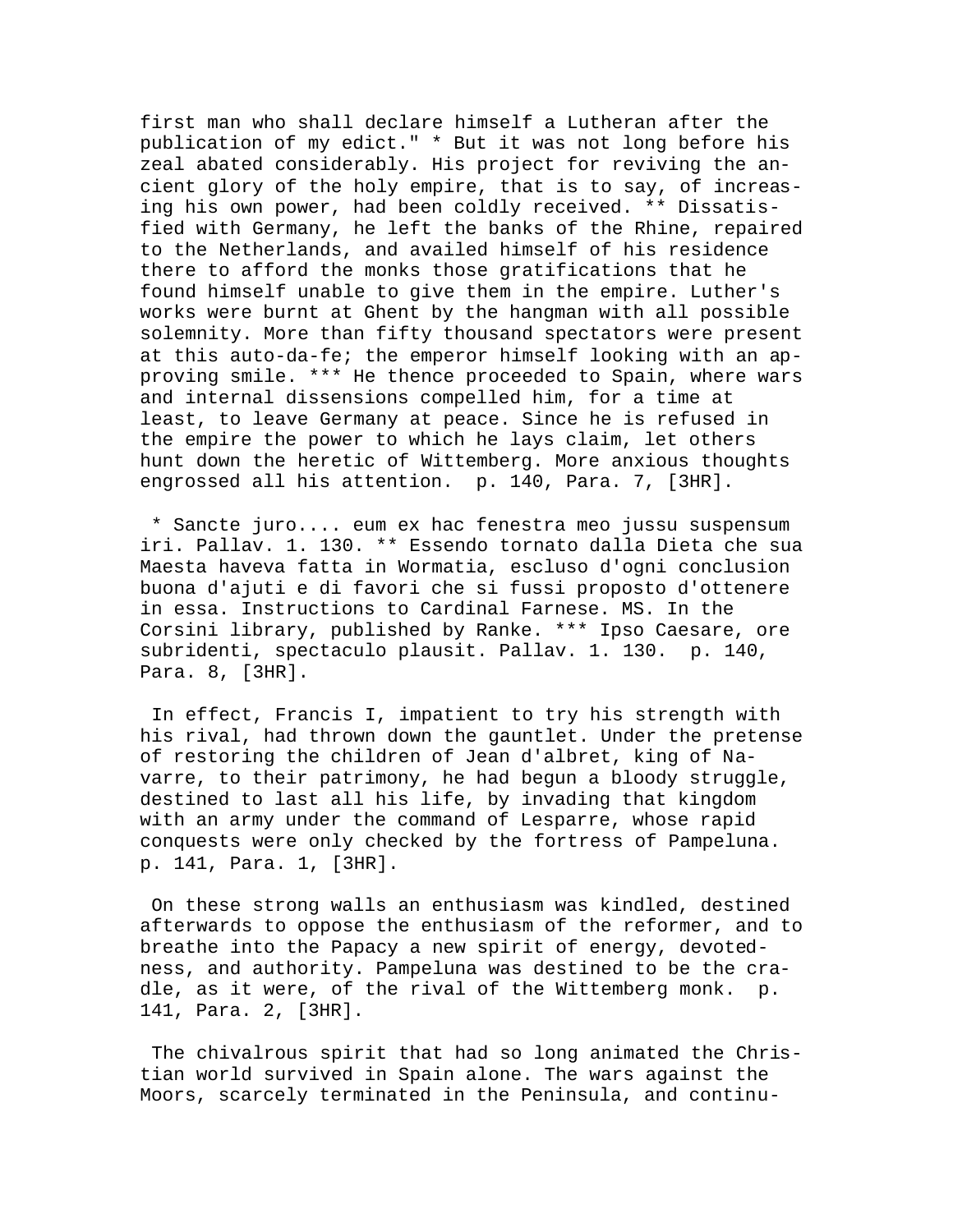ally breaking out in Africa, with distant and adventurous expeditions beyond the seas, fostered in the Castilian youths that enthusiastic and unaffected valor of which Amadis formed the ideal model. p. 142, Para. 1, [3HR].

 Among the defenders of Pampeluna was a young gentleman, Inigo Lopez of Recalda, the youngest of a family of thirteen children. Recalda, better known as Ignatius Loyola, had been brought up in the court of Ferdinand the Catholic. His person was graceful; \* he was expert in handling the sword and the lance, and ardently desired the glory of chivalry. To array himself in glittering arms, to ride a noble steed, \*\* to expose himself to the brilliant dangers of the tournament, to engage in hazardous exploits, to share in the envenomed struggles of faction, \*\*\* and to display as much devotion for Saint Peter as for his ladylove -- such was the life of this young chevalier. p. 142, Para. 2, [3HR].

 \* Cum esset in corporis ornatu elegantissimus. Maffel Vita Loyolae, 1586, p. 3. \*\* Equorumque et armorum usu praecelleret. Ibid. \*\*\* Partim in factionum rixarumque periculis, partim in amatoria vesania..tempus consumeret. Ibid. p. 142, Para. 3, [3HR].

 The governor of Navarre having gone into Spain to procure succors, had left the defense of Pampeluna to Inigo and a few nobles. The latter, perceiving the superiority of the French troops, resolved to withdraw. Inigo conjured them to make a stand against Lesparre; finding them resolute in their intention, he looked at them with indignation, accusing them of cowardice and perfidy; he then flung himself alone into the citadel, determined to hold it at the peril of his life. \* p. 142, Para. 4, [3HR].

 \* Ardentibus oculis, detestatus ignaviam perfidiamque spectantibus omnibus, in arcem solus introit. Ibid. 6. p. 142, Para. 5, [3HR].

 The French, who were enthusiastically received into Pampeluna, having proposed a capitulation to the commander of the fortress: "Let us suffer everything," said Inigo impetuously to his companions, "rather than surrender." \* Upon this the French began to batter the walls with their powerful machines, and soon attempted an assault. Inigo's courage and exhortations inspirited the Spaniards; they repelled the assailants with arrows, swords, and battle-axes;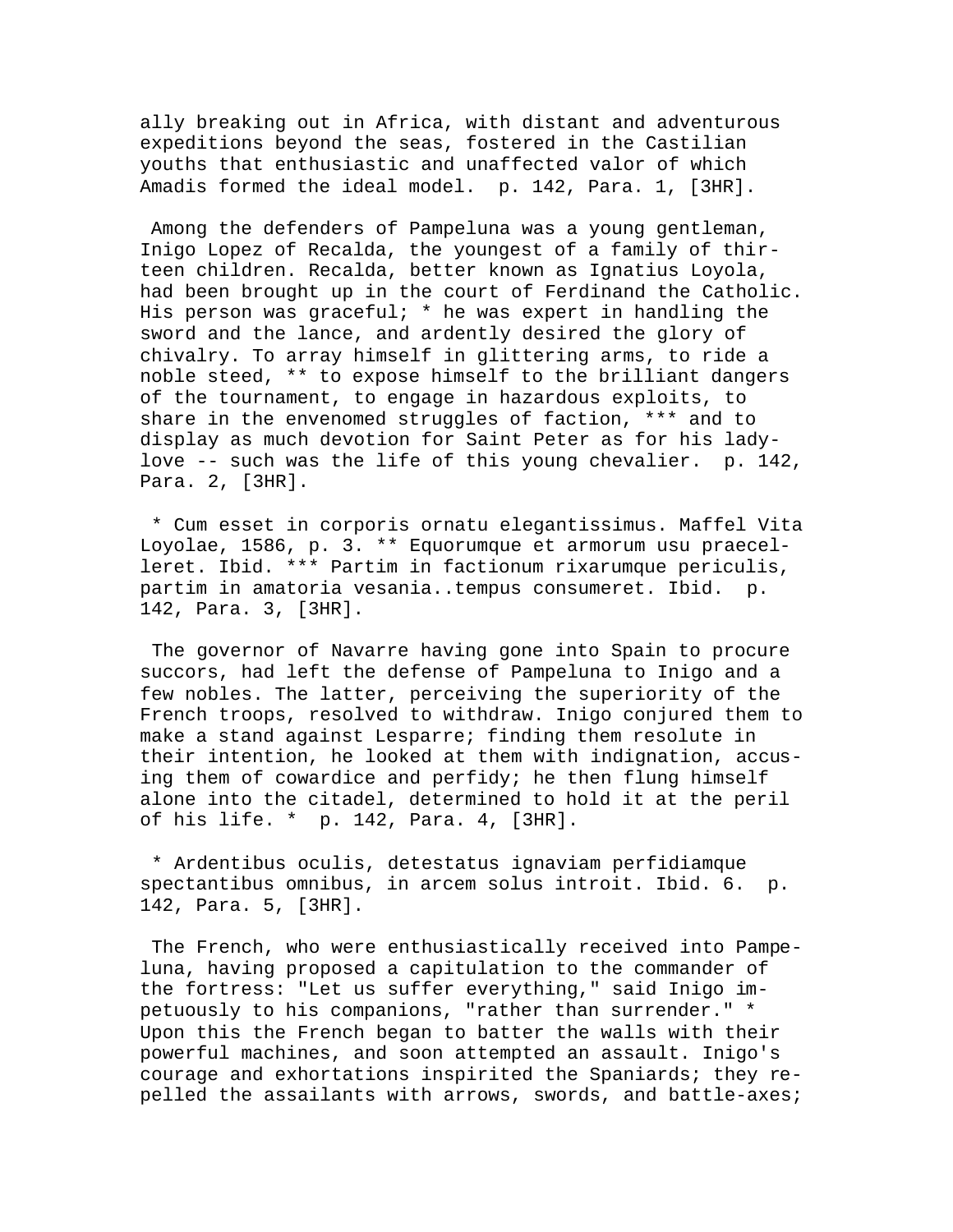Inigo fought at their head: standing on the ramparts, his eyes glistening with rage, the young cavalier brandished his sword, and the enemy fell beneath his blows. Suddenly a ball struck the wall which he was defending; a splinter from the stone wounded him severely in the right leg, and the ball recoiling with the violence of the blow, broke his left leg. Inigo fell senseless. \*\* The garrison surrendered immediately; and the French, admiring the courage of their youthful opponent, conveyed him in a litter to his parents in the castle of Loyola. In this lordly mansion, from which he afterwards derived his name, Inigo had been born, eight years after Luther, of one of the most illustrious families of that district. p. 142, Para. 6, [3HR].

 \* Tam acri ac vehementi oratione commilitonibus dissuasit. Maffel Vita Loyolae, 1586, p. 6. \*\* Ut e vestigio semianimis alienata mente corruerit. Ibid. p. 7. p. 142, Para. 7, [3HR].

 A painful operation had become necessary. Under the most acute sufferings, Inigo firmly clenched his hands, but did not utter a single groan. \* p. 143, Para. 1, [3HR].

 \* Nullum allud indicium dedit doloris, nisi ut coactos in pugnam digitos valde constringeret. Ib. 8. p. 143, Para. 2, [3HR].

 Confined to a wearisome inactivity, he found it necessary to employ his active imagination. In the absence of the romances of chivalry, which had hitherto been his only mental food, he took up the life of Jesus Christ, and the legends of Flowers of the Saints. This kind of reading, in his state of solitude and sickness, produced an extraordinary impression on his mind. The noisy life of tournaments and battles, which had hitherto exclusively occupied his thoughts, appeared to recede, to fade and vanish from his sight; and at the same time a more glorious career seemed opening before his astonished eyes. The humble actions of the saints and their heroic sufferings appeared far more worthy of praise than all the high feats of arms and chivalry. Stretched upon his bed, a prey to fever, he yielded to the most opposite thoughts. The world that he was forsaking, the world whose holy mortifications lay before him, appeared together, the one with its pleasures, the other with its austerities; and these two worlds contended in deadly struggle within his bosom. "What if I were to act like St. Francis or St. Dominick?" said he. \* Then the im-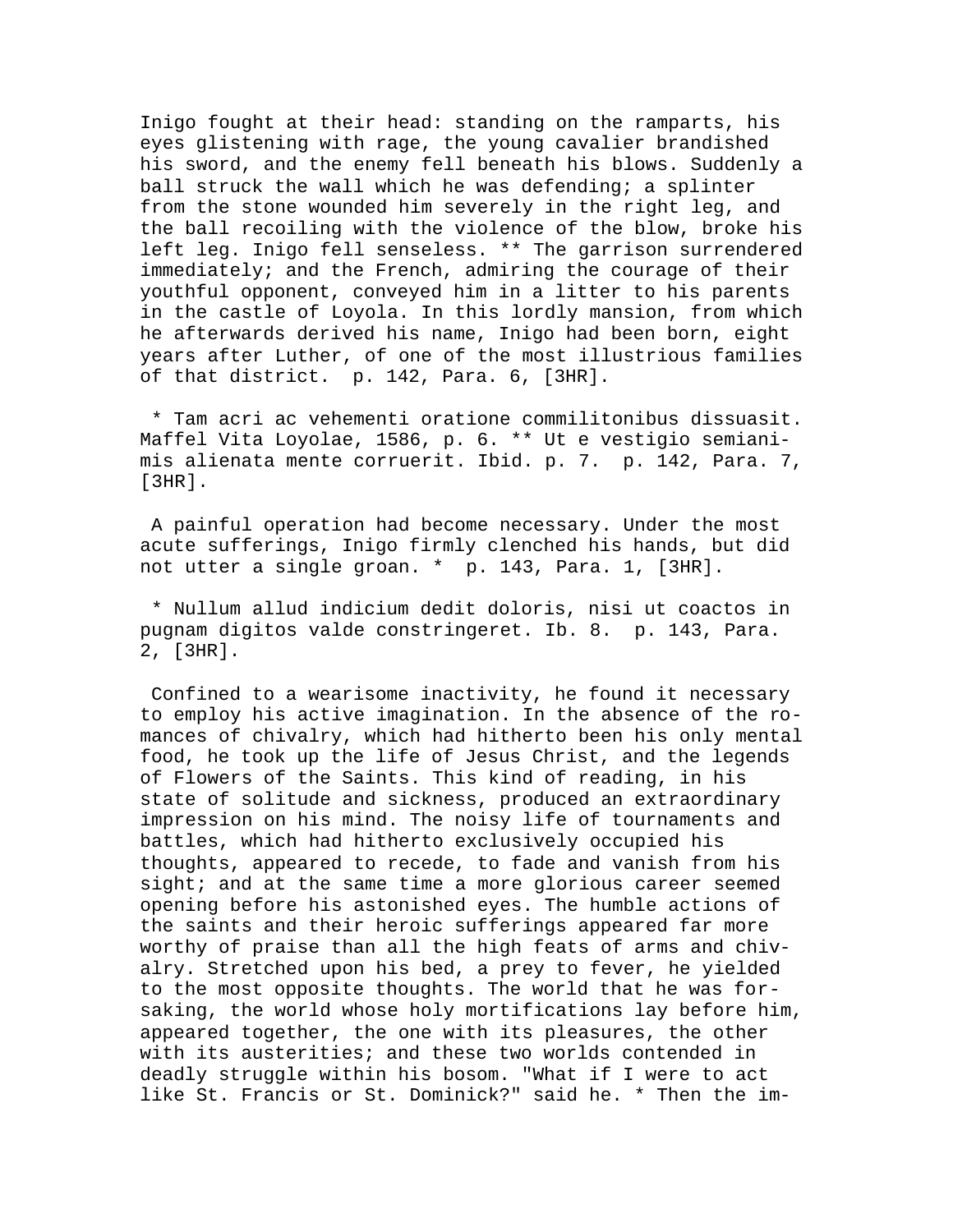age of the lady to whom he had pledged his heart rose before him: "She is not a countess," exclaimed he with artless vanity, "nor a duchess; but her condition is much loftier than either." \*\* Such thoughts as these filled him with distress and ennui, while his plan of imitating the saints inspired him with peace and joy. p. 143, Para. 3, [3HR].

 \* Quid si ego hoc agerem quod fecit beatus Franciscus, quid si hoc quod beatus Dominicus? Acta Sanct. 7. 634. \*\* Non era condessa, ni duquessa, mas era su estado mas alto. Ibid. p. 143, Para. 4, [3HR].

 From this period his choice was made. As soon as his health was restored, he determined to bid adieu to the world. After having, like Luther, shared in one more repast with his old companions in arms, he departed alone, in great secrecy, \* for the solitary dwellings that the hermits of St. Benedict had hewn out of the rocks of Montserrat. Impelled not by a sense of sin or his need of divine grace, but by a desire to become a "knight of the Virgin," and of obtaining renown by mortifications and pious works, after the example of the whole army of saints, he confessed for three days together, gave his rich attire to a beggar, put on sackcloth, and girt himself with a rope. \*\* Then, remembering the celebrated armed vigils of Amadis of Gaul, he suspended his sword before an image of Mary, passed the night in watching in his new and strange costume, and sometimes on his knees, sometimes upright, but always in prayer and with the pilgrim's staff in his hand, he repeated all the devout practices that the illustrious Amadis had observed before him. "It was thus," says his biographer, the Jesuit Maffei, "that while Satan was arming Luther against all laws human and divine, and while that infamous heresiarch appeared at Worms, and impiously declared war against the apostolic see, Christ, by a call from his heavenly providence, was awakening this new champion, and binding him, and those who were to follow in his steps, to the service of the Roman pontiff, and opposing him to the licentiousness and fury of heretical depravity." \*\*\* p. 144, Para. 1, [3HR].

 \* Ibi duce amicisque ita salutatis, ut arcana consilliorum suorum quam accuratissime tegeret. Maffei, p. 16. \*\* Pretiosa vestimenta quibus erat ornatus, pannoso cuidam largitus, sacco sese alacer induit ac fune praecinxit. Ibid. 20. \*\*\* Furori ac libidini haereticae pravitatis opponeret.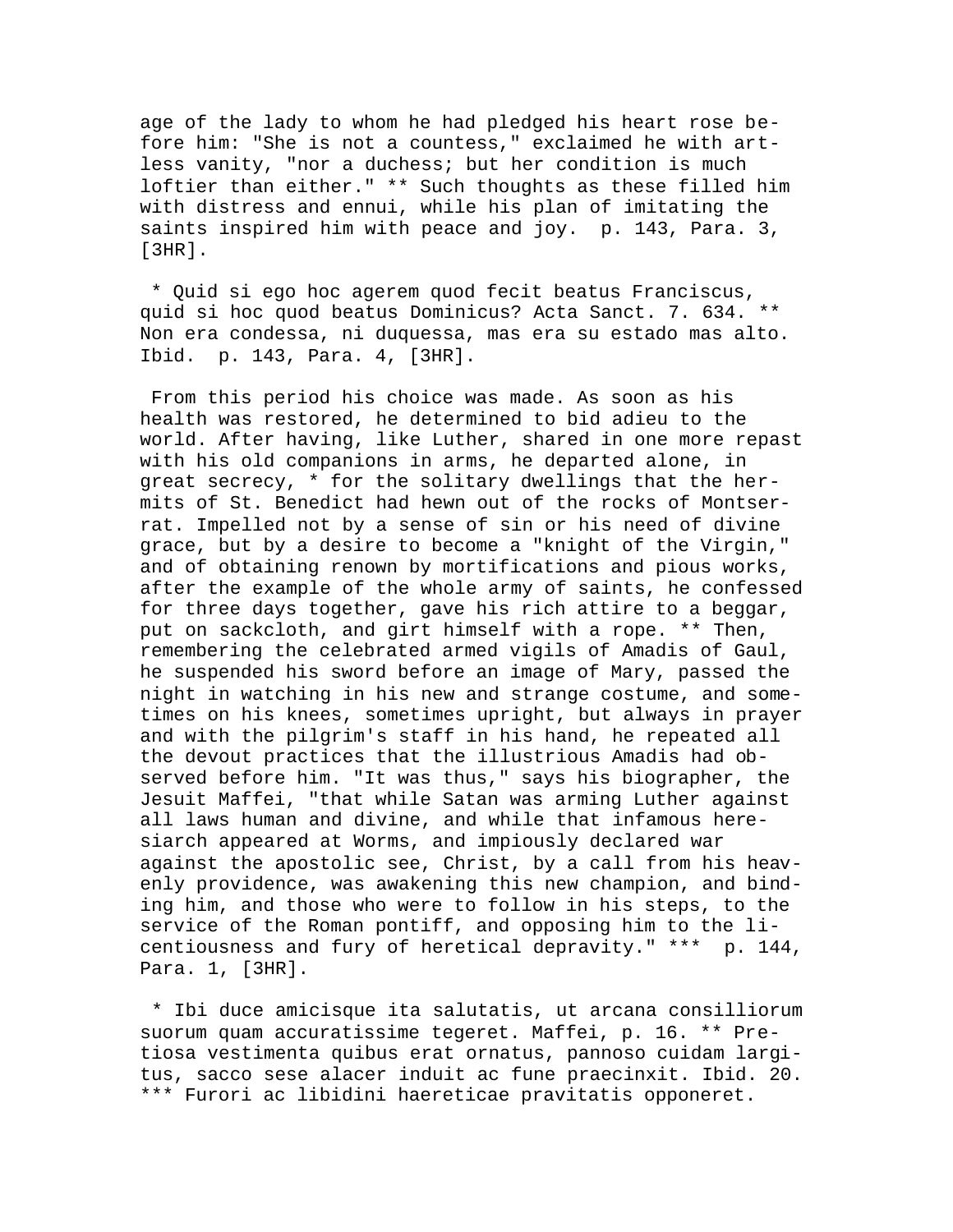Maffei, p. 21. p. 144, Para. 2, [3HR].

 Loyola, although still lame in one of his legs, dragged himself by winding and lonely paths to Manresa, where he entered a Dominican convent, in order to devote himself in this secluded spot to the severest mortifications. Like Luther, he daily begged his bread from door to door. \* He passed seven hours upon his knees, and scourged himself three times a day; at midnight he rose to pray; he allowed his hair and nails to grow, and in the thin pale face of the monk of Manresa it would have been impossible to recognize the young and brilliant knight of Pampeluna. p. 145, Para. 1, [3HR].

 \* Victum osteatim precibus, infimis emendicare quotidle. Ib. p. 23. p. 145, Para. 2, [3HR].

 Yet the hour had come when religious ideas, which hitherto had been to Inigo a mere chivalrous amusement, were to be evolved in him with greater depth, and make him sensible of a power to which he was as yet a stranger. Suddenly, without anything to give him warning, the joy he had felt disappeared. \* In vain he had recourse to prayer and singing hymns; he could find no rest. \*\* His imagination had ceased to call up pleasing illusions; he was left alone with his conscience. A state so new to him was beyond his comprehension, and he fearfully asked himself whether God, after all the sacrifices he had made, was still angry with him. Night and day gloomy terrors agitated his soul; he shed bitter tears; with loud cries he called for the peace of mind which he had lost. . . . . but all was in vain. \*\*\* He then recommenced the long confession he had made at Montserrat. "Perhaps," thought he, "I have forgotten something." But this confession only increased his anguish, for it reminded him of all his errors. He wandered about gloomy and dejected; his conscience accused him of having done nothing all his life but add sin to sin; and the wretched man, a prey to overwhelming terrors, filled the cloister with his groans. p. 145, Para. 3, [3HR].

 \* Tunc subito, nulla praecedente significatione, prorsus exui nudarique se omni gaudio sentiret. Ib. p. 27. \*\* Nec jam in precibus, neque in psalmis..ullam inveniret delectationem aut requiem. Ibid. \*\*\* Vanis agitari terroribus, dies noctesque fietibus jungere. Maffei, p. 28. p. 145, Para. 4, [3HR].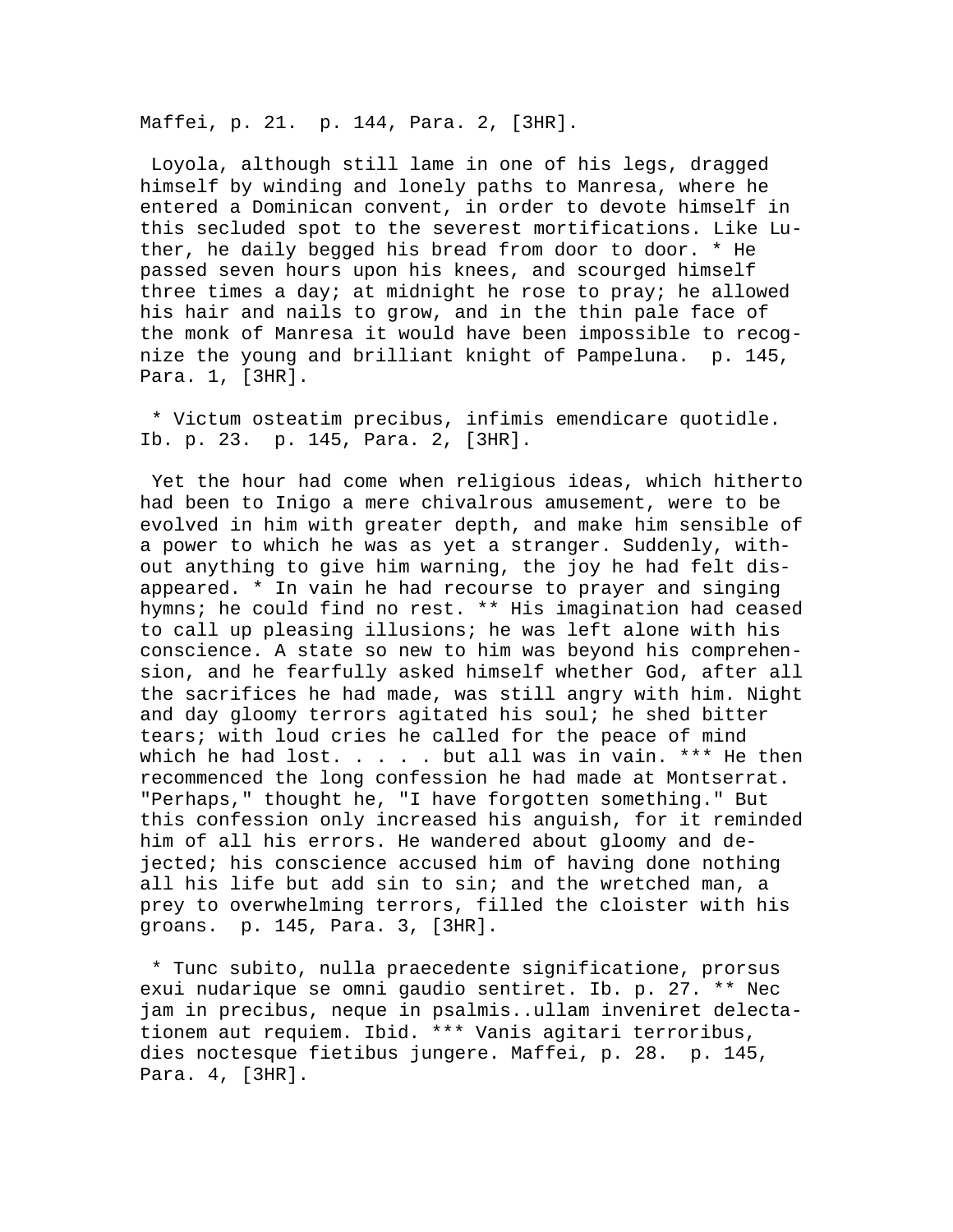Strange thoughts then entered into his heart. Finding no consolation in confession or in the various ordinances of the church, \* he began, like Luther, to doubt their efficacy. But instead of forsaking the works of men, and seeking the all-sufficient work of Christ, he asked himself whether he should not again pursue the pleasures of time. His soul sprang eagerly towards the delights of the world he had renounced, \*\* but immediately recoiled with affright. p. 146, Para. 1, [3HR].

 \* Ut nulla jam res mitigare dolorem posse videretur. Ibid. p. 29. \*\* Et saeculi commodis repetendis magno quodam impetu cogitaverit. Ibid. p. 30. p. 146, Para. 2, [3HR].

 Was there, at that time, any difference between the monk of Manresa and the monk of Erfurth? Unquestionably in secondary points, but the state of their souls was the same. Both were deeply sensible of the multitude of their sins. Both were seeking for reconciliation with God, and longed to have the assurance in their hearts. If a Staupitz with the Bible in his hand had appeared in the convent of Manresa, possibly Inigo might have become Luther of the Peninsula. These two great men of the sixteenth century, these founders of two spiritual powers which for three centuries have been warring together, were at this moment brothers; and perhaps, if they had met, Luther and Loyola would have embraced, and mingled their tears and their prayers. p. 146, Para. 3, [3HR].

 But from this hour the two monks were destined to follow entirely different paths. p. 146, Para. 4, [3HR].

 Inigo, instead of feeling that his remorse was sent to drive him to the foot of the cross, persuaded himself that these inward reproaches proceeded not from God, but from the devil; and he resolved never more to think of his sins, to erase them from him memory, and bury them in eternal oblivion. \* Luther turned towards Christ, Loyola only fell back upon himself. p. 146, Para. 5, [3HR].

 \* Sine ulla dubitatione constituit praeteritae vitae labes perpetua oblivione conterere. Maffei, p. 31. p. 146, Para. 6, [3HR].

 Visions came erelong to confirm Inigo in the conviction at which he had arrived. His own resolves had become a substitute for the grace of the Lord; his own imaginings supplied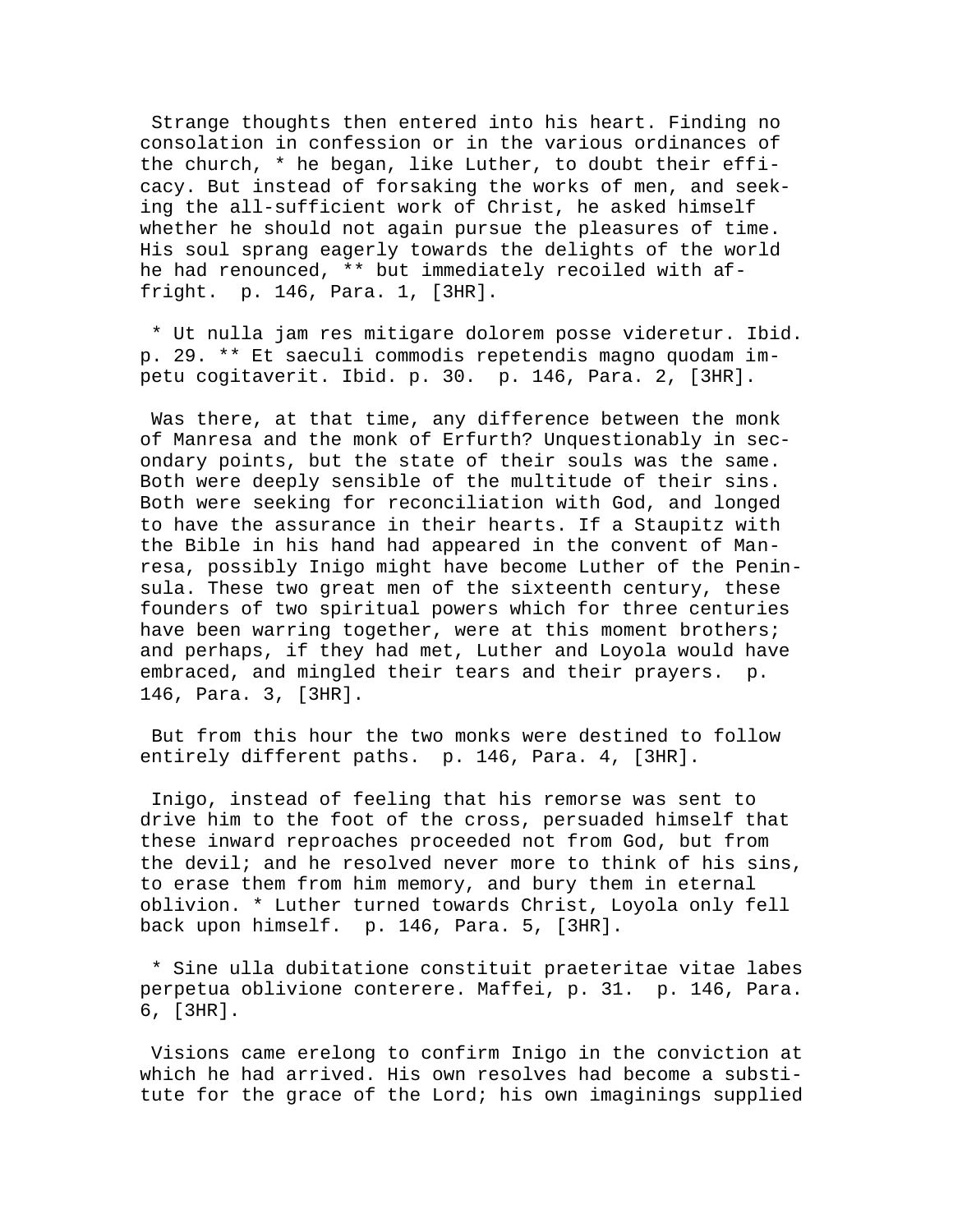the place of God's word. He had looked upon the voice of God in his conscience as the voice of the devil; and accordingly the remainder of his history represents him as given up to the inspirations of the spirit of darkness. p. 147, Para. 1, [3HR].

 One day Loyola met an old woman, as Luther in the hour of his trial was visited by an old man. But the Spanish woman, instead of proclaiming remission of sins to the penitent of Manresa, predicted visitations from Jesus. Such was the Christianity to which Loyola, like the prophet of Zwickau, had recourse. Inigo did not seek truth in the holy Scriptures; but imagined in their place immediate communication with the world of spirits. He soon lived entirely in ecstasies and contemplation. p. 147, Para. 2, [3HR].

 One day, as he was going to the church of St. Paul, outside the city, he walked along the banks of the Llobregat, and sat down absorbed in meditation. His eyes were fixed on the river, which rolled its deep waters silently before him. He was lost in thought. Suddenly he fell into ecstasy: he saw with his bodily eyes what men can with difficulty understand after much reading, long vigils, and study. \* He rose, and as he stood on the brink of the river, he appeared to have become another man; he then knelt down at the foot of the cross which was close at hand, and prepared to sacrifice his life in the service of that cause whose mysteries had just been revealed to him. p. 147, Para. 3, [3HR].

 \* Quae vix demum solent homines intelligentia comprehendere. Ibid. p. 32. p. 147, Para. 4, [3HR].

 From this time his visions became more frequent. Sitting one day on the steps of St. Dominick's church at Manresa, he was singing a hymn to the holy Virgin, when on a sudden his soul was wrapt in ecstasy; he remained motionless, absorbed in contemplation; the mystery of the most holy Trinity was revealed to his sight under magnificent symbols; \* he shed tears, filled the church with his sobs, and all day long continued speaking of this ineffable vision. p. 147, Para. 5, [3HR].

\* En figuras de tres teclas. p. 147, Para. 6, [3HR].

 These numerous apparitions had removed all doubts; he believed, not like Luther because the things of faith were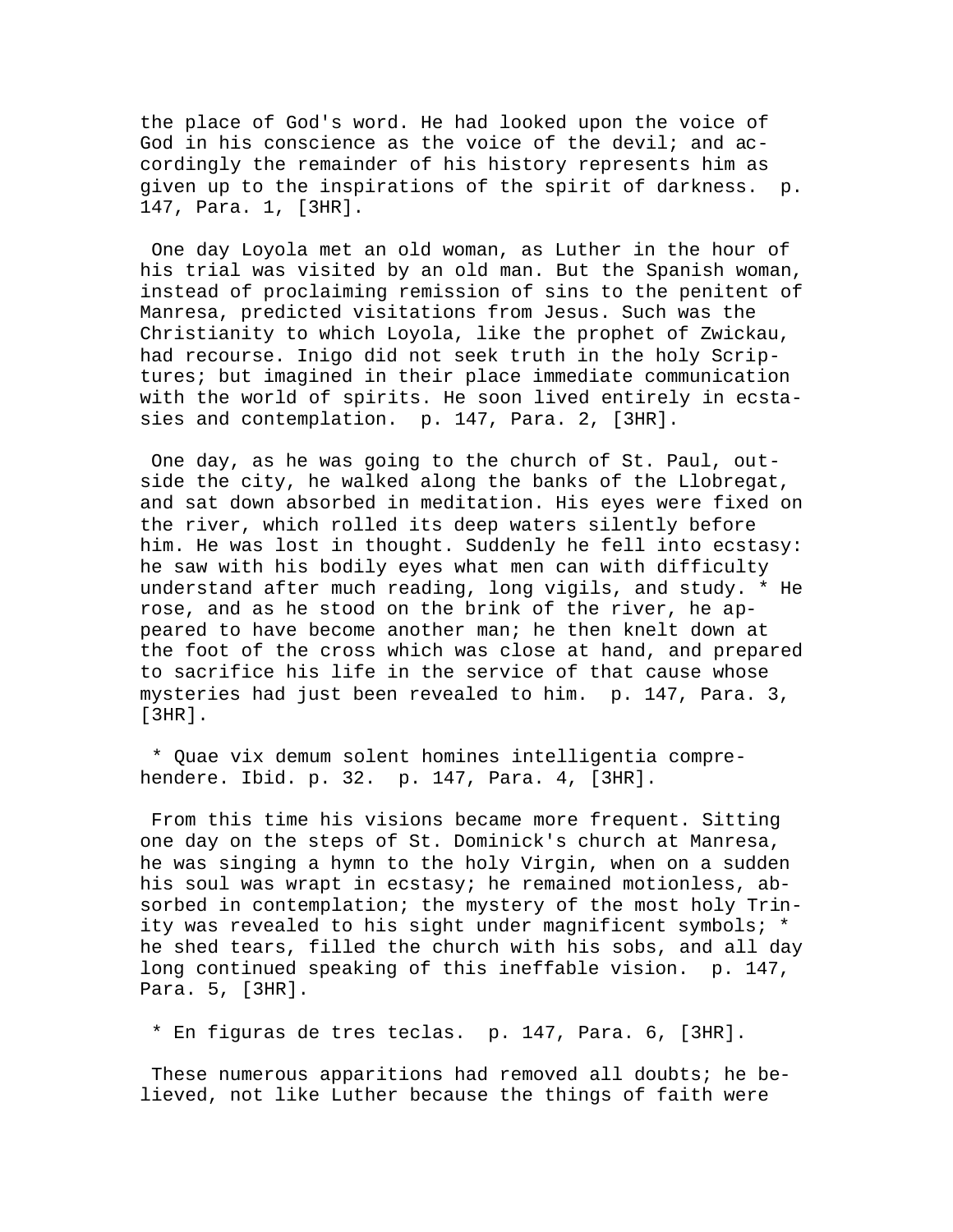written in the word of God, but because of the visions he had seen. "Even had there been no Bible," say his apologists, "even had these mysteries never been revealed in Scripture, \* he would have believed them, for God had appeared to him." \*\* Luther, on taking his doctor's degree, had pledged his oath to holy Scripture, \*\*\* and the only infallible authority of the word of God had become the fundamental principle of the Reformation. Loyola, at this time, bound himself to dreams and visions; and chimerical apparitions became the principle of his life and of his faith. p. 148, Para. 1, [3HR].

 \* Quod etsi nulla scriptura, mysteria illa fidei doceret Acta Sanct. \*\* Quae Deo sibi aperiente cognoverant. Maff. p. 34. \*\*\* Vol. 1. p. 213. p. 148, Para. 2, [3HR].

 Luther's sojourn in the convent of Erfurth and that of Loyola in the convent of Manresa explain to us -- the first, the Reformation; the latter, modern Popery. The monk who was to reanimate the exhausted vigor of Rome repaired to Jerusalem after quitting the cloister. We will not follow him on this pilgrimage, as we shall meet with him again in the course of this history. p. 148, Para. 3, [3HR].

 CHAPTER 2 --- Victory of the pope -- Death of Leo X -- The oratory of divine love -- Adrian VI -- Plan of reform -- Opposition. p. 149, Para. 1, [3HR].

 While these events were taking place in Spain, Rome herself appeared to be assuming a more serious character. The great patron of music, hunting, and festivities disappeared from the pontifical throne, and was succeeded by a pious and grave monk. p. 149, Para. 2, [3HR].

 Leo X had been greatly delighted at hearing of the edict of Worms and Luther's captivity; and immediately, in testimony of his victory, he had consigned the effigy and writings of the reformer to the flames. \* It was the second or third time that Rome had indulged in this innocent pleasure. At the same time Leo X, wishing to testify his gratitude to Charles V, united his army with the emperor's. The French were compelled to evacuate Parma, Piacenza, and Milan; and Giulio de Medici, the pope's cousin, entered the latter city. The pope was thus approaching the summit of human power. p. 149, Para. 3, [3HR].

\* Comburi jussit alteram vultus in ejus statua, alteram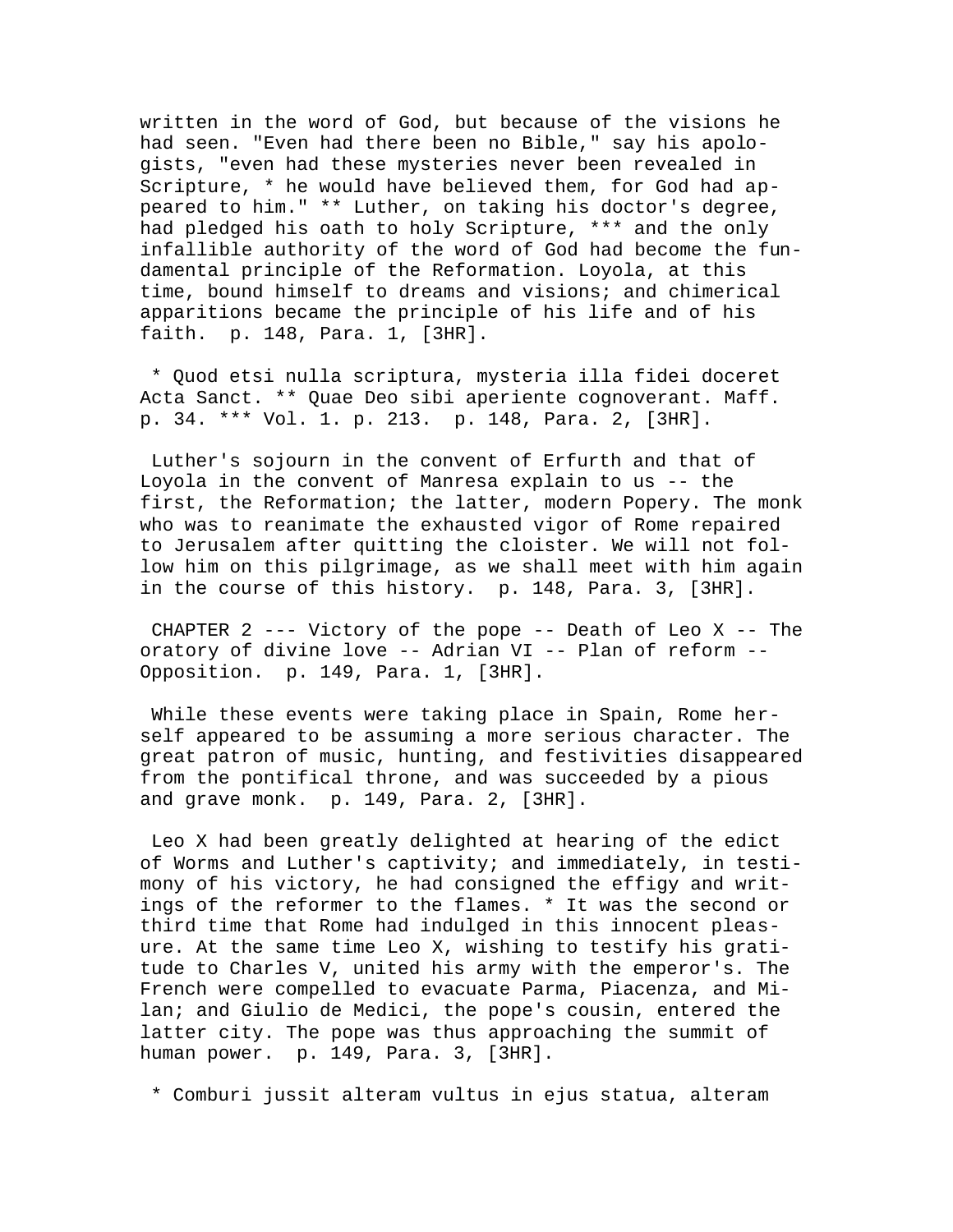animi ejus in libris. Pallav. 1. 128. p. 149, Para. 4,  $[3HR]$ .

 These events took place at the beginning of winter 1521. Leo X was accustomed to spend the autumn in the country. At such times he would leave Rome without surplice, and, what was considered still more scandalous, wearing boots. \* At Viterbo he amused himself with hawking; at Corneti in hunting the stag: the lake of Bolsena afforded him the pleasure of fishing; thence he passed to his favorite villa at Malliana, where he spent his time in the midst of festivities. Musicians, improvisatori, and all the artists whose talents could enliven this delightful abode, were gathered round the pontiff. He was residing there when he received intelligence of the capture of Milan. A great agitation immediately ensued in the villa. The courtiers and officers could not restrain their exultation, the Swiss discharged their carbines, and Leo, in excess joy, walked up and down his room all night, from time to time looking out of the window at the rejoicings of the soldiers and of the people. He returned to Rome, fatigued but intoxicated with success. He had scarcely arrived at the Vatican when he felt suddenly indisposed. "Pray for me," said he to his attendants. He had not even time to receive the holy sacrament, and died in the prime of life, at the age of forty-five, in the hour of victory, and amid the noise of rejoicing. p. 149, Para. 5, [3HR].

 \* Paris de Grassis, his master of the ceremonies, has this entry in his diary. "Thursday, Jan. 10, after breakfast, the pope went to Toscanello and its neighbourhood. He went without his stole, and, worse than that, without his rochet, and worse than all, wore boots. Diar. Inedit. p. 149, Para. 6, [3HR].

 The crowd followed the pontiff to the grave, loading him with abuse. They could not forgive him for having died without the sacrament and for leaving his debts unpaid, the result of his enormous expenses. "You gained your pontificate like a fox," said the Romans; "you held it like a lion, and left it like a dog." p. 150, Para. 1, [3HR].

 Such was the funeral oration with which Rome honored the pope who excommunicated the Reformation, and whose name serves to designate one of the great epochs in history. p. 150, Para. 2, [3HR].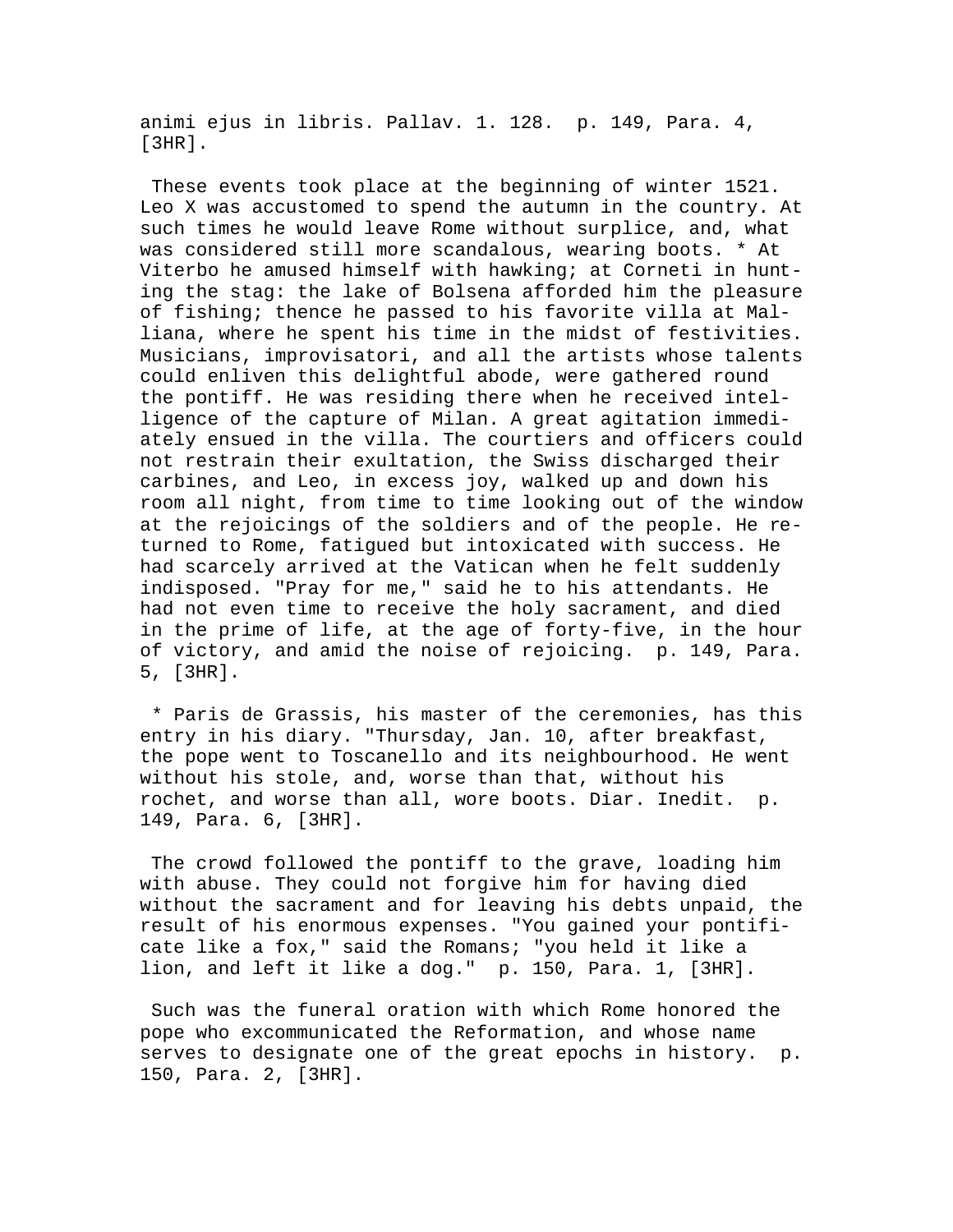Meantime a feeble reaction against the spirit of Leo and of Rome was already beginning in Rome itself. Some pious men had there established an oratory for their common edification, \* near the spot which tradition assigns as the place where the early Christians used to meet. Contarini, who had heard Luther at Worms, was the leader in these prayer-meetings. Thus a species of reformation was beginning at Rome almost at the same time as at Wittemberg. It has been said with truth, that wherever the seeds of piety exist, there also are the germs of reformation. But these good intentions were soon to be frustrated. p. 150, Para. 3, [3HR].

 \* Si unirono in un oratorio, chiamato del divino amore, circa sessanta di loro. Caracciolo, Vita da Paolo IV. MS. Ranke. p. 150, Para. 4, [3HR].

 In other times, a Gregory VII or an Innocent III would have been chosen to succeed Leo X, could such men have been found; but the interest of the Empire was now superior to that of the church, and Charles V required a pope devoted to his service. The Cardinal de Medici, afterwards Clement VII, seeing that he had no chance at present of obtaining the tiara, exclaimed: "Elect the Cardinal of Tortosa, a man in years, and whom every one regards as a saint." This prelate, who was a native of Utrecht, and sprung from the middle classes, was chosen, and reigned under the title of Adrian VI. He had been professor at Louvain, and afterwards tutor to Charles V, by whose influence he was invested with the Roman purple in 1517. Cardinal de Vio supported his nomination. "Adrian," said he, "had a great share in Luther's condemnation by the Louvain doctors." \* The cardinals, tired out and taken by surprise, elected this foreigner; but as soon as they came to their senses, says a chronicler, they almost died of fright. The thought that the austere Netherlander would not accept the tiara gave them some little consolation at first; but this hope was not of long duration. Pasquin represented the pontiff-elect under the character of a schoolmaster, and the cardinals as little boys under the rod. The citizens were so exasperated that the members of the conclave thought themselves fortunate to have escaped being thrown into the river. \*\* In Holland, on the contrary, the people testified by general rejoicings their delight at giving a pope to the church. "Utrecht planted; Louvain watered; the Emperor gave the increase," was the inscription on the hangings suspended from the fronts of the houses. A wag wrote below these words: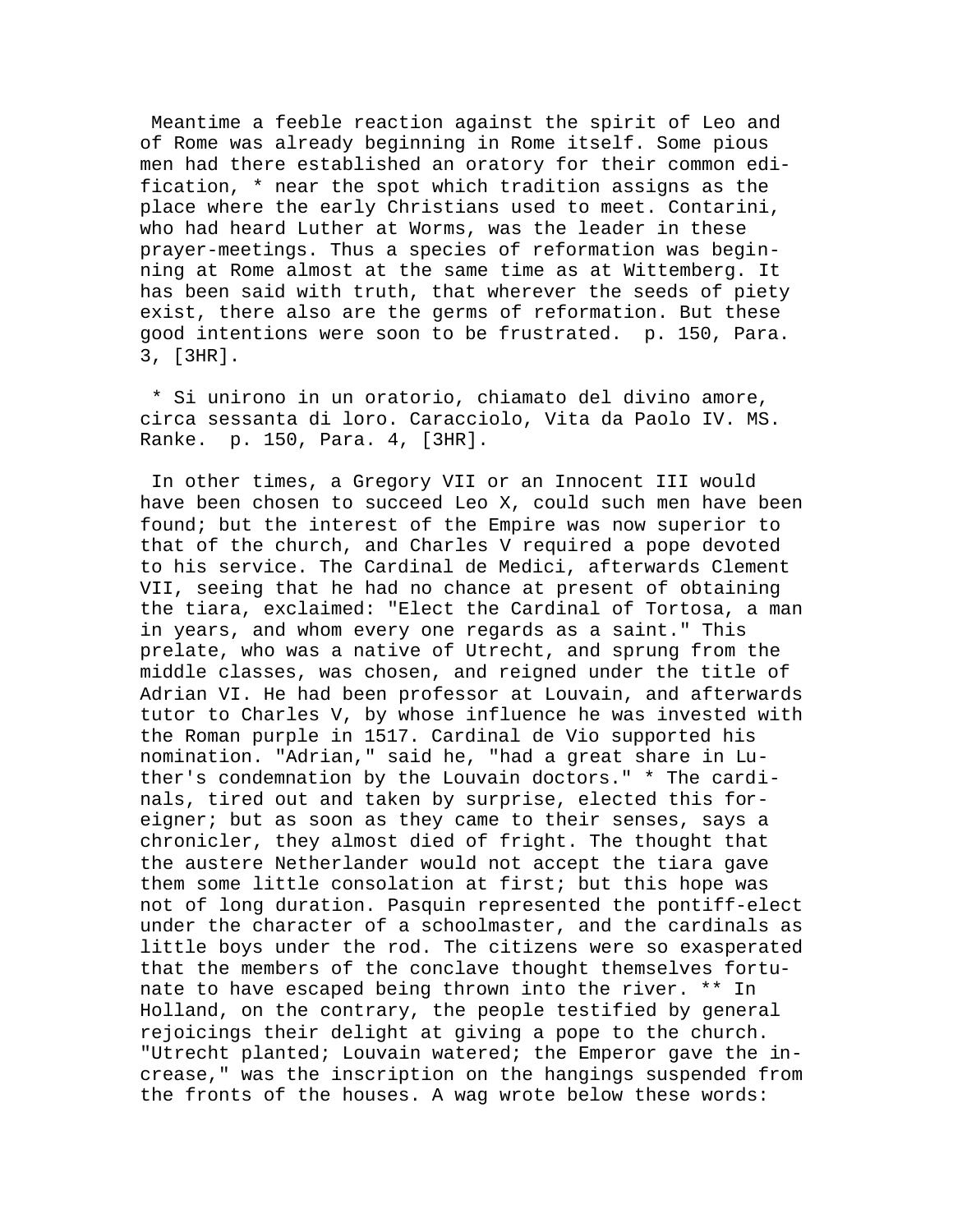"And God had nothing to do with it." p. 150, Para. 5, [3HR].

 \* Doctores Lovanienses accepisse consilium a tam conspicuo alumno. Pallav. p. 136. \*\* Sleidan, Hist. De la Ref. 1. 124. p. 150, Para. 6, [3HR].

 Notwithstanding the dissatisfaction at first manifested by the people of Rome, Adrian VI repaired to that city in the month of August 1522, and was well received. It was reported that he had more than five thousand benefices in his gift, and every man reckoned on having his share. For many years the papal throne had not been filled by such a pontiff. Just, active, learned, pious, sincere, and of irreproachable morals, he permitted himself to be blinded neither by favor nor passion. p. 151, Para. 1, [3HR].

 He followed the middle course traced out by Erasmus, and in a book reprinted at Rome during his pontificate, he said: "It is certain that the pope may err in matters of faith, in defending heresy by his opinions or decretals." \* This is indeed a remarkable assertion for a pope to make; and if the ultra-montanists reply that Adrian was mistaken on this point, by this very circumstance they affirm what they deny, viz. the fallibility of the popes. p. 152, Para. 1, [3HR].

 \* Certum est quod (Pontifex) potuit errare in iis quae tangunt fidem, haeresim per suam determinationem aut decretalem asserendo. Comm. In lib. 4. Sententiarum Quest. De Sacr. Confirm. Romae, 1522, folio. p. 152, Para. 2, [3HR].

 Adrian arrived at the Vatican with his old housekeeper, whom he charged to continue providing frugally for his moderate wants in the magnificent palace which Leo X had filled with luxury and dissipation. He had not a single taste in common with his predecessor. When he was shown the magnificent group of Laocoon, discovered a few years before, and purchased at an enormous price by Julius II, he turned coldly away, observing: "They are the idols of the heathen," "I would rather serve God," said he, "in my deanery of Louvain, than be pope at Rome." Alarmed at the dangers with which the Reformation threatened the religion of the middle ages, and not, like the Italians, at those to which Rome and her hierarchy were exposed, it was his earnest desire to combat and check it; and he judged the best means to this end would be a reform of the church carried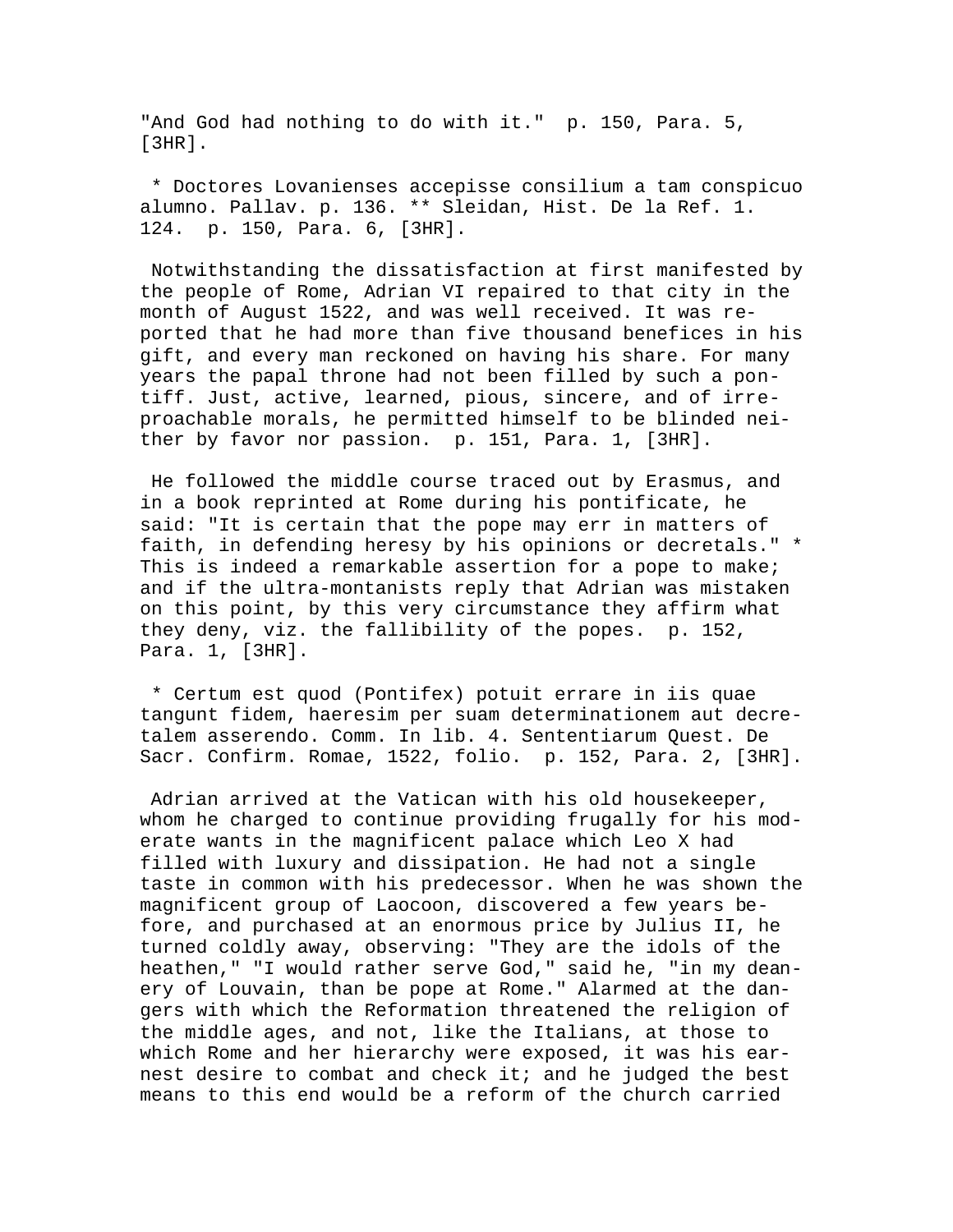out by the church itself. "The church needs a reform," said he; "but we must go step by step." "The pope means," says Luther, "that a few centuries should intervene between each step." In truth, for ages the church had been moving towards a reformation. But there was no longer room for temporizing: it was necessary to act. p. 152, Para. 3, [3HR].

 Faithful to his plan, Adrian set about banishing from the city all perjurers, profane persons, and usurers; a task by no means easy, since they formed a considerable portion of the inhabitants. p. 152, Para. 4, [3HR].

 At first the Romans ridiculed him; soon they began to hate him. The sacerdotal rule, the immense profits it brought, the power of Rome, the sports, festivals, and luxury that filled it -- all would be irretrievably lost, if there was a return to apostolic manners. p. 153, Para. 1, [3HR].

 The restoration of discipline, in particular, met with a strong opposition. "To succeed in this," said the cardinal high-penitentiary, "we must first revive the zeal of Christians. The remedy is more than the patient can bear, and will cause his death. Beware lest, by wishing to preserve Germany, you should lose Italy." \* In effect, Adrian had soon greater cause to fear Romanism than Lutheranism itself. p. 153, Para. 2, [3HR].

 \* Sarpi, Hist. Council of Trent, p. 20. p. 153, Para. 3, [3HR].

 Exertions were made to bring him back into the path he was desirous of quitting. The old and crafty Cardinal Soderini of Volterra, the familiar friend of Alexander VI, Julius II, and Leo X, \* often let fall hints well adapted to prepare the worthy Adrian for that character, so strange to him, which he was called upon to fill. "The heretics," remarked Soderini one day, "have in all ages spoken of the corrupt manners of the court of Rome, and yet the popes have never changed them." "It has never been by reforms," said he on another occasion, "that heresies have been put down, but by crusades." "Alas," replied the pontiff with a deep sigh, "how unhappy is the fate of a pope, since he has not even liberty to do what is right." \*\* p. 153, Para. 4, [3HR].

 \* Per longa esperienza delle cose del mundo, molto prudente e accorto. Nardi. Hist. Flor. Lib. 7. \*\* Sarpi, Hist.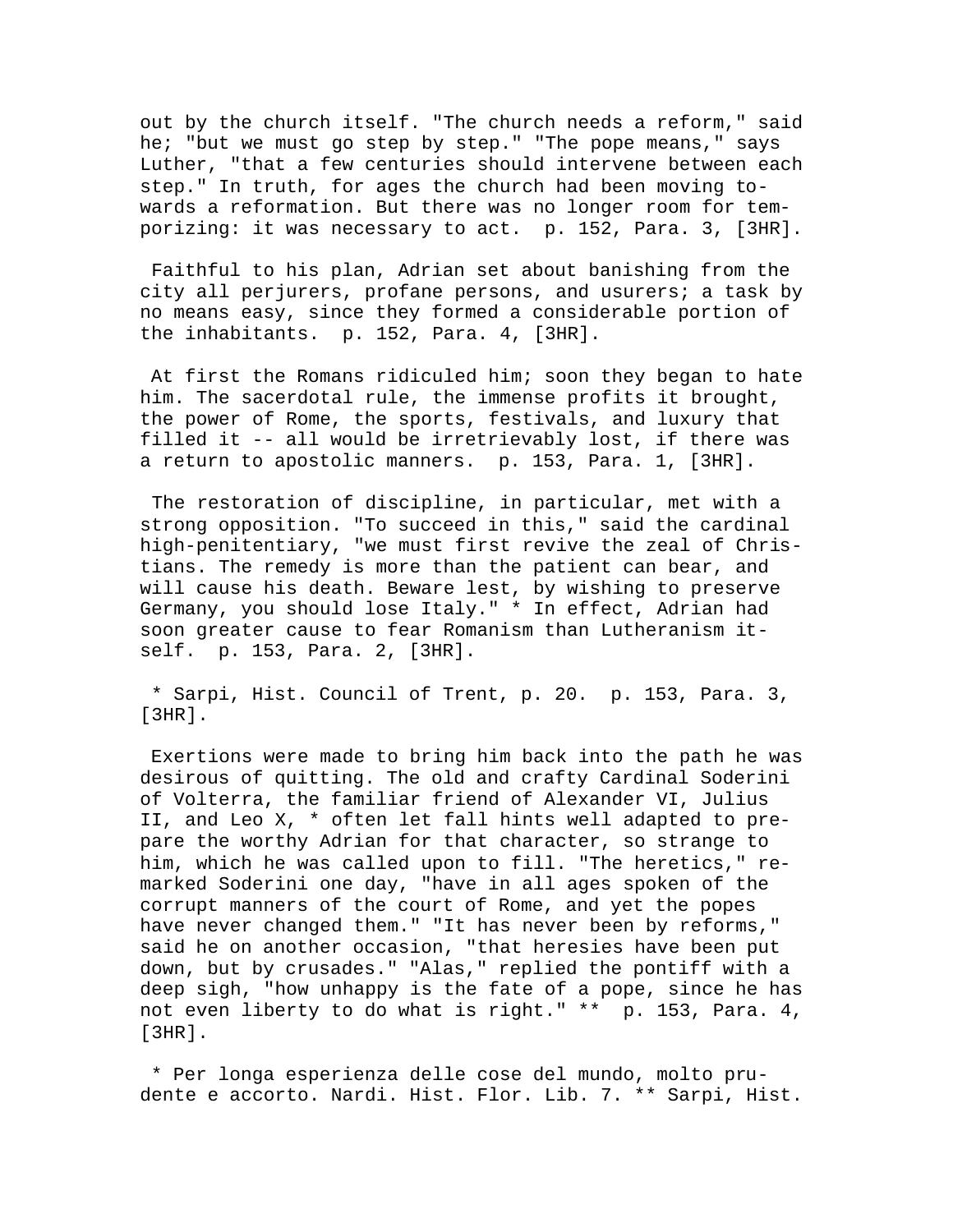Council of Trent, p. 21. p. 153, Para. 5, [3HR].

 CHAPTER 3 --- Diet of Nuremberg -- Soliman's invasion -- The nuncio calls for Luther's death -- The Nuremberg preachers -- Promise of reform -- Grievances of the nation -- Decree of the diet -- Fulminating letter of the pope -- Luther's advice. p. 154, Para. 1, [3HR].

 On the 23d of March 1522, before Adrian had reached Rome, the diet assembled at Nuremberg. Prior to this date the bishops of Mersburg and Misnia had asked permission of the elector of Saxony to make a visitation of the convents and churches in his states. Frederick, thinking that truth would be strong enough to resist error, had given a favorable reply to this request, and the visitation took place. The bishops and their doctors preached violently against the Reformation, exhorting, threatening, and entreating; but their arguments seemed useless; and when, desirous of having recourse to more effectual weapons, they called upon the secular authority to carry out their decrees, the elector's ministers replied, that the business was one that required to be examined according to the Bible, and that the elector in his advanced age could not begin to study divinity. These efforts of the bishops did not lead one soul back to the fold of Rome; and Luther, who passed through these districts shortly after, and preached in his usual powerful strain, erased the feeble impressions that had been here and there produced. p. 154, Para. 2, [3HR].

 It might be feared that the emperor's brother, the archduke Ferdinand, would do what Frederick had refused. This young prince, who presided during part of the sittings of the diet, gradually acquiring more firmness, might in his zeal rashly draw the sword which his more prudent and politic brother wisely left in the scabbard. In fact, he had already begun a cruel persecution of the partisans of the Reformation in his hereditary states of Austria. But God on several occasions made use of the same instrument for the deliverance of reviving Christianity that he had employed in the destruction of corrupt Christianity. The crescent appeared in the terrified provinces of Hungary. On the 9th of August, after a six weeks' siege, Belgrade, the bulwark of this kingdom and of the empire, fell before Soliman's attack. The followers of Mahomet, after having evacuated Spain, seemed bent on entering Europe by the east. The diet of Nuremberg forgot the monk of Worms, to think only of the sultan of Constantinople. But Charles V kept both these ad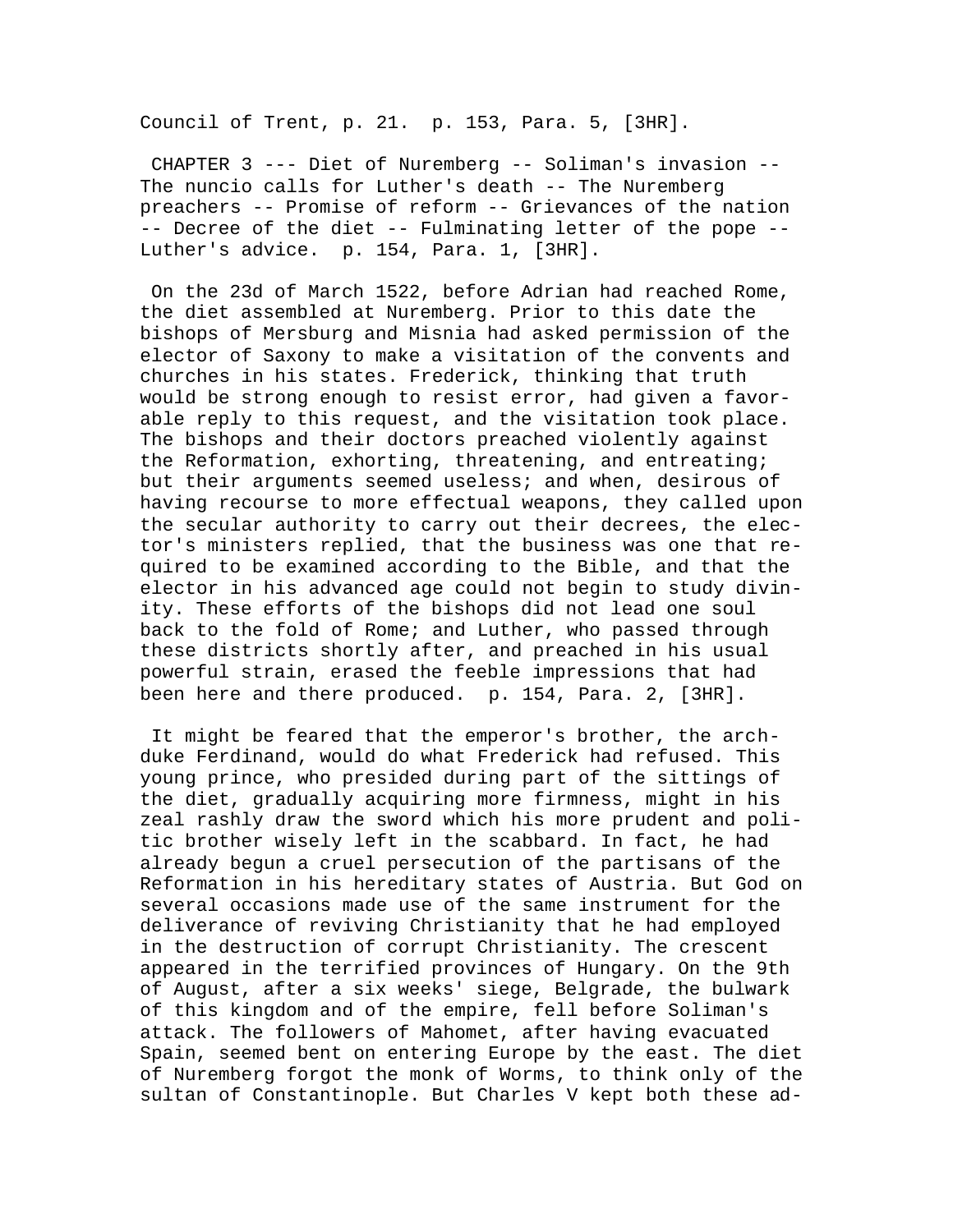versaries in mind. On the 31st of October, he wrote to the pope from Valladolid: "We must check the Turks, and punish the abettors of Luther's poisonous doctrines with the sword." \* p. 154, Para. 3, [3HR].

 \* Das man die Nachfolger derselben vergiften Lehre, mit dem Schwert strafen mag. L. Opp. 17. 321. p. 154, Para. 4, [3HR].

 The storm which seemed to be passing away from the Reformation, and turning towards the east, soon gathered anew over the head of the reformer. His return to Wittemberg, and the zeal he had there displayed, rekindled animosity. "Now that we know where to catch him," said duke George, "let us execute the decree of Worms." It was even asserted in Germany that Charles V and Adrian would meet at Nuremberg to concert their plans. \* "Satan feels the wound that has been inflicted on him," says Luther; "and this is why he is so furious. But Christ has already stretched out his hand, and will soon trample him under foot in spite of the gates of hell." \*\* p. 155, Para. 1, [3HR].

 \* Cum fama sit fortis et Caesarem et papam Nurnbergam sonventuros. L. Epp. 2. 214. \*\* Sed Christus qui coepit conteret eum. Ibid. 215. p. 155, Para. 2, [3HR].

 In the month of December 1522, the diet again assembled at Nuremberg. Everything seemed to indicate, that if Soliman had been the great enemy that had engaged its attention in the spring session, Luther would be that of the winter meeting. Adrian VI, in consequence of his German descent, flattered himself with the hope of a more favorable reception from his nation than any pope of Italian origin could expect. \* He therefore commissioned Chieregati, whom he had known in Spain, to repair to Nuremberg. p. 155, Para. 3, [3HR].

 \* Quod ex ea regione venirent, unde nobis secundum carnem origo est. Papal Brief. L. Opp. Lat. 2. 352. p. 155, Para. 4, [3HR].

 As soon as the diet had opened, several princes spoke strongly against Luther. The cardinal-archbishop of Salzburg, who enjoyed the full confidence of the emperor, desired that prompt and decisive measures should be taken before the arrival of the elector of Saxony. The elector Joachim of Brandenburg, always decided in his proceedings,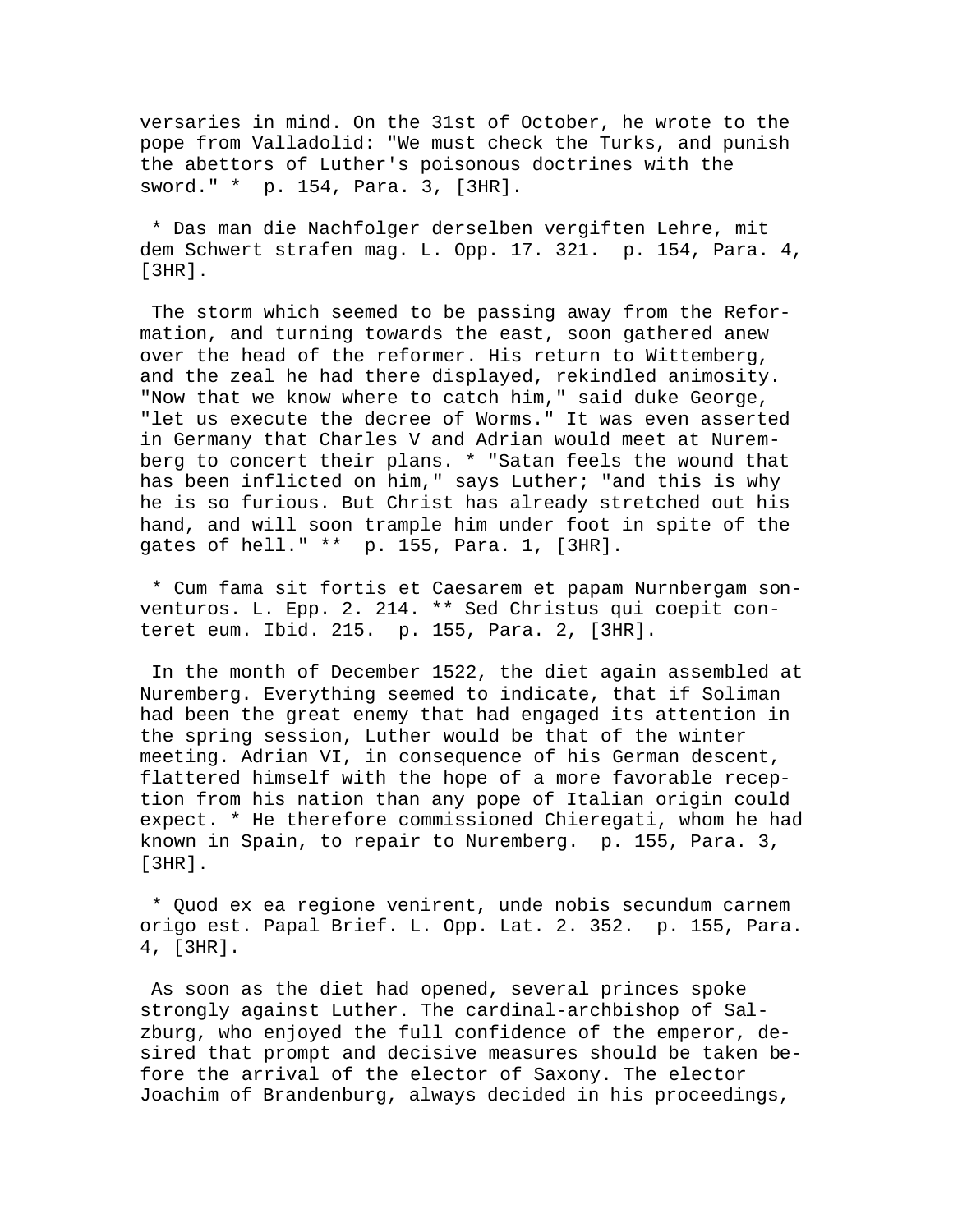and the chancellor of Treves, alike pressed for the execution of the edict of Worms. The other princes were in a great measure undecided and divided in opinion. The state of confusion in which the church was placed filled its most faithful servants with anguish. The bishop of Strasburg exclaimed, in a full meeting of the diet, "I would give one of my fingers not to be a priest." \* p. 156, Para. 1, [3HR].

 \* Er wollte einen Finger drum geben..Seck. p. 568. p. 156, Para. 2, [3HR].

 Chieregati, jointly with the cardinal of Salzburg, called for Luther's death. "We must," said he in the pope's name, and holding the pontiff's brief in his hands, "we must cut off this gangrened member from the body. \* Your fathers put John Huss and Jerome of Prague to death at Constance; but they live again in Luther. Follow the glorious example of your ancestors, and, with the aid of God and St. Peter, gain a signal victory over the infernal dragon." p. 156, Para. 3, [3HR].

 \* Resecandos uti membra jam putrida a sano corpore. Pallavicini, 1. 158. p. 156, Para. 4, [3HR].

 On hearing the brief of the pious and moderate Adrian, most of the princes were awe-stricken. \* Many were beginning to understand Luther better, and had hoped better things of the pope. Thus then Rome, under an Adrian, will not acknowledge her faults; she still hurls her thunderbolts, and the provinces of Germany are about to be laid waste and drowned in blood. While the princes remained sad and silent, the prelates and members of the diet in the interest of Rome became tumultuous. "Let him be put to death," \*\* cried they, according to the report of the Saxon envoy, who was present at the sitting. p. 156, Para. 5, [3HR].

 \* Einen grossen Schrecken eingejagt. Seck. p. 552. \*\* Nicht anders geschrien denn. Crucifige! Crucifige! Crucify him! Crucify him!) L. Opp. 18. 367. p. 156, Para. 6, [3HR].

 Very different language was heard in the churches of Nuremberg. The people crowded into the chapel attached to the hospital, and to the churches of the Augustines, of St. Sebaldus, and St. Lawrence, to listen to the preaching of the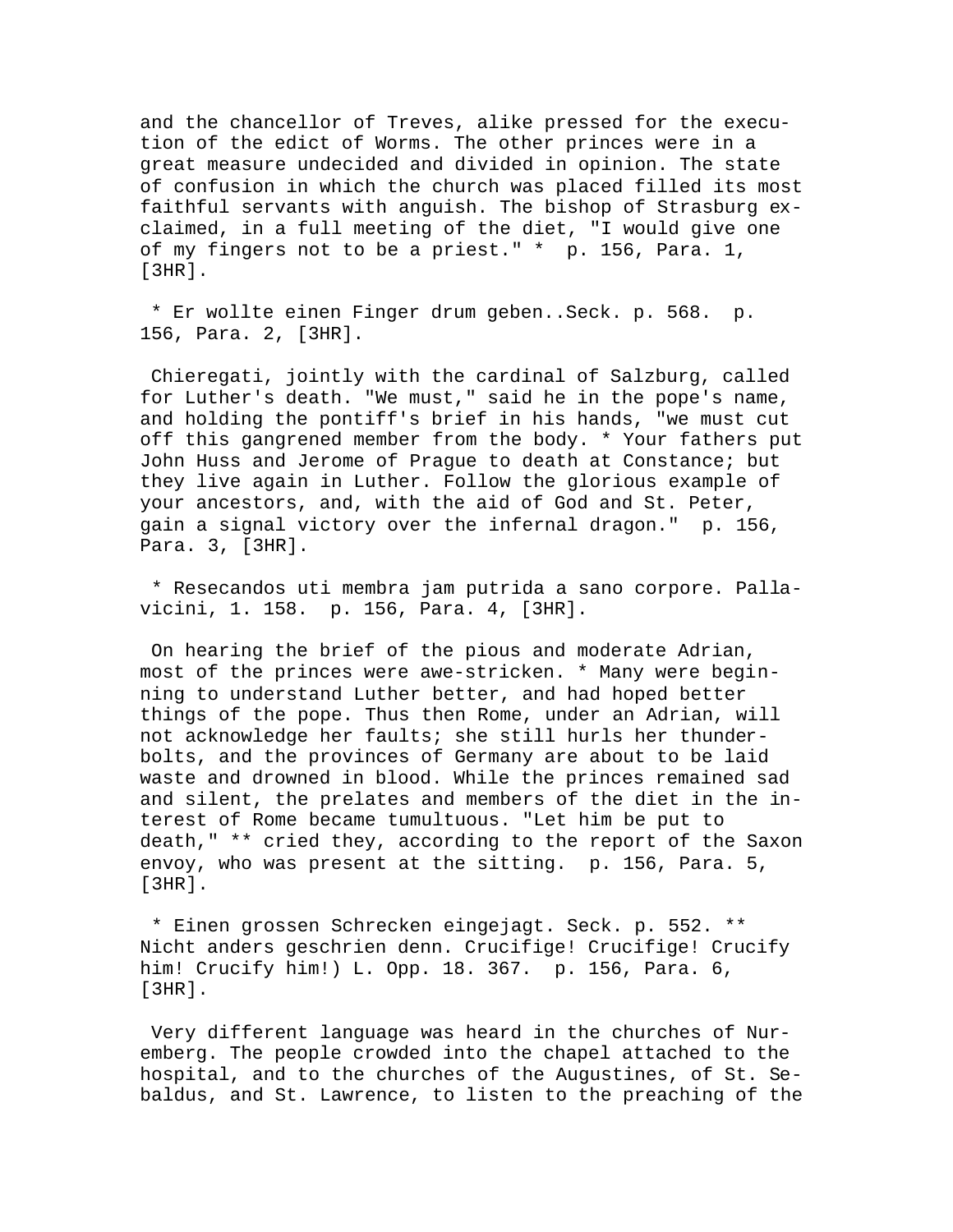gospel. Andrew Osiander was preaching powerfully in the latter temple. Several princes, and especially Albert, margrave of Brandenburg, who, in his quality of grand-master of the Teutonic Order, took rank immediately after the archbishops, went there frequently. Monks, leaving the convents in the city, were learning trades in order to gain a livelihood by their labor. p. 157, Para. 1, [3HR].

 Chieregati could not endure so much boldness. He insisted that the priests and rebellious monks should be thrown into prison. The diet, notwithstanding the resolute opposition of the envoys of the elector of Saxony and of the margrave Casimir, determined on seizing the monks, but consented to make a previous communication of the nuncio's complaint to Osiander and his colleagues. A committee, of which the fanatical Cardinal of Salzburg was president, was intrusted with this duty. The danger was threatening; the struggle was about to begin, and it was the council of the nation that provoked it. p. 157, Para. 2, [3HR].

 The people, however, anticipated them. While the diet was deliberating what should be done with these ministers, the town-council of Nuremberg were considering how they should proceed with regard to the decision of the diet. They resolved, without exceeding their jurisdiction, that if attempts were made to lay violent hands on the city preachers, they should be set at liberty by main force. Such a determination was very significant. The astonished diet replied to the nuncio, that it was not lawful to arrest the preachers of the free city of Nuremberg, unless previously convicted of heresy. p. 157, Para. 3, [3HR].

 Chieregati was deeply moved at this new insult to the omnipotence of the Papacy. "Well, then," said he haughtily to Ferdinand, "do nothing, but let me act. I will have these preachers seized in the pope's name." \* As soon as the cardinal-archbishop Albert of Mentz and the margrave Casimir were informed of this extravagant design, they hastened to the legate, entreating him to renounce his intentions. The nuncio was immovable, affirming that in the bosom of Christendom obedience to the pope was of the first importance. The two princes quitted the legate, saying: "If you persist in your design, we desire that you will give us warning; for we will leave the city before you venture to lay hands on these preachers." \*\* The legate abandoned his project. p. 157, Para. 4, [3HR].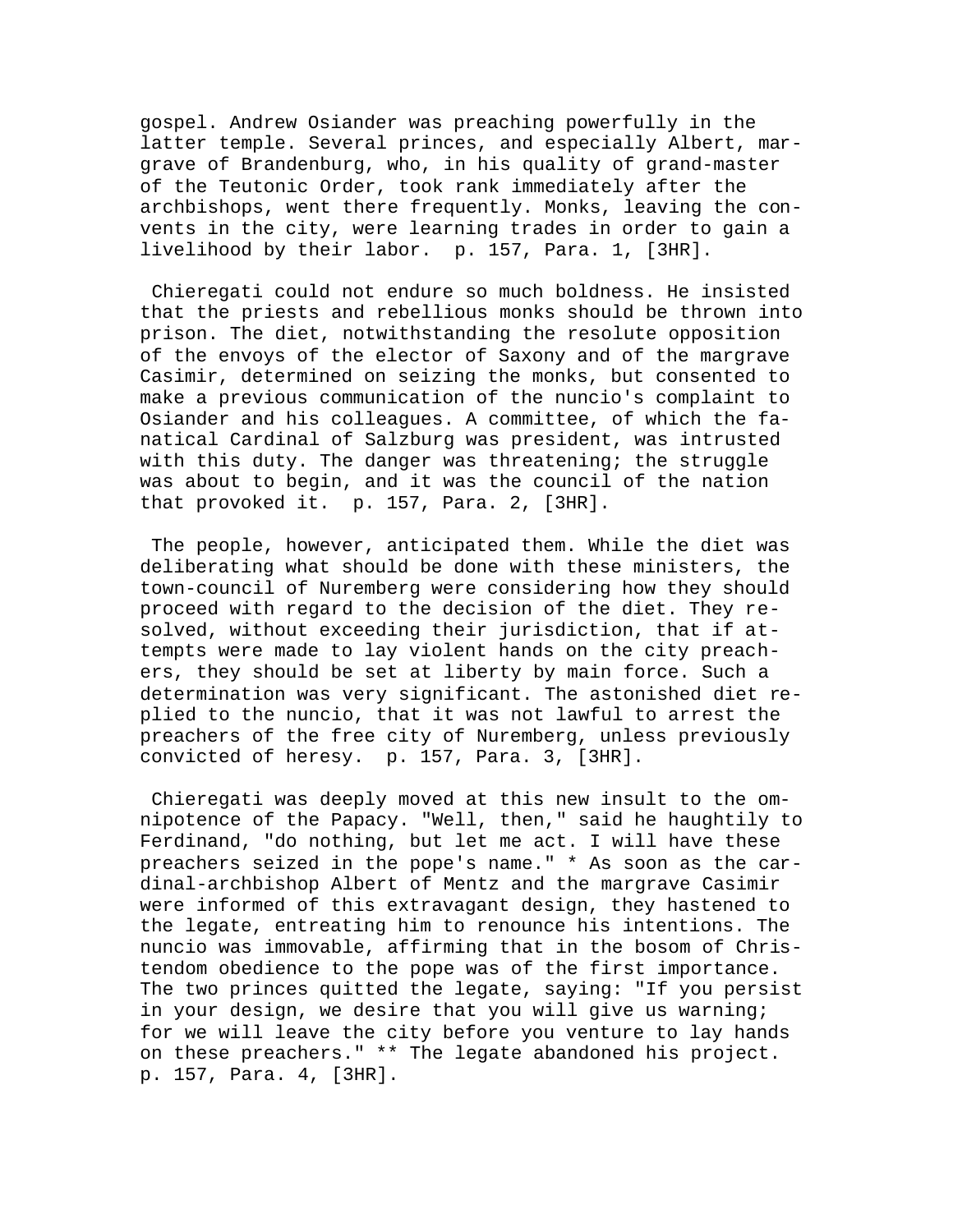\* Sese auctoritate pontifica curaturum ut isti caperentur. Corp. Ref. 1. 606. \*\* Priusquam illi caperentur, se urbe cessuros esse. Ibid. p. 157, Para. 5, [3HR].

 Despairing of success by measures of authority, he resolved to have recourse to other expedients, and with this view he acquainted the diet with the intentions and mandates of the pontiff, which he had hitherto kept secret. p. 158, Para. 1, [3HR].

 But the worthy Adrian, a stranger to the ways of the world, injured by his very frankness the cause he so heartily desired to serve. "We are well aware," said he in the resolutions intrusted to his legate, "that for many years certain abuses and abominations have crept into the holy city. \* The contagion has spread from the head to the members; it has descended from the popes to the other ecclesiastics. It is our desire to reform this Roman court, whence proceed so many evils; the whole world is craving after it, and to effect this we submitted to ascend the papal chair." p. 158, Para. 2, [3HR].

 \* In eam sedem aliquot jam annos quaedam vitia irrepsisse, abusus in rebus sacris, in legibus violationes, in cunctis denique perversionem. Pallav. 1. 160. See also Sarpi, p. 25; L. Opp. 18. 329, etc. p. 158, Para. 3, [3HR].

 The partisans of Rome blushed for shame as they heard this extraordinary language. They thought, with Pallavicini, that these avowals were too sincere. \* The friends of the Reformation, on the contrary, were delighted at seeing Rome proclaim her own corruption. They no longer doubted that Luther was right, since the pope himself declared it. p. 158, Para. 4, [3HR].

 \* Liberioris tamen, quam par erat, sinceritatis fuisse visum est, ea conventui patefacere. Ibid. 162. p. 158, Para. 5, [3HR].

 The reply of the diet showed how much the authority of the sovereign pontiff had fallen in the empire. Luther's spirit seemed to have entered into the hearts of the representatives of the nation. The moment was favorable: Adrian's ear seemed open; the emperor was absent; the diet resolved to collect into one body all the grievances that for ages Germany had endured from Rome, and forward them to the pope. p. 159, Para. 1, [3HR].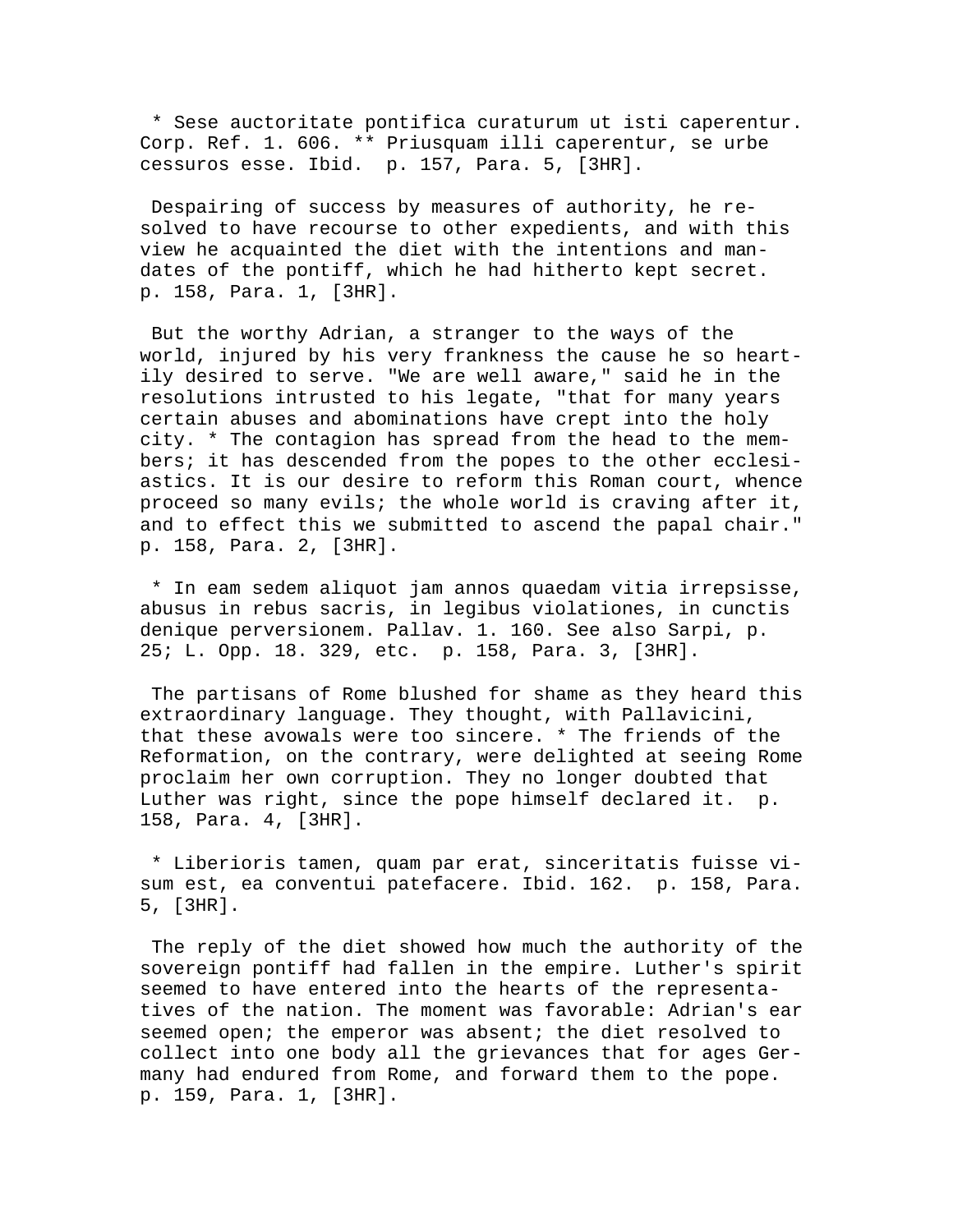The legate was frightened at this determination. He entreated and threatened in turns. He insinuated that under a purely religious exterior the reformer concealed great political dangers; he asserted, like Adrian, that these children of iniquity had no other end in view than to destroy all obedience, and lead every man to do as he pleased. "Will those men keep your laws," said he, "who not only despise the holy canons of the father, but still further, tear them in pieces and burn them in their diabolical fury? Will they spare your lives who do not fear to insult, to strike, to kill the anointed of the Lord? It is your persons, your goods, your houses, your wives, your children, your domains, your states, your temples, and all that you adore, that are threatened by this frightful calamity." \* p. 159, Para. 2, [3HR].

 \* In eos, in vestras res domos, uxores, liberos, ditiones. Dominatus, templa quae colitis. L. Opp. Lat. 2. 536. p. 159, Para. 3, [3HR].

 All these declamations proved of no avail. The diet, although commending the promises of the pope, required for their speedy fulfillment that a free and Christian council should be assembled as soon as possible at Strasburg, Mentz, Cologne, or Metz, in which laymen should be present. Laymen in a council. Laymen regulating the affairs of the church in concert with priests. It is more than we can see even now in many protestant states. The diet added, that every man should have the liberty to speak freely for the glory of God, the salvation of souls, and the good of the Christian commonwealth. \* It then proceeded to draw up a catalogue of its grievances, which amounted to the number of eighty. The abuses and arts of the popes and the Roman court to extort money from Germany; the scandals and profanations of the clergy; the disorders and simony of the ecclesiastical tribunals; the encroachments on the secular power for the enslaving of consciences; were all set forth with as much frankness as energy. The states gave the pope to understand that the traditions of men were the source of all this corruption, and concluded by saying: "If these grievances are not redressed within a limited time, we shall seek other means to escape from so many oppressions and sufferings." \*\* Chieregati, foreseeing the terrible recess that the diet would draw up, hastily left Nuremberg, that he might not have to deliver this sad and insolent message. p. 159, Para. 4, [3HR].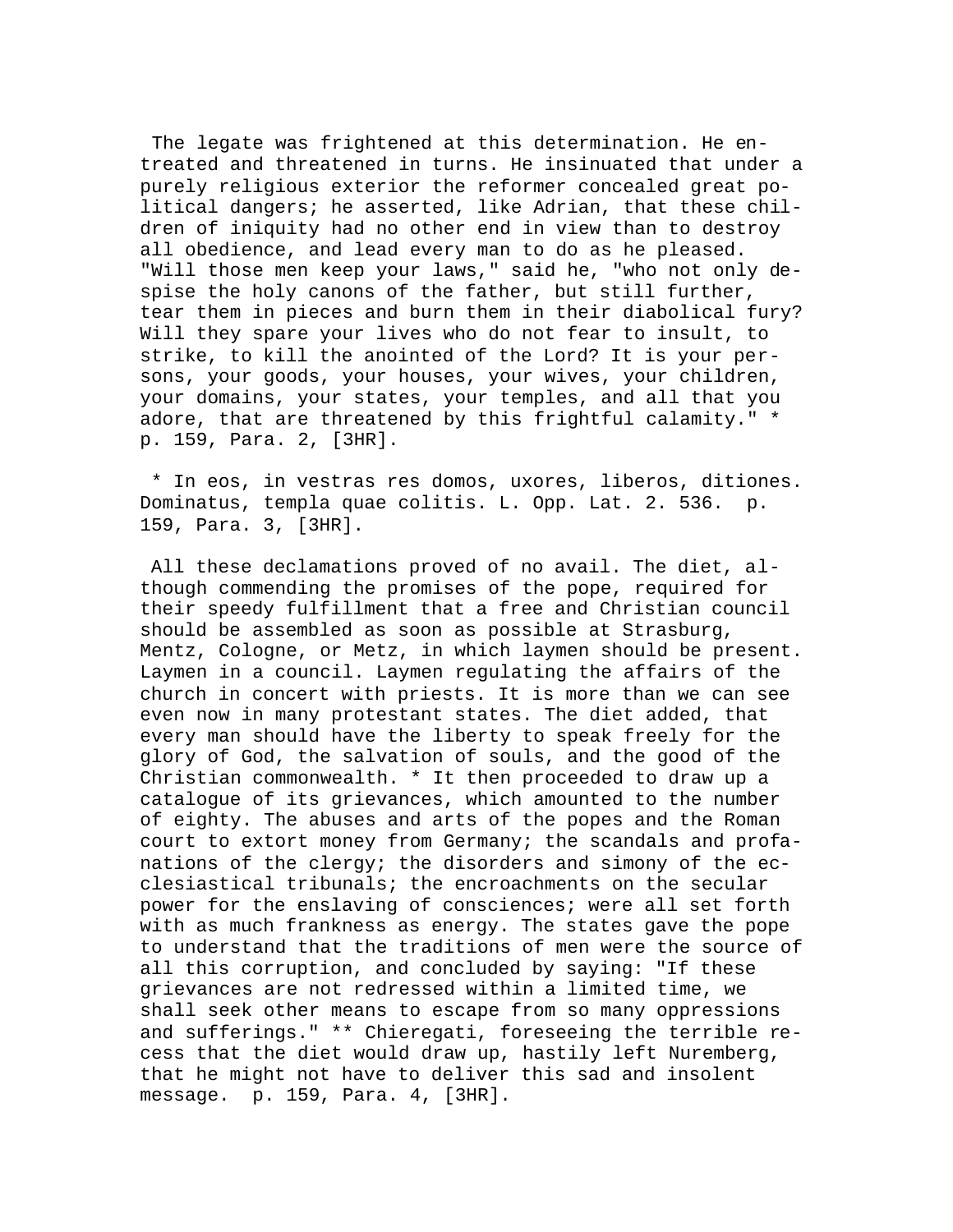\* Quad in tali concilio eis qui interesse deberent vel ecclesiastici vel laicalis ordinis libere liceret loqui, Geldart, Constit. Imper. 1. 452. \*\* Wie sie solcher Beschwerung und Drangsaal entiaden werden. L. Opp. 18. 354. p. 159, Para. 5, [3HR].

 Yet was there reason to fear that the diet would seek to make amends for its boldness by sacrificing Luther? People thought so at first; but a spirit of justice and truth had descended on this assembly. It demanded, as Luther had done, the convocation of a free council in the empire, and added, that in the meanwhile the pure gospel alone should be preached, and nothing should be printed without the approbation of a certain number of pious and learned men. \* These resolutions furnish us with the means of calculating the immense progress the Reformation had made subsequently to the diet of Worms; and yet the knight of Feilitsch, the Saxon envoy, solemnly protested against this censorship, moderate as it was, which the diet prescribed. This decree was regarded as the first triumph of the Reformation, which would be followed by other more decisive victories. The Swiss themselves, in the midst of their mountains, thrilled with delight. "The Roman pontiff is vanquished in Germany," said Zwingle. "We have nothing more to do than deprive him of his weapons. This is the battle we have now to fight, and a furious one it will be. But Christ is the umpire of the conflict." \*\* Luther said publicly that God himself had inspired the princes to draw up this edict. \*\*\* p. 160, Para. 1, [3HR].

 \* Ut pie placideque purum Evangelium praedicaretur. Pall. 1. 166; Sleidan, 1. 135. \*\* Victus est ac ferme profligatus e Germania Romanus pontifex. Zw. Epp. 313. October 11, 1523. \*\*\* Gott habe solches E. G. eingeben. L. Opp. 18. 476. p. 160, Para. 2, [3HR].

 The indignation at the Vatican among the papal ministers was very great. What, is it not enough to have a pope who disappoints all the expectations of the Romans, and in whose palace there is neither singing nor playing; but, more than this, secular princes are allowed to hold the language that Rome detests, and refuse to put the Wittemberg heretic to death. p. 161, Para. 1, [3HR].

 Adrian himself was filled with indignation at the events in Germany, and it was on the head of the elector of Saxony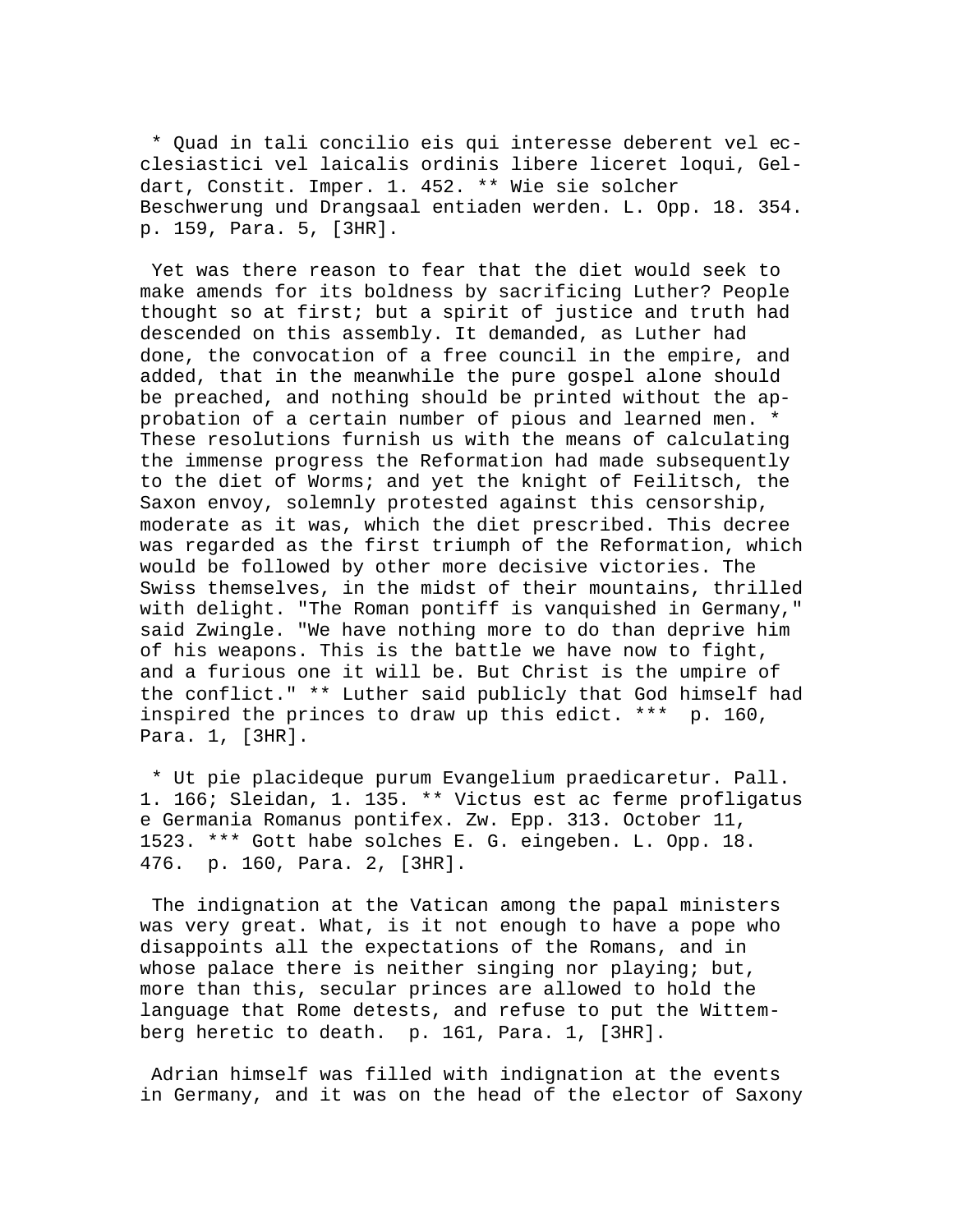that he discharged his anger. Never had the Roman pontiffs uttered a cry of alarm more energetic, more sincere, or perhaps more affecting. p. 161, Para. 2, [3HR].

 "We have waited long, and perhaps too long," said the pious Adrian in the brief he addressed to the elector; "we were anxious to see whether God would visit thy soul, and if thou wouldst not at last escape from the snares of Satan. But when we looked to gather grapes, we found nothing but sour grapes. The blower hath blown in vain; thy wickedness is not consumed. Open, then, thine eyes to see the greatness of thy fall.  $\ldots$  . . . p. 161, Para. 3, [3HR].

 "If the unity of the church is broken; if the simple have been turned aside from that faith which they had imbibed at their mothers' breasts; if the temples are destroyed; if the people are without priests; if the priests receive not the honor that is due to them; if Christians are without Christ: to whom is it owing, but to thee?  $*$  . . . . . If Christian peace has vanished from the earth; if the world is full of discord, rebellion, robbery, murder, and conflagration; if the cry of war is heard from east to west; if a universal conflict is at hand: it is thou, thou who art the author of these things. p. 161, Para. 4, [3HR].

 \* Dass die Kirchen ohne Volk sind, dass die Volker ohne Priester sind, dass die Priester ohne Ehre sind, und dass die Christen ohne Christo sind. Ibid. 371. p. 161, Para. 5, [3HR].

 "Sawest thou not this sacrilegious man, Luther, rending with his wicked hands and trampling under his impure feet the images of the saints and even the holy cross of Christ?. . . . . Dost thou not behold him, in his ungodly wrath, instigating laymen to imbrue their hands in the blood of the priests, and overturning the churches of our Lord? p. 162, Para. 1, [3HR].

 "And what matters it, if the priests he assails are wicked priests? Has not the Lord said: Whatsoever they bid you observe, that observe and do; but do not ye after their works; thus showing the honor that belongs to them, even when their lives are blame-worthy. \* p. 162, Para. 2, [3HR].

 \* Wen sie gleich eines verdammten Lebens sind. L. Opp. 18. 379. p. 162, Para. 3, [3HR].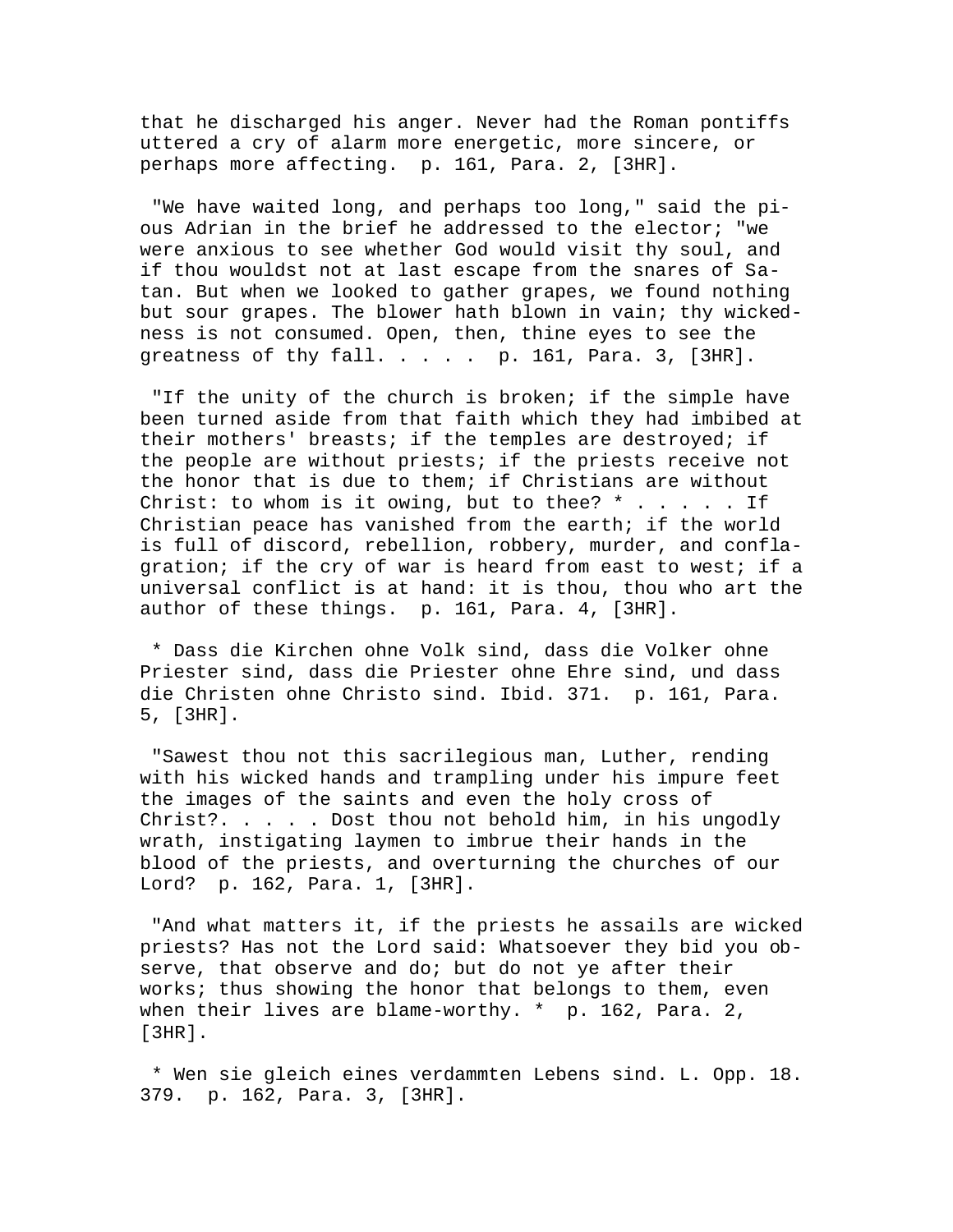"Rebellious apostate, he is not ashamed to defile the vessels consecrated to God; he drags from their sanctuaries the holy virgins consecrated to Christ, and gives them over to the devil; he takes the priests of the Lord, and delivers them up to infamous harlots. . . . . Awful profanation, which even the heathen would have condemned with horror in the priests of their idols. p. 162, Para. 4, [3HR].

 "What punishment, what martyrdom dost thou think we judge thee to deserve?. . . . . Have pity on thyself; have pity on thy wretched Saxons; for if you do not all return into the fold, God will pour out his vengeance upon you. p. 162, Para. 5, [3HR].

 "In the name of the Almighty God, and of our Lord Jesus Christ, whose representative I am upon earth, I declare that thou shalt be punished in this world, and plunged into everlasting fire in that which is to come. Repent and be converted. . . . . Two swords are suspended over thy head - - the sword of the Empire and the sword of the church." p. 162, Para. 6, [3HR].

 The pious Frederick shuddered as he read this threatening brief. He had written to the emperor shortly before, to the effect that old age and sickness rendered him incapable of taking any part in these affairs; and he had been answered by the most insolent letter that a sovereign prince had ever received. Although bowed down by age, he cast his eyes on that sword which he had worn at the holy sepulcher in the days of his manly strength. He began to think that he would have to unsheathe it in defense of the conscience of his subjects, and that, already on the brink of the tomb, he would not be allowed to go down in peace. He immediately wrote to Wittemberg to hear the opinion of the fathers of the Reformation. p. 162, Para. 7, [3HR].

 There also troubles and persecutions were apprehended. "What shall I say?" exclaimed the gentle Melancthon; "whither shall I turn? Hatred overwhelms us, and the world is transported with fury against us." \* Luther, Linck, Melancthon, Bugenhagen, and Amsdorff consulted together on the reply they should make to the elector. Their answer was almost entirely to the same purport, and the advice they gave him is very remarkable. p. 163, Para. 1, [3HR].

\* Quid dicam? Quo me vertam? Corp. Ref. 1. 627. p. 163,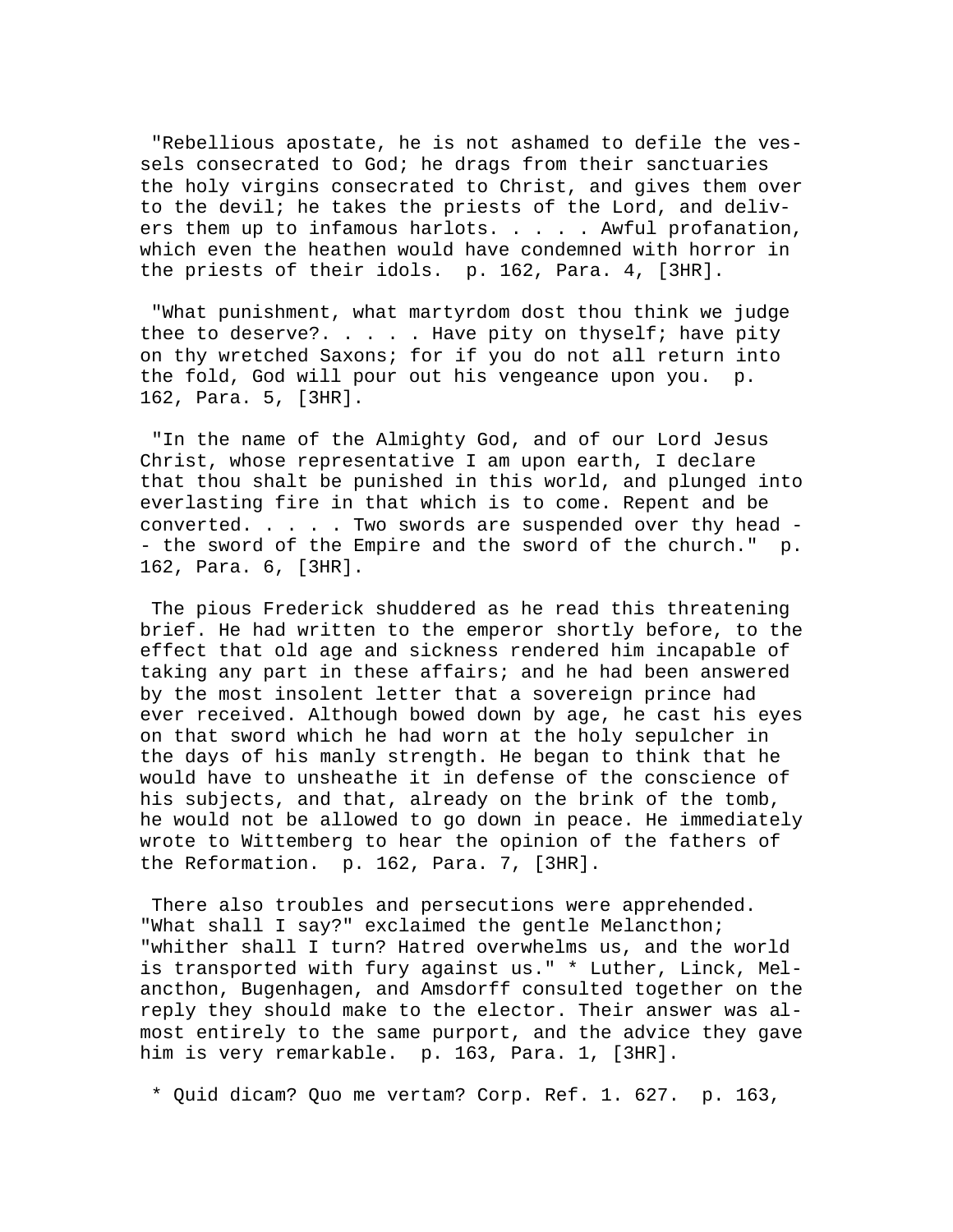Para. 2, [3HR].

 "No prince," said they, "can undertake a war without the consent of the people, from whose hands he has received his authority. \* Now, the people have no desire to fight for the gospel, for they do not believe. Let not princes, therefore, take up arms; they are rulers of the nations, and therefore of unbelievers." Thus, it was the impetuous Luther who counselled the wise Frederick to restore his sword to its sheath. He could not have returned a better answer to the reproach of the pope, that he excited the laity to imbrue their hands in the blood of the clergy. Few characters have been more misunderstood than his. This advice was dated the 8th of February. Frederick restrained himself. p. 163, Para. 3, [3HR].

 \* Principi nullum licet suscipere bellum. Nisi consentiente populo, a quo accepit imperium. Ibid. 601. p. 163, Para. 4, [3HR].

 The pope's wrath soon bore fruit. The princes who had set forth their grievances against Rome, alarmed at their own daring, were now desirous of making amends by their compliance. Many, besides, thought that the victory would remain with the Roman pontiff, as he appeared to be the stronger party. "In our days," said Luther, "princes are content to say three times three make nine; or else, twice seven make fourteen: The reckoning is correct; the affair will succeed. Then our Lord God arises and says: How many do you reckon me?. . . . . For a cipher perhaps?. . . . . He then turns their calculations topsy-turvy, and their accounts prove false." \* p. 163, Para. 5, [3HR].

 \* So kehrt er ihnen auch die Rechnung gar um. L. Opp. 22. 1831. p. 163, Para. 6, [3HR].

 CHAPTER 4 --- Persecution -- Exertions of duke George -- The convent at Antwerp -- Miltenberg -- The three monks of Antwerp -- The scaffold -- The martyrs of Brussels. p. 165, Para. 1, [3HR].

 The torrent of fire poured forth by the humble and meek Adrian kindled a conflagration; and its flickering flames communicated an immense agitation to the whole of Christendom. The persecution, which had been for some time relaxed, broke out afresh. Luther trembled for Germany, and endeavored to appease the storm. "If the princes," said he, "op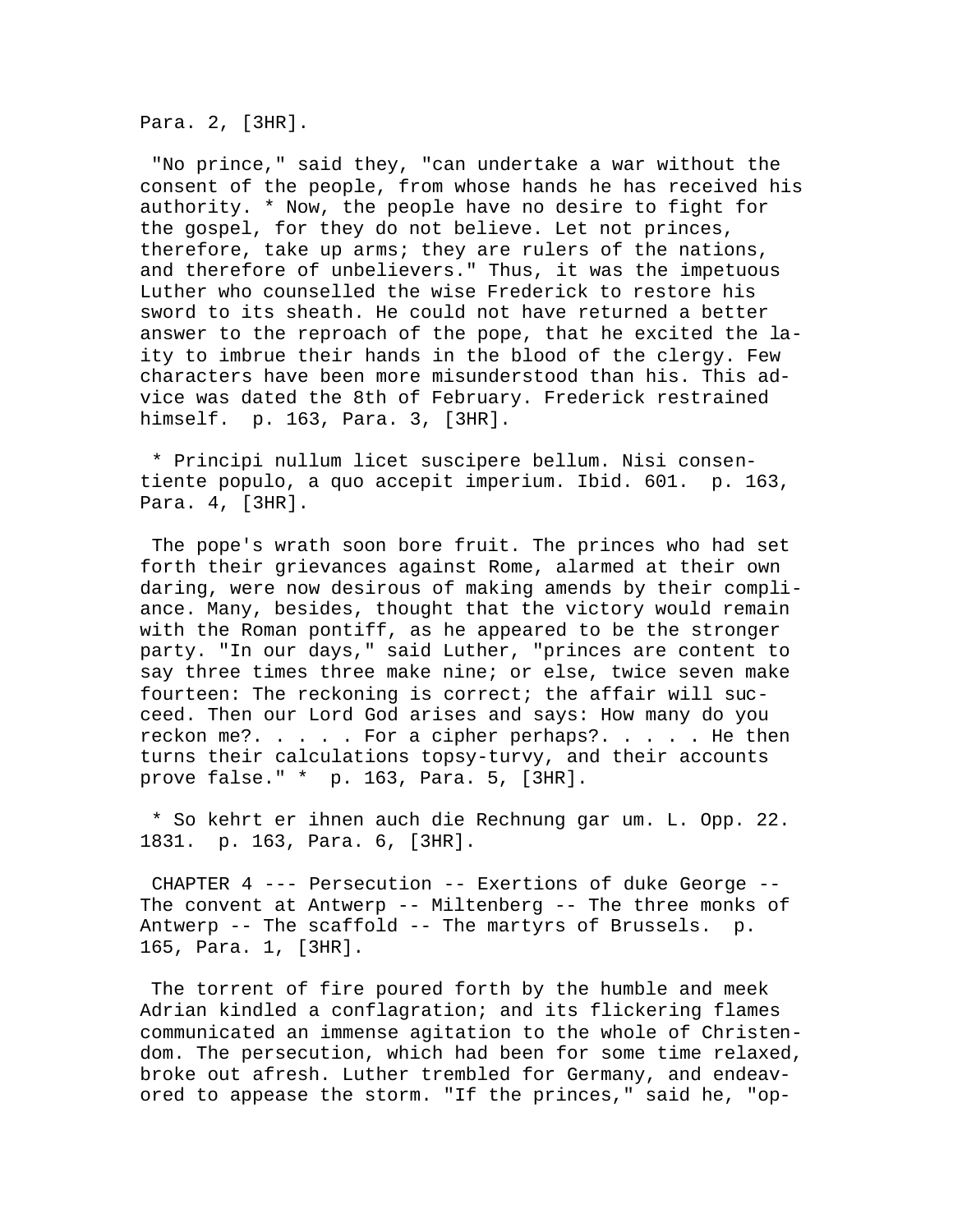pose the truth, the result will be a confusion that will destroy princes and magistrates, priests and people. I fear to see all Germany erelong deluged with blood. \* Let us rise up as a wall and preserve our people from the wrath of our God. Nations are not such now as they have hitherto been. \*\* The sword of civil war is impending over the heads of our kings. They are resolved to destroy Luther; but Luther is resolved to save them. Christ lives and reigns; and I shall live and reign with him." \*\*\* p. 165, Para. 2, [3HR].

 \* Ut videar mihi videre Germaniam in sanguine natare. L. Epp. 2. 156. \*\* Cogitent populos non esse tales modo, quales hactenus fuerunt. Ibid. 157. \*\*\* Christus meus vivit et regnat, et ego vivam et regnabe. Ibid. 158. p. 165, Para. 3, [3HR].

 These words produced no effect; Rome was hastening onward to scaffolds and bloodshed. The Reformation, like Jesus Christ, did not come to bring peace, but a sword. Persecution was necessary in God's purposes. As certain objects are hardened in the fire, to protect them from the influence of the atmosphere, so the fiery trial was intended to protect the evangelical truth from the influence of the world. But the fire did still more than this: it served, as in the primitive times of Christianity, to kindle in men's hearts a universal enthusiasm for a cause so furiously persecuted. When man begins to know the truth, he feels a holy indignation against injustice and violence. A heavendescended instinct impels him to the side of the oppressed; and at the same time the faith of the martyrs exalts, wins, and leads him to that doctrine which imparts such courage and tranquillity. p. 165, Para. 4, [3HR].

 Duke George took the lead in the persecution. But it was a little thing to carry it on in his own states only; he desired, above all, that it should devastate electoral Saxony, that focus of heresy, and spared no labor to move the elector Frederick and duke John. "Merchants from Saxony," he wrote to them from Nuremberg, "relate strange things about that country, and such as are opposed to the honor of God and of the saints: they take the sacrament of the Lord's supper with their hands. . . . . The bread and wine are consecrated in the language of the people; Christ's blood is put into common vessels; and at Eulenburg, a man to insult the priest entered the church riding on an ass. . . . . Accordingly, what is the consequence?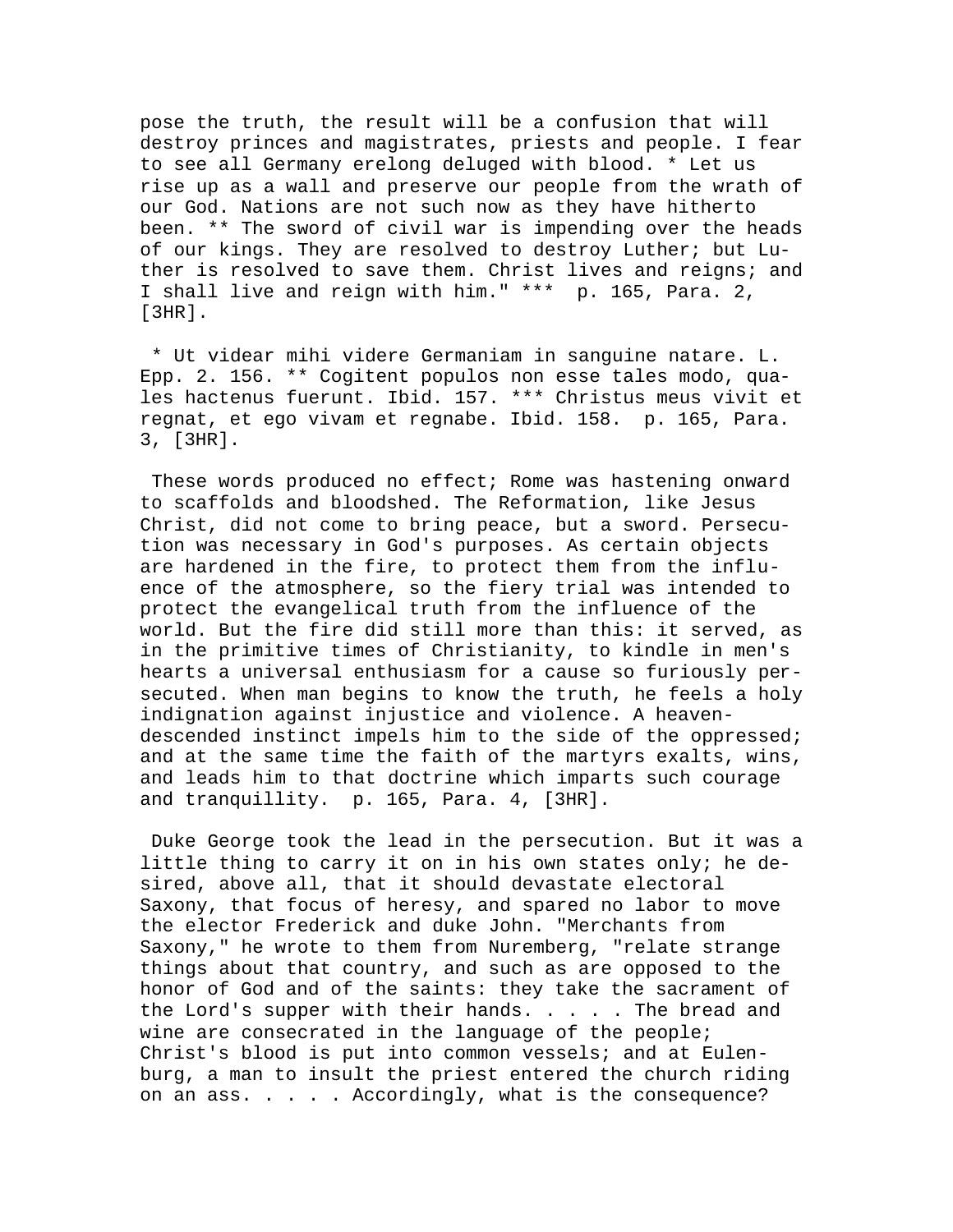The mines with which God has enriched Saxony have failed since the innovating sermons of Luther. Would to God that those who boast of having uplifted the gospel in the electorate had rather carried it to Constantinople. Luther's strain is sweet and pleasing, but there is a poisoned tail, that stings like that of the scorpion. Let us now prepare for the conflict. Let us imprison these apostate monks and impious priests; and that too without delay, for our hair is turning gray as well as our beards, and shows us that we have but a short time left for action." \* p. 166, Para. 1, [3HR].

 \* Wie ihre Bart und Haare ausweisen. Seckend. p. 482. p. 166, Para. 2, [3HR].

 Thus wrote duke George to the elector. The latter replied firmly but mildly, that any one who committed a crime in his states would meet with due punishment; but that for what concerned the conscience, such things must be left to God. \* p. 166, Para. 3, [3HR].

 \* Musse man solche Dinge Gott uberlassen. Ibid. p. 485. p. 166, Para. 4, [3HR].

 George, unable to persuade Frederick, hastened to persecute the followers of the work he detested. He imprisoned the monks and priests who followed Luther; he recalled the students belonging to his states from the universities which the Reformation had reached; and ordered that all the copies of the New Testament in the vulgar tongue should be given up to the magistrates. The same measures were enforced in Austria, Wurtemberg, and the duchy of Brunswick. p. 166, Para. 5, [3HR].

 But it was in the Low Countries, under the immediate authority of Charles V, that the persecution broke out with greatest violence. The Augustine convent at Antwerp was filled with monks who had welcomed the truths of the gospel. Many of the brethren had passed some time at Wittemberg, and since 1519, salvation by grace had been preached in their church with great energy. The prior, James Probst, a man of ardent temperament, and Melchior Mirisch, who was remarkable, on the other hand, for his ability and prudence, were arrested and taken to Brussels about the close of the year 1521. They were brought before Aleander, Glapio, and several other prelates. Taken by surprise, confounded, and alarmed, Probst retracted. Melchior Mirisch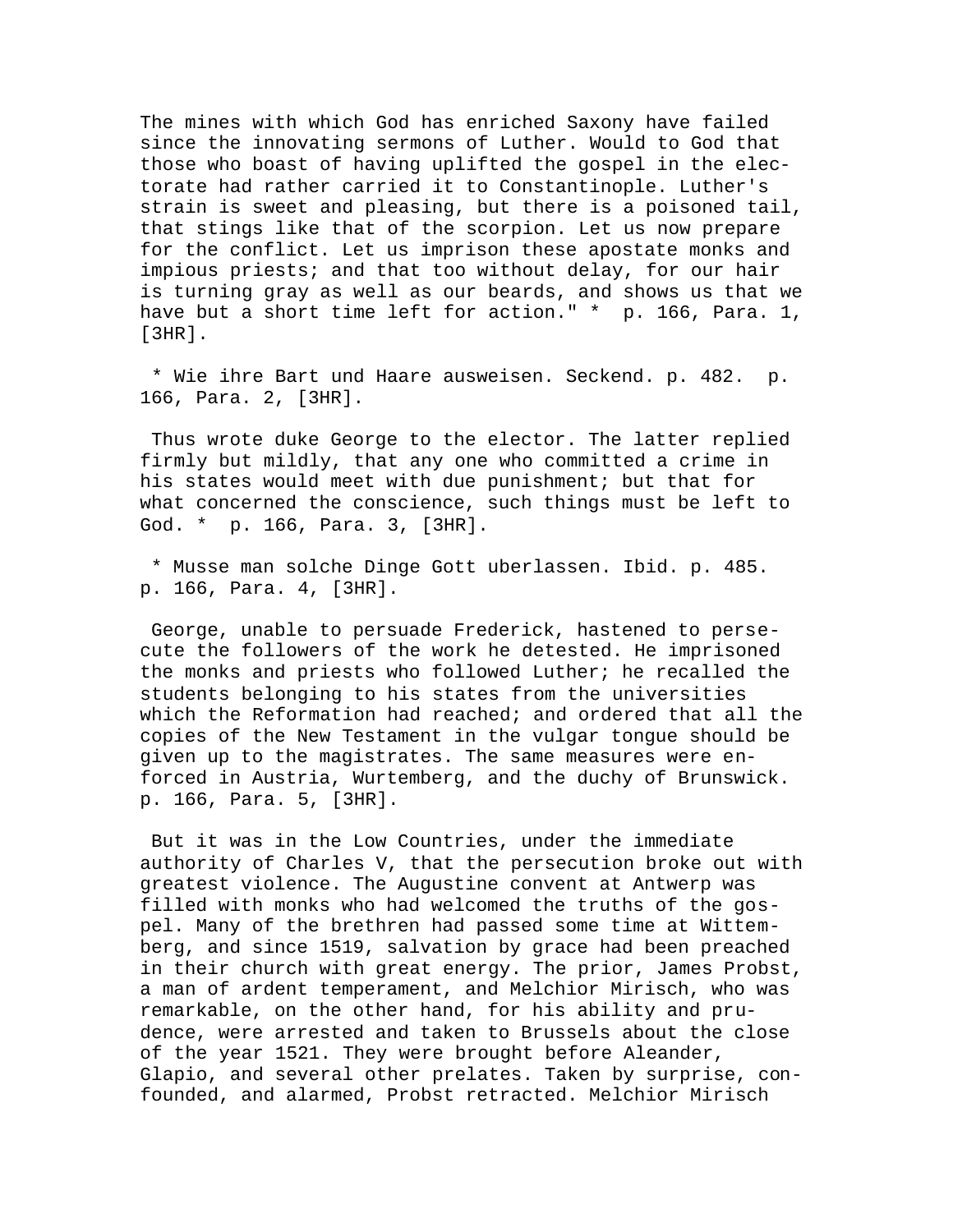found means to pacify his judges; he escaped both from recantation and condemnation. p. 167, Para. 1, [3HR].

 These persecutions did not alarm the monks who remained in the convent at Antwerp. They continued to preach the gospel with power. The people crowded to hear them, and the church of the Augustines in that city was found too small, as had been the case with the one at Wittemberg. In October 1522, the storm that was muttering over their heads burst forth; the convent was closed, and the monks thrown into prison and condemned to death. \* A few of them managed to escape. Some women, forgetting the timidity of their sex, dragged one of them, Henry Zuphten, from the hands of the executioners. \*\* Three young monks, Henry Voes, John Esch, and Lambert Thorn, escaped for a time the search of the inquisitors. All the sacred vessels of the convent were sold; the gates were barricaded; the holy sacrament was removed, as if from a polluted spot; Margaret, the governor of the Low Countries, solemnly received it into the church of the holy Virgin; \*\*\* orders were given that not one stone should be left upon another of that heretical monastery; and many citizens and women who had joyfully listened to the gospel were thrown into prison. \*\*\*\* p. 167, Para. 2, [3HR].

 \* Zum Tode verurtheilet. Seck. p. 548. \*\* Quomodo mulieres vi Henricum liberarint. L. Epp. 2. 265. \*\*\* Susceptum honorifice a domina Margareta. L. Epp. 2. 265. \*\*\*\* Cives aliquos, et mulieres vexatae et punitae. Ib. p. 167, Para. 3, [3HR].

 Luther was filled with sorrow on hearing this news. "The cause that we defend," said he, "is no longer a mere game; it will have blood, it calls for our lives." \* p. 168, Para. 1, [3HR].

 \* Et vitam exiget et sanguinem. Ibid. 181. p. 168, Para. 2, [3HR].

 Mirisch and Probst were to meet with very different fates. The prudent Mirisch soon became the docile instrument of Rome, and the agent of the imperial decrees against the partisans of the Reformation. \* Probst, on the contrary, having escaped from the hands of the inquisitors, wept over his backsliding; he retracted his retraction, and boldly preached at Bruges in Flanders the doctrines he had abjured. Being again arrested and thrown into prison at Brus-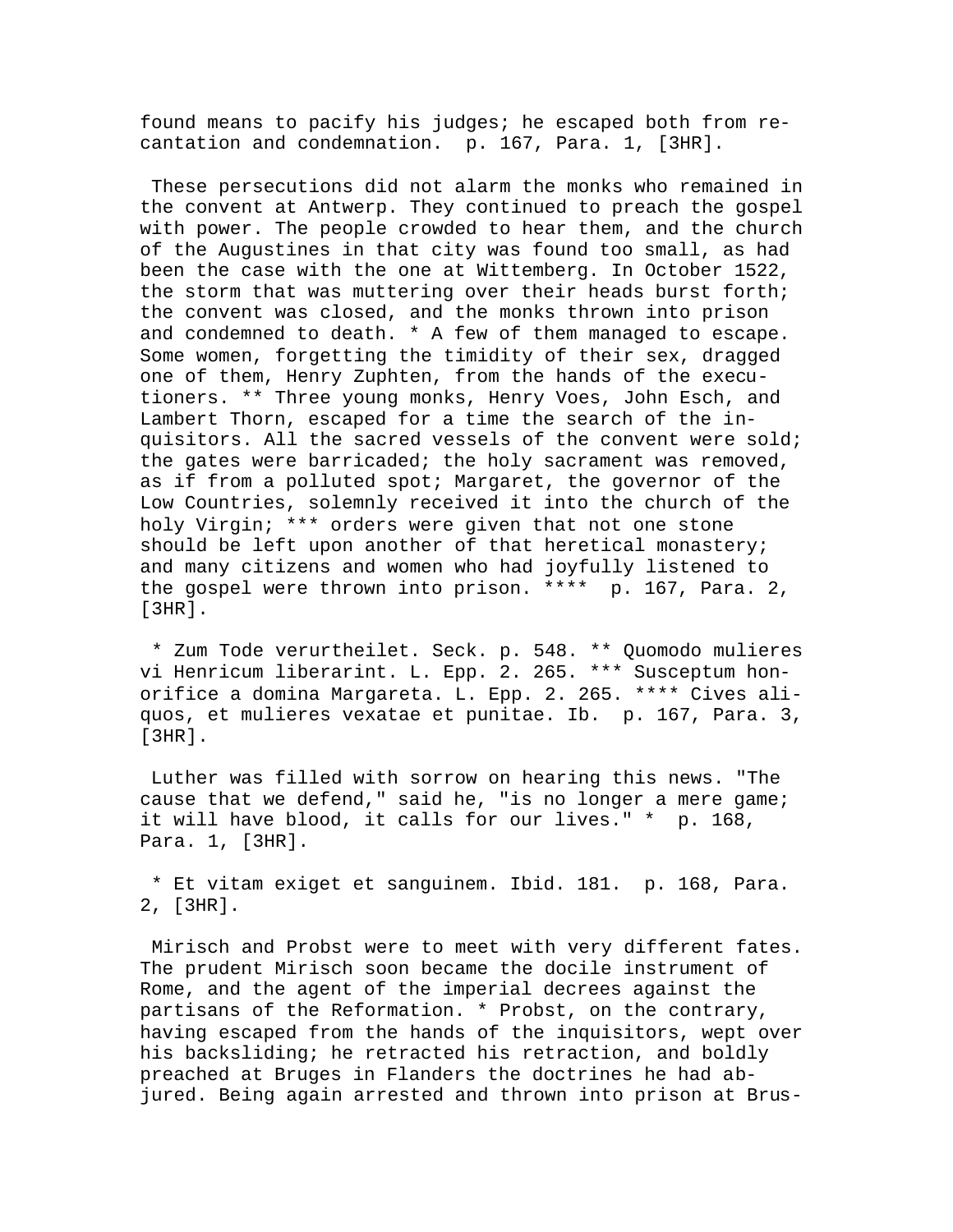sels, his death seemed inevitable. \*\* A Franciscan took pity on him, and assisted his escape; and Probst, "preserved by a miracle of God," says Luther, reached Wittemberg, where his twofold deliverance filled the hearts of the friends to the Reformation with joy. \*\*\* p. 168, Para. 3, [3HR].

 \* Est executor Caesaris contra nostros. Ibid. 207. \*\* Domo captum, exustum credimus. Ibid. 214. \*\*\* Jacobus, Die miraculo liberatus, sui nunc agit nobiscum. Ibid. 182. This letter, placed in M. de Wette's collection, under the date of April 14, must be posterior to the month of June; since on the 26th of June Luther writes that Probst has been taken a second time and is going to be burnt. We cannot admit that Probst visited Wittemberg between his two imprisonments, for Luther would not have said of a Christian, who had saved his life by a recantation, that he had been delivered by a miracle of God. Perhaps we should read in the date of the letter in die S. Turinf, instead of in die S. Tiburtii, which would bring it down to the 13th of July, a far more probable date in my opinion. p. 168, Para. 4, [3HR].

 On all sides the Roman priests were under arms. The city of Miltenberg on the Maine, which belonged to the archbishop of Mentz, was one of the German towns that had received the word of God with the greatest eagerness. The inhabitants were much attached to their pastor John Draco, one of the most enlightened men of his times. He was compelled to leave the city; but the Roman ecclesiastics were frightened, and withdrew at the same time, fearing the vengeance of the people. One evangelical deacon alone remained to comfort their hearts. At the same time troops from Mentz marched into the city: they spread through the streets, uttering blasphemies, brandishing their swords, and giving themselves up to debauchery. \* p. 168, Para. 5, [3HR].

 \* So sie doch schandlicher leben denn Huren und Buben. L. Epp. 2. 482. p. 168, Para. 6, [3HR].

 Some evangelical Christians fell beneath their blows; \* others were seized and thrown into dungeons; the Romish rites were restored; the reading of the Bible was prohibited; and the inhabitants were forbidden to speak of the gospel, even in the most private meetings. On the entrance of the troops, the deacon had taken refuge in the house of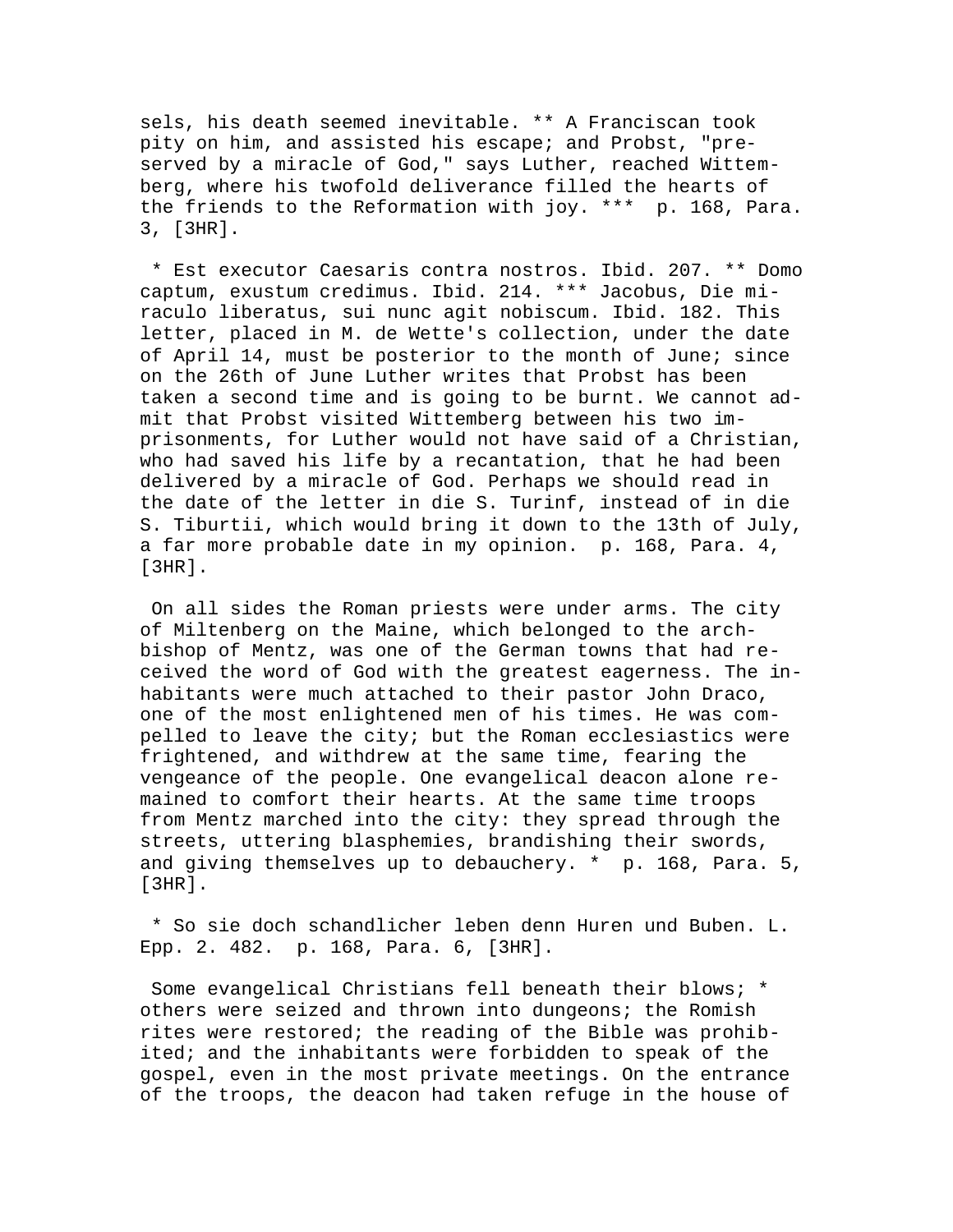a poor widow. He was denounced to their commanders, who sent a soldier to apprehend him. The humble deacon, hearing the hasty steps of the soldier who sought his life, quietly waited for him, and just as the door of the chamber was opened abruptly, he went forward meekly, and cordially embracing him, said: "I welcome thee, brother; here I am; plunge thy sword into my bosom." \*\* The fierce soldier, in astonishment, let his sword fall from his hands, and protected the pious evangelist from any further harm. p. 169, Para. 1, [3HR].

 \* Schlug etliche Todt. Seck. p. 604. \*\* Sey gegrusst, mein Bruder. Scultet. Ann. 1. 173. p. 169, Para. 2, [3HR].

 Meantime, the inquisitors of the Low Countries, thirsting for blood, scoured the country, searching everywhere for the young Augustines who had escaped from the Antwerp persecution. Esch, Voes, and Lambert were at last discovered, put in chains, and led to Brussels. Egmondanus, Hochstraten, and several other inquisitors, summoned them into their presence. "Do you retract your assertion," asked Hochstraten, "that the priest has not the power to forgive sins, and that it belongs to God alone?" He then proceeded to enumerate other evangelical doctrines which they were called upon to abjure. "No, we will retract nothing," exclaimed Esch and Voes firmly; "we will not deny the word of God; we will rather die for the faith." p. 169, Para. 3, [3HR].

 The Inquisitor. -- Confess that you have been seduced by Luther. p. 170, Para. 1, [3HR].

 The Young Augustines. -- As the apostles were seduced by Jesus Christ. p. 170, Para. 2, [3HR].

 The Inquisitors. -- We declare you to be heretics, worthy of being burnt alive, and we give you over to the secular arm. p. 170, Para. 3, [3HR].

 Lambert kept silence; the prospect of death terrified him; distress and doubt tormented his soul. "I beg four days," said he with a stifled voice. He was led back to prison. As soon as this delay had expired, Esch and Voes were solemnly deprived of their sacerdotal character, and given over to the council of the governor of the Low Countries. The council delivered them, fettered, to the executioner. Hochstraten and three other inquisitors accompanied them to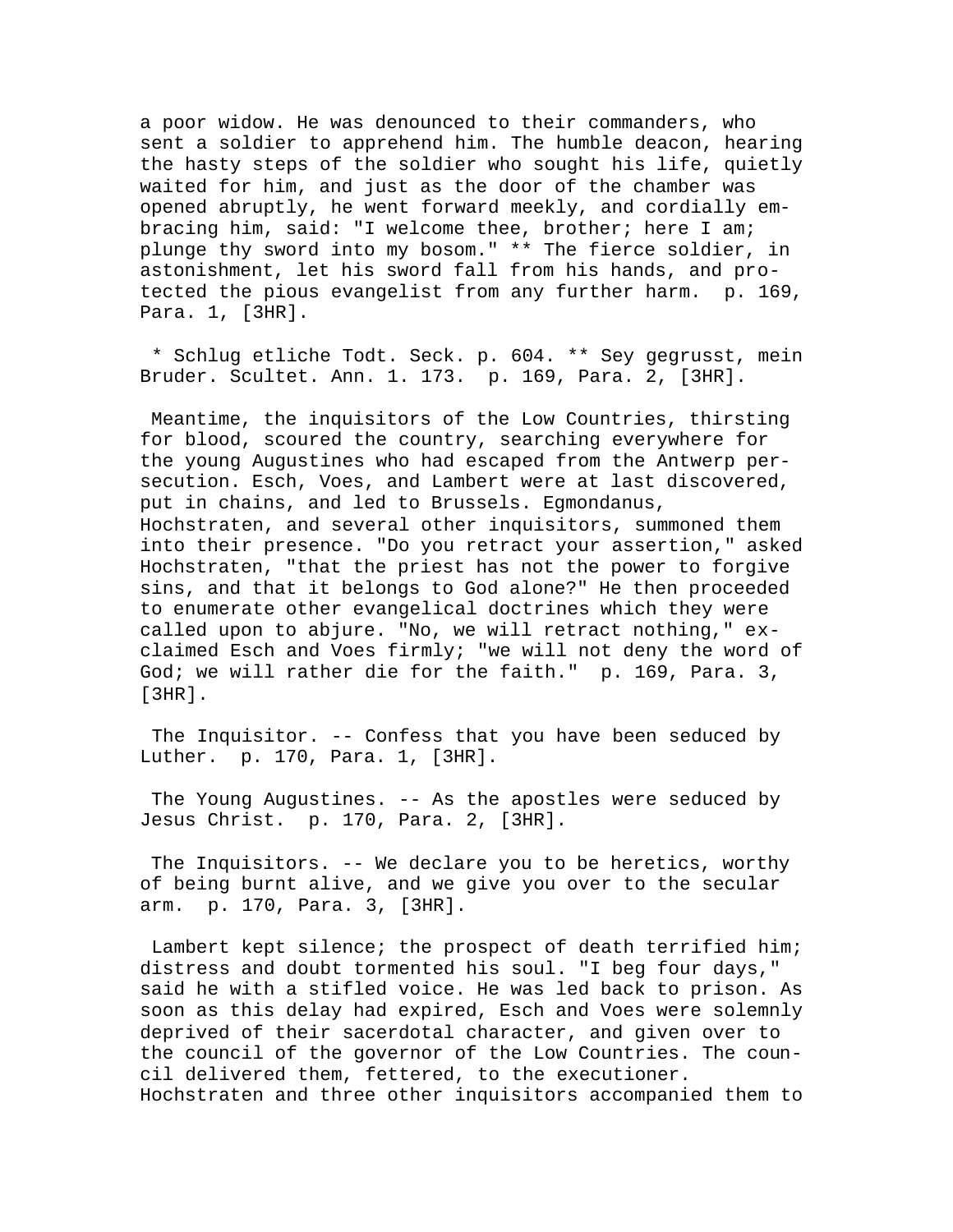the stake. \* p. 170, Para. 4, [3HR].

 \* Facta est haec res Bruxellae in publice fore. L. Epp. 2. 361. p. 170, Para. 5, [3HR].

 When they came near the scaffold the youthful martyrs looked at it calmly; their firmness, their piety, their age, \* drew tears even from the inquisitors. When they were bound, the confessors approached them: "Once more we ask you if you will receive the Christian faith." p. 170, Para. 6, [3HR].

\* Nondum triginta annorum. Ibid. p. 170, Para. 7, [3HR].

 The Martyrs. -- We believe in the Christian church, but not in your church. p. 170, Para. 8, [3HR].

 Half an hour elapsed: the inquisitors hesitated, and hoped that the prospect of so terrible a death would intimidate these youths. But alone tranquil in the midst of the turbulent crowd in the square, they sang psalms, stopping from time to time to declare boldly: "We will die for the name of Jesus Christ." p. 170, Para. 9, [3HR].

 "Be converted -- be converted," cried the inquisitors, "or you will die in the name of the devil." -- "No," replied the martyrs, "we will die like Christians, and for the truth of the gospel." p. 170, Para. 10, [3HR].

 The pile was lighted. While the flames were ascending slowly, a heavenly peace filled their hearts, and one of them went so far as to say: "I seem to be lying on a bed of roses." \* The solemn hour was come; death was near: the two martyrs cried with a loud voice: "O Domine Jesu! Fili David! miserere nostri! O Lord Jesus, Son of David, have mercy on us." They began solemnly to repeat the Apostle's Creed. \*\* At last the flames reached them, burning the cords that fastened them to the stake, before their breath was gone. One of them, taking advantage of this liberty fell on his knees in the midst of the fire, \*\*\* and thus worshipping his Master, exclaimed, clasping his hands: "Lord Jesus, Son of David, have mercy on us." The flames now surrounded their bodies: they sang the Te Deum; soon their voices stifled, and nothing but their ashes remained. p. 170, Para. 11, [3HR].

\* Dit schijnen mij als roosen te zijn. Brandt, Hist. Der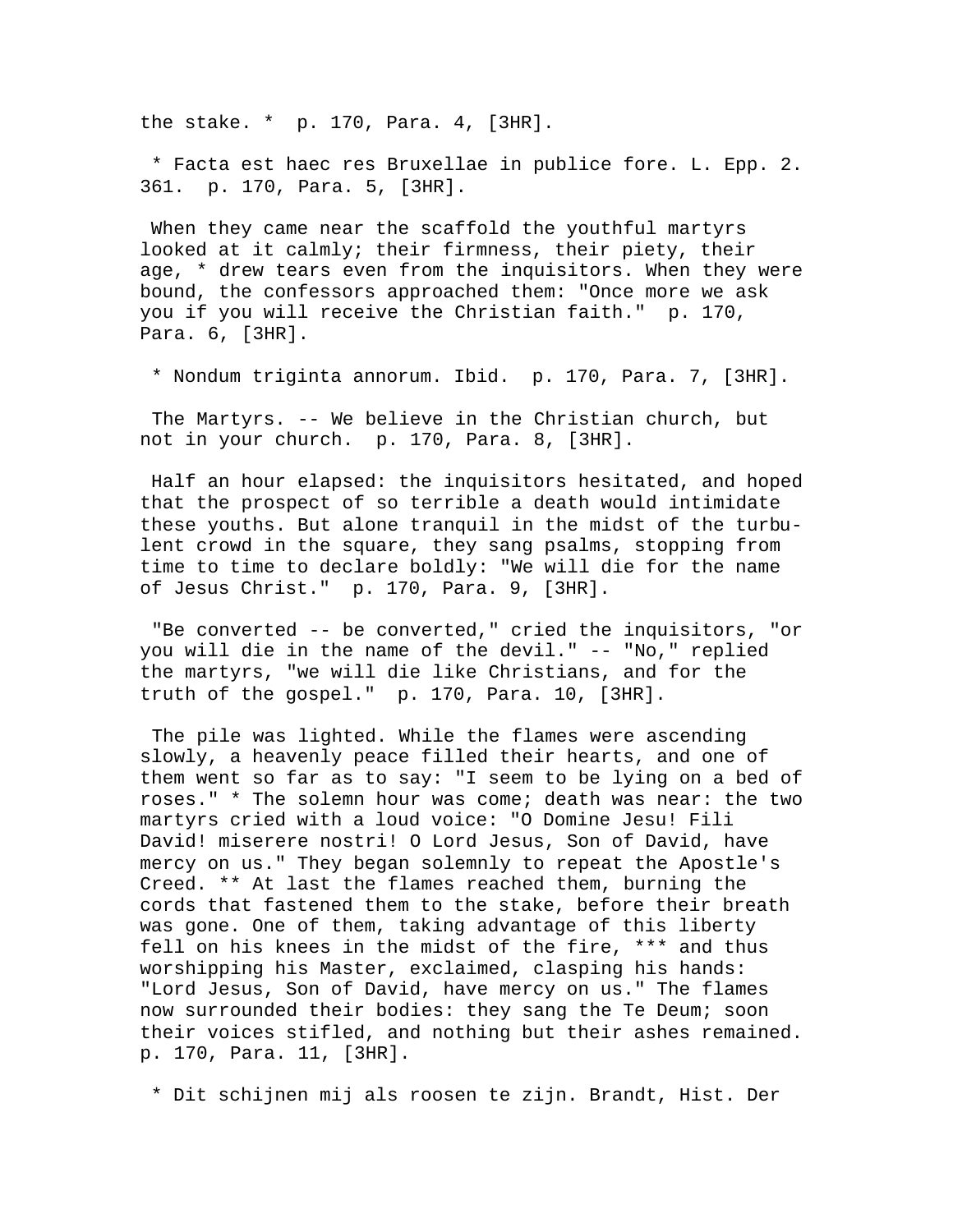Reformatie, 179. \*\* Admoto igne, canere coeperunt symbolum fidei, says Erasmus. Epp. 1. 1278. \*\*\* Da ist der eine im Feuer auf die Knie gefallen. L. Opp. 18. 481. p. 170, Para. 12, [3HR].

 This execution had lasted four hours. It was on the 1st of July 1523 that the first martyrs of the Reformation thus laid down their lives for the gospel. p. 171, Para. 1, [3HR].

 All good men shuddered when they heard of it. The future filled them with the keenest apprehension. "The executions have begun," said Erasmus. \* "At last," exclaimed Luther, "Christ is gathering some fruits of our preaching, and has created new martyrs." p. 171, Para. 2, [3HR].

 \* Coepta est carnificina. Epp. 1. 1429. p. 171, Para. 3, [3HR].

 But the joy Luther felt at the constancy of these two young Christians was troubled by the thought of Lambert. The latter was the most learned of the three; he had succeeded to Probst's station as preacher at Antwerp. Agitated in his dungeon, and alarmed at the prospect of death, he was still more terrified by his conscience, which reproached him with cowardice, and urged him to confess the gospel. He was soon delivered from his fears, and after boldly proclaiming the truth, died like his brethren. \* p. 171, Para. 4, [3HR].

 \* Quarta post exustus est tertius frater Lambertus. L. Epp. 2. 351. p. 171, Para. 5, [3HR].

 A rich harvest sprang from the blood of these martyrs. Brussels turned towards the gospel. \* "Wherever Aleander raises a pile," said Erasmus, "there he seems to have been sowing heretics." \*\* p. 171, Para. 6, [3HR].

 \* Ea mors multos fecit Lutheranos. Er. Epp. p. 952; Tum demum coepit civitas favere Luthero. Ibid. p. 1676. Erasmus to Duke George; Ea civitas antea purissima. Ibid. p. 1430. \*\* Ubicumque fumos excitavit nuntius, ibi diceres fuisse factum heresean sementem. Ibid. p. 171, Para. 7, [3HR].

 "Your bonds are mine," said Luther; "your dungeons and your burning piles are mine. \* . . . . . We are all with you, and the Lord is at our head." He then commemorated the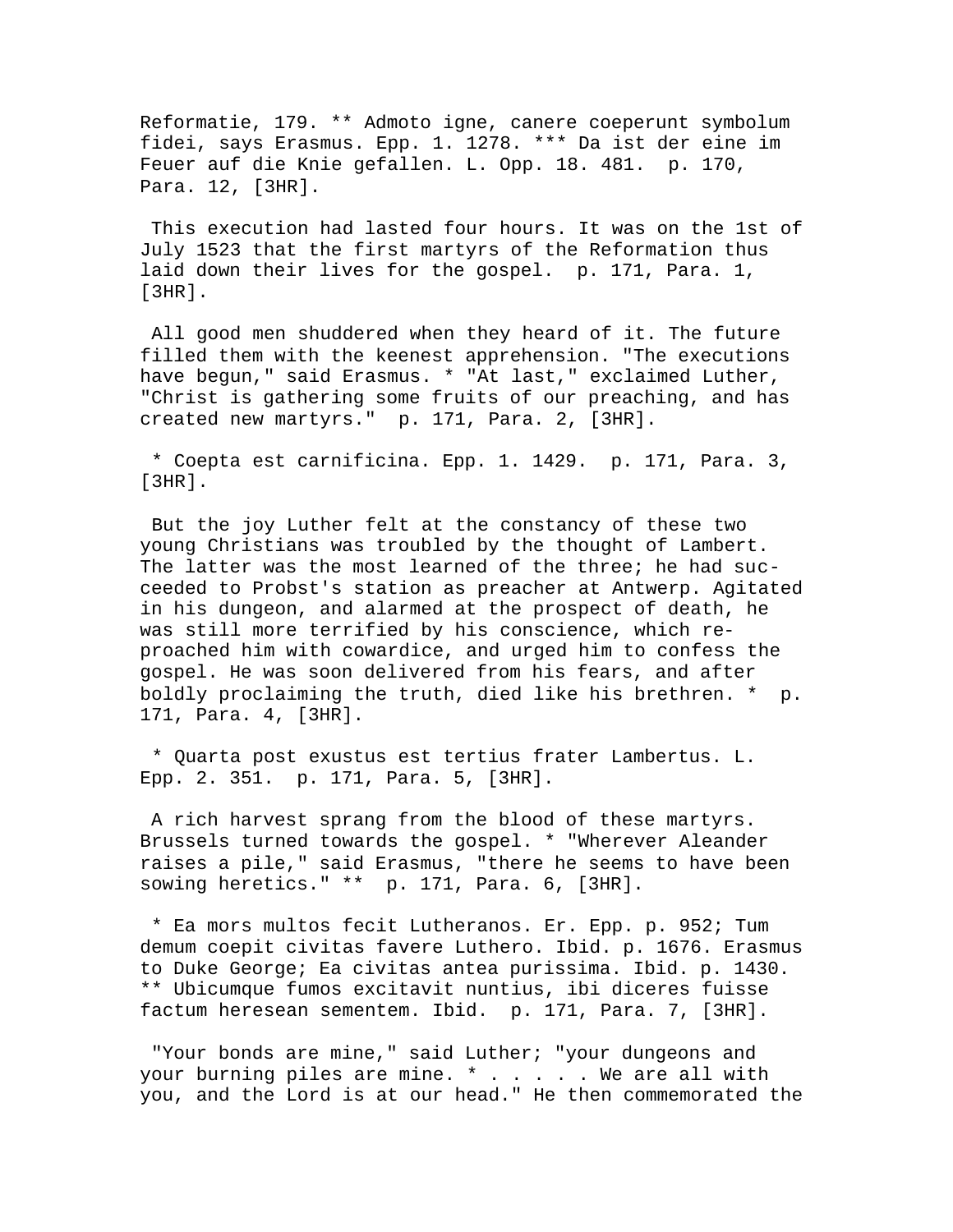death of these young monks in a beautiful hymn, and soon, in Germany and in the Netherlands, in city and country, these strains were heard communicating in every direction an enthusiasm for the faith of these martyrs. p. 172, Para. 1, [3HR].

 \* Vestra vincula mea sunt, vestri carceres et ignes mei sunt. L. Epp. 2. 464. p. 172, Para. 2, [3HR].

 No, no, their ashes shall not die; But, borne to every land, Where'er their sainted dust shall fall Up springs a holy band. Though Satan by his might may kill, And stop their powerful voice, They triumph o'er him in their death, And still in Christ rejoice. p. 172, Para. 3, [3HR].

 CHAPTER 5 --- The new pope, Clement VII -- The legate Campeggio -- Diet of Nuremberg -- Demand of the legate -- Reply of the diet -- A secular council projected -- Alarm and exertions of the pope -- Bavaria -- League of Ratisbon -- Severity and reforms -- Political schism -- Opposition -- Intrigues of Rome -- Decree of Burgos -- Rupture. p. 173, Para. 1, [3HR].

 Adrian would doubtless have persisted in these violent measures; the inutility of his exertions to arrest the reform, his orthodoxy, his zeal, his austerity, and even his conscientiousness, would have made him a cruel persecutor. But this Providence did not permit. He died on the 14th of September 1523, and the Romans, overjoyed at being delivered from this stern foreigner, crowned his physicians's door with flowers, and wrote this inscription over it: "To the saviour of his country." p. 173, Para. 2, [3HR].

 Giulio de Medici, cousin to Leo X, succeeded Adrian VI, under the name of Clement VII. From the day of his election there was no more question of religious reform. The new pope, like many of his predecessors, thought only of upholding the privileges of the Papacy, and of employing its resources for his own aggrandizement. p. 173, Para. 3, [3HR].

 Anxious to repair Adrian's blunders, Clement sent to Nuremberg a legate of his own character, one of the most skillful prelates of his court, a man of great experience in public business, and acquainted with almost all the princes of Germany. Cardinal Campeggio, for such was his name, after a magnificent reception in the Italian cities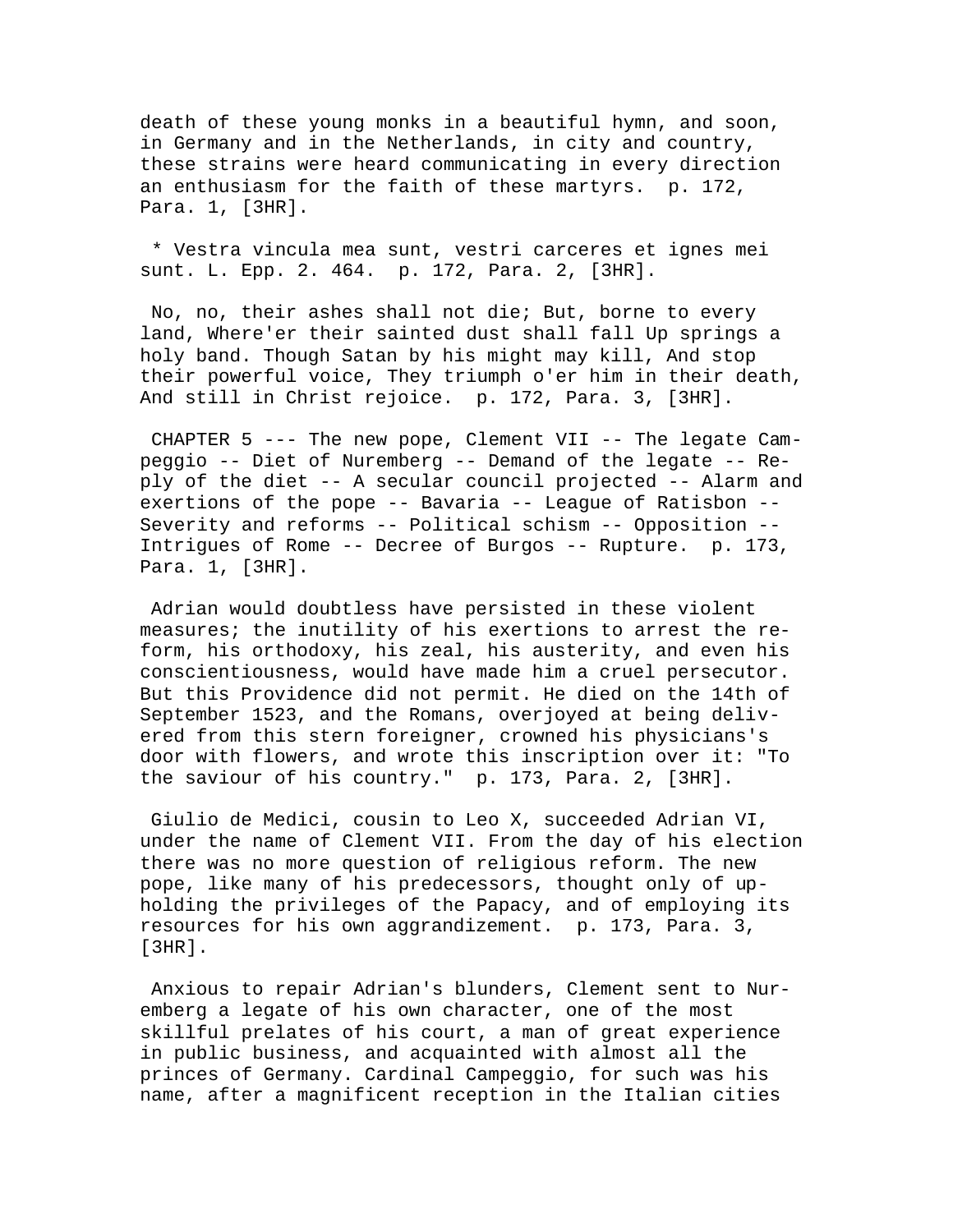on his road, soon perceived the change that had taken place in the empire. When he entered Augsburg, he desired, as was usual, to give his benediction to the people, but they burst into laughter. This was enough: he entered Nuremberg privately, without going to the church of St. Sebaldus, where the clergy awaited him. No priests in sacerdotal ornaments came out to meet him; no cross was solemnly borne before him; \* one would have thought him some private individual passing along the streets of the city. Everything betokened that the reign of the Papacy was drawing to an end. p. 173, Para. 4, [3HR].

 \* Conamuni habitu, quod per sylvas et campos lerat per mediam urbem..... sine clero, sine praevia cruce. Cochl. p. 82. p. 173, Para. 5, [3HR].

 The diet of Nuremberg resumed its sittings in the month of January 1524. A storm threatened the national government, owing to the firmness of Frederick. The Swabian league, the wealthiest cities of the empire, and particularly Charles V, had sworn its destruction. He was accused of favoring the new heresy. Accordingly it was resolved to remodify this administration without retaining one of its former members. Frederick, overwhelmed with grief, immediately quitted Nuremberg. p. 174, Para. 1, [3HR].

 The festival of Easter was approaching. Osiander and the evangelical preachers redoubled their zeal. The former openly declared in his sermons that antichrist entered Rome the very day when Constantine left it to fix his residence at Constantinople. The consecration of the palm-branches and many other ceremonies of this feast were omitted: four thousand persons received the sacrament in both kinds, and the Queen of Denmark, the emperor's sister, received it publicly, in like manner, at the castle. "Ah," exclaimed the archduke Frederick, losing his temper, "would that you were not my sister." "The same womb bore us," replied the queen, "and I will sacrifice everything to please you, except the word of God." \* p. 174, Para. 2, [3HR].

 \* Wolle sich des Wortes Gottes halten, Seckend. p. 613. p. 174, Para. 3, [3HR].

 Campeggio shuddered as he witnessed such audacity; but affecting to despise the laughter of the populace and the discourses of the preachers, and resting on the authority of the emperor and of the pope, he reminded the diet of the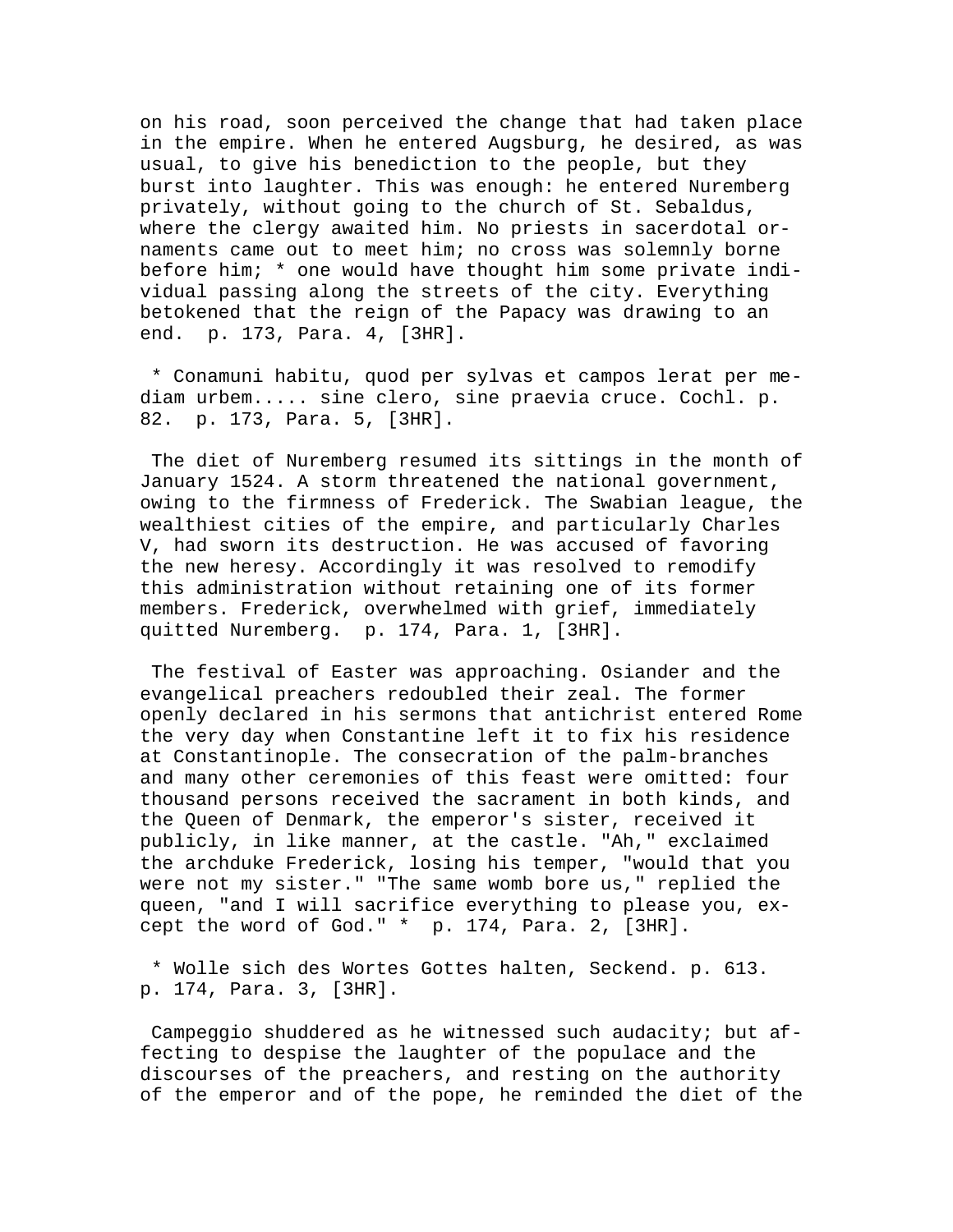edict of Worms, and called upon them to put down the Reformation by force. At this language many of the princes and deputies gave vent to their indignation: "What has become of the list of grievances presented to the pope by the German nation?" said they to Campeggio. The legate, following his instructions, assumed an air of candor and surprise, and answered, "Three copies of that list reached Rome; but we have received no official communication of it, \*\* and neither the pope nor the college of cardinals could believe that such a paper could have emanated from your lordships. We thought that it came from some private individuals who had published it out of hatred to the court of Rome. In consequence of this I have no instructions on the matter." p. 174, Para. 4, [3HR].

 \* Tria solum exemplaria fuisse perlata Romam, ad quosdam privatim, ex iis unum sibi contigisse. Sleidan. Lib. 4. \*\* Quantum eis possibile sit. Cochlaeus, p. 84. p. 174, Para. 5, [3HR].

 The diet was incensed at this reply. If it is thus the pope receives their representations, they will also know how to listen to those he addresses to them. "The people," said many deputies, "are thirsting for the word of God; and to take it away, as the edict of Worms enjoins, would cause torrents of blood to flow." p. 175, Para. 1, [3HR].

 The diet immediately made preparations for replying to the pope. As they could not repeal the edict of Worms, a clause was added to it rendering it ineffectual. They said, "The people must conform with it as far as possible." \* Now many states had declared it impossible to enforce it. At the same time, raising up the importunate shade of the councils of Constance and of Basle, the diet demanded the convocation of a general council of Christendom to be held in Germany. p. 175, Para. 2, [3HR].

 \* Quantum eis possibile sit. Cochlaeus, p. 84. p. 175, Para. 3, [3HR].

 The friends of the Reformation did not confine themselves to this. What could they expect from a council which perhaps would never be convoked, and which, under all circumstances, would be composed of bishops from every nation? Will Germany submit her anti-Romish inclinations to prelates from France, Spain, Italy, and England? The government of the nation had already been abolished; for it a national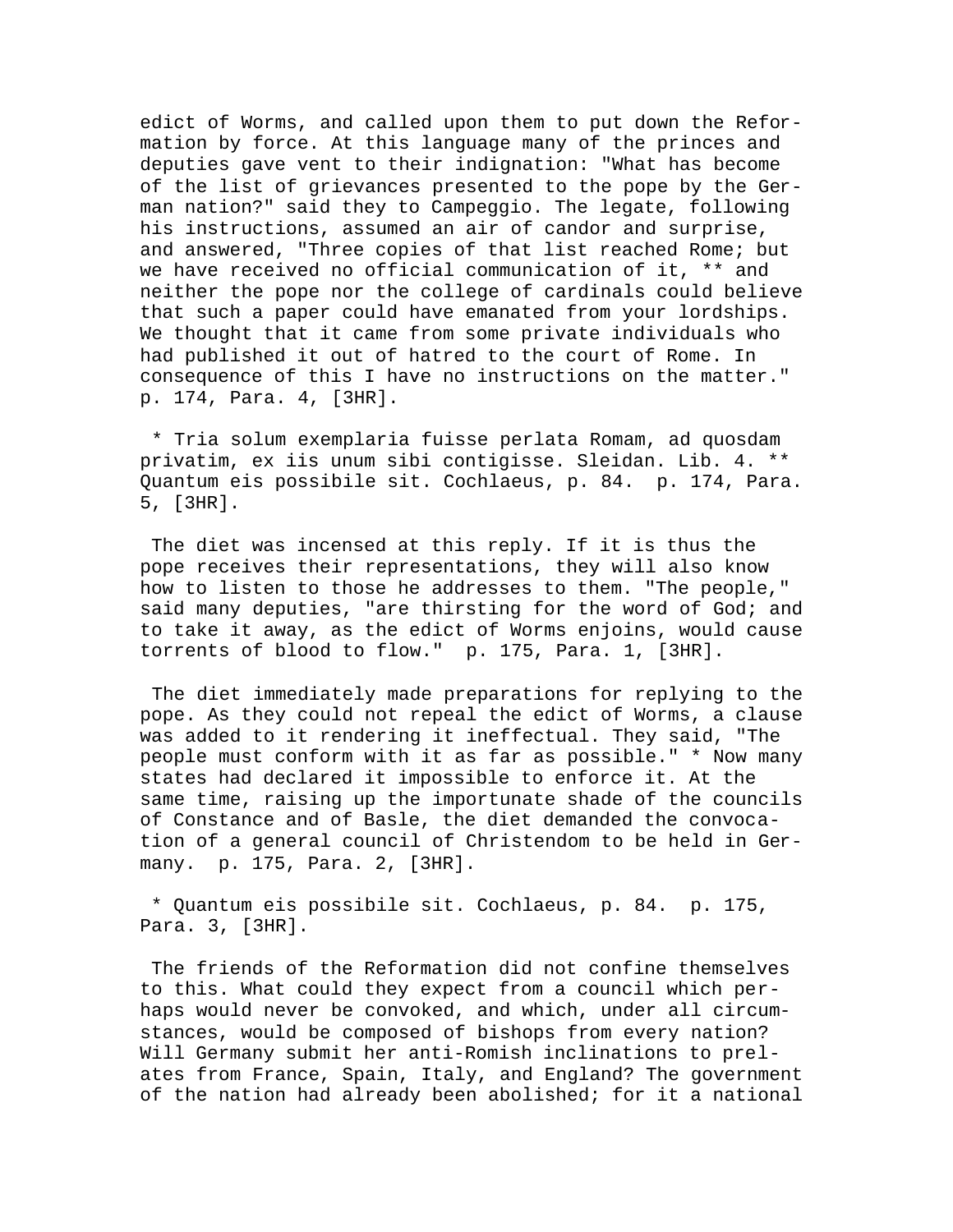assembly should be substituted to protect the interests of the people. p. 175, Para. 4, [3HR].

 In vain did Hannaart, the Spanish envoy from Charles V, and all the partisans of Rome and the emperor, endeavor to oppose this suggestion; the majority of the diet was immovable. It was agreed that a diet, a secular assembly, should meet at Spires, in the month of November, to regulate all religious questions, and that the states should immediately instruct their theologians to draw up a list of the controverted points to be laid before that august assembly. p. 175, Para. 5, [3HR].

 They forthwith applied to their task. Each province drew up its memorial, and never had Rome been threatened with a more terrible explosion. Franconia, Brandenburg, Henneburg, Windsheim, Wertheim, and Nuremberg, declared in favor of the gospel, and against the seven sacraments, the abuses of the mass, the adoration of saints, and the papal supremacy. "Here is coin of the right stamp," said Luther. Not one of the questions that are agitating the popular mind will be passed by in this mutual council. The majority will carry general measures. The unity, independence, and reformation of Germany will be safe. p. 176, Para. 1, [3HR].

 On being apprized of this, the pope could not restrain his wrath. What, dare they set up a secular tribunal to decide on religious questions in direct opposition to his authority. \* If this extraordinary resolution should be carried out, Germany would doubtless be saved, but Rome would be lost. A consistory was hastily convened, and from the alarm of the senators one might have thought the Germans were marching against the Capitol. "We must take the electoral hat from Frederick's head," said Aleander. "The kings of England and Spain must threaten to break off all commercial intercourse with the free cities," said another cardinal. The congregation at last decided that the only means of safety would be in moving heaven and earth to prevent the meeting at Spires. p. 176, Para. 2, [3HR].

 \* Pontifex aegerrime tulit..intelligens novum de religione tribunal eo pacto excitari citra ipsius auctoritatem Pallav. 1. 182. p. 176, Para. 3, [3HR].

 The pope immediately wrote to the emperor: "If I am the first to make head against the storm, it is not because I am the only one the tempest threatens; but because I am at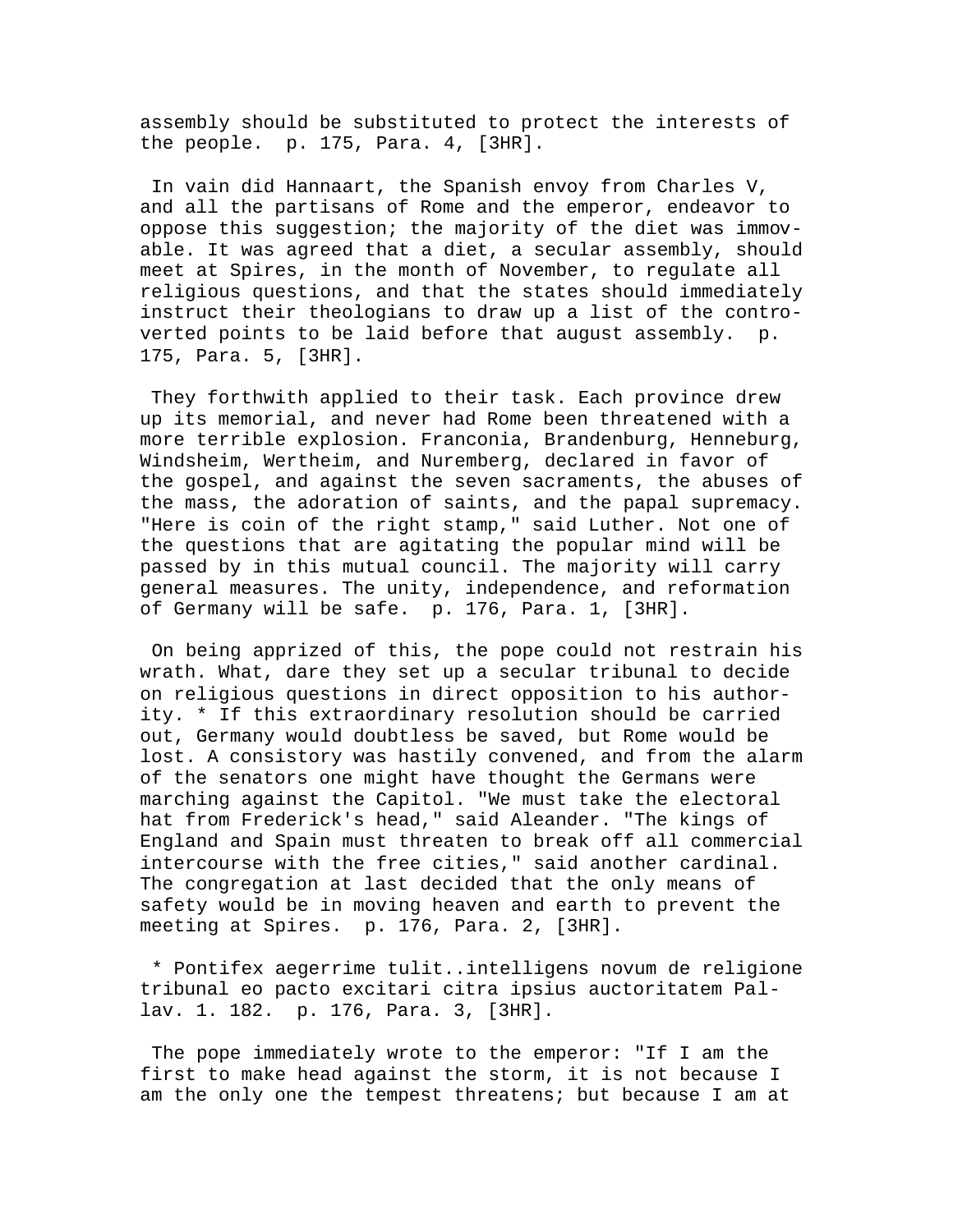the helm. The rights of the empire are yet more invaded than the dignity of the court of Rome." p. 176, Para. 4, [3HR].

 While the pope was sending this letter to Castile, he was endeavoring to procure allies in Germany. He soon gained over one of the most powerful houses in the empire, that of the dukes of Bavaria. The edict of Worms had not been more strictly enforced there than elsewhere, and the evangelical doctrine had made great progress. But about the close of the year 1521, the princes of that country, put in motion by Doctor Eck, chancellor in the university of Ingolstadt, had drawn nearer to Rome, and had published a decree enjoining all their subjects to remain faithful to the religion of their ancestors. \* p. 177, Para. 1, [3HR].

 \* Erstes belerisches Religions Mandat. Winter, Geschder Evang. Lehre in Baiern, 1. 310. p. 177, Para. 2, [3HR].

 The Bavarian bishops were alarmed at this encroachment of the secular power. Eck set out for Rome to solicit the pope for an extension of authority in behalf of the princes. The pope granted everything, and even conferred on the dukes a fifth of the ecclesiastical revenues of their country. p. 177, Para. 3, [3HR].

 Thus, at a time when the Reformation possessed no organization, Roman-catholicism already had recourse to powerful institutions for its support; and catholic princes, aided by the pope, laid their hands on the revenues of the church, long before the Reformation ventured to touch them. What must we think of the reproaches the Roman-catholics have so often made in this respect? p. 177, Para. 4, [3HR].

 Clement VII might reckon upon Bavaria to avert the formidable assembly at Spires. Erelong the archduke Ferdinand, the bishop of Salzburg, and other princes, were gained in their turn. p. 177, Para. 5, [3HR].

 But Campeggio desired to go still further: Germany must be divided into two hostile camps; Germans must be opposed to Germans. p. 177, Para. 6, [3HR].

 Some time before, during his residence at Stuttgard, the legate had concerted with Ferdinand the plan of a league against the Reformation. "There is everything to be feared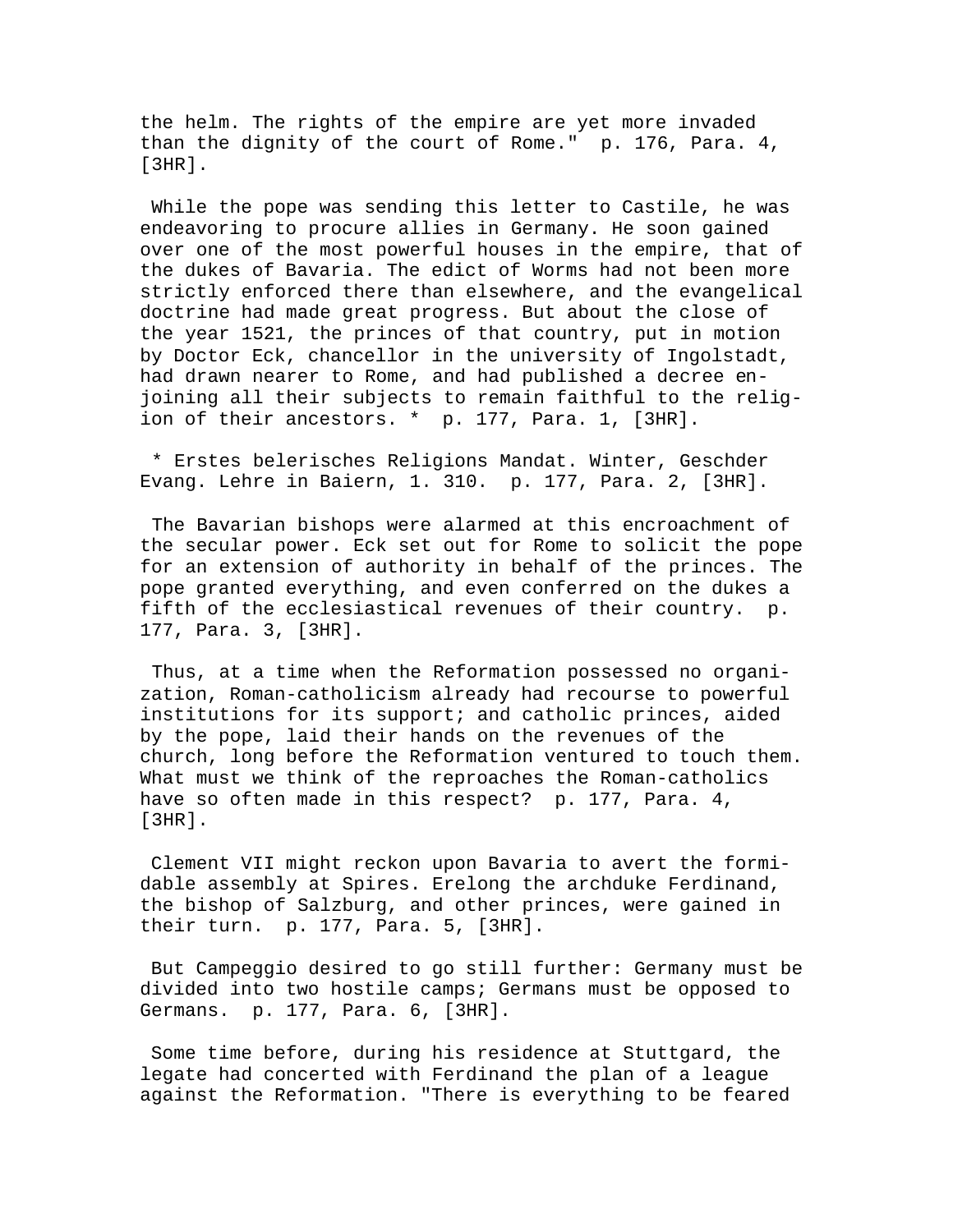in an assembly where the voice of the people is heard," said he. "The diet of Spires may destroy Rome and save Wittemberg. Let us close our ranks; let us come to an understanding for the day of battle." \* Ratisbon was fixed upon as the place of meeting. p. 177, Para. 7, [3HR].

 \* Winter, Gesch. Der Evang. Lehre in Baiern, 1. 156. p. 177, Para. 8, [3HR].

 Notwithstanding the jealousy between the houses of Bavaria and Austria, Campeggio succeeded in bringing the dukes of Bavaria and the archduke Ferdinand to this city, at the end of June 1524. They were joined by the archbishop of Salzburg and the bishops of Trent and Ratisbon. The bishops of Spires, Bamberg, Augsburg, Strasburg, Basle, Constance, Freisingen, Passau, and Brixen were present by deputy. p. 178, Para. 1, [3HR].

 The legate opened their sittings, describing in forcible language the dangers threatened by the Reformation both to princes and clergy. "Let us extirpate heresy and save the church," exclaimed he. p. 178, Para. 2, [3HR].

 The conference lasted fifteen days in the town-hall of Ratisbon. A grand ball, that continued till daylight, served to enliven this first Catholic assembly held by the Papacy against the dawning Reformation. \* After this, measures were resolved upon for the destruction of the heretics. p. 178, Para. 3, [3HR].

\* Ranke, Deutsche Gesch. 2. 159. p. 178, Para. 4, [3HR].

 The legate thought that, according to the notorious axiom of the Council of Constance, no faith should be kept with heretics, \* and in the mean time he carried out this great principle on a small scale. During the sittings of the diet at Nuremberg, Campeggio had taken a globe and a book from a poor vendor of astronomical instruments: these he kept, and refused to make any compensation, because the man was a Lutheran. Our authority for this incident is the celebrated Pirckheimer, one of the chief magistrates of Nuremberg. \*\* p. 178, Para. 5, [3HR].

 \* Non est frangere fidem in eo, qui Deo fidem frangit. Decret. Conc. Sess. Gen. 19. September 23, 1415. \*\* Strobel's Verm. Beytrage zur Geech. Der Litt. Nurnberg. 1775. p. 98. p. 178, Para. 6, [3HR].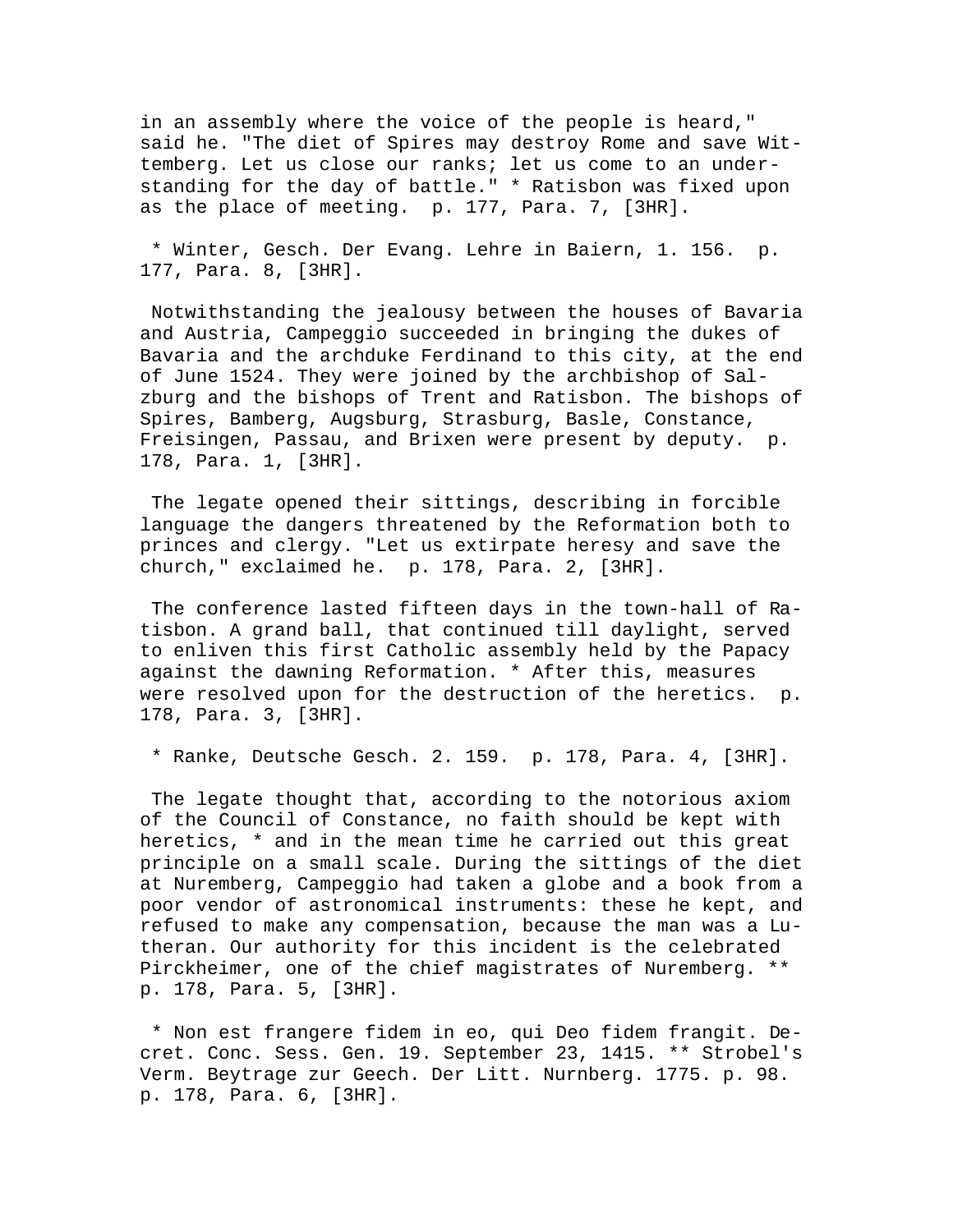The princes and bishops bound themselves to enforce the edicts of Worms and Nuremberg; to permit no change in public worship; to tolerate no married priest in their states; to recall all their subjects who might be studying at Wittemberg; and to employ every means in their power for the extirpation of heresy. They enjoined the preachers, in the interpretation of difficult passages, to rely on the fathers of the Latin church, Ambrose, Jerome, Augustine, and Gregory. Not venturing, in the face of the Reformation, to appeal to the authority of the schoolmen, they were content to lay the first foundations of Roman orthodoxy. p. 178, Para. 7, [3HR].

 But, on the other hand, as they could not close their eyes against the scandals and corrupt morals of the priests, \* they agreed on a project of reform, in which they endeavored to embrace those German grievances which least concerned the court of Rome. The priests were forbidden to trade, to haunt the taverns, "to frequent dances," and to dispute over their cups about articles of faith. p. 179, Para. 1, [3HR].

 \* Improbis clericorum abusibus et perditis moribus. Cochlaeus, p. 91. p. 179, Para. 2, [3HR].

 Such was the result of the confederation of Ratisbon. \* Even while taking up arms against the Reformation, Rome conceded something; and in these decrees we may observe the first influence of the Reformation of the sixteenth century to effect an inward renovation of catholicism. The gospel cannot display its strength without its enemies endeavoring to imitate it in some way or another. Emser had published a translation of the bible in opposition to Luther's; Eck his Common-places, by way of counterpoise to Melancthon's; \*\* and now Rome was opposing to the Reformation those partial essays of reform to which modern Romanism is owing. But all these works were in reality subtle expedients to escape from impending danger; branches plucked indeed from the tree of the Reformation, but planted in a soil which killed them; there was no vitality, and never will there be any vitality in such attempts. p. 179, Para. 3, [3HR].

 \*Ut Lutheranae factioni efficacius resistere possint, ultronea confederatione sese constrixerunt. Ibid. \*\* Enchiridion, seu loci communes contra haereticos. 1595. p. 179, Para. 4, [3HR].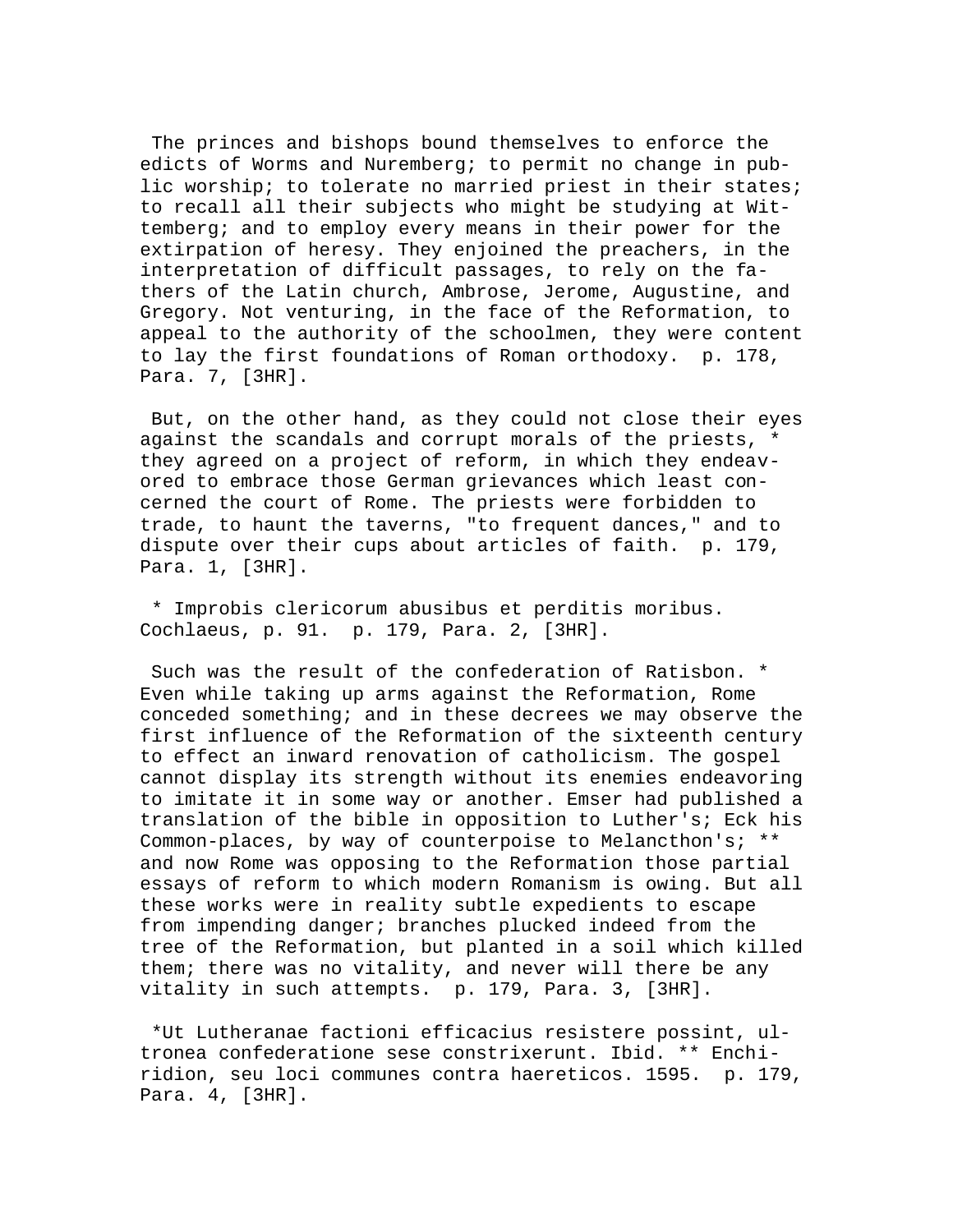Another fact here occurs to us. The Roman party formed at Ratisbon the first league that infringed the unity of Germany. The signal for battle was given from the pope's camp. Ratisbon was the cradle of this division, this political rending of their native land, which so many of the Germans deplore to this hour. The national assembly of Spires, by sanctioning and generalizing the reform of the church, would have secured the unity of the empire. The conventicle of separatists at Ratisbon for ever divided the nation into two parties. \* p. 180, Para. 1, [3HR].

\* Ranke, Deutsche Gesch. 2. 163. p. 180, Para. 2, [3HR].

 Yet Campeggio's plans did not at first succeed as had been expected. Few princes answered this appeal. Luther's most decided adversaries, duke George of Saxony, the elector Joachim of Brandenburg, the ecclesiastical electors, and the imperial cities, took no part in it. It was felt that the pope's legate was forming a Romish party in Germany against the nation itself. Popular sympathies counterbalanced religious antipathies, and in a short time the Ratisbon reformation became the laughing-stock of the people. But the first step had been taken, the example given. It was imagined that it would be no difficult task eventually to strengthen and enlarge this Roman league. Those who still hesitated would necessarily be drawn into it by the progress of events. To the legate Campeggio belongs the glory of having dug the mine which was most seriously to endanger the liberties of Germany, the existence of the empire, and of the Reformation. Henceforward Luther's cause ceased to be a mere religious affair; the dispute with the monk of Wittemberg ranked among the political events of Europe. Luther is about to be eclipsed; and Charles V, the pope, and the princes will be the principal actors on the stage where the grand drama of the sixteenth century is to be performed. p. 180, Para. 3, [3HR].

 Yet the assembly at Spires was still kept in view; it might repair the mischief that Campeggio had effected at Ratisbon. Rome made every exertion to prevent it. "What," said the papal deputies, not only to Charles V but also to Henry VIII and other princes of Christendom, "What, do these insolent Germans pretend to decide points of faith in a national assembly? It would seem that kings, the imperial authority, all Christendom, and the whole world, should submit to their decrees." p. 180, Para. 4, [3HR].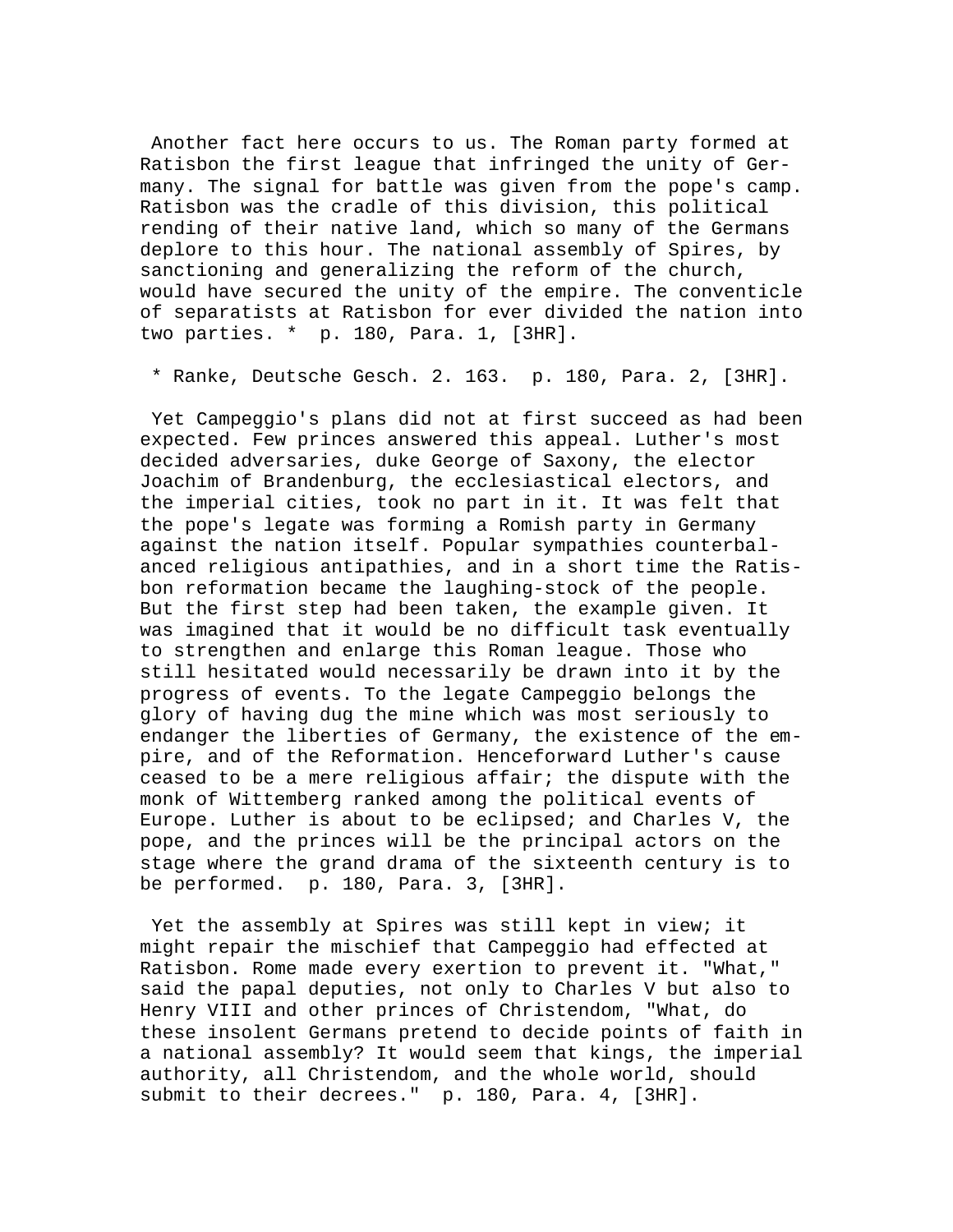The moment was well chosen to act upon the emperor. The war between this prince and Francis I was at its height. Pescara and the Constable of Bourbon had quitted Italy, and entering France in the month of May, had laid siege to Marseilles. The pope, who looked with an evil eye on this attack, might make a powerful diversion in the rear of the imperial army. Charles, who must have feared to displease him, did not hesitate, and immediately sacrificed the independence of the empire to the favor of Rome and the success of his struggle with France. p. 181, Para. 1, [3HR].

 On the 15th of July, Charles issued an edict from Burgos in Castile, wherein he declared, with am imperious and angry tone, "that the pope alone had the right of convoking a council, and the emperor of demanding one; that the meeting appointed to take place at Spires could not and ought not to be tolerated; that it was strange the German nation should undertake a task which all the other nations in the universe, even with the pope's guidance, would not have the right of doing; and that they should hasten to enforce the decree of Worms against the new Mahomet." p. 181, Para. 2, [3HR].

 Thus came from Spain and Italy the blow that arrested in Germany the development of the gospel. Charles was not yet satisfied. In 1519, he had proposed to unite his sister, the archduchess Catherine, to John Frederick, son of duke John, the elector's brother, and heir to the electorate. But was it not this Saxon house that supported in Germany those principles of religious and political independence which Charles hated? He decided on breaking off entirely with the troublesome and guilty representative of the evangelical and national ideas, and gave his sister in marriage to John III, king of Portugal. Frederick, who in 1519 had shown his indifference to the overtures of the King of Spain, was able in 1524 to suppress the indignation he felt at the emperor's conduct; but duke John haughtily intimated that this proceeding had wounded his feelings very deeply. p. 181, Para. 3, [3HR].

 Thus the two hostile camps that were destined to rend the empire for so long a period became daily more distinct. p. 182, Para. 1, [3HR].

 CHAPTER 6 --- Persecution -- Gaspard Tauber -- A bookseller -- Cruelties in Wurtemberg, Salzburg, and Bavaria --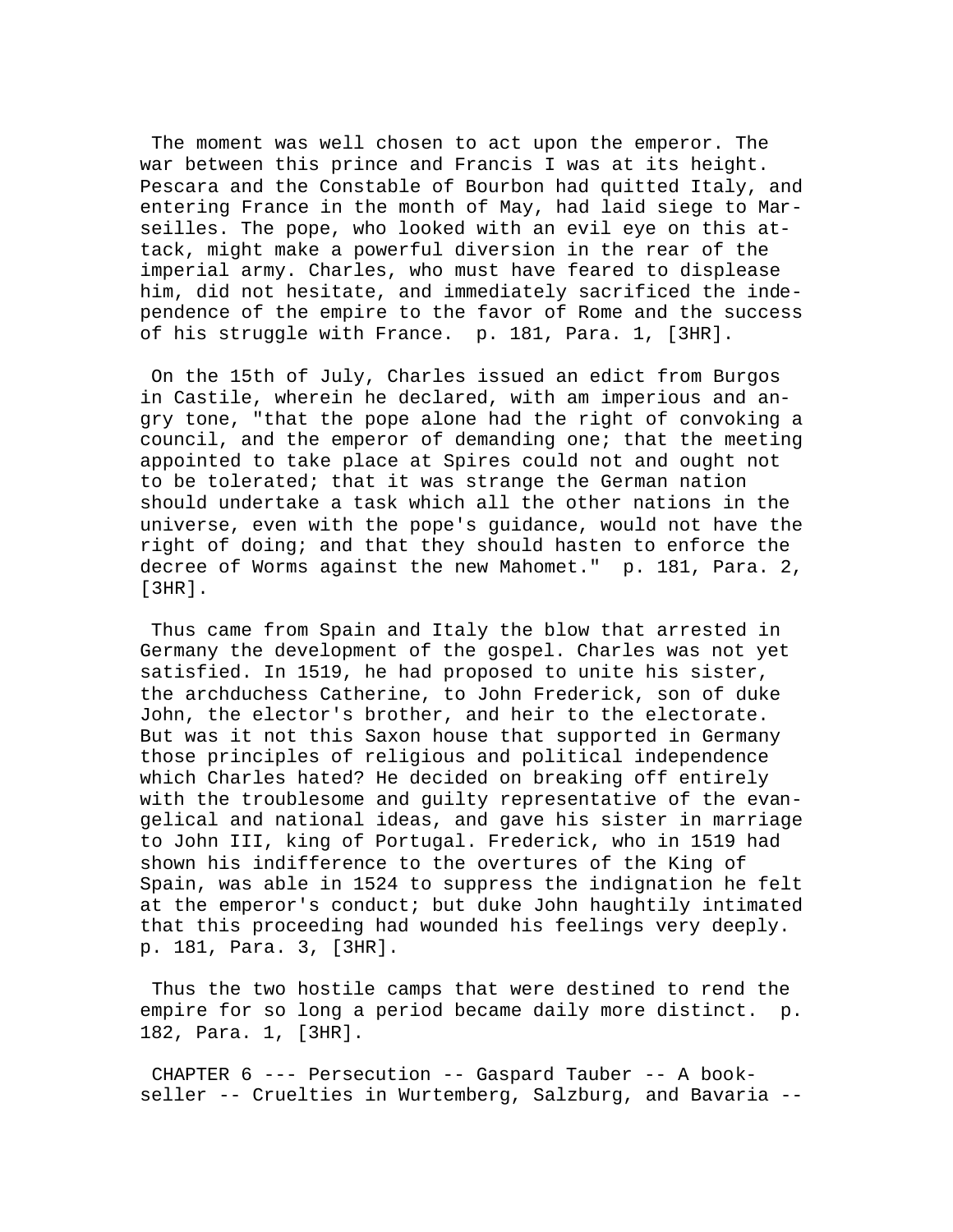Pomerania -- Henry of Zuphten. p. 183, Para. 1, [3HR].

 The Roman party was not satisfied with this. The alliance of Ratisbon was not to be a mere form; it must be sealed with blood. Ferdinand and Campeggio descended the Danube together from Ratisbon to Vienna, and during their journey bound each other by cruel promises. The persecution immediately broke out in the Austrian states. p. 183, Para. 2, [3HR].

 One Gaspard Tauber, a citizen of Vienna, had circulated Luther's writings, and had even written against the invocation of saints, purgatory, and transubstantiation. \* Being thrown into prison, he was summoned by his judges, both theologians and lawyers, to retract his errors. It was thought that he had consented, and every preparation was made in Vienna to gratify the people with this solemn spectacle. On the festival of St. Mary's nativity, two pulpits were erected in St. Stephen's cemetery, one for the leader of the choir, who was to extol by his chants the repentance of the heretic; and the other for Tauber himself. The formula of recantation was placed in his hands; \*\* the people and choristers waited in silence. Whether Tauber had made no promise, or whether at the moment of abjuration his faith suddenly revived with fresh energy, he exclaimed, "I am not convinced, and I appeal to the holy Roman empire." Clergy, choristers, and people were seized with astonishment and alarm. But Tauber continued to call for death rather than that he should deny the gospel. He was decapitated, and his body burnt; \*\*\* and his courage made an indelible impression on the inhabitants of Vienna. p. 183, Para. 3, [3HR].

 \* Atque etiam proprios ipse tractatus perscripserim. Cochlaeus, p. 92. verso. \*\* See Cochlloes, ibid.; Cum igitur ego Casparus Tauber, etc. \*\*\* Credo te vidisse Casparis Tauber historiam martyris novi Viennae, quem caesum capite scribunt et igne exustum pro verbo Dei. Luther to Hausmann, 12th November 1524, 2. 563. p. 183, Para. 4, [3HR].

 At Buda in Hungary, an evangelical bookseller, named John, had circulated Luther's New Testament and other of his writings throughout that country. He was bound to a stake; his persecutors then piled his books around him, enclosing him as if in a tower, and then set fire to them. John manifested unshaken courage, exclaiming from the midst of the flames, that he was delighted to suffer in the cause of the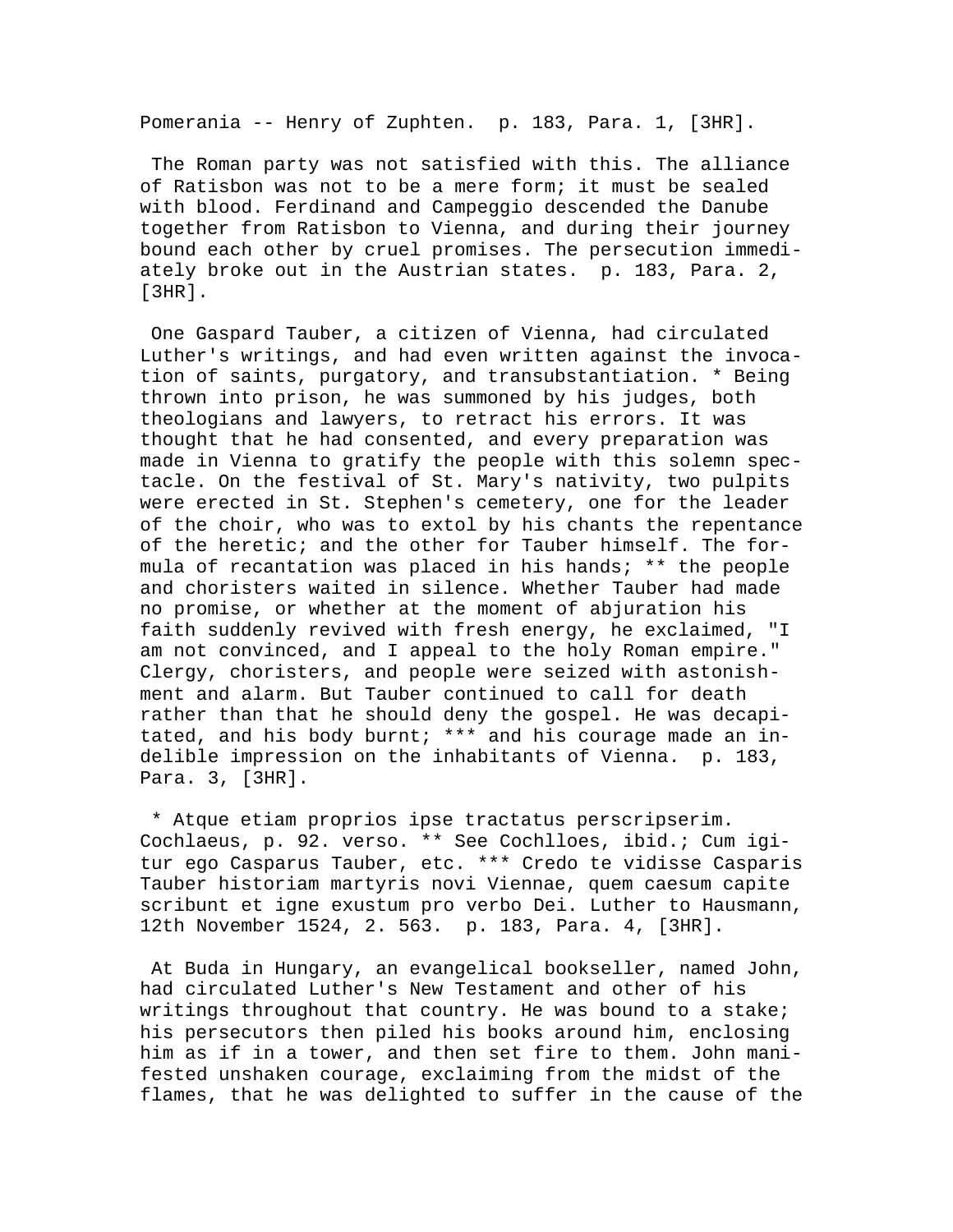Lord. \* "Blood follows blood," cried Luther, when informed of this martyrdom, "but that generous blood, which Rome loves to shed, will at last suffocate the pope with his kings and their kingdoms." \*\* p. 184, Para. 1, [3HR].

 \* Idem accidit Budae in Ungaria bibliopolae cuidam Johannt, simul cum libris circa eum positis exusto, fortissimeque passo pro Domino. Luther to Hausmann, 2. 563. \*\* Sanguis sanguinem tangit, qui suffocabit papam cum regibus et regnis suis. Ibid. p. 184, Para. 2, [3HR].

 Fanaticism grew fiercer every day; evangelical ministers were expelled from their churches; magistrates were banished; and at times the most horrible punishments were inflicted. In Wurtemberg, an inquisitor named Reichler caused the Lutherans, and above all the preachers, to be hanged upon trees. Barbarous ruffians were found who unfeelingly nailed the pastors by their tongues to a post; so that these unhappy victims, tearing themselves violently from the wood to which they were fastened, were horribly mutilated in attempting to recover their liberty, and thus deprived of that gift which they had long used to proclaim the gospel. \* p. 184, Para. 3, [3HR].

\* Ranke, Deutsche Gesch. 2. 174. p. 184, Para. 4, [3HR].

 Similar persecutions took place in the other states of the catholic league. An evangelical minister in the neighborhood of Salzburg was led to prison, where he was to pass the rest of his days; whilst the police who had him in charge were drinking at an alehouse on the road, two young peasants, moved with compassion, eluded their vigilance, and delivered the pastor. The anger of the archbishop was inflamed against these poor people, and without any form of trial they were ordered to be beheaded. They were secretly led outside the town early in the morning; and when they arrived on the plain where they were to die, the executioner himself hesitated, for, said he, they have not been tried. "Do what I command you," harshly replied the archbishop's emissary, "and leave the responsibility to the prince," and the heads of these youthful liberators immediately fell beneath the sword. \* p. 184, Para. 5, [3HR].

 \* Zauner, Salzburger Chronik. 4. 381. p. 184, Para. 6, [3HR].

The persecution was most violent in the states of the duke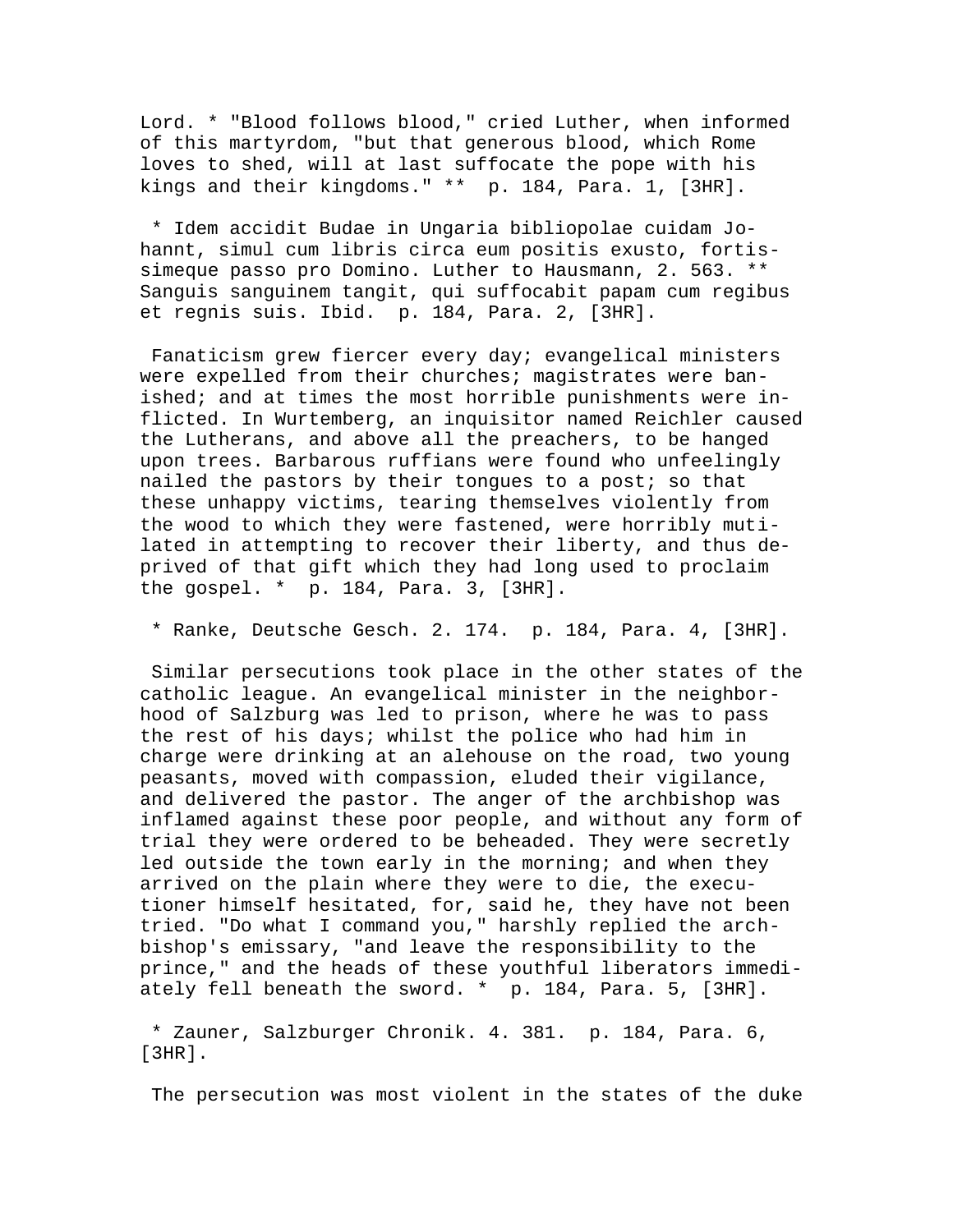of Bavaria: priests were deprived of their office; nobles driven from their castles; spies filled the whole country; and in every heart reigned mistrust and alarm. As Bernard Fichtel, a magistrate, was going to Nuremberg on the duke's business, on the high-road he fell in with Francis Burkhardt, professor at Ingolstadt, and one of Dr. Eck's friends. Burkhardt accosted him, and they travelled together. After supper the professor began to talk of religion; Fichtel, who was no stranger to his fellow-traveler, reminded him that the new edict prohibited such conversations. "Between us," replied Burkhardt, "there is nothing to fear." Upon this Fichtel remarked: "I do not think this edict can ever be enforced." He then proceeded to express himself in an ambiguous manner on purgatory, and said it was a horrible thing to punish religious differences with death. At these words Burkhardt could not contain himself: "What is more just," said he, "than to cut off the heads of all these Lutheran rascals." He took a friendly leave of Fichtel, but immediately denounced him. Fichtel was thrown into prison, and the wretched man, who had never thought of becoming a martyr, and whose religious convictions were not very deep, only escaped death by a shameful retraction. There was no security in any place, not even in the bosom of a friend. p. 185, Para. 1, [3HR].

 But others met with that death from which Fichtel escaped. In vain was the gospel preached in secret; \* the dukes tracked it in its obscurity and mystery -- beneath the domestic roof and in the lonely fields. p. 185, Para. 2, [3HR].

 \* Verbi non palam seminati. L. Epp. 2. 559. p. 185, Para. 3, [3HR].

"The cross and persecution reign in Bavaria," said Luther; "these wild beasts are lashing themselves into madness." \* p. 186, Para. 1, [3HR].

 \* In Bavaria multum regnat crux et persecutio. L. Epp. 2. 559. p. 186, Para. 2, [3HR].

 Even the north of Germany was not free from these cruelties. Bogislaus, duke of Pomerania, being dead, his son, who had been brought up at duke George's court, persecuted the gospel; Suaven and Knipstrow were compelled to flee. p. 186, Para. 3, [3HR].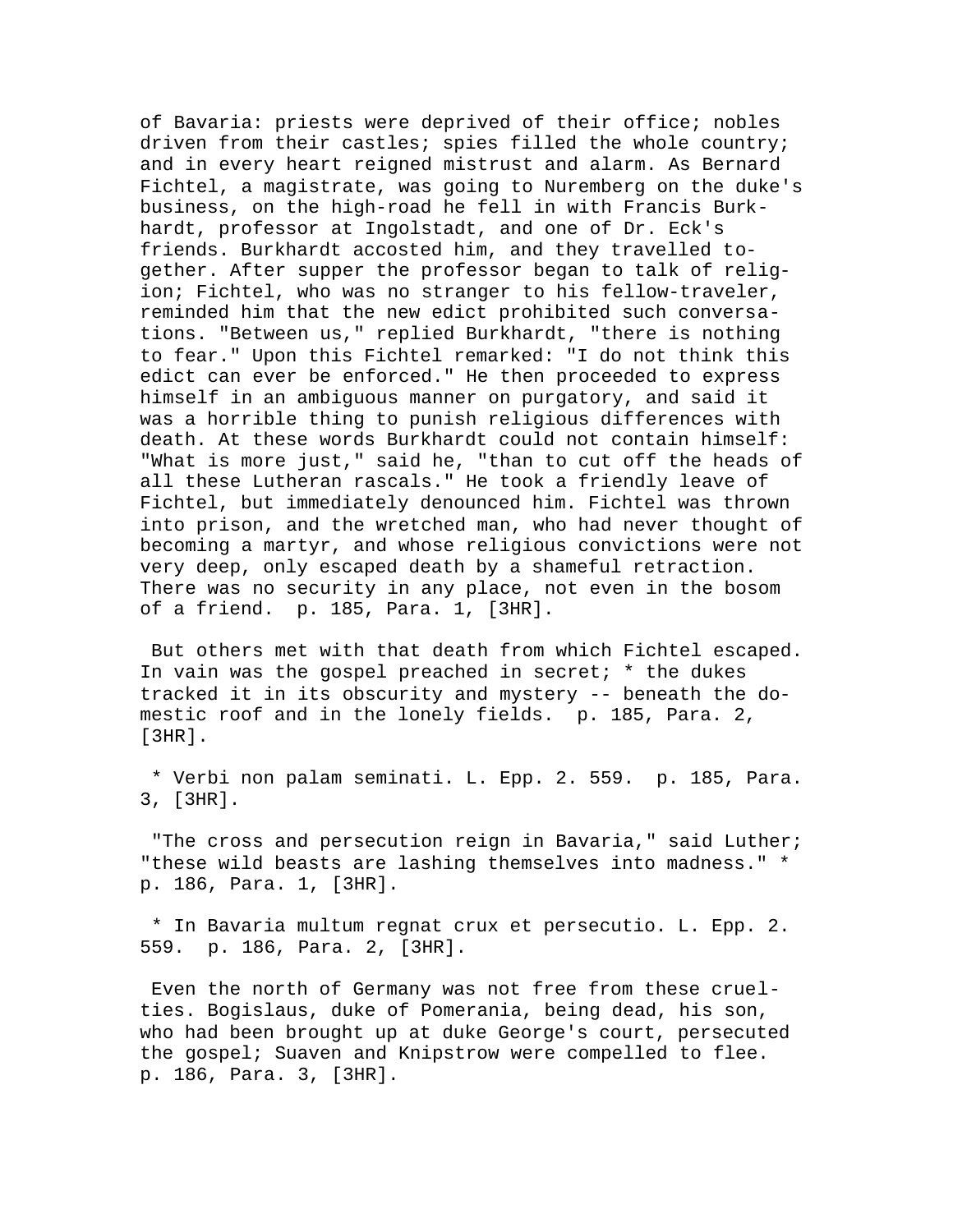But it was in Holstein that one of the most extraordinary instances of fanaticism occurred. p. 186, Para. 4, [3HR].

 Henry von Zuphten, who had escaped, as we have seen, from the convent at Antwerp, was preaching the gospel at Bremen; Nicholas Boye, pastor of Mehldorf in the Dittmarsh, and several pious men of that district, invited him to come and proclaim Jesus Christ among them. He complied with their wishes. Immediately the prior of the Dominicans and the vicar of the official of Hamburg consulted together. "If he preaches and the people listen to him," said they, "all is lost." The prior, after passing an agitated night, rose early and repaired to the barren and uncultivated heath where the forty-eight regents of the country were wont to hold their meetings. "The monk of Bremen is come to ruin all the Dittmarshers," said he to them. These forty-eight simple-minded and ignorant men, being persuaded that they would acquire great renown by delivering the world from the heretical monk, resolved on putting him to death, without having either seen or heard him. p. 186, Para. 5, [3HR].

 This was on Saturday, and the prior wished to prevent Henry from preaching on the following day. He arrived at the pastor of Boye's dwelling in the middle of the night with the letter of the forty-eight regents. "If it be God's will that I should die among the Dittmarshers," said Henry von Zuphten, "heaven is as near me there as elsewhere; \* I will preach." p. 186, Para. 6, [3HR].

 \* Der Himmel ware da so nahe als anderswo. L. Opp. 19. 330. p. 186, Para. 7, [3HR].

 He went up into the pulpit and preached with great energy. His hearers, moved and excited by his Christian eloquence, had scarcely left the church when the prior handed them the letter of the forty-eight regents, forbidding the monk to preach. They immediately sent their representatives to the heath; and, after a long discussion, the Dittmarshers agreed that, considering their great ignorance, they would wait until Easter. But the incensed prior went up to some of the regents and inflamed their zeal afresh. "We will write to him," said they. "Mind what you are about," replied the prior; "if he begins to speak, we shall be able to do nothing with him. We must seize him during the night, and burn him before he can open his mouth." p. 186, Para. 8, [3HR].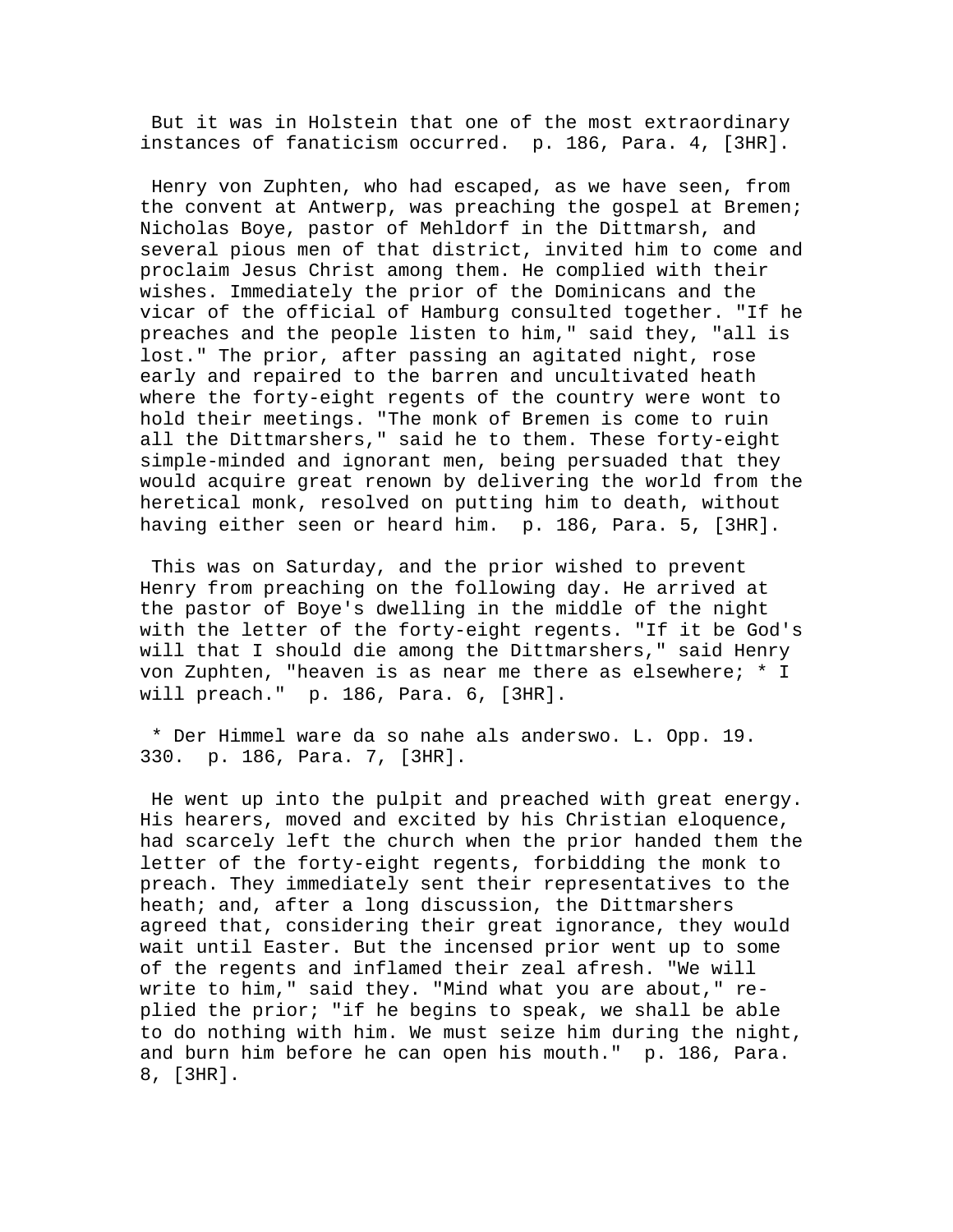They determined to adopt this course. At nightfall on the day after the Festival of the Conception, the Ave Maria bell was rung. At this signal, all the neighboring villagers assembled, to the number of five hundred, and their leaders having broached three butts of Hamburg beer, by this means inspired them with great courage. It was striking midnight when they reached Mehldorf; the peasants were armed; the monks carried torches; all marched in disorder, exchanging shouts of fury. As they entered the village, they kept deep silence for fear Henry should escape. p. 187, Para. 1, [3HR].

 On a sudden the gates of the parsonage were burst open; the drunken peasants rushed in, striking everything they saw; dishes, kettles, flagons, clothing, were tossed about pell-mell; they seized on all the gold and silver they could find, and falling on the poor pastor, they beat him, with loud cries of "Kill him; kill him!" and then flung him into the mud. But it was Henry they were seeking; they pulled him out of bed, tied his hands behind his back, and dragged him after them, without clothing, and in a piercing cold night. "Why did you come here," said they. As Henry answered mildly, they cried out, "Down with him; down with him! if we listen to him we shall become heretics also." They had dragged him naked through the ice and snow; his feet were bleeding; he entreated to be set on horseback. "Yes, indeed," replied they, mocking him, "we will find horses for heretics. . . . . March." And they continued hurrying him towards the heath. A woman, standing at the door of her cottage as the servant of God was passing, began to weep. "My good woman," said Henry, "do not weep for me." The bailiff pronounced his condemnation. Upon this one of the madmen who had dragged him hither struck the preacher of Jesus Christ on the head with a sword; another gave him a blow with a club; after which they brought him a poor monk to receive his confession. "Brother," said Henry, "have I ever done you any wrong?" "None," replied the monk. "In that case I have nothing to confess to you," resumed Henry, "and you have nothing to forgive me." The monk retired in confusion. Several ineffectual attempts were made to kindle the pile; the logs would not catch fire. For two hours the martyr remained thus before the furious peasantry, calm, and raising his eyes to heaven. While they were binding him to throw him into the flames, he began the confession of his faith. "Burn first," said a peasant, striking him on the mouth with his fist, "and then you may speak." They tried to fling him on the pile, but he fell on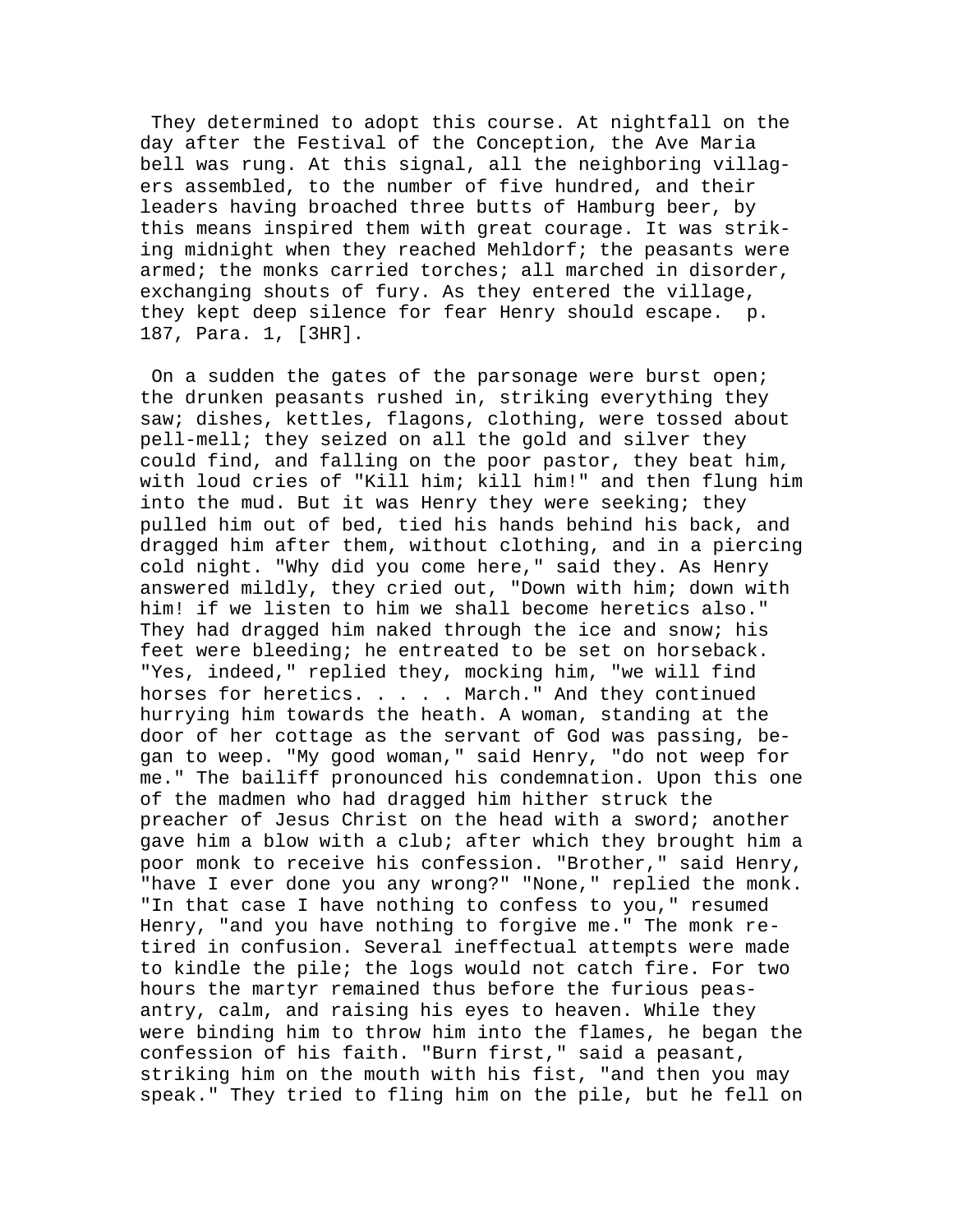one side. John Holme, seizing a club, struck him upon the breast, and he was laid dead on the burning heap. "Such is the true history of the sufferings of the holy martyr, Henry von Zuphten." \* p. 187, Para. 2, [3HR].

 \* Das ist die wahre Historie, etc. L. Opp. L. 19. 333. p. 187, Para. 3, [3HR].

 CHAPTER 7 --- Divisions -- The Lord's supper -- Two extremes -- Hoen's discovery -- Carlstadt -- Luther -- Mysticism of the enthusiasts -- Carlstadt at Orlamund -- Luther's mission -- Interview at table -- The conference of Orlamund -- Carlstadt banished. p. 189, Para. 1, [3HR].

 While the Roman party was everywhere drawing the sword against the Reformation, this work underwent new developments. It is not at Zurich or at Geneva, but in Wittemberg, the focus of the Lutheran revival, that we should look for the commencement of that reformed church, of which Calvin became the chief doctor. These two great families had slept in the same cradle. Union ought in like manner to have crowned their mature age. But when the question of the Lord's supper was once started, Luther violently rejected the reformed element, and bound himself and his church in an exclusive Lutheranism. The vexation he felt at this rival doctrine caused him to lose much of his natural kindness of disposition, and aroused in him a mistrust, an habitual discontent and irritation, to which he had hitherto been a stranger. p. 189, Para. 2, [3HR].

 The controversy broke out between the two old friends, the two champions who had fought side by side at Leipsic against Rome -- between Carlstadt and Luther. In each of them their attachment to contrary doctrines originated in a turn of mind that merits our esteem. In fact, there are two extremes in questions of religion; the one materializes, the other spiritualizes everything. The former of these two extremes is that of Rome; the latter, of the Mystics. Religion, like man himself, is compounded of body and soul; the pure idealists as well as the materialists, in religious views no less than in philosophical systems, are equally mistaken. p. 189, Para. 3, [3HR].

 Such is the great question hidden under the discussion about the Lord's supper. While on the superficial glance we see nothing but a trivial dispute about words, a deeper observation discloses to us one of the most important contro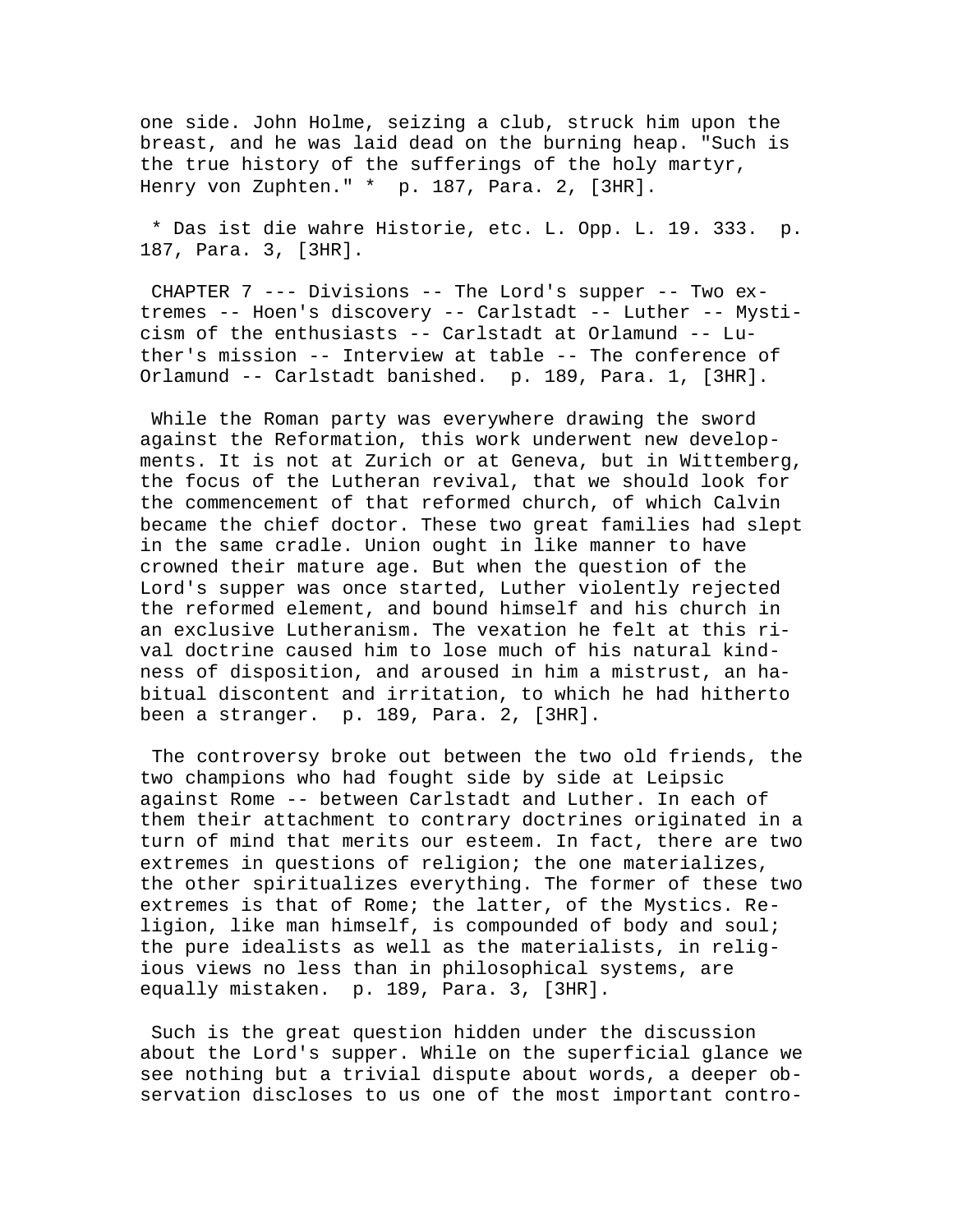versies that can occupy the human mind. p. 189, Para. 4, [3HR].

 Here the reformers divide into two parties; but each carries away with it a portion of the truth. Luther and his followers intend opposing an exaggerated spiritualism; Carlstadt and the reformed attack a hateful materialism. Each of them arraigns the error which is in his view appears the most fatal, and, in assailing it, possibly goes beyond the truth. But this is of no importance; each of them is true in his general tendency, and although belonging to two different hosts, these two illustrious teachers both take their stand under one common banner, that of Jesus Christ, who alone is truth in its infinite extent. p. 190, Para. 1, [3HR].

 Carlstadt thought that nothing could be more injurious to real piety than confidence in outward ceremonies and in a certain magical influence of the sacraments. The outward participation in the Lord's supper, according to Rome, was sufficient for salvation, and this principle had materialized religion. Carlstadt saw no better way of restoring its spirituality than by denying all presence of Christ's body: and he taught that this holy feast was to believers simply a pledge of their redemption. p. 190, Para. 2, [3HR].

 Did Carlstadt arrive at these opinions unaided? No: all things are bound together in the church; and the historical filiation of the reformed doctrine, so long overlooked, now appears clearly established. Unquestionably we cannot fail to see in this doctrine the sentiments of several of the fathers; but if we search in the long chain of ages for the link which more immediately connects that of Carlstadt and the Swiss reformers, we shall find it in John Wessel, the most illustrious doctor of the fifteenth century. \* p. 190, Para. 3, [3HR].

\* See vol. 1. p. 33. p. 190, Para. 4, [3HR].

 A Christian lawyer of Holland, Cornelius Hoen, Honius, a friend of Erasmus, and who had been thrown into prison in 1523 for his attachment to the gospel, found among the papers of James Hoek, dean of Naeldwik, a great friend of Wessel, several treatises by this illustrious doctor touching the Lord's supper. \* Hoen, convinced of the truth of the spiritual sense ascribed by Wessel to this sacrament, thought it his duty to communicate to the reformers these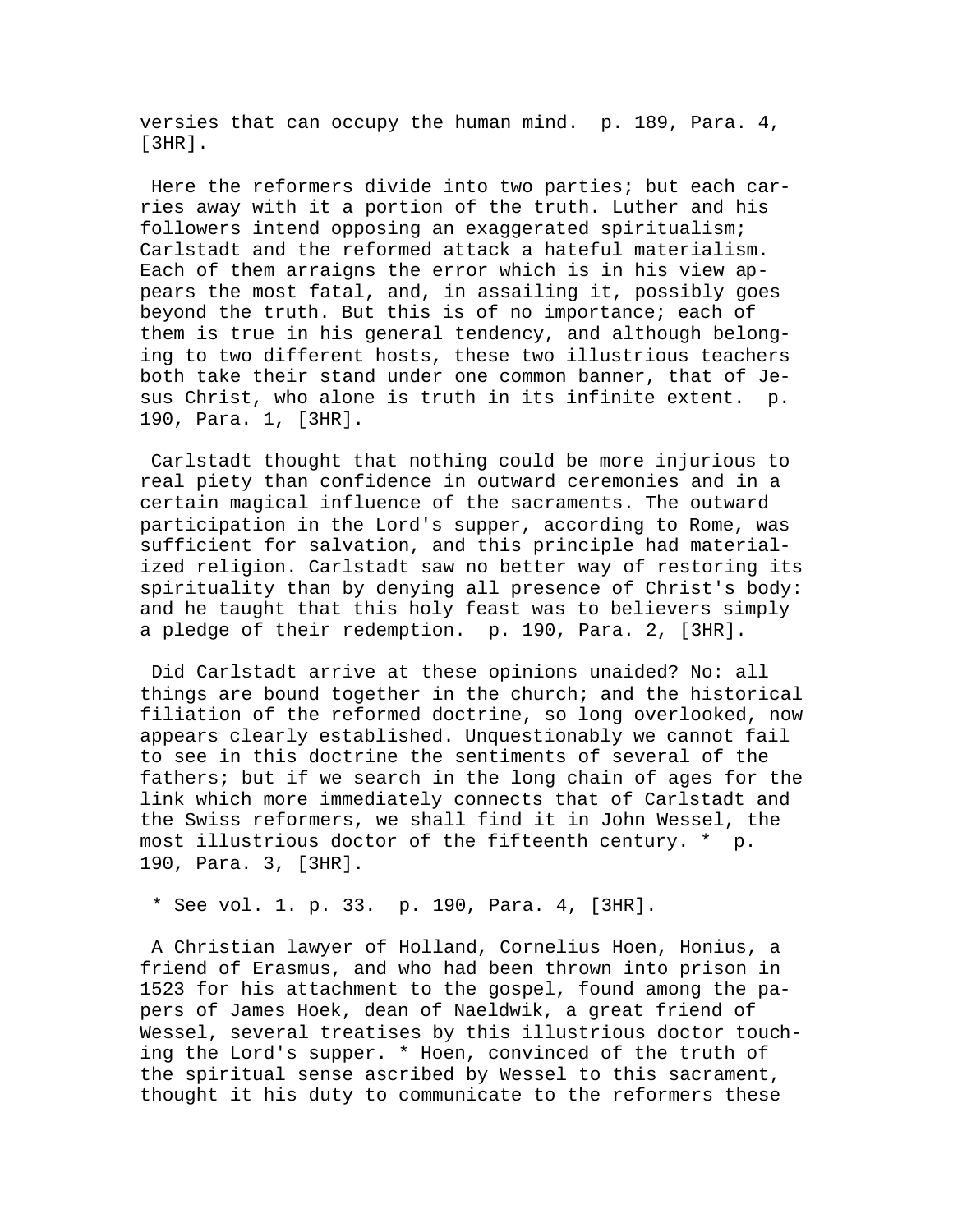papers written by his fellow-countryman. He therefore transmitted them to two of his friends, John Rhodius, president of the brethren of the Common-life at Utrecht, and George Sagarus or Saganus, together with a letter on the same subject, and desired them to lay all of them before Luther. p. 190, Para. 5, [3HR].

 \* See Hardenberg Vita Wesseli; Gerdes. Hist. Evang. Remov. 1. 228- 230; Gieseler, Kirchen G. 3. 190; Ulman Joh. Wessel (2d edit.), p. 564. p. 190, Para. 6, [3HR].

 About the close of the year 1520, the two Dutchmen arrived at Wittemberg, where they seem to have been favorably received by Carlstadt from the first moment; while Luther, as was his custom, invited these foreign friends to meet some of his colleagues at dinner. The conversation naturally fell on the treasures these Netherlanders had brought with them, and particularly on the writings of Wessel concerning the Lord's supper. p. 191, Para. 1, [3HR].

 Rhodius invited Luther to receive the doctrine that the great doctor of the fifteenth century had so clearly set forth, and Carlstadt entreated his friend to acknowledge the spiritual signification of the Eucharist, and even to write against the carnal eating of Christ's body. Luther shook his head and refused, upon which Carlstadt exclaimed warmly: "Well, then, if you will not do it, I will, although far less fitted than yourself." Such was the beginning of the division that afterwards occurred between these two colleagues. \* The two Netherlanders, being rejected in Saxony, resolved to turn their steps towards Switzerland, where we shall meet with them again. p. 191, Para. 2, [3HR].

 \* Hardenberg, Vita Wesseli; W. Opp. Amsterdam, p. 13. Hardenberg refers to Rhodius, Goswin, Melancthon, and Th. Blaurer, from whom he says that he received his account, and adds; Interim velim illis credi, ut viris bonis; mihi saltem, ut fideli relatori. p. 191, Para. 3, [3HR].

 Luther henceforward took a diametrically opposite direction. At first, he had apparently contended in favor of the opinion we have just pointed out. In his treatise on the mass, which appeared in 1520, he said: "I can every day partake of the sacraments, if I only call to mind the words and promises of Christ, and if I nourish and strengthen my faith with them." Neither Carlstadt, Zwingle, nor Calvin,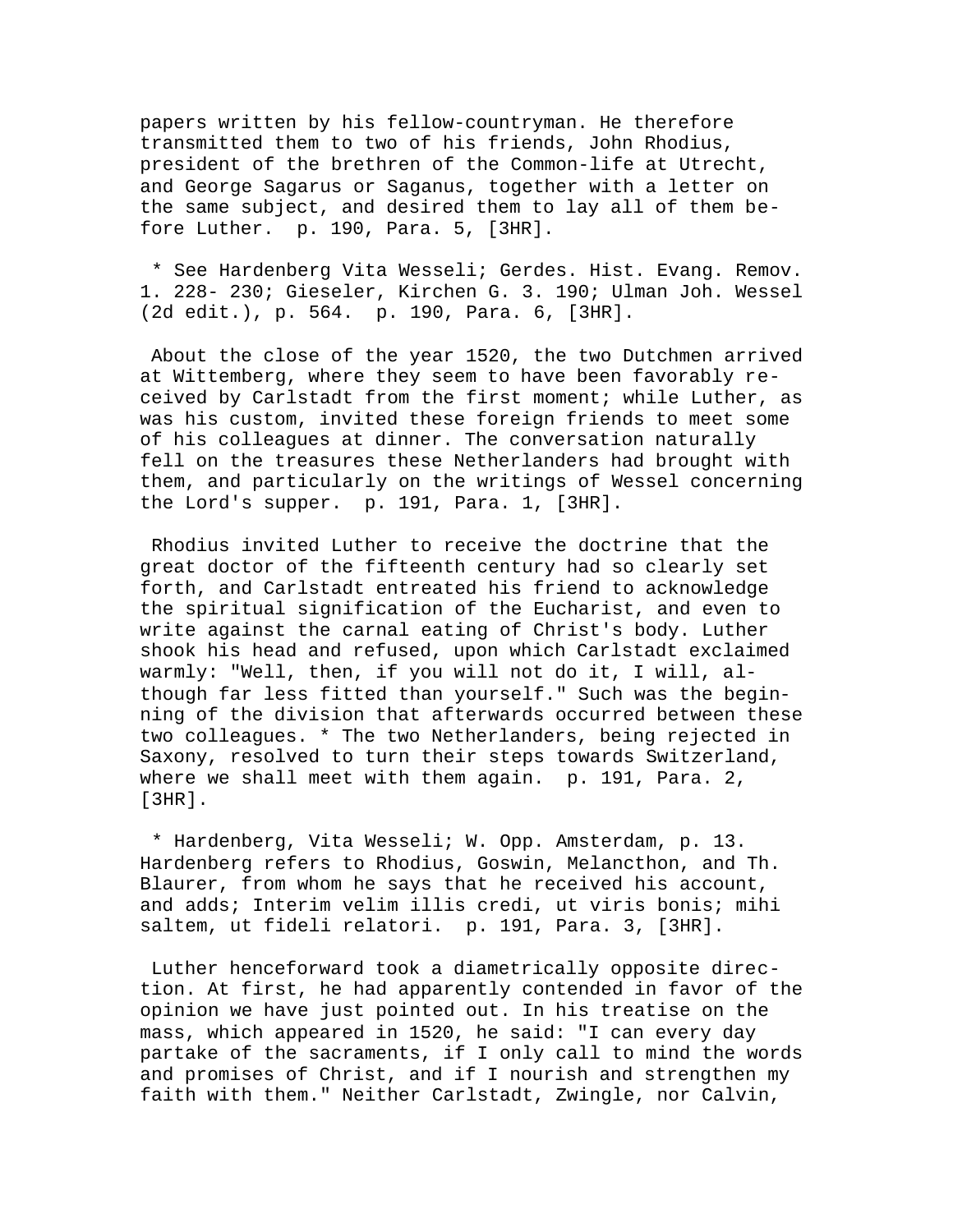have ever used stronger language than this. It would even appear that the idea frequently occurred to him at this period, that a symbolical explanation of the Lord's supper would be the most powerful weapon to overturn the papal system from top to bottom; for he said in 1525, that five years previously he had undergone many severe temptations for this doctrine, \* and that the man who could have proved to him that there was only bread and wine in the eucharist, would have done him the greatest service. p. 191, Para. 4, [3HR].

 \* Ich habe wohl so harte Anfechtungen da erlitten. L. Epp. 2. 577. p. 191, Para. 5, [3HR].

 But new circumstances threw him into an opposition, at times not unmingled with violence, against those very opinions to which he had made so near an approach. The fanaticism of the enthusiasts of the day explains the direction Luther now took. They were not content with undervaluing what they called the external word, that is, the Bible, and with pretending to special revelations from the Holy Ghost; they went so far as to despise the sacrament of the Lord's supper, as something outward, and to speak of an inward communion as being the only true communion. From that time, in every attempt made to explain the doctrine of the Lord's supper in a symbolical manner, Luther saw only the danger of weakening the authority of the holy Scriptures; of substituting arbitrary allegories for their real meaning; of spiritualizing everything in religion; of making it consist, not in the gifts of God, but in the impressions of men; and of substituting by this means for the true Christianity a mysticism, a theosophy, a fanaticism, that would infallibly become its grave. We must acknowledge that, had it not been for Luther's violent opposition, the mystical, enthusiastic, and subjective tendency would then perhaps have made rapid progress, and would have turned back the tide of blessings that the Reformation was to spread over the world. p. 192, Para. 1, [3HR].

 Carlstadt, impatient at being prevented from explaining his doctrine freely in Wittemberg, urged by his conscience to combat a system which in his "opinion lowered Christ's death and destroyed his righteousness," resolved "to give a public testimony for the love of poor and cruelly deceived Christendom." He left Wittemberg at the beginning of 1524, without informing either the university or the chapter of his intentions, and repaired to the small town of Orlamund,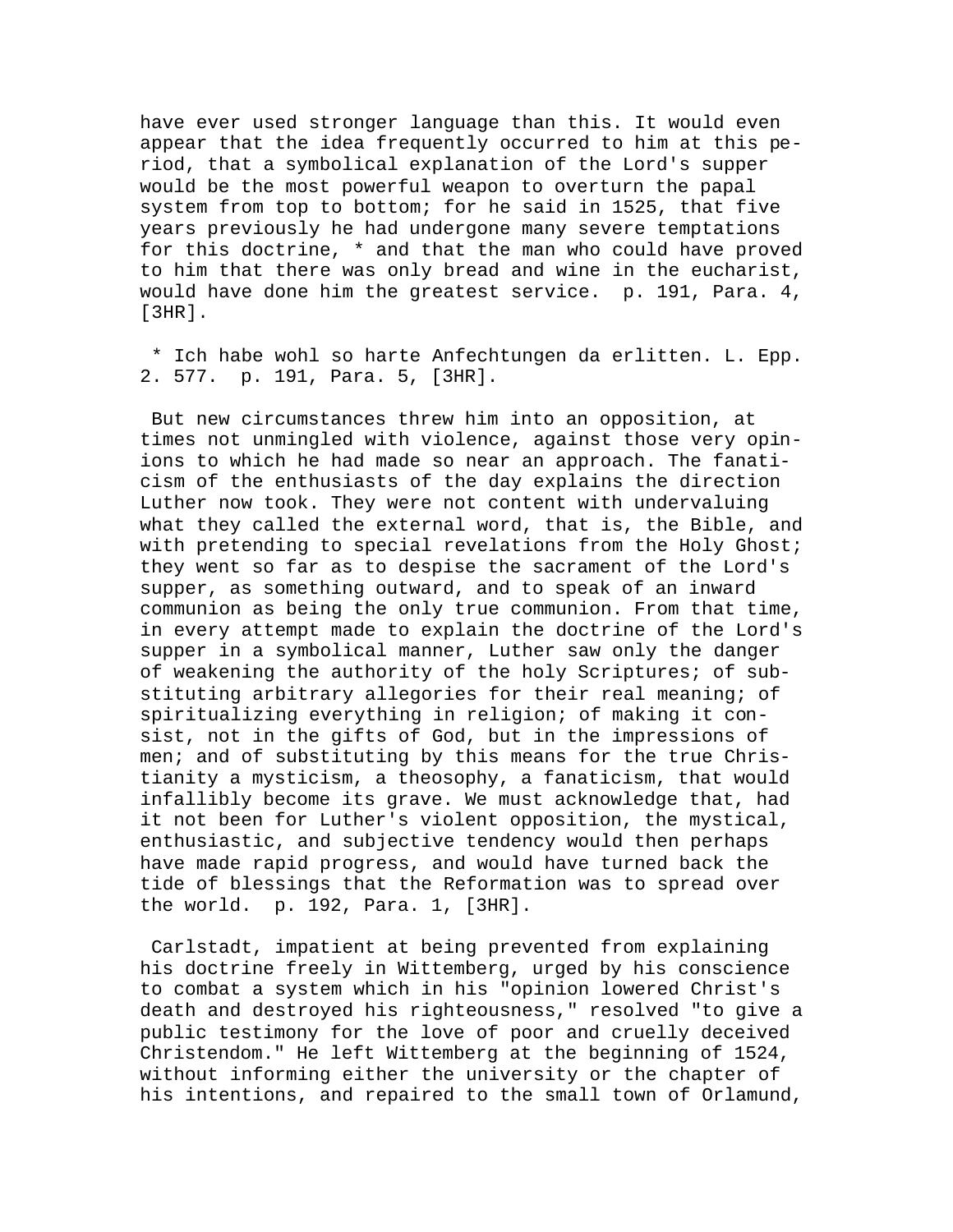the church of which was placed under his superintendence. He had the incumbent dismissed, got himself nominated pastor in his stead, and in despite of the chapter, the university, and the elector, established himself in this new post. p. 193, Para. 1, [3HR].

 He soon began to propagate his doctrine. "It is impossible," said he, "to find in the real presence any advantage that does not proceed from faith; it is therefore useless." In explaining Christ's words at the institution of the Lord's supper, he had recourse to an interpretation which is not admitted by the reformed Churches. Luther, in the disputation at Leipsic, had explained these words: Thou art Peter, and on this rock I will build my church, by separating the two propositions, and applying the latter to our Saviour's person. "In like manner," said Carlstadt, "the words take, eat, refer to the bread; but this is my body relates to Jesus Christ, who then pointed to himself, and intimated by the symbol of breaking the bread, that his body was soon to be broken." p. 193, Para. 2, [3HR].

 Carlstadt did not stop here. He was scarcely emancipated from the guardianship of Luther, before he felt his zeal revive against the images. It was easy for his imprudent discourses and his enthusiastic language to inflame men's minds in these agitated times. The people, imagining they heard a second Elijah, broke the idols of Baal. The excitement soon spread to the surrounding villages. The elector would have interfered; but the peasants replied that they ought to obey God rather than man. Upon this, the prince determined to send Luther to Orlamund to restore peace. Luther regarded Carlstadt as a man eaten up by a love of notoriety, \* a fanatic who might be so far carried away as to make war on Christ himself. Frederick might perhaps have made a wiser choice. Luther departed, and Carlstadt was fated to see this troublesome rival once more come and disturb his plans of reform, and check his soaring flight. p. 193, Para. 3, [3HR].

 \* Huc perpulit eum insana gloriae et laudis libido. L. Epp. 2. 551. p. 193, Para. 4, [3HR].

 Jena was on the road to Orlamund. Luther reached this city on the 23d of August, and on the 24th went into the pulpit at seven in the morning; he spoke for an hour and a half in the presence of a numerous auditory against fanaticism, rebellion, the breaking of images, and the contempt of the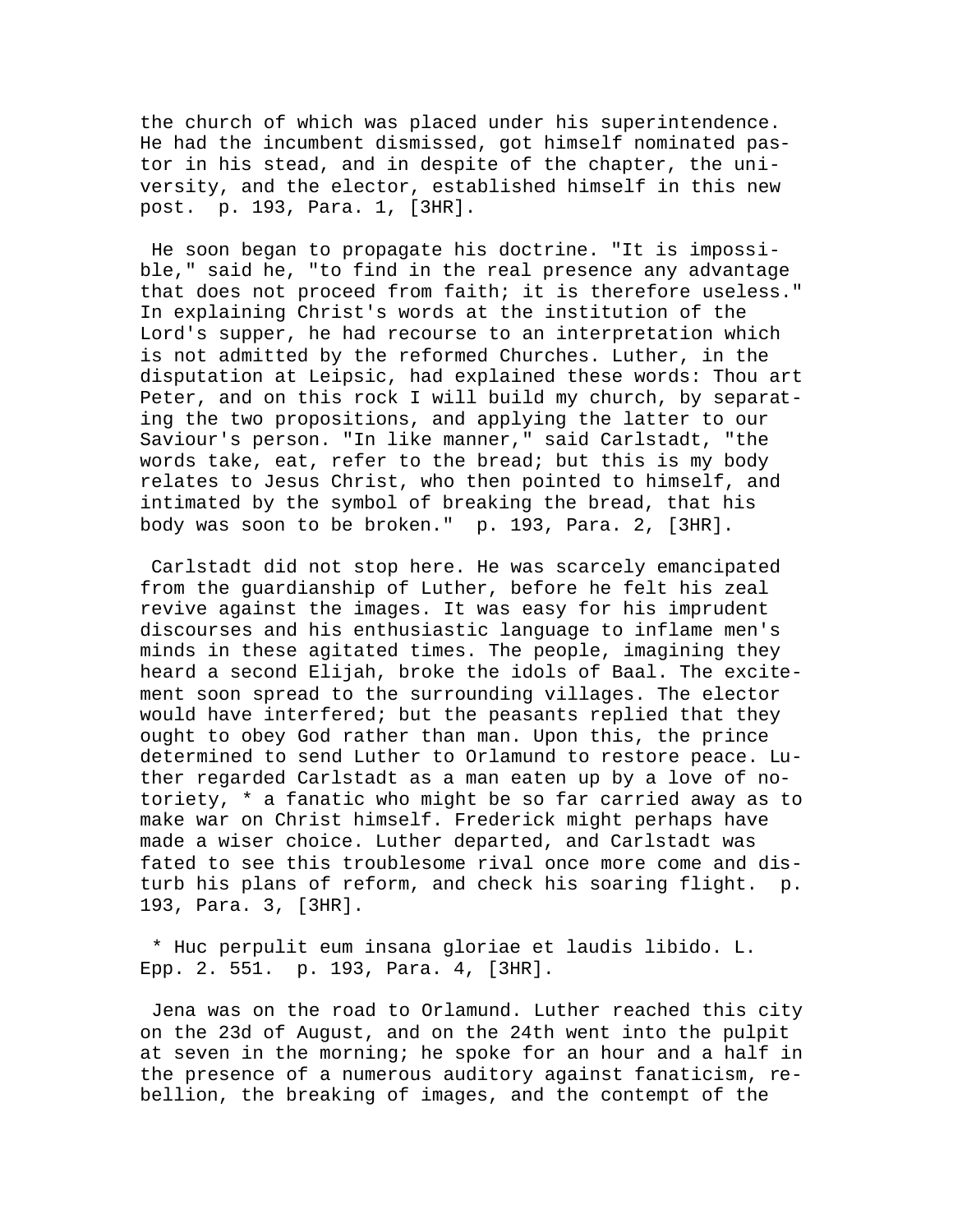real presence, inveighing most energetically against the innovations of Orlamund. He did not mention Carlstadt by name, but every one could see whom he had in view. p. 194, Para. 1, [3HR].

 Carlstadt, either by accident or design, was at Jena, and among the number of Luther's hearers. He did not hesitate to seek an explanation of this sermon. Luther was dining with the prior of Wittemberg, the burgomaster, the townclerk, the pastor of Jena, and several officers of the emperor and the margrave, when he received a letter from Carlstadt demanding an interview; he handed it to his neighbors, and replied to the bearer: "If Doctor Carlstadt wishes to come to me, let him come; if not, I can do without him." Carlstadt came. His visit produced a lively sensation in the whole party. The majority, eager to see the two lions battling, suspended their repast and looked on, while the more timid turned pale with alarm. p. 194, Para. 2, [3HR].

 Carlstadt, on Luther's invitation, took a seat in front of him and said: "Doctor, in your sermon of this morning you classed me with those who inculcate rebellion and assassination. Such a charge I declare to be false." p. 194, Para. 3, [3HR].

 Luther. "I did not name you, but since the cap fits, you may wear it." p. 194, Para. 4, [3HR].

 After a brief pause Carlstadt resumed: p. 194, Para. 5, [3HR].

 "I will undertake to prove that on the doctrine of the sacrament you have contradicted yourself, and that no one, since the days of the apostles, has taught it so purely as myself." p. 194, Para. 6, [3HR].

 Luther. "Write, combat my opinions." p. 195, Para. 1, [3HR].

 Carlstadt. "I offer you a public disputation at Wittemberg or at Erfurth, if you will procure me a safe-conduct." p. 195, Para. 2, [3HR].

 Luther. "Fear nothing, doctor." p. 195, Para. 3, [3HR]. Carlstadt. "You bind me hand and foot, and when you have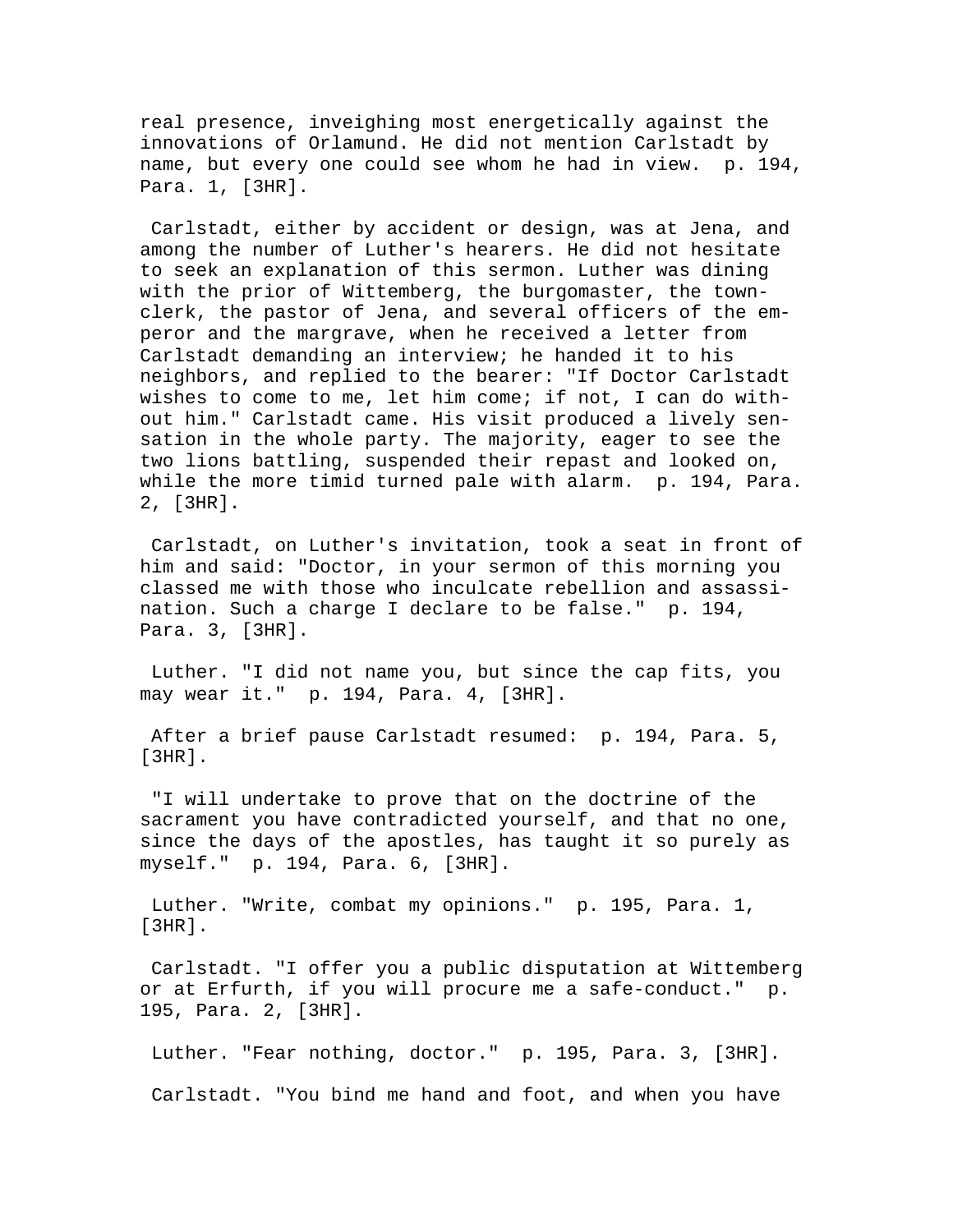rendered me unable to defend myself, you strike me." \* p. 195, Para. 4, [3HR].

 \* Ihr bandet mir Hande und Fusse, darnach schlugt Ihr mich. L. Opp. 19. 150. p. 195, Para. 5, [3HR].

 There was another brief silence, when Luther resumed: p. 195, Para. 6, [3HR].

 "Write against me, but openly and not in secret." p. 195, Para. 7, [3HR].

 Carlstadt. "I would do so, if I knew that you were speaking sincerely." p. 195, Para. 8, [3HR].

 Luther. "Do so, and I will give you a florin." p. 195, Para. 9, [3HR].

 Carlstadt. "Give it me; I accept the challenge." p. 195, Para. 10, [3HR].

 At these words Luther took a gold florin out of his pocket, and giving it to Carlstadt, said: "There is the money: now strike boldly." p. 195, Para. 11, [3HR].

 Carlstadt holding the florin in his hand, turned towards the assembly and said: "Dear brethren, this is my earnestmoney, and warrant that I have authority to write against Doctor Luther; be you all witnesses to this." p. 195, Para. 12, [3HR].

 Then bending the florin that it might be known again, he put it in his purse and shook hands with Luther, who drank his health, to which Carlstadt responded. "The more vigorous your attack, the better I shall like it," resumed Luther. p. 195, Para. 13, [3HR].

 "If I miss you," replied Carlstadt, "it shall be through no fault of mine." p. 195, Para. 14, [3HR].

 They once more shook hands, and Carlstadt returned to his dwelling. p. 195, Para. 15, [3HR].

 Thus, says an historian, as from a single spark often proceeds the conflagration of a whole forest, so from this small beginning a great division arose in the church. \* p. 195, Para. 16, [3HR].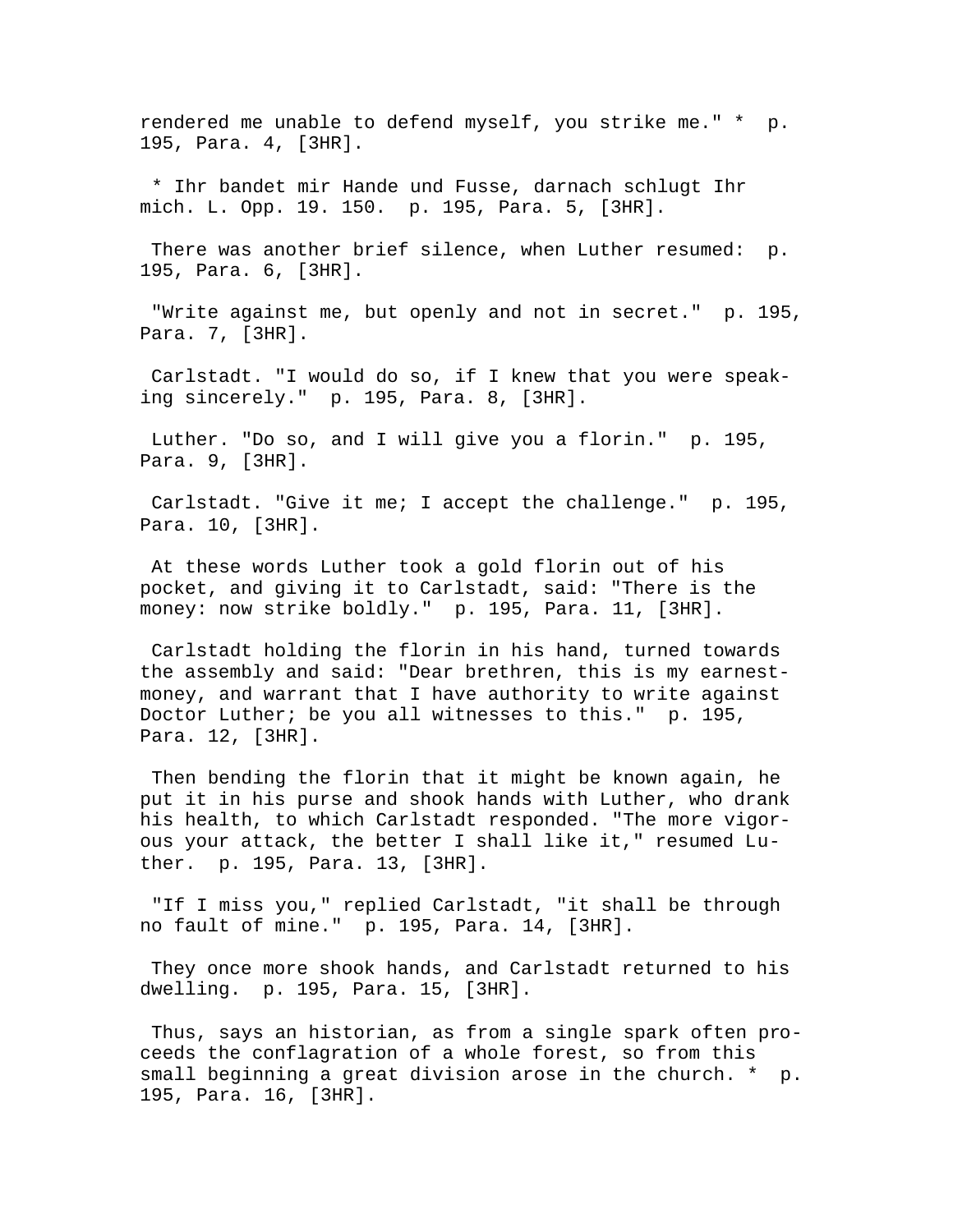\* Sicut una scintilla saepe totam sylvam comburit. M. Adami Vita Carlst. p. 83. Our narrative is mostly taken from the Acts of Reinhardt, pastor of Jena, an eye-witness, but a friend of Carlstadt, and whom Luther charged with inaccuracy. p. 195, Para. 17, [3HR].

 Luther set out for Orlamund, and arrived there very ill prepared by the scene at Jena. He assembled the council and the church, and said: "Neither the elector nor the university will acknowledge Carlstadt as your pastor." "If Carlstadt is not our pastor," replied the treasurer of the town-council, "St. Paul is a false teacher, and your books are full of falsehoods, for we have elected him." p. 196, Para. 1, [3HR].

 As he said this, Carlstadt entered the room. Some of those who were near Luther beckoned him to sit down, but Carlstadt, going straight up to Luther, said: "Dear doctor, if you will allow me, I will entertain you." p. 196, Para. 2, [3HR].

 Luther. "You are my opponent. I gave you a gold florin for that purpose." p. 196, Para. 3, [3HR].

 Carlstadt. "I will be your opponent so long as you remain the enemy of God and his truth." p. 196, Para. 4, [3HR].

 Luther. "Leave the room: I cannot allow you to be present here." p. 196, Para. 5, [3HR].

 Carlstadt. "This is a public meeting. If your cause is good, why should you fear me?" p. 196, Para. 6, [3HR].

 Luther to his servant. "Go and put the horses to; I have nothing to do with Carlstadt, and since he will not leave, I must." \* p. 196, Para. 7, [3HR].

 \* Spann an, spann an. L. Opp. 19. 154. p. 196, Para. 8, [3HR].

 At the same time Luther rose from his seat, upon which Carlstadt quitted the room. p. 196, Para. 9, [3HR].

 After a short pause, Luther resumed: p. 196, Para. 10, [3HR].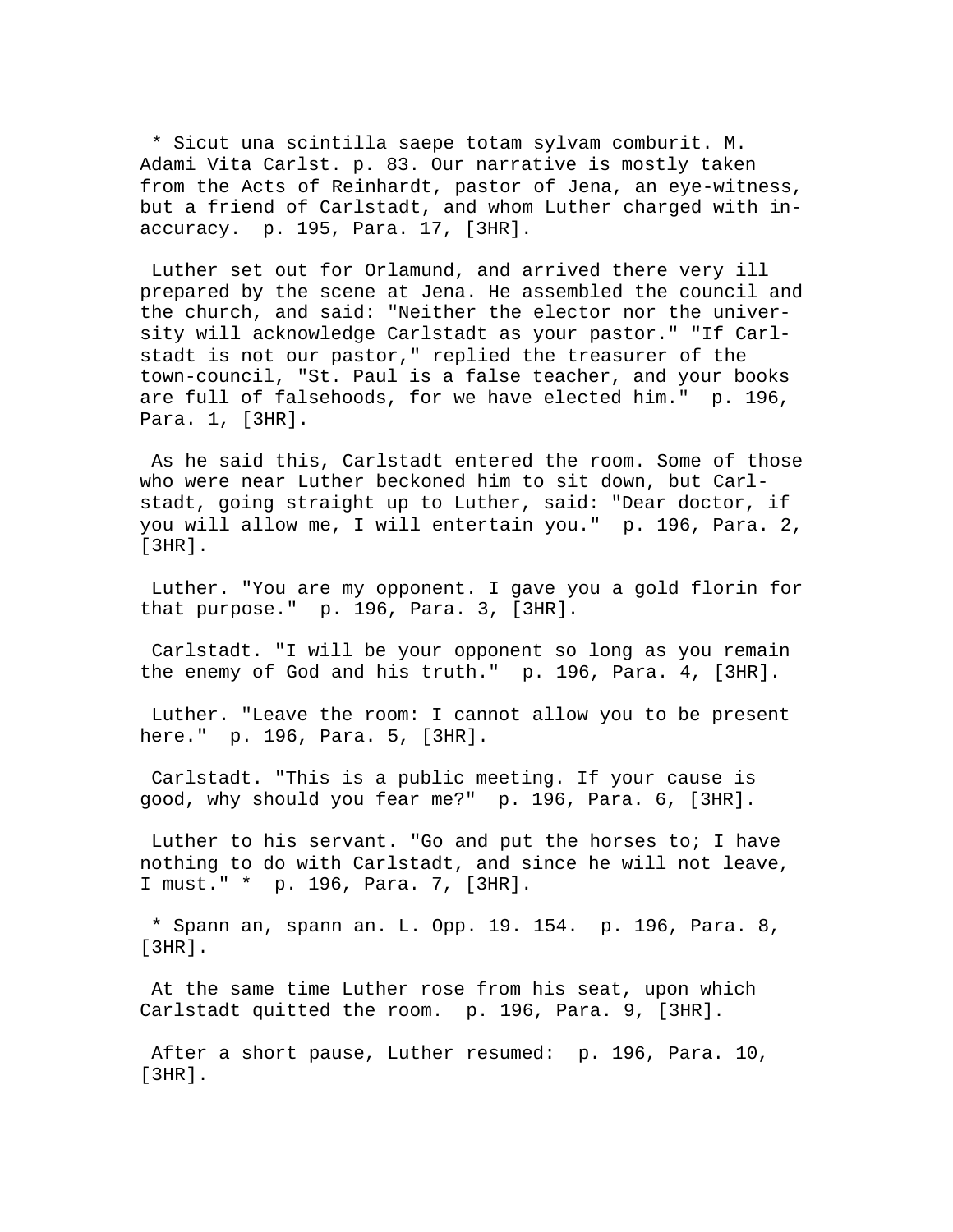"Prove by Scripture that we ought to destroy the images." p. 196, Para. 11, [3HR].

 A Councillor, opening a Bible. "Doctor, you will grant me, however, that Moses knew God's commandments? Well, then, here are his words: Thou shalt not make unto thee any graven image, or any likeness." p. 196, Para. 12, [3HR].

 Luther. This passage refers only to idolatrous images. If I have a crucifix hung up in my chamber, and do not worship it, what harm can it do me?" p. 196, Para. 13, [3HR].

 A Shoemaker. "I have frequently taken off my hat before an image that I have seen in a room or in the streets. It is an idolatrous act that deprives God of the glory that is due to him alone." p. 196, Para. 14, [3HR].

 Luther. "Must we then, because of their abuse, put our women to death, and throw our wine into the streets?" \* p. 197, Para. 1, [3HR].

 \* So muss du dess Missbrauchs halber auch. L. Opp. 19. 155. p. 197, Para. 2, [3HR].

 Another Member of the church. "No, these are God's creatures, which we are not commanded to destroy." p. 197, Para. 3, [3HR].

 After the conference had lasted some time longer, Luther and his friends returned to their carriage, astonished at what they had seen, and without having succeeded in convincing the inhabitants, who claimed for themselves the right of freely interpreting and explaining the Scriptures. The excitement was very great in Orlamund; the people insulted Luther, and some of them shouted out: "Begone, in the name of all the devils. May you break your neck before you get out of our city." \* Never had the reformer undergone such humiliation. p. 197, Para. 4, [3HR].

 \* Two of the most distinguished contemporary historians of Germany (Dr. Markeineke, Ref. Gesch. 2. 139, and Fred. Von Raumer, Gesch. Europ. 1. 371), add, that the people of Orlamund flung mud and stones at Luther; but he asserts the very contrary. "Dass ich froh ward, dass ich nit mit Steinen und Dreck ausgeworffen ward." I was glad to escape without being pelted with stones and mud. L. Epp. 2. 579. p. 197, Para. 5, [3HR].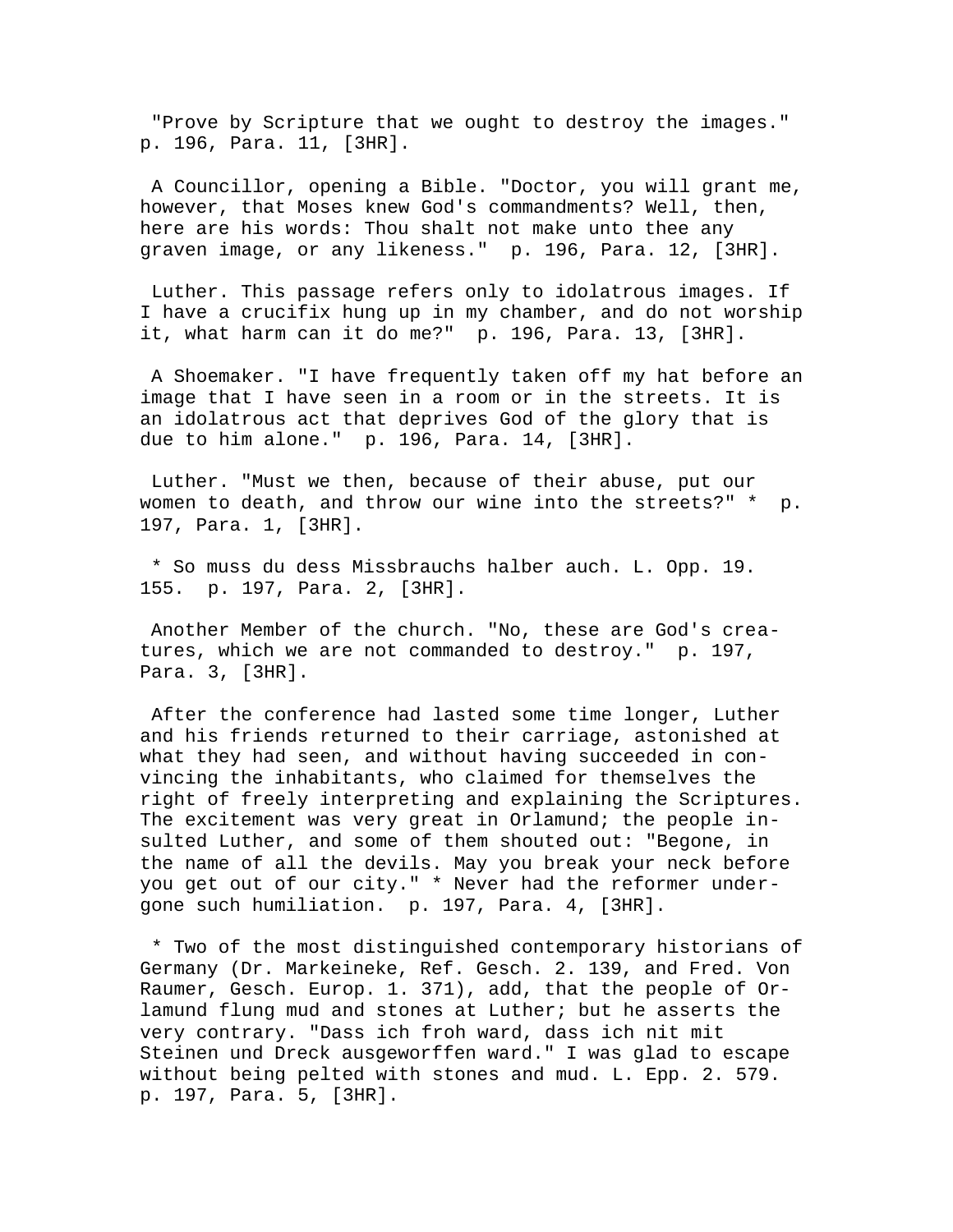He proceeded thence to Kale, where the pastor had also embraced the doctrines of Carlstadt, and resolved to preach there. But when he entered the pulpit, he found the fragments of a crucifix. At first his emotion was very great; but recovering himself, he gathered up the pieces into a corner, and delivered a sermon without a single allusion to this circumstance. He said at a later period: "I determined to revenge myself on the devil by contempt." p. 197, Para. 6, [3HR].

 The nearer the elector approached the end of his days, the more he feared lest men should go too far in the Reformation. He gave orders that Carlstadt should be deprived of his offices, and that he should not only leave Orlamund, but the electoral states also. In vain did the church of this place intercede in his favor; in vain did they ask that he might be allowed to remain among them as a private citizen, with permission to preach occasionally; in vain did they represent that they valued God's truth more than the whole world, or even a thousand worlds, \* if God had created as many: Frederick was inflexible, and he even went so far as to refuse Carlstadt the funds necessary for his journey. Luther had nothing to do with these severe measures of the prince; they were far from his disposition, as he showed at a later period. But Carlstadt looked upon him as the author of all his misfortunes, and filled Germany with his complaints and lamentations. He wrote a farewell address to his friends at Orlamund. The people were called together by the ringing of bells; and the letter, which was read to the assembled church, drew tears from every eye. \*\* It was signed, "Andrew Bodenstein, expelled by Luther, unheard and unconvicted." p. 197, Para. 7, [3HR].

 \* Hoher als tausend Welten. Seck. p. 628. \*\* Quae publice vocatis per campanas lectae sunt omnibus simul flentibus. L. Epp. 2. 558. p. 197, Para. 8, [3HR].

 We cannot but feel pain at seeing the contest between these two men, who once were friends, and who were both so excellent. A feeling of sadness took possession of all the disciples of the Reformation. What would become of it now that its most illustrious defenders thus opposed each other? Luther noticed these fears, and endeavored to allay them. "Let us fight," said he, "as if fighting for another. The cause is God's, and to God belongs the glory. \* He will contend and conquer without us. Let that fall which ought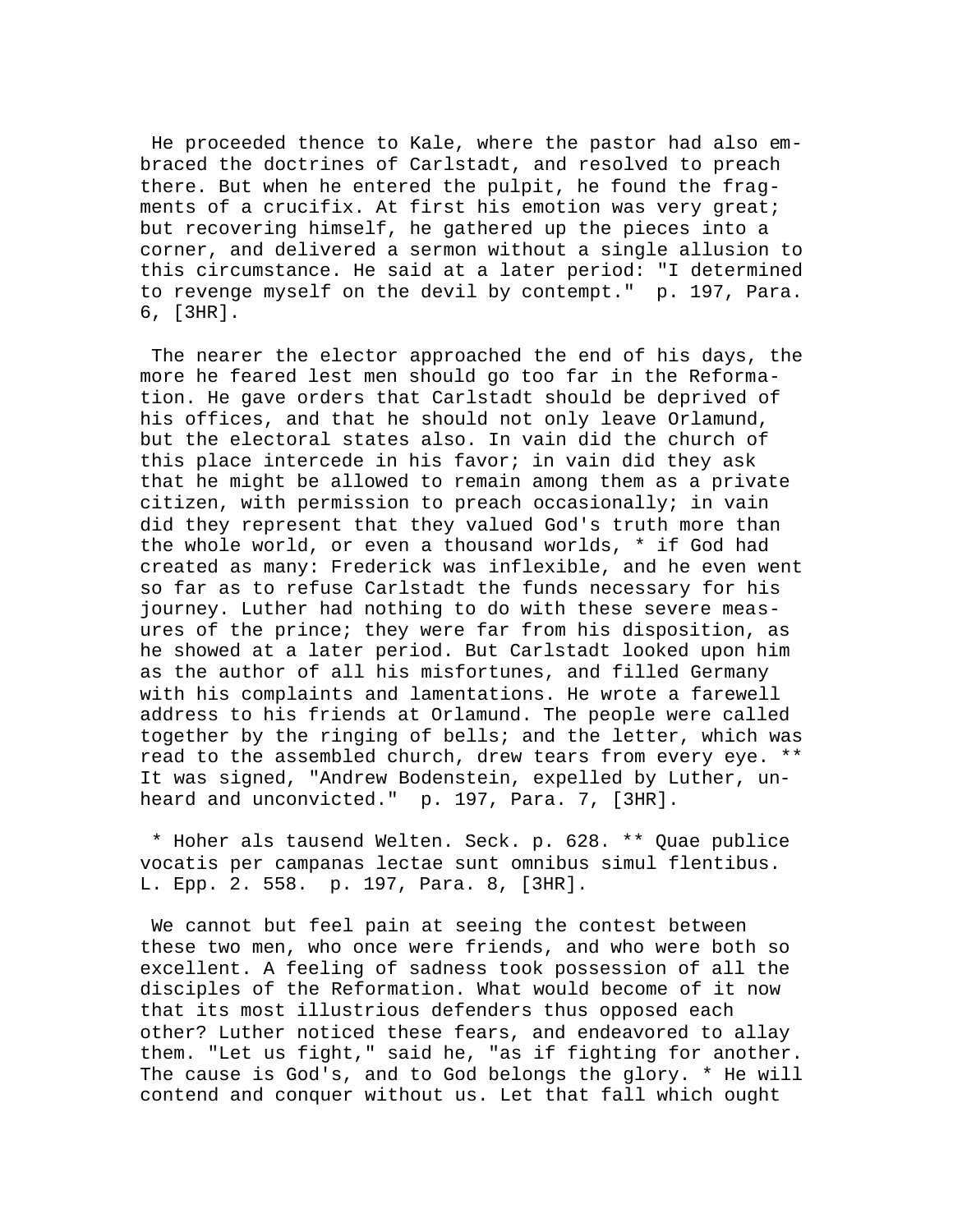to fall; let that stand which ought to stand. It is not our own cause that is at stake, nor our own glory that we seek." p. 198, Para. 1, [3HR].

 \* Causa Dei est, cura Dei est, opus Dei est, victoria Dei est, gloria Dei est! Ibid. 556. p. 198, Para. 2, [3HR].

 Carlstadt took refuge at Strasburg, where he published several works. He was a sound Latin, Greek, and Hebrew scholar, says Dr. Scheur; and Luther acknowledged his superior erudition. Endowed with an elevated mind, he sacrificed his reputation, his rank, his home, his very bread, to his convictions. He afterwards proceeded to Switzerland; it is there he should have commenced his teaching: his independence needed the free air in which Zwingle and OECOLAMPADIUS breathed. His doctrine soon awakened almost as much attention as that obtained by Luther's first theses. Switzerland appeared to be won; Bucer and Capito seemed to be carried away by it. p. 198, Para. 3, [3HR].

 Luther's indignation was then at its height, and he published one of the most powerful, but at the same time one of his most violent controversial works -- his book "Against the Celestial Prophets." p. 199, Para. 1, [3HR].

 Thus the Reformation, attacked by the pope, attacked by the emperor, attacked by the princes, was beginning also to tear its own vitals. It seemed that it must fall under the weight of so many evils; and assuredly it would have fallen had it been a work of man. But soon from the very brink of destruction it rose up with renewed energy. p. 199, Para. 2, [3HR].

 CHAPTER 8 --- Progress -- Resistance against the Ratisbon leaguers -- Meeting between Philip of Hesse and Melancthon -- The landgrave converted to the gospel -- The Palatinate -- Luneburg -- Holstein -- The grand-master at Wittemberg. p. 200, Para. 1, [3HR].

 The Catholic League of Ratisbon and the persecutions that followed it, created a powerful reaction among the German people. They did not feel disposed to suffer themselves to be deprived of that word of God which had been restored to them at last; and to the orders of Charles V, to the bulls of the pope, the menaces and burning piles of Ferdinand and the other Roman-catholic princes, they replied: "We will keep it." p. 200, Para. 2, [3HR].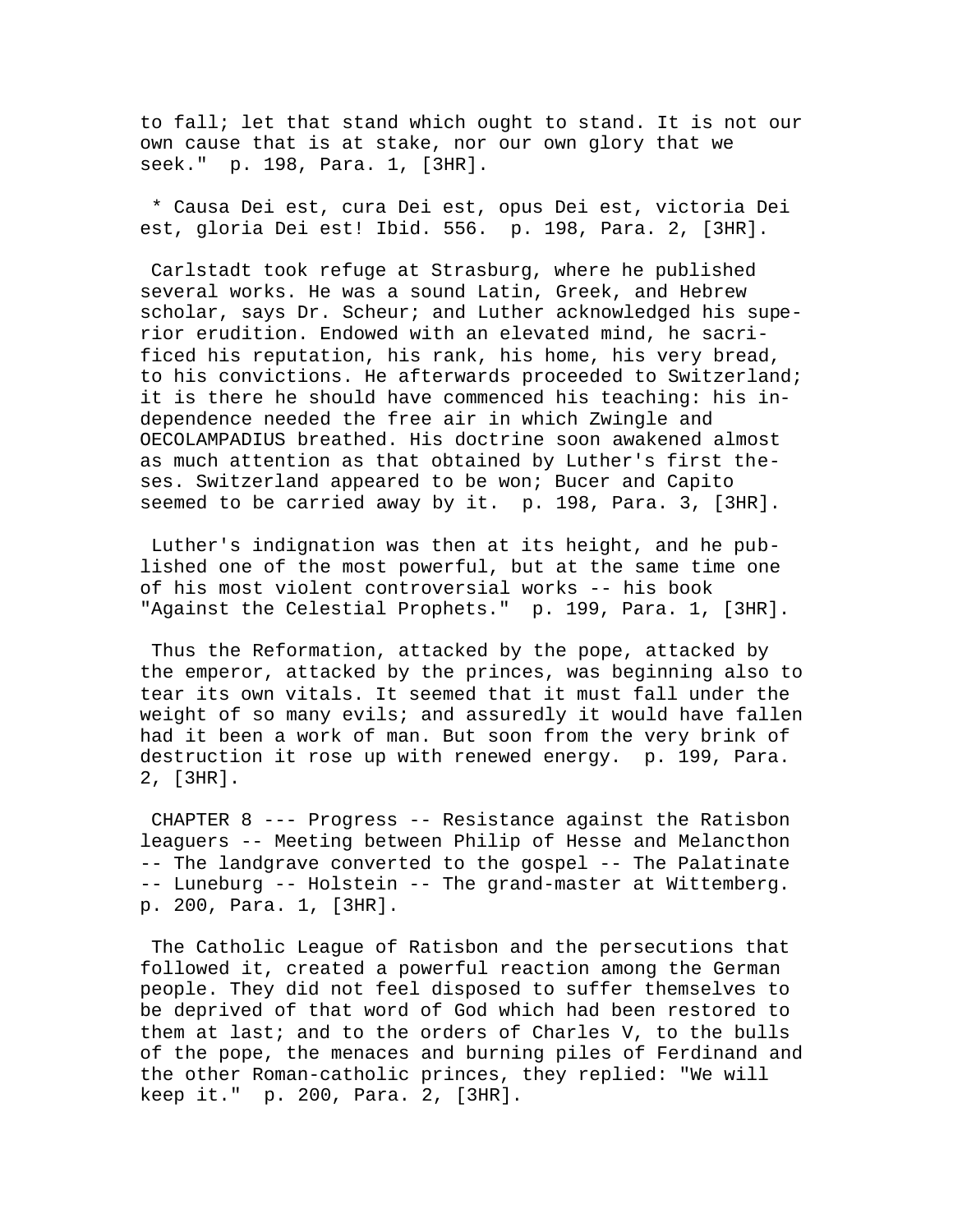No sooner had the members of the league quitted Ratisbon, than the deputies of the towns, whose bishops had taken part in this alliance, in surprise and indignation met at Spires, and declared that their ministers in despite of the prohibition of the bishops should preach the gospel, and nothing but the gospel, conformably to the doctrine of the prophets and apostles. They then proceeded to draw up a memorial in firm and consistent language, to be laid before the national assembly. p. 200, Para. 3, [3HR].

 The imperial letter from Burgos, it is true, came to disturb their minds. Nevertheless, about the close of the year, the deputies of these cities with many nobles met at Ulm, and swore to assist one another in case of attack. p. 200, Para. 4, [3HR].

 Thus to the camp formed by Austria, Bavaria, and the bishops, the free cities immediately opposed another in which they planted the standard of the gospel and of the national liberties. p. 200, Para. 5, [3HR].

 While the cities were thus placing themselves in the van of the Reformation, many princes were gained over to its cause. In the beginning of the month of June 1524, as Melancthon was returning on horseback from a visit to his mother, accompanied by Camerarius and some other friends, he met a brilliant train near Frankfort. It was Philip, landgrave of Hesse, who three years before called on Luther at Worms, and who was then on his road to the tournament at Heidelberg, where all the princes of Germany would be present. p. 200, Para. 6, [3HR].

 Thus did Providence bring Philip successively into contact with the two reformers. As it was known that the celebrated doctor had gone to his native place, one of the landgrave's attendants said: "It is Philip Melancthon, I think." The young prince immediately clapped spurs to his horse, and coming near the doctor said: "Is your name Philip?" "It is," replied the scholar a little intimidated, and respectfully preparing to alight. \* "Keep your seat," said the prince; "turn round, and come and pass the night with me; there are some matters on which I desire to have a little talk with you; fear nothing." "What can I fear from such a prince as you?" replied the doctor. "Ah, ah," said the landgrave with a laugh, "if I were to carry you off and give you up to Campeggio, he would not be offended, I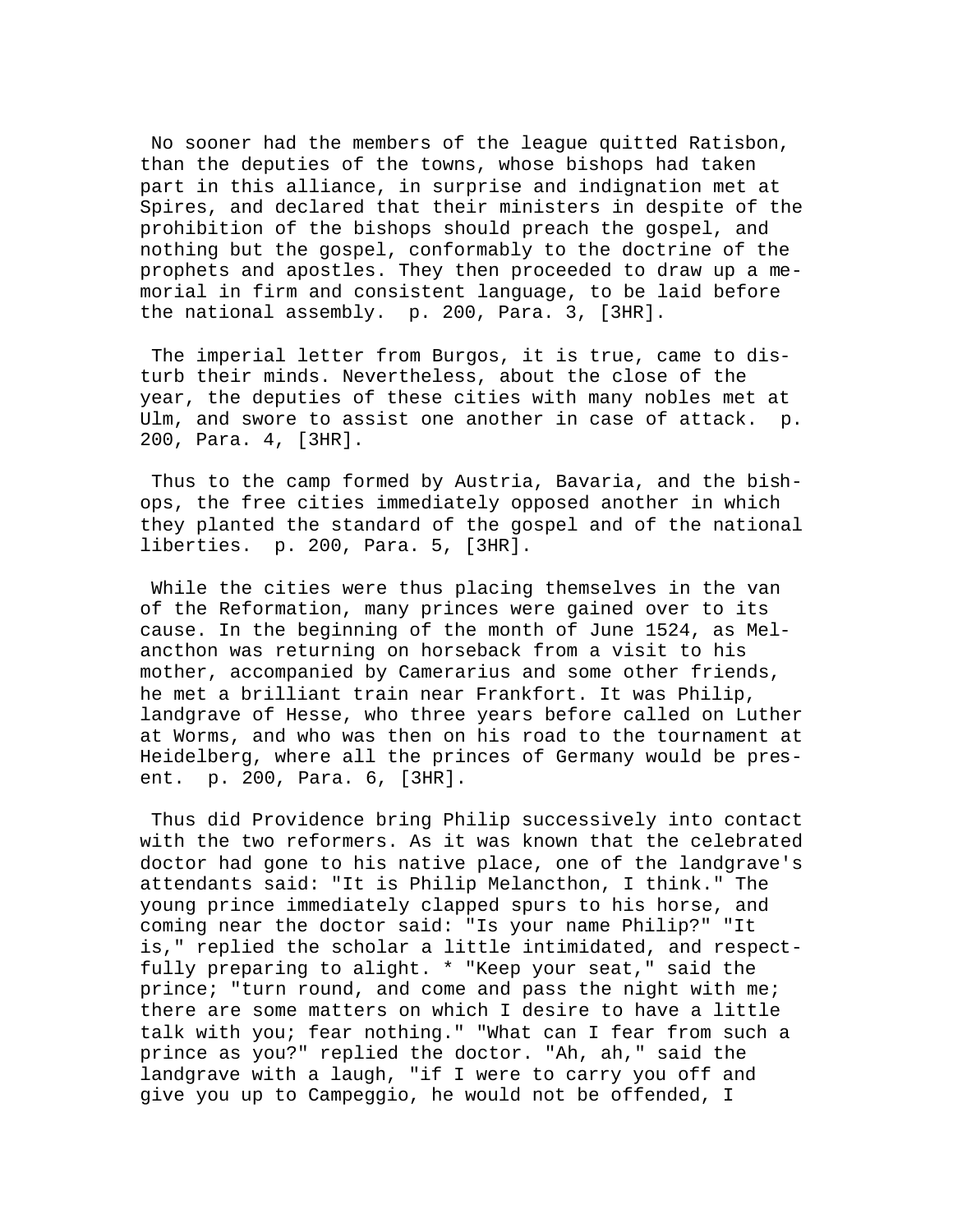think." The two Philips rode on together, side by side, the prince asking questions and the doctor replying. The landgrave was delighted with the clear and impressive views set before him by Melancthon. The latter at length begged permission to continue his journey, and Philip of Hesse parted from him with reluctance. "On one condition," said he, "that on your return home you will carefully examine the questions we have been discussing, and send me the result in writing." \*\* Melancthon gave his promise. "Go then," said Philip, "and pass through my states." p. 201, Para. 1, [3HR].

 \* Honoris causa de equo descensurus. Camerarius, p. 94. \*\* Ut de quaestionibus quas audiisset moveri, aliquid diligenter conscriptum curaret. Ibid. p. 94. p. 201, Para. 2, [3HR].

 Melancthon drew up with his usual talent an Abridgment of the Revived Doctrine of Christianity; \* a forcible and concise treatise, that made a decided impression on the landgrave's mind. Shortly after his return from the tournament at Heidelberg, this prince, without joining the free cities, published an edict by which, in opposition to the league of Ratisbon, he ordered the gospel to be preached in all its purity. He embraced it himself with the energy peculiar to his character. "Rather would I give up my body and life, my subjects and my states," said he, "than the word of God." A Minorite friar, named Ferber, perceiving this prince's leaning towards the Reformation, wrote him a letter full of reproach, in which he conjured him to remain faithful to Rome. "I will remain faithful to the old doctrine," replied Philip, "but such as it is contained in Scripture." He then proved very forcibly that man is justified solely by faith. Astonishment kept the monk silent. \*\* The landgrave was commonly styled "Melancthon's disciple." \*\*\* p. 201, Para. 3, [3HR].

 \* Epitome renovatae ecclesiasticae doctrinae. \*\* Seckendorf, p. 738. \*\*\* Princeps ille discipulus Philippi fuit a quibusdam appellatus. Camer. p. 95. p. 201, Para. 4, [3HR].

 Other princes followed in the same direction. The electorpalatine refused to lend himself to any persecution; the duke of Luneburg, nephew to the elector of Saxony, began to reform his own states; and the King of Denmark gave orders that in Sleswick and Holstein every one should be free to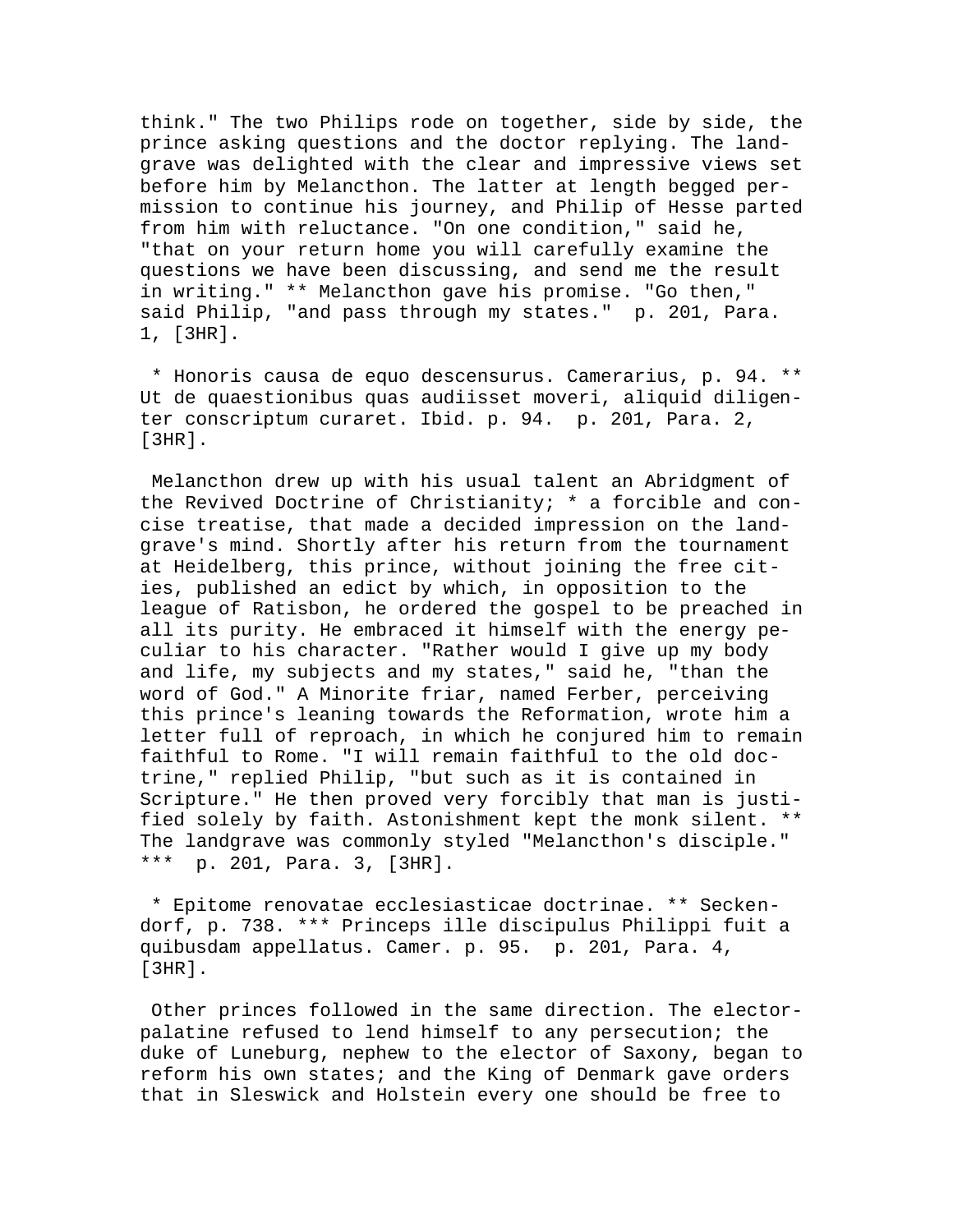serve God as his conscience suggested. p. 202, Para. 1, [3HR].

 The Reformation gained a still more important victory. A prince, whose conversion to the gospel was destined to exert the greatest influence, even in our days, began about this time to turn aside from Rome. One day about the end of June, shortly after Melancthon's return to Wittemberg, Albert, margrave of Brandenburg and grand-master of the Teutonic order, entered Luther's chamber. This chief of the military monks of Germany, who then possessed Prussia, had gone to the diet of Nuremberg to invoke the aid of the empire against Poland. He returned in the deepest distress. On the one hand, the preaching of Osiander and the reading of the Bible had convinced him that his monastic profession was contrary to the word of God; and on the other the fall of the national government in Germany had deprived him of all hope of obtaining the succor he had gone to solicit. What can he do then?. . . . . The Saxon councillor Von Planitz, with whom he had quitted Nuremberg, advised him to see the reformer. "What do you think of the regulations of my order?" said the restless and agitated prince. Luther felt no hesitation: he saw that a line of conduct in conformity with the gospel was the only thing that could save Prussia. "Invoke the aid of God," said he to the grandmaster; "throw off the senseless and confused rules of your order; put an end to that abominable principality, a veritable hermaphrodite, which is neither religious nor secular; \* relinquish that false chastity, and seek the true one; take a wife, and instead of that nameless monster, found a legitimate sovereignty." \*\* These words placed distinctly before the mind of the grand-master a state of things that he had as yet conceived but vaguely. A smile lit up his features; but he had too much prudence to declare himself; he remained silent. \*\*\* Melancthon, who was present, spoke to the same effect as Luther, and the prince returned to his states, leaving the reformers under the conviction that the seed they had sown in his heart would one day bear fruit. p. 202, Para. 2, [3HR].

 \* Ut loco illius abominabilis principatus, qui hermaphrodita quidem. L. Epp. 2. 527. \*\* Ut contempta ista stulta confussaque regula, uxorem duceret. Ibid. \*\*\* Ille tum arrisit, sed nihil respondit. L. Epp. 2. 527. p. 202, Para. 3, [3HR].

Thus Charles V and the pope had opposed the national as-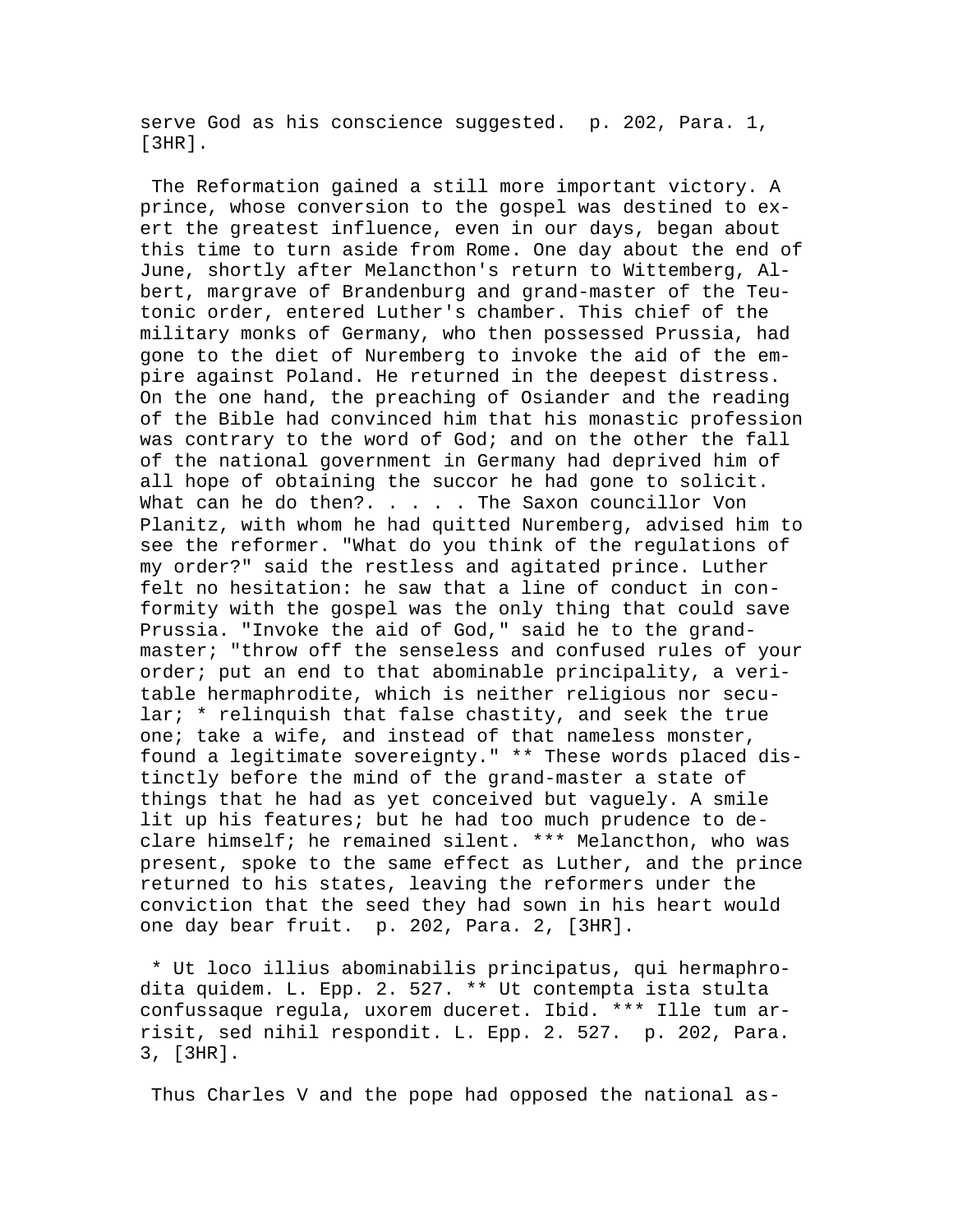sembly at Spires for fear the word of God should gain over all who might be present; but the word of God cannot be bound; they refused to let it be heard in one of the halls of a town in the Lower Palatinate; it avenged itself by spreading over all the provinces, and manifested in every part of the empire that divine power which neither bulls nor edicts can ever take away. p. 203, Para. 1, [3HR].

 CHAPTER 9 --- Reforms -- All Saints church -- Fall of the mass -- Learning -- Christian schools -- Learning extended to the laity -- The arts -- Moral religion -- Esthetical religion -- Music -- Poetry -- Painting. p. 204, Para. 1, [3HR].

 While the nations and their rulers were thus hastening forward to the light, the reformers were endeavoring to regenerate everything, to interpenetrate everything with the principles of Christianity. The state of public worship first engaged their attention. The time fixed by the reformer, on his return from the Wartburg, had arrived. "Now," said he, "that men's hearts have been strengthened by divine grace, we must put an end to the scandals that pollute the kingdom of the Lord, and dare something in the name of Jesus." He required that men should communicate in both kinds, the bread and wine; that everything should be retrenched from the ceremony of the eucharist that tended to make it a sacrifice; \* that Christians should never assemble together without having the gospel preached; \*\* that believers, or at least the priests and scholars, should meet every morning at five or six o'clock to read the Old Testament; and at a corresponding hour in the evening to read the New Testament; that every Sunday, the whole church should assemble in the morning and afternoon, and that the great object of their worship should be to sound abroad the word of God. \*\*\* p. 204, Para. 2, [3HR].

 \* Weise christliche Messe zu halten. L. Opp. L. 22. 232. \*\* Die christliche Gemeine nimmer soll zusammen kommen, es werde denn daselbst Gottes Wort geprediget. Ibid. 226. \*\*\* Das das Wort im Schwange gehe. Ibid. 227. p. 204, Para. 3, [3HR].

 The church of All Saints at Wittemberg especially excited Luther's indignation. Seckendorf informs us that 9901 masses were there celebrated yearly, and 35,570 pounds of wax annually burnt. Luther called it "a sacrilegious Tophet." "There are only three or four lazy-bellies," said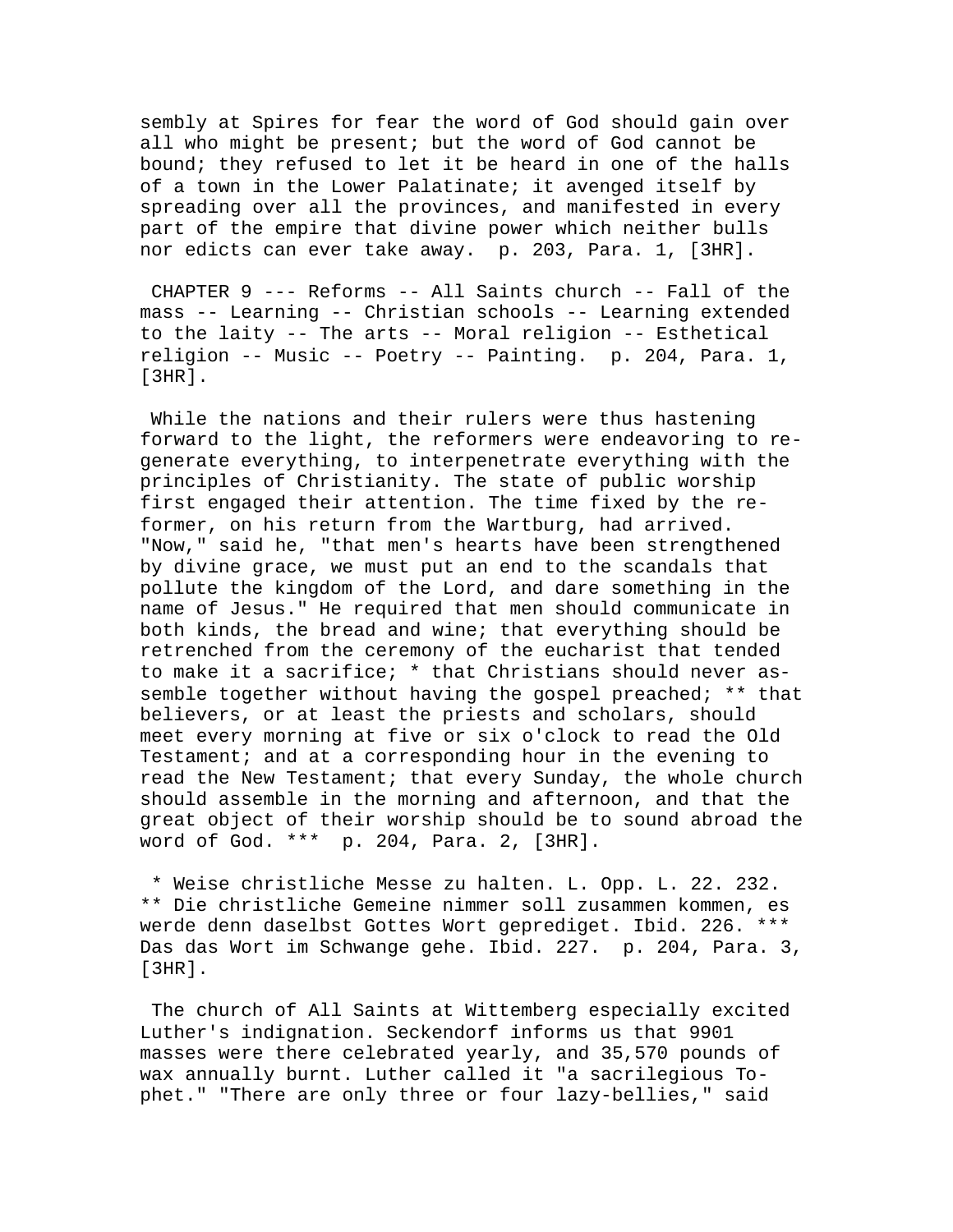he, "who still worship this shameful mammon, and if I had not restrained the people, this house of All Saints, or rather of all devils, would have made such a noise in the world as has never before been heard." p. 204, Para. 4,  $[3HR]$ .

 The struggle began around this church. It resembled those ancient sanctuaries of paganism in Egypt, Gaul, and Germany, which were destined to fall that Christianity might be established. p. 205, Para. 1, [3HR].

 Luther, desiring that the mass should be abolished in this cathedral, addressed a petition to the chapter to this effect on the 1st of March 1523, and a second on the 11th of July. \* The canons having pleaded the elector's orders, Luther replied, "What is the prince's order to us in this case? He is a secular prince; the sword, and not the preaching of the gospel, belongs to him." \*\* Here Luther clearly marks the distinction between the State and the church. "There is but one sacrifice that taketh away sins," said he again, "Christ, who offered himself up once for all; and in this we are partakers, not by works or by sacrifices, but solely by faith in the word of God." p. 205, Para. 2, [3HR].

 \* L. Epp. 2. p. 308, 354. \*\* Welchem gebuhrt das Schwerd, nicht das Predigtamt zu versorgen. L. Opp. 18. p. 497. p. 205, Para. 3, [3HR].

 The elector, who felt his end drawing near, was opposed to new reforms. p. 205, Para. 4, [3HR].

 But fresh entreaties were added to those of Luther. "It is time to act," said Jonas, provost of the cathedral, to the elector. "A manifestation of the gospel, so striking as that which we now have, does not ordinarily last longer than a sunbeam. Let us make haste then." \* p. 205, Para. 5, [3HR].

\* Corp. Ref. 1. 636. p. 205, Para. 6, [3HR].

 As the letter of Jonas did not change the elector's views, Luther lost all patience; he thought the moment had come for striking a decisive blow, and addressed a threatening letter to the chapter: "I entreat you amicably, and urge you seriously, to put an end to all this sectarian worship. If you refuse, you will receive, with God's help, the re-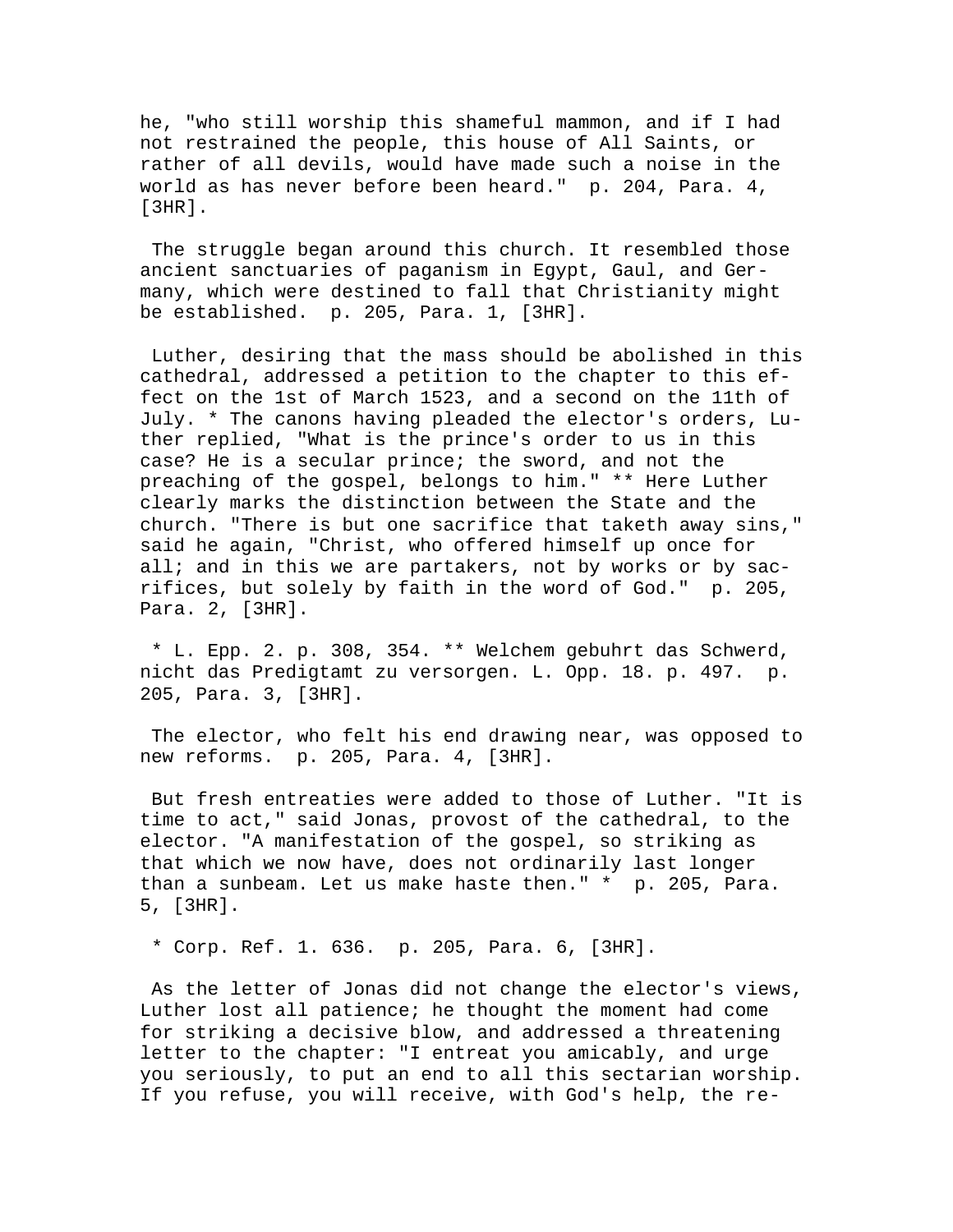ward that you have deserved. I mention this for your guidance, and require a positive and immediate answer, yes or no, before Sunday next, that I may know what I have to do. May God give you grace to follow his light. "Thursday, December 8, 1524. "Martin Luther, "Preacher at Wittemberg." \* p. 205, Para. 7, [3HR].

\* L. Epp. 2. 565. p. 205, Para. 8, [3HR].

 At the same time the rector, two burgomasters, and ten councillors, waited on the dean, and entreated him in the name of the university, the council, and the township of Wittemberg, "to abolish the great and horrible impiety committed in the mass against the majesty of God." p. 206, Para. 1, [3HR].

The chapter was forced to give way; they declared that, being enlightened by the holy word of God, \* they acknowledged the abuses that had been pointed out, and published a new order of church-service, which began to be observed on Christmas-day 1524. p. 206, Para. 2, [3HR].

 \* Durch das Licht des heiligen gottlichen Wortes..L. Opp. 18. 502. p. 206, Para. 3, [3HR].

 Thus fell the mass in this renowned sanctuary, where it had so long resisted the reiterated attacks of the reformers. The elector Frederick, suffering from the gout, and rapidly drawing near his end, could not, in spite of all his exertions, prevent this great victory of the Reformation. He saw in it a manifestation of the divine will, and gave way. The fall of the Romish observances in the church of All Saints hastened their abolition in a great number of churches throughout Christendom; everywhere the same resistance was offered, everywhere there was the same triumph. In vain did the priests, and even the princes in many places, try to interpose obstacles; they could not succeed. p. 206, Para. 4, [3HR].

 It was not the public worship alone that the Reformation was ordained to change. The school was early placed beside the church; and these two great institutions, so powerful to regenerate the nations, were equally reanimated by it. It was by a close alliance with learning that the Reformation entered into the world; in the hour of its triumph, it did not forget its ally. p. 206, Para. 5, [3HR].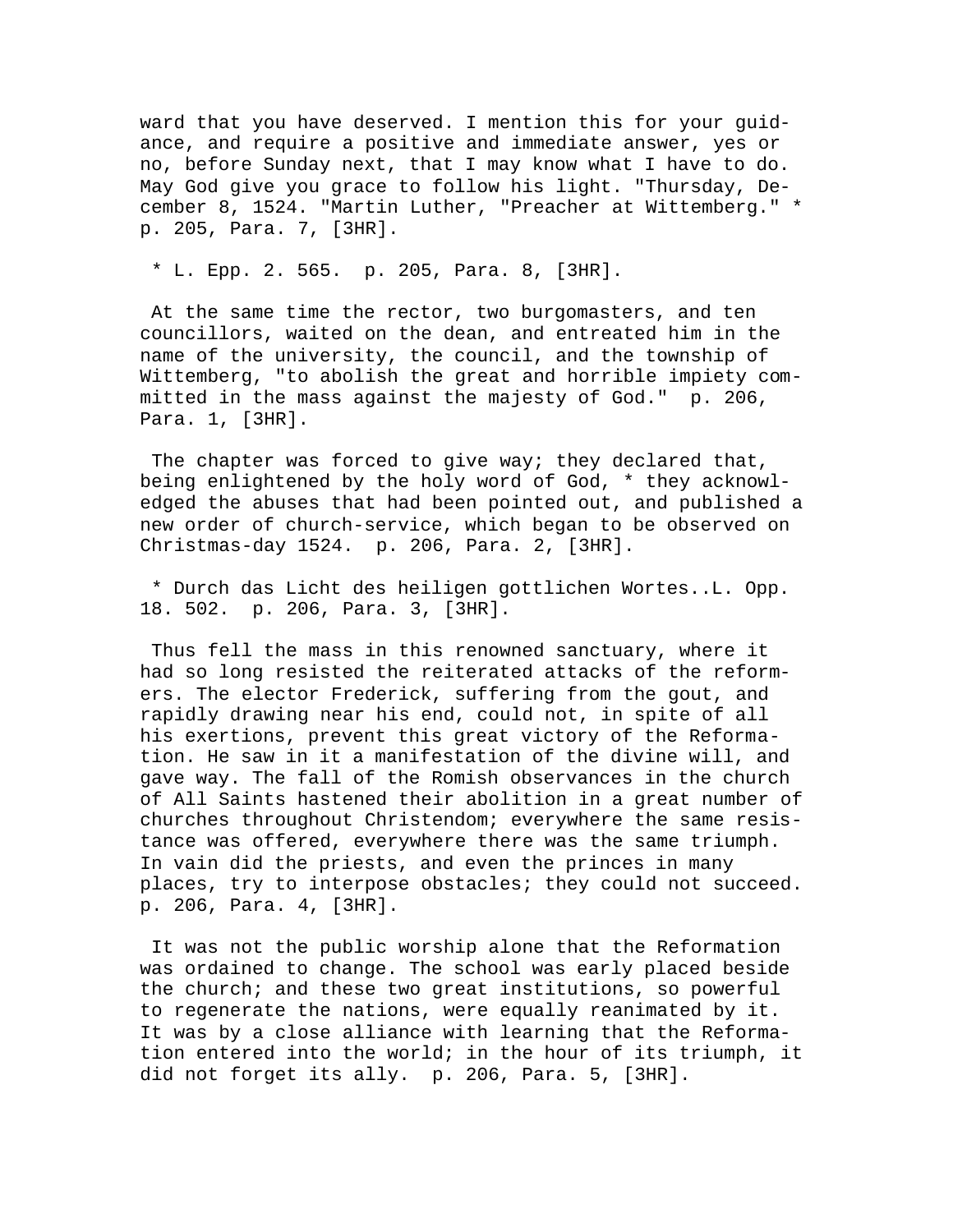Christianity is not a simple development of Judaism. Unlike the papacy, it does not aim at confining man again in the close swaddling bands of outward ordinances and human doctrines. Christianity is a new creation; it lays hold of the inner man, and transforms him in the inmost principles of his human nature, so that man no longer requires other men to impose rules upon him; but, aided by God, he can of himself and by himself distinguish what is true, and do what is right. Hebrews  $8:11.$  p. 206, Para. 6,  $[3HR]$ .

 To lead mankind to that ripe age which Christ has purchased for them, and to free them from that tutelage in which Rome had held them so long, the Reformation had to develop the whole man; and while regenerating his heart and his will by the word of God, to enlighten his understanding by the study of profane and sacred learning. p. 207, Para. 1, [3HR].

 Luther saw this; he felt that, to strengthen the Reformation, it was requisite to work on the young, to improve the schools, and to propagate throughout Christendom the knowledge necessary for a profound study of the holy Scriptures. This, accordingly, was one of the objects of his life. He saw it in particular at the period which we have reached, and wrote to the councillors of all the cities of Germany, calling upon them to found Christian schools. "Dear sirs," said he, "we annually expend so much money on arquebuses, roads, and dikes, why should we not spend a little to give one or two schoolmasters to our poor children? God stands at the door and knocks; blessed are we if we open to him. Now the word of God abounds. O my dear Germans, buy, buy, while the market is open before your houses. The word of God and his grace are like a shower that falls and passes away. It was among the Jews; but it passed away, and now they have it no longer. Paul carried it into Greece; but in that country also it has passed away, and the Turk reigns there now. It came to Rome and the Latin empire; but there also it has passed away, and Rome now has the pope. \* O Germans, do not expect to have this word for ever. The contempt that is shown to it will drive it away. For this reason, let him who desires to possess it lay hold of it and keep it. p. 207, Para. 2, [3HR].

 \* Aber hin ist hin -- but lost is lost; sie haben nun den Pabst. L. Opp. W. 10. 535. p. 207, Para. 3, [3HR].

"Busy yourselves with the children," continues Luther,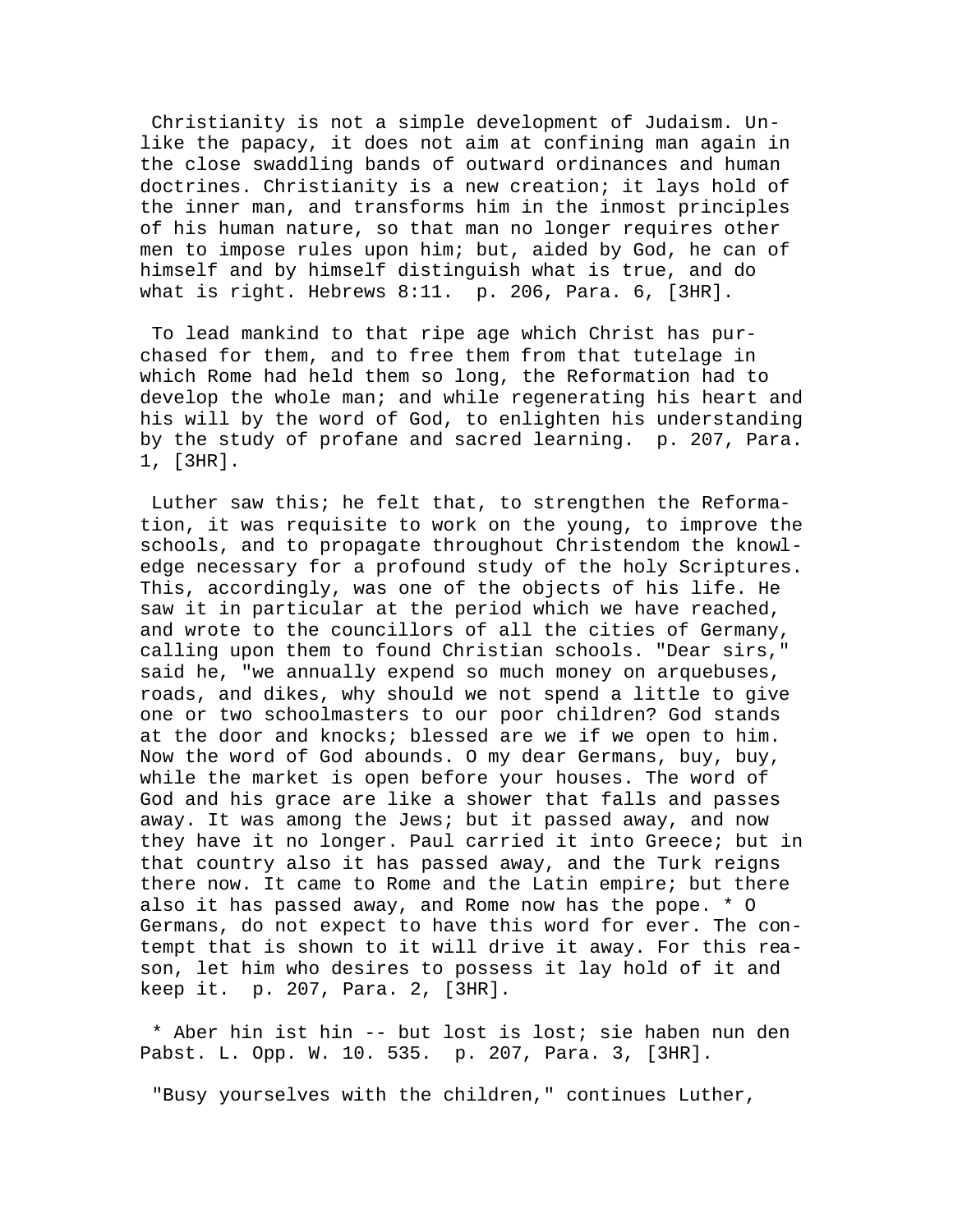still addressing the magistrates; "for many parents are like ostriches; they are hardened towards their little ones, and, satisfied with having laid the egg, they care nothing for it afterwards. The prosperity of a city does not consist merely in heaping up great treasures, in building strong walls, in erecting splendid mansions, in possessing glittering arms. If madmen fall upon it, its ruin will only be the greater. The true wealth of a city, its safety, and its strength, is to have many learned, serious, worthy, well educated citizens. And whom must we blame, because there are so few at present, except you magistrates, who have allowed our youth to grew up like trees in a forest?" p. 208, Para. 1, [3HR].

 Luther particularly insisted on the necessity of studying literature and languages: "What use is there, it may be asked, in learning Latin, Greek, and Hebrew? We can read the Bible very well in German. Without languages," replies he, "we could not have received the gospel. . . . . Languages are the scabbard that contains the sword of the Spirit;  $*$  they are the casket that guards the jewels; they are the vessel that holds the wine; and, as the gospel says, they are the baskets in which the loaves and fishes are kept to feed the multitude. If we neglect the languages, we shall not only eventually lose the gospel, but be unable to speak or write in Latin or in German. No sooner did men cease to cultivate them than Christendom declined, even until it fell under the power of the pope. But now that languages are again honored, they shed such light that all the world is astonished, and every one is forced to acknowledge that our gospel is almost as pure as that of the apostles themselves. In former times the holy fathers were frequently mistaken, because they were ignorant of languages; and in our days there are some who, like the Waldenses, do not think the languages to be of any use; but although their doctrine be good, they have often erred in the real meaning of the sacred text; they are without arms against error, and I fear very much that their faith will not remain pure. \*\* If the languages had not made me positive as to the meaning of the word, I might have been a pious monk, and quietly preached the truth in obscurity of a cloister; but I should have left the pope, the sophists, and their anti-christian empire still unshaken." \*\*\* p. 208, Para. 2, [3HR].

 \* Die Sprachen sind die Scheide, darinnen dies Messer des Geistes stecket. L. Opp. W. 10. 535. \*\* Es sey oder werde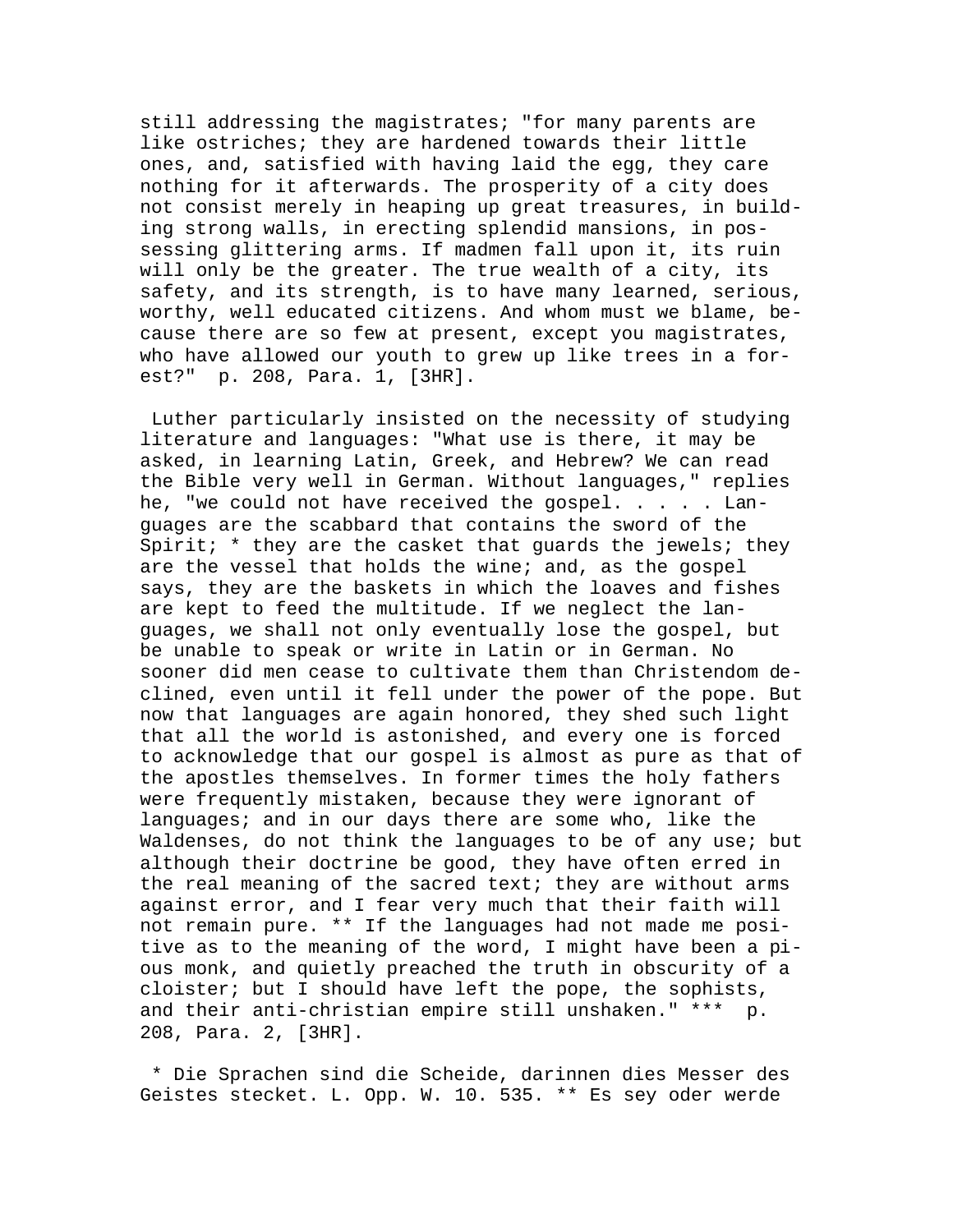nicht lauter bleiben. L. Opp. W. 10. 535. \*\*\* Ich hatte wohl auch konnen fromm seyn und in der stille recht predigen. Ibid. p. 208, Para. 3, [3HR].

 Luther did not concern himself about the education of the clergy only; it was his desire that knowledge should not be confined to the church; he proposed extending it to the laity, who hitherto had been deprived of it. He called for the establishment of libraries, which should comprise not only editions and commentaries of the schoolmen and of the fathers of the church, but also the works of orators and poets, even were they heathens, as well as writings devoted to the fine arts, law, medicine, and history. "These productions," said he, "serve to make known the works and the wonders of God." p. 208, Para. 4, [3HR].

 This effort on the part of Luther is one of the most important produced by the Reformation. He emancipated learning from the hands of the priests, who had monopolized it like those of Egypt in times of old, and put it within the reach of all. From this impulse given by the Reformation have proceeded the greatest developments of modern times. Those laymen, whether men of letters or scholars, who now revile the Reformation, forget that they themselves are its offspring, and that, without it, they would still be, like ignorant children, under the rod of the clergy. The Reformation perceived the close tie that connected all the sciences; it saw that, as all knowledge is derived from God, it leads man back to God. It desired that all men should learn, and that they should learn everything. "Those who despise profane literature," said Melancthon, "hold theology in no greater estimation. Their contempt is a mere pretext, with which they seek to conceal their idleness." \* p. 208, Para. 5, [3HR].

 \* Hunc titulum ignaviae suae praetextunt. Corp. Ref. 1. 613. p. 208, Para. 6, [3HR].

 The Reformation was not satisfied with merely giving a strong impulse to letters; it gave also a fresh impulse to the arts. Protestantism has often been reproached as their enemy, and many Protestants willingly accept this reproach. We will not inquire whether the Reformation ought to glory in it or not; we shall be content to observe that impartial history does not confirm the fact on which this accusation is founded. Let Roman-catholicism pride itself in being more favorable to the arts than Protestantism; be it so: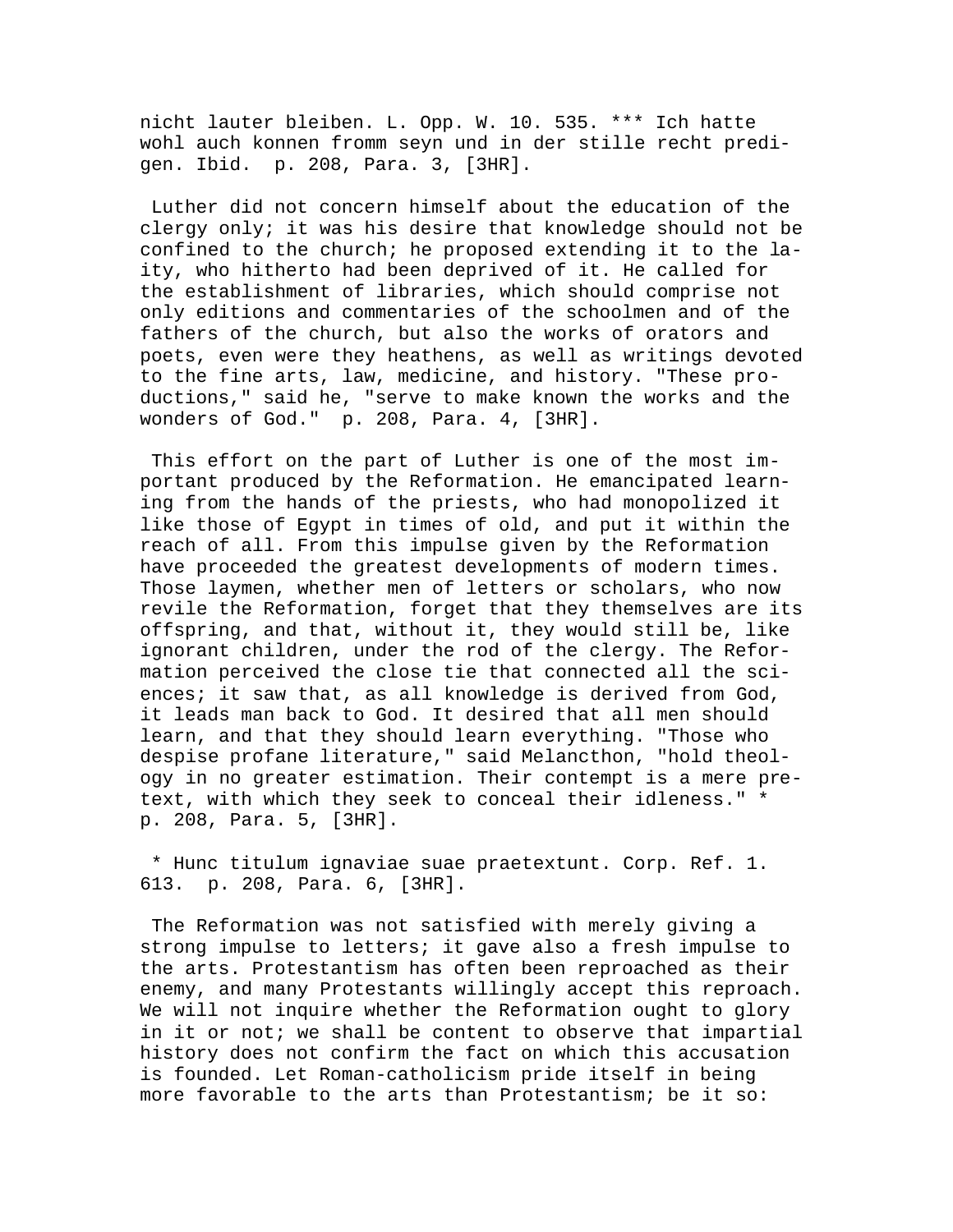paganism was still more favorable, and Protestantism places its glory elsewhere. There are some religions in which the esthetic tendencies of man hold a more important place than his moral nature. Christianity is distinct from these religions, inasmuch as the moral element is its essence. The Christian sentiment is manifested not by the productions of the fine arts, but by the works of a Christian life. Every sect that should abandon this moral tendency of Christianity, would by that very circumstance forfeit its claims to the name of Christian. Rome has not entirely abandoned it, but Protestantism cherishes this essential characteristic with much greater purity. It places its glory in diving into all that concerns the moral being, in judging of religious actions, not by their external beauty and the manner in which they strike the imagination, but according to their internal worth, and the connection they have with the conscience; so that if the Papacy is above all an esthetical religion, as a celebrated writer has proved it to be, \* Protestantism is above all a moral religion. p. 210, Para. 1, [3HR].

 \* Chateaubriand, Genie du Christianisme. p. 210, Para. 2, [3HR].

 And yet, although the Reformation at first addressed man as a moral being, it addressed the whole man. We have just seen how it spoke to his understanding and what it did for literature; it also spoke to his sensibility, to his imagination, and contributed to the development of the arts. The church was no longer composed exclusively of monks and priests; it was the assembly of the faithful. All were to take part in its public worship; and the chanting of the clergy was to be succeeded by the singing of the people. Accordingly Luther, in translating the Psalms, thought of adapting them to congregational singing. Thus a taste for music was spread among the nation. p. 210, Para. 3, [3HR].

 "Next to theology," said Luther, "I give the first place and the highest honor to music. \* A schoolmaster should know how to sing," said he at another time, "or else I will not so much as look at him." p. 211, Para. 1, [3HR].

 \* Ich gebe nach der Theologie, der Musica den nahesten Locum und hochste Ehre. L. Opp. W. 22. p. 2253. p. 211, Para. 2, [3HR].

One day, as certain of his friends were singing some beau-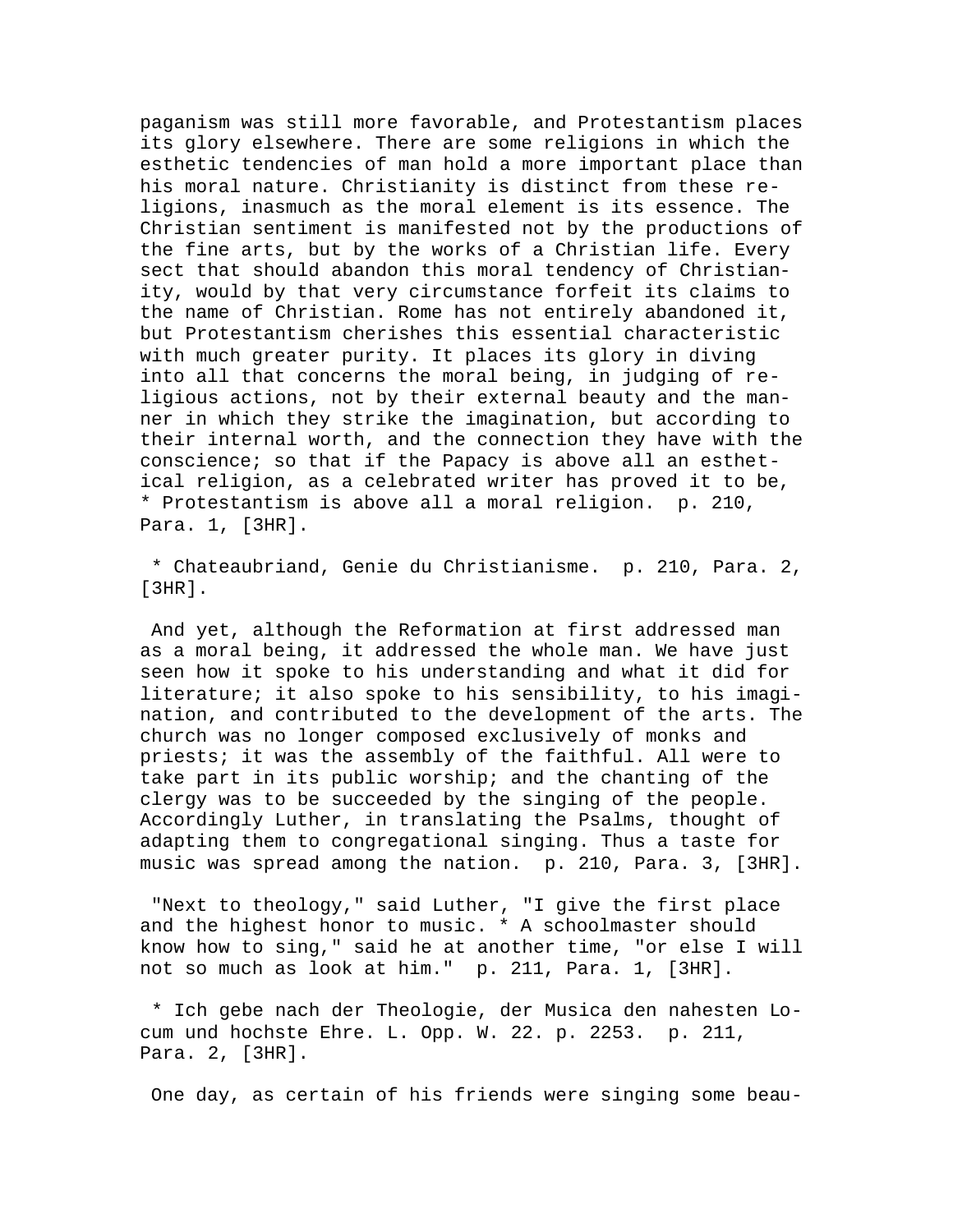tiful chants at his house, he exclaimed with enthusiasm: "If our Lord God has scattered such admirable gifts on this earth, which is but a dark corner, what will it not be in the life eternal, in which all will be perfection.". . . . . Since Luther's time, the people have sung; the Bible inspired their songs, and the impulse given at the epoch of the Reformation produced in later years those noble oratories which seem to be the summit of this art. p. 211, Para. 3, [3HR].

 Poetry shared in the general movement. In singing the praises of God, men could not confine themselves to mere translations of the ancient hymns. The souls of Luther and many of his contemporaries, elevated by faith to the sublimest ideas, excited to enthusiasm by the conflicts and dangers that continually threatened the infant church, inspired by the poetic genius of the Old Testament, and by the faith of the New, soon poured forth their feelings in religious songs, in which poetry and music united and blended their most heavenly features. Thus in the sixteenth century the hymns were revived which in the first century had consoled the pangs of the martyrs. In 1523, Luther, as we have already seen, consecrated them to the memory of the Brussels martyrs; other children of the Reformation imitated his example; these hymns increased in number, and were circulated rapidly among the people, and contributed powerfully to awaken them from their slumbers. It was in this same year that Hans Sachs composed The Nightingale of Wittemberg. The doctrine that for the last four centuries had prevailed in the church was as the moonlight, during which men lost their way in the wilderness. Now the nightingale proclaims the dawn, and, soaring above the mists of the morning, celebrates the brightness of the coming day. p. 211, Para. 4, [3HR].

 While lyric poetry thus owed its birth to the loftiest inspirations of the Reformation, satirical verses and dramas from the pen of Hutten and Manuel attacked the most crying abuses. p. 212, Para. 1, [3HR].

 It is to the Reformation that the greatest poets of England, Germany, and perhaps of France, are indebted for their highest flights. p. 212, Para. 2, [3HR].

 Of all the arts, painting is that on which the Reformation had the least influence. Nevertheless, it was renovated, and as it were sanctified, by the universal movement which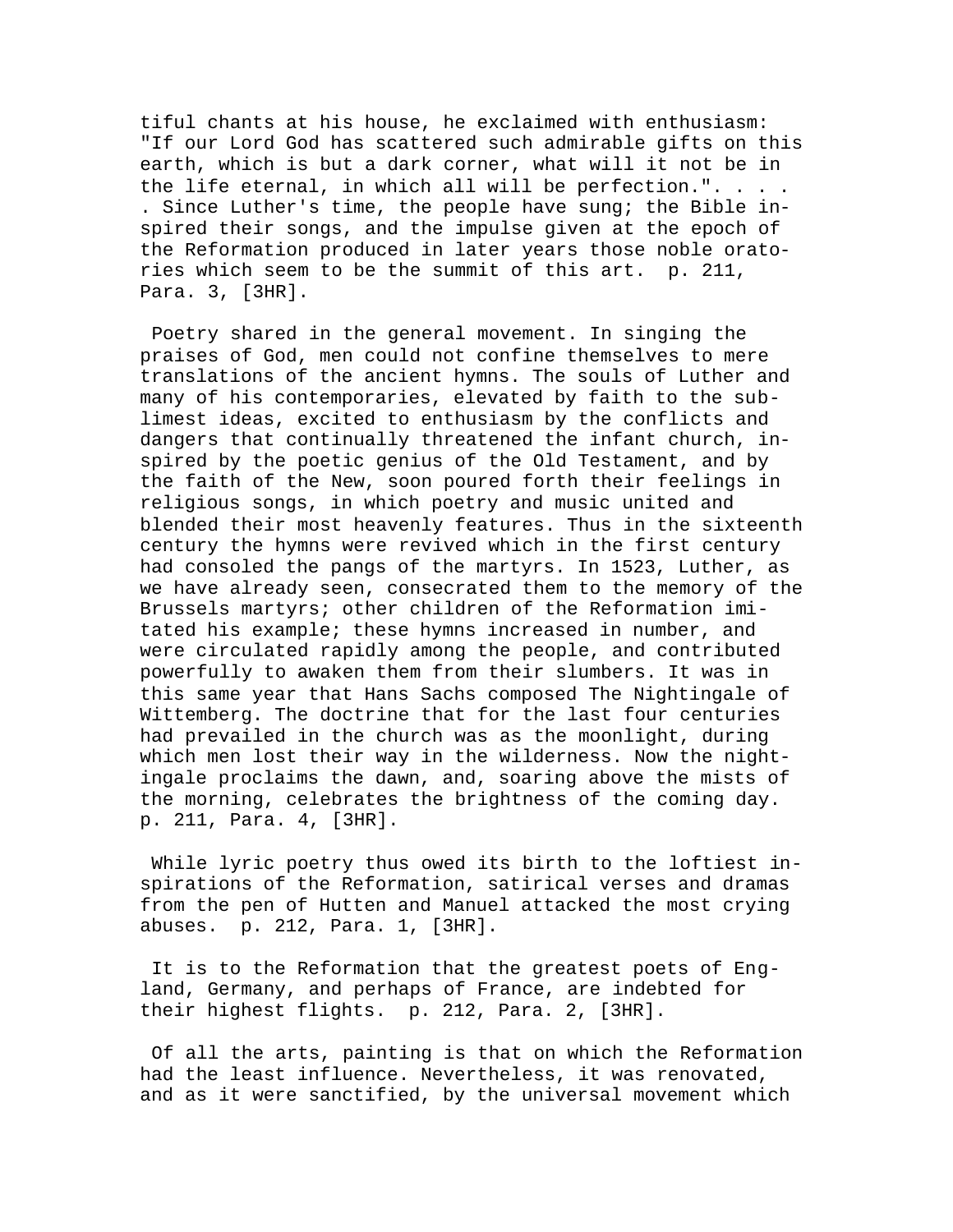at that time agitated all the powers of man. Lucas Cranach, the great master of that age, settled at Wittemberg, lived on intimate terms with Luther, and became the painter of the Reformation. We have seen how he represented the contrast between Christ and antichrist, the pope, \* and thus ranked among the most influential organs of the revolution that was transforming the nations. As soon as he had received new convictions, he consecrated his chaste pencil solely to paintings in harmony with Christian sentiments, and spread over groups of children, blessed by our Saviour, those graces with which he had previously adorned legendary saints. Albert Durer also was gained over by the word of the gospel, and his genius received a fresh impulse. His masterpieces date from this period. We see from the touches with which he henceforward depicted the evangelists and apostles, that the Bible was restored to the people, and that the painter thence derived a depth, power, life, and sublimity, that he would never have found in himself. \*\* p. 212, Para. 3, [3HR].

 \* See vol. 2. p. 186. \*\* Ranke, Deutsche Geschichte, 2. 85. p. 212, Para. 4, [3HR].

 And yet we must confess that of all the arts painting is that whose religious influence is most exposed to wellfounded and strong objections. Poetry and music come from heaven, and will be found again in heaven; but we continually see painting connected with serious immoralities or mournful errors. After a man has studied history or visited Italy, he expects nothing beneficial to humanity from this art. Whatever may be the value of this exception which we think it our duty to make, our general remark still holds good. p. 212, Para. 5, [3HR].

 The Reformation of Germany, while it primarily addressed man's moral nature, gave an impulse to the arts that they had not yet received from Roman-catholicism. p. 213, Para. 1, [3HR].

Thus everything advanced; arts, literature, spirituality of worship, and the minds of princes and people. But this noble harmony which the gospel at its revival everywhere called forth, was about to be disturbed. The songs of the Wittemberg nightingale were to be interrupted by the howling of the tempest and the roaring of lions. In a moment a cloud overspread all Germany, and a glorious day was followed by the deepest darkness. p. 213, Para. 2, [3HR].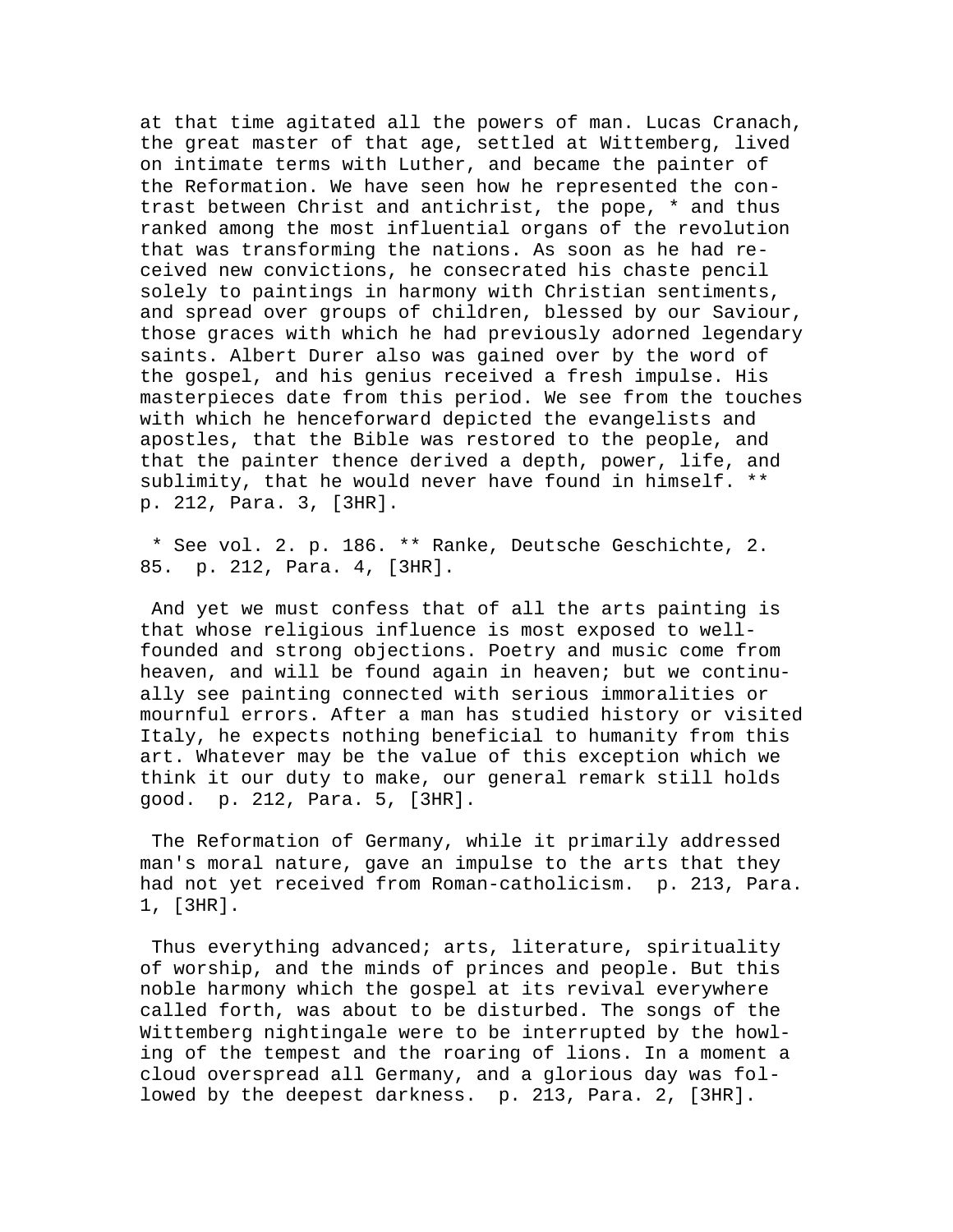CHAPTER 10 --- Political ferment -- Luther against rebellion -- Thomas Munzer -- Agitation -- The Black Forest -- The twelve articles -- Luther's opinion -- Helfenstein -- March of the peasants -- March of the imperial army -- Defeat of the peasants -- Cruelty of the princes. p. 214, Para. 1, [3HR].

 A political ferment, very different from that produced by the gospel, had long been at work in the empire. The people, bowed down by civil and ecclesiastical oppression, bound in many countries to the seigneurial estates, and transferred from hand to hand along with them, threatened to rise with fury and at last to break their chains. This agitation had shown itself long before the Reformation by many symptoms, and even then the religious element was blended with the political; in the sixteenth century it was impossible to separate these two principles, so closely associated in the existence of nations. In Holland, at the close of the preceding century, the peasants had revolted, placing on their banners, by way of arms, a loaf and a cheese, the two great blessings of these poor people. "The Alliance of the Shoes," had shown itself in the neighborhood of Spires in 1502. \* In 1513, it appeared again in Brisgau, being encouraged by the priests. In 1514, Wurtemberg had seen the "League of Poor Conrad," whose aim was to maintain by rebellion "the right of God." In 1515, Carinthia and Hungary had been the theater of terrible agitations. These seditions had been quenched in torrents of blood; but no relief had been accorded to the people. A political reform, therefore, was not less necessary than a religious reform. The people were entitled to this; but we must acknowledge that they were not ripe for its enjoyment. p. 214, Para. 2, [3HR].

\* See vol. 1. p. 25. p. 214, Para. 3, [3HR].

 Since the commencement of the Reformation, these popular disturbances had not been renewed; men's minds were occupied by other thoughts. Luther, whose piercing glance had discerned the condition of the people, had already from the summit of the Wartburg addressed them in serious exhortations calculated to restrain their agitated minds. p. 214, Para. 4, [3HR].

 "Rebellion," he had said, "never produces the amelioration we desire, and God condemns it. What is it to rebel, if it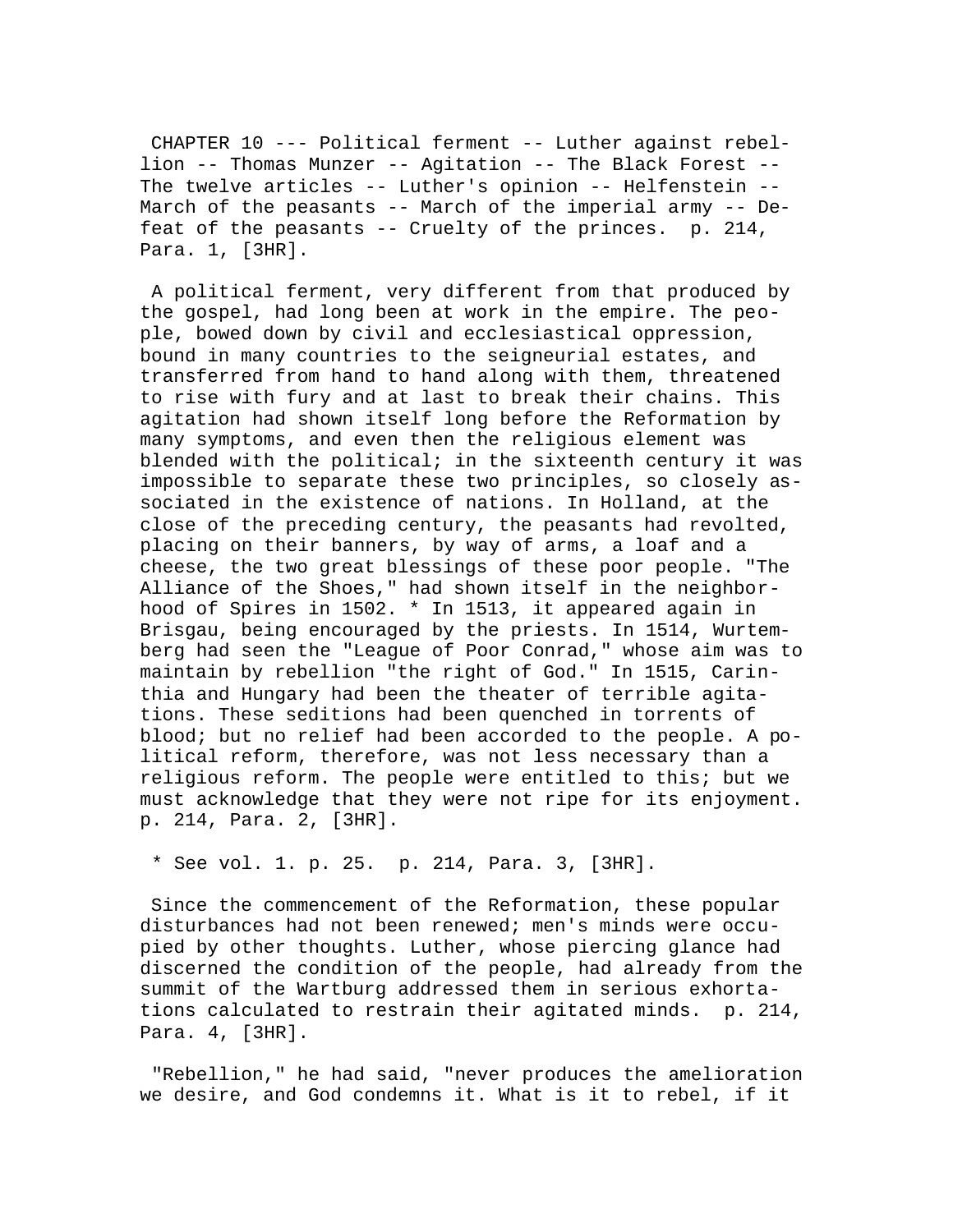be not to avenge oneself? The devil is striving to excite to revolt those who embrace the gospel, in order to cover it with opprobrium; but those who have rightly understood my doctrine do not revolt." \* p. 215, Para. 1, [3HR].

 \* Luther's treue Ermahnung an alle Christen sich vor Aufruhr und Emporung zu huten. Opp. 18. 288. p. 215, Para. 2, [3HR].

 Everything gave cause to fear that the popular agitation could not be restrained much longer. The government that Frederick of Saxony had taken such pains to form, and which possessed the confidence of the nation, was dissolved. The emperor, whose energy might have been an efficient substitute for the influence of this national administration, was absent; the princes whose union had always constituted the strength of Germany were divided; and the new declaration of Charles V against Luther, by removing every hope of future harmony, deprived the reformer of part of the moral influence by which in 1522 he had succeeded in calming the storm. The chief barriers that hitherto had confined the torrent being broken, nothing could any longer restrain its fury. p. 215, Para. 3, [3HR].

 It was not the religious movement that gave birth to political agitations; but in many places it was carried away by their impetuous waves. Perhaps we should even go further, and acknowledge that the movement communicated to the people by the Reformation gave fresh strength to the discontent fermenting in the nation. The violence of Luther's writings, the intrepidity of his actions and language, the harsh truths that he spoke, not only to the pope and prelates, but also to the princes themselves, must all have contributed to inflame minds that were already in a state of excitement. Accordingly, Erasmus did not fail to tell him: "We are now reaping the fruits that you have sown." \* And further, the cheering truths of the gospel, at last brought to light, stirred all hearts, and filled them with anticipation and hope. But many unregenerated souls were not prepared by repentance for the faith and liberty of Christians. They were very willing to throw off the papal yoke, but they would not take up the yoke of Christ. And hence, when princes devoted to the cause of Rome endeavored in their wrath to stifle the Reformation, real Christians patiently endured these cruel persecutions; but the multitude resisted and broke out, and seeing their desires checked in one direction, gave vent to them in another.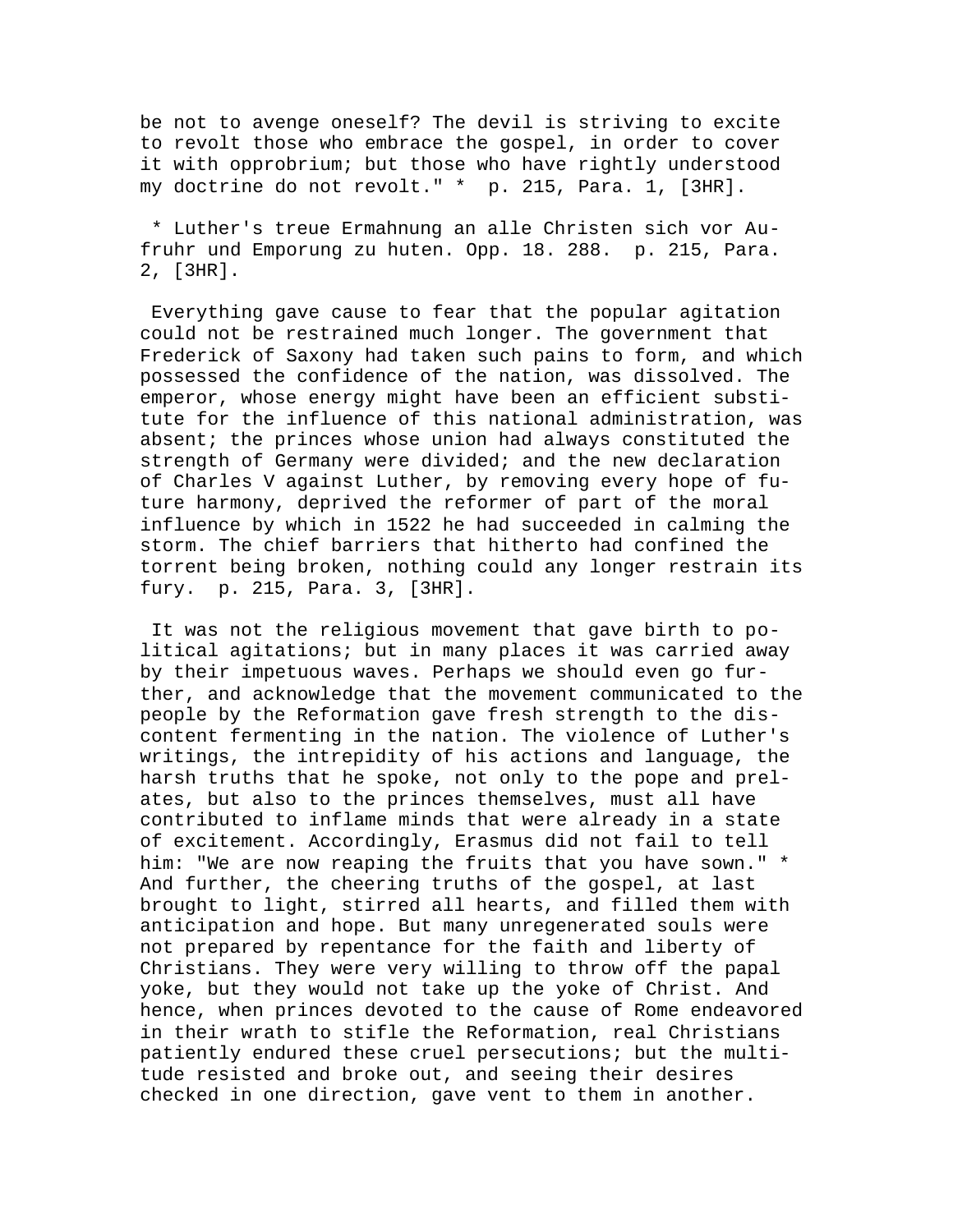"Why," said they, "should slavery be perpetuated in the state, while the church invites all men to a glorious liberty? Why should governments rule only by force, when the gospel preaches nothing but gentleness?" Unhappily at a time when the religious reform was received with equal joy both by princes and people, the political reform, on the contrary, had the most powerful part of the nation against it; and while the former had the gospel for its rule and support, the latter had soon no other principles than violence and despotism. Accordingly, while the one was confined within the bounds of truth, the other rapidly, like an impetuous torrent, overstepped all limits of justice. But to shut one's eyes against the indirect influence of the Reformation on the troubles that broke out in the empire, would betoken partiality. A fire had been kindled in Germany by religious discussions, from which it was impossible to prevent a few sparks escaping which were calculated to inflame the passions of the people. p. 215, Para. 4, [3HR].

 \* Habemus fructum tui spiritus. Erasm. Hyperasp. B. 4. p. 215, Para. 5, [3HR].

 The claims of a few fanatics to divine inspiration increased the evil. While the Reformation had continually appealed from the pretended authority of the church to the real authority of the holy Scriptures, these enthusiasts not only rejected the authority of the church, but of Scripture also; they spoke only of an inner word, of an internal revelation from God; and overlooking the natural corruption of their hearts, they gave way to all the intoxication of spiritual pride, and fancied they were saints. p. 216, Para. 1, [3HR].

 "To them the holy Scriptures were but a dead letter," said Luther, "and they all began to cry, The Spirit, the Spirit. But most assuredly I will not follow where their spirit leads them. May God of his mercy preserve me from a church in which there are none but saints. \* I desire to dwell with the humble, the feeble, the sick, who know and feel their sins, and who groan and cry continually to God from the bottom of their hearts to obtain his consolation and support." These words of Luther's have great depth of meaning, and point out the change that was taking place in his views as to the nature of the church. They indicate at the same time how contrary were the religious opinions of the rebels to those of the Reformation. p. 216, Para. 2,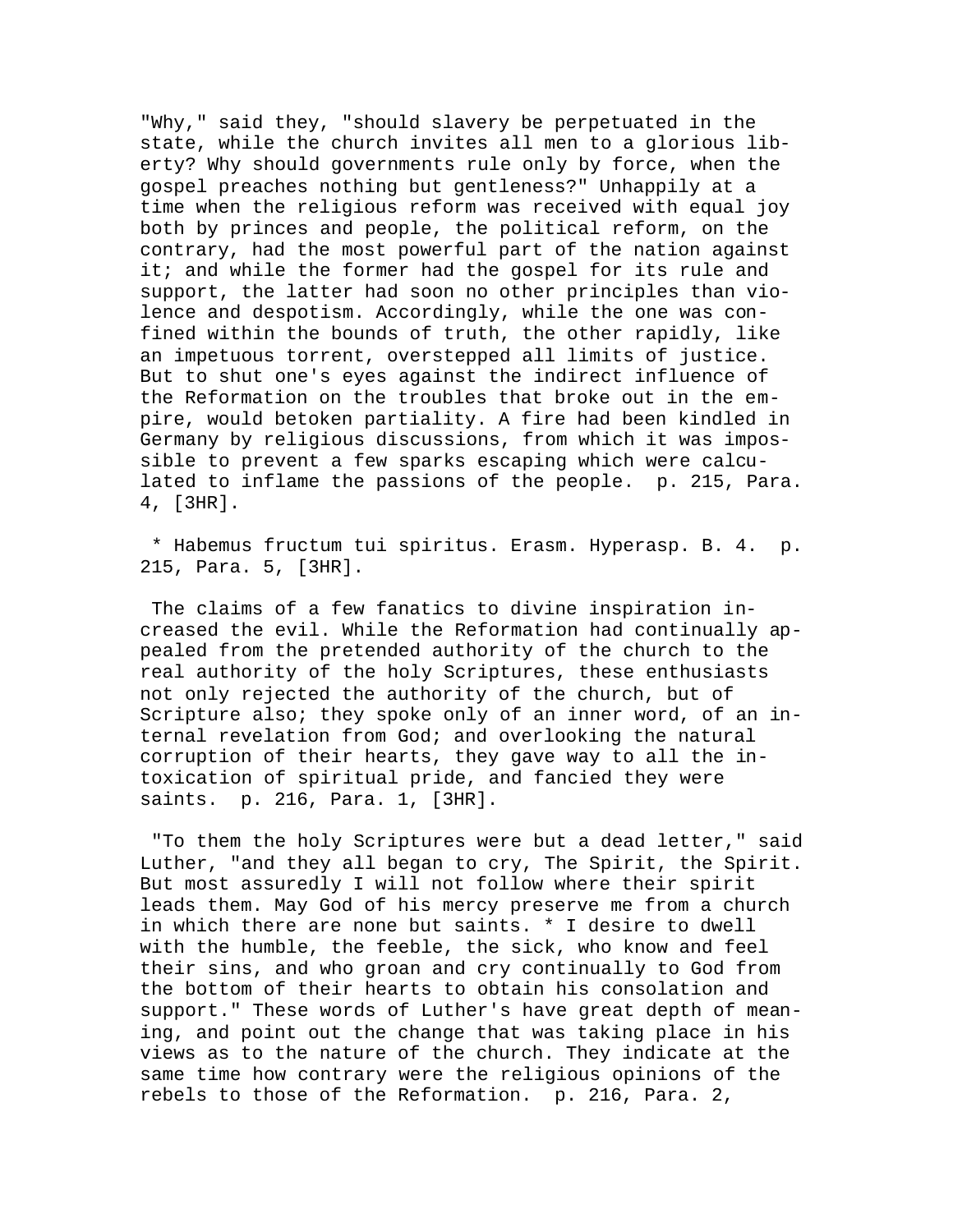[3HR].

 \* Der barmherzige Gott behute mich ja fur der christlichen Kirche, darin eitel Heilige sind. On John 1. 2. L. Opp. W. 7. 1469. p. 216, Para. 3, [3HR].

The most notorious of these enthusiasts was Thomas Munzer; he was not devoid of talent, had read his Bible, was zealous, and might have done good, if he had been able to collect his agitated thoughts and find peace of heart. But as he did not know himself, and was wanting in true humility, he was possessed with a desire of reforming the world, and forgot, as all enthusiasts do, that the reformation should begin with himself. Some mystical writings that he had read in his youth had given a false direction to his mind. He first appeared at Zwickau, quitted Wittemberg after Luther's return, dissatisfied with the inferior part he was playing, and became pastor of the small town of Alstadt in Thuringia. He could not long remain quiet, and accused the reformers of founding, by their adherence to the letter, a new popery, and of forming churches which were not pure and holy. p. 216, Para. 4, [3HR].

 "Luther," said he, "has delivered men's consciences from the yoke of the pope, but he has left them in a carnal liberty, and not led them in spirit towards God." \* p. 216, Para. 5, [3HR].

 \* Fuhrete sie nicht weiter in Geist und zu Gott. L. Opp. 19. 294. p. 216, Para. 6, [3HR].

 He considered himself as called of God to remedy this great evil. The revelations of the Spirit were in his eyes the means by which his reform was to be effected. "He who possesses this Spirit," said he, "possesses the true faith, although he should never see the Scriptures in his life. Heathens and Turks are better fitted to receive it than many Christians who style us enthusiasts." It was Luther whom he here had in view. "To receive this Spirit we must mortify the flesh," said he at another time, "wear tattered clothing, let the beard grow, be of a sad countenance, keep silence, \* retire into desert places, and supplicate God to give us a sign of his favor. Then God will come and speak with us, as formerly He spoke with Abraham, Isaac, and Jacob. If he were not to do so, he would not deserve our attention. \*\* I have received from God the commission to gather together his elect into a holy and eternal alli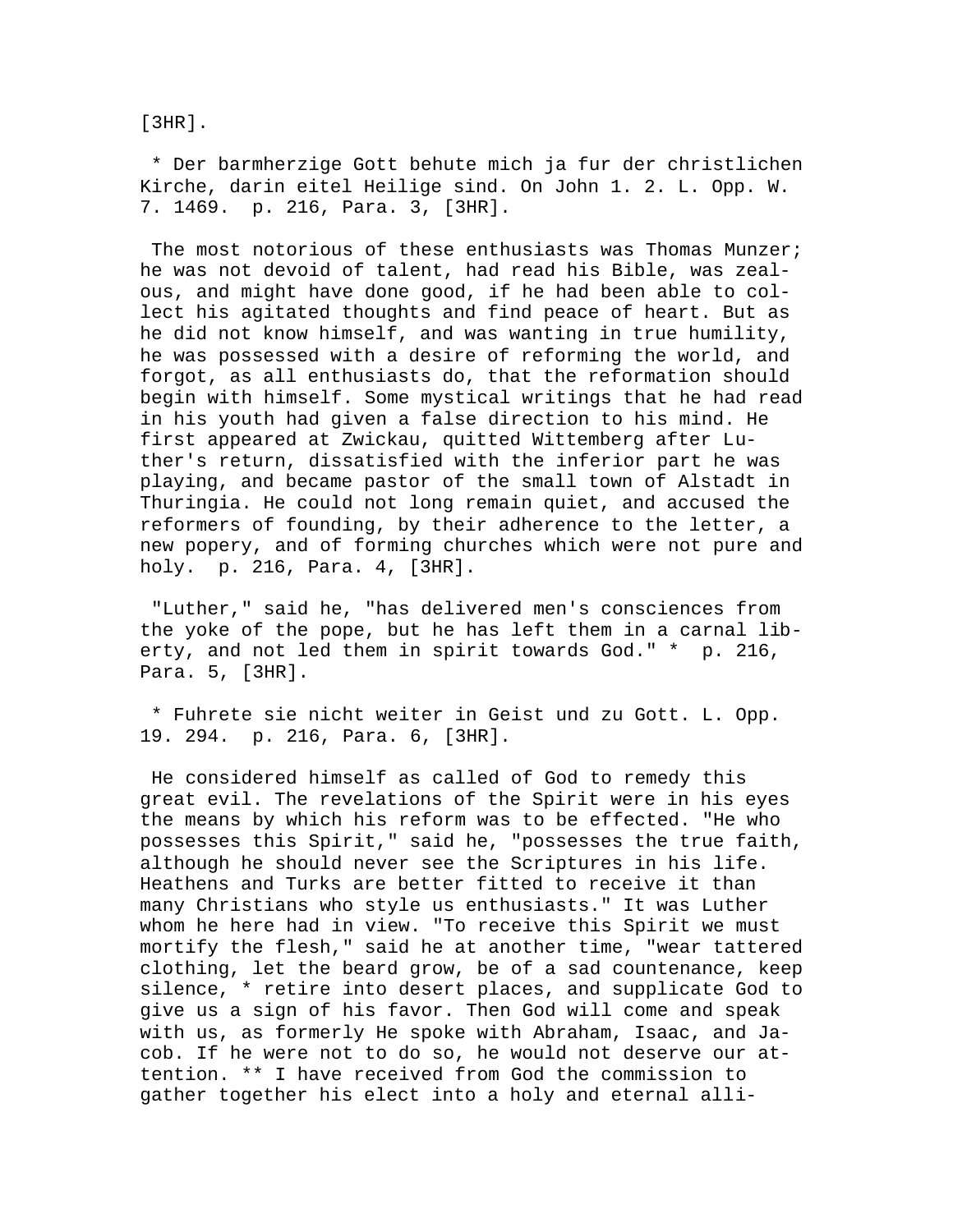ance." p. 218, Para. 1, [3HR].

 \* Saur sehen, den Bart nicht abschneiden. L. Opp. 19. 294. \*\* Munzer's language is low and impious. Er wollt in Gott scheissen wenn er nicht mit ihm redet, wie mit Abraham. Hist. Of Munzer by Melancthon. Ibid. 295. p. 218, Para. 2, [3HR].

 The agitation and ferment which were at work in men's minds were but too favorable to the dissemination of these enthusiastic ideas. Man loves the marvellous, and whatever flatters his pride. Munzer, having persuaded a part of his flock to adopt his views, abolished ecclesiastical singing and all other ceremonies. He maintained that obedience to princes "void of understanding," was at once to serve God and Belial. Then marching out at the head of his parishioners to a chapel in the vicinity of Alstadt, whither pilgrims from all quarters were accustomed to resort, he pulled it down. After this exploit, being compelled to leave that neighborhood, he wandered about Germany, and went as far as Switzerland, carrying with him, and communicating to all who would listen to him, the plan of a general revolution. Everywhere he found men's minds prepared; he threw gunpowder on the burning coals, and the explosion forthwith took place. p. 218, Para. 3, [3HR].

 Luther, who had rejected the warlike enterprises of Sickengen, \* could not be led away by the tumultuous movements of the peasantry. Fortunately for social order, the gospel preserved him; for what would have happened had he carried his extensive influence into their camp?. . . . . He ever firmly maintained the distinction between secular and spiritual things; he continually repeated that it was immortal souls which Christ emancipated by his word; and if, with one hand, he attacked the authority of the church, with the other he upheld with equal power the authority of the princes. "A Christian," said he, "should endure a hundred deaths, rather than meddle in the slightest degree with the revolt of the peasants." He wrote to the elector: "It causes me especial joy that these enthusiasts themselves boast, to all who are willing to listen to them, that they do not belong to us. The Spirit urges them on, say they; and I reply, it is an evil spirit, for he bears no other fruit than the pillage of convents and churches; the greatest highway robbers upon earth might do as much." p. 219, Para. 1, [3HR].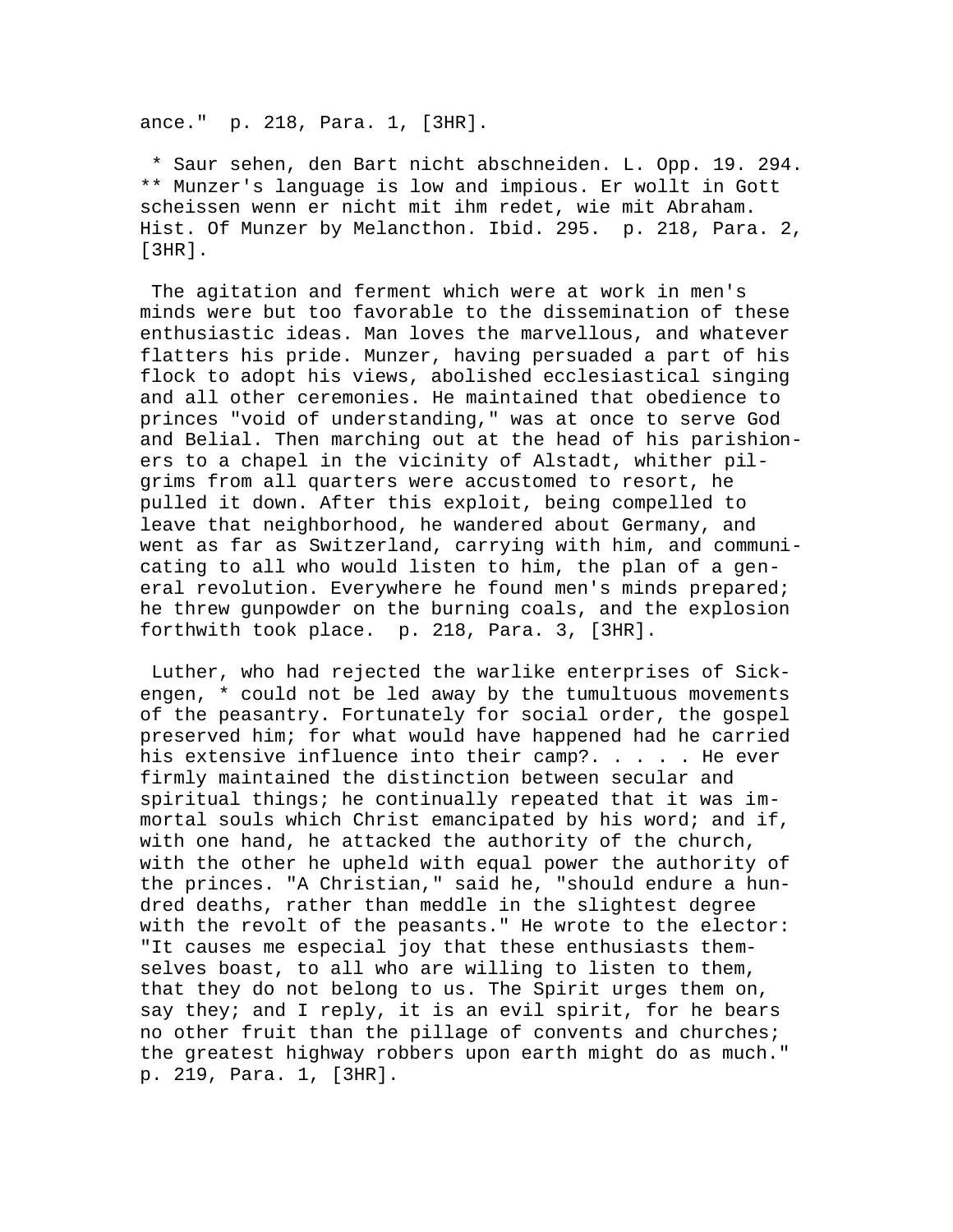\* See vol. 1. p. 47. p. 219, Para. 2, [3HR].

 At the same time, Luther, who desired that others should enjoy the liberty he claimed for himself, dissuaded the prince from all measures of severity: "Let them preach what they please, and against whom they please," said he; "for it is the word of God that must march in front of the battle and fight against them. If their spirit be the true Spirit, he will not fear our severity; if ours is the true one, he will not fear their violence. Let us leave the spirits to struggle and contend with one another. \* Perhaps some persons may be led astray; there is no battle without wounds; but he who fighteth faithfully shall be crowned. Nevertheless, if they desire to take up the sword, let your highness forbid it, and order them to quit the country." p. 219, Para. 3, [3HR].

 \* Man lasse die Geister auf einander platzen und treffen. L. Epp. 2. 547. p. 219, Para. 4, [3HR].

 The insurrection began in the Black Forest, and near the sources of the Danube, so frequently the theater of popular commotions. On the 19th of July 1524, some Thurgovian peasants rose against the Abbot of Reichenau, who would not accord them an evangelical preacher. Erelong thousands were collected round the small town of Tengen, to liberate an ecclesiastic who was there imprisoned. The revolt spread with inconceivable rapidity from Swabia as far as the Rhenish provinces, Franconia, Thuringia, and Saxony. In the month of January 1525, all these countries were in a state of rebellion. p. 219, Para. 5, [3HR].

 About the end of this month, the peasants published a declaration in twelve articles, in which they claimed the liberty of choosing their own pastors, the abolition of small tithes, of slavery, and of fines on inheritance, the right to hunt, fish, and cut wood, etc. Each demand was backed by a passage from Holy Writ, and they said in conclusion, "If we are deceived, let Luther correct us by Scripture." p. 220, Para. 1, [3HR].

 The opinions of the Wittemberg divines were consulted. Luther and Melancthon delivered theirs separately, and they both gave evidence of the difference of their characters. Melancthon, who thought every kind of disturbance a crime, oversteps the limits of his usual gentleness, and cannot find language strong enough to express his indignation. The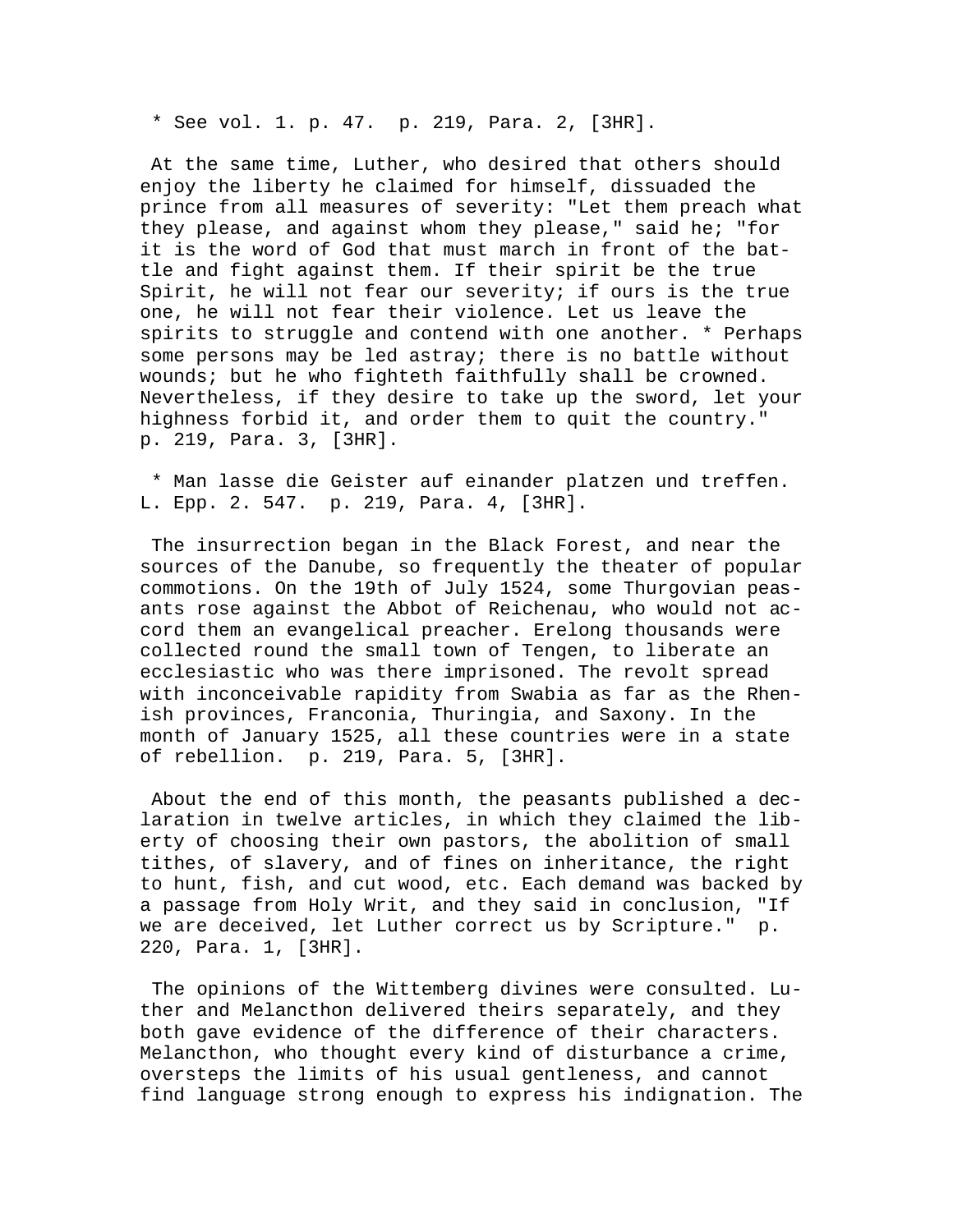peasants are criminals, against whom he invokes all laws human and divine. If friendly negotiation is unavailing, the magistrates should hunt them down, as if they were robbers and assassins. "And yet," adds he, and we require at least one feature to remind us of Melancthon, "let them take pity on the orphans when having recourse to the penalty of death." p. 220, Para. 2, [3HR].

 Luther's opinion of the revolt was the same as Melancthon's; but he had a heart that beat for the miseries of the people. On this occasion he manifested a dignified impartiality, and spoke the truth frankly to both parties. He first addressed the princes, and more especially the bishops: p. 220, Para. 3, [3HR].

 "It is you," said he, "who are the cause of this revolt; it is your clamors against the gospel, your guilty oppressions of the poor, that have driven the people to despair. It is not the peasants, my dear Lords, that rise up against you, it is God himself who opposes your madness. \* The peasants are but the instruments he employs to humble you. Do not imagine you can escape the punishment he is preparing for you. Even should you have succeeded in destroying all these peasants, God is able from the very stones to raise up others to chastise your pride. If I desired revenge, I might laugh in my sleeve, and look on while the peasants were carrying on their work, or even increase their fury; but may God preserve me from such thoughts. . . . . My dear Lords, put away your indignation, treat these poor peasants as a man of sense treats people who are drunk or insane. Quiet these commotions by mildness, lest a conflagration should arise and burn all Germany. Among these twelve articles there are certain demands which are just and equitable." p. 220, Para. 4, [3HR].

 \* Gott ist's selber der setzt sich wider euch. L. Opp. 19. 254. p. 220, Para. 5, [3HR].

 This prologue was calculated to conciliate the peasants' confidence in Luther, and to make them listen patiently to the truths he had to tell them. He represented to them that the greater number of their demands were well founded; but that to revolt was to act like heathens; that the duty of a Christian is to be patient, not to fight; that if they persisted in revolting against the gospel in the name of the gospel, he should look upon them as more dangerous enemies than the pope. "The pope and the emperor," continued he,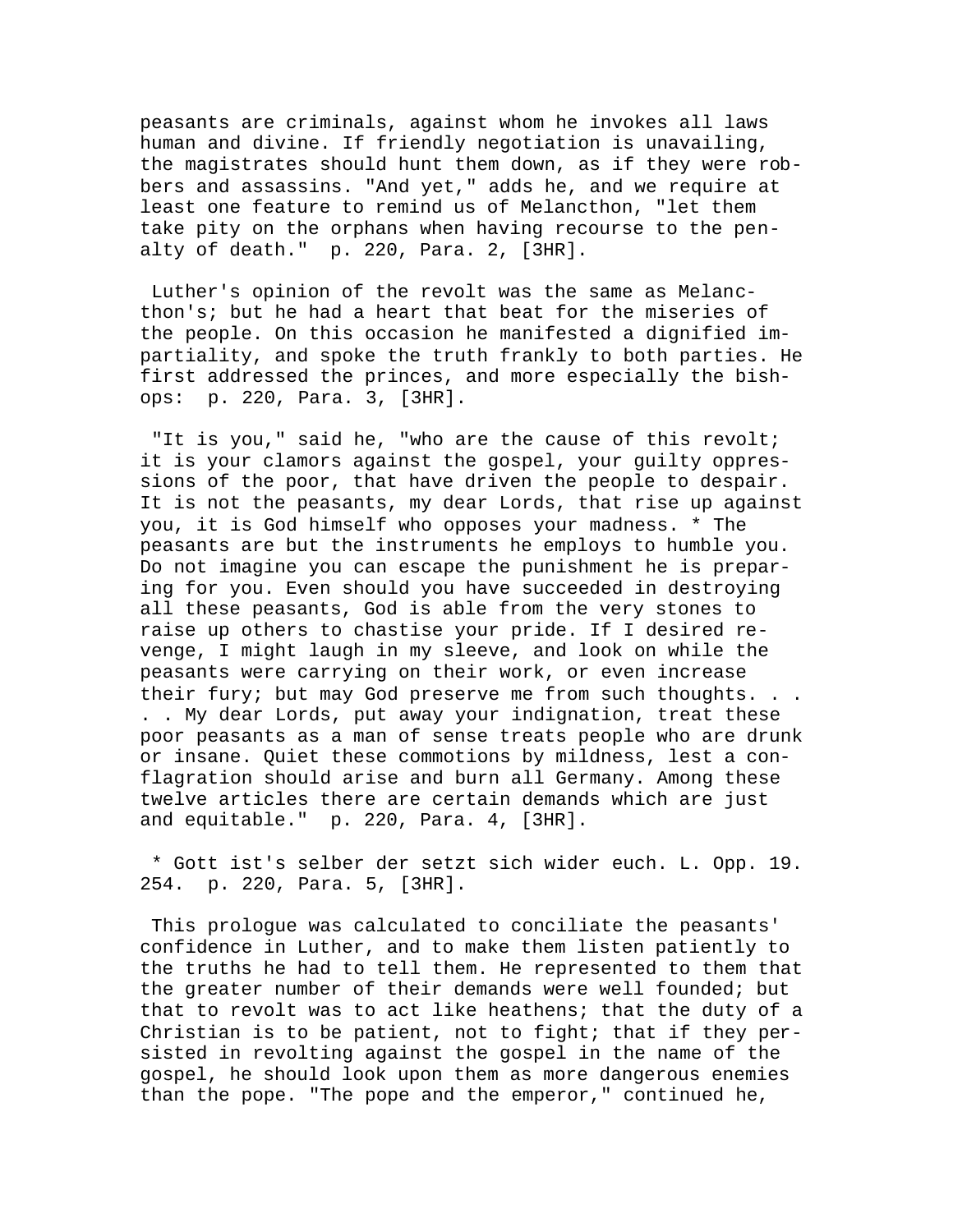"combined against me; but the more they blustered the more did the gospel gain ground. . . . . And why was this? Because I have never drawn the sword or called for vengeance; because I never had recourse to tumult or insurrection: I relied wholly upon God, and placed everything in His almighty hands. Christians fight not with swords or arquebuses, but with sufferings and with the cross. Christ, their Captain, handled not the sword. . . . . he was hung upon a tree." p. 221, Para. 1, [3HR].

 But to no purpose did Luther employ this Christian language. The people were too much excited by the fanatical speeches of the leaders of the insurrection, to listen, as of old, to the words of the reformer. "He is playing the hypocrite," said they; "he flatters the nobles. He has declared war against the pope, and yet wishes us to submit to our oppressors." p. 221, Para. 2, [3HR].

 The revolt, instead of dying away, became more formidable. At Weinsberg, Count Louis of Helfenstein and the seventy men under his orders were condemned to death by the rebels. A body of peasants drew up with their pikes lowered, whilst others drove the count and his soldiers against this wall of steel. \* The wife of the wretched Helfenstein, a natural daughter of the Emperor Maximilian, holding an infant two years old in her arms, knelt before them, and with loud cries begged for her husband's life, and vainly endeavored to arrest this march of murder; a boy who had been in the count's service, and had joined the rebels, capered gaily before him, and played the dead march upon his fife, as if he had been leading his victims in a dance. All perished; the child was wounded in its mother's arms; and she herself thrown upon a dung-cart, and thus conveyed to Heilbrunn. p. 222, Para. 1, [3HR].

 \* Und jechten ein Grafen durch die Spiesse. Mathesiu; p. 46. p. 222, Para. 2, [3HR].

 At the news of these cruelties, a cry of horror was heard from the friends of the Reformation, and Luther's feeling heart underwent a terrible conflict. On the one hand the peasants, ridiculing his advice, pretended to receive revelations from heaven, made an impious use of the threatenings of the Old Testament, proclaimed an equality of ranks and a community of goods, defended their cause with fire and sword, and indulged in barbarous atrocities. On the other hand, the enemies of the Reformation asked the re-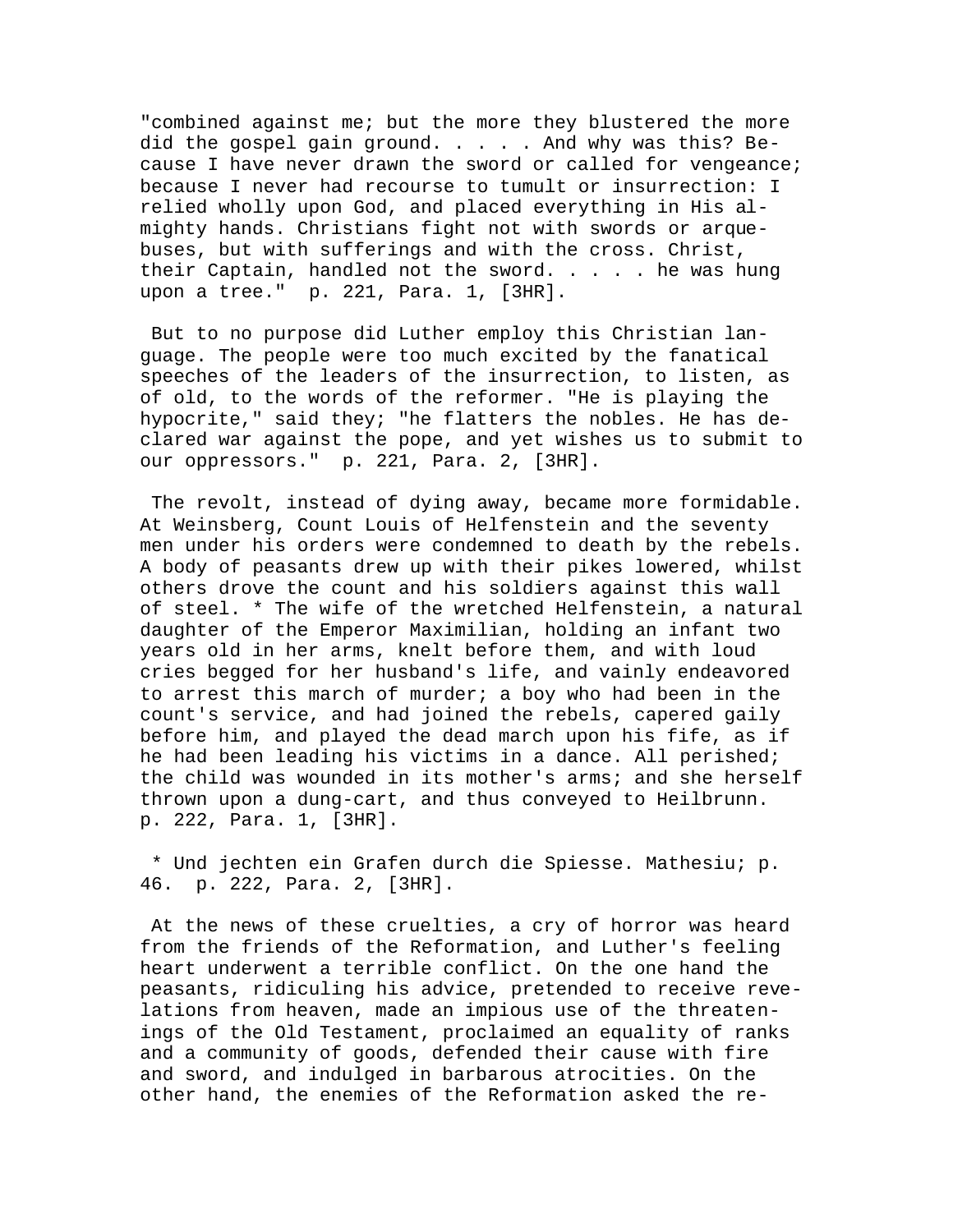former, with a malicious sneer, if he did not know that it was easier to kindle a fire than to extinguish it. Shocked at these excesses, alarmed at the thought that they might check the progress of the gospel, Luther hesitated no longer, no longer temporized; he inveighed against the insurgents with all the energy of his character, and perhaps overstepped the just bounds within which he should have contained himself. p. 222, Para. 3, [3HR].

 "The peasants," said he, "commit three horrible sins against God and man, and thus deserve the death of body and soul. First, they revolt against their magistrates to whom they have sworn fidelity; next, they rob and plunder convents and castles; and lastly, they veil their crimes with the cloak of the gospel. If you do not put a mad dog to death, you will perish, and all the country with you. Whoever is killed fighting for the magistrates will be a true martyr, if he has fought with a good conscience." Luther then gives a powerful description of the guilty violence of the peasants who force simple and peaceable men to join their alliance, and thus drag them to the same condemnation. He then adds: "For this reason, my dear Lords, help, save, deliver, have pity on these poor people. Let every one strike, pierce, and kill, who is able. . . . . If thou diest, thou canst not meet a happier death; for thou diest in the service of God, and to save thy neighbor from hell." \* p. 223, Para. 1, [3HR].

 \* Deinen Nehesten zu retten aus der Holle. L. Opp. 19. 266. p. 223, Para. 2, [3HR].

 Neither gentleness nor violence could arrest the popular torrent. The church-bells were no longer rung for divine service; whenever their deep and prolonged sounds were heard in the fields, it was the tocsin, and all ran to arms. The people of the Black Forest had rallied round John Muller of Bulgenbach. With an imposing aspect, covered with a red cloak, and wearing a red cap, this leader boldly advanced from village to village followed by the peasantry. Behind him, on a wagon decorated with ribands and branches of trees, was raised the tricolor flag, black, red, and white, -- the signal of revolt. A herald, dressed in the same colors, read the twelve articles, and invited the people to join in the rebellion. Whoever refused was banished from the community. p. 223, Para. 3, [3HR].

Erelong this march, which at first was peaceable, became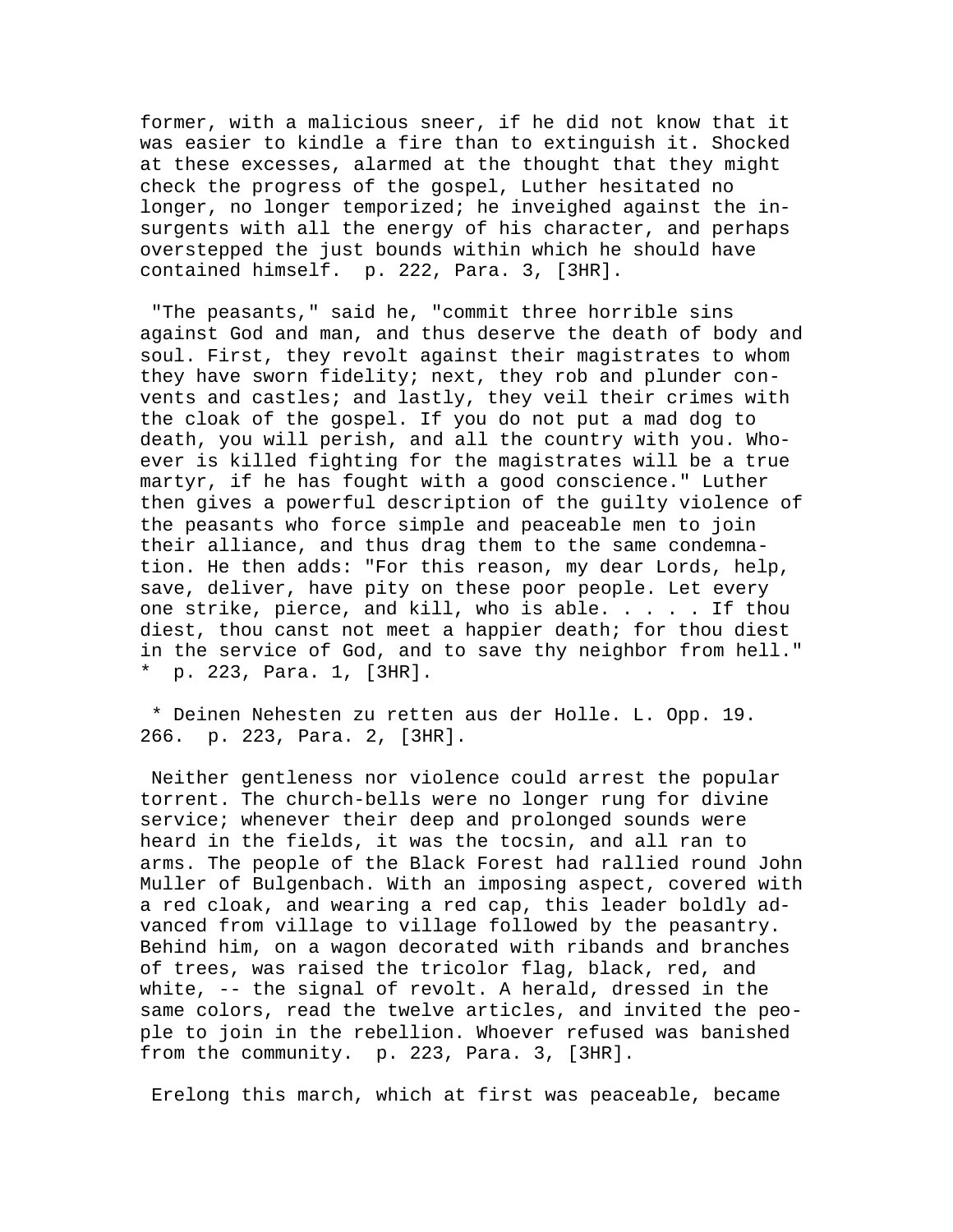more disquieting. "We must compel the lords to submit to our alliance," exclaimed they. And to induce them to do so, they plundered the granaries, emptied the cellars, drew the seigneurial fish-ponds, demolished the castles of the nobles who resisted, and burnt the convents. Opposition had inflamed the passions of those rude men; equality no longer satisfied them; they thirsted for blood, and swore to put to death every man who wore a spur. p. 223, Para. 4, [3HR].

 At the approach of the peasants, the cities that were unable to resist them opened their gates and joined them. In whatever place they entered, they pulled down the images and broke the crucifixes; armed women paraded the streets and threatened the monks. If they were defeated in one quarter, they assembled again in another, and braved the most formidable forces. A committee of peasants was established at Heilbrunn. The counts of Lowenstein were taken prisoners, dressed in a smock-frock, and then, a white staff having been placed in their hands, they were compelled to swear to the twelve articles. "Brother George, and thou, brother Albert," said a tinker of Ohringen to the counts of Hohenlohe, who had gone to their camp, "swear to conduct yourselves as our brethren; for you also are now peasants; you are no longer lords." Equality of rank, the dream of many democrats, was established in aristocratic Germany. p. 224, Para. 1, [3HR].

 Many nobles, some through fear, others from ambition, then joined the insurgents. The famous Goetz von Berlichingen, finding his vassals refuse to obey him, desired to flee to the elector of Saxony; but his wife, who was lying-in, wishing to keep him near her, concealed the elector's answer. Goetz, being closely pursued, was compelled to put himself at the head of the rebel army. On the 7th of May the peasants entered Wurtzburg, where the citizens received them with acclamations. The forces of the princes and knights of Swabia and Franconia, which had assembled in this city, evacuated it, and retired in confusion to the citadel, the last bulwark of the nobility. p. 224, Para. 2, [3HR].

 But the movement had already extended to other parts of Germany. Spires, the Palatinate, Alsace, and Hesse accepted the twelve articles, and the peasants threatened Bavaria, Westphalia, the Tyrol, Saxony, and Lorraine. The margrave of Baden, having rejected the articles, was compelled to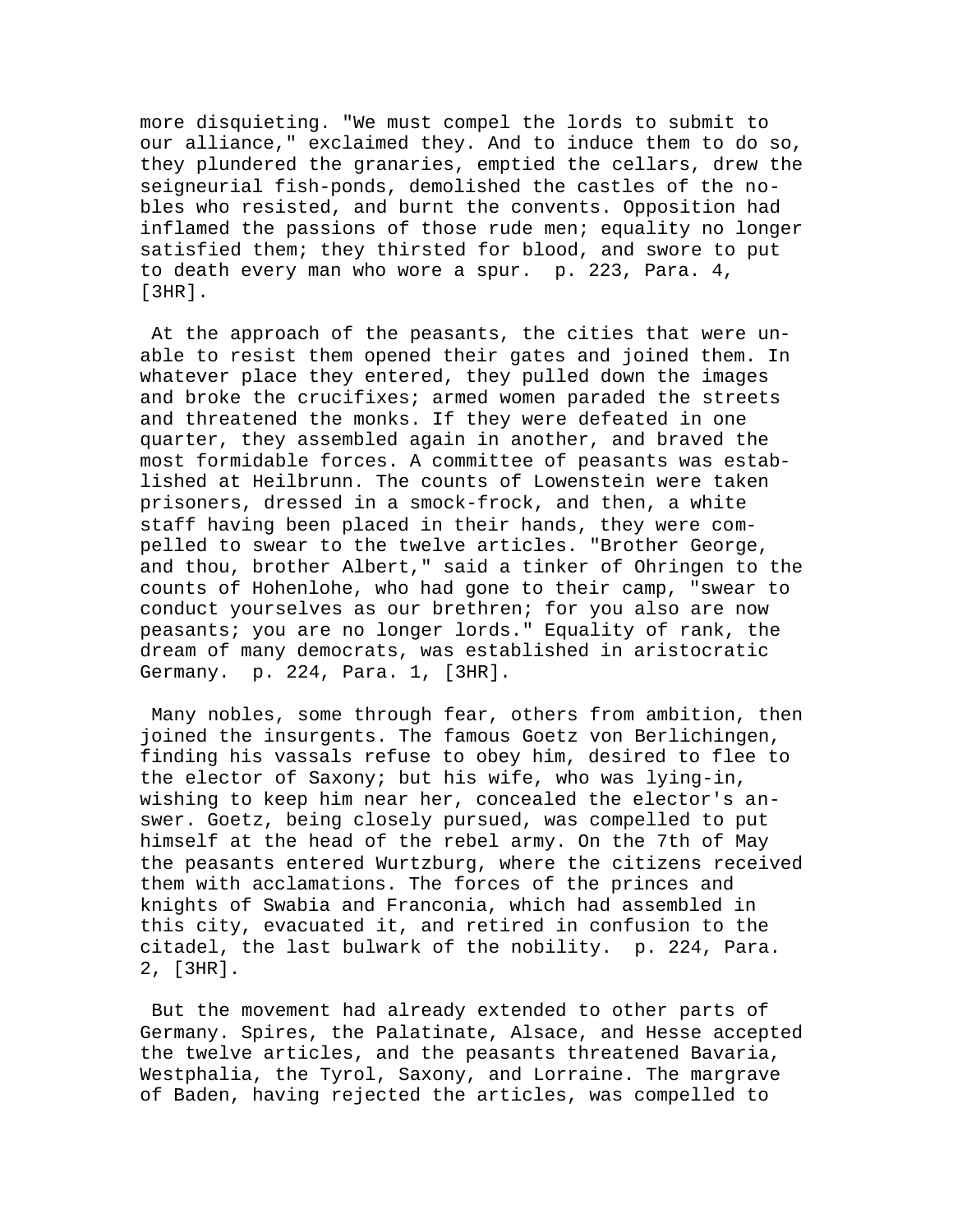flee. The coadjutor of Fulda acceded to them with a smile. The smaller towns said, they had no lances with which to oppose the insurgents. Mentz, Treves, and Frankfort obtained the liberties which they had claimed. p. 224, Para. 3, [3HR].

 An immense revolution was preparing in all the empire. The ecclesiastical and secular privileges, that bore so heavily on the peasants, were to be suppressed; the possessions of the clergy were to be secularized, to indemnify the princes and provide for the wants of the empire; taxes were to be abolished, with the exception of a tribute payable every ten years; the imperial power was to subsist alone, as being recognized by the New Testament; all the other princes were to cease to reign; sixty-four free tribunals were to be established, in which men of all classes should have a seat; all ranks were to return to their primitive condition; the clergy were to be henceforward merely the pastors of the churches; princes and knights were to be simply the defenders of the weak; uniformity in weights and measures was to be introduced, and only one kind of money was to coined throughout the empire. p. 225, Para. 1, [3HR].

 Meanwhile the princes had shaken off their first lethargy, and George von Truchsess, commander-in-chief of the imperial army, was advancing on the side of the Lake of Constance. On the 2nd of May he defeated the peasants at Beblingen, marched on the town of Weinsberg, where the unhappy count of Helfenstein had perished, burnt and razed it to the ground, giving orders that the ruins should be left as an eternal monument of the treason of its inhabitants. At Furfeld he united with the elector Palatine and the elector of Treves, and all three moved towards Franconia. p. 225, Para. 2, [3HR].

 The Frauenburg, the citadel of Wurtzburg, held out for the princes, and the main army of the peasants still lay before its walls. As soon as they heard of Truchsess' march, they resolved on an assault, and at nine o'clock at night on the 15th of May, the trumpets sounded, the tricolor flag was unfurled, and the peasants rushed to the attack with horrible shouts. Sebastian von Rotenhan, one of the warmest partisans of the Reformation, was governor of the castle. He had put the fortress in a formidable state of defense, and having exhorted the garrison to repel the assault with courage, the soldiers, holding up three fingers, had all sworn to do so. A most terrible conflict then took place.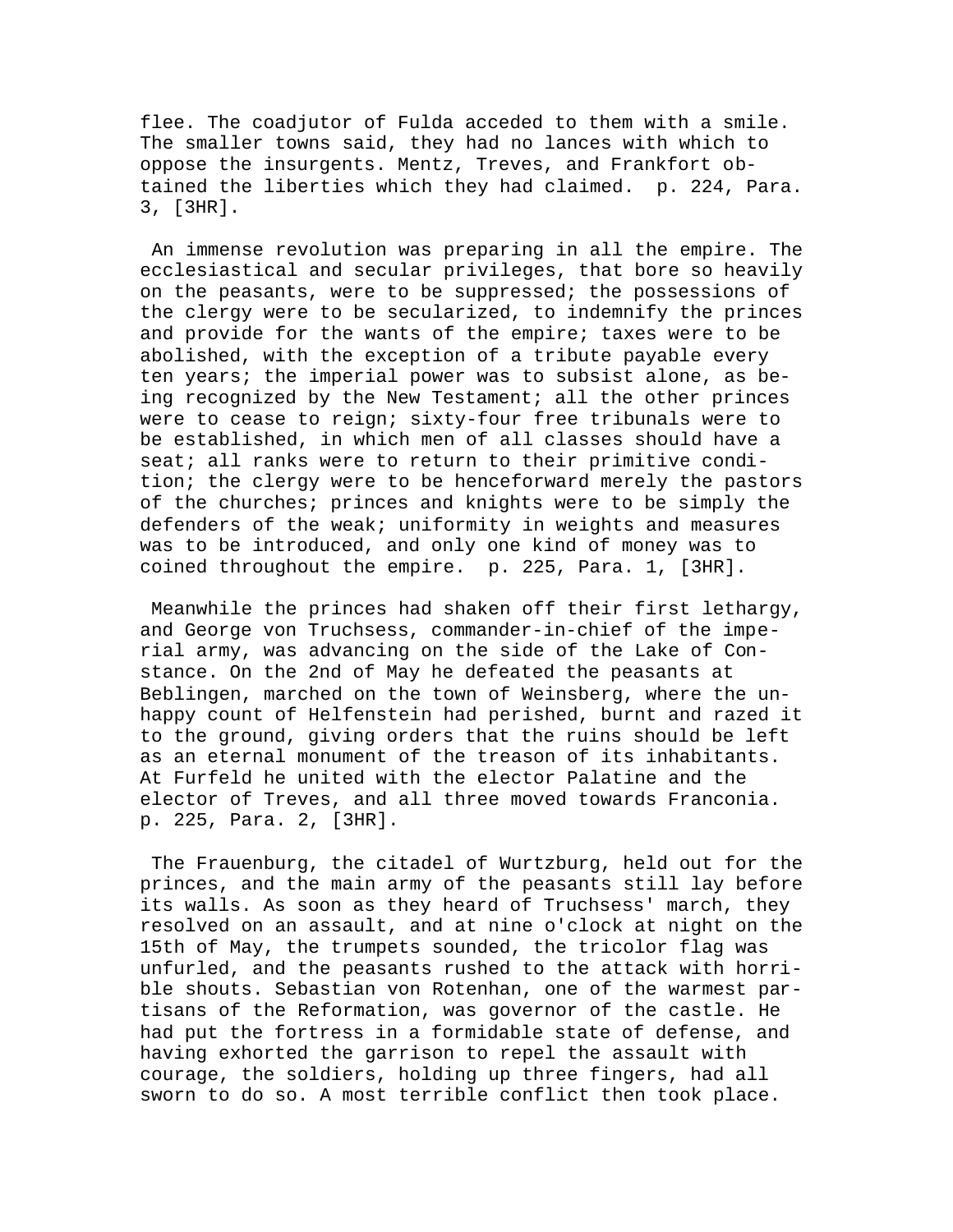To the vigor and despair of the insurgents the fortress replied from its walls and towers by petards, showers of sulphur and boiling pitch, and the discharges of artillery. The peasants, thus struck by their unseen enemies, were staggered for a moment; but in an instant their fury grew more violent. The struggle was prolonged as the night advanced. The fortress, lit up by a thousand battle-fires, appeared in the darkness like a towering giant, who, vomiting flames, struggled alone amidst the roar of thunder for the salvation of the empire against the ferocious valor of these furious hordes. Two hours after midnight the peasants withdrew, having failed in all their efforts. p. 225, Para. 3, [3HR].

 They now tried to enter into negotiations, either with the garrison or with Truchsess, who was advancing at the head of his army. But this was going out of their path; violence and victory alone could save them. After some little hesitation, they resolved to march against the imperial forces, but the cavalry and artillery made terrible havoc in their ranks. At Konigshofen, and afterwards at Engelstadt, those unfortunate creatures were totally defeated. The princes, nobles, and bishops, abusing their victory, indulged in the most unprecedented cruelties. The prisoners were hung on the trees by the wayside. The bishop of Wurtzburg, who had run away, now returned, traversed his diocese accompanied by executioners, and watered it alike with the blood of the rebels and of the peaceful friends of the word of God. Goetz von Berlichingen was sentenced to imprisonment for life. The margrave Casimir of Anspach put out the eyes of eighty-five insurgents, who had sworn that their eyes should never look upon that prince again; and he cast this troop of blinded individuals upon the world, who wandered up and down, holding each other by the hand, groping along, tottering, and begging their bread. The wretched boy, who had played the dead-march on his fife at the murder of Helfenstein, was chained to a post; a fire was kindled around him, and the knights looked on laughing at his horrible contortions. p. 226, Para. 1, [3HR].

 Public worship was everywhere restored in its ancient forms. The most flourishing and populous districts of the empire exhibited to those who travelled through them nothing but heaps of dead bodies and smoking ruins. Fifty thousand men had perished, and the people lost nearly everywhere the little liberty they had hitherto enjoyed. Such was the horrible termination of this revolt in the south of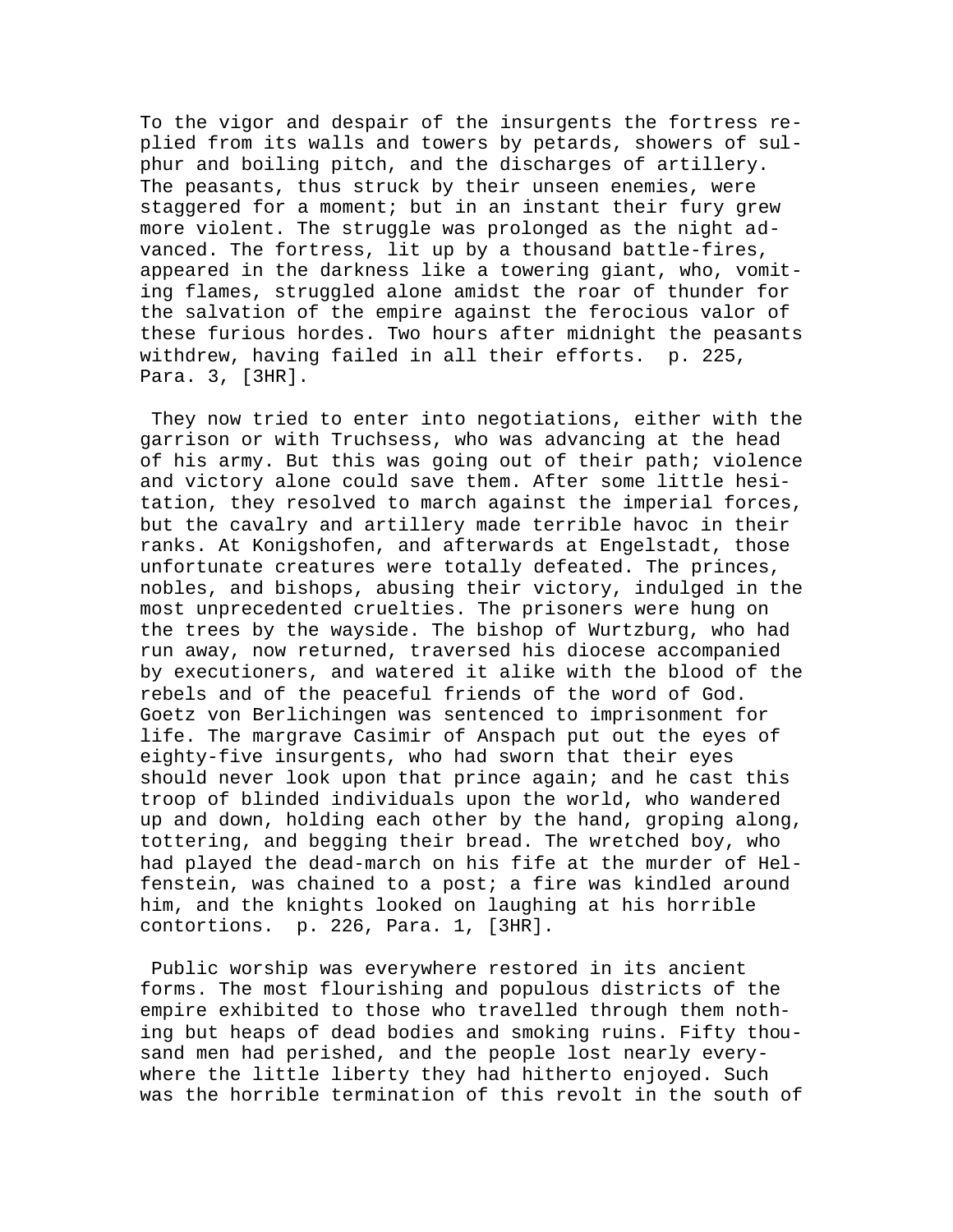Germany. p. 227, Para. 1, [3HR].

 CHAPTER 11 --- Munzer at Mulhausen -- Appeal to the people -- March of the princes -- End of the revolt -- Influence of the reformers -- Sufferings -- Changes -- Two results. p. 228, Para. 1, [3HR].

 But the evil was not confined to the south and west of Germany. Munzer, after having traversed a part of Switzerland, Alsace, and Swabia, had again directed his steps towards Saxony. A few citizens of Mulhausen, in Thuringia, had invited him to their city, and elected him pastor. The town-council having resisted, Munzer deposed it and nominated another, consisting of his friends, with himself at their head. Full of contempt for that Christ, "sweet as honey," whom Luther preached, and being resolved to employ the most energetic measures, he exclaimed: "Like Joshua, we must put all the Canaanites to the sword." He established a community of goods, and pillaged the convents. \* "Munzer," wrote Luther to Amsdorff on the 11th of April 1525, "Munzer is not only pastor, but king and emperor of Mulhausen." The poor no longer worked; if any one needed corn or cloth, he went and demanded it of some rich man; if the latter refused, the poor man took it by force; if he resisted, he was hung. As Mulhausen was an independent city, Munzer was able to exercise his power for nearly a year without opposition. The revolt in the south of Germany led him to imagine that it was time to extend his new kingdom. He had a number of heavy guns cast in the Franciscan convent, and endeavored to raise the peasantry and miners of Mansfeldt. "How long will you sleep?" said he to them in a fanatical proclamation. "Arise and fight the battle of the Lord. The time is come. France, Germany, and Italy are moving. On, on, on. -- Dran, Dran, Dran! . . . . Heed not the groans of the impious ones. They will implore you like children; but be pitiless. Dran, Dran, Dran! . . . . The fire is burning: let your sword be ever warm with blood. \*\* Dran, Dran, Dran! . . . . Work while it is yet day." The letter was signed "MUNZER, servant of God against the wicked." p. 228, Para. 2, [3HR].

 \* Omnia simul communia. L. Opp. 19. 292. \*\* Lasset euer Schwerdt nicht kalt warden von Blut. L. Opp. 19. 289. p. 228, Para. 3, [3HR].

 The country people, thirsting for plunder, flocked round his standard. Throughout all the districts of Mansfeldt,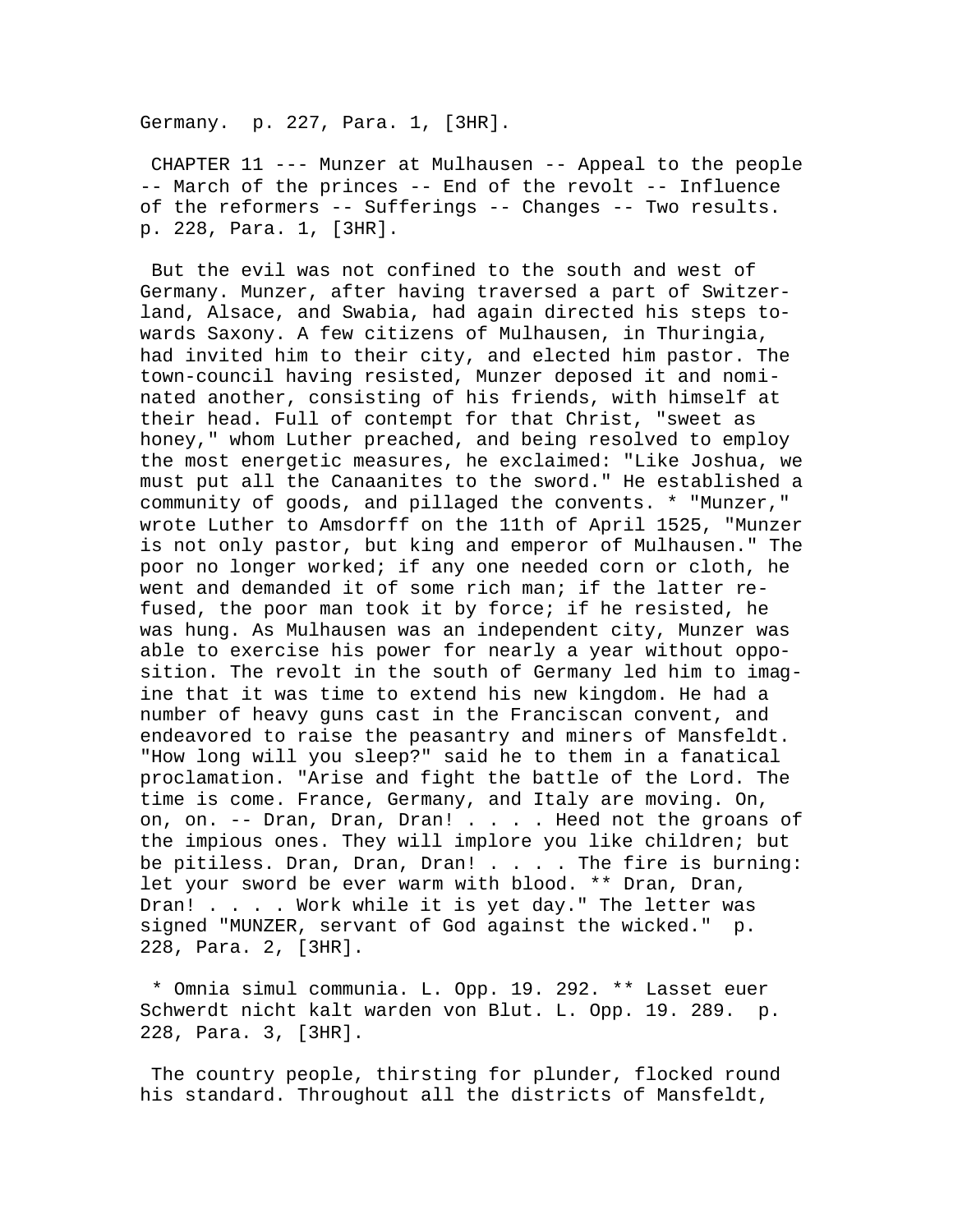Stolberg, and Schwartzburg in Hesse, and the duchy of Brunswick, the peasantry rose in insurrection. The convents of Michelstein, Ilsenburg, Walkenried, Rossleben, and many others in the neighborhood of the Hartz, or in the plains of Thuringia, were devastated. At Reinhardsbrunn, which Luther had visited, the tombs of the ancient landgraves were profaned, and the liberty destroyed. p. 229, Para. 1, [3HR].

 Terror spread far and wide. Even at Wittemberg some anxiety was felt. Those doctors, who had feared neither the emperor nor the pope, trembled in the presence of a madman. They were always on the watch for news, and every step of the rebels was counted. "We are here in great danger," said Melancthon. "If Munzer succeeds, it is all over with us, unless Christ should rescue us. Munzer advances with a worse than Scythian cruelty, \* and it is impossible to repeat his dreadful threats." p. 229, Para. 2, [3HR].

 \* Moncerus plus quam Scythicam crudelitatem prae se fert. Corp. Ref. 1. 741. p. 229, Para. 3, [3HR].

 The pious elector had long hesitated what he should do. Munzer had exhorted him and all the princes to be converted, because, said he, their hour was come; and he had signed these letters: "MUNZER, armed with the sword of Gideon." Frederick would have desired to reclaim these misguided men by gentle measures. On the 14th of April, when he was dangerously ill, he had written to his brother John: "We may have given these wretched people more than one cause for insurrection. Alas, the poor are oppressed in many ways by their spiritual and temporal lords." And when his attention was directed to the humiliation, the revolutions, the dangers to which he would expose himself, unless he promptly stifled the rebellion, he replied: "Hitherto I have been a mighty elector, having chariots and horses in abundance; if it be God's pleasure to take them from me now, I will go on foot." \* p. 229, Para. 4, [3HR].

 \* So wolle er hinkunftig zu fuss gehen. Seck. p. 685. p. 229, Para. 5, [3HR].

 The youthful Philip, landgrave of Hesse, was the first of the princes who took up arms. His knights and soldiers swore to live and die with him. After pacifying his own states, he directed his march towards Saxony. On their side, duke John, the elector's brother, duke George of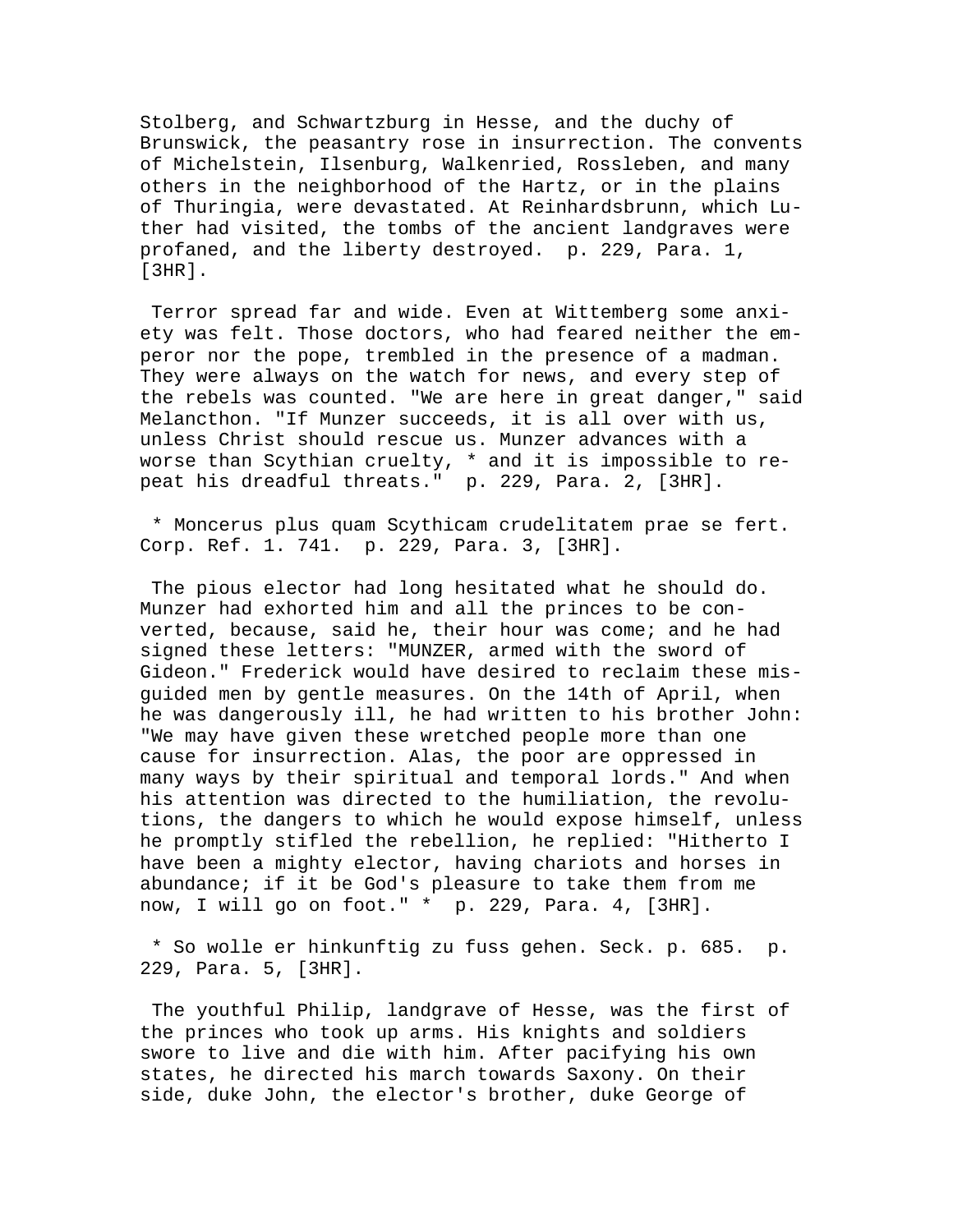Saxony, and duke Henry of Brunswick, advanced and united their troops with those of Hesse. The peasants, terrified at the sight of this army, fled to a small hill, where, without any discipline, without arms, and for the most part without courage, they formed a rampart with their wagons. Munzer had not even prepared ammunition for his large guns. No succors appeared; the rebels were hemmed in by the army; they lost all confidence. The princes, taking pity on them, offered them propositions which they appeared willing to accept. Upon this Munzer had recourse to the most powerful lever that enthusiasm can put in motion. "Today we shall behold the arm of the Lord," said he, "and all our enemies shall be destroyed." At this moment a rainbow appeared over their heads; the fanatical host, who carried a rainbow on their flags, beheld in it a sure prognostic of the divine protection. Munzer took advantage of it: "Fear nothing," said he to the citizens and peasants: "I will catch all their balls in my sleeve." \* At the same time he cruelly put to death a young gentleman, Maternus von Geholfen, an envoy from the princes, in order to deprive the insurgents of all hope of pardon. p. 230, Para. 1, [3HR].

 \* Ihr solit sehen dass ich alle Buchsenteine in Ermel fassen will. L. Opp. 19. 297. p. 230, Para. 2, [3HR].

 The landgrave, having assembled his horsemen, said to them: "I well know that we princes are often in fault, for we are but men; but God commands all men to honor the powers that be. Let us save our wives and children from the fury of these murderers. The Lord will give us the victory, for he has said: Whosoever resisteth the power, resisteth the ordinance of God." Philip then gave the signal of attack. It was the 15th of May 1525. The army was put in motion; but the peasant host stood immovable, singing the hymn, "Come, Holy Ghost," and waiting for Heaven to declare in their favor. The artillery soon broke down their rude rampart, carrying dismay and death into the midst of the insurgents. Their fanaticism and courage at once forsook them; they were seized with a panic-terror, and ran away in disorder. Five thousand perished in the flight. p. 230, Para. 3, [3HR].

 After the battle the princes and their victorious troops entered Frankenhausen. A soldier, who had gone into a loft in the house where he was quartered, found a man in bed. \* "Who art thou," asked he; "art thou one of the rebels?" Then observing a pocket-book, he took it up, and found sev-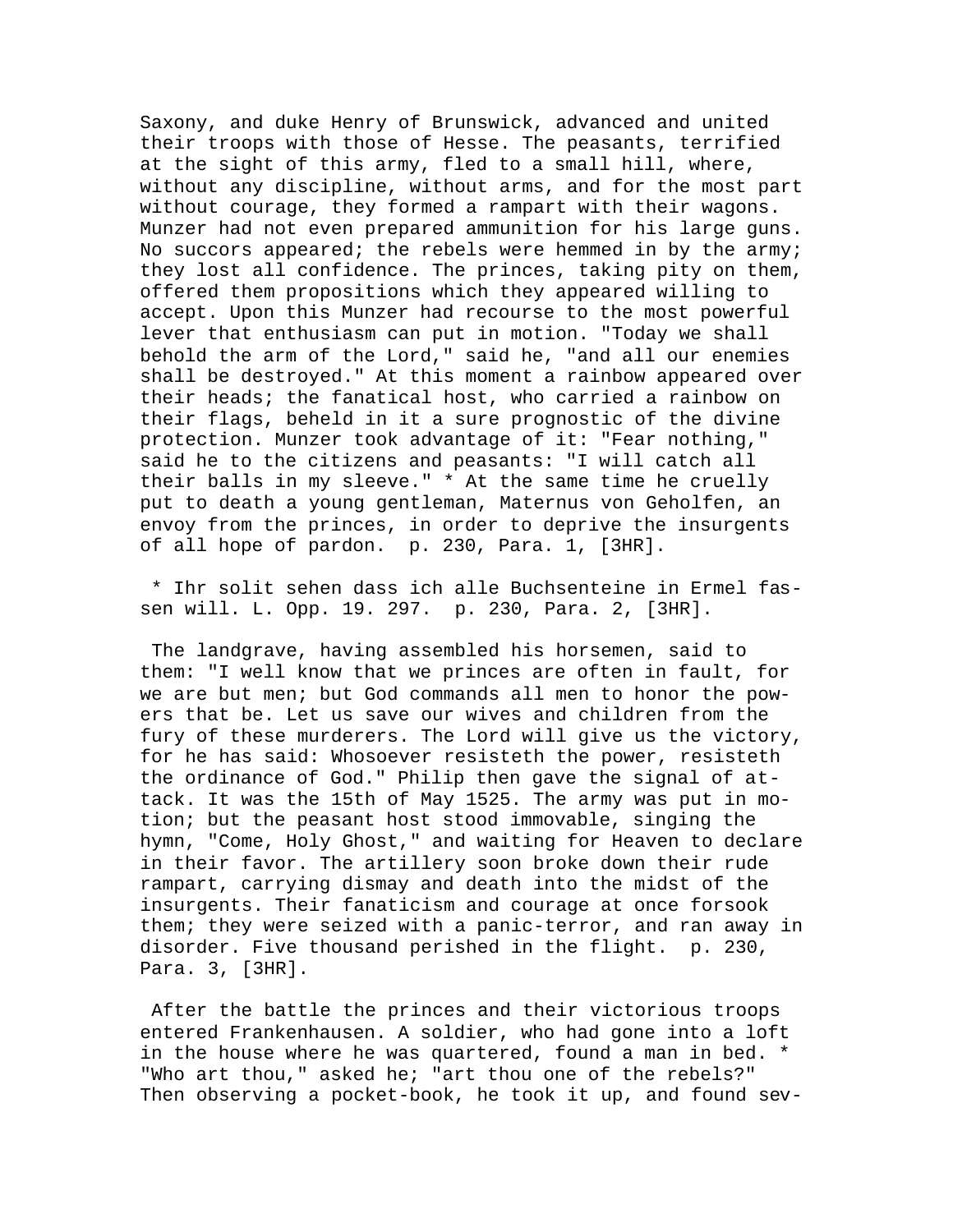eral letters addressed to Thomas Munzer. "Art thou Munzer?" demanded the trooper. The sick man answered "No." But as the soldier uttered dreadful threats, Munzer, for it was really he, confessed who he was. "Thou art my prisoner," said the horseman. When Munzer was taken before duke George and the landgrave, he persevered in saying that he was right to chastise the princes, since they opposed the gospel. "Wretched man," replied they, "think of all those of whose death you have been the cause." But he answered, smiling in the midst of his anguish: "They would have it so." He took the sacrament under one kind, and was beheaded at the same time with Pfeiffer, his lieutenant. Mulhausen was taken, and the peasants were loaded with chains. p. 231, Para. 1, [3HR].

\* So findet er einem am Bett. p. 231, Para. 2, [3HR].

 A nobleman having observed among the crowd of prisoners a peasant of favorable appearance, went up and said to him: "Well, my man, which government do you like best -- that of the peasants or of the princes?" The poor fellow made answer with a deep sigh: "Ah, my lord, no knife cuts so deep as the rule of peasant over his fellows." \* p. 231, Para. 3, [3HR].

 \* Kein Messer scherpfer schirrt denn wenn ein Baur des andern Herr wird. Mathes. p. 48. p. 231, Para. 4, [3HR].

The relics of the insurrection were quenched in blood; duke George, in particular, acted with the greatest severity. In the states of the elector, there were neither executions nor punishment. \* The word of God, preached in all its purity, had shown its power to restrain the tumultuous passions of the people. p. 232, Para. 1, [3HR].

 \* Hic nulla carnificina, nullum supplicium. Corp. Ref. 1. 752. p. 232, Para. 2, [3HR].

 From the very beginning, indeed, Luther had not ceased to struggle against the rebellion, which was, in his opinion, the forerunner of the judgment-day. Advice, prayers, and even irony had not been spared. At the end of the articles drawn up at Erfurth by the rebels, he had subjoined, as a supplementary article: "Item, The following article has been omitted. Henceforward the honorable council shall have no power; it shall do nothing; it shall sit like an idol or a log of wood; the commonalty shall chew its food, and it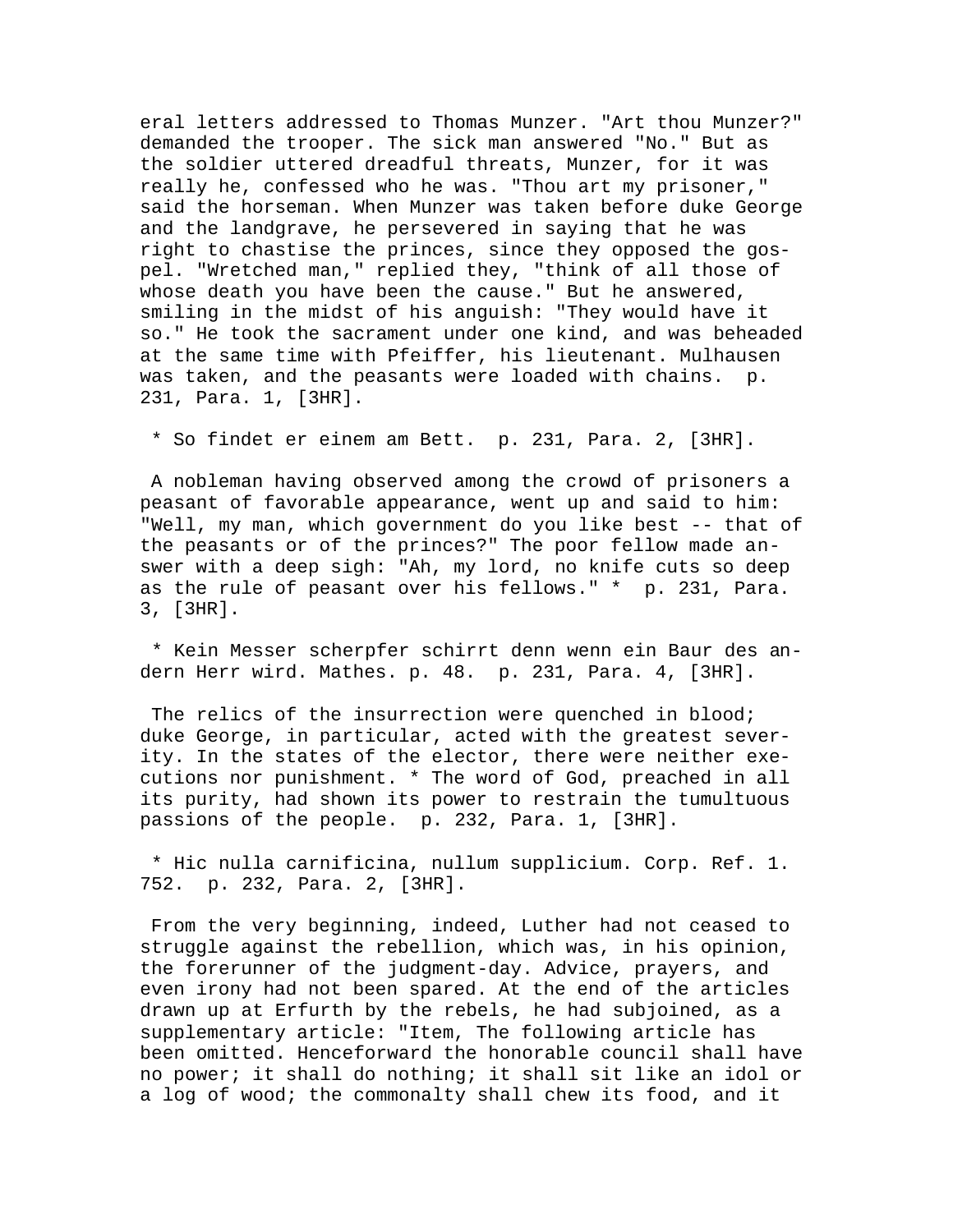shall govern with its hands and feet tied; henceforth the wagon shall guide the horses, the horses shall hold the reins, and we shall go on admirably, in conformity with the glorious system set forth in these articles." p. 232, Para. 3, [3HR].

 Luther did not confine himself to writing. While the disturbance was still at its height, he quitted Wittemberg and went through some of the districts where the agitation was greatest. He preached, he labored to soften his hearers' hearts, and his hand, to which God had given power, turned aside, quieted, and brought back the impetuous and overflowing torrents into their natural channels. p. 232, Para. 4, [3HR].

 In every quarter the doctors of the Reformation exerted a similar influence. At Halle, Brentz had revived the drooping spirits of the citizens by the promises of God's word, and four thousand peasants had fled before six hundred citizens. \* At Ichterhausen, a mob of peasants having assembled with an intent to demolish several castles and put their lords to death, Frederick Myconius went out to them alone, and such was the power of his words, that they immediately abandoned their design. \*\* p. 232, Para. 5, [3HR].

 \* Eorum animos fractos et perturbatos verbo Dei erexit. M. Adami Vit. Brentii, p. 441. \*\* Agmen rusticorum qui convenerant ad demoliendas arces, unica oratione sic compescuit. M. Adami Vita Fred Myconii, p. 178. p. 232, Para. 6, [3HR].

 Such was the part taken by the reformers and the Reformation in the midst of this revolt; they contended against it with all their might, with the sword of the word, and boldly maintained those principles which alone, in every age, can preserve order and subjection among the nations. Accordingly, Luther asserted that if the power of sound doctrine had not checked the fury of the people, the revolt would have extended its ravages far more widely, and have overthrown both church and State. Everything leads us to believe that these melancholy prognostics would have been realized. p. 233, Para. 1, [3HR].

 If the reformers thus contended against sedition, it was not without receiving grievous wounds. That moral agony which Luther had first suffered in his cell at Erfurth, became still more serious after the insurrection of the peas-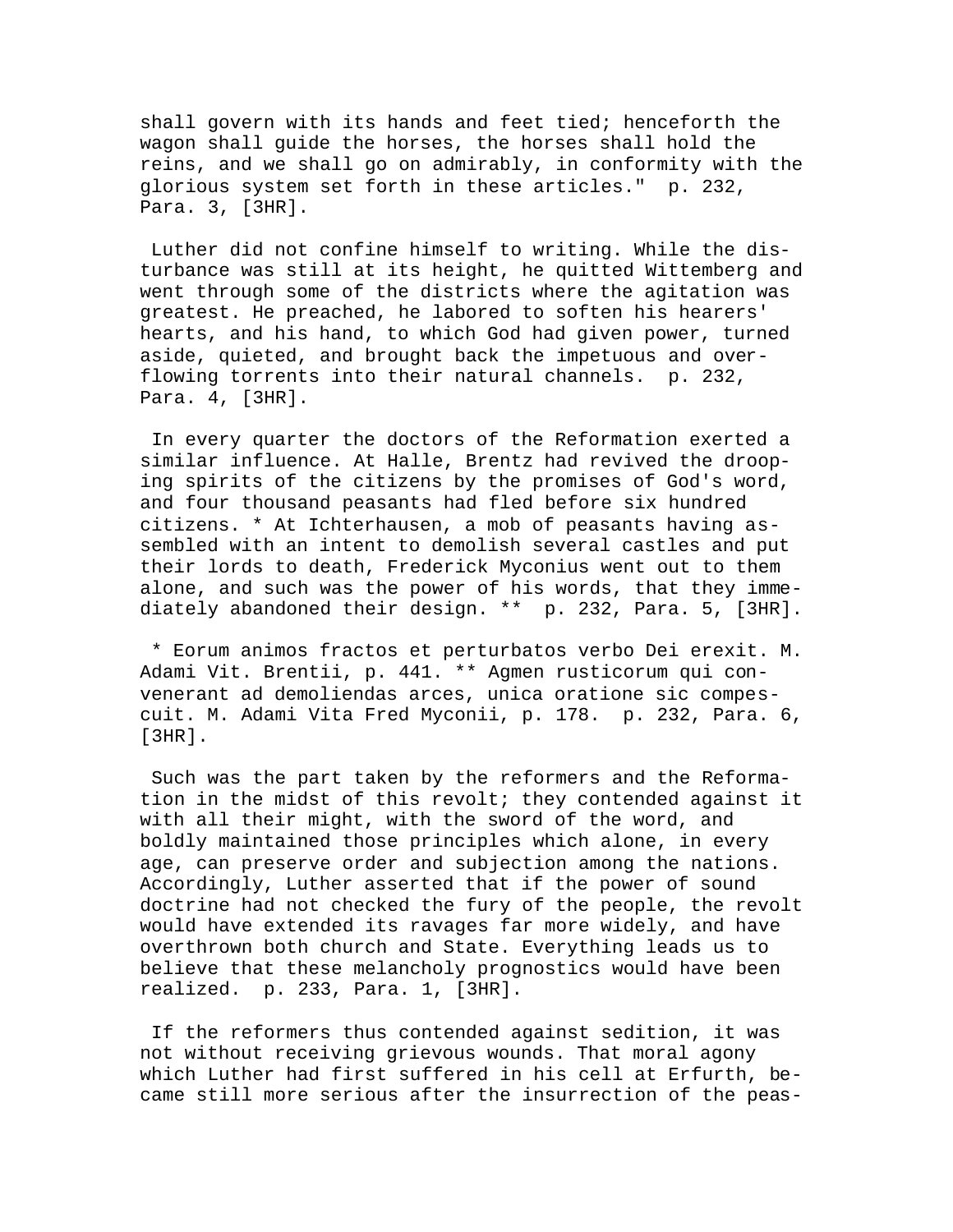ants. No great change takes place among men without suffering on the part of those who are its instruments. The birth of Christianity was effected by the agony of the cross; but He who hung upon that cross addressed these words to each of his disciples: Are ye able to drink of the cup that I shall drink of, and to be baptized with the same baptism that I am baptized with? p. 233, Para. 2, [3HR].

 On the side of the princes, it was continually repeated that Luther and his doctrine were the cause of the revolt, and, however absurd this idea may be, the reformer could not see it so generally entertained without experiencing the deepest grief. On the side of the people, Munzer and all the leaders of the insurrection represented him as a vile hypocrite, a flatterer of the great, \* and these calumnies easily obtained belief. The violence with which Luther had declared against the rebels had displeased even moderate men. The friends of Rome exulted; \*\* all were against him, and he bore the heavy anger of his times. But his greatest affliction was to behold the work of heaven thus dragged in the mire, and classed with the most fanatical projects. Here he felt was his Gethsemane: he saw the bitter cup that was presented to him; and foreboding that he would be forsaken by all, he exclaimed: "Soon, perhaps, I also shall be able to say: All ye shall be offended because of me this night." \*\*\* Matthew 26:31. p. 233, Para. 3, [3HR].

 \* Quod adulator principum vocer. L. Epp. 2. 671. \*\* Gaudent papistae de nostro dissidio. Ibid. 612. \*\*\* L. Epp. 2. 671. p. 233, Para. 4, [3HR].

 Yet in the midst of this deep bitterness, he preserved his faith: "He who has given me power to trample the enemy under foot," said he, "when he rose up against me like a cruel dragon or a furious lion, will not permit this enemy to crush me, now that he appears before me with the treacherous glance of the basilisk. \* I groan as I contemplate those calamities. Often have I asked myself, whether it would not have been better to have allowed the Papacy to go on quietly, rather than witness the occurrence of so many troubles and seditions in the world. But no, it is better to have snatched a few souls from the jaws of the devil, than to have left them all between his murderous fangs." \*\* p. 234, Para. 1, [3HR].

\* Qui cum toties hactenus sub pedibus meis calcavit et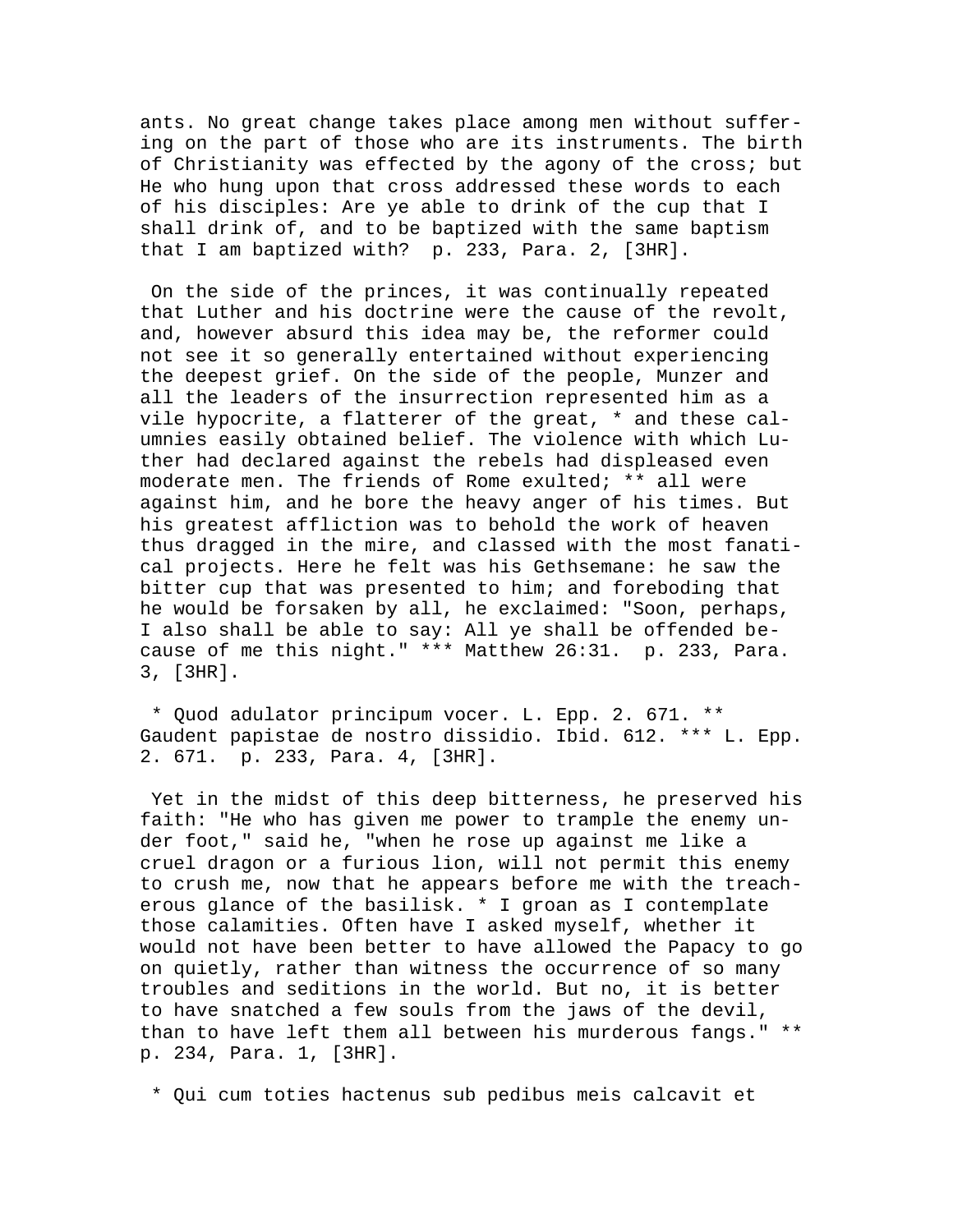contrivit leonem et draconem, non sinet etiam basiliscum super me calcare. Ibid. \*\* Es ist besser einige aus dem Rachen des Teufels herausreissen. L. Opp. H. Ed. 9. 961. p. 234, Para. 2, [3HR].

 Now terminated the revolution in Luther's mind that had begun at the period of his return from the Wartburg. The inner life no longer satisfied him: the church and her institutions now became most important in his eyes. The boldness with which he had thrown down everything was checked at the sight of still more sweeping destructions; he felt it his duty to preserve, govern, and build up; and from the midst of the blood-stained ruins with which the peasant war had covered all Germany, the edifice of the new church began slowly to arise. p. 234, Para. 3, [3HR].

 These disturbances left a lasting and deep impression on men's minds. The nations had been struck with dismay. The masses, who had sought in the Reformation nothing but political reform, withdrew from it of their own accord, when they saw it offered them spiritual liberty only. Luther's opposition to the peasants was his renunciation of the ephemeral favor of the people. A seeming tranquillity was soon established, and the noise of enthusiasm and sedition was followed in all Germany by a silence inspired by terror. \* p. 234, Para. 4, [3HR].

 \* Ea res incussit..vulgo terrorem, ut nihil usquam moveatur. Corp. Ref. 1. 752. p. 234, Para. 5, [3HR].

 Thus the popular passions, the cause of revolution, the interests of a radical equality, were quelled in the empire; but the Reformation did not yield. These two movements, which many have confounded with each other, were clearly marked out by the difference of their results. The insurrection was from below; the Reformation from above. A few horsemen and cannons were sufficient to put down the one; but the other never ceased to rise in strength and vigor, in despite of the reiterated assaults of the empire and the church. p. 235, Para. 1, [3HR].

 CHAPTER 12 --- Death of the elector Frederick -- The prince and the reformer -- Roman-catholic alliance -- Plans of Charles the V. -- Dangers. p. 236, Para. 1, [3HR].

 Meanwhile the cause of the Reformation itself appeared as if it would perish in the gulf that had swallowed up the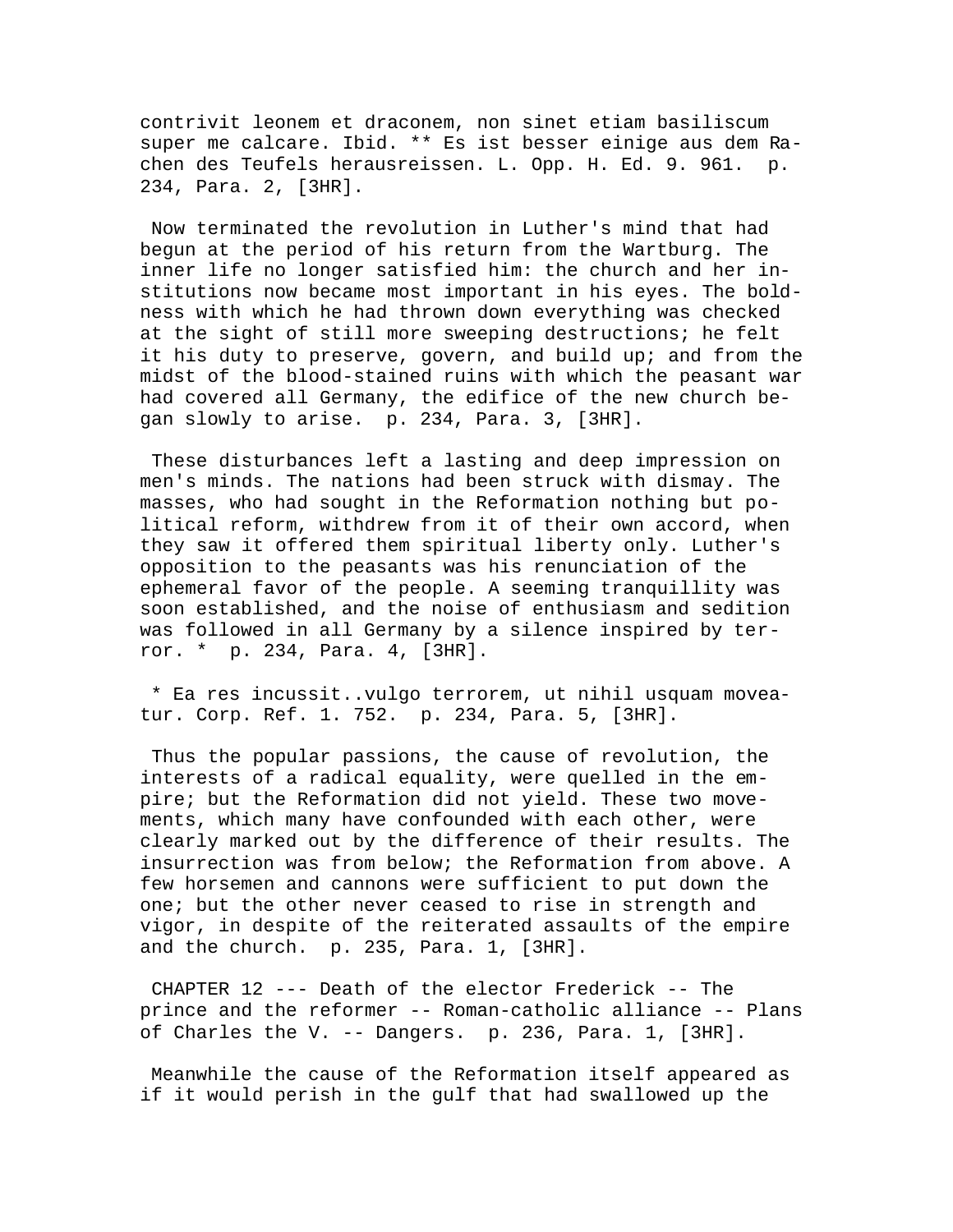liberties of the people. A melancholy event seemed destined to accelerate its fall. At the moment when the princes were marching against Munzer, and ten days before his defeat, the aged elector of Saxony, that man whom God had raised up to defend the Reformation against all dangers from without, descended to the tomb. p. 236, Para. 2, [3HR].

 His strength diminished day by day; the horrors that accompanied the peasant war wrung his feeling heart. "Alas," exclaimed he with a deep sigh, "if it were God's will, I should die with joy. I see neither love, nor truth, nor faith, nor any good remaining upon earth." \* p. 236, Para. 3, [3HR].

 \* Noch etwas gutes mehr in der Welt. Seckend. p. 702. p. 236, Para. 4, [3HR].

 Averting his eyes from the struggles then prevailing throughout Germany, this pious prince, who was at that time residing in the castle of Lochau, tranquilly prepared to depart. On the 4th of May he called for his chaplain, the faithful Spalatin: "You do right to come and see me," said he mildly, as the chaplain entered: "for it is our duty to visit the sick." Then ordering his couch to be wheeled towards the table near which Spalatin was sitting, he bade his attendants leave the room, and then affectionately taking his friend's hand, spoke with him familiarly about Luther, the peasants, and his approaching departure. Spalatin came again at eight in the evening; the aged prince then unburdened his soul, and confessed his sins in the presence of God. On the morrow, it was the 5th of May, he received the communion under both kinds. No member of his family was near him; his brother and his nephew were gone with the army; but his domestics stood around him, according to the ancient custom of those times. As they gazed on that venerable prince, whom it had been so sweet a task to serve, they all burst into tears. \* "My little children," said he tenderly, "if I have offended any one of you, forgive me for the love of God; for we princes often give offense to the poor, and that is wrong." Thus did Frederick obey the injunction of the apostle: Let him that is rich rejoice in that he is made low; because as the flower of the grass he shall pass away. James 1:10. p. 236, Para. 5, [3HR].

 \* Dass alle Umstehende zum weinen bewegt. Seckend. p. 702. p. 236, Para. 6, [3HR].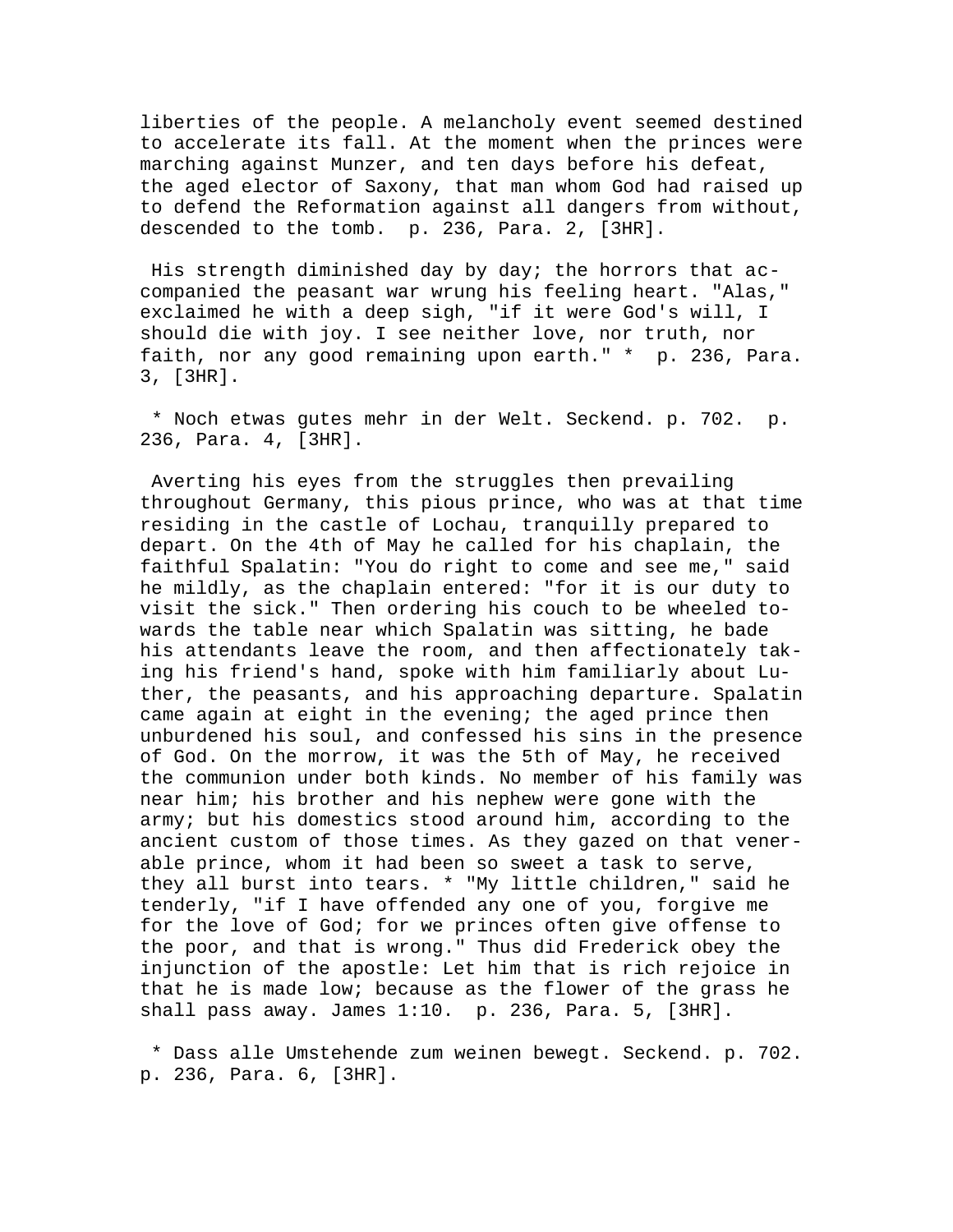Spalatin did not leave him again; he set before him the rich promises of the gospel, and the pious elector drank in its powerful consolations with indescribable peace. The doctrine of the gospel was no longer to him that sword which attacks error, following it up wherever it may be found, and after a vigorous contest triumphing over it at last; it fell upon his heart like the dew, or the gentle rain, filling it with hope and joy. Frederick had forgotten the present world: he saw nothing but God and eternity. p. 237, Para. 1, [3HR].

 Feeling the rapid approach of death, he destroyed a will that he had made some years before, and in which he had commended his soul to "the mother of God;" and dictated another, in which he called upon the holy and the sole merits of Jesus Christ "for the forgiveness of his sins," and declared his firm assurance "that he was redeemed by the precious blood of his beloved Saviour." \* He then added: "I can say no more," and that evening, at five o'clock, he quietly fell asleep. "He was a child of peace," exclaimed his physician, "and in peace he has departed." "O bitter death to all whom he has left behind him," said Luther. \*\* p. 237, Para. 2, [3HR].

 \* Durch das theure Blut meines allerliebsten Heylandes erloset. Seck. p. 703. \*\* O mora amara! L. Epp. 2. 659. p. 237, Para. 3, [3HR].

 Luther, who was then travelling through Thuringia to allay the excitement, had never seen the elector, except at a distance, at Worms at the side of Charles the Fifth. But these two men had met in spirit from the very moment the reformer appeared. Frederick labored for nationality and independence, as Luther did for truth and reformation. Unquestionably the Reformation was above all things a spiritual work; but it was perhaps necessary for its early success that it should be linked with some national interest. Accordingly Luther had no sooner risen up against indulgences than the alliance between the prince and the monk was tacitly concluded: -- an alliance that was purely moral, without contract or writing, or even words, and in which the strong man lent no aid to the weak, but only allowed him to act. But now that the vigorous oak was cut down under whose shelter the Reformation had gradually grown up -- now that the enemies of the gospel were everywhere manifesting fresh force and hatred, and that its supporters were compelled to hide themselves or remain silent,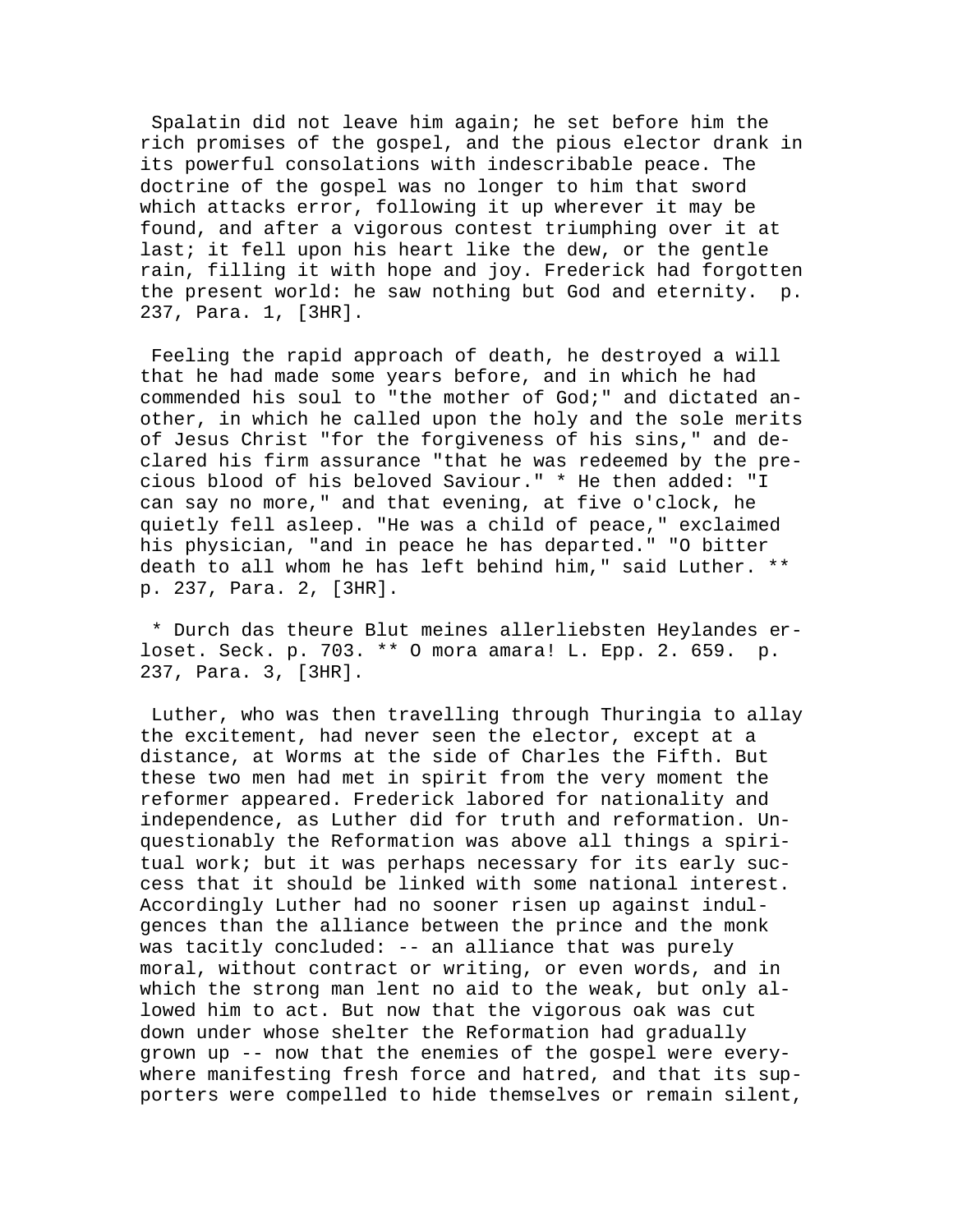nothing seemed able to defend them any longer against the sword of those who were pursuing it with such violence. p. 237, Para. 4, [3HR].

 The confederates of Ratisbon, who had conquered the peasants in the south and west of the empire, were in all parts attacking the Reformation and the revolt alike. At Wurtzburg and at Bamberg they put to death many of the most peaceable citizens, and even some of those who had resisted the peasants. "What matters it?" said they openly; "these people were attached to the gospel." This was enough to make their heads fall on the scaffold. \* p. 238, Para. 1, [3HR].

\* Ranke, Deutsche Gesch. 2. 226. p. 238, Para. 2, [3HR].

 Duke George hoped to impart his hatred and his affections to the landgrave and duke John. "See," said he to them after the defeat of the peasants, as he pointed to the field of battle, "see what miseries Luther has occasioned." John and Philip appeared to give him hopes that they would adopt his ideas. "Duke George," said the reformer, "imagines he shall triumph, now that Frederick is dead; but Christ reigns in the midst of His enemies: in vain do they gnash their teeth,. . . . . their desire shall perish." \* p. 238, Para. 3, [3HR].

 \* Dux Georgius, mortuo Frederico, putat se omnia posse. L. Epp. 3. 22. p. 238, Para. 4, [3HR].

 George lost no time in forming a confederation in the north of Germany, similar to that of Ratisbon. The electors of Mentz and Brandenburg, dukes Henry and Erick of Brunswick, and duke George, met at Dessau and concluded a Romish alliance in the month of July. \* George urged the new elector and his son-in-law the landgrave to join it. And then, as if to intimate what might be expected of it, he beheaded two citizens of Leipsic in whose house some of the reformer's writings had been found. p. 238, Para. 5, [3HR].

 \* Habito conciliabulo conjuraverunt restituros sese esse omnia. L. Epp. 3. 22. p. 238, Para. 6, [3HR].

 At the same time letters from Charles V, dated from Toledo, arrived in Germany, by which another diet was convoked at Augsburg. Charles wished to give the empire a constitution that would enable him to dispose of the forces of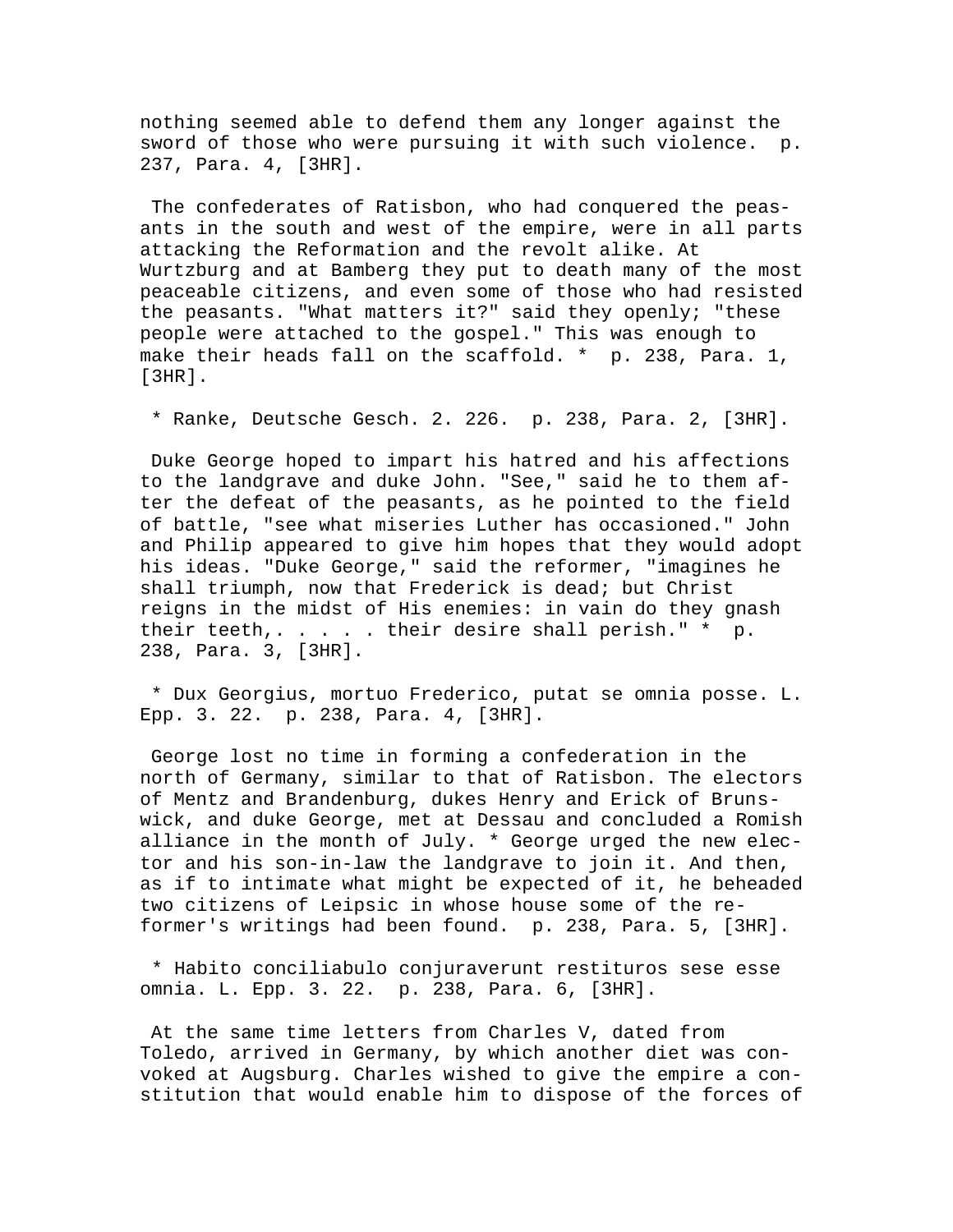Germany at his good pleasure. Religious differences offered him the means; he had only to let loose the Catholics against the followers of the gospel, and when they had exhausted their strength, he would easily triumph over both. Down with the Lutherans, was therefore the cry of the emperor. \* p. 239, Para. 1, [3HR].

 \* Sleidan. Hist. De la Ref. 1. 214. p. 239, Para. 2, [3HR].

 Thus all things combined against the Reformation. Never had Luther's spirit been overwhelmed by so many fears. The remnants of Munzer's party had sworn to take his life; his sole protector was no more; duke George, he was informed, intended to have him arrested in Wittemberg itself; \* the princes who might have defended him bowed their heads, and seemed to have forsaken the gospel; it was rumored that the university, the number of whose students was already diminished by these troubles, was about to be suppressed by the new elector; and Charles, victorious at Pavia, was assembling a new diet with the end of giving a deathblow to the Reformation. What dangers must not Luther have foreboded. . . . . This anguish, these inward struggles, that had so often tortured him to groans, now wrung his soul. How can he resist so many enemies? In the midst of these agitations, in the face of so many dangers, beside the corpse of Frederick that was scarcely cold, and the dead bodies of the peasants that yet strewed the plains of Germany, Luther - none could certainly have imagined such a thing -- Luther married. p. 239, Para. 3, [3HR].

\* Keil, Luther's Leben, p. 160. p. 239, Para. 4, [3HR].

 CHAPTER 13 --- The nuns of Nimptsch -- Luther's sentiments -- The convent dissolved -- Luther's marriage -- Domestic happiness. p. 240, Para. 1, [3HR].

 In the monastery of Nimptsch, near Grimma in Saxony, dwelt in the year 1523 nine nuns, who were diligent in reading the word of God, and who had discovered the contrast that exists between a Christian and a cloistered life. Their names were Magdalen Staupitz, Eliza Canitz, Ava Grossen, Ava and Margaret Schonfeldt, Laneta Golis, Margaret and Catherine Zeschau, and Catherine Bora. The first impulse of these young women, after they were delivered from the superstitions of the monastery, was to write to their parents. "The salvation of our souls," said they, "will not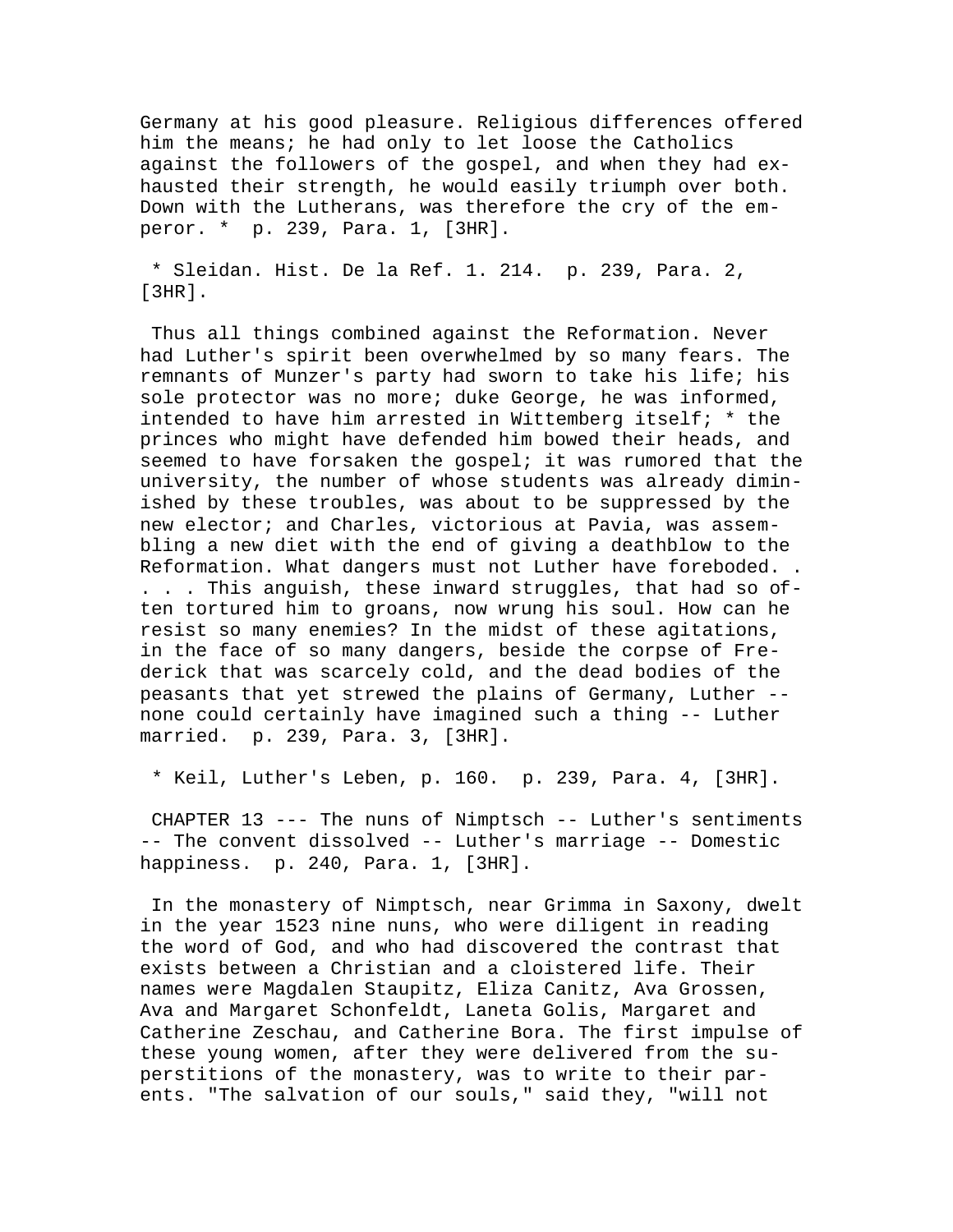permit us to remain any longer in a cloister." \* Their parents, fearing the trouble likely to arise from such a resolution, harshly rejected their prayers. The poor nuns were dismayed. How can they leave the monastery? Their timidity was alarmed at so desperate a step. At last, the horror caused by the papal services prevailed, and they promised not to leave one another, but to repair in a body to some respectable place, with order and decency. \*\* Two worthy and pious citizens of Torgau, Leonard Koppe and Wolff Tomitzsch, offered their assistance, \*\*\* which they accepted as coming from God himself, and left the convent of Nimptsch without any opposition, and as if the hand of the Lord had opened the doors to them. \*\*\*\* Koppe and Tomitzsch received them in their wagon; and on the 7th of April 1523, the nine nuns, amazed at their own boldness, stopped in great emotion before the gate of the old Augustine convent in which Luther resided. p. 240, Para. 2, [3HR].

 \* Der Seelen Seligkeit halber. L. Epp. 2. 323. \*\* Mit aller Zucht und Ehre an redliche Statte und Orte kommen. Ibid. 322. \*\*\* Per honestos cives Torgavienses adductae. Ibid. 319. \*\*\*\* Mirabiliter evaserunt. Ibid. p. 240, Para. 3, [3HR].

 "This is not my doing," said Luther, as he received them; "but would to God that I could thus rescue all captive consciences and empty all the cloisters, \* the breach is made." Many persons offered to receive these nuns into their houses, and Catherine Bora found a welcome in the family of the burgomaster of Wittemberg. p. 240, Para. 4, [3HR].

 \* Und alle Kloster ledig machen. L. Epp. 2. 322. p. 240, Para. 5, [3HR].

 If Luther at that time thought of preparing for any solemn event, it was to ascend the scaffold, and not to approach the altar. Many months after this, he still replied to those who spoke to him of marriage: "God may change my heart, if it be his pleasure; but now at least I have no thought of taking a wife; not that I do not feel any attractions in that estate; I am neither a stock nor a stone; but every day I expect the death and the punishment of a heretic." \* p. 241, Para. 1, [3HR].

 \* Cum expectem quotidie mortem et meritum haeretici supplicium. Ibid. 570. Letter to Spalatin, 30th November 1524.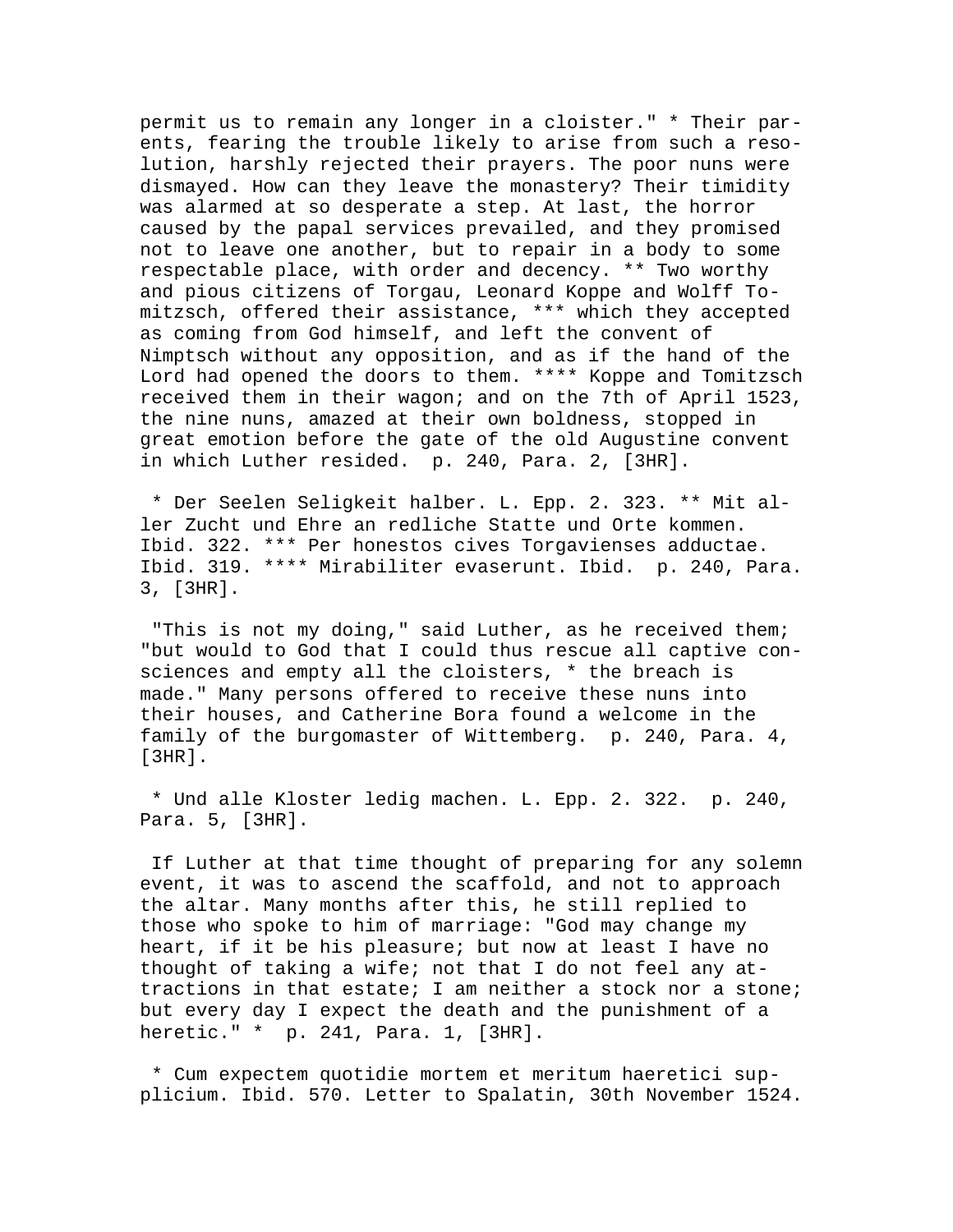p. 241, Para. 2, [3HR].

 Yet everything in the church was advancing. The habits of a monastic life, the invention of man, were giving way in every quarter to those of domestic life, appointed by God. On Sunday the 9th of October 1524, Luther, having risen as usual, laid aside the frock of the Augustine monk, and put on the dress of a secular priest; he then made his appearance in the church, where this change caused a lively satisfaction. Renovated Christendom hailed with transport everything that announced that the old things were passed away. p. 241, Para. 3, [3HR].

 Shortly after this, the last monk quitted the convent; but Luther remained; his footsteps alone re-echoed through the long galleries; he sat silent and solitary in the refectory that had so lately resounded with the babbling of the monks. An eloquent silence, attesting the triumphs of the word of God. The convent had ceased to exist. About the end of December 1524, Luther sent the keys of the monastery to the elector, informing him that he should see where it might please God to feed him. \* The elector gave the convent to the university, and invited Luther to continue his residence in it. The abode of the monks was destined erelong to be the sanctuary of a Christian family. p. 241, Para. 4, [3HR].

 \* Muss und will Ich sehen wo mich Gott ernahret. Ibid. 582. p. 241, Para. 5, [3HR].

 Luther, whose heart was formed to taste the sweets of domestic life, honored and loved the marriage state; it is even probable that he had some liking for Catherine Bora. For a long while his scruples and the thought of the calumnies which such a step would occasion had prevented his thinking of her; and he had offered the poor Catherine, first to Baumgartner of Nuremberg; \* and then to Dr. Glatz of Orlamund. But when he saw Baumgartner refuse to take her, and when she had declined to accept Glatz, he asked himself seriously whether he ought not to think of marrying her himself. p. 242, Para. 1, [3HR].

 \* Si vis Ketam tuam a Bora tenere. L. Epp. 2. 553. p. 242, Para. 2, [3HR].

 His aged father, who had been so grieved when he embraced a monastic life, was urging him to enter the conjugal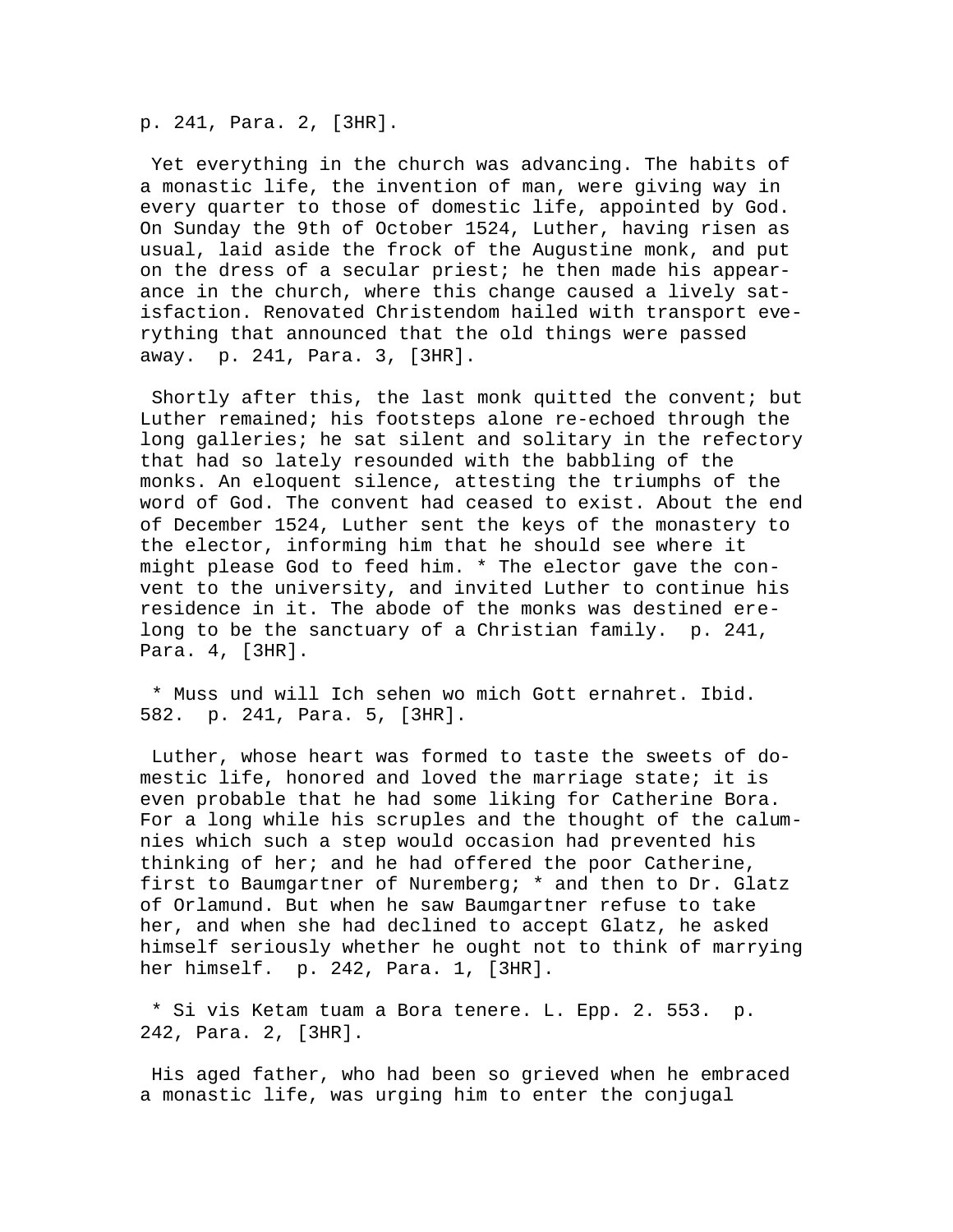state. \* But one idea above all was daily present before Luther's conscience, and with greater energy: marriage is an institution of God, celibacy an institution of man. He had a horror of every thing that emanated from Rome. He would say to his friends, "I desire to retain nothing of my papistical life." \*\* Day and night he prayed and entreated the Lord to deliver him from his uncertainty. At last a single thought broke the last links that still held him captive. To all the motives of propriety and personal obedience which led him to apply to himself this declaration of God, It is not good that man should be alone, Genesis 2. 18. was added a motive of a higher and more powerful nature. He saw that if he was called to the marriage-state as a man, he was also called to it as a reformer: this decided him. p. 242, Para. 3, [3HR].

 \* Aus Begehren meines lieben Vaters. Ibid. 3. 2. \*\* Ibid. 1. p. 242, Para. 4, [3HR].

 "If this monk should marry," said his friend Schurff the lawyer, "he will make all the world and the devil himself burst with laughter, and will destroy the work that he has begun." \* This remark made a very different impression on Luther from what might have been supposed. To brave the world, the devil, and his enemies, and, by an action which they thought calculated to ruin the cause of the Reformation, prevent its success being in any measure ascribed to him, this was all he desired. Accordingly, boldly raising his head, he replied, "Well, then, I will do it; I will play the devil and the world this trick; I will content my father, and marry Catherine." Luther, by his marriage, broke off still more completely from the institutions of the Papacy; he confirmed the doctrine he had preached, by his own example, and encouraged timid men to an entire renunciation of their errors. \*\* Rome appeared to be recovering here and there the ground she had lost; she flattered herself with the hope of victory; and now a loud explosion scattered terror and surprise through her ranks, and still more fully disclosed to her the courage of the enemy she fancied she had crushed. "I will bear witness to the gospel," said Luther, "not by my words only, but also by my works. I am determined, in the face of my enemies who already exult and raise the shout of victory, to marry a nun, that they may see and know that they have not conquered me. \*\*\* I do not take a wife that I may live long with her; but seeing the nations and the princes letting loose their fury against me, foreseeing that my end is near, and that after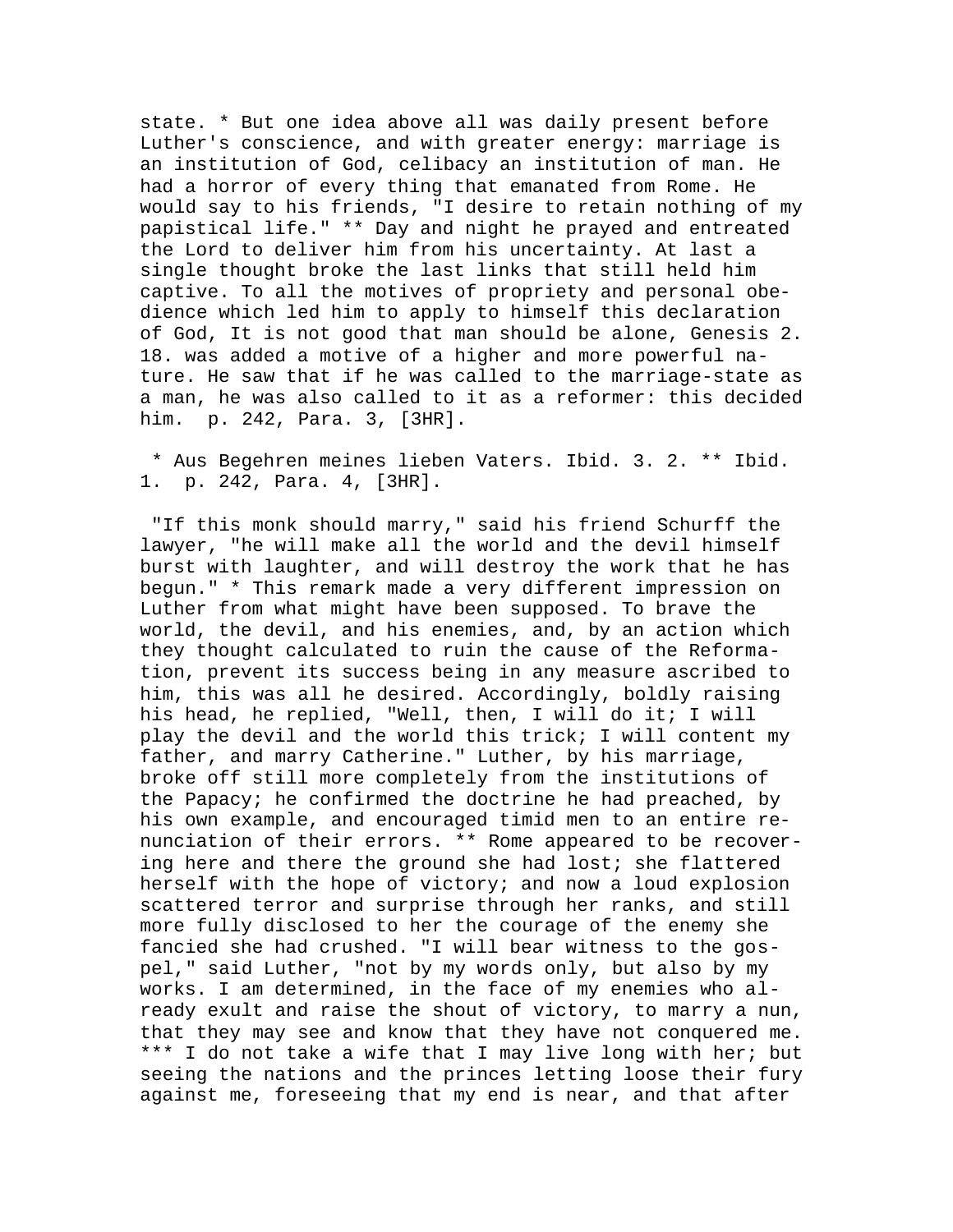my death they will again trample my doctrine under foot, I am resolved for the edification of the weak to bear a striking testimony to what I teach here below." \*\*\*\* p. 242, Para. 5, [3HR].

 \* Risuros mundum universum et diabolum ipsum. M. Adami Vita Luth. p. 130. \*\* Ut confirmem facto quae docui, tam multos invenio pusillanimes in tanta luce Evangelii. L. Epp. 3. 13. \*\*\* Nonna ducta uxore in despectum triumphantium et clamantium Jo! Jo! Hostium. Ibid. 21. \*\*\*\* Non duxi uxorem ut diu viverem, sed quod sunc propiorem finem meum suspicarer. Ibid. 32. p. 242, Para. 6, [3HR].

 On the 11th of June 1525, Luther went to the house of his friend and colleague Amsdorff. He desired Pomeranus, whom he styled emphatically The Pastor, to bless his union. The celebrated painter Lucas Cranach and Doctor John Apella witnessed the marriage. Melancthon was not present. p. 243, Para. 1, [3HR].

 No sooner was Luther married than all Europe was disturbed. He was overwhelmed with accusations and calumnies from every quarter. "It is incest," exclaimed Henry VIII. "A monk has married a vestal," said some. \* "Antichrist will be the offspring of such a union," said others; "for a prophecy announces that he will be born of a monk and a nun." To this Erasmus replied with a sarcastic smile: "If the prophecy is true, what thousands of antichrists do not already exist in the world." \*\* But while Luther was thus assailed, many wise and moderate men, whom the Roman church still counted among her members, undertook his defense. "Luther," said Erasmus, "has taken a wife from the noble family of Bora, but she has no dowry." \*\*\* A more valuable testimony was now given in his favor. The master of Germany, Philip Melancthon, whom this bold step had at first alarmed, said with that grave voice to which even his enemies listened with respect: "It is false and slanderous to maintain that there is anything unbecoming in Luther's marriage. \*\*\*\* I think that in marrying he must have done violence to himself. A married life is one of humility, but it is also a holy state, if there be any such in the world, and the Scriptures everywhere represent it as honorable in the eyes of God." p. 243, Para. 2, [3HR].

 \* Monachus cum vestali copularetur. M. Ad. Vit. Luth. p. 131. \*\* Quot Antichristorum millia jam olim habet mundus. Er. Epp. p. 789. \*\*\* Erasmus adds, alluding to reports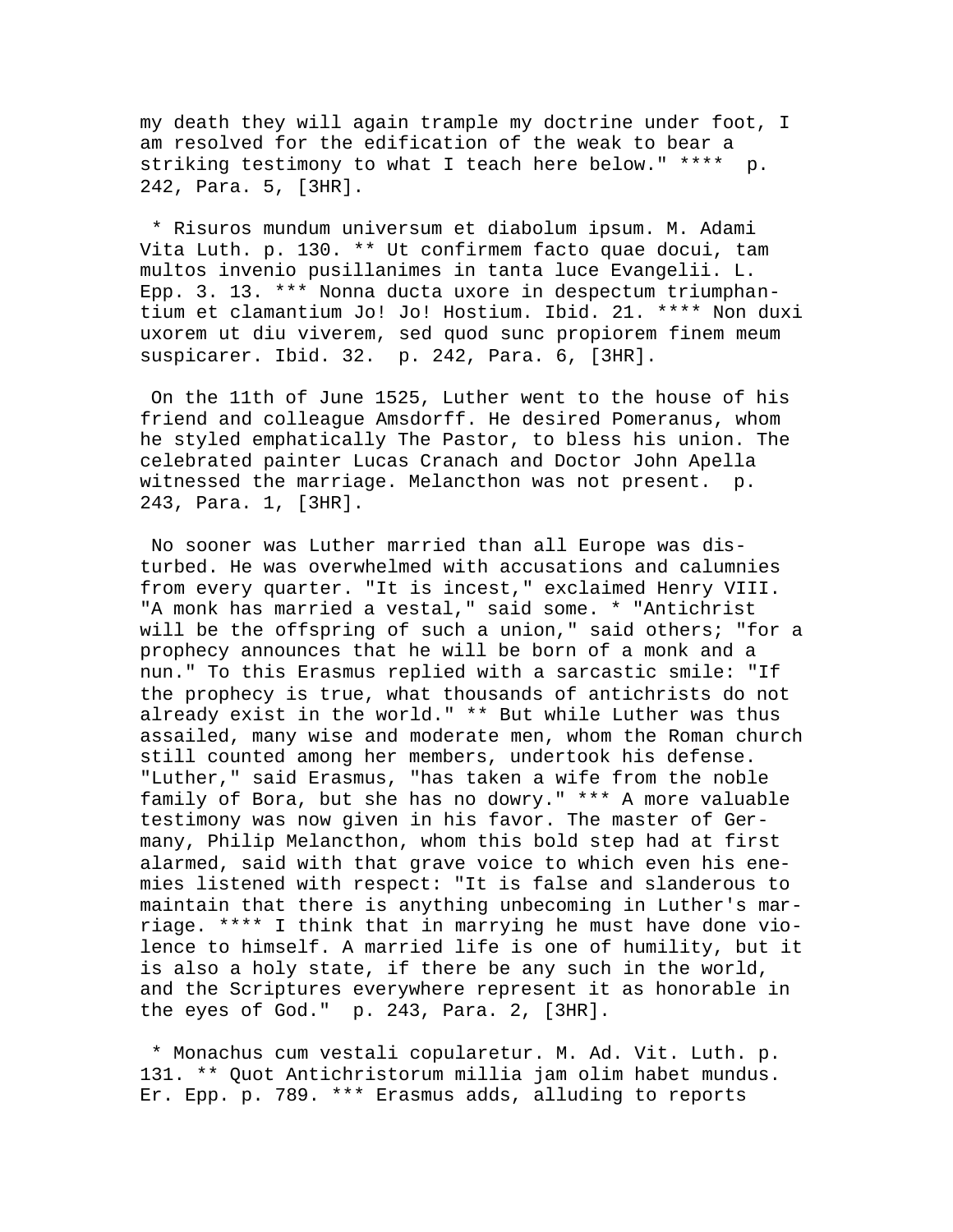spread by Luther's enemies that he had not been married more than a fortnight when his wife was already brought to bed of a son; "Partu maturo sponsae vanus erat rumor." Ibid. pp. 780, 789. \*\*\*\* Hoti pseudos kai diabole esti. Corp. Ref. 1. 753, ad Camerarius. p. 243, Para. 3, [3HR].

 Luther was troubled at first when he saw such floods of anger and contempt poured out upon him; Melancthon became more earnest in friendship and kindness towards him; \* and it was not long before the reformer could see a mark of God's approbation in this opposition of man. "If I did not offend the world," said he, "I should have cause to fear that what I have done is displeasing to God." \*\* p. 244, Para. 1, [3HR].

 \* Pasa spoude kai eunoia. Ibid. \*\* And he adds. Offenditur etiam in carne ipsius divinitatis et creatoris. L. Epp. 3. 32. p. 244, Para. 2, [3HR].

 Eight years had elapsed between the time when Luther had attacked the indulgences and his marriage with Catherine Bora. It would be difficult to ascribe, as is still done, his zeal against the abuses of the church to an "impatient desire" for wedlock. He was then forty-two years old, and Catherine Bora had already been two years in Wittemberg. p. 244, Para. 3, [3HR].

 Luther was happy in this union. "The best gift of God," said he, "is a pious and amiable wife, who fears God, loves her family, with whom a man may live in peace, and in whom he may safely confide." Some months after his marriage he informed one of his friends of Catherine's pregnancy, \* and a year after they came together she gave birth to a son. \*\* The sweets of domestic life soon dispersed the storms that the exasperation of his enemies had at first gathered over him. His Ketha, as he styled her, manifested the tenderest affection towards him, consoled him in his dejection by repeating passages from the Bible, exonerated him from all household cares, sat near him during his leisure moments, worked his portrait in embroidery, reminded him of the friends to whom he had forgotten to write, and often amused him by the simplicity of her questions. A certain dignity appears to have marked her character, for Luther would sometimes call her, My Lord Ketha. One day he said playfully, that if he were to marry again, he would carve an obedient wife for himself out of a block of stone, for, added he, "it is impossible to find such a one in reality."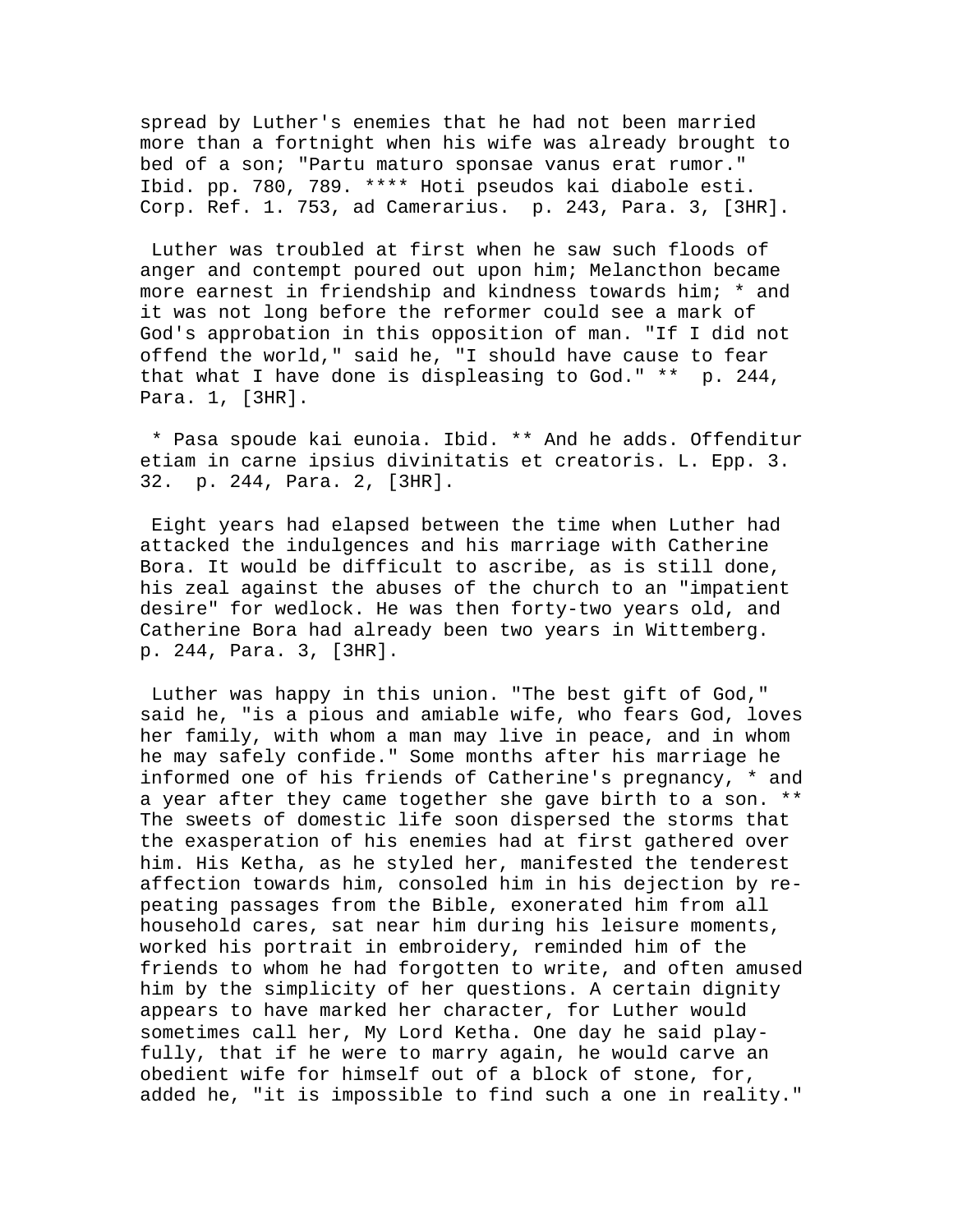His letters overflowed with tenderness for Catherine; he called her "his dear and gracious wife, his dear and amiable Ketha." Luther's character became more cheerful in Catherine's society, and this happy frame of mind never deserted him afterwards, even in the midst of his greatest trials. p. 245, Para. 1, [3HR].

 \* This letter is dated October 21, 1525. Catena mea simulat vel vere implet illud Genes. 3. Tu dolore gravida eris. L. Epp. 3. 35. \*\* Mir meine liebe Kethe einen Hansen Luther bracht hat gestern um zwei. Ibid. 116. June 8, 1526. p. 245, Para. 2, [3HR].

 The almost universal corruption of the clergy had brought the priesthood into general contempt, from which the isolated virtues of a few faithful servants of God had been unable to extricate it. Domestic peace and conjugal fidelity, those surest foundations of happiness here below, were continually disturbed in town and country by the gross passions of the priests and monks. No one was secure from those attempts at seduction. They took advantage of the access allowed them into every family, and sometimes even of the confidence of the confessional, to instil a deadly poison into the souls of their penitents, and to satisfy their guilty desires. The Reformation, by abolishing the celibacy of the ecclesiastics, restored the sanctity of the conjugal state. The marriage of the clergy put an end to an immense number of secret crimes. The reformers became the models of their flocks in the most intimate and important relations of life; and the people were not slow in rejoicing to see the ministers of religion once more husbands and fathers. p. 245, Para. 3, [3HR].

 CHAPTER 14 --- The landgrave -- The elector -- Prussia -- Reformation -- Secularization -- The archbishop of Mentz -- Conference at Friedwalt -- Diet -- Alliance of Torgau -- Resistance of the reformers -- Alliance of Magdeburg -- The Catholics redouble their exertions -- The emperor's marriage -- Threatening letters -- The two parties. p. 247, Para. 1, [3HR].

 At the first glance, Luther's marriage had, in truth, seemed to add to the difficulties of the Reformation. It was still suffering from the blow inflicted on it by the revolt of the peasants; the sword of the emperor and of the princes was yet unsheathed against it; and its friends, the landgrave Philip and the new elector John, appeared dis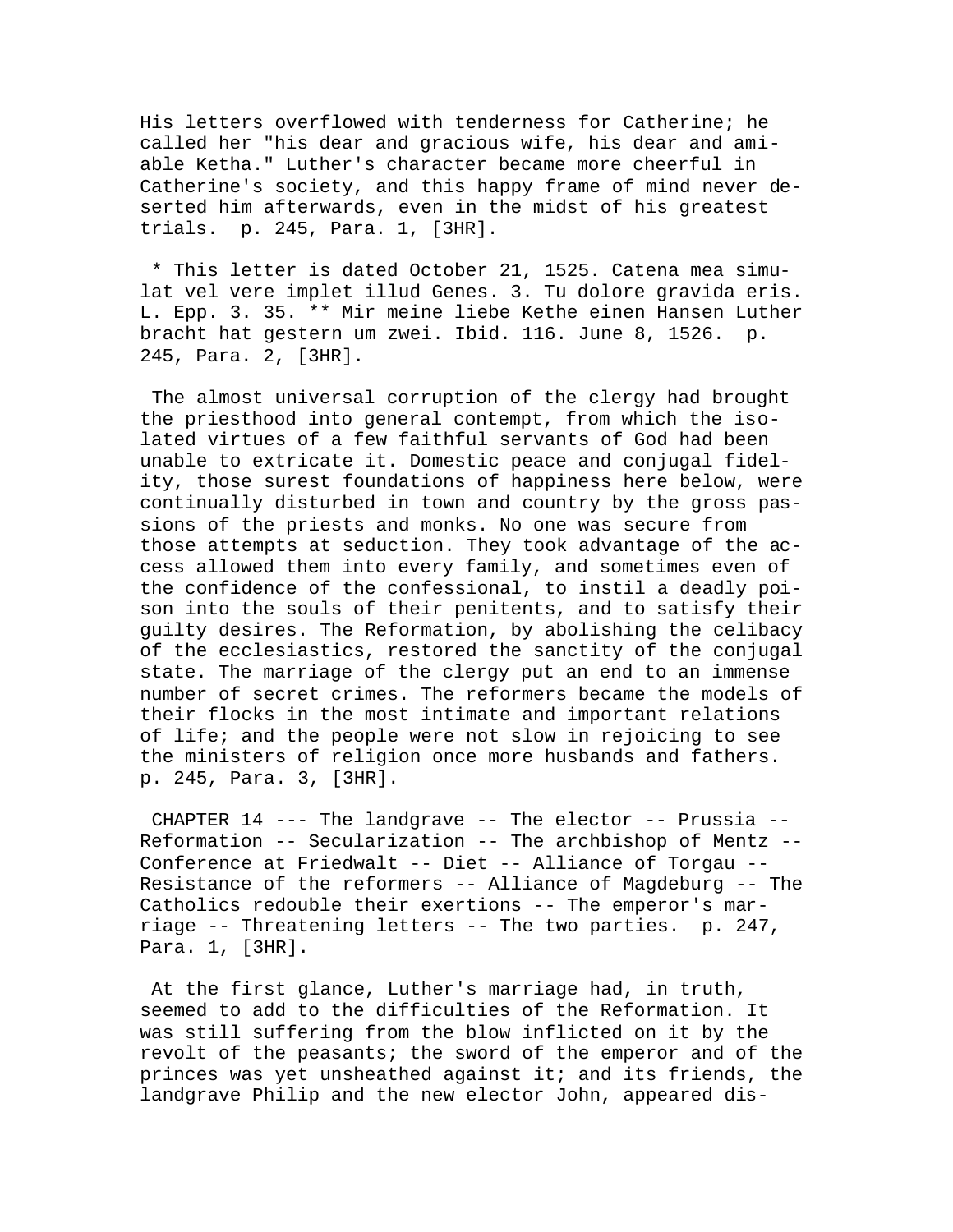couraged and silenced. p. 247, Para. 2, [3HR].

 This state of things did not, however, last long. The youthful landgrave in a short time boldly raised his head. Ardent and courageous as Luther, the noble character of the reformer had won his esteem. He threw himself into the Reformation with all the enthusiasm of a young man, and at the same time studied it with all the gravity of a superior mind. p. 247, Para. 3, [3HR].

 In Saxony, Frederick's place could not be supplied either in discretion or in influence; but his brother, the elector John, instead of confining himself to the passive part of a protector, interposed more directly and with greater courage in religious affairs. As he was leaving Weimar on the 16th of August 1525, he said to the assembled clergy, "I desire that you will in future preach the pure word of God, without any additions of man." Some aged ecclesiastics, who were puzzled how to obey his directions, replied artlessly, "But we are not forbidden to say mass for the dead, or to bless the water and salt?" "Everything," said the elector, "ceremonies as well as sermons, must be conformed to God's word." p. 247, Para. 4, [3HR].

 Erelong the landgrave formed the extraordinary project of converting his father-in-law, duke George. At one time he would establish the sufficiency of Scripture; at another, he would attack the mass, the Papacy, and compulsory vows. Letter followed letter, and all the declarations of the word of God were in turns opposed to the faith of the aged duke. \* p. 247, Para. 5, [3HR].

\* Rommel's Urkundenbuch, 1. 2. p. 247, Para. 6, [3HR].

 These efforts did not prove unavailing. The son of duke George was won to the new doctrine. But Philip did not succeed with the father. "A hundred years hence we shall see who is right," said the latter. "A terrible saying," observed the elector of Saxony; "what can that faith be which requires such long experience? \* Poor duke, . . . . he will wait long enough. I fear God has hardened his heart, as he did Pharaoh's of old." p. 248, Para. 1, [3HR].

 \* Was das fur ein Glaube sey, der eine solche Erfahrung erfordert. Seck. p. 739. p. 248, Para. 2, [3HR].

In Philip the evangelical party found a bold and intelli-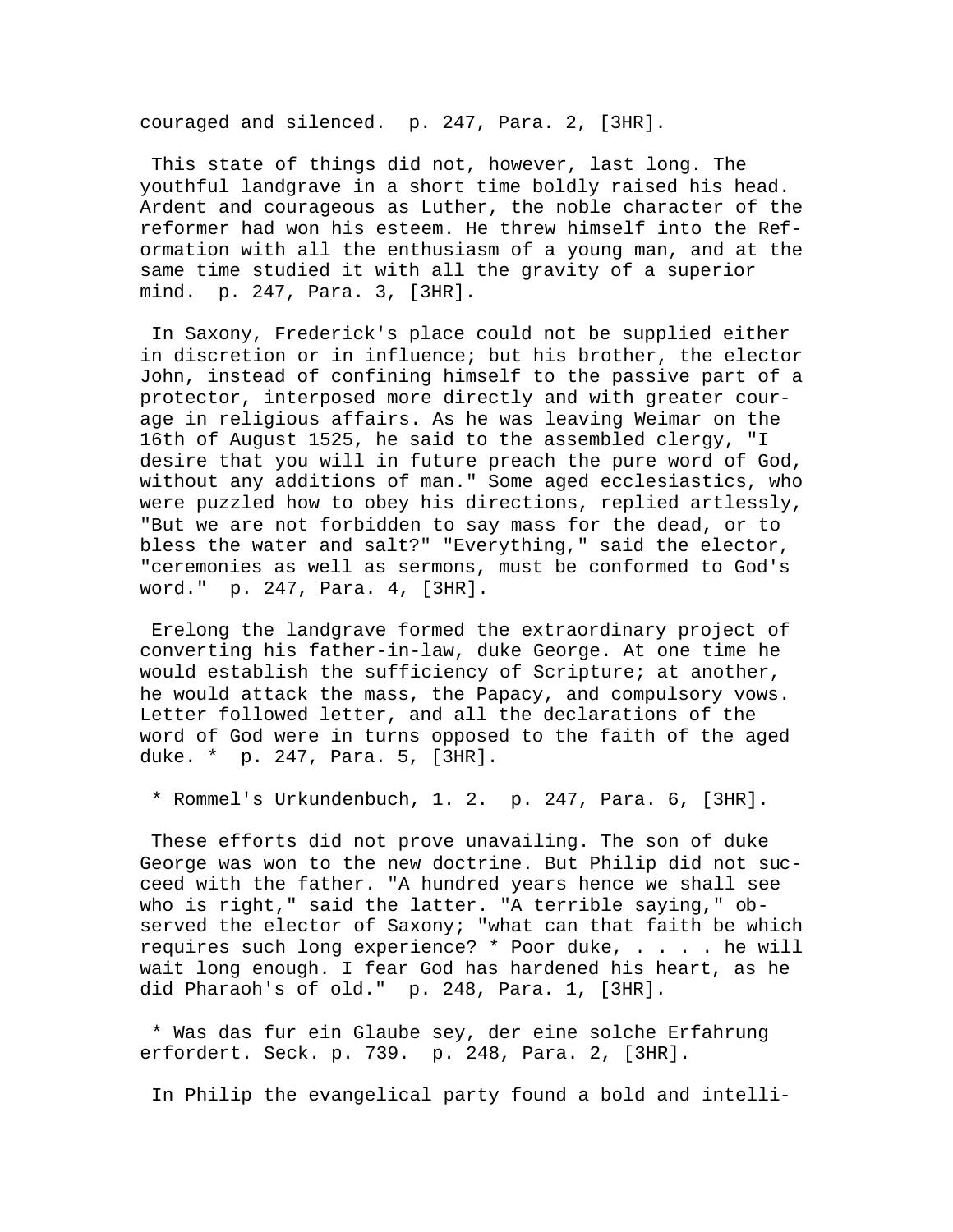gent leader, capable of making head against the terrible attacks the enemy were planning against them. But have we not cause to regret that the chief of the Reformation should have been from this moment a man of the sword, and not simply a disciple of the word of God? The human element expanded in the Reformation, and the spiritual element declined. This was injurious to the work; for every work should develop itself in accordance with the laws of its own nature, and the Reformation was of a nature essentially spiritual. p. 248, Para. 3, [3HR].

 God was adding to the number of its supporters. Prussia, that powerful state on the frontiers of Germany, had already taken its station with joy under the banner of the gospel. The chivalrous and religious spirit which had founded the Teutonic order gradually faded away with the ages in which it had arisen. The knights, consulting their own interests alone, had dissatisfied the people under their rule. Poland had taken advantage of this in 1466 to compel the order to recognize her supremacy. The people, the knights, the grand-master, the Polish domination, were so many contrary powers ever in collision and rendering the prosperity of the country impossible. p. 248, Para. 4, [3HR].

 Then came the Reformation, and it was perceived that this was the only means of salvation remaining for the unhappy people. Brismann, Speratus, Poliander who had been Dr. Eck's secretary at the Leipsic dispute, and many others, preached the gospel in Prussia. p. 248, Para. 5, [3HR].

 One day a mendicant from the country under the rule of the Teutonic knights, arrived at Wittemberg, and stopping before Luther's house, sang with a solemn voice the beautiful hymn by Poliander: "To us at last salvation's come." \* p. 249, Para. 1, [3HR].

\* Es ist das Heyl uns kommen her. p. 249, Para. 2, [3HR].

 The reformer, who had never heard this Christian strain, listened in astonishment and rapture; the foreign accent of the singer added to his delight: "Again, again," said he when the mendicant had finished. He then asked where he had learned the hymn; and his tears began to flow when the poor man informed him that a cry of deliverance was sounding from the shores of the Baltic even to Wittemberg. Luther clasped his hands and thanked God. \* p. 249, Para. 3,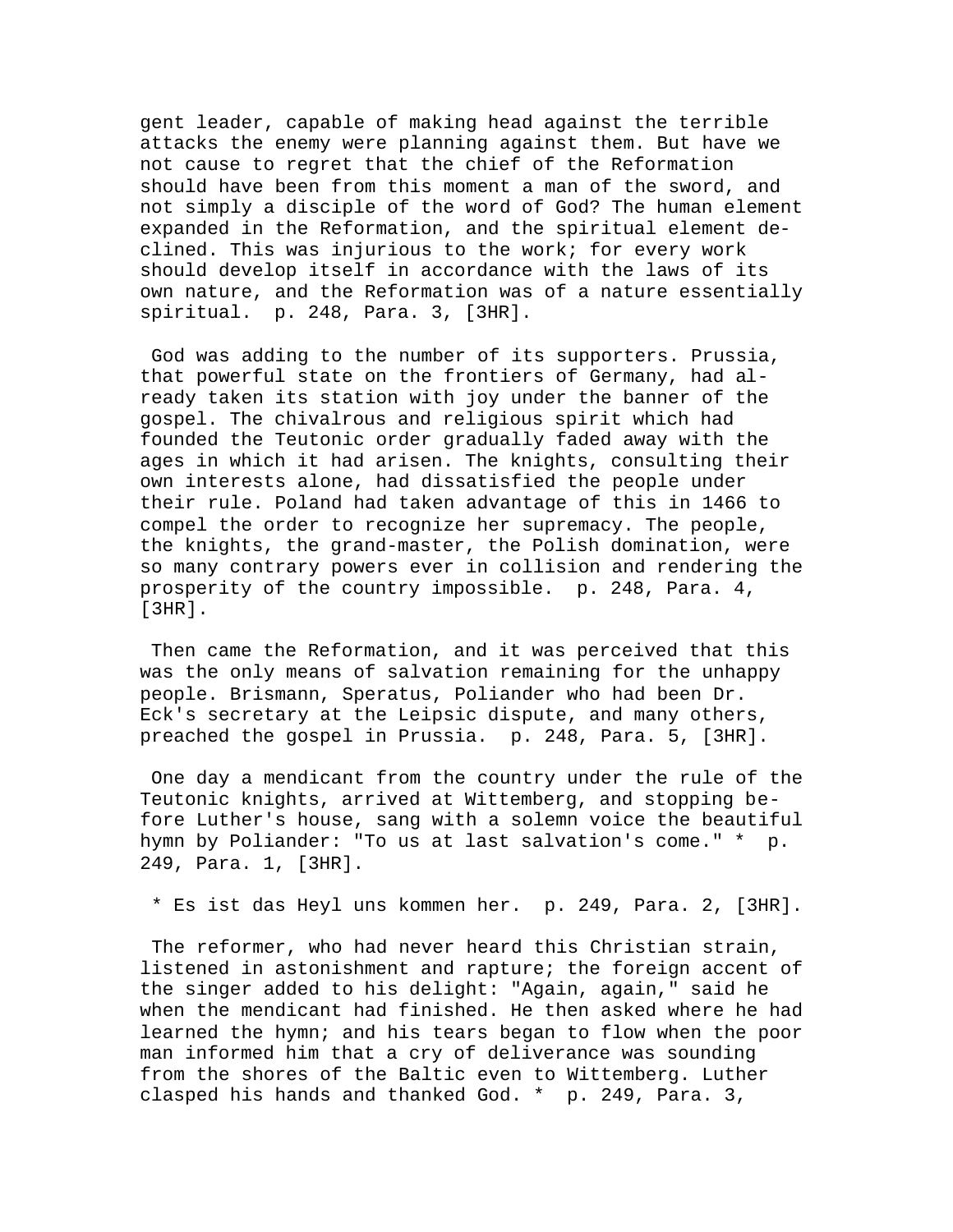[3HR].

 \* Dankte Gott met Freuden. Seck. p. 668. p. 249, Para. 4, [3HR].

 In truth the tidings of salvation had gone thither. p. 249, Para. 5, [3HR].

 "Have pity on our wretched state," said the people of Prussia to the grand-master, "and give us preachers who teach the pure doctrine of the gospel." Albert at first made no reply; but entered into correspondence with Sigismund, king of Poland, his uncle and lord-suzerain. p. 249, Para. 6, [3HR].

 The latter recognized him as hereditary duke of Prussia, \* and the new prince make a public entry into his capital of Konigsberg with the ringing of bells and the acclamations of the people; all the houses were splendidly decorated, and the streets strewn with flowers. "There is but one order," said Albert, "and that is Christianity." The monastic orders were disappearing, and this divine order was reestablished. p. 249, Para. 7, [3HR].

\* Sleidan, Hist. Ref. p. 220. p. 249, Para. 8, [3HR].

 The bishops resigned their secular rights to the new duke; the convents were changed into hospitals, the gospel was preached in the meanest villages, and in the following year Albert married Dorothea, daughter of the King of Denmark, whose "faith in the one only Saviour" was not to be shaken. p. 249, Para. 9, [3HR].

 The pope called upon the emperor to take severe measures against this "apostate" monk, and Charles laid Albert under an interdict. p. 250, Para. 1, [3HR].

 Another prince of the family of Brandenburg, the cardinalarchbishop of Mentz, was then on the point of following his cousin's example. The peasant-wars more especially threatened the ecclesiastical states; the elector, Luther, and all Germany imagined they were on the eve of a great revolution. The archbishop, thinking the only way of preserving his principality would be to secularize it, secretly invited Luther to prepare the people for this daring step, \* which the latter did by a letter addressed to the archbishop and intended to be made public: "God," said he, "has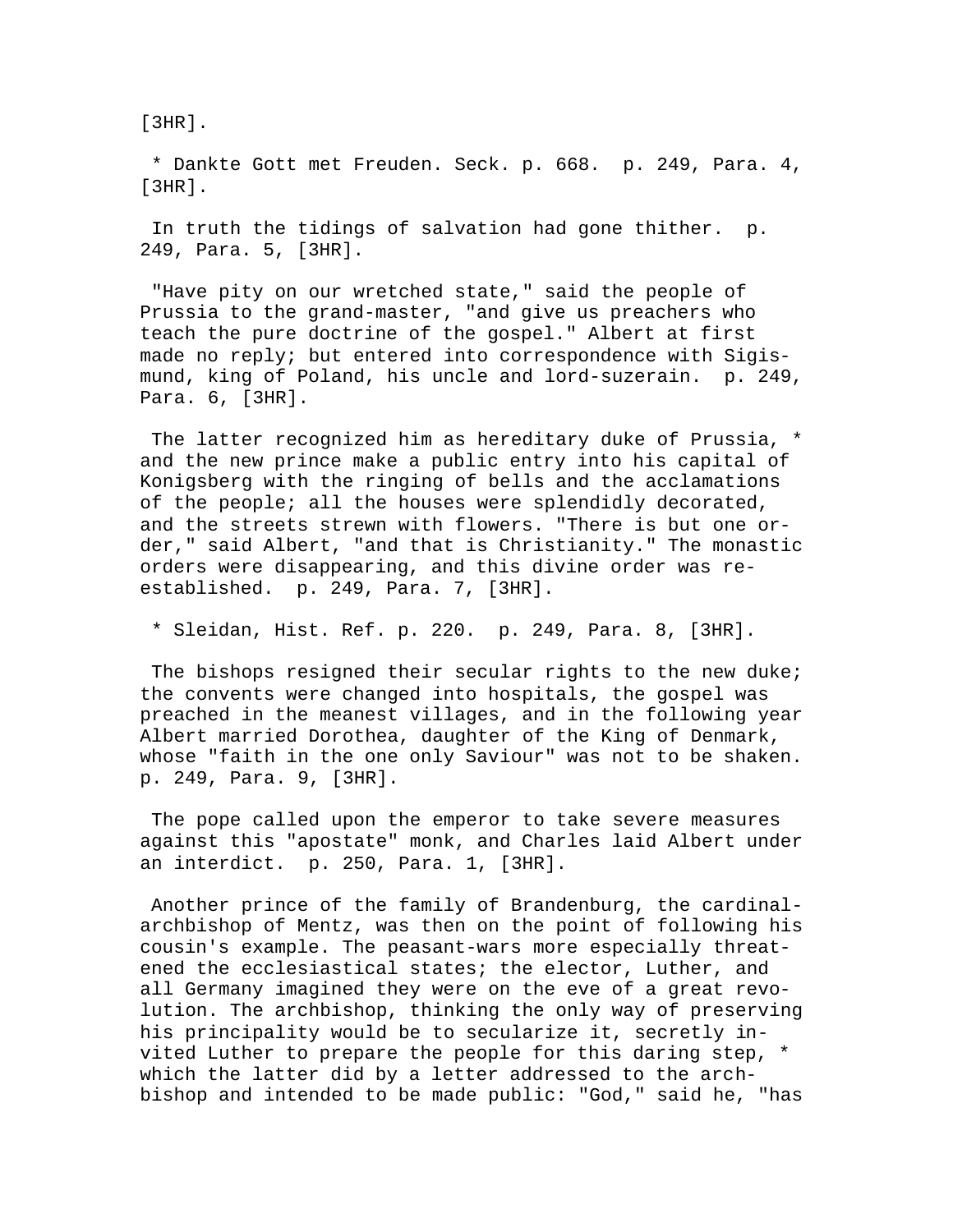laid his heavy hand upon the clergy; they must fall, nothing can save them." \*\* But the peasant-war having come to an end more speedily than had been anticipated, the cardinal kept his temporal possessions; his anxiety disappeared, and he renounced his plans of secularization. p. 250, Para. 2, [3HR].

 \* Seckend. p. 712. \*\* Er muss herunter. L. Epp. 2. 674. p. 250, Para. 3, [3HR].

 While John of Saxony, Philip of Hesse, and Albert of Prussia were taking so prominent a part in the Reformation, and instead of the prudent Frederick three princes were found full of resolution and courage, the holy work was advancing in the church and among the nations. Luther entreated the elector to establish the evangelical ministry instead of the Roman priesthood, and to direct a general visitation of the churches. \* About the same time they were beginning at Wittemberg to exercise the episcopal functions and to ordain ministers. "Let not the pope, the bishops, the monks, and the priests exclaim: 'We are the church; whosoever separates from us, separates from the church.' There is no other church than the assembly of those who have the word of God, and who are purified by it." \*\* Such was the language of Melancthon. p. 250, Para. 4, [3HR].

 \* Epp. 3. 28, 38, 51, etc. \*\* Dass Kirche sey allein diejenige, so Gottes Wort haben und damit gereiniget werden. Corp. Ref. 1. 766. p. 250, Para. 5, [3HR].

 All this could not be said and done without occasioning a strong reaction. Rome had thought the Reformation extinguished in the blood of the rebellious peasants: but its flames burst forth again in every quarter with greater power and brightness. She resolved on making another effort. The pope and the emperor wrote threatening letters - the one from Rome, the other from Spain. The imperial government prepared to set matters on their old footing; and the idea was seriously entertained of effectually crushing the Reformation in the approaching diet. p. 251, Para. 1, [3HR].

 On the 7th of November, the electoral prince of Saxony and the landgrave met in alarm at the castle of Friedewalt, and agreed that their deputies at the diet should act in concert. Thus in the forest of Sullingen were created the first elements of an evangelical alliance, in opposition to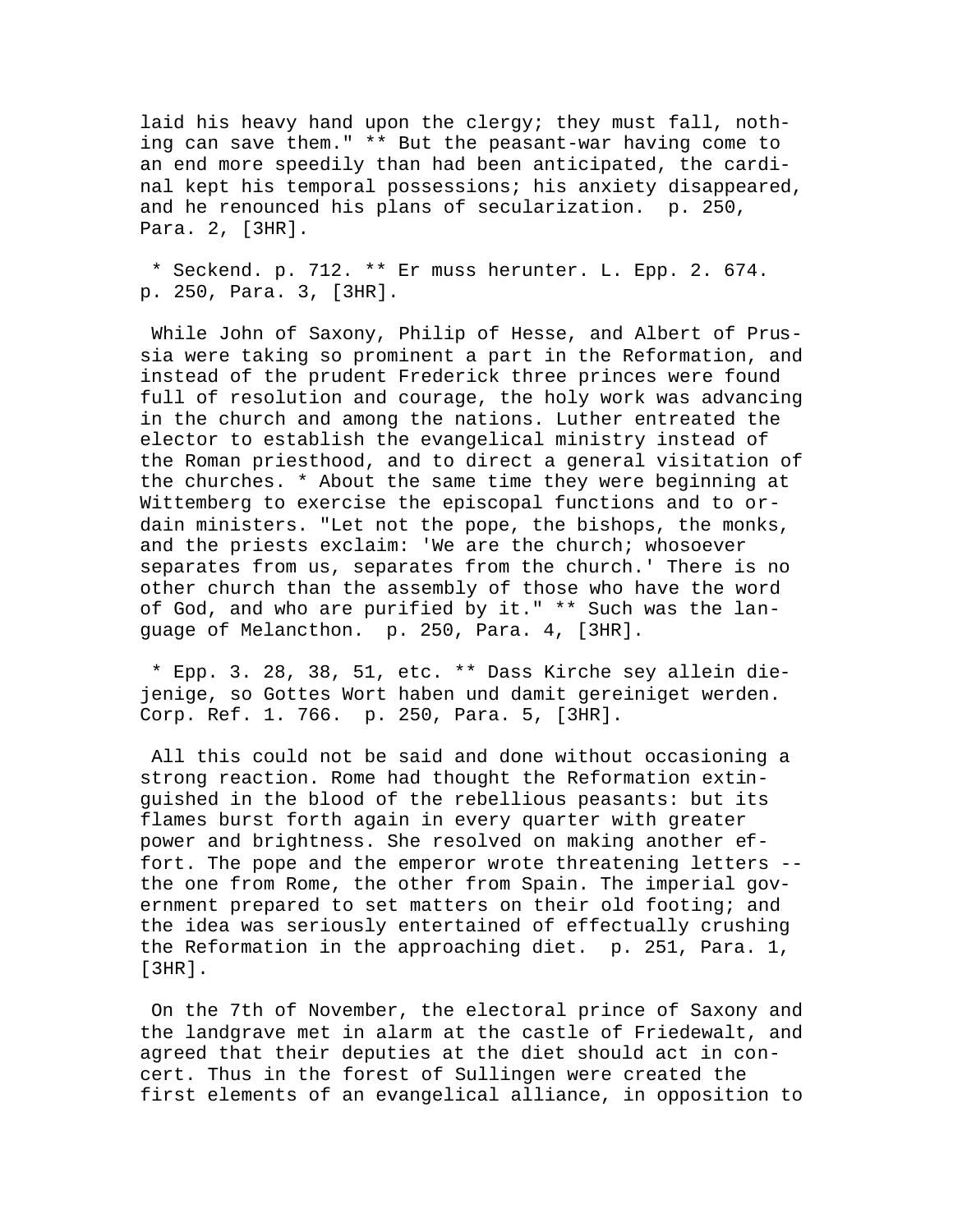the leagues of Ratisbon and Dessau. p. 251, Para. 2, [3HR].

 The diet opened at Augsburg on the 11th of December. The evangelical princes were not present in person. From the very first the deputies of Saxony and Hesse spoke out boldly: "The insurrection of the peasants," said they, "was owing to an impolitic severity. It is neither by fire nor sword that God's truth can be torn from the heart. If you determine to employ violent measures against the Reformation, more terrible calamities will befall you than those from which you have so recently and so narrowly escaped." p. 251, Para. 3, [3HR].

 It was felt that whatever resolution was adopted, its results would be of the greatest importance. Every one desired to put off the decisive moment, in order to increase his own strength. They therefore determined to assemble again at Spires in the month of May following; and that in the meanwhile the recess of Nuremberg should continue in force. Then, said they, we will enter thoroughly into the subject "of the holy faith, of justice, and of peace." p. 251, Para. 4, [3HR].

 The landgrave persevered in his plan. He had a conference with the elector at Gotha at the end of February 1526. These two princes agreed that if they were attacked on account of the word of God, they should unite their forces to resist their adversaries. This alliance was ratified at Torgau, and was destined to produce important results. p. 251, Para. 5, [3HR].

 The alliance of Torgau did not satisfy the landgrave. Convinced that Charles V was endeavoring to form a league "against Christ and his holy word," he wrote letter after letter to the elector, representing to him the necessity of combining with other states. "As for me," wrote he, "I would rather die than renounce the word of God and allow myself to be driven from my throne." \* p. 252, Para. 1, [3HR].

\* Seckendorf, p. 768. p. 252, Para. 2, [3HR].

 There was great uncertainty at the electoral court. In fact, a serious obstacle stood in the way of any union between the evangelical princes, and this obstacle was Luther and Melancthon. Luther desired that the evangelical doc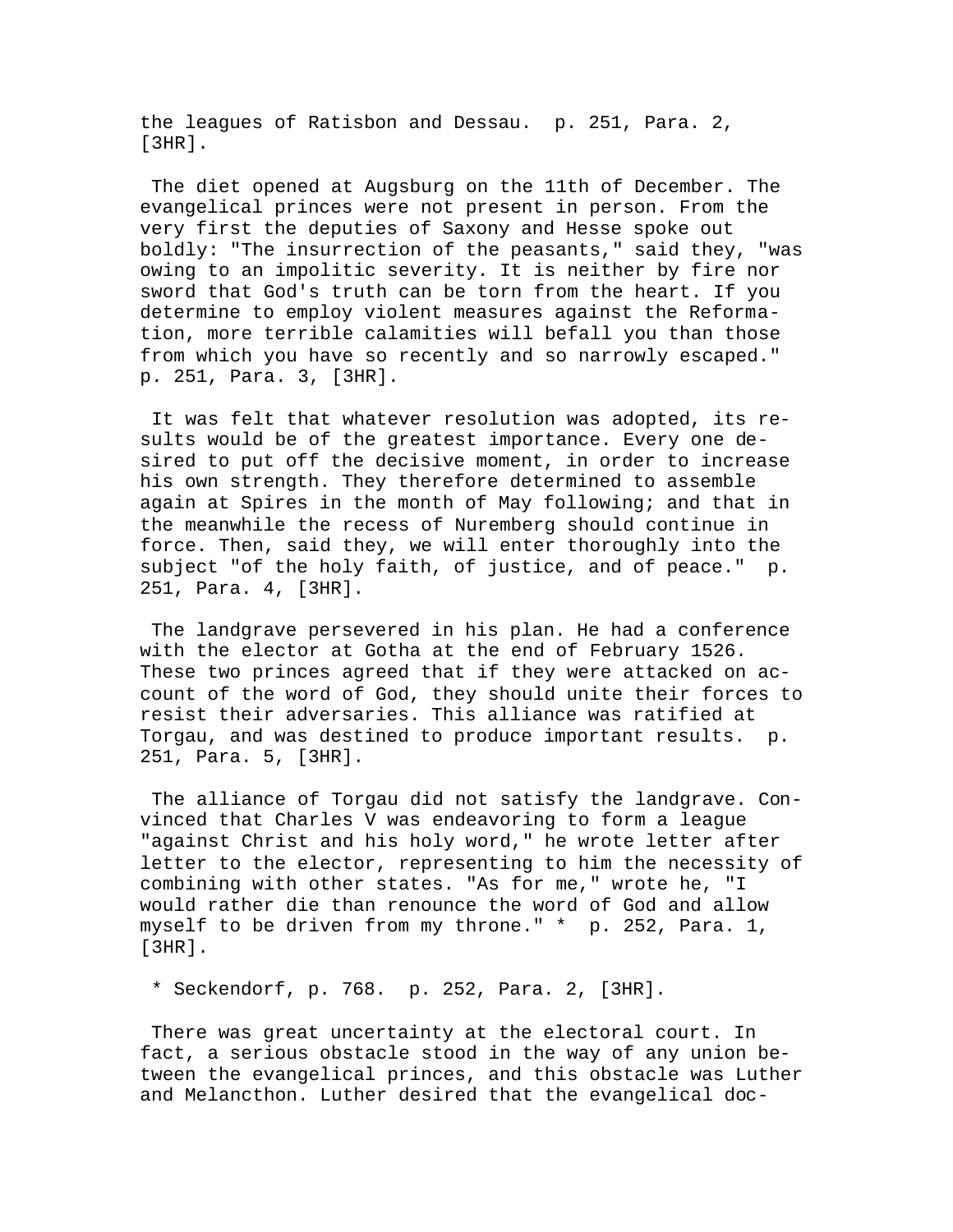trine should be defended by God alone. He thought that the less men interfered with it, the more striking would be God's interposition. It seemed to him that whatever measures they desired to take, they must be ascribed to an unworthy timidity or a blamable mistrust. Melancthon feared that the alliance of the evangelical princes would precipitate that very struggle which they were desirous of avoiding. p. 252, Para. 3, [3HR].

 The landgrave was not to be checked by these considerations, and he endeavored to bring the neighboring states into the alliance; but his exertions were not crowned with success. Frankfort refused to enter it. The elector of Treves abandoned his opposition and accepted a pension from the emperor. Even the elector-palatine, whose evangelical disposition was well known, rejected Philip's proposals. p. 252, Para. 4, [3HR].

 Thus the landgrave failed on the side of the Rhine; but the elector, notwithstanding the opinions of the theologians of the Reformation, entered into negotiations with the princes who had at all times rallied round the powerful house of Saxony. On the 12th of June, the elector and his son, the dukes Philip, Ernest, Otho, and Francis of Brunswick and Luneburg, duke Henry of Mecklenburg, Prince Wolff of Anhalt, counts Albert and Gebhard of Mansfeldt, assembled at Magdeburg; and there, under the presidence of the elector, they formed an alliance similar to that of Torgau. p. 252, Para. 5, [3HR].

 "Almighty God," said these princes, "having in his unspeakable mercy revived among men his holy and eternal word, the food of our souls, and our greatest treasure here below; and great exertions having been made on the part of the clergy and their adherents to suppress and extirpate it, we, being firmly assured that He who hath sent it to glorify His name upon earth, will also know how to maintain it, bind ourselves to preserve that blessed word for our people, and to that end to employ our goods, our lives, our states, our subjects, and all that we possess; putting our trust, not in our armies, but solely in the omnipotence of the Lord, whose instruments we desire to be." \* Such was the language of the princes. p. 253, Para. 1, [3HR].

 \* Allein auf Gott den Allmachtigen, als dessen Werkzeuge sie handeln. Hortleber, Ursache des Deutschen Krieges 1. 1490. p. 253, Para. 2, [3HR].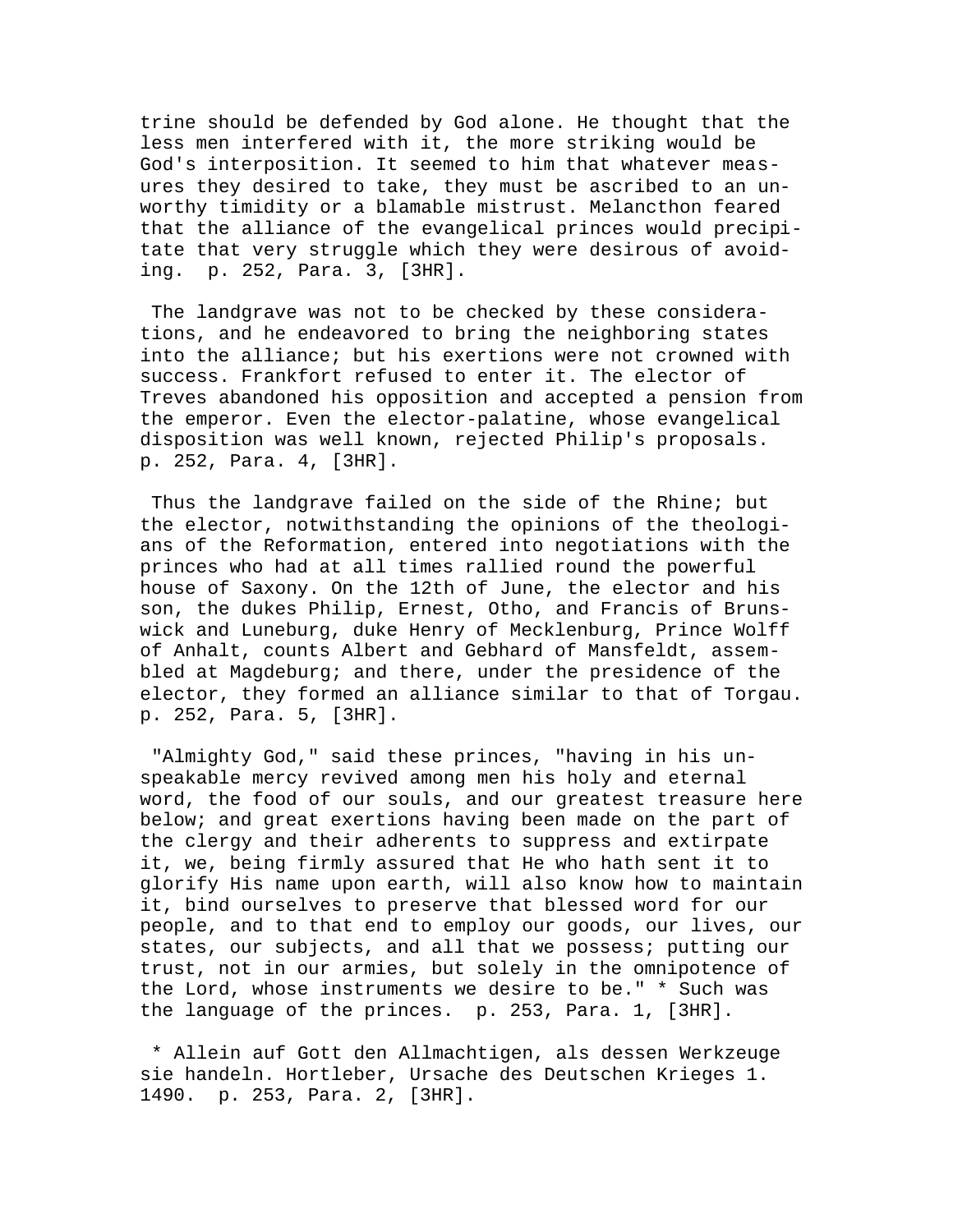Two days after, the city of Magdeburg was received into the alliance, and the new duke of Prussia, Albert of Brandenburg, acceded to it by a separate treaty. p. 253, Para. 3, [3HR].

 The evangelical alliance was thus formed; but the perils that it was intended to avert became every day more threatening. The clergy and the princes friendly to Rome had seen the Reformation, which they had thought stifled, suddenly growing up before them in a formidable shape. Already the partisans of the Reformation were almost as powerful as those of the pope. If they had a majority in the diet, the consequences to the ecclesiastical states might easily be imagined. Now or never. It is no longer a question of refuting a heresy; they have to contend against a powerful party. Other victories than those of Dr. Eck are required to save Christendom. p. 253, Para. 4, [3HR].

 Effectual precautions had already been taken. The metropolitan chapter of the collegiate church at Mentz had called a meeting of all its suffragans, and decided on sending a deputation to the emperor and the pope, calling on them to preserve the church. p. 253, Para. 5, [3HR].

 At the same time, duke George of Saxony, duke Henry of Brunswick, and the cardinal-elector Albert, had met at Halle, and resolved to address a memorial to Charles V. "The detestable doctrine of Luther," said they, "is making rapid progress. Every day attempts are made to gain over even us; and as they cannot succeed by gentle measures, they are striving to compel us, by exciting our subjects to revolt. We implore the assistance of the emperor." \* Immediately after this conference, Brunswick himself set out for Spain in order to influence Charles's determination. p. 253, Para. 6, [3HR].

 \* Schmidt. Deutsche Gesch. 8. 202. p. 253, Para. 7, [3HR].

 He could not have arrived at a more favorable moment; the emperor had just concluded the famous treaty of Madrid with France; he seemed to have nothing more to fear in that quarter, and his eyes were now turned solely towards Germany. Francis I had offered to defray a moiety of the expenses of a war, either against the heretics or against the Turks. p. 254, Para. 1, [3HR].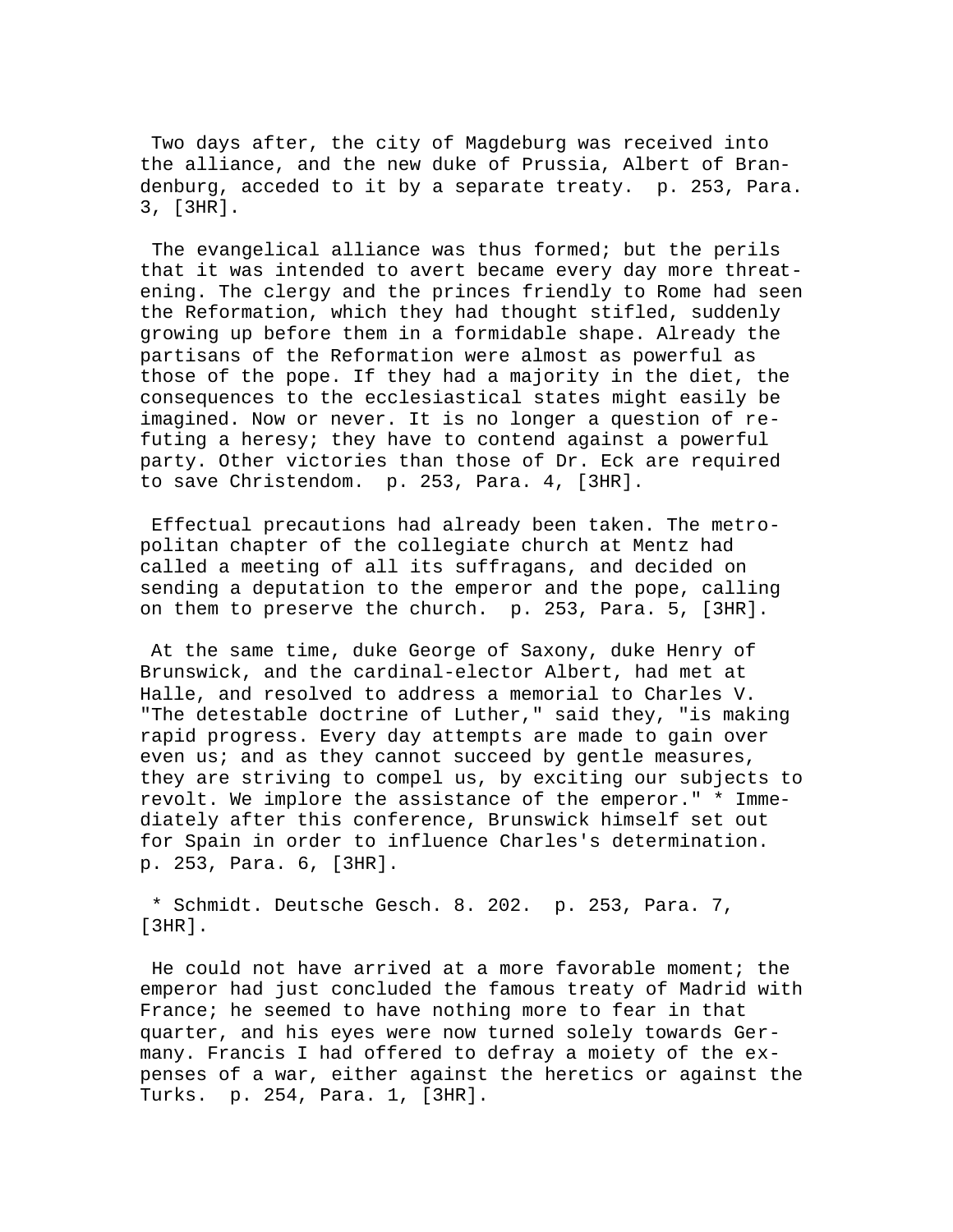The emperor was at Seville, where he was about to marry a princess of Portugal, and the banks of the Guadalquivir reechoed with the noise of his festivities. A glittering train of nobles and a vast concourse of people crowded that ancient capital of the Moors. Under the arched roof of its magnificent cathedral were displayed all the pompous ceremonies of the church; a legate from the pope officiated, and never, even under the dominion of the Arabs, had Andalusia witnessed a spectacle of greater splendor and solemnity. p. 254, Para. 2, [3HR].

 At this very moment Henry of Brunswick arrived from Germany, and besought Charles to rescue the empire and the church from the attacks of the monk of Wittemberg. His request was immediately taken into consideration, and the emperor decided on adopting vigorous measures. p. 254, Para. 3, [3HR].

 On the 23d of March 1526, he wrote to several of the princes and cities that had remained faithful to Rome. At the same time he gave Henry of Brunswick a special commission to inform them verbally that he had been seriously grieved to learn that the continual progress of the Lutheran heresy threatened to fill Germany with sacrilege, devastation, and bloodshed; that on the contrary he beheld with extreme pleasure the fidelity of the majority of the states; that, laying aside all other occupations, he was about to leave Spain and repair to Rome, to come to an understanding with the pope, and from thence proceed to Germany to fight against the abominable pest of Wittemberg; that, on their parts, it was their duty to adhere to their faith; and if the Lutherans sought to lead them into error by stratagem or force, they should form a close alliance and boldly resist them; and that he would soon arrive and support them with all his power. \* p. 254, Para. 4, [3HR].

 \* Weimar State-papers, Seckendorff, p. 768. p. 254, Para. 5, [3HR].

 When Brunswick returned to Germany, the Romish party were transported with joy and proudly lifted up their heads. The dukes of Brunswick and Pomerania, Albert of Mecklenburg, John of Juliers, George of Saxony, the dukes of Bavaria, and all the princes of the church, thought themselves secure of victory, as they read the menacing letters of the conqueror of Francis I. They resolved to attend the ap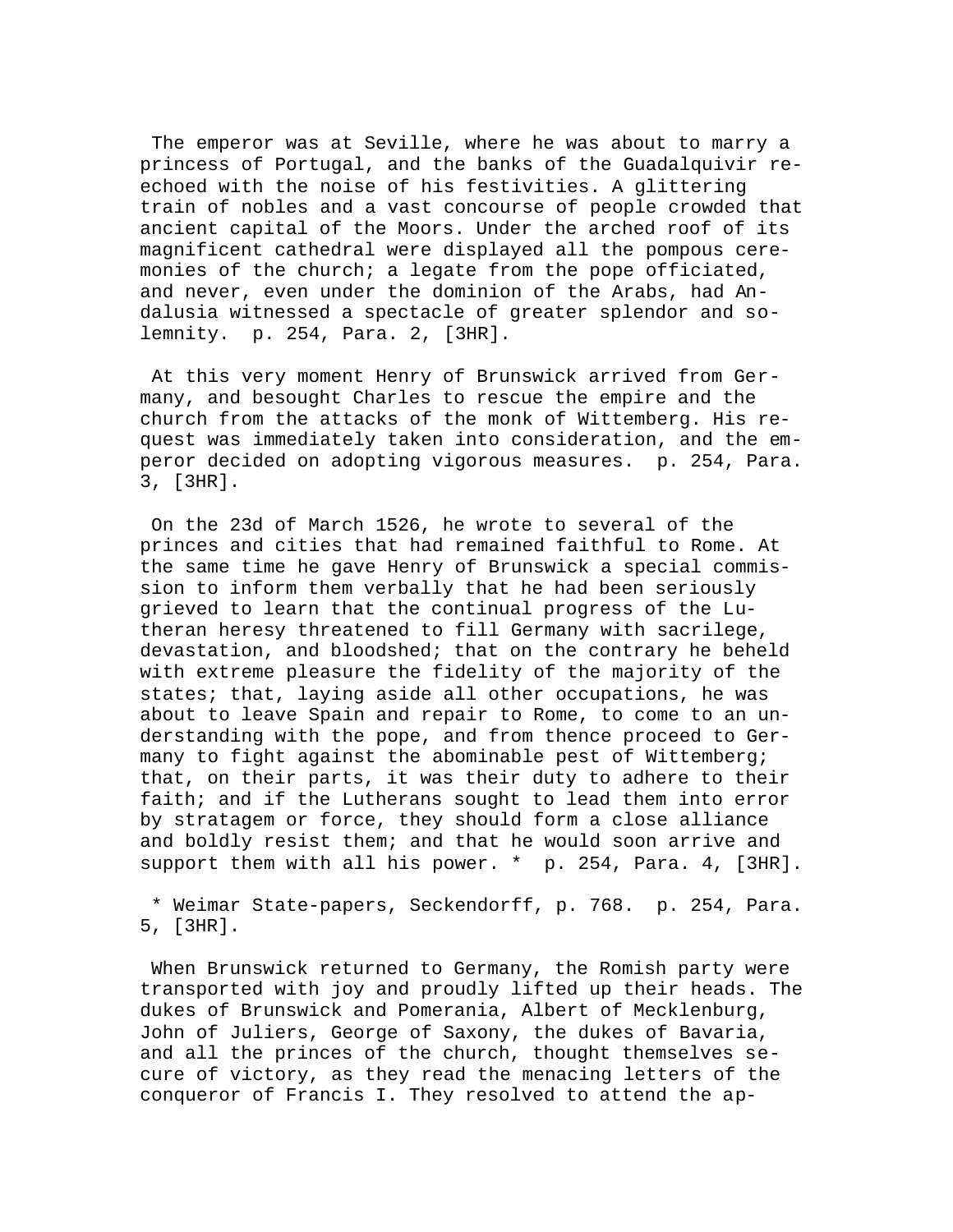proaching diet, to humble the heretical princes, and if they did not submit, to compel them by the sword. Duke George is reported to have said, "I may be elector of Saxony whenever I please;" \* he subsequently, however, endeavored to give another meaning to these words. "Luther's cause will not last long: let him look to it," said the duke's chancellor one day at Torgau, with an air of triumph. p. 255, Para. 1, [3HR].

 \* Ranke, Deutsch Gesch. 2. p. 349; Rommel Urkunden, p. 22. p. 255, Para. 2, [3HR].

 Luther, indeed, was looking to it, but not as the chancellor understood the expression; he was attentively watching the motions of the enemies of God's word, and, like Melancthon, imagined he saw thousands of swords unsheathed against the gospel. But he sought for other and higher strength than that of man. "Satan," wrote he to Frederick Myconius, "is putting forth his fury; ungodly pontiffs are conspiring; and we are threatened with war. Exhort the people to contend valiantly before the throne of the Lord by faith and prayer, so that our enemies, vanquished by the Spirit of God, may be constrained to peace. Our chief want, our chief labor is prayer; let the people know that they are now exposed to the edge of the sword and to the rage of Satan, and let them pray." \* p. 255, Para. 3, [3HR].

 \* Ut in mediis gladiis et furoribus Satanae posito et periclitanti. L. Epp. 3. 100. p. 255, Para. 4, [3HR].

 Thus were all things tending towards a decisive struggle. The Reformation had on its side the prayers of Christians, the sympathy of the people, and an increasing influence over men's minds that no power could check. The Papacy had in its favor the ancient order of things, the strength of old custom, the zeal and hatred of formidable princes, and the power of that mighty emperor who reigned over two worlds, and who had just before given so rude a check to the ambition of Francis the First. p. 256, Para. 1, [3HR].

 Such was the state of affairs when the diet of Spires was opened. Now let us return to Switzerland. p. 256, Para. 2, [3HR].

 Book 11. DIVISIONS. SWITZERLAND -- GERMANY. 1523-1527. p. 257, Para. 1, [3HR].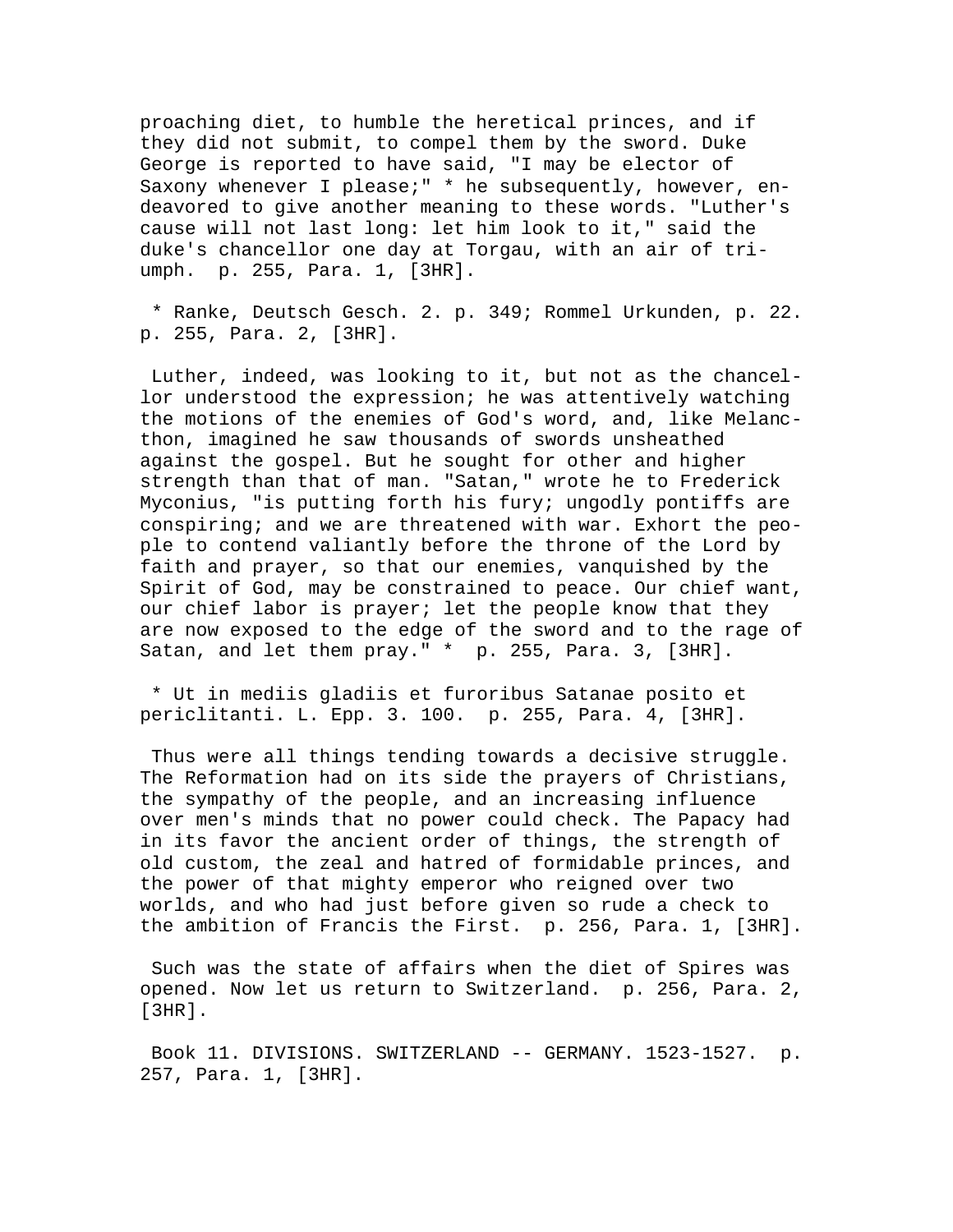CHAPTER 1 --- Unity in diversity -- Primitive fidelity and liberty -- Formation of Romish unity -- Leo Juda and the monk -- Zwingle's theses -- The disputation of January. p. 257, Para. 2, [3HR].

We are about to contemplate the diversities, or, as they have been called, the variations of the Reformation. These diversities are one of its most essential characteristics. p. 257, Para. 3, [3HR].

 Unity in diversity and diversity in unity, is a law of nature as well as of the church. p. 257, Para. 4, [3HR].

 Truth is like the light of the sun: it descends from heaven one and ever the same; and yet it assumes different colors upon earth, according to the objects on which it falls. In like manner, formularies somewhat different may sometimes express the same Christian idea considered under different aspects. p. 257, Para. 5, [3HR].

 How dull would creation be if this boundless variety of forms and colors, which gives it beauty, were replaced by an absolute uniformity. But how melancholy also would be its appearance, if all created beings did not form a magnificent unity. p. 257, Para. 6, [3HR].

 Divine unity has its rights, so also has human diversity. In religion we must suppress neither God nor man. If you have not unity, your religion is not of God; if you have not diversity, the religion is not of man; but it ought to be of both. Would you erase from creation one of the laws that God himself has imposed on it, that of infinite diversity? And even things without life giving sound, whether pipe or harp, except they give a distinction in the sounds, how shall it be known what is piped or harped? 1 Cor. 14. 7. But if there is a diversity in religion arising from the difference of individuality, and which consequently must subsist even in heaven, there is one that proceeds from man's rebellion, and this is indeed a great calamity. p. 257, Para. 7, [3HR].

 There are two tendencies which equally lead us into error. The one exaggerates diversity, the other exaggerates unity. The essential doctrines of salvation are the limit between these two courses. To require more than these doctrines, is to infringe this diversity; to require less, is to infringe unity. p. 258, Para. 1, [3HR].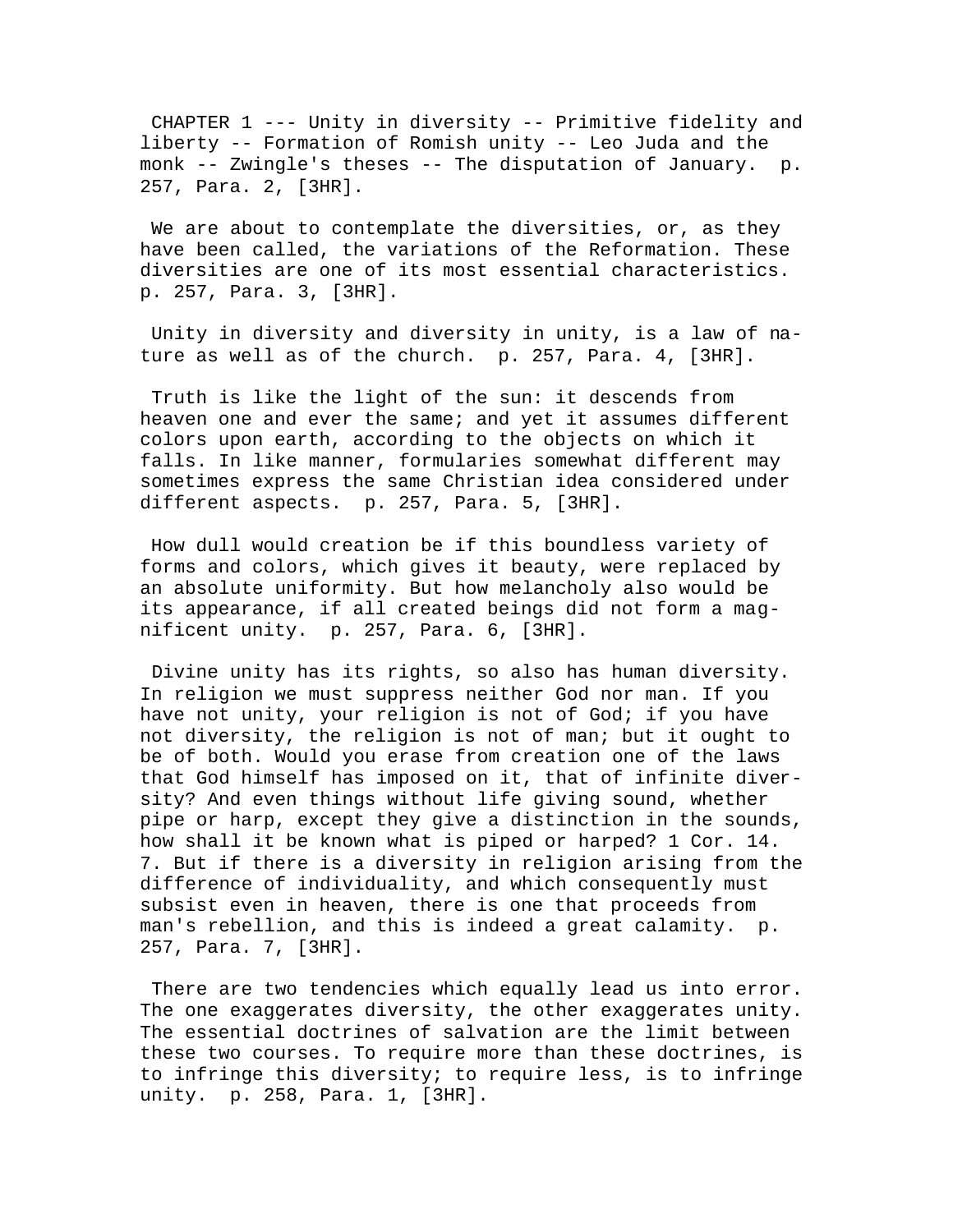The latter excess is that of rash and rebellious minds, who look beyond Jesus Christ to form systems and doctrines of men. p. 258, Para. 2, [3HR].

 The former exists in various exclusive sects, and particularly in that of Rome. p. 258, Para. 3, [3HR].

 The church should reject error, and unless this be done, Christianity cannot be maintained. But if this idea were carried to extremes, it would follow that the church should take arms against the least deviation, and put herself in motion for mere verbal disputes. Faith would thus be fettered, and the feelings of Christians reduced to bondage. Such was not the condition of the church in the times of real catholicity, the catholicity of the primitive ages. She rejected the sects that attacked the fundamental truths of the gospel; but these truths once received, it left full liberty to faith. Rome soon departed from this wise course; and in proportion as the dominion and teaching of men arose in the church, there sprung up by their side a unity of man. p. 258, Para. 4, [3HR].

When a merely human system had been once invented, coercion increased from age to age. The Christian liberty, respected by the catholicism of the earlier ages, was at first limited, then enslaved, and finally stifled. Conviction, which according to the laws of human nature and of the word of God should be freely formed in the heart and understanding of man, was imposed from without, completely formed and symmetrically arranged by the masters of mankind. Reflection, will, feeling, all the faculties of the human being which, subjected to the word and Spirit of God, should work and bear fruit freely, were deprived of their liberty, and constrained to expand in shapes that had been determined upon beforehand. The mind of man became as a mirror on which extraneous objects are reflected, but which possesses nothing by itself. Doubtless there still existed many souls that had been taught direct of God. But the great majority of Christians from that time received the convictions of others only; a faith peculiar to the individual was rare; it was the Reformation alone that restored this treasure to the church. p. 258, Para. 5, [3HR].

 And yet for some time there was a space within which the human mind was permitted to move; there were certain opinions that might be received or rejected at will. But as a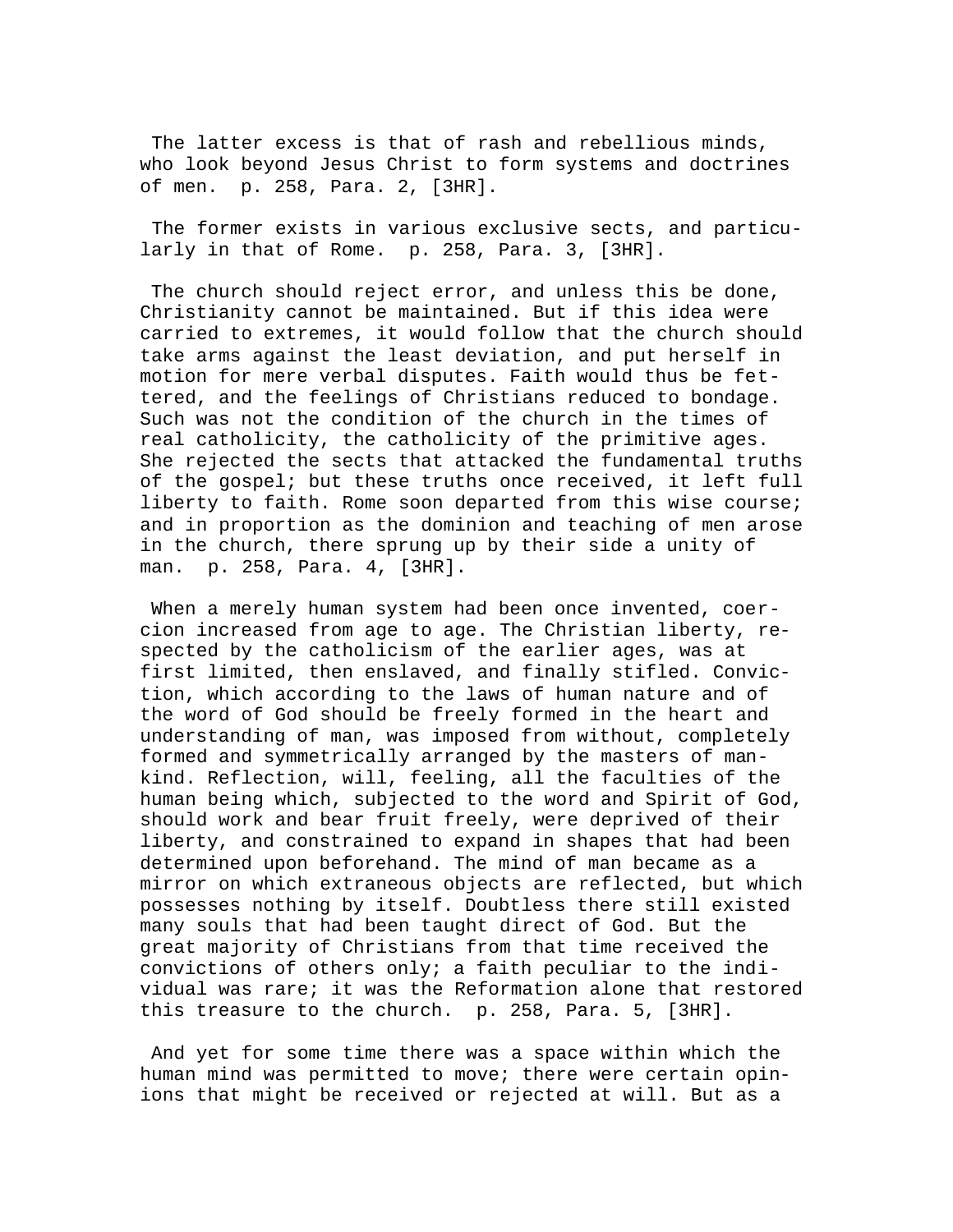hostile army day by day presses closer to a besieged city, compels the garrison to move only within the narrow boundary of its ramparts, and at last forces it to surrender; so the hierarchy, from age to age, and almost from year to year, contracted the space that it had temporarily granted to the human mind, until at last this space, from continual encroachments, had ceased to exist. All that man ought to love, believe, or do, was regulated and decreed in the offices of the Roman chancery. The faithful were relieved of the fatigue of examining, of reflecting, of contending; all that they had to do was to repeat the formularies they had been taught. p. 259, Para. 1, [3HR].

 From that time, if there appeared in the bosom of Romancatholicism any one who had inherited the catholicism of the apostolic ages, such a man feeling his inability to expand in the bonds in which he was confined, was compelled to snap them asunder, and display again to the astonished world the unfettered bearing of a Christian, who acknowledges no law save that of God. p. 259, Para. 2, [3HR].

 The Reformation, by restoring liberty to the church, was destined also to restore its original diversity, and to people it with families united by the great features of resemblance they derive from their common parent; but different in their secondary features, and reminding us of the varieties inherent in human nature. Perhaps it would have been desirable for this diversity to exist in the universal church without leading to sectarian divisions. Nevertheless, we must not forget that these sects are but the expression of this diversity. p. 259, Para. 3, [3HR].

 Switzerland and Germany, which had till this time developed themselves independently of each other, began to come in contact in the years whose history we are about to retrace, and realized the diversity of which we have been speaking, and which was to be one of the characteristics of Protestantism. We shall there behold men perfectly agreed on all the great doctrines of faith, and yet differing on certain secondary points. Passion, indeed, entered into these discussions; but while deploring such a melancholy intermixture, Protestantism, far from seeking to conceal her diversity, publishes and proclaims it. Its path to unity is long and difficult, but this unity is the real unity. p. 260, Para. 1, [3HR].

Zwingle was advancing in the Christian life. While the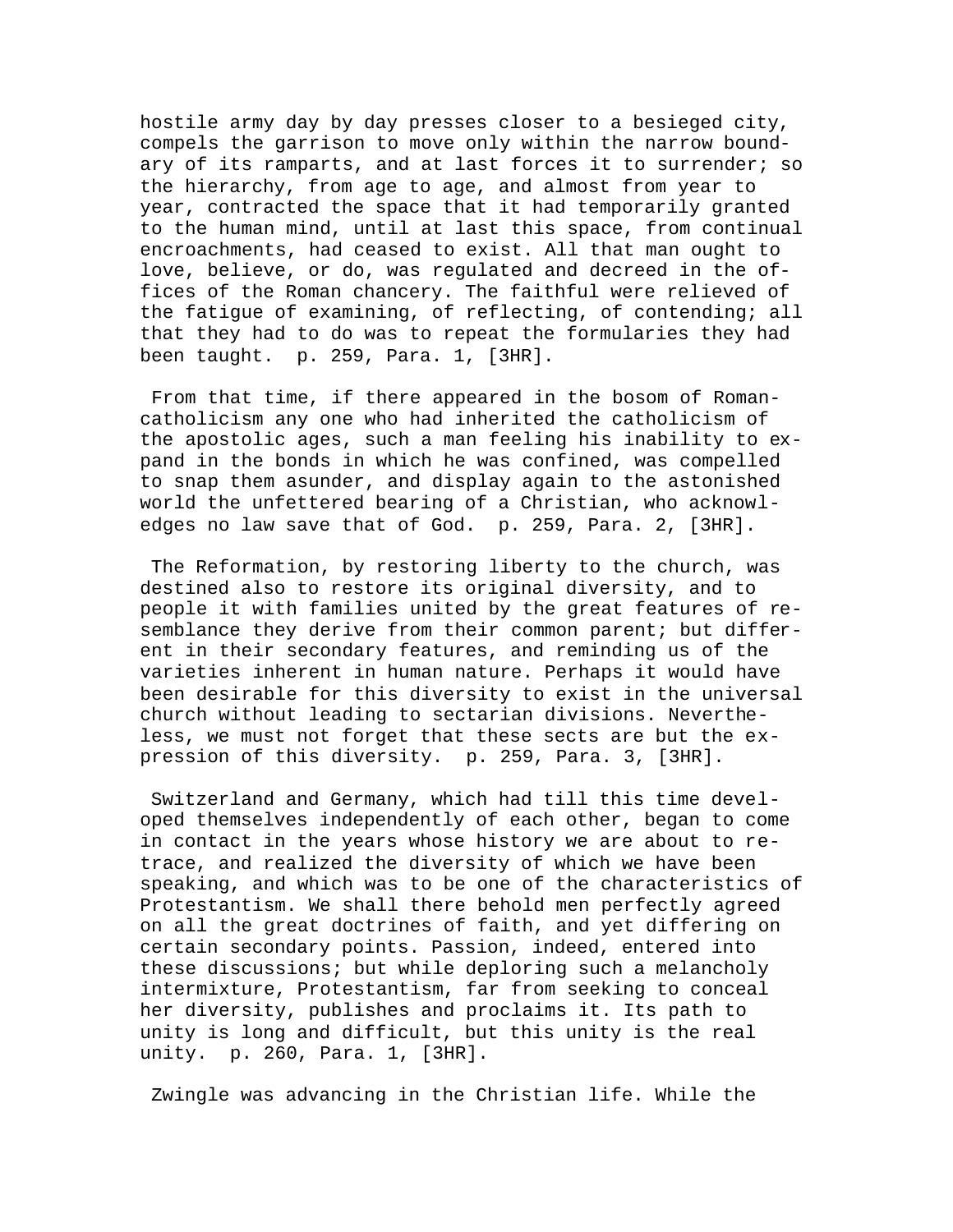gospel had freed Luther from that profound melancholy to which he had formerly given way in the convent of Erfurth, and had developed in him a serenity which often amounted to gaiety, and of which the reformer afterwards gave so many proofs, even in the face of great dangers, Christianity had produced the very opposite effect on the joyous child of the Tockenburg mountains. Tearing Zwingle from his thoughtless and worldly life, it had imprinted a seriousness on his character that was not natural to him. This seriousness was very necessary to him. We have seen how towards the close of the year 1522 numerous enemies appeared rising up against the Reformation. \* Zwingle was overwhelmed with reproaches from every quarter, and disputes would often take place even in the churches. p. 260, Para. 2, [3HR].

 \* See vol. 2., Book 8 near the end. p. 260, Para. 3, [3HR].

 Leo Juda, who, says an historian, was a man of small stature, \* but full of love for the poor, and zeal against false teachers, had arrived at Zurich about the end of the year 1522 to occupy the station of pastor of St. Peter's church. He had been replaced at Einsidlen by Oswald Myconius. \*\* This was a valuable acquisition for Zwingle and for the Reformation. p. 260, Para. 4, [3HR].

 \* Er war ein kurzer Mann. Fusslin Beytrage, 4. 44. \*\* Ut post abitum Leonis, monachis aliquid legam. Zw. Epp. 253. p. 260, Para. 5, [3HR].

 One day, not long after his arrival, as he was in the church of which he had been appointed pastor, he heard an Augustine monk asserting forcibly that man is able of himself to satisfy the righteousness of God. "Reverend father prior," said Leo, "listen to me for an instant; and you, my dear citizens, keep still; I will speak as becomes a Christian." He then proved to the people the falseness of the doctrine to which he had been listening. \* Upon this a great disturbance arose in the church; and immediately several persons angrily fell upon "the little priest" from Einsidlen. Zwingle appeared before the great council, requiring permission to give an account of his doctrine in the presence of the deputies of the bishop; and the council, desirous of putting an end to these disturbances, convened a conference for the 29th of January 1523. The news spread rapidly through the whole of Switzerland. His adversaries exclaimed in their vexation: "A diet of vagabonds is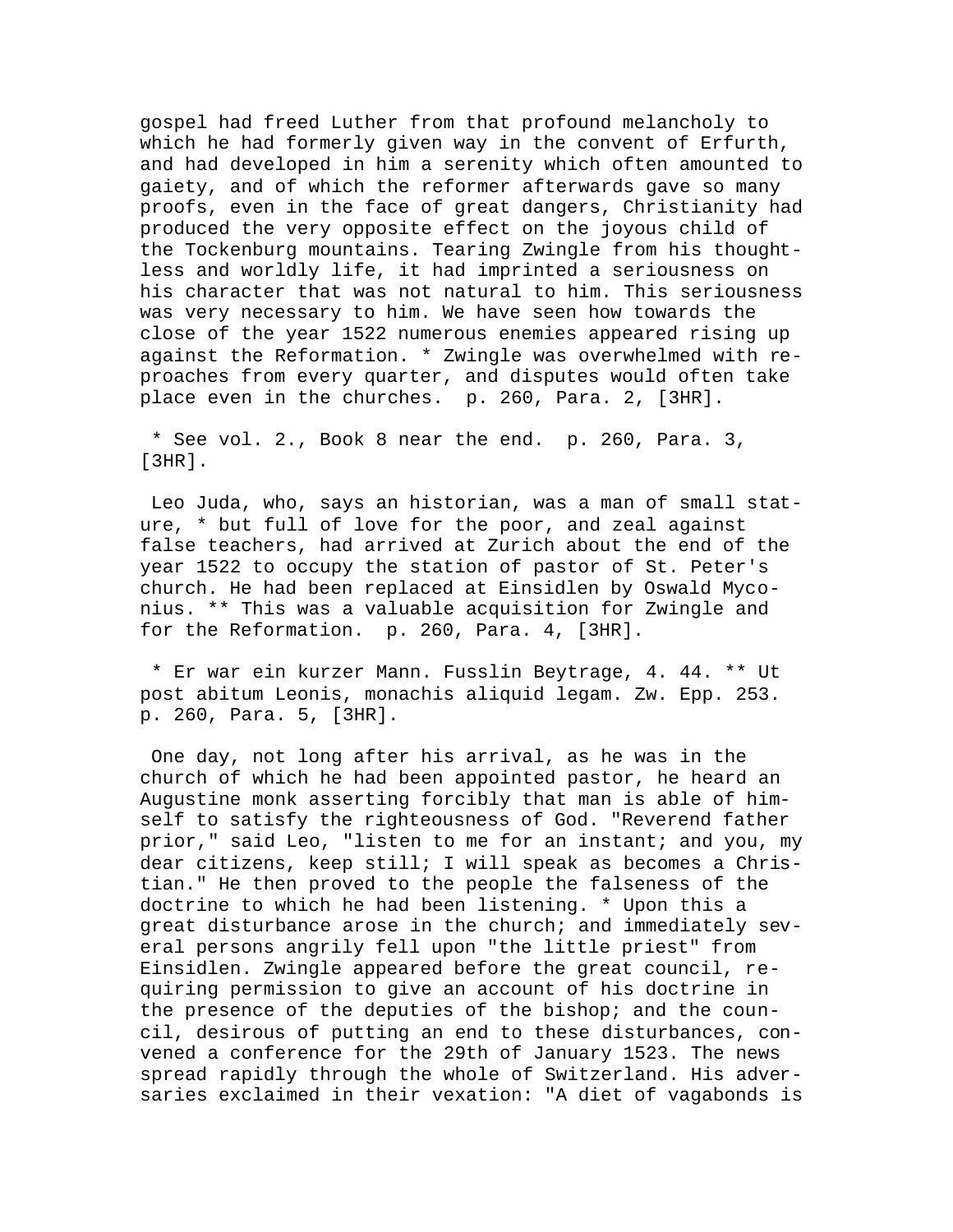to be held at Zurich; all the beggars from the highways will be there." p. 261, Para. 1, [3HR].

 \* Hottinger, Helv. Kirch. Gesch. 3. 605. p. 261, Para. 2, [3HR].

 Zwingle, desiring to prepare for the struggle, published sixty-seven theses. The mountaineer of the Tockenburg boldly assailed the pope in the eyes of all Switzerland. p. 261, Para. 3, [3HR].

 "All those, said he, who maintain that the gospel is nothing without the confirmation of the church, blaspheme God. p. 261, Para. 4, [3HR].

 "Jesus Christ is the only way of salvation for all those who have been, who are, or who shall be. p. 261, Para. 5, [3HR].

 "All Christians are Christ's brethren, and brethren of one another, and they have no father upon earth: thus orders, sects, and parties fall to the ground. p. 261, Para. 6, [3HR].

 "We should not constrain those who will not acknowledge their error, unless they disturb the public peace by their seditious behavior." p. 261, Para. 7, [3HR].

 Such were some of Zwingle's propositions. p. 262, Para. 1, [3HR].

 Early in the morning of Thursday the 29th of January, more than six hundred persons had collected in the hall of the Great Council at Zurich. Citizens and strangers, scholars, men of rank and the clergy, had responded to the call of the council. "What will be the end of all this?" asked they of one another. \* No one ventured to reply; but the attention, emotion, and agitation prevailing in this assembly, clearly manifested that they were expecting some extraordinary result. p. 262, Para. 2, [3HR].

 \* Ein grosses Verwurderen, was doch uss der Sach werden wollte. Bullinger Chronik. 1. 97. p. 262, Para. 3, [3HR].

 The burgomaster Roust, who had fought at Marignan, presided at the conference. The chevalier James d'anwyl, grand-master of the episcopal court at Constance, the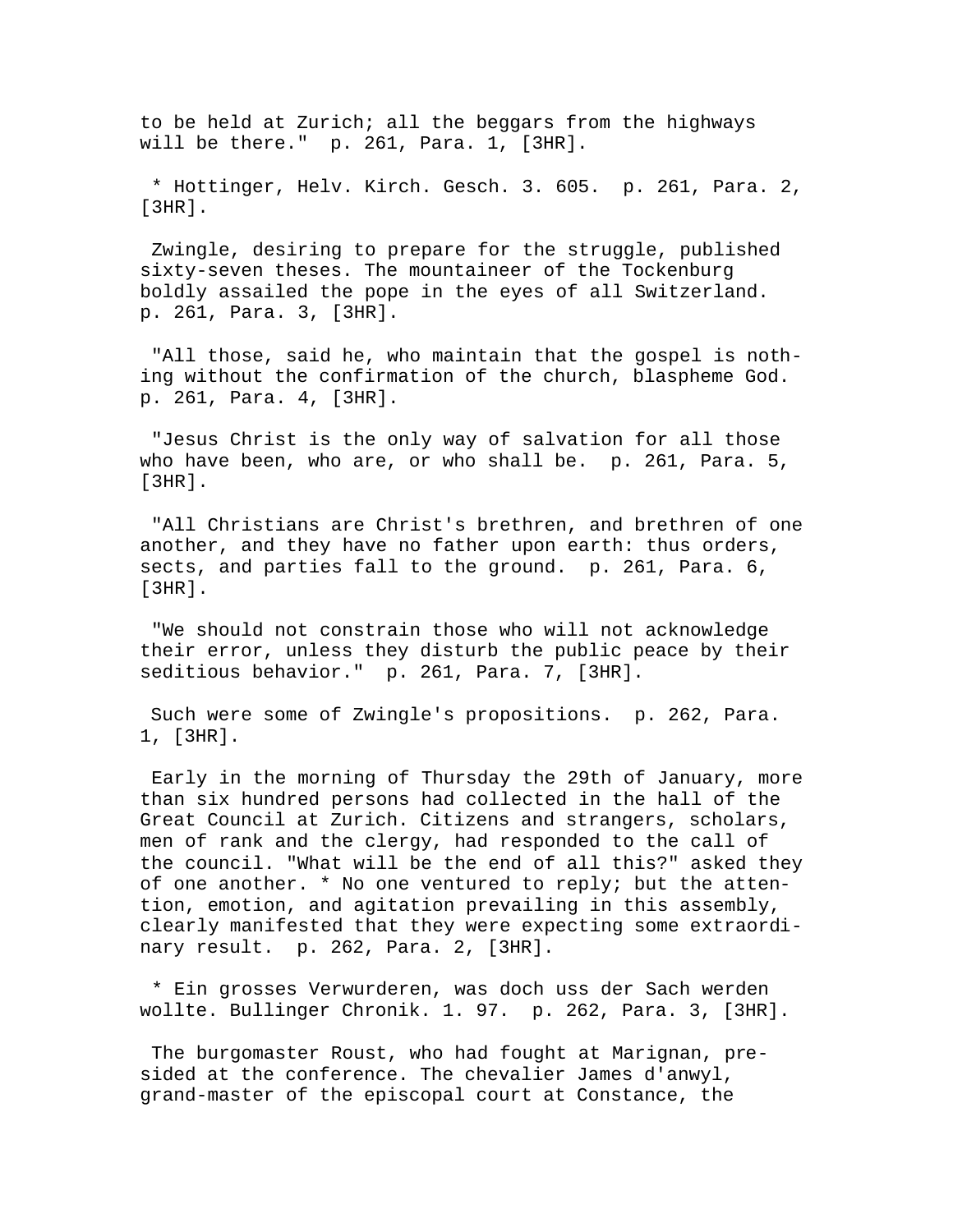vicar-general Faber, and many other doctors, were present as the bishop's representatives. Sebastian Hofmeister had been sent by Schaffhausen, and he was the only deputy from the cantons: such was still the weakness of the Reformation in Switzerland. On a table in the middle of the hall lay a Bible; in front of it sat Zwingle: "I am agitated and tormented on every side," he had said, "and yet I stand firm, relying not on my own strength, but on Christ the rock, with whose help I can do all things." \* p. 262, Para. 4, [3HR].

 \* Immotus tamen maneo, non meis nervis nixus, sed petra Christo, in quo omnia possum. Zw. Epp. p. 261. p. 262, Para. 5, [3HR].

 Zwingle stood up and said: "I have preached that salvation is found in Jesus Christ alone, and for this reason I am stigmatized throughout Switzerland as a heretic, a seducer of the \* people, a rebel. . . . . Now, then, in the name of God, here I stand." \* p. 262, Para. 6, [3HR].

 \* Nun wohlan in dem Namen Gottes, hie bin ich. Bullinger Chronik. p. 98. p. 262, Para. 7, [3HR].

 Upon this all eyes were turned towards Faber, who rose and made answer: "I was not sent here to dispute, but merely to listen." The assembly in surprise began to laugh. "The diet of Nuremberg," continued Faber, "has promised a council with a year; we must wait until it meets." p. 262, Para. 8, [3HR].

 "What," said Zwingle, "is not this vast and learned meeting as good as any council?" Then turning to the presidents, he added: "Gracious lords, defend the word of God." p. 263, Para. 1, [3HR].

 A deep silence followed this appeal; it was interrupted by the burgomaster, who said: "If there is any one here who has anything to say, let him do so." There was another pause. "I call upon all those who have accused me, and I know that there are several here," said Zwingle, "to come forward and reprove me for the love of truth." No one said a word. Zwingle repeated his request a second and third time, but to no purpose. Faber, thus closely pressed, dropped for an instant the reserve he had imposed on himself, to declare that he had convicted the pastor of Filispach of his error, and who was not confined in prison; but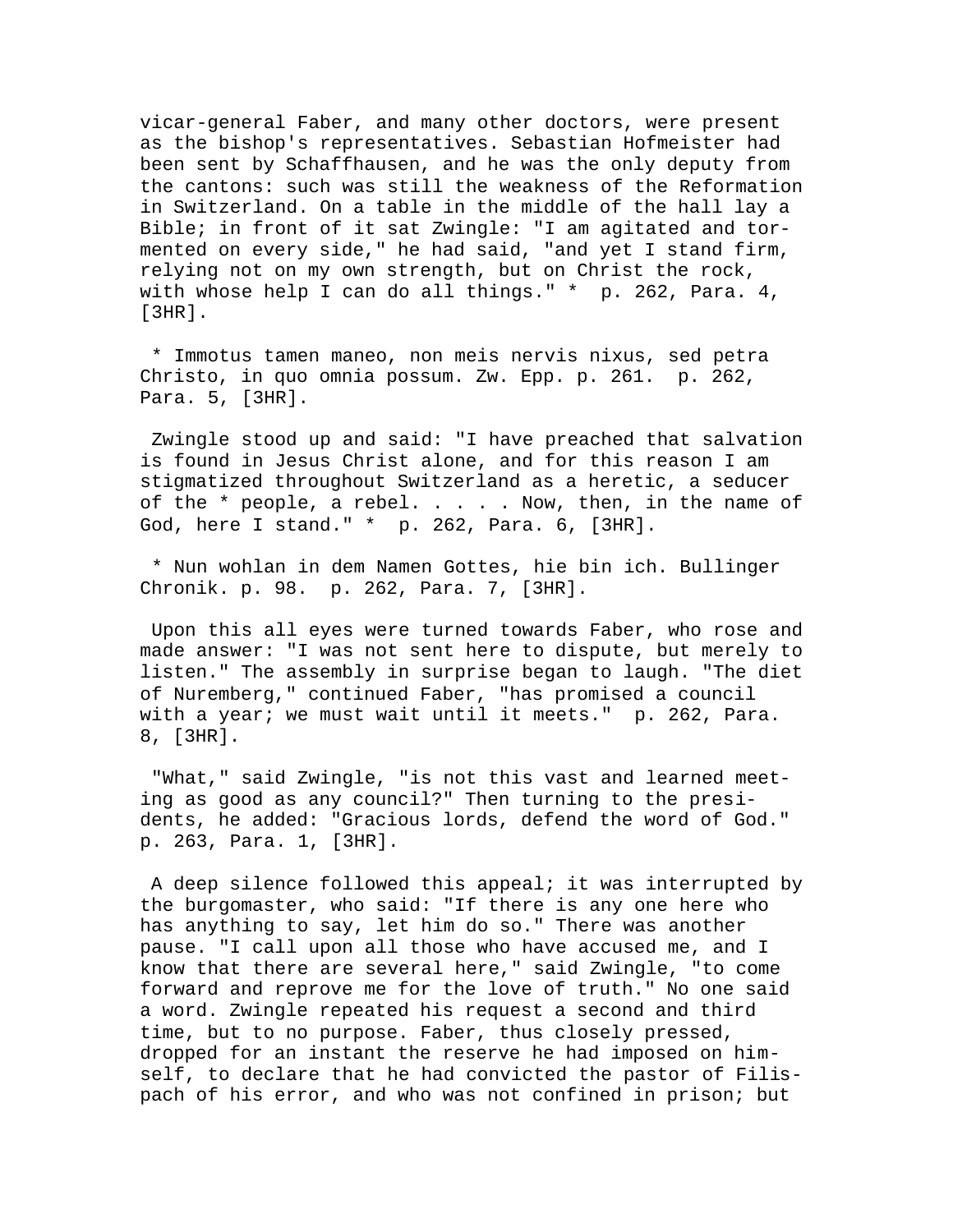immediately after resumed his character as a spectator. It was in vain that he was urged to set forth the reasons by which he had convinced this pastor: he obstinately refused. This silence on the part of the Romish doctors tired the patience of the meeting. A voice was heard exclaiming from the farther part of the hall: "Where are now these valiant fellows, \* who talk so loudly in the streets? Come along, step forward, there's your man." No one moved. Upon this the burgomaster said with a smile: "It would appear that this famous sword with which you smote the pastor of Filispach will not come out of its sheath today;" and he then broke up the meeting. p. 263, Para. 2, [3HR].

 \* Sc. The monks. Wo sind nun die grossen Hansen..... Zw. Opp. 1. 124. p. 263, Para. 3, [3HR].

 When the assembly met again in the afternoon, the council declared that Master Ulrich Zwingle, not being reproved by any one, might continue to preach the holy gospel, and that the rest of the clergy in the canton should teach nothing that they could not substantiate by Scripture. p. 263, Para. 4, [3HR].

 "Praised be God, who will cause his holy word to prevail in heaven and earth," exclaimed Zwingle. Upon this Faber could not restrain his indignation. "The theses of Master Ulrich," said he, "are contrary to the honor of the church and the doctrine of Christ; and I will prove it." "Do so," replied Zwingle. But Faber declined his challenge, except it should be at Paris, Cologne, or Friburg. "I will have no other judge than the gospel," said Zwingle. "Sooner than you can shake one of its words, the earth will open before you." \* "The gospel," sneered Faber, "always the gospel. . . . . Men might live in holiness, peace, and charity, even if there were no gospel." \*\* p. 263, Para. 5, [3HR].

 \* Ee muss das Erdrych brechen. Ibid. 148. \*\* Man mocht denocht fruntlich und tugendlich laben, wenn glich kein Evangelium were. Bull. Chron. p. 107; Zw. Opp. 1. 152. p. 263, Para. 6, [3HR].

 At these words the spectators rose indignantly from their seats. Thus terminated the disputation. p. 264, Para. 1, [3HR].

 CHAPTER 2 --- Papal temptations -- Progress of the Reformation -- The idol at Stadelhofen -- Sacrilege -- The orna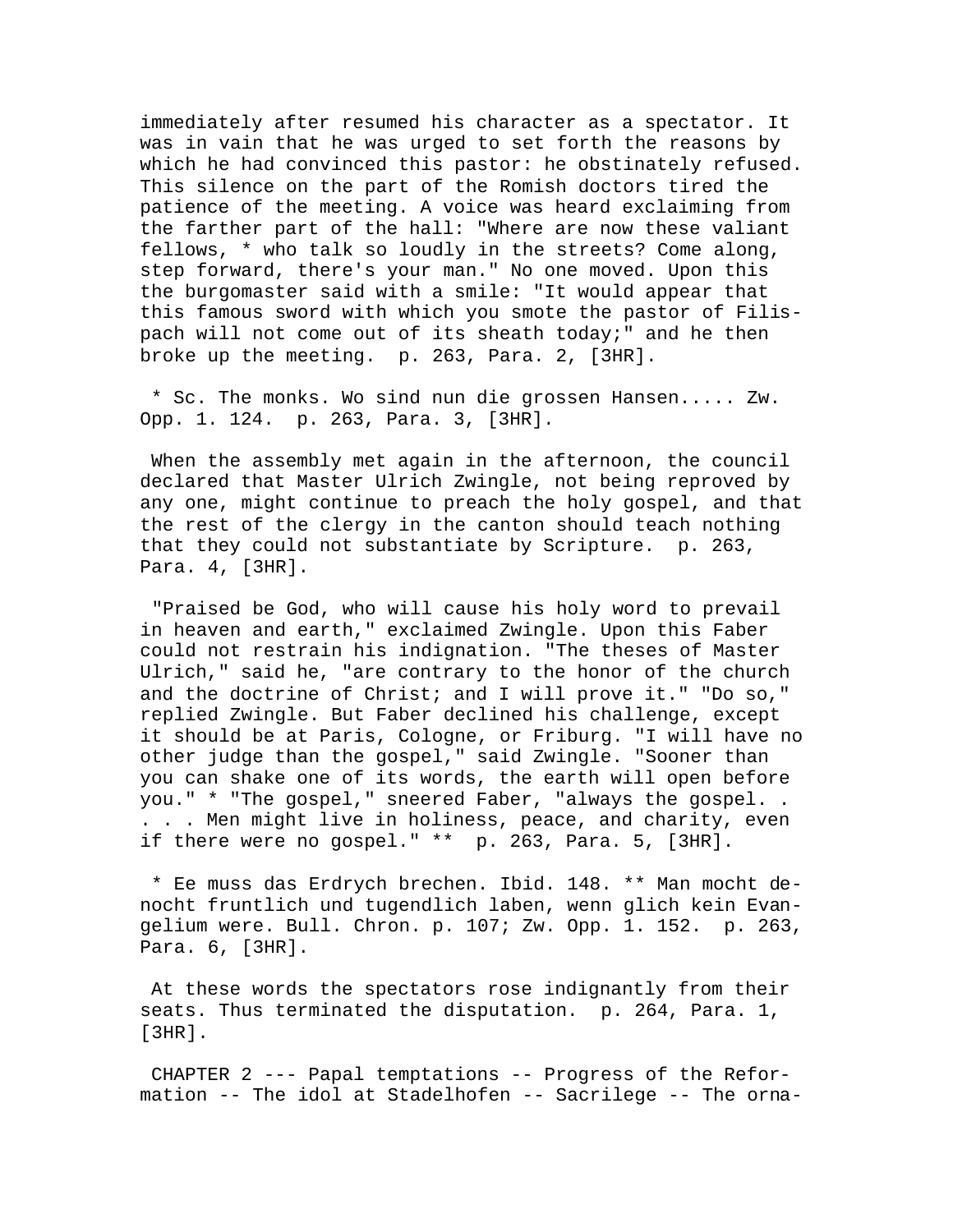ments of the saints. p. 265, Para. 1, [3HR].

 The Reformation had gained the day; it was now to accelerate its conquests. After his battle of Zurich, in which the most skillful champions of the Papacy were dumb, who would be bold enough to oppose the new doctrine? But weapons of a different kind were tried. Zwingle's firmness and republican bearing overawed his adversaries; accordingly they had recourse to peculiar measures to subdue him. While Rome was pursuing Luther with her anathemas, she endeavored to win over the reformer of Zurich by gentleness. The dispute was scarcely ended when Zwingle received a visit from the captain of the pope's guard -- the son of the burgomaster Roust. He was accompanied by the legate Einsius, the bearer of a papal brief, in which Adrian VI called Zwingle his beloved son, and assured him of "his special favor." \* At the same time the pope urged Zink to gain over Zwingle. "And what has the pope commissioned you to offer him?" asked Oswald Myconius. "Everything," replied Zink, "except the papal chair." \*\* p. 265, Para. 2, [3HR].

 \* Cum de tua egregia virtute specialiter nobis sit cognitum. Zw. Epp. p. 266. \*\* Serio respondit. Omnia certe praeter sedem papalem. Vita Zwingli, per Osw. Myc. p. 265, Para. 3, [3HR].

 There was no mitre, or crozier, or cardinal's hat, that the pope would not have given to bribe the reformer of Zurich. But Rome was strangely mistaken in this respect; all her proposals were unavailing. In Zwingle, the Romish church had a still more pitiless enemy than Luther. He cared far less than the Saxon reformer for the ideas and ceremonies of former ages; it was enough for him that any custom, however innocent in itself, was connected with some abuse, he fell violently upon it. The word of God, thought he, should stand alone. p. 265, Para. 4, [3HR].

 But if Rome understand so imperfectly what was then taking place in Christendom, she found councillors who endeavored to put her in the way. p. 265, Para. 5, [3HR].

 Faber, exasperated at seeing the pope thus humble himself before his adversary, hastened to enlighten him. He was a courtier with a constant smile upon his lips and honied words in his mouth; to judge from his own language, he was everybody's friend, even of those whom he accused of heresy. But his hatred was mortal. Accordingly, the reformer,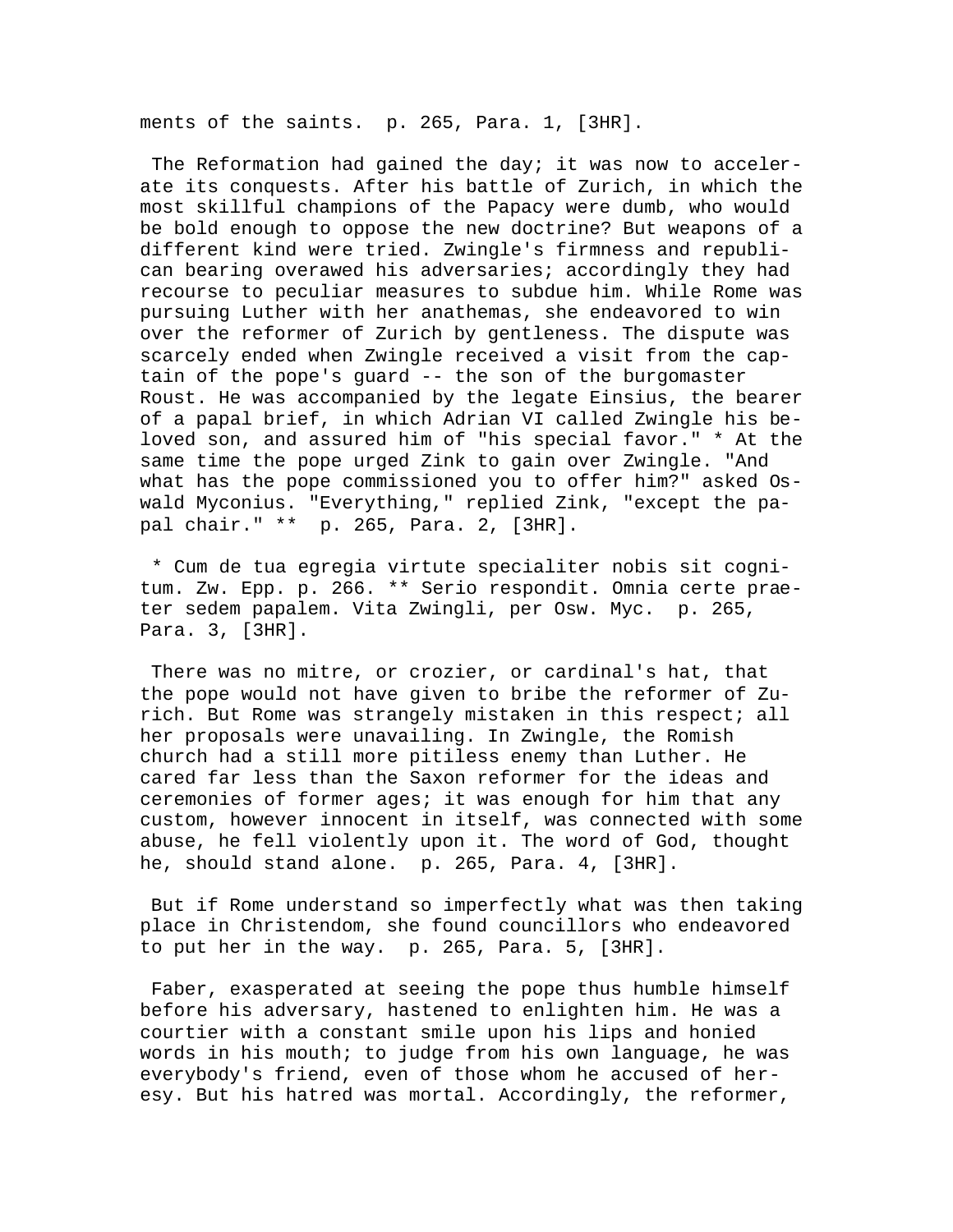playing on his name, Faber, used to say, "the Vicar of Constance is a lie-smith. Let him openly take up arms, and see how Christ defends us." \* p. 266, Para. 1, [3HR].

 \* Prodeant volo, palamque arma capiant. Zw. Epp. p. 392. p. 266, Para. 2, [3HR].

 These words were no mere idle boasting; for while the pope was complimenting Zwingle on his eminent virtues, and the special confidence he placed in him, the enemies of the reformer were increasing in number throughout Switzerland. The veteran soldiers, the great families, the herdsmen of the mountains, combined their hatred against this doctrine which thwarted their tastes. At Lucerne, the magnificent representation of Zwingle's passion was announced; in effect, the people dragged the reformer's effigy to the scaffold, shouting out that they were going to put the heretic to death; and laying hands on some Zurichers who happened to be at Lucerne, compelled them to be spectators of this mock execution. "They shall not trouble my repose," said Zwingle; "Christ will never be wanting to his followers." \* Even the diet re-echoed with threats against him. "My dear confederates," said the councillor of Mullinen to the cantons, "make a timely resistance to the Lutheran cause. . . . . At Zurich a man is no longer master in his own house." p. 266, Para. 3, [3HR].

 \* Christum suis nunquam defecturum. Ibid. p. 278. p. 266, Para. 4, [3HR].

 This agitation among the enemy announced what was passing in Zurich more loudly than any proclamations could have done. The victory was indeed bearing fruit; the conquerors were gradually taking possession of the country, and every day the gospel made fresh progress. Twenty-four canons and a great number of chaplains voluntarily petitioned the council to reform their statutes. It was decided to replace these sluggish priests by pious and learned men, with commission to give the Zurich youth a Christian and liberal education, and to establish in the place of their vespers and Latin masses, a daily explanation of a chapter in the Bible, according to the Hebrew and Greek texts, first for the learned, and afterwards for the people. p. 266, Para. 5, [3HR].

 There are unfortunately in every army a number of those desperate heroes who leave their ranks and make unseason-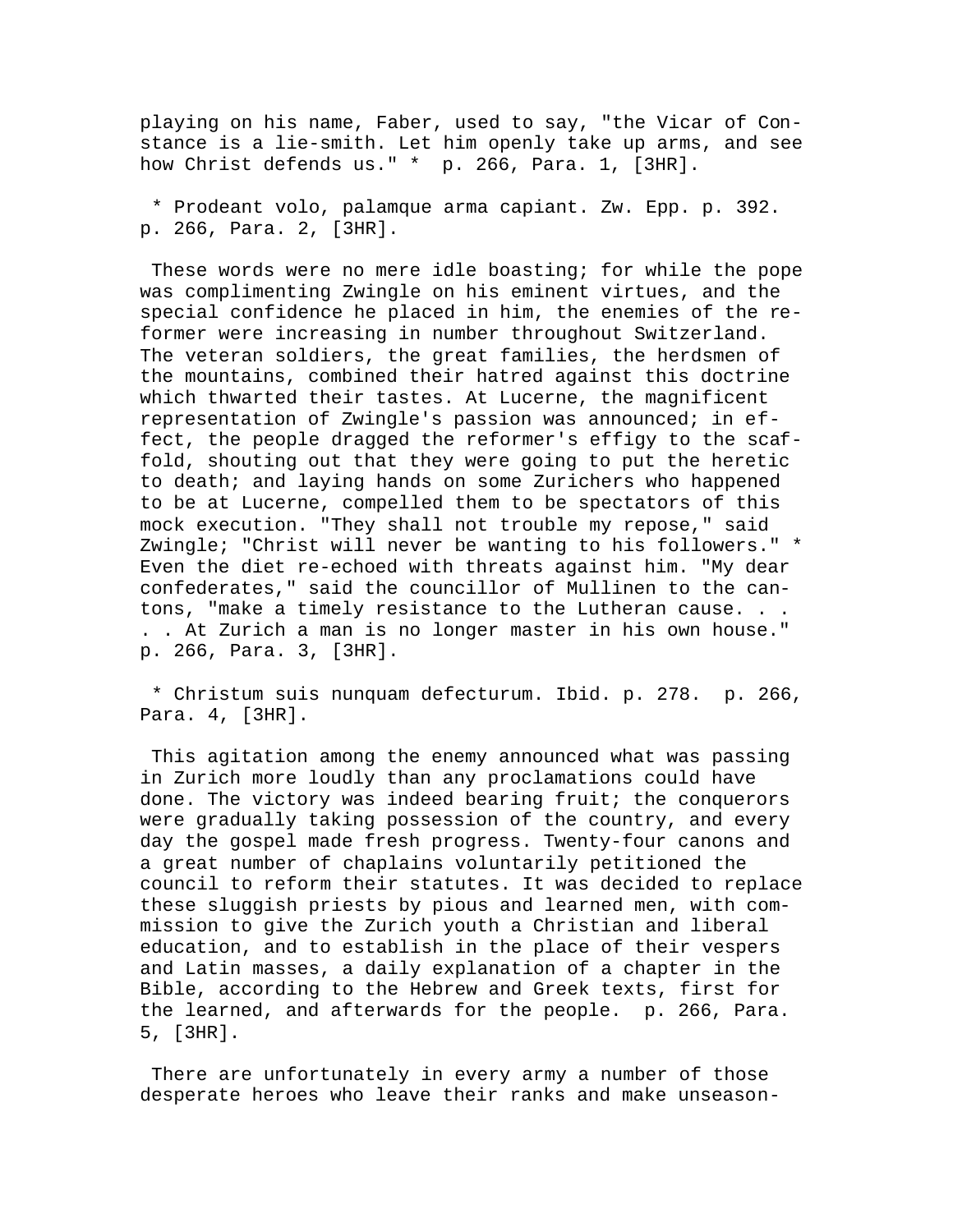able attacks on points that ought still to be respected. A young priest, Louis Hetzer, had published a treatise in German entitled, The judgment of God against Images, which produced a great sensation, and the images wholly engrossed the thoughts of a part of the people. It is only to the detriment of those essentials that ought to occupy his mind, that man can fix his attention on secondary matters. At a place called Stadelhofen, outside the city gates, stood a crucifix elaborately carved and richly ornamented. The most zealous partisans of the Reformation, shocked at the superstitions to which this image gave rise, could not pass by without giving vent to their indignation. A citizen named Claude Hottinger, "a worthy man," says Bullinger, "and well read in the holy Scriptures," having fallen in with the miller of Stadelhofen, to whom the crucifix belonged, asked him when he intended to throw down his idols. "No one compels you to worship them," replied the miller. "But do you not know," retorted Hottinger, "that the word of God forbids us to have any graven images?" "Well then," said the miller, "if you are authorized to remove them, I abandon them to you." Hottinger thought himself empowered to act, and shortly after, about the end of September, he was seen to pass the gates with a body of citizens. On arriving at the crucifix, they deliberately dug round it, until the image, yielding to their efforts, fell to the earth with a loud crash. p. 267, Para. 1, [3HR].

 This daring action spread dismay on every side: one might have thought that religion itself had fallen with the crucifix of Stadelhofen. "They are guilty of sacrilege. They deserve to be put to death," exclaimed the friends of Rome. The council caused the image-breakers to be apprehended. p. 267, Para. 2, [3HR].

 "No," cried Zwingle and his colleagues from their pulpits: "Hottinger and his friends are not guilty in the sight of God and worthy of death. \* But they may be punished for having acted with violence and without the sanction of the magistrates." \*\* p. 268, Para. 1, [3HR].

 \* An exposition of the same principles may be seen in the speeches of MM. De Broglie and Royer-Collard, at the period of the famous debates of the law of sacrilege in France, 1824. \*\* Dorum habend ir unser Herren kein racht zu inen. Sy zu toden. Bullinger Chron. p. 127. p. 268, Para. 2, [3HR].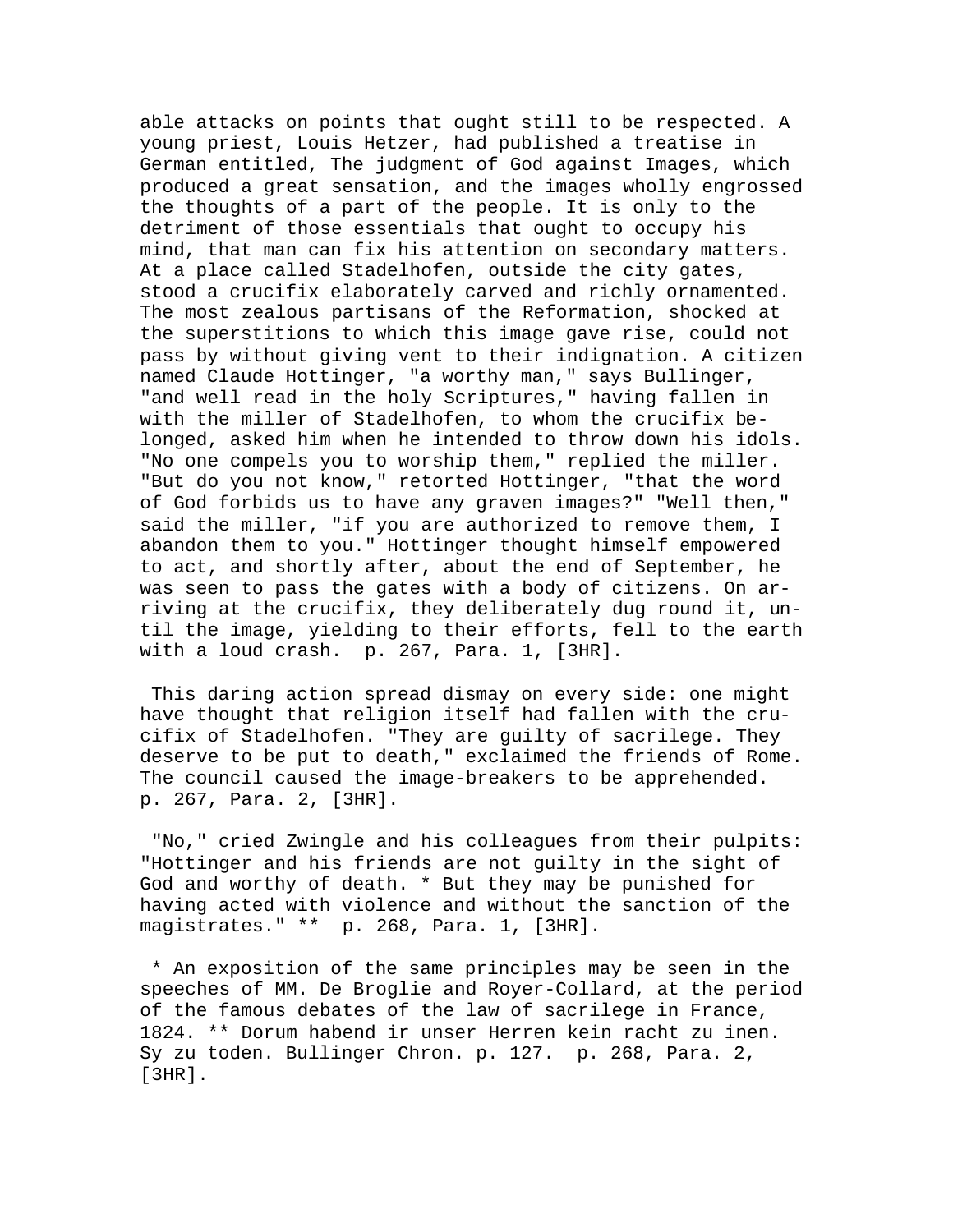Meantime acts of a similar nature were continually taking place. A curate of Saint Peter's, one day remarking in front of the church a number of poor people ill fed and with tattered garments, said to one of his colleagues, as he turned his eyes on the costly ornaments of the saints: "I should like to strip these idols of wood to procure clothing for these poor members of Jesus Christ." A few days later, at three o'clock in the morning, the saints and all their ornaments disappeared. The council flung the curate into prison, notwithstanding he protested his innocence of this proceeding. "What," exclaimed the people, "is it these logs of wood that Jesus ordered us to clothe? Is it on account of these images that he will say to the righteous: I was naked, and ye clothed me?" p. 268, Para. 3, [3HR].

 Thus, the greater the resistance, the higher soared the Reformation; and the more it was compressed, the more energetically did it spring forward, and threaten to overthrow all that withstood it. p. 268, Para. 4, [3HR].

 CHAPTER 3 --- The disputation of October -- Zwingle on the church -- The church -- Commencement of Presbyterianism -- Discussion on the mass -- Enthusiasts -- The language of discretion -- Victory -- A characteristic of the Swiss Reformation -- Moderation -- Oswald Myconius at Zurich -- Revival of literature -- Thomas Plater of the Valais. p. 269, Para. 1, [3HR].

Even these excesses were destined to be salutary; a new combat was needed to secure fresh triumphs; for in the things of the Spirit, as in the affairs of the world, there is no conquest without a struggle; and as the soldiers of Rome stood motionless, the conflict was to be brought on by the undisciplined sons of the Reformation. In fact, the magistrates were embarrassed and agitated; they felt the necessity of having their consciences enlightened, and with this view they resolved to appoint another public disputation in the German language, in which the question of idols should be examined according to Scripture. p. 269, Para. 2, [3HR].

 The bishops of Coire, Constance, and Basle, the university of the latter city, and the twelve cantons, were accordingly requested to send deputies to Zurich. But the bishops declined the invitation, and calling to mind the wretched figure their deputies had made at the former disputation,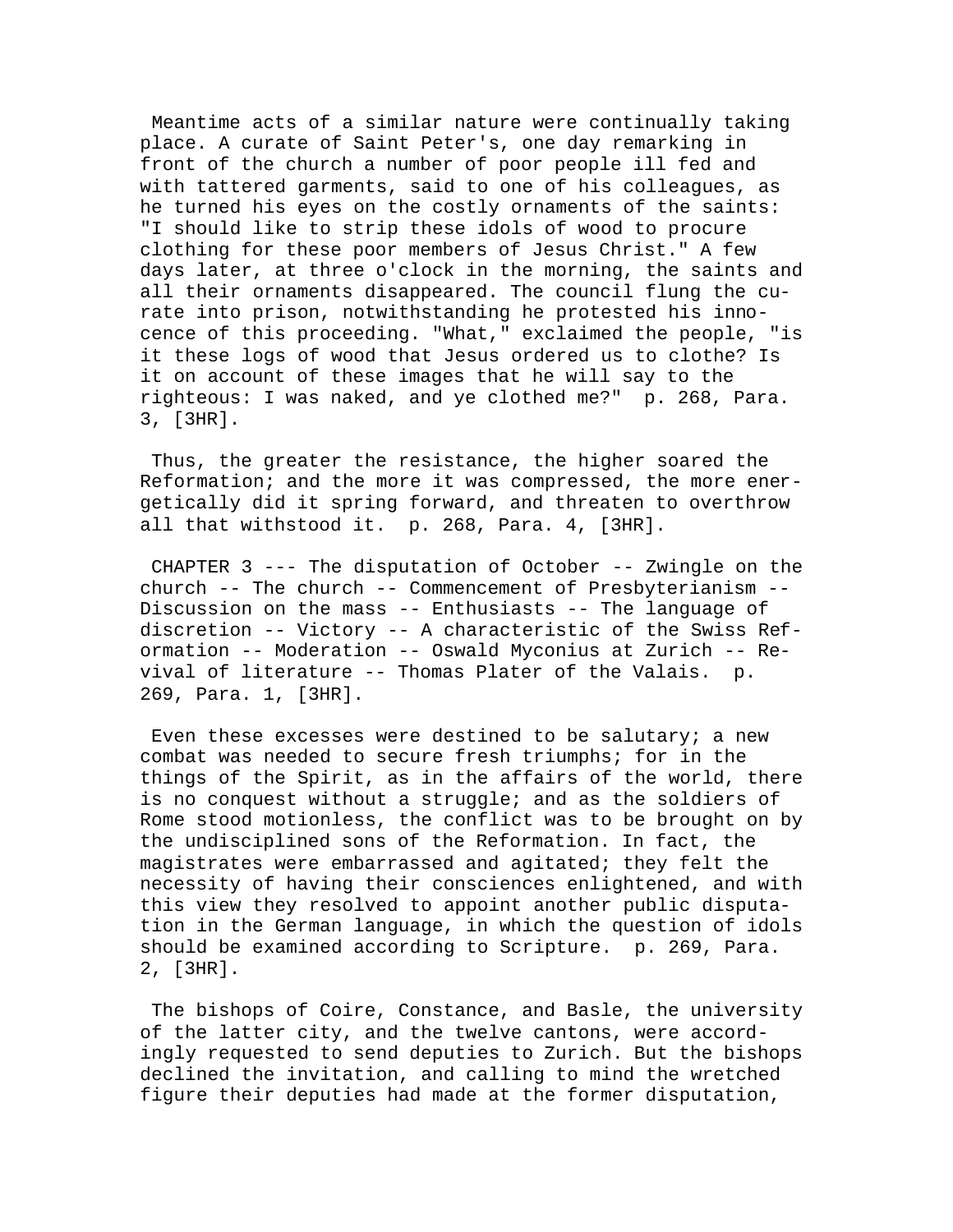they had little inclination to repeat such humiliating scenes. Let the evangelicals dispute if they please, but let them dispute alone. On the first occasion, the Romish party had kept silence; on the second they were resolved not to appear. Rome may possibly have imagined that the great combat would cease for want of combatants. The bishops were not alone in refusing to attend. The men of Unterwalden replied that they had no scholars among them, but only worthy and pious priests, who explained the gospel as their fathers had done; that they would send no deputy to Zwingle "and his fellows;" but that, if he fell into their hands, they would treat him in such a manner as to deprive him of all wish to relapse into the same faults. \* Schaffhausen and St. Gall alone sent representatives. p. 269, Para. 3, [3HR].

 \* So wollten wir ihm den Lohn geben, dass er's nimmer mehr thate. Simmler Samml. MS. 9. p. 269, Para. 4, [3HR].

 On the 26th of October, after the sermon, an assembly of more than nine hundred persons, composed of members of the Great Council and of three hundred and fifty priests, filled the large hall of the town-house. Zwingle and Leo Juda were seated at a table, on which lay the Old and New Testament in the original languages. Zwingle spoke first, and overthrowing with a vigorous arm the authority of the hierarchy and of its councils, established the rights of every Christian church, and claimed the liberty of the primitive ages -- of those times when the church knew neither general nor provincial councils. "The universal church," said he, "is spread over the whole world, wherever there is faith in Christ, in India as well as at Zurich. . . . . And as for particular churches, we have them at Berne, at Schaffhausen, and even here. But the popes, with their cardinals and their councils, form neither the universal church nor a particular church. \* The assembly before which I now speak," continued he with energy, "is the church of Zurich; it desires to hear the word of God, and it has the right of ordering all that may appear to it conformable with the holy Scriptures." p. 270, Para. 1, [3HR].

 \* Der Pabste, Cardinale und Bischoffe Concilia sind nich die christliche Kirche. Fussl. Beytr. 3. 20. p. 270, Para. 2, [3HR].

Thus did Zwingle rely on the church, but on the true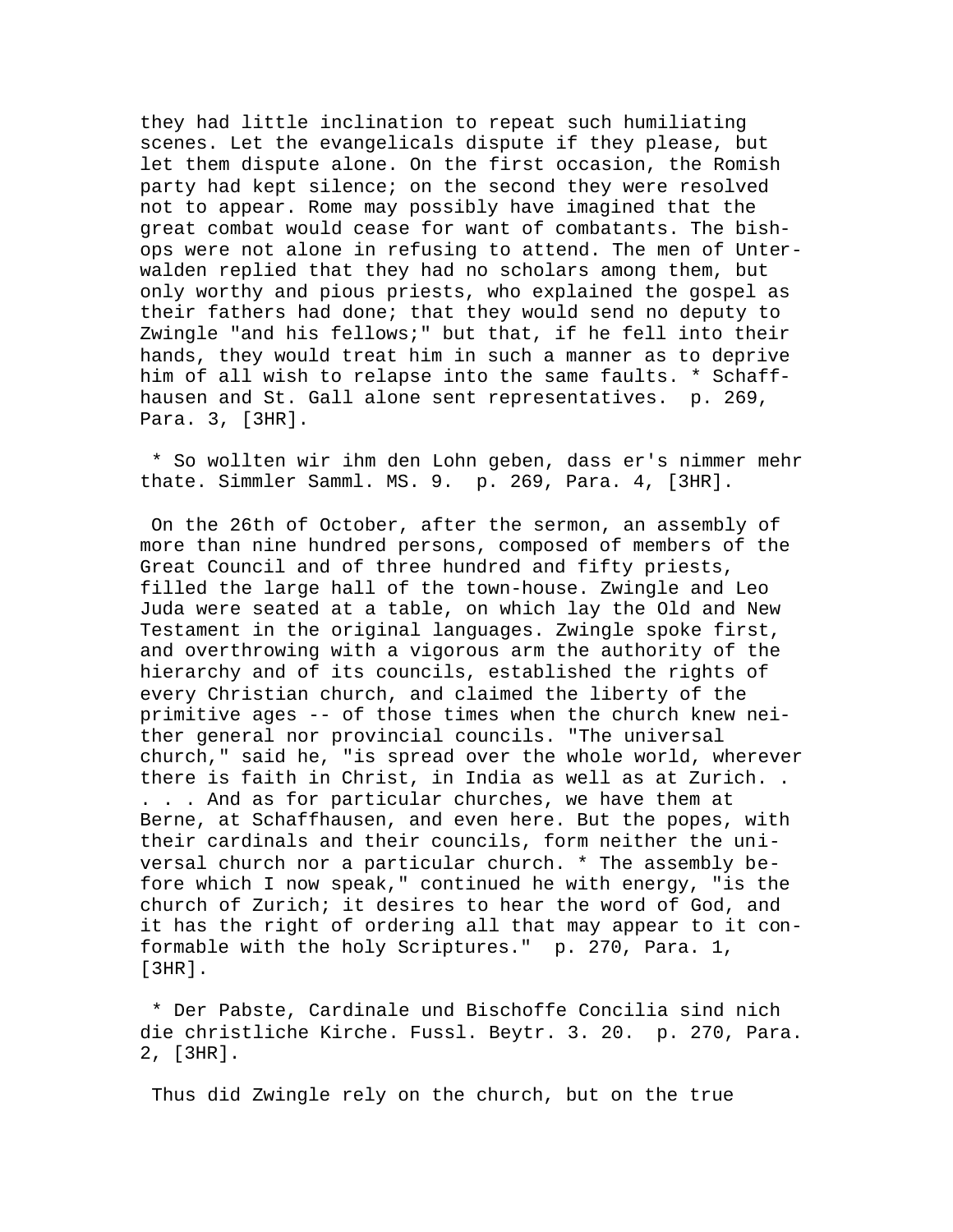church; not on the clergy alone, but on the assembly of Christians, -- on the people. All that the Scriptures say of the church in general, he applied to particular churches. He did not think that any church could err which listened with docility to the word of God. In his eyes, the church was represented politically and ecclesiastically by the Great Council. \* At first he explained every question from the pulpit; and when his hearers' minds were convinced of the truth, he carried the matter before the Great Council, who, in harmony with the ministers of the church, formed such decisions as the church called for. \*\* p. 270, Para. 3, [3HR].

 \* Diacosion Senatus summa est potestas Ecclesiae vice. Zw. Opp. 3. 339. \*\* Ante omnia multitudinem de quaestione probe docere ita factum est, ut quidquid diacosii (the great council of two hundred), cum verbi ministris ordinarent, jamdudum in animis fidelium ordinatum esset. Zw. Opp. 3. 339. p. 270, Para. 4, [3HR].

 In the absence of the bishop's deputies, Conrad Hoffmann, the same aged canon who had procured Zwingle's election to Zurich, undertook the defense of the pope. He maintained that the church, the flock, the "third estate," had no right to discuss such matters. "I was thirteen years at Heidelberg," said he, "living in the house of a very great scholar, whose name was Doctor Joss, a worthy and pious man, with whom I long ate and drank and led a merry life; but I always heard him say that it was not proper to discuss such matters; so you see. . . . . "All were ready to burst into laughter; but the burgomaster checked them. "Let us therefore wait for a council," continued Hoffmann. "For the present, I shall not dispute, but obey the bishop's orders, even should he be a knave." p. 271, Para. 1, [3HR].

 "Wait for a council," replied Zwingle. "And who will attend a council? The pope with some sluggish and ignorant bishops who will do nothing but what suits their fancy. No, the church is not there. Hong and Kussnacht, these were two Zurich villages, are certainly more of a church than all the bishops and popes put together." p. 271, Para. 2, [3HR].

 Thus did Zwingle vindicate the rights of the Christian people, whom Rome had deprived of their privileges. The assembly before which he was speaking was not, in his judgment, the church of Zurich, but its first representative.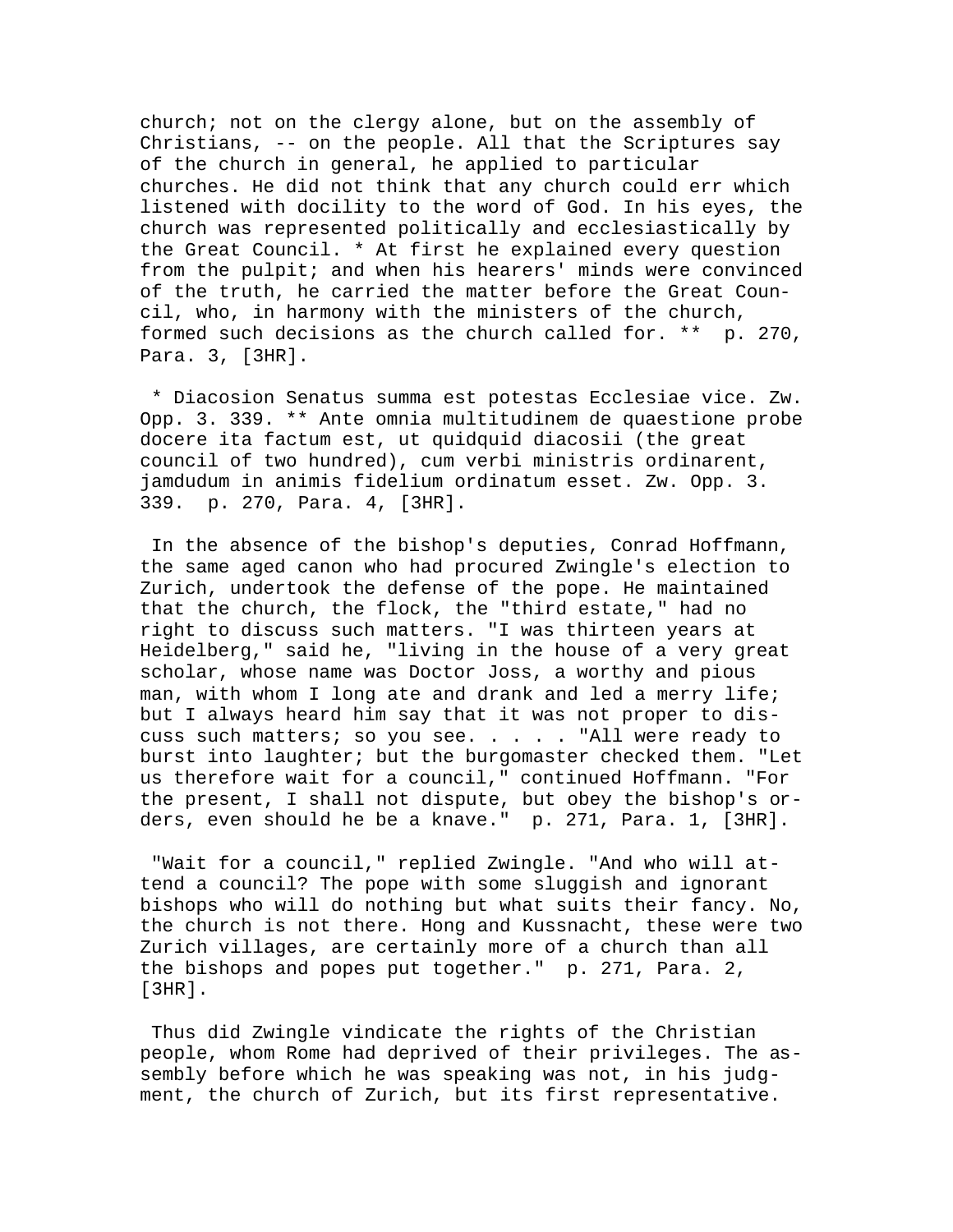This is the beginning of the Presbyterian system in the age of the Reformation. Zwingle was withdrawing Zurich from the jurisdiction of the bishop of Constance, separating it from the Latin hierarchy, and founding on this idea of the flock, of the Christian assembly, a new ecclesiastical constitution, to which other countries were afterwards to adhere. p. 271, Para. 3, [3HR].

 The disputation continued. Many priests having risen to defend the images, but without having recourse to holy Writ, Zwingle and the other reformers confuted them by the Bible. "If no one stands forward to defend the use of images by arguments derived from Scripture," said one of the presidents, "we shall call upon some of their advocates by name." As no one arose, the priest of Wadischwyl was called. "He is asleep," answered one of the spectators. The priest of Horgen was next called. "He has sent me in his place," replied the curate, "but I will not answer for him." Evidently the power of God's word was making itself felt in this assembly. The partisans of the Reformation were full of energy, liberty, and joy; their adversaries appeared speechless, uneasy, and dejected. They summoned, one after another, the parish-priests of Laufen, Glattfelden, Wetzikon, the rector and priest of Pfaffikon, the dean of Elgg, the priest of Baretschwyl, with the Dominicans and Gray-friars, notorious for their preaching in defense of images, the virgin, the saints, and the mass; but all made answer that they could say nothing in their favor, and that henceforward they would apply themselves to the study of the truth. "Hitherto," said one of them, "I have put my trust in the old doctors; now, I will believe in the new." "You should believe not in us, but in God's word," exclaimed Zwingle. "It is Scripture alone that can never err." The sitting had been long, and night was approaching. The president, Hofmeister of Schaffhausen, stood up and said: "Blessed by the Almighty and Everlasting God for that in all things he has vouchsafed us the victory;" and he then exhorted the councillors of Zurich to pull down all the images. p. 272, Para. 1, [3HR].

 On Tuesday the assembly met again in order to discuss the doctrine of the mass. Vadian was in the chair. "My brethren in Christ," said Zwingle, "far from us be the thought that there is any deception or falsehood in the body and blood of Christ. \* Our only aim is to show that the mass is not a sacrifice that one man can offer to God for another, unless any one should maintain also that a man can eat and drink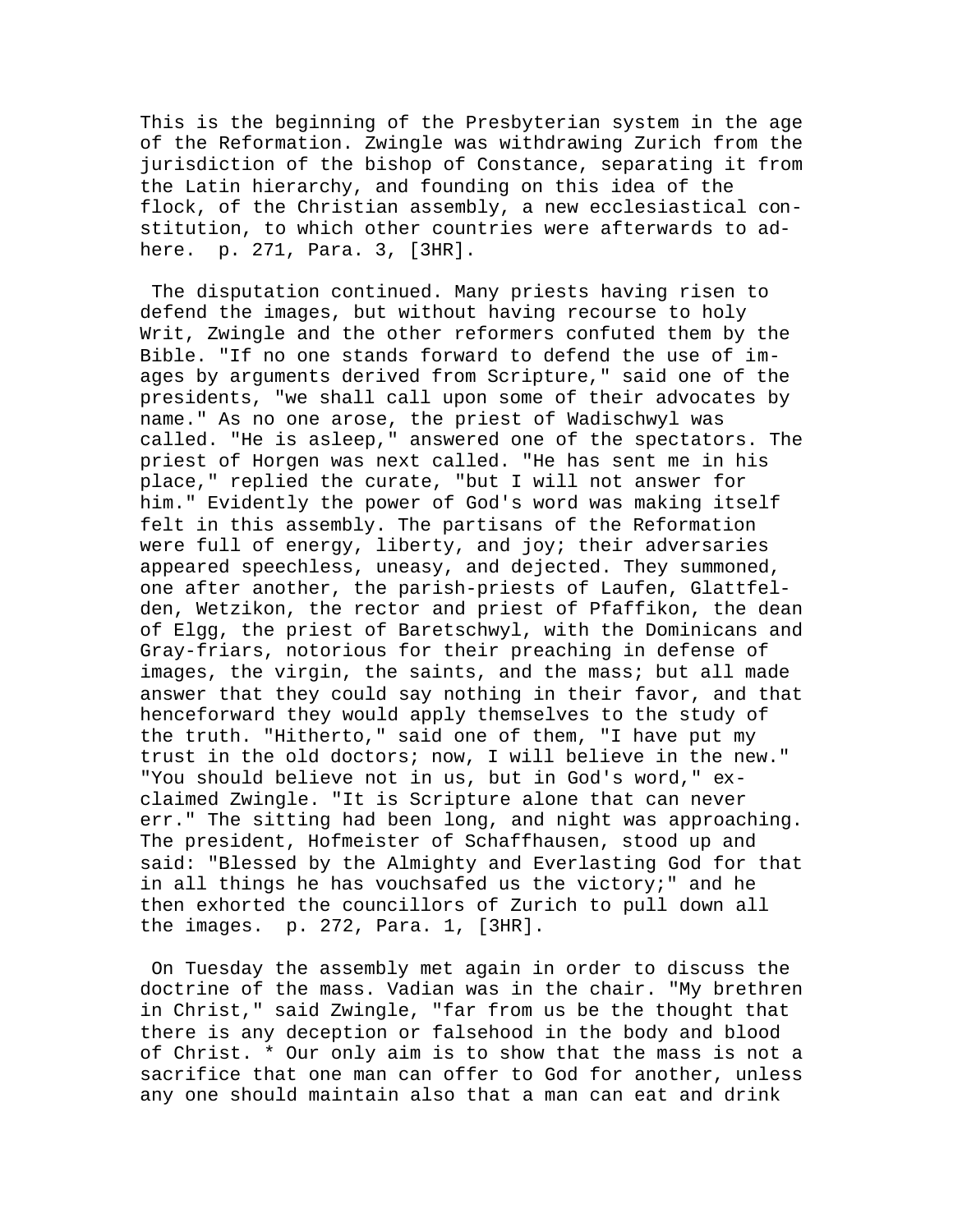for his friend." p. 272, Para. 2, [3HR].

 \* Dass einigerley Betrug oder Falschsyg in dem reinen Blut und Fleisch Christi. Zw. Opp. 1. 498. p. 272, Para. 3, [3HR].

 Vadian having twice demanded if any there present desired to uphold by Scripture the doctrine impugned, and no one having replied, the canons of Zurich, the chaplains, and many other ecclesiastics declared that they agreed with Zwingle. p. 273, Para. 1, [3HR].

 But scarcely had the reformers thus vanquished the partisans of the old doctrines, than they had to contend against those impatient spirits who call for sudden and violent innovations, and not for wise and gradual reforms. The wretched Conrad Grebel rose and said: "It is not enough to have disputed about the mass, we must put an end to its abuses." "The council will draw up an edict on the subject," replied Zwingle. Upon this Simon Stumpf exclaimed: "The Spirit of God has already decided: why refer to the decision of the council?" \* p. 273, Para. 2, [3HR].

 \* Der Geist Gottes urtheilet. Ibid. 529. p. 273, Para. 3, [3HR].

 The commander Schmidt of Kussnacht arose gravely, and in language full of wisdom said, "Let us teach Christians to receive Christ in their hearts. \* Until this hour, ye have all gone after idols. The dwellers in the plain have run to the mountains, and those of the mountains have gone to the plain; the French to Germany, and the Germans to France. Now ye know whither ye ought to go. God has combined all things in Christ. Ye noble citizens of Zurich, go to the true source; and may Christ at length re-enter your territory, and there resume his ancient empire." p. 273, Para. 4, [3HR].

 \* Wie sy Christum in iren Herzen sollind bilden und machen. Ibid. 534. p. 273, Para. 5, [3HR].

 This discourse made a deep impression, and no one stood up to reply to it. Zwingle rose with emotion and said, "Gracious lords, God is with us. . . . . He will defend his cause. Now, then, forward in the name of God." Here Zwingle's agitation became so great that he could not proceed. He wept, and many joined their tears with his. \* p. 273,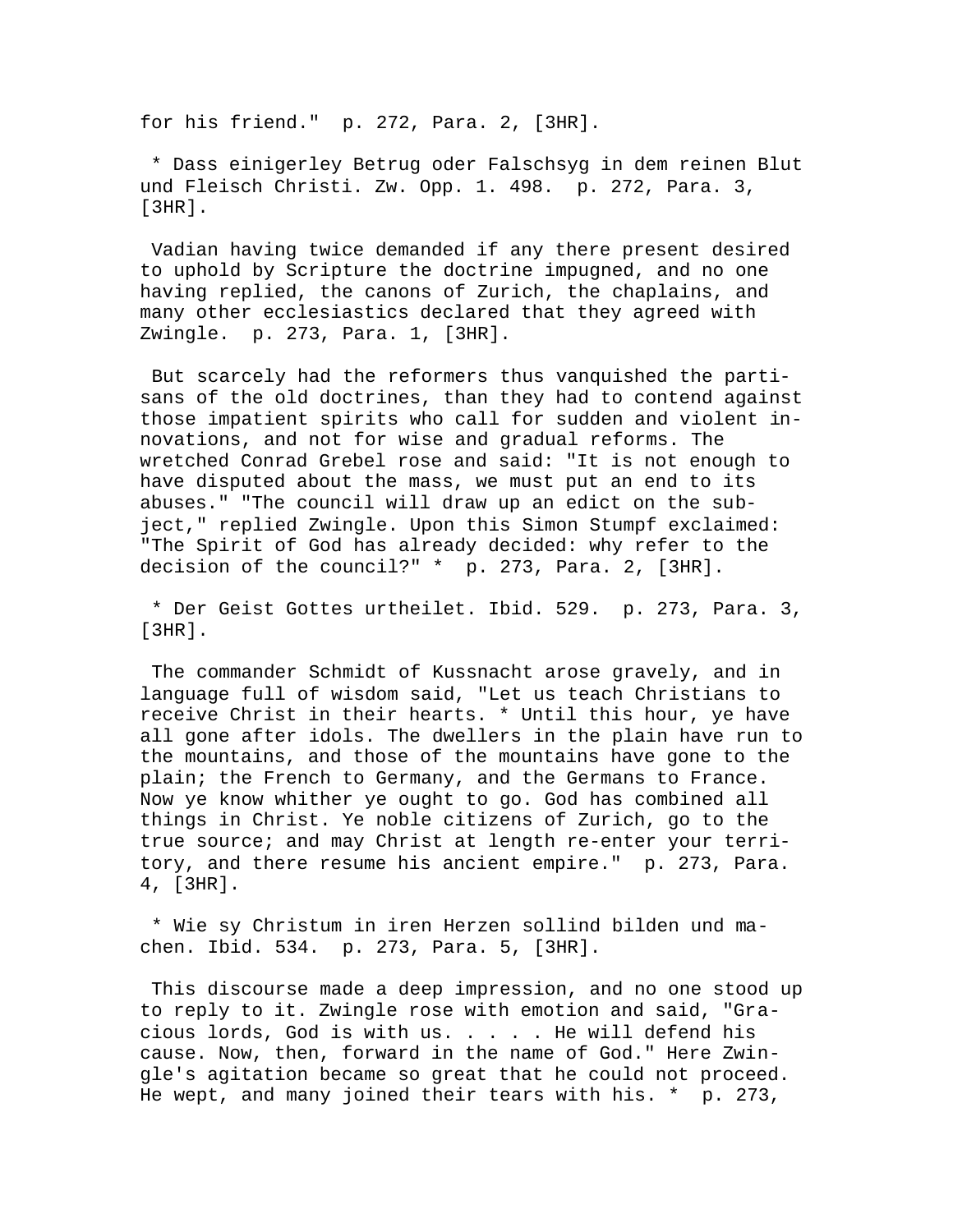Para. 6, [3HR].

 \* Dass er sich selbst mit vil andren bewegt zu weinen. Zw. Opp. 1. 537. p. 273, Para. 7, [3HR].

 Thus ended the disputation. The presidents rose; the burgomaster thanked them; and the aged warrior, turning to the council, said gravely, with that voice which had so often been heard on the field of battle, "Now, then,  $\ldots$  . . let us grasp the sword of God's word, and may the Lord prosper his work." p. 274, Para. 1, [3HR].

 This dispute, which took place in the month of October 1523, was decisive. The majority of the priests, who had been present at it, returned full of zeal to the different parts of the canton, and the effect of these two days was felt throughout Switzerland. The church of Zurich, that had always preserved a certain independence with respect to the see of Constance, was then entirely emancipated. Instead of resting on the pope through the bishop, it rested henceforward through the people on the word of God. Zurich recovered the privileges that Rome had taken from her. Town and country vied with each other in interest for the work of the Reformation, and the Great Council did but follow the movements of the people. On all important occasions the city and the villages made known their opinions. Luther had restored the Bible to the Christian world; Zwingle went farther, he restored their rights. This is a characteristic feature of the Swiss Reformation. The maintenance of sound doctrine was thus confided, under God, to the people; and recent events have shown that a Christian people can guard this precious deposit better than priests and pontiffs. \* p. 274, Para. 2, [3HR].

 \* In 1839, the celebrated pantheist and unbeliever, Strauss, having been nominated professor of dogmatical theology in the university of Zurich, the people of all the canton resisted the appointment, and raised a new government into power. p. 274, Para. 3, [3HR].

 Zwingle did not allow himself to be elated by victory; on the contrary, the Reformation, according to his wish, was carried on with great moderation. "God knows my heart," said he, when the council asked his advice; "He knows that I am inclined to build up, and not to throw down. I am aware that there are timid souls who ought to be conciliated; let the mass, therefore, for some time longer be read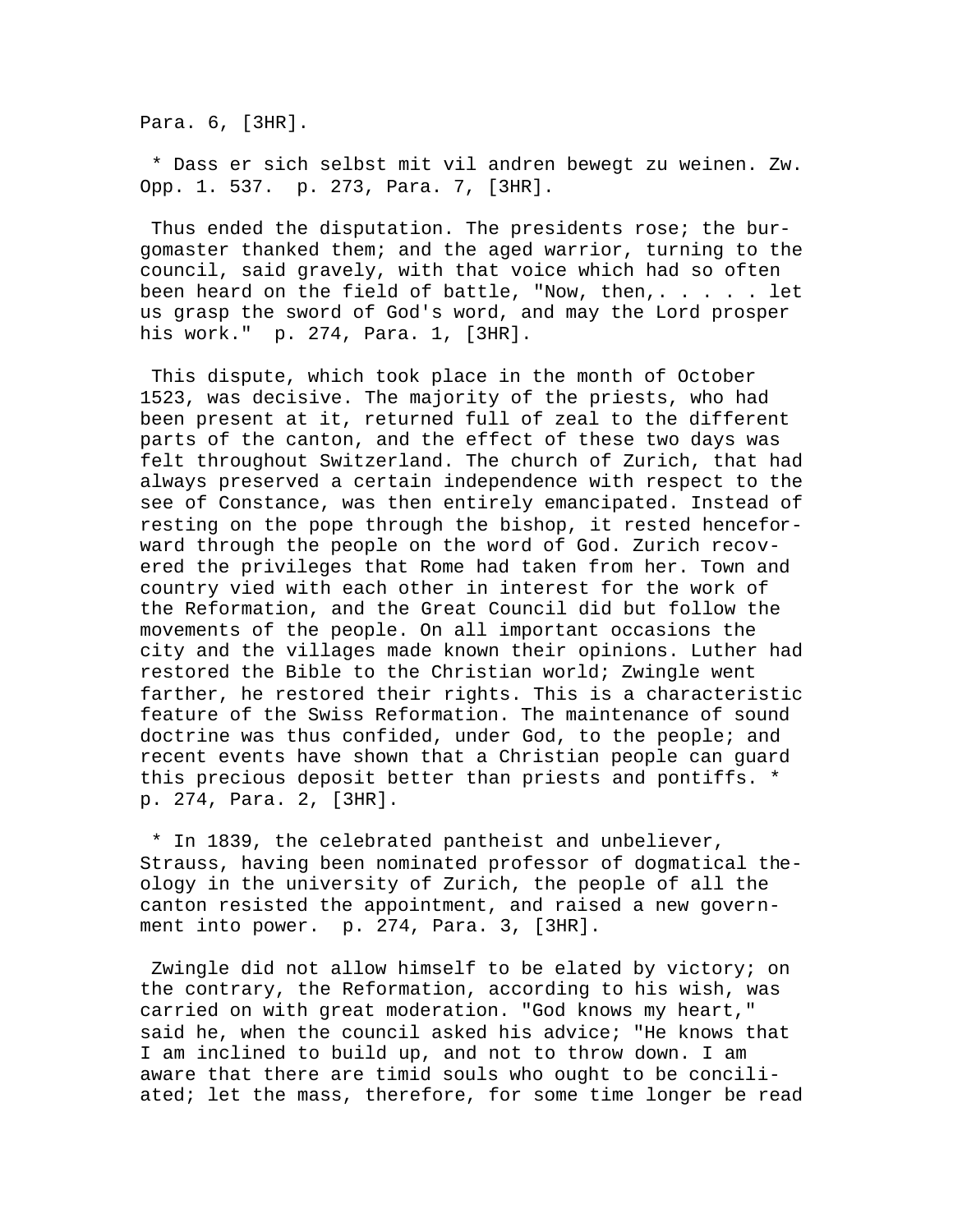on Sunday in all the churches, and let us avoid insulting the priests who celebrate it." \* p. 274, Para. 4, [3HR].

 \* Ohne dass jemand sich unterstehe die Messpriester zu beschimpfen. Wirtz. II. K. G., 5. 208. p. 274, Para. 5, [3HR].

 The council drew up an edict to this purport. Hottinger and Hochrutiner, one of his friends, were banished from the canton for two years, and forbidden to return without permission. p. 275, Para. 1, [3HR].

 The Reformation at Zurich followed a prudent and Christian course. Daily raising this city more and more, it surrounded her with glory in the eyes of all the friends of the word of God. Accordingly those in Switzerland who had saluted the new light that was dawning upon the church felt themselves powerfully attracted towards Zurich. Oswald Myconius, expelled from Lucerne, had been residing for six months at Einsidlen, when, as he was returning one day from a journey he had made to Glaris, \* oppressed by fatigue and by the heat of the sun, he saw his little boy Felix running to meet him, and to tell him that he had been invited to Zurich to superintend one of the schools. Oswald could not believe such joyful tidings: he hesitated between fear and hope. \*\* "I am thine," wrote he at last to Zwingle. Geroldsek saw him depart with regret; gloomy thoughts filled his mind. "Alas," said he to Oswald, "all those who confess Christ are going to Zurich; I fear that one day we shall all perish there together." \*\*\* A melancholy presentiment, which by the death of Geroldsek himself and of so many other friends of the gospel, was but too soon fulfilled on the plains of Cappel. p. 275, Para. 2, [3HR].

 \* Inesperato nuntio excepit me filius redeuntem ex Glareana. Zw. Epp. p. 322. \*\* Inter spem et metum. Ibid. \*\*\* Ac deinde omnes simul pereamus. Ibid. 323. p. 275, Para. 3, [3HR].

 At Zurich, Myconius found at last a safe retreat. His predecessor, who from his stature had been nicknamed at Paris "the great devil," had neglected his duties; Oswald devoted all his heart and strength to their fulfillment. He explained the Greek and Latin classics, taught rhetoric and logic, and the youth of the city listened to him with delight. \* Myconius was destined to become for the rising generation what Zwingle was to those of riper years. p.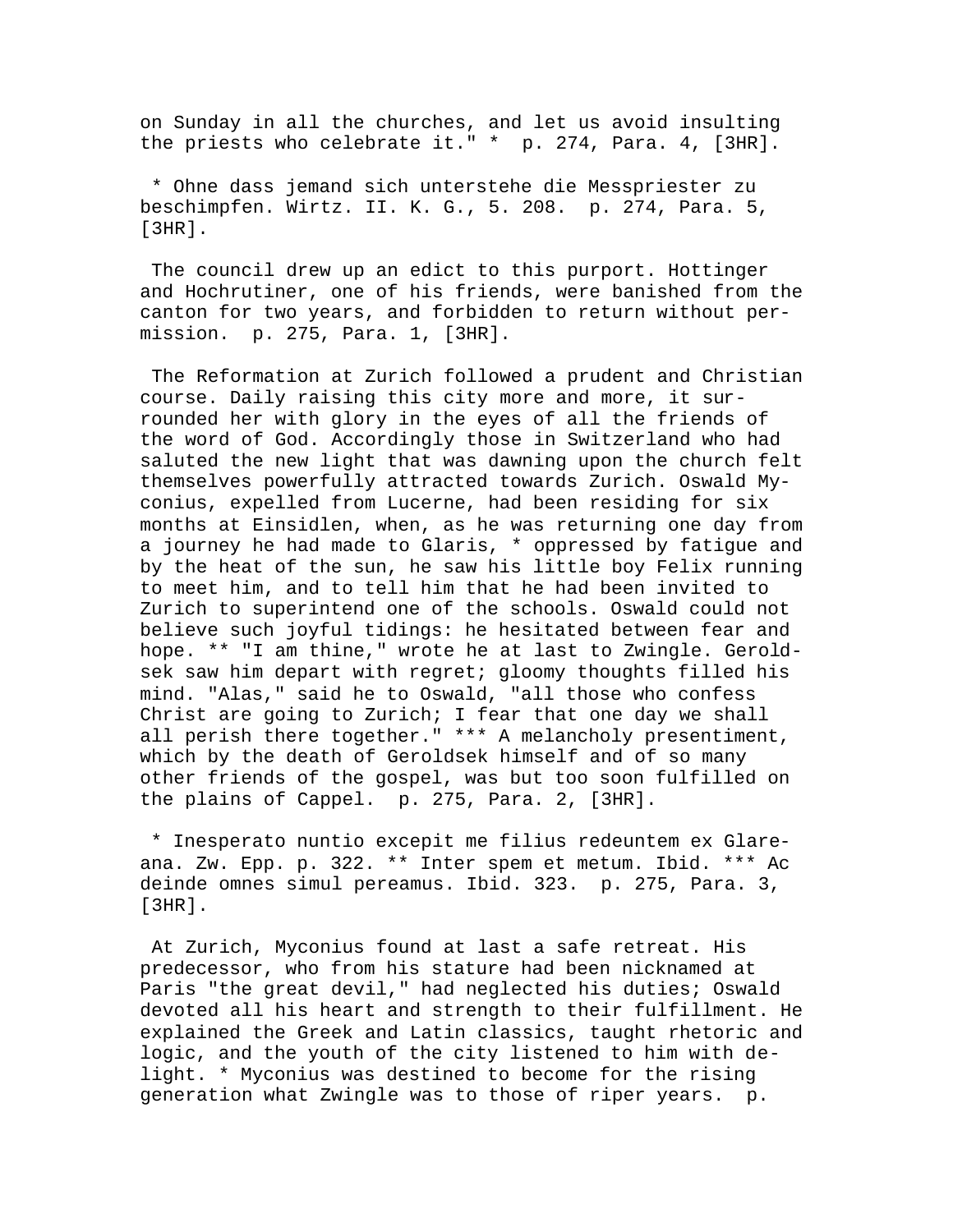275, Para. 4, [3HR].

 \* Juventus illum lubens audit. Ibid. p. 264. p. 275, Para. 5, [3HR].

 At first Myconius was alarmed at the advanced age of the scholars under his care; but he had gradually resumed his courage, and was not long in distinguishing among his pupils a young man, twenty-four years of age, from whose eyes beamed forth a love of study. Thomas Plater, for such was his name, was a native of the Valais. In that beautiful valley, where the torrent of the Viege rolls its noisy waters, after issuing from the sea of ice and snow which encircles Mount Rosa, between St. Nicholas and Staloen, on the lofty hill that rises on the right bank of the river, may still be seen the village of Grachen. This was Plater's birthplace. From the neighborhood of these colossal Alps was to proceed one of the most original of all the characters that appeared in the great drama of the sixteenth century. At the age of nine years, he had been placed under the care of a priest who was his relation, by whom the little peasant was often so cruelly beaten that he cried, as he tells us himself, like a kid under the knife. He was taken by one of his cousins to attend the German schools. But he had already attained the age of twenty years, and yet, through running from school to school, he scarcely knew how to read. \* When he arrived at Zurich, he came to the determination of gaining knowledge; and having taken his place in Oswald's school, he said to himself, "There shalt thou learn or die." The light of the gospel shown into his heart. One very cold morning, when he had no fuel for the school-room stove, which it was his duty to keep up, he thought to himself: "Why should you want wood, while there are many idols in the church." There was no one as yet in the church, although Zwingle was to preach, and the bells were already summoning the congregation. Plater entered very softly, laid hold of an image of St. John that stood upon an altar, and thrust it into the stove, saying: "Down with you, for in you must go." Most assuredly neither Myconius nor Zwingle would have sanctioned such a proceeding. p. 276, Para. 1, [3HR].

\* See his Autobiography. p. 276, Para. 2, [3HR].

 It was in truth by better arms than these than incredulity and superstition were to be combated. Zwingle and his colleagues had given the hand of fellowship to Myconius; and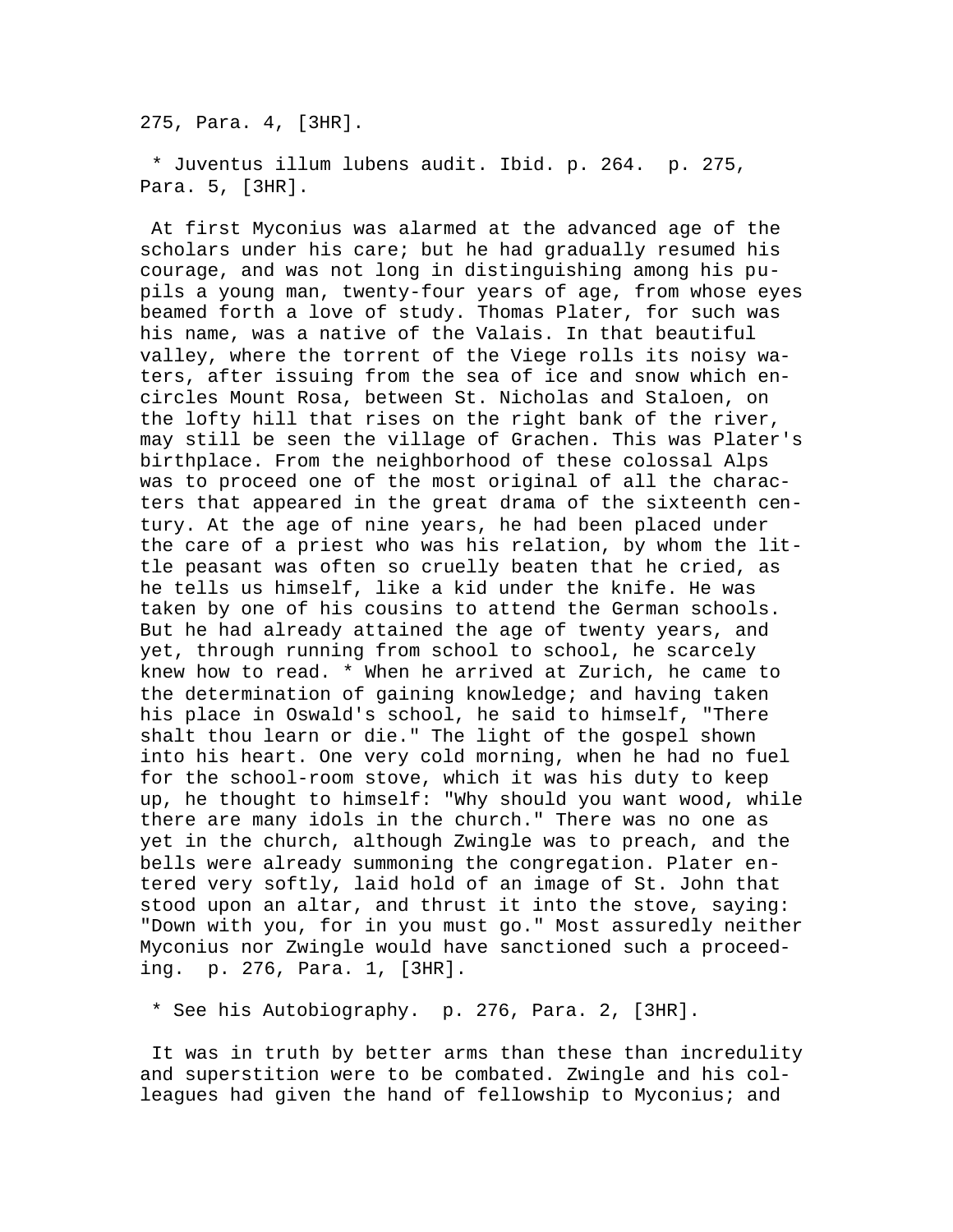the latter daily expounded the New Testament in the church of Our Lady before an eager and attentive crowd. \* Another public disputation, held on the 13th and 14th of January 1524, had again proved fatal to Rome; and in vain did the canon Koch exclaim: "Popes, cardinals, bishops, councils - these are my church." p. 277, Para. 1, [3HR].

\* Weise, Fusslin Beyt. 4. 66. p. 277, Para. 2, [3HR].

 Everything was making progress in Zurich; men's minds were becoming more enlightened, their hearts more decided, and the Reformation was increasing in strength. Zurich was a fortress gained by the new doctrine, and from her walls it was about to spread over the whole confederation. p. 277, Para. 3, [3HR].

 CHAPTER 4 --- Diet of Lucerne -- Hottinger arrested -- His death -- Deputation from the diet to Zurich -- Abolition of religious processions -- Abolition of images -- The two Reformations -- Appeal to the people. p. 278, Para. 1, [3HR].

 The adversaries were aware of what might be the consequences of these changes in Zurich. They felt that they must now decide upon striking a vigorous blow. They had been silent spectators long enough. The iron-clad warriors of Switzerland determined to rise at last; and whenever they arose, the field of battle had been dyed with blood. p. 278, Para. 2, [3HR].

 The diet had met at Lucerne; the clergy were endeavoring to excite the chief council of the nation in their favor. Friburg and the Forest Cantons proved their docile instruments; Berne, Basle, Soleure, Glaris, and Appenzel were undecided. Schaffhausen was inclining towards the gospel; but Zurich alone stood forward boldly in its defense. The partisans of Rome urged the assembly to yield to their demands and prejudices. "Let the people be forbidden," said they, "to preach or repeat any new or Lutheran doctrine in private or in public, and to talk or dispute about such things in taverns and over their wine." \* Such was the ecclesiastical law they were desirous of establishing in the confederation. p. 278, Para. 3, [3HR].

 \* Es soll nieman in den Wirtzhuseren, oder sunst hinterdem wyn von Lutherischen, oder newen Sachen uzid reden. Bullinger Chron. p. 144. p. 278, Para. 4, [3HR].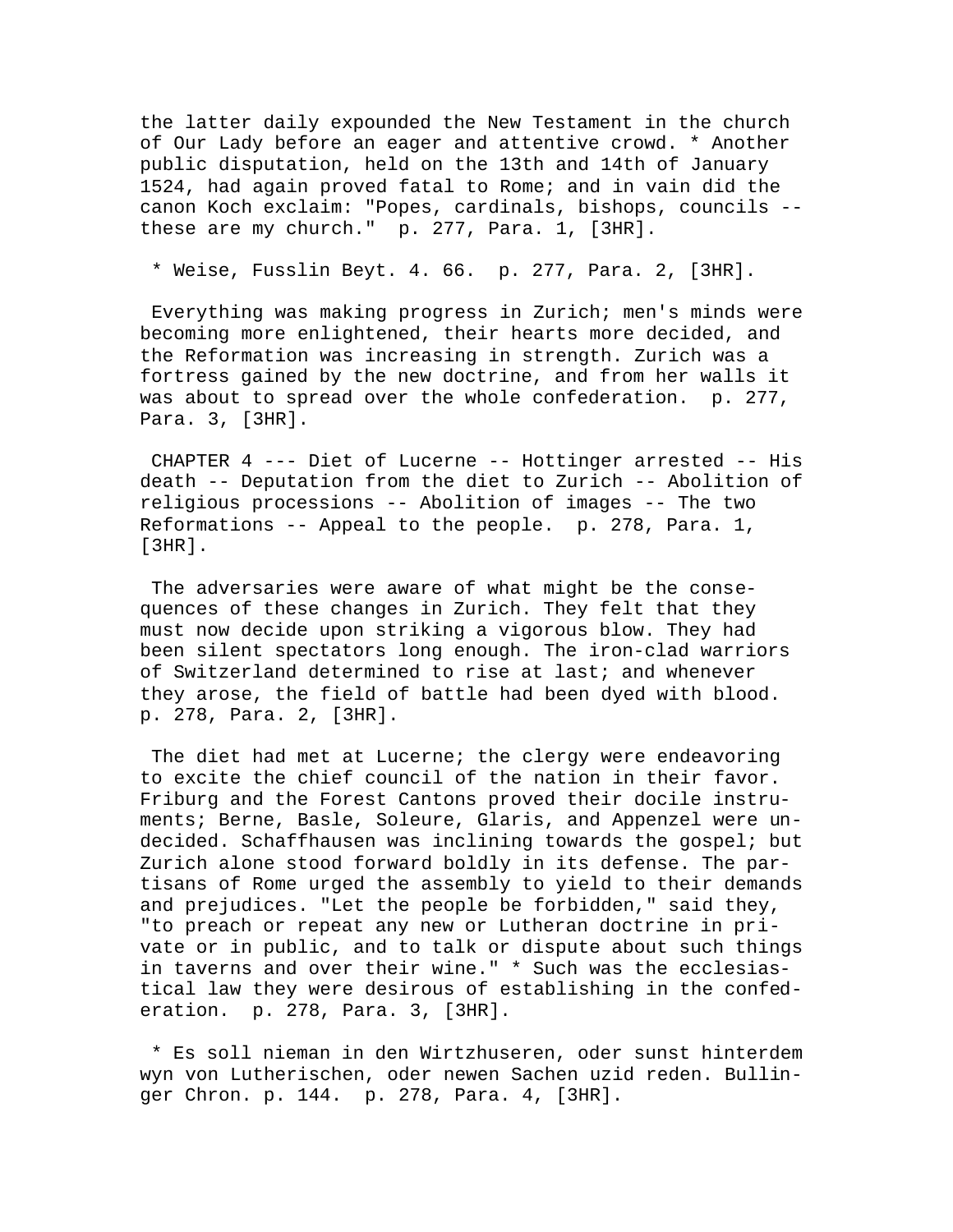Nineteen articles were drawn up to this effect, approved of by all the states, except Zurich, on the 26th of January 1523, and sent to all the bailiffs with orders to see that they were strictly observed: "which caused great joy among the priests," says Bullinger, "and great sorrow among believers." A persecution, regularly organized by the supreme authority of the confederation, was about to begin. p. 278, Para. 5, [3HR].

 One of the first who received the mandate of the diet was Henry Flackenstein of Lucerne, bailiff of Baden. Hottinger, when banished from Zurich for pulling down the crucifix of Stadelhofen, had retired to this bailiwick, where he had not concealed his opinions. One day, as he chanced to be dining at the Angel tavern in Zurzach, he had said that the priests wrongly interpreted holy Scripture, and that man should put his trust in God alone. \* The landlord, who was continually going in and out to bring bread and wine, listened to what appeared to him such very extraordinary language. Another day, Hottinger paid a visit to his friend John Schutz of Schneyssingen. After they had eaten and drunk together, Schutz asked him: "What is this new faith that the Zurich pastors are preaching?" "They preach," replied Hottinger, "that Christ was sacrificed once for all Christians; that by this one sacrifice he has purified and redeemed them from all their sins; and they show by holy Scripture that the mass is a lie." p. 279, Para. 1, [3HR].

 \* Wie wir unser pitt Hoffnung und Trost allein ut Gott. Ibid. p. 146. p. 279, Para. 2, [3HR].

 After this, in February 1523, Hottinger had quitted Switzerland, and gone on business to Waldshut, on the other side of the Rhine. Measures were taken to seize his person, and about the end of the same month the poor unsuspecting Zuricher, having recrossed the river, had scarcely reached Coblentz, a village on the left bank of the Rhine, before he was arrested. He was taken to Klingenau, and as he there frankly confessed his faith, the exasperated Flackenstein said: "I will take you to a place where you will find people to make you a suitable answer." p. 279, Para. 3, [3HR].

 In effect, the bailiff conducted him successively before the judges of Klingenau, before the superior tribunal of Baden, and, since he could find no one who would declare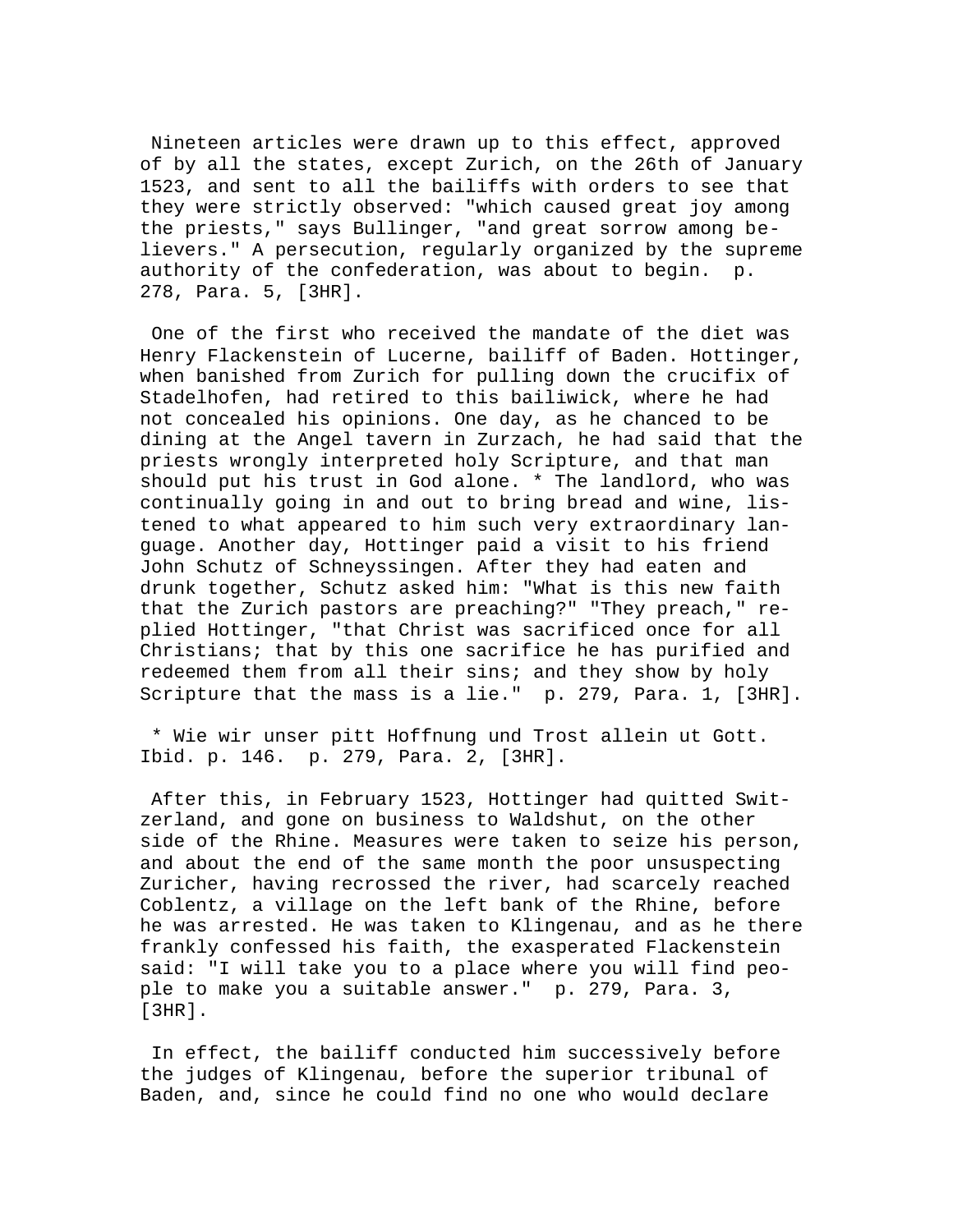him guilty, before the diet sitting at Lucerne. He was firmly resolved to seek judges who would condemn his prisoner. p. 279, Para. 4, [3HR].

 The diet lost not time, and condemned Hottinger to be beheaded. When informed of his sentence, he gave glory to God: "That will do," said James Troger, one of his judges, "we do not sit here to listen to sermons. You can have your talk some other time." "He must have his head taken off this once," said the bailiff Am Ort, with a laugh; "if he should ever get it on again, we will all embrace his faith." "May God forgive all those who have condemned me," said the prisoner. A monk then presented a crucifix to his lips, but he put it away, saying: "It is in the heart that we must receive Jesus Christ." p. 279, Para. 5, [3HR].

 When he was led out to execution, many of the spectators could not refrain from tears. "I am going to eternal happiness," said he, turning towards them. On reaching the place where he was to die, he raised his hands to heaven, exclaiming: "Into thy hands, O my Redeemer, I commit my spirit." In another minute his head rolled upon the scaffold. p. 280, Para. 1, [3HR].

 The blood of Hottinger was hardly cold before the enemies of the Reformation seized the opportunity of still further inflaming the anger of the confederates. It was in Zurich itself that the mischief should be crushed. The terrible example that had just been given must have filled Zwingle and his partisans with terror. Another vigorous effort, and the death of Hottinger would be followed by that of the Reform. . . . . The diet immediately resolved that a deputation should be sent to Zurich, calling upon the councils and the citizens to renounce their faith. p. 280, Para. 2, [3HR].

 The deputation received an audience on the 21st of March. "The ancient Christian unity is broken," said the deputies; "the disease is gaining ground; already have the clergy of the four Forest Cantons declared, that unless the magistrates come to their aid, they must discontinue their functions. Confederates of Zurich, join your efforts to ours; stifle this new faith; \* dismiss Zwingle and his disciples, and then let us all unite to remedy the injuries that have been inflicted on the popes and their courtiers." p. 280, Para. 3, [3HR].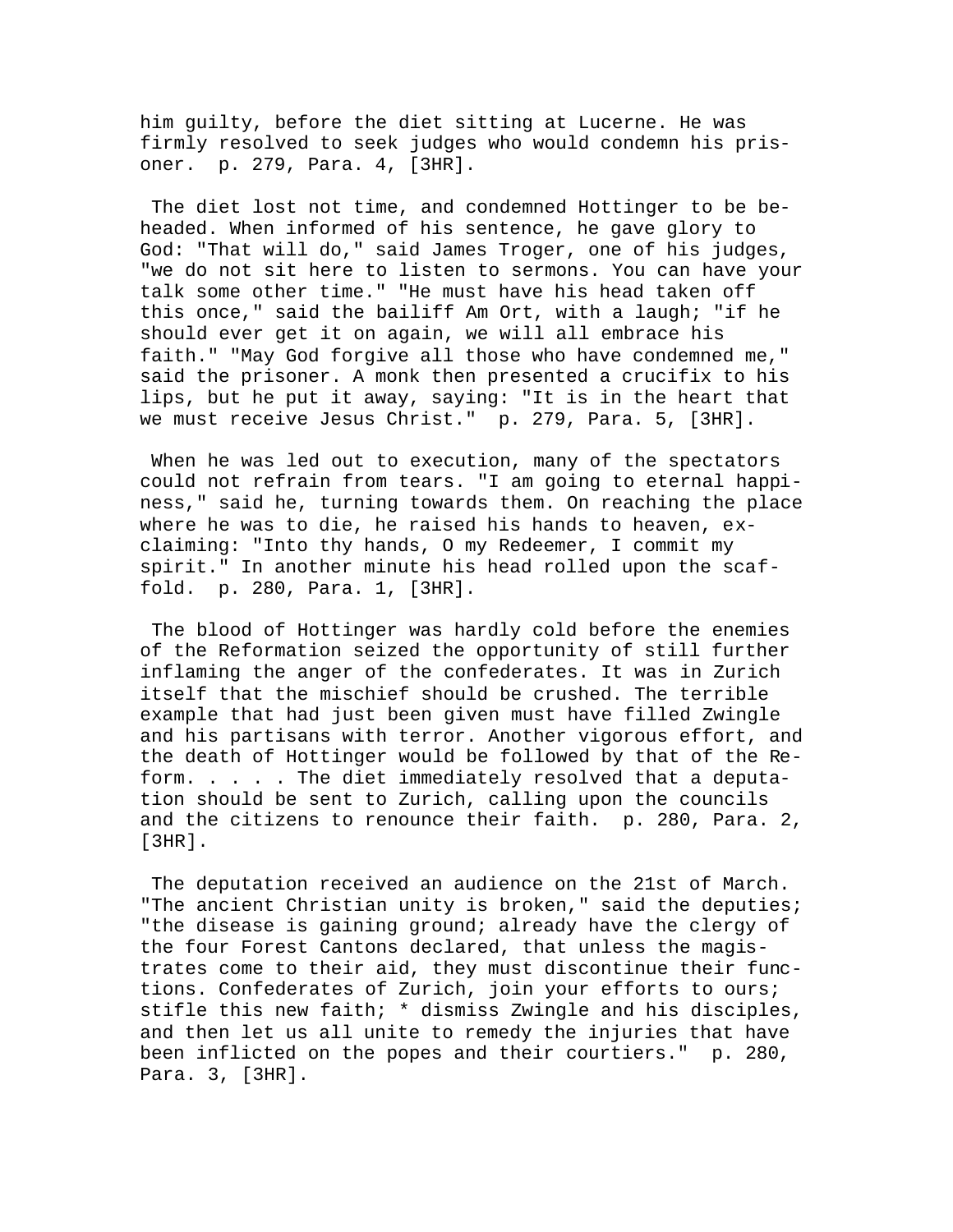\* Zurich selbigen ausreuten und untertrucken helfe. Hott. Helv. K. G. 3. 170. p. 280, Para. 4, [3HR].

 Thus spoke the adversaries: and what would the citizens of Zurich do? Would their hearts fail them? Had their courage cooled with the blood of their fellow-citizen? p. 281, Para. 1, [3HR].

 Zurich did not leave her friends or enemies long in suspense. The council announced calmly and nobly that they could make no concessions in what concerned the word of God; and then proceeded to make a still more forcible reply. p. 281, Para. 2, [3HR].

 Ever since the year 1351, it had been customary for a numerous procession, each member of which bore a cross, to go on Whitmonday on a pilgrimage to Einsidlen to worship the Virgin. This festival, which had been established in commemoration of the battle of Tatwyll, was attended with great disorders. \* The procession should have taken place on the 7th of May. On the petition of the three pastors it was prohibited by the council, and all the other processions were reformed in their turn. p. 281, Para. 3, [3HR].

 \* Uff einen Creitzgang, sieben unehelicher kinden uber. Kommen wurdend. Bullinger Chron. p. 160. p. 281, Para. 4, [3HR].

 They did not stop here. The relics, that source of innumerable superstitions, were honorably interred; \* and then, at the request of the three pastors, the council published a decree, to the effect that honor being due to God alone, the images should be removed from all the churches of the canton, and their ornaments sold for the benefit of the poor. Twelve councillors, one from each guild, the three pastors, the city-architect, blacksmiths, carpenters, builders, and masons, went into the various churches, and having closed the doors, \*\* took down the crosses, defaced the frescoes, whitewashed the walls, and took away the images, to the great delight of the believers, who regarded this proceeding, says Bullinger, as a striking homage paid to the true God. In some of the country churches, the ornaments were burnt "to the honor and glory of God." Erelong the organs were taken down, on account of their connection with many superstitious practices; and a baptismal service was drawn up, from which everything unscriptural was excluded. \*\*\* p. 281, Para. 5, [3HR].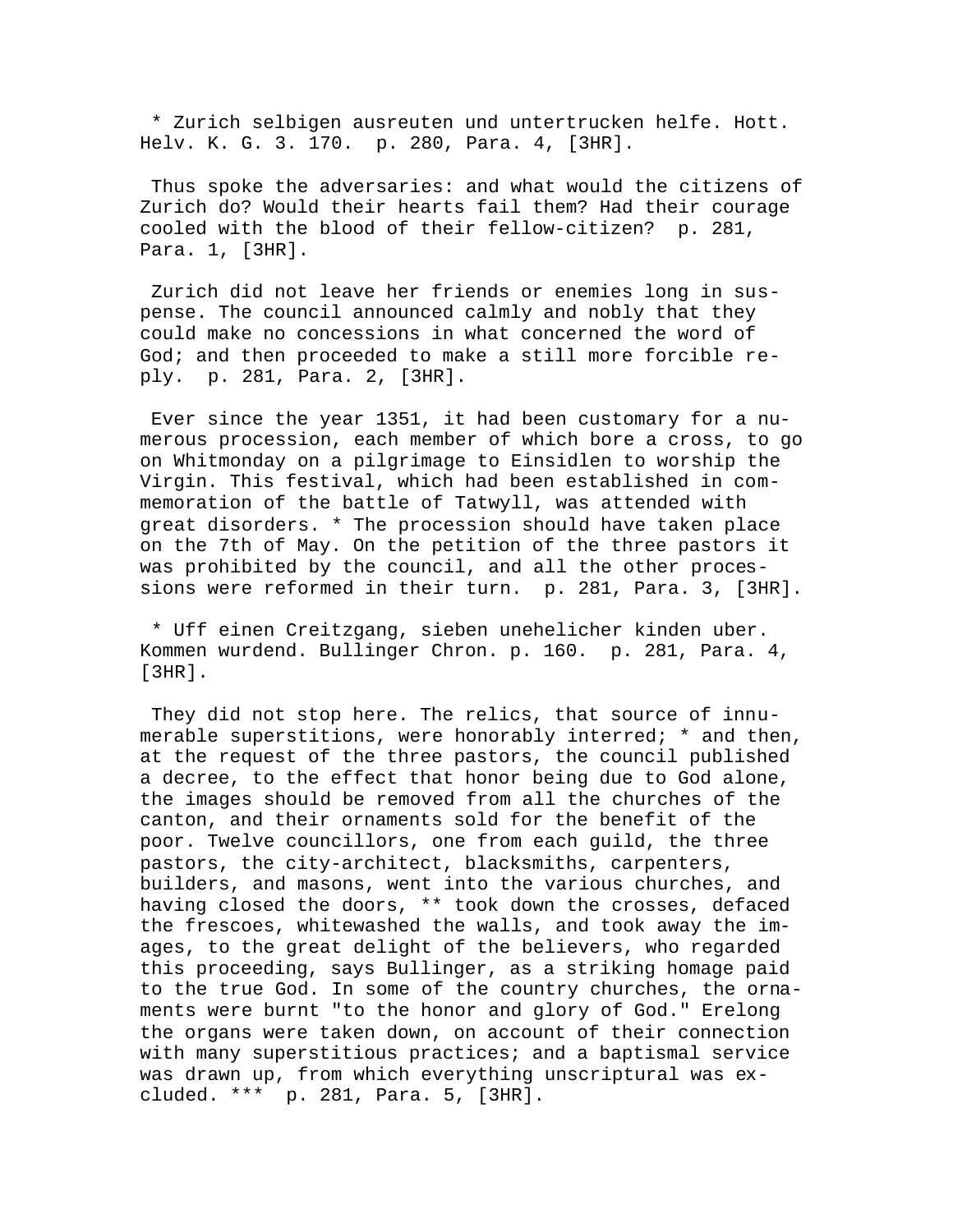\* Und es eerlich bestattet hat. Ibid 161. \*\* Habend die nach inen zu beschlossen. Ibid. 175. \*\*\* See note, vol. 1., p. 151. p. 281, Para. 6, [3HR].

 The burgomaster Roust and his colleague, with their dying eyes joyfully hailed the triumph of the Reformation. They had lived long enough, and they died at the very time of this great renovation of public worship. p. 282, Para. 1, [3HR].

 The Swiss Reformation here presents itself under an aspect somewhat different from that of the German Reformation. Luther had risen up against the excesses of those who had broken the images in the churches of Wittemberg; and in Zwingle's presence the idols fell in the temples of Zurich. This difference is explained by the different lights in which the two reformers viewed the same object. Luther desired to maintain in the church all that was not expressly contrary to the Scriptures, and Zwingle to abolish all that could not be proved by them. The German reformer wished to remain united to the church of the preceding ages, and was content to purify it of all that was opposed to the word of God. The Zurich reformer passed over these ages, returned to the apostolic times, and, carrying out an entire transformation of the church, endeavored to restore it to its primitive condition. p. 282, Para. 2, [3HR].

 Zwingle's Reformation was therefore the more complete. The work that Providence had confided to Luther, the restoration of the doctrine of justification by faith, was doubtless the great work of the Reformation; but when this was accomplished, others remained to be done, which, although secondary, were still important; and to these Zwingle's exertions were more especially directed. p. 282, Para. 3, [3HR].

 In fact, two mighty tasks had been imposed on the reformers. Christian catholicism, born in the midst of Jewish pharisaism and Greek paganism, had gradually felt the influence of these two religions, which had transformed it into Roman-catholicism. The Reformation that was called to purify the church, was destined to purge it alike from the Jewish and the pagan element. p. 282, Para. 4, [3HR].

 The Jewish element prevailed chiefly in that part of the Christian doctrine which relates to man. Catholicism had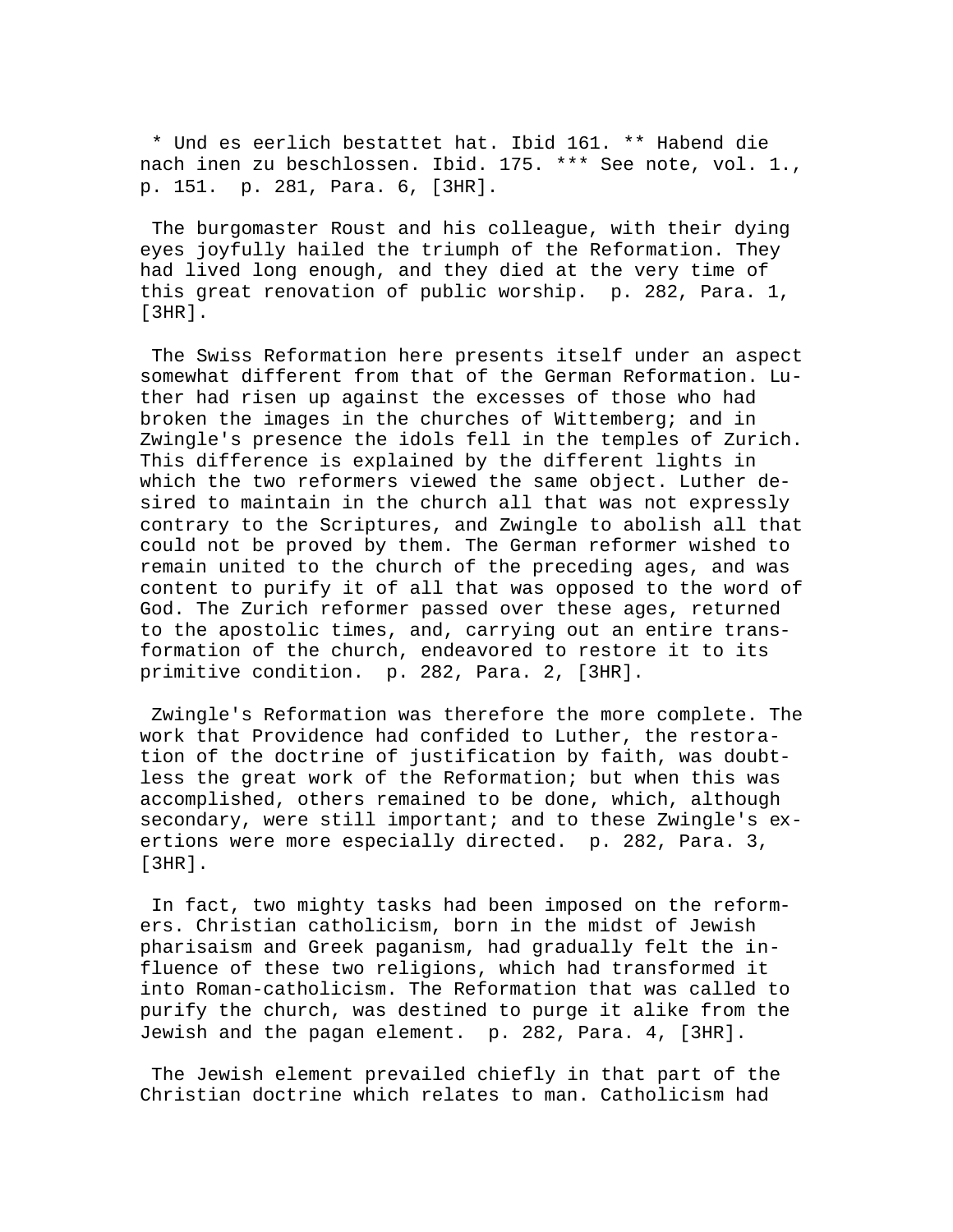received from Judaism the pharisaical ideas of selfrighteousness, of salvation by human strength or works. p. 283, Para. 1, [3HR].

 The pagan element prevailed especially in that part of the Christian doctrine which relates to God. Paganism had corrupted in the catholic church the idea of an infinite Deity whose power, being perfectly all-sufficient, is at work in all times and in all places. It had established in the church the reign of symbols, images, and ceremonies; and the saints had become the demigods of popery. p. 283, Para. 2, [3HR].

 Luther's reform was directed essentially against the Jewish element. It was against this element that he had been compelled to struggle, when an impudent monk on behalf of the pope was making a trade of the salvation of souls. p. 283, Para. 3, [3HR].

 Zwingle's reform was particularly directed against the pagan element. It was this element with which he had come in contact at the temple of our Lady of Einsidlen, when a crowd, gathered together from every side, fell down blindly before a gilded idol, as of old in the temple of the Ephesian Diana. p. 283, Para. 4, [3HR].

 The German reformer proclaimed the great doctrine of justification by faith, and with it inflicted a death-blow on the pharisaical righteousness of Rome. The reformer of Switzerland unquestionably did the same; the inability of man to save himself forms the basis of the work of all the reformers. But Zwingle did something more: he established the sovereign, universal, and exclusive agency of God, and thus inflicted a deadly blow on the pagan worship of Rome. p. 283, Para. 5, [3HR].

 Roman-catholicism had exalted man and lowered God. Luther lowered man, and Zwingle exalted God. p. 283, Para. 6, [3HR].

 These two tasks, which were specially but not exclusively theirs, were the complement of each other. Luther laid the foundation of the building; Zwingle raised its crowning stone. p. 283, Para. 7, [3HR].

 It was reserved for a still more capacious genius to impress, from the banks of the Leman lake, these two charac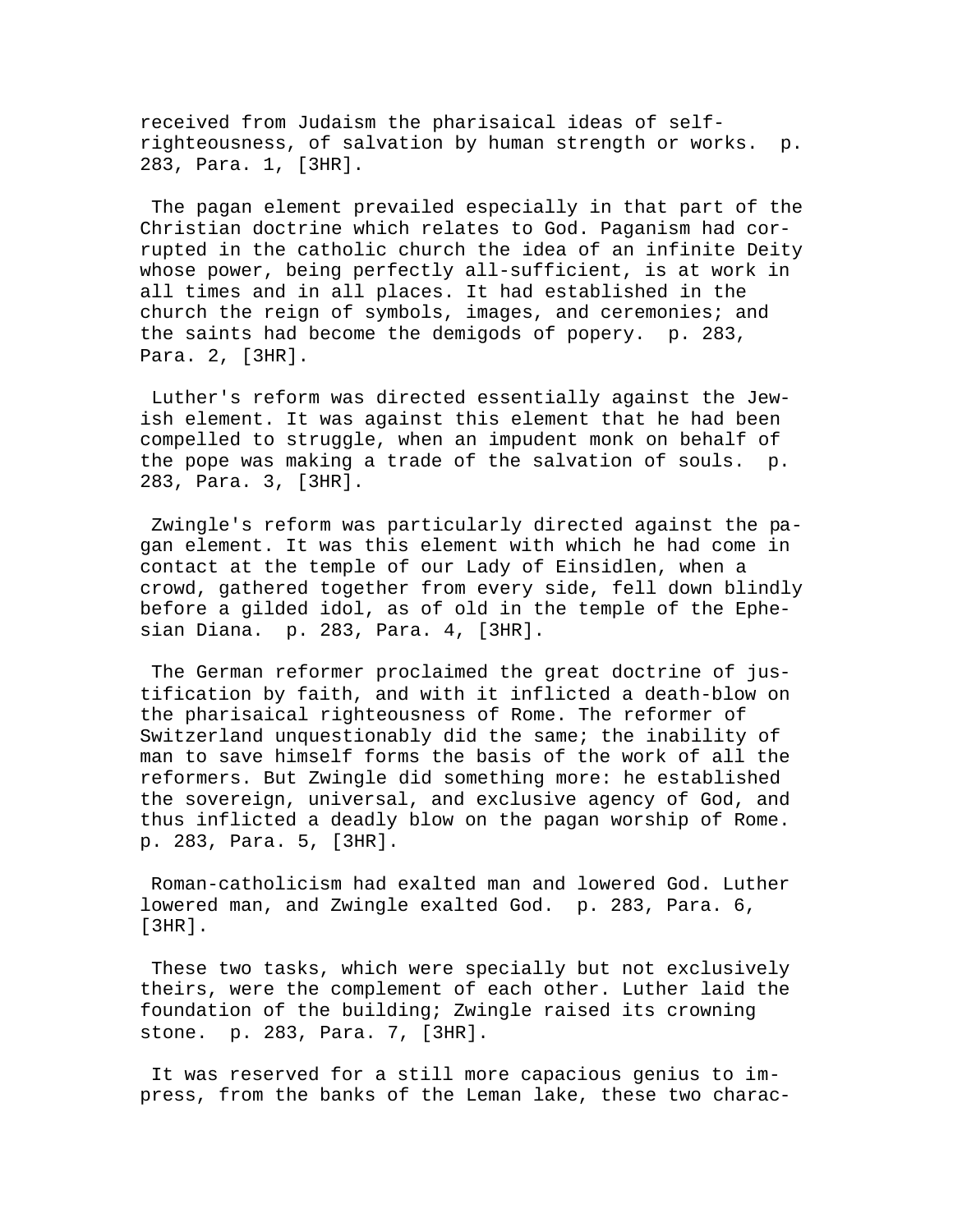ters conjointly upon the Reformation. \* p. 283, Para. 8, [3HR].

 \* Litterarischer Anzeiger, 1840, No. 27. p. 283, Para. 9, [3HR].

 But while Zwingle was thus advancing with mighty strides to the head of the confederation, the disposition of the cantons became daily more hostile. The Zurich government felt the necessity of relying on the people. The people, moreover, that is to say the assembly of believers, was, according to Zwingle's principles, the highest power to which there could be any appeal on earth. It was resolved to test the state of public opinion, and the bailiffs were enjoined to demand of all the parishes whether they were ready to suffer everything for our Lord Jesus Christ, "who," said the council, "gave his life and his blood for us sinners." \* The whole canton had carefully followed the progress of the Reformation in the city; and in many places, the cottages of the peasants had become Christian schools, wherein the holy Scriptures were read. p. 284, Para. 1, [3HR].

 \* Der sin rosenfarw Blut alein fur uns arme Sunder vergossen hat. Bull. Chron. p. 180. p. 284, Para. 2, [3HR].

 The proclamation of the council was read and enthusiastically received in every parish. "Let our lords," answered they, "remain fearlessly attached to the word of God: we will aid them in upholding it; \* and if any one seeks to molest them, we will come to their support like brave and loyal fellow-citizens." The peasantry of Zurich showed then, that the strength of the church is in the Christian people. p. 284, Para. 3, [3HR].

 \* Meine Herrn sollten auch nur dapfer bey dem Gottsworte verbleiben. Fusslin Beytr. 4. p. 107, which contains the replies given by all the parishes. p. 284, Para. 4, [3HR].

 But the people were not alone. The man whom God had placed at their head answered worthily to the call. Zwingle appeared to multiply himself for the service of God. All that were enduring persecution in the Helvetic cantons for the cause of the gospel addressed themselves to him. \* The responsibility of public affairs, the care of the churches, the anxieties of the glorious conflict that was going on in every valley of Switzerland, weighed heavily upon the evan-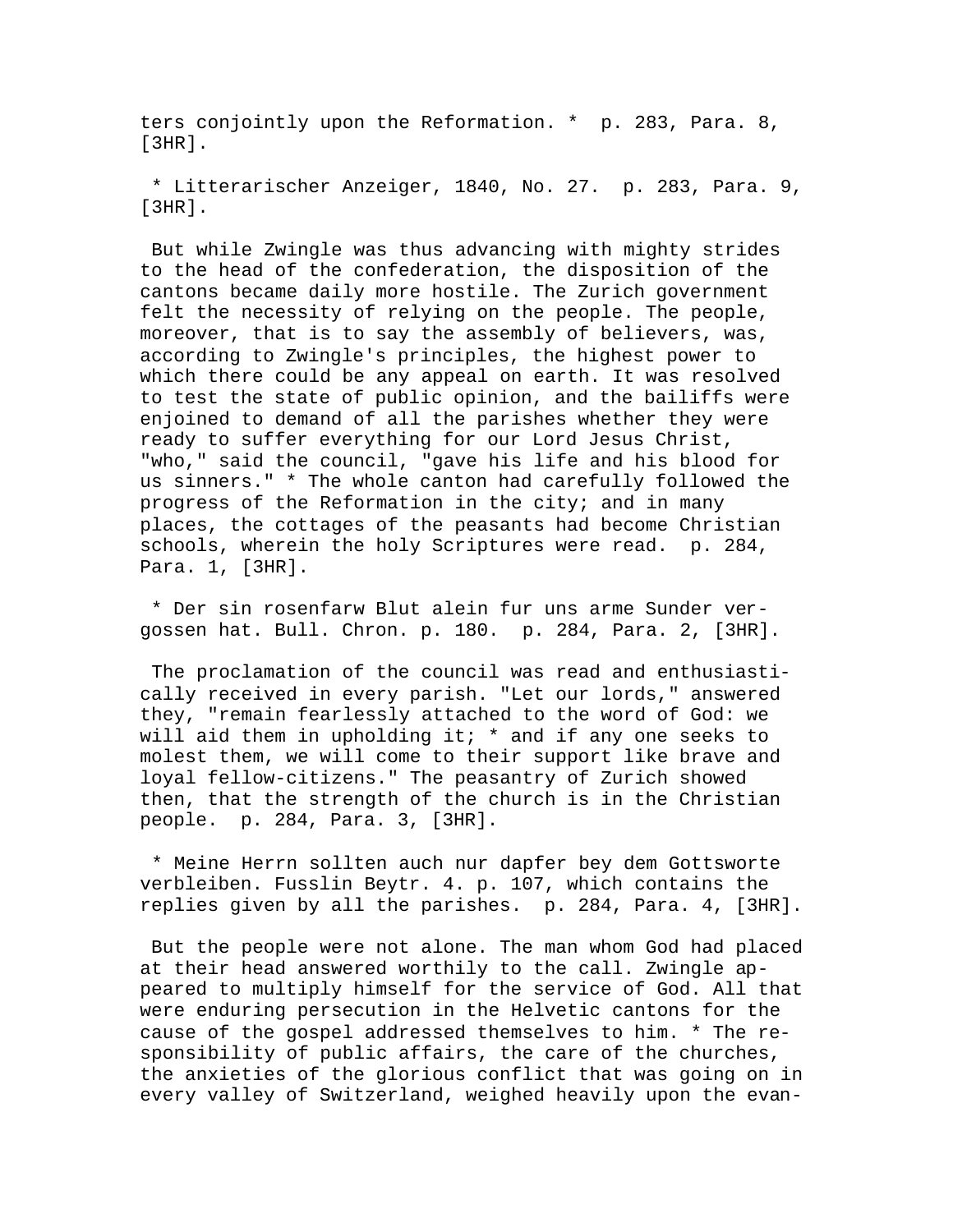gelist of Zurich. \*\* At Wittemberg, the news of his courageous proceedings was received with joy. Luther and Zwingle were two great lights, placed in Upper and Lower Germany; and the doctrine of salvation, so powerfully proclaimed by both, filled the vast tracts that extend from the summit of the Alps to the shores of the Baltic and of the North Sea. p. 284, Para. 5, [3HR].

 \* Scribunt ex Helvetiis ferme omnes qui propter Christum premuntur. Zw. Epp. p. 348. \*\* Negotiorum strepitus et ecclesiarum curae ita me undique quatiunt. Ibid. p. 284, Para. 6, [3HR].

 CHAPTER 5 --- New opposition -- Abduction of OEXLIN -- The family of the Wirths -- The Populace at the convent of Ittingen -- The diet of Zug -- The Wirths apprehended and given up to the diet -- Their condemnation. p. 286, Para. 1, [3HR].

 The word of God could not thus invade extensive countries, without its triumphs exasperating the pope in his palace, the priest in his presbytery, and the Swiss magistrates in their councils. Their terror increased from day to day. The people had been consulted; the Christian people became of consequence in the Christian church, and appeals were made to their sympathy and faith and not to the decrees of the Roman chancery. So formidable an attack required a still more formidable resistance. On the 18th of April, the pope addressed a brief to the confederates, and the diet, which met at Zug in the month of July, yielding to the urgent exhortations of the pontiff, sent a deputation to Zurich, Schaffhausen, and Appenzel, commissioned to acquaint these states with the firm resolve of the diet to crush the new doctrine, and to prosecute its adherents to the forfeiture of their goods, their honors, and even their lives. Zurich did not hear this warning without emotion; but a firm reply was made, that, in matters of faith, the word of God alone must be obeyed. On receiving this answer, Lucerne, Schwytz, Uri, Unterwalden, Friburg, and Zug, trembled with rage; and, unmindful of the reputation and strength the accession of Zurich had formerly given to the infant confederation, forgetting the precedence that had been immediately accorded to her, the simple and solemn oaths that had been made to her, and of the many victories and reverses they had shared with her, these states declared that they would no longer sit in diet with Zurich. Thus in Switzerland, as in Germany, the partisans of Rome were the first to break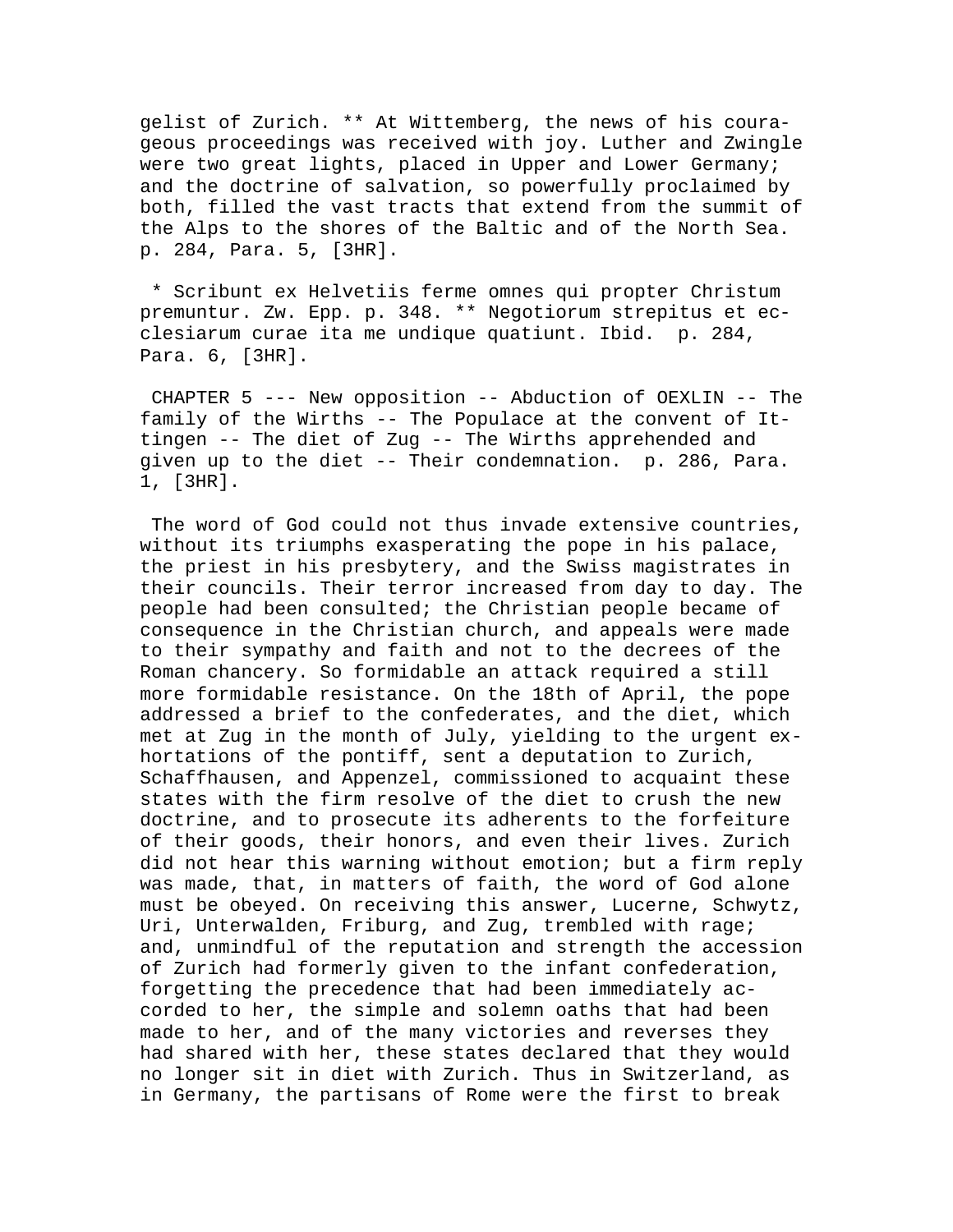the federal unity. But threats and the rupture of alliances were not enough. The fanaticism of the cantons called for blood; and it was soon seen with what arms Rome intended combating the word of God. p. 286, Para. 2, [3HR].

 One of Zwingle's friends, the worthy OEXLIN, \* was pastor of Burg upon the Rhine, in the neighborhood of Stein. The bailiff Am-Berg, who had appeared to listen to the gospel with delight, \*\* being desirous of obtaining that bailiwick, had promised the leading men of Schwytz to root out the new faith. OEXLIN, although not within his jurisdiction, was the first upon whom he exercised his severity. p. 287, Para. 1, [3HR].

 \* See vol. 2. p. 334. \*\* Der war anfangs dem Evangelio gunstig. Bull. Chr. p. 180. p. 287, Para. 2, [3HR].

 About midnight, on the 7th of July 1524, some persons knocked at the pastor's door; they were the bailiff's soldiers who entered the house, seized OEXLIN, and carried him away prisoner, in defiance of his cries. Thinking they meant to assassinate him, he cried "Murder;" the inhabitants started from their beds in affright, and the village soon became the scene of a frightful tumult, which was heard as far as Stein. The sentinel on guard at the castle of Hohenklingen fired the alarm-gun; the tocsin was rung, and the inhabitants of Stein, Stammheim, and the adjoining places, were soon moving, and inquiring of one another in the darkness what was the matter. p. 287, Para. 3, [3HR].

 At Stammheim lived the deputy-bailiff Wirth, whose two eldest sons, Adrian and John, both young priests full of piety and courage, were preaching the gospel with great unction. John especially abounded in faith, and was ready to sacrifice his life for his Saviour. This was truly a patriarchal family. Hannah, the mother, who had borne the bailiff many children, and brought them up in the fear of the Lord, was revered for her virtues throughout the whole district. At the noise of the tumult in Burg, the father and the two eldest sons went out like their neighbors. The father was indignant that the bailiff of Frauenfeld should have exercised his authority in a manner contrary to the laws of the country. The sons learned with sorrow that their brother, their friend, the man whose good example they were delighted to follow, had been dragged away like a criminal. Each of them seized a halberd, and in spite of the fears of a tender wife and mother, the father and his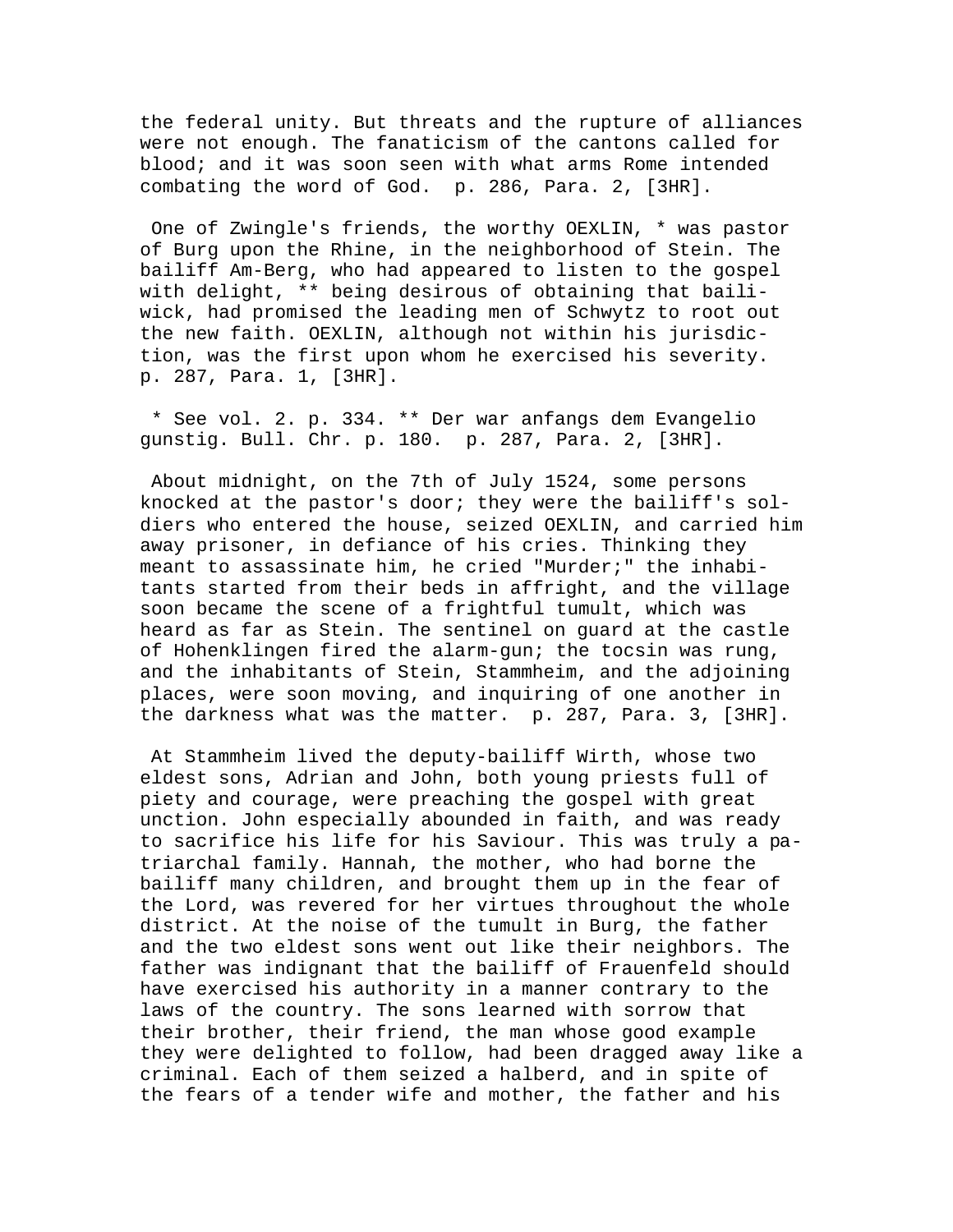two sons joined the band of citizens of Stein with the determination of rescuing their pastor. Unhappily, a number of those miscreants who make their appearance in every disorder had joined the expedition; they pursued the bailiff's officers; the latter, hearing the tocsin and the shouts of alarm, redoubled their speed, dragging their victim after them, and soon placed the river Thur between themselves and their pursuers. p. 287, Para. 4, [3HR].

 When the people of Stein and Stammheim reached the bank of the river, and found no means of crossing, they halted, and resolved to send a deputation to Frauenfeld. "Oh," said the bailiff Wirth, "the pastor of Stein is so dear to us, that for his sake I would willingly sacrifice my goods, my liberty, and my life." \* The populace, finding themselves near the Carthusian convent of Ittingen, whose inmates were believed to have encouraged the tyranny of the bailiff Am-Berg, entered the building and took possession of the refectory. These miserable wretches soon became intoxicated, and shameful disorders were the consequence. Wirth vainly entreated them to leave the convent; \*\* he was in danger of being maltreated by them. His son Adrian remained outside the cloister. John entered, but soon came out again, distressed at what he had seen. \*\*\* The drunken peasants proceeded to ransack the wine-cellars and the store-rooms, to break the furniture, and burn the books. p. 288, Para. 1, [3HR].

 \* Sunder die Kuttlen im Buch fur Im wagen. Bull. Chr. p. 193. \*\* Und badst sy un Gootes willen uss dem Kloster zu gand. Ibid. p. 183. \*\*\* Dan es Im leid was. Ibid. p. 195. p. 288, Para. 2, [3HR].

 When the news of these disorders reached Zurich, some deputies from the council hastened to the spot, and ordered all persons under the jurisdiction of the canton to return to their homes. They did so immediately. But a body of Thurgovians, attracted by the disturbance, established themselves in the convent, for the sake of its good cheer. On a sudden a fire broke out, no one knew how, and the monastery was burnt to the ground. p. 288, Para. 3, [3HR].

 Five days after this, the deputies of the cantons met at Zug. Nothing was heard in the assembly but threats of vengeance and death. "Let us march with banners flying on Stein and Stammheim," said they, "and put the inhabitants to the sword." The deputy-bailiff and his two sons had long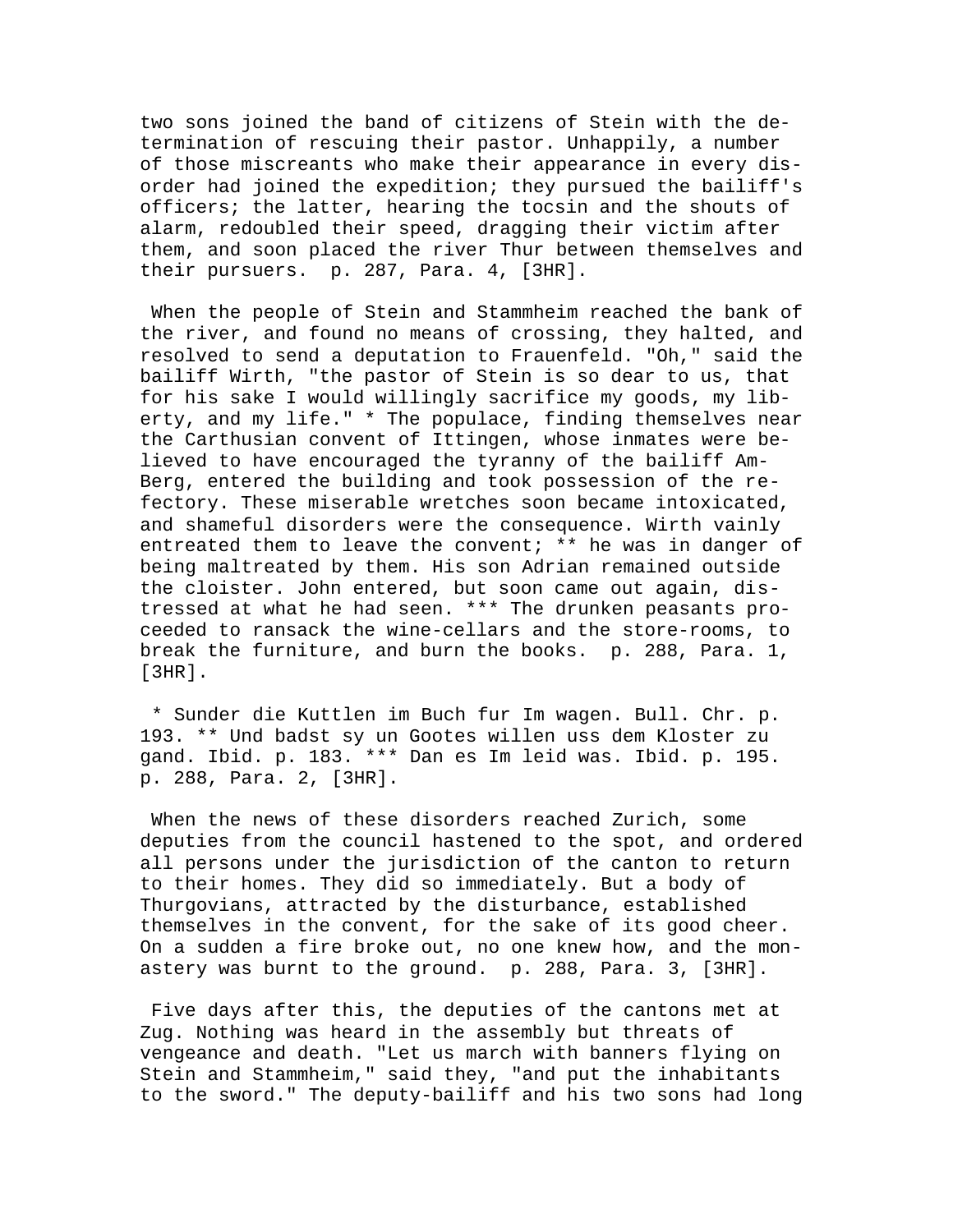been objects of especial dislike on account of their faith. "If any one is guilty," said the deputy of Zurich, "he must be punished, but according to the laws of justice, and not by violence." Vadian, deputy of St. Gall, supported this opinion. Upon this the avoyer John Hug of Lucerne, unable to contain himself any longer, exclaimed with frightful imprecations: \* "The heretic Zwingle is the father of all these insurrections; and you too, doctor of St. Gall, are favorable to his infamous cause, and aid him in securing its triumphs. . . . . You ought no longer to have a seat among us." The deputy of Zug endeavored to restore peace, but in vain. Vadian left the hall, and as the populace had designs upon his life, he quitted the town secretly, and reached the convent of Cappel by a circuitous route. p. 289, Para. 1, [3HR].

 \* Mit Fluchen und Wuten. Bull. Chron. p. 184. p. 289, Para. 2, [3HR].

 Zurich, intent on suppressing every disorder, resolved to apprehend provisionally those persons who were marked out by the rage of the confederates. Wirth and his two sons were living quietly at Stammheim. "Never will the enemies of God be able to vanquish his friends," said Adrian Wirth from the pulpit. The father was warned of the fate impending over him, and was entreated to flee with his two sons. "No," answered he; "I will wait for the officers, putting my trust in God." And when the soldiers made their appearance at his house, he said: "My lords of Zurich might have spared themselves all this trouble: if they had only sent a child I should have obeyed their summons." \* The three Wirths were taken to Zurich and put in prison. Rutiman, bailiff of Nussbaum, shared their fate. They were strictly examined, but nothing reprehensible was found in their conduct. p. 289, Para. 3, [3HR].

 \* Dann hattind sy mir ein Kind geschikt. Ibid. p. 186. p. 289, Para. 4, [3HR].

 As soon as the deputies of the cantons had heard of the imprisonment of these four citizens, they required them to be sent to Baden, and ordered that in case of refusal their troops should march upon Zurich and carry them off by force. "To Zurich belongs the right of ascertaining whether these men are guilty or not," said the deputies of that state; "and we have found no fault in them." On this the deputies of the cantons exclaimed: "Will you surrender them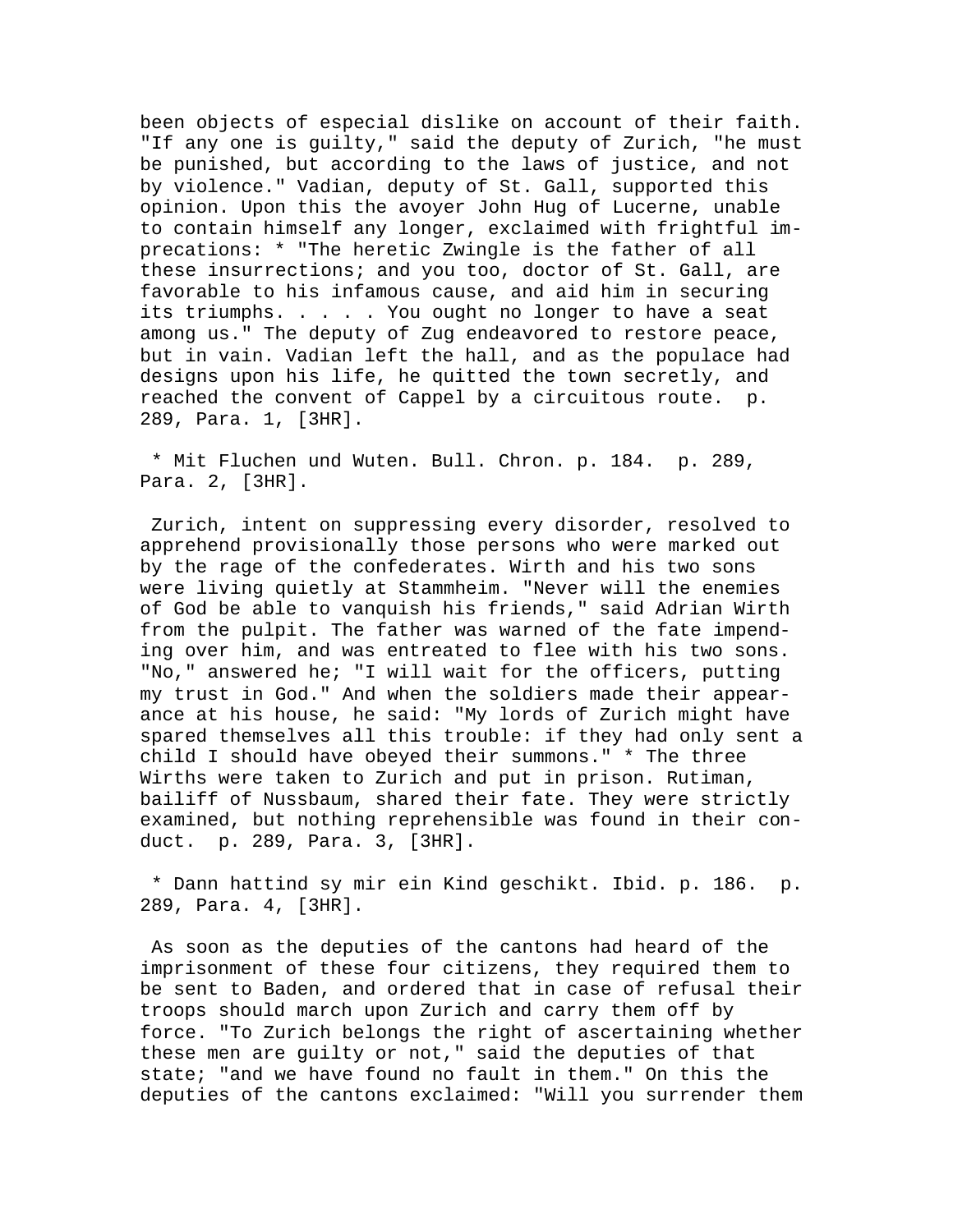to us? Answer yes or no, and not a word more." Two deputies of Zurich mounted their horses, and rode off with all haste to their constituents. p. 290, Para. 1, [3HR].

 On their arrival, the whole town was in agitation. If the prisoners were refused, the confederates would come and seek them with an armed force; to give them up was consenting to their death. Opinions were divided: Zwingle declared for their refusal. "Zurich," said he, "ought to remain faithful to its constitution." At last it was supposed a middle course had been found. "We will deliver the prisoners into your hands," said they to the diet, "but on condition that you will examine them solely with regard to the affair of Ittingen, and not on their faith." The diet acceded to this proposition, and on the Friday before St. Bartholomew's day, 18th August 1524, the three Wirths and their friend, accompanied by four councillors of state and several armed men, quitted Zurich. p. 290, Para. 2, [3HR].

 A deep concern was felt by all the city at the prospect of the fate which awaited the two youths and their aged companions. Sobbing alone was heard as they passed along. "Alas," exclaims a contemporary, "what a mournful procession." \* The churches were all filled. "God will punish us," cried Zwingle. "Let us at least pray him to impart his grace to these poor prisoners, and to strengthen them in the faith." \*\* p. 290, Para. 3, [3HR].

 \* O weh! Was elender Fahrt was das! Bern. Weyss. Fussl. Beyt. 4. p. 56. \*\* Sy toste und in warem glouben starckte. Bullin. Chron. p. 188. p. 290, Para. 4, [3HR].

 On Friday evening the accused arrived at Baden, where an immense crowd was waiting for them. At first they were taken to an inn, and thence to prison. They could scarcely advance, the crowd so pressed around to catch a sight of them. The father, who walked in front, turned towards his two sons, and observed to them meekly: "See, my dear children, we are, as the apostle says, men appointed to death; for we are made a spectacle unto the world, and to angels, and to men", 1 Corinthians 4:9. Then, as he saw among the crowd his deadly enemy, Am-Berg, the cause of all his misfortunes, he went up to him and held out his hand, although the bailiff would have turned away: "There is a God in heaven who knows all things," said he calmly, as he grasped his adversary's hand. p. 291, Para. 1, [3HR].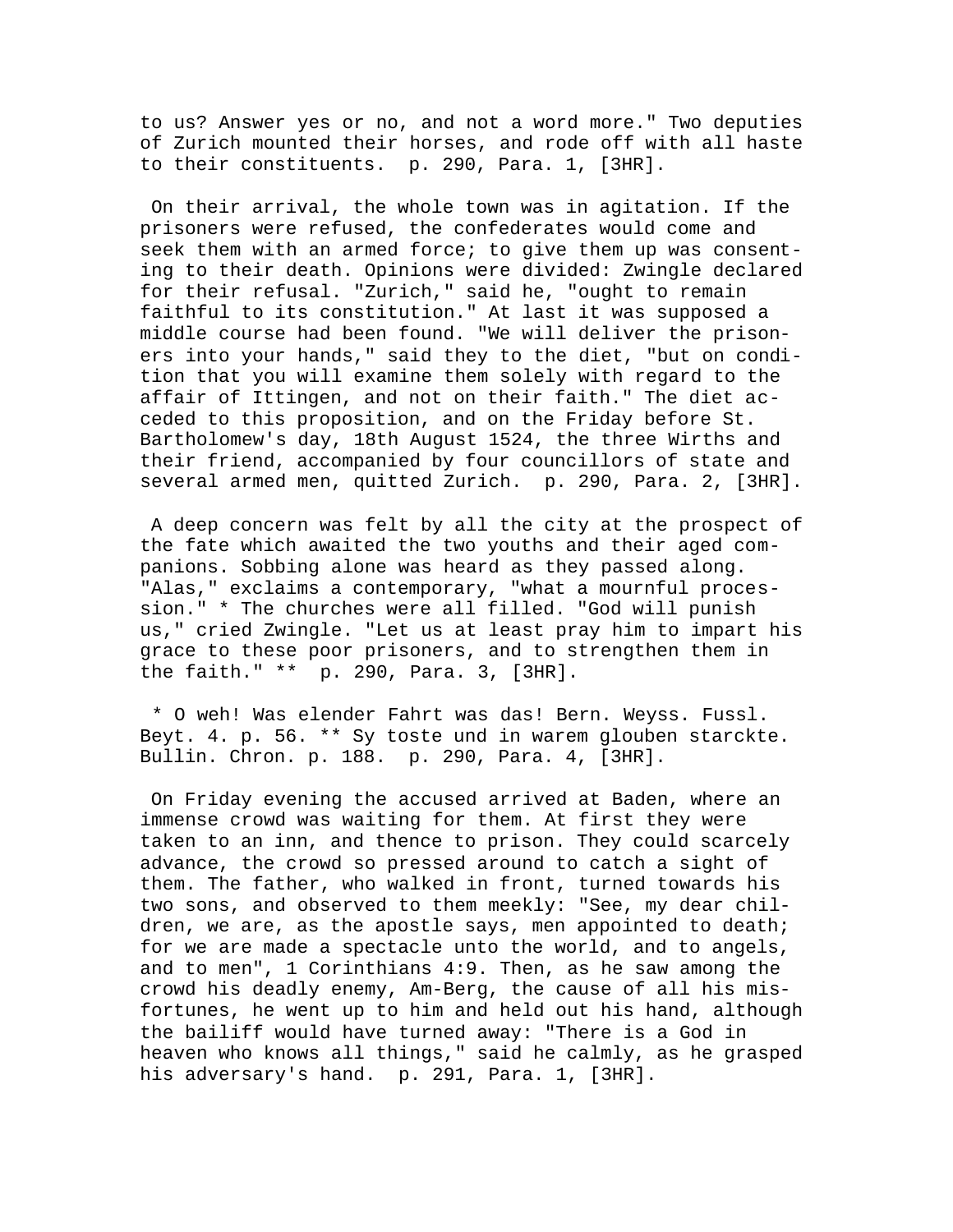The examination began on the following day: the bailiff Wirth was first brought in. He was put to the torture, without any regard to his character or his age; but he persisted in declaring his innocence of the pillage and burning of Ittingen. He was then accused of having destroyed an image representing St. Anne. Nothing could be substantiated against the other prisoners, except that Adrian Wirth was married, and preached after the manner of Zwingle and Luther; and that John Wirth had given the sacrament to a sick man without bell and taper. \* p. 291, Para. 2, [3HR].

 \* On Kerzen, Schellen und anders so bisshar geupt ist. Bull. Chr. p. 196. p. 291, Para. 3, [3HR].

 But the more apparent their innocence, the greater was the fury of their adversaries. From morning until noon they inflicted the cruelest tortures on the old man. His tears could not soften his judges. John Wirth was treated with still greater barbarity. "Tell us," they asked him in the midst of his anguish, "whence did you learn this heretical faith? From Zwingle or from any other person?" And when he exclaimed, "O merciful and everlasting God, help and comfort me," "Where is your Christ now?" said one of the deputies. When Adrian appeared, Sebastian of Stein, the Bernese deputy, said to him: "Young man, tell us the truth; for if you refuse to do so, I swear by the knighthood that I gained on the very spot where the Lord suffered martyrdom, that we will open your veins one after another." They then fastened the young man to a rope, and hoisted him into the air: "There, my little master," said Stein with a devilish sneer, "there is your wedding present;" \* alluding to the marriage of this youthful servant of the Lord. p. 291, Para. 4, [3HR].

 \* Alls man inn am folter seyl uffzog, sagt der zum Stein. Herrii, das ist die Gaab die wir uch zu uwer Hussfrowen schanckend. Bullin. Chron, p. 190. p. 291, Para. 5, [3HR].

 When the examination was ended, the deputies returned to their cantons to deliver their report, and did not meet again till four weeks after. The bailiff's wife, the mother of the two priests, repaired to Baden, carrying an infant child in her arms, to intercede with the judges. John Escher of Zurich accompanied her as her advocate. Among the judges he saw Jerome Stocker, landamman of Zug, who had been twice bailiff of Frauenfeld: "Landamman," said he, "you know the bailiff Wirth; you know that he has always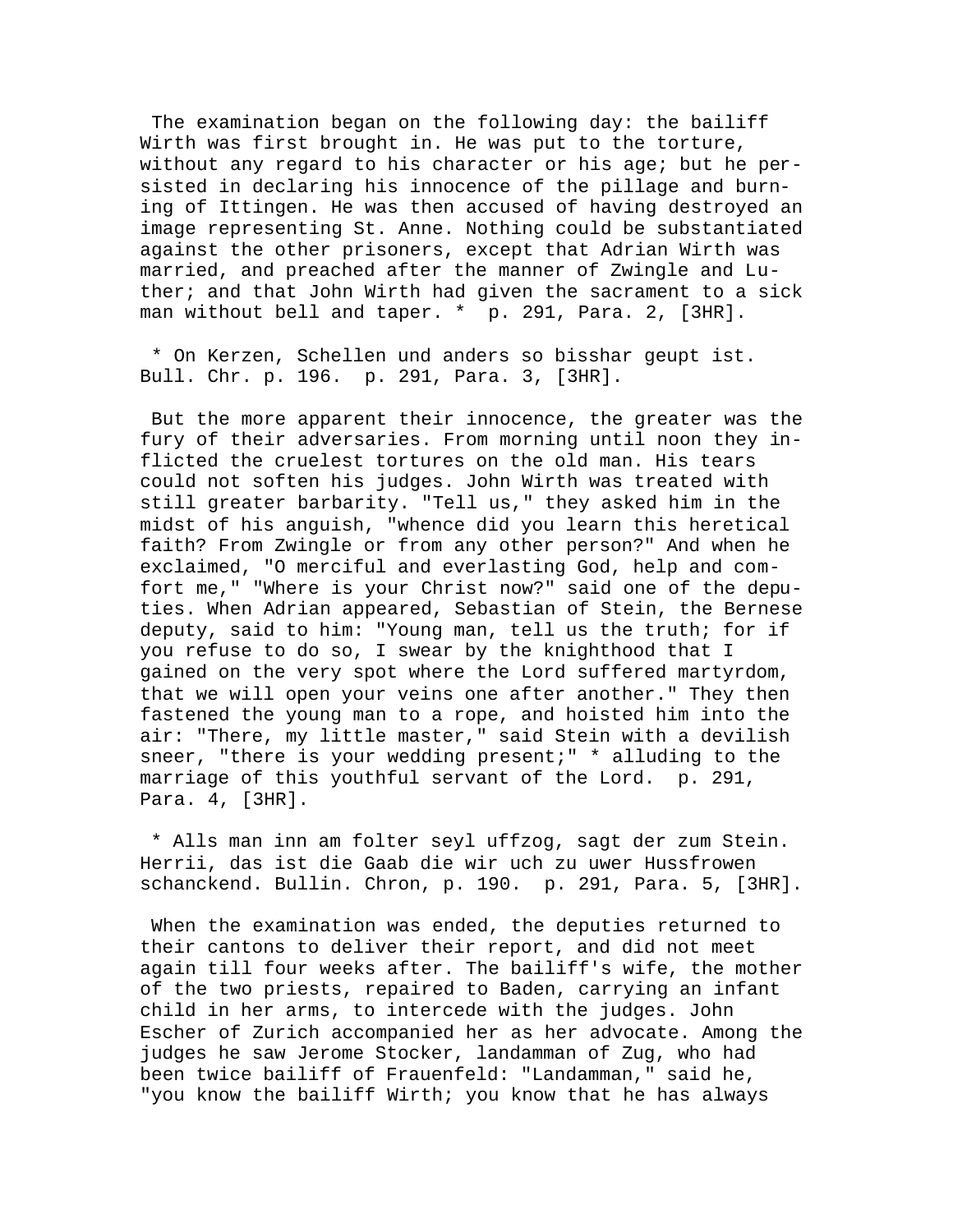been an upright man." "You say the truth, my dear Escher," replied Stocker, "he has never injured anybody; fellowcitizens and strangers were always kindly welcomed to his table; his house was a convent, an inn, and an hospital; \* and so, if he had committed robbery or murder, I would have made every exertion to obtain his pardon. But seeing that he has burnt Saint Anne, Christ's grandmother, he must die." "The Lord have mercy upon us," exclaimed Escher. p. 292, Para. 1, [3HR].

 \* Sin Huss ist alwey gsin wie ein Kloster, Wirtshuss und Pitall. Ibid. p. 198. p. 292, Para. 2, [3HR].

 The gates were now shut: it was the 28th September, and the deputies of Berne, Lucerne, Uri, Schwytz, Unterwalden, Zug, Glaris, Friburg, and Soleure, having proceeded to deliberate on their judgment with closed doors, as was customary, passed sentence of death on the bailiff Wirth, on his son John, who was the firmest in his faith, and who appeared to have led away the others, and on the bailiff Rutiman. Adrian, the second son, was granted to his mother's tears. p. 292, Para. 3, [3HR].

 The officers proceeded to the tower to fetch the prisoners. "My son," said the father to Adrian, "never avenge our death, although we have not deserved punishment." Adrian burst into tears. "Brother," said John, "the cross of Christ must always follow his word." \* p. 293, Para. 1, [3HR].

 \* Doch allwag das Crutz darbey. Bullinger Chron. p. 198. p. 293, Para. 2, [3HR].

 After the sentence was read, the three Christians were led back to prison; John Wirth walking first, the two vicebailiffs next, and a priest behind them. As they were crossing the castle bridge, on which was a chapel dedicated to St. Joseph, the priest called out to the two old men, "Fall down and call upon the saints." John Wirth, who was in front, turned round at these words and said, "Father, be firm. You know that there is only one Mediator between God and man, the Lord Jesus Christ." "Assuredly, my son," replied the old man, "and by the help of His grace I will continue faithful even to the end." Upon this they all three began to repeat the Lord's Prayer, "Our Father which art in heaven," and so crossed the bridge. p. 293, Para. 3, [3HR].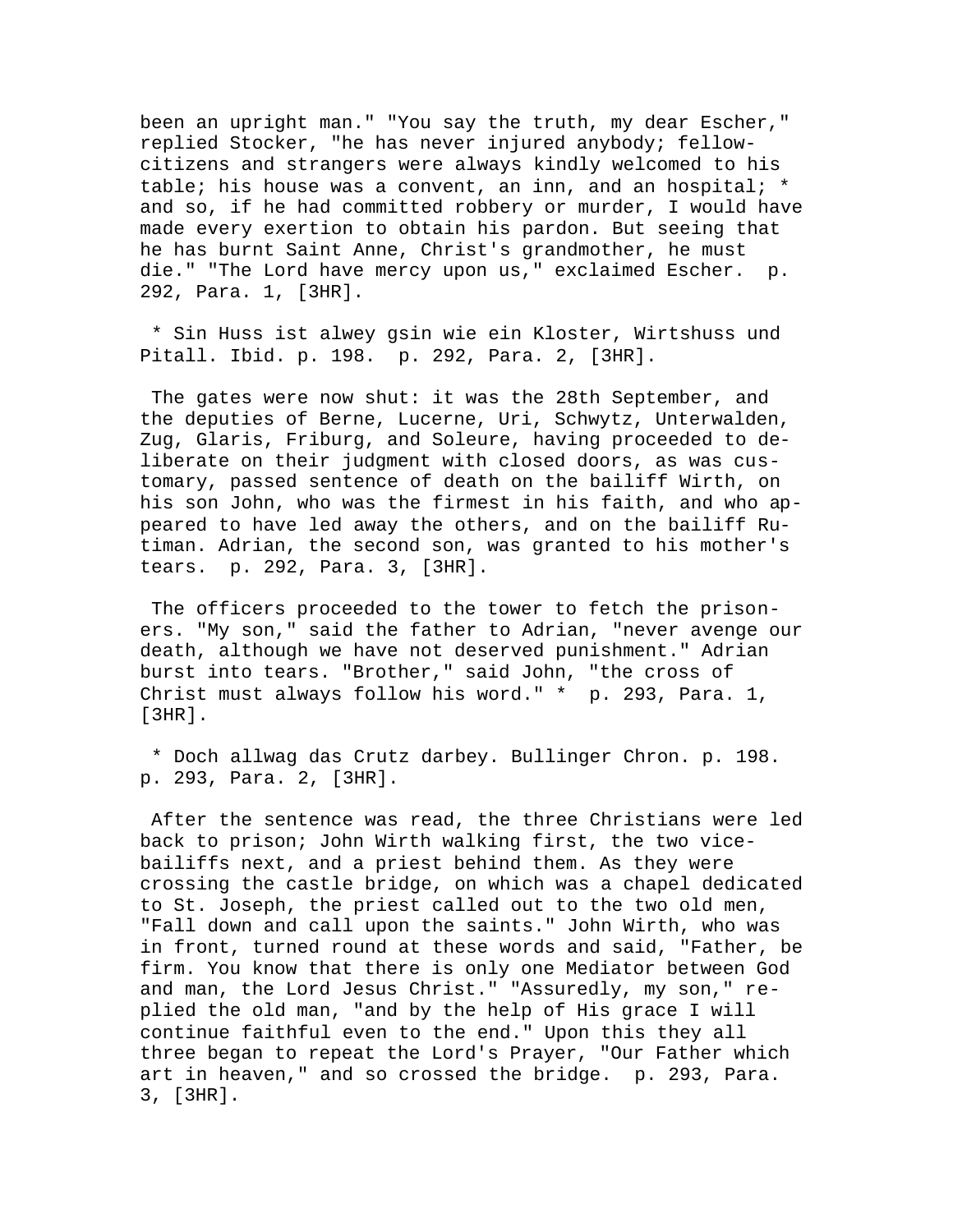They were next conducted to the scaffold. John Wirth, whose heart was filled with the tenderest anxiety for his parent, bade him farewell. "My dearly beloved father," said he, "henceforward thou art no longer my father, and I am no longer thy son, but we are brothers in Christ our Lord, for whose name we must suffer death. \* Today, if it be God's pleasure, my beloved brother, we shall go to Him who is the Father of us all. Fear nothing." "Amen," replied the old man, "and may God Almighty bless thee, my beloved son and brother in Christ." p. 293, Para. 4, [3HR].

 \* Furohin bist du nitt me min Vatter und ich din Sus sondern wir sind Brudern in Christo. Ibid. p. 204. p. 293, Para. 5, [3HR].

 Thus, on the threshold of eternity, did father and son take leave of each other, hailing the new mansions in which they should be united by everlasting ties. The greater part of those around them shed floods of tears. \* The bailiff Rutiman prayed in silence. p. 293, Para. 6, [3HR].

 \* Des gnadens weyneten vil Luthen herzlich. Ibid. p. 293, Para. 7, [3HR].

 All three then knelt down "in Christ's name," and their heads rolled upon the scaffold. p. 294, Para. 1, [3HR].

 The crowd, observing the marks of torture upon their bodies, gave loud utterance to their grief. The two bailiffs left twenty-two children, and forty-five grandchildren. Hannah was obliged to pay twelve golden crowns to the executioner who had deprived her husband and her son of life. p. 294, Para. 2, [3HR].

 Thus blood, innocent blood, had been shed. Switzerland and the Reformation were baptized with the blood of the martyrs. The great enemy of the gospel had done his work; but in doing it, his power was broken. The death of the Wirths was to accelerate the triumphs of the Reformation. p. 294, Para. 3, [3HR].

 CHAPTER 6 --- Abolition of the mass -- Zwingle's dream -- Celebration of the Lord's supper -- Fraternal charity -- Original sin -- The Oligarchs opposed to the reform -- Various attacks. p. 295, Para. 1, [3HR].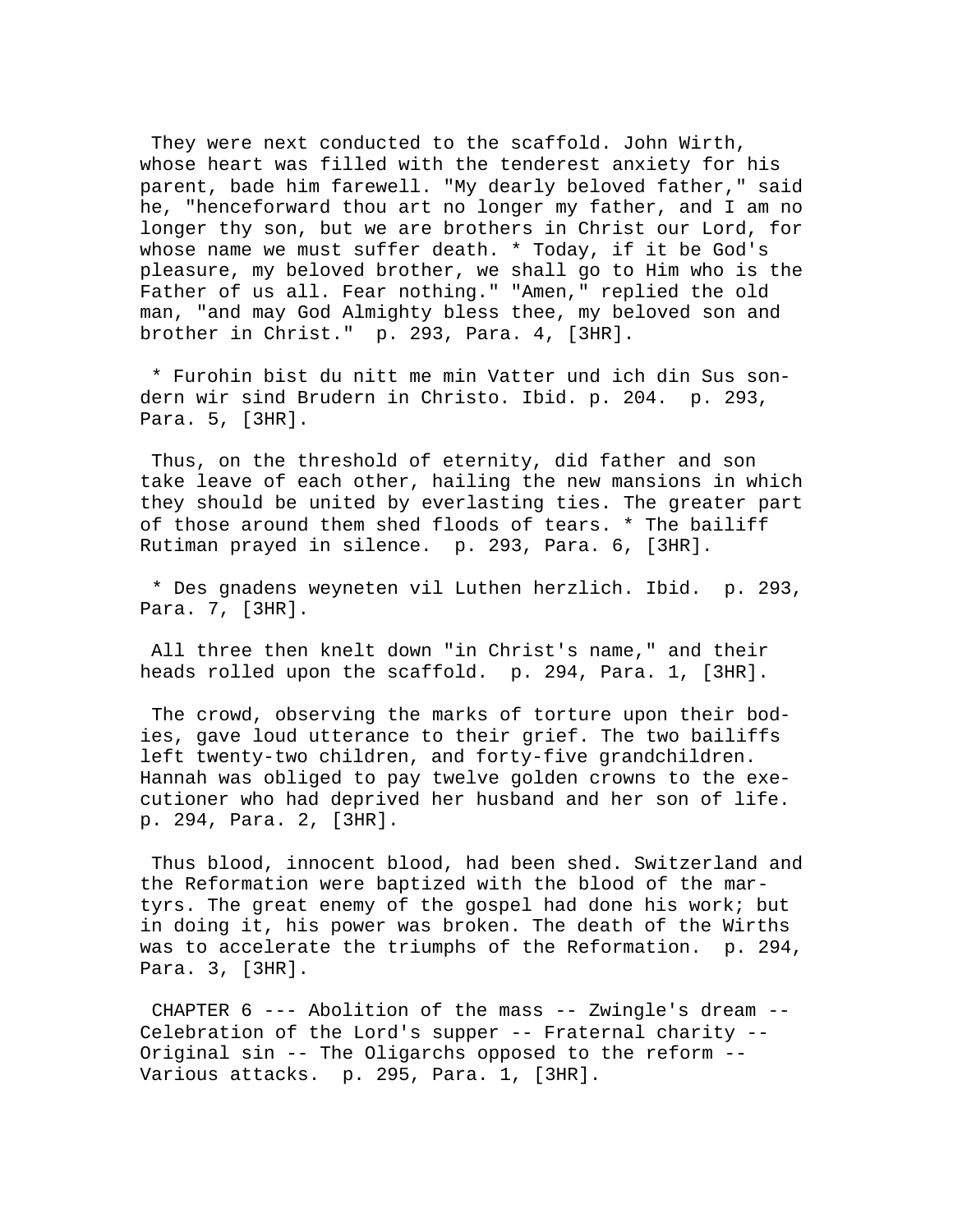It was not thought desirable to proceed to the abolition of the mass in Zurich immediately after the suppression of images; but now the proper moment seemed to have arrived. p. 295, Para. 2, [3HR].

 Not only had the light of the gospel diffused among the people; but the violence of the blows struck by the enemy called upon the friends of God to reply to them by some impressive demonstration of their unalterable fidelity. Every time that Rome erects a scaffold, and that heads fall upon it, the Reformation will exalt the holy word of the Lord, and throw down some abuses. When Hottinger was executed, Zurich suppressed images; and now that the heads of the Wirths have rolled on the ground, Zurich will reply by the abolition of the mass. The more Rome increases her cruelties, the more will the Reformation increase in strength. p. 295, Para. 3, [3HR].

 On the 11th of April 1525, the three pastors of Zurich, accompanied by Megander and Oswald Myconius, appeared before the Great Council, and demanded the re-establishment of the Lord's supper. Their language was solemn; \* all minds were absorbed in meditation; every man felt the importance of the resolution which the council was called upon to take. The mass, that mystery which for more than three centuries had been the very soul of the religious service of the Latin church, was to be abolished, the corporeal presence of Christ to be declared an illusion, and the illusion itself removed from the minds of the people. Courage was needed to arrive at such a resolution, and there were men in the council who shuddered at this daring thought. Joachim Am-Grutt, under-secretary of state, alarmed at the bold demand of the pastors, opposed it with all his might. "These words, This is my body," said he, "unquestionably prove that the bread is the body of Christ himself." Zwingle observed that esti, (is,) is the proper word in the Greek language to express signifies, and he quoted several instances in which this word is employed in a figurative sense. The Great Council were convinced and did not hesitate; the gospel doctrines had penetrated their hearts; besides, as they were separating from the church of Rome, there was a certain satisfaction in making that separation as complete as possible, and in digging a gulf between it and the Reformation. The council, therefore, ordered the mass to be suppressed, and decreed that on the next day, holy Thursday, the Lord's supper should be celebrated in conformity with the apostolical usages. p. 295,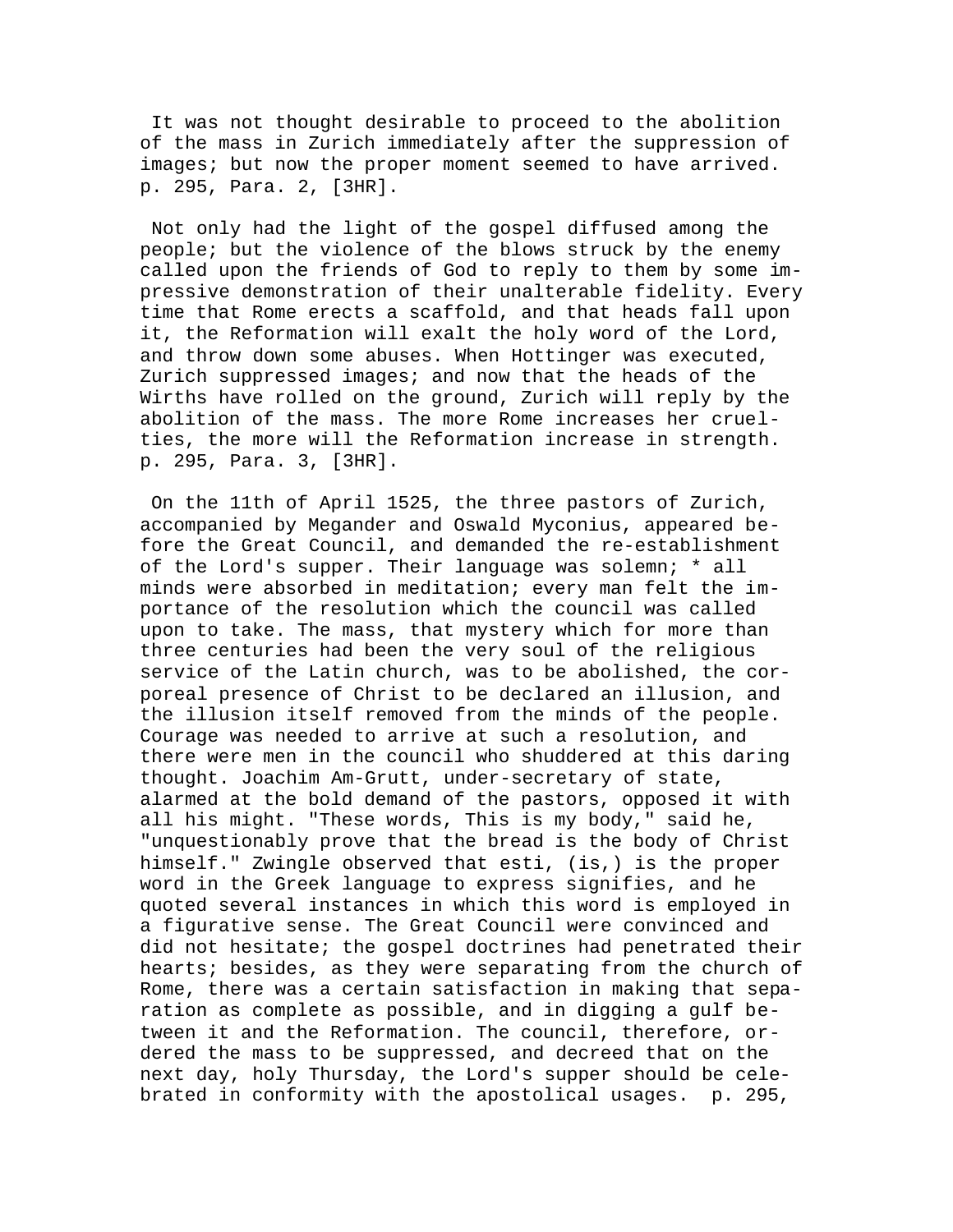Para. 4, [3HR].

 \* Und vermantend die ernstlich. Bullinger Chron. p. 263. p. 295, Para. 5, [3HR].

 Zwingle was seriously engrossed by these thoughts, and when he closed his eyes at night, was still seeking for arguments with which to oppose his adversaries. The subjects that had so strongly occupied his mind during the day present themselves before him in a dream. He fancied that he was disputing with Am-Grutt, and that he could not reply to his principal objection. Suddenly a figure stood before him and said: "Why do you not quote the 11th verse of the 12th chapter of Exodus: Ye shall eat it, the lamb, in haste: it is the Lord's passover?" Zwingle awoke, sprung out of bed, took up the Septuagint translation, and there found the same word esti, (is,) which all are agreed is synonymous with signifies in this passage. p. 296, Para. 1, [3HR].

 Here then, in the institution of the paschal feast under the old covenant, is the very meaning that Zwingle defends. How can he avoid concluding that the two passages are parallel? p. 296, Para. 2, [3HR].

 On the following day Zwingle preached a sermon on this text, and spoke so forcibly that he removed every doubt. p. 296, Para. 3, [3HR].

 This circumstance, which admits of so simple an explanation, and the very expression Zwingle employs to show that he could not recall the appearance of the figure he had seen in his dream, \* have given rise to the assertion that Zwingle received this doctrine from the devil. p. 296, Para. 4, [3HR].

 \* After fuerit an albus nihil memini, I do not remember whether he was white or black; somnium enim narro. p. 296, Para. 5, [3HR].

 The altars had disappeared; plain tables bearing the sacramental bread and wine were substituted in their place, and an attentive crowd pressed round them. There was something particularly solemn in this multitude. On holy Thursday, the young people -- on Friday, the day of the Passion, the adult men and women -- and on Easter Sunday, the aged, celebrated in turn the death of the Lord. \* p. 297, Para. 1, [3HR].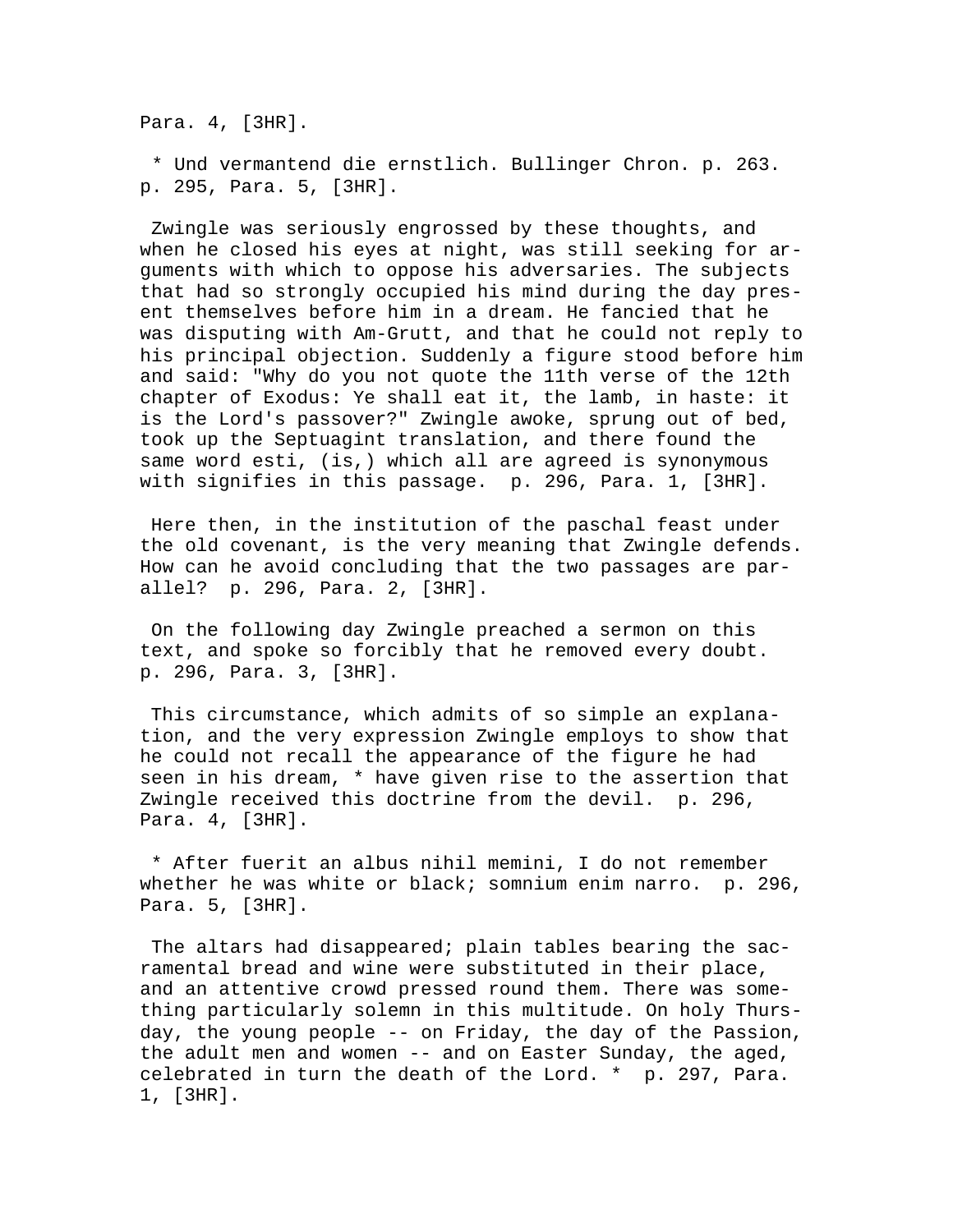\* Fusslin Beytrage, 4. 64. p. 297, Para. 2, [3HR].

 The deacons read aloud the passages of Scripture that relate to this sacrament; the pastors addressed the flock in an earnest exhortation, calling upon all to retire from this sacred feast who, by persevering in their sin, would pollute the body of Jesus Christ. The people knelt down, the bread was carried round on large platters or wooden plates, and each one broke off a morsel; the wine was next distributed in wooden goblets: in this manner it was thought they made a nearer approach to the simplicity of the primitive supper. Emotions of surprise or joy filled every heart. \* p. 297, Para. 3, [3HR].

 \* Mit grossen verwundern viler Luthen und noch mit vil grossern frouden der Gloubigen. Bullinger Chron. p. 264. p. 297, Para. 4, [3HR].

 Thus was the Reform carried on in Zurich. The simple celebration of the Lord's supper appeared to have shed anew over the church the love of God and of the brethren. The words of Jesus Christ were once more spirit and life. While the different orders and parties in the church of Rome were incessantly disputing among themselves, the first effect of the gospel was to restore charity among the brethren. The love of the first ages was then revived in Christendom. Enemies were seen renouncing their long-cherished and inveterate enmities, and embracing one another after having partaken of the sacramental bread. Zwingle, delighted at these affecting manifestations, returned thanks to God that the Lord's supper was again working those miracles of charity which the sacrifice of the mass had long ceased to accomplish. \* p. 297, Para. 5, [3HR].

 \* Expositio fidei. Zw. Opp. 2. 241. p. 297, Para. 6, [3HR].

 "Peace dwells in our city," exclaimed he; "among us there is no fraud, no dissension, no envying, no strife. Whence can proceed such harmony except from the Lord, and that the doctrine we preach inclines us to innocence and peace?" \* p. 298, Para. 1, [3HR].

 \* Ut tranquillitatis et innocentiae studiosos reddat. Zw. Epp. p. 390. p. 298, Para. 2, [3HR].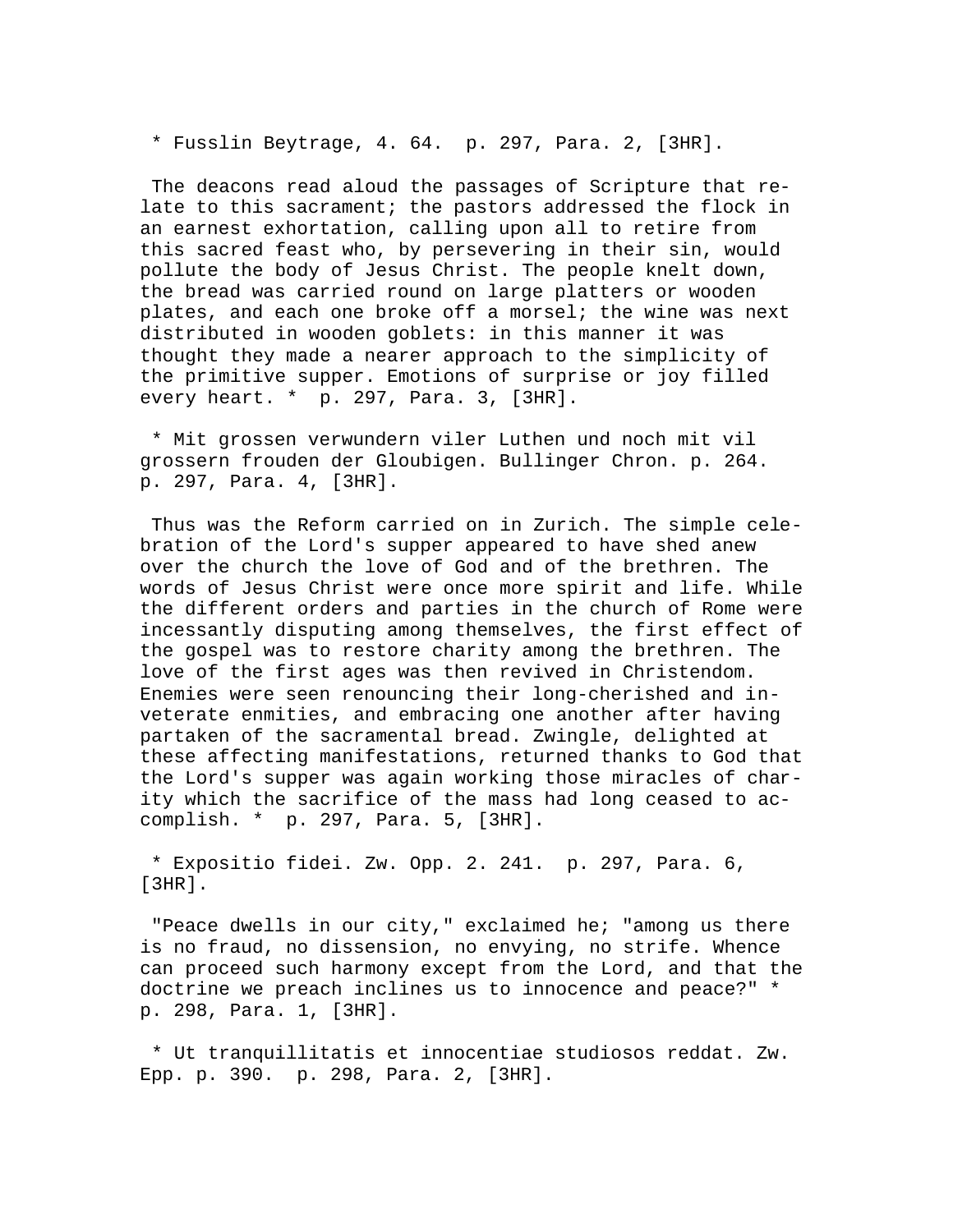Charity and unity then prevailed, although there was no uniformity. Zwingle in his Commentary on True and False Religion, \* which he dedicated to Francis I in March 1525, the year of the battle of Pavia, had put forward some truths in the manner best calculated to procure their reception by human reason, following in this respect the example of several of the most distinguished scholastic divines. In this way he had given the name of disease to our original corruption, and reserved the appellation of sin for the actual transgression of the law. \*\* But these statements, which called forth some objections, did not however interrupt brotherly love; for Zwingle, even when he persisted in calling original sin a disease, added, that all men were lost by this disease, and that Jesus Christ was the only remedy. \*\*\* In this position there is no error of Pelagianism. p. 298, Para. 3, [3HR].

 \* De vera et falsa religione commentarius. Zw. Opp. 3. 145-325. \*\* Peccatum ergo morbus est cognatus nobis, quo fugimus aspera et gravia, sectamur jucunda et voluptuosa. secundo loco accipitur peccatum pro eo quod contra legem fit. Ibid. 204. \*\*\* Originali morbo perdimur omnes; remedio vero quod contra ipsum invenit Deus, incolumitati restituimur. De pecc. Orig. declaratio ad Urbanum Rhegium. Ibid. 1. 632. p. 298, Para. 4, [3HR].

 But while the celebration of the Lord's supper at Zurich was attended by a return to Christian brotherhood, Zwingle and his friends had to support a severer struggle against their adversaries from without. Zwingle was not only a Christian teacher, he was also a true patriot; and we know how zealously he contended against the foreign capitulations, pensions, and alliances. He felt convinced that these external influences must tend to destroy piety, blind the reason, and scatter discord on every side. But his bold protests were destined to prejudice the advancement of the Reformation. In almost every canton, the chiefs who received the pensions of the foreigner, and the officers who led the youth of Helvetia to battle, formed powerful factions, formidable oligarchies, that attacked the Reformation, not so much on behalf of the church as on account of the injury it would inflict on their interests and honors. They had already gained the victory in Schwytz; and that canton, where Zwingle, Leo Juda, and Oswald Myconius had taught, and which seemed as if it would walk in the footsteps of Zurich, had suddenly reverted to the mercenary capitulations, and shut its gates against the Reformation.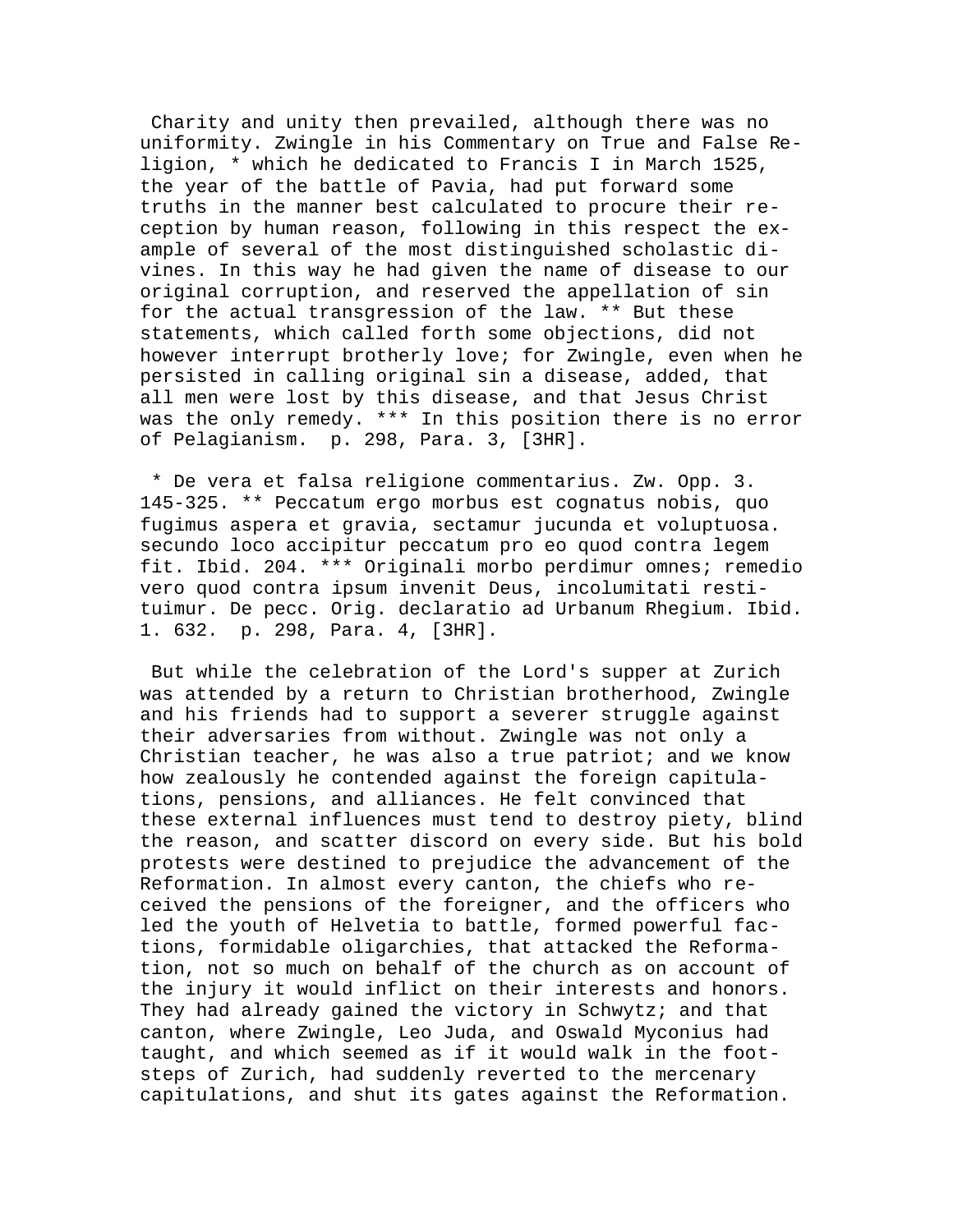p. 298, Para. 5, [3HR].

 Even in Zurich, some wretches, instigated by foreign intrigues, attacked Zwingle during the night, flung stones at his house, broke the windows, and called with loud cries for "the red haired Uli, the vulture of Glaris;" so that Zwingle awoke from his sleep and ran to his sword. \* This action is very characteristic of the man. p. 299, Para. 1, [3HR].

 \* Interea surgere Zwinglius ad ensem suum. Zw. Opp. 3. 411. Uli is an abridgment of Ulrich. Zwingle had been priest at Glaris. p. 299, Para. 2, [3HR].

 But these isolated attacks could not paralyze the movement by which Zurich was carried onward, and which was beginning to shake all Switzerland. They were pebbles thrown into a torrent to check its course. Everywhere its waters were swelling, threatening to sweep away the most formidable obstacles. p. 299, Para. 3, [3HR].

 The Bernese having informed the people of Zurich that several states had refused to sit with them in future in the diet: "Well, then," replied these men of Zurich with calmness, and raising their hands towards heaven, as the heroes of Rutli in old time, "we have the firm assurance that God, the Father, Son, and Holy Ghost, in whose name the confederation was formed, will not desert us, and will at last, of his great mercy, make us sit at the right hand of his sovereign majesty." \* Possessing such faith the Reformation had nothing to fear. But would it gain similar victories in the other states of the confederation? Would not Zurich remain alone on the side of God's word? Would Berne, Basle, and other cantons remain subject to the power of Rome? This we shall soon see. Let us therefore turn towards Berne, and study the progress of the Reformation in the most influential state of the confederation. p. 299, Para. 4, [3HR].

 \* Bey Ihm zuletzt sitzen. Kirchhofer Ref. 5 Bern. p. 55. p. 299, Para. 5, [3HR].

 CHAPTER 7 --- Berne -- The provost Watteville -- First successes of the reformed Doctrines -- Haller at the convent -- Accusation and deliverance -- The monastery of Konigsfeldt -- Margaret Watteville to Zwingle -- The convent opened -- Two champions -- Clara May and the provost Watteville. p. 301, Para. 1, [3HR].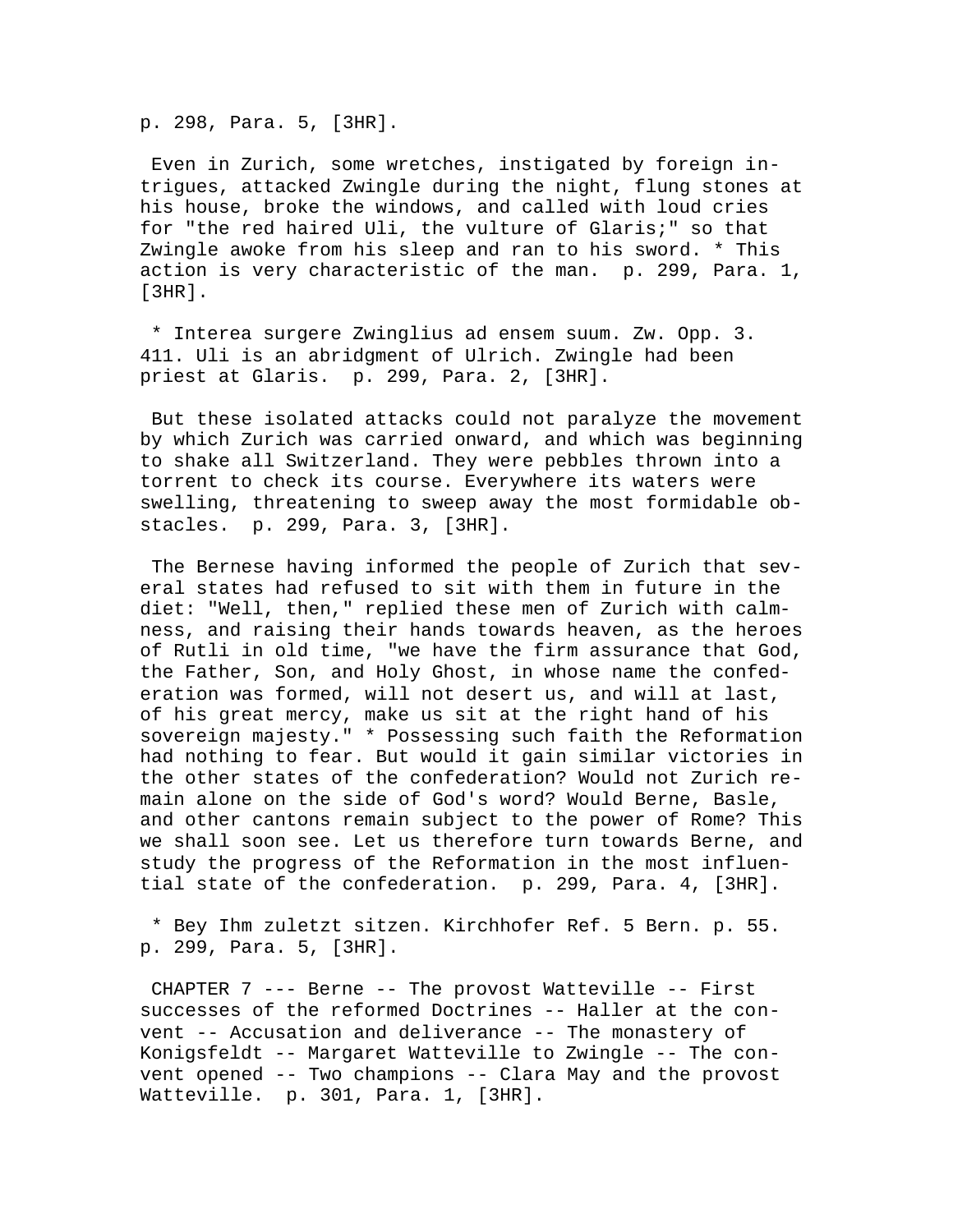Nowhere was the struggle likely to be so severe as at Berne, for there the gospel counted both powerful friends and formidable adversaries. At the head of the reforming party were the banneret John Weingarten, Bartholomew May, member of the Smaller Council, his sons Wolfgang and Claudius, his grandsons James and Benedict, and above all, the family of the Wattevilles. The avoyer James Watteville, who since 1512 had occupied the first station in the republic, had early read the writings of Luther and Zwingle, and had often conversed about the gospel with John Haller, pastor of Anseltingen, whom he had protected against his persecutors. p. 301, Para. 2, [3HR].

 His son Nicholas, then thirty-one years of age, had been for two years provost of the church of Berne, and as such, by virtue of the papal ordinances, enjoyed great privileges; accordingly Berthold Haller used to call him "our bishop." \* p. 301, Para. 3, [3HR].

 \* Episcopus noster Vadivillius. Zw. Epp. p. 285. p. 301, Para. 4, [3HR].

 The prelates and the pope spared no endeavors to bind him to the interests of Rome; \* and it seemed as if everything would keep him from a knowledge of the gospel; but the ways of God are more powerful than the flatteries of man. Watteville was turned from darkness to the mild light of the gospel, says Zwingle. \*\* As a friend of Berthold Haller, he read all the letters which the latter received from Zwingle, and could not find language to express his admiration. \*\*\* p. 301, Para. 5, [3HR].

 \* Tantum favoris et amicitiae quae tibi cum tanto summorum pontificum et pontissimorum episcoporum coetu hactemus intercessit. Zw. Opp. 1. Anc. Ed. lat. 305. \*\* Ex obscuris ignorantiae tenebris in amoenam Evangelii lucem productum. Ibid. \*\*\* Epistolas tuae et eruditionis et humanitatis testes locupletissimas. Zw. Epp. p. 287. p. 301, Para. 6, [3HR].

 The influence of the two Wattevilles, one of whom was at the head of the state and the other of the church, would apparently draw after it the whole republic. But the opposite party was not less powerful. p. 302, Para. 1, [3HR].

Amongst its leaders were the schulthess of Erlach, the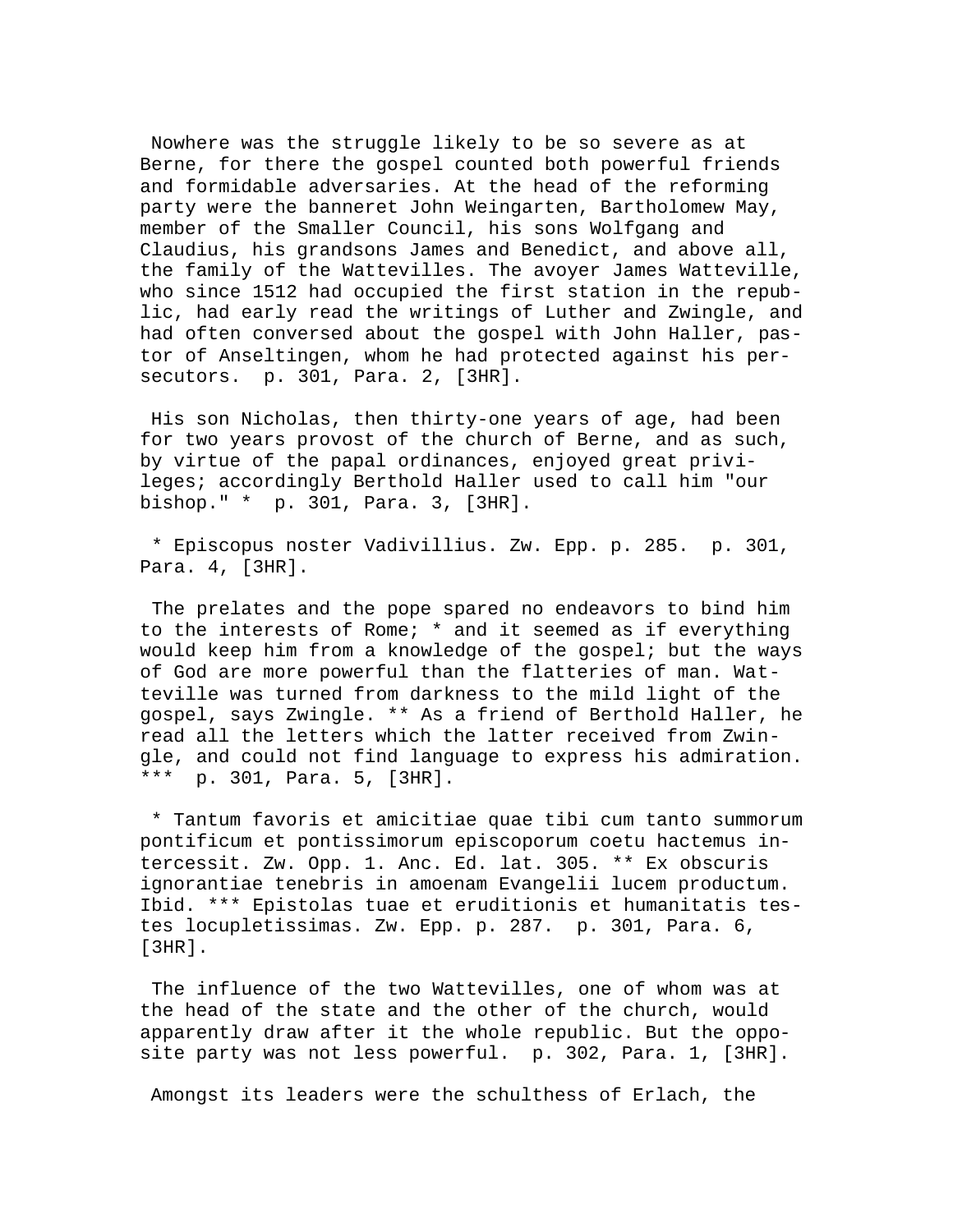banneret Willading, and many patricians whose interests were identical with those of the convents under their administration. Behind these influential men were an ignorant and corrupted clergy, who called the evangelical doctrine "an invention of hell." "My dear confederates," said the councillor Mullinen before a full assembly in the month of July, "take care that this Reformation does not come here; at Zurich a man is not safe in his own house, and he is obliged to have a guard to protect him." Accordingly they invited to Berne the reader of the Dominicans of Mentz, one John Hein, who went into the pulpit and declaimed against the Reformation with the eloquence of a St. Thomas. \* p. 302, Para. 2, [3HR].

 \* Suo Thomistico Marte omnia invertere. Zw. Epp. p. 287. p. 302, Para. 3, [3HR].

 Thus were the two parties drawn up in battle-array against each other; a struggle seemed inevitable, and already the result did not appear doubtful. In fact, one common faith united a part of the people to the most distinguished families of the state. Berthold Haller exclaimed, full of confidence in the future: "Unless God's anger be turned against us, it is not possible for the word of God to be banished from this city, for the Bernese are hungering after it." \* p. 302, Para. 4, [3HR].

 \* Famem verbi Bernates habent. Ibid. 295. p. 302, Para. 5, [3HR].

 Shortly after this two acts of the government appeared to incline the balance to the side of the Reformation. The bishop of Lausanne having announced an episcopal visitation, the council intimated to him through the provost Watteville, that he had better refrain from so doing. \* And at the same time the councils of Berne issued an ordinance which, whilst in appearance it conceded something to the enemies of the Reformation, sanctioned the principles of the new doctrines. They decreed that the gospel and the doctrine of God, as it is laid down by the books of the Old and New Testament, should be preached exclusively, freely, and openly; and that the ministers should abstain from every doctrine, discussion, or writing, proceeding from Luther or other teachers. \*\* Great was the surprise of the adversaries of the Reformation when they saw the evangelical preachers boldly appealing to this ordinance. This decree, which was the basis of all those that succeeded, was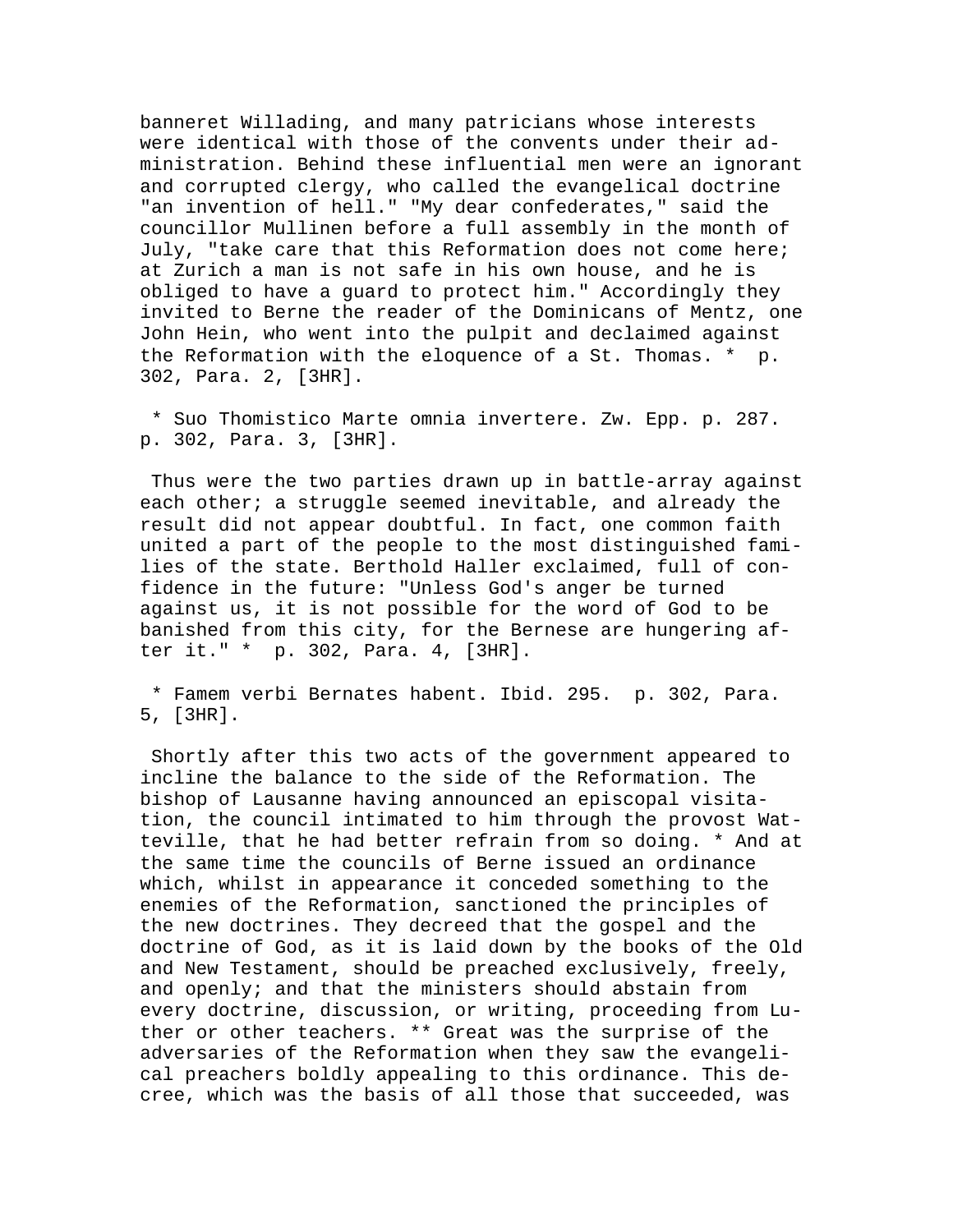the legal commencement of the Reformation in Berne. From that time the progress of this canton was more decided, and Zwingle, whose attentive eyes watched everything that was passing in Switzerland, was able to write to the provost Watteville: "All Christians are overjoyed, on account of the faith which the pious city of Berne has just received." \*\*\* -- "The cause is the cause of Christ," exclaimed the friends of the gospel; \*\*\*\* and they devoted themselves to it with an increase of courage. p. 302, Para. 6, [3HR].

 \* Ut nec oppidum, nec pagos Bernatum visitare praetendat omnino. Ibid. \*\* Alein das heilig Evangelium und die leer Gottes frey, offentlich und unverborgen. Bull. Chr. p. 111. \*\*\* Alle christen sich allenthalben frouwend des glaubens. Zw. Opp. 1. 426. \*\*\*\* Christi negotium agitur. Zw. Epp. 9th May 1523. p. 302, Para. 7, [3HR].

 The enemies of the Reformation, alarmed at these first advantages, closed their ranks, and resolved to strike a blow that would secure their victory. They conceived the project of getting rid of these ministers whose bold discourses were overthrowing the most time-honored customs; and it was not long before a favorable opportunity occurred. There existed in Berne, on the spot now occupied by the hospital of the Island, a convent of nuns of St. Dominic, consecrated to St. Michael. The anniversary of the archangel, 29th September, was a great festival at the monastery. Many of the clergy were present this year, and among others Wittenbach of Bienne, Sebastian Meyer, and Berthold Haller. Having entered into conversation with the nuns, among whom was Clara, daughter of Claudius May, a supporter of the Reformation, Haller said to her, in the presence of her grandmother: "The merits of the conventual life are imaginary, whilst marriage is an honorable state, instituted by God himself." Some of the nuns to whom Clara repeated Berthold's words were horrified at them. "Haller maintains," was the rumor in the city, "that all nuns are children of the devil." The opportunity which the enemies of the Reformation were looking for was found. Going before the Smaller Council, they referred to an ancient law which enacted that whoever carried off a nun from her convent should lose his head, but asked for a mitigation of the penalty, and that, without giving the three ministers a hearing, they should be banished for life. The Smaller Council acceded to their prayer, and the matter was immediately carried before the Great Council. p. 303, Para. 1, [3HR].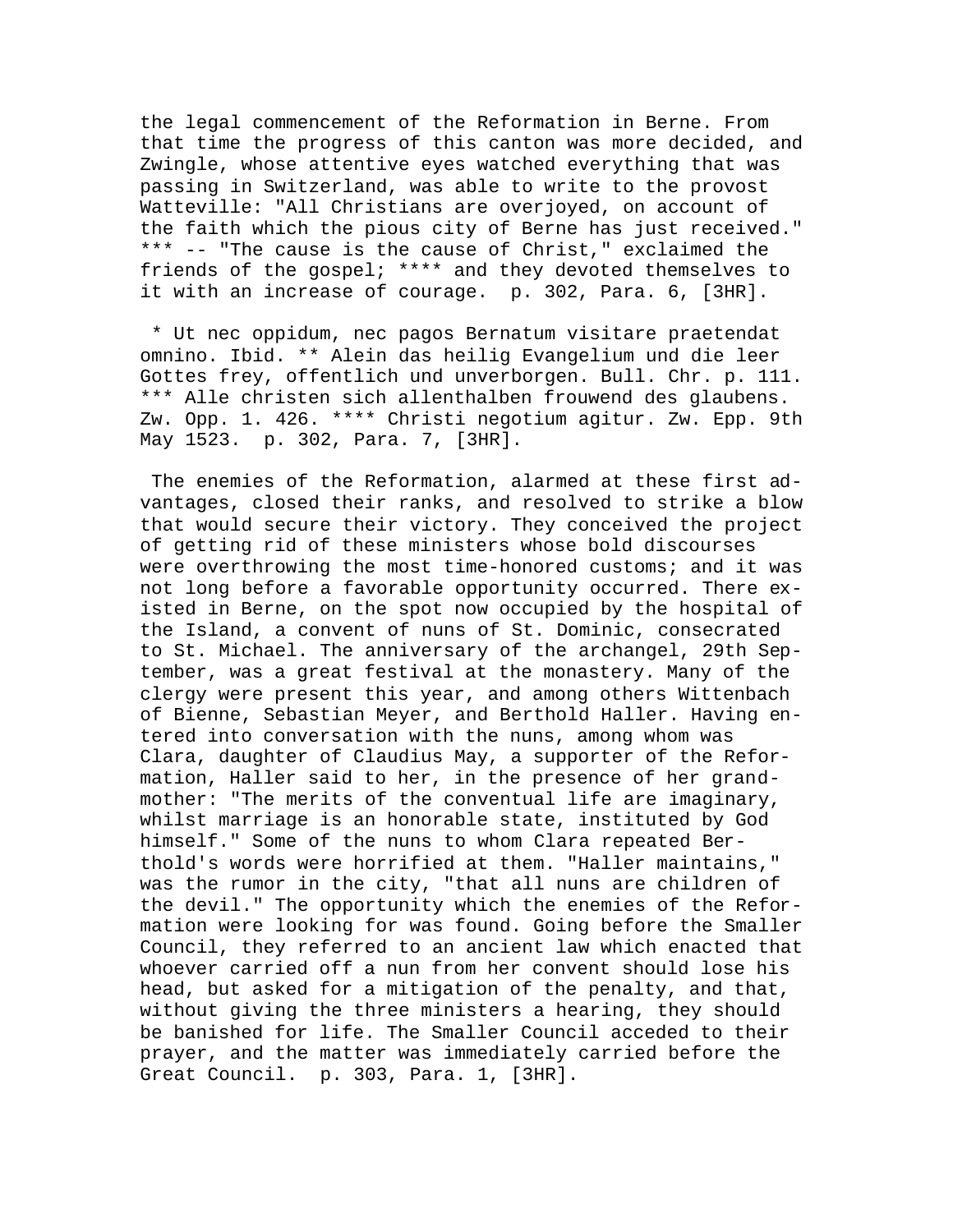Thus was Berne about to be deprived of her reformers: the intrigues of the papal party were successful. But Rome, who triumphed when she addressed herself to the oligarchs, was beaten before the people or their representatives. Scarcely had they heard the names of Haller, Meyer, and Wittembach, men whom all Switzerland venerated, than an energetic opposition was manifested by the Great Council against the Smaller Council and the clergy. "We cannot condemn the accused unheard," exclaimed Tillmann; "their testimony is surely as good as that of a few women." The ministers were called before them: the affair was embarrassing. At length John Weingarten said: "Let us give credit to both parties." They did so: the ministers were discharged, with an intimation to confine themselves to their pulpits, and not to meddle with the cloisters. But the pulpit was sufficient for them. The efforts of their adversaries had redounded to their own disgrace. It was a great victory for the Reformation. Accordingly one of the patricians exclaimed: "It is all over now: Luther's affair must go forward." \* p. 304, Para. 1, [3HR].

 \* Es ist nun gethan. Der Lutherische Handel muss vorgehen. Anshelm, Wirtz. K. G. 5. 290. p. 304, Para. 2, [3HR].

 And it did in fact go forward, and in the very places where they expected it the least. At Konigsfeldt, on the Aar, near the castle of Hapsburg, stood a monastery adorned with all the conventual magnificence of the middle ages, and where reposed the ashes of several members of that illustrious house which had given so many emperors to Germany. Here the daughters of the greatest families of Switzerland and Swabia used to take the veil. It was not far from the spot where, on the 1st of May 1308, the Emperor Albert had fallen by the hand of his nephew John of Swabia; and the beautiful painted windows of the church of Konigsfeldt represented the horrible punishments that had been inflicted on the relations and vassals of the murderer. Catherine of Waldburg-Truchsess, abbess of the convent at the period of the Reformation, numbered among her nuns Beatrice of Landenberg, sister to the bishop of Constance, Agnes of Mullinen, Catherine of Bonstetten, and Margaret of Watteville, the provost's sister. The liberty enjoyed in this convent, which in former times had given room for scandalous disorders, now permitted the holy Scriptures with the writings of Zwingle and Luther to be introduced; and soon a new life entirely changed its aspect. Near that cell to which Queen Agnes, Albert's daugh-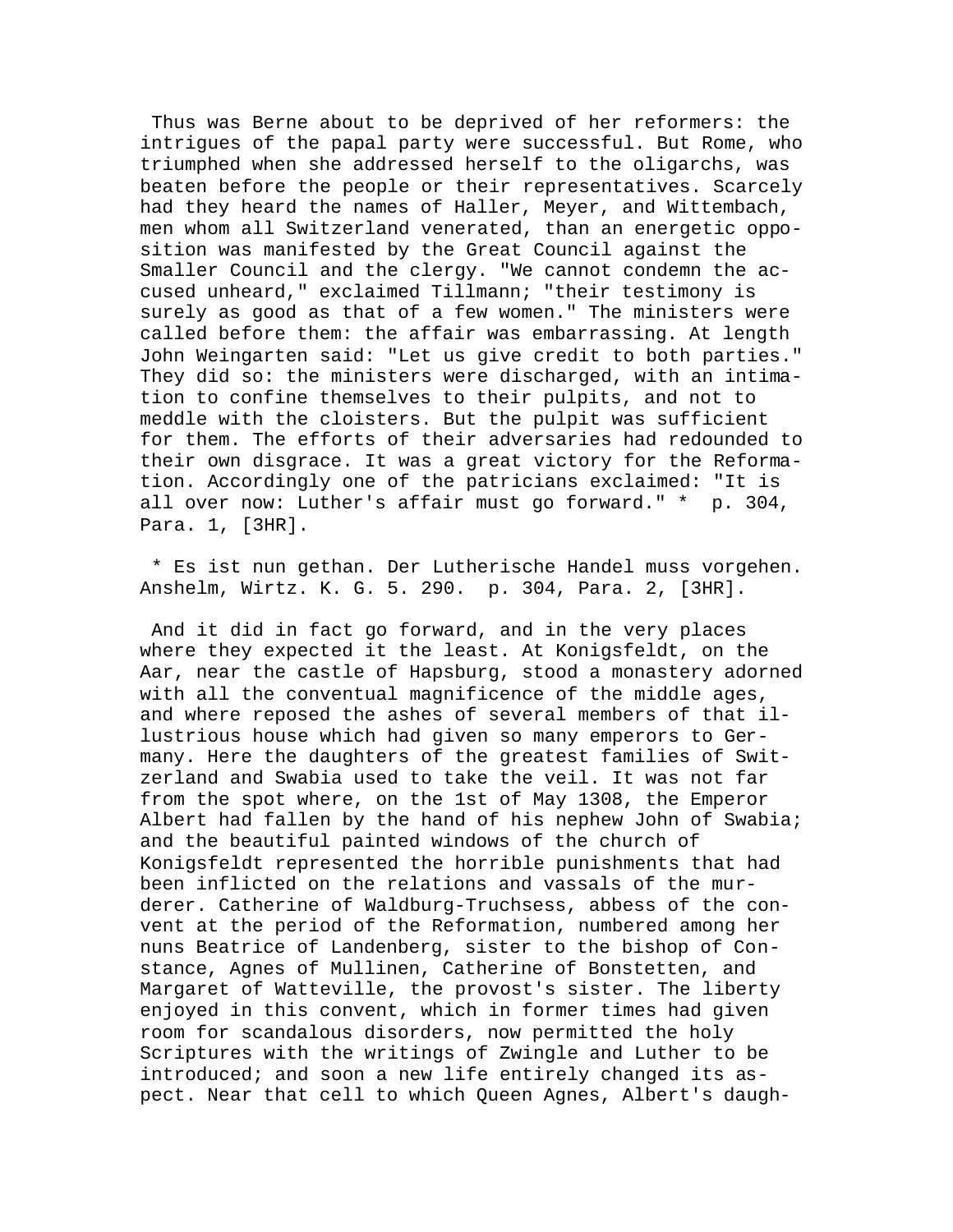ter, had retired, after having bathed in torrents of blood as in "maydew," and where, plying the distaff or embroidering ornaments for the church, she had mingled exercises of devotion with thoughts of vengeance, Margaret Watteville had only thoughts of peace, and divided her time between reading the Scriptures and compounding salutary ingredients to form an excellent electuary. Retiring to her cell, this youthful nun had the boldness to write to the doctor of Switzerland. Her letter displays to us, better than any reflections could do, the Christian spirit that existed in those pious women, who are still so grievously calumniated even in our own days. p. 304, Para. 3, [3HR].

 "May grace and peace in the Lord Jesus be given and multiplied towards you always by God our heavenly Father," wrote the nun of Konigsfeldt to Zwingle. "Most learned, reverend, and dear Sir, I entreat you to take in good part the letter I now address to you. The love which is in Christ constrains me to do so, especially since I have learned that the doctrine of salvation is spreading day by day through your preaching of the word of God. For this reason I give praise to the everlasting God for enlightening us anew, and sending us by his Holy Spirit so many heralds of His blessed word; and at the same time I offer up my ardent prayers that he will clothe with his strength both you and all those who proclaim His glad tidings, and that, arming you against all the enemies of the truth, He will cause his divine word to grow in all men. Very learned Sir, I venture to send your reverence this trifling mark of my affection; do not despise it; it is an offering of Christian charity. If this electuary does you good, and you should desire more, pray let me know; for it would be a great pleasure to me to do anything that was agreeable to you; and it is not I only who think thus, but all those who love the gospel in our convent of Konigsfeldt. They salute your reverence in Jesus Christ, and we all commend you without ceasing to His almighty protection. \* "Saturday before Laetare, 1523." p. 305, Para. 1, [3HR].

 \* Cujus praesidio auxilioque praesentissimo, nos vestram dignitatem assidue commendamus. Zw. Epp. p. 280. p. 305, Para. 2, [3HR].

 Such was the pious letter that the nun of Konigsfeldt wrote to the doctor of Switzerland. p. 306, Para. 1, [3HR].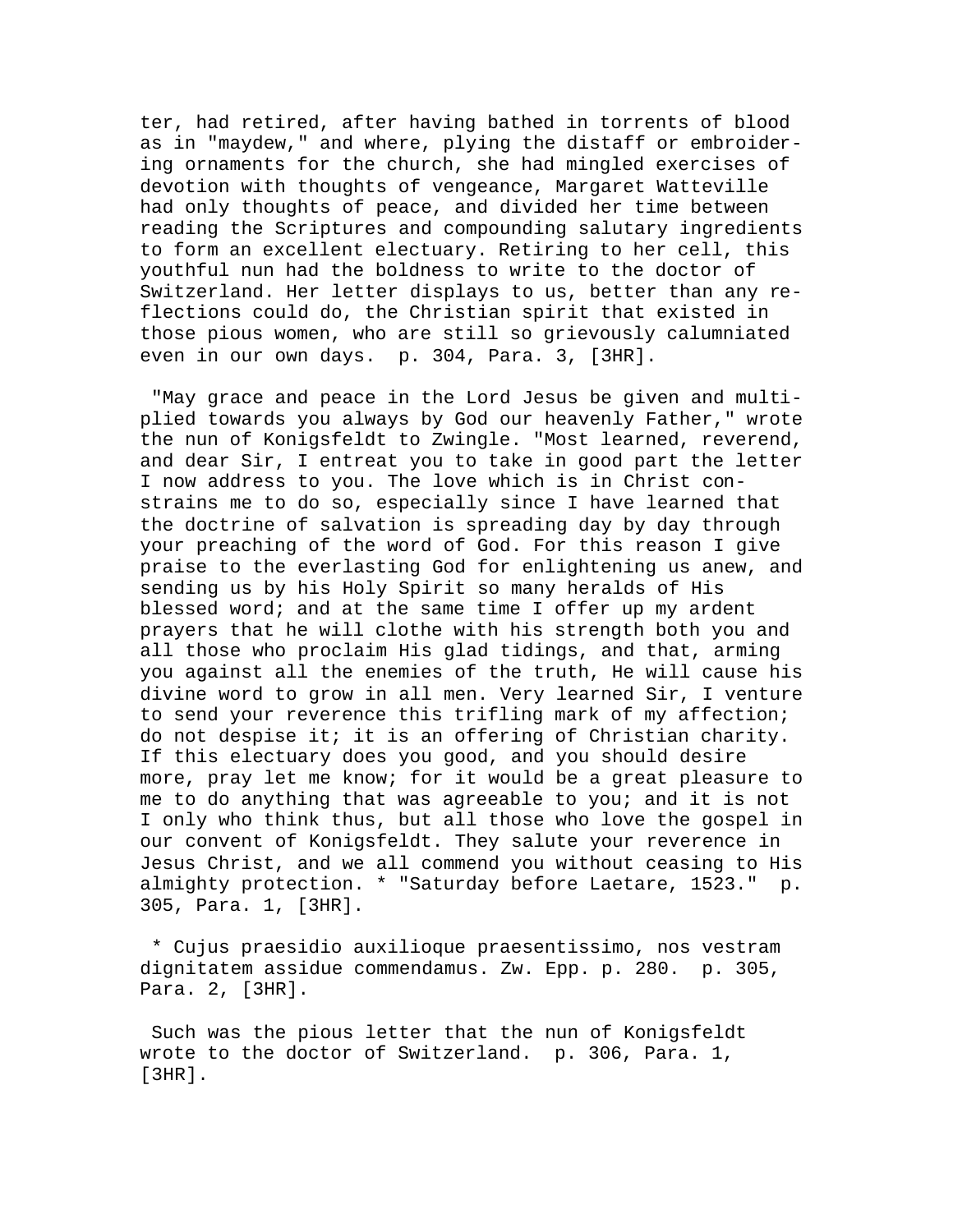A convent into which the light of the gospel had thus penetrated could not persevere in the observances of a monastic life. Margaret Watteville and her sisters, convinced that they could better serve God in the bosom of their families than in the cloister, asked permission to leave it. The council of Berne in alarm endeavored at first to bring these nuns to reason, and the provincial and abbess employed threats and promises by turns; but the sisters Margaret, Agnes, Catherine, and their friends were not to be shaken. Upon this the discipline of the convent was relaxed, the nuns were exempted from fasting and matins, and their allowance was increased. "It is not the liberty of the flesh that we require," said they to the council; "it is that of the spirit. We, your poor and innocent prisoners, entreat you to have pity on us." "Our prisoners, our prisoners," exclaimed the banneret Krauchthaler, "they shall be no prisoners of mine." This language from one of the firmest supporters of the convents decided the council; the convent gates were opened, and shortly after, Catherine Bonstetten was married to William of Diesbach. p. 306, Para. 2, [3HR].

 And yet Berne, far from siding openly with the reformers, held a middle course, and endeavored to pursue a see-saw system. An opportunity soon occurred for showing this vacillating procedure. Sebastian Meyer, reader of the Franciscans, published a retractation of his Romish errors, which created a great sensation, and in which, describing a conventual life, he said: "In the convents the monks live more impurely, fall more frequently, recover themselves more tardily, walk more unsteadily, rest more dangerously, are pitied more rarely, are cleansed more slowly, die more despairingly, and are condemned more severely." \* At the very time Meyer was thus denouncing the cloisters, John Heim, reader of the Dominicans, was exclaiming from the pulpit: "No, Christ has not, as the evangelists teach, made satisfaction to his Father once for all. It is further necessary that God should every day be reconciled to man by the sacrifice of the mass and by good works." Two citizens who chanced to be present, interrupted him by saying: "It is not true." There was immediately a great disturbance in the church; Heim remained silent; many persons urged him to continue, but he left the pulpit without finishing his sermon. On the morrow, the Great Council struck a blow at once against Rome and the Reformation; they turned the two great controversialists, Meyer and Heim, out of the city. "They are neither muddy nor clear," \*\* it was said of the Ber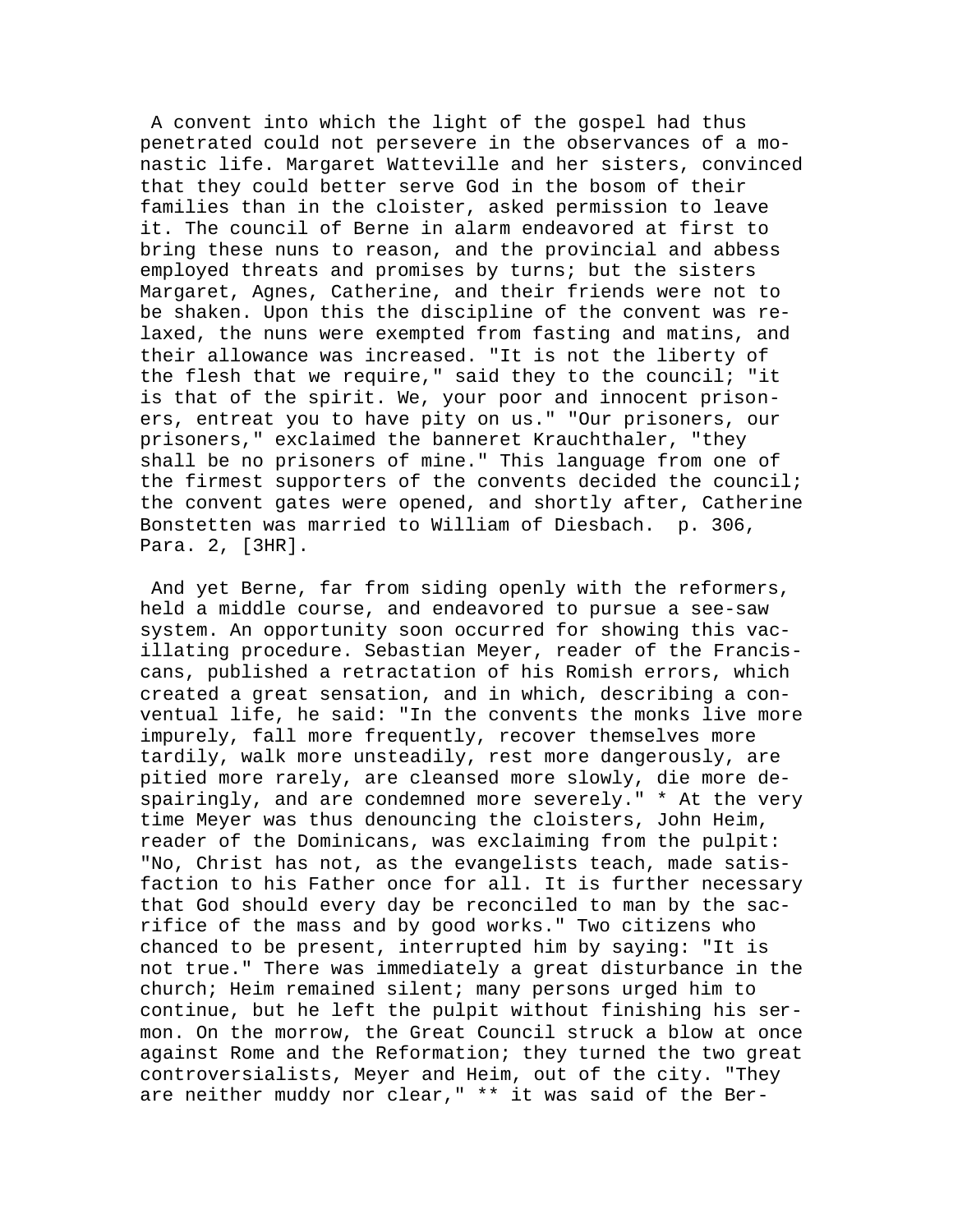nese, playing on the word Luther, which in old German signifies clear. \*\*\* p. 307, Para. 1, [3HR].

 \* Langsamer gereiniget, verzweifelter stirbt, harter verdammet. Kirchhofer, Reform. 5. Bern. p. 48. \*\* Dass sie weder luther noch trub seyen. Kirchhofer, Reform. 5. Bern. p. 50. \*\*\* Romish writers, and M. de Haller in particular, following Salat and Tschudi, both enemies of the Reformation quote a pretended letter of Zwingle's addressed about this time to Kolb at Berne. It is as follows. "Health and blessing from God our Lord. Dear Francis, proceed gently in the affair; at first throw the bear only one sour pear among many sweet ones; then two, and afterwards three; and when he has begun to eat them, throw him more and more - sour and sweet altogether; at last empty the sack entirely, hard and soft, sweet, sour, and unripe; he will eat them all, and will no longer allow them to be taken away, or himself to be driven from them. Zurich, Monday before St. George's day, 1525. "Your servant in Christ, Ulrich Zwingle." [There are decisive reasons against the authenticity of this letter:] -- I. In 1525, Kolb was pastor at Wertheimer; he did not remove to Berne until 1527. See Zw. Epp. p. 526. M. De Haller, indeed, very arbitrarily substitutes 1527 for here, unfortunately, Haller is at variance with Salat and Tschudi, who, although they do not agree as to the day on which this letter was alluded to in the dict, are unanimous as to the year, which with both is clearly 1525. -- II. There is a difference as to the manner in which this letter was divulged; according to one version, it was intercepted; according to another, some of Kolb's parishioners communicated it to an inhabitant of the smaller cantons who chanced to be at Berne. -- III. The original is in German; but Zwingle always wrote in Latin to his learned friends; and besides he saluted them as their brother, and not as their servant. -- IV. If we read Zwingle's letters, we shall see that it is impossible to find two styles more unlike than that of the pretended letter and his. Zwingle would never have written a letter to say so little; his epistles are generally long and full of news. To call the paltry jest preserved by Salat a letter, is mere mockery. -- V. As an historian Salat deserves little confidence, and Tschudi appears to have copied him with a few variations. It is possible that a man of the smaller cantons may have had communication from some Bernese of Zwingle's letter to Haller, which we have mentioned in our second volume, p. 383, where Zwingle employs this same comparison of the bears with much dignity, which moreover oc-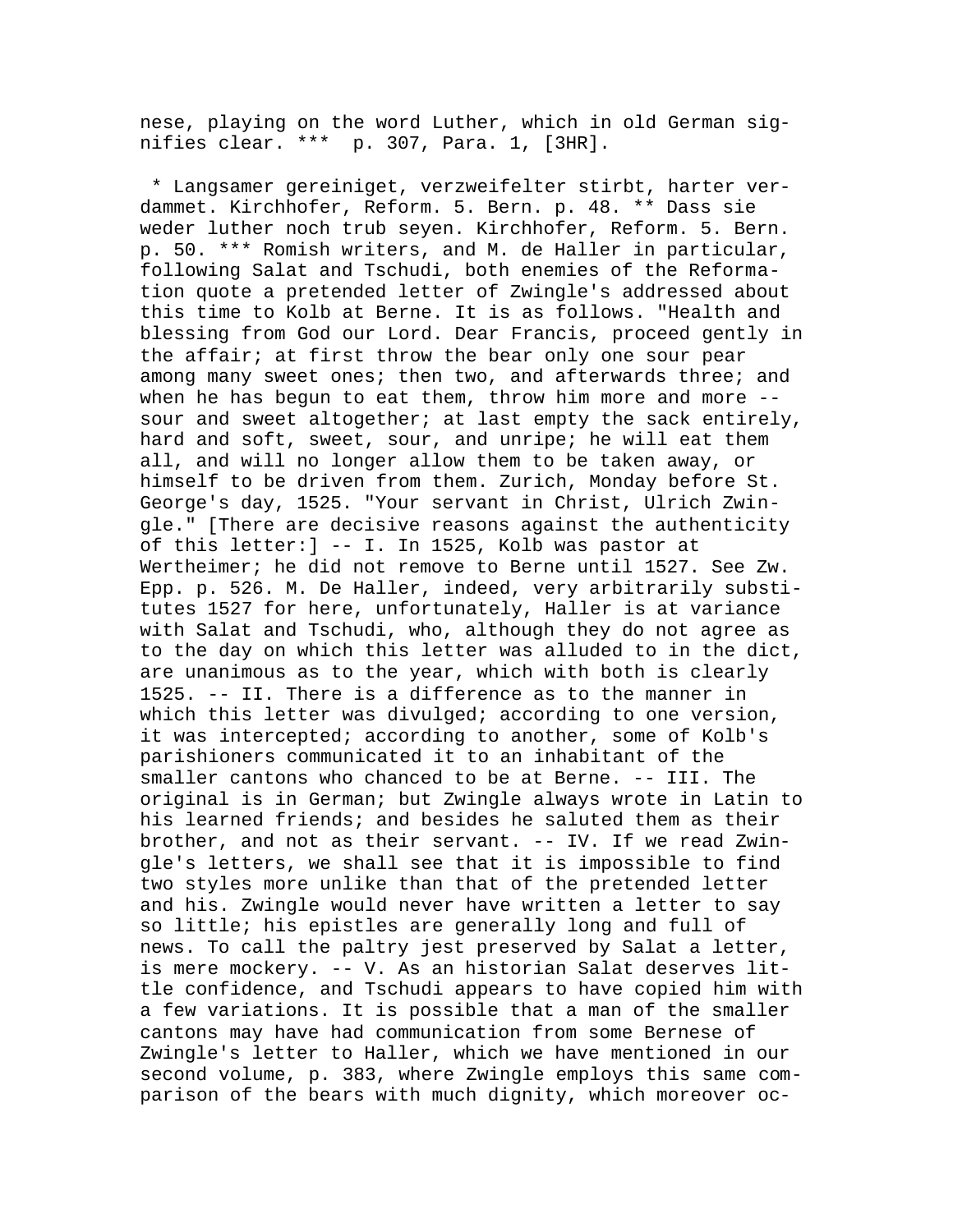curs in all the authors of that time. This may have suggested to some wag the idea of inventing this spurious letter as addressed by Zwingle to Kolb. p. 307, Para. 2, [3HR].

 But in vain did they seek to stifle the Reformation in Berne. It was advancing on every side. The sisters of the convent of the Island had not forgotten Haller's visit. Clara May and several of her friends, anxiously pondering on what they ought to do, wrote to the learned Henry Bullinger. "Saint Paul," replied he, "enjoins young women not to make vows, but to marry, and not to live in idleness under a false show of piety. 1 Timothy 5:13, 14. Follow Jesus Christ in humility, charity, patience, purity, and kindness." \* Clara, praying for help from on high, resolved to adopt this advice, and renounce a life so contrary to the word of God, invented by men, and fraught with temptation and sin. Her father Bartholomew, who had spent fifty years on the battle-field or in the council-chamber, heard of his daughter's resolution with delight. Clara left the convent. p. 309, Para. 1, [3HR].

 \* Euerem Herrn Jesu nachfolget in Demuth. Kirchh. Ref. 5. B. 60. p. 309, Para. 2, [3HR].

 The provost Nicholas Watteville, whose whole interest bound him to the Roman hierarchy, and who was to be raised to the first vacant bishopric in Switzerland, also renounced his titles, his revenues, and his expectations, that he might preserve an unspotted conscience; and snapping all the bonds by which the popes had endeavored to entangle him, he entered into the marriage state, established by God from the creation of the world. Nicholas Watteville married Clara May; and about the same time, her sister Margaret, the nun of Konigsfeldt, was united to Lucius Tscharner of Coire. \* p. 309, Para. 3, [3HR].

 \* Zw. Epp. Annotatio, p. 451. The Tscharners of Berne are descended from this marriage. p. 309, Para. 4, [3HR].

 CHAPTER 8 --- Basle -- OECOLAMPADIUS -- He visits Augsburg -- Enters a convent -- Retires to Sickingen's castle -- Returns to Basle -- Ulrich Hutten -- His plans -- Last effort of chivalry -- Hutten dies at Ufnau. p. 310, Para. 1, [3HR].

Thus everything announced the triumphs that the Reforma-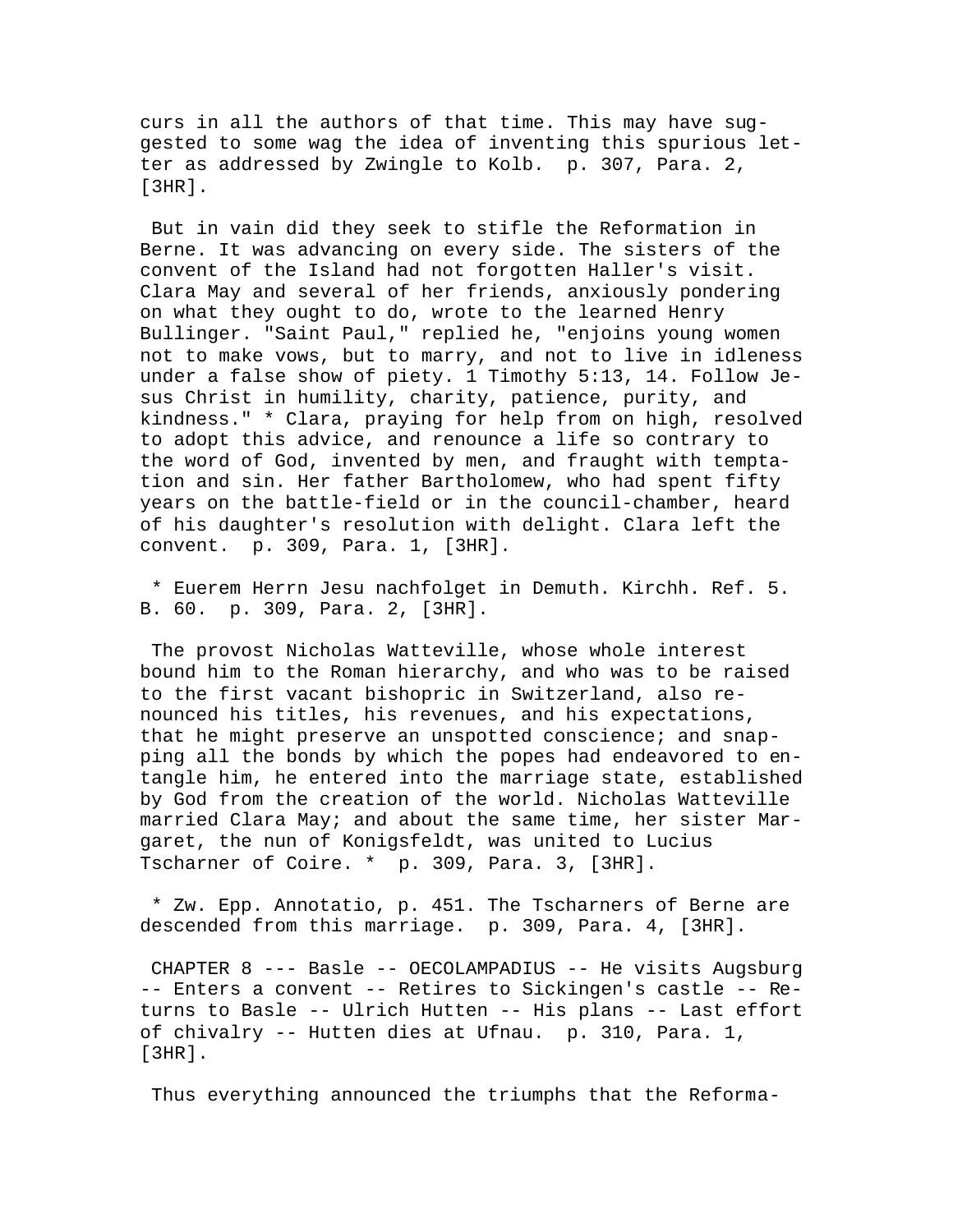tion would soon obtain at Berne. Basle, a city of no less importance, and which was then the Athens of Switzerland, was also arming herself for the great combat that has distinguished the sixteenth century. p. 310, Para. 2, [3HR].

 Each of the cities of the confederation had its peculiar character. Berne was the city of the great families, and it seemed that the question would be decided by the part adopted by certain of the leading men. At Zurich, the ministers of the word -- Zwingle, Leo Juda, Myconius, and Schmidt -- carried with them a powerful class of citizens. Lucerne was the city of arms and military capitulations; Basle, of learning and the printing-press. Here Erasmus, the head of the literary republic in the sixteenth century, had taken up his abode; and preferring the liberty he enjoyed in this capital to the flattering invitations of popes and kings, he had become the center of a numerous concourse of men of letters. p. 310, Para. 3, [3HR].

 But an humble, meek, and pious man, though in genius far inferior to Erasmus, was destined erelong to exercise in this very city a more powerful influence than that of the prince of the schools. Christopher of Utenheim, bishop of Basle, in concert with Erasmus, was endeavoring to surround himself with men fitted to accomplish a kind of half-way Reformation. With this view he had invited Capito and OECOLAMPADIUS to his court. In the latter person there was a taint of monasticism that often annoyed the illustrious philosopher. But OECOLAMPADIUS soon became enthusiastically attached to him; and perhaps would have lost all independence in this close intimacy, if Providence had not separated him from his idol. In 1517, he returned to Weinsberg, his native place, where he was soon disgusted with the disorders and profane jests of the priests. He has left us a noble monument of the serious spirit which then animated him, in his celebrated work on The Easter Revels, which appears to have been written about that time. \* p. 310, Para. 4, [3HR].

 \* Herzog, Studien und Kritiken, 1840, p. 334. p. 310, Para. 5, [3HR].

 Having been invited to Augsburg about the end of 1518, as cathedral preacher, he found that city still agitated by the famous conference held there in the month of May between Luther and the papal legate. He had to decide between one party and the other; OECOLAMPADIUS did not hesitate,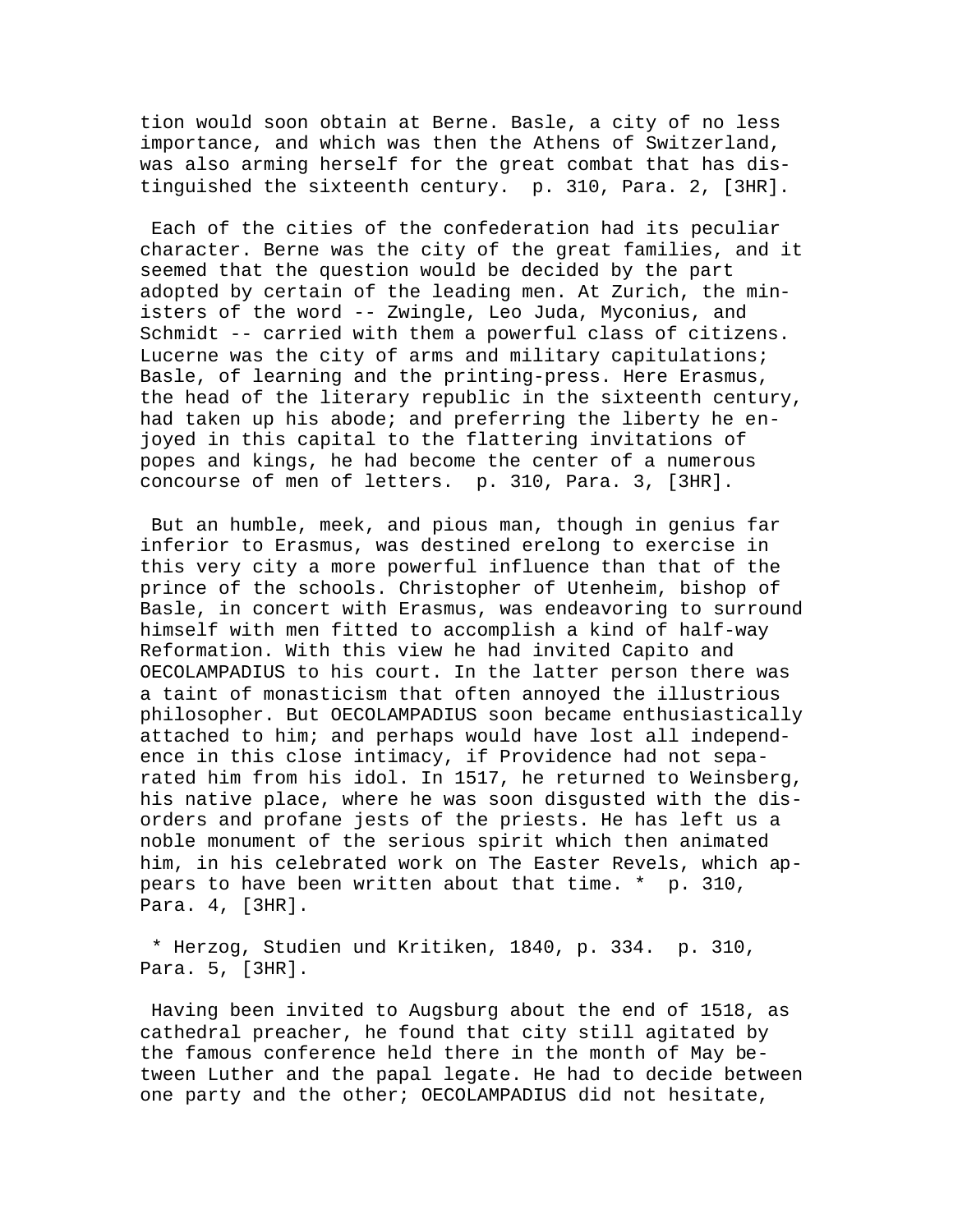and declared in favor of the reformer. This frankness soon gave rise to a violent opposition against him; and feeling convinced that his timidity and the weakness of his voice would be prejudicial to his success in the world, he looked around him, and fixed his eyes on a convent of monks of Saint Bridget, near Augsburg, celebrated for their piety and their profound and liberal studies. Feeling the need of repose, of leisure, of study, and of prayer, he turned towards these friars, and inquired: "Can I live among you according to the word of God?" The latter having replied in the affirmative, OECOLAMPADIUS entered the monastery on the 23d of April 1520, with the express condition that he should be free, if ever the service of God's word should call him elsewhere. p. 311, Para. 1, [3HR].

 It was well that the future reformer of Basle should, like Luther, become acquainted with that monastic life which is the highest expression of Roman-catholicism. But here he found no repose; his friends blamed the step; and he himself openly declared that Luther was nearer the truth than his adversaries. Accordingly, Eck and the other Romish doctors pursued him with their menaces, even in his calm retreat. p. 311, Para. 2, [3HR].

 At this time, OECOLAMPADIUS was neither reformed nor a follower of Rome; he desired a certain purified catholicism, which is nowhere to be found in history, but the idea of which has often bridged the way to many minds. He began to correct the rules of his order in conformity with the word of God. "Do not, I beseech you," said he to his brethren, "set a higher value upon your statutes than on the ordinances of God." "We desire no other law," replied the brothers, "than that of our Saviour. Take our books, and mark, as if in the presence of Christ himself, whatever you find contrary to His word." OECOLAMPADIUS applied himself to the task, but was almost wearied by the labor. "O Almighty God," exclaimed he, "what abominations has not Rome approved of in these statutes." p. 311, Para. 3, [3HR].

 As soon as he pointed out some of them, the anger of the monks was aroused. "Heretic," exclaimed they, "apostate, you deserve to be thrown into a dungeon for the rest of your days." They excluded him from public prayers. But the danger from without was still greater. Eck and his party had not relinquished their projects. "In three days," he was told, "they will be here to arrest you." He went to the brethren and said, "Will you give me up to assassins?" The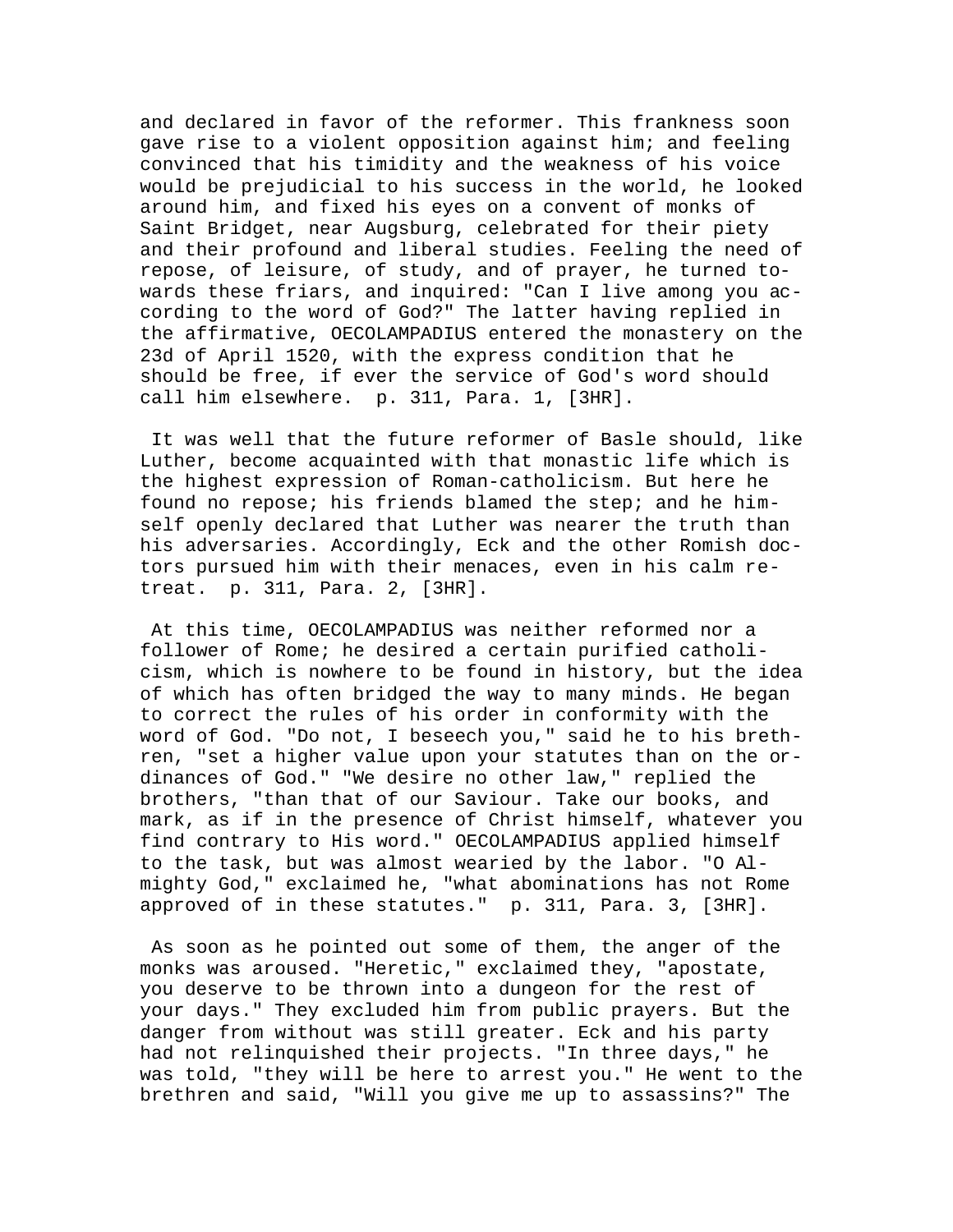monks were silent and undetermined; they neither wished to save nor destroy him. At this moment some friends of OECOLAMPADIUS arrived near the cloister with horses to carry him to a place of safety. On being informed of this, the monks resolved to allow the departure of a brother who had brought trouble into their convent. "Farewell," said he, and was free. He had remained nearly two years in the cloister of Saint Bridget. p. 312, Para. 1, [3HR].

 OECOLAMPADIUS was saved; at last he began to breathe. "I have sacrificed the monk," wrote he to a friend, "and have regained the Christian." But his flight from the convent and his heretical writings were known everywhere, and everywhere people shrunk back at his approach. He knew not what would become of him, when, in the spring of 1522, Sickingen offered him an asylum, which he accepted. p. 312, Para. 2, [3HR].

 His mind, oppressed by monastic servitude, took a new flight in the midst of the noble warriors of Ebernburg. "Christ is our liberty," exclaimed he, "and death, which men consider their greatest misfortune, is a real gain to us." He directly began reading the gospels and epistles in German to the people. "As soon as these trumpets sound," said he, "the walls of Jericho will fall down." p. 312, Para. 3, [3HR].

 Thus, in a fortress on the banks of the Rhine, and in the midst of illiterate warriors, the most humble man of his age was preparing for that change of worship which Christianity was shortly to undergo. But Ebernburg was too confined for him, and he felt the need of other society than these armed men. The bookseller Cratander invited him to Basle; Sickingen allowed him to depart, and OECOLAMPADIUS, delighted at the thought of seeing his old friends again, arrived in that city on the 16th of November 1522. After having lived there some time, simply as a man of learning without any public occupation, he was nominated curate of Saint Martin's church, and it was this call to an humble and obscure employment \* that possibly decided the Reformation of Basle. An immense crowd filled the church whenever OECOLAMPADIUS went into the pulpit. \*\* At the same time the public lectures delivered by himself and Pellican were crowned with such success that even Erasmus was forced to exclaim, "OECOLAMPADIUS triumphs." \*\*\* p. 313, Para. 1, [3HR].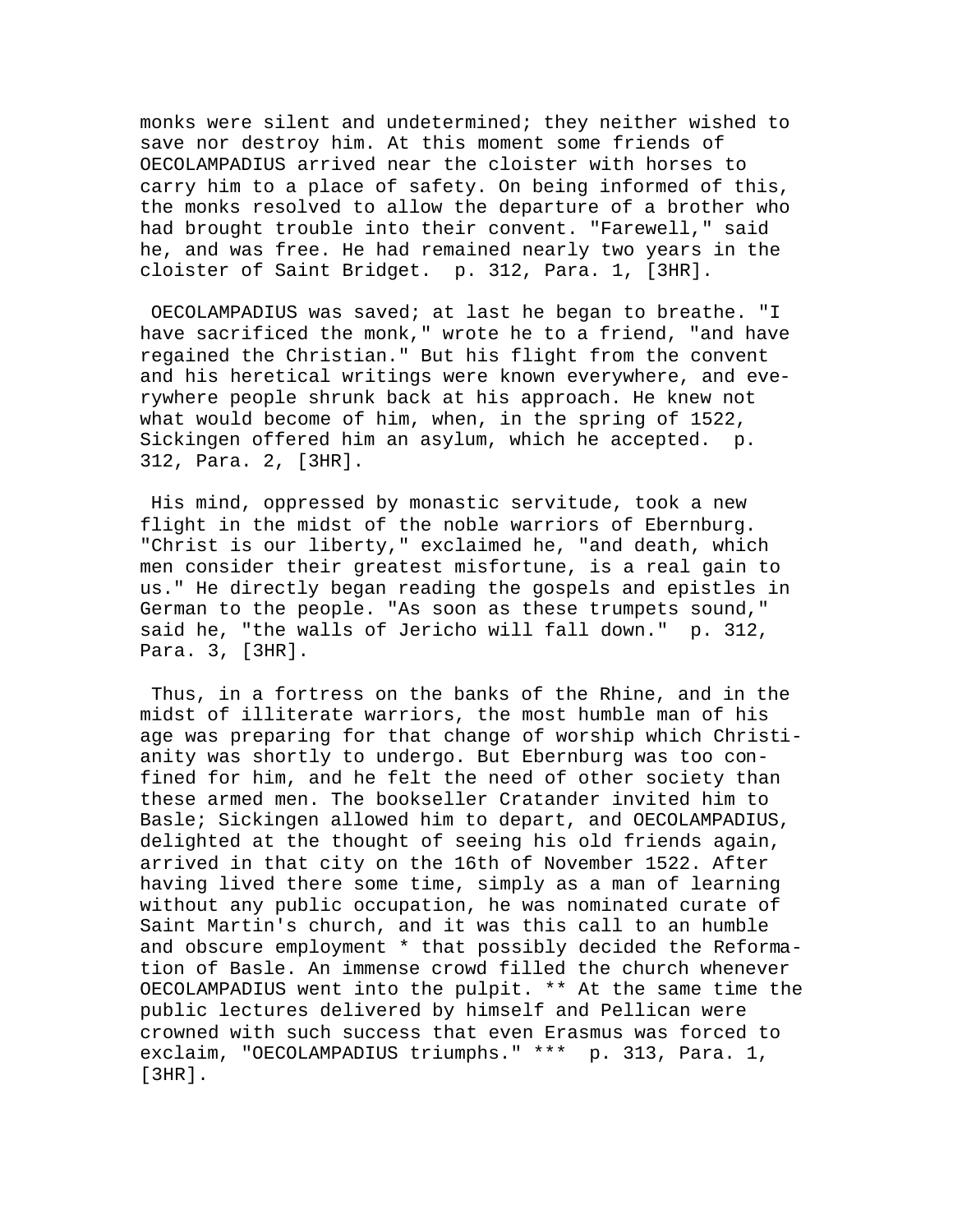\* Meis sumtibus non sine contemptu et invidia. OECOLAMP. Ad Pirckh. De Eucharistia. \*\* Das er kein Predigt thate, er hatte ein machtig Volk darinn, says his contemporary Peter Ryf. Wirtz. 5. 350. \*\*\* Ecolampadius apud nos triumphat. Eras. Ad Zwing. Zw. Epp. p. 312. p. 313, Para. 2, [3HR].

 In effect, this mild yet firm man, says Zwingle, spread around him the sweet savor of Christ, and all those who crowded about him grew in truth. \* Often, indeed, a rumor was circulated that he would be forced to leave Basle and recommence his perilous pilgrimage. His friends, Zwingle in particular, were alarmed; but erelong the tidings of fresh victories gained by OECOLAMPADIUS scattered their fears and raised their hopes. The renown of his lectures extended even to Wittemberg, and delighted Luther, who talked with Melancthon about him every day. And yet the Saxon reformer was not without anxiety. Erasmus was at Basle, and Erasmus was the friend of OECOLAMPADIUS. . . . . Luther thought it his duty to put the man whom he loved on his guard. "I much fear," wrote he, "that Erasmus, like Moses, will die in the country of Moab, and never lead us into the land of promise." \*\* p. 313, Para. 3, [3HR].

 \* Illi magis ac magis in omni bono angescunt. Ibid. \*\* Et in terram promissionis ducere non potest. L. Epp. 2. 353. p. 313, Para. 4, [3HR].

 Erasmus had taken refuge at Basle, as in a quiet city, lying in the center of the literary movement, and from the bosom of which he could, by means of the press of Frobenius, act upon France, Germany, Switzerland, Italy, and England. But he did not like men to come and trouble him there; and if he looked upon OECOLAMPADIUS with suspicion, another man inspired him with still greater apprehension. Ulrich Hutten had followed OECOLAMPADIUS to Basle. For a long while he had been attacking the pope, as one knight engages with another. "The axe," said he, "is already laid at the root of the tree. Germans, faint not in the heat of the battle; the die is cast; the work is begun.  $\ldots$ . Liberty for ever." He had abandoned Latin, and now wrote only in German; for it was the people he wished to address. p. 314, Para. 1, [3HR].

 His views were noble and generous. It was his idea that there should be an annual meeting of the bishops to regulate the interests of the church. A Christian constitution, and above all a Christian spirit, was to go forth from Ger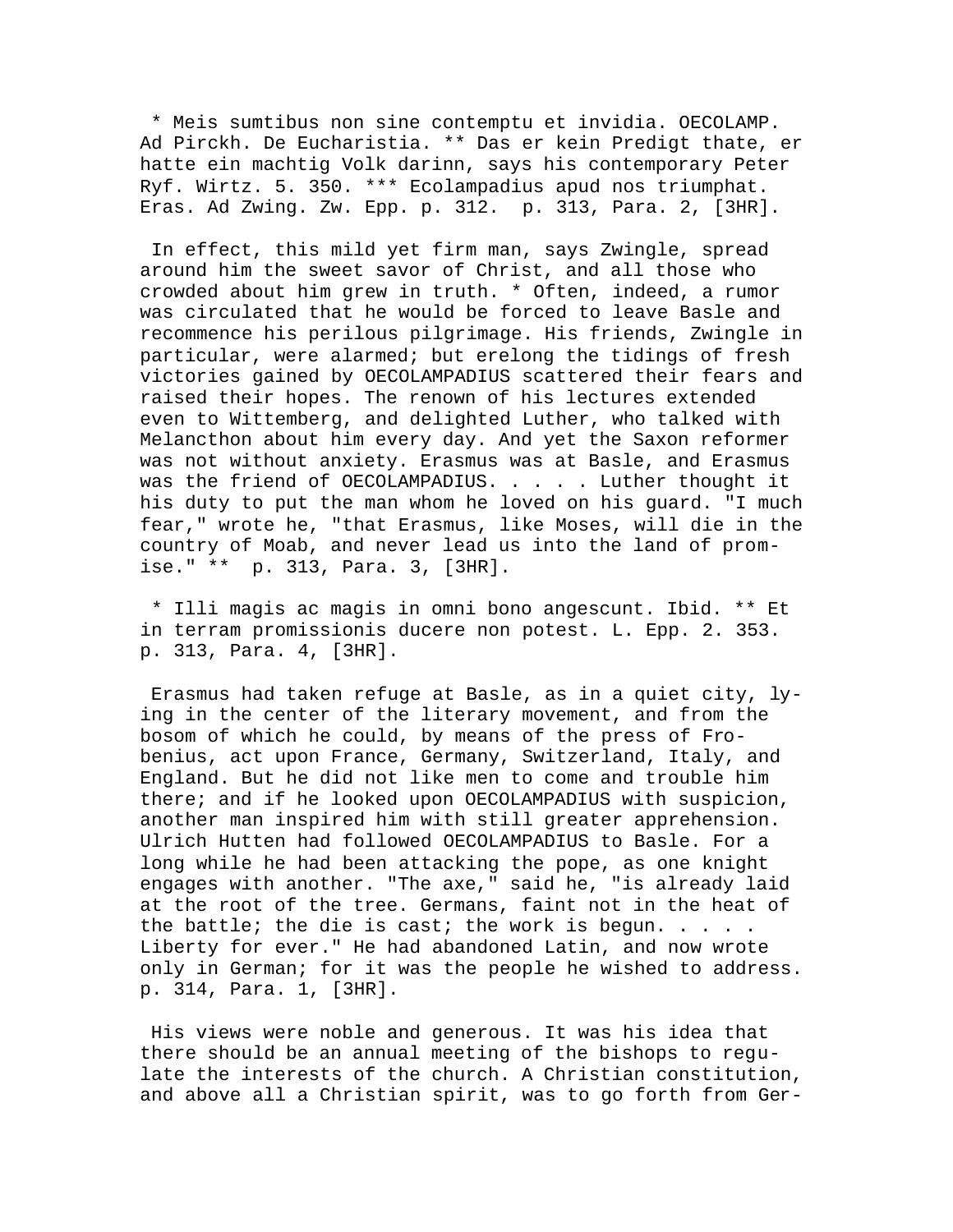many, as from Judea in other times, and spread through the whole world. Charles V was to be the youthful hero appointed to realize this golden age; but Hutten, having seen the failure of his hopes in this quarter, had turned towards Sickingen, and sought from knighthood what the empire had refused him. Sickingen, at the head of the feudal nobility, had played a distinguished part in Germany; but the princes had besieged him in his castle of Landstein, and the new invention of cannons had crushed those aged walls, accustomed to other attacks. \* The taking of Landstein had proved the final defeat of chivalry -- the decisive victory of artillery over shields and lances -- the triumph of modern times over the middle ages. Thus the last exploit of the knights was destined to be in favor of the Reformation; the first effort of these new arms and system of warfare was to be against it. The mailed warriors that fell beneath the unlooked for storm of balls, and lay among the ruins of Landstein, gave way to other soldiers. Other conflicts were about to begin; a spiritual chivalry succeeded to that of the Du Guesclins and Bayards. And those old and ruined battlements, those battered walls, these dying heroes, proclaimed with greater energy than even Luther could have done, that not by such allies or such arms would the gospel of the Prince of peace obtain the victory. p. 314, Para. 2, [3HR].

## \* Vol. 1. p. 47. p. 314, Para. 3, [3HR].

 The fall of Landstein and of chivalry had blasted all Hutten's hopes. Standing beside the corpse of Sickingen, he bade farewell to those brighter days which his imagination had conjured up before him, and losing all confidence in man, he sought only for seclusion and repose. In search of these he visited Erasmus in Switzerland. These two men had long been friends; but the unpolished and turbulent knight, braving the opinions of others, ever ready to lay his hand upon the sword, dealing his blows right and left on all whom he met, could scarcely live in harmony with the squeamish and timid Dutchman, with his refined manners, his mild and polished language, his love of approbation, and his readiness to sacrifice everything for its sake, and fearing nothing in the world so much as a dispute. On arriving at Basle, Hutten, poor, sick, and a fugitive, immediately inquired for his old friend. But Erasmus trembled at the thought of receiving at his table a person under the ban of the pope and the emperor, who would spare no one, who would borrow money of him, and would no doubt be drag-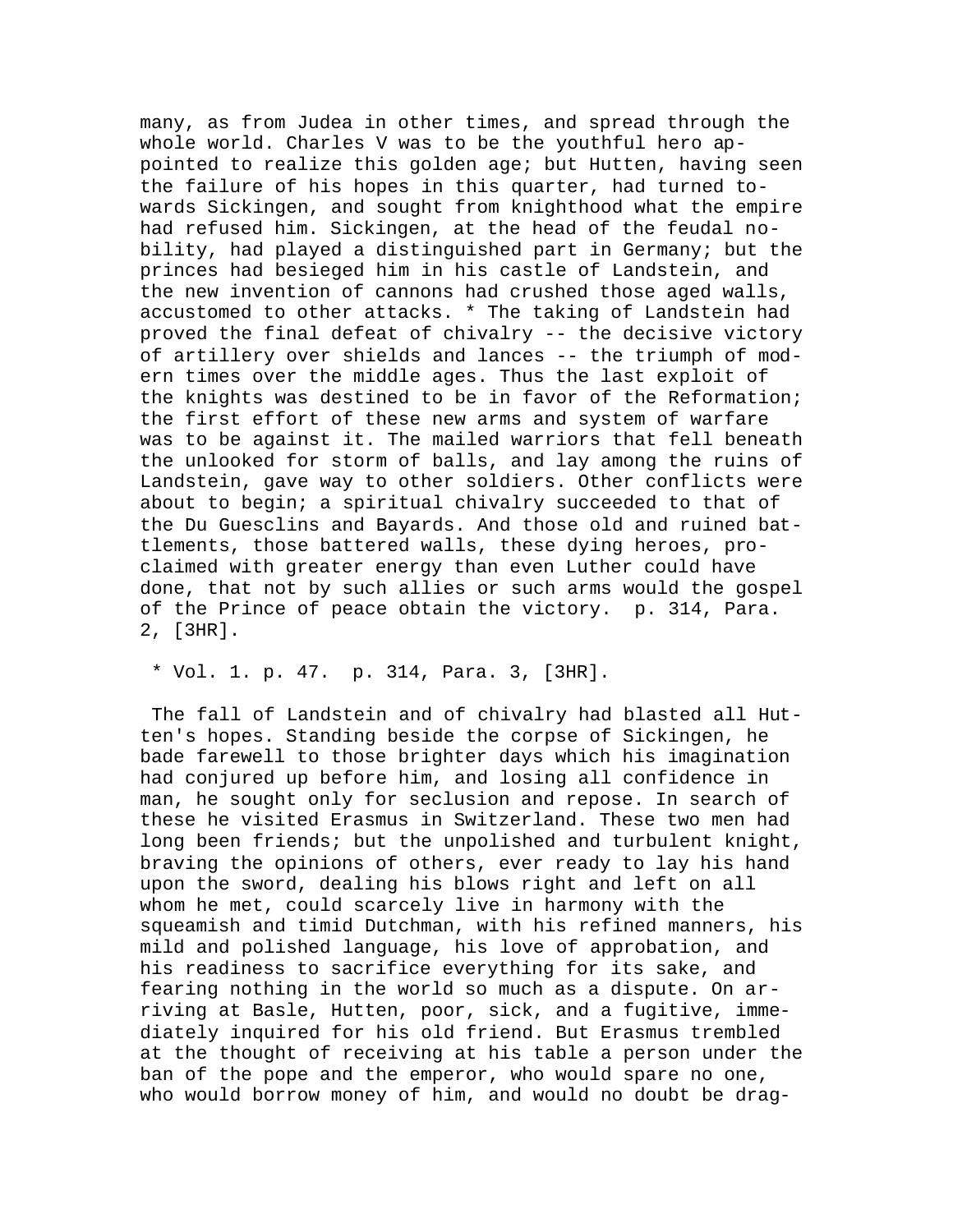ging after him a crowd of those "gospellers" whom Erasmus dreaded more and more. \* He refused to see him, and shortly after, the magistrates of Basle desired Hutten to leave the city. Wounded to the quick, and exasperated against his timid friend, Hutten repaired to Mulhausen, and there published a violent pamphlet against Erasmus, to which the latter replied in a paper overflowing with wit. The knight had grasped his sword with both hands, and aimed a crushing blow at his antagonist; the scholar, adroitly stepping aside, pecked the soldier smartly in return. \*\* p. 315, Para. 1, [3HR].

 \* "Ille egens et omnibus rebus destitutus quaerebat nidum aliquem ubi moveretur. Erat mihi gloriosus ille miles cum sua scabie in aedes recipiendus, simulque recipiendus ille chorus titulo Evangelicorum," writes Erasmus to Melancthon, in a letter in which he endeavours to excuse himself. Er. Epp. p. 949. \*\* Expostulatio Hutteni. Erasmi Spongia. p. 315, Para. 2, [3HR].

 Hutten was again compelled to flee; he reached Zurich, and there met with a generous reception from the noble-hearted Zwingle. But intrigues again compelled him to leave that city; and after passing some time at the baths of Pfeffers, he repaired with a letter from the Swiss reformer to the pastor of John Schnepp, who inhabited the small island of Ufnau in the lake of Zurich. This poor minister entertained the sick and fugitive knight with the most touching charity. It was in this peaceful and obscure retreat that Ulrich Hutten, one of the most remarkable men of the sixteenth century, died obscurely about the end of August 1523, after a most agitated life, expelled by one party, persecuted by another, deserted by nearly all, and having always contended against superstition, but, as it would seem, without having ever possessed the truth. The poor pastor, who had some skill in the healing art, had vainly lavished on him all his cares. With him chivalry expired. He left neither money, nor furniture, nor books -- nothing in the world but a pen. \* Thus was broken the arm of iron that had presumed to support the ark of God. p. 316, Para. 1, [3HR].

 \* Libros nullos habuit, supellectilem nullam, praeter callamum. Zw. Epp. p. 313. p. 316, Para. 2, [3HR].

 CHAPTER 9 --- Erasmus and Luther -- Vacillations of Erasmus -- Luther to Erasmus -- Erasmus's treatise against Lu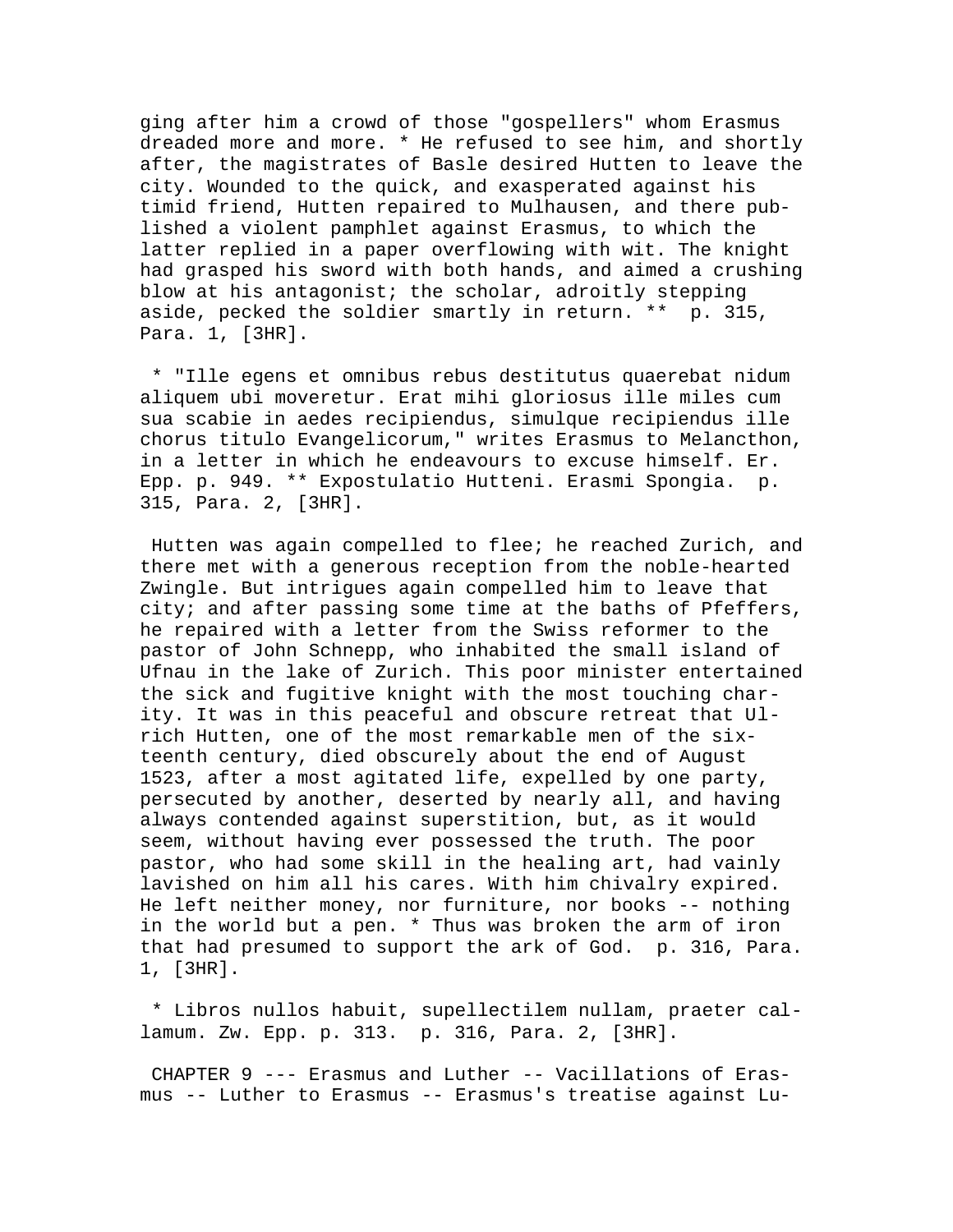ther on free will -- Three opinions -- Effect upon Luther - - Luther on free will -- The Jansenists and the reformers - - Homage to Erasmus -- His anger -- The three days. p. 317, Para. 1, [3HR].

 There was in Germany a man more formidable to Erasmus than the ill-fated Hutten: this was Luther. The moment had now arrived when these two great champions of the age were to measure their strength hand to hand. The two reformations at which they arrived were very different. While Luther desired a thorough reform, Erasmus, a friend to halfmeasures, was endeavoring to obtain concessions from the hierarchy that would unite the extreme parties. The vacillations and inconsistency of Erasmus disgusted Luther. "You desire to walk upon eggs without crushing them," said the latter, "and among glasses without breaking them." \* p. 317, Para. 2, [3HR].

 \* Auf Eyern gehen und keines zutreten. L. Opp. 19. 11. p. 317, Para. 3, [3HR].

 At the same time he met the vacillations of Erasmus with absolute decision. "We Christians," said he, "ought to be sure of our doctrine, and able to say yes or no without hesitation. To presume to hinder us from affirming our belief will full conviction, is depriving us of faith itself. The Holy Ghost is no sceptic; \* and He has written in our hearts a firm and strong assurance, which makes us as certain of our faith as we are of life itself." p. 317, Para. 4, [3HR].

 \* Der heilige Geist ist kein Scepticus. Ibid. 8. p. 317, Para. 5, [3HR].

 These words alone suffice to show us on which side strength was to be found. To accomplish a religious transformation, there is need of a firm and living faith. A salutary revolution in the church will never proceed from philosophical views and mere human opinions. To fertilize the earth after a long drought, the lightning must cleave the cloud and the windows of heaven must be opened. Criticism, philosophy, and even history may prepare the way for the true faith, but cannot supply its place. In vain would you clear the water-courses and repair the dikes, so long as the rain does not come down from heaven. All human learning without faith is but an aqueduct without water. p. 317, Para. 6, [3HR].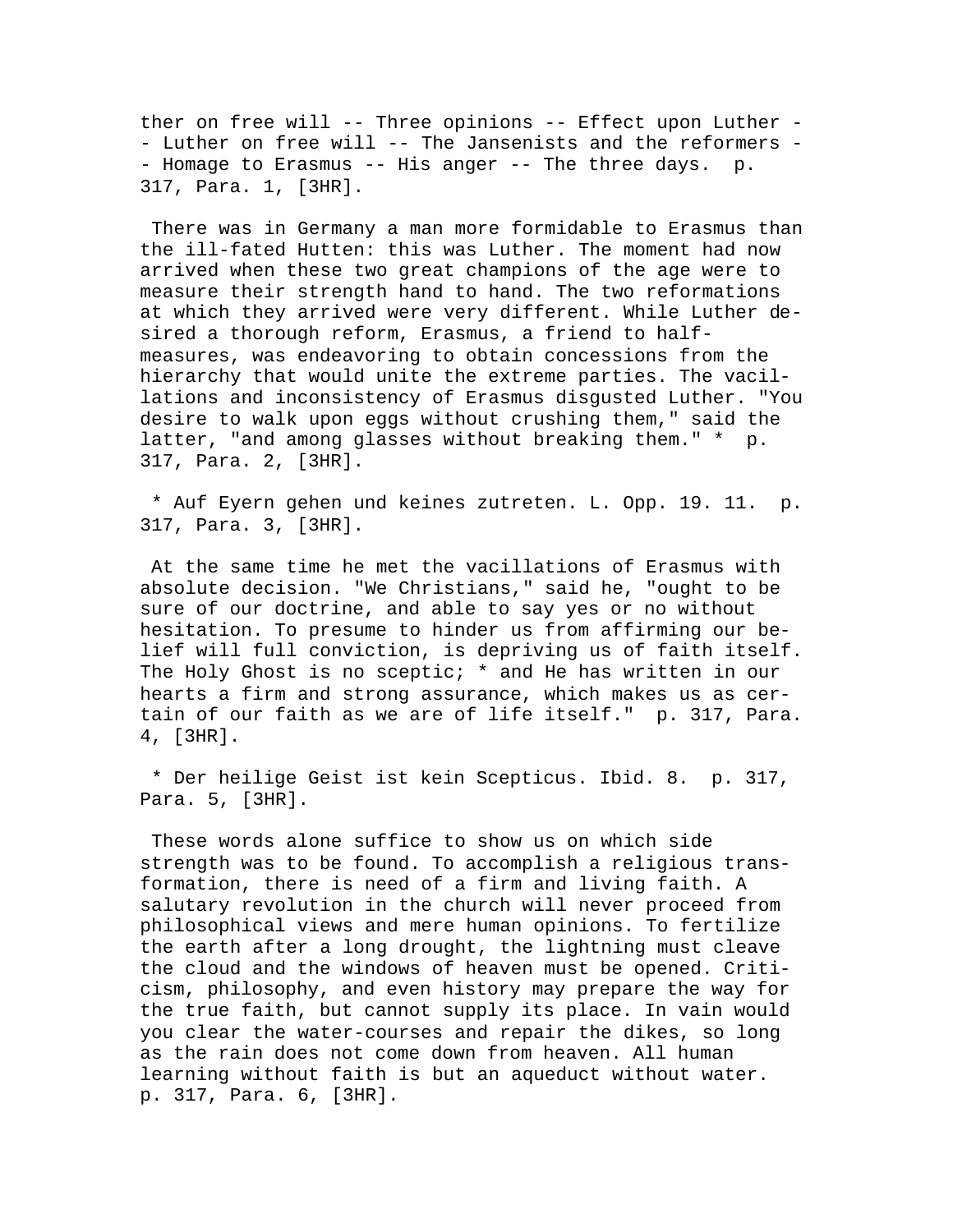Whatever might have been the essential difference between Luther and Erasmus, the friends of Luther, and even the reformer himself, had long hoped to see Erasmus unite with them against Rome. Many sayings which his caustic humor let fall were quoted, as showing his disagreement with the most zealous defenders of Romanism. One day, for instance, when he was in England, he had a keen discussion with Thomas More on transubstantiation: "Believe that you have the body of Christ," said the latter, "and you have it really." Erasmus made no reply. Shortly after, when leaving England, More lent him a horse to carry him to the seaside; but Erasmus took it with him to the Continent. As soon as More was informed of this, he wrote very severely to him about it. Erasmus, by way of reply, sent him these lines: p. 318, Para. 1, [3HR].

 "You said of the bodily presence of Christ: Believe that you have, and you have him. Of the nag that I took my reply is the same: Believe that you have, and you have him." \* p. 318, Para. 2, [3HR].

 \* Quod mihi dixisti nuper de corpore Christi. crede quod habes, et habes; Hoc tibi rescribo tantum de tuo caballo. Crede quod habes, et habes. Paravicini Singularia, p. 71. p. 318, Para. 3, [3HR].

 It was not only in England and Germany that Erasmus had thus become known. It was said at Paris that Luther had only opened the door, after Erasmus had picked the lock. \* p. 318, Para. 4, [3HR].

 \* Histoire Cathol. De notre temps, par S. Fontaine, de Pordre de St. Francois, Paris, 1562. p. 318, Para. 5, [3HR].

 The position taken by Erasmus was by no means easy: "I shall not be unfaithful to the cause of Christ," wrote he to Zwingle, "at least so far as the age will permit me." \* In proportion as he beheld Rome rising up against the friends of the Reformation, he prudently retreated. He was applied to from all quarters; the pope, the emperor, kings, princes, scholars, and even his most intimate friends, entreated him to write against the reformer. \*\* "No work," wrote the pope, "can be more acceptable to God, and worthier of yourself and of your genius." \*\*\* p. 318, Para. 6, [3HR].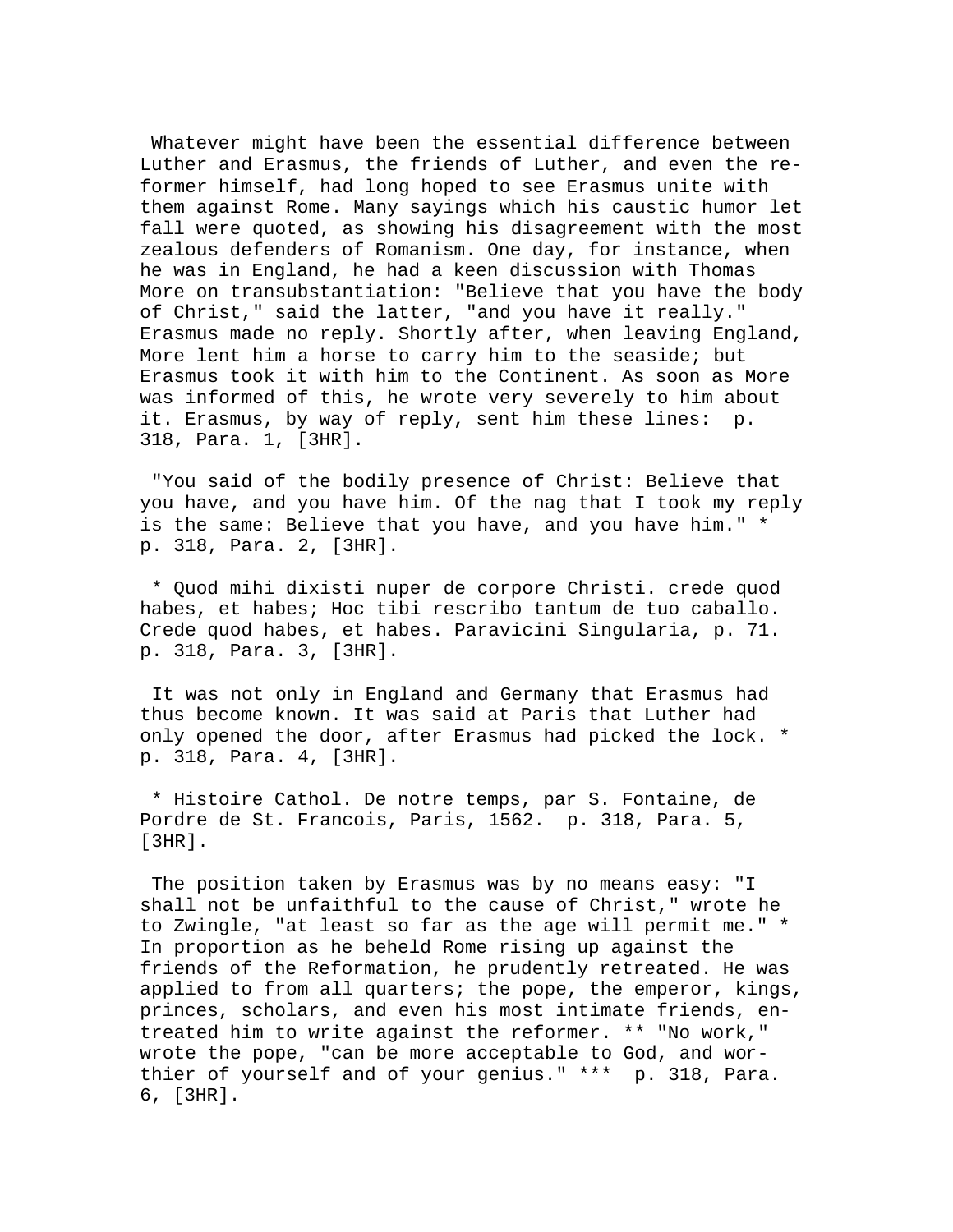\* Quantum hoc seculum patitur. Zw. Epp. p. 221. \*\* A pontifice, a Caesare, a regibus, et principibus, a doctissimis etiam et carissimis amicis huc provocor. Erasm. Zw. Epp. p. 308. \*\*\* Nulla te et ingenio, eruditione, eloquentiaque tua dignior esse potest. Adrianus Papa, Epp. Er. p. 1202. p. 318, Para. 7, [3HR].

 Erasmus long resisted these solicitations; he could not conceal from himself that the cause of the reformers was the cause of religion as well as of letters. Besides, Luther was an adversary with whom every one feared to try his strength, and Erasmus already imagined he felt the quick and vigorous blows of the Wittemberg champion. "It is very easy to say, Write against Luther," replied he to a Romish theologian; "but it is a matter full of peril." \* Thus he would -- and yet he would not. p. 319, Para. 1, [3HR].

 \* Res est periculi plena. Er. Epp. p. 758. p. 319, Para. 2, [3HR].

 This irresolution on the part of Erasmus drew on him the attacks of the most violent men of both parties. Luther himself knew not how to reconcile the respect he felt for Erasmus's learning with the indignation he felt at his timidity. Resolving to free himself from so painful a dilemma, he wrote him a letter in April 1524, which he intrusted to Camerarius. "You have not yet received from the Lord," said Luther, "the courage necessary to walk with us against the papists. We put up with your weakness. If learning flourishes: if by its means the treasures of Scripture are opened to all; this is a gift which God has bestowed on us through you; a noble gift, and for which our thanksgivings ascend to heaven. But do not forsake the task that has been imposed on you, and pass over our camp. No doubt your eloquence and genius might be very useful to us; but since you are wanting in courage, remain where you are. I could wish that our people would allow your old age to fall asleep peacefully in the Lord. The greatness of our cause has long since gone beyond your strength. But on the other hand, my dear Erasmus, refrain from scattering over us with such profusion that pungent salt which you know so well how to conceal under the flowers of rhetoric; for it is more dangerous to be slightly wounded by Erasmus than to be ground to powder by all the papists put together. Be satisfied to remain a spectator of our tragedy; \* and publish no books against me; and for my part, I will write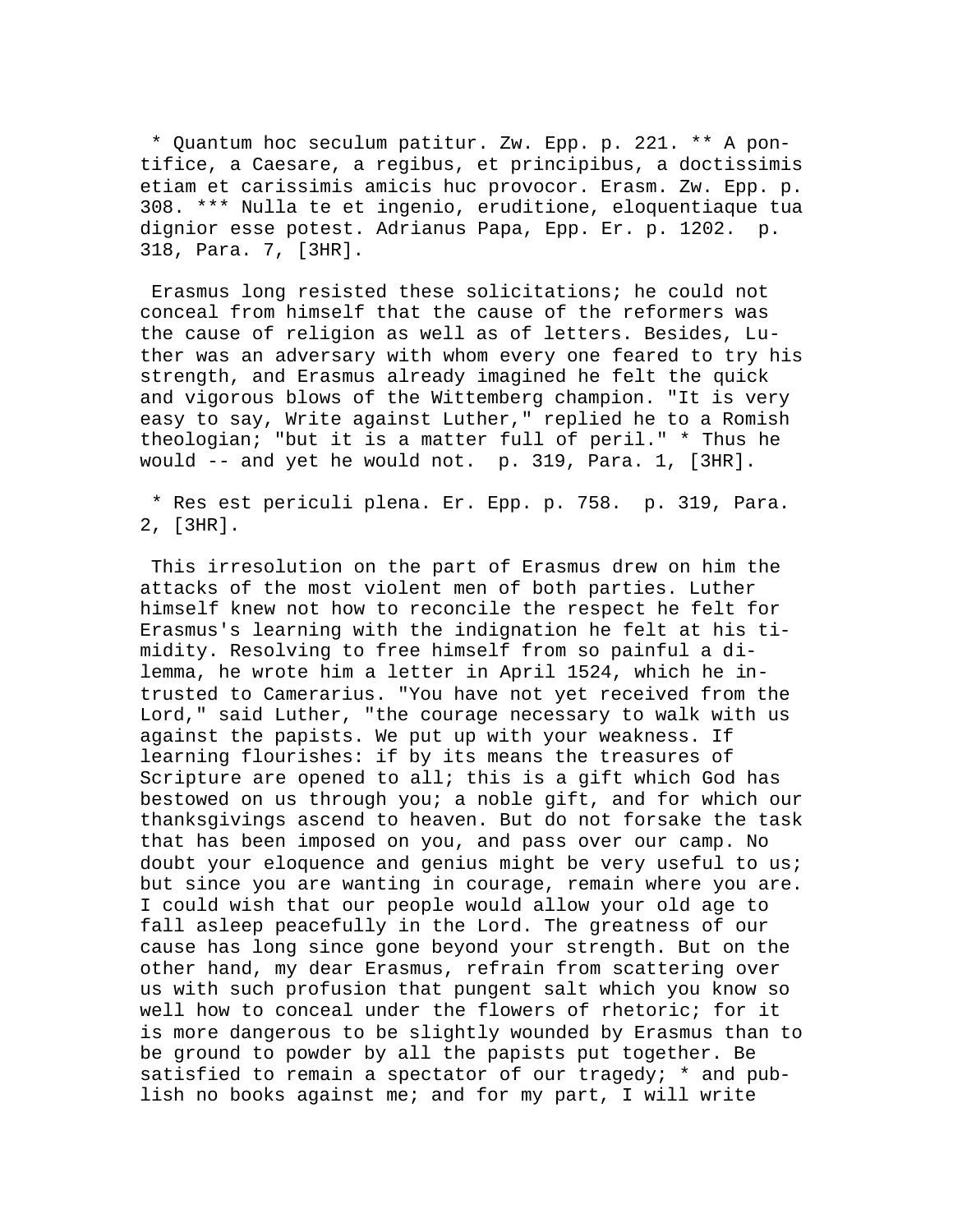none against you." p. 319, Para. 3, [3HR].

 \* Spectator tantum sis tragoediae nostrae. L. Epp. 2. 501. p. 319, Para. 4, [3HR].

 Thus did Luther, the man of strife, ask for peace; it was Erasmus, the man of peace, who began the conflict. p. 319, Para. 5, [3HR].

 Erasmus received this communication from the reformer as the bitterest of insults; and if he had not yet determined to write against Luther, he probably did so then. "It is possible," he replied, "that Erasmus by writing against you will be of more service to the gospel than certain dunces who write for you, \* and who do not permit him to be a simple spectator of this tragedy." p. 319, Para. 6, [3HR].

 \* Quidam stolidi scribentes pro te. Unschuldige Nach. Richt, p. 545. p. 319, Para. 7, [3HR].

But he had other motives besides. p. 319, Para. 8, [3HR].

 Henry VIII of England, and the nobility of that kingdom, earnestly pressed him to declare himself openly against the Reformation. Erasmus, in a moment of courage, suffered the promise to be wrung from him. His equivocal position had become a source of constant trouble to him; he loved repose, and the necessity he felt of continually justifying his conduct disturbed his existence; he was fond of glory, and already men were accusing him of fearing Luther, and of being too weak to answer him; he was accustomed to be highest seat, and the little monk of Wittemberg had dethroned the mighty philosopher of Rotterdam. He must then, by some bold step, recover the position he had lost. All Christendom that adhered to the old worship implored him to do so. A capacious genius and the greatest reputation of the age were wanted to oppose the Reformation. Erasmus answered the call. p. 319, Para. 9, [3HR].

 But what weapons will he employ? Will he hurl the thunders of the Vatican? Will he defend the abuses that disgrace the Papacy? Erasmus could not act thus. The great movement that agitated men's minds after the lethargy of so many centuries filled him with joy, and he would have feared to trammel it. Unable to be the champion of Romanism in what it has added to Christianity, he undertook to defend it in what it had taken away. It attacking Luther, Erasmus se-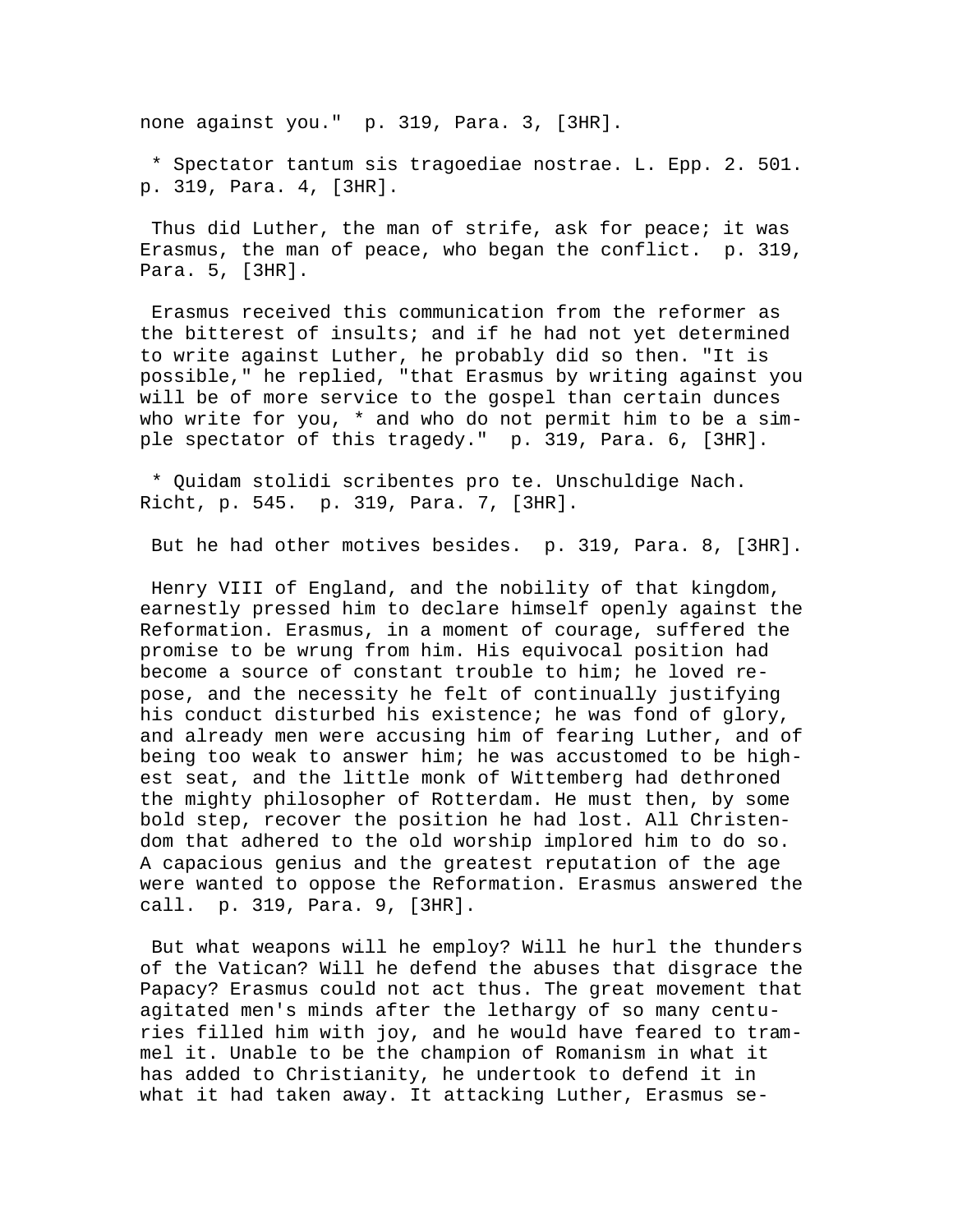lected the point where Romanism is lost in Rationalism - the doctrine of free will, or the natural power of man. Thus, while undertaking the defense of the church, Erasmus gratified the men of the world, and while battling for the popes, he contended also on behalf of the philosophers. It has been said that he had injudiciously confined himself to an obscure and unprofitable question. \* Luther, the reformers, and their age, judged very differently; and we agree with them. "I must acknowledge," said Luther, "that in this controversy you are the only man that has gone to the root of the matter. I thank you for it with all my heart; for I would rather be occupied with this subject than with all those secondary questions about the pope, purgatory, and indulgences, with which the enemies of the gospel have hitherto pestered me." \*\* p. 321, Para. 1, [3HR].

 \* On this subject, M. Nisard says (Erasme, Revue des deux mondes, 3. 411), "We are grieved for our kind, when we see men capable of grappling with eternal truths, fencing all their lives against trivialities, like gladiators fighting against flies." \*\* L. Opp. 19. 146. p. 321, Para. 2, [3HR].

 His own experience and an attentive study of the holy Scriptures, and of St. Augustine, had convinced Luther that the natural powers of man are so inclined to evil, that he cannot, of himself, reach any farther than a certain outward rectitude, altogether insufficient in the eyes of the Deity. He had at the same time recognized that it was God who gives true righteousness, by carrying on freely the work of faith in man by his Holy Spirit. This doctrine had become the mainspring of his religion, the predominant idea in his theology, and the point on which the whole Reformation turned. p. 321, Para. 3, [3HR].

 While Luther maintained that every good thing in man came down from God, Erasmus sided with those who thought that this good proceeded from man himself. God or man, good or evil -- these are certainly no paltry questions; and if "trivialities" exist, they must be looked for elsewhere. p. 322, Para. 1, [3HR].

 It was in the autumn of 1524 that Erasmus published his famous treatise entitled Dissertation on the Freedom of the Will; and it had no sooner appeared, than the philosopher could hardly believe his own boldness. With eyes fixed on the arena, he looked tremblingly at the gauntlet he had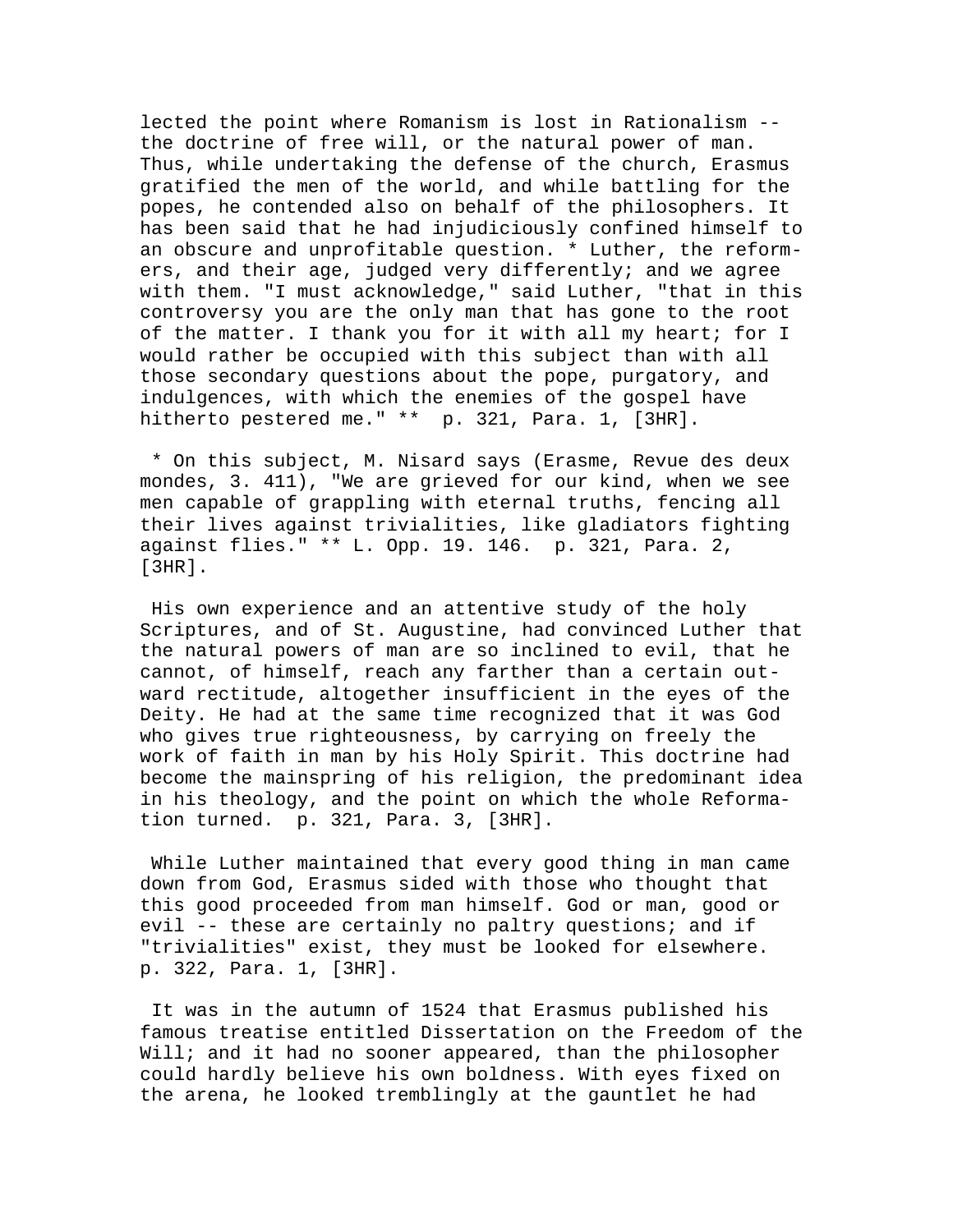flung to his adversary. "The die is cast," wrote he with emotion to Henry VIII; "the book on free will has appeared. Trust me, this is a daring act. I expect I shall be stoned for it. But I console myself by the example of your majesty, whom the rage of these people has not spared." \* p. 322, Para. 2, [3HR].

 \* Jacta est alea..audax, mihi crede, facinus..expecto lapidationem. Er. Epp. p. 811. p. 322, Para. 3, [3HR].

 His alarm soon increased to such a degree that he bitterly regretted the step he had taken. "Why was I not permitted to grow old in the garden of the Muses?" exclaimed he. "Here am I, at sixty, driven into the arena, and holding the cestus and the net of the gladiator, instead of the lyre. I am aware," wrote he to the bishop of Rochester, "that in writing upon free will, I have gone beyond my sphere. . . . . You congratulate me upon my triumphs. Ah, I know not that I triumph. The faction, that is, the Reformation, is spreading daily. \* Was it then fated, that at my time of life I should be transformed from a friend of the Muses into a wretched gladiator." p. 322, Para. 4, [3HR].

 \* Quomodo triumphans nescio..Factio crescit in dies latius. Ibid. 809. p. 322, Para. 5, [3HR].

 It was no doubt an important matter for the timid Erasmus to have risen up against Luther; he was, however, far from showing any very great boldness. In his book he seems to ascribe but little to man's will, and to leave the greater portion to divine grace; but at the same time he chose his arguments in a manner to make it be believed that man does everything, and God nothing. Not daring openly to express his thoughts, he affirms one thing and proves another; and hence we may be allowed to suppose that he believed what he proved and not what he affirmed. p. 322, Para. 6, [3HR].

 He distinguishes three several opinions, opposed in three different degrees to Pelagianism. "Some think," said he, "that man can neither will, nor commence, and still less perform, any good work, without the special and continual aid of divine grace; and this opinion seems probable enough. Others teach that man's will is powerless except for evil, and that it is grace alone which works in us any good; and finally, there are some who assert that there has never been any free will either in angels, or in Adam, or in us, either before or after grace, but that God works in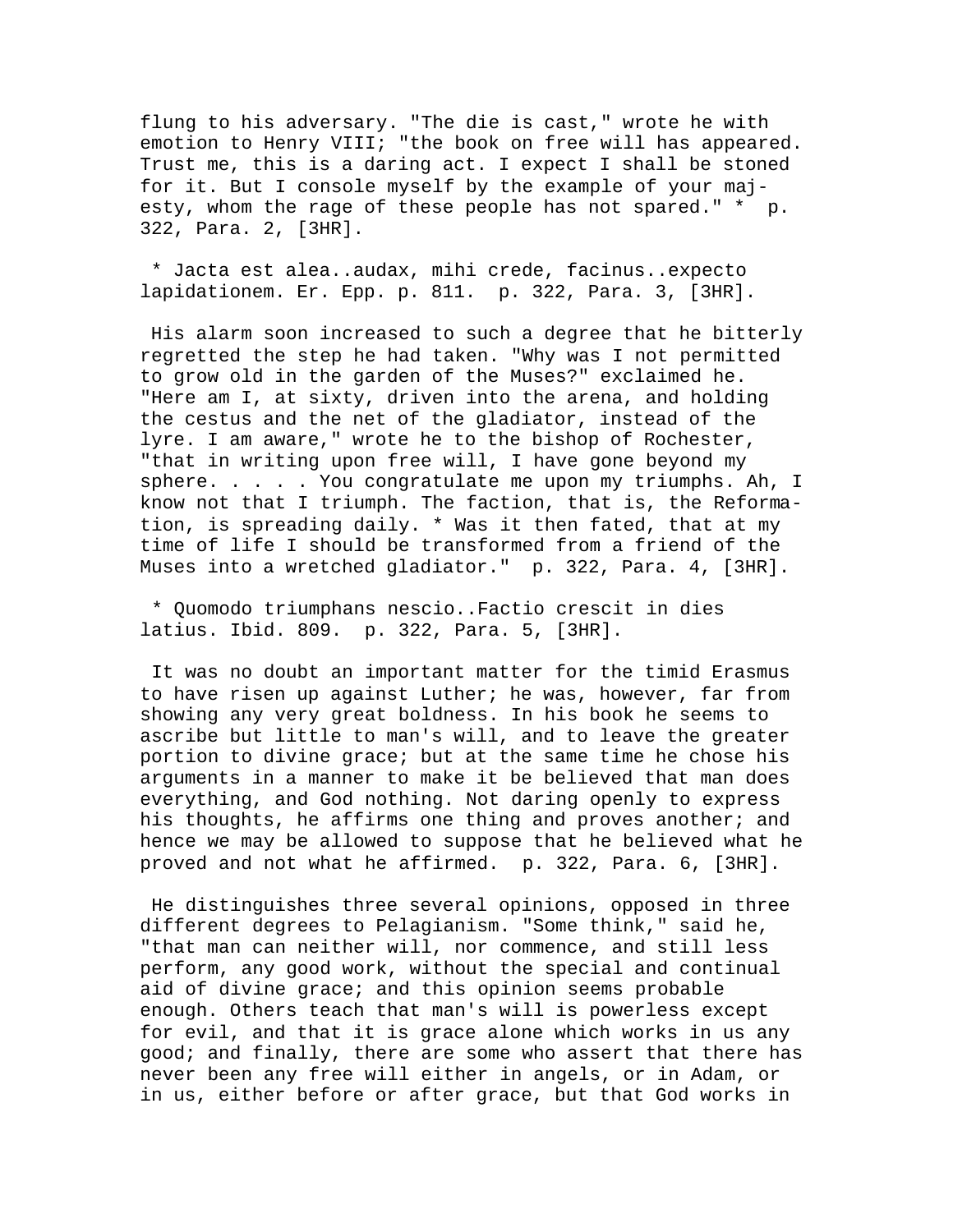man both good and evil, and that everything happens from an absolute necessity." \* p. 323, Para. 1, [3HR].

 \* De libero arbitrio Diatribe. Eras. Opp. 9. 1215, sq. p. 323, Para. 2, [3HR].

 Erasmus, while seeming to admit the former of these opinions, makes use of arguments that confute it, and which the most decided Pelagian might employ. In this manner, quoting the passages of Scripture in which God offers man the choice between good and evil, he adds: "Man must therefore have the power to will and to choose; for it would be ridiculous to say to any one, Choose, when it was not in his power to do so." p. 323, Para. 3, [3HR].

 Luther did not fear Erasmus. "Truth," said he, "is mightier than eloquence. The victory remains with him who lisps out the truth, and not with him who puts forth a lie in flowing language." \* But when he received Erasmus's treatise in the month of October 1524, he found it so weak that he hesitated to reply to it. "What, so much eloquence in so bad a cause," said he; "it is as if a man were to serve up mud and dung on dishes of silver and gold. \*\* One cannot lay hold of you. You are like and eel that slips through the fingers; or like the fabulous Proteus who changed his form in the very arms of those who wished to grasp him." p. 323, Para. 4, [3HR].

 \* Victoria est penes balbutientem veritatem, non apud mendacem eloquentiam. L. Epp. 2. 200. \*\* Als wenn einer in silbern oder guldern Schusseln wolte Mist und Unflath auftragen. L. Opp. 19. 4. p. 323, Para. 5, [3HR].

 But as Luther did not reply, the monks and scholastic divines began to utter shouts of victory: "Well, where is your Luther now? Where is the great Maccabeus? Let him come down into the lists, let him come forth. Ah, ah, he has met his match at last. He has learned now to remain in the back-ground; he has found out how to hold his tongue." \* p. 324, Para. 1, [3HR].

 \* Sehet, sehet nun da zu! Wo ist nun Luther. Ibid. 3. p. 324, Para. 2, [3HR].

 Luther saw that he must write an answer; but it was not until the end of the year 1525 that he prepared to do so; and Melancthon having informed Erasmus that Luther would be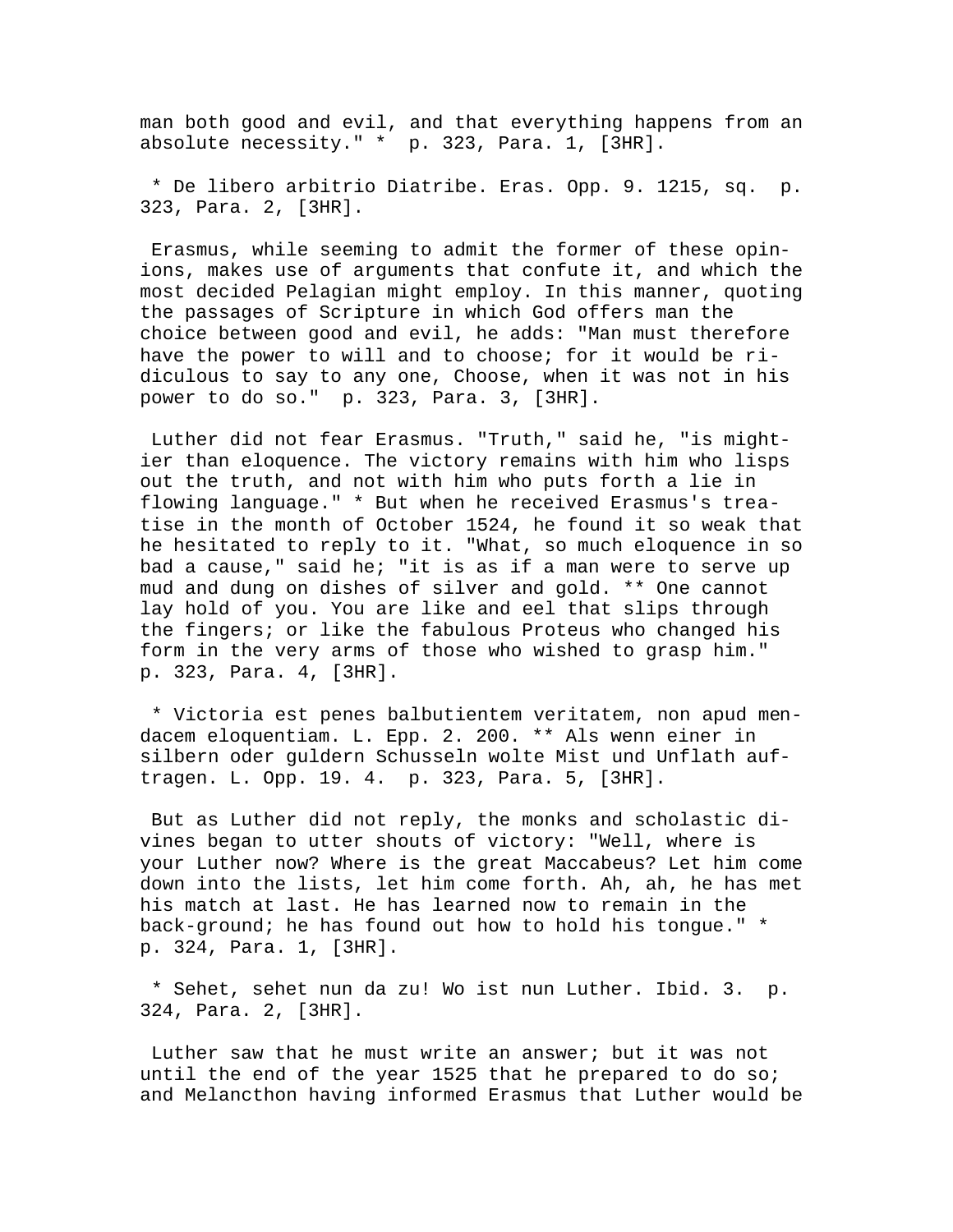moderate, the philosopher was greatly alarmed. "If I have written with moderation," said he, "it is my disposition; but Luther possesses the wrath of Peleus' son, Achilles. And how can it be otherwise? When a vessel braves a storm such as that which has burst upon Luther, what anchor, what ballast, what helm does it not require to prevent it from being driven out of its course. If therefore he replies to me in a manner not in accordance with his character, these sycophants will cry out that we are in collusion." \* We shall see that Erasmus was soon relieved of this apprehension. p. 324, Para. 3, [3HR].

 \* Ille si hic multum sui dissimilis fuerit, clamabunt sycophantae colludere nos. Erasm. Epp. p. 819. p. 324, Para. 4, [3HR].

 The doctrine of God's election as the sole cause of man's salvation had always been dear to the reformer; but hitherto he had considered it in a practical light only. In his reply to Erasmus, he investigated it particularly in a speculative point of view, and endeavored to establish by such arguments as appeared to him most conclusive, that God works everything in man's conversion, and that our hearts are so alienated from the love of God that they cannot have a sincere desire for righteousness, except by the regenerating influence of the Holy Spirit. p. 324, Para. 5, [3HR].

 "To call our will a free will," said he, "is to imitate those princes who accumulate long titles, styling themselves lords of sundry kingdoms, principalities, and distant islands, of Rhodes, Cyprus, and Jerusalem, etc. - while they have not the least power over them." Here, however, Luther makes an important distinction, clearly showing that he by no means participated in the third opinion that Erasmus had pointed out and imputed to him. "Man's will may be called a free will, not in relation to that which is above him, that is to say, to God; but with respect to that which is below, that is, to the things of the earth. \* As regards my property, my fields, my house, my farm, I can act, do, and manage freely. But in the things of salvation, man is a captive; he is subjected to the will of God, or rather of the devil. \*\* Show me but one of all these advocates of free will, he exclaims, that has found in himself sufficient strength to endure a trifling injury, a fit of anger, or merely a look from his enemy, and bear it with joy; then, without even asking him to be ready to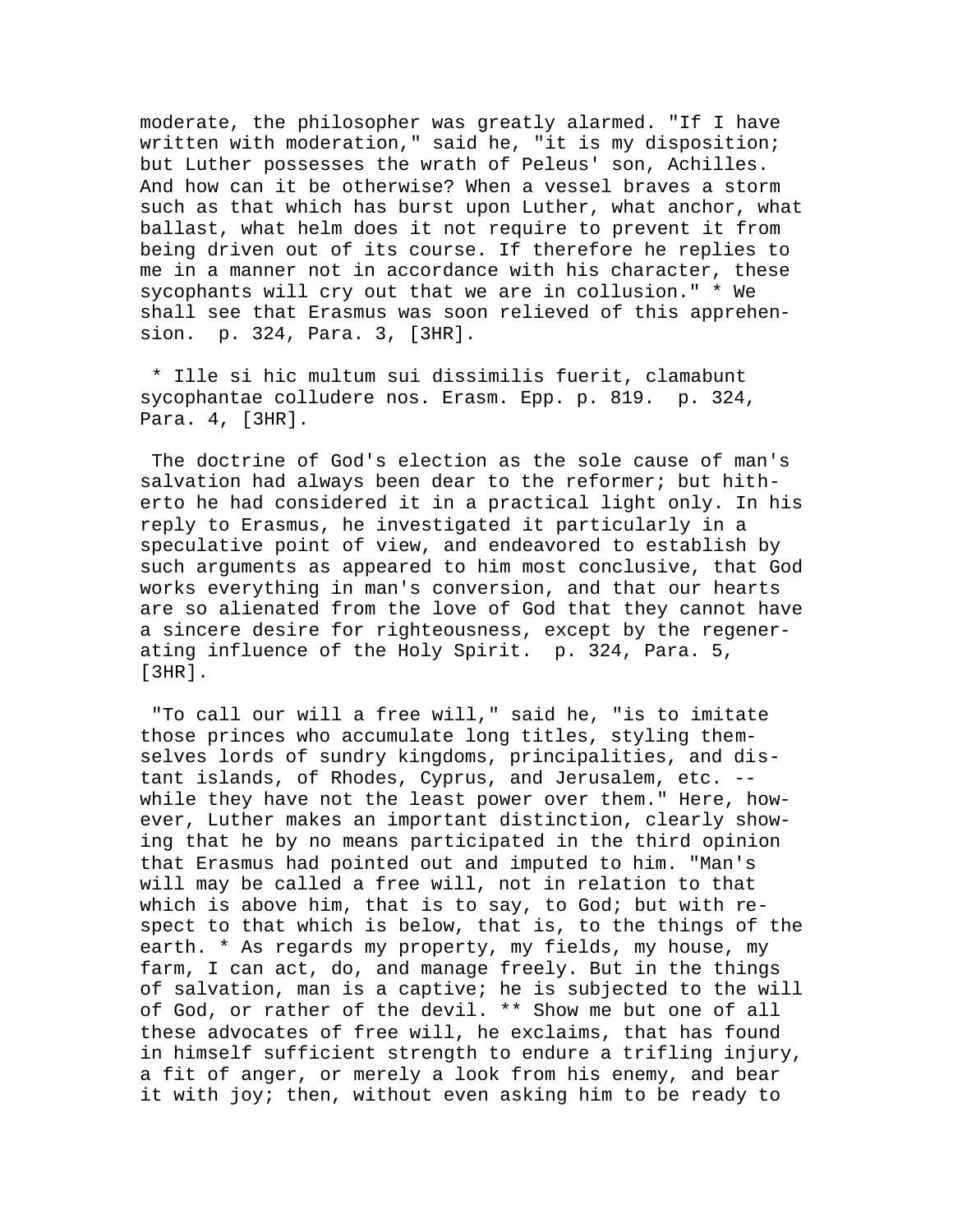give up his body, his life, his wealth, his honor, and all things, I acknowledge you have gained your cause." \*\*\* p. 325, Para. 1, [3HR].

 \* Der Wille des Menschen mag..L. Opp. 19. 29. \*\* Ibid. 33. \*\*\* Ibid. p. 325, Para. 2, [3HR].

 Luther's glance was too penetrating not to discover the contradictions into which his opponent had fallen. And accordingly, in his reply he endeavors to fasten the philosopher in the net in which he had entangled himself. "If the passages you quote," said he, "establish that it is easy for us to do good, why do we dispute? What need have we of Christ and of the Holy Ghost? Christ would then have acted foolishly in shedding his blood to acquire for us a power that we already possessed by nature." In truth, the passages cited by Erasmus must be taken in quite a different sense. This much debated question is clearer than it appears to be at first sight. When the Bible says to man, Choose, it presupposes the assistance of God's grace, by which alone he can do what it commands. God, in giving the commandment, also gives the strength to fulfill it. If Christ said to Lazarus, Come forth, it was not that Lazarus had power to restore himself; but that Christ, by commanding him to leave the sepulcher, gave him also the strength to do so, and accompanied His words with His creative power. He spoke, and it was done. Moreover, it is very true that the man to whom God speaks must will; it is he who wills, and not another; he can receive this will but from God alone; but it is in him that this will must be, and the very commandment that God addresses to him, and which, according to Erasmus, establishes the ability of man, is so reconcilable with the workings of God, that it is precisely by these means that the working is effected. It is by saying to the man "Be converted," that God converts him. p. 325, Para. 3, [3HR].

 But the idea on which Luther principally dwelt in his reply is, that the passages quoted by Erasmus are intended to teach men their duty, and their inability to perform it, but in no way to make known to them the pretended power ascribed to them. "How frequently it happens," says Luther, "a father calls his feeble child to him, and says: 'Will you come, my son, come then, come,' in order that the child may learn to call for his assistance, and allow himself to be carried." \* p. 326, Para. 1, [3HR].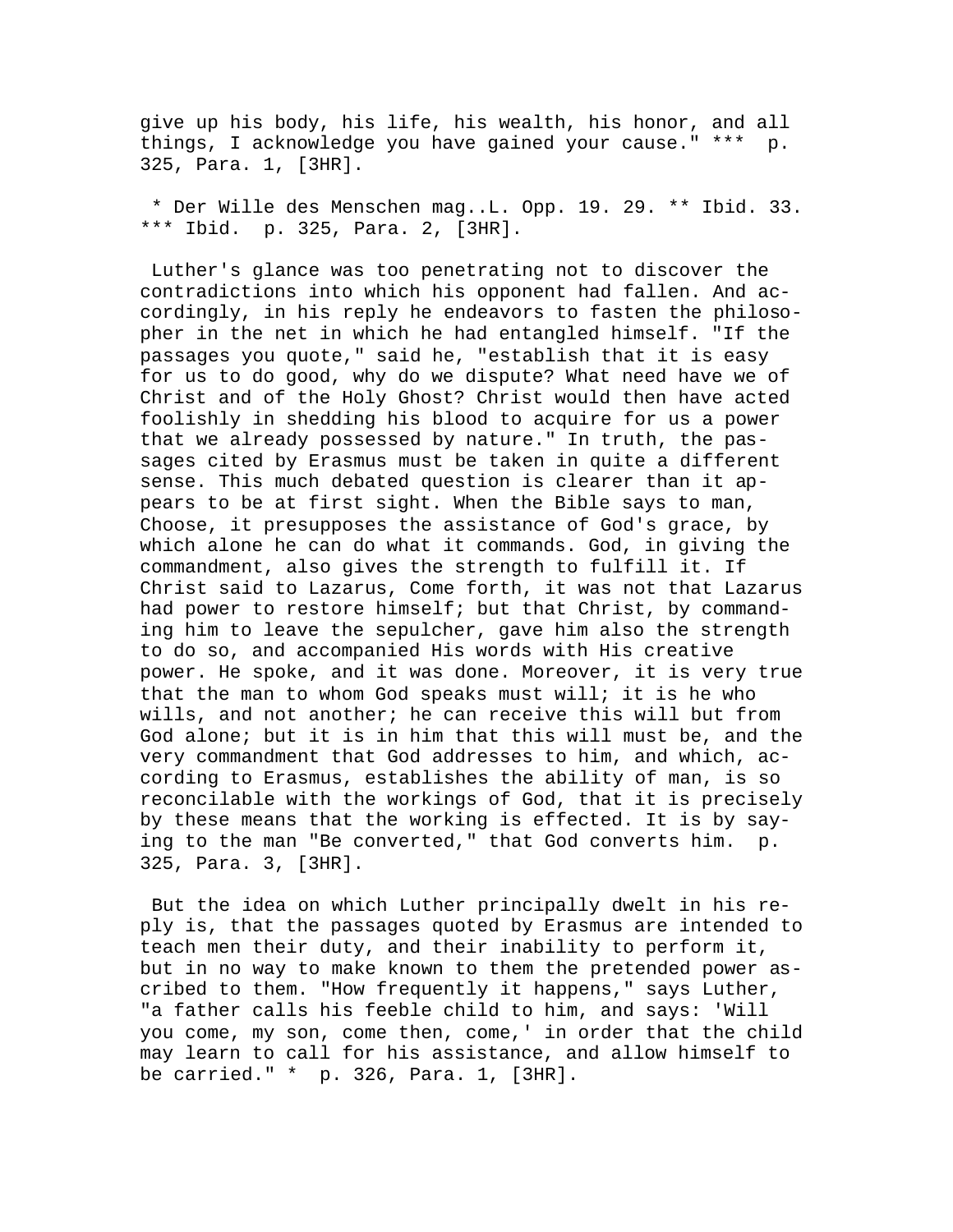\* L. Opp. 19. 55. p. 326, Para. 2, [3HR].

 After combating Erasmus's arguments in favor of free will, Luther defends his own against the attacks of his opponent. "Dear Dissertation," says he ironically, "mighty heroine, who pridest thyself in having overthrown these words of our Lord in St. John: Without me ye can do "nothing," which thou regardest nevertheless as the prop of my argument, and callest it Luther's Achilles, listen to me. Unless thou canst prove that this word nothing, not only may but must signify little, all thy high-sounding phrases, thy splendid examples, have no more effect than if a man were to attempt to quench an immense fire with a handful of straw. What are such assertions as these to us: This may mean; that may be understood. . . . whilst it was thy duty to show us that is must be so understood. . . . Unless thou doest so, we take this declaration in its literal meaning, and laugh at all thy examples, thy great preparations, and thy pompous triumphs." \* p. 326, Para. 3, [3HR].

\* Ibid. 116. p. 326, Para. 4, [3HR].

 Finally, in a concluding part, Luther shows, and always from Scripture, that the grace of God does everything. "In short," says he at the end, "since Scripture everywhere contrasts Christ with that which has not the spirit of Christ; since it declares that all which is not Christ and in Christ is under the power of error, darkness, the devil, death, sin, and the wrath of God, it follows that all these passages of the Bible that speak of Christ are opposed to free will. Now such passages are numberless; the holy Scriptures are full of them." \* p. 327, Para. 1, [3HR].

\* Ibid. 143. p. 327, Para. 2, [3HR].

 We perceive that the discussion which arose between Luther and Erasmus is the same as that which a century after took place between the Jansenists and Jesuits, between Pascal and Molina. \* How is it that, while the results of the Reformation were so immense, Jansenism, though adorned by the noblest geniuses, wasted and died away? It is because Jansenism went back to Augustine and relied on the fathers; while the Reformation went back to the Bible and leaned upon the word of God. It is because Jansenism entered into a compromise with Rome, and wished to establish a middle course between truth and error, while the Reformation, relying upon God alone, cleared the soil, swept away all the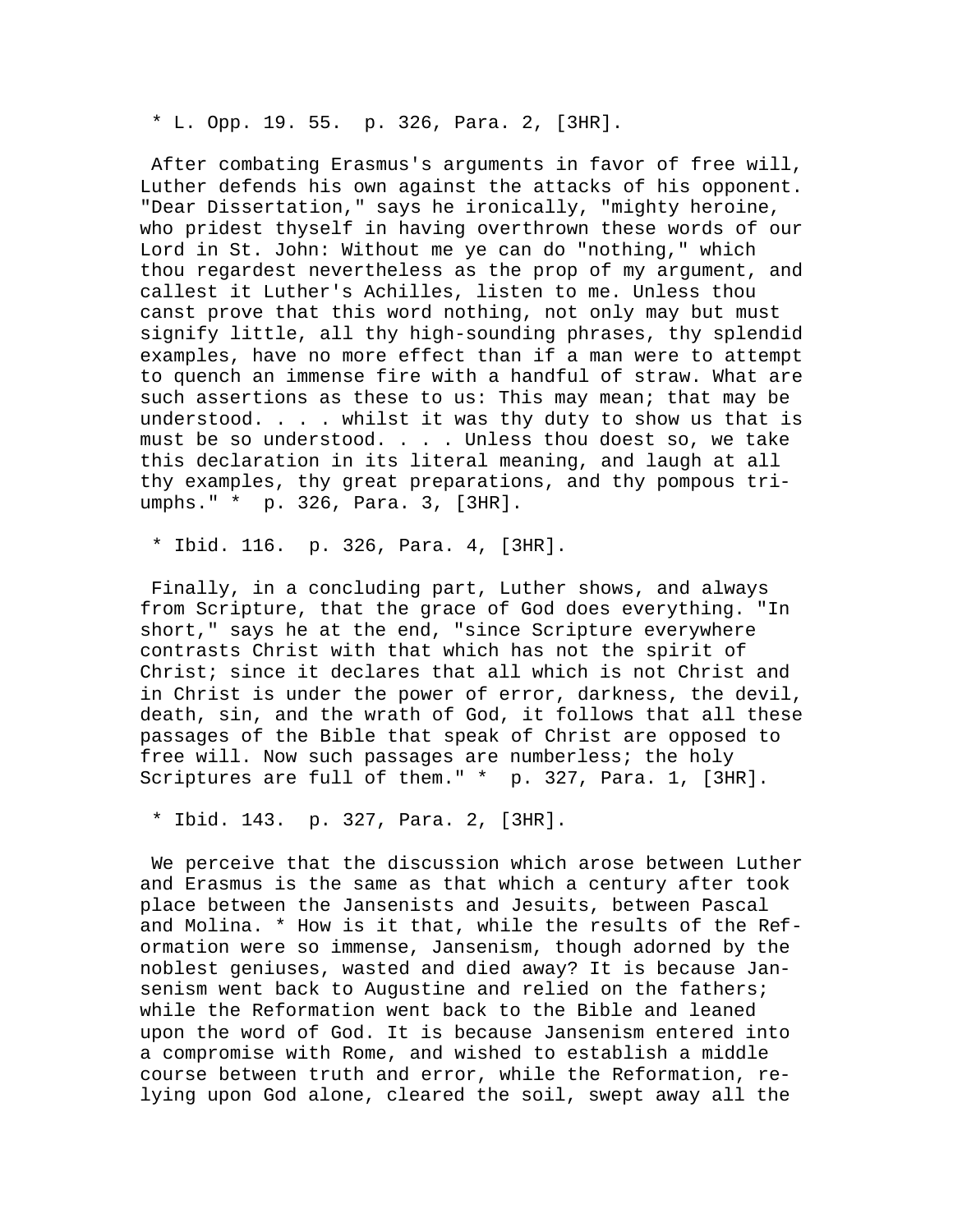rubbish of past ages, and laid bare the primitive rock. To stop half way is a useless work; in all things we should persevere to the end. Accordingly, while Jansenism has passed away, the destinies of the world are bound up with evangelical Christianity. p. 327, Para. 3, [3HR].

 \* It is unnecessary to state that I do not speak of personal discussions between these two men, one of whom died in 1600, and the other was not born until 1623. p. 327, Para. 4, [3HR].

 Further, after having keenly refuted error, Luther paid a brilliant but perhaps a somewhat sarcastic homage to Erasmus himself. "I confess," said he, "that you are a great man; where have we ever met with more learning, intelligence, or ability, both in speaking and writing? As for me, I possess nothing of the kind; there is only one thing from which I can derive any glory -- I am a Christian. May God raise you infinitely above me in the knowledge of the gospel, so that you may surpass me as much in this respect as you do already in every other." \* p. 327, Para. 5, [3HR].

\* L. Opp. 19. Pp. 146, 147. p. 327, Para. 6, [3HR].

 Erasmus was beside himself when he read Luther's reply; and would see nothing in his encomiums but the honey of a poisoned cup, or the embrace of a serpent at the moment he darts his envenomed sting. He immediately wrote to the elector of Saxony, demanding justice; and Luther having desired to appease him, he lost his usual temper, and, in the words of one of his most zealous apologists, began "to pour forth invectives with a broken voice and hoary hair." \* p. 328, Para. 1, [3HR].

\* M. Nisard, Erasme, p. 419. p. 328, Para. 2, [3HR].

 Erasmus was vanquished. Hitherto, moderation had been his strength -- and he had lost it. Passion was his only weapon against Luther's energy. The wise man was wanting in wisdom. He replied publicly in his Hyperaspistes, accusing the reformer of barbarism, lying, and blasphemy. The philosopher even ventured on prophesying. "I prophesy," said he, "that no name under the sun will be held in greater execration than Luther's." The jubilee of 1817 has replied to this prophecy, after a lapse of three hundred years, by the enthusiasm and acclamations of the whole Protestant world. p. 328, Para. 3, [3HR].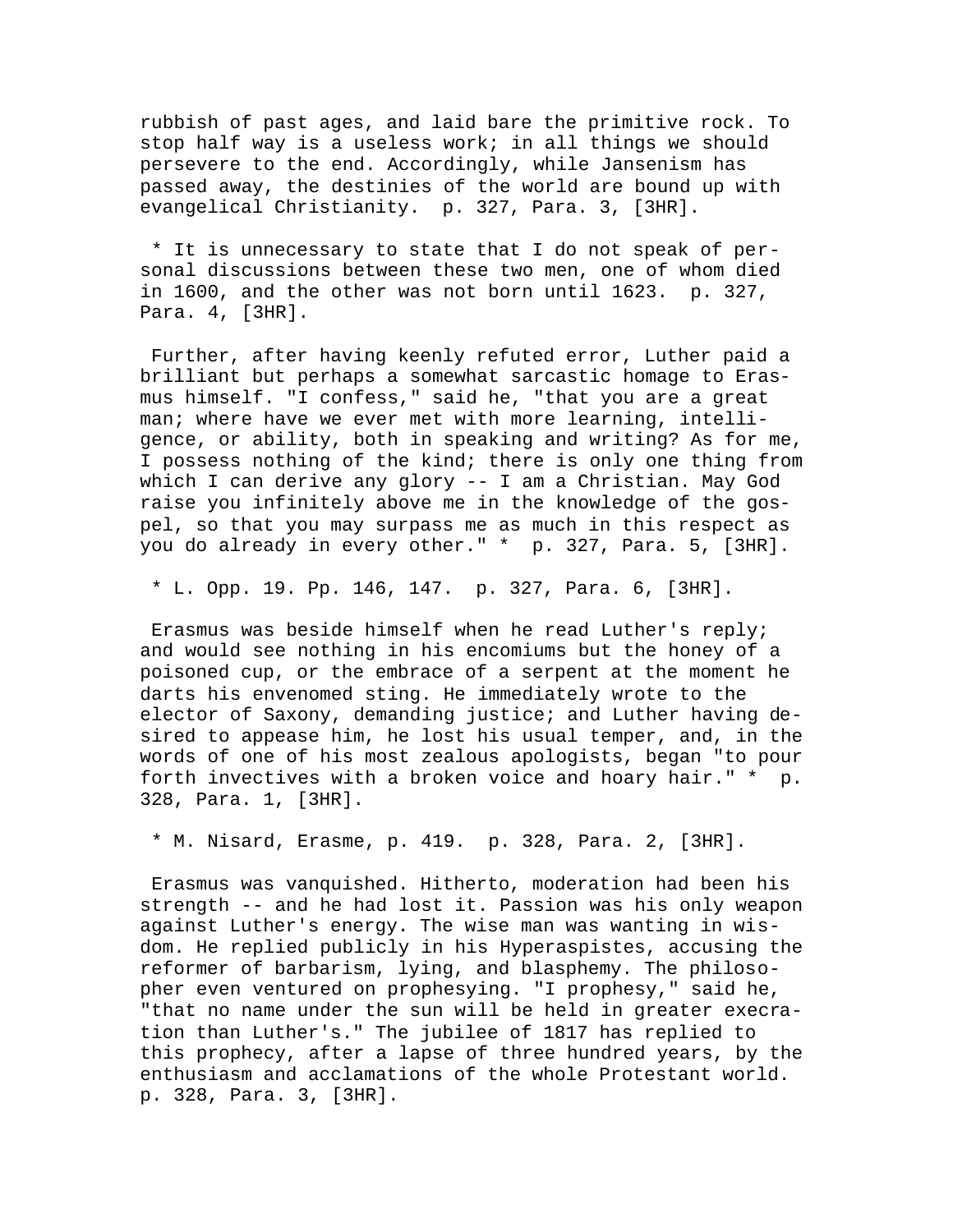Thus, while Luther with the Bible was setting himself at the head of his age, Erasmus, standing up against him, wished to occupy the same place with philosophy. Which of these two leaders has been followed? Both undoubtedly. Nevertheless Luther's influence on the nations of Christendom has been infinitely greater than that of Erasmus. Even those who did not thoroughly understand the grounds of the dispute, seeing the conviction of one antagonist and the doubts of the other, could not refrain from believing that the first was right and the second wrong. It has been said that the three last centuries, the sixteenth, the seventeenth, and the eighteenth, may be conceived as an immense battle of three days' duration. \* We willingly adopt this beautiful comparison, but not the part that is assigned to each of the days. The same struggle has been ascribed to the sixteenth and to the eighteenth century. On the first day, as on the last, it is philosophy that breaks the ranks. The sixteenth century philosophical. . . . . Strange error. No: each of these days has its marked and distinct character. On the first day of the conflict, it was the word of God, the gospel of Christ, that triumphed; and then Rome was defeated, as well as human philosophy, in the person of Erasmus and her other representatives. On the second day, we grant that Rome, her authority, her discipline, her doctrine, reappeared and were about to triumph by the intrigues of a celebrated society and the power of the scaffold, aided by men of noble character and sublime genius. On the third day, human philosophy arose in all its pride, and finding on the field of battle, not the gospel, but Rome, made short work, and soon carried every intrenchment. The first day was the battle of God, the second the battle of the priest, the third the battle of reason. What will be the fourth?.  $\ldots$  . . In our opinion, the confused strife, the deadly contest of all these powers together, to end in the victory of Him to whom triumph belongs. p. 328, Para. 4, [3HR].

 \* Port Royal, by M. Sainte Beuve, 1. 20. p. 328, Para. 5, [3HR].

 CHAPTER 10 --- The three adversaries -- Source of truth -- Grebel -- The fanatics and Zwingle -- Constitution of the church -- Prison -- The prophet Blaurock -- Fanaticism at Saint Gall -- Schucker and family -- Discussion at Zurich - - The limits of the Reformation -- Punishment of the fanatics. p. 330, Para. 1, [3HR].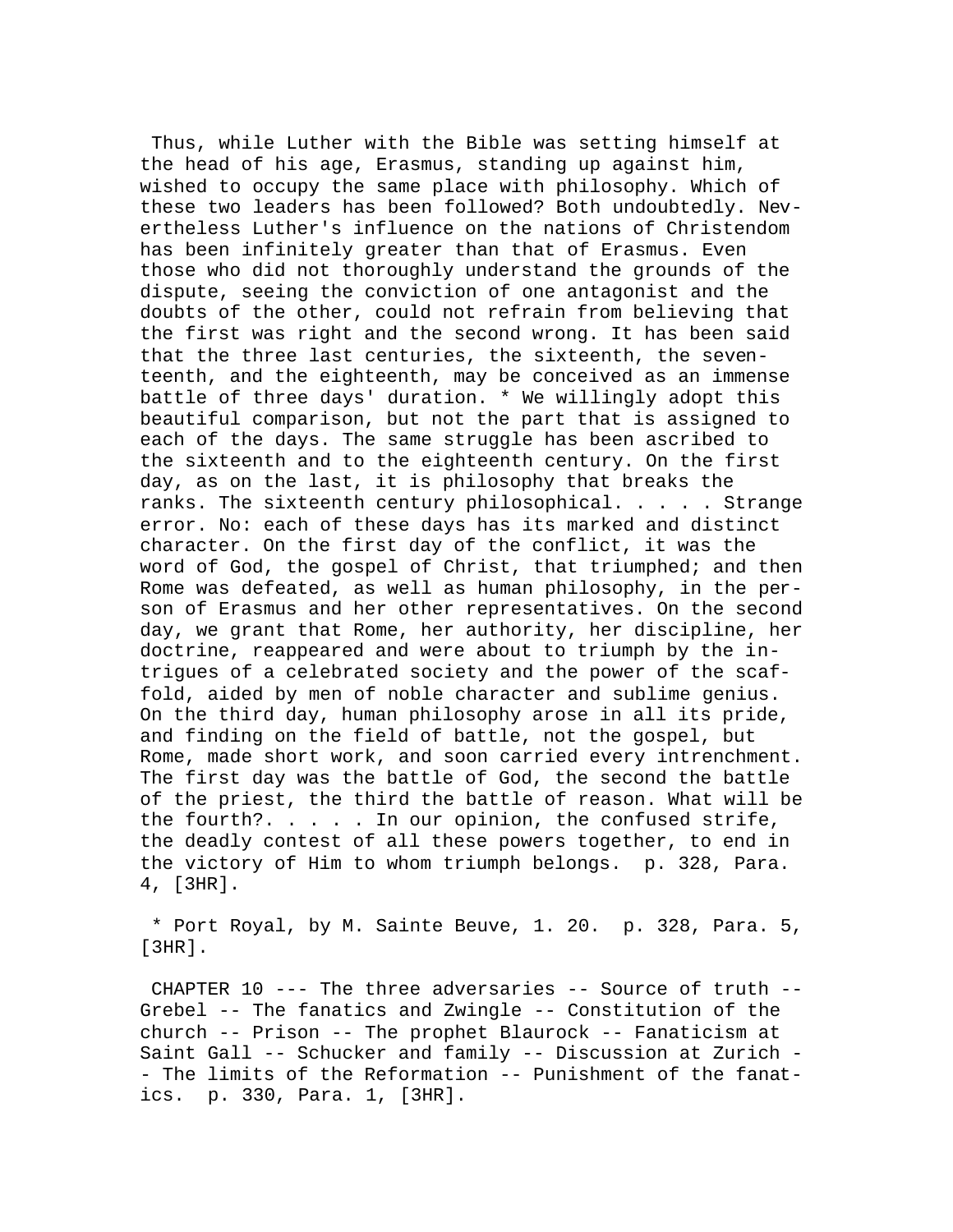But the battle fought by the Reformation in the great day of the sixteenth century, under the standard of the word of God, was not one and single, but manifold. The Reformation had many enemies to contend with at once; and after having first protested against the decretals and the supremacy of the pope, and then against the cold apophthegms of the rationalists, philosophers, or schoolmen, it had equally to struggle with the reveries of enthusiasm and the hallucinations of mysticism; opposing alike to these three powers the shield and the sword of divine revelation. p. 330, Para. 2, [3HR].

 It must be admitted that there is a great similarity, a striking unity, between these three powerful adversaries. The false systems that in every age have been the most opposed to evangelical Christianity, have always been distinguished by their making religious knowledge proceed from within the man himself. Rationalism makes it proceed from reason; mysticism from certain inner lights; and Romanism from an illumination of the pope. These three errors look for truth in man: evangelical Christianity looks for it wholly in God; and while mysticism, rationalism, and Romanism, admit a permanent inspiration in certain of our fellow-men, and thus open a door to every extravagance and diversity, evangelical Christianity recognizes this inspiration solely in the writings of the apostles and prophets, and alone presents that great, beautiful, and living unity which is ever the same in all ages. p. 330, Para. 3, [3HR].

 The task of the Reformation has been to re-establish the rights of the word of God, in opposition not only to Romanism, but also to mysticism and rationalism. p. 330, Para. 4, [3HR].

 The fanaticism, which had been extinguished in Germany by Luther's return to Wittemberg, reappeared in full vigor in Switzerland, and threatened the edifice that Zwingle, Haller, and OECOLAMPADIUS had built on the word of God. Thomas Munzer, having been forced to quit Saxony in 1521, had reached the frontiers of Switzerland. Conrad Grebel, whose restless and ardent disposition we have already noticed, \* had become connected with him, as had also Felix Manz, a canon's son, and several other Zurichers; and Grebel had immediately endeavored to gain over Zwingle. In vain had the latter gone farther than Luther; he saw a party spring-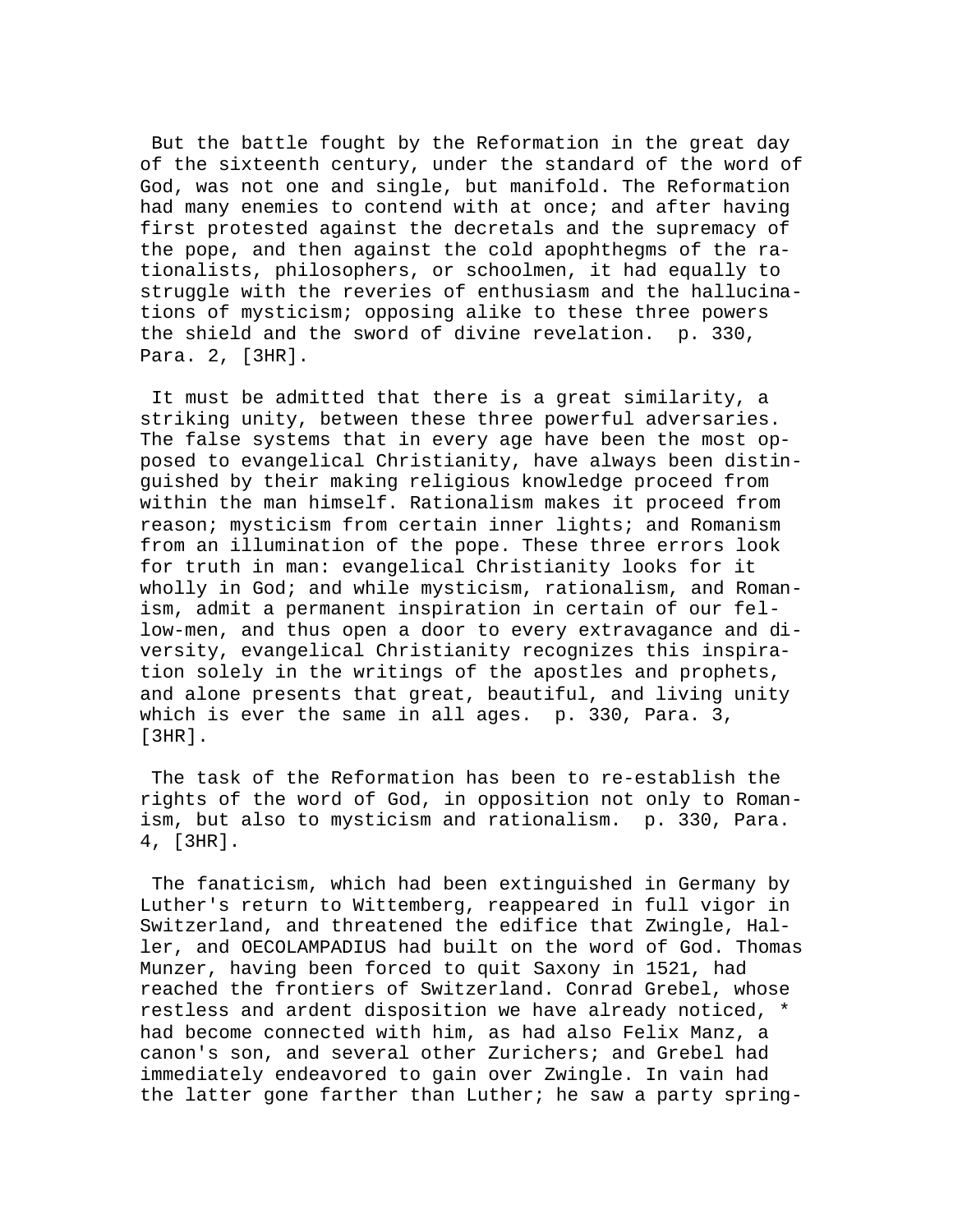ing up which desired to proceed farther still. "Let us form a community to true believers," said Grebel to him; "for to them alone the promise belongs, and let us found a church in which there shall be no sin." \*\* -- "We cannot make a heaven upon earth," replied Zwingle; "and Christ has taught us that we must let the tares grow up along with the wheat." \*\*\* p. 331, Para. 1, [3HR].

 \* Vol. 2. p. 279. \*\* Vermeintend ein Kilchen ze versammlen die one Sund war. Zw. Opp. 2. 231. \*\*\* Ibid. 3. 362. p. 331, Para. 2, [3HR].

 Grebel having failed with the reformer, would have desired to appeal to the people. "The whole community of Zurich," said he, "ought to have the final decision in matters of faith." But Zwingle feared the influence these radical enthusiasts might exercise over a large assembly. He thought that, except on extraordinary occasions when the people might be called upon to express their accordance, it was better to confide the interests of religion to a college, which might be considered the chosen representatives of the church. Accordingly the Council of Two Hundred, which exercised the supreme political authority in Zurich, was also intrusted with the ecclesiastical power, on the express condition that they should conform in all things to the holy Scriptures. No doubt it would have been better to have thoroughly organized the church, and called on it to appoint its own representatives, who should be intrusted solely with the religious interests of the people; for a man may be very capable of administering the interests of the State, and yet very unskillful in those of the church; just as the reverse of this is true also. Nevertheless the inconvenience was not then so serious as it would have been in these days, since the members of the Great Council had frankly entered into the religious movement. But, however this may be, Zwingle, while appealing to the church, was careful not to make it too prominent, and preferred the representative system to the actual sovereignty of the people. This is what, after three centuries, the states of Europe have been doing in the political world for the last fifty years. p. 331, Para. 3, [3HR].

 Being rejected by Zwingle, Grebel turned to another quarter. Rubli, formerly pastor at Basle, Brodtlein, pastor at Zollikon, and Louis Herzer, received him with eagerness. They resolved to form an independent congregation in the midst of the great congregation, a church within the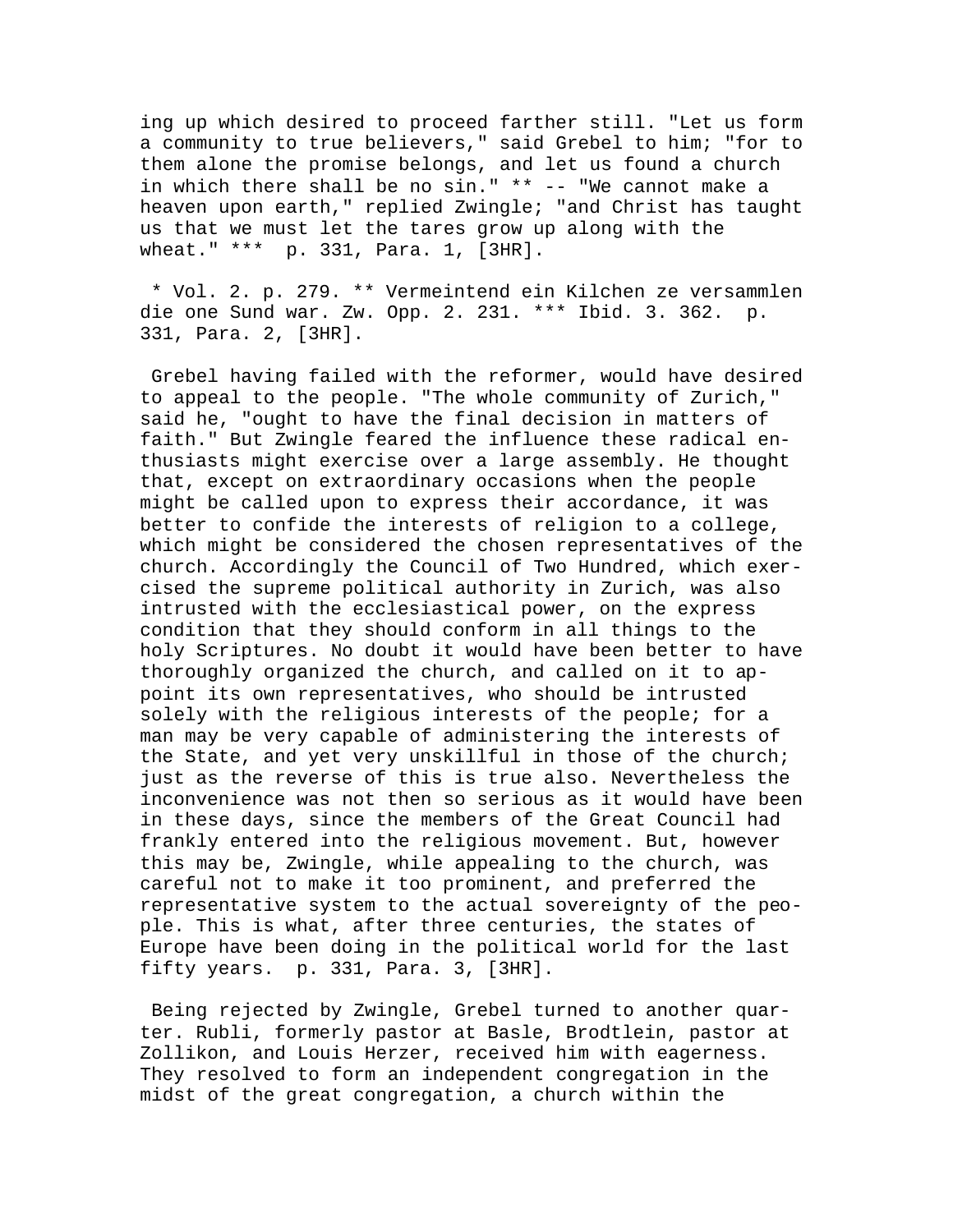church. The baptism of adult believers only, was to be their means of assembling their congregation. "Infant baptism," said they, "is a horrible abomination, a flagrant impiety, invented by the wicked spirit, and by Nicholas II, pope of Rome." \* p. 332, Para. 1, [3HR].

 \* Impietatem manifestissimam, a cacodaemone, a Nicolao II. Esse. Hottinger, 3. 219. p. 332, Para. 2, [3HR].

 The council of Zurich was alarmed, and ordered a public discussion to be held; and as they still refused to abjure their opinions, some of the Zurichers among their number were thrown into prison, and several foreigners were banished. But persecution only inflamed their zeal: "Not by words alone," cried they, "but with our blood, we are ready to bear testimony to the truth of our cause." Some of them, girding themselves with cords or ozier twigs, ran through the streets, exclaiming: "Yet a few days, and Zurich will be destroyed. Woe to thee, Zurich, Woe, woe!" The simpleminded and pious were agitated and alarmed. Fourteen men, among whom was Felix Mantz, and seven women, were apprehended, in despite of Zwingle's intercession, and put on bread and water in the heretic's tower. After being confined a fortnight, they managed to loosen some planks in the night, and aiding one another, effected their escape. "An angel," said they, "had opened the prison and led them forth." \* p. 332, Para. 3, [3HR].

 \* Wie die Apostel von dem Engel Gottes gelediget, Bull. Chr. p. 261. p. 332, Para. 4, [3HR].

 A monk, who had escaped from his convent, George Jacob of Coire, surnamed Blaurock, as it would seem, from the blue dress he constantly wore, joined their sect, and from his eloquence was denominated a second Paul. This daring monk travelled from place to place, constraining many, by his imposing fervor, to receive his baptism. One Sunday, when at Zollikon, the impetuous monk interrupted the deacon as he was preaching, calling out in a voice of thunder: "It is written, My house is a house of prayer, but ye have made it a den of thieves." Then raising the staff he carried in his hand, he struck four violent blows. p. 333, Para. 1, [3HR].

 "I am a door," exclaimed he; "whosoever entereth by me shall find pasture. I am a good shepherd. My body I give to the prison; my life I give to the sword, the stake, or the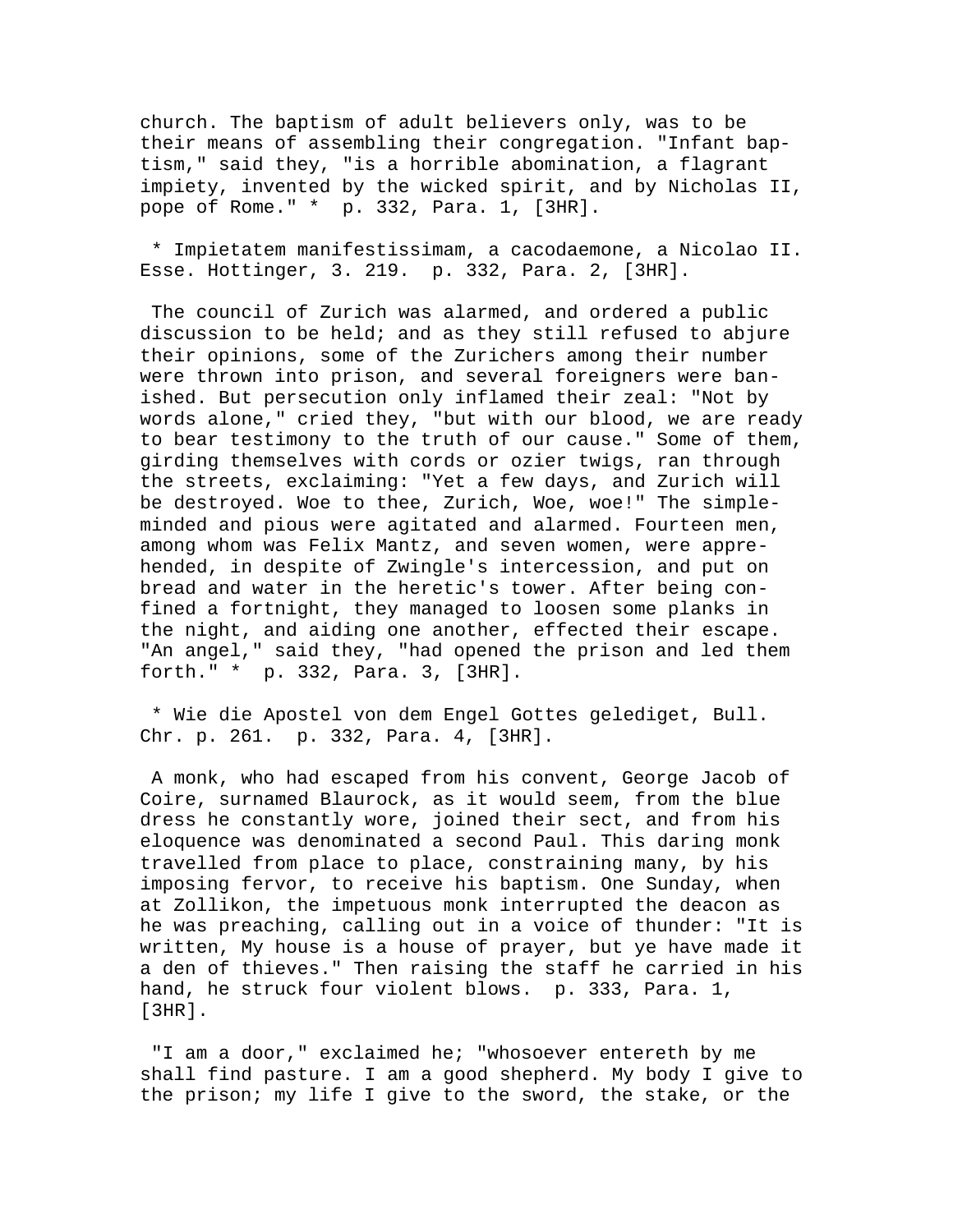wheel. I am the beginning of the baptism and of the bread of the Lord." \* p. 333, Para. 2, [3HR].

 \* Ich bin ein Anfanger der Taufe und des Herrn Brodes. Fussl. Beytr. 1. 264. p. 333, Para. 3, [3HR].

 While Zwingle was opposing this torrent in Zurich, Saint Gall was soon inundated with it. Grebel arrived there, and was received by the brethren with acclamations; and on Palm Sunday he proceeded to the banks of the Sitter with a great number of his adherents, whom he there baptized. p. 333, Para. 4, [3HR].

 The news quickly spread through the adjoining cantons, and a great crowd flocked from Zurich, Appenzel, and several other places to the "Little Jerusalem." p. 333, Para. 5, [3HR].

 Zwingle's heart was wrung at the sight of this agitation. He saw a storm bursting on these districts where the seed of the gospel was just beginning to spring up. \* Resolving to oppose these sentiments on baptism, \*\* he wrote a treatise on that subject, \*\*\* which the council of St. Gall, to whom it was addressed, ordered to be read in the church before all the people. p. 333, Para. 6, [3HR].

 \* Mich beduret seer das ungewitter. Zw. To Council of St. Gall, 2. 230. \*\* See vol. L., p. 151, bot. \*\*\* Vom Touf, vom Widertouf, und vom Kindertouf. Ibid. p. 333, Para. 7, [3HR].

 "My dear brethren in the Lord," said Zwingle, "the water of the torrents that issue from our rocks carries with it everything within its reach. At first it is only small stones; but these dash violently against larger ones, until at last the torrent becomes so strong that it carries away all it meets, and leaves in its track wailing and vain regrets, and fertile meadows changed into a wilderness. The spirit of strife and self-righteousness acts in a similar manner: it excites discord, destroys charity, and where it found beautiful and flourishing churches, leaves behind it nothing but flocks plunged into mourning and desolation." p. 334, Para. 1, [3HR].

 Thus spoke Zwingle, the child of the Tockenburg mountains. "Give us the word of God," exclaimed one who was present in the church; "and not the word of Zwingle." Immediately con-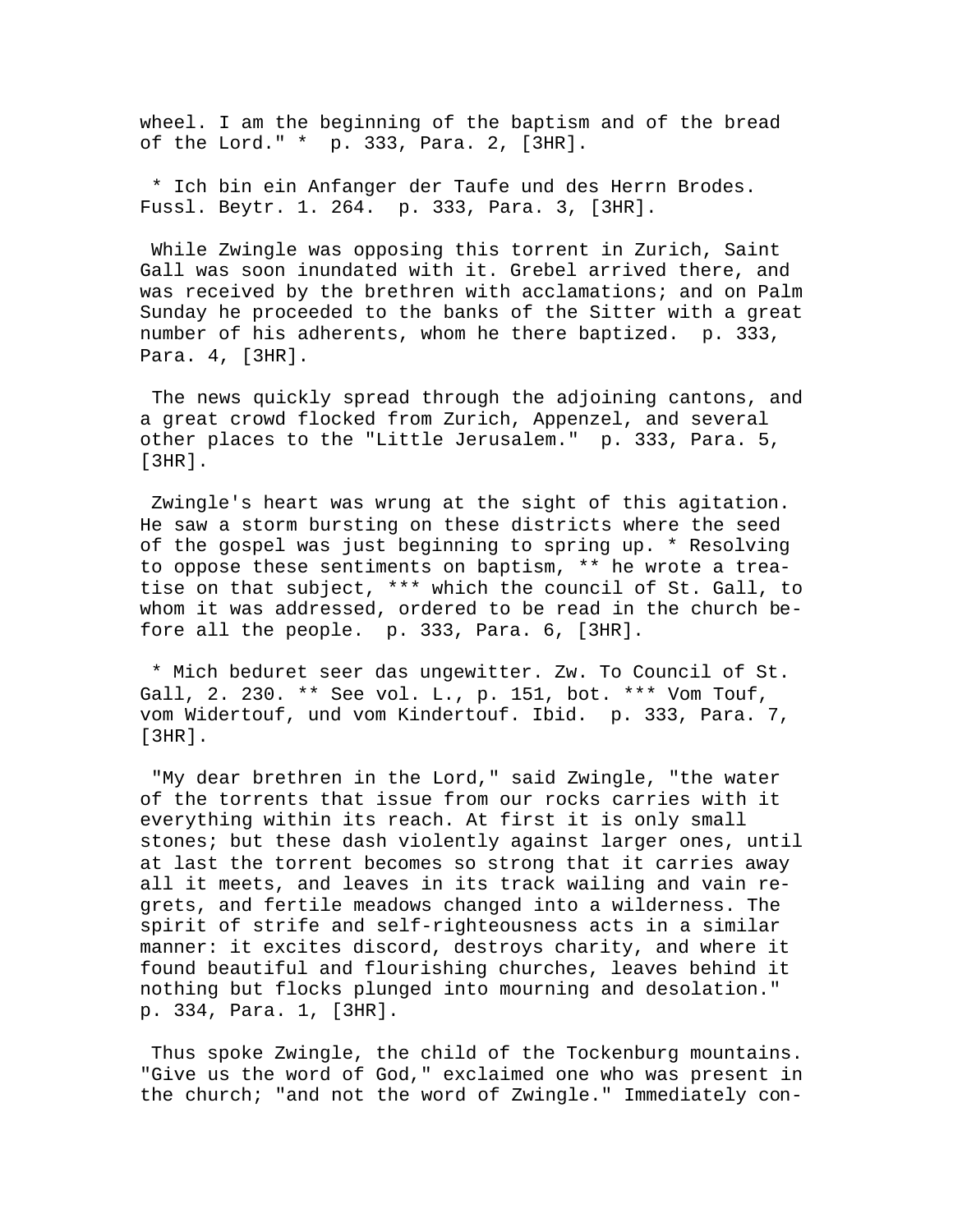fused voices were heart: "Away with the book, away with the book," shouted the multitude. After this they rose and quitted the church, crying out: "You may keep the doctrine of Zwingle; as for us, we will keep the word of God." \* p. 334, Para. 2, [3HR].

 \* So wollen wir Gottes Wort haben. Zw. To Council of St. Gall, 2. 237. p. 334, Para. 3, [3HR].

 The fanaticism now broke forth into the most lamentable disorders. Maintaining that the Lord had exhorted us to become like children, these unhappy creatures began to clap their hands, and skip about in the streets, to dance in a ring, sit on the ground, and tumble each other about in the dust. Some burnt the New Testament, saying, "The letter killeth, the Spirit giveth life." Others, falling into convulsions, pretended to have revelations from the Holy Ghost. p. 334, Para. 4, [3HR].

 In a solitary house on the Mullegg near St. Gaul, lived an aged farmer, John Schucker, with his five sons. They had all of them, including the domestics, received the new religion; and two of the sons, Thomas and Leonard, were distinguished for their fanaticism. On Shrove Tuesday, February 7, 1526, they invited a large party to their house, and their father killed a calf for the feast. The viands, the wine, and this numerous assembly, heated their imaginations; the whole night was passed in fanatical conversation and gesticulations, convulsions, visions, and revelations. \* p. 334, Para. 5, [3HR].

 \* Mit wunderbaren geperden und gesprachen, verzucken, gesichten und offenbarungen. Bullinger Chron. 1. 324. p. 334, Para. 6, [3HR].

 In the morning, Thomas, still agitated by this night of disorder, and having, as it would seem, lost his reason, took the calf's bladder, and placing in it part of the gall, intending thus to imitate the symbolical language of the prophets, approached his brother Leonard, saying with a gloomy voice: "Thus bitter is the death thou art to suffer." He then added: "Brother, Leonard, kneel down." Leonard fell on his knees; shortly after, "Brother Leonard, arise." Leonard stood up. The father, brothers, and others of the company looked on with astonishment, asking themselves what God would do. Thomas soon resumed: "Leonard, kneel down again." He did so. The spectators, alarmed at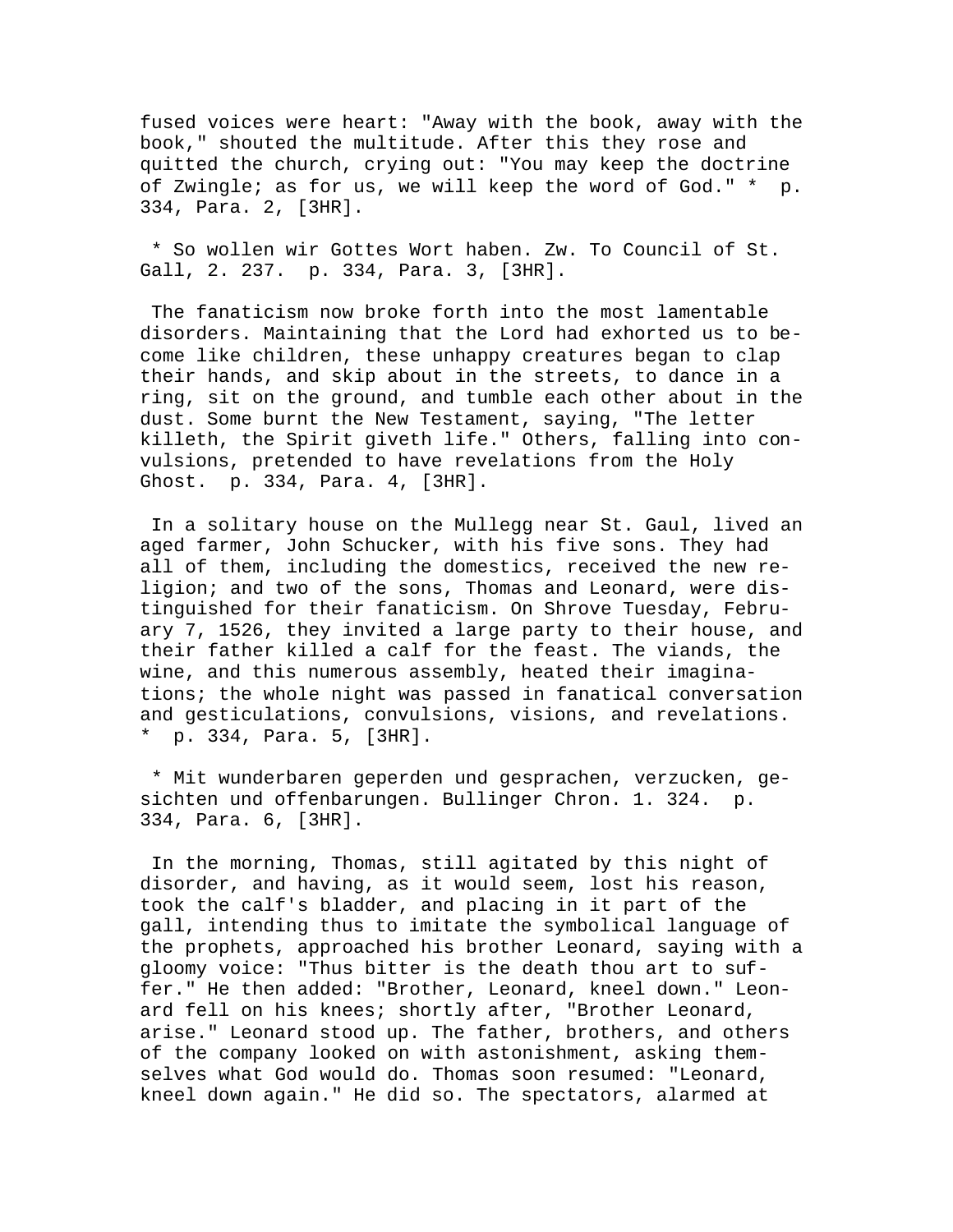the gloomy countenance of the wretched man, said to him: "Think of what you are about, and take care that no mischief happens." "Fear not," replied Thomas, "nothing will happen but the will of the Father." At the same time he hastily caught up a sword, and striking a violent blow at his brother, kneeling before him as a criminal before the executioner, he cut off his head, exclaiming: "Now the will of the Father is accomplished." All the bystanders recoiled with horror at the deed; and the farm resounded with groans and lamentations. Thomas, who had nothing on but a shirt and trousers, rushed barefooted and bare headed out of the house, ran to St. Gall with frenzied gestures, entered the house of the burgomaster Joachim Vadian, and said to him with haggard looks and wild cries: "I proclaim to thee the day of the Lord." The frightful news soon spread through St. Gall. "He has slain his brother, as Cain slew Abel," said the people. \*\* The culprit was seized. "It is true I did it," he continually repeated; "but it is God who did it through me." On the 16th of February, this unhappy creature lost his head by the sword of the executioner. Fanaticism had made its last effort. Men's eyes were opened, and, according to an old historian, the same blow took off the head of Thomas Schucker and of fanaticism of St. Gall. p. 335, Para. 1, [3HR].

 \* Glych wie Kain den Abel sinen Bruder ermort hat Bull. Ibid. p. 335, Para. 2, [3HR].

 It still prevailed at Zurich. On the 6th of November in the preceding year, a public discussion on the subject of infant baptism had been held in the council hall, when Zwingle and his friends proposed the following theses: p. 336, Para. 1, [3HR].

 "Children born of believing parents are children of God, like those who were born under the Old Testament, and consequently may receive baptism. \* p. 336, Para. 2, [3HR].

\* See note, vol. 1., L., p. 151. p. 336, Para. 3, [3HR].

 "Baptism \* under the New Testament is what circumcision was under the Old; consequently, baptism ought now to be administered to children, as circumcision was formerly. p. 336, Para. 4, [3HR].

\* See note, vol. 1., L., p. 151. p. 336, Para. 5, [3HR].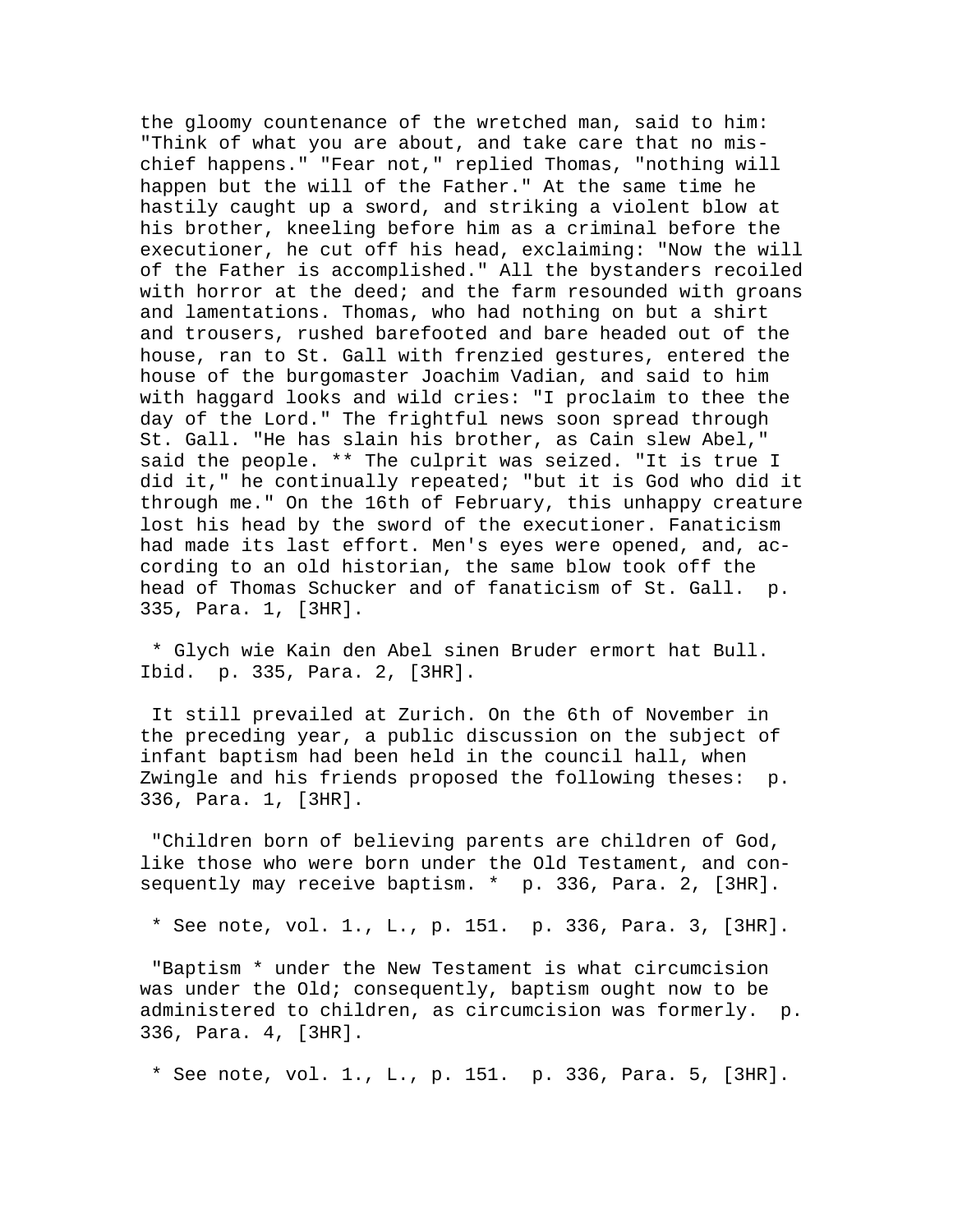"We cannot prove the custom of re-baptizing either by examples, texts, or arguments drawn from Scripture; and those who are re-baptized crucify Jesus Christ afresh." p. 336, Para. 6, [3HR].

 But the dispute was not confined to religious questions; they called for the abolition of tithes, on the ground that they were not of divine appointment. Zwingle replied, that the maintenance of the schools and churches depended on the tithes. He desired a complete religious reform; but was decided not to permit the public order or political institutions to be in the least degree shaken. This was the limit at which he perceived that word from heaven, written by the hand of God, "Hitherto shalt thou come, and no farther." Job 38:11. It was necessary to stop somewhere, and here Zwingle and the reformers halted, in spite of those headstrong men who endeavored to hurry them farther still. p. 336, Para. 7, [3HR].

 But if the reformers halted, they could not stop the enthusiasts, who seemed placed at their sides as if in contrast with their discretion and prudence. It was not enough for them to have formed a church; this church in their eyes was the state. When they were summoned before the tribunals, they declared they did not recognize the civil authority, that it was only a remnant of paganism, and that they would obey no other power than God. They taught that it was not lawful for Christians to fill public offices, or to carry the sword; and resembling in this respect certain irreligious enthusiasts that have sprung up in our days, they looked upon a community of goods as the perfection of humanity. \* p. 336, Para. 8, [3HR].

 \* Fussli Beytrage, 1. 229-258; 2. 263. p. 336, Para. 9, [3HR].

 Thus the danger was increasing; the existence of civil society was threatened. It rose up to reject from its bosom these destructive elements. The government, in alarm, suffered itself to be hurried into strange measures. Being resolved to make an example, it condemned Mantz to be drowned. On the 5th of January 1527, he was placed in a boat; his mother, the aged concubine of the canon, and his brother were among the crowd that followed him to the water's edge. "Persevere unto the end," exclaimed they. When the executioner prepared to throw Mantz into the lake, his brother burst into tears; but his mother, calm and reso-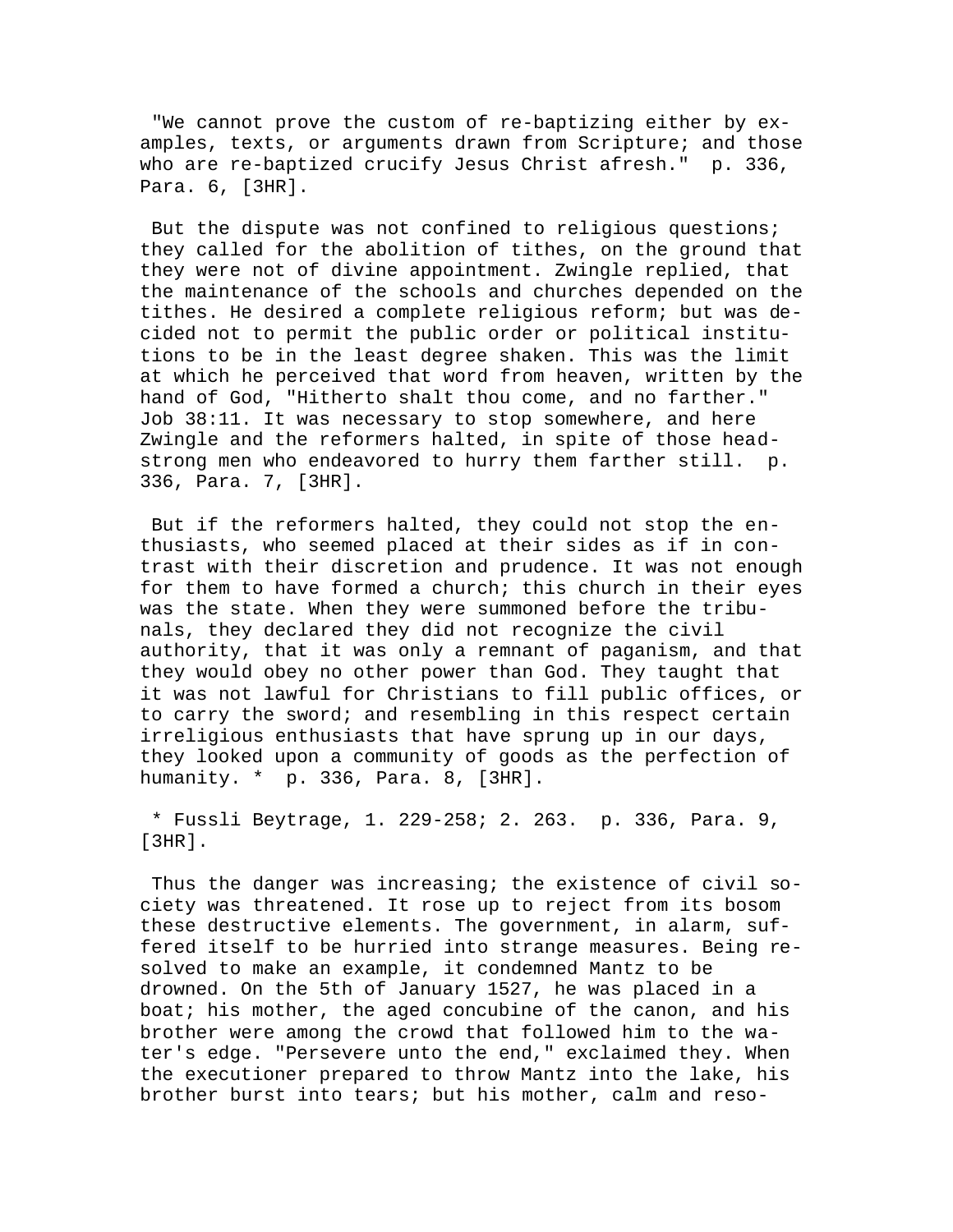lute, witnessed with dry and burning eyes the martyrdom of her son. \* p. 337, Para. 1, [3HR].

 \* Ohne das er oder die Mutter, sondern nur der Bruder, geweinet. Hott. Helv. K. Gesch. 3. 385. p. 337, Para. 2, [3HR].

 On the same day Blaurock was scourged with rods. As they were leading him outside of the city, he shook his blue cloak and the dust from off his feet against the city of Zurich. \* It would appear that two years later this unhappy creature was burnt alive by the Roman-catholics of the Tyrol. p. 337, Para. 3, [3HR].

 \* Und schuttlet sinen blauen Rock und sine Schuh uber die Statt Zurich. Bullinger Chron. 1. 382. p. 337, Para. 4, [3HR].

 Undoubtedly a spirit of rebellion existed; no doubt the old ecclesiastical law, condemning heretics to death, was still in force, and the Reformation could not in one or two years reform every error; and further, there is no question that the Romish states would have accused the Protestant states of encouraging disorder if they had not punished these enthusiasts; but these considerations may explain, although they cannot justify, the severity of the magistrates. They might have taken measures against everything that infringed the civil authority; but religious errors, being combated by the teachers, should have enjoyed complete liberty before the civil tribunals. Such opinions are not to be expelled be the scourge; they are not drowned by throwing their professors into the water; they float up again from the depth of the abyss; and fire but serves to kindle in their adherents a fiercer enthusiasm and thirst for martyrdom. Zwingle, with whose sentiments on this subject we are acquainted, took no part in these severities. \* p. 337, Para. 5, [3HR].

 \* Quod homines seditiosi, reipublicae turbatores, magistratuum hostes, justa Senatua senentia, damnati sunt, num id Zwinglio fraudi esse poterit? Rod. Gualteri Ep. Ad lectorem, Opp. 1544. 2. p. 337, Para. 6, [3HR].

 CHAPTER 11 --- Progression and immobility -- Zwingle and Luther -- Luther's return to scholasticism -- Respect for tradition -- Occam -- Contrary tendency in Zwingle -- Beginning of the controversy -- OECOLAMPADIUS and the Swabian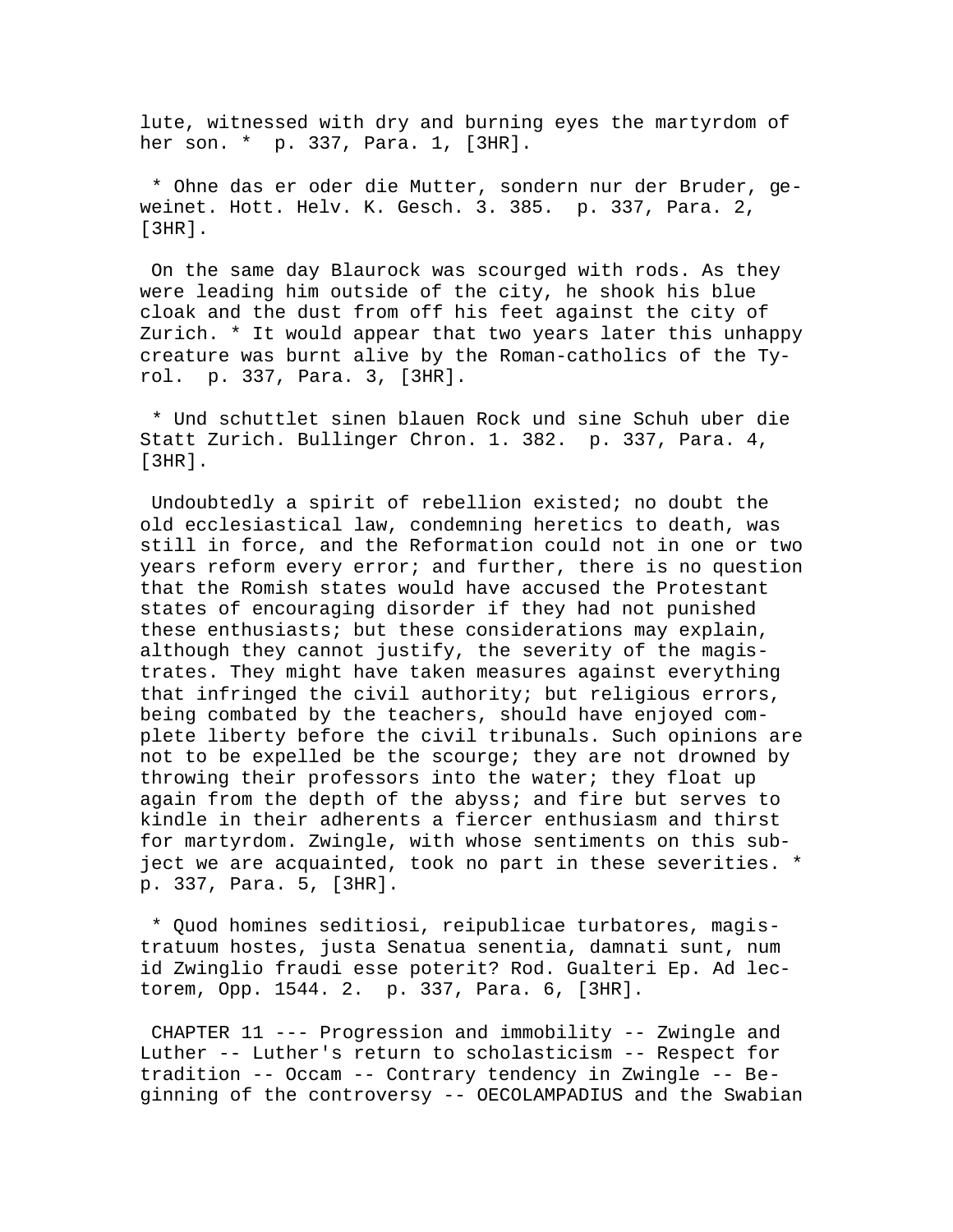Syngramma -- Strasburg mediates. p. 339, Para. 1, [3HR].

 It was not, however, on baptism \* alone that diversities were to prevail; more serious differences were to arise on the doctrine of the Lord's supper. p. 339, Para. 2, [3HR].

\* Vol. 1., p. 1151, bot. p. 339, Para. 3, [3HR].

 The human mind, freed from the yoke that had pressed upon it for so many ages, made use of its liberty; and if Romancatholicism has to fear the shoals of despotism, Protestantism is equally exposed to those of anarchy. Progression is the character of Protestantism, as immobility is that of Romanism. p. 339, Para. 4, [3HR].

 Roman-catholicism, which possesses in the papacy a means of continually establishing new doctrines, appears at first sight, indeed, to contain a principle eminently favorable to variations. It has in truth largely availed itself of it, and from age to age we see Rome bringing forward or ratifying new doctrines. But its system once complete, Roman-catholicism has declared itself the champion of immobility. In this its safety lies; it resembles those buildings which tremble at the least motion, and from which nothing can be taken without bringing them wholly to the ground. Permit the Romish priests to marry, or aim a blow at the doctrine of transubstantiation, and the whole system is shaken, the whole edifice crumbles into dust. p. 339, Para. 5, [3HR].

 It is not thus with evangelical Christianity. Its principle is much less favorable to variations, and much more so to progression and to life. In fact, on the one hand it recognizes Scripture only as the source of truth, one and always the same, from the beginning of the church to the end: how then should it vary as Popery has done? But, on the other hand, each Christian is to go and draw for himself from this fountain; and hence proceed action and liberty. Accordingly, evangelical Christianity, while it is the same in the nineteenth as in the sixteenth century, and as in the first, is in every age full of spontaneity and motion, and is now filling the world with its researches, its labors, Bibles, missionaries, light, salvation, and life. p. 339, Para. 6, [3HR].

 It is a great error to classify together and almost to confound evangelical Christianity with mysticism and ra-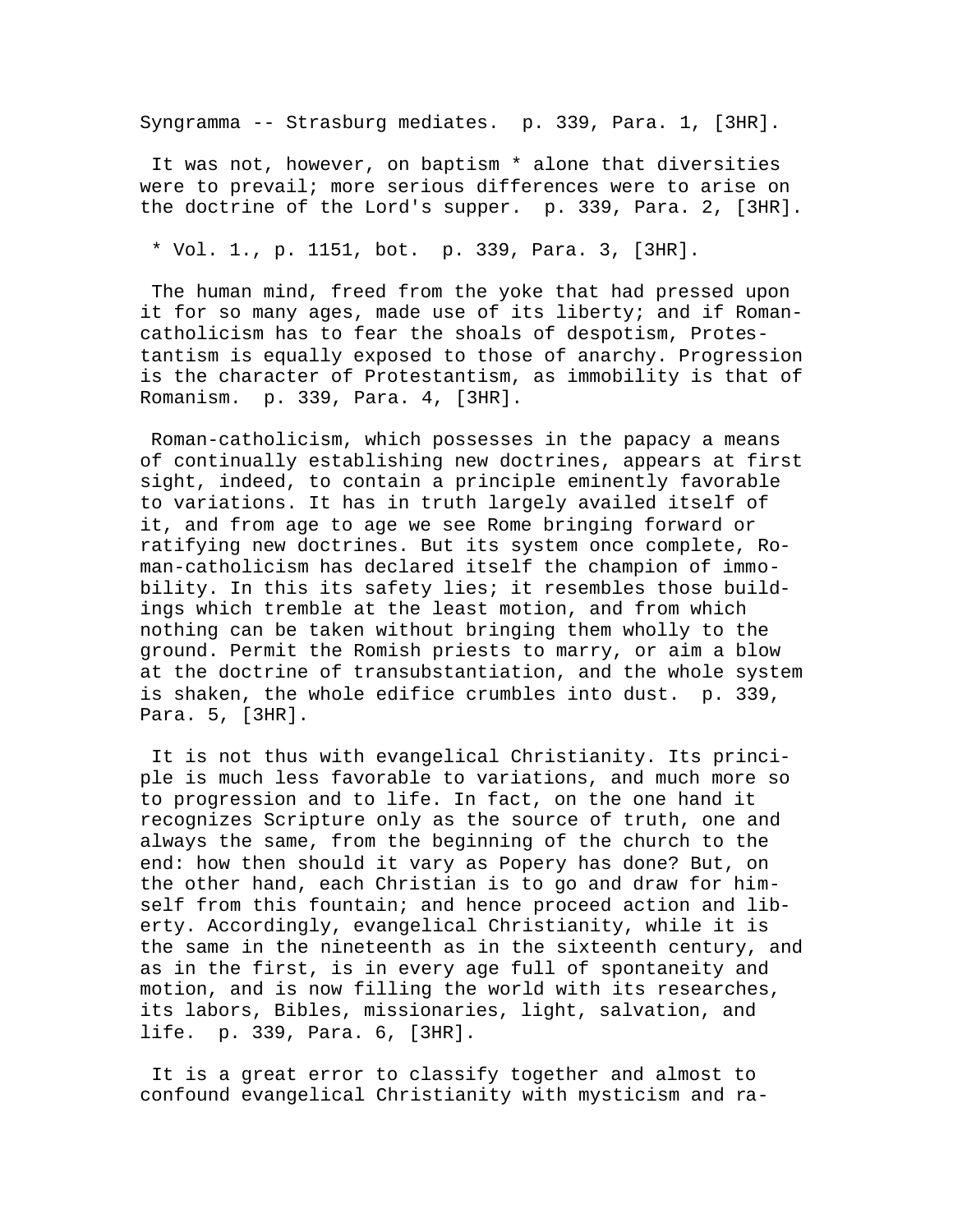tionalism, and to impute their irregularities to it. Motion is in the very nature of Christian Protestantism; it is directly opposed to immobility and lethargy; but it is the motion of health and life that characterizes it, and not the aberrations of man deprived of reason, or the convulsions of disease. We shall see this characteristic manifested in the doctrine of the Lord's supper. p. 340, Para. 1, [3HR].

 Such a result might have been expected. This doctrine had been understood in very different manners in the former ages of the church, and this diversity existed until the time when the doctrine of transubstantiation and the scholastic theology began simultaneously to rule over the middle ages. But when this dominion was shaken, the old diversities were destined to reappear. p. 340, Para. 2, [3HR].

 Zwingle and Luther, who had each been developed separately, the one in Switzerland and the other in Saxony, were however one day to meet face to face. The same spirit, and in many respects the same character, animated both. Both alike were filled with love for the truth and hatred of injustice; both were naturally violent; and this violence was moderated in each by a sincere piety. But there was one feature in Zwingle's character destined to carry him farther than Luther. It was not only as a man that he loved liberty, but also as a republican and fellowcountryman of Tell. Accustomed to the decision of a free state, he did not permit himself to be stopped by those considerations before which Luther recoiled. He had moreover studied less profoundly the scholastic theology, and thus found his motions less fettered. Both were ardently attached to their own convictions; both resolved to defend them; and, little habituated to yield to the convictions of another, they were now to meet, like two proud war-horses, which, rushing through the contending ranks, suddenly encounter each other in the hottest of the strife. p. 340, Para. 3, [3HR].

 A practical tendency predominated in the character of Zwingle and in the Reformation of which he was the author, and this tendency was directed to two great objects, simplicity of worship and sanctification of life. To harmonize the worship with the necessities of the mind, that seeks not external pomp but invisible things -- this was Zwingle's first aim. The idea of the corporeal presence of Christ in the Lord's supper, the origin of so many ceremo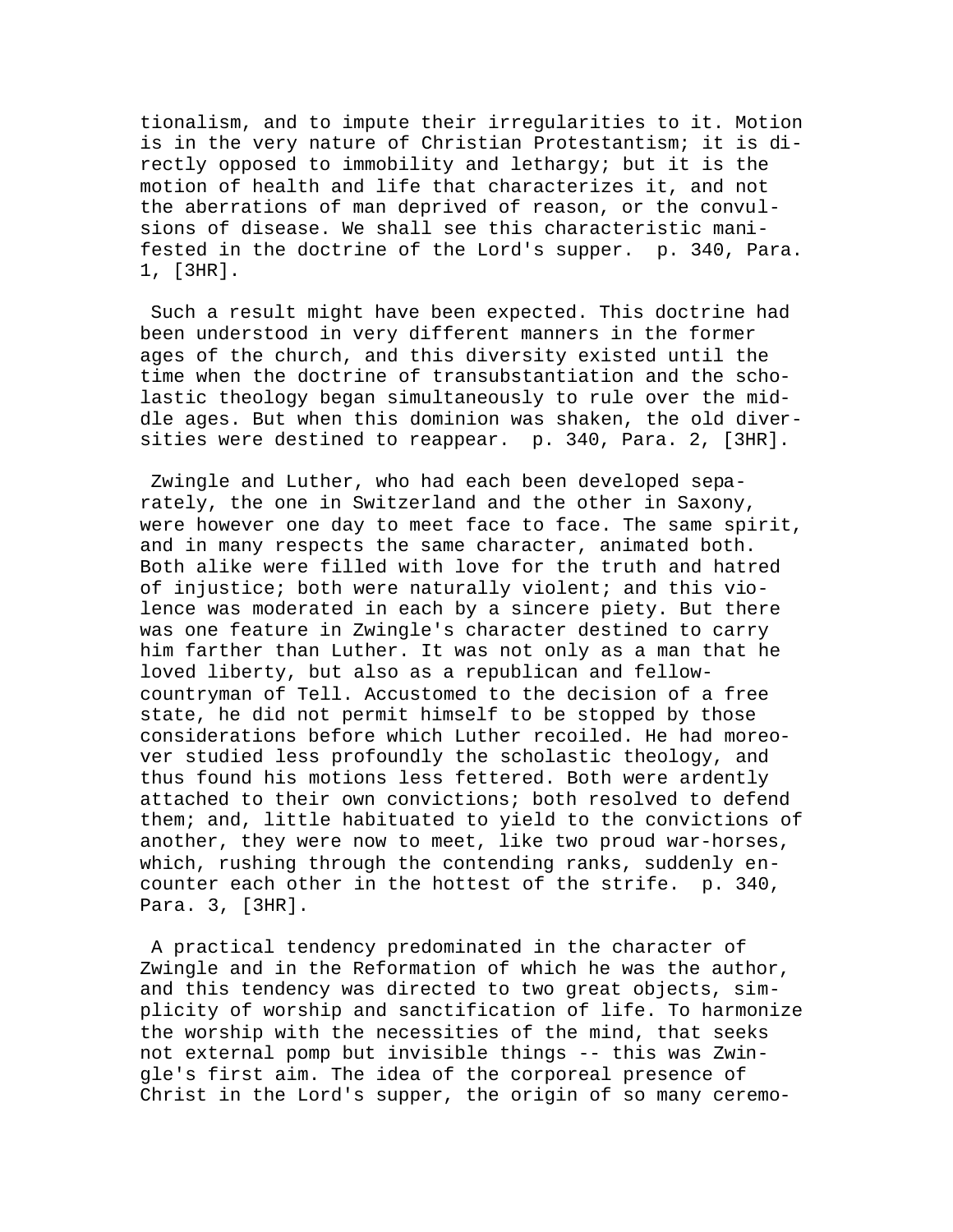nies and superstitions of the church, must therefore be abolished. But another desire of the Swiss reformer led to the same results. He found that the Roman doctrine of the eucharist, and even that of Luther, presupposed a certain magical influence prejudicial to sanctification; he feared lest Christians, imagining they received Jesus Christ in the consecrated bread, should henceforward less earnestly seek to be united to him by faith in the heart. "Faith," said he, "is not knowledge, opinion, imagination; it is a reality. \* It leads to a real union with divine things." Thus, whatever Zwingle's adversaries may have asserted, it was not a leaning to rationalism, but a profoundly religious view, that led him to his peculiar doctrines. p. 341, Para. 1, [3HR].

 \* Fidem rem esse, non scientiam, non opinionem vel imaginationem. Comment. De vera relig. Zw. Opp. 3. 230. p. 341, Para. 2, [3HR].

 But there was another element in Zwingle's convictions: he was subject to those historical influences which we must everywhere recognize in the annals of the church as in that of the world. It has been long supposed that he was acquainted with the sentiments of Ratram, Wickliffe, and Peter Waldo; but we possess a much safer historical clue to the convictions of the Swiss reformer. p. 341, Para. 3, [3HR].

 The two Netherlanders, Rhodius and Sagarus, whom we have seen arrive at Wittemberg, and there occasion the first difference between Luther and Carlstadt, had turned their steps towards Switzerland, carrying with them Wessel's manuscripts, and reached Basle, where Luther himself had commended them to OECOLAMPADIUS. The latter person, who was of timid character, finding that Luther did not approve of the opinions which these brethren from Holland were endeavoring to propagate, did not venture to declare his sentiments, and sent them to Zwingle. They arrived at Zurich in 1521, and having waited on the reformer, immediately turned the conversation on the doctrine of the Lord's supper. \* p. 341, Para. 4, [3HR].

 \* Factum est ut Johannes Rhodius et Georgius Sagarus, pii et docti viri, Tigurum venirent, ut de Eucharistia cum Zwinglio conferrent. Lavateri Hist. De origine controv. Sacram. Tiguri, 1564, p. 1. p. 341, Para. 5, [3HR].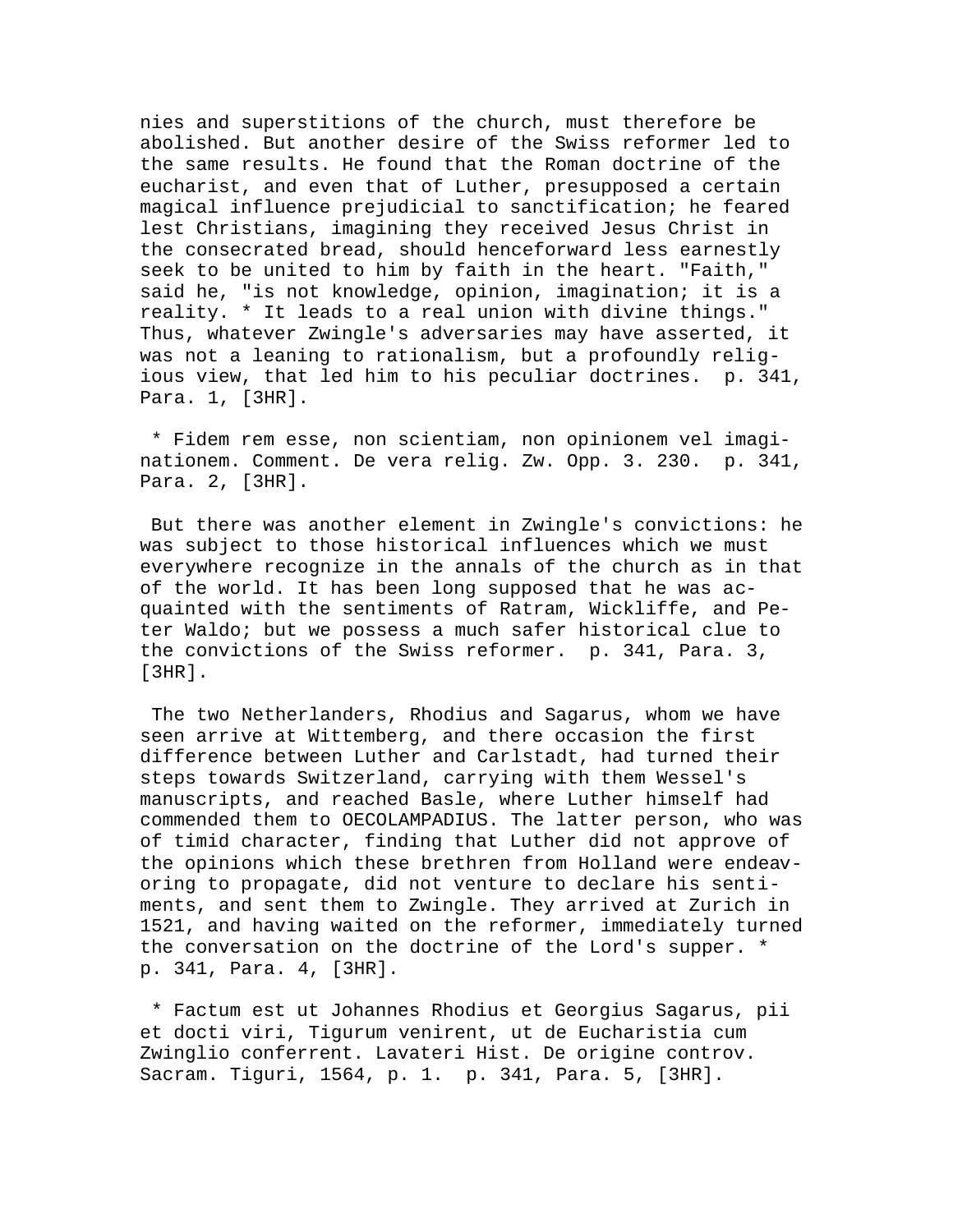Rhodius and his friend did not at first make known their opinions, but after listening to Zwingle, they gave thanks to God for having delivered them from so great an error. \* They then presented the letter from Cornelius Hoen, which Zwingle read, and published shortly after. p. 342, Para. 1, [3HR].

 \* Qui cum ejus sententiam audivissent dissimulantes suam, gratias egerunt Deo, quod a tanto errore liberati essent atque Honii Batavi epistolam protulerunt. Ibid. p. 342, Para. 2, [3HR].

 This letter had an incalculable influence on the destinies of the Reformation. Hoen, resting his arguments on Christ's words in the sixth chapter of Saint John, said: "Christ gives himself to us by means of the bread: \* but let us distinguish between the bread we receive by the mouth, and Christ whom we receive by faith. Whoever thinks that he receives only what he takes into his mouth, does not discern the body of the Lord, and eats and drinks his own condemnation because by eating and drinking he bears testimony to the presence of Christ, whilst by his unbelief he remains far from Him." At the same time the Netherlanders laid Wessel's theses before Zwingle. \*\* These writings made a deep impression on the reformer's mind. p. 342, Para. 3, [3HR].

 \* Dominus per panem se ipsum tradit nobis. Epist. Christiana per Honnium Batavum Hist. Ev. 1. 231-260. \*\* Propositiones ex evangelio de corpore et sanguine Christi sumendo, etc. It is uncertain whether Zwingle had, at this time, received Wessel's treatise de Eucharistia. p. 342, Para. 4, [3HR].

 The result of Zwingle's inquiries corresponded with his tendencies. By studying Scripture as a whole, which was his custom, and not in detached passages, and by having recourse to classical antiquity for the solution of the difficulties of language, he arrived at the conviction that the word is, employed in the formula of the institution of the Lord's supper, ought to be taken, as Hoen said, in the meaning of signifies, and as early as 1523 he wrote to his friend Wittembach that the bread and wine are in the Eucharist what the water is in baptism. "It would be in vain," added he, "for us to plunge a man a thousand times in water, if he does not believe. Faith is the one thing needful." \* p. 343, Para. 1, [3HR].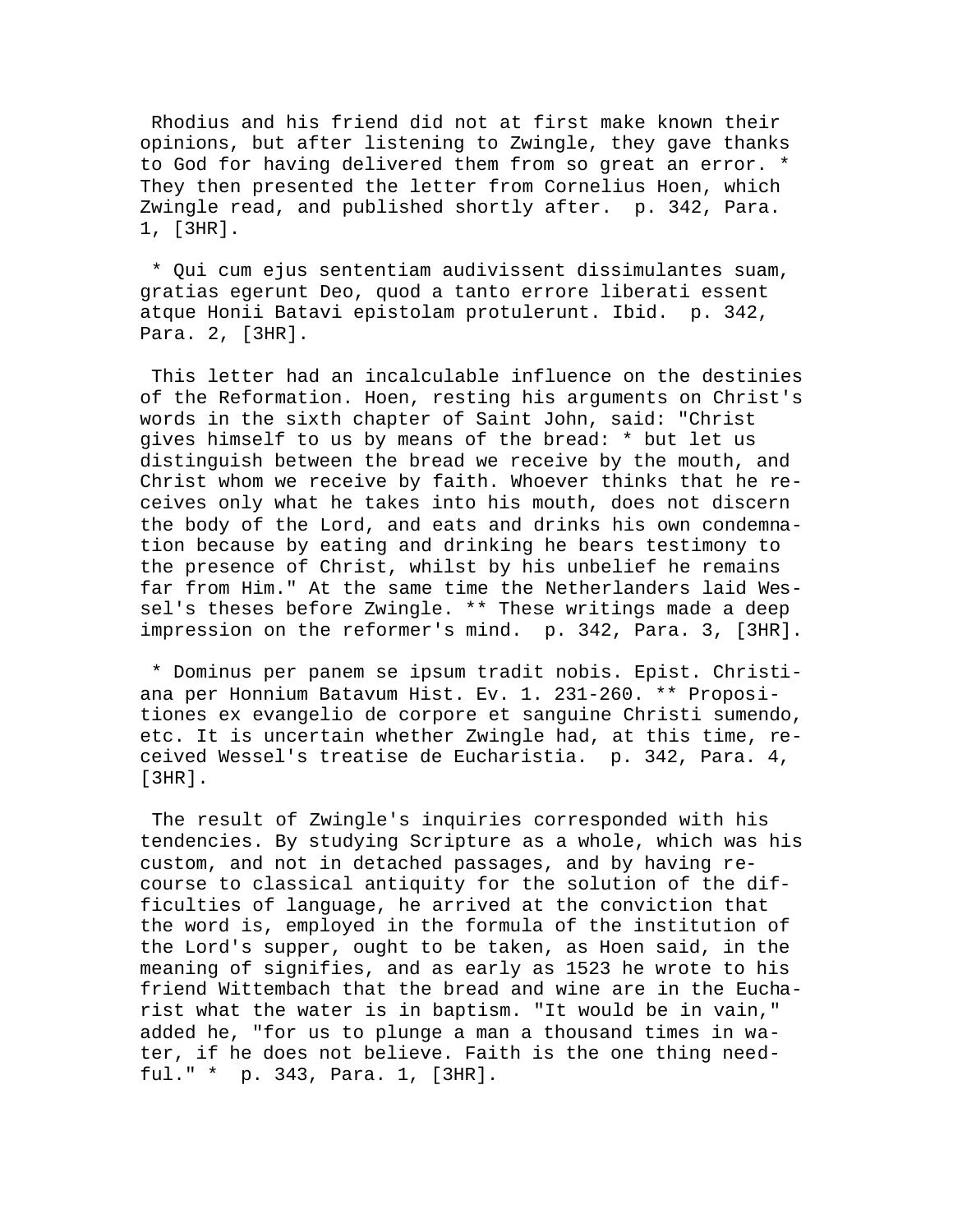\* Haud aliter hic panem et vinum esse puto quam aqua est in baptismo. Ad Wittenbachium Ep. 15th June 1523. p. 343, Para. 2, [3HR].

 It would appear, besides, that Zwingle had been prepared, \* indirectly at least, for these views by Erasmus. Melancthon says: "Zwingle confessed to me, at Marburg, that it was originally from the writings of Erasmus that he had derived his opinions on the Lord's supper." In fact Erasmus wrote in 1526: "The sentiments of OECOLAMPADIUS would not displease me if the testimony of the church were not against them. I do not see what an insensible body can do, or what utility would be derived from it, even if we could feel it; it is enough that spiritual grace be found in the symbols." \*\* p. 343, Para. 3, [3HR].

 \* Zwinglius mihi confessus est, se ex Erasmi scriptis primum hausisse opinionem suam de coena Domini. Corp. Ref. 4. 970. \*\* Nec enim video quid agat corpus insensibile, nec utilitatem allaturum si sentiretur, modo adsit in Symbolis gratia spiritualis. Er. Opp. 3. 941. p. 343, Para. 4, [3HR].

 Luther at first set out, in appearance at least, from principles very similar to those of the Zurich doctor. It is not the sacrament that sanctifieth," said he, "but faith in the sacrament." But the extravagances of those whose mysticism spiritualized everything, led to a great change in his views. When he saw enthusiasts who pretended to a particular inspiration, breaking images, rejecting baptism, \* and denying the presence of Christ in the Lord's supper, he was alarmed; he had a sort of prophetic presentiment of the dangers that would threaten the church if this ultraspiritual tendency should get the upperhand, and he accordingly threw himself into the very opposite course; like a pilot who, seeing his boat lean too much on one side and near foundering, throws himself on the other to restore the equilibrium. p. 343, Para. 5, [3HR].

\* Vol. 1., p. 151. bot. p. 343, Para. 6, [3HR].

 From that time Luther attached a higher importance to the sacraments. He maintained that they were not only signs, by means of which Christians were outwardly distinguished, as Zwingle said, but testimonials of the divine will, calculated to strengthen our faith. More than this, Christ, in his view, had determined to give believers a full assurance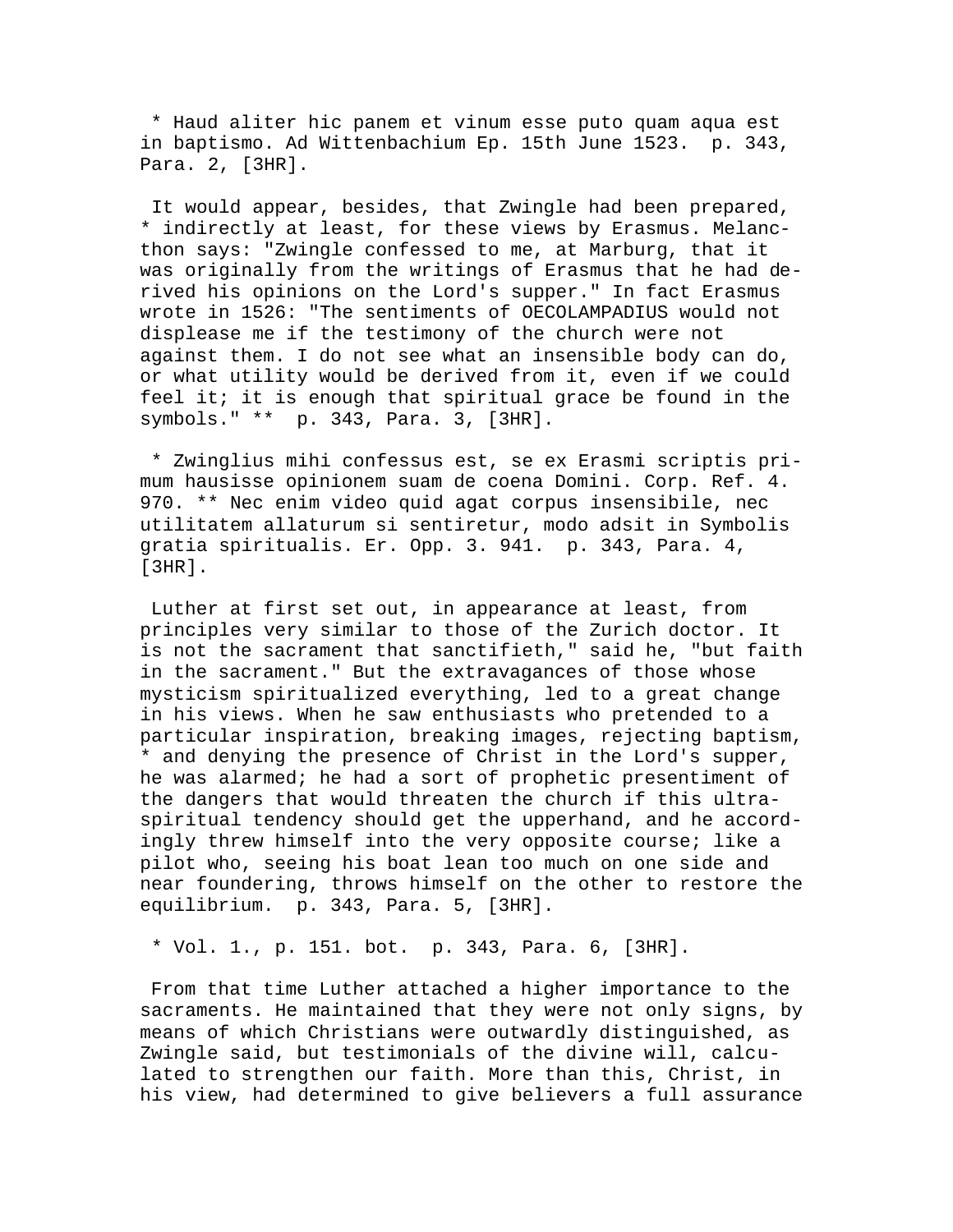of their salvation, and in order to seal this promise in the most effectual manner, he had added his real body to the bread and wine. "Just as iron and fire," continued he, "which are nevertheless two distinct substances, are confounded together in a heated mass of iron so that in each of its parts there is at once iron and fire; in like manner, and with much greater reason, the glorified body of Christ is found in all the parts of the bread." p. 344, Para. 1, [3HR].

 Thus at this period there seems to have been some return on the part of Luther towards the scholastic theology. In his doctrine of justification by faith he had entirely renounced it; but in that of the sacrament he abandoned one point only, transubstantiation, and preserved the other, the corporeal presence. He even went so far as to say, that he would rather receive the blood only with the pope, than the wine only with Zwingle. p. 344, Para. 2, [3HR].

 Luther's great principle was never to depart from the doctrine and customs of the church, except when the language of Scripture rendered it absolutely necessary. "Where has Christ commanded us to elevate the host and exhibit it to the people?" Carlstadt had demanded. "And where has Christ forbidden it?" was Luther's reply. In this answer lies the principle of the two Reformations. Ecclesiastical traditions were dear to the Saxon reformer. If he separated from them on several points, it was not until after terrible struggles, and because, above all, it was necessary to obey the Scriptures. But when the letter of the word of God appeared in harmony with the tradition and usages of the church, he adhered to it with immovable firmness. Now this was what happened in the question of the eucharist. He did not deny that the word *is* might be taken in the sense indicated by Zwingle. He acknowledged, for instance, that in the words, That rock was Christ, 1 Cor. 10:4. it must be so understood; but he denied that this word must have the same meaning in the institution of the Lord's supper. p. 344, Para. 3, [3HR].

 He found in one of the later schoolmen, Occam, \* whom he preferred to all others, an opinion which he embraced. Like Occam, he gave up the continually repeated miracle, by virtue of which, according to the Roman church, the body and blood of Christ took the place of the bread and wine after every consecration by the priest; and with this doctor, he substituted a universal miracle, worked once for all --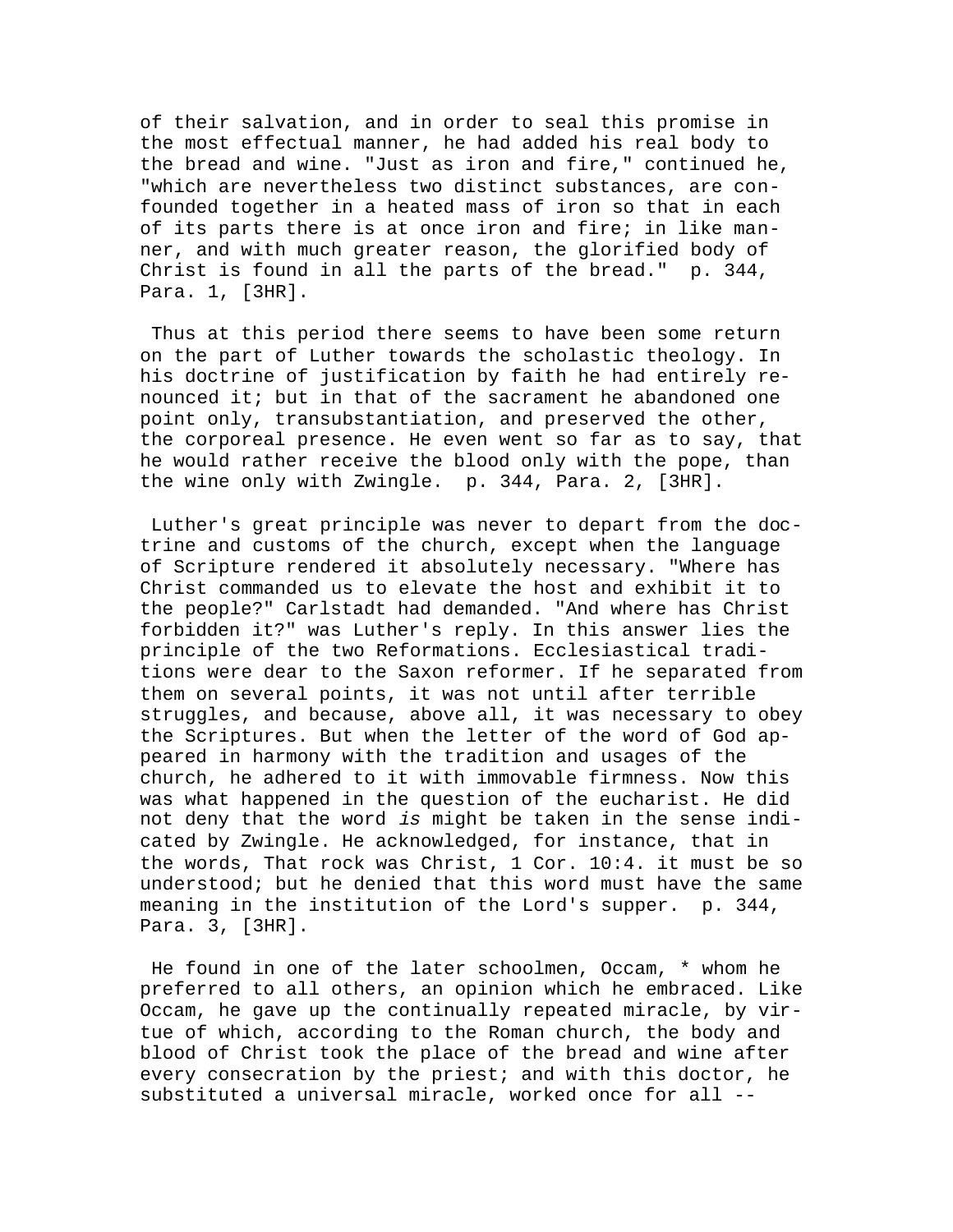that of the ubiquity and omnipresence of the body of Jesus Christ. "Christ," said he, "is present in the bread and wine, because he is present everywhere, and above all, wherever he wills to be." \*\* p. 345, Para. 1, [3HR].

 \* Diu multumque legit scripta Occami cujus acumen an teferebat Thomae et Scoto. Melancth. Vita Luth. \*\* Occam und Luther, Studien und Kritiken, 1839, p. 69. p. 345, Para. 2, [3HR].

 The turn of Zwingle's mind was very different from Luther's. He was less inclined to preserve a certain union with the universal church and to maintain his connection with the traditions of past ages. As a theologian, he looked at Scripture alone, and thence only would he receive his faith freely and immediately, without troubling himself about what others had thought before him. As a republican, he looked to his commune of Zurich. It was the idea of the present church that engrossed his thoughts, and not that of the church of former times. He clung particularly to these words of St. Paul: For we being many are one bread, and one body; and he saw in the Lord's supper the sign of a spiritual communion between Christ and all Christians. "Whoever acts unworthily," said he, "is guilty towards the body of Christ of which he is a member." This thought had a great practical influence over men's minds; and the effects it produced in the lives of many confirmed Zwingle in it. p. 345, Para. 3, [3HR].

 Thus Luther and Zwingle had insensibly separated from each other. It is probable however that peace might have subsisted longer between them, if the turbulent Carlstadt, who kept passing to and fro between Switzerland and Germany, had not inflamed these contrary opinions. p. 346, Para. 1,  $[3HR]$ .

 A step taken with the view to maintain peace led to the explosion. The council of Zurich, desirous of preventing all controversy, forbade the sale of Carlstadt's works. Zwingle, who disapproved of his violence, and blamed his mystical and obscure expressions, \* thought himself now called upon to defend his doctrine, both in the pulpit and before the council; and shortly after wrote a letter to Albert, pastor of Reutlingen, in which he said: "Whether or not Christ speaks of the sacrament in the sixth chapter of St. John, it is very evident that he there inculcates a manner of eating his flesh and drinking his blood, in which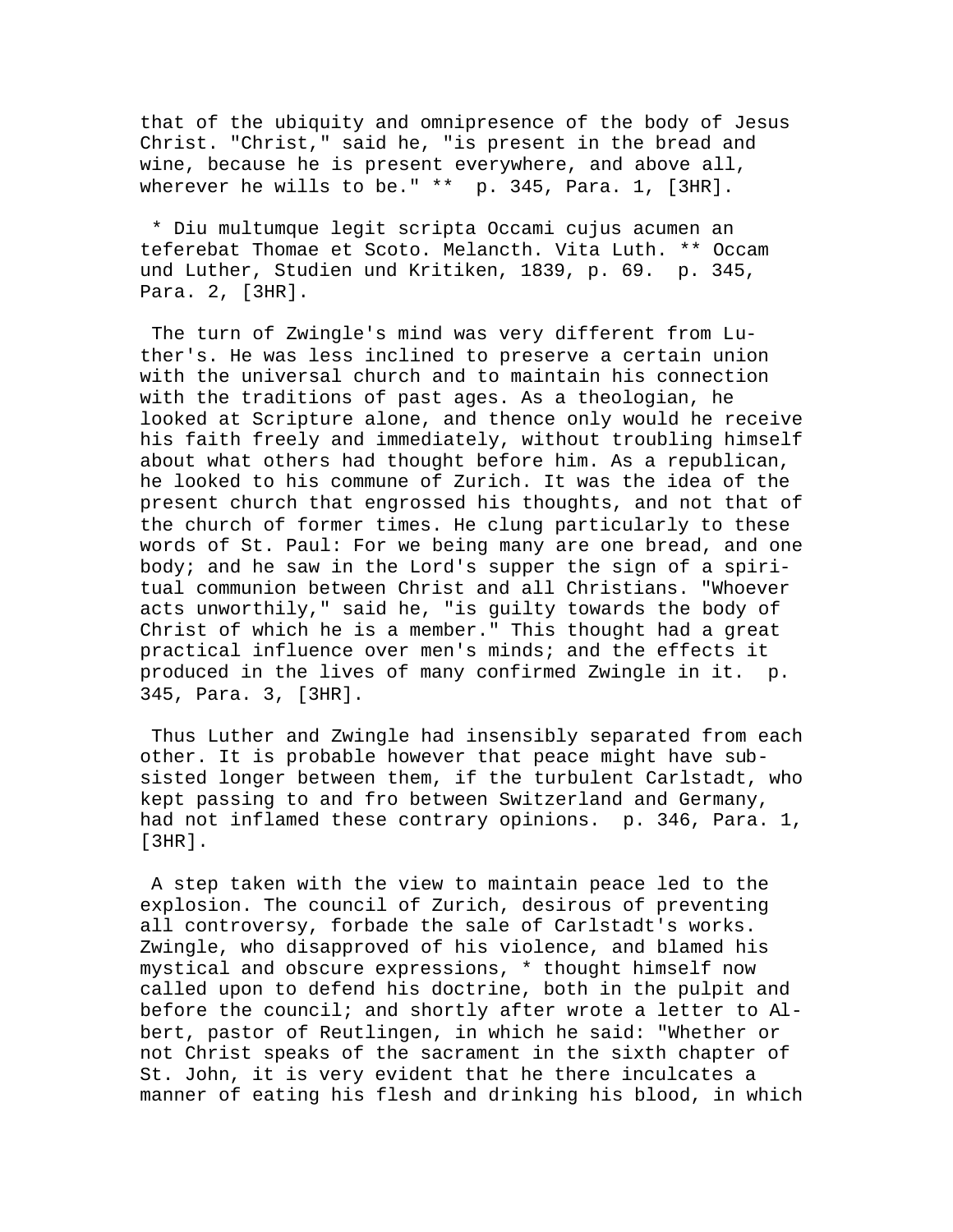there is nothing corporeal." \*\* He then proceeded to prove that the Lord's supper, by reminding the faithful, according to Christ's intention, of his body which was broken for them, procured for them that spiritual eating which alone is truly salutary. p. 346, Para. 2, [3HR].

 \* Quod morosior est (Carlstadius) in caeremoniis non ferrendis, non admodum probo. Zw. Epp. p. 369. \*\* A manducatione cibi, qui ventrem implet, transiit ad verbi manducationem, quam cibum vocat coelestem, qui mundum vivificet. Zw. Opp. 3. 573. p. 346, Para. 3, [3HR].

 Yet Zwingle shrunk from a rupture with Luther; he trembled at the thought that these unhappy disputes might tear in pieces that new society which was then forming in the midst of fallen Christendom. But it was not so with Luther. He did not hesitate to class Zwingle with those enthusiasts against whom he had already broken so many lances. He did not reflect that if the images had been taken down at Zurich, it was done legally and by order of the public authority. Accustomed to the forms of the German principalities, he knew but little of the proceedings of the Swiss republics; and he inveighed against the grave divines of Helvetia, as he had done against the Munzers and Carlstadts. p. 346, Para. 4, [3HR].

 Luther having published his Treatise against the Celestial Prophets, Zwingle no longer hesitated, and at nearly the same time he gave to the world his Letter to Albert, and his Commentary on True and False Religion, dedicated to Francis I. In this last he said: "Since Christ, in the sixth chapter of St. John, ascribes to faith the power of imparting eternal life, and of uniting the believer to him in the closest union, what need have we of more? Why should he afterwards have ascribed this virtue to his flesh, whilst he himself declares that his flesh profiteth nothing? The flesh of Christ, so far as it suffered death for us, is of incalculable utility, for it saves us from perdition; so far as it is eaten by us, it is of no use whatever." p. 347, Para. 1, [3HR].

 The struggle began. Pomeranus, Luther's friend, rushed into the conflict, and attacked the evangelist of Zurich somewhat too contemptuously. OECOLAMPADIUS then began to blush at having so long combated his doubts, and at having preached doctrines that already began to waver in his mind. He took courage, and wrote from Basle to Zwingle: "The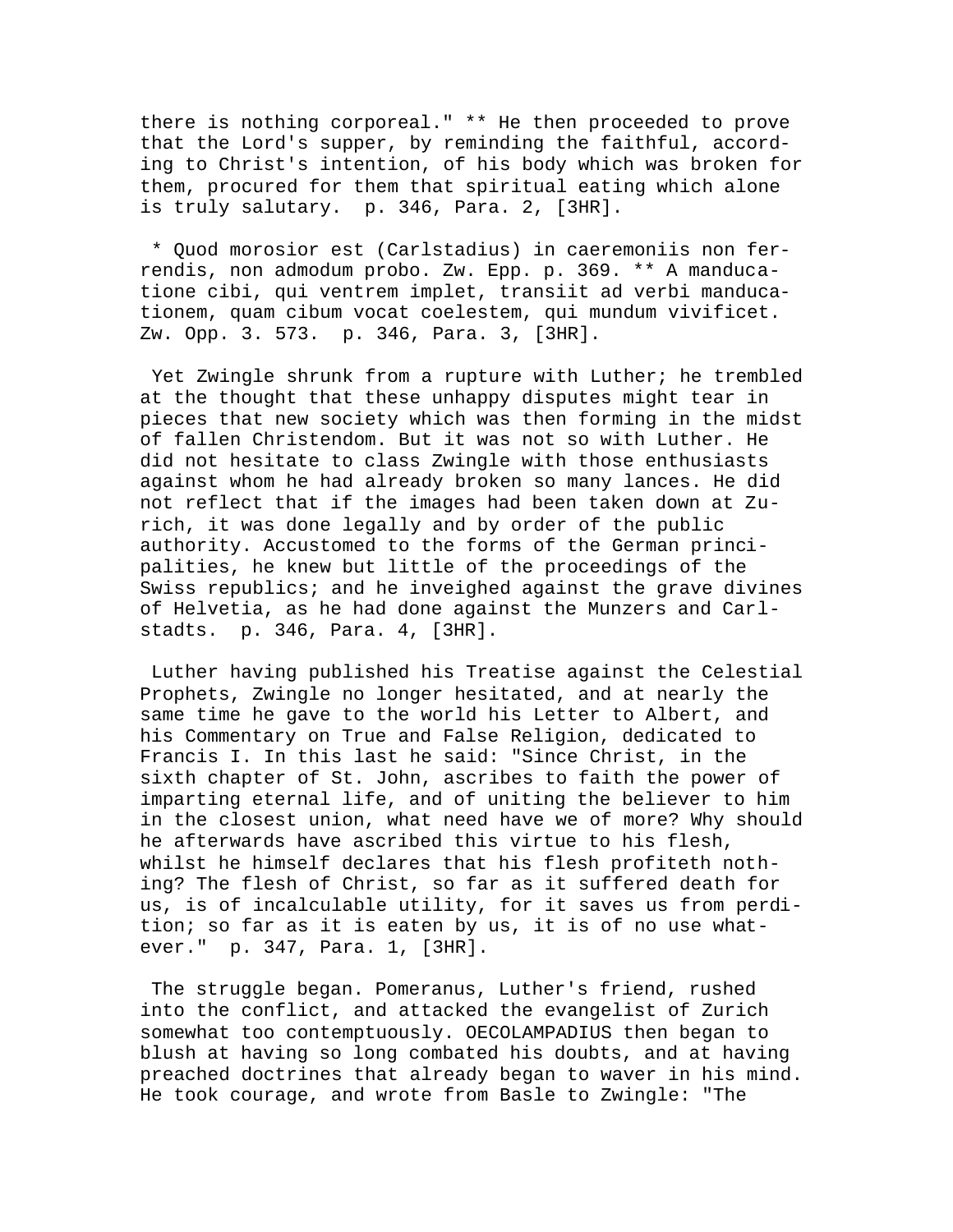dogma of the real presence is the fortress and safeguard of their impiety. So long as they preserve this idol, no one can conquer them." He then entered into the lists, by publishing a book on the meaning of our Lord's words: This is my body. \* p. 347, Para. 2, [3HR].

 \* He took the word is in its usual acceptation, but by body he understood a symbol of the body. p. 347, Para. 3, [3HR].

 The mere fact that OECOLAMPADIUS had joined the reformer of Zurich excited an immense sensation, not only in Basle but in all Germany. Luther was deeply affected by it. Brenz, Schnepff, and twelve other pastors of Swabia, to whom OECOLAMPADIUS had dedicated his book, and most of whom had been his pupils, experienced the keenest sorrow. "At this very moment when I am separating from him in a just cause," said Brenz, taking up the pen to reply to him, "I honor and admire him as much as it is possible for a man to do. The bonds of love are not broken between us because we are not of one opinion." He then published, conjointly with his friends, the famous Swabian Syngramma, in which he replied to OECOLAMPADIUS with firmness but with charity and respect. "If an emperor," said the authors, "give a wand to a judge, saying: 'Take; this is the power of judging;' the wand no doubt is a mere sign; but the words being added, the judge has not only the symbol but the power itself." The true members of the reformed churches may admit this illustration. The Syngramma was received with acclamations; its authors were looked upon as the champions of truth; many theologians, and even laymen, desirous of sharing in their glory, began to defend the doctrine attacked, and fell upon OECOLAMPADIUS. p. 347, Para. 4, [3HR].

 Strasburg then came forward to mediate between Switzerland and Germany. Capito and Bucer were the friends of peace, and question in debate was, in their opinion, of secondary consequence; they therefore placed themselves between the two parties, sent one of their colleagues, George Cassel, to Luther, and conjured him to beware of snapping the ties of fraternity which united him with the Swiss divines. p. 348, Para. 1, [3HR].

 Nowhere did Luther's character shine forth more strikingly than in this controversy on the Lord's supper. Never were more clearly displayed that firmness with which he clung to a conviction which he believed to be Christian, his faith-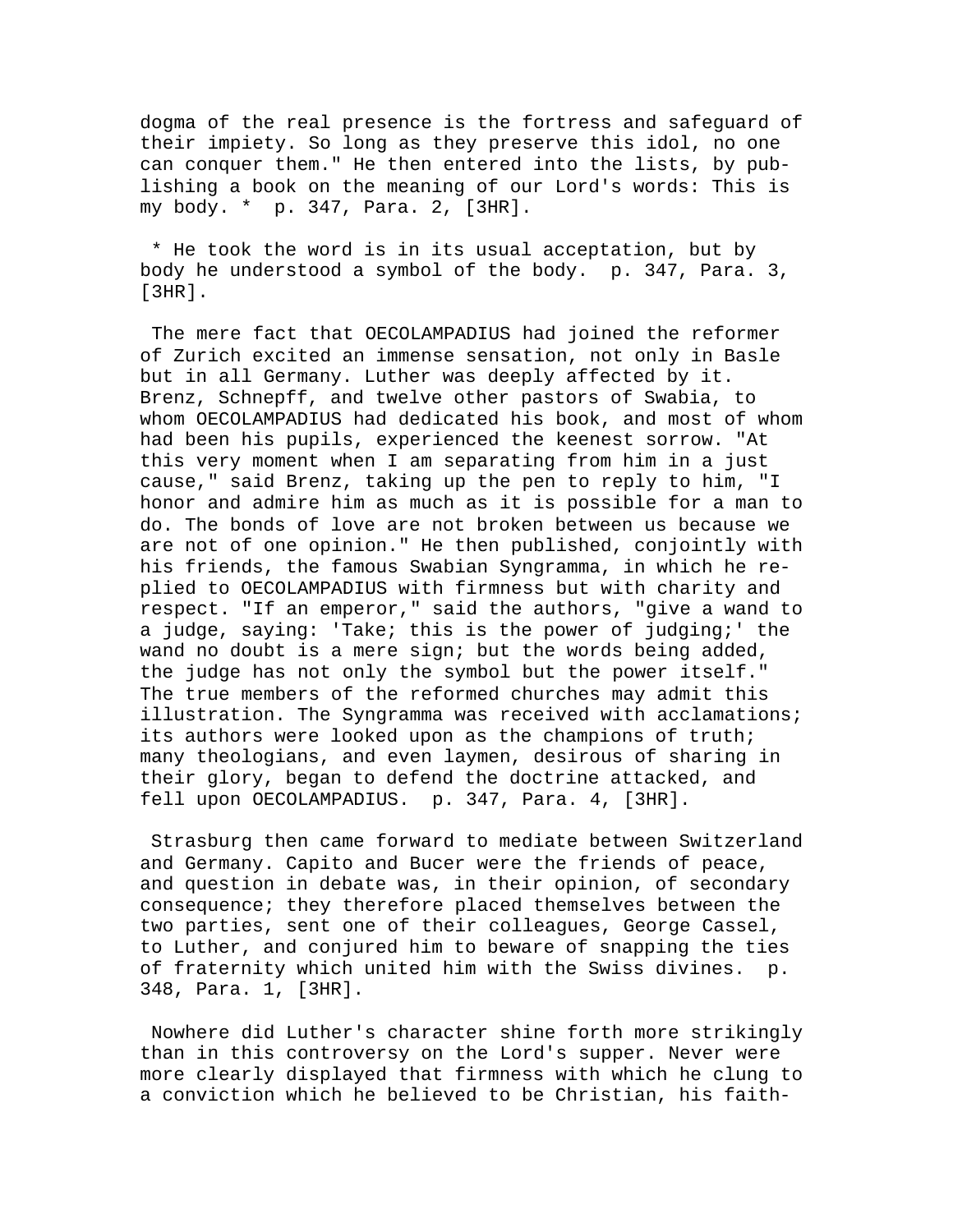fulness in seeking for no other foundation than Scripture, the sagacity of his defense, his animated eloquence, and often overwhelming powers of argumentation. But never also were more clearly shown the obstinacy with which he adhered to his own opinions, the little attention he paid to the reasons of his opponents, and the uncharitable haste with which he ascribed their errors to the wickedness of their hearts, or to the wiles of the devil. "One or other of us," said he to the Strasburg mediator, "must be ministers of Satan -- the Swiss or ourselves." p. 348, Para. 2, [3HR].

 This was what Capito styled "the frenzies of the Saxon Orestes;" and these frenzies were followed by exhaustion. Luther's health was affected by them; one day he fainted in the arms of his wife and friends; he was a whole week as if in "death and hell." \* "He had lost Jesus Christ," he said, "and was tossed to and fro by the tempests of despair. The world was passing away, and announcing by prodigies that the last day was at hand." p. 349, Para. 1, [3HR].

 \* In morte et in inferno jactatus. L. Epp. 3. 132. p. 349, Para. 2, [3HR].

 But the divisions among the friends of the Reformation were destined to have still more fatal consequences. The Romish theologians exulted, particularly in Switzerland, at being able to oppose Luther to Zwingle. And yet if, after three centuries, the recollection of these divisions should convey to evangelical Christians the precious fruits of unity in diversity, and of charity in liberty, they will not have been in vain. Even then, the reformers, by opposing one another, showed that they were not governed by a blind hatred against Rome, and that truth was the primary object of their inquiries. Herein we must acknowledge there is something generous; and conduct so disinterested did not fail to bear fruit, and to extort, even from enemies, a feeling of interest and esteem. p. 349, Para. 3, [3HR].

 And further than this, we may here again recognize that sovereign hand which directs all things, and permits nothing without the wisest design. Luther, notwithstanding his opposition to the Papacy, was in an eminent degree conservative. Zwingle, on the contrary, was inclined to a radical reform. These two opposite tendencies were necessary. If Luther and his friends had stood alone at the time of the Reformation, the work would have been stopped too soon, and the reforming principle would not have accomplished its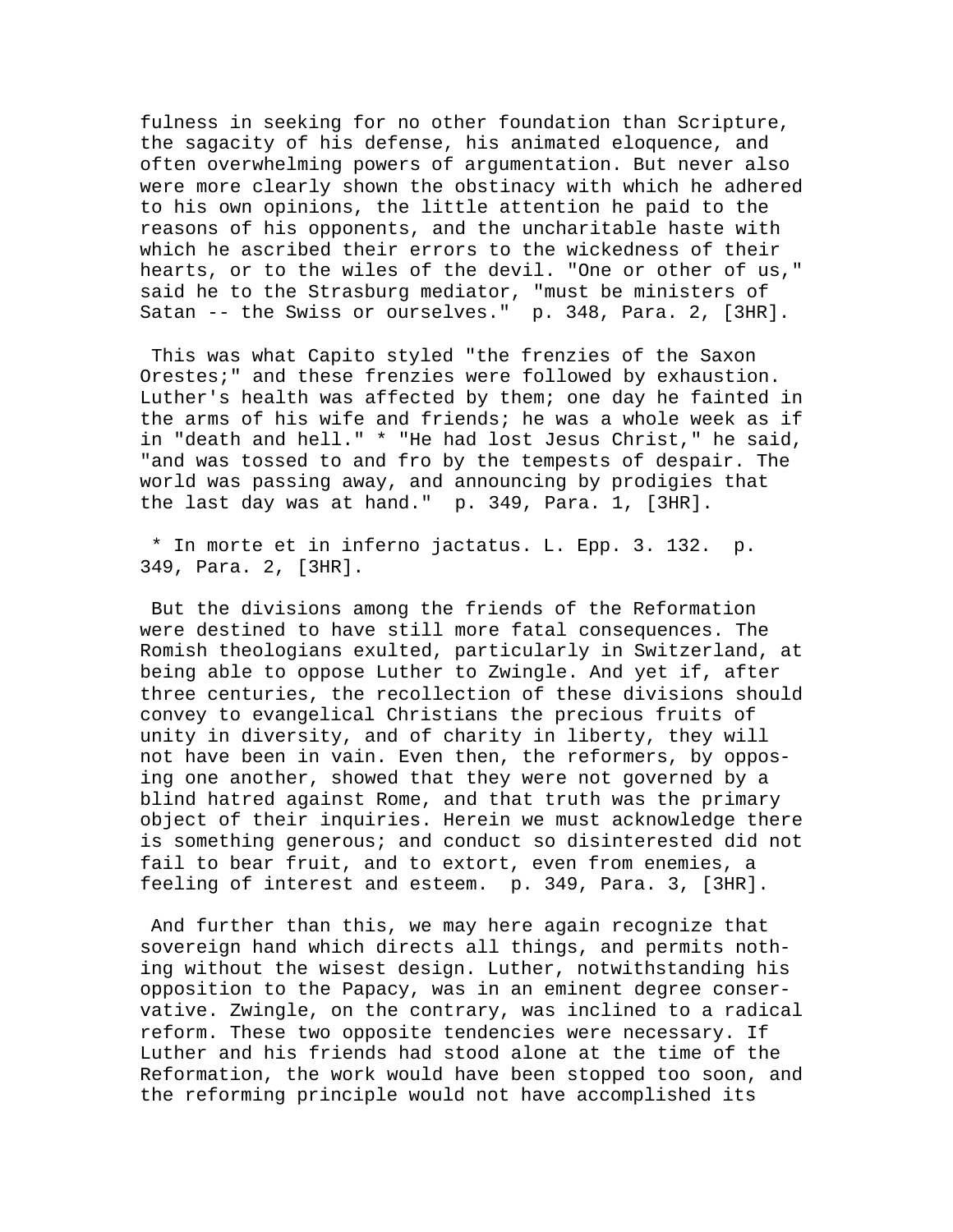prescribed task. If, on the contrary, there had been only Zwingle, the thread would have been snapped too abruptly, and the Reformation would have been isolated from the ages that had gone before. p. 349, Para. 4, [3HR].

 These two tendencies, which to a superficial observer might seem to have existed only to combat each other, were ordained to complete each other; and after a lapse of three centuries we can say that they have fulfilled their mission. p. 350, Para. 1, [3HR].

 CHAPTER 12 --- The Tockenburg -- An Assembly of the people -- Reformation -- The Grisons -- Disputation at Ilantz -- Results -- Reformation at Zurich. p. 351, Para. 1, [3HR].

 Thus the Reformation had struggles to maintain in every quarter, and after having contended with the rationalist philosophy of Erasmus, and the fanaticism of some of the anabaptists, it had still to endure an intestine war. But its great conflict was always with Popery; and the attack begun in the cities of the plain was now carried on among the most distant mountains. p. 351, Para. 2, [3HR].

 The mountains of the Tockenburg had heard the sound of the gospel, and three ecclesiastics were there persecuted by order of the bishop, as inclining to heresy. "Convince us by the word of God," said Militus, Doring, and Farer, "and we will submit not only to the chapter, but even to the least of our brethren in Christ; otherwise we will obey no one, not even the mightiest among men." \* p. 351, Para. 3, [3HR].

 \* Ne potentissimo quidem, sed soli Deo ejusque verbo. Zw. Epp. p. 370. p. 351, Para. 4, [3HR].

 This was truly the spirit of Zwingle and of the Reformation. A circumstance occurred shortly after that inflamed the minds of the inhabitants of these lofty valleys. A meeting of the people took place on Saint Catherine's day; the citizens were assembled, and two men of Schwytz, having come to the Tockenburg on business, were seated at one of the tables; they entered into conversation. "Ulrich Zwingle," said one of them, "is a heretic and a robber." Steiger, the secretary of state, undertook Zwingle's defense. Their noise attracted the attention of the whole meeting. George Bruggmann, Zwingle's uncle, who was at an adjoining table, sprung angrily from his seat, exclaiming: "Surely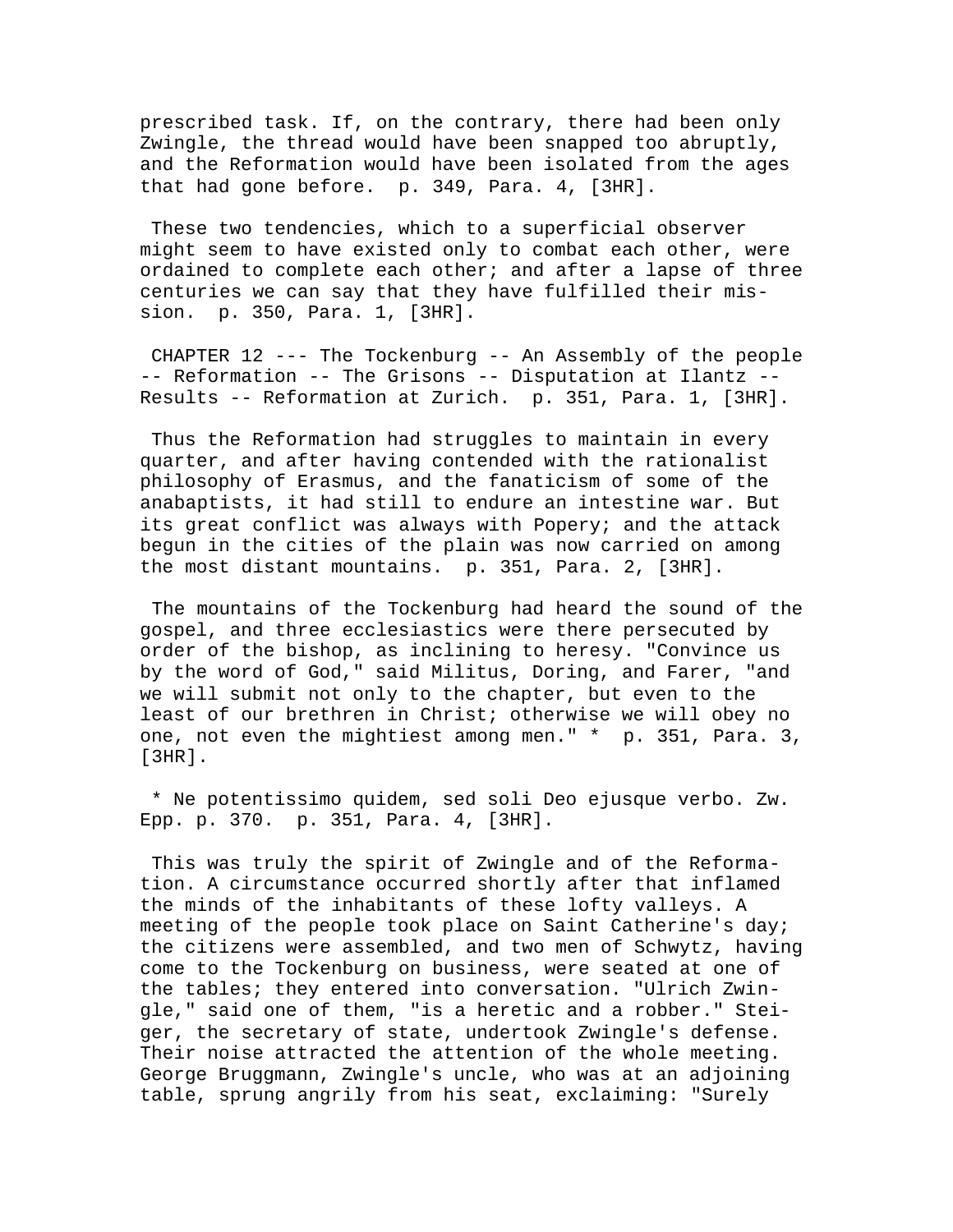they are speaking of Master Ulrich." All the guests rose and followed him, fearing a brawl. \* As the tumult kept increasing, the bailiff hastily assembled the council in the street, and prayed Bruggmann, for the sake of peace, to be content with saying to these men: "If you do not retract your words, it is you who are guilty of lying and thieving." -- "Recollect what you have just said," replied the men of Schwytz; "be sure we shall remember them." They then mounted their horses, and galloped off on the road to Schwytz. \*\* p. 351, Para. 5, [3HR].

 \* Totumque convivium sequi, grandem conflictum timentes. Zw. Epp. p. 371. \*\* Auf solches, ritten sie wieder heim. Ibid. p. 374. p. 351, Para. 6, [3HR].

 The government of Schwytz then addressed a threatening letter to the inhabitants of the Tockenburg, which spread dismay among them. "Be bold and fearless," \* wrote Zwingle to the council of his native place. "Be not concerned at the lies they utter against me. Any brawler can call me a heretic; but do you refrain from insults, disorders, debauchery, and mercenary wars; relieve the poor, protect those who are oppressed, and whatever abuse may be heaped upon you, preserve an unshaken confidence in Almighty God." \*\* p. 352, Para. 1, [3HR].

 \* Macti animo este et interriti. Ibid. p. 351. \*\* Verbis diris abstinete..opem ferte egenis..spem certissimam in Deo reponatis omnipotente. Zw. Epp. p. 351. There must be a mistake in the dates of one of the letters, 14th and 23d (anno 1524), or else one of Zwingle's letters to his fellow-countrymen is lost. p. 352, Para. 2, [3HR].

 Zwingle's exhortations produced the desired effect. The council still hesitated, but the people, meeting in their respective parishes, unanimously decreed that the mass should be abolished, and that they would be faithful to the word of God. \* p. 352, Para. 3, [3HR].

 \* Parochiae uno consensu statuerunt in verbo Dei manere. Ibid. p. 423. p. 352, Para. 4, [3HR].

 The conquests were not less important in Rhaetia, which Salandronius had been compelled to leave, but where Comander was boldly proclaiming the gospel. The enthusiasts, indeed, by preaching their fanatical doctrines in the Grisons, had at first done great mischief to the Reformation.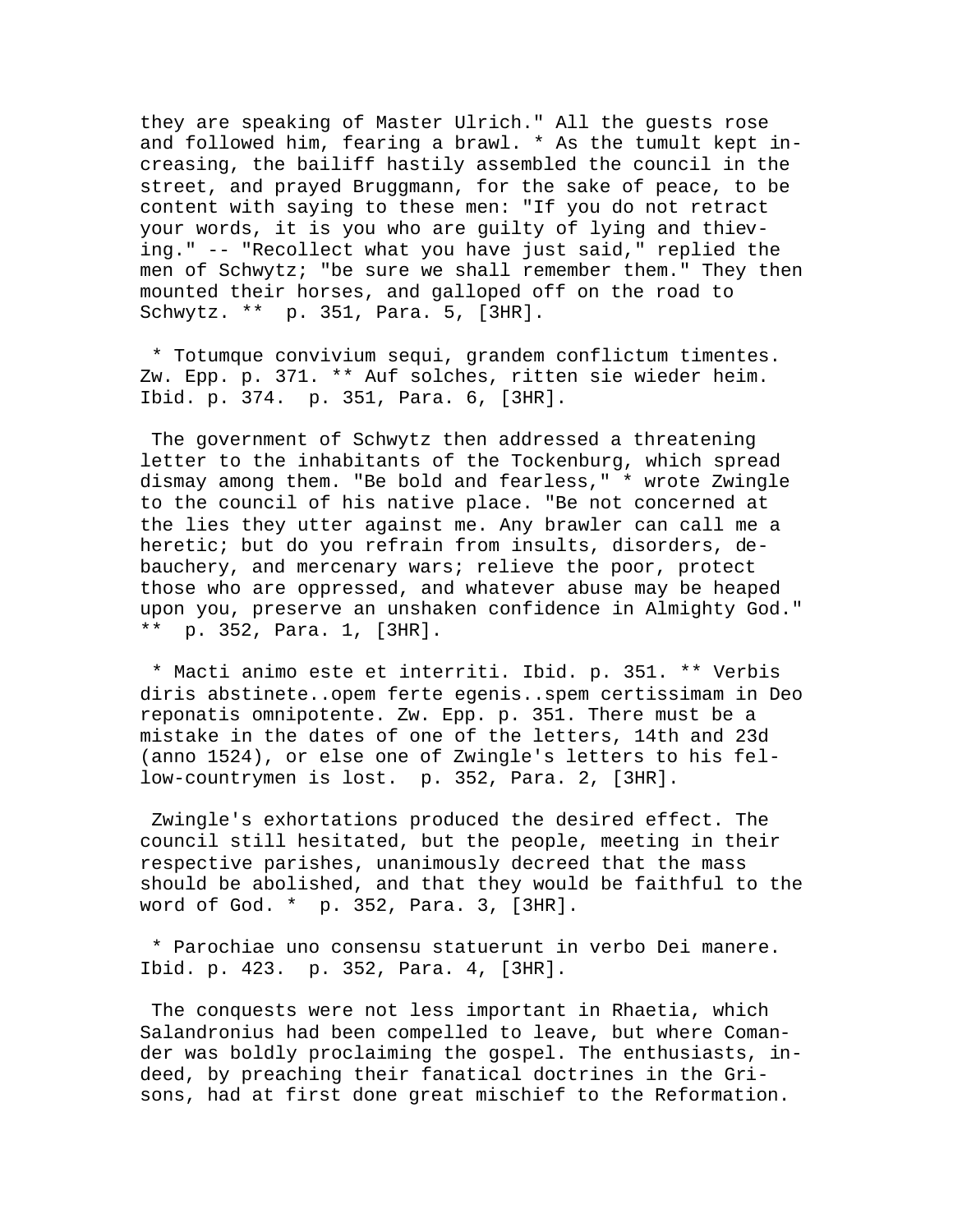The people were divided into three parties. Some had embraced the views of these new prophets, others, amazed and confounded, regarded this schism with anxiety; and lastly, the partisans of Rome were loud in their exultation. \* p. 352, Para. 5, [3HR].

 \* Pars tertia papistarum est in immensum gloriantium de schismate inter nos facto. Zw. Epp. p. 400. p. 352, Para. 6, [3HR].

 A meeting was held at Ilantz, in the gray league, for a public disputation; the supporters of the Papacy, on the one hand, the friends of the Reformation on the other, collected their forces. The bishop's vicar at first sought how to evade the combat. "These disputes lead to great expense," said he; "I am ready to lay down ten thousand florins in order to meet them; but I require the opposite party to do as much." "If the bishop has ten thousand florins at his disposal," exclaimed the rough voice of a peasant in the crowd, "it is from us he has wrung them; to give as much more to these poor priests would be too bad." "We are poor people with empty purses," said Comander, pastor of Coire; "we have hardly the means of buying food: where then can we find ten thousand florins?" \* Every one laughed at this expedient, and the business proceeded. p. 353, Para. 1, [3HR].

 \* Sie waren gute arme Gesellen mit lehren Secklen. Fussl. Beytr. 1. 358. p. 353, Para. 2, [3HR].

 Among the spectators were Sebastian Hofmeister and James Amman of Zurich; they held in their hands the Holy Bible in Greek and Hebrew. The bishop's vicar desired that all strangers should be excluded. Hofmeister understood this to be directed against him. "We have come provided with a Greek and Hebrew Bible," said he, "in order that no violence may be done in any manner to Scripture. Yet sooner than prevent the conference, we are willing to withdraw." "Ah," exclaimed the priest of Dintzen, looking at the books of the Zurichers, "if the Greek and Hebrew languages had never entered our country, there would have been fewer heresies." \* "St. Jerome," said another, "has translated the Bible for us; we do not want the books of the Jews." "If the Zurichers are turned out," said the banneret of Ilantz, "the commune will interfere." "Well then," replied others, "let them listen, but be silent." The Zurichers remained accordingly, and their Bible with them. p. 353,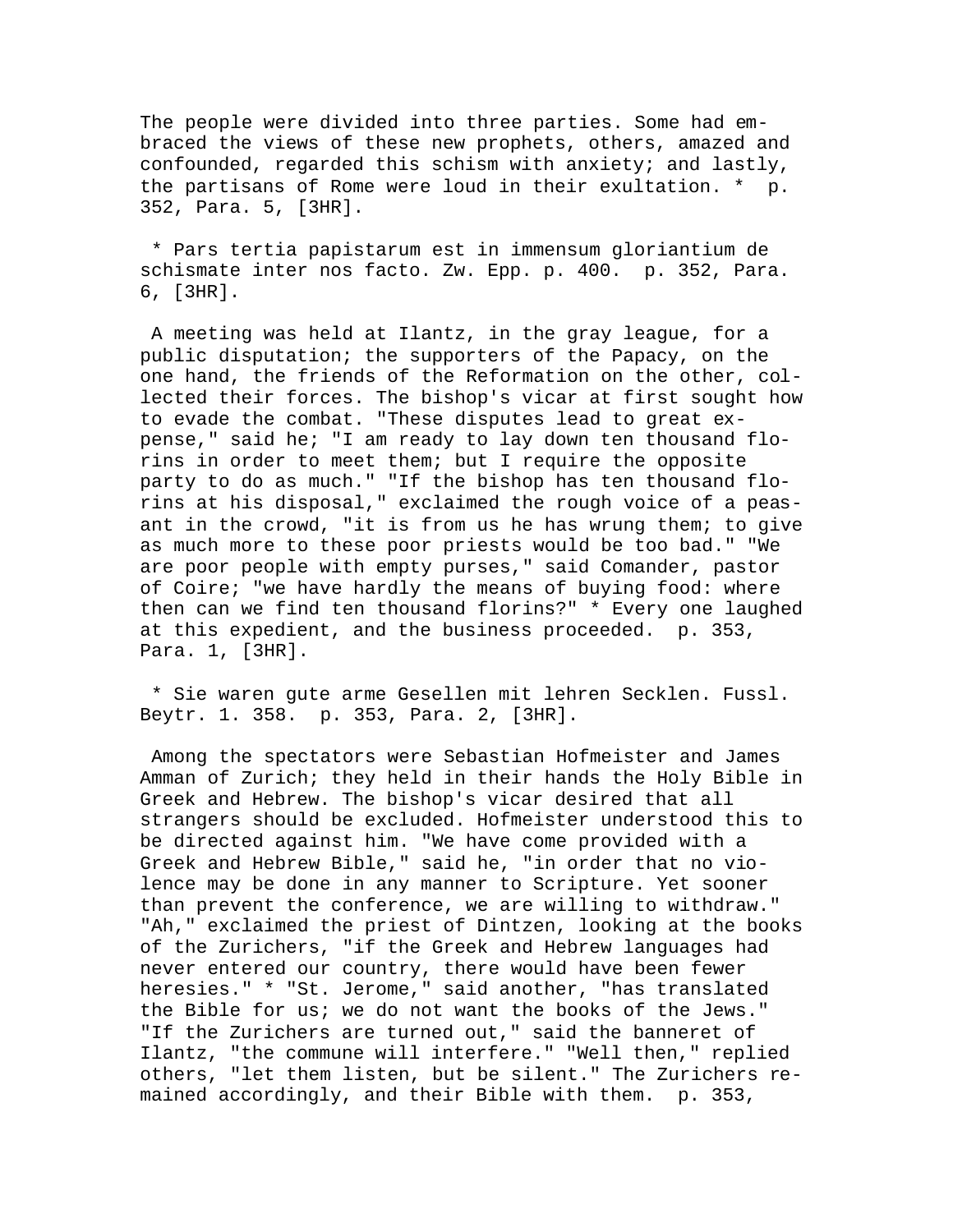Para. 3, [3HR].

 \* Ware die Griechische und Habraische Sprache nicht in das Land gekommen. Ibid. 360. p. 353, Para. 4, [3HR].

 After this Comander stood up and read the first of the theses he had published; it ran thus: "The Christian church is born of the word of God; it must abide by this word, and listen to no other voice." He then proved what he had advanced by numerous passages from Scripture. "He trod with a firm step," said an eye-witness, \* "each time setting down his foot with the firmness of an ox." "There is too much of this," said the vicar. "When he is at table with his friends listening to the pipers," said Hofmeister, "he does not find it too long." \*\* p. 354, Para. 1, [3HR].

 \* Satzte den Fuss wie ein muder Ochs. Ibid. 362. \*\* Den Pfeiffern zuzuhoren, die..wie dem Fursten hofferten. Ibid. p. 354, Para. 2, [3HR].

 Then a man arose and advanced from the midst of the crowd, tossing his arms, knitting his brows, blinking his eyes, \* and who appeared to have lost his senses; he rushed towards the reformer, and many thought he was about to strike him. He was a schoolmaster of Coire. "I have committed several questions to writing," said he to Comander;" answer them instantly." "I am here," said the reformer of the Grisons, "to defend my doctrine: attack it, and I will defend it; or else return to your place. I will answer you when I have done." The schoolmaster remained a moment in suspense. "Very well," said he at last, and returned to his seat. p. 354, Para. 3, [3HR].

 \* Blintzete mit den Augen, rumfete die Stirne. Ibid. 369. p. 354, Para. 4, [3HR].

 It was proposed to pass on to the doctrine of the sacraments. The abbot of St. Luke's declared that he could not approach such a subject without awe, and the horrified curate in alarm made the sign of the cross. p. 354, Para. 5, [3HR].

 The schoolmaster of Coire, who had already made one attempt to attack Comander, began with much volubility to argue in favor of the doctrine of the sacrament according to the text, "This is my body." "My dear Berre," said Comander, "how do you understand these words, John is Elias?" "I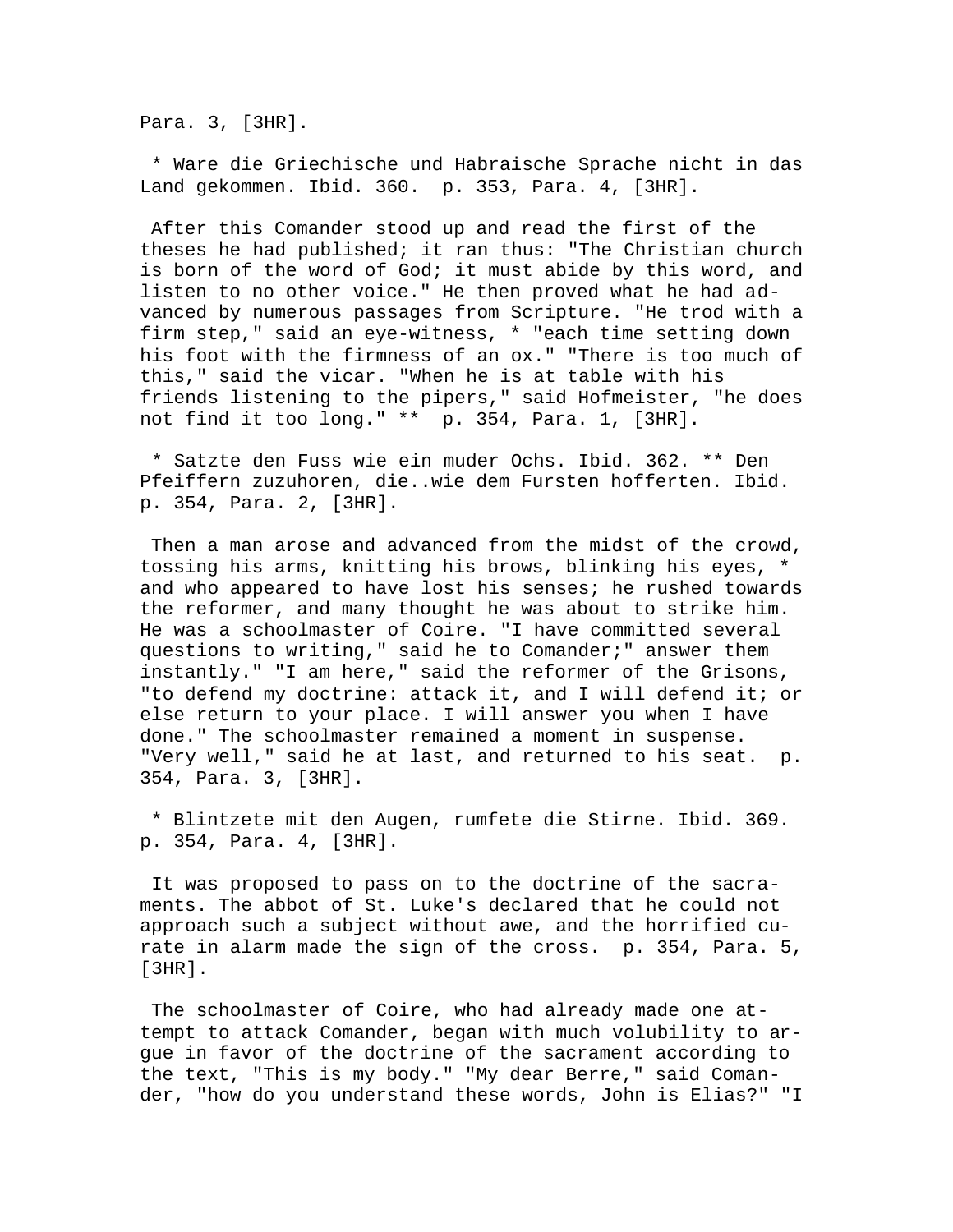understand," replied Berre, who saw what Comander was aiming at, "that he was really and essentially Elias." "Why then," continued Comander, "did John the Baptist himself say to the Pharisees that he was not Elias?" The schoolmaster was silent: at last he replied, "It is true." Everybody began to laugh, even those who had urged him to speak. p. 354, Para. 6, [3HR].

 The abbot of St. Luke's made a long speech on the eucharist, which closed the conference. Seven priests embraced the evangelical doctrine; complete religious liberty was proclaimed, and the Romish worship was abolished in several churches. "Christ," to use the language of Salandronius, "grew up everywhere in these mountains, as the tender grass of spring; and the pastors were like living fountains, watering these lofty valleys." \* The Reform made still more rapid strides at Zurich. The Dominicans, the Augustines, the Capuchins, so long at enmity, were reduced to the necessity of living together; a foretaste of hell for these poor monks. In the place of these corrupted institutions were founded schools, a hospital, a theological college: learning and charity everywhere supplanted indolence and selfishness. p. 355, Para. 1, [3HR].

 \* Vita, moribus et doctrina herbescenti Christo apud Vhaetos fons irrigans. Zw. Epp. p. 485. p. 355, Para. 2, [3HR].

 CHAPTER 13 --- The Oligarchs -- Bernese mandate of in favor of the Papacy -- Discussion at Baden -- Regulations of the discussion -- Riches and poverty -- Eck and OECOLAMPADIUS -- Discussion -- Zwingle's share in the discussion -- Vaunts of the Romanists -- Abusive language of a monk -- Close of the disputation. p. 356, Para. 1, [3HR].

 These victories of the Reformation could not remain unnoticed. Monks, priests, and prelates, in distraction, felt that the ground was everywhere slipping from beneath their feet, and that the Romish church was on the point of sinking under unprecedented dangers. The oligarchs of the Cantons, the advocates of foreign pensions and capitulations, saw that they could delay no longer, if they wished to preserve their privileges; and at the very moment when the church was frightened and beginning to sink, they stretched out their mailed hands to save it. A Stein and a John Hug of Lucerne united with a John Faber; and the civil authority rushed to the support of that hierarchical power which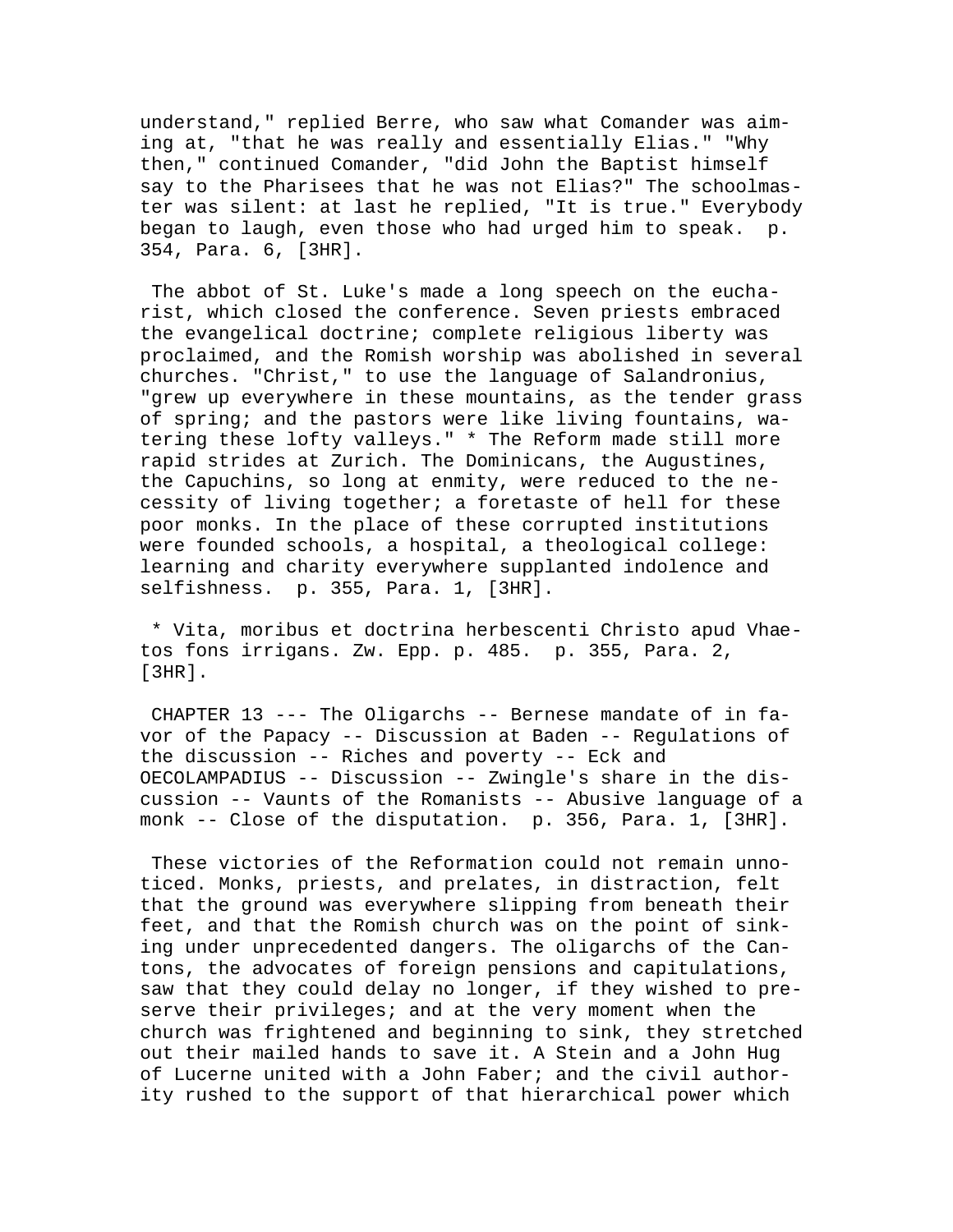openeth its mouth to blaspheme and maketh war upon the saints. Revelation 13. 5-7. p. 356, Para. 2, [3HR].

 Their first efforts were directed against Berne. The seven Roman-catholic cantons, in collusion with the Bernese oligarchs, sent a deputation to that city, who laid their complaints before the council on Whitmonday 1526. "All order is destroyed in the church," said the schulthess, chief magistrate, of Lucerne, "God is blasphemed, the sacraments, the mother of God, and the saints are despised, and imminent and terrible calamities threaten to dissolve our praiseworthy confederation." At the same time the Bernese partisans of Rome, in harmony with the Forest cantons, had summoned to Berne the deputies of the country, chosen from those who were devoted to the papacy. Some of them had the courage to pronounce in favor of the gospel. The sitting was stormy. "Berne must renounce the evangelical faith and walk with us," said the Forest cantons. The Bernese councils decreed that they would maintain "the ancient Christian faith, the holy sacraments, the mother of God, the saints, and the ornaments of the churches." \* Thus Rome triumphed, and the mandate of 1526 was about to annul that of 1523. In effect, all the married priests not born in the canton were compelled to leave it; they drove from their borders all who were suspected of Lutheranism; they exercised a vigilant censorship over every work sold by the booksellers, and certain books were publicly burnt. Even John Faber, with audacious falsehood, said publicly that Haller had bound himself before the council to perform mass again, and to preach the doctrine of Rome. It was resolved to take advantage of so favorable an opportunity to crush the new faith. p. 356, Para. 3, [3HR].

 \* Actum uff den heil. Pfingsel Montag, 1526. Tschudi. p. 356, Para. 4, [3HR].

 For a long while public opinion had been demanding a discussion; this was the only means left of quieting the people. \* "Convince us by the holy Scriptures," said the council of Zurich to the diet, "and we will comply with your wishes." "The Zurichers," it was everywhere said, "have made you a promise; if you can convince them by the Bible, why not do so? if you cannot, why do you not conform to the Bible?" p. 357, Para. 1, [3HR].

 \* Das der gmein man, one eine offne Disputation, nit zu stillen was. Bull. Chr. 1. 331. p. 357, Para. 2, [3HR].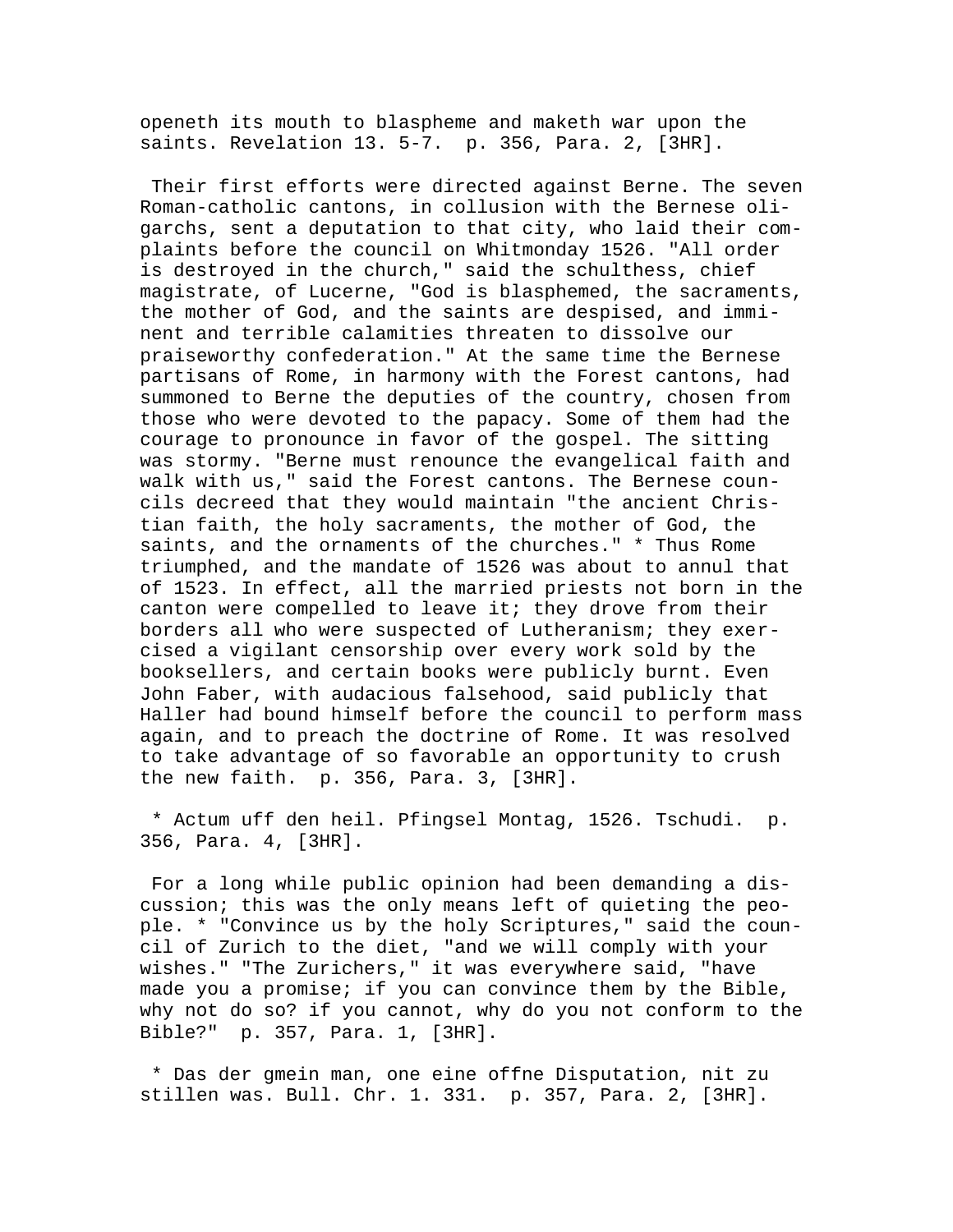The conferences held at Zurich had exercised an immense influence, and it was felt necessary to oppose them by a conference held in a Romish city, with all necessary precautions to secure the victory to the pope's party. p. 357, Para. 3, [3HR].

 True, these discussions had been pronounced unlawful, but means were found to evade this difficulty. "It is only intended," said they, "to check and condemn the pestilent doctrines of Zwingle." \* This being settled, they looked about for a vigorous champion, and Doctor Eck offered himself. He feared nothing. "Zwingle no doubt has milked more cows than he has read books," said he, by Hofmeister's account. \*\* p. 357, Para. 4, [3HR].

 \* Diet of Lucerne, March 13, 1526. \*\* Er habe wohl mehr Kuhe gemolken, als Bucher gelsen. Zw. Opp. 2. 405. p. 357, Para. 5, [3HR].

 The Great Council of Zurich sent Dr. Eck a safe-conduct to go direct to Zurich; but Eck replied that he would wait for the answer of the confederation. Zwingle then offered to dispute at St. Gall or Schaffhausen; but the council, acting on an article of the federal compact, which provided "that every accused person should be tried in the place of his abode," ordered Zwingle to withdraw his offer. p. 358, Para. 1, [3HR].

 At last the diet fixed that the conference should take place at Baden on the 16th of May 1526. This meeting promised to be important; for it was the result and the seal of the alliance which had just been concluded between the clergy and the oligarchs of the confederation. "See," said Zwingle to Vadian, "what Faber and the oligarchs now venture to attempt." \* p. 358, Para. 2, [3HR].

 \* Vide nunc quid audeant oligarchi atque Faber. Zw. Epp. p. 484. p. 358, Para. 3, [3HR].

 Accordingly, the decision of the diet produced a great sensation in Switzerland. It was not doubted that a conference held under such auspices would be favorable to the Reformation. Are not the five cantons the most devoted to the pope supreme in Baden, said the Zurichers? Have they not already declared Zwingle's doctrine heretical, and pursued it with fire and sword? Was not Zwingle burnt in ef-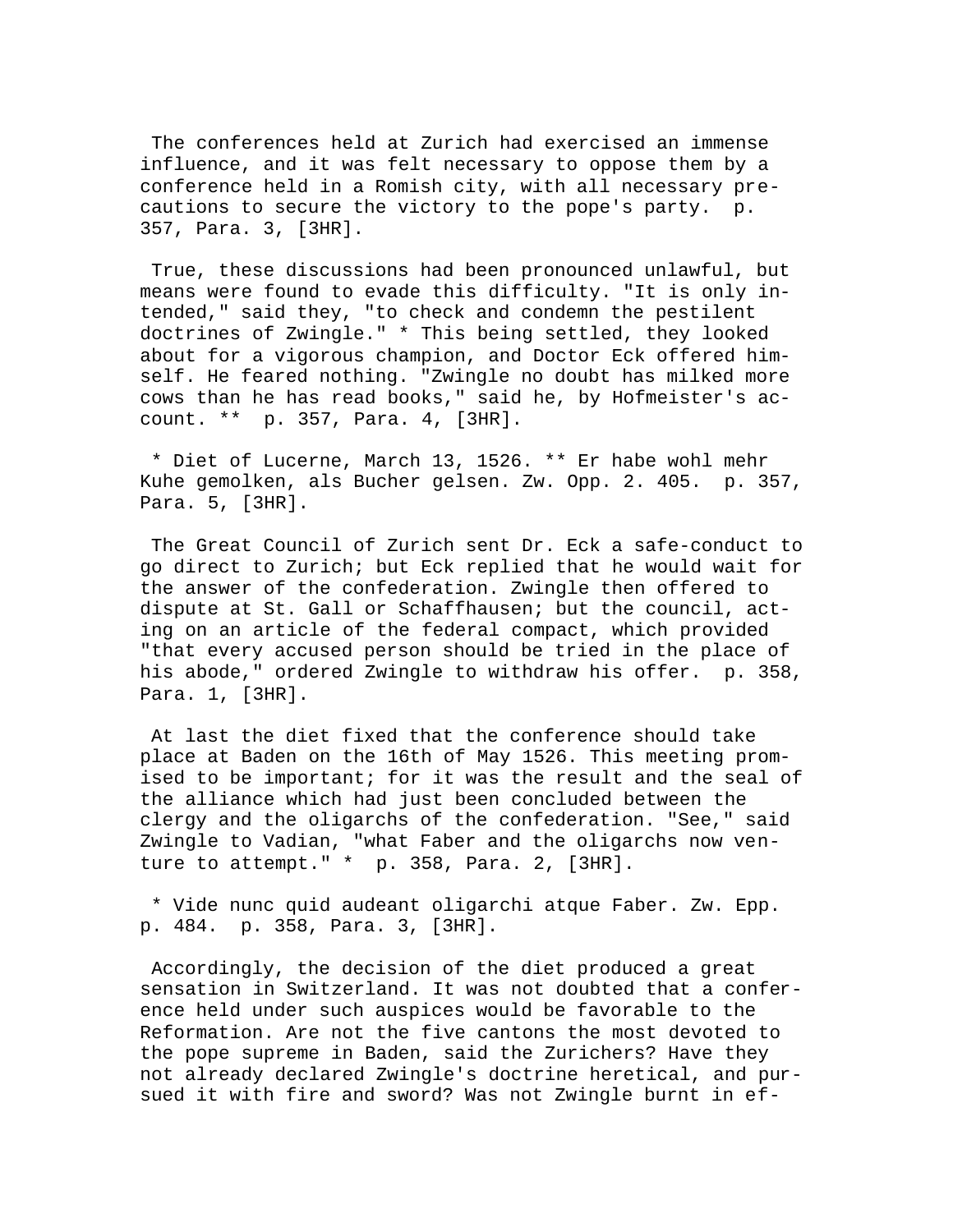figy at Lucerne, with every mark of ignominy? At Friburg, were not his writings committed to the flames? Do they not everywhere call for his death? Have not the cantons that exercise sovereign rights in Baden declared, that in whatever part of their territory Zwingle made his appearance, he should be apprehended? \* Did not Uberlinger, one of their chiefs, say that the only thing in the world that he desired was to hang Zwingle, though he should be called a hangman all the rest of his days? \*\* And has not Doctor Eck himself, for years past, been crying out that the heretics must be attacked with fire and sword? What then will be the end of this conference? what other result can it have, but the death of the reformer? p. 358, Para. 4, [3HR].

 \* Zwingli in ihrem Gebiet, wo er betreten werde, gefangen zu nehmen. Zw. Opp. 2. 422. \*\* Da wollte er gern all sein Lebtag ein Henker genannt werden. Ibid. 454. p. 358, Para. 5, [3HR].

 Such were the fears that agitated the commission appointed at Zurich to examine into the affair. Zwingle, an eyewitness of their agitation, rose and said: "You know what happened at Baden to the valiant men of Stammheim, and how the blood of the Wirths dyed the scaffold. . . . . and it is to the very place of their execution that they challenge us. . . . . Let Zurich, Berne, St. Gall, or even Basle, Constance, and Schaffhausen, be selected for the conference; let it be agreed to discuss essential points only, employing nothing else than the word of God; let no judge be set above it; and then I am ready to appear." \* p. 359, Para. 1, [3HR].

 \* Wellend wir ganz geneigt syn ze erschynen. Zw. Opp. 2. 423. p. 359, Para. 2, [3HR].

 Meanwhile, fanaticism was already bestirring itself and striking down its victims. A consistory, headed by that same Faber who had challenged Zwingle, on the 10th of May 1526, about a week before the discussion at Baden, condemned to the flames, as a heretic, an evangelical minister named John Hugel, pastor of Lindau, \* who walked to the place of execution singing the Te Deum. At the same time, another minister, Peter Spengler, was drowned at Friburg by order of the bishop of Constance. p. 359, Para. 3, [3HR].

 \* Hunc hominem haereticum damnamus, projicimus et conculcamus. Hotting. Helv. K. Gesch. 3. 300. p. 359, Para. 4,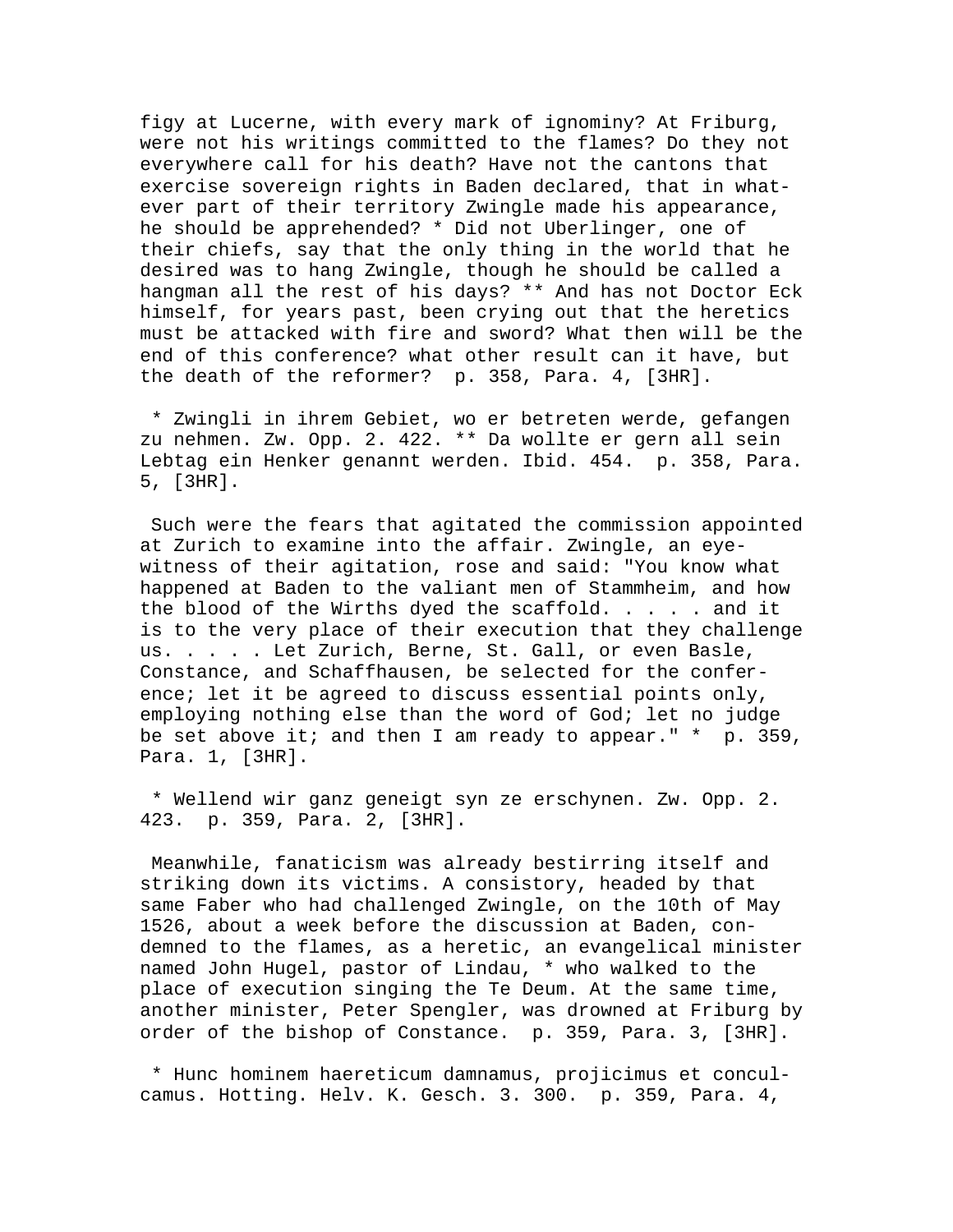[3HR].

 Sinister rumors reached Zwingle from all quarters. His brother-in-law, Leonard Tremp, wrote to him from Berne: "I entreat you, as you regard you life, not to repair to Baden. I know that they will not respect your safe-conduct." \* p. 359, Para. 5, [3HR].

 \* Caveatis per caput vestrum... Zw. Epp. p. 483. p. 359, Para. 6, [3HR].

 It was affirmed that a plan had been formed to seize and gag him, throw him into a boat, and carry him of to some secret place. \* With these threats and persecutions before them, the council of Zurich decreed that Zwingle should not go to Baden. \*\* p. 359, Para. 7, [3HR].

 \* Navigio captum, ore mox obturato, clam fuisse deportandum. Osw. Myc. Vit. Zw. \*\* Zwinglium Senatus Tigurinus Badenam dimittere recusavit. Osw. Myc. Vit. Zw. p. 359, Para. 8, [3HR].

 The discussion being fixed for the 19th of May, the disputants and the representatives of the cantons and bishops began to arrive gradually. On the side of he Romancatholics appeared in the foremost place the warlike and vain-glorious Doctor Eck; on the side of the Protestants, the retiring and gentle OECOLAMPADIUS. The latter was well aware of the perils attending this discussion. "He had long hesitated, like a timid stag worried by furious dogs," says an old historian; at length he decided on going to Baden, previously making this solemn declaration, "I acknowledge no other standard of judgment than the word of God." At first, he had earnestly desired that Zwingle should share his danger; \* but he soon became convinced that, if the intrepid doctor had appeared in that fanatical city, the anger of the Romanists, kindling at his sight, would have caused the death of both of them. p. 360, Para. 1, [3HR].

 \* Si periclitaberis, periclitabimur omnes tecum. Zw. Epp. p. 312. p. 360, Para. 2, [3HR].

 They began by determining the regulations of the conference. Doctor Eck proposed that the deputies of the Forest Cantons should be empowered to pronounce the final judgment; which was, in truth, anticipating the condemnation of the reformed doctrines. Thomas Plater, who had come from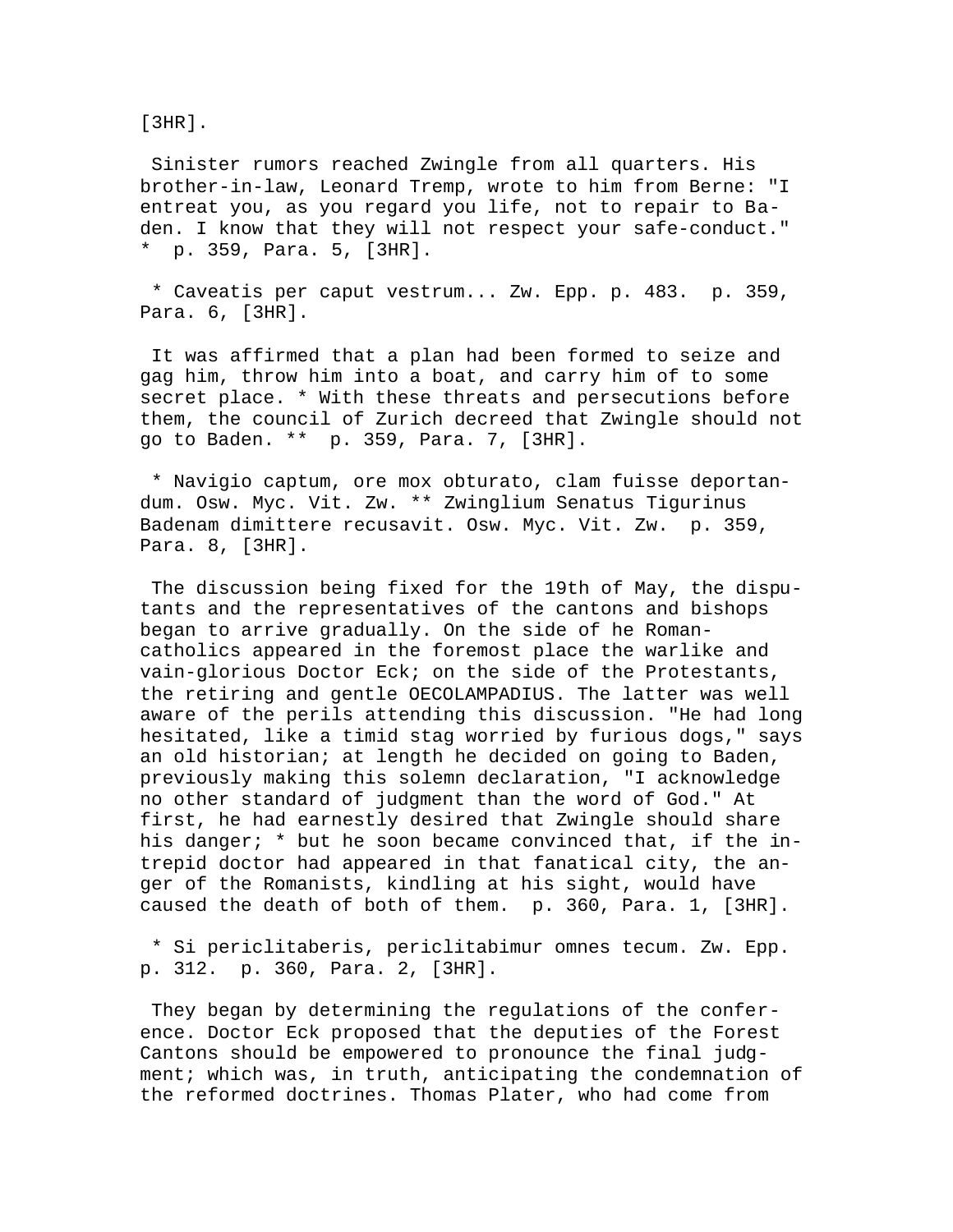Zurich to attend the colloquy, was despatched by OECOLAMPADIUS to ask Zwingle's advice. Arriving during the night, he was with difficulty admitted into the reformer's house. "Unlucky disturber," said Zwingle to him, as he rubbed his eyes, "for six weeks I have not gone to bed, owing to this discussion. \* . . . . . What are your tidings?" Plater stated Eck's demands. "And who can make those peasants understand such things?" replied Zwingle; "they would be much more at home in milking their cows." \*\* p. 360, Para. 3, [3HR].

 \* Ich bin in sechs Wochen nie in das Beth Kommen. Plater's Leben, p. 263. \*\* Sie verstunden sich das auf Kuh malken. Ibid. p. 360, Para. 4, [3HR].

 On the 21st of May the conference opened. Eck and Faber, accompanied by prelates, magistrates, and doctors, robed in garments of damask and silk, and adorned with rings, chains, and crosses, \* repaired to the church. Eck haughtily ascended a pulpit splendidly decorated, while the humble OECOLAMPADIUS, meanly clothed, was forced to take his seat in front of his opponent on a rudely carved stool. "All the time the conference lasted," said the chronicler Bullinger, "Eck and his friends were lodged at the Baden parsonage, faring sumptuously, living gaily and scandalously, and drinking much wine, with which the abbot of Wettingen provided them. \*\* Eck took the baths at Baden, it was said, but. . . . . in wine. The evangelicals, on the contrary, made a sorry appearance, and the people laughed at them as at a troop of mendicants. Their way of living was in strong contrast to that of the papal champions. The landlord of the Pike, the inn at which OECOLAMPADIUS lodged, being curious to know what the latter did in his room, reported that every time he peeped in, he found him reading or praying. It must be confessed, said he, that he is a very pious heretic." p. 361, Para. 1, [3HR].

 \* Mit Syden, Damast und Sammet bekleydet. Bull. Chr. 1. 351. \* Verbruchten vil wyn. Ibid. p. 361, Para. 2, [3HR].

 The disputation lasted eighteen days, and during the whole time the clergy walked daily in solemn procession, chanting litanies in order to ensure victory. Eck alone spoke in defense of the Romish doctrines. He was still the champion of the Leipsic disputation, with the same German accent, broad shoulders, and strong lungs, an excellent town-crier, and in outward appearance having more resemblance to a butcher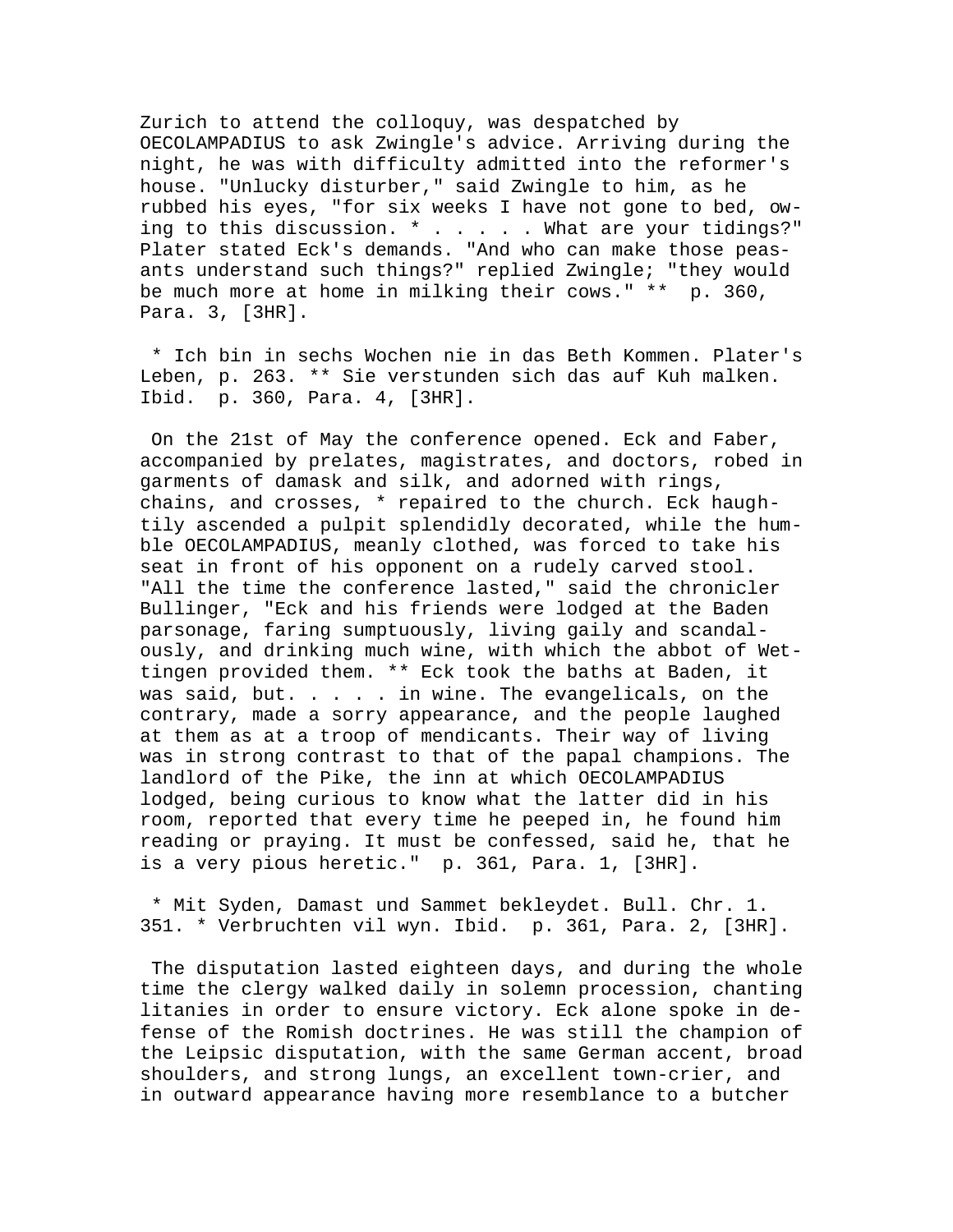than a theologian. According to his usual custom he disputed with great violence, seeking to gall his adversaries by sarcasm, and from time to time slipping out an oath. \* But the president never called him to order. p. 361, Para. 3, [3HR].

 \* So entwuscht imm ettwan ein Schwur. Ibid. p. 361, Para. 4, [3HR].

 Eck stamps with his feet, and thumps with his hands, He blusters, he swears, and he scolds; Whatever the pope and the cardinals teach, Is the faith, he declares, that he holds. \* p. 361, Para. 5, [3HR].

 \* Egg zablet mit fussen und henden Fing an schelken und schenden. Etc. Contemporary Poems by Nicholas Manuel of Berne. p. 361, Para. 6, [3HR].

 OECOLAMPADIUS, on the contrary, with his calm features and noble and patriarchal air, spoke with so much mildness, and at the same time with such courage and ability, that even his adversaries, affected and impressed, said one to another: "Oh, that the tall sallow man were on our side." \* . . . . . At times, however, he was moved when he saw the hatred and violence of his auditors: "How impatiently they listen to me," said he; "but God will not forsake his glory, and that is all we seek." \*\* p. 362, Para. 1, [3HR].

 \* O were der lange gal man uff unser syten. Bull. Chr. 1. 353. \*\* Domino suam gloriam, quam salvam cupimus ne utiquam deserturo. Zw. Epp. p. 511. p. 362, Para. 2, [3HR].

 OECOLAMPADIUS having combated Dr. Eck's first thesis on the real presence, Haller, who had come to Baden after the opening of the conference, entered the lists against the second. But little used to such conferences, of a timid character, tied down by the orders of his government, and embarrassed by the looks of his avoyer Gaspard of Mullinen, a great enemy to the Reformation, Haller possessed not the haughty confidence of his opponent; but he had more real strength. When Haller had finished, OECOLAMPADIUS returned to the combat, and pressed Eck so closely, that the latter was compelled to fall back on the customs of the church. "Custom," replied OECOLAMPADIUS, "has no force in our Switzerland, unless it be according to the constitution; now, in matters of faith, the Bible is our constitution." p.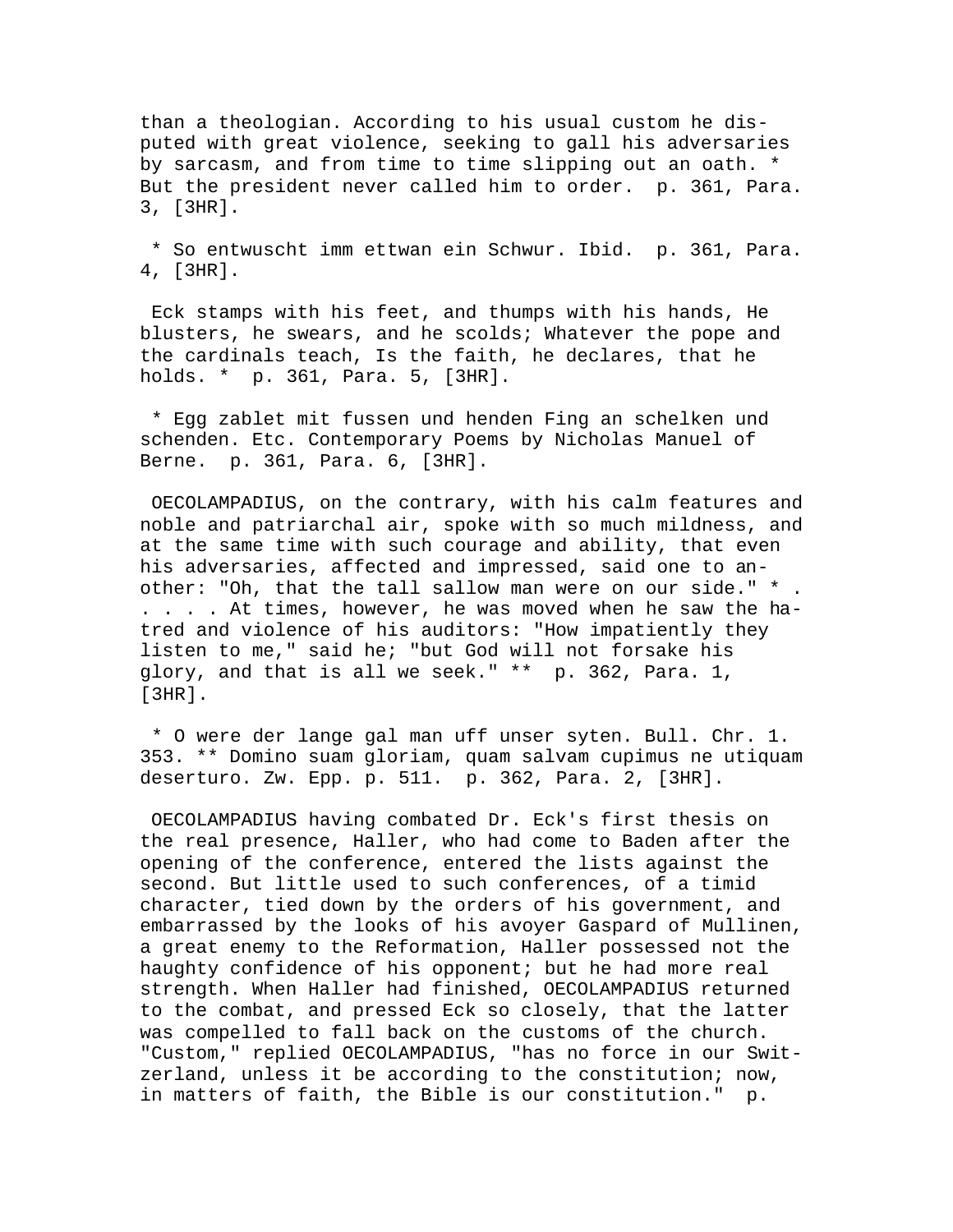362, Para. 3, [3HR].

 The third theses on the invocation of saints; the fourth on images; the fifth on purgatory, were successively discussed. No one rose to contest the truth of the two last, which turned on original sin and baptism. p. 362, Para. 4, [3HR].

 Zwingle took an active part in the whole of the discussion. The Romish party, which had appointed four secretaries, had forbidden all other persons to take notes under pain of death. \* But Jerome Walsch, a student from the Valais, who possessed an excellent memory, impressed on his mind all that he heard, and on returning home, hastened to commit it to writing. Thomas Plater and Zimmerman of Winterthur carried these notes to Zwingle every day, with letters from OECOLAMPADIUS, and brought back the reformer's answers. Soldiers armed with halberds were posted at all the gates of Baden, and it was only by inventing different excuses that these two messengers evaded the inquiries of the sentinels, who could not understand why they were so frequently passing to and fro. \*\* Thus Zwingle, though absent from Baden in body, was present in spirit. p. 362, Para. 5, [3HR].

 \* Man sollte einem ohne aller weiter Urtheilen, den Kopf abhauen. Thom. Plateri Lebens Beschreib. p. 262. \*\* When they asked me. "What are you going to do?" I replied. "I am carrying chickens to sell to the gentlemen at the baths;" for they gave me some chickens at Zurich, and the sentries could not make out how I procured them always, and in so short a time. Plater's Autobiography. p. 262. Leben's Beschrieb. p. 362, Para. 6, [3HR].

 He advised and strengthened his friends, and refuted his adversaries. "Zwingle," said Oswald Myconius, "has labored more by his meditations, his sleepless nights, and the advice which he transmitted to Baden, than he would have done by discussing in person in the midst of his enemies." \* p. 363, Para. 1, [3HR].

 \* Quam laborasset disputando vel inter medios hostes. Osw. Myc. Vita Zw. See also Zwingle's several writings having reference to the Baden disputation. Opp. 2. p. 398-520. p. 363, Para. 2, [3HR].

During the whole conference, the Roman-catholics were in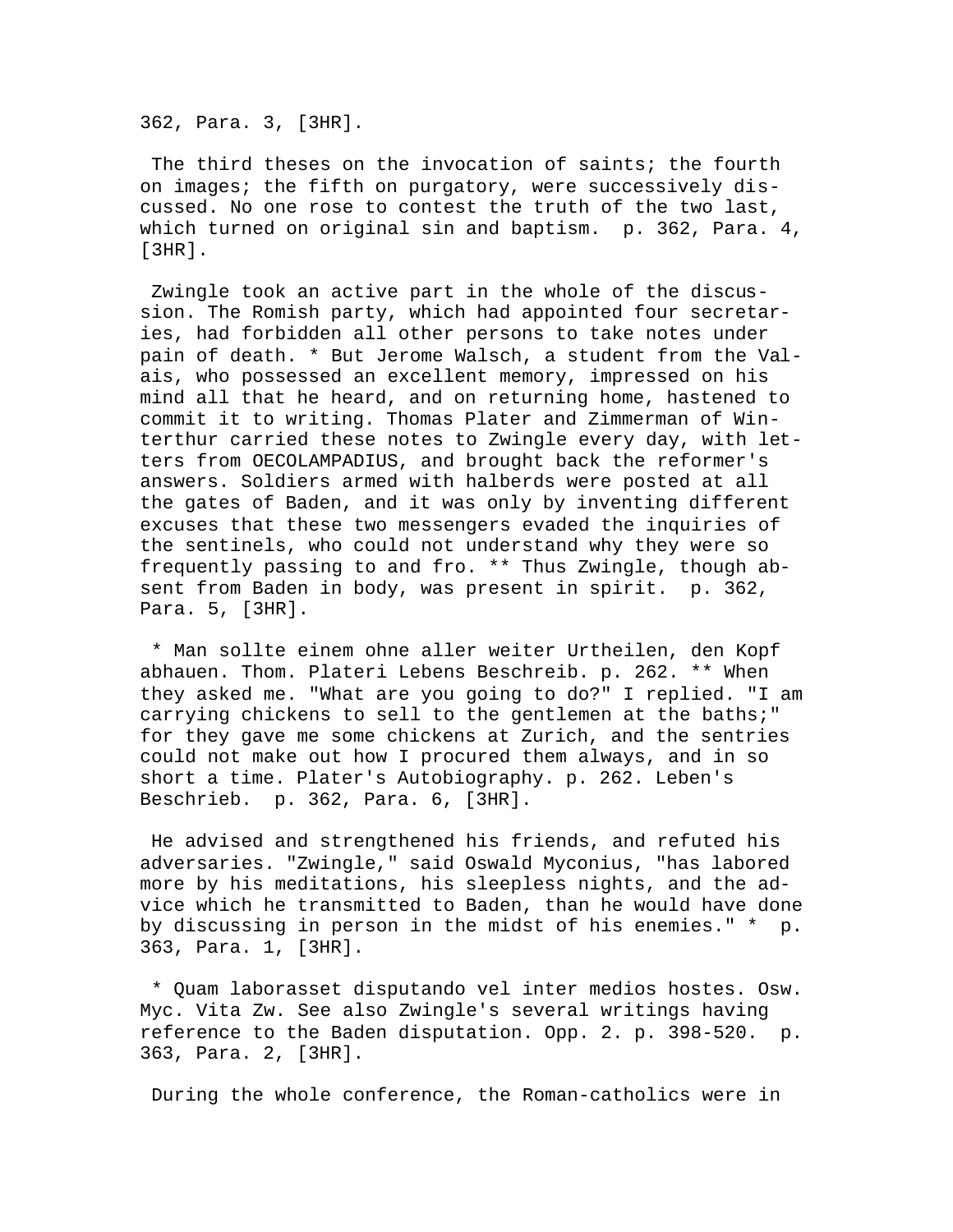commotion, sending letters in every direction and loudly boasting of their victory. "OECOLAMPADIUS," exclaimed they, "vanquished by Dr. Eck and laid prostrate in the lists, has sung his recantation; \* the dominion of the pope will be everywhere restored." \*\* These statements were circulated through the cantons, and the people, prompt to believe everything they hear, gave credit to all the vaunts of the Romish partisans. p. 363, Para. 3, [3HR].

 \* Ecolampidius victus jacet in arena prostratus ab Eccio, herbam porrexit. Zw. Epp. p. 514. \*\* Spem concipiunt laetam fore ut regnum ipsorum restituatur. Ibid. 513. p. 363, Para. 4, [3HR].

 When the dispute was finished, the monk Murner of Lucerne, nicknamed "the tom-cat," stepped forward, and read forty charges against Zwingle. "I thought," said he, "that the coward would come and reply to them; but he has not appeared. Well, then, by every law, both human and divine, I declare forty times that the tyrant of Zurich and all his partisans are traitors, liars, perjurers, adulterers, infidels, robbers, sacrilegers, gallows-birds, and such that every honest man must blush at having any intercourse whatever with them." Such was the abuse which at this time was honored with the name of "Christian controversy," by doctors whom the Romish church should herself disavow. p. 364, Para. 1, [3HR].

 Great agitation prevailed in Baden; the general impression was, that the Roman champions had talked the loudest, but argued the weakest. \* Only OECOLAMPADIUS and ten of his friends voted against Eck's theses; while eighty persons, including the presidents of the debate and all the monks of Wittingen, adopted them. Haller had quitted Baden before the end of the conference. p. 364, Para. 2, [3HR].

 \* Die Evangelische weren wol uberschryen, nicht aber uberdisputiert worden. Hotting. Helv. K. Gesch. 3. 320. p. 364, Para. 3, [3HR].

 The majority of the diet then decreed that, as Zwingle, the chief of this pestilent doctrine, had refused to appear, and as the ministers who had come to Baden had resisted all conviction, they were all together cast out from the bosom of the catholic church.  $*$  p. 364, Para. 4, [3HR].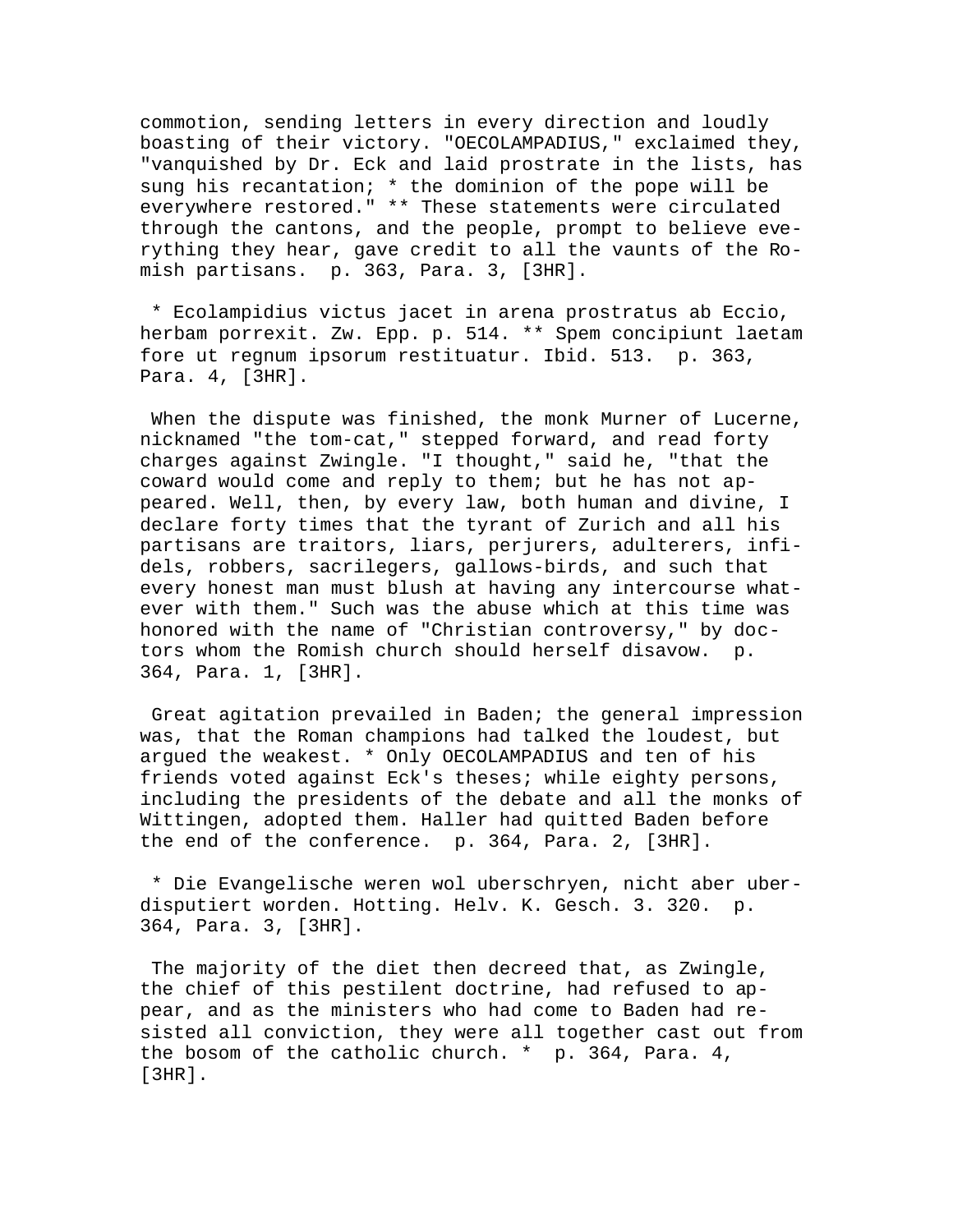\* Von gemeiner Kylchen ussgestossen. Bullinger Chron. p. 355. p. 364, Para. 5, [3HR].

 CHAPTER 14 --- Consequences at Basle, Berne, St. Gall, and other Places -- Diet at Zurich -- The small cantons -- Threats against Berne -- Foreign support. p. 365, Para. 1, [3HR].

 But this famous conference, owing to the zeal of the oligarchs and clergy, was destined to be fatal to both. Those who had combated for the gospel were, on their return home, to fill their countrymen with enthusiasm for the cause they had defended, and two of the most important cantons in the Helvetic alliance, Berne and Basle, were thenceforth to begin their separation from the Papacy. p. 365, Para. 2, [3HR].

 The first blows were to fall on OECOLAMPADIUS, a stranger in Switzerland; and he did not return to Basle without apprehension. But his anxiety was soon dissipated. The mildness of his language had struck all impartial witnesses, much more than the clamors of Dr. Eck, and all pious men received him with acclamation. The adversaries made, in truth, every exertion to drive him from the pulpit, but in vain; he taught and preached with greater energy than before, and the people had never shown such thirst for the word. \* p. 365, Para. 3, [3HR].

 \* Plebeverbi Domini admodum sitiente. Zw. Epp. p. 518. p. 365, Para. 4, [3HR].

 Similar results followed at Berne. The conference at Baden, intended to crush the Reformation, gave it a new impulse in this canton, the most powerful of all the Swiss league. Haller had no sooner arrived in the capital, than the Smaller Council had summoned him before them, and ordered him to celebrate the mass. Haller demanded permission to reply before the Great Council, and the people, thinking it their duty to defend their pastor, hastened to the spot. Haller in alarm declared that he would rather leave the city than be the occasion of any disturbance. Upon this, tranquility being restored: "If I am required to perform this ceremony," said the reformer, "I must resign my office; the honor of God and the truth of his holy word are dearer to me than any care about what I shall eat or wherewithal I shall be clothed." Haller uttered these words with emotion; the members of the council were affected; even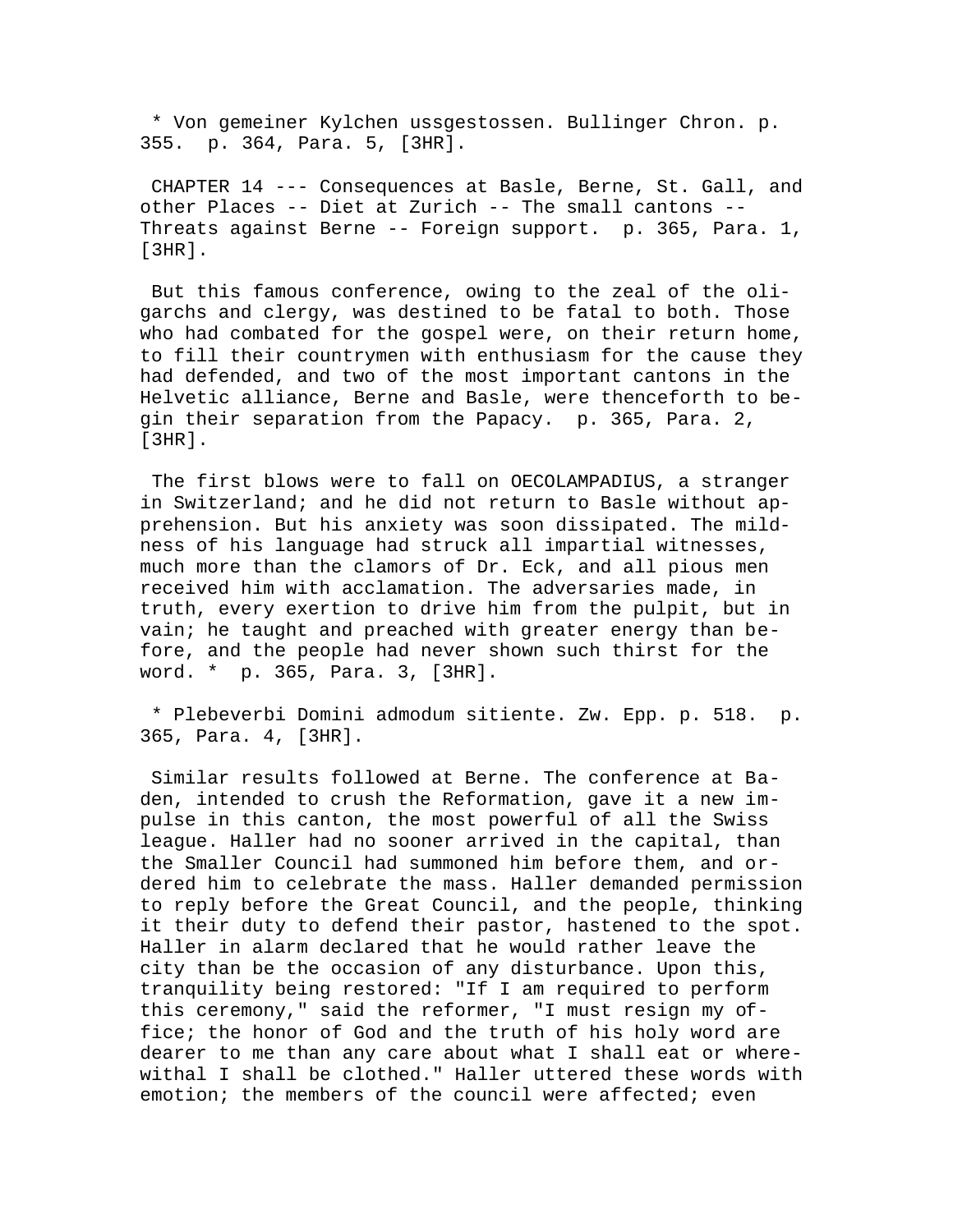some of his opponents burst into tears. \* Once more it was found that moderation was stronger than power. To satisfy Rome in some degree, Haller was deprived of his canonry, but nominated preacher. His most violent enemies, Lewis and Anthony Diesbach, and Anthony d'erlach, incensed at this resolution, immediately withdrew from the council and the city, and renounced their citizenship. "Berne stumbled," said Haller, "but has risen up again with greater strength than ever." This firmness in the Bernese made a deep impression in Switzerland. \*\* p. 365, Para. 5, [3HR].

 \* Tillier, Gesch. 5. Bern., 3. 242. \*\* Profuit hic nobis Bernates tam dextre in servando Berchtoldo suo egisse. Ecol. Ad Zw. Epp. p. 518. p. 365, Para. 6, [3HR].

 But the results of the conference at Baden were not limited to Basle and Berne. While these events were taking place in these powerful cities, a movement, more or less similar, was going on in several other states of the confederation. The preachers of St. Gall, on their return from Baden, proclaimed the gospel; \* the images were removed from the parochial church of St. Lawrence after a conference, and the inhabitants sold their costly garments, their jewels, rings, and gold chains, to found almshouses. The Reformation despoiled, but it was to clothe the poor; and the spoils were those of the reformed themselves. \*\* p. 366, Para. 1, [3HR].

 \* San Gallenses officiis suis restitutos. Zw. Epp. p. 518. \*\* Kostbare Kleider, Kleinodien, Ring, Ketten, etc. freywillig verkauft. Hott. 3. p. 338. p. 366, Para. 2, [3HR].

 At Mulhausen the gospel was preached with fresh courage; Thurgovia and the Rheinthal daily approximated more and more to Zurich. Immediately after the disputation, Zurzach removed the images from its churches, and almost the whole district of Baden received the gospel. p. 366, Para. 3, [3HR].

 Nothing was better calculated to show which party had really triumphed; and hence Zwingle, as he looked around him, gave glory to God. "We have been attacked in many ways," said he, "but the Lord is not only above their threats, but also the wars themselves. In the city and canton of Zurich there is an admirable agreement in favor of the gospel. We shall overcome all things by prayers offered up with faith." \* And shortly after, addressing Haller,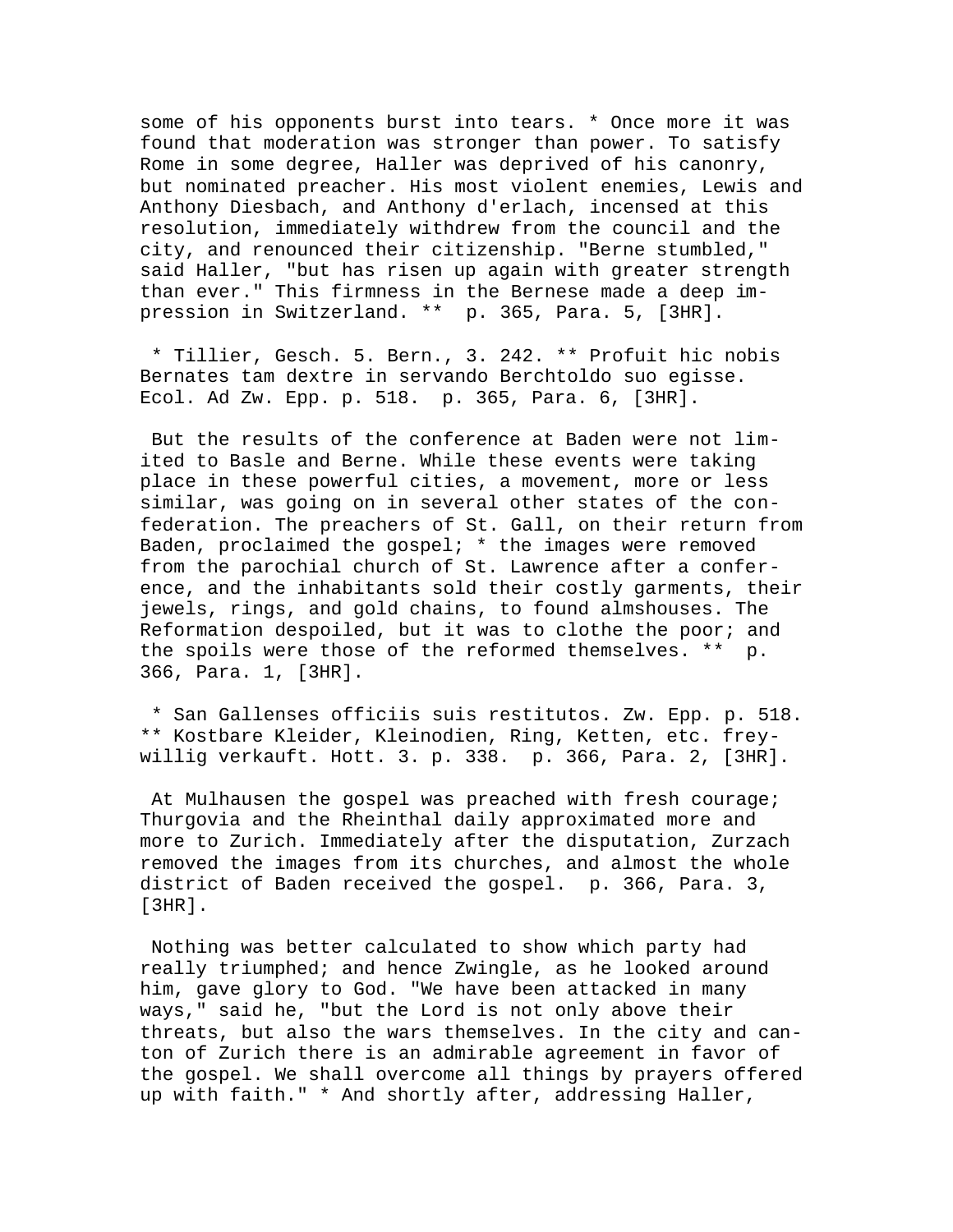Zwingle said: "Everything here below has its course. The rude north wind is followed by the gentle breeze. After the scorching heat of summer, autumn pours forth its treasures. And now, after severe contests, the Creator of all things, whom we serve, has opened a way for us into the camp of our adversaries. At last we may welcome among us the Christian doctrine, that dove so long repulsed, and which ceased not to watch for the hour of her return. Be thou the Noah to receive and save her." p. 366, Para. 4, [3HR].

 \* Fideli enim oratione omnia superabimus. Zw. Epp. p. 519. p. 366, Para. 5, [3HR].

 This same year, Zurich had made an important acquisition. Conrad Pellican, superior of the Franciscans at Basle, professor of divinity at the age of twenty-four, had been invited, through Zwingle's exertions, to be Hebrew professor at Zurich. "I have long since renounced the pope," said he on arriving, "and desired to live to Jesus Christ." \* Pellican, by his critical talents, became one of the most useful laborers in the work of the Reformation. p. 367, Para. 1, [3HR].

 \* Jamdudum papae renuntiavi et Christo vivere concupivi. Ibid. 455. p. 367, Para. 2, [3HR].

 Zurich, still excluded from the diet by the Romish cantons, wishing to take advantage of the more favorable disposition manifested by some of the confederates, convened, in the beginning of 1527, a diet to be held in Zurich itself. The deputies of Berne, Basle, Schaffhausen, Appenzell, and St. Gall attended it. "We desire," said the deputies of Zurich, "that the word of God, which leads us solely to Christ crucified, should be the only thing preached, taught, and exalted. We abandon all human doctrines, whatever may have been the custom of our forefathers; being assured that had they possessed this light of the divine word which we enjoy, they would have embraced it with more reverence than we their feeble descendants have done." \* The deputies present promised to take the representations of Zurich into consideration. p. 367, Para. 3, [3HR].

 \* Mit hoherem Werth und mehr Dankbarkeit dann wir angenommen. Zurich. Archiv. Absch. Sonntag nach Lichtmesse. p. 367, Para. 4, [3HR].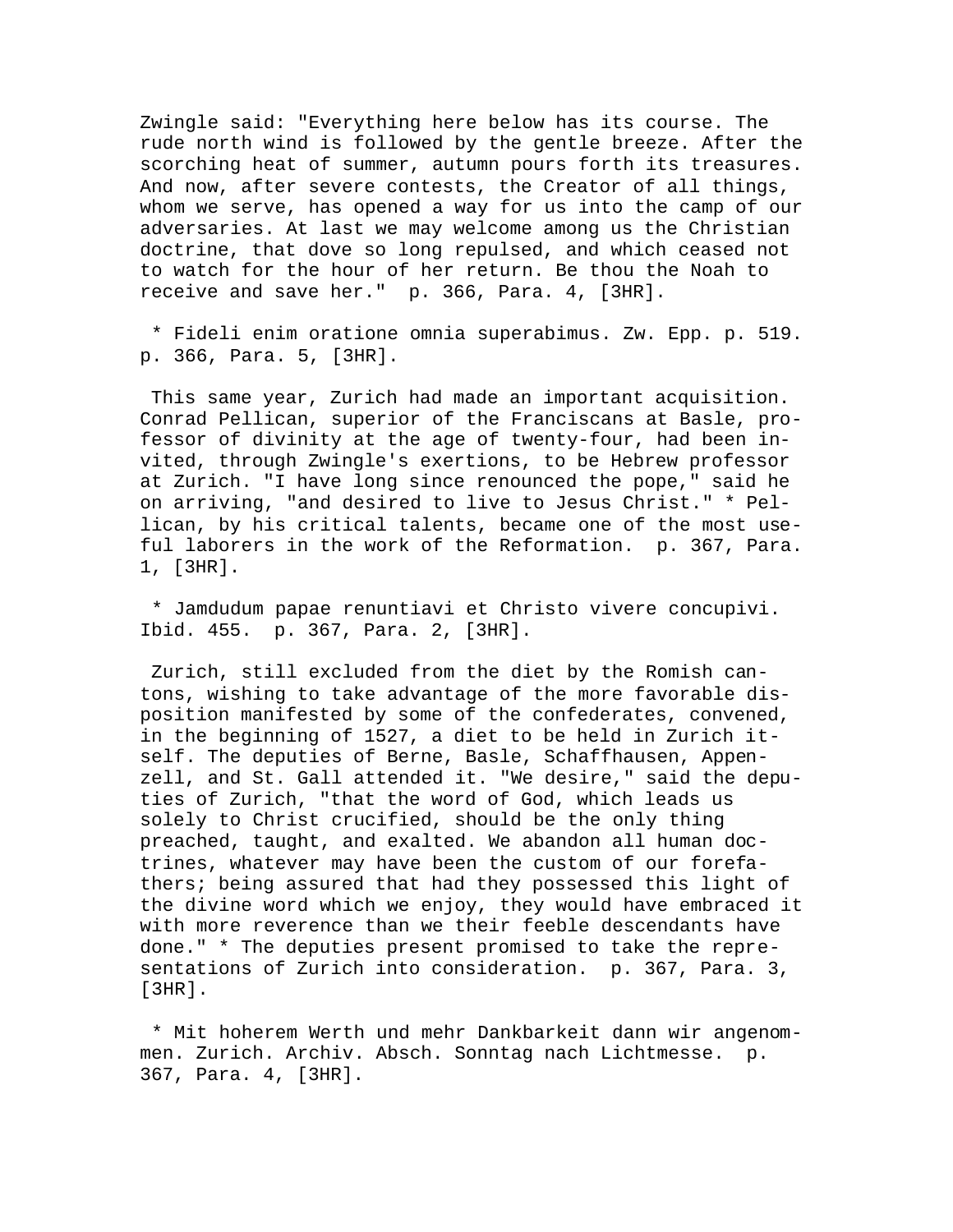Thus the breach in the walls of Rome was widened daily. The discussion at Baden had been intended to repair it; and from that time, on the contrary, the wavering cantons seemed willing to walk with Zurich. Already the inhabitants of the plain inclined towards the Reformation; already it was hemming in the mountains; already it was invading them, and the primitive cantons, which were as the cradle, and are still the citadel, of Switzerland, shut up in their higher Alps, seemed alone to adhere firmly to the doctrine of their sires. These mountaineers, continually exposed to violent storms, to avalanches, to overflowing torrents and rivers, are compelled all their lives to struggle against these formidable enemies, and to sacrifice everything to preserve the meadow in which their herds graze, and the cottage where they shelter themselves from the storms, and which the first inundation sweeps away. Accordingly the conservative principle is strongly developed in them, and transmitted from age to age, from generation to generation. To preserve what they have received from their fathers constitutes the whole wisdom of these mountains. These rude Helvetians were then struggling against the Reformation, which aimed at changing their faith and their worship, as they struggle to this day against the torrents that fall in thunder from their snowy peaks, or against the new political ideas that have been established at their very doors in the surrounding cantons. They will be the last to lay down their arms before that twofold power which already raises is banners on all the hills around, and threatens daily and more nearly these conservative districts. p. 368, Para. 1, [3HR].

 Accordingly these cantons, at the period which I am recording, still more irritated against Berne than against Zurich, and trembling lest this powerful state should desert them, assembled their deputies in Berne itself a week after the conference at Zurich. They called on the council to depose the new teachers, to prosecute their doctrines, and to maintain the ancient and true Christian faith, as confirmed by past ages and confessed by the martyrs. "Convoke all the bailiwicks of the canton," added they; "if you refuse, we will take it upon ourselves." The Bernese replied with irritation: "We have power enough ourselves to speak to those under our jurisdiction." p. 368, Para. 2, [3HR].

 This reply only increased the anger of the Forest Cantons, and these cantons, which had been the cradle of the politi-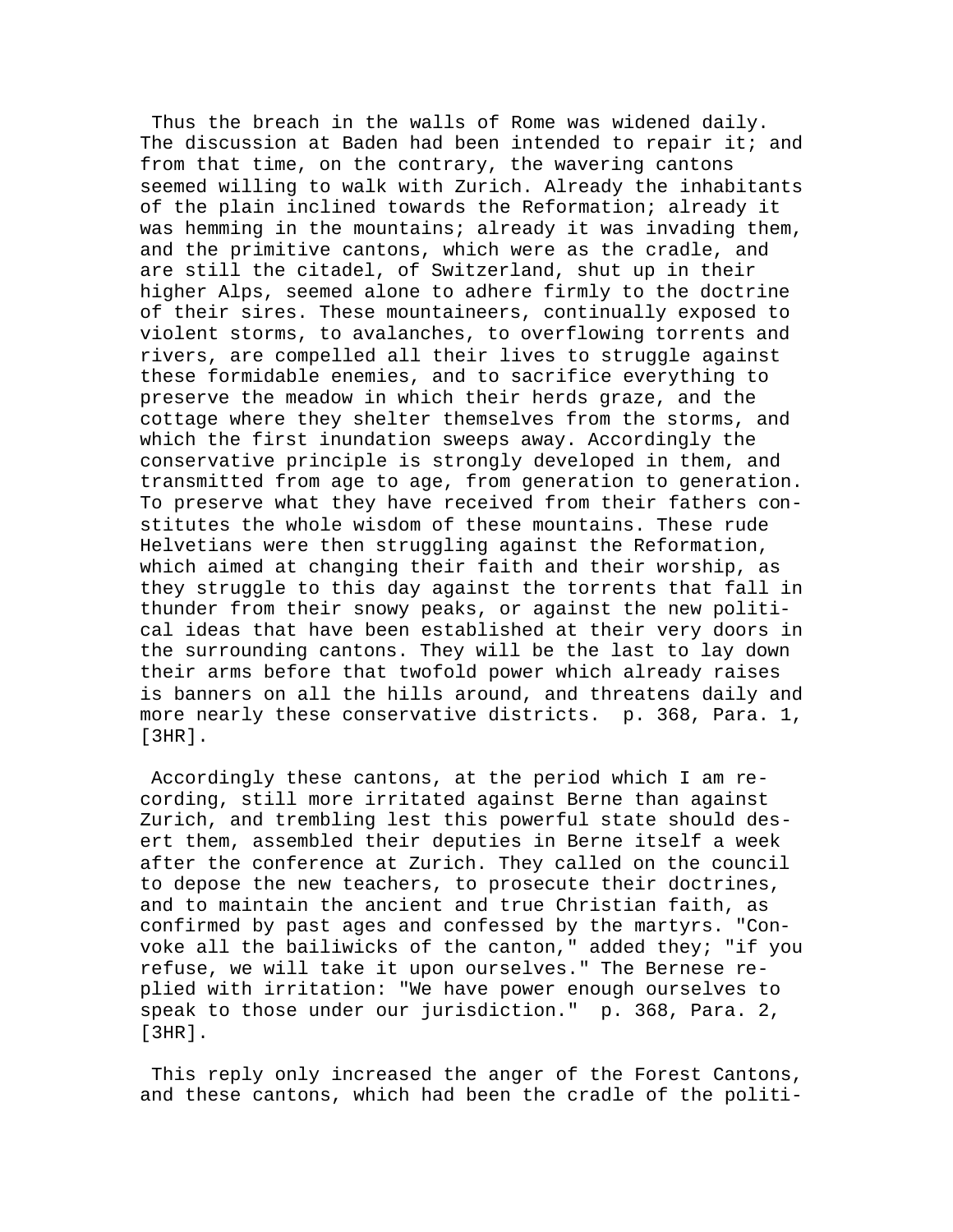cal freedom of Switzerland, alarmed at the progress of religious liberty, began to seek, even from without, for allies to destroy it. To combat the enemies of foreign service, that foreign service might reasonably be resorted to; and if the oligarchy of Switzerland could not suffice alone, was it not natural to have recourse to the princes, their allies? In fact, Austria, who had found it impossible to maintain her own authority in the confederation, was ready to interfere to strengthen the power of Rome. Berne learned with dismay that Ferdinand, brother of Charles V, was making preparations against Zurich and all those who adhered to the Reformation. \* p. 369, Para. 1, [3HR].

 \* Berne to Zurich, Monday after Misericorde. Kirchhoff. B. Haller, p. 85. p. 369, Para. 2, [3HR].

 Circumstances were becoming more critical. A succession of events, more or less unfortunate, the excesses of the fanatics, the disputes with Luther on the Eucharist, and others besides, appear to have seriously compromised the Reformation in Switzerland. The discussion at Baden had disappointed the hopes of the papal party, and the sword they had brandished against their adversaries had broken in their hands; but this had only increased their vexation and anger, and they were preparing for a fresh effort. Already the imperial power itself was beginning to move; and the Austrian bands which had been routed in the defiles of Morgarten and on the heights of Sempach, were ready to enter Switzerland with colors flying, to re-establish the tottering power of Rome. The moment was critical; it was no longer possible to halt between two opinions, and be neither "muddy nor clear." Berne and other cantons, which had long hesitated, were now to come to a decision. They must either promptly return to the Papacy, or take their stand with fresh courage under the banners of Christ. p. 369, Para. 3, [3HR].

 A Frenchman from the mountains of Dauphiny, William Farel by name, at this time gave a powerful impulse to Switzerland, decided the Reformation of Roman Helvetia, still immersed in deep slumber, and thus turned the balance throughout the whole confederation in favor of the new doctrines. Farel arrived on the field of battle like those fresh troops which, when the issue of the contest hangs in the balance, rush into the thickest of the fight and decide the victory. He prepared the way in Switzerland for another Frenchman, whose austere faith and commanding genius were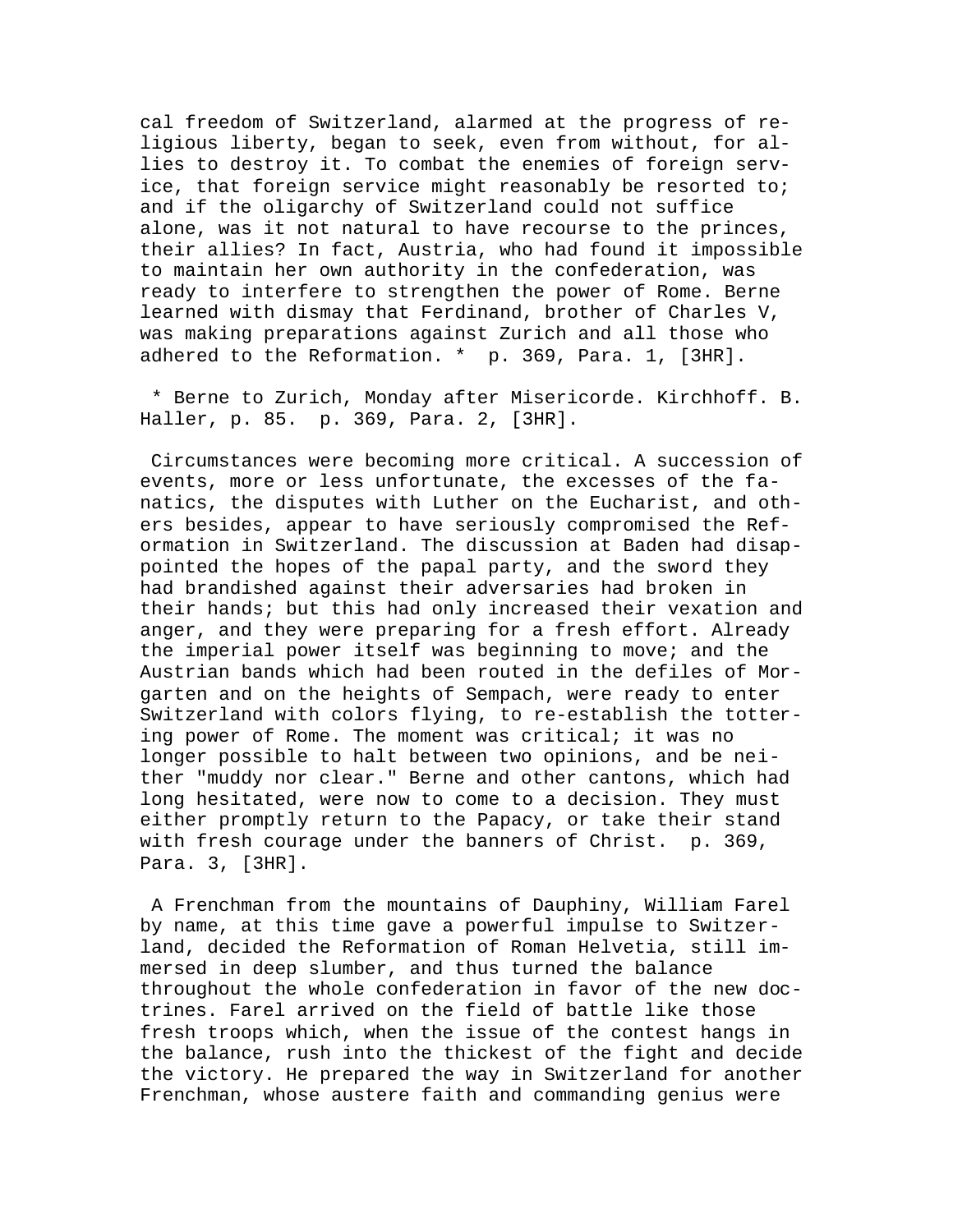to put a finishing hand to the Reformation, and make the work complete. By means of these illustrious men, France took her part in that vast commotion which agitated Christian society. It is now time that we should turn our eyes towards that country. p. 370, Para. 1, [3HR].

BOOK 12 The FRENCH. 1500-1526. p. 371, Para. 1, [3HR].

 CHAPTER 1 --- Universality of Christianity -- Enemies of the reform in France -- Heresy and persecution in Dauphiny -- A country mansion -- The Farel family -- Pilgrimage to the holy cross -- Immorality and superstition -- William desires to become a student. p. 371, Para. 2, [3HR].

 Universality is one of the essential characteristics of Christianity. It is not so with human religions. They are adapted to a certain people, and to the degree of cultivation they have attained; they keep these nations stationary, or if by any extraordinary circumstance the people attain a fuller growth, their religion is left behind, and by that means becomes useless to them. p. 371, Para. 3, [3HR].

 There has been an Egyptian, a Grecian, a Latin, and even a Jewish religion; Christianity is the only religion of mankind. p. 371, Para. 4, [3HR].

 Its starting point in man is sin; and this is a characteristic not peculiar to any one race, but is the heritage of every human being. Hence the gospel, as satisfying the universal and most elevated wants of our nature, is received as coming from God by the most barbarous and by the most civilized nations. It does not, like the religions of antiquity, deify national peculiarities; but it does not destroy them as modern cosmopolitism would do. It does better; it sanctifies, ennobles, and raises them to a holy unity by the new and living principle it communicates to them. p. 371, Para. 5, [3HR].

 The introduction of Christianity into the world has wrought a great revolution in history. Until then, there had only been a history of nations; now there is a history of mankind; and the idea of a universal education of the human race, accomplished by Jesus Christ, has become the historian's compass, the clue to history, and the hope of the nations. p. 371, Para. 6, [3HR].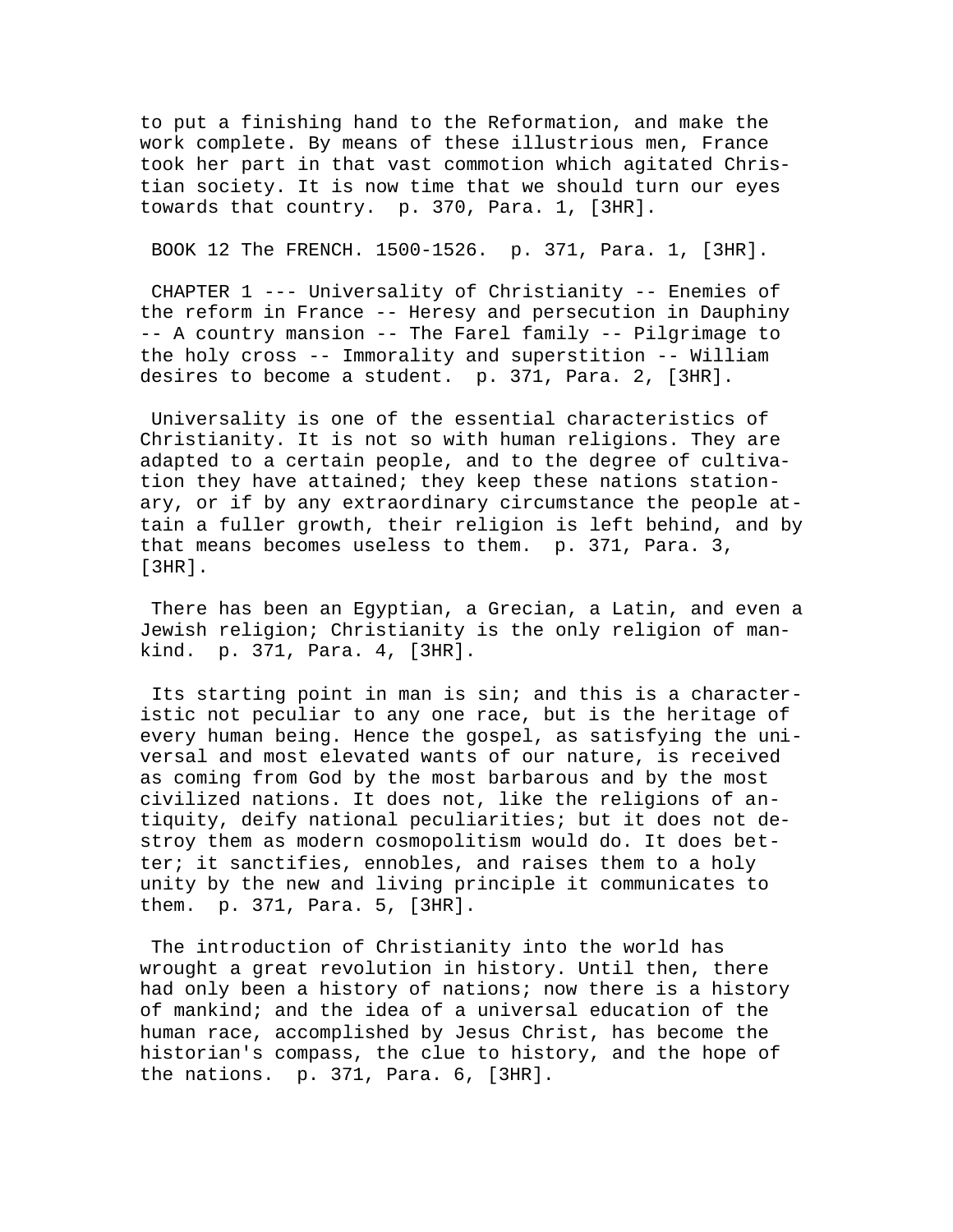But Christianity exerts its influence not only on all nations, but also on every period of their history. p. 372, Para. 1, [3HR].

 At the moment of its appearance, the world was like a torch about to become extinct, and Christianity rekindled it with fire from heaven. p. 372, Para. 2, [3HR].

 Subsequently, the barbarian tribes, having rushed upon the Roman empire, had shattered and confounded every thing; and Christianity, stemming that desolating torrent with the cross, subdued by it the savage children of the north, and gave society a new form. p. 372, Para. 3, [3HR].

 Yet an element of corruption already lay hid in the religion carried by courageous missionaries to those barbarous tribes. Their faith came from Rome almost as much as from the Bible. This element soon gathered strength; man everywhere substituted himself for God -- the essential characteristic of the Romish church; and a renovation of religion became necessary. This Christianity accomplished at the epoch of which we are treating. p. 372, Para. 4, [3HR].

 The history of the Reformation in the countries that we have hitherto surveyed has shown us the new doctrine rejecting the extravagances of enthusiasts and of the new prophets; but in the country towards which we now turn our attention, infidelity is the shoal which it has to encounter. Nowhere had bolder protests been made against the superstitions and abuses of the church: nowhere had there been a more striking development of a certain love of learning, independent of Christianity, which often ends in irreligion. France carried in her bosom two reformations at the same time -- the one of man, the other of God. "Two nations were in her womb, and two manner of people were to be separated from her bowels." Genesis 25:23. p. 372, Para. 5, [3HR].

 In France, the Reformation had to combat not only with infidelity as well as superstition, but there was a third antagonist which it had not yet encountered, at least in such force, among the people of German origin: this was immorality. The scandals in the church were very great; debauchery sat on the throne of Francis I and Catherine de Medicis; and the austere virtues of the reformers irritated these "Sardanapaluses." \* Everywhere, no doubt, but especially in France, the Reformation was of necessity not only doctrinal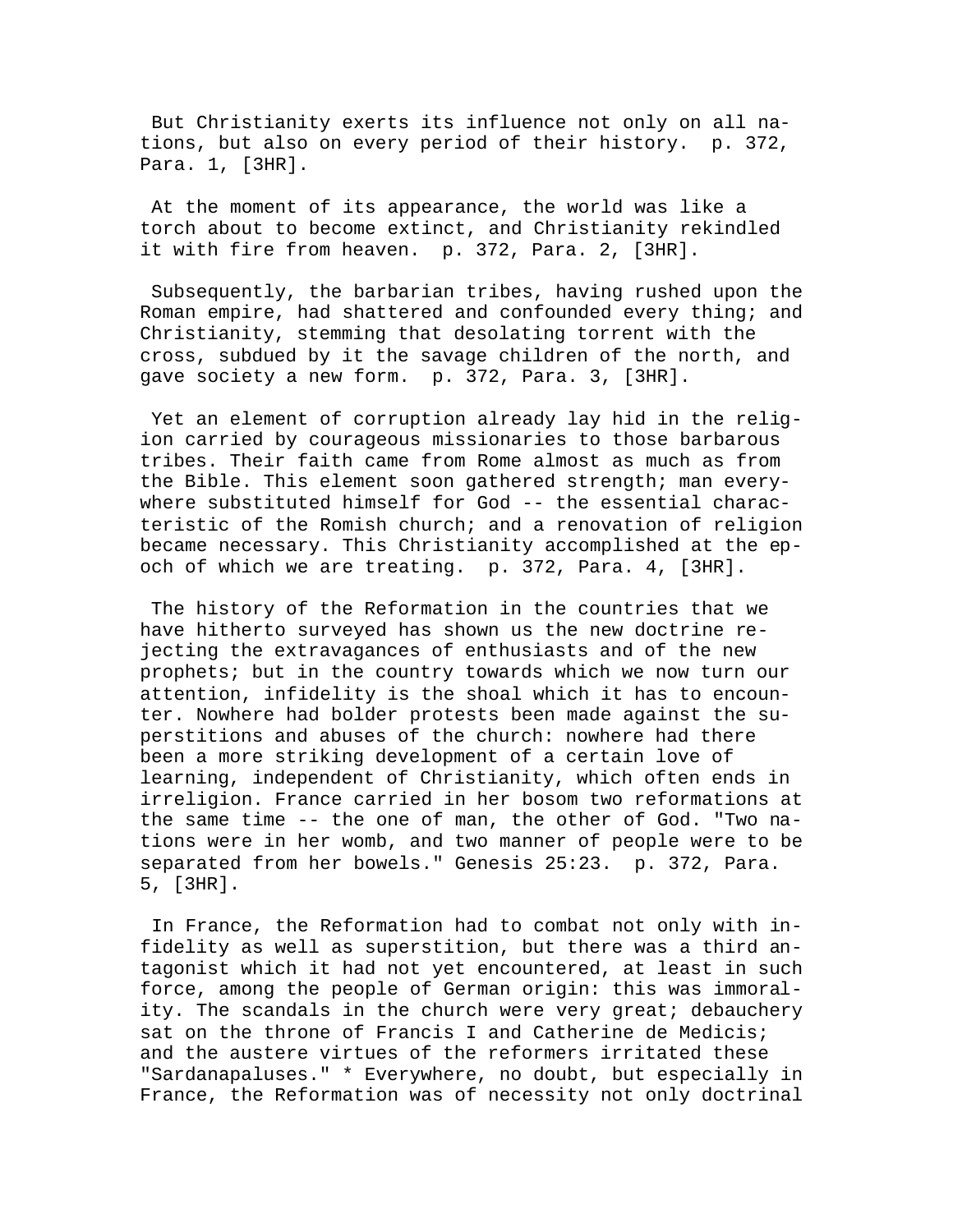and ecclesiastical, but moral also. p. 372, Para. 6, [3HR].

 \* Sardanapalus (Henry II.) Inter scorta. Calvin's Epp. MS. p. 372, Para. 7, [3HR].

 Those violent enemies which the Reformation encountered simultaneously in France, gave it a character altogether peculiar. Nowhere did it so often dwell in dungeons, or so much resemble primitive Christianity in faith, in charity, and in the number of its martyrs. If, in the countries of which we have hitherto spoken, the Reformation was more glorious by its triumphs, in that which is now to engage our attention, it was still more so by its defeats. If elsewhere it could point to thrones and sovereign councils, here it might point to scaffolds and "hill-side" meetings. Whoever knows what constitutes the true glory of Christianity upon earth, and the features that assimilate it to its Head, will study with a livelier feeling of respect and love the often blood-stained history that we now proceed to relate. p. 373, Para. 1, [3HR].

 The majority of the men who have afterwards glittered on the stage of the world were born in the provinces where their minds first began to expand. Paris is a tree that presents many flowers and fruits to the eye, but whose roots spread far and wide into the bosom of the earth, to draw from thence the nutritious juices which they transform. The Reformation also followed this law. p. 373, Para. 2, [3HR].

 The Alps, which beheld bold and Christian men spring up in every canton and almost in every valley of Switzerland, were destined in France also to cover with their lengthened shadows the infancy of some of the first reformers. For ages they had guarded the treasure more or less pure in their high valleys, among the inhabitants of the Piedmontese districts of Luzerne, Angrogne, and La Peyrouse. The truth, which Rome could not reach there, had spread from these valleys to the other side of these mountains, and along their base to Provence and Dauphiny. p. 373, Para. 3, [3HR].

 The year after the accession of Charles VIII, son of Louis XI, a sickly and timid child, Innocent VIII had assumed the pontifical tiara, 1484. He had seven or eight sons by different mothers; and hence, according to an epigram of the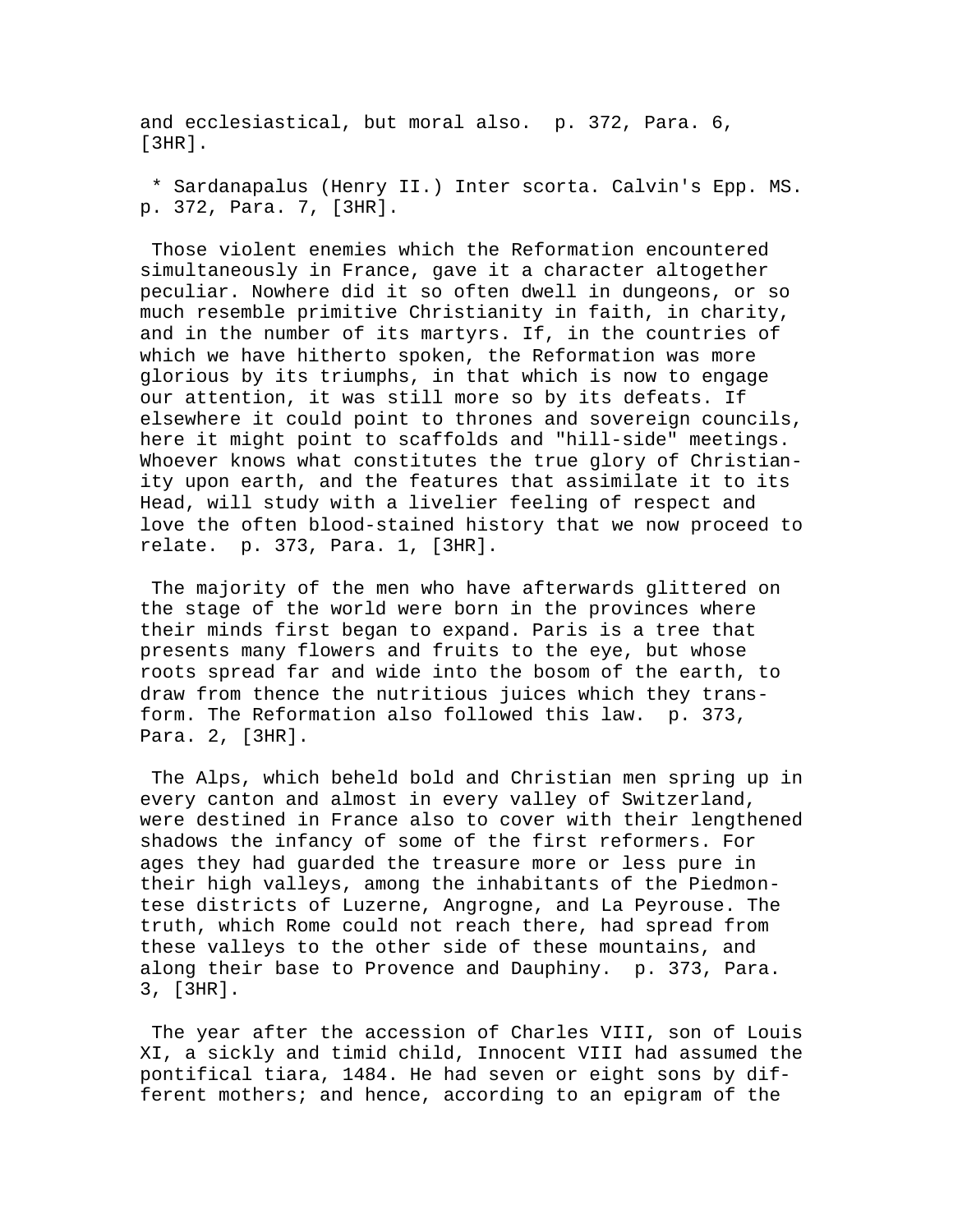times, Rome unanimously saluted him with the name of father. \* p. 374, Para. 1, [3HR].

 \* Octo nocens pueros genuit totidemque puellas. Hunc merito poterit dicere Roma Patrem. p. 374, Para. 2, [3HR].

 There was at that time on all the slopes of the Dauphinese Alps, and along the banks of the Durance, a new growth of the old Waldensian opinions. "The roots," says an old chronicler, "were continually putting forth new shoots in every direction." \* Bold men called the Roman church the church of devils, and maintained that it was as profitable to pray in a stable as in a church. p. 374, Para. 3, [3HR].

 \* In Ebredunensi archiepiscopatu veteres Waldensium. Haereticorum fibrae repullularunt. Raynald, Annales Eccles. Ad ann. 1487. p. 374, Para. 4, [3HR].

 The priests, the bishops, and the Roman legates uttered a cry of alarm, and on the 5th kalends of May, -- 27th of April, 1487, Innocent VIII, the father of the Romans, issued a bull against these humble Christians. "To arms," said the pontiff, "and trample these heretics under foot as venomous serpents." \* p. 374, Para. 5, [3HR].

 \* Armis insurgant, eosque veluti aspides venenosos..conculcent. Bull of Innocent VIII. Preserved at Cambridge. Leger, 2. 8. p. 374, Para. 6, [3HR].

 At the approach of the legate, followed by an army of eighteen thousand men and a number of volunteers, who wished to share the spoils of the Waldenses, the latter abandoned their houses and took refuge in the mountains, caverns, and clefts of the rocks, as the birds flee for shelter when the storm begins to lower. Not a valley, nor a wood, nor a rock, escaped their persecutors; everywhere in this part of the Alps, and particularly on the Italian side, these poor disciples of Christ were hunted down like beasts of prey. At last the pope's satellites were worn out; their strength was exhausted, their feet could no longer scale the steep retreats of the "heretics," and their arms refused to strike. p. 374, Para. 7, [3HR].

 In these alpine districts, then disturbed by Romish fanaticism, three leagues from the ancient town of Gap, \* in the direction of Grenoble, not far from the flowery turf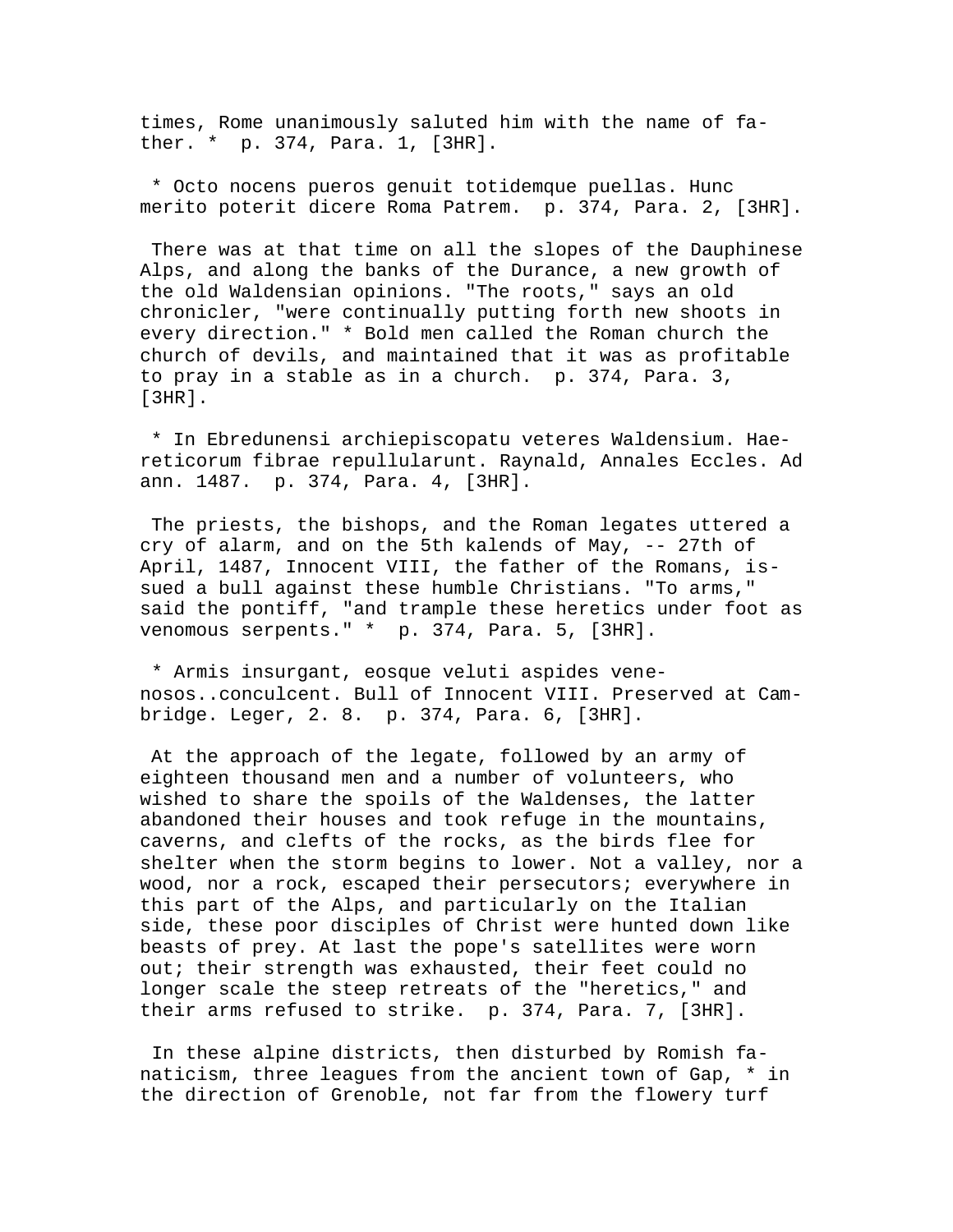that clothes the table-land of Bayard's mountain, at the foot of the Aiguille and near the pass of Glaize, towards the place where the Buzon takes its rise, stood and still stands a group of houses, half hidden by the surrounding trees, and which bears the name of Farel, or, in the dialect of the country, Fareau. \*\* On an extensive terrace raised above the neighboring cottages might be seen a house of that class which is denominated Gentilhommiere, a manorhouse. It was surrounded by an orchard which led to the village. Here, in these days of trouble, dwelt a noble family of established piety, known by the name of Farel. \*\*\* In 1489, the very year in which the Papacy was employing its severest measures in Dauphiny, was born in this modest mansion a son who received the name of William. Three brothers, Daniel, Walter, and Claude, and one sister, grew up with William, and shared his sports on the banks of the Buzon and at the foot of the Bayard. p. 375, Para. 1, [3HR].

 \* Chief town of the Hautes Alpes. \*\* Revue du Dauphine, July 1837, p. 35. As you go from Grenoble to Gap, a quarter of an hour's journey beyond the last post-house, and about a stone's throw to the right of the high-road, may be seen the village of the Farels. The site of the house inhabited by Farel's father is still shown. It is now occupied only by a cottage, but from its dimensions it may be seen that it could not have belonged to an ordinary house. The present inhabitant bears the name of Farel. I am indebted for this information to M. Blanc, pastor of Mens. \*\*\* Gulielmum Farellum, Delphinatem, nobili familia ortum. Beae Icones. Calvin, writing to Cardinal Sadolet, sets off Farel's disinterestedness sorti de si noble maison -- sprung from so noble a family. Opuscula, p. 148. p. 375, Para. 2, [3HR].

 There William's childhood and early youth were passed. His parents were among the most devoted servants of the Papacy. "My father and mother believed everything," he tells us himself; \* "and accordingly they brought up their children in all the observances of Romish devotion." p. 375, Para. 3, [3HR].

 \* Du vray usage de la croix, par Guillaume Farel, p. 237. p. 375, Para. 4, [3HR].

 God had bestowed rare qualities on William Farel, such as were fitted to give him a great ascendency over his fellows. Possessing a penetrating mind and lively imagination,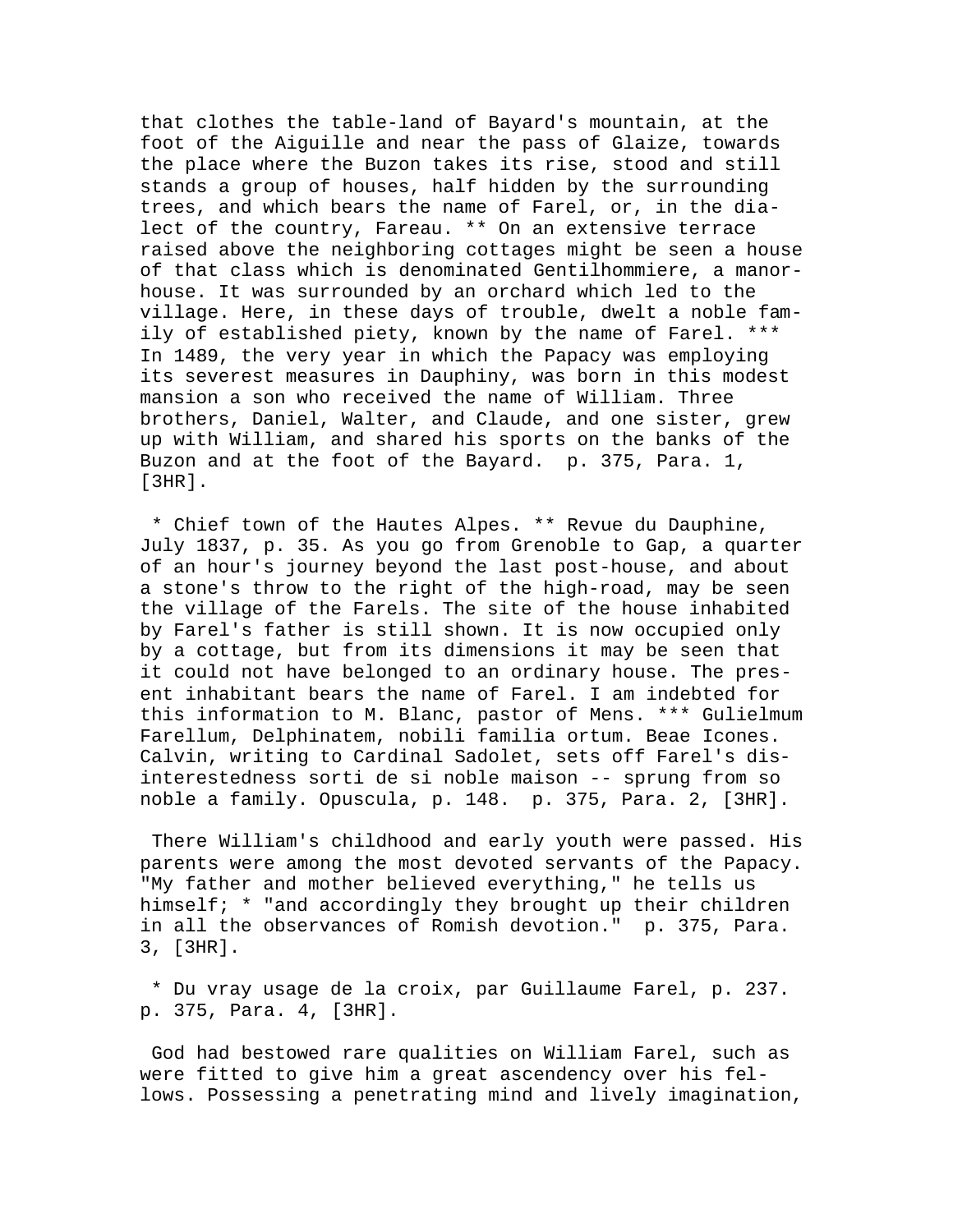sincere and upright, having a greatness of soul that never allowed him, at whatever risk, to betray the convictions of his heart, he was remarkable also for ardor, fire, indomitable courage, and daring, which never shrunk from any obstacle. But, at the same time, he had all the defects allied to these qualities; and his parents were often compelled to check his impetuosity. p. 376, Para. 1, [3HR].

 William threw himself with his whole soul into the superstitious habits of his credulous family. "I am horrorstruck," said he, "when I consider the hours, the prayers, and the divine honors, which I myself have offered and caused others to offer to the cross and other such things." \* p. 376, Para. 2, [3HR].

 \* Du vray usage de la croix, par Guillaume Farel, p. 232. p. 376, Para. 3, [3HR].

 Four leagues to the south of Gap, near Tallard, in a hill that rises above the impetuous stream of the Durance, was a place in great repute, named Sainte Croix -- the holy cross. William was only seven or eight years old when his father and mother resolved to take him thither on a pilgrimage. \* "The cross in that place," they told him, "is made of the very wood on which Christ was crucified." p. 376, Para. 4, [3HR].

 \* J'estoye fort petit et a peine je savoye lire. Ibid. p. 237. Le premier pelerinage auquel j'ay este a este a la saincte croix. Ibid. p. 233. p. 376, Para. 5, [3HR].

 The family began their journey, and at last reached the highly venerated cross, before which they all fell prostrate. After gazing for a time on the sacred wood and the copper of the cross, the latter being made, as the priest told them, of the basin in which Christ washed his apostles' feet, the pilgrims turned their eyes to a small crucifix attached to the cross: "When the devils send us hail and thunder," continued the priest, "this crucifix moves about so violently, that it seems to get loose from the cross, as if desirous of running at the devil, and it continues throwing out sparks of fire against the storm; if it were not for this, nothing would be left upon earth." \* p. 376, Para. 6, [3HR].

\* Ibid. p. 235-239. p. 376, Para. 7, [3HR].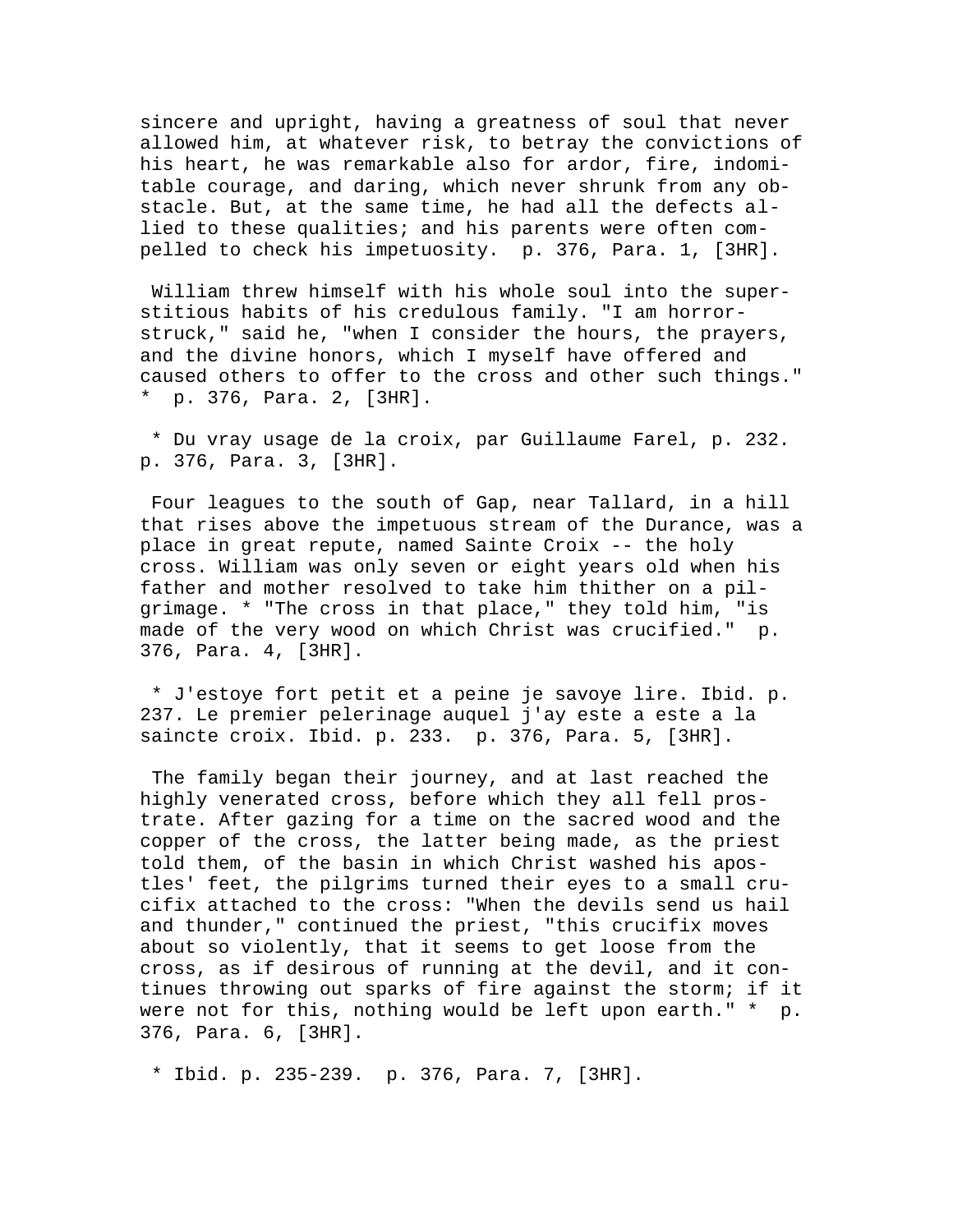The pious pilgrims were deeply moved by the account of these wonderful prodigies. "No one," continued the priest, "sees or knows aught of these things except myself and this man." The pilgrims turned their heads, and saw a strangelooking person standing near them. "It was frightful to look at him," said Farel. \* White scales covered the pupils of his eyes, "whether they were there in reality, or Satan only made them appear so." This extraordinary man, whom the incredulous denominated "the priest's wizard," on being appealed to by the latter, immediately replied that the prodigy was true. \*\* p. 377, Para. 1, [3HR].

 \* Du vray usage de la croix, par Guillaume Farel, p. 237. \*\* Ibid. p. 238. p. 377, Para. 2, [3HR].

 A new episode completed the picture by mingling a suspicion of criminal disorders with these superstitions. "There came up a young woman, intent on other devotion than that of the cross, carrying her infant wrapped in a cloth. Then the priest went up, took hold of the woman and child, and led them into the chapel. I may safely assert, that never did dancer take a woman and lead her out more lovingly than he did. But such was our blindness, that neither their looks nor their gestures, even when they had behaved in an unseemly manner before us, appeared otherwise than good and holy. It was clear that the woman and my gallant of a priest understood the miracle thoroughly, and made it a cover to their intercourse." \* p. 377, Para. 3, [3HR].

\* Ibid. 235. p. 377, Para. 4, [3HR].

 Such a faithful picture of religion and morals in France at the commencement of the Reformation. Morality and belief were alike poisoned, and both required a powerful renovation. The greater the value attached to external works, the farther men were removed from sanctification of heart; dead ordinances had been everywhere substituted for a Christian life, and a strange but not unnatural union had taken place between the most scandalous debauchery and the most superstitious devotion. Theft had been committed before the altar, seduction practiced in the confessional, poison mingled with the consecrated elements, adultery perpetrated at the foot of the cross. Superstition, by destroying belief, had destroyed morality. p. 377, Para. 5, [3HR].

 There were, however, numerous exceptions in the Christianity of the middle ages. Even a superstitious faith might be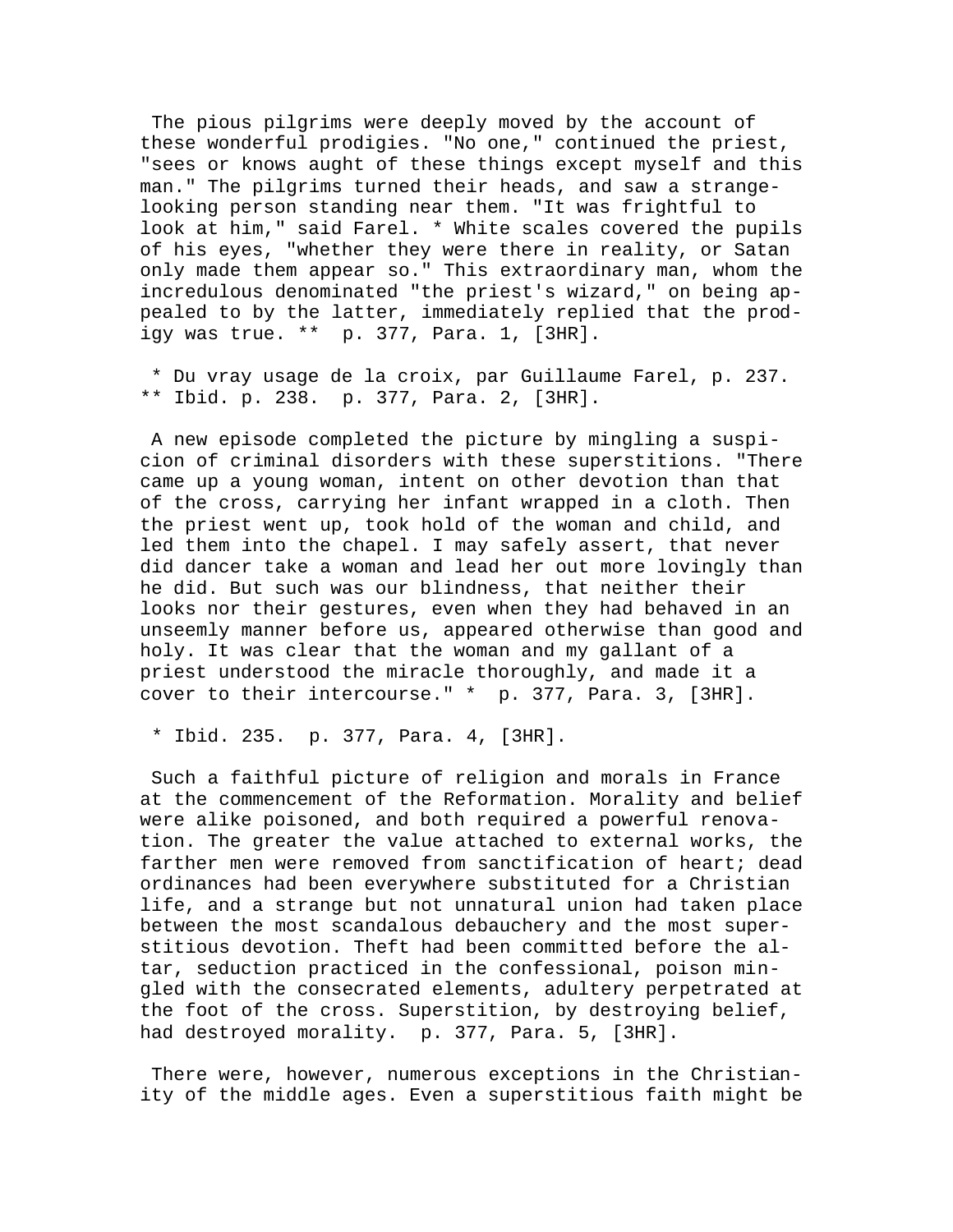sincere, and of this William Farel is an example. The same zeal that afterwards urged him to travel to so many different places to spread the knowledge of Jesus Christ was at this time attracting him wherever the church exhibited a miracle or claimed any adoration. Dauphiny had its seven wonders, which long possessed the power of striking the imagination of the people. \* But the beauties of nature that surrounded him had also their influence in raising his soul to the Creator. p. 378, Para. 1, [3HR].

 \* The burning spring, the cisterns of Sassenage, the manna of Briangon, etc. p. 378, Para. 2, [3HR].

 The magnificent chain of the Alps, those summits covered with eternal snow -- those vast rocks, here rearing their sharp peaks to heaven, there stretching their immense and jagged ridges high above the clouds, as if an island was suspended in the air; all these wonders of creation, which were at this time elevating the soul of Ulrich Zwingle in the Tockenburg, were appealing also in mute but powerful language to the heart of William Farel among the mountains of Dauphiny. He thirsted for life, for knowledge, and for light; he aspired to be something great; he asked permission to study. p. 378, Para. 3, [3HR].

 This was a great blow to his father, who thought that a young noble ought to know nothing beyond his rosary and his sword. At this time fame was trumpeting the prowess of a young countryman of William Farel's, a Dauphinese like himself, named Du Terrail, but better known as Bayard, who at the battle of the Tar, on the other side of the Alps, had just given a signal display of courage. "Such sons," it was observed, "are like arrows in the hand of a strong man. Blessed is the man that hath his quiver full of them." Accordingly, Farel's father opposed the taste which William manifested for learning. But the young man was not to be shaken. God destined him for nobler conquests than those of Bayard. He persevered in his entreaties, and the old gentleman gave way at last. \* p. 378, Para. 4, [3HR].

 \* Cum a parentibus vix impetrassem ad literas concessum. Farel, Natali Galeoto, 1527. MS. Letters belonging to the consistory of Neufchatel. p. 378, Para. 5, [3HR].

 Farel immediately applied to study with surprising ardor. The masters whom he found in Dauphiny were of little help to him, and he had to contend with bad methods and the in-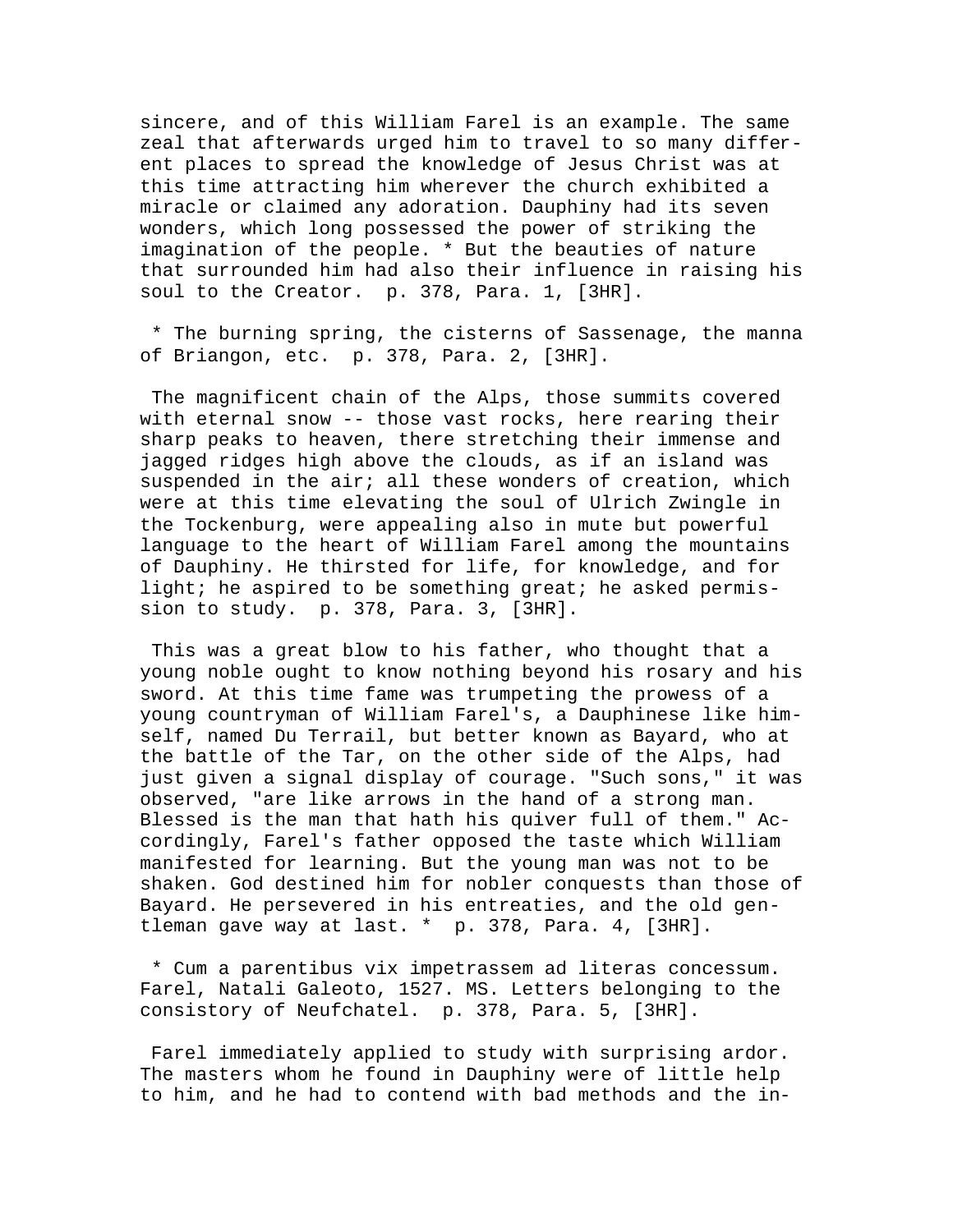capability of his teachers. \* These difficulties excited instead of discouraging him, and he soon surmounted these obstacles. His brothers followed his example. Daniel afterwards entered on the career of politics, and was employed in important negotiations concerning religion. \*\* Walter gained the entire confidence of the count of Furstemberg. p. 379, Para. 1, [3HR].

 \* A praeceptoribus praecipue in Latina lingua ineptissimis institutus. Farelli Epist. \*\* Vie de Farel. MS. At Geneva. p. 379, Para. 2, [3HR].

 Farel, eager in the pursuit of knowledge, having learned all that could be acquired in his province, turned his eyes elsewhere. The renown of the university of Paris had long filled the Christian world. He desired to see "this mother of all learning, this true lamp of the church which never knew eclipse, that clear and polished mirror of the faith, dimmed by no cloud, and spotted by no touch." \* He obtained the permission of his parents, and set out for the capital of France. p. 379, Para. 3, [3HR].

 \* Universitatem Parisiensem matrem omnium scientis rum.... speculum fidei torsum et politum.... Prima Apellat. Universit. An. 1396. Buloeus, 4. p. 806. p. 379, Para. 4, [3HR].

 CHAPTER 2 --- Louis XII and the assembly of Tours -- Francis and Margaret -- Learned men -- Lefevre -- His courses at the university -- Meeting between Lefevre and Farel -- Farel's hesitation and researches -- First awakening -- Lefevre's prophecy -- Teaches justification by faith -- Objections -- Disorder of the colleges -- Effects on Farel -- Election -- Sanctification of life. p. 380, Para. 1, [3HR].

 One day in the year 1510, or shortly after, the young Dauphinese arrived in Paris. The province had made him an ardent follower of the Papacy; the capital was to make him something very different. In France the Reformation was not destined to go forth, as in Germany, from a small city. All the movements that agitate the people proceed from the metropolis. A concurrence of providential circumstances made Paris, at the beginning of the sixteenth century, a focus whence a spark of life might easily escape. The young man from the neighborhood of Gap, who arrived there humble and ignorant, was to receive that spark in his heart, and many others. p. 380, Para. 2, [3HR].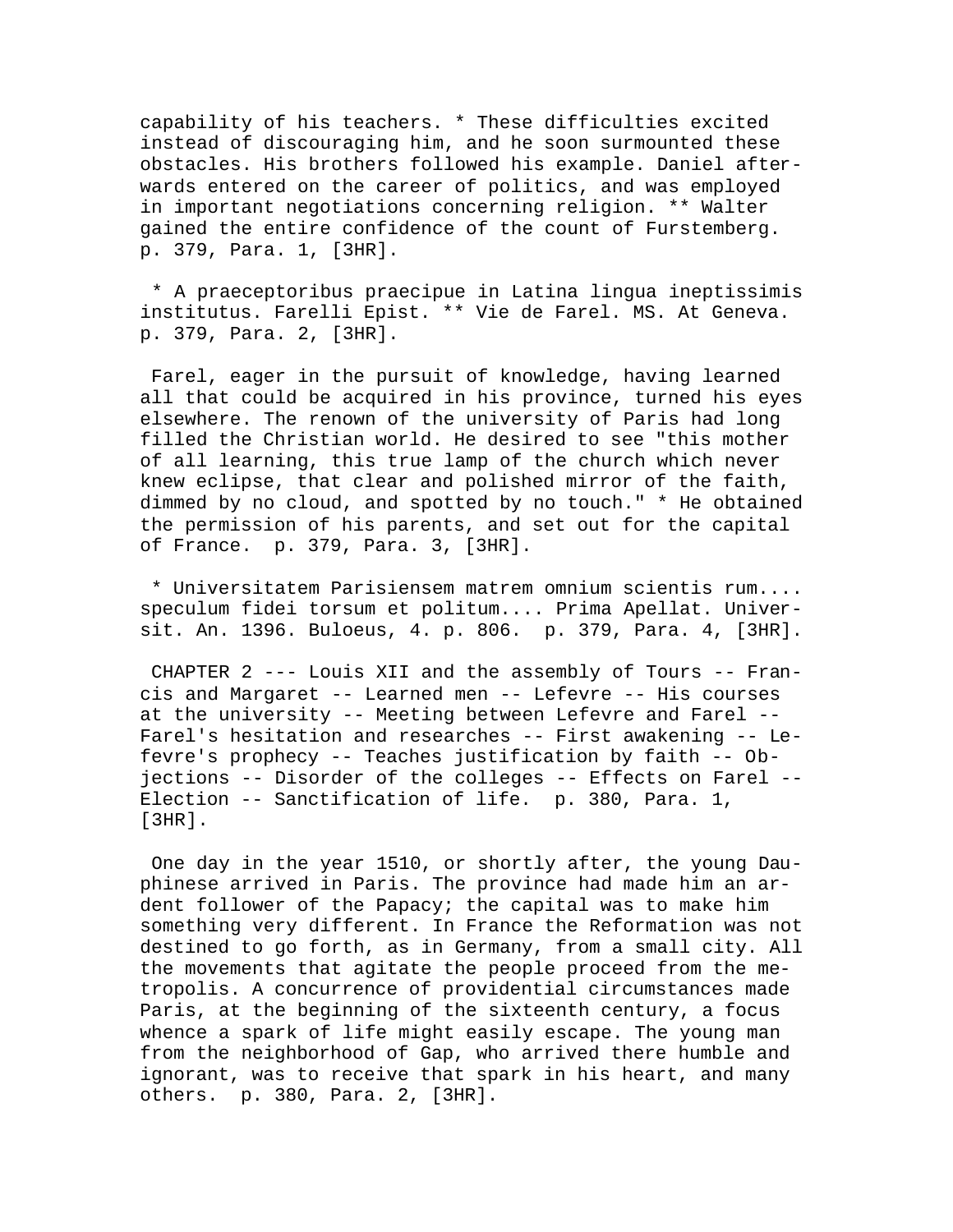Louis XII, the father of his people, had just convoked the representatives of the French clergy to meet at Tours. This prince seems to have anticipated the times of the Reformation; so that had this great revolution taken place during his reign, the whole of France might have become protestant. The assembly of Tours had declared that the king possessed the right of waging war on the pope, and of enforcing the decrees of the Council of Basle. These measures were the object of general conversation in the colleges, the city, and the court; and must have made a deep impression on the mind of young Farel. p. 380, Para. 3, [3HR].

 Two children were then growing up in the court of Louis XII. One was a prince of tall stature, striking features, who showed little moderation in his character, and followed blindly wherever his passions led him; so that the king was in the habit of saying: "That great boy will spoil all." \* This was Francis of Angouleme, duke of Valois, and cousin to the king. Boisy, his tutor, had taught him, however, to honor literature. p. 380, Para. 4, [3HR].

\* Mezeray, vol. 4. 127. p. 380, Para. 5, [3HR].

 By the side of Francis was his sister Margaret, his senior by two years, "a princess," says Brantome, "of great mind and ability, both natural and acquired." \* Accordingly, Louis had spared no pains in her education, and the most learned men in the kingdom hastened to acknowledge her as their patroness. p. 381, Para. 1, [3HR].

 \* Brant., Dames illustres, p. 331. p. 381, Para. 2, [3HR].

 Already, indeed, a group of illustrious men surrounded these two Valois. William Budoeus, a man giving the run to his passions, fond of the chase, living only for his hawks, his horses, and his hounds, on a sudden, at the age of twenty-three, had stopped short, sold his hunting train, and applied himself to study with the zeal he had formerly displayed in scouring the fields and forests with his dogs; \* the physician Cop, Francis Vatable, whose knowledge of Hebrew was admired by the Jews themselves; James Tusan, a celebrated Hellenist; and many others, encouraged by Stephen Poncher, bishop of Paris, by Louis Ruze, the civil lieutenant, and by Francis de Luynes, and already protected by the two young Valois, resisted the violent attacks of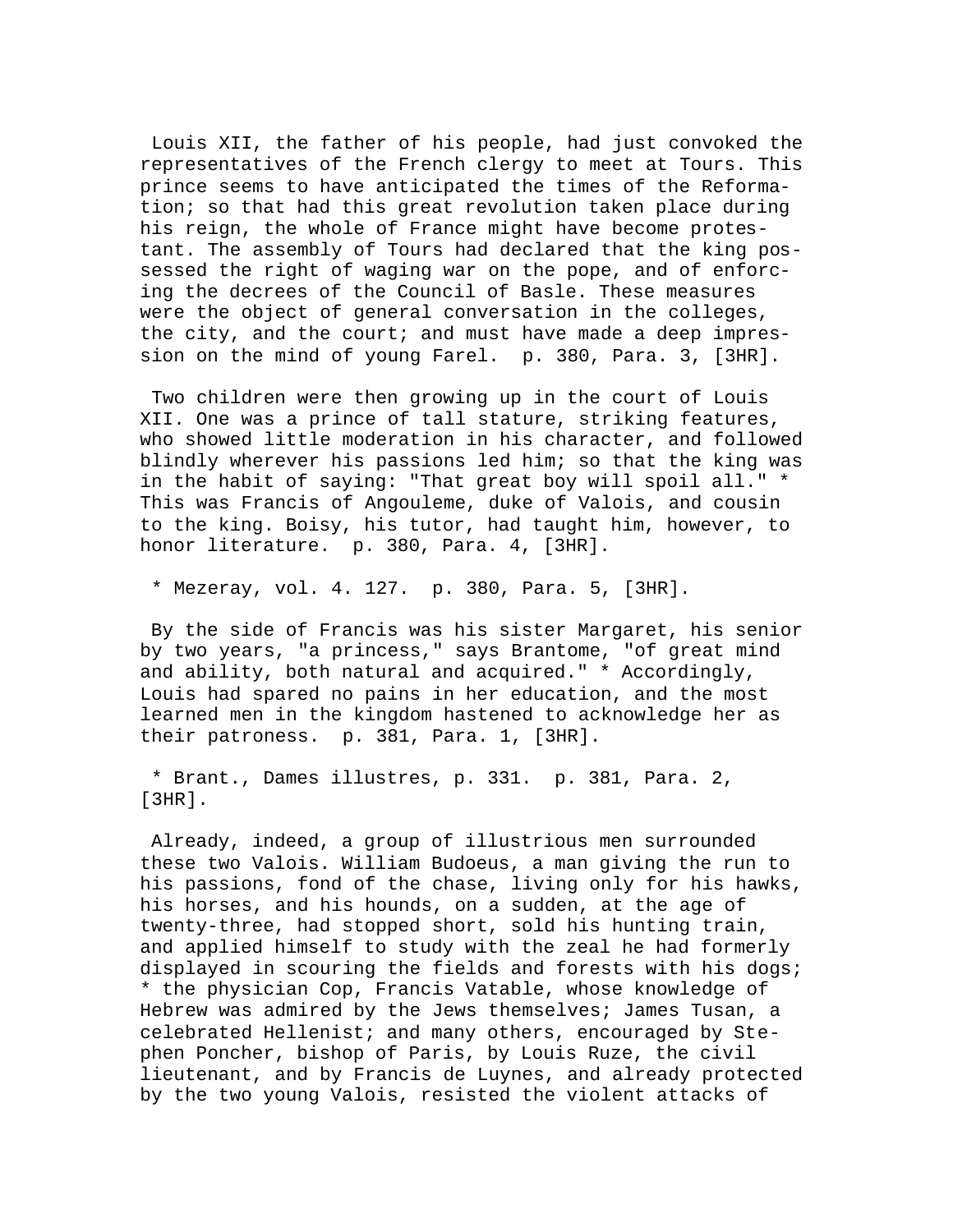the Sorbonne, who looked upon the study of Greek and Hebrew as the most deadly heresy. At Paris, as in Germany and Switzerland, the restoration of sound doctrine was to be preceded by the revival of letters. But in France the hands that thus prepared the materials were not destined to construct the edifice. p. 381, Para. 3, [3HR].

 \* His wife and sons came to Geneva in 1540, after his death. p. 381, Para. 4, [3HR].

 Among all the doctors who then adorned the capital, was observed a man of very diminutive stature, of mean appearance, and humble origin, \* whose intellect, learning, and powerful eloquence had an indefinable attraction for all who heard him. His name was Lefevre; and he was born about 1455 at Etaples, a village in Picardy. He had received a rude, or as Theodore Beza calls it, a barbarous education; but his genius had supplied the want of masters; and his piety, learning, and nobility of soul, shone out with so much the brighter lustre. He had travelled much, and it would appear that his desire of acquiring knowledge had led him into Asia and Africa. \*\* As early as 1493, Lefevre, then doctor of divinity, was professor in the university of Paris. He immediately occupied a distinguished rank and, in the estimation of Erasmus, was the first. \*\*\* p. 381, Para. 5, [3HR].

 \* Homunculi unius neque genere insignis. Bezae Icones. \*\* In his Commentary on 2 Thessalonians 2, will be found a curious account of Mecca and its temple, furnished to him by some travellers. \*\*\* Fabro, viro quo vix in multis millibus reperias vel integriorem vel humaniorem, says Erasmus. Epp. p. 174. p. 381, Para. 6, [3HR].

 Lefevre saw that he had a task to perform. Although attached to the practices of the Romish church, he resolved to attack the barbarism then prevailing in the university; \* he began to teach the various branches of philosophy with a clearness hitherto unknown. He endeavored to revive the study of languages and learned antiquity. He went farther than this; he perceived that, as regards a work of regeneration, philosophy and learning are insufficient. Abandoning, therefore, scholasticism, which for so many ages had reigned supreme in the schools, he returned to the Bible, and revived in Christendom the study of the holy Scriptures and evangelical learning. He did not devote his time to dry researches, he went to the heart of the Bible. His elo-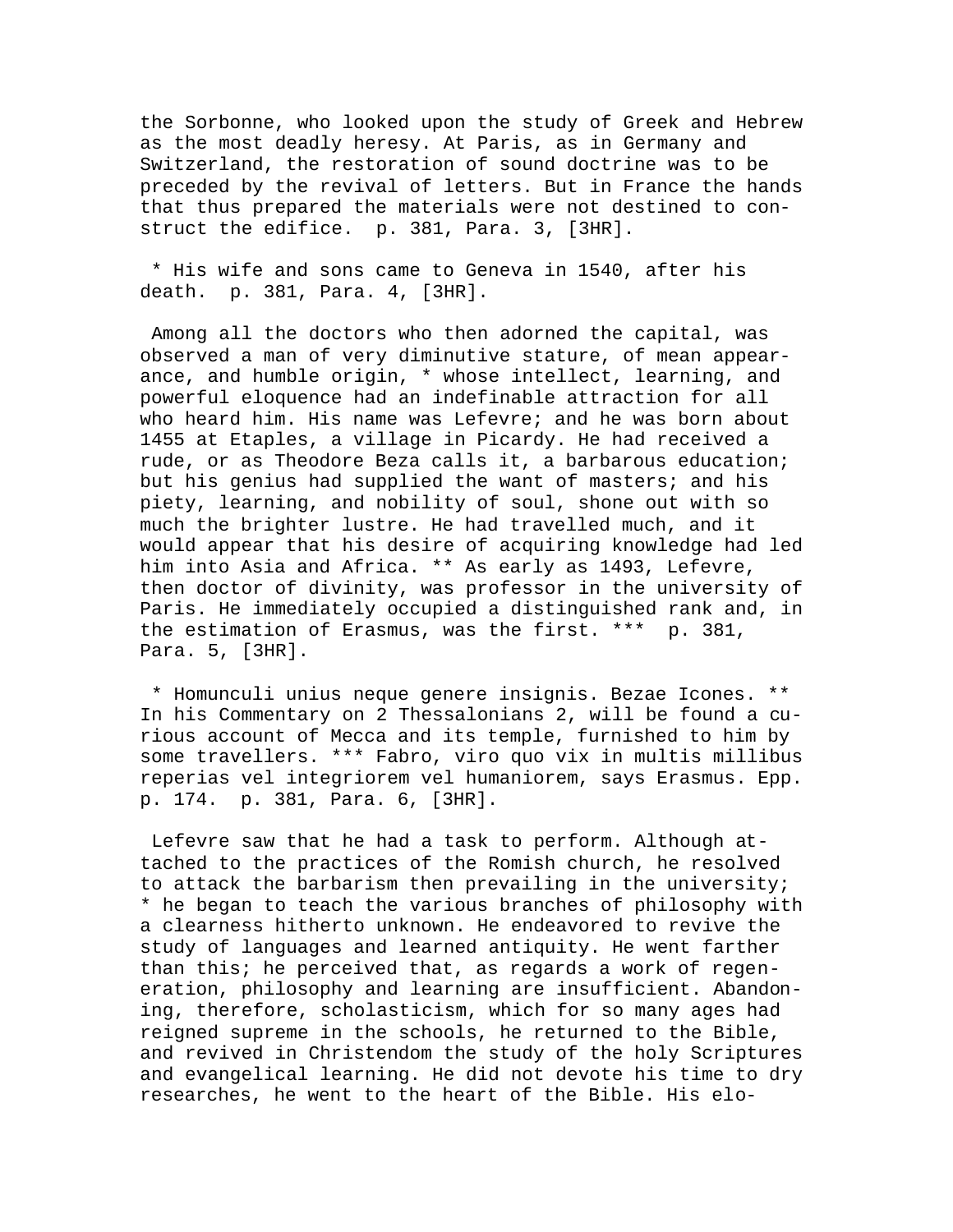quence, his candor, his amiability, captivated all hearts. Serious and fervent in the pulpit, he indulged in a sweet familiarity with his pupils. "He loves me exceedingly," wrote Glarean, one of their number, to his friend Zwingle. "Full of candor and kindness, he often sings, prays, disputes, and laughs at the follies of the world with me." \*\* Accordingly, a great number of disciples from every country sat at his feet. p. 382, Para. 1, [3HR].

 \* Barbariem nobilissimae academiae..incumbentem detrudi. Beza Icones. \*\* Supra modum me amat totus integer et candidus, mecum cantillat, ludit, disputat, ridet mecum. Zw. Epp. p. 26. p. 382, Para. 2, [3HR].

 This man, with all his learning, submitted with the simplicity of a child to every observance of the church. He passed as much time in the churches as in his study, so that a close union seemed destined to unite the aged doctor of Picardy and the young scholar of Dauphiny. When two natures so similar as these meet together, though it be within the wide circuit of a capital, they tend to draw near each other. In his pious pilgrimages, young Farel soon noticed an aged man, and was struck by his devotion. He prostrated himself before the images, and remained long on his knees, praying with fervor and devoutly repeating his hours. "Never," said Farel, "never had I seen a chanter of the mass sing it with greater reverence." \* This man was Lefevre. William Farel immediately desired to become acquainted with him; and could not restrain his joy when he found himself kindly received by this celebrated man. William had gained his object in coming to the capital. From that time his greatest pleasure was to converse with the doctor of Etaples, to listen to him, to hear his admirable lessons, and to kneel with him devoutly before the same shrines. Often might the aged Lefevre and his young disciple be seen adorning an image of the Virgin with flowers; and alone, far from all Paris, far from its scholars and its doctors, they murmured in concert the fervent prayers they offered up to Mary. \*\* p. 382, Para. 3, [3HR].

 \* Ep. De Farel a tous seigeurs, peuples et pasteurs. \*\* Floribus jubebat amarianum idolum, dum una soli murmuraremus preces Marianas ad idolum, ornari. Farel to Pellican, anno 1556. p. 382, Para. 4, [3HR].

 Farel's attachment to Lefevre was noticed by many. The respect felt towards the old doctor was reflected on his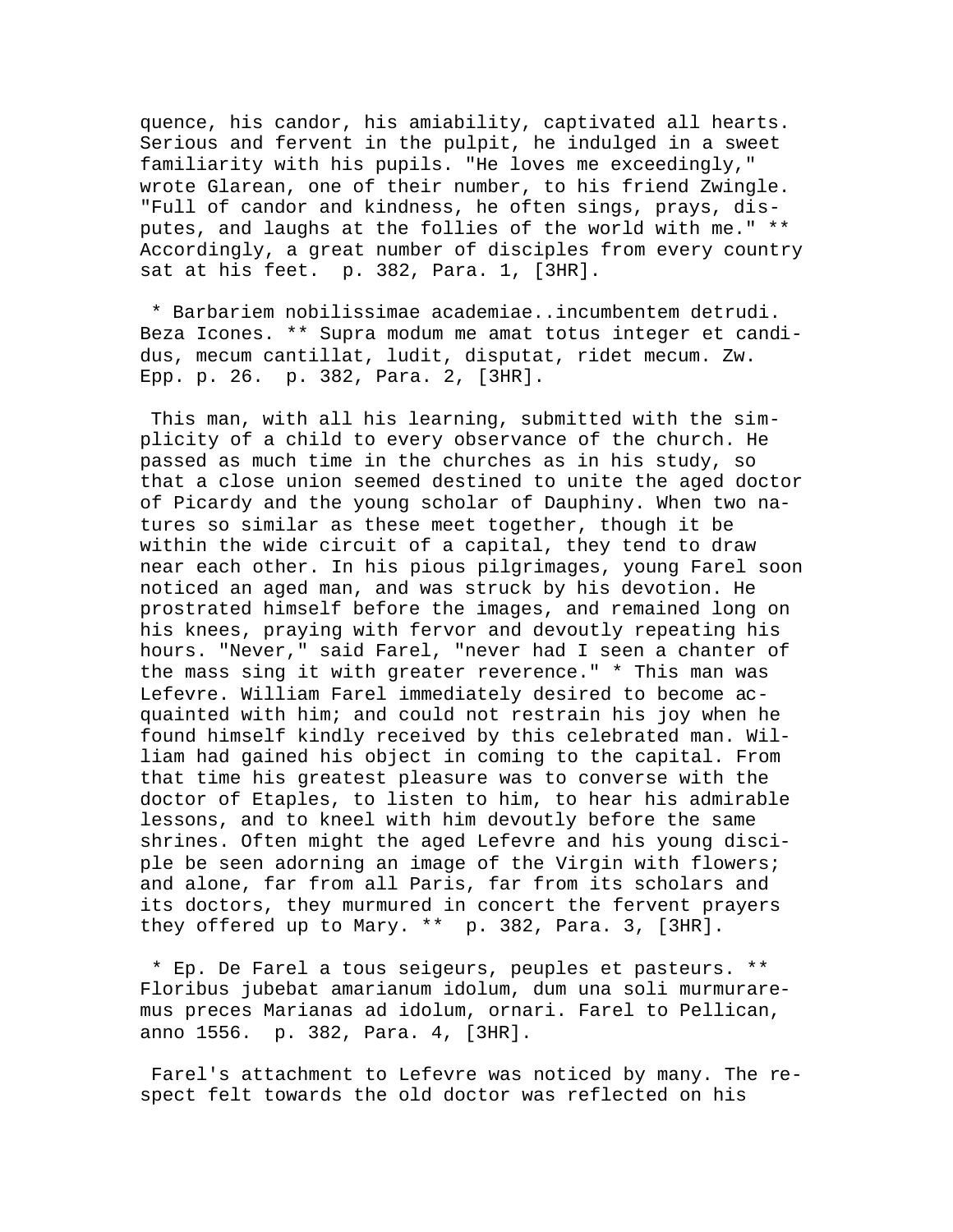young disciple. This illustrious friendship drew the Dauphinese from his obscurity. He soon acquired a reputation for zeal; and many devout rich persons in Paris intrusted him with various sums of money intended for the support of the poorer students. \* p. 383, Para. 1, [3HR].

\* Geneva MS. p. 383, Para. 2, [3HR].

 Some time elapsed ere Lefevre and his disciple arrived at a clear perception of the truth. It was not the hope of a rich benefice or a propensity to a dissolute life which bound Farel to the pope; those vulgar ties were not made for souls like his. To him the pope was the visible head of the church, a sort of deity, by whose commandments souls might be saved. Whenever he heard any one speaking against this highly venerated pontiff, he would gnash his teeth like a furious wolf, and would have called down lightning from heaven "to overwhelm the guilty wretch with utter ruin and confusion." "I believe," said he, "in the cross, in pilgrimages, images, vows, and relics. What the priest holds in his hands, puts into the box, and there shuts it up, eats, and gives others to eat, is my only true God, and to me there is no other, either in heaven or upon earth." \* "Satan," says he in another place, "had so lodged the pope, the Papacy, and all that is his in my heart, that even the pope had not so much of it in himself." p. 383, Para. 3, [3HR].

 \* Ep. De Farel. A tous seigneurs, etc. p. 383, Para. 4, [3HR].

 Thus, the more Farel appeared to seek God, the more his piety decayed and superstition increased in his soul; everything was going from bad to worse. He has himself described this condition in energetic language: \* "Alas, how I shudder at myself and at my faults," said he, "when I think upon it; and how great and wonderful a work of God it is, that man should ever have been dragged from such an abyss." p. 384, Para. 1, [3HR].

 \* Quo plus pergere et promovere adnitebar, eo amplius retrocedebam. Farellus Galeoto, MS. Letters at Neufchatel. p. 384, Para. 2, [3HR].

 From this abyss he emerged only by degrees. He had at first studied the profane authors; his piety finding no food there, he began to meditate on the lives of the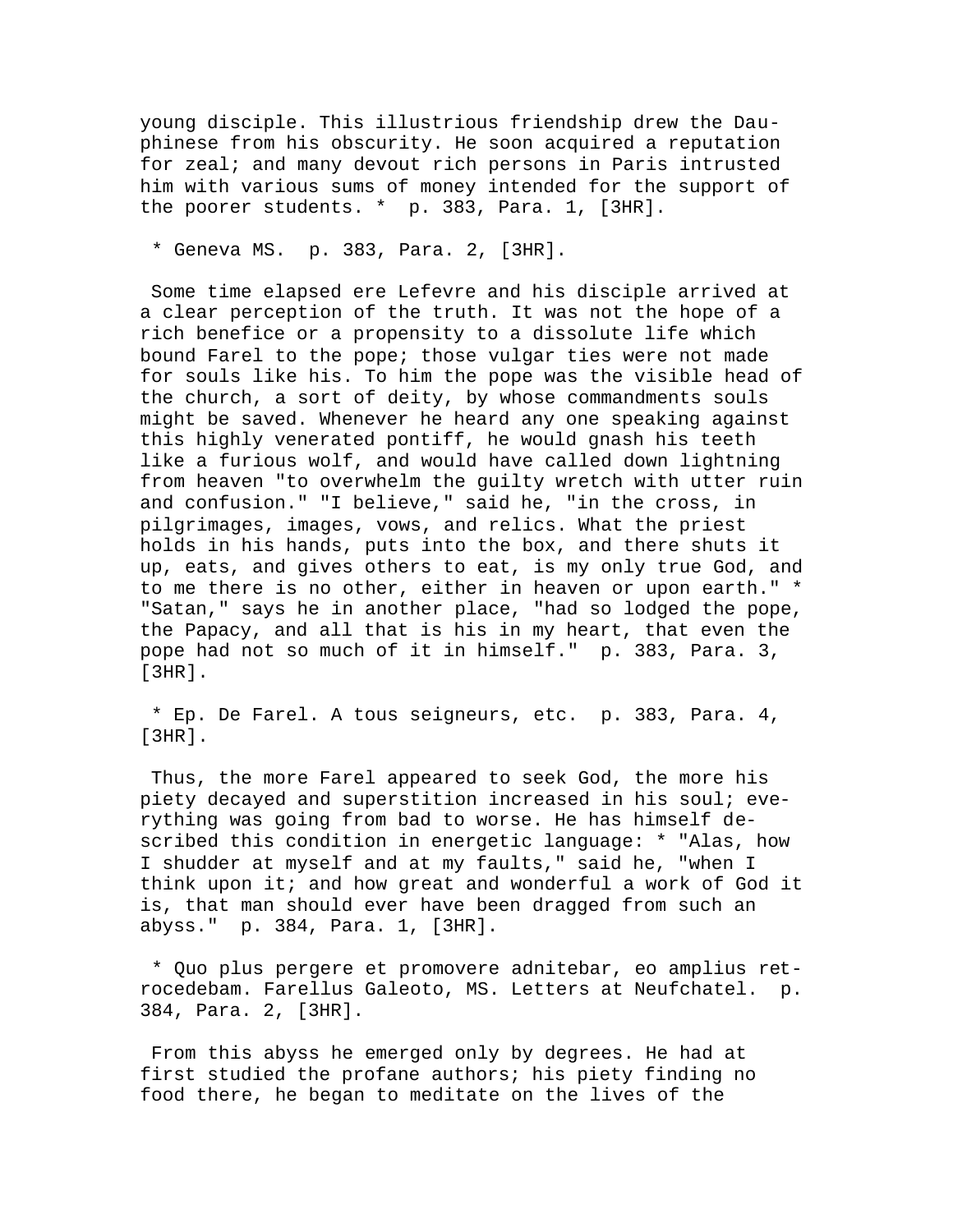saints; infatuated as he was before, these legends only made him still more so. \* He then attached himself to several doctors of the age; but as he had gone to them in wretchedness, he left them more wretched still. At last he began to study the ancient philosophers, and expected to learn from Aristotle how to be a Christian; again his hopes were disappointed. Books, images, relics, Aristotle, Mary, and the saints, all proved unavailing. His ardent soul wandered from one human wisdom to another, without finding the means of allaying its burning thirst. p. 384, Para. 3, [3HR].

 \* Quae de sanctis conscripta offendebam, verum ex stulto insanum faciebant. Ibid. p. 384, Para. 4, [3HR].

 Meantime the pope, allowing the writings of the Old and New Testaments to be called The Holy Bible, Farel began to read them, as Luther had done in the cloister at Erfurth; he was amazed \* at seeing that everything upon earth was different from what is taught in the Scriptures. Perhaps he was on the point of reaching the truth, but on a sudden a thicker darkness plunged him into another abyss. "Satan came suddenly upon me," said he, "that he might not lose his prize, and dealt with me according to his custom." \*\* A terrible struggle between the word of God and the word of the church then took place in his heart. If he met with any passages of Scripture opposed to the Romish practices, he cast down his eyes, blushed, and dared not believe what he read. \*\*\* "Alas," said he, fearing to keep his looks fixed on the Bible, "I do not well understand these things; I must give a very different meaning to the Scriptures from that which they seem to have. I must keep to the interpretation of the church, and indeed of the pope." p. 385, Para. 1, [3HR].

 \* Farel. A tous seigneurs, etc. \*\* Ibid. \*\*\* Oculos demittens, visis non credebam. Farellus Natali Galeoto. p. 385, Para. 2, [3HR].

 One day, as he was reading the Bible, a doctor who happened to come in rebuked him sharply. "No man," said he, "ought to read the holy Scriptures before he has learned philosophy and taken his degree in arts." This was a preparation the apostles had not required; but Farel believed him. "I was," says he, "the most wretched of men, shutting my eyes lest I should see." \* p. 385, Para. 3, [3HR].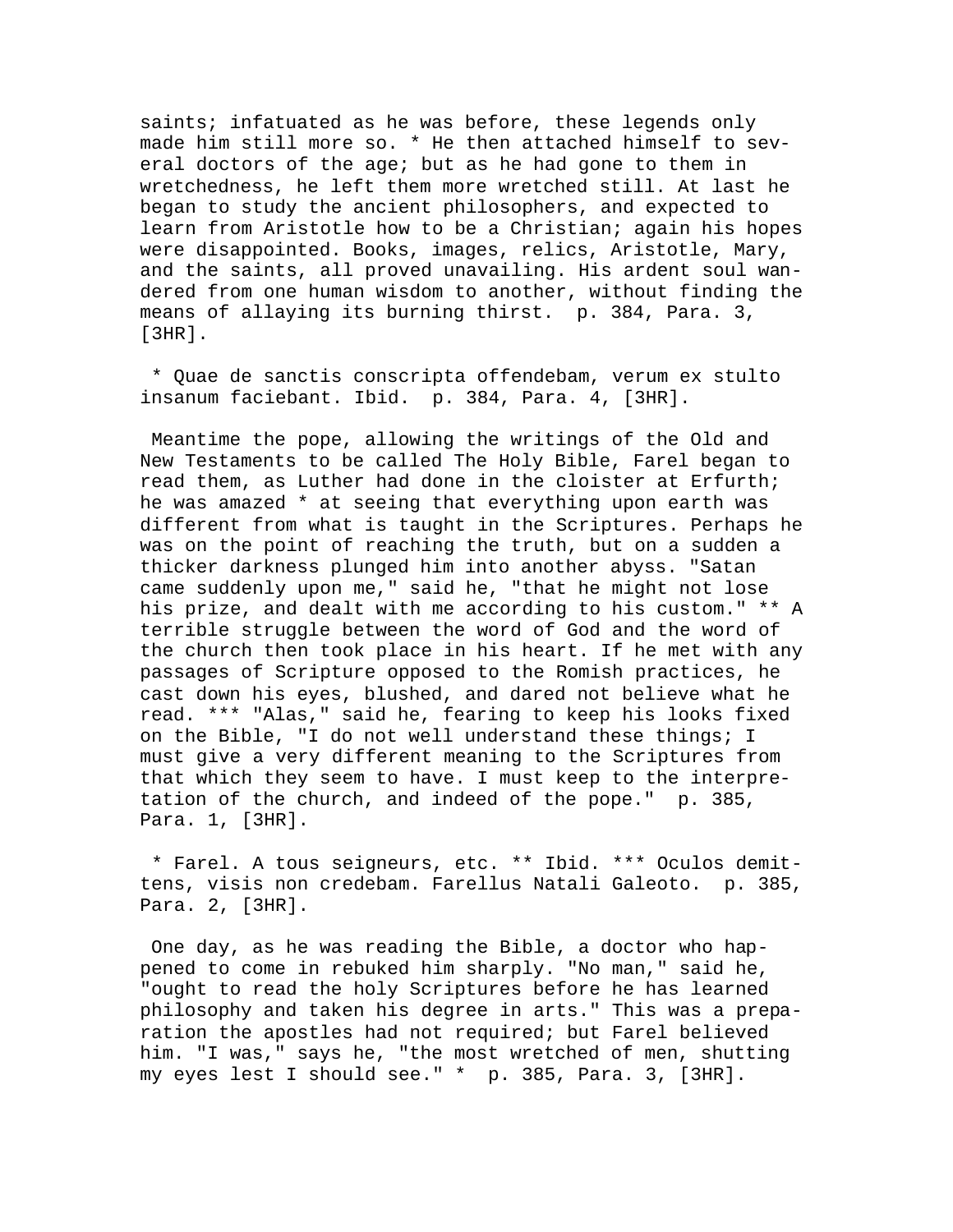\* Oculos a luce avertebam. Ibid. p. 385, Para. 4, [3HR].

 From that time the young Dauphinese had a return to his Romish fervor. The legends of the saints inflamed his imagination. The greater the severity of the monastic rules, the greater was the attraction he felt towards them. In the midst of the woods near Paris, some Carthusians inhabited a group of gloomy cells; he visited them with reverence, and shared in their austerities. "I was wholly employed, day and night, in serving the devil," said he, "after the fashion of that man of sin, the pope. I had my Pantheon in my heart, and such a troop of mediators, saviors, and gods, that I might well have passed for a papal register." p. 385, Para. 5, [3HR].

 The darkness could not grow deeper; the morning star was soon to arise, and it was destined to appear at Lefevre's voice. There were already some gleams of light in the doctor of Etaples; an inward conviction told him that the church could not long remain in its actual position; and often at the very moment of his return from saying mass, or of rising from before some image, the old man would turn towards his youthful disciple, and grasping him by the hand would say in a serious tone of voice: "My dear William, God will renew the world, and you will see it," \* Farel did not thoroughly understand these words. Yet Lefevre did not confine himself to this mysterious language; a great change which was then wrought in him was destined to produce a similar effect on his disciple. p. 386, Para. 1, [3HR].

 \* A tous seigneurs. See also his letter to Pellican. Ante annos plus minus quadraginta, me manu apprehensum ita alloquebatur. "Gulielme, oportet orbem immutari et tu videbis!" p. 386, Para. 2, [3HR].

The old doctor was engaged in a laborious task; he was carefully collecting the legends of the saints and martyrs, and arranging them according to the order in which their names are found in the calendar. Two months had already been printed, when one of those beams of light which come from heaven, suddenly illuminated his soul. He could not resist the disgust which such puerile superstitions must ever cause in the heart of a Christian. The sublimity of the word of God made him perceive the paltry nature of these fables. They now appeared to him no better than "brimstone fit to kindle the fire of idolatry." \* He abandoned his work, and throwing these legends aside, turned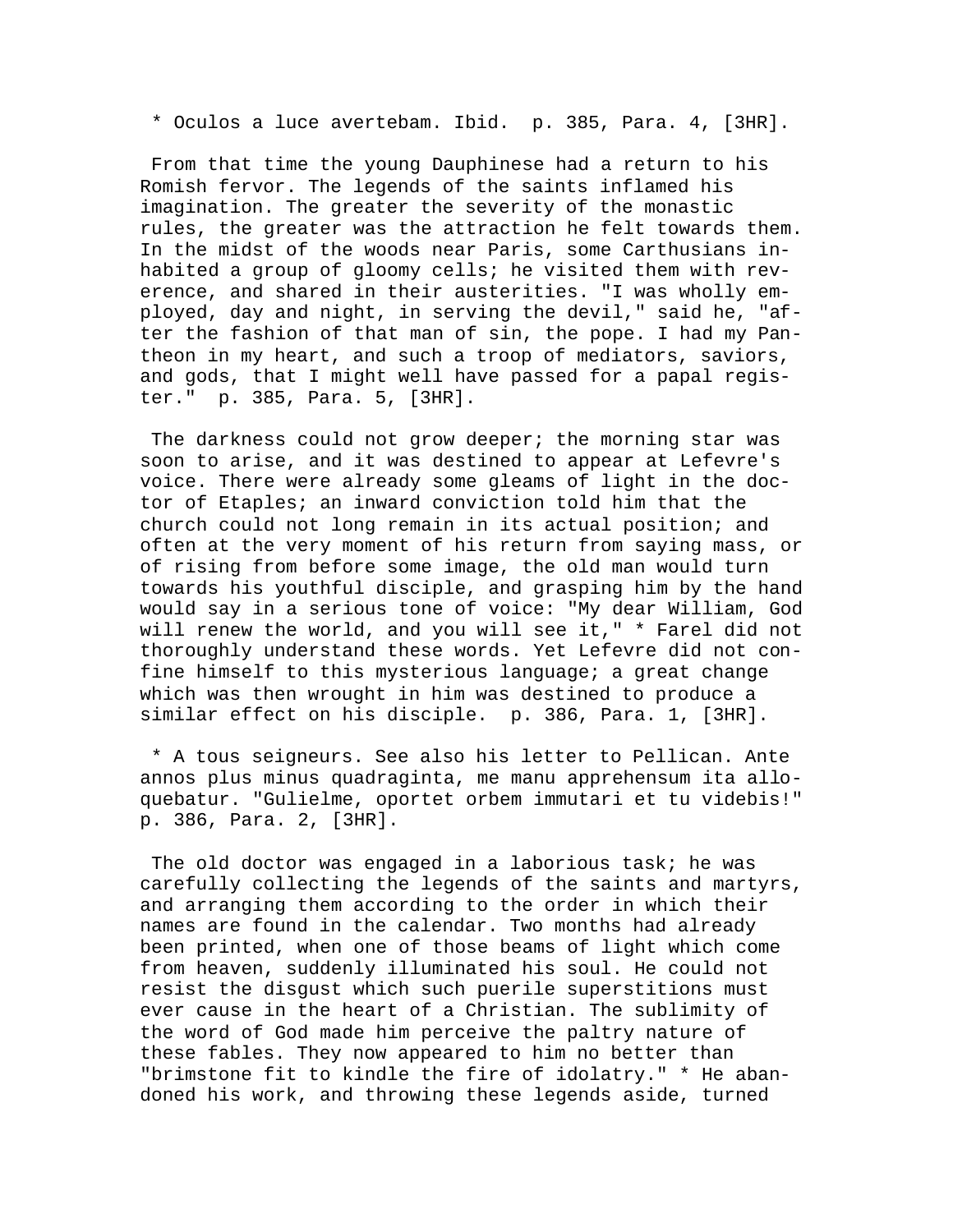ardently towards the holy Scriptures. At the moment when Lefevre, quitting the wondrous tales of the saints, laid his hand on the word of God, a new era began in France, and is the commencement of the Reformation. p. 386, Para. 3, [3HR].

 \* A tous seigneurs, peuples et pasteurs. p. 386, Para. 4, [3HR].

 In effect, Lefevre, weaned from the fables of the Breviary, began to study the epistles of St. Paul; the light increased rapidly in his heart, and he immediately imparted to his disciples that knowledge of the truth which we find in his commentaries. \* Strange doctrines were those for the school and for the age, which were then first heard in Paris, and disseminated by the press throughout the Christian world. We may easily understand that the young disciples who listened to them were aroused, impressed, and changed by them; and that thus, prior to the year 1512, the dawn of a brighter day was preparing for France. p. 386, Para. 5, [3HR].

 \* The first edition of his Commentary on the Epistles of St. Paul is, if I mistake not, that of 1512. A copy is extant in the Bibliotheque Royale of Paris. The second edition is that from which I quote. The learned Simon says -- Observations on the New Testament -- that "James Lefevre deserves to be ranked among the most skilful commentators of the age." We should give him greater praise than this. p. 386, Para. 6, [3HR].

 The doctrine of justification by faith, which overthrew by a single blow the subtleties of the schoolmen and the observances of popery, was boldly proclaimed in the bosom of the Sorbonne. "It is God alone," said the doctor, and the vaulted roofs of the university must have been astonished as they re-echoed such strange sounds, "it is God alone, who by his grace, through faith, justifies unto everlasting life. \* There is a righteousness of works, there is a righteousness of grace; the one cometh from man, the other from God; one is earthly and passeth away, the other is heavenly and eternal; one is the shadow and the sign, the other the light and the truth; one makes sin known to us that we may escape death, the other reveals grace that we may obtain life." \*\* p. 387, Para. 1, [3HR].

\* Solus enim Deus est qui hanc justitiam per fidem tradit,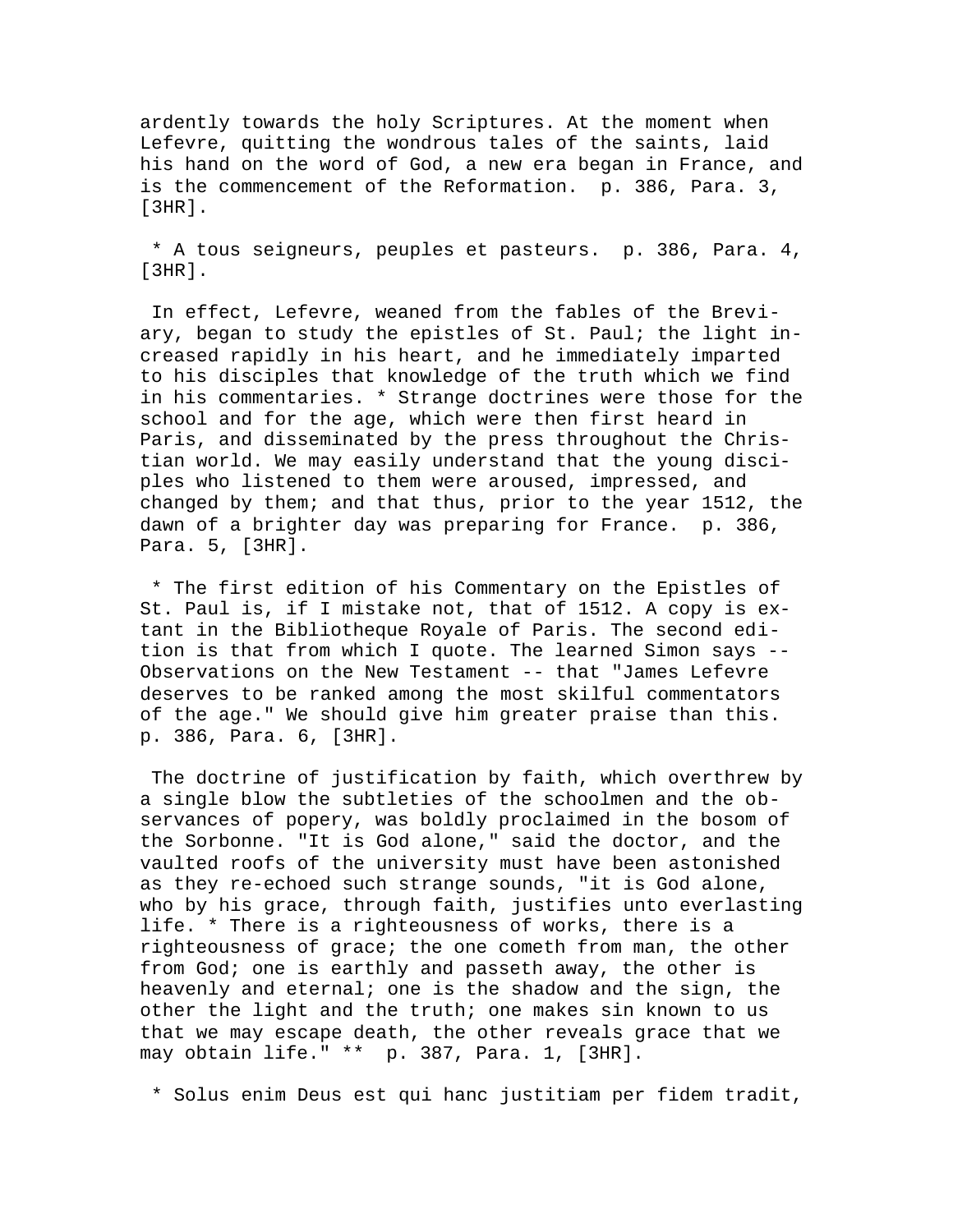qui sola gratia ad vitam justificat aeternam. Fabri Comm. In Epp. Pauli, p. 70. \*\* Illa umbratile vestigium atque signum, haec lux et veritas est, Fabri Comm. In Epp. Pauli, p. 70. p. 387, Para. 2, [3HR].

 "What then," asked his hearers, as they listened to this teaching, which contradicted that of four centuries; "has any one man been ever justified without works?" "One?" answered Lefevre, "they are innumerable. How many people of disorderly lives, who have ardently prayed for the grace of baptism, possessing faith alone in Christ, and who, if they died the moment after, have entered into the life of the blessed without works." "If, therefore, we are not justified by works, it is in vain that we perform them," replied some. The Paris doctor answered, and the other reformers would not perhaps have altogether approved of this reply: "Certainly not, they are not in vain. If I hold a mirror to the sun, its image is reflected; the more I polish and clear it, the brighter is the reflection; but if we allow it to become tarnished, the splendor of the sun is dimmed. It is the same with justification in those who lead an impure life." In this passage, Lefevre, like Augustine in many, does not perhaps make a sufficient distinction between sanctification and justification. The doctor of Etaples reminds us strongly of the bishop of Hippona. Those who lead an unholy life have never received justification, and therefore cannot lose it. But Lefevre may have intended to say that the Christian, when he has fallen into any sin, loses the assurance of salvation, and not salvation itself. If so, there is no objection to be made against his doctrine. p. 387, Para. 3, [3HR].

 Thus a new life and a new teaching had penetrated into the university of Paris. The doctrine of faith, formerly preached in Gaul by Pothinus and Irenaeus, was heard there again. From this time there were two parties, two people in this great school of Christendom. Lefevre's lessons and the zeal of his disciples formed the most striking contrast to the scholastic teaching of the majority of the doctors, and the irregular and frivolous lives of most of the students. In the colleges, they were far more busily engaged in learning their parts in comedies, in masquerading, and in mountebank farces, than in studying the oracles of God. In these plays the honor of the great, of the princes, of the king himself, was frequently attacked. The parliament interfered about this period; and summoning the principals of several colleges before them, forbade those indulgent mas-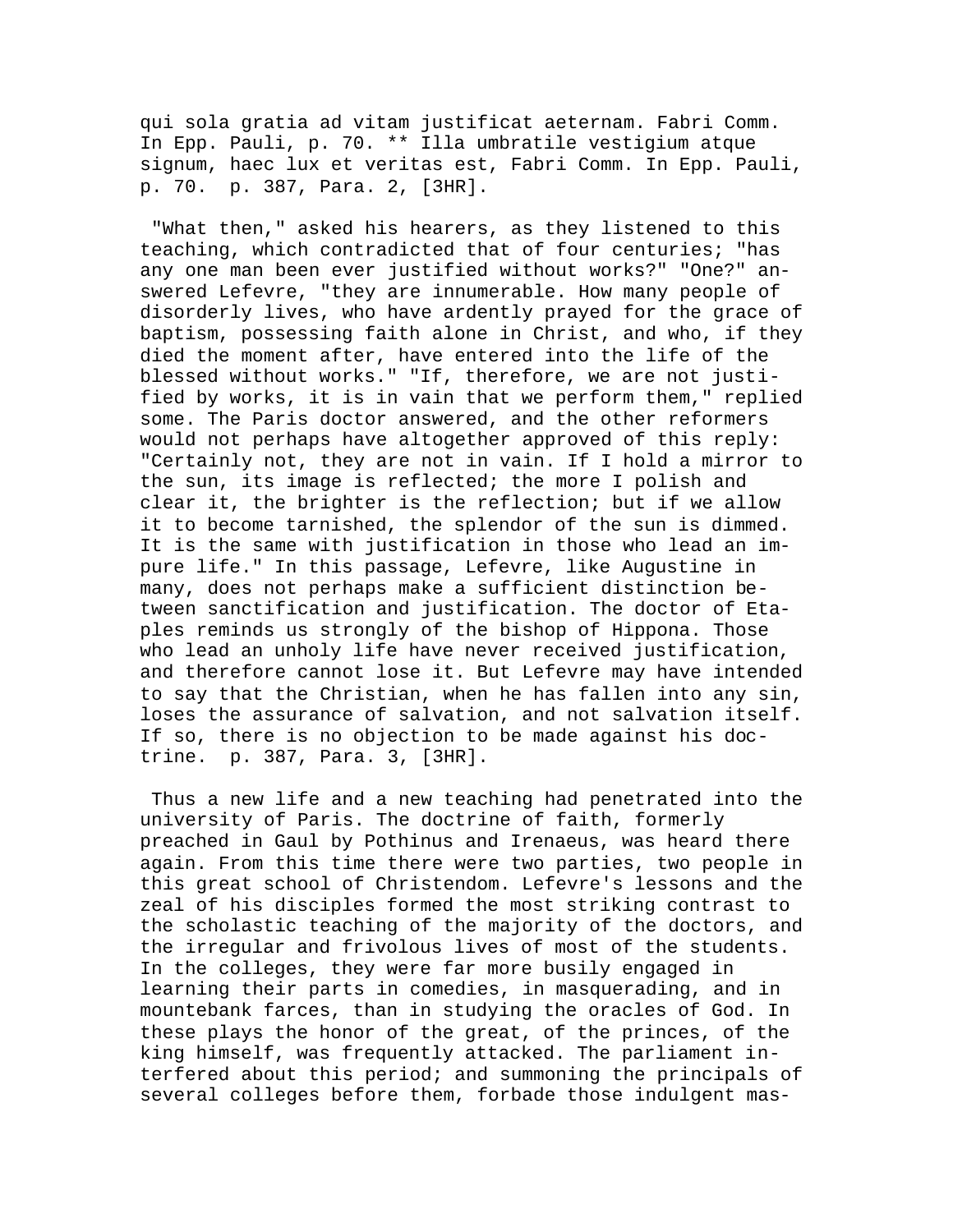ters to permit such dramas to be represented in their houses. \* p. 388, Para. 1, [3HR].

 \* Crevier, Hist. De l'universite, 5. 95. p. 388, Para. 2, [3HR].

 But a more powerful diversion than the decrees of parliament suddenly came to correct these disorders. Jesus Christ was preached. Great was the uproar on the benches of the university, and the students began to occupy themselves almost as much with the evangelical doctrines as with the quibbles of the school or with comedies. Many of those whose lives were the least irreproachable, adhered however to the doctrine of works; and feeling that the doctrine of faith condemned their way of living, they pretended that St. James was opposed to St. Paul. Lefevre, resolving to defend the treasure he had discovered, showed the agreement of these two apostles: "Does not St. James in his first chapter declare that every good and perfect gift cometh down from above? Now, who will deny that justification is the good and perfect gift?  $\ldots$  . . If we see a man moving, the respiration that we perceive is to us a sign of life. Thus works are necessary, but only as signs of a living faith, which is accompanied by justification. \* Do eyesalves or lotions give light to the eye?. . . . . No, it is the influence of the sun. Well, then, these lotions and these eye-salves are our works. The ray that the sun darts from above is justification itself." \*\* p. 389, Para. 1, [3HR].

 \* Opera signa vivae fidei, quam justificatio sequitur. Fabri Comm. In Epp. Pauli, p. 73. \*\* Sed radius desuper a sole vibratus, justificatio est. Ibid. p. 389, Para. 2, [3HR].

 Farel listened earnestly to this teaching. These words of salvation by grace had immediately an indescribable charm for him. Every objection fell; every struggle ceased. No sooner had Lefevre put forward this doctrine than Farel embraced it with all the ardor of his soul. He had undergone labor and conflicts enough to be aware that he could not save himself. Accordingly, immediately he saw in the word that God saves freely, he believed. "Lefevre," said he, "extricated me from the false opinion of human merits, and taught me that everything came from grace: which I believed as soon as it was spoken." \* Thus by a conversion as prompt and decisive as that of St. Paul was Farel led to the faith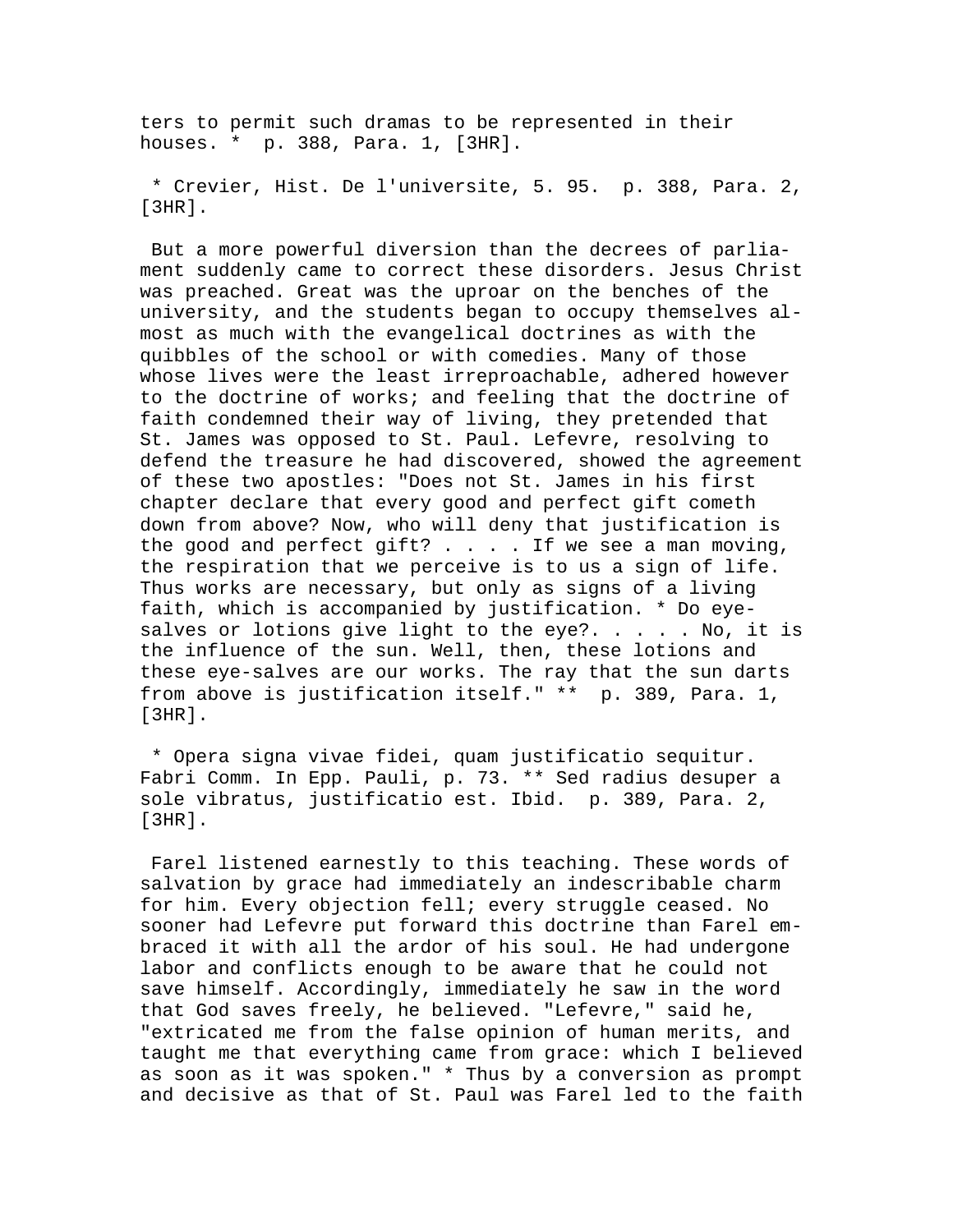-- that Farel who, as Theodore Beza says, undismayed by difficulties, threats, abuse, or blows, won over to Jesus Christ Montbelliard, Neufchatel, Lausanne, Aigle, and finally Geneva. \*\* p. 389, Para. 3, [3HR].

 \* Farel. A tous seigneurs. \*\* Nullis difficultatibus factus, nullis minis convitiis, verberibus denique inflictis territus. Bezae Icones. p. 389, Para. 4, [3HR].

 Meanwhile Lefevre, continuing his lessons, and delighting, as Luther did, in employing contrasts and paradoxes containing weighty truths, extolled the greatness of the mysteries of redemption: "Ineffable exchange," exclaimed he, "the innocent One is condemned and the criminal acquitted; the Blessing is cursed, and he who was cursed is blessed; the Life dies, and the dead live; the Glory is covered with shame, and He who was put to shame is covered with glory." \* The pious doctor, going still deeper, acknowledged that all salvation proceeds from the sovereignty of God's love. "Those who are saved," said he, "are saved by election, by grace, by the will of God, not by their own. Our own election, will, and works, are of no avail: the election of God alone is profitable. When we are converted, it is not our conversion that makes us the elect of God, but the grace, will, and election of God which convert us." \*\* p. 390, Para. 1, [3HR].

 \* O ineffabile commercium!.... Fabri Comm. 145, verso. \*\* Inefficax est ad hoc ipsum nostra voluntas, nostra electio. Die autem electio efficacissima et potentissima est, etc. Ibid. p. 89, verso. p. 390, Para. 2, [3HR].

 But Lefevre did not confine himself to doctrines alone: if he gave to God the glory, he required obedience from man, and urged the obligations which proceed from the great privileges of the Christian. "If thou art a member of Christ's church, thou art also a member of his body." said he; "and if thou art a member of Christ's body, thou art full of the Divinity; for in him dwelleth the fullness of the Godhead bodily. Oh, if men could but understand this privilege, how chastely, purely, and holily would they live, and they would look upon all the glory of this world as disgrace, in comparison with that inner glory which is hidden from the eyes of the flesh." \* p. 390, Para. 3, [3HR].

\* Si de corpore Christi, divinitate repletus es. Ibid. p.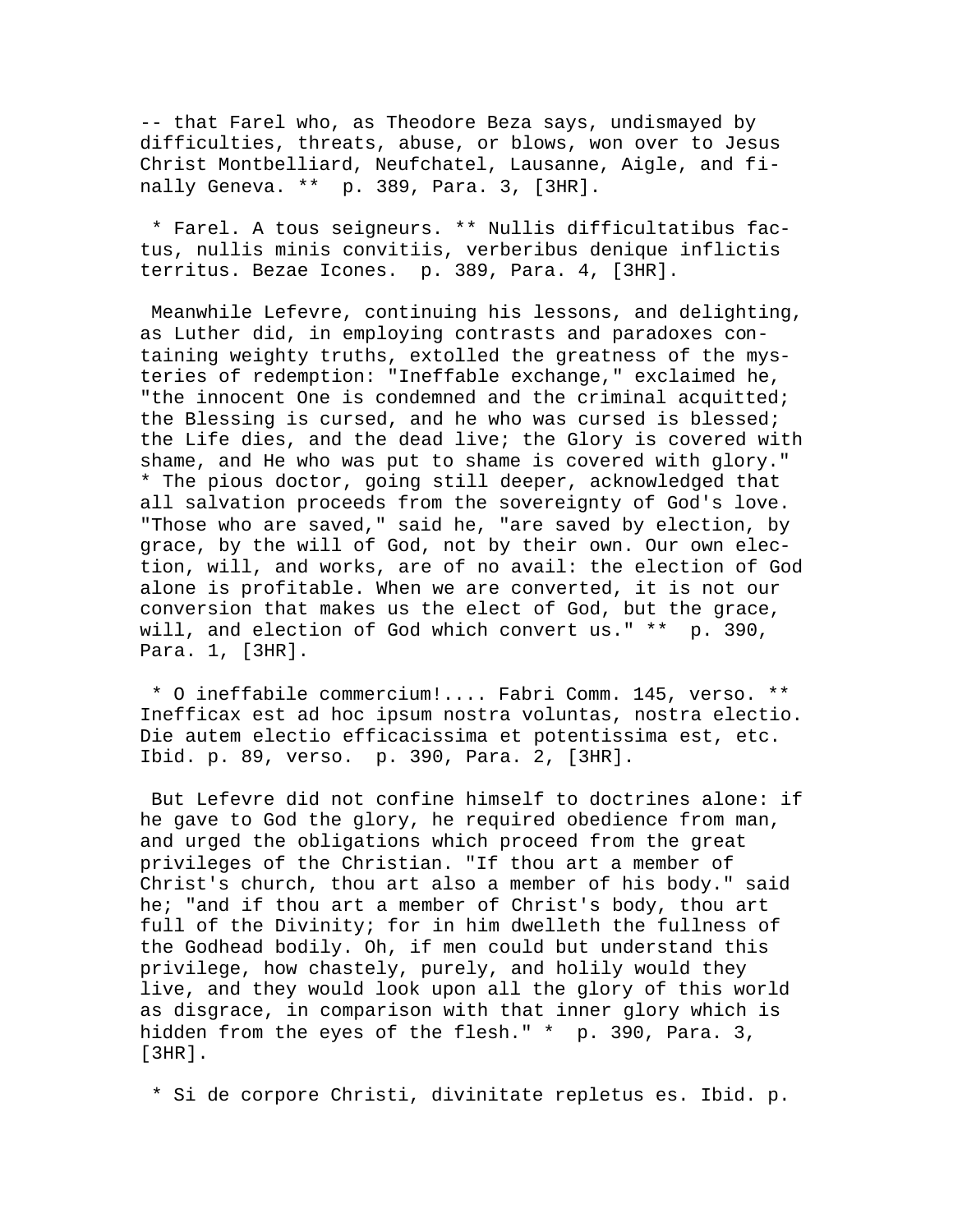176, verso. p. 390, Para. 4, [3HR].

 Lefevre perceived that the office of a teacher of the word is a lofty station; and he exercised it with unshaken fidelity. The corruption of the times, and particularly that of the clergy, excited his indignation, and became the subject of severe rebuke. "How scandalous it is," said he, "to see a bishop asking persons to drink with him, gambling, rattling the dice, spending his time with hawks and dogs, and in hunting, hallooing after rooks and deer, and frequenting houses of ill-fame. \* . . . . . O men deserving a severer punishment than Sardanapalus himself!" p. 391, Para. 1, [3HR].

 \* Et virgunculas gremio tenentem, cum suaviis sermones miscentem. Fabri Comm. p. 208. p. 391, Para. 2, [3HR].

 CHAPTER 3 --- Farel and the saints -- The university -- Farel's conversion -- Farel and Luther -- Other disciples - - Date of the reform in France -- Spontaneous rise of the different reforms -- Which was the first? -- Lefevre's place. p. 392, Para. 1, [3HR].

 Thus taught Lefevre. Farel listened, trembling with emotion; he received all, and rushed suddenly into the new path that was opening before him. There was, however, one point of his ancient faith which he could not as yet entirely renounce; this was the invocation of saints. The best spirits often have these relics of darkness, which they cling to after their illumination. Farel was astonished as he heard the illustrious doctor declare that Christ alone should be invoked. "Religion has but one foundation," said Lefevre, "one object, one Head, Jesus Christ, blessed for evermore: alone hath He trodden the wine-press. Let us not then call ourselves after St. Paul, or Apollos, or St. Peter. The cross of Christ alone openeth the gates of heaven, and shutteth the gates of hell." When he heard these words, a fierce conflict took place in Farel's soul. On the one hand, he beheld the multitude of saints with the church; on the other, Jesus Christ alone with his master. Now he inclined to one side, now to another; it was his last error and his last battle. He hesitated, he still clung to those venerable men and women at whose feet Rome falls in adoration. At length the decisive blow was struck from above. The scales fell from his eyes. Jesus alone appeared deserving of his worship. "Then," said he, "popery was utterly overthrown; I began to detest it as devilish,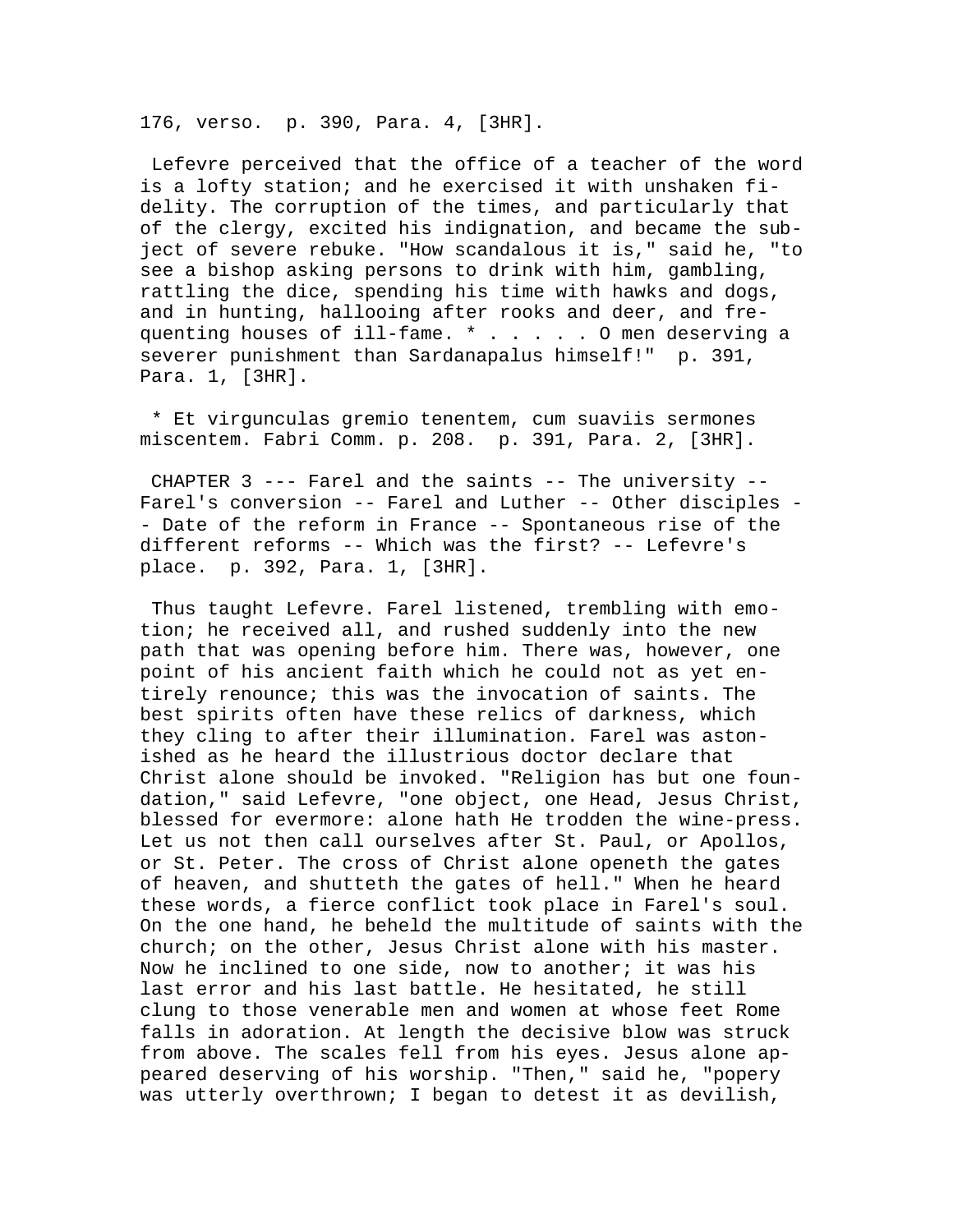and the holy word of God had the chief place in my heart." \* p. 392, Para. 2, [3HR].

\* Farel. A tous seigneurs. p. 392, Para. 3, [3HR].

 Public events accelerated the course of Farel and his friends. Thomas de Vio, who afterwards contended with Luther at Augsburg and at Leipsic, having advanced in one of his works that the pope was the absolute monarch of the church, Louis XII laid the book before the university in the month of February 1512. James Allmain, one of the youngest doctors, a man of profound genius and indefatigable application, read before the faculty of theology a refutation of the cardinal's assertions, which was received with the greatest applause. \* p. 392, Para. 4, [3HR].

 \* Crevier, Hist. De l'universite de Paris, v. 81. p. 392, Para. 5, [3HR].

 What impression must not such discourses have produced on the minds of Lefevre's young disciples. Could they hesitate when the university seemed impatient under the papal yoke? If the main body itself was in motion, ought not they to rush forward as skirmishers and clear the way? "It was necessary," said Farel, "that popery should have fallen little by little from my heart; for it did not tumble down at the first shock." \* He contemplated the abyss of superstitions in which he had been plunged. Standing on the brink, he once more surveyed its depth with an anxious eye, and shrunk back with a feeling of terror. "Oh, what horror do I feel at myself and my sins, when I think of these things," exclaimed he. \*\* "O Lord," he continued, "would that my soul had served thee with a living faith, as thy obedient servants have done; would that it had prayed to and honored thee as much as I have given my heart to the mass and to serve that enchanted wafer, giving it all honor." In such terms did the youthful Dauphinese deplore his past life, and repeat in tears, as St. Augustine had done before: "I have known Thee too late; too late have I loved Thee." p. 393, Para. 1, [3HR].

 \* Farel. A tous seigneurs. \*\* Ibid. p. 393, Para. 2, [3HR].

 Farel had found Jesus Christ; and having reached the port, he was delighted to find repose after such terrible storms. \* "Now," said he, "every thing appears to me under a fresh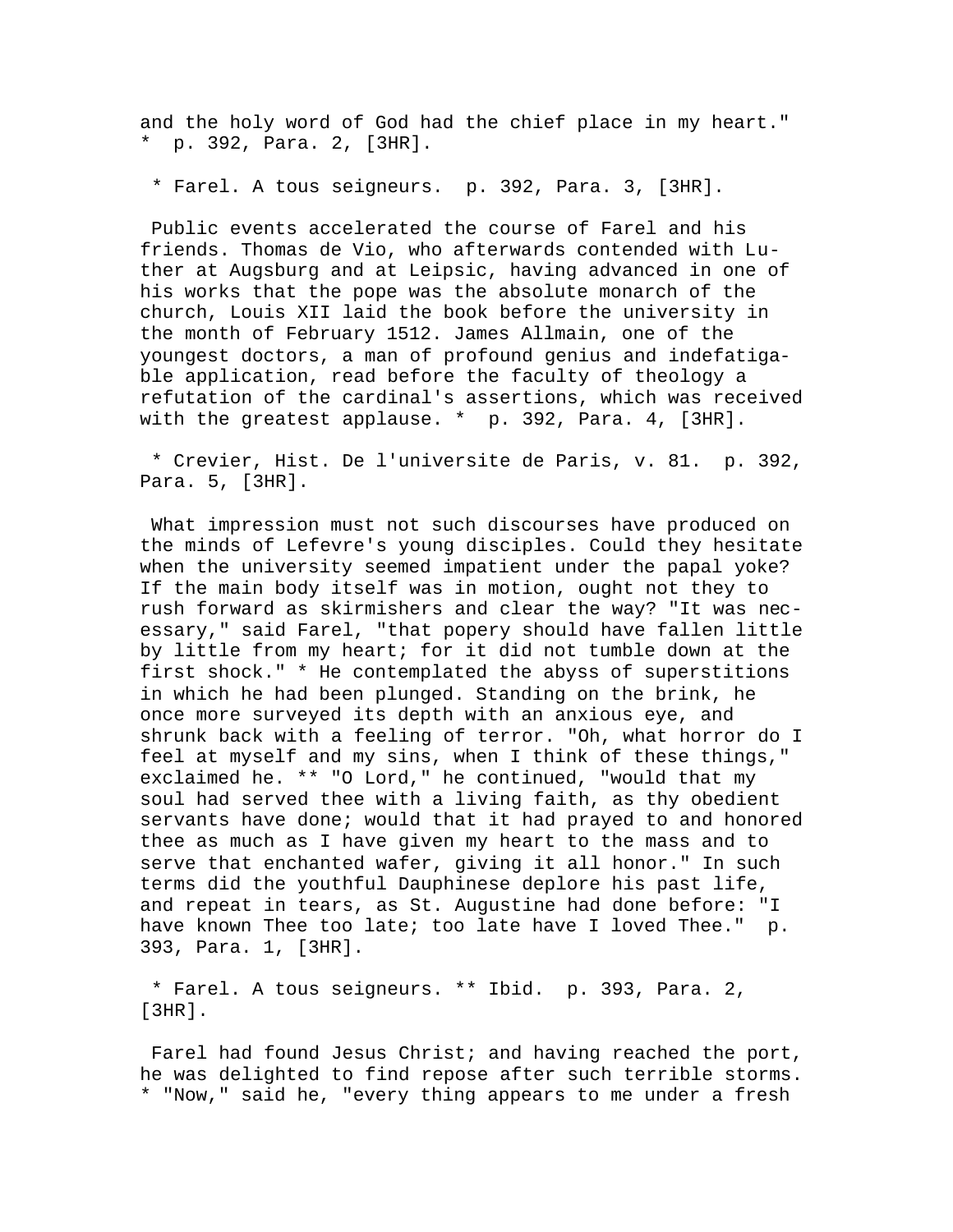aspect. \*\* Scripture is cleared up; prophecy is opened; the apostles shed a strong light upon my soul. \*\*\* A voice, till now unknown, the voice of Christ, my Shepherd, my Master, my Teacher, speaks to me with power." \*\*\*\* He was so changed that, "instead of the murderous heart of a ravening wolf, he came back," he tells us, "quietly, like a meek and harmless lamb, having his heart entirely withdrawn from the pope, and given to Jesus Christ." \*\*\*\*\* p. 393, Para. 3, [3HR].

 \* Animus per varia jactatus, verum nactus portum, soil haesit. Farel Galeoto. \*\* Jam rerum nova facies. Ibid. \*\*\* Notoir scriptura, apertiores prophetae, lucidiores apostoli. Ibid. \*\*\*\* Agnita pastoris, magistri, et praeceptoris Christi vox. Farel Galeoto. \*\*\*\*\* Farel. A tous seigneurs. p. 393, Para. 4, [3HR].

 Having escaped from so great an evil, he turned towards the Bible, \* and began to study Greek and Hebrew with much earnestness. \*\* He read the Scriptures constantly, with ever increasing affection, and God enlightened him from day to day. He still continued to attend the churches of the established worship; but what found he there? loud voices, interminable chantings, and words spoken without understanding. \*\*\* Accordingly, when standing in the midst of a crowd that was passing near an image or an altar, he would exclaim, "Thou alone art God, thou alone art wise, thou alone art good. \*\*\*\* Nothing must be taken away from thy holy law, and nothing added. For thou alone art the Lord, and thou alone wilt and must command." p. 394, Para. 1, [3HR].

 \* Lego sacra ut causam inveniam. Farel Galeoto. \*\* Life of Farel, Geneva and Choupard MSS. \*\*\* Clamores multi, cantiones innumerae. Farel Galeoto, Neufchatel MS. \*\*\*\* Vere tu solus Deus. Ibid. p. 394, Para. 2, [3HR].

 Thus fell in his eyes all men and all teachers from the height to which his imagination had raised them, and he now saw nothing in the world but God and his word. The other doctors of Paris, by their persecutions of Lefevre, had already fallen in his esteem; but erelong Lefevre himself, his beloved guide, was no more than a man like himself. He loved and venerated him still; but God alone became his master. p. 394, Para. 3, [3HR].

Of all the reformers, Farel and Luther are perhaps those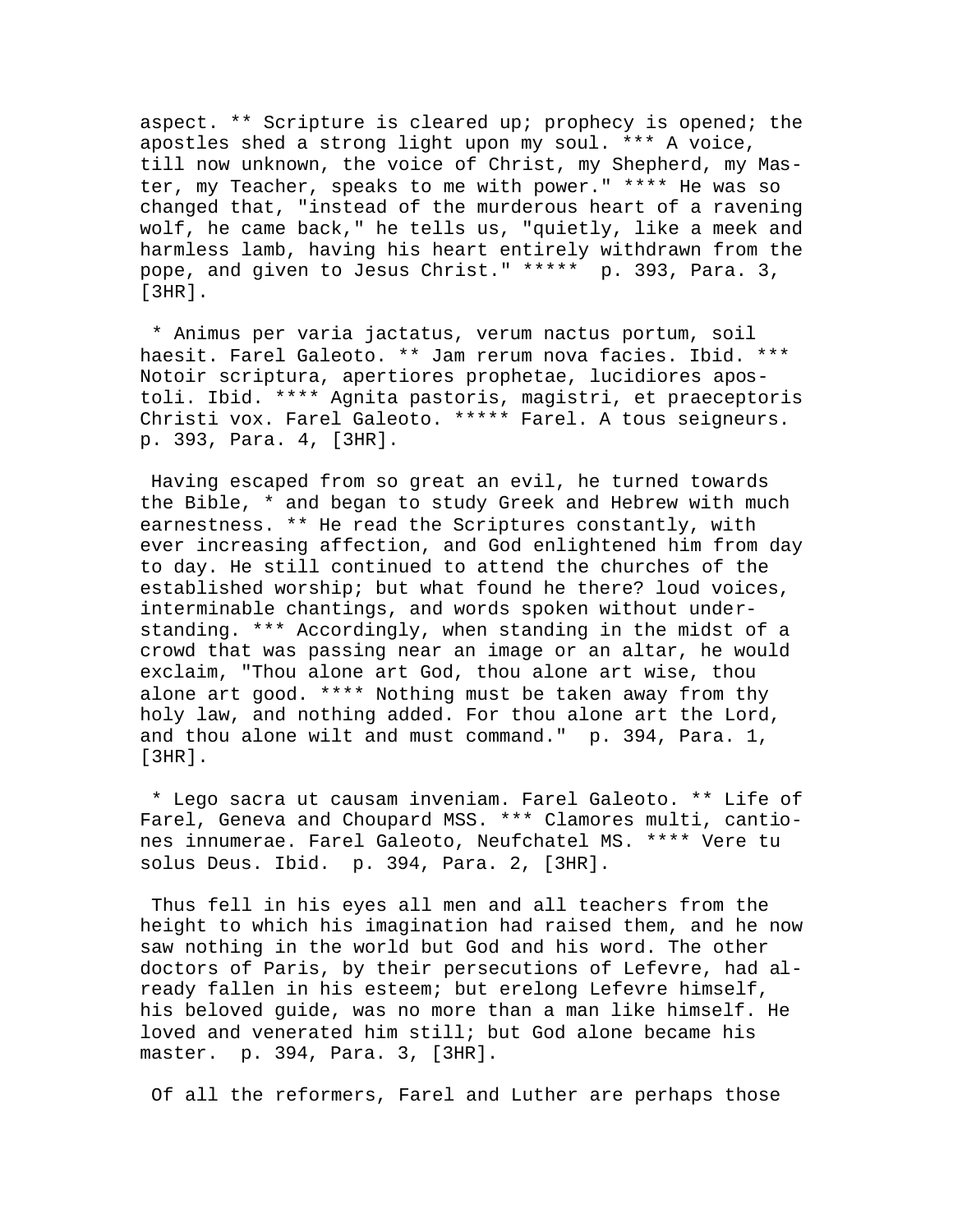whose early spiritual developments are best known to us, and who had to pass through the greatest struggles. Quick and ardent, men of conflict and strife, they underwent the severest trials before attaining peace. Farel is the pioneer of the Reformation in France and Switzerland; he rushes into the wood, and hews down the aged giants of the forest with his axe. Calvin came after, like Melancthon, from whom he differs indeed in character, but whom he resembles in his part as theologian and organizer. These two men, who have something in common with the legislators of antiquity -- the one in its graceful, the other in its severe style -- built up, settled, and gave laws to the territory conquered by the first two reformers. If, however, Luther and Farel approximate in some of their features, we must acknowledge that the latter resembles the Saxon reformer in one aspect only. Besides his superior genius, Luther had, in all that concerned the church, a moderation and wisdom, an acquaintance with the past, a comprehensive judgment, and even an organizing faculty, that did not exist to the same degree in the Dauphinese reformer. p. 394, Para. 4, [3HR].

 Farel was not the only young Frenchman into whose mind the new light then beamed. The doctrines that fell from the lips of the illustrious doctor of Etaples fermented among the crowd who listened to his lectures, and in his school were trained the daring soldiers who, in the hour of battle, were to contend even to the foot of the scaffold. They listened, compared, discussed, and keenly argued on both sides. It is probable that among the small number of scholars who defended the truth was young Peter Robert Olivetan, born at Noyon about the close of the fifteenth century, who afterwards translated the Bible into French from Lefevre's version, and who seems to have been the first to draw the attention of a youth of his family, also a native of Noyon, to the gospel, and who became the most illustrious chief of the Reformation. \* p. 395, Para. 1, [3HR].

 \* Biogr. Univ., art. Olivetan. Hist. Du Calvinisme by Maimbourg, p. 53. p. 395, Para. 2, [3HR].

 Thus in 1512, at a time when Luther had made no impression on the world, and was going to Rome on some trifling monkish business, at an epoch when Zwingle had not yet begun to apply himself earnestly to sacred learning, and was crossing the Alps with the confederates to fight for the pope, Paris and France were listening to the teaching of those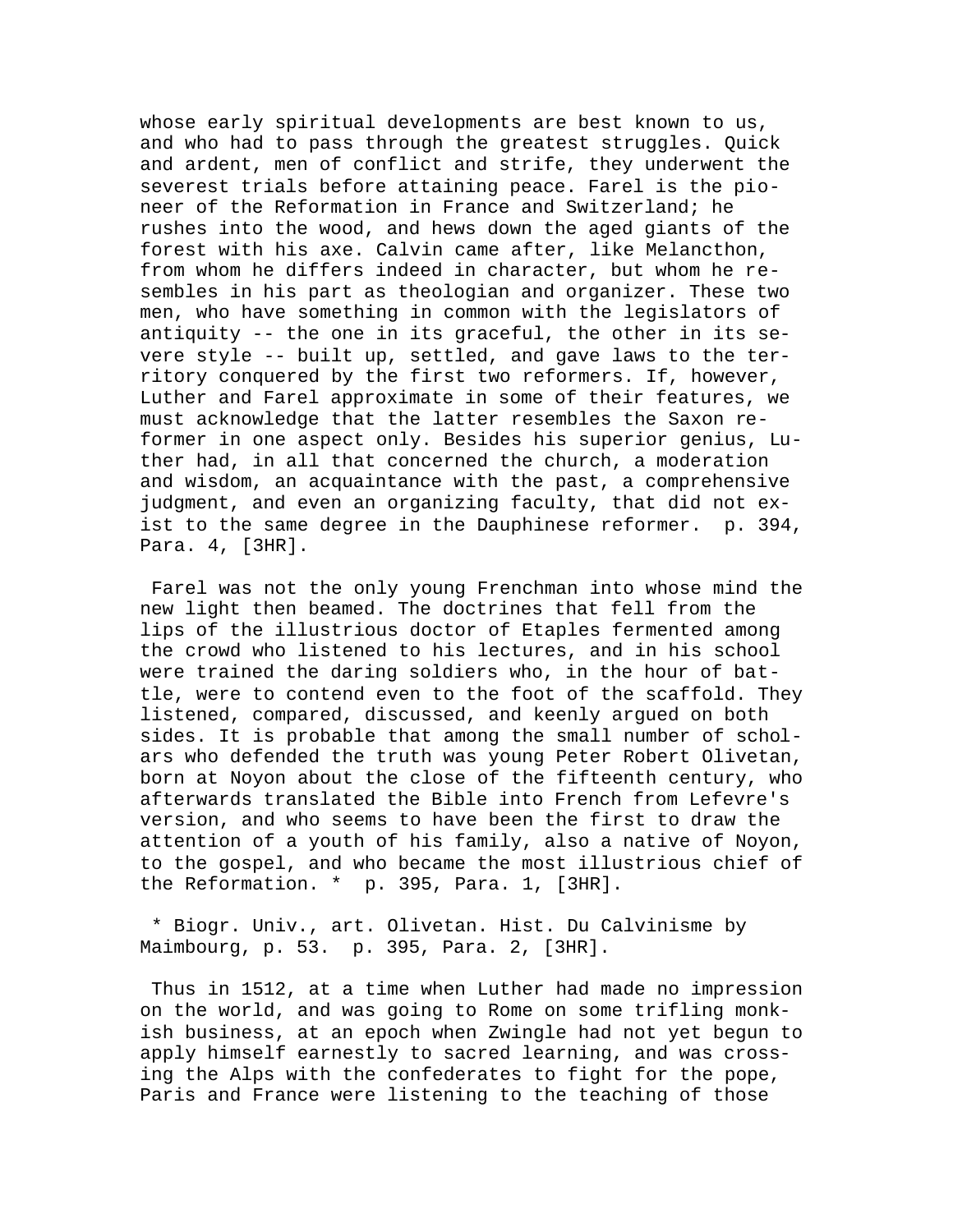vital truths from which the Reformation was ordained to issue; and souls prepared to disseminate them were drinking them in with holy thirst. Hence Theodore Beza, speaking of Lefevre, hails him as the man "who boldly began the revival of the pure religion of Jesus Christ;" \* and remarks that, "as in ancient times the school of Isocrates sent forth the best orators, so from the lecture-room of the doctor of Etaples issued many of the best men of the age and of the church." \*\* p. 395, Para. 3, [3HR].

 \* Et purioris religionis instaurationem fortiter aggressus. Beza Icones. \*\* Sic ex Stapulensis auditorio praestantissimi vir plurimi prodierint. Ibid. p. 395, Para. 4, [3HR].

 The Reformation was not, therefore, in France a foreign importation. It was born on French soil; it germinated in Paris; it put forth its first shoots in the university itself, that second authority in Romish Christendom. God planted the seeds of this work in the simple hearts of a Picard and a Dauphinese, before they had begun to bud forth in any other country upon earth. The Swiss Reformation, as we have seen, \* was independent of the German Reformation; and in its turn the Reformation in France was independent of that of Switzerland and of Germany. The work commenced at the same time in different countries, without any communication one with the other; as in a battle all the divisions begin to move at the same moment, although one has not told the other to march, but because one and the same command, issuing from a higher power, has been heard by all. The time had come, the nations were prepared, and God was everywhere beginning the revival of his church at the same time. Such facts demonstrate that the great revolution of the sixteenth century was a work of God. p. 396, Para. 1, [3HR].

\* See vol. 2. p. 300. p. 396, Para. 2, [3HR].

 If we look only to dates, we must acknowledge that neither to Switzerland nor to Germany belongs the honor of having begun this work, although, hitherto, these two countries alone have contended for it. This honor belongs to France. This is a truth, a fact that we are anxious to establish, because until now it may possibly have been overlooked. Without dwelling on the influence that Lefevre exercised directly or indirectly on many individuals, and in particular on Calvin himself, as we conjecture, let us reflect on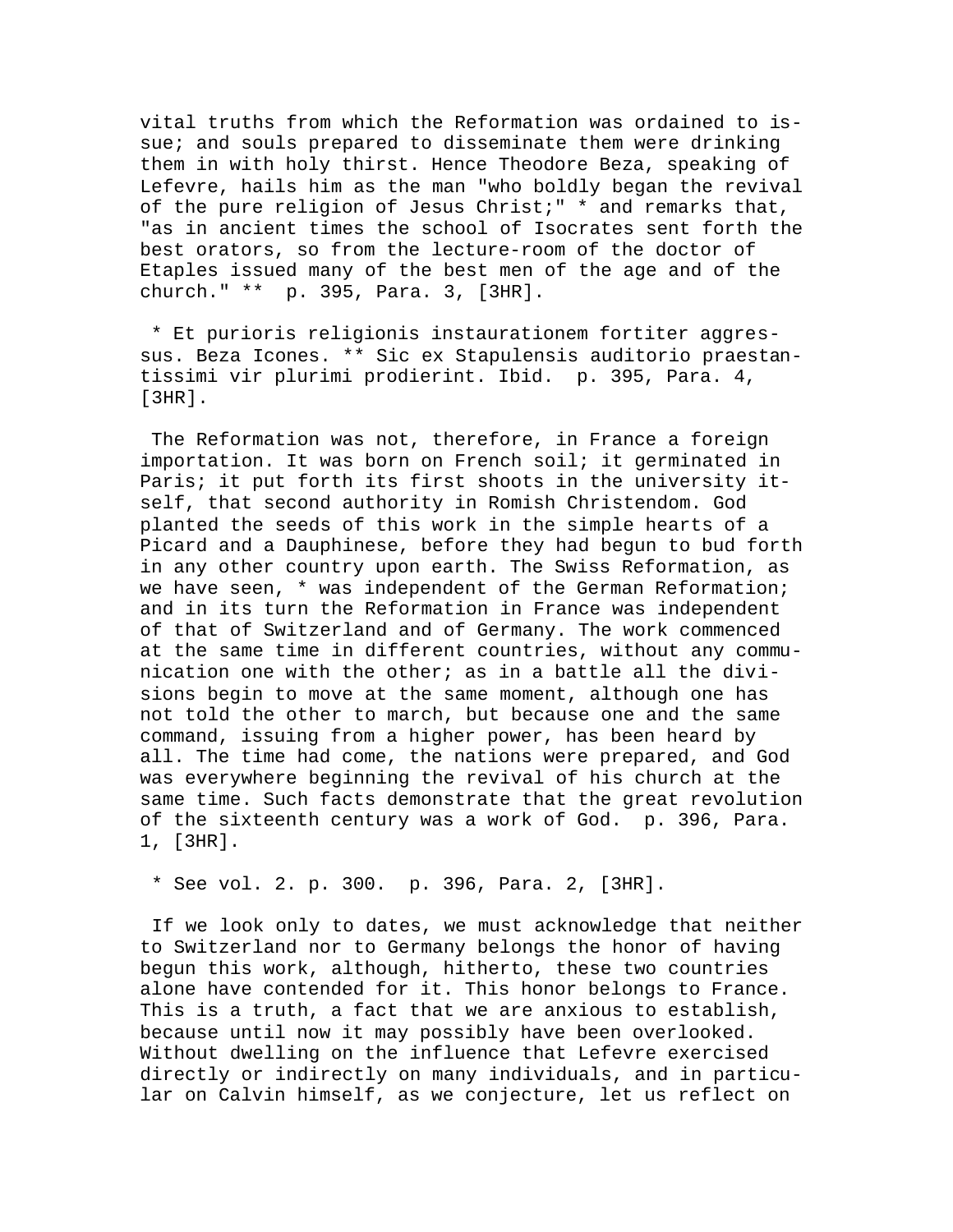that which he had on one only of his disciples -- on Farel, and on the energetic activity which this servant of God manifested ever afterwards. Can we, after that, resist the conviction, that if Zwingle and Luther had never appeared, there would still have been a reforming movement in France? It is impossible, no doubt, to calculate what might have been its extent; we must even acknowledge that the report of what was taking place on the other side of the Rhine and the Jura afterwards animated and accelerated the progress of the French reformers. But they were the first awakened by the trumpet that sounded from heaven in the sixteenth century, and they were the first on foot and under arms upon the field of battle. p. 396, Para. 3, [3HR].

 Nevertheless Luther is the great workman of the sixteenth century, and in the fullest sense the first reformer. Lefevre is not so complete as Calvin, Farel, and Luther. He is of Wittemberg and Geneva, but there is still a tinge of the Sorbonne; he is the first catholic in the reform movement, and the last of the reformers in the catholic movement. He is to the end a sort of go-between, a mediator not altogether free from mystery, destined to remind us of the connection between the old things and the new, which seemed for ever separated by an impassable gulf. Though rejected and persecuted by Rome, he still clings to Rome by a slender thread which he has no desire to break. Lefevre of Etaples has a station apart in the theology of the sixteenth century: he is the link connecting the ancient times with the modern, and the man in whom the transition is made from the theology of the middle ages to the theology of the Reformation. p. 397, Para. 1, [3HR].

 CHAPTER 4 --- Character of Francis I -- Commencement of modern times -- Liberty and obedience -- Margaret of Valois -- The court -- Briconnet, count of Montbrun -- Lefevre commends him to the Bible -- Francis I and "his children" - - The gospel brought to Margaret -- Conversion -- Adoration -- Margaret's character. p. 398, Para. 1, [3HR].

 Thus the whole university was in a state of restlessness. But the Reformation in France was not to be a work of the learned only. It was to take its place among the great ones of the world, and even in the court of the sovereign. p. 398, Para. 2, [3HR].

 The youthful Francis I of Angouleme had succeeded his father-in-law and cousin Louis XII. His beauty and address,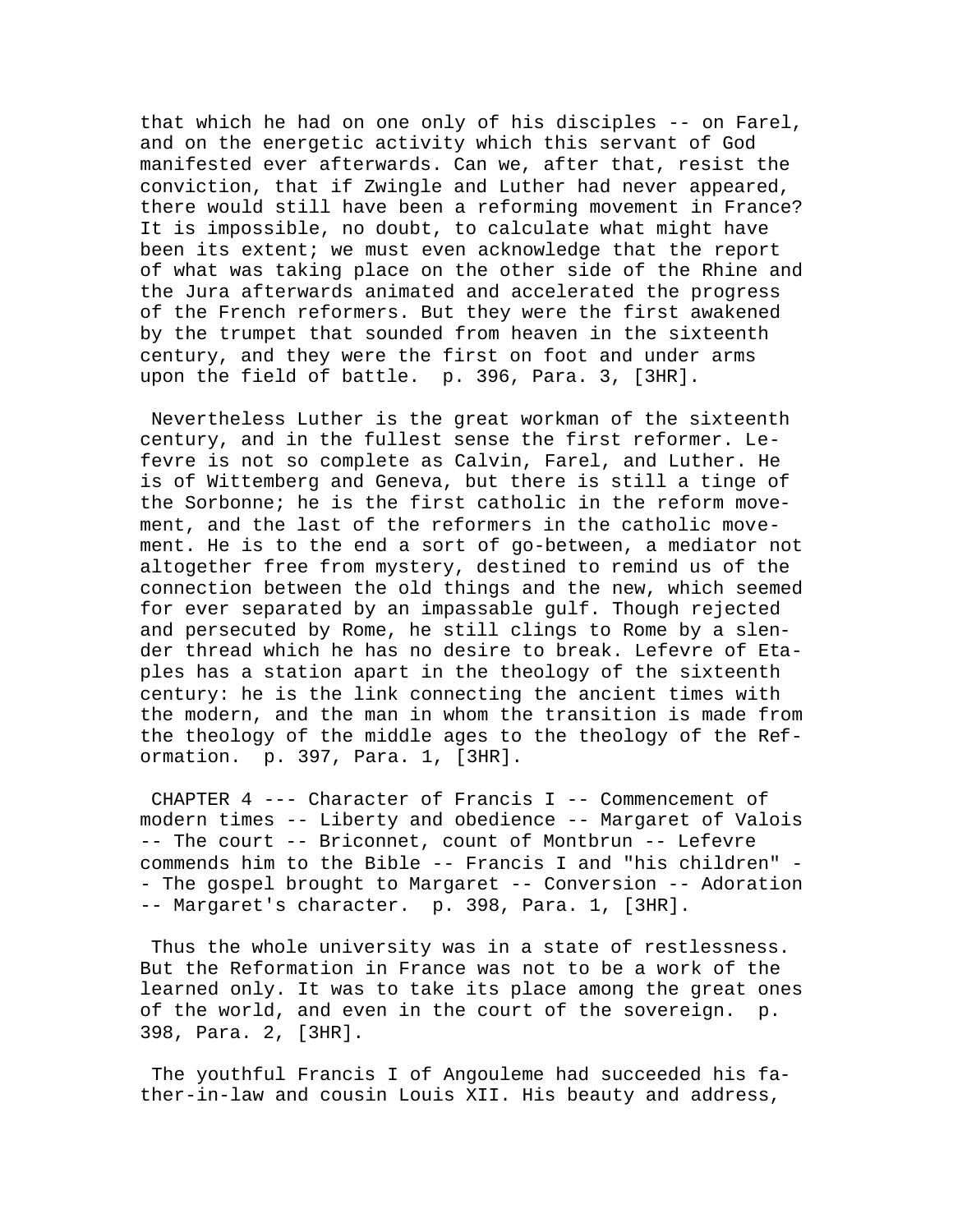his courage and love of pleasure, made him the first knight of his time. He aspired, however, at being something more; he desired to be a great and even a good king, provided everything would bend to his sovereign pleasure. Valor, a taste for letters, and a love of gallantry, are three terms that will express the character of Francis and the spirit of his age. Two other illustrious kings, Henry IV and especially Louis XIV, presented the same features in afteryears. But these princes wanted what the gospel communicates; and although there had always existed in the nation elements of holiness and Christian elevation we may say that these three great monarchs of modern France have in some measure stamped upon their subjects the impress of their own peculiarities, or rather that they themselves were the faithful images of the character of their people. If the gospel had entered France with the most illustrious of the Valois family, it would have brought the nation what it does not possess, a spiritual tendency, a Christian holiness, a knowledge of divine things, and would thus have perfected it in what constituted the real strength and greatness of a people. p. 398, Para. 3, [3HR].

 It was in the reign of Francis I that France and Europe passed from the middle ages to modern times. The new world, which was then in the bud, grew up and entered into possession. Two classes of men imposed their influence on the new state of society. On the one hand were the men of faith, men also of wisdom and holiness; and by their side were the courtly writers, friends of the world and of vice, who by the freedom of their principles contributed as much to the depravation of morals as the former to their reformation. p. 398, Para. 4, [3HR].

 If Europe in the days of Francis I had not witnessed the rise of the reformers, and had been handed over by the severe judgment of Providence to the unbelieving innovators, her fate and that of Christianity would have been decided. The danger was great. For some time these two classes of combatants, the antagonists of the pope and the opponents of the gospel, were mixed up together; and as they both claimed liberty, they appeared to employ the same arms against the same enemies. An unpracticed eye could not distinguish between them amid the dust and clouds of the battle-field. If the former had allowed themselves to be carried away by the latter, all would have been lost. The enemies of the hierarchy were passing rapidly to the extremes of impiety, and pushing Christian society into a frightful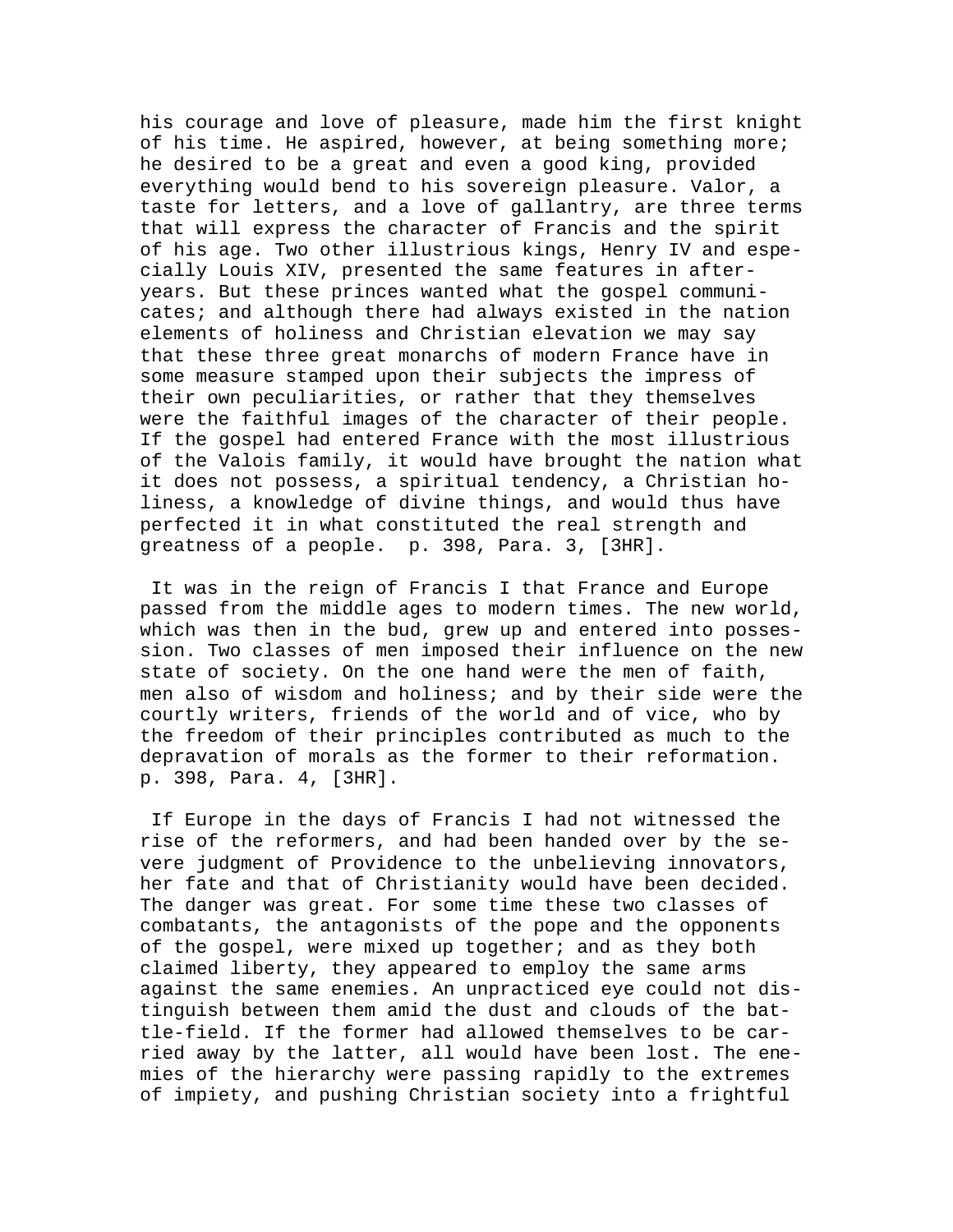abyss; the Papacy itself was helping towards this terrible catastrophe, and accelerating by its ambition and its disorders the destruction of the remnants of truth and life still surviving in the church. But God raised up the Reformation, and Christianity was saved. The reformers who had shouted liberty, soon called for obedience. The very men who had cast down the throne whence the Roman pontiff issued his oracles, fell prostrate before the word of God. Then a clear and definite separation took place; nay more, the two bodies engaged in war against each other. The one party had desired liberty only for themselves, the others had claimed it for the word of God. The Reformation became the most formidable enemy of that incredulity towards which Rome is often so lenient. After restoring liberty to the church, the reformers restored religion to the world. Of these two gifts, the latter was the most needed. p. 399, Para. 1, [3HR].

 The friends of infidelity hoped, for a while, to reckon among their number Margaret of Valois, duchess of Alencon, whom Francis tenderly loved, and always called "sa mignonne," his darling, as we learn from Brantome. \* The same tastes, the same acquirements, distinguished both brother and sister. Possessing, like Francis, a handsome person, Margaret combined with those eminent qualities that make great characters those gentler virtues that win the affections. In the world, in the gay entertainments at the court of the king and of the emperor, she shone like a queen, charming, surprising, and captivating all hearts. Passionately fond of letters, and endowed with a rare genius, she would retire to her closet, and there indulge in the sweet pleasures of thought, study, and learning. But her ruling passion was to do good and prevent evil. When ambassadors had been received by the king, they went and paid their respects to Margaret. "They were mightily enchanted with her," says Brantome, "and made a glowing report of her to their own countrymen." And the king would often refer matters of importance to her, "leaving them solely to her decision." \*\* p. 400, Para. 1, [3HR].

 \* Vie des Dames illustres, p. 333. La Haye, 1740. \*\* Ibid. 337. p. 400, Para. 2, [3HR].

 This celebrated princess was distinguished for the strictness of her morals; but while many confine this strictness to their lips, and are lax in their behavior, Margaret did the contrary. Irreproachable in conduct, she was not alto-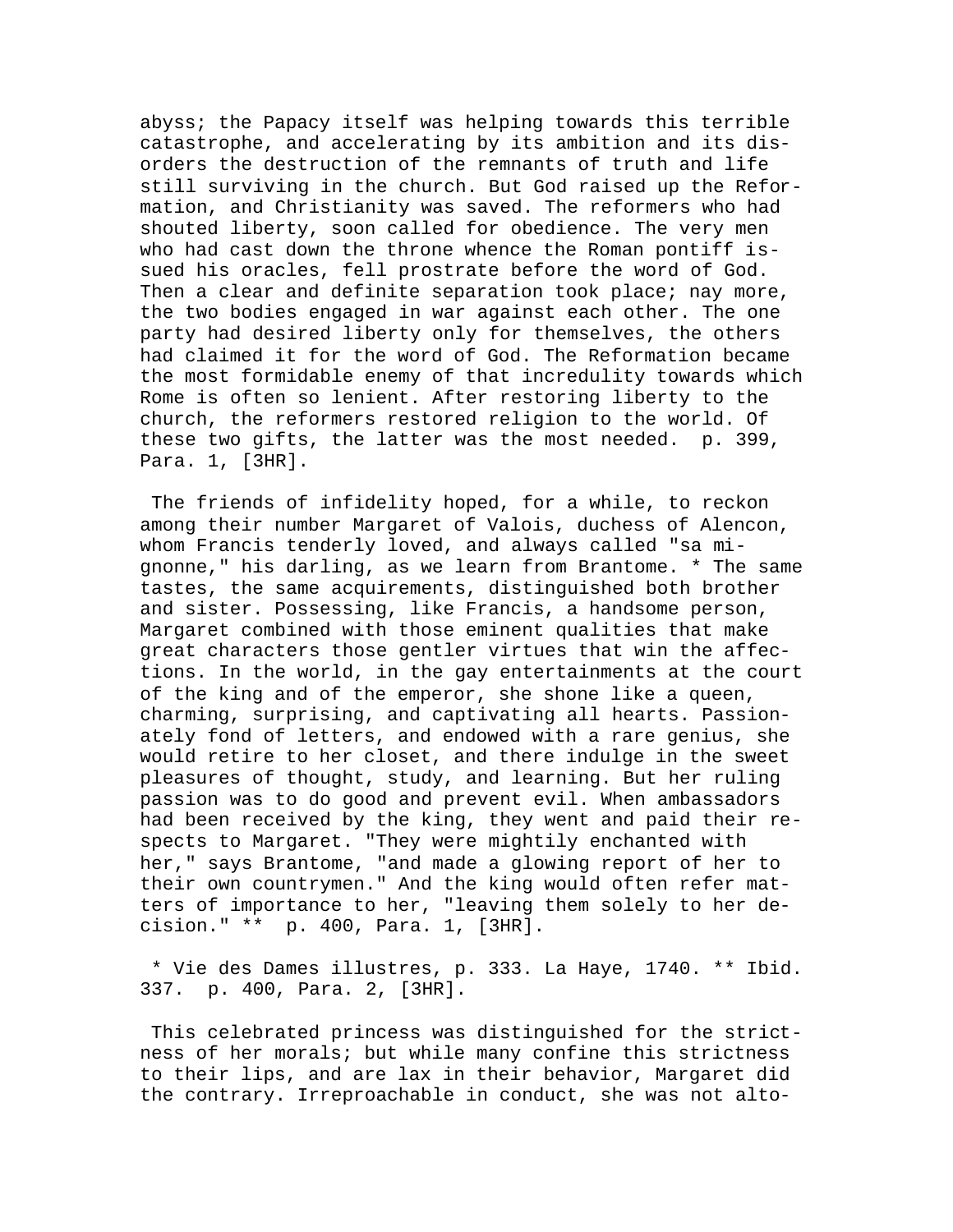gether free from censure in her writings. Instead of being surprised at this, we might rather wonder that a woman so dissolute as Louisa of Savoy should have a daughter so pure as Margaret. While visiting different parts of the country with the court, she amused herself with describing the manners of the time, and particularly the disorders of the priests and monks. "I have heard her," says Brantome, "thus narrating tales to my grandmother, who always accompanied her in her litter, as lady-in-waiting, and who had charge of her inkhorn." \* p. 400, Para. 3, [3HR].

 \* Vie des Dames illustres, p. 346. p. 400, Para. 4, [3HR].

 This Margaret, so beautiful, so full of wit, and living in the atmosphere of a corrupted court, was one of the first to be carried away by the religious movement then beginning in France. But how could the Duchess of Alencon be reached by the Reformation in the midst of so profane a court, and of the licentious tales by which it was amused? Her elevated soul felt wants that the gospel alone could satisfy; grace works everywhere; and Christianity, which even before an apostle had appeared in Rome already counted followers in the house of Narcissus and in the court of Nero -- Rom. 16:11, Phil. 4:22 -- penetrated rapidly, at the period of its renovation, into the court of Francis I. High-bred dames and noble lords addressed the princess in the language of faith; and that sun, then rising upon France, shed its earliest beams upon an illustrious head, by which they were immediately reflected on the duchess of Alencon. p. 401, Para. 1, [3HR].

 Among the most distinguished noblemen at the court was William of Montbrun, son of cardinal Briconnet of St. Malo, who had entered the church after the decease of his wife. Count William, who was fond of study, took holy orders, and became successively bishop of Lodeve and of Meaux. Being twice sent ambassador to Rome, he returned to Paris, unseduced by the flattery and pomps of Leo X. p. 401, Para. 2, [3HR].

 At the period of his return to France, the sap was everywhere beginning to move. Farel, then master of arts, was lecturing in the celebrated college of the cardinal Lemoine, one of the four principal colleges of the theological faculty in Paris, equal in rank to the Sorbonne. Two fellow-countrymen of Lefevre, Arnaud and Gerard Rous-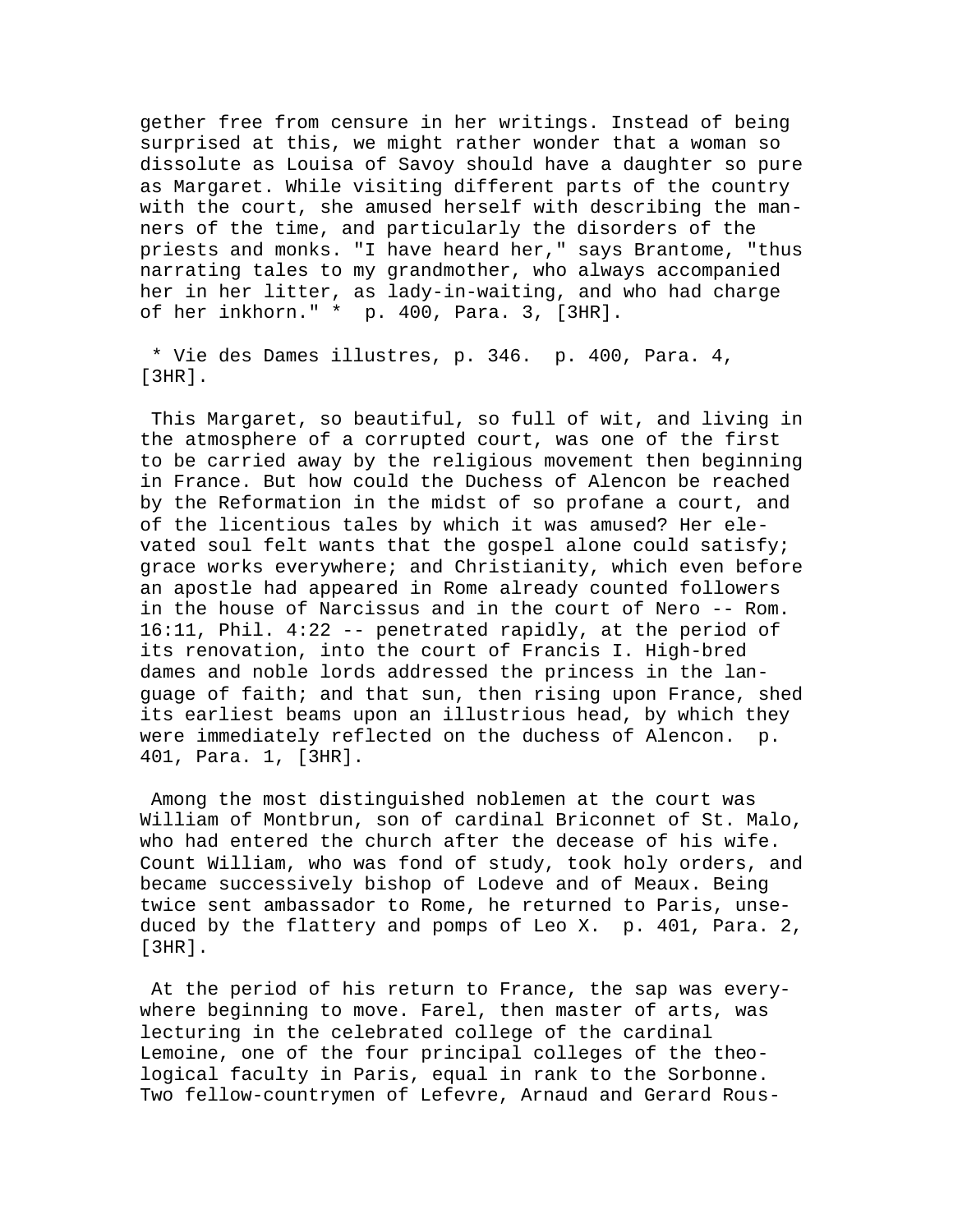sel, with several others, increased the circle of liberal and generous minds. Briconnet, fresh from the gay entertainments and festivities of Rome, was astonished at what had taken place in Paris during his absence. Thirsting for the truth, he renewed his ancient relations with Lefevre, and passed many precious hours with the doctor of the Sorbonne, with Farel, the two Roussels and their friends. \* This illustrious but humble-minded prelate was willing to be instructed by the lowliest Christians, but particularly by the Lord himself. "I am in darkness," said he, "awaiting the grace of the divine benevolence, from which I am exiled by my demerits." His mind was dazzled, as it were, by the brilliancy of the gospel. His eyelids drooped before its unequalled brightness. "The eyes of all men," added he, "are insufficient to receive the whole light of this great luminary." \*\* p. 401, Para. 3, [3HR].

 \* Histoire de la Revocat. De l'edit. De Nantes, 1. 7. Maimbourg, Hist. Du Calv. p. 12. \*\* This passage is taken from a manuscript in the Bibliotheque Royale at Paris, entitled Lettres de Marguerite, reine de Navarre, and marked S.F. 337. I shall have frequent occasion to quote the manuscript, which I had great difficulty in deciphering. p. 401, Para. 4, [3HR].

 Lefevre had recommended the bishop to the Bible; he had pointed to it as the clue which ever leads men back to the primitive truth of Christianity, to what it was when schools, sects, ordinances, and traditions were unknown, and as the powerful medium by which the religion of Jesus Christ is renovated. Briconnet read the Bible. "Such is the sweetness of this divine food," said he, "that it makes the mind insatiable; the more we taste of it, the more we long for it." \* The simple and mighty truth of salvation charmed him: he found Christ, he found God himself. "What vessel," said he, "is able to receive the exceeding fullness of this inexhaustible sweetness? But the dwelling extends to our desire to entertain the good guest. Faith is the quartermaster who alone can find room for him, or, more truly, who makes us dwell in him." But at the same time the good bishop, afflicted at seeing this doctrine of life, which the Reformation restored to the world, held in so little estimation at court, in the city, and among the people, exclaimed: "Oh singular and most worthy innovation, and yet to my fellow-men most unacceptable." p. 402, Para. 1, [3HR].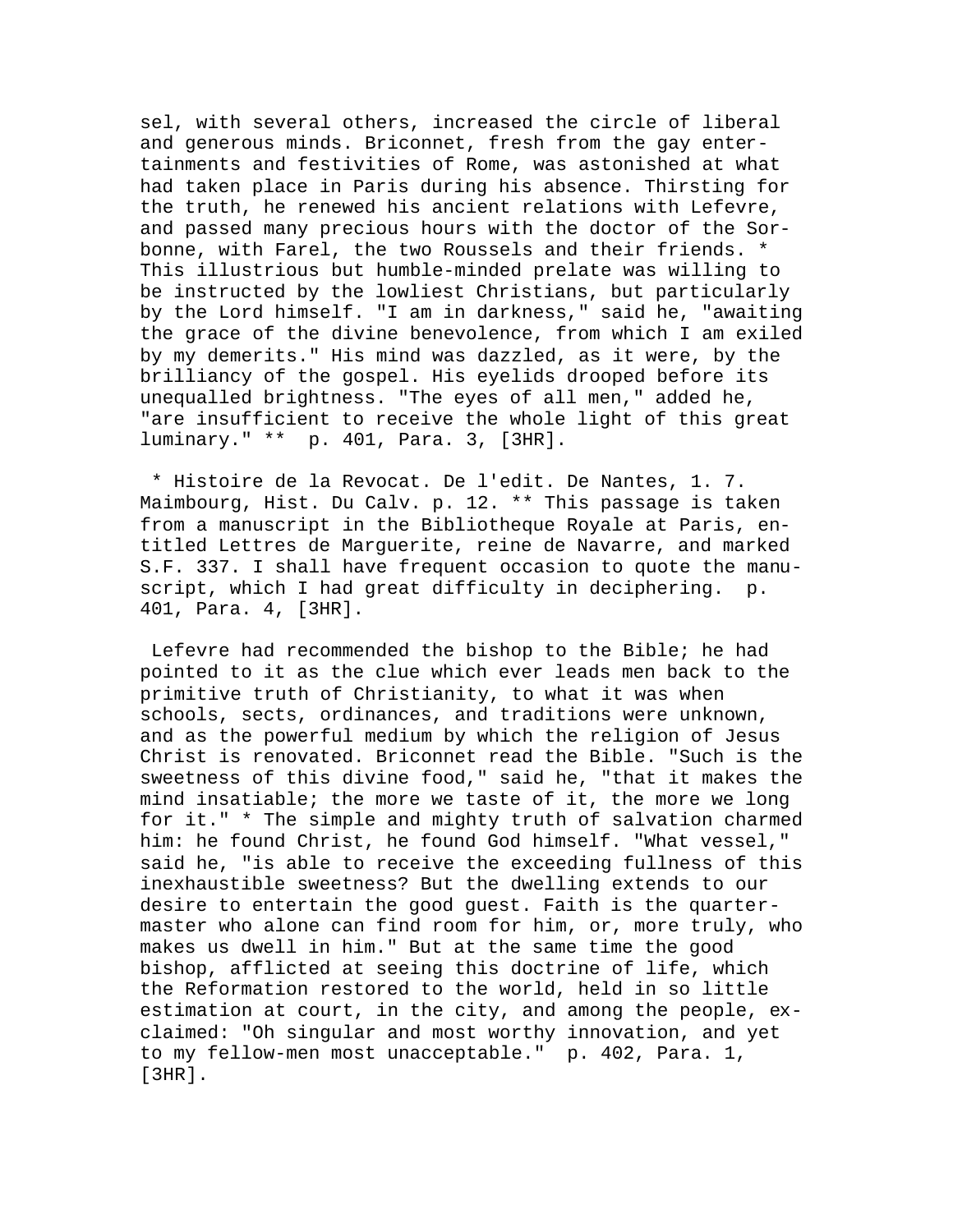\* Ibid. p. 402, Para. 2, [3HR].

 It is in this way that evangelical opinions made their way into the midst of the frivolous, dissolute, and literary court of Francis I. Many of the men who composed it, and who enjoyed the entire confidence of the king, as John du Bellay, Budaeus, Cop the court physician, and even Petit the king's confessor, appeared favorably disposed towards the sentiments of Briconnet and Lefevre. Francis, who loved learning, who invited into his states learned men inclined to Lutheranism, and who thought, as Erasmus says, "in this manner to adorn and illustrate his age in a more magnificent manner than he could have done by trophies, pyramids, or by the most pompous structures," was himself carried away by his sister, by Briconnet, and by the literary men of his court and universities. He would often be present at the discussion of the learned, listening with delight to their conversation at table, and calling them "his children." He prepared the way for the word of God by founding Hebrew and Greek professorships. And hence Theodore Beza, when placing his portrait at the head of the reformers, says: "Pious spectator, do not shudder at the sight of this adversary. Ought he not to have a part in this honor, who expelled barbarism from the world, and with firm hand substituted in its stead three languages and sound learning, to be as it were the portals to the new building that was shortly to be erected?" \* p. 402, Para. 3, [3HR].

 \* Neque rex potentissimi pudeat....quasi atrienses hujus aedis futuras. Bezae Icones. Disputationibus eorum ipse interfuit. Flor. Raemundi Hist. De ortu haeresum, 7. 2. p. 402, Para. 4, [3HR].

 But there was at the court of Francis I one soul in particular, which seemed prepared to receive the evangelical influence of the doctor of Etaples and the bishop of Meaux. Margaret, yet hesitating and wavering, in the midst of the depraved society that surrounded her, looked for support, and found it in the gospel. She turned towards this fresh breath that was reanimating the world, and inhaled it with delight as an emanation from heaven. From some of the ladies of her court she learned what the new doctors were teaching; they lent her their writings, their little books, called in the language of the time, "tracts;" and spoke to her of the "primitive church, of the pure word of God, of worshipping in spirit and in truth, of Christian liberty which shakes off the yoke of superstition and traditions of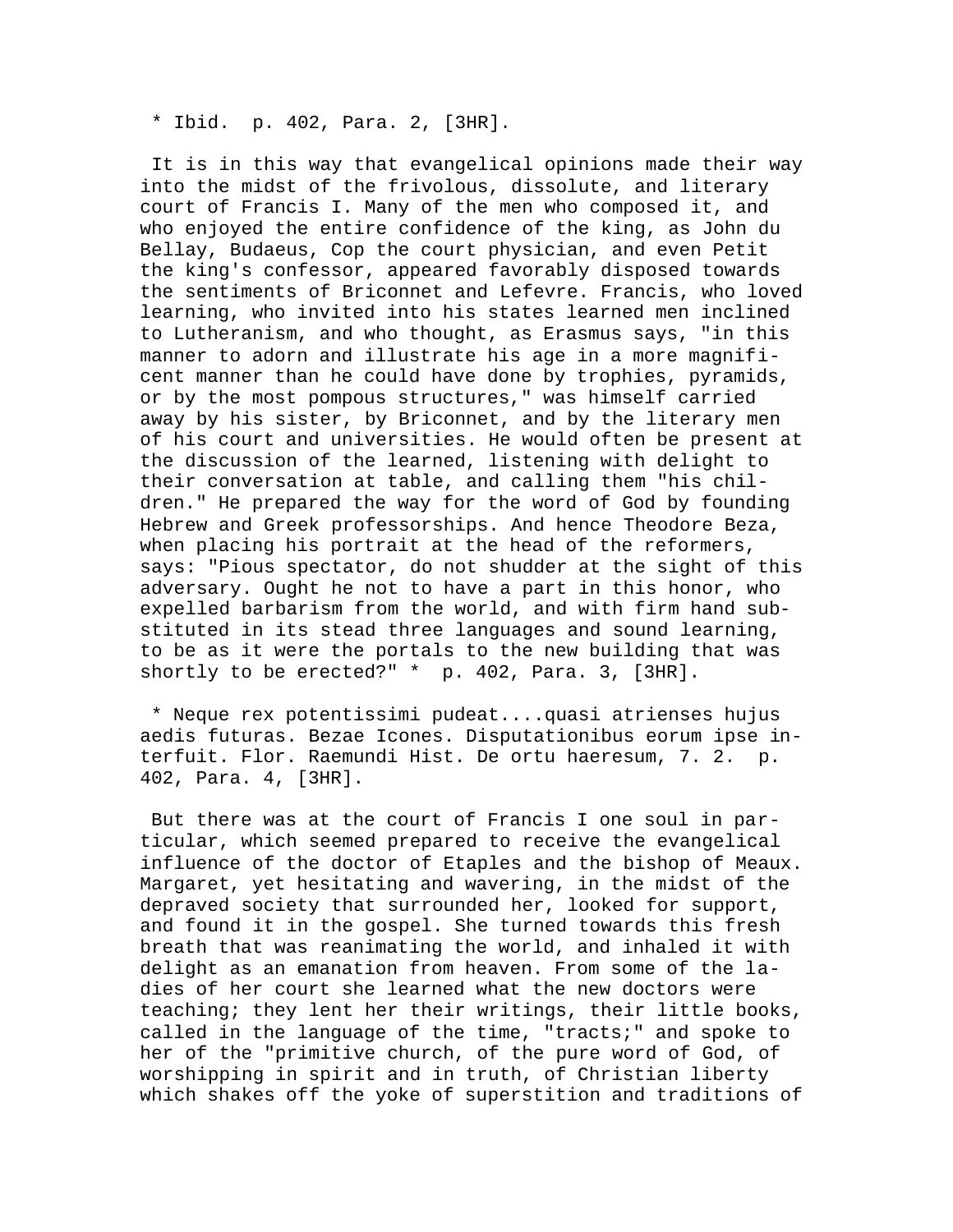men to bind them closer to God alone." \* Erelong this princess conversed with Lefevre, Farel, and Roussel; their zeal, their piety, their purity of morals -- all in them struck her imagination; but it was the bishop of Meaux in particular, who had long enjoyed her friendship, that became her guide in the path of faith. p. 403, Para. 1, [3HR].

 \* Maimbourg, Hist. Du Calvinisme, p. 17. p. 403, Para. 2,  $[3HR]$ .

 Thus, in the midst of the brilliant court of Francis I and of the profligate household of Louisa of Savoy, was accomplished one of those conversions of the heart which although not thoroughly evangelical, are not the fruit of a mere aesthetical religion. Margaret subsequently recorded in her poems the different movements of her soul at this important period of her life; and in them we may trace the path she then trod. We find that the sense of sin had taken strong hold of her, and that she wept over the levity with which she had treated the scandals of the world. She exclaimed: p. 404, Para. 1, [3HR].

 Is there a gulf of ill so deep and wide That can suffice but e'en a tenth to hide Of my vile sins? p. 404, Para. 2, [3HR].

 This corruption, of which she had so long been ignorant, she discovered everywhere, now that her eyes were opened. p. 404, Para. 3, [3HR].

Well do I feel within me is the root, Without are branch and foliage, flower and fruit. \* p. 404, Para. 4, [3HR].

 \* Marguerites de la Marguerite des princesses. Lyon. 1547, tome 1. Miroir de l'ame pecheresse, p. 15. The copy I have used appears to have belonged to the Queen of Navarre herself, and some notes that it contains are said to be in her own handwriting. It is now in the possession of a friend of the author's. p. 404, Para. 5, [3HR].

 Yet amidst the alarm caused by the state of her soul, she felt that a God of peace had appeared to her: p. 404, Para. 6, [3HR].

 My God, thou hast come down on earth to me -- To me, although a naked worm I be. \* p. 404, Para. 7, [3HR].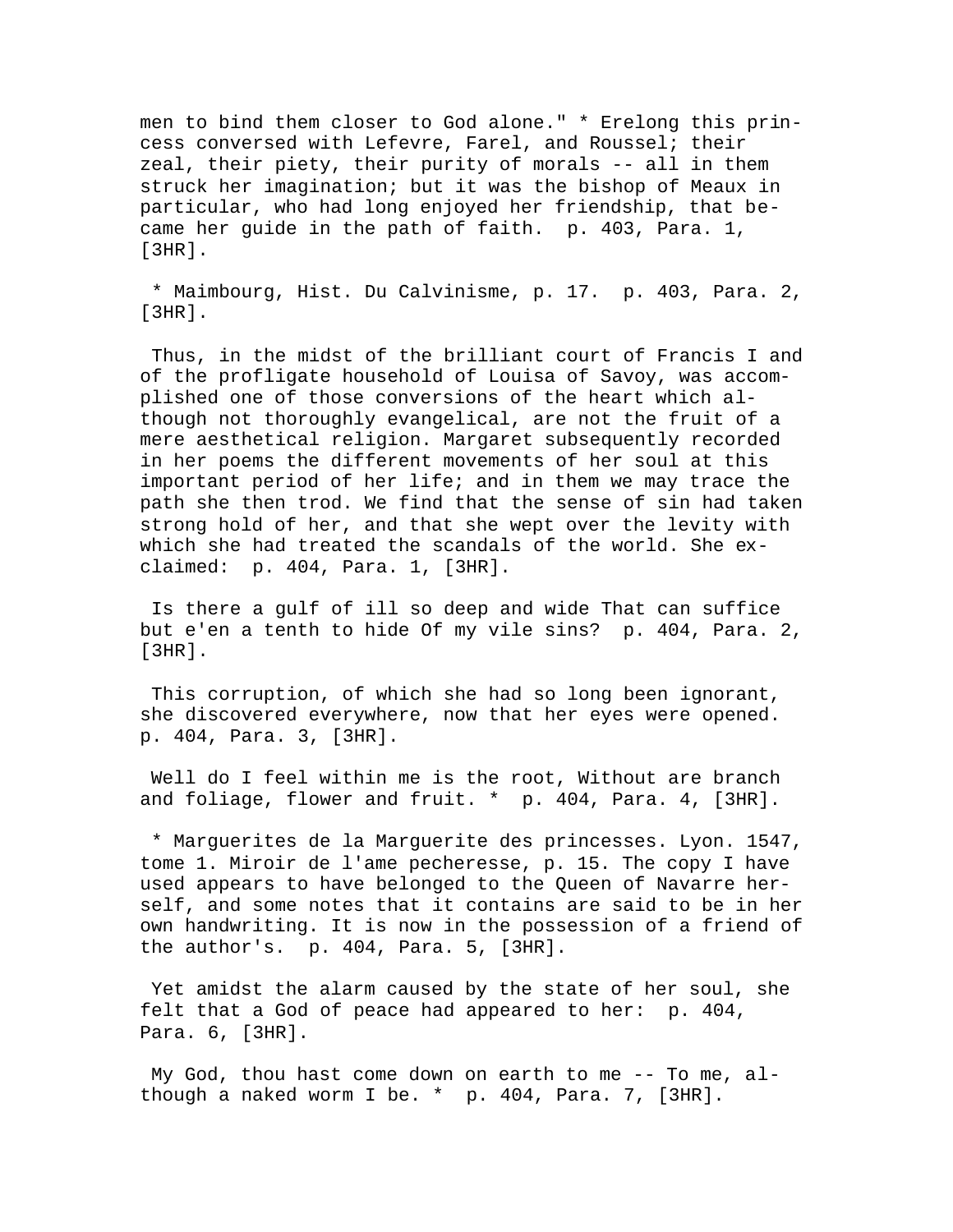\* Ibid. pp. 18, 19. p. 404, Para. 8, [3HR].

 And erelong a sense of the love of God in Christ was shed abroad in her heart. p. 404, Para. 9, [3HR].

 Margaret had found faith, and her enraptured soul indulged in holy transports. \* p. 405, Para. 1, [3HR].

 \* Marguerites, etc. Discord de l'esprit et de la chair, p. 73. (The translator has endeavored to preserve the quaintness of the original, both in rhyme and rhythm.) p. 405, Para. 2, [3HR].

 Word divine, Jesus the Salvator, Only Son of the eternal Pater, The first, the last; of all things renovator, Bishop and king, and mighty triumphator, From death by death our liberator. By faith we're made the sons of the Creator. p. 405, Para. 3, [3HR].

 From this time a great change took place in the duchess of Alencon: p. 405, Para. 4, [3HR].

 Though poor, and weak, and ignorant I be How rich, how strong, how wise I am in Thee. \* p. 405, Para. 5, [3HR].

\* Ibid. Miroir de l'ame, p. 22. p. 405, Para. 6, [3HR].

 But the power of sin was not yet subdued in her. She found a struggle, a discord in her soul that alarmed her: \* p. 405, Para. 7, [3HR].

 \* Ibid. Discord de l'esprit, p. 71. p. 405, Para. 8, [3HR].

 In spirit noble, but in nature slave; Immortal am I, tending to the grave; Essence of heaven, and yet of earthly birth; God's dwelling place, and yet how little worth. p. 405, Para. 9, [3HR].

 Margaret, seeking in nature the symbols that might express the wants and affections of her soul, chose for her emblem, says Brantome, the marigold, "which by its rays and leaves, has more affinity with the sun, and turns wherever he goes." \* She added this device: p. 405, Para. 10, [3HR].

\* Vie des Femmes illustres, p. 33. p. 405, Para. 11,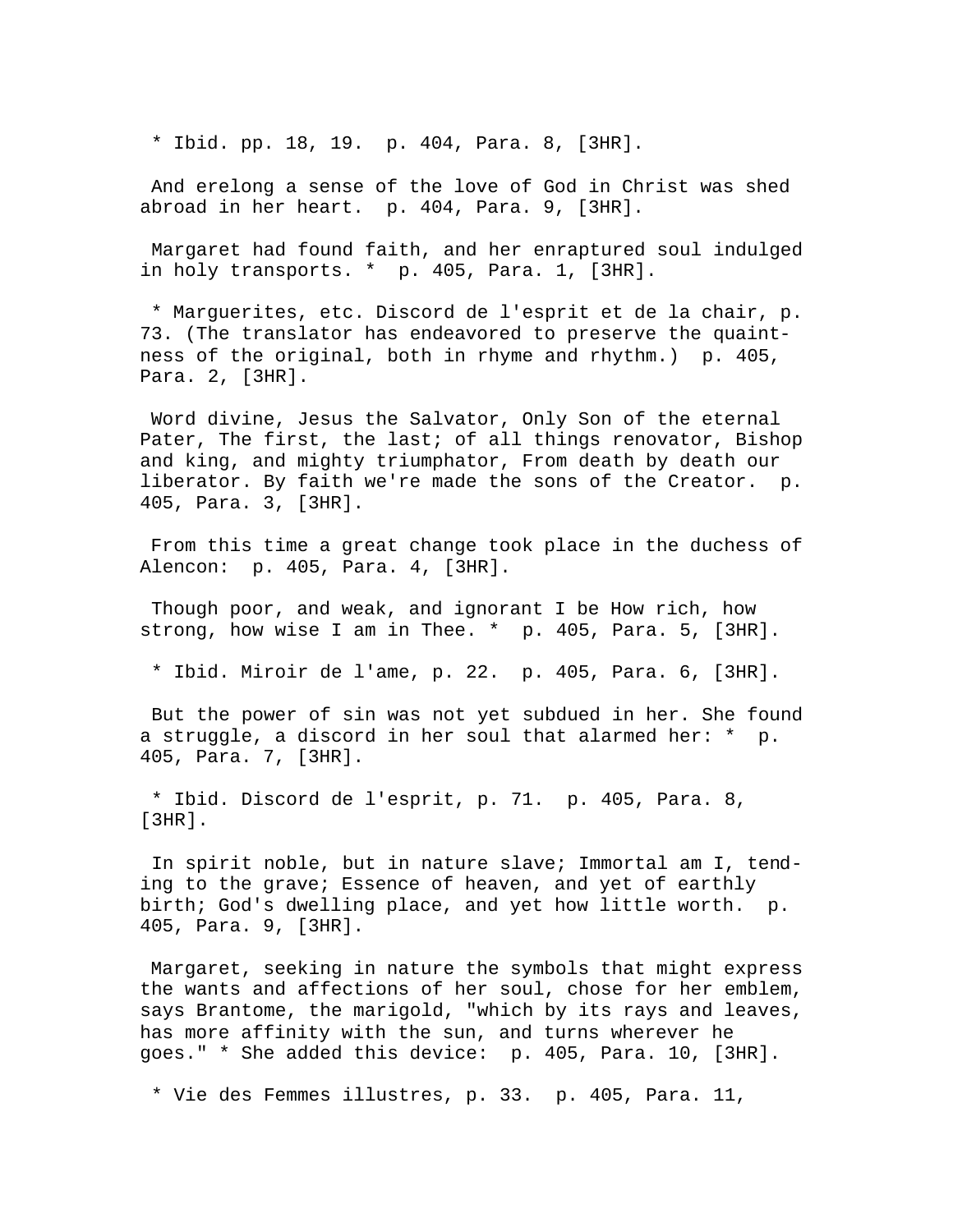[3HR].

 Non inferiora secutus, I seek not things below, p. 405, Para. 12, [3HR].

 "as a sign," adds the courtly writer, "that she directed all her actions, thoughts, desires, and affections, to that great sun which is God; and hence she was suspected of being attached to the Lutheran religion." \* p. 405, Para. 13, [3HR].

\* Ibid. p. 405, Para. 14, [3HR].

 In fact the princess experienced, not long after, the truth of the saying, that all who will live godly in Jesus Christ shall suffer persecution. At the court, they talked of Margaret's new opinions, and the surprise was great. What, even the sister of the king takes part with these people. For a moment it might have been thought that Margaret's ruin was certain. She was denounced to Francis I. But the king, who was tenderly attached to his sister, pretended to think that it was untrue. Margaret's character gradually lessened the opposition. Every one loved her, says Brantome: "she was very kind, mild, gracious, charitable, affable, a great alms-giver, despising nobody, and winning all hearts by her excellent qualities." \* p. 405, Para. 15, [3HR].

 \* Vie des Femmes illustres, p. 341. p. 405, Para. 16, [3HR].

 In the midst of the corruption and frivolity of that age, the mind reposes with delight on this chosen soul, which the grace of God had seized beneath such a load of vanities and grandeur. But her feminine character held her back. If Francis I had felt his sister's convictions, he would no doubt have followed them out. The timid heart of the princess trembled before the anger of the king. She was constantly wavering between her brother and her Saviour, and could not resolve to sacrifice either. We cannot recognize her as a Christian who has reached the perfect liberty of the children of God: she is a correct type of those elevated souls, so numerous in every age, particularly among women, who, powerfully attracted towards heaven, have not sufficient strength to detach themselves entirely from the earth. p. 406, Para. 1, [3HR].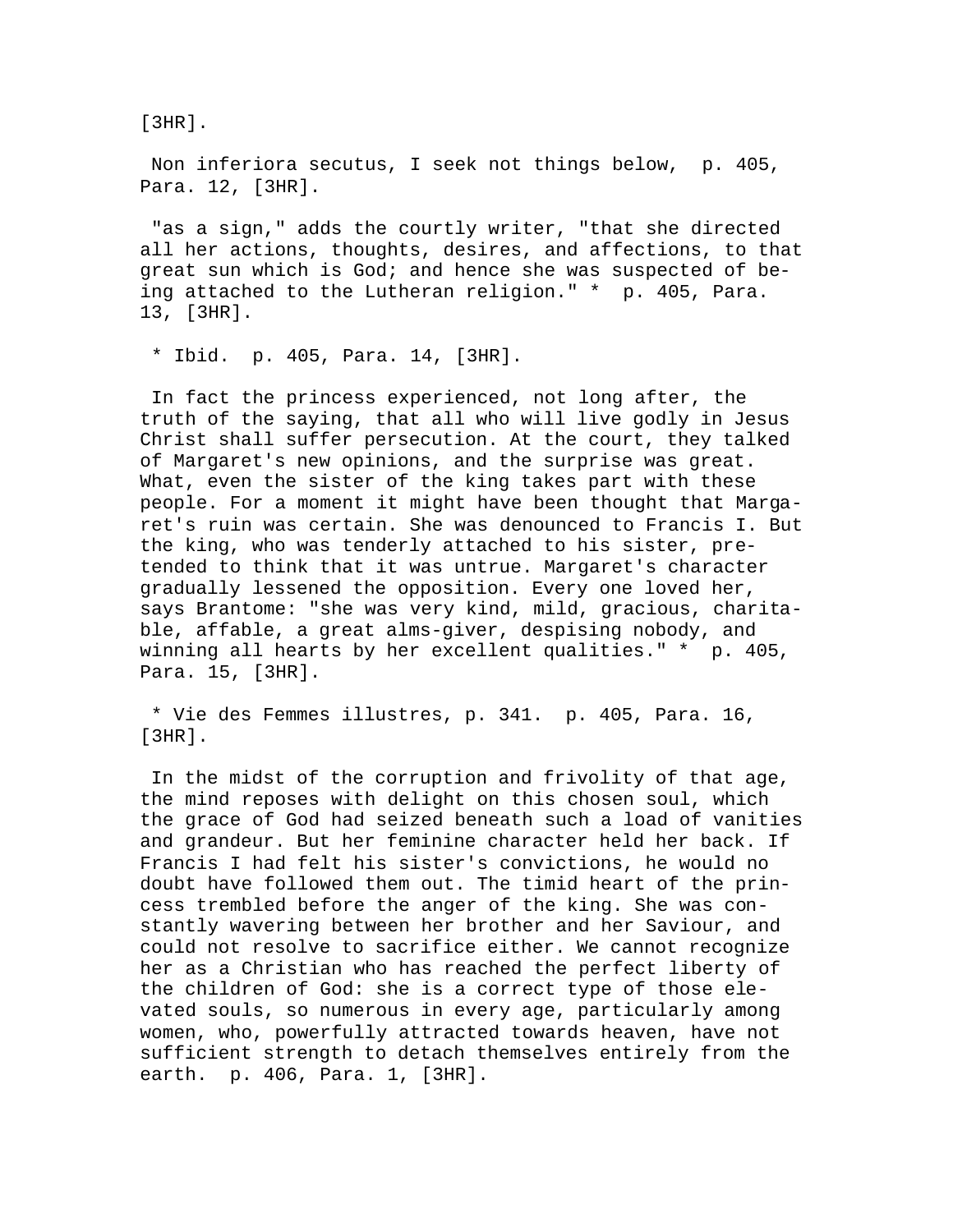However, such as she is, she is a pleasing character on the stage of history. Neither Germany nor England present her parallel. She is a star, slightly clouded no doubt, but shedding an indescribable and gentle radiance, and at the time of which I am treating her rays shone out still more brightly. It is not until later years, when the angry looks of Francis I denounce a mortal hatred against the Reformation, that his frightened sister will screen her holy faith from the light of day. But now she raises her head in the midst of this corrupted court, and appears a bride of Christ. The respect paid to her, the high opinion entertained of her understanding and of her heart, plead the cause of the gospel at the court of France much better than any preacher could have done. The gentle influence of woman gained admission for the new doctrine. It is perhaps to this period we should trace the inclination of the French nobility to embrace Protestantism. If Francis had followed his sister, if all the nation had opened its gates to Christianity, Margaret's conversion might have been the saving of France. But while the nobles welcomed the gospel, the king and the people remained faithful to Rome; and there came a time when it was a cause of serious misfortune to the Reformation to count a Navarre and a Conde among its ranks. p. 406, Para. 2, [3HR].

 CHAPTER 5 --- Enemies of the Reformation -- Louisa -- Duprat -- Concordat of Bologna -- Opposition of the parliament and the university -- The Sorbonne -- Beda -- His character -- His tyranny -- Berquin, the most learned of the nobility -- The intriguers of the Sorbonne -- Heresy of the three Magdalens -- Luther condemned at Paris -- Address of the Sorbonne to the king -- Lefevre quits Paris for Meaux. p. 408, Para. 1, [3HR].

 Thus already had the gospel made illustrious conquests in France. Lefevre, Briconnet, Farel, and Margaret joyfully yielded in Paris to the movement that was already beginning to shake the world. Francis I himself seemed at that time more attracted by the splendor of literature, than repelled by the severity of the gospel. The friends of the word of God were entertaining the most pleasing expectations; they thought that the heavenly doctrine would be disseminated without obstacle over their country, at the very moment when a formidable opposition was organizing at court and in the Sorbonne. France, which was to signalize itself among Roman-catholic states for nearly three centuries by its persecutions, rose with pitiless severity against the Ref-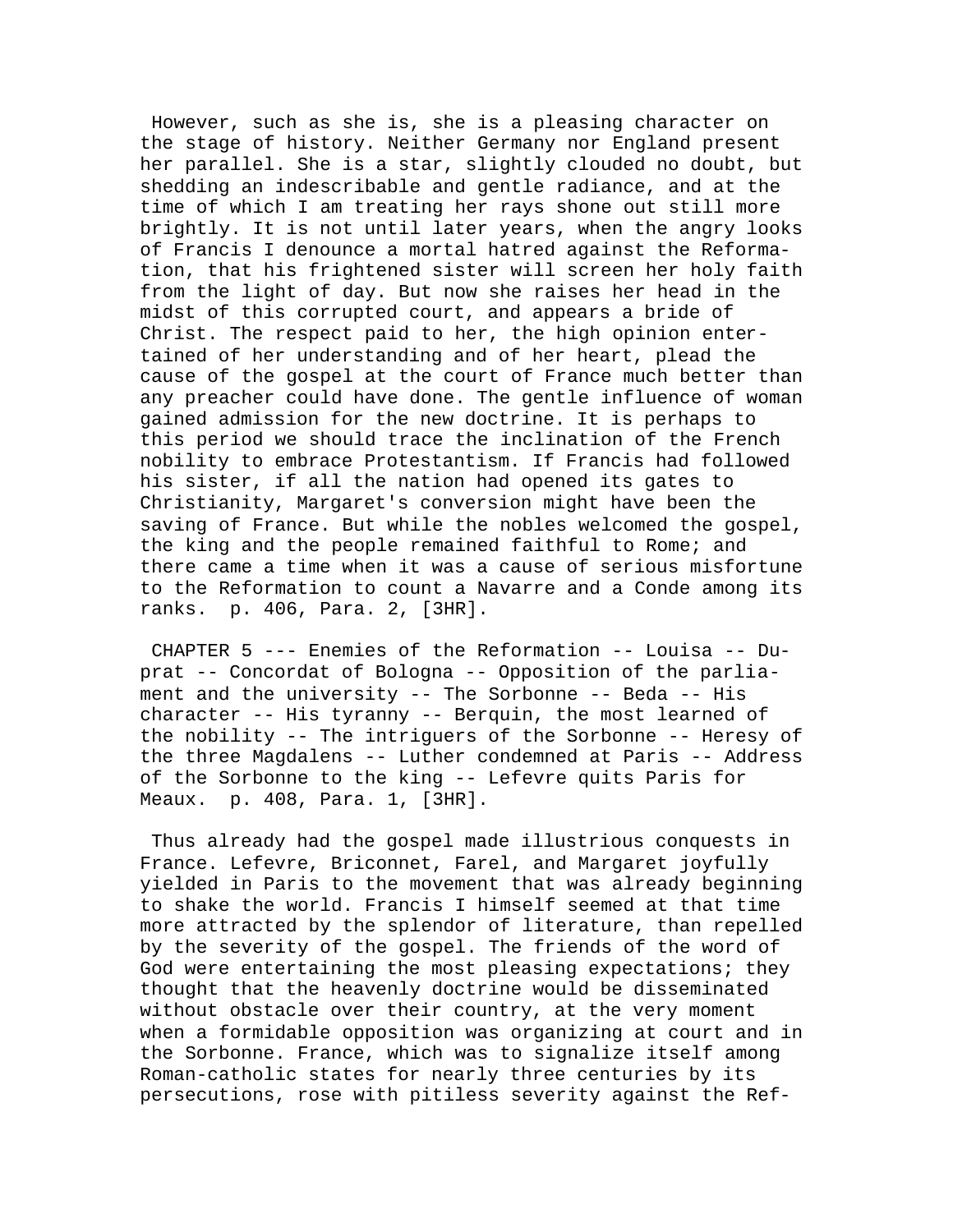ormation. If the seventeenth century was the age of a bloody victory, the sixteenth was that of a cruel struggle. Probably in no place did the reformed Christians meet with more merciless adversaries on the very spot where they raised the standard of the gospel. In Germany, it was in the Romish states that their enemies were found; in Switzerland, in the Romish cantons; but in France, it was face to face. A dissolute woman and a rapacious minister then headed the long list of the enemies of the Reformation. p. 408, Para. 2, [3HR].

 Louisa of Savoy, mother of the king and of Margaret, notorious for her gallantries, absolute in her will, and surrounded by a train of ladies of honor whose licentiousness began at the court of France a long series of immorality and scandal, naturally took part against the word of God; she was the more to be feared as she had always preserved an almost unbounded influence over her son. But the gospel met with a still more formidable adversary in Louisa's favorite, Anthony Duprat, who was nominated chancellor of the kingdom by her influence. This man, whom a contemporary historian calls the most vicious of all bipeds, \* was more rapacious than Louisa was dissolute. Having first enriched himself at the expense of justice, he desired subsequently to increase his wealth at the expense of religion, and entered holy orders to gain possession of the richest livings. p. 408, Para. 3, [3HR].

 \* Bipedum omnium nequissimus. Belcarius. 15. 435. p. 408, Para. 4, [3HR].

 Lust and avarice thus characterized these two persons, who, being both devoted to the pope, endeavored to conceal the disorders of their lives by the blood of the heretics. \* p. 409, Para. 1, [3HR].

 \* Sismondi, Hist. Des Francais, 16. 387. p. 409, Para. 2, [3HR].

 One of their acts was to deliver up the kingdom to the ecclesiastical dominion of the pope. The king, after the battle of Marignan, met Leo X at Bologna, and there was sealed the famous concordat, in virtue of which these two princes divided the spoils of the church between them. They annulled the supremacy of councils to give it to the pope; and depriving the churches of their right to fill up the vacant bishoprics and livings, conferred it on the king.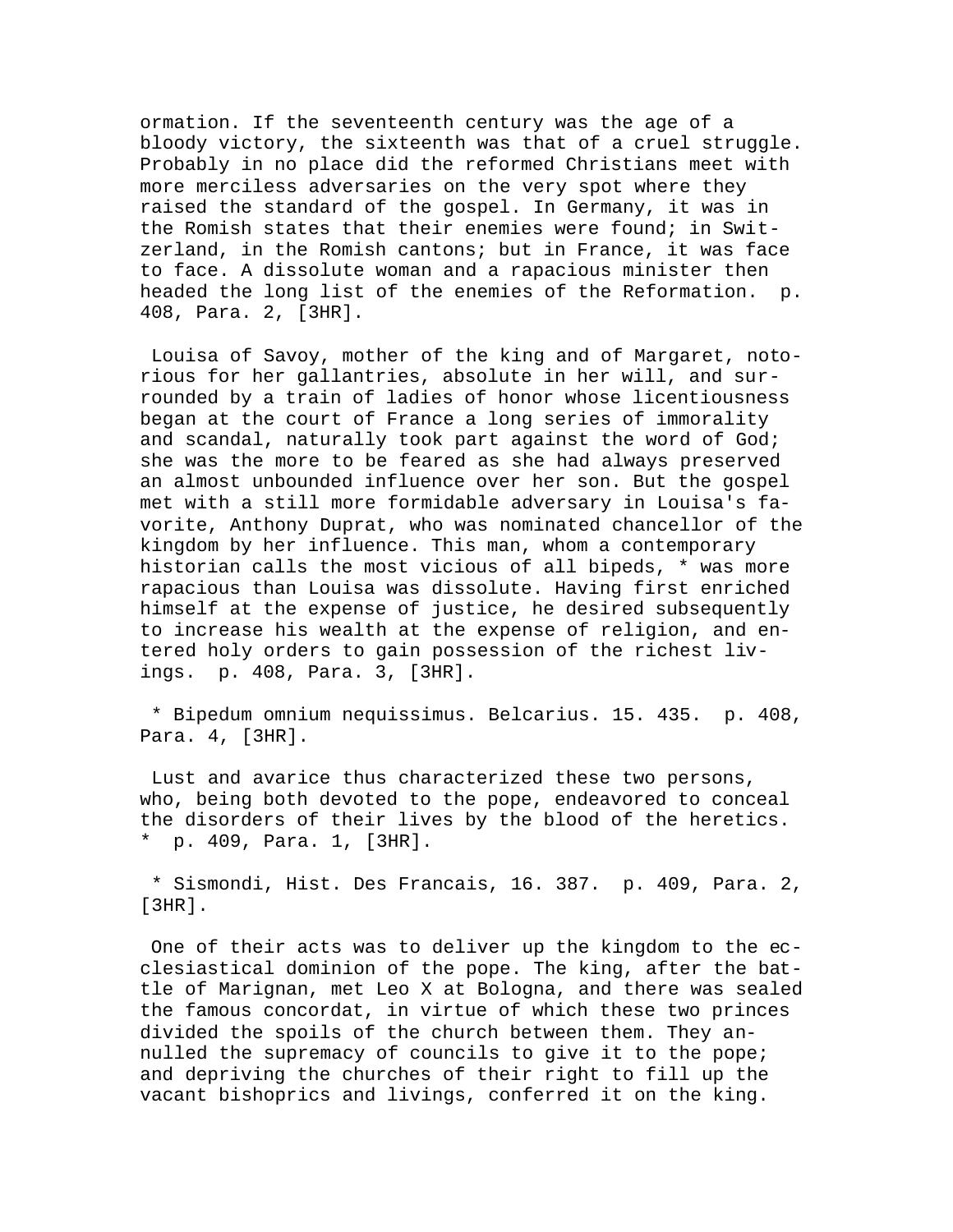After this, Francis I, supporting the pontiff's train, proceeded to the minster-church of Bologna to ratify this negotiation. He was sensible of the injustice of the concordat, and turning to Duprat, whispered in his ear: "It is enough to damn us both." \* But what was salvation to him? Money and the pope's alliance were what he wanted. p. 409, Para. 3, [3HR].

\* Mathieu, 1. 16. p. 409, Para. 4, [3HR].

 The parliament vigorously resisted the concordat. The king made its deputies wait several weeks at Amboise, and then calling them before him one day, as he rose from table, he said: "There is a king in France, and I will not have a Venetian senate formed in my dominions." He then commanded them to depart before sunset. Evangelical liberty had nothing to hope from such a prince. Three days after, the highchamberlain La Tremouille appeared in parliament, and ordered the concordat to be registered. p. 409, Para. 5, [3HR].

 Upon this the university put itself in motion. On the 18th of March 1518, a solemn procession, at which all the students and the bachelors with their hoods were present, repaired to the church of St. Catherine of the Scholars, to implore God to preserve the liberties of the church and of the kingdom. \* "The colleges were closed, strong bodies of the students went armed through the city, threatening and sometimes maltreating the exalted personages who were publishing and carrying out the said concordat by the king's orders." \*\* The university eventually tolerated the execution of this edict; but without revoking the resolutions on which it had declared its opposition; and from that time, says the Venetian ambassador Correro, "the king began to give away the bishoprics with a liberal hand at the solicitation of the court ladies, and to bestow abbeys on his soldiers; so that at the court of France a trade was carried on in bishoprics and abbeys, as at Venice in pepper and cinnamon." \*\*\* p. 410, Para. 1, [3HR].

 \* Crevier, 5. 110. \*\* Fontaine, Hist. Cathol., Paris, 1562, p. 16. \*\*\* Raumer, Gesch. Europ. 1. 270. p. 410, Para. 2, [3HR].

While Louisa and Duprat were preparing to destroy the gospel by the destruction of the liberties of the Gallican church, a fanatical and powerful party was forming against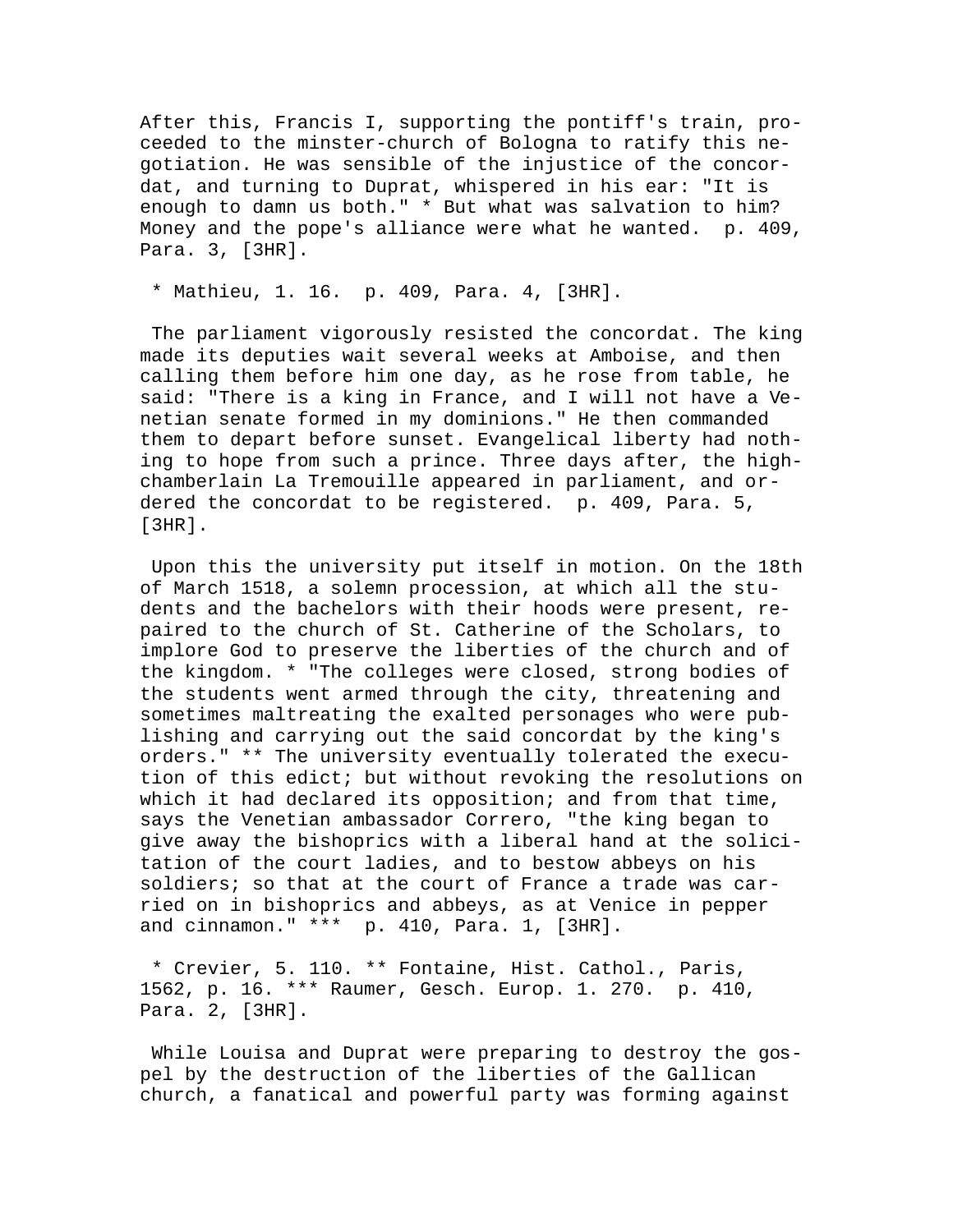the Bible. Christian truth has always had to encounter two powerful adversaries, the depravity of the world and the fanaticism of the priests. The scholastic Sorbonne and a profligate court were now to march forward hand in hand against the confessors of Jesus Christ. In the early days of the church the unbelieving Sadducees and the hypocritical Pharisees were the fiercest enemies of Christianity; and so they have remained through every age. Erelong from the darkness of the schools emerged the most pitiless adversaries of the gospel. At their head was Noel Bedier, commonly called Beda, a native of Picardy and syndic of the Sorbonne, reputed to be the greatest brawler and most factious spirit of his day. Educated in the dry maxims of scholasticism, matured in the theses and antitheses of the Sorbonne, having a greater veneration for the distinctions of the school than for the word of God, he was transported with anger against those whose daring mouths ventured to put forth other doctrines. Of a restless disposition, unable to enjoy any repose, always requiring new pursuits, he was a torment to all around him; confusion was his native element; he seemed born for contention; and when he had no adversaries he fell foul of his friends. This impetuous quack filled the university with stupid and violent declamations against literature, against the innovations of the age, and against all those who were not, in his opinion, sufficiently earnest in repressing them. Many smiled as they listened to him, but others gave credit to the invectives of the blustering orator, and the violence of his character secured him a tyrannical sway in the Sorbonne. He must always have some new enemy to fight, some victim to drag to the scaffold; and accordingly he had created heretics before any existed, and had called for the burning of Merlin, vicar-general of Paris, for having endeavored to justify Origen. But when he saw the new doctors appear, he bounded like a wild beast that suddenly perceives an easy prey within its reach. "There are three thousand monks in one Beda," said the cautious Erasmus. \* p. 410, Para. 3, [3HR].

 \* In uno Beda sunt tria millia monachorum. Erasm. Epp. p. 373. p. 410, Para. 4, [3HR].

 These excesses, however, were prejudicial to his cause. "What," said the wisest men of the age, "does the Roman church rest on the shoulders of such an Atlas as this? \* Whence comes all this disturbance, except from the absurdities of Beda himself?" p. 411, Para. 1, [3HR].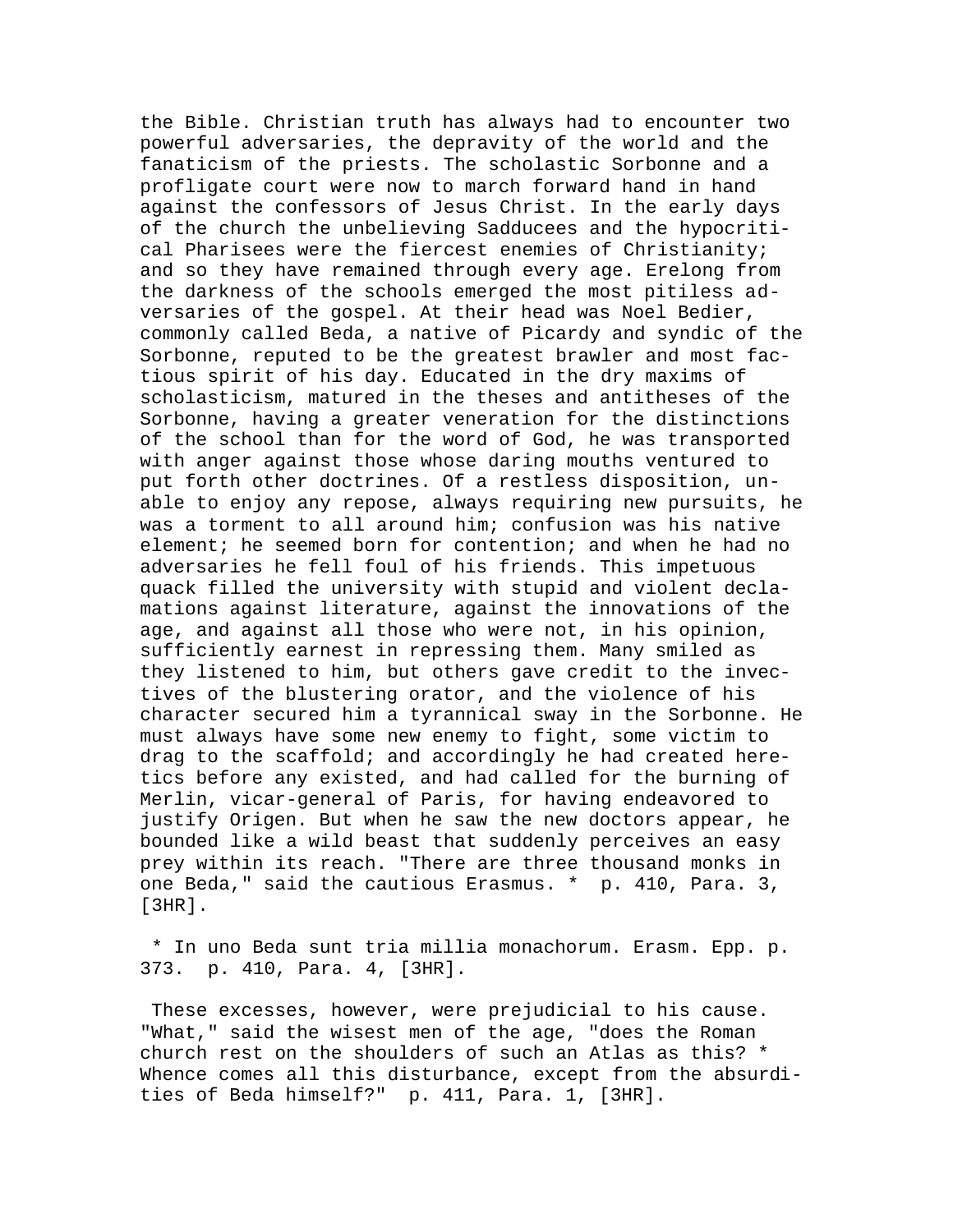\* Talibus Atlantibus nititur Ecclesia Romana. Ibid. p. 1113. p. 411, Para. 2, [3HR].

 In effect, the very invectives that frightened weak minds, disgusted more generous spirits. At the court of Francis I was a gentleman of Artois, named Louis de Berquin, then about thirty years of age, and who was never married. The purity of his life, \* his profound knowledge, which procured him the title of "the most learned of the nobles," \*\* the openness of his disposition his tender care for the poor, and his unbounded attachment to his friends, distinguished him above his equals. \*\*\* There was not a more devout observer of the ceremonies of the church, fasts, festivals, and masses; \*\*\*\* and he held in the greatest horror all that was denominated heretical. It was a matter of astonishment to witness so much devotion at court. p. 411, Para. 3, [3HR].

 \* Ut ne rumusculus quidem impudicitiae sit unquam in illum exortus. Er. Epp. p. 1278. \*\* Gaillard, Hist. De Francois I. \*\*\* Mirere benignus in egenos et amicos. Er. Epp. p. 1238. \*\*\*\* Constitutionum ac rituum ecclesiasticorum observantissimus. Ibid. p. 411, Para. 4, [3HR].

 It seemed as if nothing could make such a man incline to the side of the Reformation; there were, however, one of two features in his character that might lead him to the gospel. He abhorred every kind of dissimulation, and as he never desired to injure anyone himself, he could not bear to see others injured. The tyranny of Beda and other fanatics, their bickerings and persecutions, filled his generous soul with indignation; and as he never did things by halves, he was accustomed wherever he went, in the city or at the court, "even among the highest personages in the kingdom," \* to inveigh with the utmost vehemence against the tyranny of these doctors, and attack, "in their very nests," says Theodore Beza, "those odious hornets who were then the terror of the world." \*\* p. 412, Para. 1, [3HR].

 \* Actes des Martyrs de Crespin, p. 103. \*\* Ut maxime omnium tunc metuendos crabrones in ipsis eorum cavis.... Bezae Icones. p. 412, Para. 2, [3HR].

 He did not stop here: opposition to injustice led Berquin to inquire after truth. He desired to know that holy Scripture, so dear to the men against whom Beda and his crea-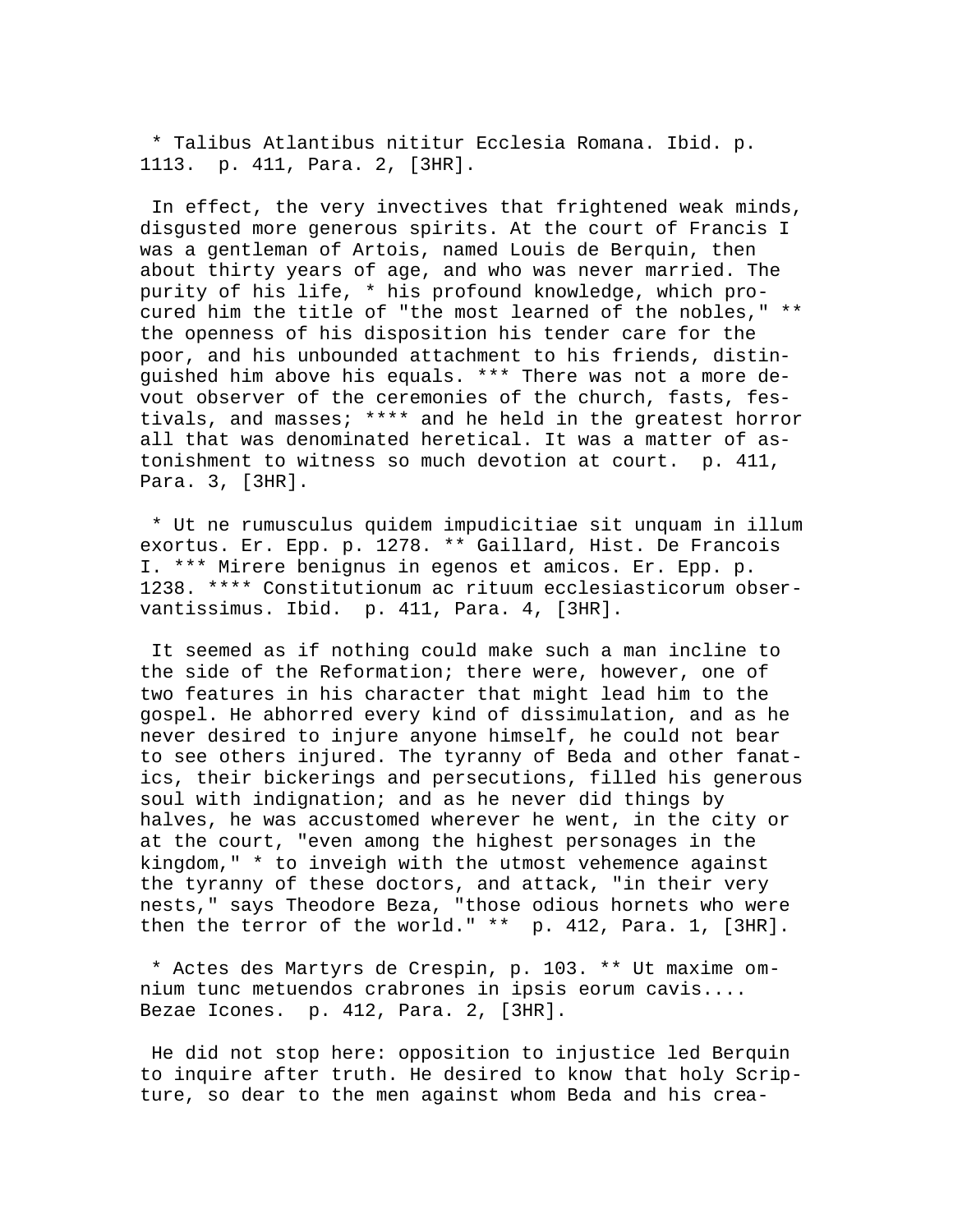tures were raging; and he had scarcely begun to read the book, before it won his heart. Berquin immediately joined Margaret, Lefevre, Briconnet, and all those who loved the word, and in their society tasted of the purest joys. He felt that he had something more to do besides opposing the Sorbonne, and would have loved to communicate the convictions of his soul to all France. He immediately began to write and translate several Christian books into French. It seemed to him that every man ought to acknowledge and embrace the truth as promptly as he had done himself. That impetuosity which Beda had exerted in the service of human tradition, Berquin employed in the service of the word of God. Although younger than the syndic of the Sorbonne, less prudent, and less skillful, he had in his favor the noble enthusiasm of truth. They were two strong wrestlers about to try which should throw the other. But Berquin had another object in view than a triumph over Beda: he would have desired to pour forth floods of truth over all his countrymen. And hence Theodore Beza says, that France might have found a second Luther in Berquin, if he had found a second elector in Francis I. \* p. 412, Para. 3, [3HR].

 \* Gallia fortassis alterum esset Luterum nacta. Bezae Icones. p. 412, Para. 4, [3HR].

 Numerous obstacles were destined to impede his efforts. Fanaticism finds disciples everywhere; it is a fire that spreads far and near. The monks and ignorant priests took part with the syndic of the Sorbonne. A party-spirit pervaded the whole troop, which was governed by a few intriguing and fanatical leaders, who cleverly took advantage of the insignificance or vanity of their colleagues, to infect them with their own prejudices. At all their meetings these chiefs were the only speakers: they domineered over their party by their violence, and reduced the moderate and weakminded to silence. Hardly had they made any proposition, before these ringleaders exclaimed: "We shall soon see now who are of the Lutheran faction." \* Did anyone give utterance to a reasonable sentiment, a shuddering fell upon Beda, Lecouturier, Duchesne, and the whole band; and all cried out at once: "He is worse than Luther." This manoeuvre was successful; the timid minds that prefer peace to disputation, those who are ready to give up their own opinions for their own advantage, those who do not understand the simplest questions, and, lastly, those who are always carried away by the clamor of others, all became the willing recruits of Beda and his satellites. Some were silent,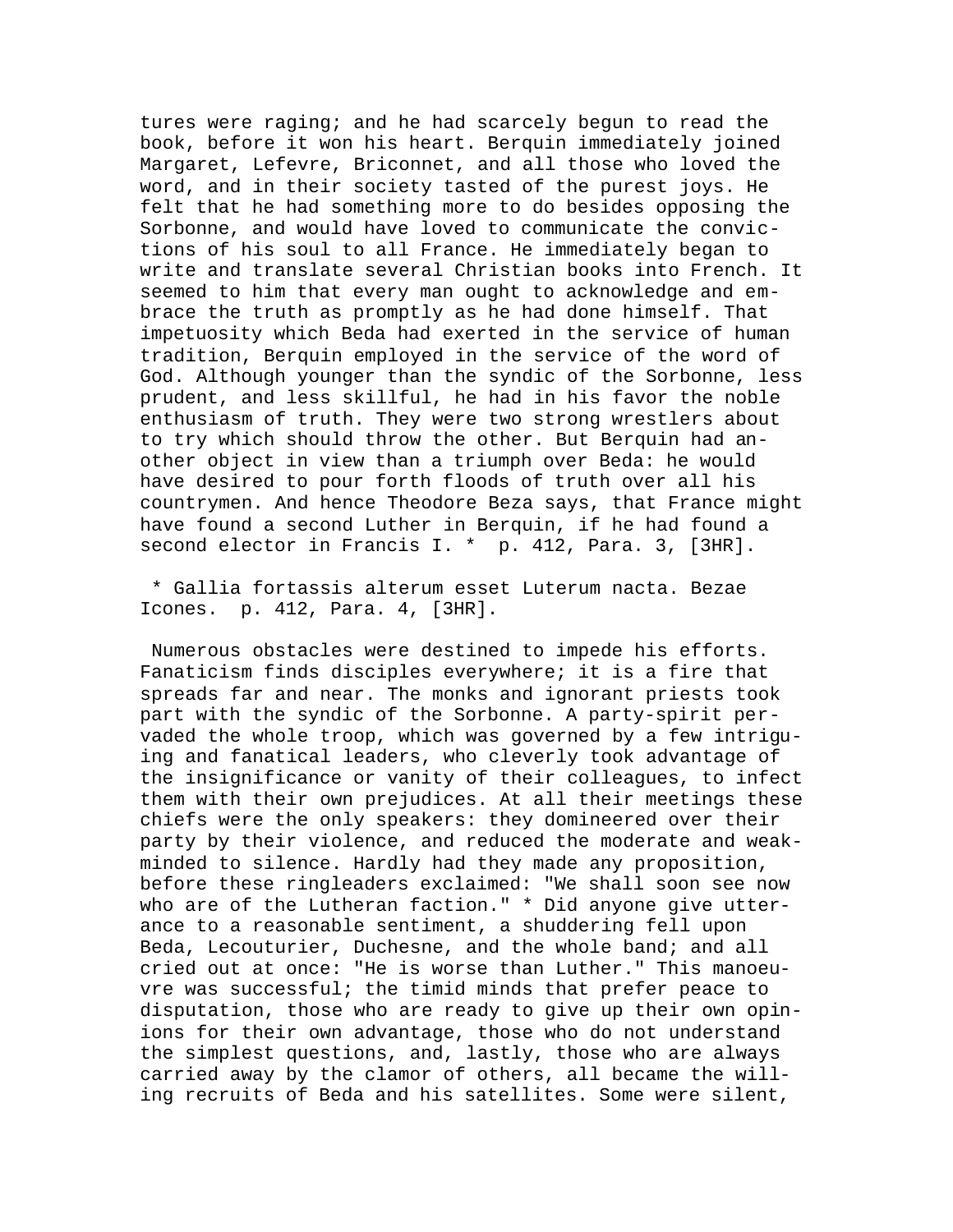others shouted, all submitted to that influence which a proud and tyrannical mind exercises over vulgar souls. Such was the state of this association, which was regarded as so venerable, and which was at that time the most violent enemy of evangelical Christianity. It would often be sufficient to cast a single glance upon the most celebrated bodies to estimate at its just value the war they wage upon truth. p. 413, Para. 1, [3HR].

 \* Hic, inquiunt, apparebit qui sint Lutheranae factionis. Er. Epp. p. 889. p. 413, Para. 2, [3HR].

 Thus the university which, under Louis XII, had applauded Allmain's aspirations after independence, abruptly plunged once more, under Duprat and Louisa of Savoy, into fanaticism and servility. If we except the Jansenists and a few other doctors, a noble and real independence has never existed among the Gallican clergy. They have never done more than oscillate between servility to the court and servility to the pope. If under Louis XII or Louis XIV they had some appearance of liberty, it was because their master in Paris was at strife with their master at Rome. And thus we have an explanation of the change we have pointed out. The university and the bishops forgot their rights and duties as soon as the king ceased to enjoin their observance. p. 414, Para. 1, [3HR].

 For a long period Beda had been incensed against Lefevre; the renown of the Picard doctor's lectures irritated his compatriot and ruffled his pride; he would gladly have silenced him. Once already Beda had attacked the doctor of Etaples, and as yet little able to distinguish the evangelical doctrines, he had assailed his colleague on a point which, however strange it may appear, was near sending Lefevre to the scaffold. \* This doctor had asserted that Mary, the sister of Lazarus, Mary Magdalen, and the "woman which was a sinner," of whom St. Luke speaks in the seventh chapter of his gospel, were three distinct persons. The Greek fathers had distinguished them: the Latin fathers had confounded them together. This terrible heresy of the three Magdalens set Beda and all his host in motion; Christendom was roused; Fisher, bishop of Rochester, one of the most distinguished prelates of the age, wrote against Lefevre, and the whole church then declared against an opinion now admitted by every Roman-catholic. Already Lefevre, condemned by the Sorbonne, was prosecuted by the parliament as a heretic, when Francis I, pleased at the opportunity of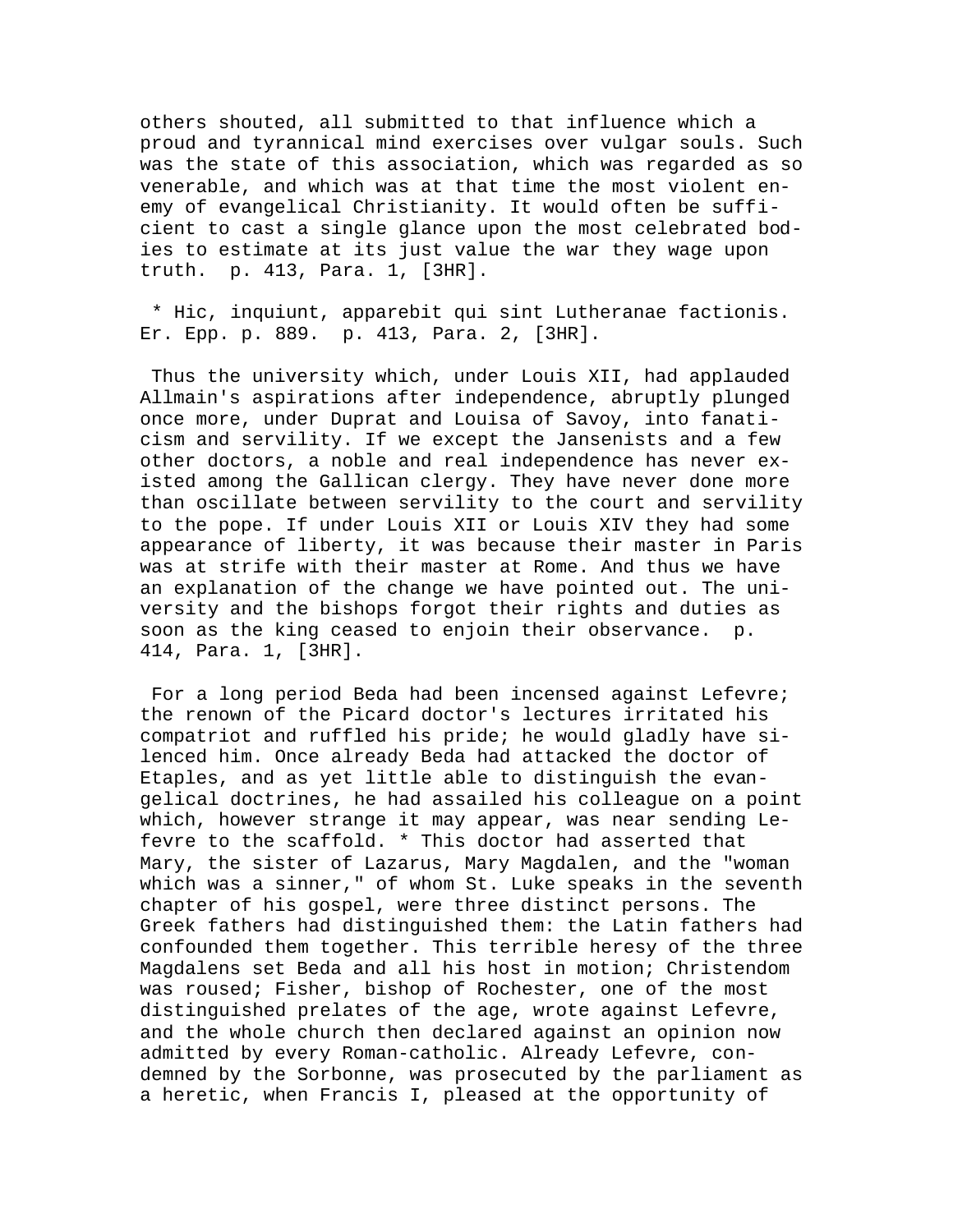striking a blow at the Sorbonne and of humbling the monks, rescued him from the hands of his persecutors. p. 414, Para. 2, [3HR].

 \* Gaillard, Hist. De Francois I. 4. 228. p. 414, Para. 3, [3HR].

 Beda, enraged at seeing his victim snatched from his grasp, resolved to take better aim another time. The name of Luther was beginning to be heard in France. The reformer, after the dispute with Dr. Eck at Leipsic, had agreed to acknowledge the universities of Erfurth and Paris as his judges. The zeal displayed by the latter university against the concordat, no doubt led him to hope that he should find impartial judges in its members. But the times were changed, and the more decided the theological faculty had been against the encroachments of Rome, the more it was bent on showing its orthodoxy. Beda accordingly found it quite disposed to enter into his views. p. 415, Para. 1, [3HR].

 On the 20th of January 1520, the treasurer of the French nation \* bought twenty copies of the conference between Luther and Eck for distribution among the members of the commission who were to make a report on the matter. More than a year was employed in this investigation. The German Reformation was beginning to create a strong sensation in France. The universities, which were then truly catholic institutions, to which students resorted from every country in Christendom, brought Germany, France, Switzerland, and England, into closer and speedier relation with each other, as regards theology and philosophy, than those of the present day. The reports prevailing in Paris of Luther's success strengthened the hands of such men as Lefevre, Briconnet, and Farel. Each of his victories increased their courage. Many of the Sorbonne doctors were struck by the admirable truths they found in the writings of the Wittemberg monk. There had already been many a bold confession; but there had also been a terrible resistance. "All Europe," says Crevier, "was waiting for the decision of the university of Paris." The contest appeared doubtful. At length Beda prevailed; and in April 1521, the university decreed that Luther's works should be publicly burnt, and the author compelled to retract. p. 415, Para. 2, [3HR].

 \* It was formerly the custom in the university of Paris to classify its members into four nations, namely, France,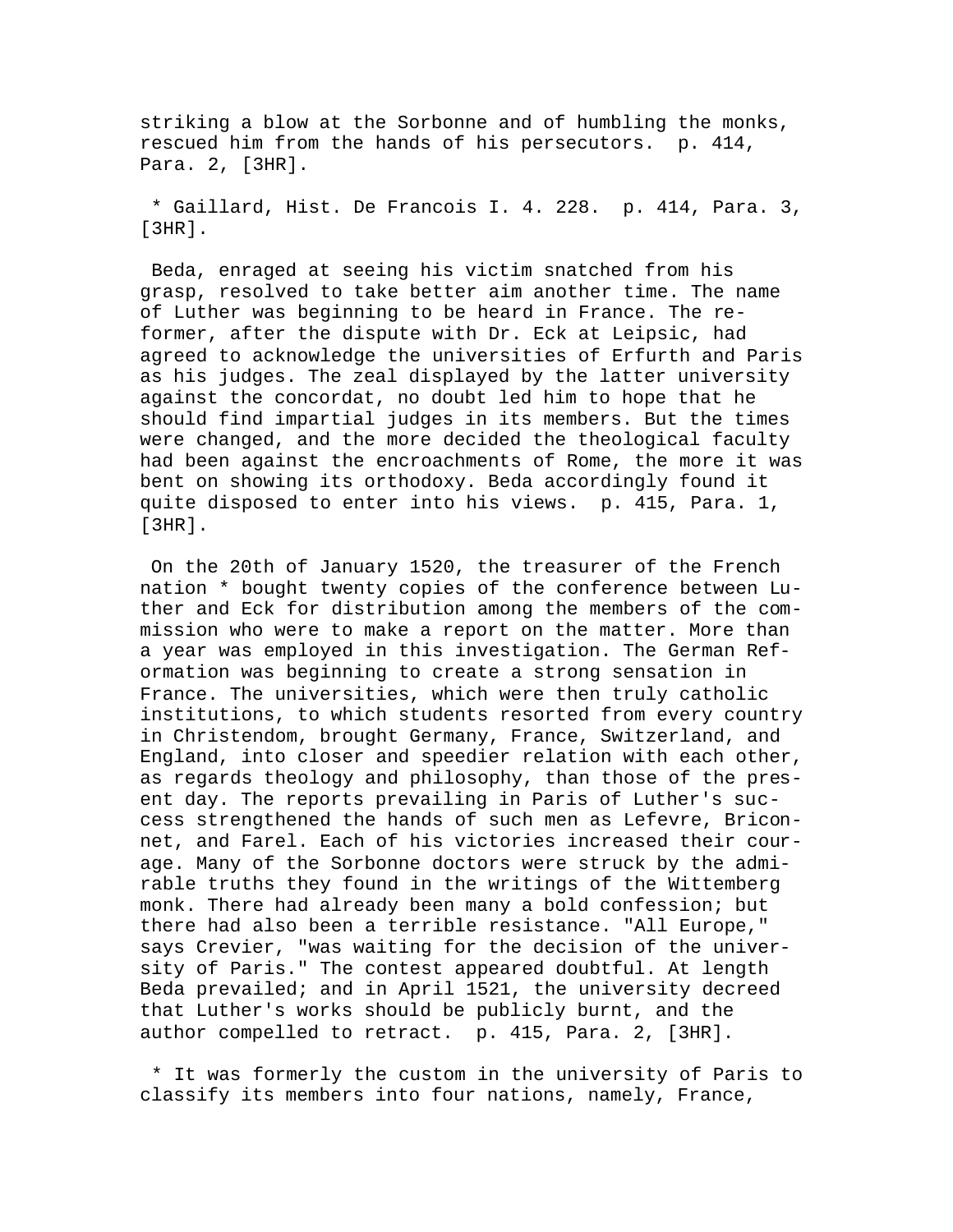Picardy, Normandy, and Germany. Tr. p. 415, Para. 3, [3HR].

 This was not enough. In fact Luther's disciples had crossed the Rhine more speedily even than his writings. "In a short time," says the Jesuit Maimbourg, "the university was filled with foreigners, who, because they knew a little Hebrew and more Greek, acquired a reputation, insinuated themselves into the houses of persons of quality, and claimed an insolent liberty of interpreting the Bible." \* The faculty, therefore, appointed a deputation to bear their remonstrances to the king. p. 416, Para. 1, [3HR].

\* Hist. Du Calvinisme, p. 10. p. 416, Para. 2, [3HR].

 Francis I, caring little for the quarrels of theologians, was continuing his career of pleasure; and passing from castle to castle, with his gentlemen and the ladies composing his mother's and his sister's court, he indulged in every species of disorder, far from the troublesome observation of the citizens of the capital. He thus made his progresses through Brittany, Anjou, Guienne, Angoumois, and Poitou, leading the same sumptuous life in villages and forests, as if he had been at Paris in his palace of Tournelles. It was one round of tournaments, sham-fights, masquerades, costly entertainments, and banquets, which even those of Lucullus, as Brantome says, could not equal. \* p. 416, Para. 3, [3HR].

 \* Vie des Hommes illustres, 1. 326. p. 416, Para. 4, [3HR].

 For a moment, however, he interrupted the course of his pleasures to receive the grave deputies of the Sorbonne; but he saw only men of learning in those whom the faculty pointed out as heretics. Could a prince who boasted of having put the kings of France hors de page -- out of leadingstrings -- bend his head before a few fanatical doctors? He replied: "I will not have these people molested. To persecute those who teach us, would prevent able scholars from coming into our country." \* p. 416, Para. 5, [3HR].

\* Maimbourg, p. 11. p. 416, Para. 6, [3HR].

 The deputation left the king's presence in great wrath. What will be the consequence? The disease grows stronger every day; already the heretical opinions are denominated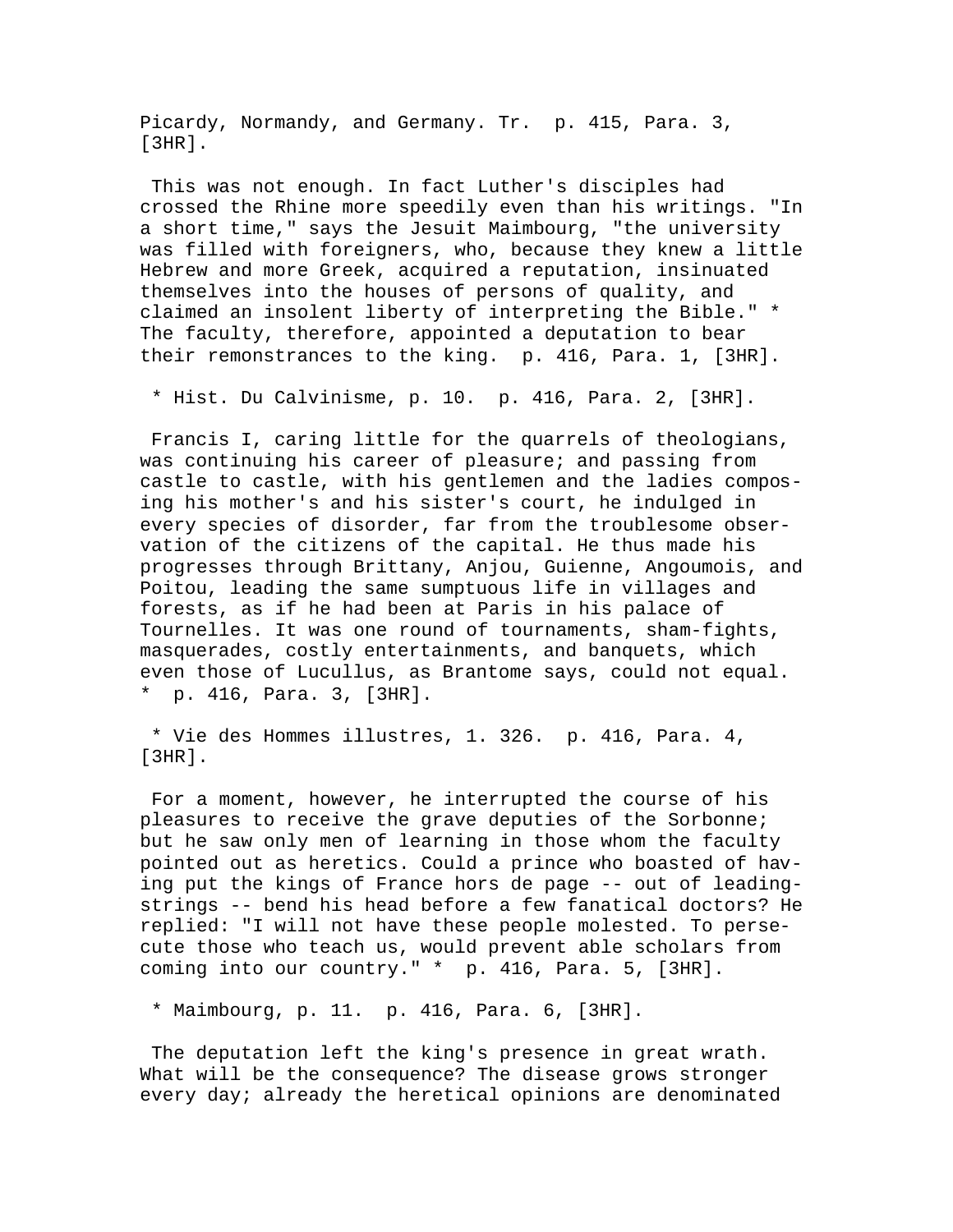"the sentiments of men of genius;" the devouring flame is stealing into the most secret recesses; erelong the conflagration will burst forth, and throughout France the edifice of faith will fall with a terrible crash. p. 417, Para. 1, [3HR].

 Beda and his party, failing to obtain the king's permission to erect their scaffolds, resort to persecutions of a more invidious nature. There was no kind of annoyance to which the evangelical teachers were not subjected. Fresh reports and fresh denunciations followed each other daily. The aged Lefevre, tormented by these ignorant zealots, longed for repose. The pious Briconnet, who was unremitting in his veneration for the doctor of Etaples, \* offered him an asylum. Lefevre quitted Paris and retired to Meaux. This was the first victory gained over the gospel, and it was then seen that if the Romish party cannot succeed in engaging the civil power on its side, there is a secret and fanatical police, by means of which it is enabled to obtain its end. p. 417, Para. 2, [3HR].

 \* Pro innumeris beneficiis, pro tantis ad studia commodis. Epist. Dedicatoria Epp. Pauli. p. 417, Para. 3, [3HR].

 CHAPTER 6 --- Briconnet visits his diocese -- Reform -- The Doctors persecuted in Paris -- Philiberta of Savoy -- Correspondence between Margaret and Briconnet. p. 418, Para. 1, [3HR].

 Thus Paris was beginning to rise against the Reformation, and to trace the outlines of that circumvallation which was destined for more than three centuries to bar the entrance of the reformed worship. It had been God's will that the first beams of light should shine upon the capital; but men immediately arose to extinguish them; the spirit of the Sixteen \* was already fermenting in the metropolis, and other cities were about to receive the light which Paris rejected. p. 418, Para. 2, [3HR].

 \* About this time (1579) a popular society, more violent in its principles, was formed among the Leaguers, and which was called the Sixteen (Seize), from the number of its directing committee, each of whom became a religious agitator in as many quarters of Paris. White's Universal History, p. 459. p. 418, Para. 3, [3HR].

Briconnet, on returning to his diocese, had manifested the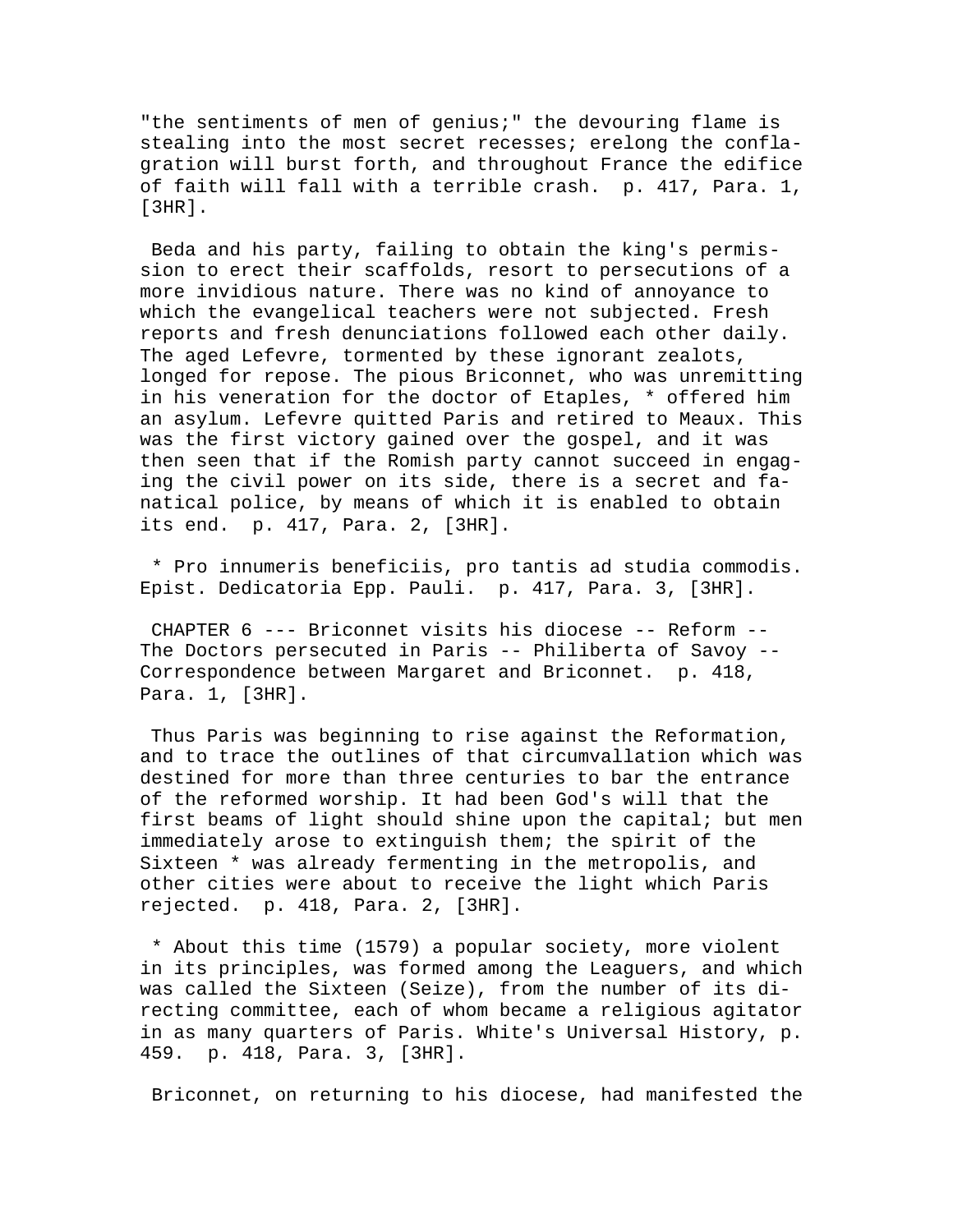zeal of a Christian and of a bishop. He had visited every parish, and, assembling the deans, the incumbents, and their curates, with the church-wardens and principal parishioners, had inquired into the doctrine and lives of the preachers. At collection time, they answered, the Franciscans of Meaux begin their rounds; a single preacher will visit four or five parishes in a day, always delivering the same sermon, not to feed the souls of his hearers, but to fill his belly, his purse, and his convent. \* Their wallets once replenished, their end is gained, the sermons are over, and the monks do not appear again in the churches until the time for another collection has arrived. The only business of these shepherds is to shear their sheep. \*\* p. 418, Para. 4, [3HR].

 \* Ea solum doceri quae ad coenobium illorum ac ventrem explendum pertinerent. Acta Mart. p. 334. \*\* MS. Of Meaux. I am indebted to the kindness of M. Ladeveze, pastor at Meaux, for a copy of this manuscript, which is preserved in that city. p. 418, Para. 5, [3HR].

 The majority of the parish priests spent their stipends at Paris. "Alas," exclaimed the pious bishop, finding a presbytery deserted that he had gone to visit, "are they not traitors who thus desert the service of Jesus Christ?" \* Briconnet resolved to apply a remedy to these evils, and convoked a synod of all his clergy for the 13th of October 1519. But these worldly priests, who troubled themselves but little about the remonstrances of their bishop, and for whom Paris had so many charms, took advantage of a custom in virtue of which they might substitute one or more curates to tend their flocks in their absence. Out of one hundred and twenty-seven of these curates, there were only fourteen of whom Briconnet could approve upon examination. p. 419, Para. 1, [3HR].

\* MS. Of Meaux. p. 419, Para. 2, [3HR].

 Worldly-minded priests, imbecile curates, monks who thought only of their belly -- such was then the condition of the church. Briconnet interdicted the Franciscans from entering the pulpit;  $*$  published a mandate on the 27th of October 1520, in which he declared "traitors and deserters all those pastors who, by abandoning their flocks, show plainly that what they love is their fleece and their wool; selected others who were found to be capable, and gave them to the poor sheep, ransomed by the most holy blood of Jesus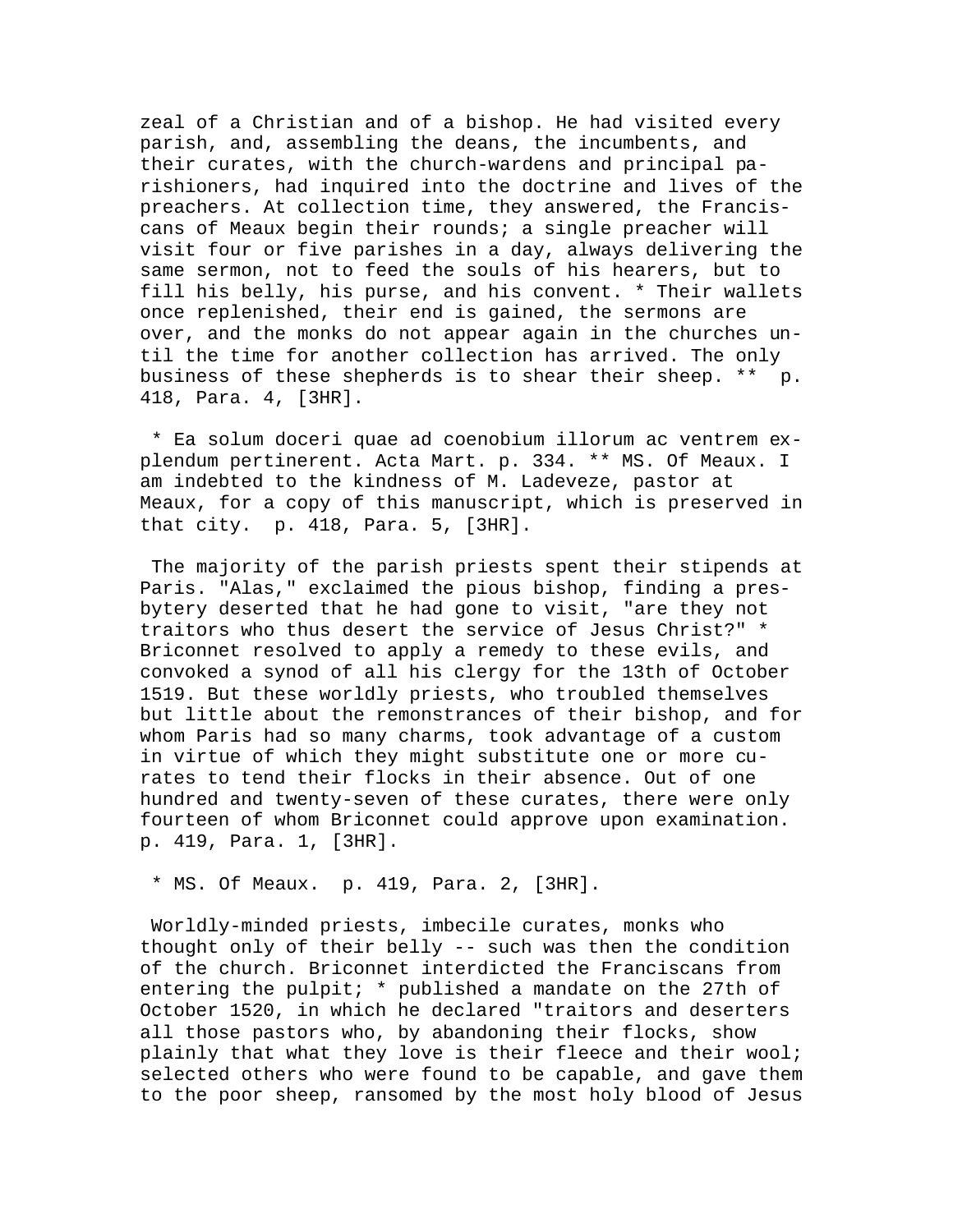Christ;" \*\* and feeling convinced that the only means of providing able ministers for his diocese was to train them himself, he determined to establish a theological school at Meaux, under the direction of pious and learned doctors. It was necessary to find them, and Beda soon provided them. p. 419, Para. 3, [3HR].

 \* Eis in universa diocesi sua praedicationem interdixit. Act. Mart. p. 334. \*\* Histoire Genealogique de la maison des Brisonnets, by Eug. Britonneau, published in 1621, and quoted in the Semeur of May 4, 1842. p. 419, Para. 4, [3HR].

 This fanatic and his band did not relax their exertions; and, bitterly complaining of the toleration of their government, declared that they would make war on the new doctrines with it, without it, and against it. In vain had Lefevre quitted the capital; did not Farel and his friends remain behind? Farel, it is true, did not preach, for he was not in holy orders; but at the university and in the city, with professors and priests, students and citizens, he boldly maintained the cause of the Reformation. Others, inspirited by his example, were inculcating the gospel more openly. A celebrated preacher, Martial Mazurier, president of St. Michael's college, threw aside all reserve, depicted the disorders of the age in the darkest and yet truest colors, and it seemed impossible to resist the torrent of his eloquence. \* The anger of Beda and his theological friends was at its height. "If we tolerate these innovators," said he, "they will invade the whole body, and all will be over with our teaching, our traditions, our places, and the respect felt towards us by France and the whole of Christendom." p. 419, Para. 5, [3HR].

 \* Frequentissimas de reformandis hominum moribus conciones habuit. Lannoi, Navarrae gymnasii Hist. p. 261. p. 419, Para. 6, [3HR].

 The divines of the Sorbonne were the stronger party. Farel, Mazurier, Gerard Roussel, and his brother Arnold, soon found their active exertions everywhere thwarted. The bishop of Meaux entreated his friends to come and join Lefevre; and these excellent men, hunted down by the Sorbonne, and hoping to form, under Briconnet's protection, a sacred phalanx for the triumph of the truth, accepted the bishop's invitation, and repaired to Meaux. \* Thus the light of the gospel was gradually withdrawn from the capi-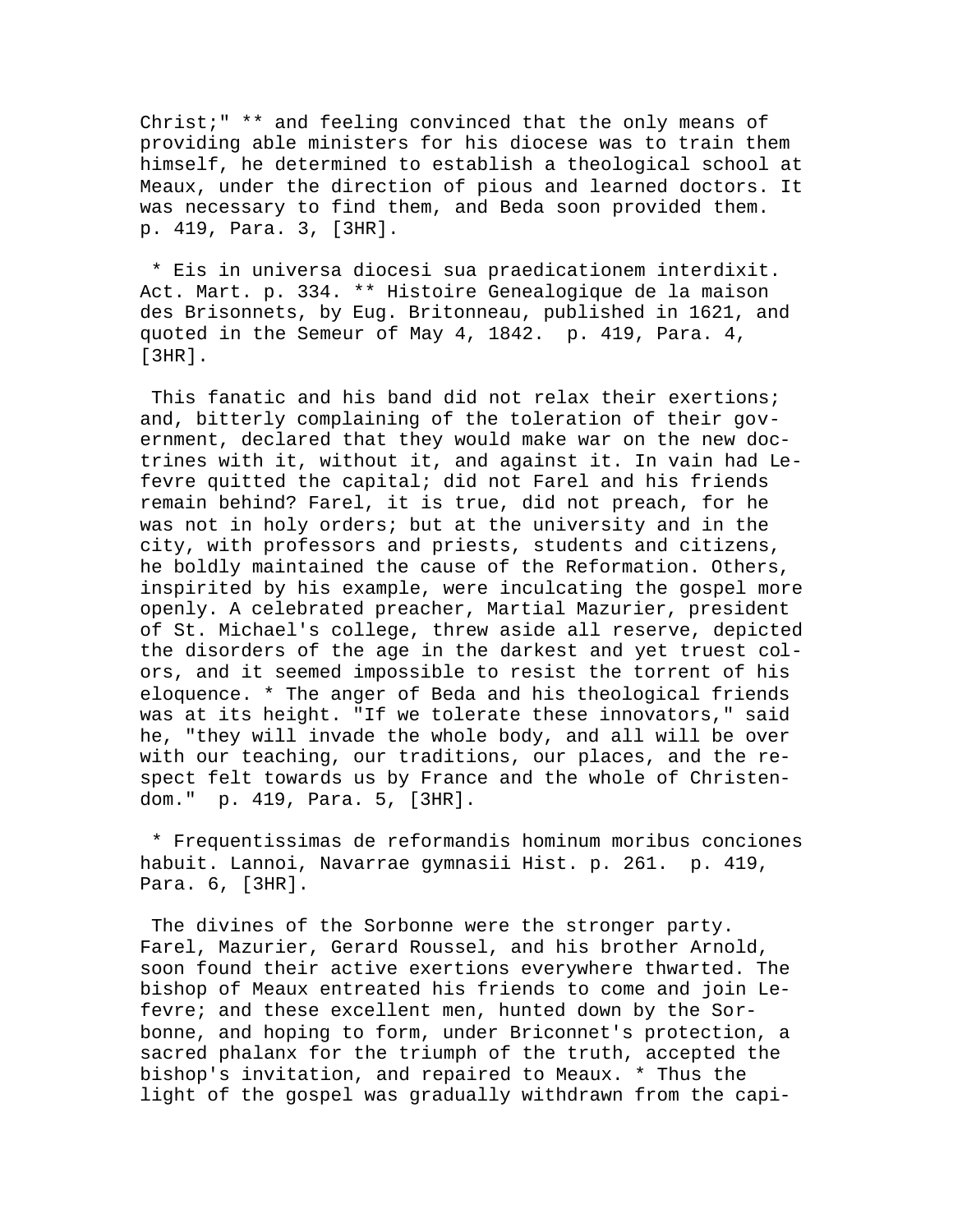tal, where Providence had kindled its earliest sparks. And this is the condemnation, that light is come into the world, and men loved darkness rather than light, because their deeds were evil. John 3:19. It is impossible not to discover that Paris then drew down upon its walls the judgment of God pointed out in these words of Jesus Christ. p. 420, Para. 1, [3HR].

 \* Ce fut la persecution qui se suscita contre eux a Paris en 1521, qui les obligea a quitter cette ville. Vie de Farel, par Choupard. p. 420, Para. 2, [3HR].

 Margaret of Valois, successively deprived of Briconnet, Lefevre, and their friends, felt anxious at her lonely position in the midst of Paris and the licentious court of Francis I. A young princess, Philiberta of Savoy, her mother's sister, lived in close intimacy with her. Philiberta, whom the King of France had given in marriage to Julian the Magnificent, brother to Leo X, in confirmation of the concordat, had repaired to Rome after her nuptials, when the pope, delighted at so illustrious an alliance, had expended 150,000 ducats in sumptuous festivities on the occasion. \* Julian, who then commanded the papal army, died, leaving his widow only eighteen years of age. She became attached to Margaret, who by her talents and virtues exercised a great influence over all around her. Philiberta's grief opened her heart to the voice of religion. Margaret imparted to her all she read; and the widow of the lieutenant-general of the church began to taste the sweets of the doctrine of salvation. But Philiberta was too inexperienced to support her friend. Margaret often trembled as she thought of her exceeding weakness. If the love she bore the king and the fear she had of displeasing him led her to any action contrary to her conscience, trouble immediately entered into her soul, and turning sorrowfully towards the Lord, she found in him a brother and a master more compassionate and dearer to her than Francis himself. It was then she said to Jesus Christ: \*\* p. 420, Para. 3, [3HR].

 \* Guichemon, Hist. Gen. De Savoie, 2. 180. \*\* Miroir de l'ame pecheresse. Marguerites de la Marguerite, 1. 36. p. 420, Para. 4, [3HR].

 Sweet brother, who, when thou might'st justly chide Thy foolish sister, tak'st her to thy side; And grace and love giv'st her in recompense Of murmurings, injury, and great offense. Too much, too much, dear brother, thou hast done,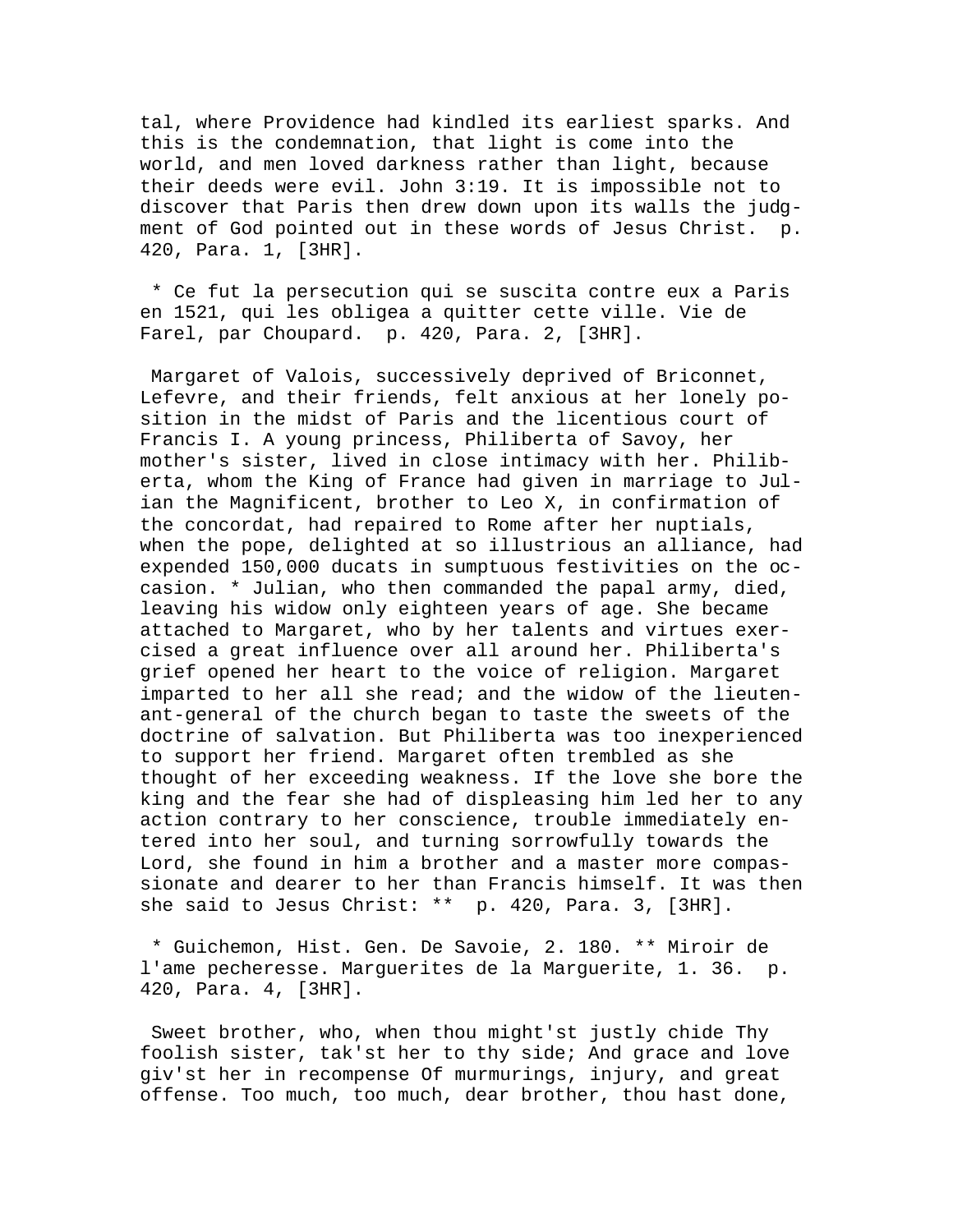Too much, alas, for such a worthless one. p. 421, Para. 1, [3HR].

 Margaret seeing all her friends retiring to Meaux, looked sadly after them from the midst of the festivities of the court. Everything appeared to be deserting her again. Her husband, the duke of Alencon, was setting out for the army; her youthful aunt Philiberta was going to Savoy. The duchess turned to Briconnet. p. 421, Para. 2, [3HR].

 "Monsieur de Meaux," wrote she, "knowing that One alone is necessary, I apply to you, entreating you to be, by prayer, the means that He will be pleased to guide according to His holy will, M. d'alencon, who by command of the king is setting out as lieutenant-general in his army, which I fear will not be disbanded without a war. And thinking that, besides the public weal of the kingdom, you have a good title in whatsoever concerns his salvation and mine, I pray for your spiritual aid. Tomorrow, my aunt of Nemours departs for Savoy. I am obliged to meddle with many things that cause me much fear. Wherefore, if you should know that master Michael could undertake a journey hither, it would be a consolation to me, which I beseech only for the honor of God." \* p. 421, Para. 3, [3HR].

 \* Letters of Margaret, Queen of Navarre, in the Royal Library at Paris, S. F. 337 (1521). p. 421, Para. 4, [3HR].

 Michael of Aranda, whose aid Margaret sought, was a member of the evangelical society of Meaux, and who subsequently exposed himself to many dangers in preaching the gospel. p. 422, Para. 1, [3HR].

 This pious princess beheld with alarm the opposition against truth becoming more formidable every day. Duprat and the creatures of the government, Beda and those of the Sorbonne, filled her with terror. Briconnet, to encourage her, replied: "It is the war which the gentle Jesus told us in the gospel he came to send on earth.  $\ldots$  . . . and also the fire. . . . . the great fire that transformeth earthliness into heavenliness. I desire with all my heart to aid you, madam, but from my own nothingness expect nothing but the will. Whoso hath faith, hope, and love, hath all he requires, and needeth not aid or support. . . . . God alone is all in all, and out of him can nothing be found. To fight, take with you that great giant. . . . . love unspeakable. . . . . The war is led on by love. Jesus de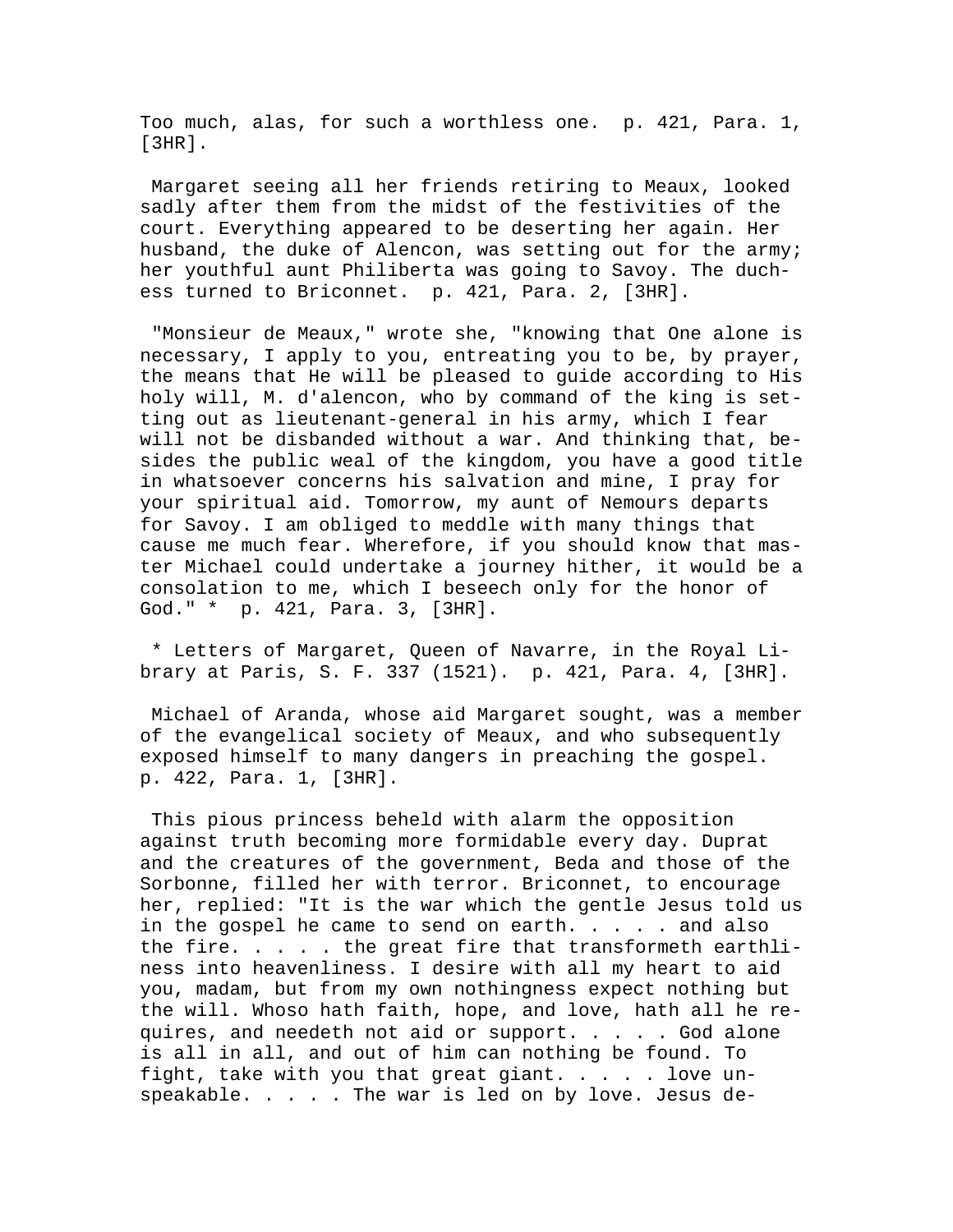mandeth the presence of the heart: wretched is the man who withdraws from him. Whoso fighteth in person is sure of victory. He often faileth who fighteth by others." \* p. 422, Para. 2, [3HR].

 \* Lettres de Marguerite, MS. S. F. 12th June 1521. p. 422, Para. 3, [3HR].

 The bishop of Meaux was beginning to know by personal experience what it is to fight for the word of God. The theologians and monks, irritated by the asylum he gave to the friend of the Reformation, accused him with such violence that his brother, the bishop of St. Malo, came to Paris to inquire into the matter. \* Hence Margaret was the more touched by the consolations that Briconnet addressed to her, and she replied with offers of assistance. p. 422, Para. 4, [3HR].

\* MS. De Meaux. p. 422, Para. 5, [3HR].

 "If in anything," she wrote, "you think that I can pleasure you or yours, I pray you believe that every trouble will turn to my comfort. May everlasting peace be yours after these long wars you are waging for the faith, in which battle you desire to die. . . . . Wholly your daughter, Margaret." \* p. 423, Para. 1, [3HR].

 \* MS. S. F. 227, de la Bibl. Royale. p. 423, Para. 2, [3HR].

 It is to be lamented that Briconnet did not die in the contest. Yet he was then full of zeal. Philiberta of Nemours, respected by all for her sincere devotion, her liberality towards the poor, and the great purity of her life, read with increasing interest the evangelical writings transmitted to her by the bishop of Meaux. "I have all the tracts that you have sent me," wrote Margaret to Briconnet, "of which my aunt of Nemours has her part, and I will forward her the last; for she is in Savoy at her brother's wedding, which is no slight loss to me; wherefore I beseech you have pity on my loneliness." Unhappily Philiberta did not live long enough to declare herself openly in favor of the Reformation. She died in 1524 at the castle of Virieu le Grand, in Bugey, at the age of twenty-six. \* This was a severe blow to Margaret. Her friend, her sister, she who could fully comprehend her, was taken from her. There was perhaps only one individual, her brother, whose death would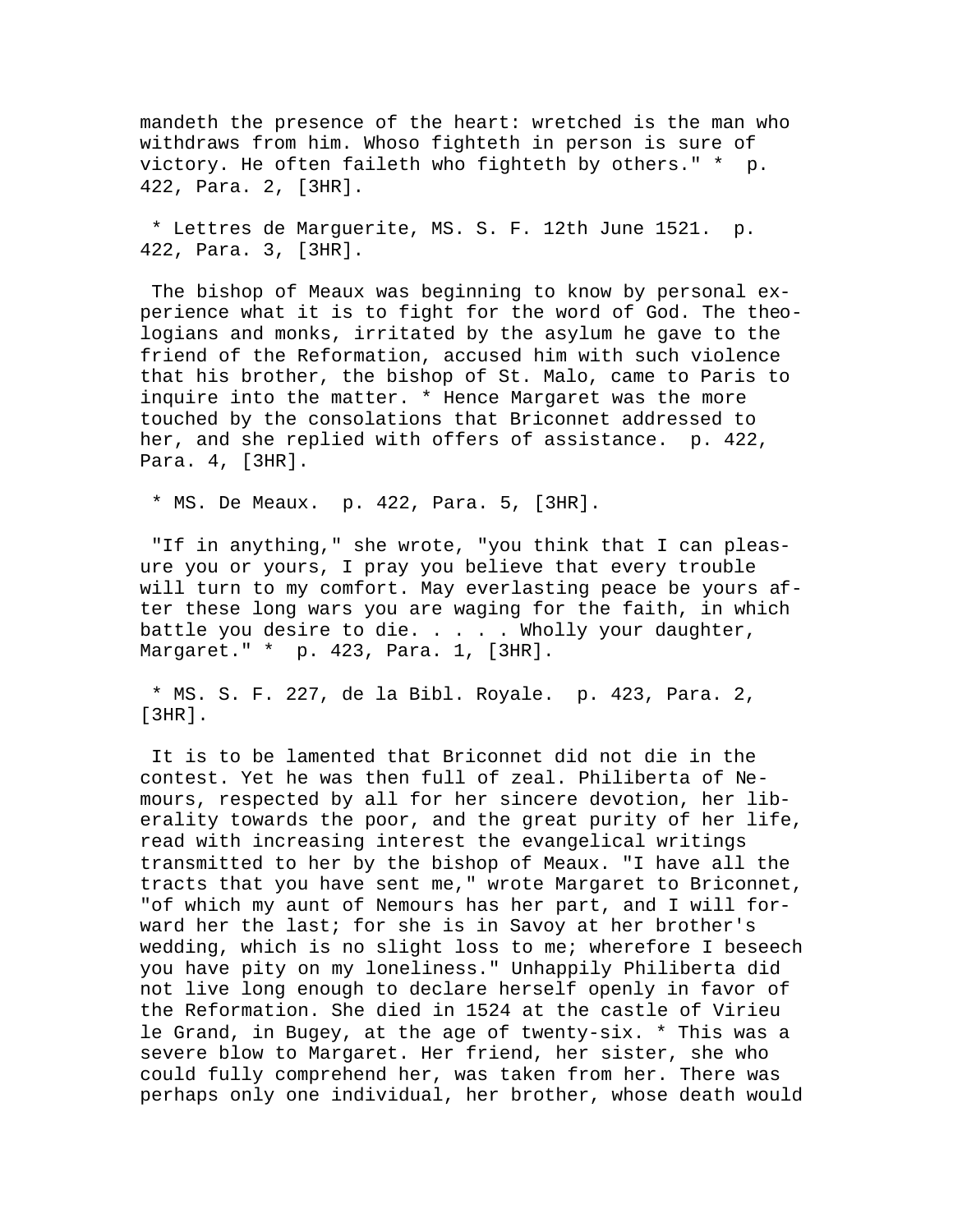have occasioned her more sorrow than this: p. 423, Para. 3, [3HR].

 \* Guichemon, Hist. De la maison de Savoie, 2. 181. p. 423, Para. 4, [3HR].

 Such floods of tears fall from my eyes, They hide from view both earth and skies. \* p. 423, Para. 5, [3HR].

 \* Chanson spirituelle apres la mort du Roi. Marguerites, 1. 473. p. 423, Para. 6, [3HR].

 Margaret, feeling her inability to resist her grief and the seductions of the court, entreated Briconnet to exhort her to the love of God, and the humble bishop replied: p. 423, Para. 7, [3HR].

 "May the mild and gentle Jesus, who wills, and who alone is able to effect what he mightily will, in his infinite mercy visit your heart, exhorting you to love him with your whole being. Other than he, madam, none has the power to do this; you must not seek light from darkness, or warmth from cold. By attracting he kindles; and by warmth he attracts to follow him, enlarging the heart. Madam, you write to me to have pity on you, because you are alone. I do not understand that word. Whoso lives in the world and has his heart there is alone; for many and evil go together. But she whose heart sleeps to the world, and is awake to the meek and gentle Jesus, her true and loyal husband, is truly alone, for she lives on the one thing needful; and yet she is not alone, not being forsaken by him who fills and preserves all things. Pity I cannot, and must not, such loneliness, which is more to be esteemed than the whole world, from which I am persuaded that the love of God has saved you, and that you are no longer its child. . . . . Abide, madam, alone in your only One. . . . . who has been pleased to suffer a painful and ignominious death and passion. p. 423, Para. 8, [3HR].

 "Madam, in commending myself to your good graces, I entreat you not to use any more such words as in your last letters. Of God alone you are the daughter and bride: other father you should not seek. . . . . I exhort and admonish you, that you will be such and as good a daughter to him, as he is a good father to you.  $\ldots$  . . and forasmuch as you cannot attain to this, because the finite cannot correspond to infinity, I pray that he will vouchsafe to increase your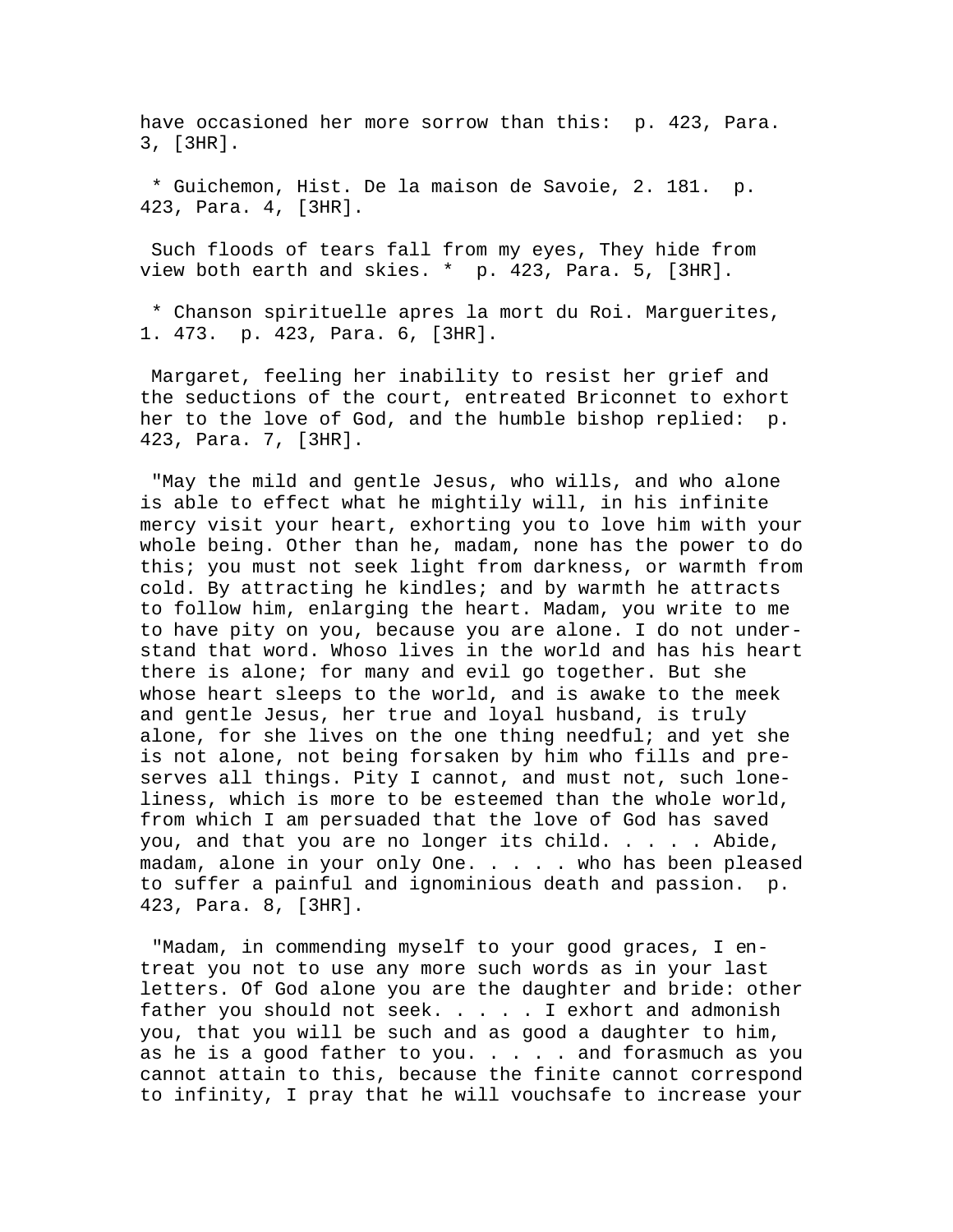strength, that you may love and serve him with your whole heart." \* p. 424, Para. 1, [3HR].

 \* MS. Bibl. Roy. S.F. 337, dated July 10. p. 424, Para. 2, [3HR].

 Notwithstanding these exhortations, Margaret was not consoled. She bitterly regretted the spiritual guides whom she had lost; the new pastors forced upon her to bring her back did not possess her confidence and whatever the bishop might say, she felt herself alone in the midst of the court, and all around her appeared dark and desolate. "As a sheep in a strange country," wrote she to Briconnet, "wandering about, not knowing where to find its pasture, through lack of knowing its new shepherds, naturally lifts its head to catch the breeze from that quarter where the chief shepherd was once accustomed to give her sweet nourishment, in such sort am I constrained to pray for your charity. . . . . Come down from the high mountain, and in pity regard, among this benighted people, the blindest of all thy fold. "Margaret." \* p. 424, Para. 3, [3HR].

 \* MS. Bibl. Roy. S. F. 337, dated July 10. p. 424, Para. 4, [3HR].

 The bishop of Meaux, in his reply, taking up the image of the stray sheep under which Margaret had depicted herself, uses it to describe the mysteries of salvation under the figure of a wood: "The sheep entering the forest, led by the Holy Ghost," said he, "is immediately enchanted by the goodness, beauty, straightness, length, breadth, depth, and height, and the fragrant and invigorating sweetness of this forest. . . . . and when it has looked all around, has seen only Him in all, and all in Him; \* and moving rapidly through its depths, finds it so pleasant, that the way is life, and joy, and consolation." \*\* The bishop then shows her the sheep searching in vain for the limits of the forest, an image of the soul that would fathom the mysteries of God, meeting with lofty mountains, which it endeavors to scale, finding everywhere "inaccessible and incomprehensible infinity." He then teaches her the road by which the soul, inquiring after God, surmounts all these difficulties; he shows how the sheep in the midst of the hirelings finds "the cabin of the great Shepherd," and "enters on the wing of meditation by faith;" all is made smooth, all is explained; and she begins to sing: "I have found him whom my soul loveth." p. 425, Para. 1, [3HR].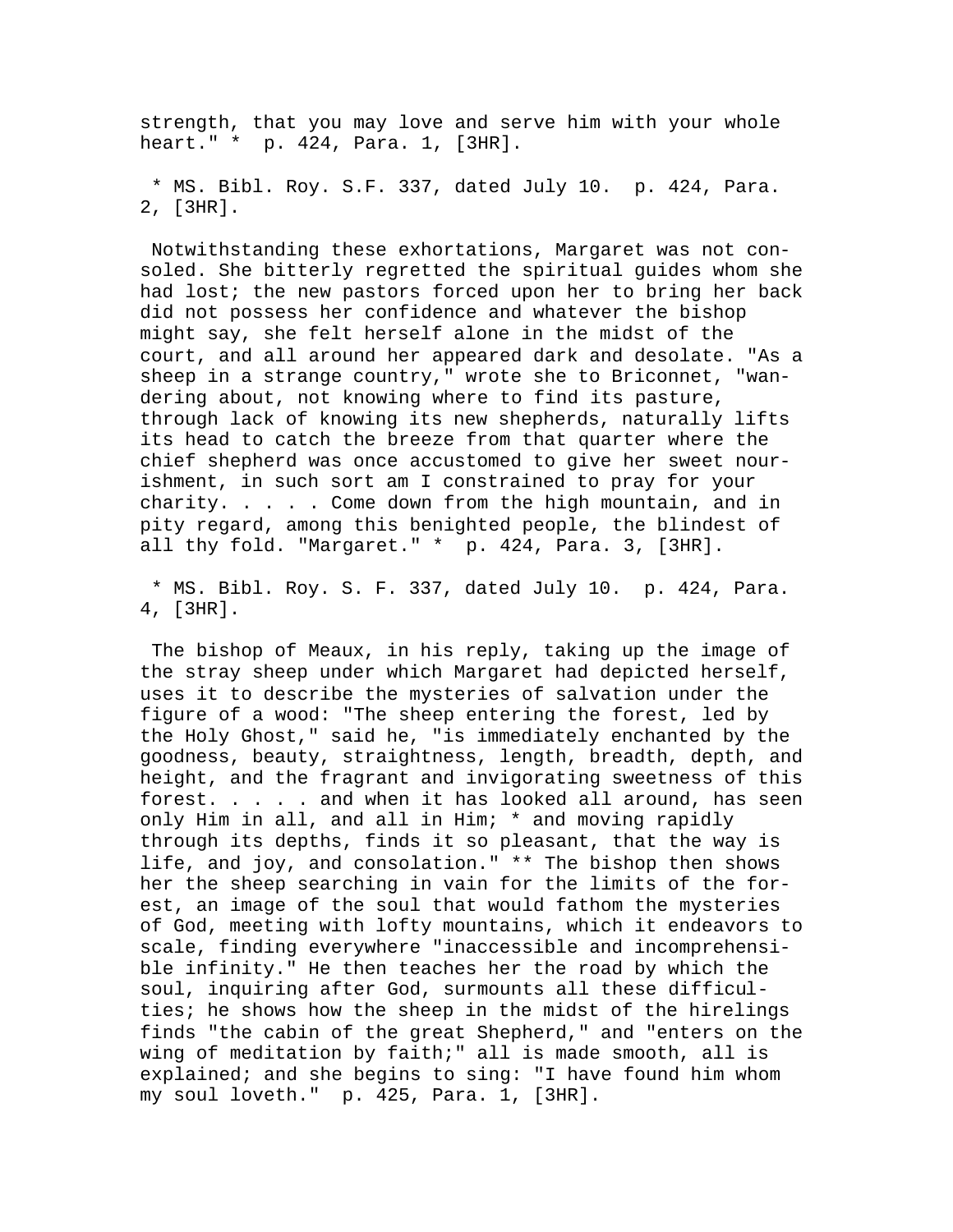\* All in Christ. \*\* MS. Bibl. Roy. S. F. 337. p. 425, Para. 2, [3HR].

 Thus wrote the bishop of Meaux. At that period he was burning with zeal, and would gladly have seen all France regenerated by the gospel. \* Often would his mind dwell especially on those three great individuals who seemed to preside over the destinies of its people -- the king, his mother, and his sister. He thought that if the royal family were enlightened, all the people would be so, and the priests, stirred to rivalry, would at last awaken from their lethargy. "Madam," wrote he to Margaret, "I humbly entreat Almighty God, that he will be pleased of his goodness to kindle a fire in the hearts of the king, of his mother, and in your own. . . . so that from you there may go forth a light burning and shining on the rest of the nation; and particularly that class by whose coldness all others are frozen." p. 425, Para. 3, [3HR].

 \* Studio veritatis aliis declarandae inflammatus. Act. Martyrum, p. 334. p. 425, Para. 4, [3HR].

 Margaret did not share these hopes. She speaks neither of her brother nor of her mother; they were subjects she dared not touch upon; but, replying to the bishop in January 1522, with a heart wrung by the indifference and worldliness of those around her, she said: "The times are so cold, my heart so icy;" and signs her letter, "your frozen, thirsty, and hungry daughter, "Margaret." p. 426, Para. 1, [3HR].

 This letter did not discourage Briconnet, but it made him ponder; and feeling how much he, who desired to re-animate others, required to be animated himself, he commended himself to the prayers of Margaret and of Madam de Nemours. "Madam," wrote he, with great simplicity, "I beseech you to awaken the poor slumberer with your prayers." \* p. 426, Para. 2, [3HR].

\* MS. Bibl. Royale. p. 426, Para. 3, [3HR].

 Such in 1521 were the sentiments interchanged at the court of France. A strange correspondence, no doubt, and which, after more than three centuries, a manuscript in the Royal Library has revealed to us. Was this influence of the Reformation in such high places a benefit to it or a misfor-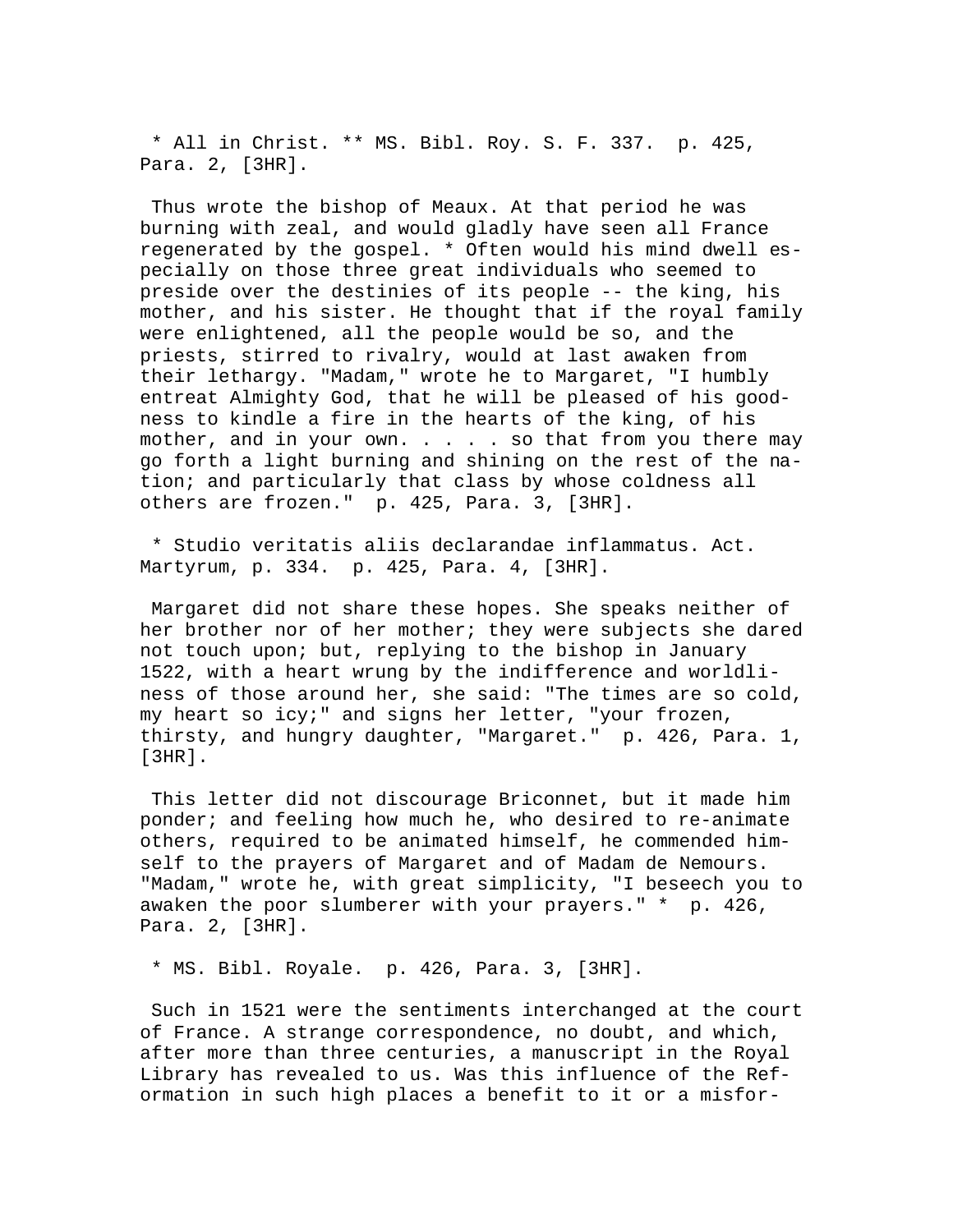tune? The sting of truth penetrated the court; but perhaps it only served to arouse the drowsy beast, and exciting his rage, caused it to spring with deadlier fury on the humblest of the flock. p. 426, Para. 4, [3HR].

 CHAPTER 7 --- Beginning of the church at Meaux -- The Scriptures in French -- The artisans and the bishop -- Evangelical harvest -- The epistles of St. Paul sent to the king -- Lefevre and Roma -- The monks before the bishop -- The monks before the parliament -- Briconnet gives way. p. 427, Para. 1, [3HR].

 The time was indeed approaching when the storm should burst upon the Reformation; but it was first to scatter a few more seeds and to gather in a few more sheaves. This city of Meaux, renowned a century and a half later by the sublime defender \* of the Gallican system against the autocratic pretensions of Rome, was called to be the first town of France where regenerated Christianity should establish its dominion. It was then the field on which the laborers were prodigal of their exertions and their seed, and where already the ears were falling before the reapers. Briconnet, less sunk in slumber than he had said, was animating, inspecting, and directing all. His fortune equalled his zeal; never did man devote his wealth to nobler uses, and never did such noble devotedness promise at first to bear such glorious fruits. The most pious teachers, transferred from Paris to Meaux, from that time acted with more liberty. There was freedom of speech, and great was the stride then taken by the Reformation in France. Lefevre energetically expounded that gospel with which he would have rejoiced to fill the world. He exclaimed: "Kings, princes, nobles, people, all nations should think and aspire after Christ alone. \*\* Every priest should resemble that archangel whom John saw in the Apocalypse, flying through the air, holding the everlasting gospel in his hand, and carrying it to every people, nation, tongue, and king. Come near ye pontiffs, come ye kings, come ye generous hearts. . . . . Nations, awake to the light of the gospel, and inhale the heavenly life. \*\*\* The word of God is all-sufficient." \*\*\*\* p. 427, Para. 2, [3HR].

 \* Bossuet. \*\* Reges, principes, magnates omnes et subinde omnium nationum populi, ut nihil aliud cogitent.... ac Christum. Fabri. Comm. In Evang. Praef. \*\*\* Ubivis gentium expergiscimini ad Evangelii lucem. Ibid. \*\*\*\* Verbum Dei sufficit. Ibid. p. 427, Para. 3, [3HR].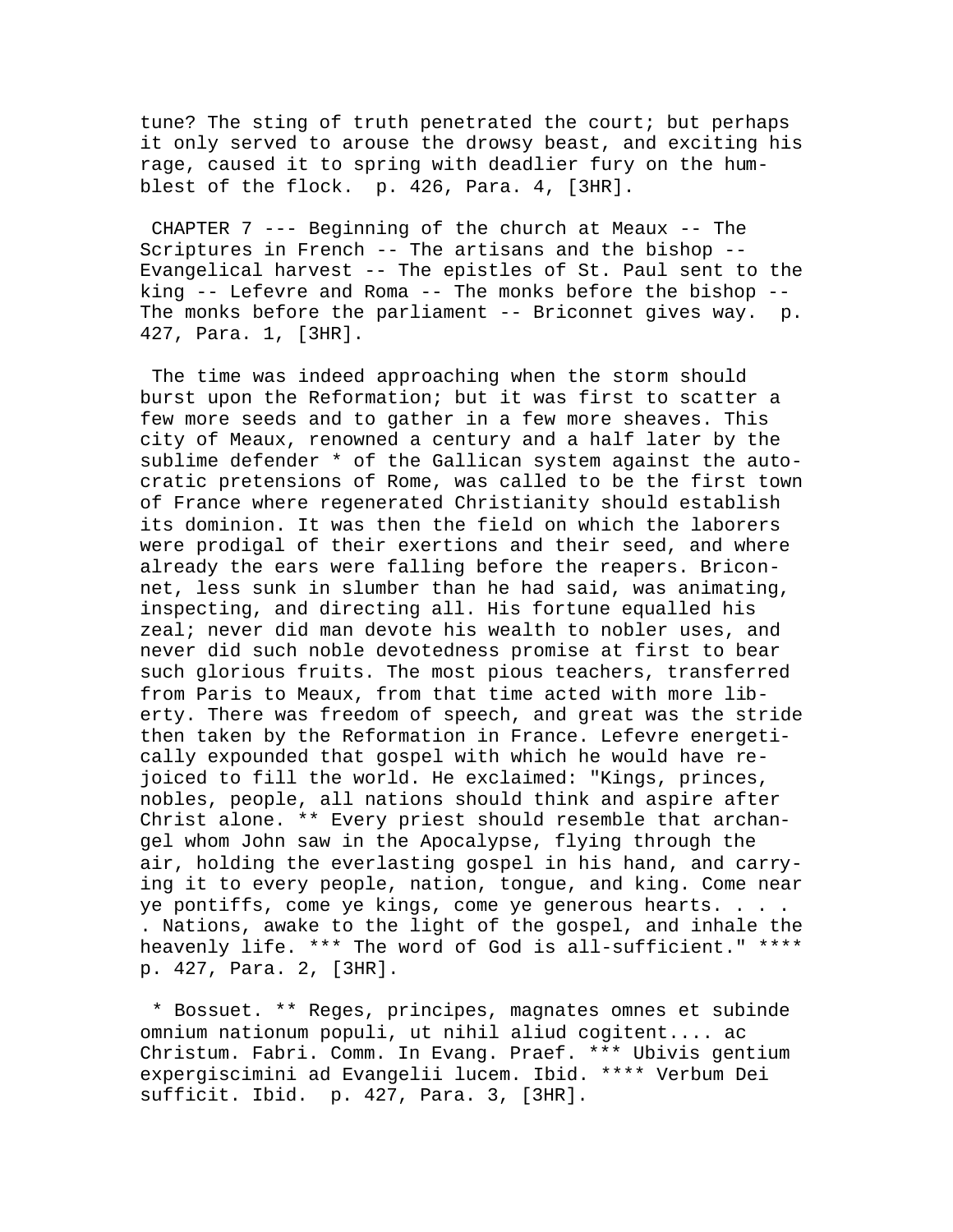Such in truth was the motto of that school: THE WORD OF GOD IS ALL-SUFFICIENT. In this device the whole Reformation is embodied. "To know Christ and his word," said Lefevre, Roussel, and Farel, "is the only living and universal theology. . . . . He who knows that, knows everything." \* p. 428, Para. 1, [3HR].

 \* Haec est universa et sola vivifica Theologia.... Christura et verbum ejus esse omnia. Ibid. in Ev. Johan. p. 271. p. 428, Para. 2, [3HR].

 The truth was making a deep impression at Meaux. Private meetings took place at first; then conferences; and at last the gospel was preached in the churches. But a new effort inflicted a still more formidable blow against Rome. p. 428, Para. 3, [3HR].

 Lefevre desired to enable the Christians of France to read the holy Scriptures. On the 30th October 1522, he published a French translation of the four gospels; on the 6th November, the remaining books of the New Testament; on the 12th October 1524, all these books together, at the house of Collin in Meaux; and in 1525, a French version of the Psalms. \* Thus was begun in France, almost at the same time as in Germany, that printing and dissemination of the Scriptures in the vulgar tongue which, three centuries later, was to be so wonderfully developed throughout the world. In France, as on the other side of the Rhine, the Bible had a decisive influence. Experience had taught many Frenchmen, that when they sought to know divine things, doubt and obscurity encompassed them on every side. In how many moments and perhaps years in their lives had they been tempted to regard the most certain truths as mere delusions. We need a ray from heaven to enlighten our darkness. Such was the ejaculation of many a soul at the epoch of the Reformation. With longings such as these, numbers received the sacred writings from the hands of Lefevre; they were read in their families and in private; conversations on the Bible became frequent; Christ appeared to those souls so long misled, as the center and the sun of all revelation. No longer did they require demonstrations to prove that Scripture was from God; they knew it, for by it they had been transported from darkness to light. p. 428, Para. 4, [3HR].

\* Le Long. Biblioth. Sacree, 2d edit. p. 42. p. 428,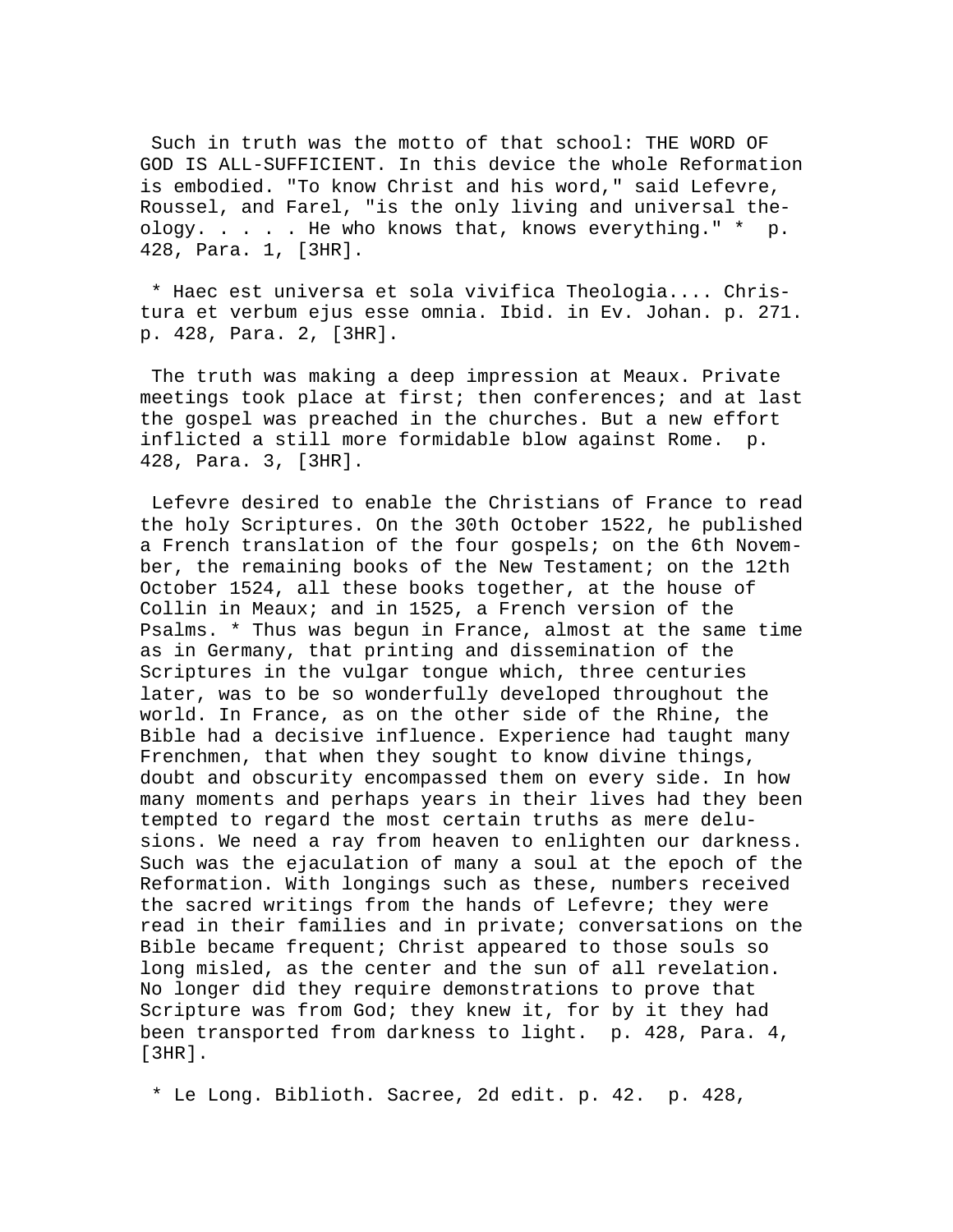Para. 5, [3HR].

 Such was the course by which so many distinguished persons in France attained a knowledge of God. But there were yet simpler and more common paths, if such can be, by which many of the lower classes were brought to the truth. The city of Meaux was almost wholly inhabited by artisans and dealers in wool. "There was engendered in many," says a chronicler of the sixteenth century, "so ardent a desire of knowing the way of salvation, that artisans, fullers, and wool-combers took no other recreation, as they worked with their hands, than to talk with each other of the word of God, and to comfort themselves with the same. Sundays and holidays especially were devoted to the reading of Scripture, and inquiring into the good pleasure of the Lord." \* p. 429, Para. 1, [3HR].

\* Act. Des Mart. p. 182. p. 429, Para. 2, [3HR].

 Briconnet rejoiced to see piety take the place of superstition in his diocese. "Lefevre, aided by the renown of his great learning," says a contemporary historian, "contrived so to cajole and circumvent Messire Guillaume Briconnet with his plausible talk, that he caused him to turn aside grievously, so that it has been impossible up to this day to free the city and diocese of Meaux from that pestilent doctrine, where it has so marvellously increased. The misleading that good bishop was a great injury, as until then he had been so devoted to God and to the Virgin Mary." \* p. 429, Para. 3, [3HR].

 \* Histoire Catholique de notre temps. Par Fontaine, de Pordre de St. Francois. Paris, 1562. p. 429, Para. 4, [3HR].

 Yet all were not so grievously turned aside, as the Franciscan says, whom we have just quoted. The city was divided into two parties. On the one side were the monks of St. Francis and the friends of the Romish doctrine; on the other, Briconnet, Lefevre, Farel, and all those who loved the new preaching. A man of the poorer classes, by name Leclerc, was one of the most servile adherents of the monks; but his wife and two sons, Peter and John, had received the gospel with eagerness, and John, who was a wool-carder, soon distinguished himself among the new Christians. James Pavanne, a learned and youthful Picard, "a man of great sincerity and uprightness," whom Briconnet had invited to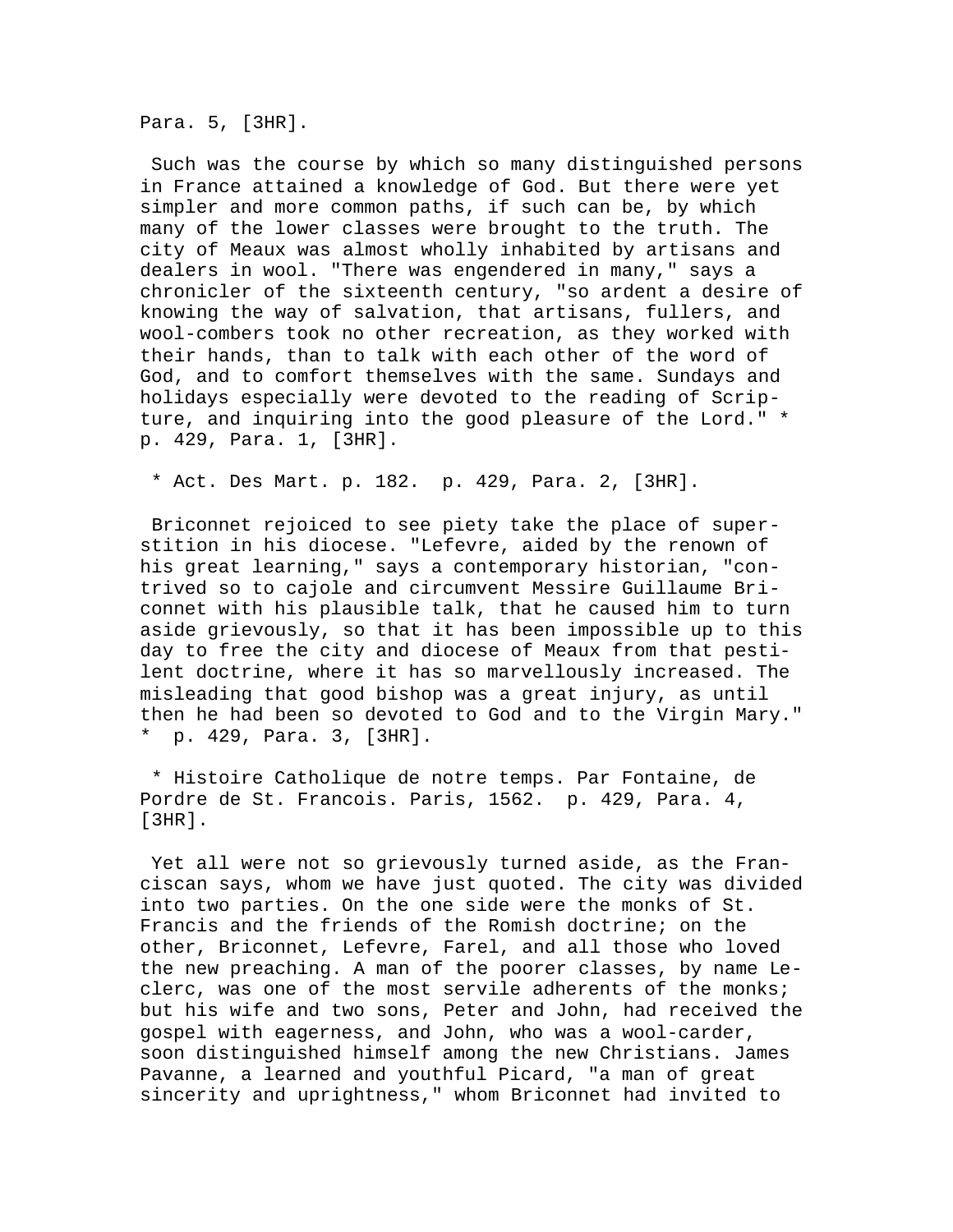Meaux, showed an ardent zeal for the Reformation. Meaux had become a focus of light. Persons called thither by business heard the gospel, and carried it back to their homes. It was not in the city alone that men were examining the Scriptures; "many of the villages did the same," says a chronicle, "so that in this diocese an image of the renovated church was seen to shine forth." p. 429, Para. 5,  $[3HR]$ .

 The environs of Meaux were covered with rich crops, and at harvest season a crowd of laborers flocked thither from the surrounding countries. Resting from their toils in the middle of the day, they conversed with the people of the place, who spoke to them of other seed-times and other harvests. Many peasants from Thierache, and particularly from Landouzy, persevered, on their return home, in the doctrines they had heard, and erelong an evangelical church was formed in this district, which is one of the oldest churches in the kingdom. \* "The renown of this great blessing spread through France," says the chronicler. \*\* Briconnet himself proclaimed the gospel from the pulpit, and endeavored to scatter around him "that infinite, sweet, mild, true, and only light, to use his own words, which dazzles and enlightens every creature capable of receiving it, and which, while it enlightens him, raises him by adoption to the dignity of a son of God." \*\*\* He besought his flock to lend no ear to those who would turn them aside from the word. "Though an angel from heaven," said he, "should preach any other gospel, do not listen to him." Sometimes gloomy thoughts would prey upon his soul. He was not sure of himself: he shrunk back in alarm, as he dwelt upon the fatal consequences of his unfaithfulness; and forewarning his hearers, he said to them: "Even should I, your bishop, change my language and my doctrine, beware of changing like me." \*\*\*\* At that moment nothing seemed to indicate the possibility of such a misfortune. "Not only was the word of God preached," says the chronicle, "but it was followed; all works of charity and love were practiced there; the morals were reformed and superstitions laid low." \*\*\*\*\* p. 430, Para. 1, [3HR].

 \* These particulars are derived from some old and much discolored papers, found in the church of Landouzy-la-Ville, in the department of Aisne, by M. Colany, while pastor of that place. \*\* Act Mort. p. 182. \*\*\* MS. Bibl. Roy. S.F. No. 337. \*\*\*\* Hist. Catholique de Fontaine. \*\*\*\*\* Act. Mart. p. 182. p. 430, Para. 2, [3HR].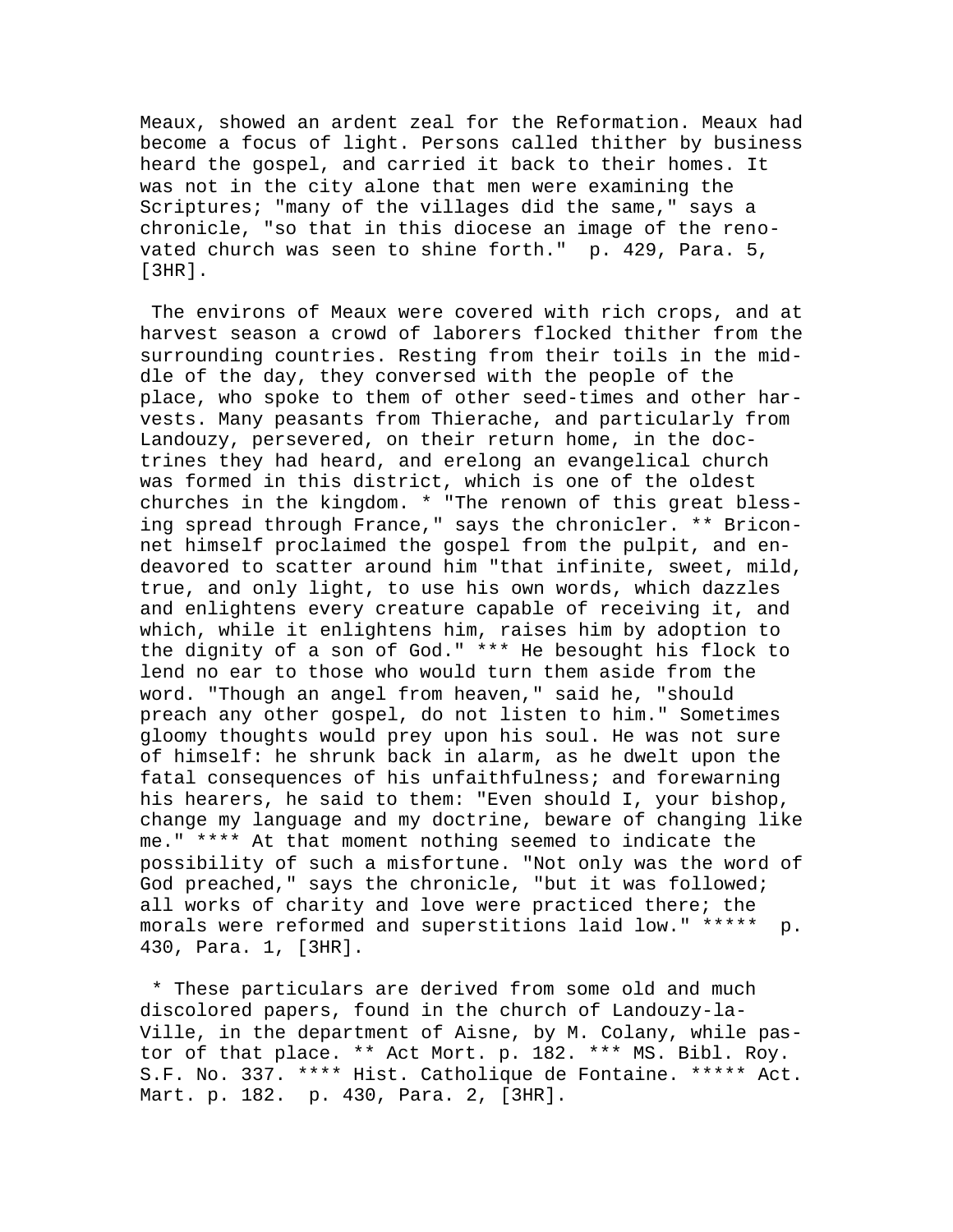Still clinging to the idea of gaining over the king and his mother, the bishop sent to Margaret "the epistles of St. Paul, translated and splendidly illuminated, most humbly entreating her to present them to the king; which cannot but be most pleasing from your hands," added the good bishop. "They are a royal dish," continued he, "fattening without corruption, and healing all manner of sickness. The more we taste them, the more we hunger after them with desire unsatiable, and that never cloys." \* p. 431, Para. 1, [3HR].

\* MS. Bibl. Roy. S. F. No. 337. p. 431, Para. 2, [3HR].

 What more welcome message could Margaret receive? The moment seemed favorable. Michael Aranda was at Paris, detained by order of the king's mother, for whom he was translating portions of the holy Scripture. \* But Margaret would have preferred that Briconnet should present this book himself to her brother. "You would do well to come here," wrote she, "for you know the confidence that Madam and the king place in you." \*\* p. 431, Para. 3, [3HR].

 \* Par le commandement de Madame a qui il a lyvre quelque chose de la saincte Escripture qu'elle desire parfaire. Ibid. \*\* Ibid. p. 431, Para. 4, [3HR].

 Thus, probably, was the word of God placed at that time, in 1522 and 1523, under the eyes of Francis I and Louisa of Savoy. They came into contact with that gospel which they were afterwards to persecute. We do not find that this word produced any salutary effect upon them. An impulse of curiosity led them to open that Bible which was then making so much noise; but they closed it as soon as they had opened it. p. 431, Para. 5, [3HR].

 Margaret herself found it hard to contend against the worldliness by which she was everywhere surrounded. Her tender affection towards her brother, the obedience she owed to her mother, and the flatteries lavished on her by the court, all seemed to conspire against the love she had vowed to Christ. Christ was alone against many. Sometimes Margaret's soul, assailed by so many adversaries, and stunned by the noise of the world, turned aside from its Master. Then, becoming sensible of her faults, the princess would shut herself up in her apartments, and giving way to her sorrow, utter cries very different from the joyous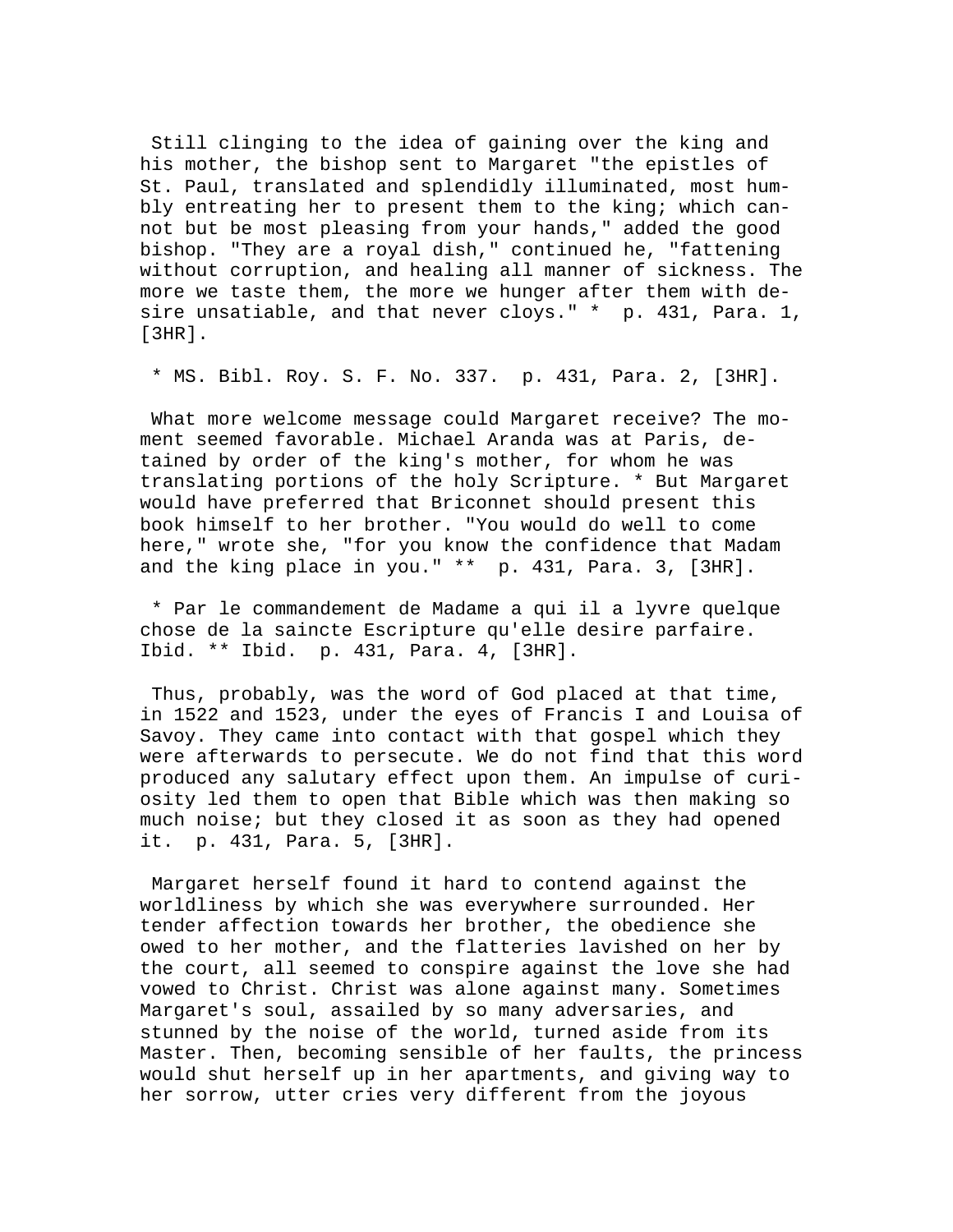sounds with which Francis and the young lords, the companions of his debauchery, filled the royal palaces in the midst of their entertainments and festivities: p. 432, Para. 1, [3HR].

 Left you I have, to follow pleasure's voice, Left you I have, and for an evil choice, Left you I have, and whither am I come?. . . . . \* p. 432, Para. 2, [3HR].

\* Les Marguerites. 1. 40. p. 432, Para. 3, [3HR].

 Then turning towards Meaux, Margaret would exclaim in her anguish: "I return to you, to M. Fabry, Lefevre, and all your gentlemen, beseeching you, by your prayers, to obtain of the unspeakable Mercy an alarum for the poor weak and sleepy one, to arouse her from her heavy and deadly slumber." \* p. 432, Para. 4, [3HR].

\* MS. Bibl. Roy. S. F. No. 337. p. 432, Para. 5, [3HR].

 Thus had Meaux become a focus whence the light of the gospel emanated. The friends of the Reformation indulged in flattering illusions. Who could resist the gospel if the power of Francis cleared the way? The corrupting influence of the court would then be changed into a holy influence, and France would acquire a moral strength that would render her the benefactress of the world. p. 432, Para. 6, [3HR].

 But, on their side, the friends of Rome had taken the alarm. Among those at Meaux was a Jacobin monk named Roma. One day, as Lefevre, Farel, and their friends were talking with him and some other of the papal partisans, Lefevre could not suppress his anticipations. "The gospel is already gaining the hearts of the great and of the people," said he, "and in a short time, spreading all over France, it will everywhere throw down the inventions of men." The aged doctor was animated; his eyes sparkled; his worn-out voice grew sonorous; one might have compared him to the aged Simeon returning thanks to the Lord, because his eyes had seen His salvation. Lefevre's friends shared in his emotion: their amazed opponents were dumb. On a sudden Roma started up impetuously, and exclaimed in the tone of a popular tribune: "Then I and all the other religioners will preach a crusade; we will raise the people; and if the king permits the preaching of your gospel, we will expel him from his kingdom by his own subjects." \* p. 432, Para. 7, [3HR].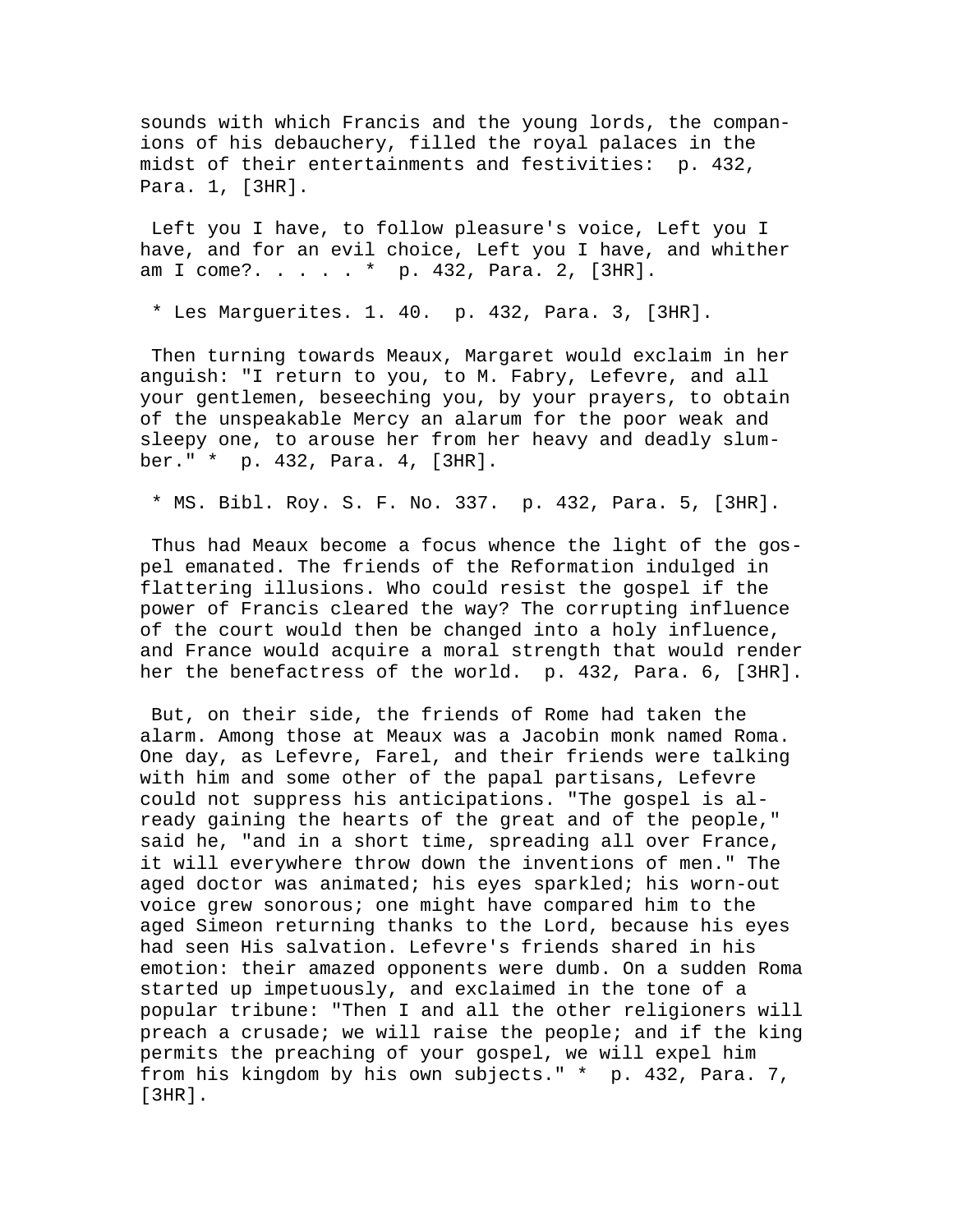\* Farel, Epitre au Due de Lorraine, Gen. 1634. p. 432, Para. 8, [3HR].

 Thus did a monk venture to rise up against the knightly monarch. The Franciscans applauded this language. They must not allow the doctor's prophecy to be fulfilled. Already the friars were returning daily with diminished offerings. The Franciscans in alarm went about among private families. "These new teachers are heretics," said they; "they attack the holiest observances, and deny the most sacred mysteries." Then growing bolder, the most incensed among them issued from their cloister, and proceeded to the bishop's residence. On being admitted, they said to the prelate: "Crush this heresy, or else the pestilence, which is already desolating the city of Meaux, will spread over the whole kingdom." p. 433, Para. 1, [3HR].

 Briconnet was moved, and for an instant disturbed by this attack, but he did not give way; he felt too much contempt for these ignorant monks and their interested clamors. He went into the pulpit, justified Lefevre, and called the monks pharisees and hypocrites. Still this opposition had already excited trouble and conflict in his soul; he sought to encourage himself by the persuasion that such spiritual combats were necessary. "By this warfare," said he, in his somewhat mystical language, "we arrive at a vivifying death, and by continually mortifying life, we die living, and live dying." \* The way would have been surer if, casting himself upon the Saviour, as the apostles when tossed by the winds and waves, he had exclaimed; "Lord, help me, or I perish." p. 433, Para. 2, [3HR].

\* MS. Bibl. Roy. S.F. No. 337. p. 433, Para. 3, [3HR].

 The monks of Meaux, enraged at their unfavorable reception by the bishop, resolved to carry their complaints before a higher tribunal. An appeal lay open to them. If the bishop will not give way, he may be reduced to compliance. Their leaders set out for Paris, and concerted measures with Beda and Duchesne. They hastened before the parliament, and denounced the bishop and the heretical teachers. "The city and all the neighborhood," said they, "are infected with heresy, and its polluted waters flow from the episcopal palace." p. 434, Para. 1, [3HR].

Thus did France begin to hear the cry of persecution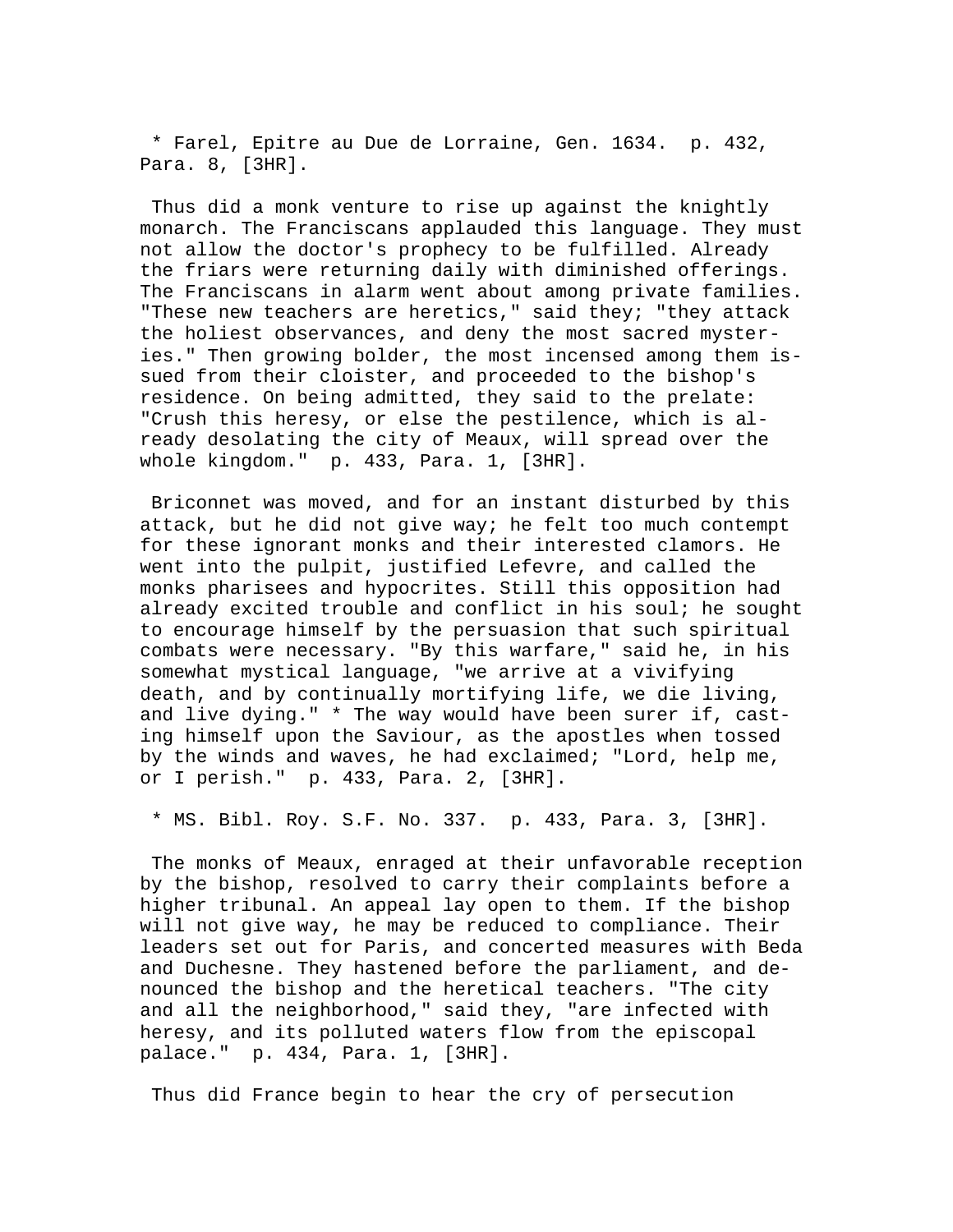raised against the gospel. The sacerdotal and the civil power, the Sorbonne and the parliament, grasped their arms -- arms that were to be stained with blood. Christianity had taught mankind that there are duties and rights anterior to all civil associations; it had emancipated the religious mind, promoted liberty of conscience, and worked a great change in society; for antiquity, which contemplated the citizen everywhere and the man nowhere, had made religion a mere matter of state. But these ideas of liberty had scarcely been given to the world, ere the Papacy corrupted them; for the despotism of the prince it had substituted the despotism of the priest; and not unfrequently it had raised both prince and priest against the Christian people. A new emancipation was needed; it took place in the sixteenth century. Wherever the Reformation established itself, it broke the yoke of Rome, and the religious mind was again enfranchised. But so rooted in the nature of man is the disposition to tyrannize over truth, that among many protestant nations, the church, liberated from the arbitrary power of the priest, has again in our days fallen under the yoke of the civil power; destined, like its founder, to be bandied from one despotism to another, to pass from Caiaphas to Pilate, and from Pilate to Caiaphas. p. 434, Para. 2, [3HR].

 Briconnet had not the courage necessary for resistance. He would not yield everything, but what he did concede satisfied Rome. "We may well do without Luther's writings," he thought, "if we keep the gospel; we may easily accede to a certain invocation of the Virgin, if we add that it is only by the mediation of Jesus Christ that she possesses any influence." If beside the truth we place the power of error, the Papacy is satisfied. But the sacrifice which Briconnet felt the deepest, and which yet was required of him, was the loss of his friends. If the bishop would escape, he must sacrifice his brethren. Of timid character, but little prepared to give up his riches and his station for Christ's sake, already alarmed, shaken, and cast down, he was still further led astray by treacherous advisers: if the evangelical doctors should quit Meaux, said some, they will carry the Reformation elsewhere. His heart was torn by a painful struggle. At last the wisdom of this world prevailed; he gave way, and, on the 15th of October 1523, published three mandates, the first of which enjoined prayers for the dead, and the invocation of the Virgin and of the saints; the second forbade any one to buy, borrow, read, possess, or carry about with him Luther's works, and or-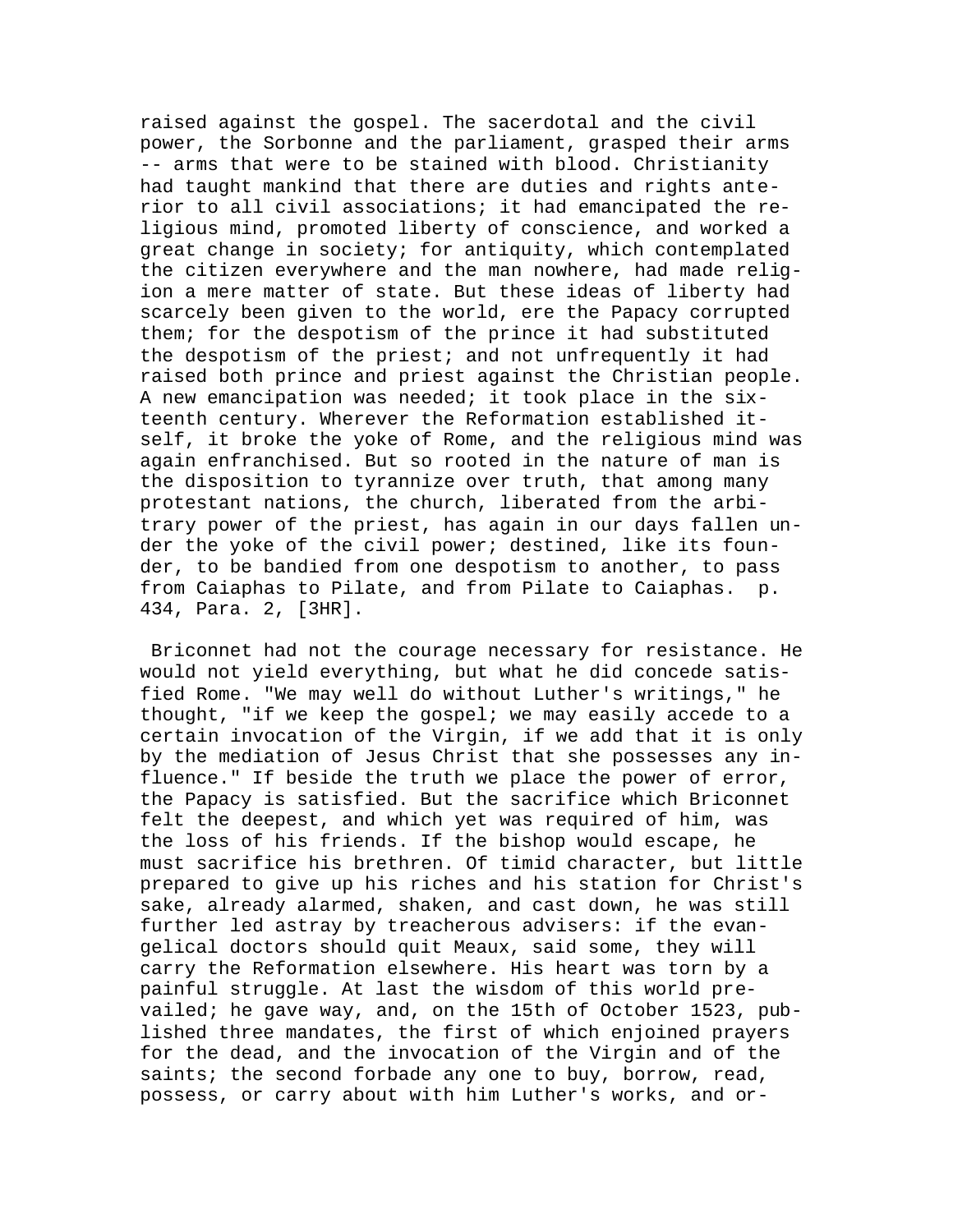dered them to be torn in pieces, to be scattered to the winds, or to be burnt; and the last established in express terms the doctrine of purgatory. Then, on the 13th of November in the same year, Briconnet forbade the parish priests and their curates to permit the "Lutherans" to preach. \* This was not all. The first president of the Parliament of Paris, and Andrew Verjus, councillor in the same court, and before whom Briconnet had shortly afterwards to appear, arrived at Meaux during Lent 1524, no doubt to satisfy themselves of the bishop's proceedings. The poor prelate did all he could to please them. Already on the 29th of January he had taken the images of the saints under his especial protection; he now began to visit his churches, to preach, and to struggle hard in the presence of the first president and of councillor Verjus to "weed out the heresies that were there shooting up." \*\* The deputies of the Parliament returned to Paris fully satisfied. This was Briconnet's first fall. p. 435, Para. 1, [3HR].

 \* Hist. Genealogique de Briconnet, ad annum. \*\* MS. Bibl. Roy. S.F. No. 337. p. 435, Para. 2, [3HR].

 Lefevre was the special object of hostility. His commentary on the four gospels, and particularly the "Epistle to Christian Readers," prefixed to it, had inflamed the anger of Beda and his allies. They denounced this writing to the faculty. "Does he not dare to recommend all the faithful to read the Scriptures?" said the fiery syndic. "Does he not tell therein that whoever loves not Christ's word is not a Christian; \* and that the word of God is sufficient to lead to eternal life?" p. 436, Para. 1, [3HR].

 \* Qui verbum ejus hoc modo non diligunt, quo pacto hi Christiani essent. Praef. Comm. In Evang. p. 436, Para. 2,  $[3HR]$ .

 But Francis I looked on this accusation as a mere theological squabble. He appointed a commission; and Lefevre, having justified himself before it, came off from this attack with all the honors of war. p. 436, Para. 3, [3HR].

 Farel, who had not so many protectors at court, was compelled to leave Meaux. It would appear that he first repaired to Paris; \* and that, having unsparingly attacked the errors of Rome, he could remain there no longer, and was forced to retire to Dauphiny, whither he was eager to carry the gospel. p. 436, Para. 4, [3HR].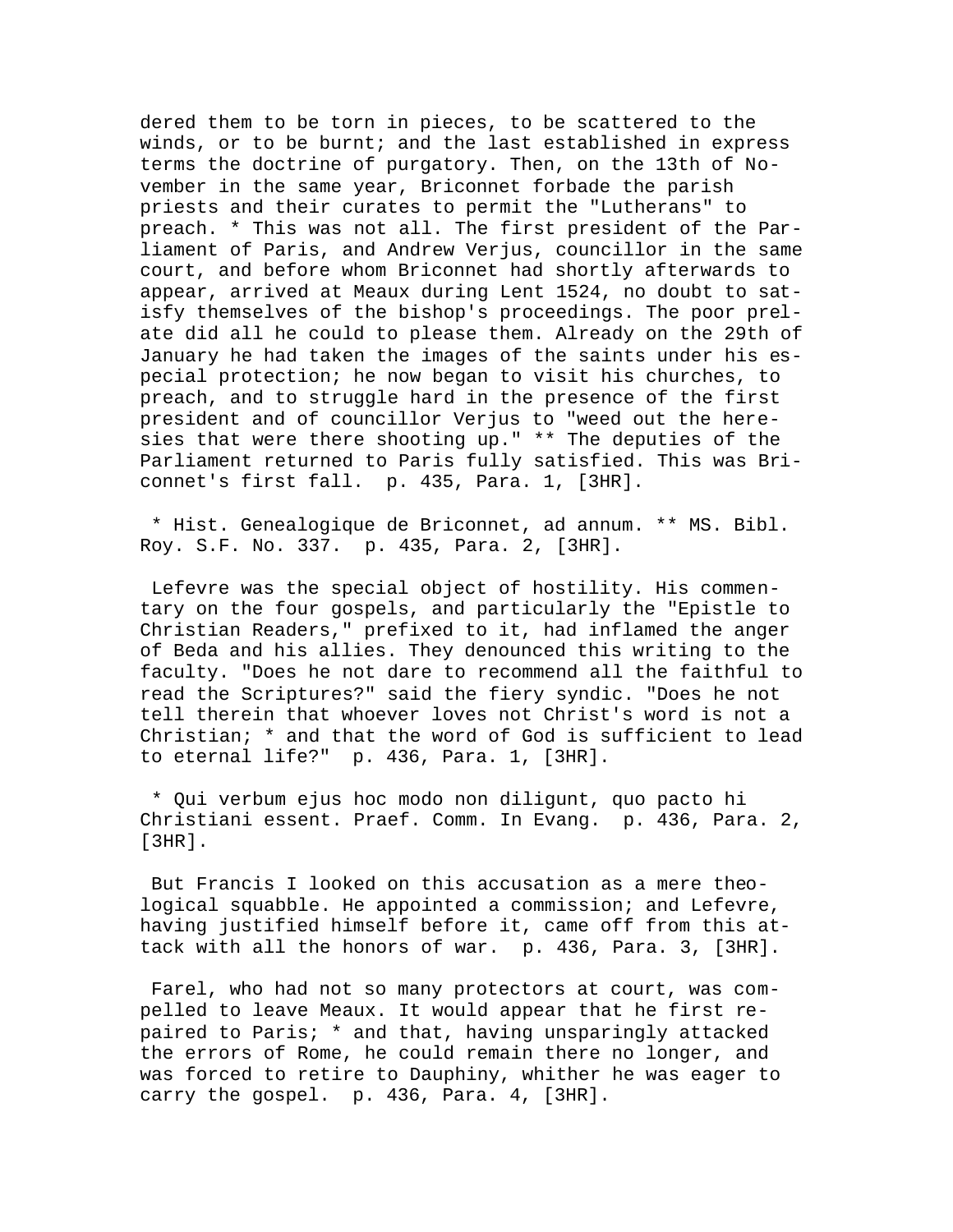\* Farel, apres avoir subsiste tant qu'il put a Paris. Beza, Hist. Eccl. 1. 6. p. 436, Para. 5, [3HR].

 At the time of the dispersion of the Christians at Meaux, another Frenchman, quitting his native country, crossed the threshold of the Augustine convent at Wittemberg, where Luther resided. This was in January 1523. p. 436, Para. 6, [3HR].

 Farel was not the only man in the south of France whom God had prepared for his work. A little further to the south than Gap, on the banks of the Rhone, in that city of Avignon called by Petrarch "the third Babylon," may still be seen the walls of the "apostolic palace," which the popes and cardinals had long filled with their luxury and debauchery, and which a Roman legate now inhabited, lonely and dejected in the midst of this deserted city, whose narrow filthy streets were seldom trod but by the feet of monks and priests. p. 436, Para. 7, [3HR].

 The little court of the legate was, however, sometimes enlivened by a beautiful, amiable, and laughing boy, who gambolled about its halls. \* This was Francis Lambert, son of the secretary of the apostolic palace, born in 1487, two years before Farel. The child was at first astonished at the irreligion and crimes of these prelates, "crimes so numerous and so enormous," says he, "that I cannot describe them." \*\* He became habituated to them, however, by degrees, and it would appear that he was himself seduced by bad example. \*\*\* Yet God had implanted in his heart a desire for holiness. His father being dead, his mother had the charge of his education, and, according to the custom of the times, intrusted him to the care of the Franciscans. The sanctified air of these monks imposed on Francis, and his timid looks followed them respectfully, as he saw them clad in coarse garments, barefoot, or with rude sandals only, moving to and fro, begging in the city and calling on his mother; and if at any time they chanced to smile upon him, he fancied himself, he tells us, almost in heaven. \*\*\*\* The monks worked upon this disposition, and Francis, attracted by them, assumed the cowl at the age of fifteen. "It was God's pleasure," said he in after-years, "that I might make known to the world the impurity of these whited sepulchers." p. 437, Para. 1, [3HR].

\* In palatio saepe versatus, quod genitor meus legationis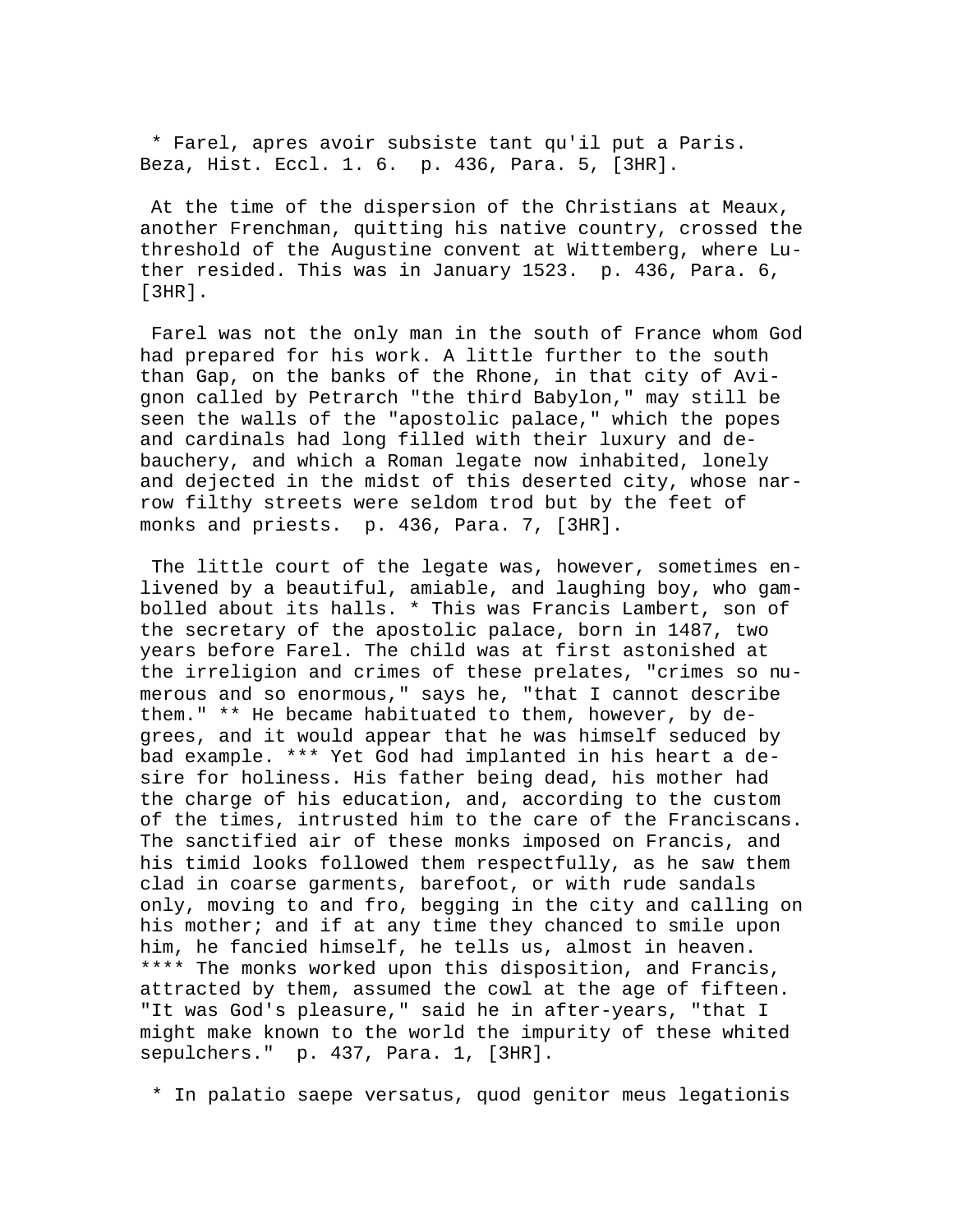ejus secretarius esset. Lamb. Epistola ad Galliae Regem. \*\* Impietates et horrenda scelera tam multa et enormia. Ib. \*\*\* Olim seductus et peccator. Ib. \*\*\*\* Rationes propter quas minoritarum conversationem, habitumque rejecerit. Wittemberg, 1523. p. 437, Para. 2, [3HR].

 During the year of his noviciate everything went on smoothly; he was studiously kept in the dark; but no sooner had he pronounced his vows, than the monks showed themselves in all their deformity, and the halo of sanctity that he had discovered around their heads faded away, and he remained incensed, alarmed, and dejected. Francis soon began to feel a secret strength within him, that drove him forcibly towards the holy Scriptures, \* and bound him to believe and to teach the word of God. In 1517, he was nominated apostolical preacher of the convent, and instead of running about like his colleagues after "fat presents and well-stored tables," he employed himself in travelling afoot through the deserted country, and calling those ignorant people to conversion whom the fire and sincerity of his language drew around him in crowds. But when, after spending several months in passing through the Comtat Venaissin and the surrounding districts, he returned exhausted to his convent on a mule that had been given him to carry his weakened frame, and went to seek a brief repose in his poor cell, some of the monks received him with coldness, others with raillery, and a third party with anger; and they hastened to sell the animal, which they all agreed in saying was the only profit of these evangelical journeys. p. 437, Para. 3, [3HR].

 \* Urgebat me vehementer letens quaedam vis, confido non aliena a Domini spiritu, ad sacrarum studia literarum. Exegesis in S. Johannis Apocalypsia, praef. p. 437, Para. 4, [3HR].

 One day, as brother Francis was preaching in a certain town, with a gravity quite apostolic and the vivacity of a native of the south: "Kindle a fire," exclaimed he, "before this sacred porch, and there consume the spoils of your luxury, your worldly-mindedness, and your debauchery." Immediately the whole assembly was in commotion; some lighted up a fire; others ran into their houses and returned with dice, playing-cards, and obscene pictures; and then, like the Christians of Ephesus at the preaching of St. Paul, cast all into the flames. A great crowd was gathered round the fire, and among them some Franciscans, who perceiving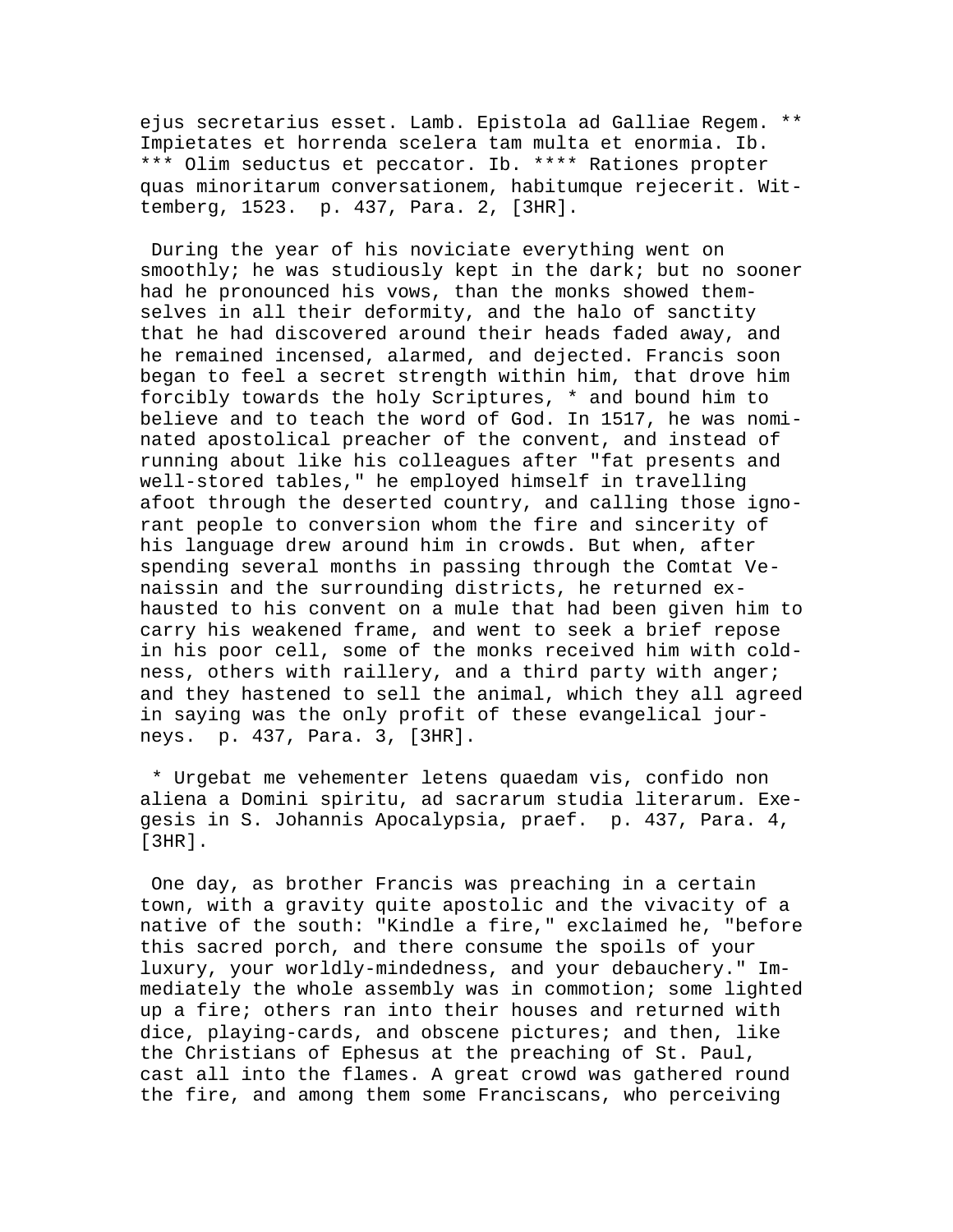an indecent drawing of a young female, cunningly drew it away, and hid it under one of their frocks, "to add fuel to their own flames," says Lambert. This did not escape the eye of brother Francis; a holy indignation kindled within him, and boldly addressing the monks, he inveighed against their lubricity and theft. Abashed at being discovered, they sunk their heads, gave up the picture, but swore to be revenged. \* p. 438, Para. 1, [3HR].

 \* Lambert von Avignon, by Professor Baum. p. 438, Para. 2, [3HR].

 Lambert, surrounded with debauchery, and become an object of hatred to the monks, felt from time to time an ardent desire to return into the world, which appeared to him infinitely more holy than the cloister: but he found something still better. Luther's works, carried to the fairs of Lyons, descended the Rhone and reached his cell. They were soon taken from him and burnt; but it was too late. The spirit that animated the Augustine of Wittemberg had passed into the Franciscan of Avignon: he was saved. Vainly until then had he resorted to frequent fasting; \* vainly had he slept sitting on a stool; vainly had he shunned the looks of woman, worn haircloth next his skin, scourged himself, and so weakened his body that he could scarcely hold himself upright, and sometimes even fainted in the churches and fields as he was preaching to the people. All this, he tells us, could not extinguish the desires and banish the thoughts that preyed upon him, and it was only in faith on the free grace of God and in the sanctity of a married life that he found purity and peace. \*\* This is one of those numerous examples which prove that marriage, being of divine appointment, is a means of grace and holiness, and that the celibacy of priests and monks, the invention of man, is one of the most effectual agents to foster impurity, sully the imagination, disturb the peace of families, and fill society with innumerable disorders. p. 439, Para. 1, [3HR].

 \* Non aliter dormuisse multo tempore quam in scamno nudo sedentem. Lamb. De sacro conjugio. \*\* Donec secundum altissimi jussionem conjux factus est. Ibid. p. 439, Para. 2, [3HR].

 At last the friar had made up his mind; he will quit the convent, he will abandon popery, he will leave France. He will go where the streams of the gospel flow abundant and pure, and he will there plunge into them, and quench the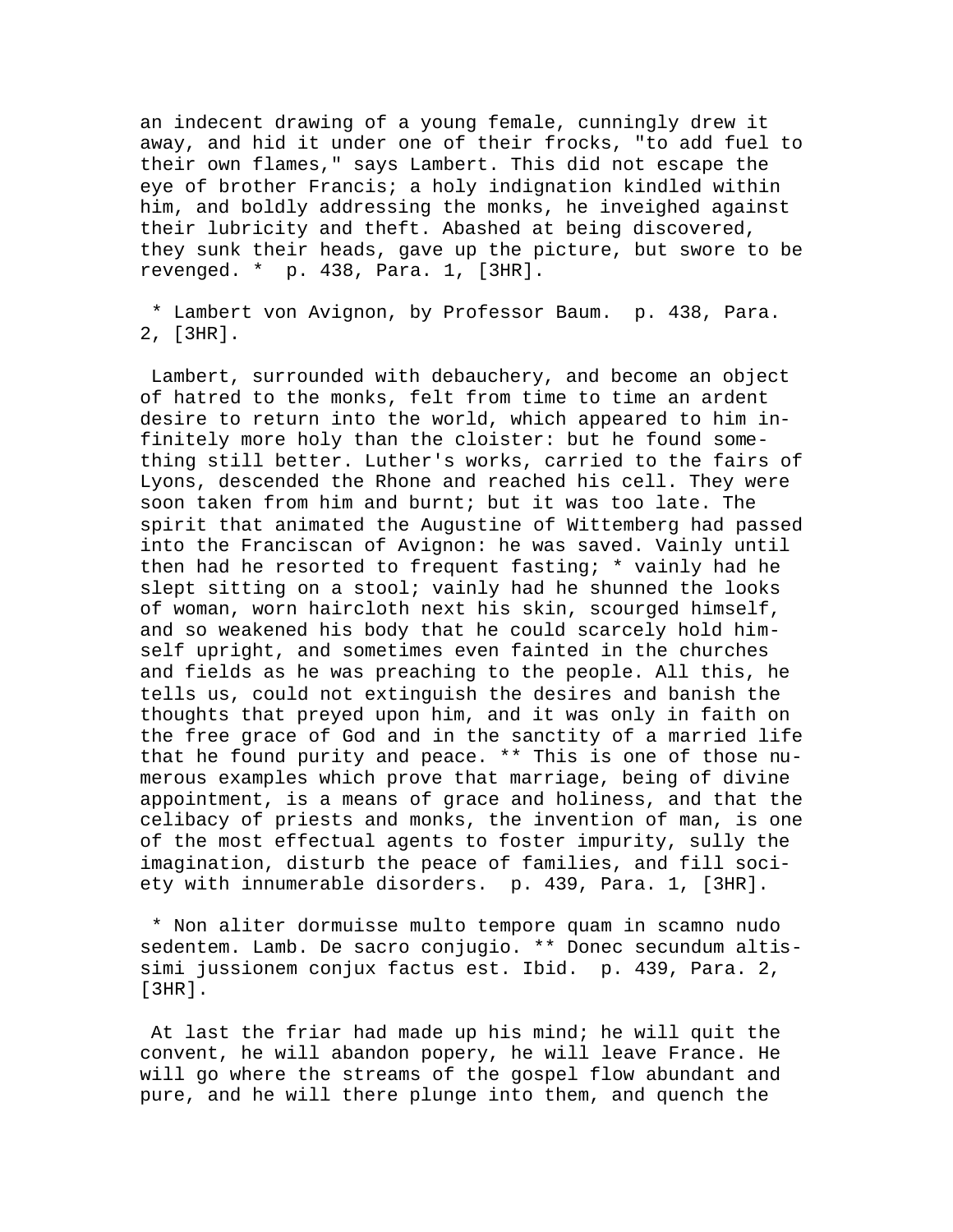fires that are consuming him. \* Since all his efforts are unavailing, he will go to Wittemberg, to that great servant of God, whose name alone conjures and affrights the devil, in order that he may find peace. \*\* He took advantage of some letters that were to be carried to one of the superiors of the order, and having donned his frock, quitted the Franciscan convent of Avignon in the spring of 1522, after twenty years of struggle. He ascended the Rhone, traversed Lyons, and crossed the forests that cover the lower ridges of the Jura. This tall, thin, ungraceful monk still wore the habit of his order, and rode on an ass, his bare feet almost touching the ground. We have already seen him pass through Geneva, Lausanne, Berne, and Zurich. \*\*\* In the beginning of 1523, he was at Wittemberg, and embraced Luther. But let us return to France and to the church of Meaux. p. 439, Para. 3, [3HR].

 \* Urebar tamen etiamsi nescirent alii. Ibid. \*\* Tametsi non habeam scorta et multis modis niterer ad continentiam, nunquam pacem habui. Lamb. De sacro conjugio. \*\*\* Vol. 2. p. 407. p. 439, Para. 4, [3HR].

 CHAPTER 8 --- Lefevre and Farel persecuted -- Difference between the Lutheran and Reformed churches -- Leclerc posts up his placards -- Leclerc branded -- Berquin's zeal -- Berquin before the parliament  $-$ - Rescued by Francis I  $-$ -Mazurier's apostacy -- Fall and remorse of Pavanne -- Metz -- Chatelain -- Peter Toussaint becomes attentive -- Leclerc breaks the images -- Leclerc's condemnation and torture -- Martyrdom of chatelain -- Flight. p. 441, Para. 1, [3HR].

 Lefevre intimidated, Briconnet drawing back, Farel compelled to fly -- here was a beginning of victory. They already imagined at the Sorbonne that they had mastered the movement; the doctors and monks congratulated each other on their triumphs. But this was not enough; blood had not flowed. They set to work again; and blood, since it must be so, was erelong to gratify the fanaticism of Rome. p. 441, Para. 2, [3HR].

 The evangelical Christians of Meaux, seeing their leaders dispersed, sought to edify one another. The wool-carder, John Leclerc, whom the lessons of the doctors, the reading of the Bible, and some tracts, had instructed in the Christian doctrine, \* signalized himself by his zeal and facility in expounding Scripture. He was one of those men whom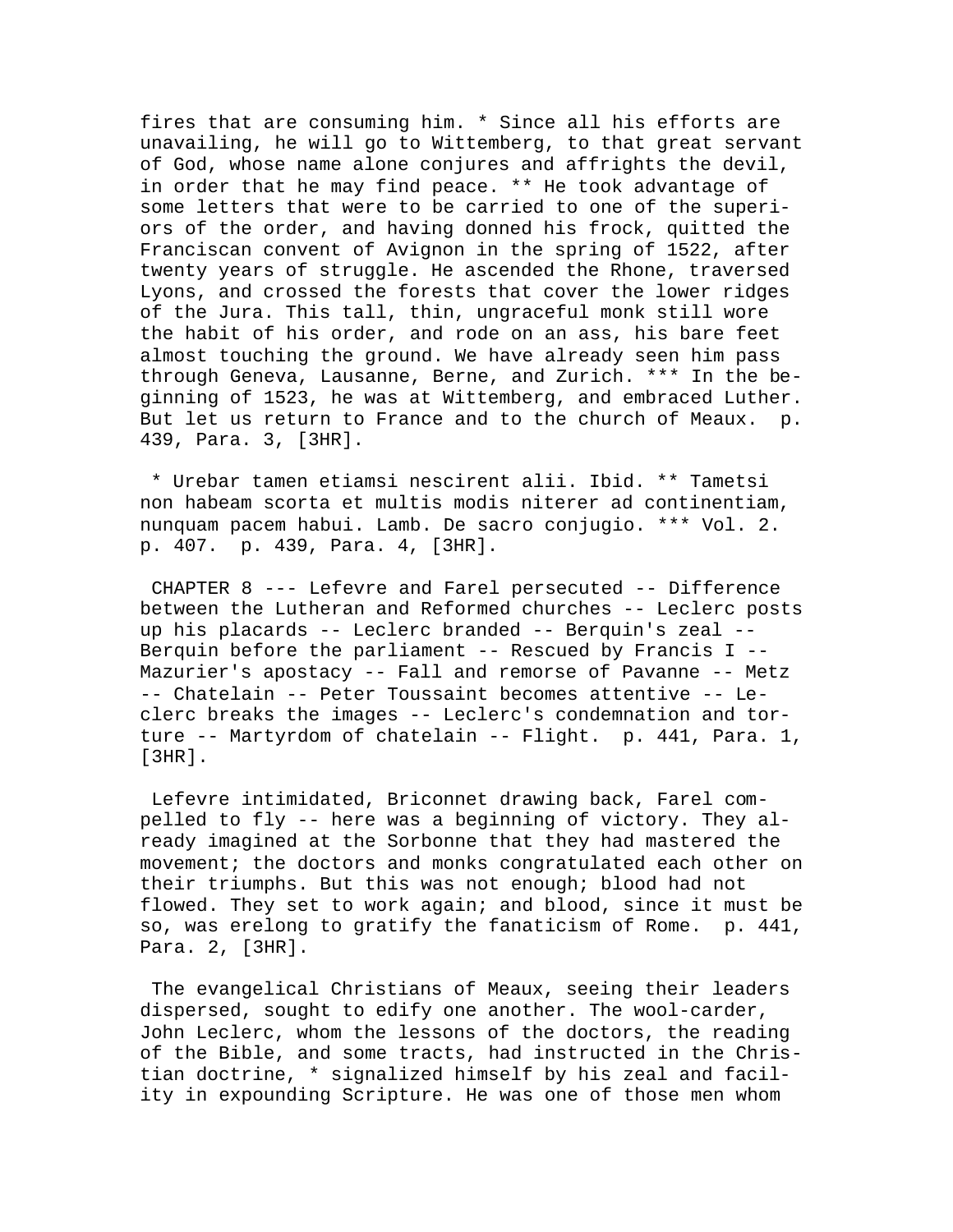the Spirit of God fills with courage, \*\* and soon places at the head of a religious movement. It was not long before the church of Meaux regarded him as its minister. p. 441, Para. 3, [3HR].

 \* Aliis pauculis libellis diligenter lectis. Bezae Icones. \*\* Animosae fidei plenus, Ibid. p. 441, Para. 4, [3HR].

 The idea of a universal priesthood, such a living principle among the first Christians, had been re-established by Luther in the sixteenth century. \* But this idea seems then to have existed only in theory in the Lutheran church, and to have been really acted upon solely among the reformed Christians. The Lutheran churches, and here they agree with the Anglican church, perhaps took a middle course between the Romish and the Reformed Churches. Among the Lutherans, everything proceeded from the pastor or the priest; and nothing was counted valid in the church that did not flow regularly through its chiefs. But the Reformed Churches, while they maintained the divine appointment of the ministry, which some sects deny, approached nearer to the primitive condition of the apostolical communities. From the times of which we are speaking, they recognized and proclaimed that the Christian flocks ought not simply to receive what the pastor gives; that the members of the church, as well as its leaders, possess the key of that treasure whence the latter derive their instruction, for the Bible is in the hands of all; that the graces of God, the spirit of faith, of wisdom, of consolation, of light, are not bestowed on the pastor only; that every man is called upon to employ the gift he has received for the good of all; and that a certain gift, necessary to the edification of the church, may be refused to a minister, and yet granted to one of his flock. Thus the passive state of the church was then changed into a state of general activity; and in France, especially, this revolution was accomplished. In other countries, the reformers were almost exclusively pastors and doctors; but in France men of learning had from the very beginning pious men of the people for their allies. In that country God selected for his first workmen a doctor of the Sorbonne and a wool-comber. p. 441, Para. 5, [3HR].

\* See vol. 2. p. 188. p. 441, Para. 6, [3HR].

 The wool-comber Leclerc began to visit from house to house, confirming the disciples. But not stopping short at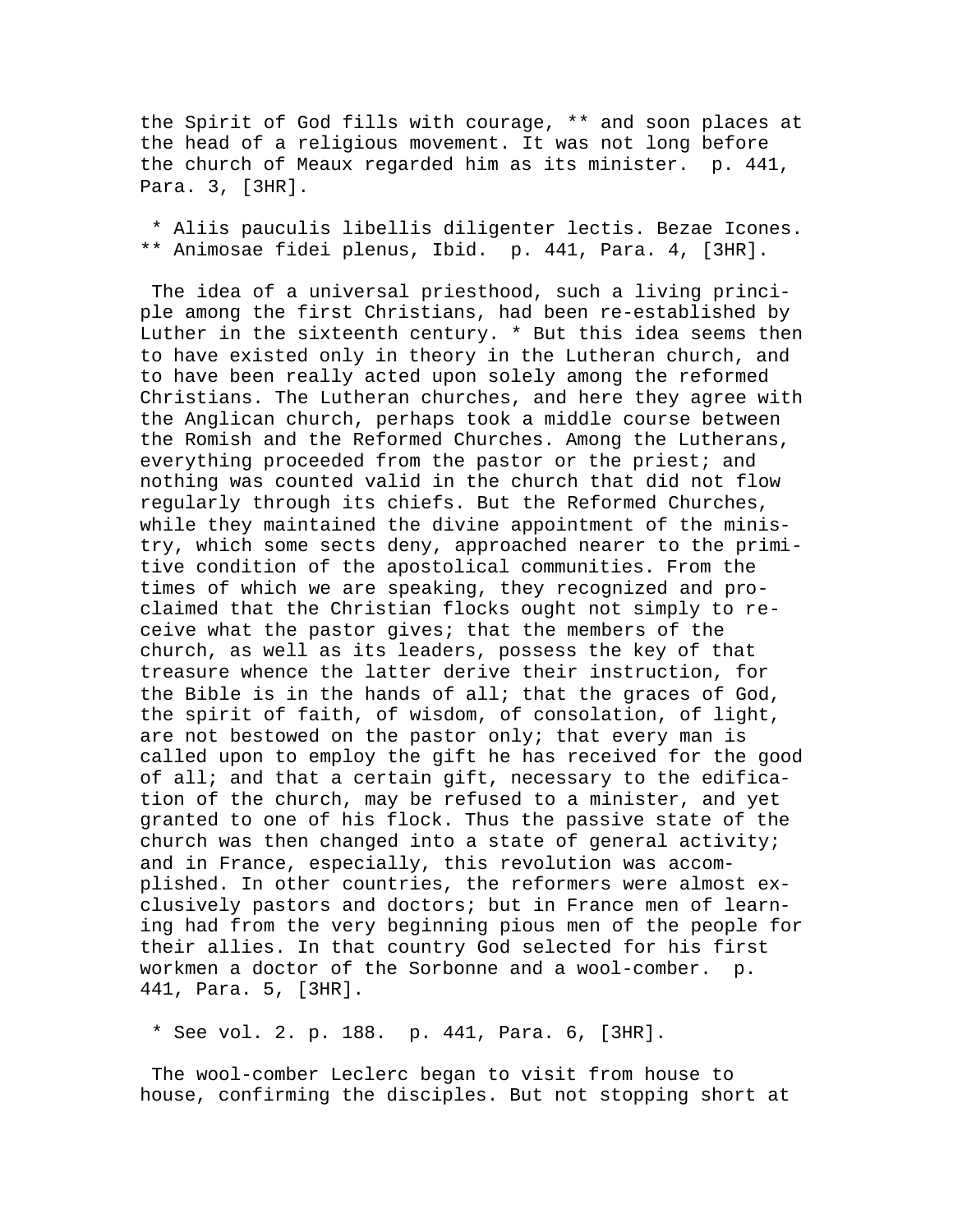these ordinary cares, he would fain have seen the edifice of popery overthrown, and France, from the midst of these ruins, turning with a cry of joy towards the gospel. His unguarded zeal may remind us of that Hottinger at Zurich, and of Carlstadt at Wittemberg. He wrote a proclamation against the antichrist of Rome, announcing that the Lord was about to destroy it by the breath of his mouth. He then boldly posted his "placards" on the gates of the cathedral. \* Presently all was in confusion around that ancient edifice. The faithful were amazed; the priests exasperated. What, a fellow whose employment is wool-combing dares measure himself with the pope. The Franciscans were outrageous, and demanded that this once at least a terrible example should be made. Leclerc was thrown into prison. p. 442, Para. 1, [3HR].

 \* Cet heretique ecrivit des pancartes qu'il attacha aux portes de la grande eglise de Meaux. MS. De Meaux. See also Bezae Icones; Crespin Actes des Martyrs, etc. p. 442, Para. 2, [3HR].

 His trial was finished in a few days, under the eyes of Briconnet himself, who was now to witness and tolerate all that was done. The carder was condemned to be whipped three days successively through the city, and on the third to be branded on the forehead. This sad spectacle soon began. Leclerc was led through the streets with his hands bound, his back bare, and the executioners inflicted on him the blows he had drawn upon himself by rising up against the bishop of Rome. An immense crowd followed in the track marked by the martyr's blood. Some yelled with rage against the heretic; others by their silence gave him no unequivocal marks of their tender compassion. One woman encouraged the unhappy man by her looks and words: she was his mother. p. 443, Para. 1, [3HR].

 At last, on the third day, when the blood-stained procession was ended, they halted with Leclerc at the usual place of execution. The hangman prepared the fire, heated the iron that was to stamp its burning mark on the evangelist, and approaching him, branded him on the forehead as a heretic. A shriek was heard, but it did not proceed from the martyr. His mother, a spectator of the dreadful scene, and wrung with anguish, endured a bitter strife: it was the enthusiasm of faith struggling in her heart with maternal love; faith prevailed a last, and she exclaimed with a voice that made the adversaries tremble: "Glory to Jesus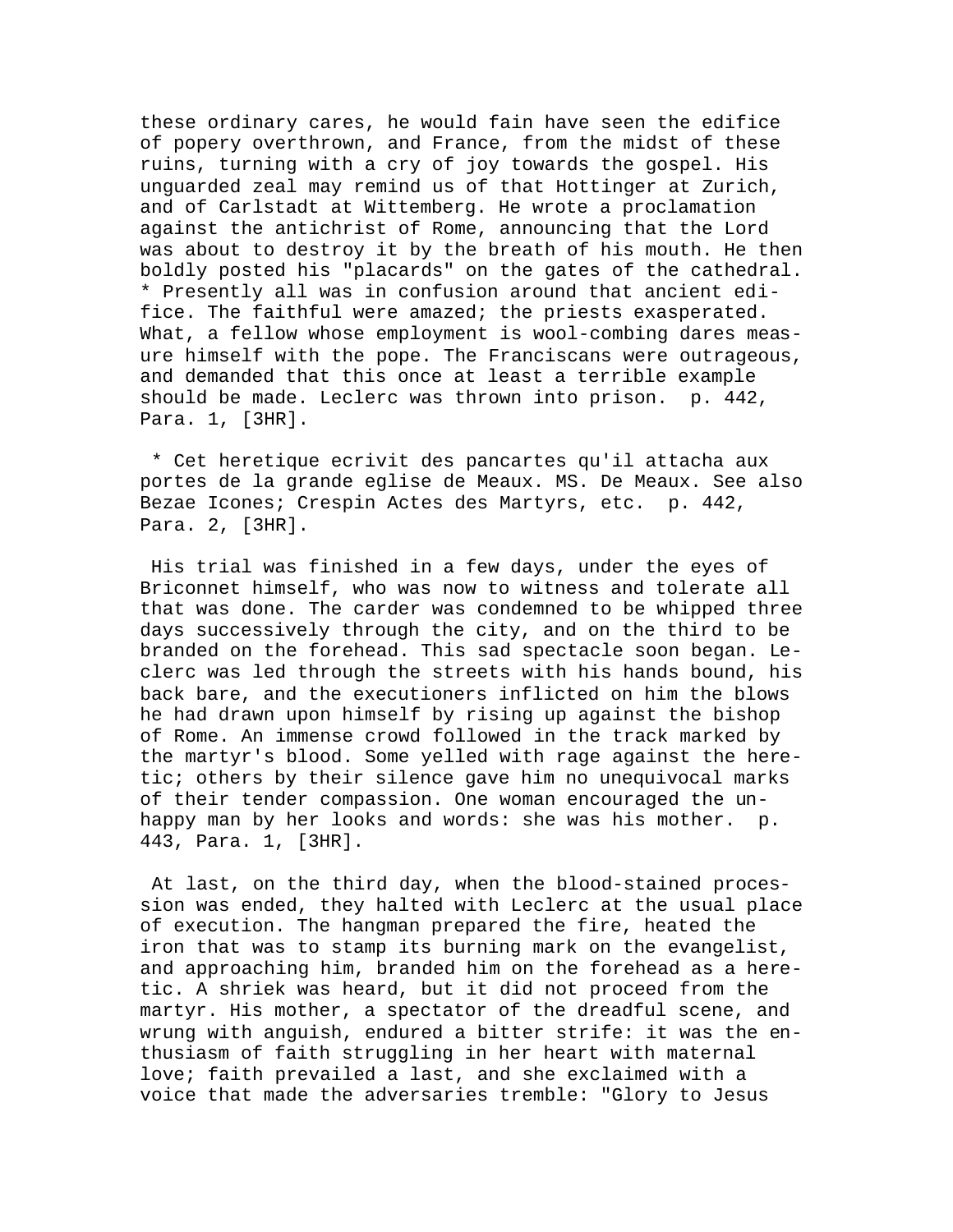Christ and to his witnesses." \* Thus did that Frenchwoman of the sixteenth century fulfill the commandment of the Son of God: "He that loveth his son more than me is not worthy of me." Such boldness, and at such a moment, merited signal punishment; but this Christian mother had appalled the hearts both of priests and soldiers. All their fury was controlled by a stronger arm than theirs. The crowd, respectfully making way, allowed the martyr's mother slowly to regain her humble dwelling. The monks, and even the town-sergeants, gazed on her without moving. "Not one of her enemies dared lay hands upon her," said Theodore Beza. After this execution, Leclerc, being set at liberty, retired to Rosay in Brie, a small town about six leagues from Meaux, and subsequently to Metz, where we shall meet with him again. p. 443, Para. 2, [3HR].

 \* Hist. Eccles. De Th. De Beze, p. 4. Hist. Des Martyrs de Crespin, p. 92. p. 443, Para. 3, [3HR].

 The adversaries were triumphant. "The Cordeliers having re-captured the pulpits, propagated their lies and trumpery as usual." \* But the poor workmen of the city, prevented from hearing the word in regular assemblies, "began to meet in secret," says our chronicler, "after the manner of the sons of the prophets in the time of Ahab, and of the Christians of the primitive church; and, as opportunity offered, they assembled at one time in a house, at another in some cave, sometimes also in a vineyard or in a wood. There, he amongst them who was most versed in the holy Scriptures exhorted the rest; and this done, they all prayed together with great courage, supporting each other by the hope that the gospel would be revived in France, and that the tyranny of antichrist would come to an end." \*\* There is no power that can arrest the progress of truth. p. 444, Para. 1, [3HR].

 \* Actes des Martyrs, p. 183. \*\* Ibid. p. 444, Para. 2, [3HR].

 But one victim only was not enough; and if the first against whom the persecution was let loose was a woolcomber, the second was a gentleman of the court. It was necessary to frighten the nobles as well as the people. Their reverences of the Sorbonne of Paris could not think of being outstripped by the Franciscans of Meaux. Berquin, "the most learned of the nobles," had derived fresh courage from the holy Scriptures, and after having attacked "the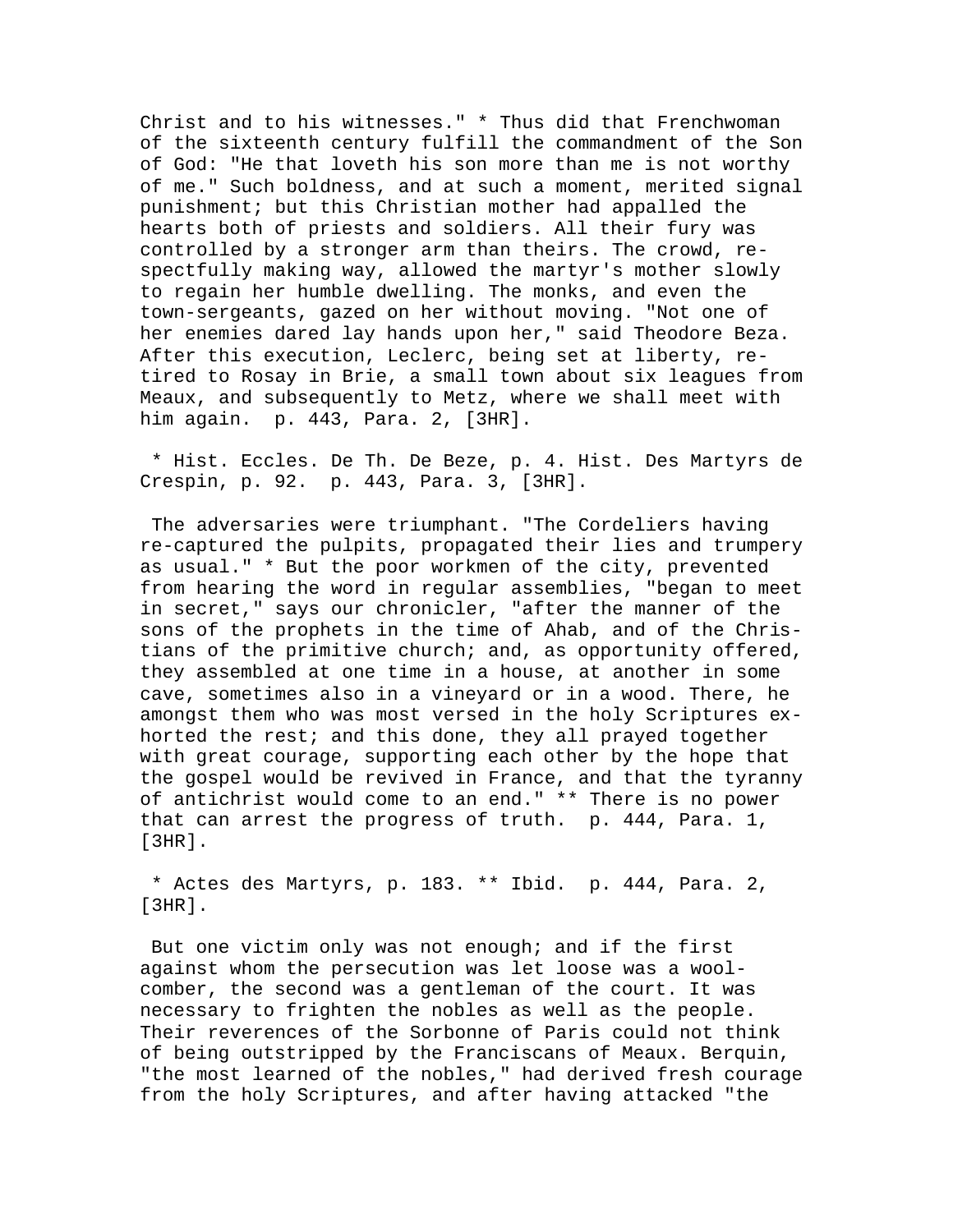hornets of the Sorbonne" in certain epigrams, had openly accused them of impiety. \* p. 444, Para. 3, [3HR].

 \* Impietatis etiam accusatos, tum voce, tum scriptis Bezae Icones. p. 444, Para. 4, [3HR].

 Beda and Duchesne, who had not ventured to reply in their usual manner to the witticisms of the king's gentleman, changed their mind, as soon as they discovered serious convictions latent behind these attacks. Berquin had become a Christian: his ruin was determined on. Beda and Duchesne, having seized some of his translations, found in them matter to burn more heretics than one. "He maintains," said they, "that it is wrong to invoke the Virgin Mary in place of the Holy Ghost, and to call her the source of all grace. \* He inveighs against the practice of calling her our hope, our life, and says that these titles belong only to the Son of God." There were other matters besides these. Berquin's study was like a bookseller's shop, whence works of corruption were circulated through the whole kingdom. The Commonplaces of Melancthon, in particular, served, by the elegance of their style, to shake the faith of the literary men in France. This pious noble, living only amidst his folios and his tracts, had become, out of Christian charity, translator, corrector, printer, and bookseller. . . . . It was essential to check this formidable torrent at its very source. p. 444, Para. 5, [3HR].

 \* Incongrue beatam Virginem invocari pre Spiritu Sancto. Erasm. Epp. 1279. p. 444, Para. 6, [3HR].

 One day, as Berquin was quietly seated at his studies, among his beloved books, his house was suddenly surrounded by the sergeants-at-arms, who knocked violently at the door. They were the Sorbonne and its agents, who, furnished with authority from the parliament, were making a domiciliary visit. Beda, the formidable syndic, was at their head, and never did inquisitor perform his duty better; accompanied by his satellites, he entered Berquin's library, told him his business, ordered a watchful eye to be kept upon him, and began his search. Not a book escaped his piercing glance, and an exact inventory of the whole was drawn up by his orders. Here was a treatise by Melancthon, there a book by Carlstadt; farther on, a work of Luther's. Here were heretical books translated from Latin into French by Berquin himself; there, others of his own composition. All the works that Beda seized, except two, were filled with Lu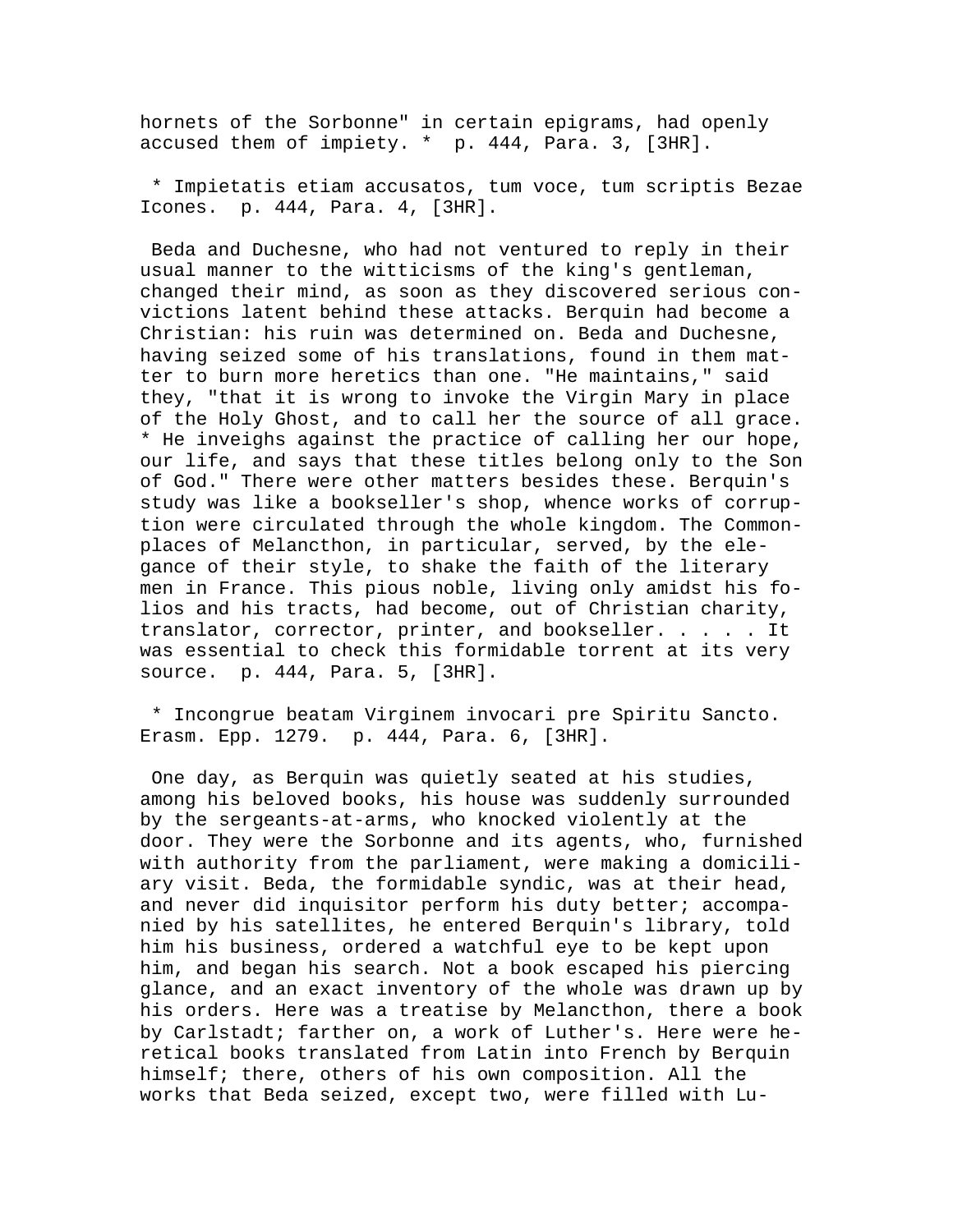theran errors. He left the house, carrying off his booty, and more elated than ever was general laden with the spoils of vanquished nations. \* p. 445, Para. 1, [3HR].

 \* Gaillard Hist. De Francois I. 4. 241. Crevier, Univ. de Paris, 5. 171. p. 445, Para. 2, [3HR].

 Berquin saw that a great storm had burst upon him but his courage did not falter. He despised his enemies too much to fear them. Meanwhile Beda lost no time. On the 13th of May 1523, the parliament issued a decree that all the books seized in Berquin's house should be laid before the faculty of theology. The opinion of the Sorbonne was soon pronounced; on the 25th of June it condemned all the works, with the exception of the two already mentioned, to be burnt as heretical, and ordered that Berquin should abjure his errors. The parliament ratified this decision. p. 446, Para. 1, [3HR].

 The nobleman appeared before this formidable body. He knew that the next step might be to the scaffold; but, like Luther at Worms, he remained firm. Vainly did the parliament order him to retract. Berquin was not one of those who fall away after having been made partakers of the Holy Ghost. Whosoever is begotten of God, keepeth himself, and that wicked one toucheth him not. Hebrews 6. 4; 1 John 5. 18. Every fall proves that the previous conversion has been only apparent or partial; but Berquin's conversion was real. He replied with firmness to the court before which he stood. The parliament, more severe than the diet of Worms had been, ordered its officers to seize the accused, and take him to the prison of the Conciergerie. This was on the 1st of August 1523. On the 5th the parliament handed over the heretic to the bishop of Paris, in order that this prelate might take cognizance of the affair, and that, assisted by the doctors and councillors, he should pronounce sentence on the culprit. He was transferred to the episcopal prison. \* p. 446, Para. 2, [3HR].

 \* Ductus est in carcerem, reus haereseos periclitatus. Erasmi Epp. 1279; Crevier; Gaillard; loc. Cit. p. 446, Para. 3, [3HR].

 Thus was Berquin passed from court to court and from one prison to another. Beda, Duchesne, and their cabal had their victim in their grasp; but the court still cherished a grudge against the Sorbonne, and Francis was more power-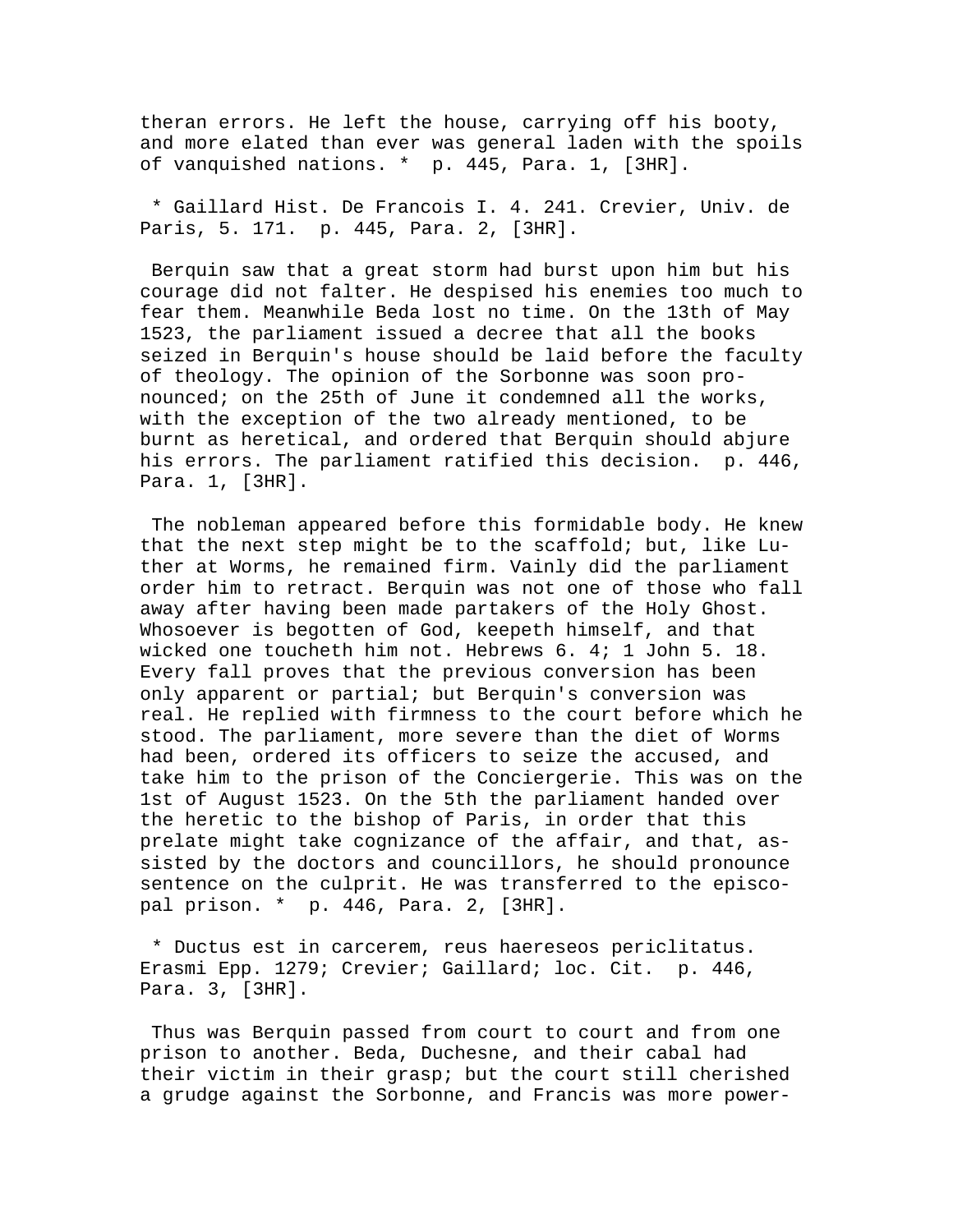ful than Beda. This transaction excited great indignation among the nobles. Do these monks and priests forget what the sword of a gentleman is worth? "Of what is he accused?" said they to Francis I; "of blaming the custom of invoking the Virgin in place of the Holy Ghost? But Erasmus and many others blame it likewise. Is it for such trifles that they imprison a king's officer? \* This attack is aimed at literature, true religion, the nobility, chivalry, nay the crown itself." The king was glad to have another opportunity of vexing the whole company. He issued letters transferring the cause to the royal council, and on the 8th of August an usher appeared at the bishop's prison with an order from the king to set Berquin at liberty. p. 446, Para. 4, [3HR].

 \* Ob hujusmodi noenias. Erasm. Epp. 1279. p. 446, Para. 5, [3HR].

 The question now was whether the monks would give way. Francis I, who had anticipated some resistance, said to the agent commissioned to execute his orders: "If you meet with any resistance, I authorize you to break open the gates." This language was clear. The monks and the Sorbonne submitted to the affront, and Berquin being restored to liberty appeared before the king's council, by which he was acquitted. \* p. 447, Para. 1, [3HR].

 \*At judices, ubi viderunt causam esse nullius momenti absolverunt hominem. Ibid. p. 447, Para. 2, [3HR].

 Thus did Francis I humiliate the church. Berquin imagined that France, under his reign, might emancipate herself from the Papacy, and had thoughts of renewing the war. For this purpose he entered into communication with Erasmus, who at once recognized him as a man of worth. \* But, ever timid and temporizing, the philosopher said to him: "Beware of treading on a hornet's nest, and pursue your studies in peace. \*\* Above all, do not mix me up with your affair; that would neither serve you nor me." \*\*\* p. 447, Para. 3, [3HR].

 \* Ex epistola visus est mihi vir bonus. Erasm. Epp. 1279. \*\* Sineret crabrones et suis se studiis oblectaret. Ibid. \*\*\* Deinde ne me involveret suae causae. Ibid. p. 447, Para. 4, [3HR].

This rebuff did not discourage Berquin; if the mightiest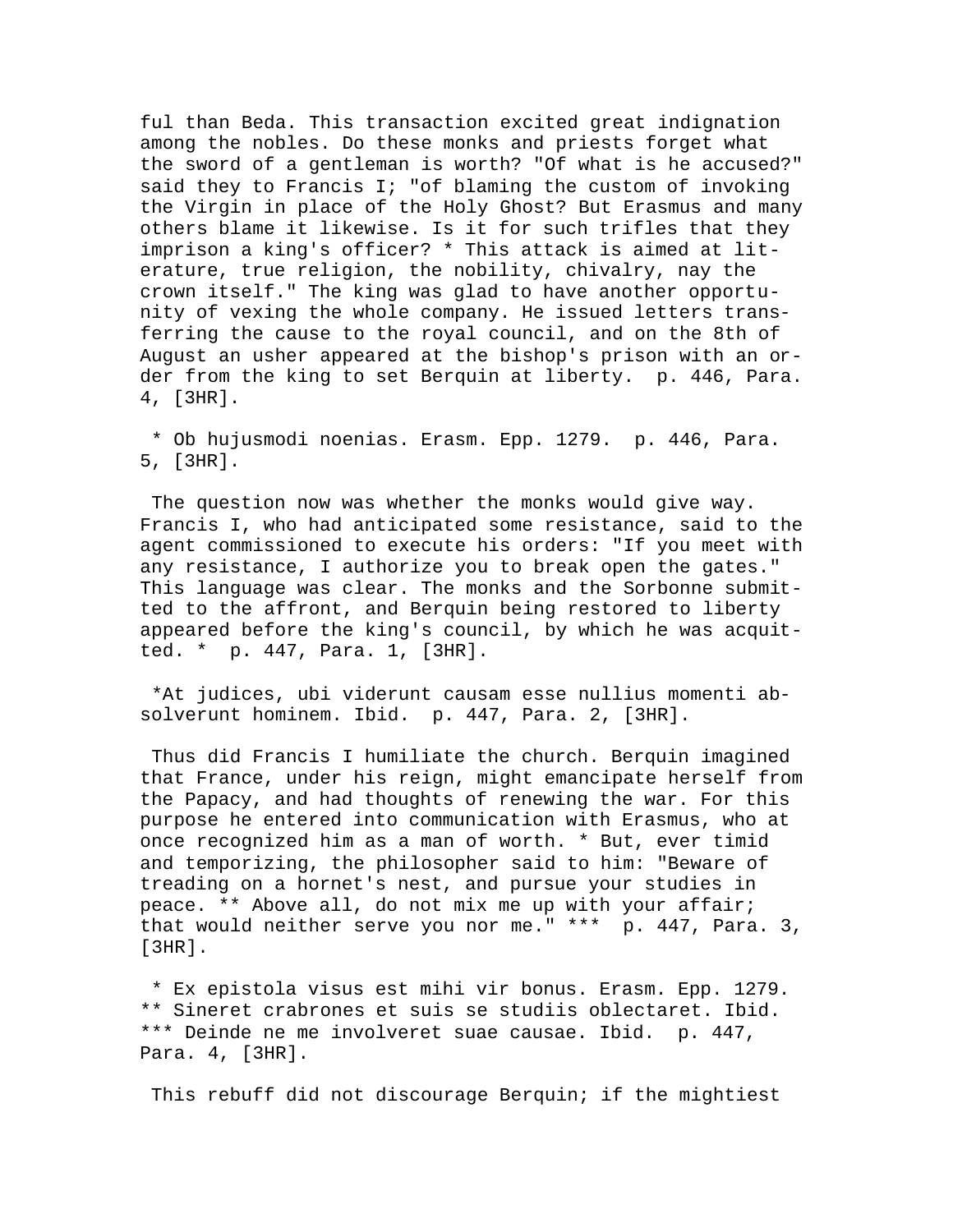genius of the age draws back, he will put his trust in God who never falters. God's work will be done either with or without the aid of man. "Berquin," said Erasmus, "had some resemblance to the palm-tree; he rose up again, and became proud and towering against those who sought to alarm him." \* p. 447, Para. 5, [3HR].

 \* Ille, ut habebat quiddam cum palma commune, adversus deterrentem tollebat animos. Ibid. There is probably an allusion to Pliny's Natural History, 16. 42. p. 447, Para. 6, [3HR].

 Such were not all who had embraced the evangelical doctrine. Martial Mazurier had been one of the most zealous preachers. He was accused of teaching very erroneous opinions, \* and even of having committed certain acts of violence while at Meaux. "This Marital Mazurier, being at Meaux," says a manuscript of that city, which we have already quoted, "going to the church of the reverend Grayfriars, and seeing the image of St. Francis, with the five wounds, outside the convent-gate, where that of St. Roch now stands, threw it down and broke it in pieces." Mazurier was apprehended, and sent to the Conciergerie, \*\* where he suddenly fell into deep reflection and severe anguish. It was the morality rather than the doctrine of the gospel that had attracted him to the ranks of the reformers; and morality left him without strength. Alarmed at the prospect of the stake, and decidedly of opinion that in France the victory would remain on the side of Rome, he easily persuaded himself that he would enjoy more influence and honor by returning to the Papacy. Accordingly he retracted what he had taught, and caused doctrines the very opposite of those he had previously held to be preached in his parish; \*\*\* and subsequently joining the most fanatical doctors, and particularly the celebrated Ignatius Loyola, he became from that time the most zealous supporter of the papal cause. \*\*\*\* From the days of the Emperor Julian, apostates, after their infidelity, have always become the most merciless persecutors of the doctrines they had once professed. p. 448, Para. 1, [3HR].

 \* Hist. De l'universite, par Crevier, 5. 203. \*\* Gaillard, Hist. De Francois I. 5. 234. \*\*\* "Comme il etait homme adroit, il esquiva la condamnation," says Crevier, 5. 203. \*\*\*\* Cun Ignatio Loyola init amicitiam. Launoi, Navarrae gymnasii historia, p. 621. p. 448, Para. 2, [3HR].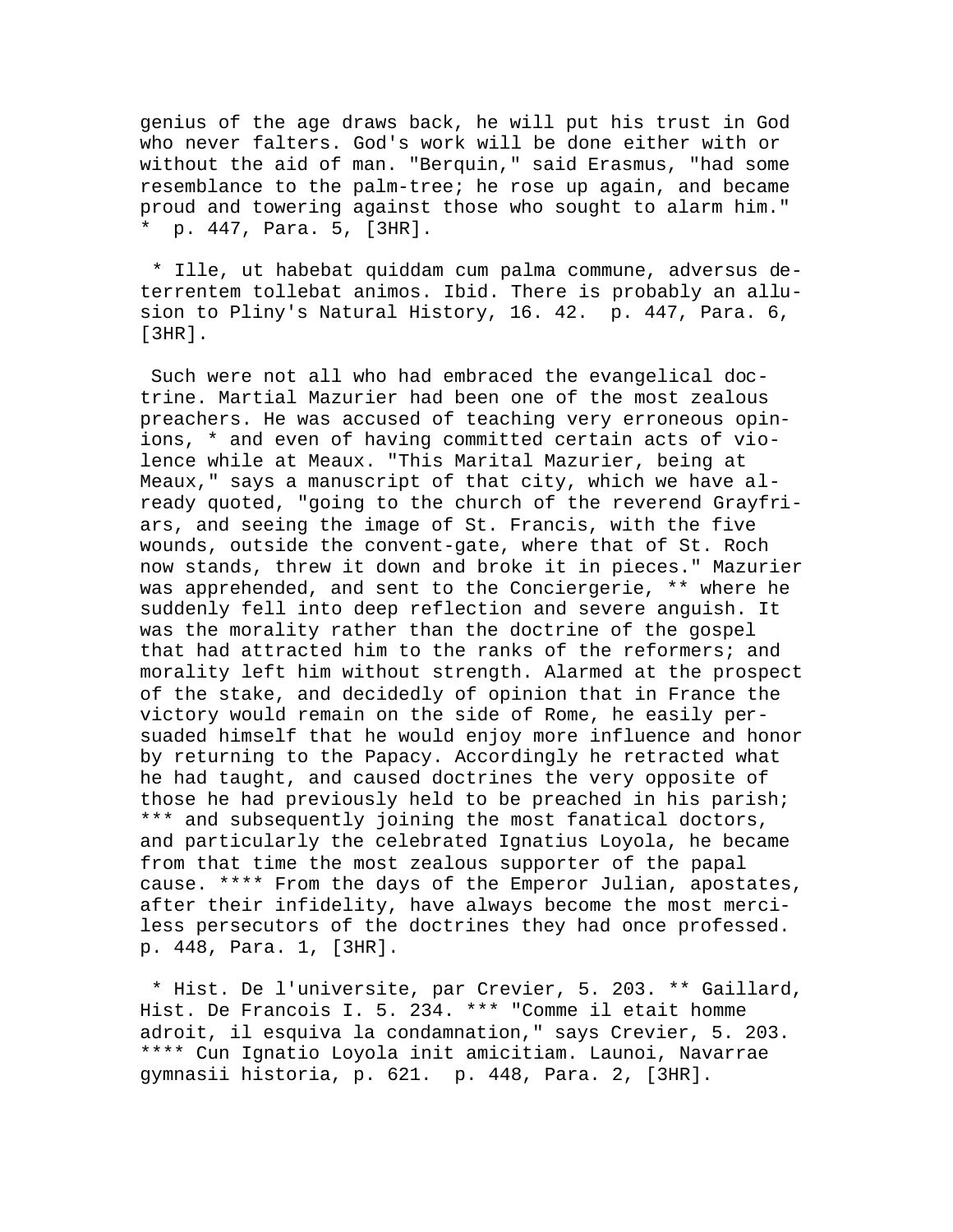Mazurier soon found an opportunity of showing his zeal. The youthful James Pavanne had also been thrown into prison. Martial hoped that, by making him fall like himself, he might cover his own shame. The youth, amiability, learning, and uprightness of Pavanne, created a general interest in his favor, and Mazurier imagined that he would himself be less culpable, if he could persuade Master James to follow his example. He visited him in prison, and began his manoeuvers by pretending that he had advanced further than Pavanne in the knowledge of the truth: "You are mistaken, James," he often repeated to him; "you have not gone to the depths of the sea; you only know the surface of the waters." \* Nothing was spared, neither sophistry, promises, nor threats. The unhappy youth, seduced, agitated, and shaken, sunk at last under these perfidious attacks, and publicly retracted his pretended errors on the morrow of Christmas-day 1524. But from that hour a spirit of dejection and remorse was sent on Pavanne by the Almighty. A deep sadness preyed upon him, and he was continually sighing. "Alas," repeated he, "there is nothing but bitterness for me in life." Sad wages of unbelief. p. 449, Para. 1, [3HR].

## \* Actes des Martyrs, p. 99. p. 449, Para. 2, [3HR].

 Nevertheless, among those who had received the word of God in France, were men of more intrepid spirit than Mazurier and Pavanne. About the end of the year 1523, Leclerc had withdrawn to Metz in Lorraine, and there, says Theodore Beza, he had followed the example of St. Paul at Corinth, who, while working at his trade as a tentmaker, persuaded the Jews and the Greeks. \* Leclerc, still pursuing his occupation as a wool-carder, instructed the people of his own condition; and many of them had been really converted. Thus did this humble artisan lay the foundation of a church which afterwards became celebrated. p. 449, Para. 3, [3HR].

 \* Acts of the Apostles, 18. 3, 4. Apostoli apud Corinthios exemplum secutus. Bezae Icones. p. 449, Para. 4, [3HR].

 Leclerc was not the first individual who had endeavored to shed the new light of the gospel over Metz. A scholar, renowned in that age for his skill in the occult sciences, Master Agrippa of Nettesheim, "a marvellously learned clerk, of small stature, who had spent much time in travel, who spoke every language, and had studied every science," \*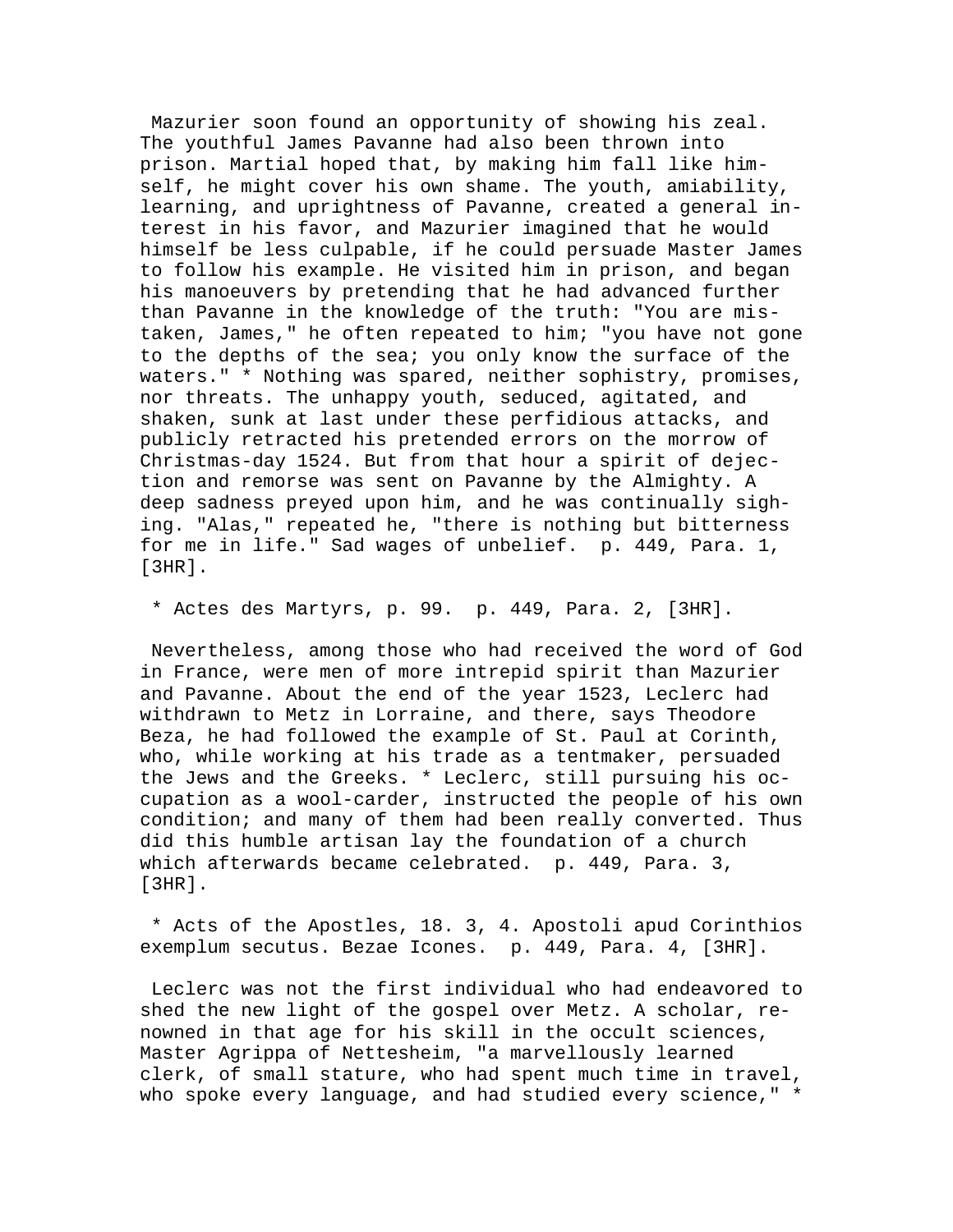had fixed his residence at Metz, and had even become syndic of the city. Agrippa had procured Luther's works, and communicated them to his friends, \*\* and among others to Master John, priest of Sainte-Croix, himself a great clerk, and with whom Master Agrippa was very intimate. Many of the clergy, nobility, and citizens, stirred by the courage Luther had shown at Worms, were gained over to his cause, \*\*\* and already in March 1522, an evangelical placard extolling what Luther had done was posted in large letters on a corner of the episcopal palace, and excited much public attention. But when Leclerc arrived, the flames, for an instant overpowered, sprung up with renewed energy. In the councilroom, in the hall of the chapter, and in the homes of the citizens, the conversation turned perpetually on the Lutheran business. "Many great clerks and learned persons were daily questioning, discussing, and debating this matter, and for the most part taking Luther's side, and already preaching and proclaiming that accursed sect." \*\*\*\* p. 449, Para. 5, [3HR].

 \* Les chroniques de la ville de Metz. Metz, 1838. \*\* Apud Metenses mihi nonnulla Lutherana communicare dignatus sis. Amicus ad Agrippam, Epp. Lib. 3. Ep. 10. \*\*\* Lambert von Avignon, by Prof. Baum, p. 59. \*\*\*\* Chroniques de Metz, anno 1523. p. 449, Para. 6, [3HR].

 Erelong the evangelical cause received a powerful reinforcement. "About this same time, 1524," says the chronicle, "there came to Metz an Augustine friar named John Chaistellain, chatelain, a man declining in years, and of agreeable manners, a great preacher and very eloquent, a wondrous comforter to the poorer sort. By which means he gained the good-will of most of the people, not of all, especially of the majority of the priests and great rabbins, against whom the said friar John preached daily, setting forth their vices and their sins, saying that they abused the poor people, by which great animosity was stirred up." \* p. 450, Para. 1, [3HR].

\* Ibid. p. 808. p. 450, Para. 2, [3HR].

 John Chatelain, an Augustine monk of Tournay, and doctor of divinity, had been brought to the knowledge of God \* by his intercourse with the Augustines of Antwerp. The doctrine of Christ, when preached by him attired in chasuble and stole, appeared less extraordinary to the inhabitants of Metz, than when it fell from the lips of a poor artisan,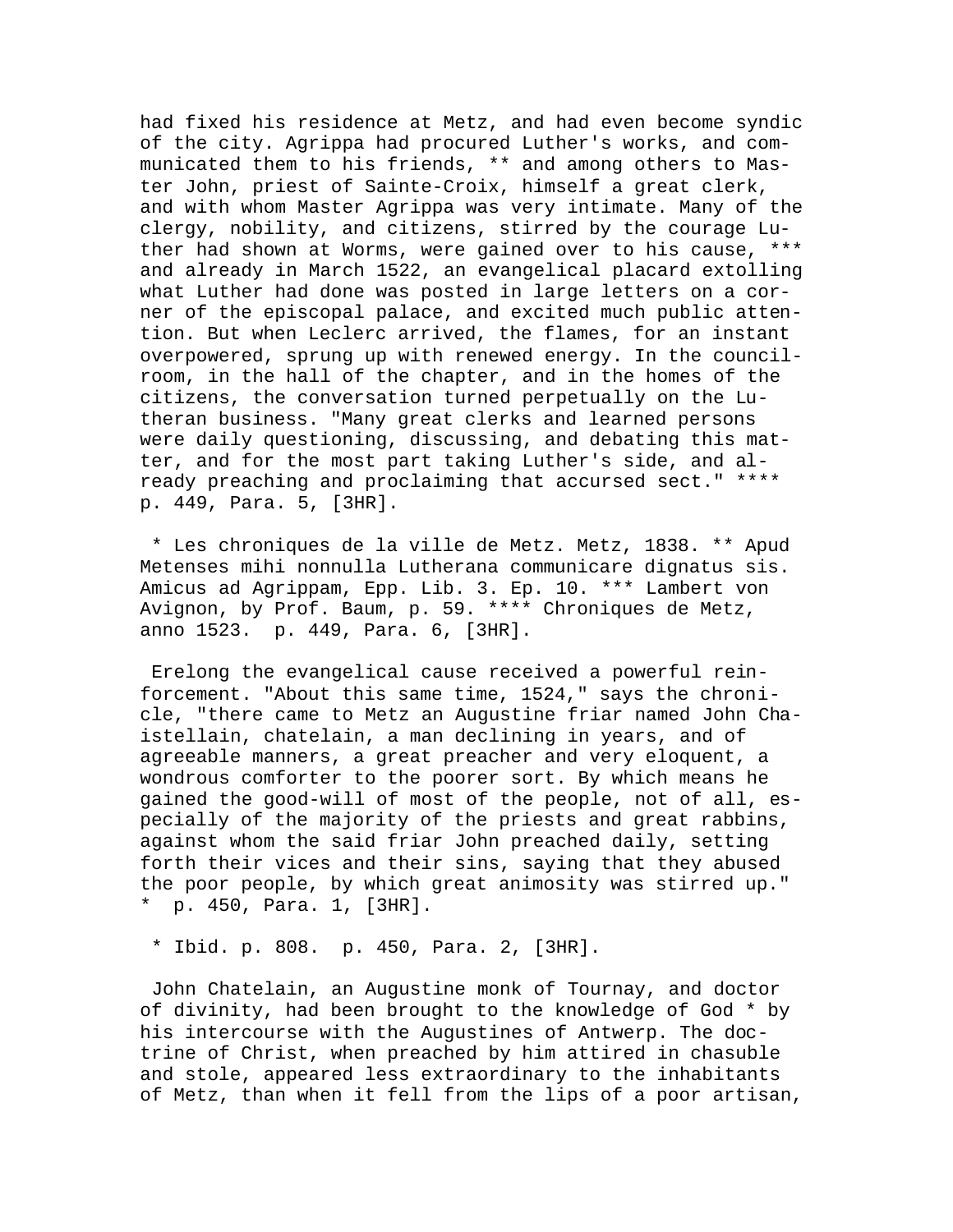who laid aside the comb with which he carded his wool, to explain a French version of the gospel. p. 450, Para. 3, [3HR].

 \* Vocatus ad cognitionem Dei. Act. Mart. p. 180. p. 450, Para. 4, [3HR].

 Everything was fermenting in Metz during that famous Lent of 1524, when a new character appeared on the stage, a priest, a doctor, an ex-friar, and, what had never yet been seen in France or Lorraine, having a wife with him. \* This was Lambert of Avignon. p. 451, Para. 1, [3HR].

 \* Y vient ung, se disant docteur, qui premier avait este religieuix et a present estait marie. Chroniques de Metz, p. 807. p. 451, Para. 2, [3HR].

 On Lambert's arrival at Wittemberg, which had been the object of his journey on leaving the convent, he was well received by Luther, and the reformer had hastened to recommend to Spalatin and to the elector this friar, who, "on account of persecution, had chosen poverty and exile. . . . . He pleases me in all respects," added Luther. \* Lambert had begun to lecture on the prophet Hosea at the university, before an auditory who could not conceal their surprise at hearing such things from the mouth of a Gaul. \*\* And then, with eyes ever turned towards his native land, he had begun to translate into French and Italian several evangelical pamphlets published by Luther and other doctors. He was not the only Frenchman at Wittemberg: he there met with counts, knights, nobles, and others come from France to see the elector and to converse with Luther, "the overseer of the works that were accomplishing in the world." \*\*\* These Frenchmen mutually encouraged each other, and, as is usual with emigrants, exaggerated the state of affairs, imagining that a speedy revolution would lead to the triumph in their own country of the cause which they had so much at heart. "Almost the whole of Gaul is stirring," wrote Lambert to the elector of Saxony. "Although in France the truth has no master and no leader, its friends are very numerous. \*\*\*\* p. 451, Para. 3, [3HR].

 \* Ob persecutionem exul atque pauper factus; mihi per omnia placet vir. L. Epp. 2. 302. \*\* Aliquid nostri Martini cousilio exordiar, vel Oseam Prophetam, vel Psalmos. Vel Lucam, vel aliquid tale. Schelhorn, Amoenitates Litt. 4. 336. \*\*\* Veniunt passim Wittembergam Comites, Equites, No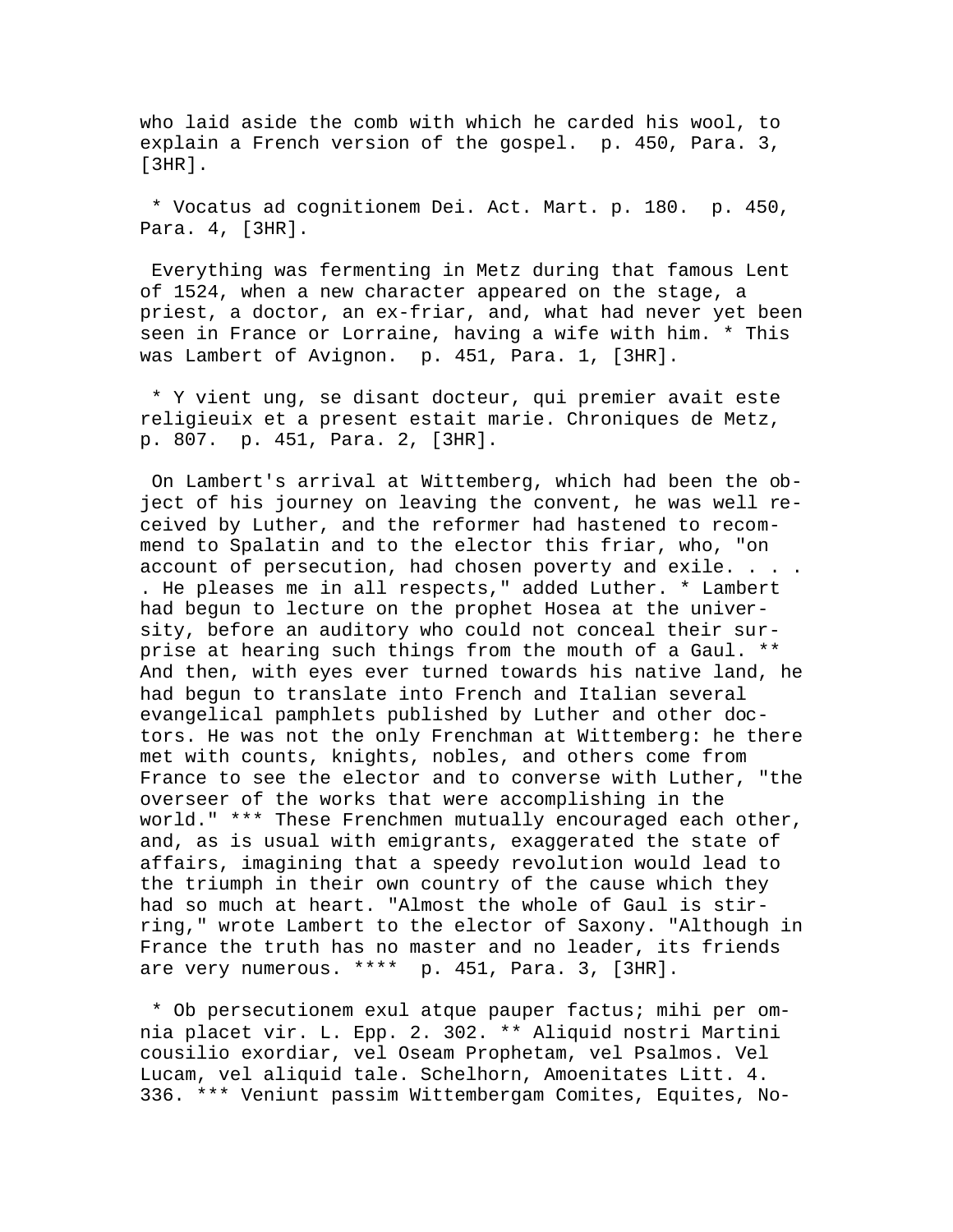biles, et alii etiam e Gallia nostra ut te inclytum Ducem - - the elector -- videant, et Praefectum Operum, M. Lutherum. Comment. In Oseam praef. \*\*\*\* Gallia pene omnis commota est, et absque magistro sinceros habet veritatis dilectores. Schelhornm, Amoen. 4. p. 451, Para. 4, [3HR].

 One thing alone checked these Frenchmen at Wittemberg: the printing of the pamphlets intended for their countrymen. "Would that I could find some one," exclaimed Lambert, "that could print not only in Latin, but in French and even in Italian." \* This was the posture of affairs when certain strangers appeared: they were from Hamburg. "We come to ask you for some French treatises," said they to Lambert; "for we have some one in Hamburg who will print them carefully." \*\* It would appear that there were also a number of French emigrants at Hamburg, and a printer among the rest. Lambert could not restrain his joy; but there was still another difficulty: "And how," said he, "can we convey these books into France from the banks of the Elbe?" "By sea; by the vessels that sail to and fro," replied the Hamburgers. \*\*\* "Every necessary arrangement has been made." Thus the gospel had hardly been restored to the church, before the ocean became an instrument of its dissemination. The Lord hath made a way in the sea. Isa. 43:16. p. 452, Para. 1, [3HR].

 \* Si inveniatur qui imprimat non tantum Latine sed Gallice et Italice, haec atque alia tradam. Ibid. \*\* Quod ad me ex Amburgo nuntil advenerint tractatus Gallicos postulantes; aiunt enim quod illic sit qui ea lingua elimatissimos posset cudere libros. Ibid. p. 343. \*\*\* Quos demum navigio in Galliam mittit. Ibid. p. 452, Para. 2, [3HR].

 Yet this could not suffice; every Frenchman returning into France was to carry a few books with him, although the scaffold might be the reward of his enterprise. Now there is more talking, then there was more action. A young French nobleman, Claude of Taureau, who left Wittemberg in May 1523, took with him a great number of evangelical treatises and letters which Lambert had written to many of the most conspicuous men of France and Savoy. \* p. 452, Para. 3, [3HR].

 \* Occupatus multis scriptis potissimum quae pluribus in Gallia misi. Junior quippe nobilis Claudius de Tauro abiit Ibid. p. 452, Para. 4, [3HR].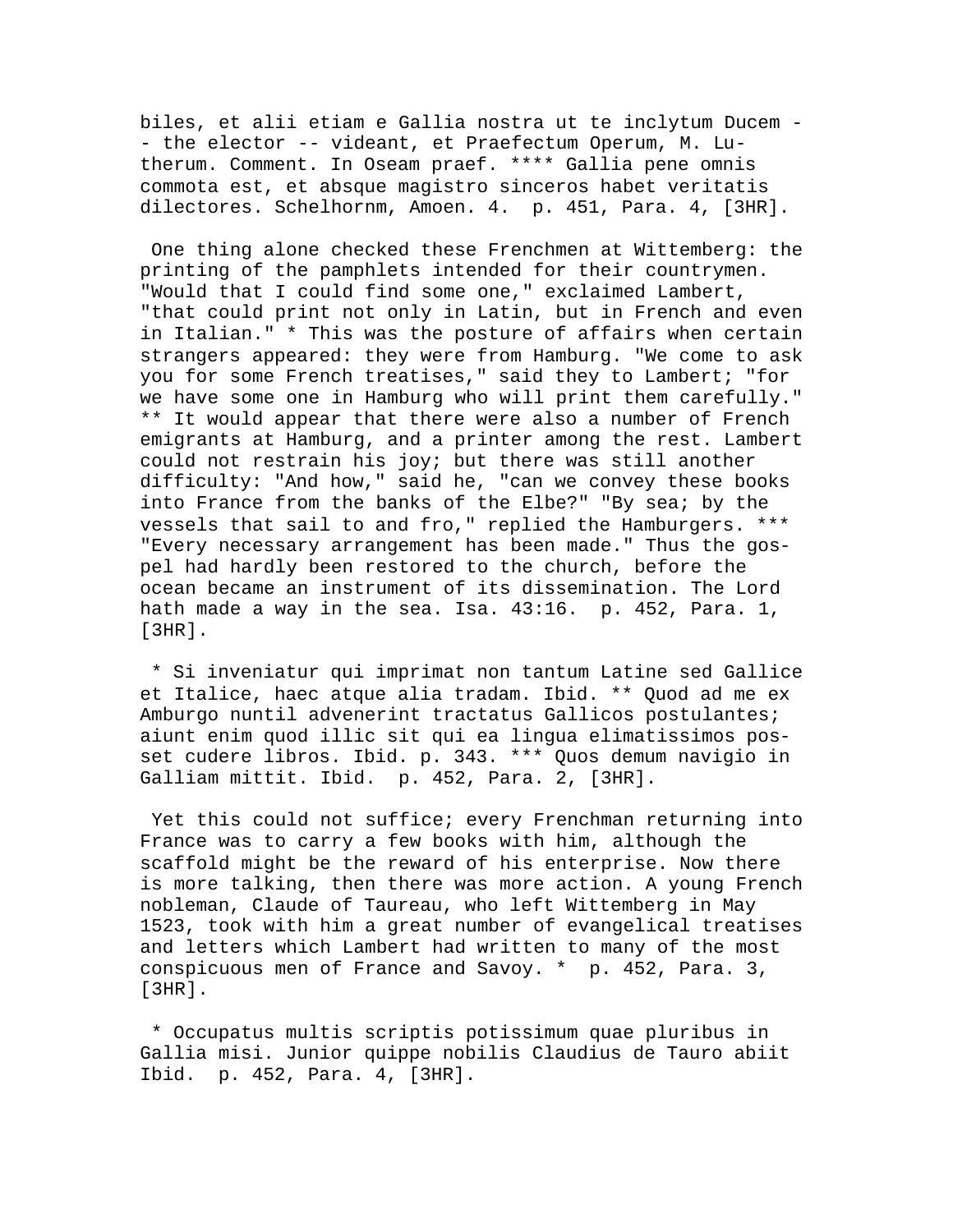On the 13th of July 1523, Lambert, then at the age of thirty-six, "determined, in his own words, to flee the paths of impurity as he had always done," entered into the holy bonds of wedlock, two years before Luther, and the first of the French monks or priests. When married, he called to mind that he ought not to think "how he might please his wife, but how he might please the Lord." Christina, the daughter of a worthy citizen of Herzberg, was ready to be the companion of his sufferings. Lambert told his Wittemberg friends that he intended returning to France. p. 453, Para. 1, [3HR].

 Luther and Melancthon were terrified at the thought. "It is rather from France to Germany," said Luther, "than from Germany to France, that you should go." \* Lambert, all whose thoughts were in France, paid no attention to the reformer's advice. \*\* p. 453, Para. 2, [3HR].

 \* Potius ad nos illinc, quam ad vos hinc, cuiquam migrandum esse. L. Epp. Ad Gerbellium Strasburg, 2. 438. \*\* Nec audit meum consilium, sic occupatus suo proprio. Ibid. 437. p. 453, Para. 3, [3HR].

 And yet Luther's sentiments could not fail to make some impression on him. Should he go to Zurich, whither Luther urges him? or to France or Lorraine, where Farel and, as he believes, Christ himself are calling him? He was in great perplexity. \* At Zurich he would find peace and safety; in France peril and death. \*\* His rest was broken, he could find no repose; \*\*\* he wandered through the streets of Wittemberg with downcast eyes, and his wife could not restore him to serenity. At last he fell on his knees, and called upon the Lord to put an end to his struggle, by making known His will in the casting of lots. \*\*\*\* He took two slips of paper; on one he wrote France, on the other Switzerland; he closed his eyes and drew; the lot had fallen on France. \*\*\*\*\* Again he fell on his knees: "O God," said he, "if thou wilt not close these lips that desire to utter thy praise, deign to make known thy pleasure." \*\*\*\*\*\* Again he tried, and the answer still was France. And some hours after, recollecting, said he, that Gideon, when called to march against the Midianites, had thrice asked for a sign from heaven near the oak of Ophrah, Judges 6:20-40, he prayed God a third time, and a third time the lot replied France. From that hour he hesitated no longer, and Luther, who could not put such confidence in the lot, for the sake of peace, ceased urging his objections, and Lambert, in the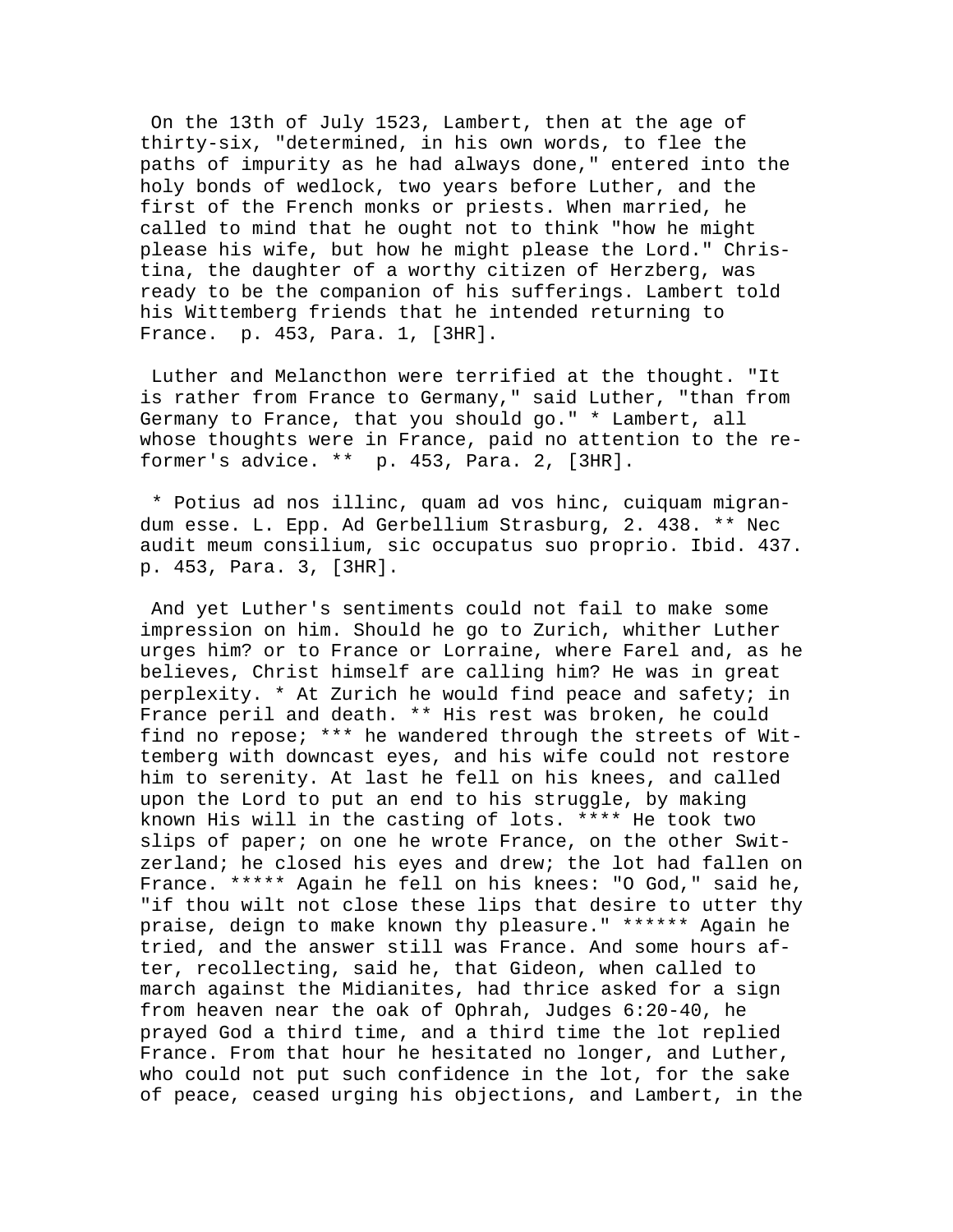month of February or March 1524, taking his wife with him, departed for Strasburg, whence he repaired to Metz. p. 453, Para. 4, [3HR].

 \* In gravissima perplexitate. Lambert de Fidelium vocatione, cap. 22. \*\* In priore vocatione erat pax et serenitas; in alia vero multa et eadem gravissima, etiam mortis pericula erant. \*\*\* Nalla erat misero requies, ut quidem vixdum somnium caperet. Ibid. \*\*\*\* Oravit Dominum, ut hanc contradictionem sorte dirimeret. Ibid. \*\*\*\*\* Et sors cecidit super vocatione secunda. Lambert de Fidelium vocatione, cap. 22. \*\*\*\*\*\* Ut non clauderetur omnino os Deum laudare volentis. Ibid. I agree with Professor Baum in thinking that Lambert's narrative refers to this circumstance. p. 453, Para. 5, [3HR].

 He soon became intimate with Chatelain, whom he called "his Jonathan," and appearing before a meeting commissioned to inquire into his doctrines: "Suffer me to preach in public," said the man of Avignon, "and I will forthwith publish one hundred and sixteen theses explanatory of my doctrine, and which I will defend against all manner of persons." p. 454, Para. 1, [3HR].

 The Chamber of XIII, messieurs the clerks, and messeigneurs of justice, before whom Lambert had been called, were frightened at such a request, and refused permission; and shortly after, the whole troop of antichrist was in commotion, said Lambert; canons, monks, inquisitors, the bishop's officials, and all their partisans, endeavored to seize and throw him into the dungeon of some cloister. \* The magistrates protected Lambert, but intimated that he had better leave the city. Lambert obeyed. "I will flee," said he to his Master, "but will still confess thy name. Whenever it be thy good pleasure, I will endure death. I am in thy hands; I flee, and yet I flee not; it is the flight which becometh all those who are made perfect." \*\* Lambert had not been a fortnight in Metz. He was to learn that God makes known his will by other means than the drawing of lots. It was not for France that this monk from the banks of the Rhone was destined; we shall soon behold him playing an important part in Germany, as reformer of Hesse. He returned to Strasburg, leaving Chatelain and Leclerc at Metz. p. 454, Para. 2, [3HR].

 \* Sed mox insanavit tota Antichristi cohors, nempe canonici, monachi, inquisitor, officialis, et reliqui qui sunt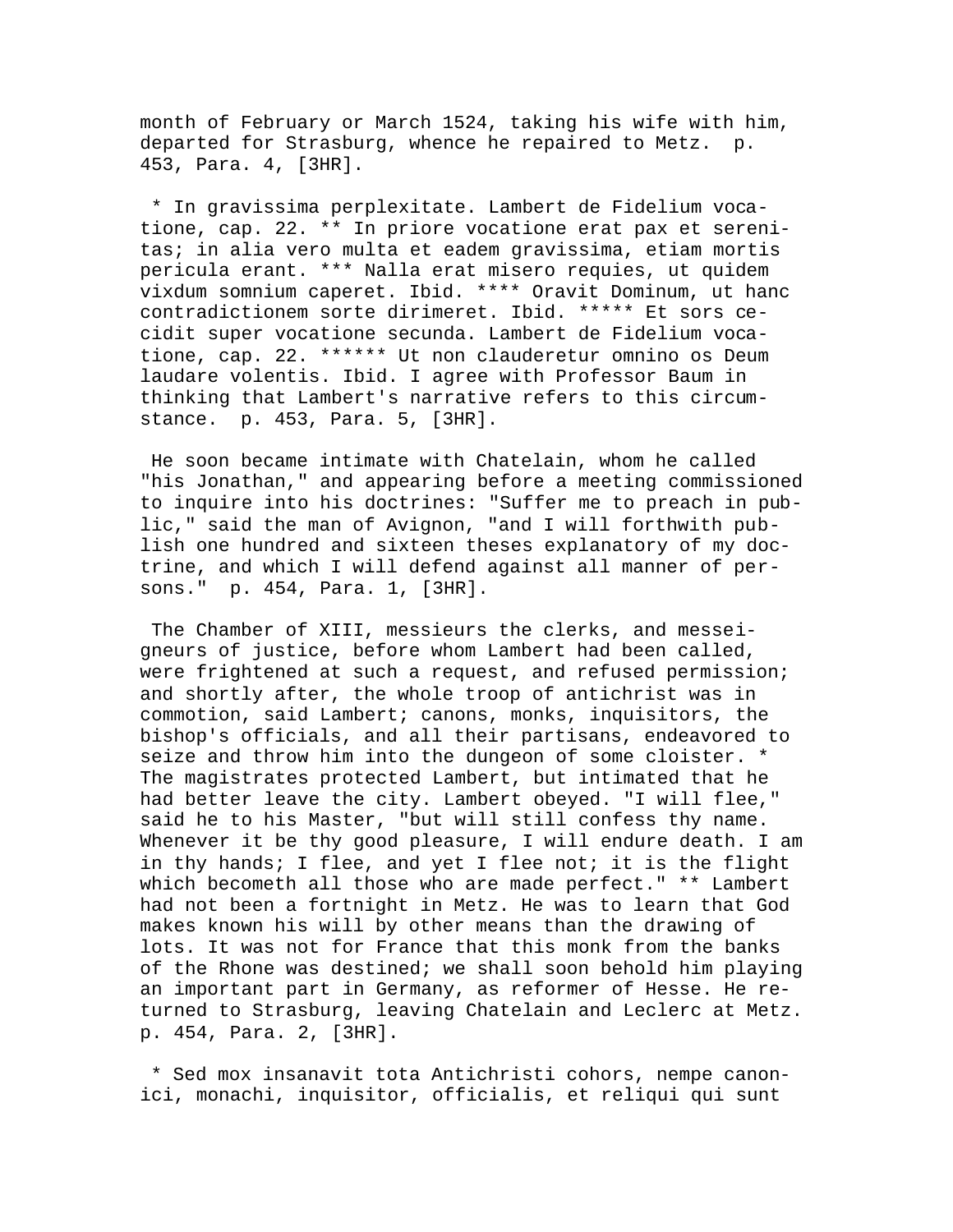ex parte eorum et me capere voluerunt. Epistola ad Franciscum regem. \*\* In manu tua sum, sic fugio quasi non fugiam. Haec est fuga omnibus perfectissimis conveniens. De vocatione fidelium, cap. 15. p. 454, Para. 3, [3HR].

 Owing to the zeal of these two men the light of the gospel spread more and more through the whole city. A very devout woman, named Toussaint, of the middle rank, had a son called Peter, with whom, in the midst of his sports, she would often converse in a serious strain. Everywhere, even in the homes of the townspeople, something extraordinary was expected. One day the child, indulging in the amusements natural to his age, was riding on a stick in his mother's room, when the latter, conversing with her friends on the things of God, said to them with an agitated voice: "Antichrist will soon come with great power, and destroy those who have been converted at the preaching of Elias." \* These words being frequently repeated attracted the child's attention, and he recollected them long after. Peter Toussaint was no longer a child when the doctor of theology and the wool-comber were preaching the gospel at Metz. His relations and friends, surprised at his youthful genius, hoped to see him one day filling an eminent station in the church. One of his uncles, his father's brother, was dean of Metz; it was the highest dignity in the chapter. \*\* The cardinal John of Lorraine, son of duke Rene, who maintained a large establishment, testified much regard for the dean and his nephew. The latter, notwithstanding his youth, had just obtained a prebend, when he began to lend an attentive ear to the gospel. Might not the preaching of Chatelain and Leclerc be that of Elias? It is true, antichrist is already arming against it in every quarter. But it matters not. "Let us lift up our heads to the Lord," said he, "for he will come and will not tarry." \*\*\* p. 455, Para. 1, [3HR].

 \* Cum equitabam in arundine longa, memini saepe audisse mea a matre venturum Antichristum cum potentia magna, perditurumque eos qui essent ad Eliae praedicationem conversi. Tossanus Farello, September 4, 1525, MS. In the conclave of Neufchatel. \*\* Ibid., July 21, 1525. \*\*\* Levemus interim capita nostra ad Dominum qui veniet et non tardabit. Tossanus Farello, September 4, 1525. p. 455, Para. 2, [3HR].

 The evangelical doctrine was making its way into the first families of Metz. The chevalier D'esch, a man highly respected, and the dean's intimate friend, had just been converted. \* The friends of the gospel rejoiced. "The knight,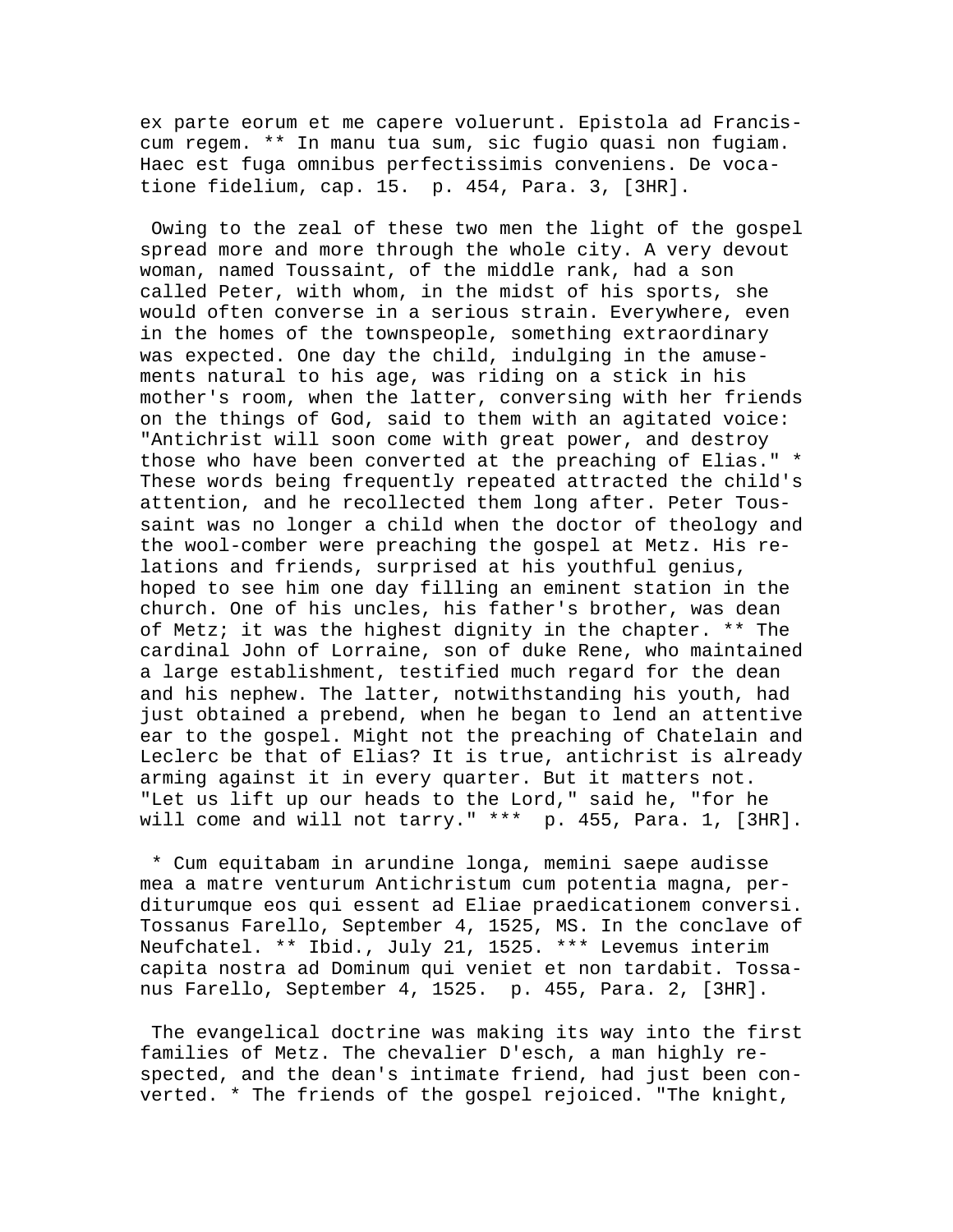our worthy master,". . . . repeated Peter, adding with noble candor; "if however, we are permitted to have a master upon earth." \*\* p. 456, Para. 1, [3HR].

 \* Clarissimum illum equitem..cui multum familiaritatis et amicitiae, cum primicerio Metensi, patruo meo. Ibid. Aug. 2, 1524. \*\* Ibid. July 21, 1525. MS. Of Neufchatel. p. 456, Para. 2, [3HR].

 Thus Metz was about to become a focus of light, when the imprudent zeal of Leclerc suddenly arrested this slow but sure progress, and aroused a storm that threatened utter ruin to the rising church. The common people of Metz continued walking in their old superstitions, and Leclerc's heart was vexed at seeing this great city plunged in "idolatry." One of their great festivals was approaching. About a league from the city stood a chapel containing images of the Virgin and of the most celebrated saints of the country, and whither all the inhabitants of Metz were in the habit of making a pilgrimage on a certain day in the year, to worship the images and to obtain the pardon of their sins. p. 456, Para. 3, [3HR].

 The eve of the festival had arrived: Leclerc's pious and courageous soul was violently agitated. Has not God said: Thou shalt not bow down to their gods; but thou shalt utterly overthrow them, and quite break down their images? Exod. 20:4; 23:24. Leclerc thought that this command was addressed to him, and without consulting either Chatelain, Esch, or any of those whom he might have suspected would have dissuaded him, quitted the city in the evening, just as night was coming on, and approached the chapel. There he pondered a while sitting silently before the statues. He still had it in his power to withdraw; but. . . . . tomorrow, in a few hours, the whole city that should worship God alone will be kneeling down before these blocks of wood and stone. A struggle ensued in the wool-comber's bosom, like that which we trace in so many Christians of the primitive ages of the church. What matters it to him that what he sees are the images of saints, and not of heathen gods and goddesses? Does not the worship which the people pay to these images belong to God alone? Like Polyeucte before the idols in the temple, his heart shudders, his courage revives: p. 456, Para. 4, [3HR].

 Ne perdons plus de temps, le sacrifice est pret, Allons y du vrai Dieu soutenir l'interet; Allons fouler aux pieds ce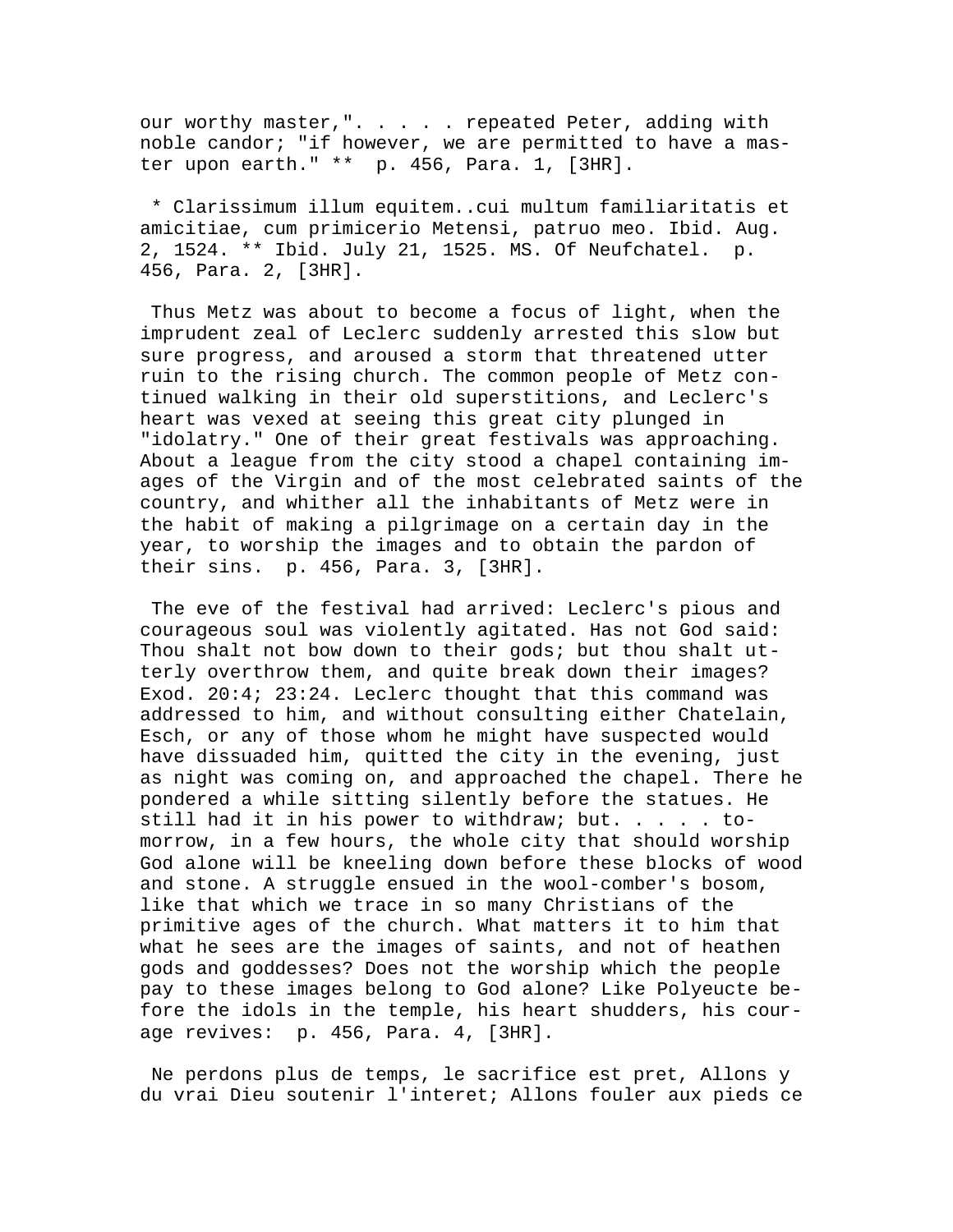foudre ridicule, Dont arme un bois pourri ce peuple trop credule; Allons en eclairer l'aveuglement fatal, Allons briser ces dieux de pierre et de metal; Abandonnons nos jours a cette ardeur celeste -- Faisons triompher Dieu; - qu'il dispose du reste. \* Corneille, Polyeucte. p. 457, Para. 1, [3HR].

 \* What many admire in verse they condemn in history. p. 457, Para. 2, [3HR].

 Leclerc arose, approached the images, took them down and broke them in pieces, indignantly scattering their fragments before the altar. He doubted not that the Spirit of the Lord had excited him to this action, and Theodore Beza thinks the same. \* After this, Leclerc returned to Metz, which he entered at daybreak, unnoticed save by a few persons as he was entering the gates. \*\* p. 457, Para. 3, [3HR].

 \* Divini spiritus afflatu impulsus. Bezae Icones. \*\* Mane apud urbis portas deprehensus. p. 457, Para. 4, [3HR].

 Meanwhile all were in motion in the ancient city; bells were ringing; the brotherhoods were assembling; and the whole population of Metz, headed by the canons, priests, and monks, went forth in solemn procession; they recited prayers or sung hymns to the saints they were going to adore; crosses and banners moved on in due order, and instruments of music or drums responded to the voices of the faithful. At length, after nearly an hour's march, the procession reached the place of pilgrimage. But what was the astonishment of the priest, when advancing, censor in hand, they discovered the images they had come to worship mutilated and covering the earth with their fragments. They recoiled with horror, and announced this sacrilegious act to the crowd. Suddenly the chanting ceased, the instruments were silent, the banners lowered, and the whole multitude was in a state of indescribable agitation. The canons, priests, and monks endeavored to inflame their minds, and excited the people to search for the criminal, and demand his death. \* But one cry burst from every lip: "Death, death to the sacrilegious wretch." They returned to Metz in haste and in disorder. p. 457, Para. 5, [3HR].

 \* Totam civitatem concitarunt ad auctorem ejus facinoris quaerendum. Act. Mart. Lat. p. 189. p. 457, Para. 6, [3HR].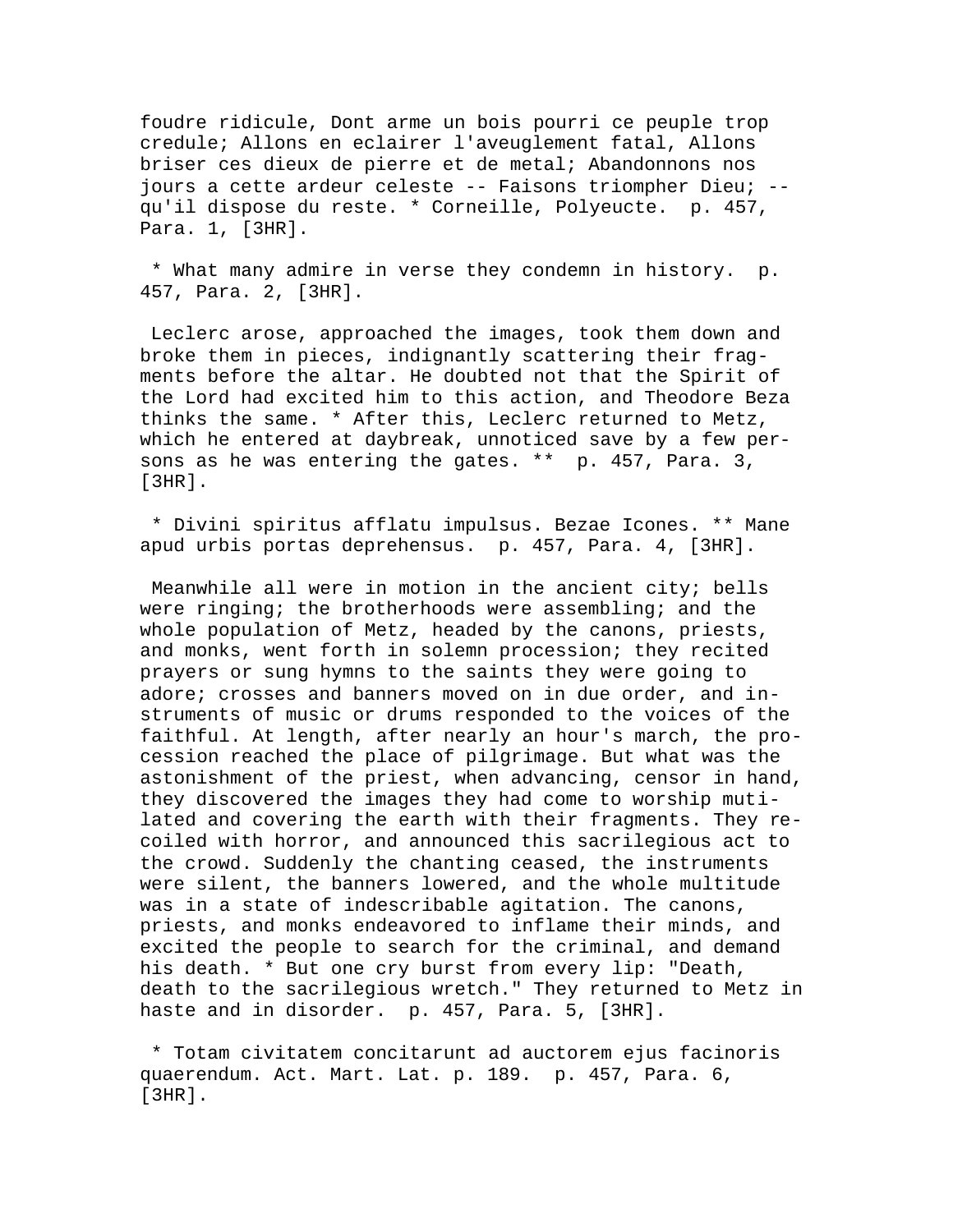Leclerc was known to all; many times he had called the images idols. Besides had he not been seen at daybreak returning from the direction of the chapel. He was seized; he immediately confessed his crime, and conjured the people to worship God alone. But this language still further exasperated the fury of the multitude, who would have dragged him to instant death. When led before his judges, he boldly declared that Jesus Christ, God manifest in the flesh, should alone be adored. He was sentenced to be burnt alive, and taken out to the place of execution. p. 458, Para. 1, [3HR].

 Here a fearful scene awaited him. The cruelty of his persecutors had been contriving all that could render his punishment more horrible. Near the scaffold men were heating pincers that were to serve as the instruments of their rage. Leclerc, firm and calm, heard unmoved the wild yells of the monks and people. They began by cutting off his right hand; then taking up the burning pincers, they tore off his nose; after this, they lacerated his arms, and when they had thus mangled them in several places, they concluded by burning his breasts. \* While his enemies were in this manner wreaking their vengeance on his body, Leclerc's mind was at rest. He recited solemnly and with a loud voice \*\* these words of David: Their idols are silver and gold, the work of men's hands. They have mouths, but they speak not; eyes have they, but they see not; they have ears, but they hear not; noses have they, but they smell not; they have hands, but they handle not; feet have they, but they walk not; neither speak they through their throat. They that make them are like unto them; so is every one that trusteth in them. O Israel, trust thou in the Lord; he is their help and their shield. Psalm 115:4-9. The sight of such fortitude daunted the enemies, and strengthened the faithful; \*\*\* the people, who had before shown so much anger, were astonished and touched with compassion. \*\*\*\* After these tortures Leclerc was burnt by a slow fire, in conformity with his sentence. Such was the death of the first martyr of the gospel in France. p. 458, Para. 2, [3HR].

 \* Naso candentibus forcipibus abrepto, iisdemque brachio utroque ipsisque mammis crudelissime perustis. Bezae Icones; MS. De Meaux Crespin, etc. \*\* Altissima voce recitans. Bezae Icones. \*\*\* Adversariis territis, piis magnopere confirmatis. Ibid. \*\*\*\* Nemo qui non commoveretur,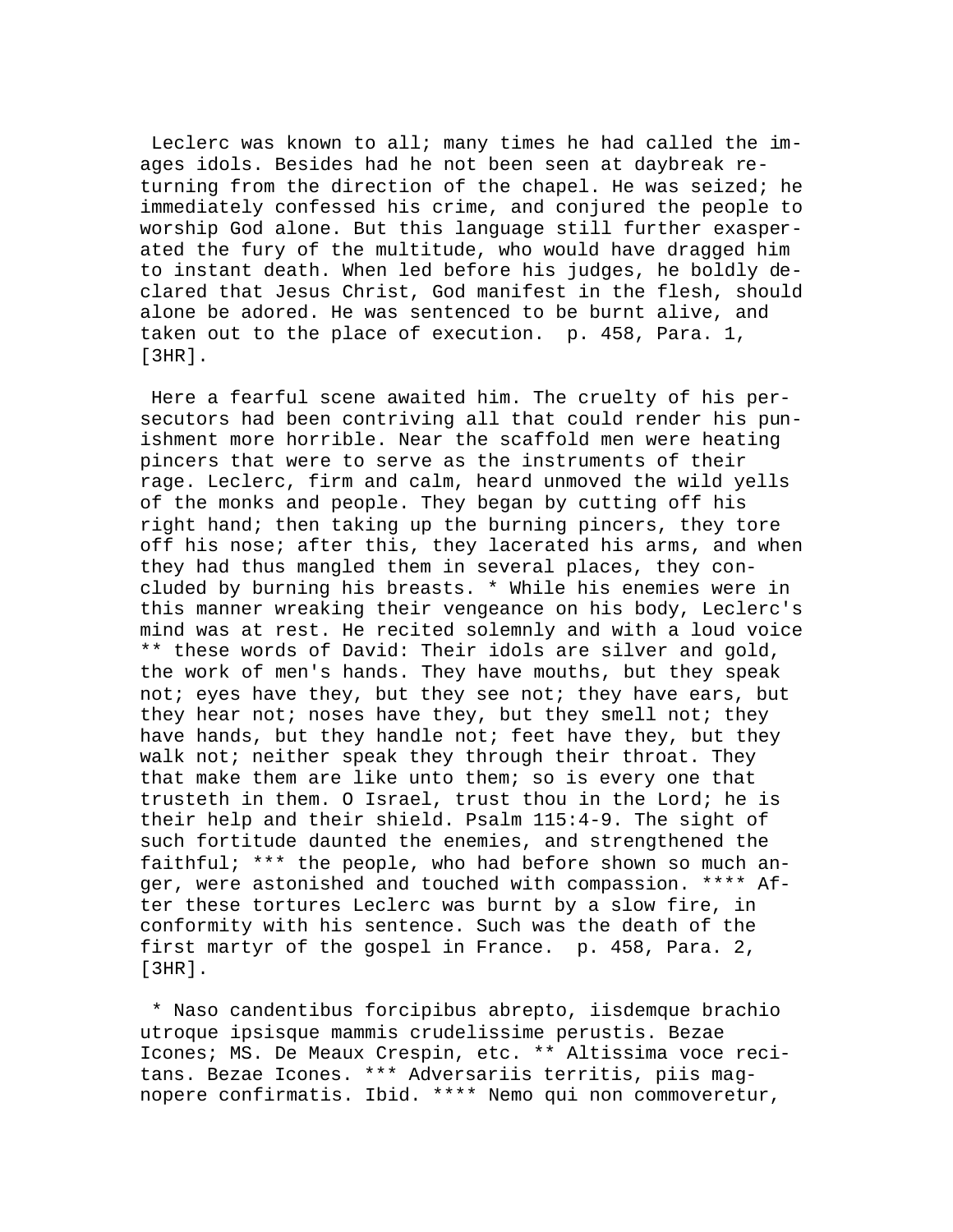attonitus. Act. Mart. Lat. p. 189. p. 458, Para. 3, [3HR].

 But the priests of Metz were not satisfied. In vain had they endeavored to shake the constancy of Chatelain. "He is deaf as an adder," said they, "and refuses to hear the truth." \* He was seized by the creatures of the cardinal of Lorraine and carried to the castle of Nommeny. p. 459, Para. 1, [3HR].

 \* Instar aspidis serpentis aures omni surditate affectas. Ibid. p. 183. p. 459, Para. 2, [3HR].

 He was then degraded by the bishop's officers, who stripped him of his priestly vestments, and scraped his fingers with a piece of glass, saying: "By this scraping, we deprive thee of the power to sacrifice, consecrate, and bless, which thou receivedst by the anointing of hands." \* Then, throwing over him a layman's dress, they surrendered him to the secular power, which condemned him to be burnt alive. The pile was soon erected, and the minister of Christ consumed by the flames. "Lutheranism spread not the less through the whole district of Metz," say the authors of the history of the Gallican church, who in other respects highly approve of this severity. p. 459, Para. 3, [3HR].

 \* Utriusque manus digitos lamina vitrea erasit. Ibid. p. 86. p. 459, Para. 4, [3HR].

 As soon as this storm began to beat upon the church at Metz, tribulation had entered into Toussaint's family. His uncle, the dean, without taking an active part in the measures directed against Leclerc and Chatelain, shuddered at the thought that his nephew was one of their party. His mother's alarm was greater still. There was not a moment to lose; the liberty and life of all who had lent their ear to the gospel were endangered. The blood that the inquisitors had shed had only increased their thirst: more scaffolds would erelong be raised. Peter Toussaint, the knight Esch, and many others, hastily quitted Metz, and sought refuge at Basle. p. 460, Para. 1, [3HR].

 CHAPTER 9 --- Farel and his brothers -- Farel expelled from Gap -- He preaches in the fields -- The knight Anemond of Coct -- The Minorito -- Anemond quits France -- Luther to the duke of Savoy -- Farel quits France. p. 461, Para. 1, [3HR].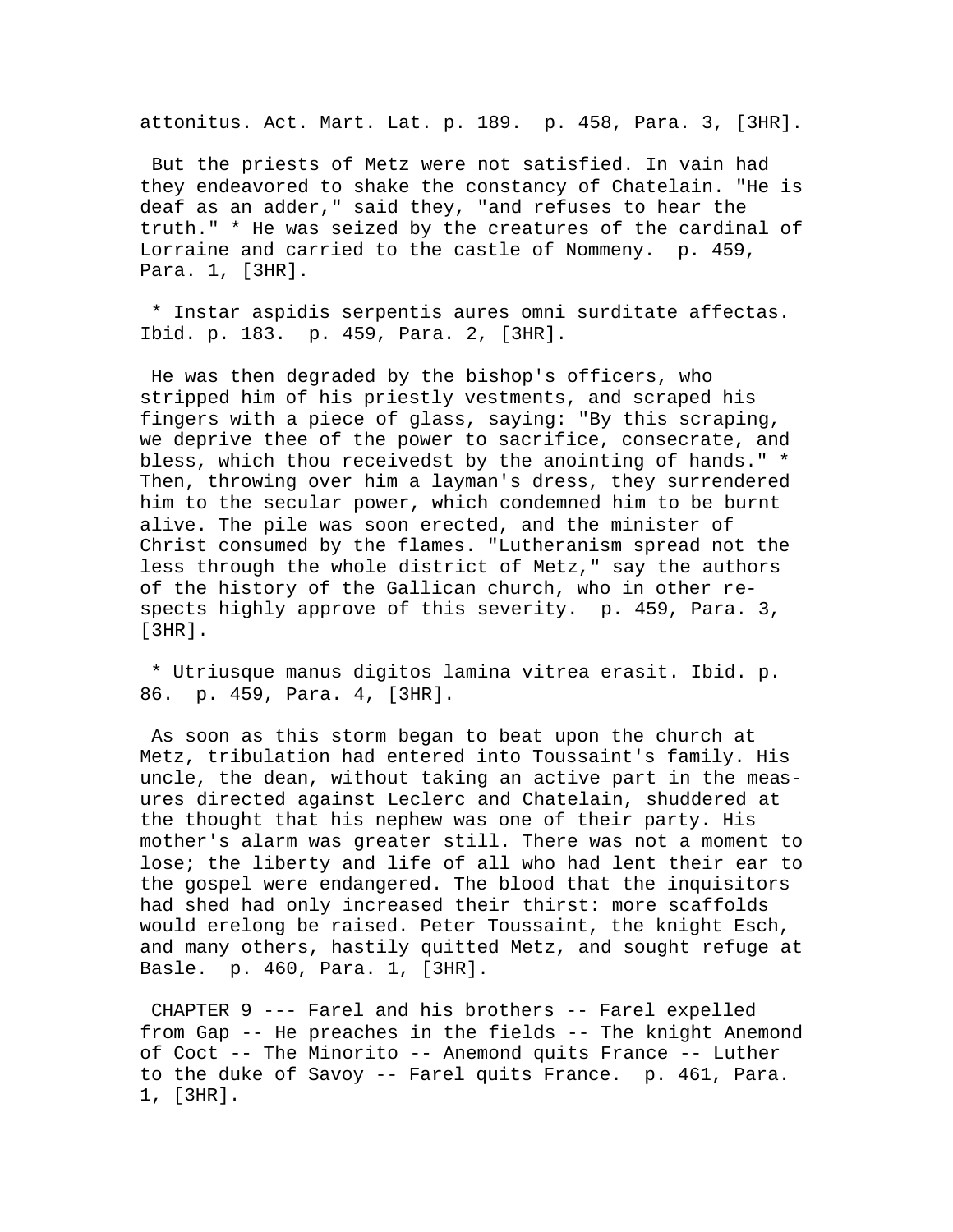Thus violently did the gale of persecution blow at Meaux and at Metz. The north of France rejected the gospel: the gospel for a while gave way. But the Reformation only changed its ground; and the provinces of the south-east became the scene of action. p. 461, Para. 2, [3HR].

 Farel, who had taken refuge at the foot of the Alps, was there laboring with great activity. It was of little moment to him to enjoy the sweets of domestic life in the bosom of his family. The rumor of what had taken place at Meaux and at Paris had filled his brothers with a certain degree of terror; but an unknown power was drawing them towards the new and admirable things on which William conversed with them. The latter besought them with all the impetuosity of his zeal to be converted to the gospel; \* and Daniel, Walter, and Claude were at last won over to that God whom their brother announced. They did not at first abandon the religious worship of their forefathers; but, when persecution arose, they courageously sacrificed their friends, their property, and their country to worship Jesus Christ in freedom. \*\* The brothers of Luther and Zwingle of do not appear to have been so decidedly converted to the gospel; the French Reform from its very commencement had a more tender and domestic character. p. 461, Para. 3, [3HR].

 \* Choupard MS. \*\* Farel, gentilhomme de condition, doue de bons moyens, lesquels il perdit tous pour sa religion, aussi bien que trois autres siens freres. Geneva MS. p. 461, Para. 4, [3HR].

 Farel did not confine his exhortations to his brethren; he proclaimed the truth to his relations and friends at Gap and in the neighborhood. It would even appear, if we may credit a manuscript, that, profiting by the friendship of certain clergymen, he began to preach the gospel in several churches; \* but other authorities positively declare that he did not at this time ascend the pulpit. However this may be, the doctrine he professed caused great agitation. The multitude and the clergy desired to silence him. "What new and strange heresy is this?" said they; "must all the practices of piety be counted vain? He is neither monk nor priest: he has no business to preach." \*\* p. 461, Para. 5, [3HR].

 \* Il precha l'evangile publiquement avec une grande liberte. Choupard MS. \*\* Ibid.; Hist. Des Eveques de Nismes,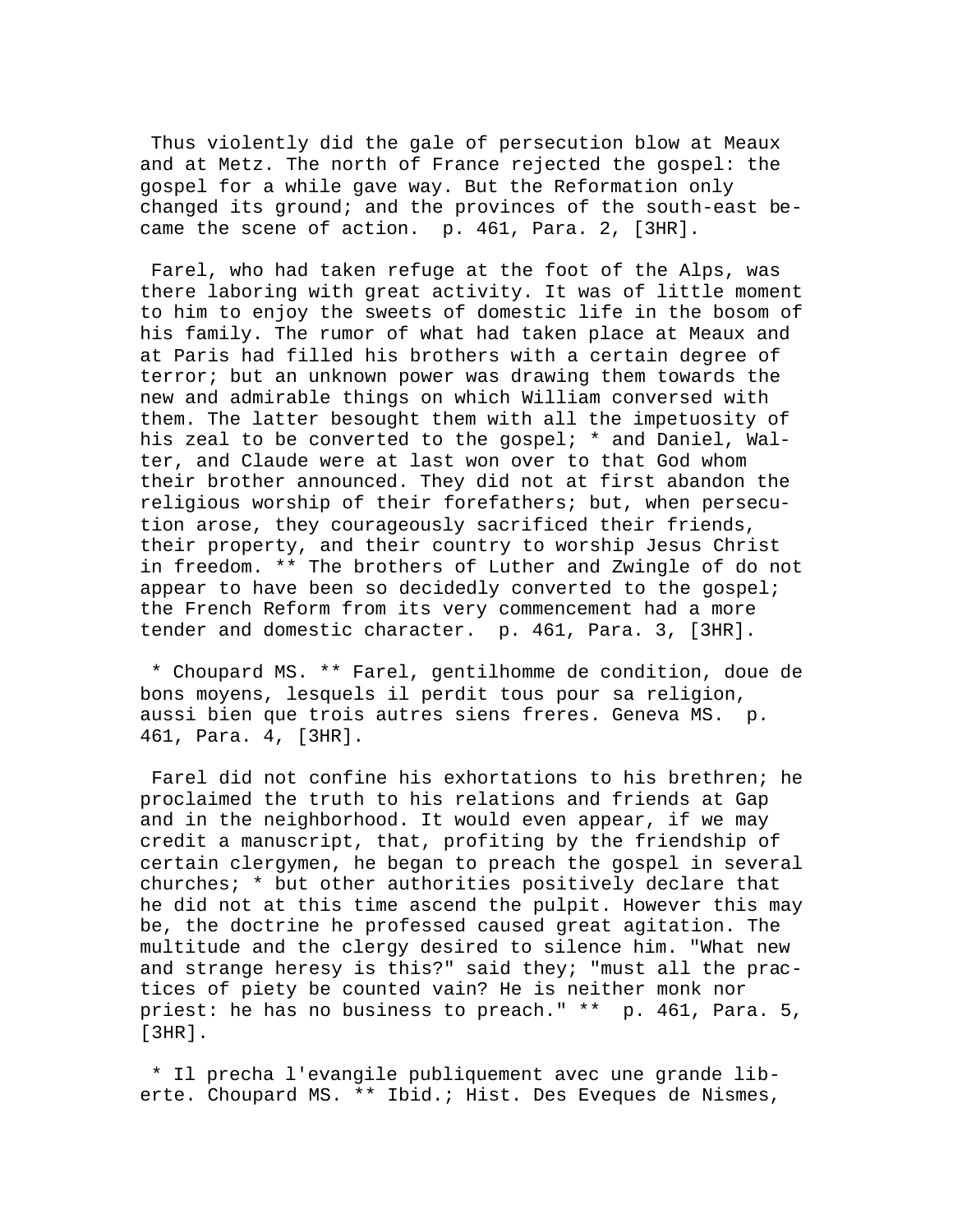1738. p. 461, Para. 6, [3HR].

 Erelong all the civil and ecclesiastical powers of Gap combined against Farel. He was evidently an agent of that sect which the whole country is opposing. "Let us cast this firebrand of discord far from us," they exclaimed. Farel was summoned to appear, harshly treated, and violently expelled from the city. \* p. 462, Para. 1, [3HR].

 \* Il fut chasse, voire fort rudement, tant par l'eveque que par ceux de la ville. Choupard MS. p. 462, Para. 2, [3HR].

 He did not, however, abandon his native country: were there not in the fields, the villages, the banks of the Durance, of the Guisanne, and of the Isere many souls that stood in need of the gospel? and if he incurred any danger, could he not find an asylum in those forests, caverns, and steep rocks that he had so often traversed in his youth? He began, therefore, to go through the country preaching in private houses and in solitary fields, and seeking an asylum in the woods and on the brink of torrents. \* This was a school in which God trained him for other labors. "The crosses, persecutions, and machinations of Satan, of which I was forewarned, have not been wanting," said he; "they are even much severer than I could have borne of myself; but God is my father; He has provided and always will provide me the strength which I require." \*\* A great number of the inhabitants of these rural districts received the truth from his lips. Thus the persecution that had driven Farel from Paris and from Meaux, contributed to the spread of the Reformation in the provinces of the Saone, of the Rhone, and of the Alps. Every age has witnessed the fulfillment of the saying of the Scripture: They that were scattered abroad went everywhere preaching the word. Acts 8:4. p. 462, Para. 3, [3HR].

 \* Olim errabundus in silvis, in nemoribus, in aquis vegatus sum. Farel ad Capit de Bucer. Basil, 25th Oct. 1526. MS. Letter at Neufchatel. \*\* Non defuere cruces, persecutio, et Satanae machinamenta. Farel Galeoto. p. 462, Para. 4, [3HR].

 Among the Frenchmen who were at that time gained over to the gospel was a gentleman of Dauphiny, the chevalier Anemond de Coct, younger son of the auditor of Coct, lord of Chatelard. He was active, ardent, and lively, sincerely pi-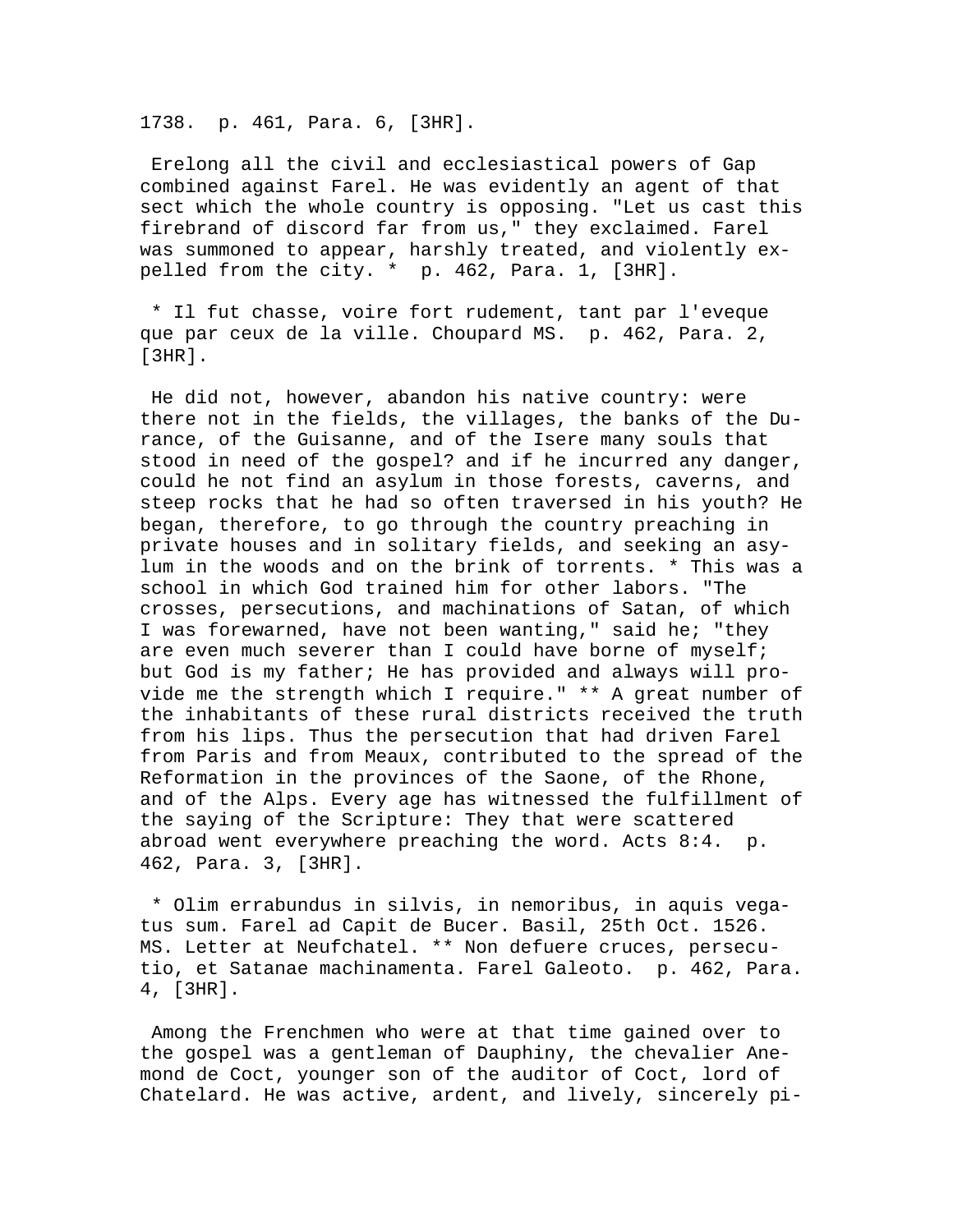ous, and a foe to relics, processions, and the clergy; he received the evangelical doctrine with great alacrity, and was soon entirely devoted to it. He could not endure forms in religion, and would gladly have abolished all the ceremonies of the church. The religion of the heart, the inward worship, was in his view the only true one. "Never," said he, "has my spirit found any rest in externals. The sum of Christianity is comprised in these words: John truly baptized with water, but ye shall be baptized with the Holy Ghost; ye must put on the new man." \* p. 463, Para. 1, [3HR].

 \* Nunquam in externis quievit spiritus meus. Coctus Farello MS. In the conclave of Neufchatel. p. 463, Para. 2, [3HR].

 Coct, endued with all the vivacity of a Frenchman, spoke and wrote at one time in Latin, at another in French. He read and quoted Donatus, Thomas Aquinas, Juvenal, and the Bible. His style was abrupt, passing suddenly from one idea to another. Ever in motion, he presented himself wherever a door seemed open to the gospel, or a celebrated doctor was to be heard. By his cordiality he won the hearts of all his acquaintances. "He is distinguished by rank and learning," said Zwingle at a later period, "but more distinguished still for piety and affability." \* Anemond is the type of many of the reformed Frenchmen. Vivacity, simpleheartedness, zeal sometimes carried even to imprudence, are the qualities often found in those of his fellow-countrymen who embraced the gospel. But at the opposite extreme of the French character we find the serious features of Calvin, a weighty counterpoise to the levity of Coct. Calvin and Anemond are the two poles between which revolves the whole religious world in France. p. 463, Para. 3, [3HR].

 \* Virum est genere, doctrinaque clarum, ita pietate humanitateque longe clariorem. Zw. Epp. p. 319. p. 463, Para. 4, [3HR].

 No sooner had Anemond received the knowledge of Jesus Christ from Farel, \* than he sought himself to gain converts to that doctrine of spirit and of life. His father was dead; his elder brother, of harsh and haughty temper, disdainfully repelled him. Lawrence, the youngest of the family, and who loved him sincerely, seemed but half to understand him. Anemond, finding himself rejected by his own kindred, turned his activity to another quarter. p. 464,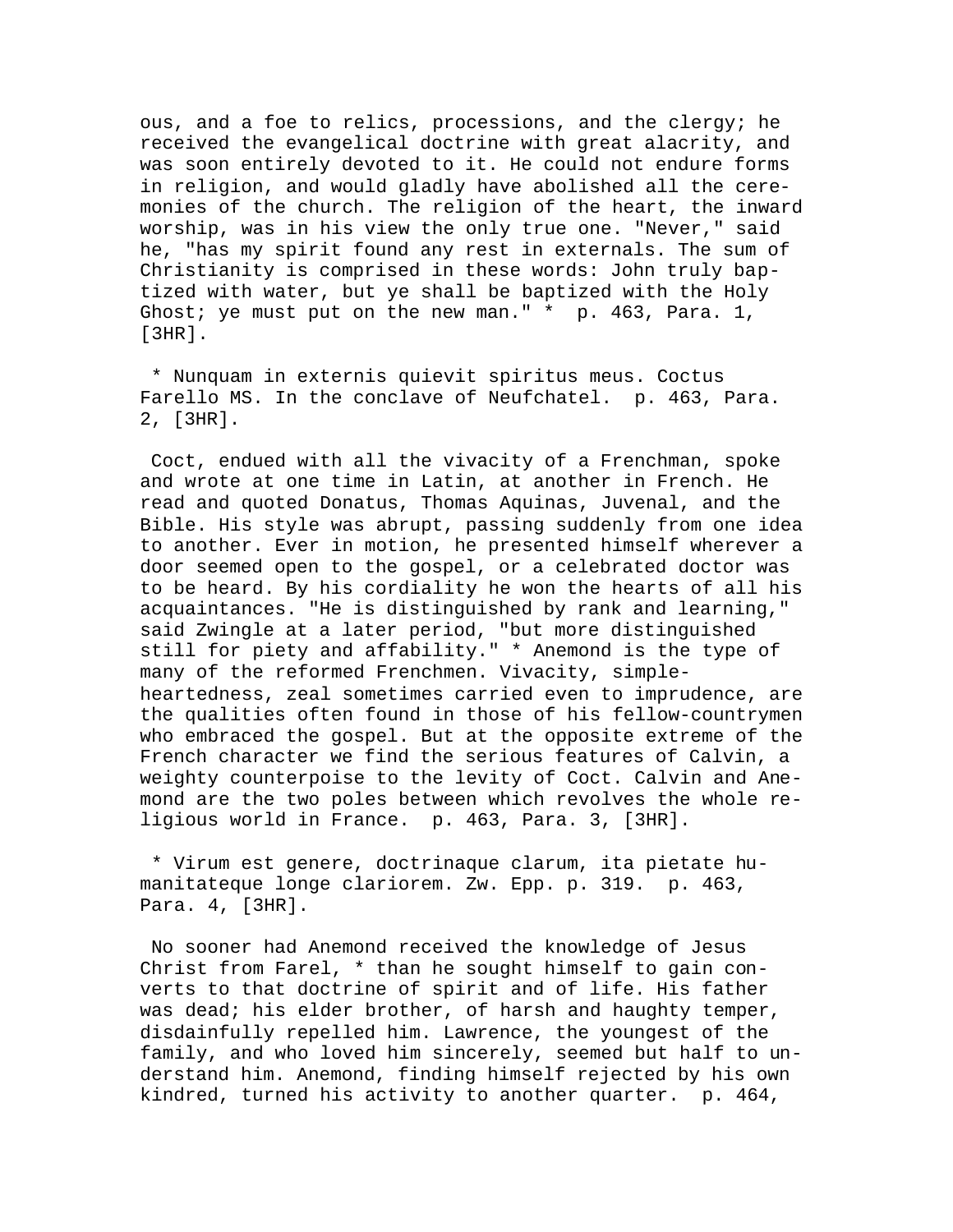Para. 1, [3HR].

 \* In a letter to Farel he subscribes himself. Filius tuus humilis. Sept. 2 1524. p. 464, Para. 2, [3HR].

 Hitherto the awakening in Dauphiny had been confined solely to the laity. Farel, Anemond, and their friends, desired to see a priest at the head of this movement, which seemed as if it would shake the provinces of the Alps. There dwelt at Grenoble a minorite priest, Peter Sebville by name, a preacher of great eloquence, of an honest and good heart, not taking counsel with flesh and blood, and whom God was gradually attracting to him. \* Sebville soon became aware that there is no infallible teacher but the word of God; and, abandoning the doctrines that are supported on human testimony alone, he determined in his own mind to preach the word "purely, clearly, and holily." \*\* In these three words the whole of the Reformation is summed up. Coct and Farel were delighted as they heard this new preacher of grace raising his eloquent voice in their province, and thought that their own presence would henceforward be less necessary. p. 464, Para. 3, [3HR].

 \* Pater coelestis animum sic tuum ad se traxit. Zwinglius Sebvillae, Epp. p. 320. \*\* Nitide, pure, sancteque praedicare in animum inducia. Ibid. p. 464, Para. 4, [3HR].

 The more the awakening spread, the more violent became the opposition. Anemond, desirous of becoming acquainted with Luther and Zwingle, and of visiting those countries where the Reformation had originated, and indignant at the rejection of the gospel by his fellow-countrymen, resolved to bid farewell to his home and his family. He made his will, disposing of his property, at that time in the hands of his elder brother, the lord of Chatelard, in favor of his brother Lawrence; \* and then quitting Dauphiny and France, he made his way with all the impetuosity of the south, through countries which it was no easy matter in that age to traverse, and passing through Switzerland, hardly stopping at Basle, he arrived at Wittemberg, where Luther was residing. This was shortly after the second diet of Nuremberg. The French gentleman accosted the Saxon doctor with his usual vivacity; talked with him enthusiastically about the gospel, and eagerly laid before him the plans he had formed for the propagation of the truth. The gravity of the Saxon smiled at the southern imagination of the chevalier; \*\* and Luther, notwithstanding certain prejudices against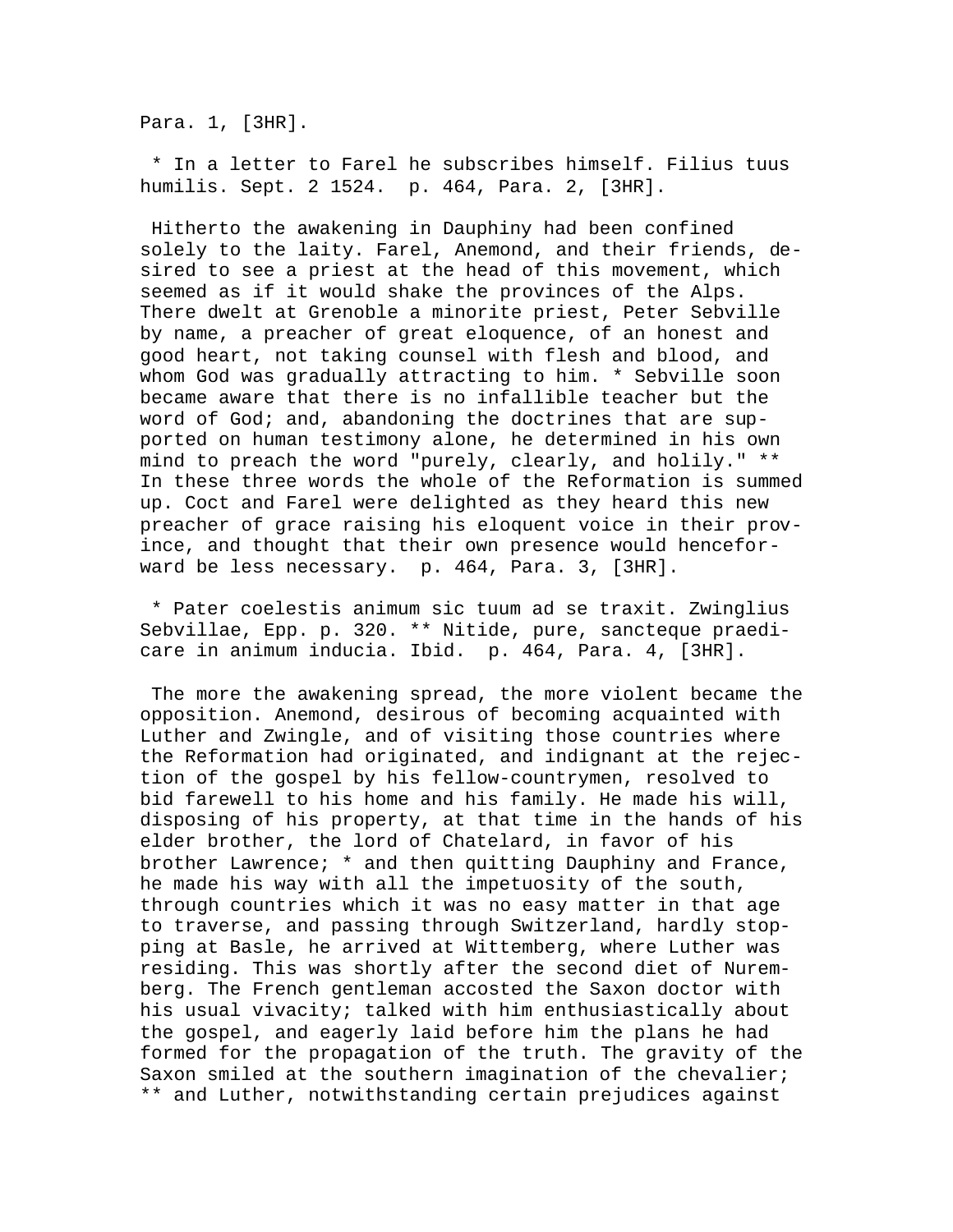the French character, was fascinated and carried away by Anemond. He was affected by the thought that this gentleman had come from France to Wittemberg for the sake of the gospel. \*\*\* "Assuredly," said the reformer to his friends, "this French knight is an excellent, learned, and pious man." \*\*\*\* The young noble produced the same impression on Zwingle and on Luther. p. 464, Para. 5, [3HR].

 \* Mon frere Annemond Coct, chevalier, au partir du pay me feist son heritier. MS. Letters in the library at Neufchatel. \*\* Mire ardens in Evangelium, says Luther to Spalatin. Epp. 2. 340; Sehr brunstig in der Herrlichkeit des Evangelii, said he to the Duke of Savoy. Ibid. 401. \*\*\* Evangelii gratia huc profectus e Gallia. L. Epp. 2. 340. \*\*\*\* Hic Gallus eques.... optimus vir est, eruditus ac pius. Ibid. p. 464, Para. 6, [3HR].

 Anemond, seeing what Luther and Zwingle had done, thought that if they would turn their attention to France and Savoy, nothing could resist them. Accordingly, as he could not prevail on them to go thither, he begged them at least to write. In particular, he requested Luther to address a letter to duke Charles of Savoy, brother to Louisa and Philiberta, and uncle to Francis I and Margaret. "This prince," said he to the doctor, "feels great attraction towards piety and true religion, \* and loves to converse on the Reformation with some of the persons about his court. He is just the man to understand you; for his motto is this: Nihil deest timentibus Deum, \*\* and this device is yours also. Injured in turns by the empire and by France, humiliated, vexed, and always in danger, his heart stands in need of God and of his grace: all that he wants is a powerful impulse. If he were won to the gospel, he would have an immense influence on Switzerland, Savoy, and France. Write to him, I beseech you." p. 465, Para. 1, [3HR].

 \* Ein grosser Liebhaber der wahren Religion und Gottseligkeit. L. Epp. 2. 401. \*\* Nothing is wanting to those who fear God. Hist. Gen. De la Maison de Savoie, par Guichenon, 2. 228. p. 465, Para. 2, [3HR].

 Luther was wholly German in character, and would have found himself ill at ease out of Germany; yet, animated by a true catholicism, he stretched out his hands as soon as he saw brethren, and in every place when there was any word of exhortation to be given, he took care that it should be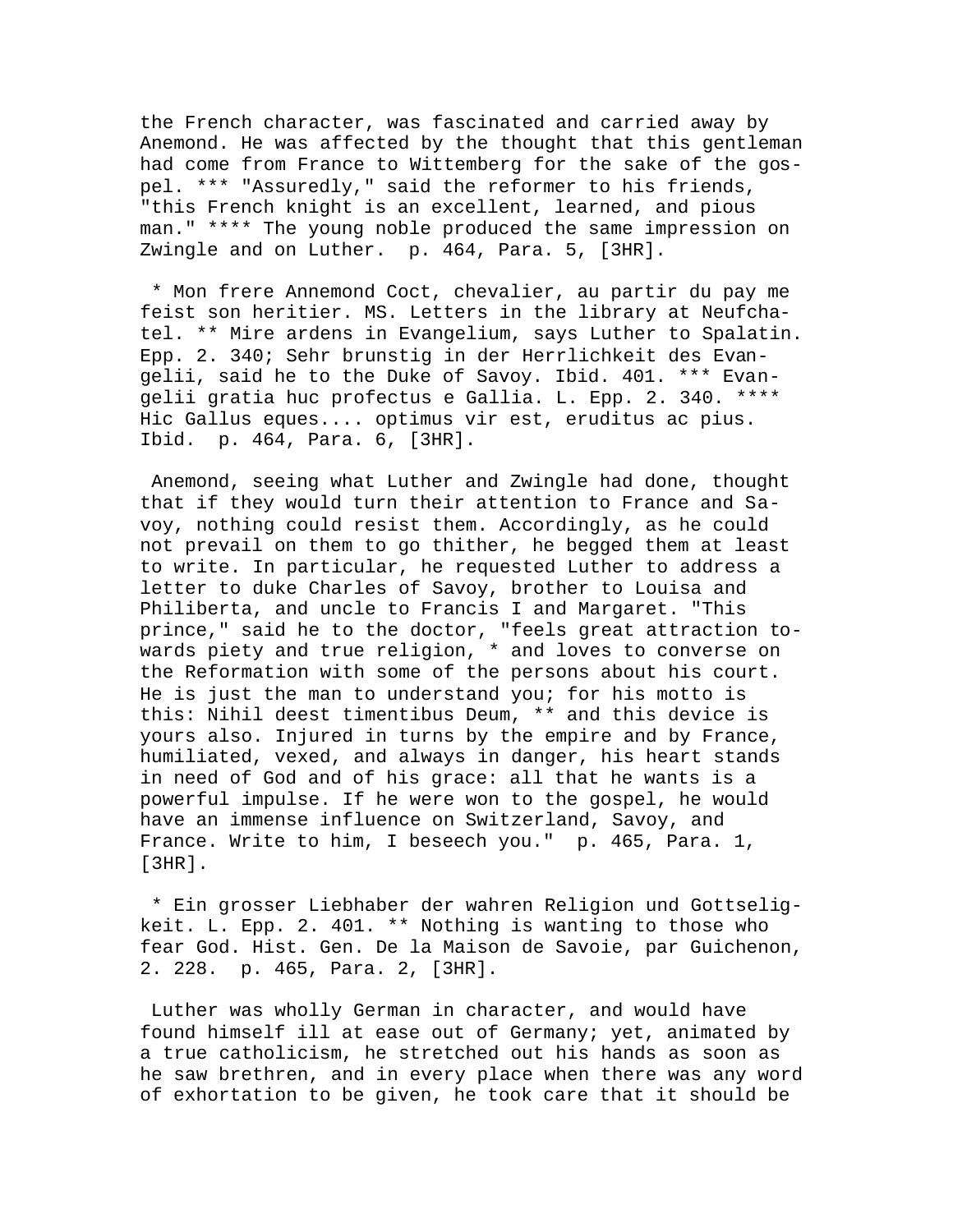heard. He sometimes wrote on the same day to the farthest parts of Europe, to the Low Countries, to Savoy, and to Livonia. p. 466, Para. 1, [3HR].

 "Assuredly," replied he to Anemond's request, "a love for the gospel is a rare gift, and an inestimable jewel in a prince." \* And he addressed a letter to the duke, which Anemond probably carried as far as Switzerland. p. 466, Para. 2, [3HR].

 \* Eine seltsame Gabe und hohes Kleinod unter den Fursten. L. Epp. 2. 401. p. 466, Para. 3, [3HR].

 "May your highness pardon me," wrote Luther, "If I, a weak and despised man, presume to address you; or rather ascribe this boldness to the glory of the gospel; for I cannot see that glorious light rising and shining in any quarter without exulting at the joyful sight. . . . . It is my desire that my Lord Jesus Christ should gain many souls by the example of your most serene highness. And for this reason I desire to set our doctrine before you. . . . . We believe that the commencement of salvation and the sum of Christianity is faith in Christ, who by his blood alone, and not by our works, has made atonement for sin, and put an end to the dominion of death. We believe that this faith is a gift of God, and that it is created by the Holy Ghost in our hearts, and not found by our own labors. For faith is a living thing, \* which spiritually begetteth the man, and maketh him a new creature." p. 466, Para. 4, [3HR].

 \* Der Glaube ist ein lebendig Ding. L. Epp. 2. 402. The Latin is wanting. p. 466, Para. 5, [3HR].

 Luther then proceeded to the consequences of faith, and showed how it could not be possessed without sweeping away the whole scaffolding of false doctrines and human works that the church had so laboriously raised. "If grace," said he, "is obtained by Christ's blood, it is not by our own works. This is the reason why all the labors of all the cloisters are unavailing, and these institutions should be abolished, as being contrary to the blood of Jesus Christ, and leading men to trust in their own good works. Ingrafted in Christ, nothing remains for us but to do good, for having become good trees, we should bear witness to it by good fruits. p. 467, Para. 1, [3HR].

"Gracious prince and lord," said Luther in conclusion.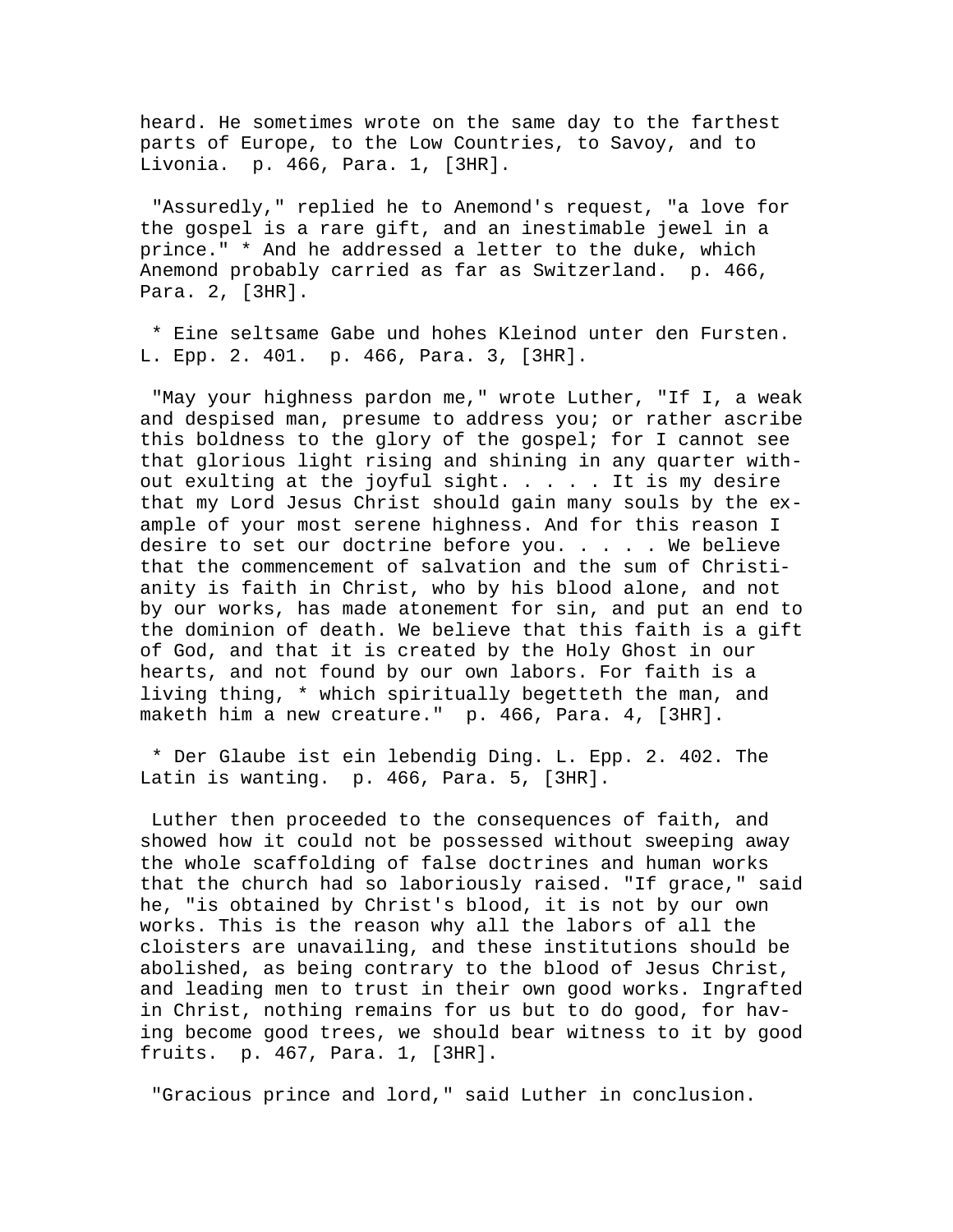"may your highness, who has made so happy a beginning, help to propagate this doctrine; not with the power of the sword, which would injure the gospel, but by inviting into your states learned doctors who may preach the word. It is by the breath of his mouth that Jesus will destroy antichrist, in order that, as Daniel says, Dan. 8:25, he may be broken without hand. For this reason, most serene prince, may your highness fan the spark that has been kindled in your heart; may a flame go forth from the house of Savoy, as in former times from the house of Joseph; \* may all France be consumed like stubble before that fire; may it burn, blaze, and purify, so that this illustrious kingdom may truly be called most Christian, for which it is indebted, up to this hour, solely to the rivers of blood shed in the service of antichrist." p. 467, Para. 2, [3HR].

 \* Dass ein Feuer von dem Hause Sophoy ausgehe. L. Epp. 2:406. p. 467, Para. 3, [3HR].

 Thus did Luther endeavor to diffuse the gospel in France. We are ignorant of the effect produced on the prince by this letter; but we do not see that he ever showed any desire to separate from Rome. In 1522, he requested Adrian VI to stand godfather to his eldest son; and, shortly after, the pope promised a cardinal's hat for his second son. Anemond, after making an effort to see the court and the elector of Saxony, and having received a letter from Luther for this purpose, \* returned to Basle, more decided than ever to expose his life for the gospel. In his ardor, he would have rejoiced to possess the power of rousing the whole of France. "All that I am," said he, "all that I shall be, all that I have, all that I shall have, I am determined to consecrate to the glory of God." \*\* p. 467, Para. 4, [3HR].

 \* Vult videre aulam et faeiem Principis nostri. L. Epp. 2. 340. \*\* Quidquid sum, habeo, ero, habebove, ad Dei gloriam insumere mens est. Coct. Epp. MS. Of Neufchatel. p. 467, Para. 5, [3HR].

 Anemond found his compatriot Farel at Basle. Anemond's letters had excited in him a great desire to see the reformers of Switzerland and Germany. Moreover, Farel required a sphere of activity in which he could more freely exert his strength. He therefore quitted that France which already offered nothing but scaffolds and the stake for the preachers of the unadulterated gospel. Following byroads and concealing himself in the woods, he escaped, although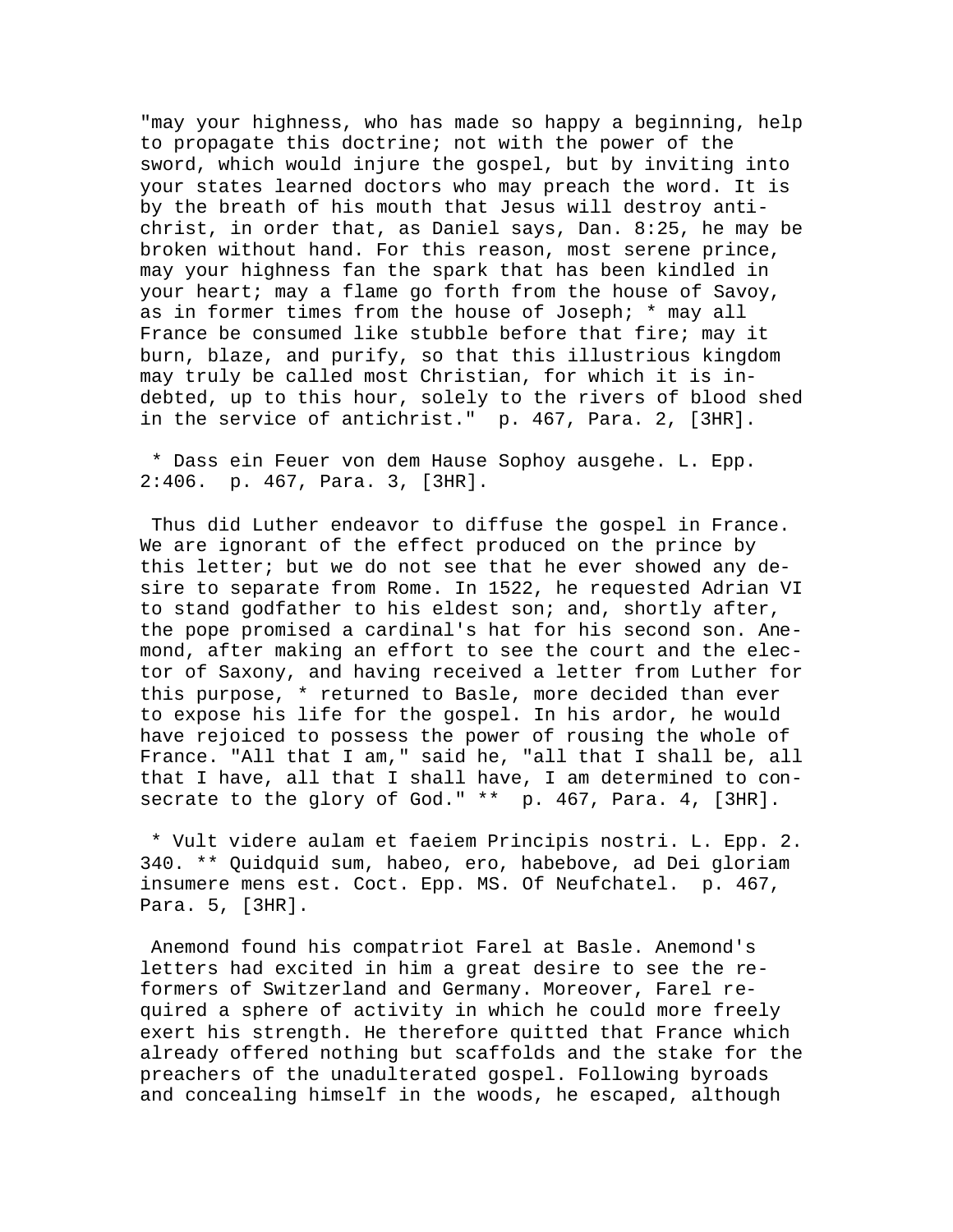with difficulty, from the hands of his enemies. Often had he lost his way. At last he reached Switzerland at the beginning of 1524. There he was destined to spend his life in the service of the gospel, and it was then that France began to send into Helvetia those noble-minded evangelists who were to establish the Reformation in Switzerland Romande, \* and to give it a new and powerful impulse in other parts of the confederation and in the whole world. p. 468, Para. 1, [3HR].

 \* The French part of Switzerland, comprising the cantons of Geneva, Vaud, Neufchatel, and part of those of Friburg, Berne, and Valois. p. 468, Para. 2, [3HR].

 CHAPTER 10 --- Catholicity of the Reformation -- Friendship between Farel and OECOLAMPADIUS -- Farel and Erasmus - - Altercation -- Farel demands a disputation -- Theses -- Scripture and faith -- Discussion. p. 469, Para. 1, [3HR].

 The catholicity of the Reformation is a noble feature in its character. The Germans pass into Switzerland; the French into Germany; in latter times men from England and Scotland pass over to the continent, and doctors from the continent into Great Britain. The reformers in the different countries spring up almost independently of one another; but no sooner are they born than they hold out the hand of fellowship. There is among them one sole faith, one spirit, one Lord. It had been an error, in our opinion, to write, as hitherto, the history of the Reformation for a single country; the work is one, and from their very origin the Protestant Churches form "a whole body, fitly jointed together." Eph. 4. 16. p. 469, Para. 2, [3HR].

 Many refugees from France and Lorraine at this time formed at Basle a French church, whose members had escaped from the scaffold. They had spoken there of Farel, of Lefevre, and of the occurrences at Meaux; and when the former arrived in Switzerland, he was already known as one of the most devoted champions of the gospel. p. 469, Para. 3, [3HR].

 He was immediately taken to OECOLAMPADIUS, who had returned to Basle some time before. Rarely does it happen that two men of more opposite character are brought together. OECOLAMPADIUS charmed by his mildness, Farel carried away his hearers by his impetuosity: but from the first moment these two men felt themselves united for ever.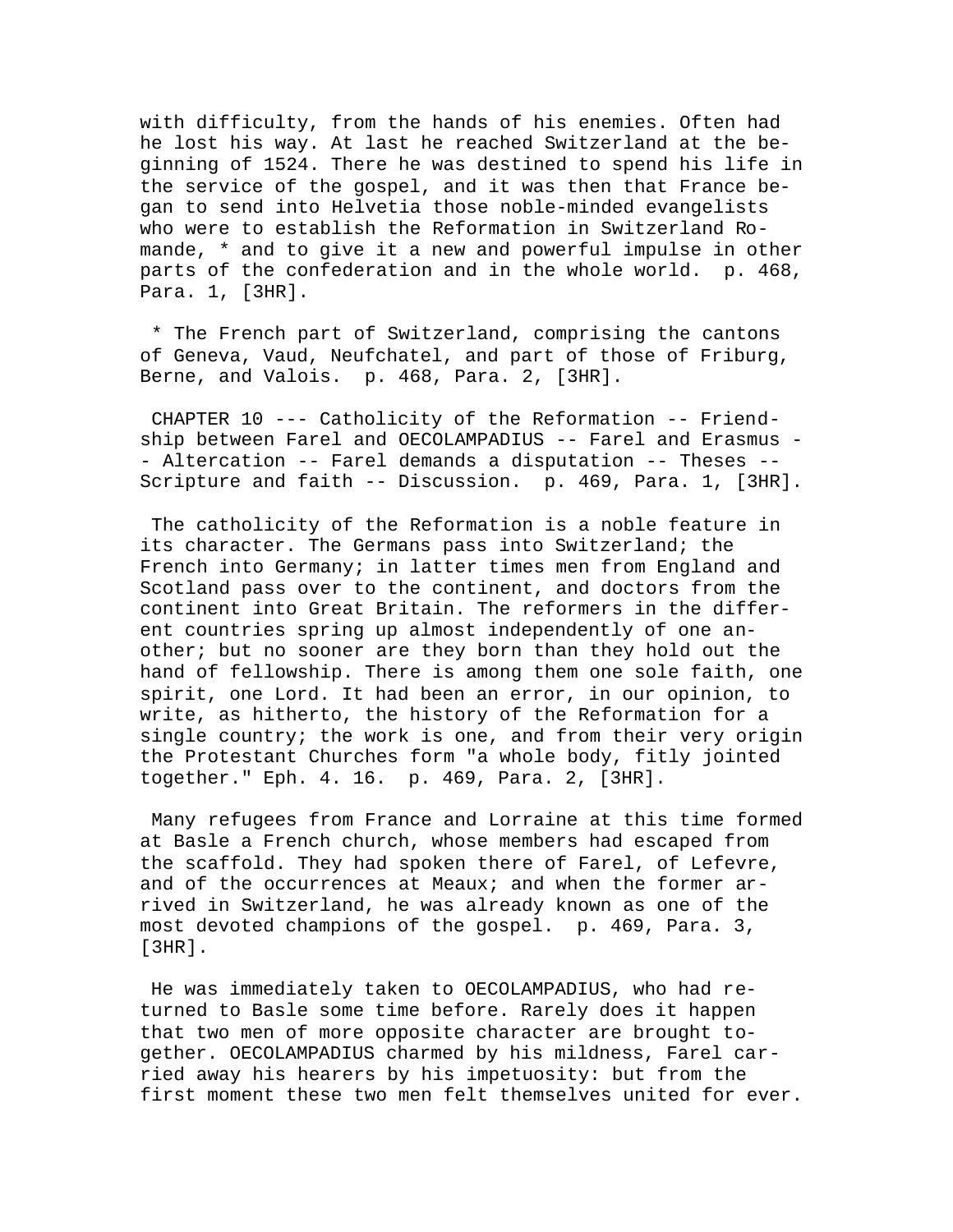\* It was another meeting of a Luther and Melancthon. OECOLAMPADIUS received Farel into his house, gave him an humble chamber, a frugal table, and introduced him to his friends; and it was not long before the learning, piety, and courage of the young Frenchman gained every heart. Pellican, Imeli, Wolfhard, and other ministers of Basle felt themselves strengthened in the faith by his energetic language. OECOLAMPADIUS was at that time much depressed in spirit: "Alas," said he to Zwingle, "I speak in vain, and see not the least reason to hope. Perhaps among the Turks I might meet with greater success. \*\* . . . . . Alas," added he with a deep sigh, "I lay the blame on myself alone." But the more he saw of Farel, the more his heart cheered up, and the courage he received from the Dauphinese became the ground-work of an undying affection. "O my dear Farel," said he, "I hope that the Lord will make our friendship immortal, and if we cannot live together here below, our joy will only be the greater when we shall be united at Christ's right hand in heaven." \*\*\* Pious and affecting thoughts. . . . . Farel's arrival was for Switzerland evidently a succor from on high. p. 469, Para. 4, [3HR].

 \* Amicum semper habui a primo colloquio. Farel to Bulling. May 27, 1556. \*\* Fortasse in mediis Turcis felicius docuissem. Zw. Et Ecol. Epp. p. 200. \*\*\* Mi Farelle, spero Dominum conservaturum amicitiam nostram immortalem; et si hic conjungi nequimus, tanto beatius alibi apud Christum erit contubernium. Ibid. 201. p. 469, Para. 5, [3HR].

 But while this Frenchman was delighted with OECOLAMPADIUS, he shrank coldly and with noble pride from a man at whose feet all the nations of Christendom fell prostrate. The prince of the schools, he from whom every one coveted a word or a look, the master of the age, Erasmus, was neglected by Farel. The young Dauphinese had refused to go and pay homage to the old sage of Rotterdam, despising those men who are only by halves on the side of the truth, and who, though clearly aware of the consequences of error, are full of forbearance towards those who propagate it. Thus we witness in Farel that decision which has become one of the distinctive characters of the Reformation in France and French Switzerland, and which some have called stiffness, exclusiveness, and intolerance. A controversy, arising out of the commentaries of the doctor of Etaples, had begun between the two great doctors of the age, and at every entertainment the guests would take part with Erasmus against Lefevre, and Lefevre against Erasmus. \* Farel hesi-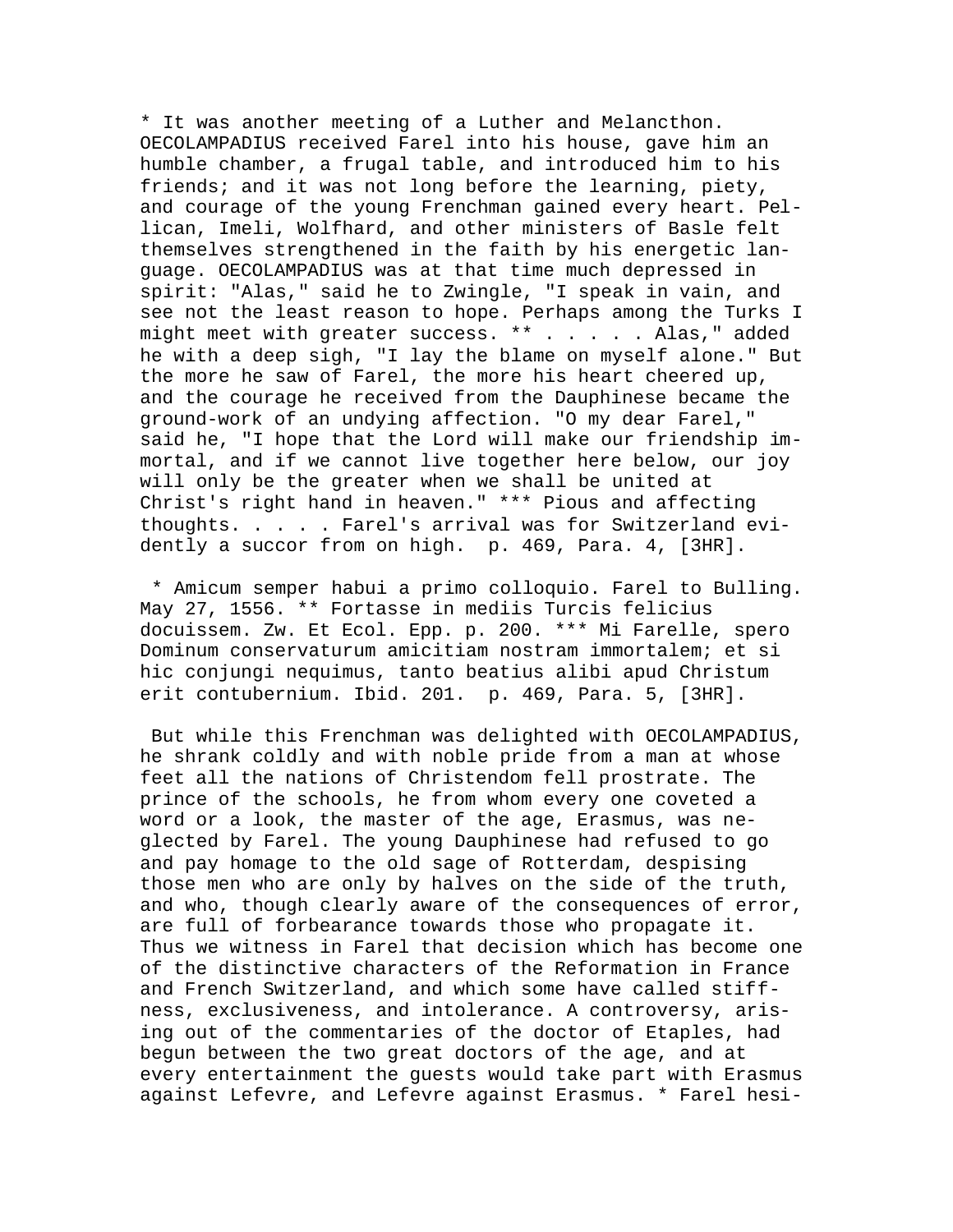tated not to take his master's side. But what had especially annoyed him was the cowardice of the philosopher of Rotterdam with regard to the evangelical Christians. Erasmus shut his door against them. Good, Farel will not go and beg for admission. This was a trifling sacrifice to him, as he felt that Erasmus possessed not that piety of heart which is the foundation of all true theology. "Frobenius's wife knows more of theology than he does," said Farel; and indignant at the conduct of Erasmus, who had written advising the pope how to set about extinguishing the Lutheran conflagration, he boldly affirmed that Erasmus desired to stifle the gospel. \*\* p. 470, Para. 1, [3HR].

 \* Nullum est pene convivium. Er. Epp. p. 179. \*\* Consilium quo sic extinguatur incendium Lutheranum. Ibid. p. 470, Para. 2, [3HR].

 This independence in young Farel exasperated the illustrious scholar. Princes, kings, doctors, bishops, popes, reformers, priests, men of the world -- all were ready to pay him their tribute of admiration; even Luther had treated him with a certain forbearance; and this Dauphinese, unknown to fame and an exile, dared brave his power. Such insolent freedom caused Erasmus more annoyance than the homage of the whole world could give him pleasure; and accordingly he neglected no opportunity of venting his ill humor on Farel; besides, by attacking so notorious a heretic, he was clearing himself in the eyes of the Romanists from all suspicion of heresy. "I have never met with any thing more false, more violent, and more seditious than this man," \* said he; "his heart is full of vanity, his tongue overflowing with malice." \*\* But the anger of Erasmus was not confined to Farel; it was directed against all the French refugees in Basle, whose frankness and decision offended him. They had little respect of persons; and if the truth was not openly professed, they cared not for the man, however exalted might be his genius. They were possibly wanting in some measure in the suavity of the gospel; but their fidelity reminds us of the vigor of the ancient prophets; and it is gratifying to meet with men who do not bow down before what the world adores. Erasmus, amazed at this lofty disdain, complained of it to every one. "What," wrote he to Melancthon, "shall we reject pontiffs and bishops, to have more cruel, scurvy, and furious tyrants in their place;.. . . . for such it is that France has sent us." \*\*\* -- "Some Frenchmen," wrote he to the pope's secretary, in a letter accompanying his book on Free Will, "are still more out of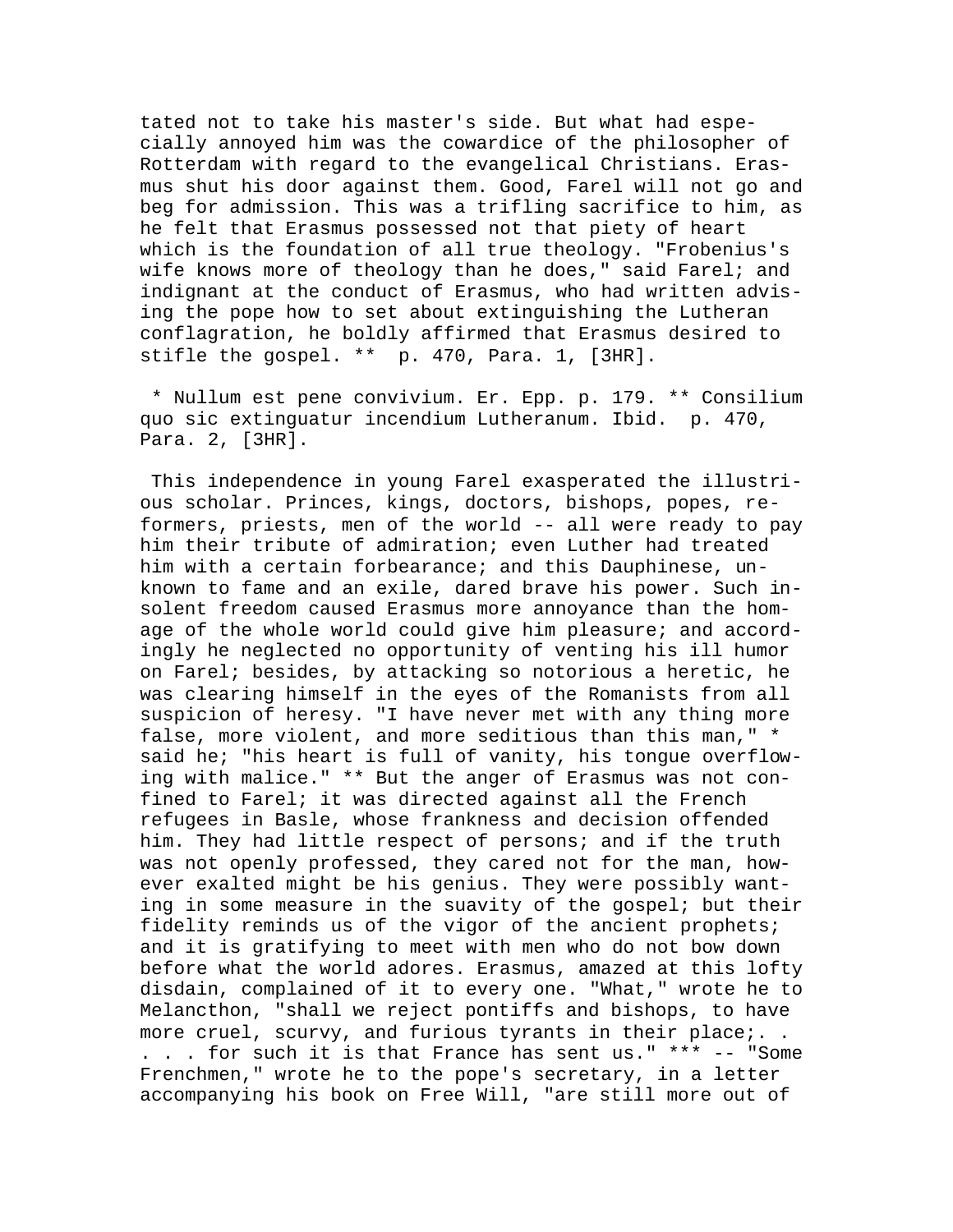their wits than even the Germans. They have five expressions always in their mouths: gospel, word of God, Faith, Christ, Holy Ghost; and yet I doubt whether they be not urged on by the spirit of Satan." \*\*\*\* Instead of Farellus he would often write Fallicus, thus designating one of the frankest men of his day with the epithets of cheat and deceiver. p. 471, Para. 1, [3HR].

 \* Quo nihil vidi mendacius, virulentius, et seditiosius. Ibid. 798. \*\* Acidae linguae et vanissimus. Ibid. 2129. \*\*\* Scabiosos..rabiosos.... nam nuper nobis misit Gallia. Er. Epp. p. 350. \*\*\*\* Non dubitem quin agantur spiritu Satanae. Ibid. p. 471, Para. 2, [3HR].

 The vexation and anger of Erasmus were at their height, when it was reported to him that Farel had called him a Balaam. Farel believed that Erasmus, like this prophet, allowed himself, perhaps unconsciously, to be swayed by presents to curse the people of God. The learned Dutchman, unable longer to contain himself, resolved to chastise the impudent Dauphinese; and one day, as Farel was talking with several friends on the doctrines of Christianity in the presence of Erasmus, the latter, rudely interrupting him, said: "Why do you call me Balaam?" \* Farel, at first astonished by so abrupt a question, soon recovered himself and answered, that it was not he who had given him that title. On being pressed to name the offender, he said it was Du Blet of Lyons, a refugee at Basle like himself. \*\* "It may be he who made use of the word," replied Erasmus, "but it was you who taught him." And then, ashamed of having lost his temper, he quickly turned the conversation to another subject. "Why," said he to Farel, "do you assert that we ought not to invoke the saints? Is it because it is not enjoined in holy Scripture?" "Yes," replied the Frenchman. "Well then," resumed Erasmus, "I call upon you to prove by Scripture that we ought to invoke the Holy Ghost." Farel made this simple and true reply: "If He is God, we must invoke Him." \*\*\* "I dropped the conversation," says Erasmus, "for night was coming on." \*\*\*\* From that hour, whenever the name of Farel fell from his pen, he represented him as a hateful person, who ought by all means to be shunned. The reformer's letters, on the contrary, are full of moderation as regards Erasmus. The gospel is milder than philosophy, even in the most fiery temper. p. 472, Para. 1, [3HR].

 \* Diremi disputationem. Ibid. p. 804. \*\* Ut diceret negotiatorem quemdam Dupletum hoc dixisse. Ibid. p. 2129. \*\*\*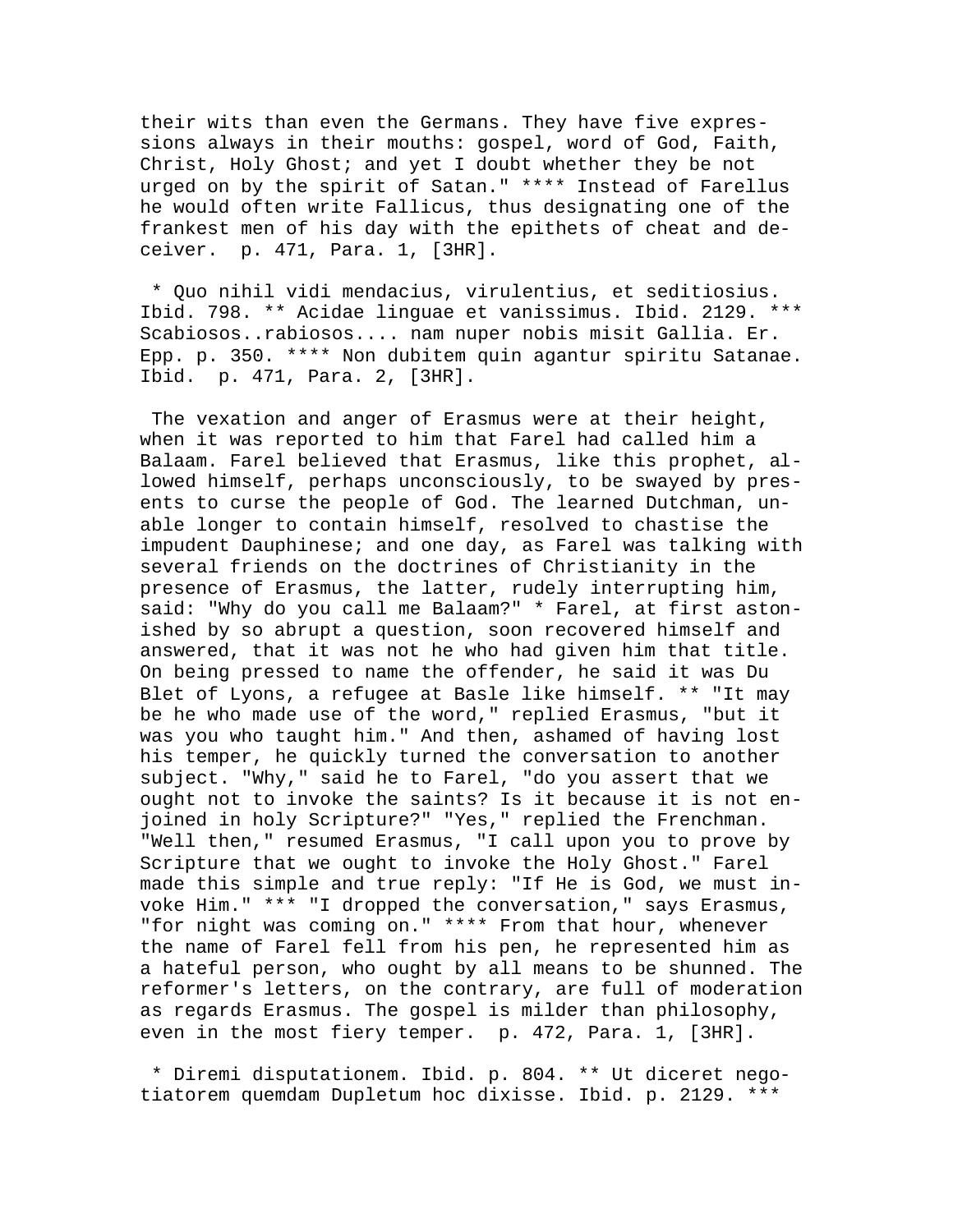Si Deus est, inquit, invocandus est. Er. Epp. p. 804. \*\*\*\* Omissa disputatione, nam imminebat nox. Ibid. p. 804. We have only Erasmus's account of this conversation; he himself informs us that Farel reported it very differently. p. 472, Para. 2, [3HR].

 The evangelical doctrine already counted many friends in Basle, both in the council and among the people; but the doctors of the university opposed it to the utmost of their power. OECOLAMPADIUS, and Stor pastor of Liestal, had maintained some theses against them. Farel thought it his duty also to profess in Switzerland the great principle of the evangelical school of Paris and of Meaux: The word of God is all-sufficient. He requested permission of the university to maintain certain theses, "the rather to be reproved," added he, "if I am in error, than to teach others;" \* but the university refused. p. 473, Para. 1, [3HR].

 \* Damit er gelehrt werde, ob er irre. Fussli Beytr. 4. 244. p. 473, Para. 2, [3HR].

 Upon this Farel addressed the council; and the council issued a public notice that a Christian man, named William Farel, having by the inspiration of the Holy Ghost drawn up certain articles in conformity with the gospel, \* they had given him leave to maintain them in Latin. The university forbade all priests and students to be present at the disputation; but the council sent out a proclamation to the contrary effect. p. 473, Para. 3, [3HR].

 \* Aus Eingiessung des heiligen Gelstes ein christlicher Mensch und Bruder. Ibid. p. 473, Para. 4, [3HR].

 The following are some of the thirteen propositions put forth by Farel: p. 473, Para. 5, [3HR].

 "Christ has given us the most perfect rule of life: no one has the right to take anything from it, or to add anything thereto. p. 474, Para. 1, [3HR].

 "To live according to any other precepts than those of Christ, leads directly to impiety. p. 474, Para. 2, [3HR].

 "The real ministry of priests is to attend to the ministering of the word; and for them there is no higher dignity. p. 474, Para. 3, [3HR].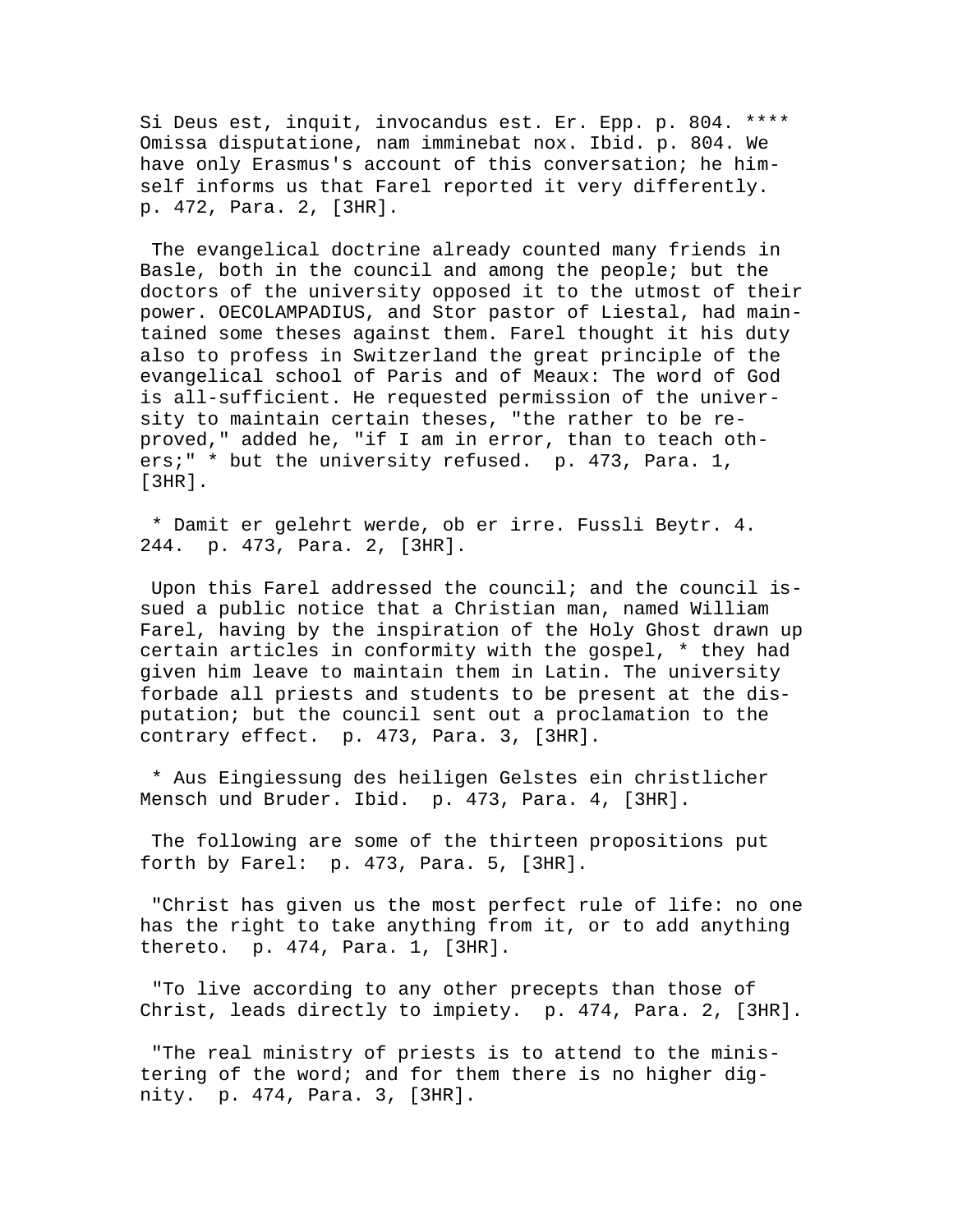"To deprive the glad-tidings of Christ of their certainty, is to destroy them. p. 474, Para. 4, [3HR].

 "He who hopes to be justified by his own power, and by his own merits, and not by faith, sets himself up as God. p. 474, Para. 5, [3HR].

 "Jesus Christ, whom all things obey, is our polestar, and the only star that we ought to follow." \* p. 474, Para. 6, [3HR].

 \* Gulielmus Farellus Christianis lectoribus, die Martis post Reminiscere. Fussli Beytr. 4. 247. Fussli does not give the Latin text. p. 474, Para. 7, [3HR].

 Thus did this "Frenchman" stand up in Basle. \* It was a child of the mountains of Dauphiny, brought up in Paris at the feet of Lefevre, who thus boldly set forth in that illustrious university of Switzerland, and in the presence of Erasmus, the great principles of the Reformation. Two leading ideas pervaded Farel's theses: one, that of a return to holy Scripture; the other, of a return to faith: two things which the Papacy at the beginning of the 18th century distinctly condemned as impious and heretical in the famous constitution Unigenitus, and which, closely connected with each other, do in fact subvert the whole of the papal system. If faith in Christ is the beginning and end of Christianity, it follows that we must cleave to the word of Christ, and not to the voice of the church. Nay more: if faith in Christ unites souls, where is the necessity of an external bond? Is it with croziers, bulls, and tiaras, that their holy unity is formed? Faith joins in spiritual and true unity all those in whose hearts it takes up its abode. Thus vanished at a single blow the triple delusion of meritorious works, human tradition, and false unity; and this is the sum of Roman-catholicism. p. 474, Para. 8, [3HR].

 \* Schedam conclusionum a Gallo illo. Zw. Epp. p. 333. p. 474, Para. 9, [3HR].

 The disputation began in Latin. \* Farel and OECOLAMPADIUS set forth and proved their articles, calling repeatedly on their adversaries to reply; but not one of them appeared. These sophists as OECOLAMPADIUS terms them, acted the braggart, but in dark holes and corners. \*\* The people, therefore, began to despise the cowardice of the priests and to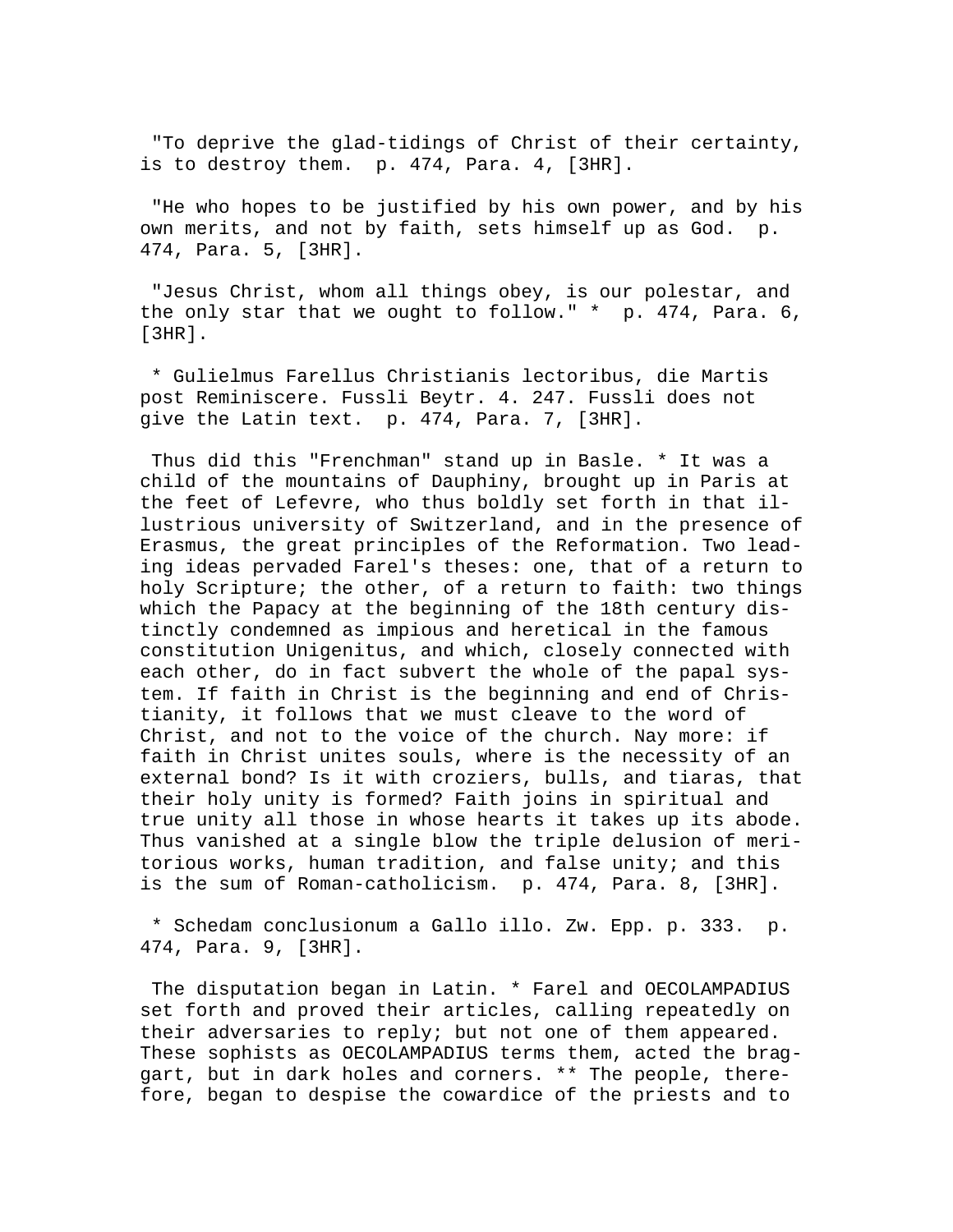detest their tyranny. \*\*\* p. 475, Para. 1, [3HR].

 \* Schedam conclusionum Latine apud nos disputatam. Zw. Epp. p. 333. \*\* Agunt tamen magnos interim thrasones sed in angulis lucifugae. Ibid. p. 475, Para. 2, [3HR].

 \*\*\* Incipit tamen plebs paulatim illorum ignaviam et tyrannidem verbo Dei agnoscere. Ibid. p. 475, Para. 3, [3HR].

 Thus Farel took his stand among the defenders of the Reformation. They were greatly delighted to see a Frenchman combine so much learning and piety, and already began to anticipate the noblest triumphs. "He is strong enough," said they, "to destroy the whole Sorbonne single-handed." \* His candor, sincerity, and frankness captivated every heart. \*\* But amidst all his activity, he did not forget that every mission should begin with our own souls. The gentle OECOLAMPADIUS made a compact with the ardent Farel, by which they mutually engaged to practice humility and meekness in their familiar conversations. These bold men, even on the field of battle, were fitting themselves for the duties of peace. It should be observed, however, that the impetuosity of a Luther and a Farel were necessary virtues. Some effort is required when the world is to be moved and the church renovated. In our days we are too apt to forget this truth, which the meekest men then acknowledged. "There are certain men," wrote OECOLAMPADIUS to Luther when introducing Farel to him, "who would have his zeal against the enemies of the truth more moderate; but I cannot help seeing in this same zeal an admirable virtue, which, if seasonable exerted, is no less needed than gentleness itself." \*\*\* Posterity has ratified the judgment of OECOLAMPADIUS. p. 475, Para. 4, [3HR].

 \* Ad totam Sorbonicam affligendam si non et perdendam. OECOL. Luthero, Epp. p. 200. \*\* Farello nihil candidius est. Ibid. \*\*\* Verum ego virtutem illam admirabilem et non minus placiditate, si tempestive fuerit, necessariam. Ibid. p. 475, Para. 5, [3HR].

 In the month of May 1524, Farel, with some friends from Lyons, visited Schaffhausen, Zurich, and Constance. Zwingle and Myconius gladly welcomed this exile from France, and Farel remembered their kindness all his life. But in his return to Basle he found Erasmus and his other enemies at work, and received orders to quit the city. In vain did his friends loudly give utterance to their displeasure at such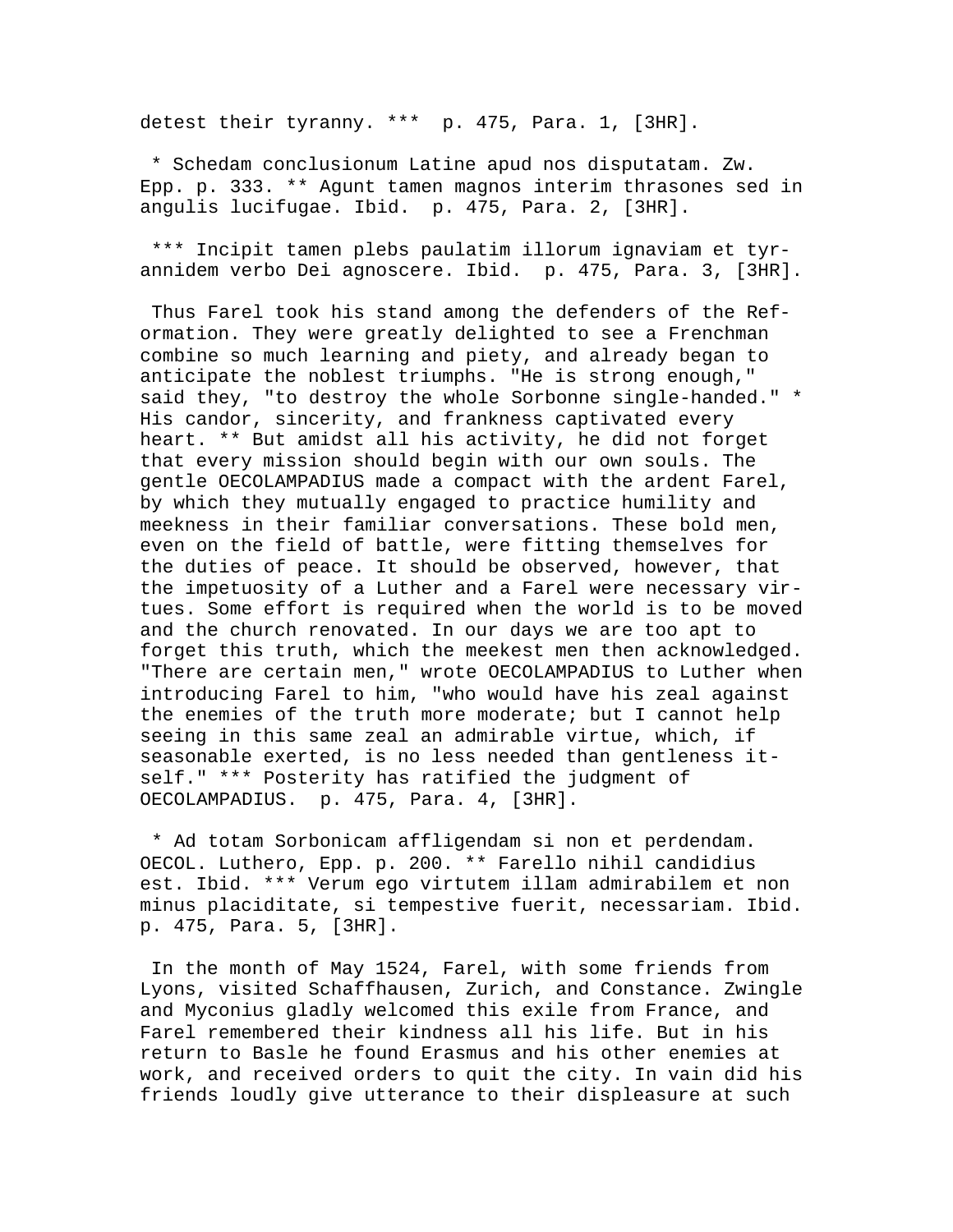an abuse of authority; he was compelled to quit the territory of Switzerland, already at this early period, the asylum and refuge of the persecuted. "It is thus we exercise hospitality," said the indignant OECOLAMPADIUS, "we true children of Sodom." \* p. 476, Para. 1, [3HR].

 \* Adeo hospitum habemus rationem, veri Sodomitae. Zw. Epp. p. 434. p. 476, Para. 2, [3HR].

 At Basle, Farel had contracted a close friendship with the Chevalier Esch, who resolved to bear him company, and they set out with letters for Luther and Capito from OECOLAMPADIUS, to whom the doctor of Basle commended Farel as "that William who had toiled so much in the work of God." \* At Strasburg, Farel formed an intimacy with Capito, Bucer, and Hedio; but it does not appear that he went so far as Wittemberg. p. 476, Para. 3, [3HR].

 \* Gulielmus ille qui tam probe navavit operam. Zw. Et OECOL. Epp. p. 175. p. 476, Para. 4, [3HR].

 CHAPTER 11 --- New campaign -- Farel's Call to the ministry -- An outpost -- Lyons -- Sebville at Grenoble -- Conventicles -- Preaching at Lyons -- Maigret in prison -- Margaret intimidated. p. 477, Para. 1, [3HR].

 God usually withdraws his servants from the field of battle, only to bring them back stronger and better armed. Farel and his friends of Meaux, Metz, Lyons, and Dauphiny, driven from France by persecution, had been retempered in Switzerland and Germany among the elder reformers; and now, like an army at first dispersed by the enemy, but immediately rallied, they were turning round and marching forward in the name of the Lord. It was not only on the frontiers that these friends of the gospel were assembling; in France also they were regaining courage, and preparing to renew the attack. The bugles were already sounding the reveille; the soldiers were girding on their arms, and gathering together to multiply their attacks; their leaders were planning the order of battle; the signal, "Jesus, his word, and his grace," more potent in the hour of battle than the sound of warlike music, filled all hearts with the same enthusiasm; and everything was preparing in France for a second campaign, to be signalized by new victories, and new and greater reverses. p. 477, Para. 2, [3HR].

Montbeliard was then calling for a laborer in the gospel.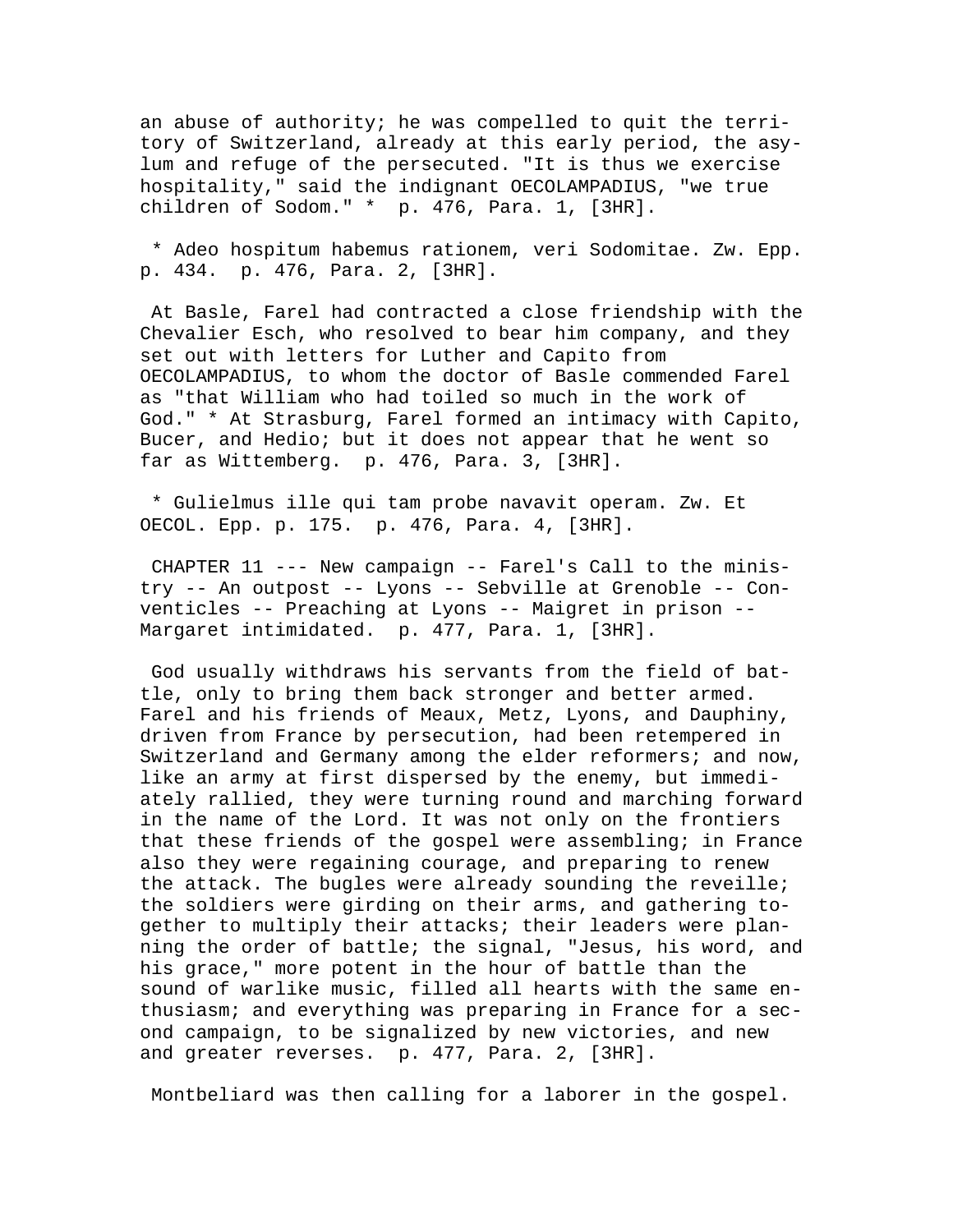The youthful duke Ulrich of Wurtemberg, a violent and cruel prince, having been dispossessed of his states by the Swabian league in 1519, had taken refuge in this earldom, his only remaining possession. In Switzerland he became acquainted with the reformers; his misfortunes had proved salutary to him; and he took delight in the gospel. \* OECOLAMPADIUS intimated to Farel that a door was opened at Montbeliard, and the latter secretly repaired to Basle. p. 477, Para. 3, [3HR].

 \* Le prince qui avoit cognoissance de l'evangile. Farel, Summaire, c'est a dire, brieve declaration de G. Farel, in the concluding part. p. 477, Para. 4, [3HR].

 Farel had not regularly entered on the ministry of the word; but we find in him, at this period of his life, all that is necessary to constitute a minister of the Lord. He did not lightly and of his own prompting enter the service of the church. "Considering my weakness," said he, "I should not have dared preach, waiting for the Lord to send more suitable persons." \* But God at this time addressed him in a threefold call. As soon as he had reached Basle, OECOLAMPADIUS, touched with the wants of France, entreated him to devote himself to it. "Behold," said he, "how little is Jesus Christ known to all those who speak the French language. Will you not give them some instruction in their own tongue, that they may better understand the Scriptures?" \*\* At the same time, the people of Montbeliard invited him among them, and the prince gave his consent to this call. \*\*\* Was not this a triple call from God?. . . . . "I did not think," said he, "that it was lawful for me to resist. I obeyed in God's name." \*\*\*\* Concealed in the house of OECOLAMPADIUS, struggling against the responsibility offered to him, and yet obliged to submit to so clear a manifestation of the will of God, Farel accepted this charge, and OECOLAMPADIUS set him apart, calling upon the name of the Lord, \*\*\*\*\* and addressing his friend in language full of wisdom. "The more you are inclined to violence," said he, "the more should you practice gentleness; temper your lion's courage with the meekness of the dove." \*\*\*\*\*\* Farel responded to this appeal with all his soul. p. 478, Para. 1, [3HR].

 \* Farel, Summaire. \*\* Ibid. \*\*\* Etant requis et demande du peuple et du consentement du prince. Summaire. \*\*\*\* Farel, Summaire. \*\*\*\*\* Avec l'invocation du nom de Dieu. Ibid. \*\*\*\*\*\* Leoninam magnanimitatem columbina modestia frangas.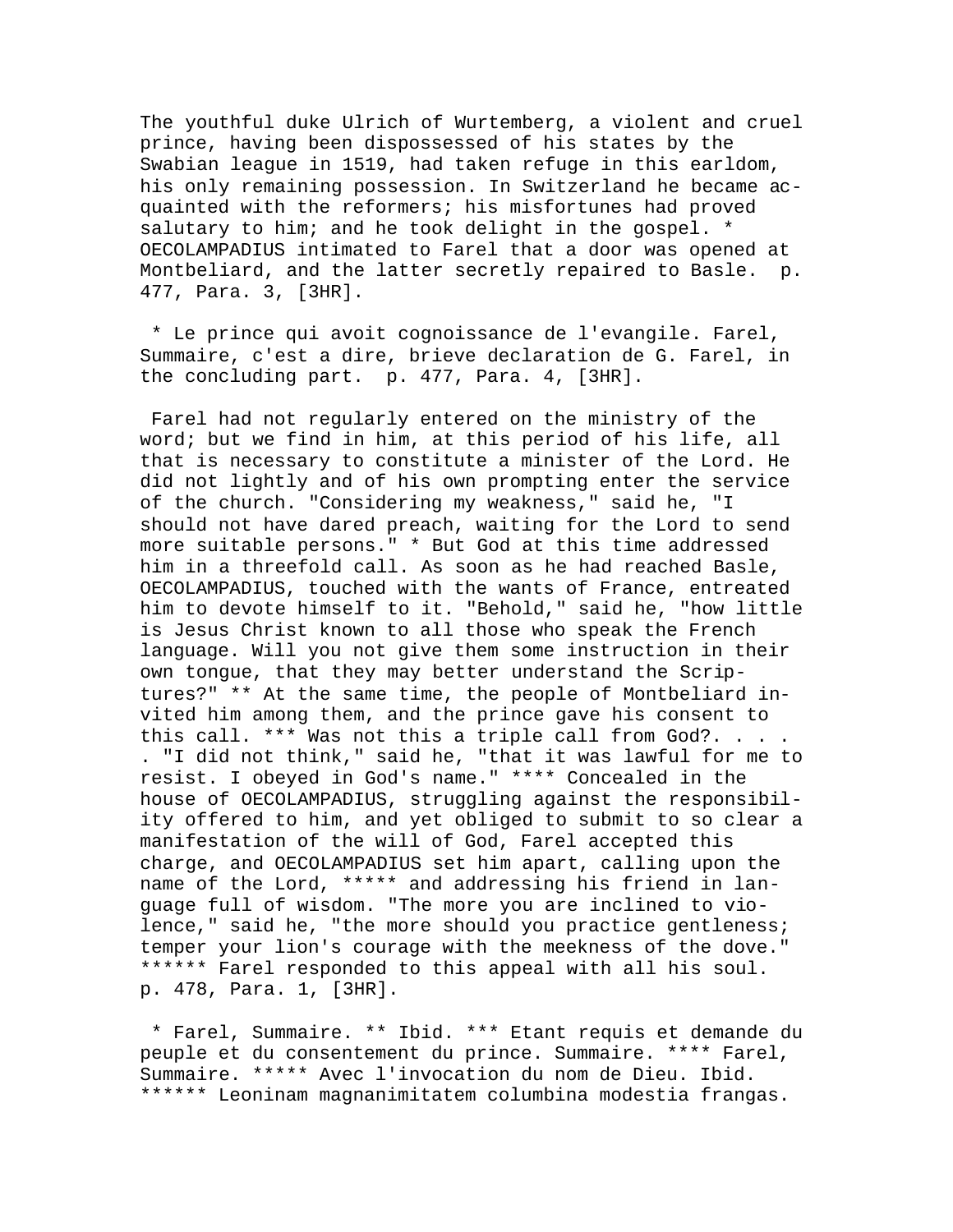Ecol. Epp. p. 198. p. 478, Para. 2, [3HR].

 Thus Farel, once the zealous follower of the old church, was about to become a servant of God in the new. If Rome imperatively requires in a valid ordination the imposition of the hands of a bishop who descends from the apostles in uninterrupted succession, it is because she places human traditions above the word of God. In every church where the authority of the word is not absolute, some other authority must needs be sought. And then, what is more natural than to ask of the most venerated of God's ministers, that which they cannot find in God himself? If we do not speak in the name of Jesus Christ, is it not something at least to speak in the name of St. John or of St. Paul? He who speaks in the name of antiquity is stronger than the rationalist who speaks only in his own name. But the Christian minister has a still higher authority: he preaches, not because he descends for St. Chrysostom or St. Peter, but because the word that he proclaims comes down from God himself. The idea of succession, \* venerable as it may appear, is not the less a human system, substituted for the system of God. In Farel's ordination there was no human succession. Nay more: we do not see in it that which is necessary in the Lord's fold, where every thing should be done decently and in order, and whose God is not a God of confusion. He was not regularly ordained by the church: but extraordinary times justify extraordinary measures. At this memorable epoch God himself interposed. He consecrated by marvellous dispensations those whom he called to the regeneration of the world. In Farel's ordination we see the infallible word of God, given to a man of God, that he might bear it to the world -- the call of God and of the people -- the consecration of the heart, and a solemn appointment by one of the ministers of the church; and all this was the best substitute of which his case admitted for the full and formal seal of the church on his ministry. Farel took his departure for Montbeliard in company with Esch. p. 478, Para. 3, [3HR].

\* See vol. 1., p. 2. p. 478, Para. 4, [3HR].

 Farel thus found himself stationed as it were at an advanced post. Behind him, Basle and Strasburg supported him with their advice and their printing-presses; before him lay the provinces of Franche Comte, Burgundy, Lorraine, the Lyonnais, and the rest of France, where men of God were beginning to struggle against error in the midst of profound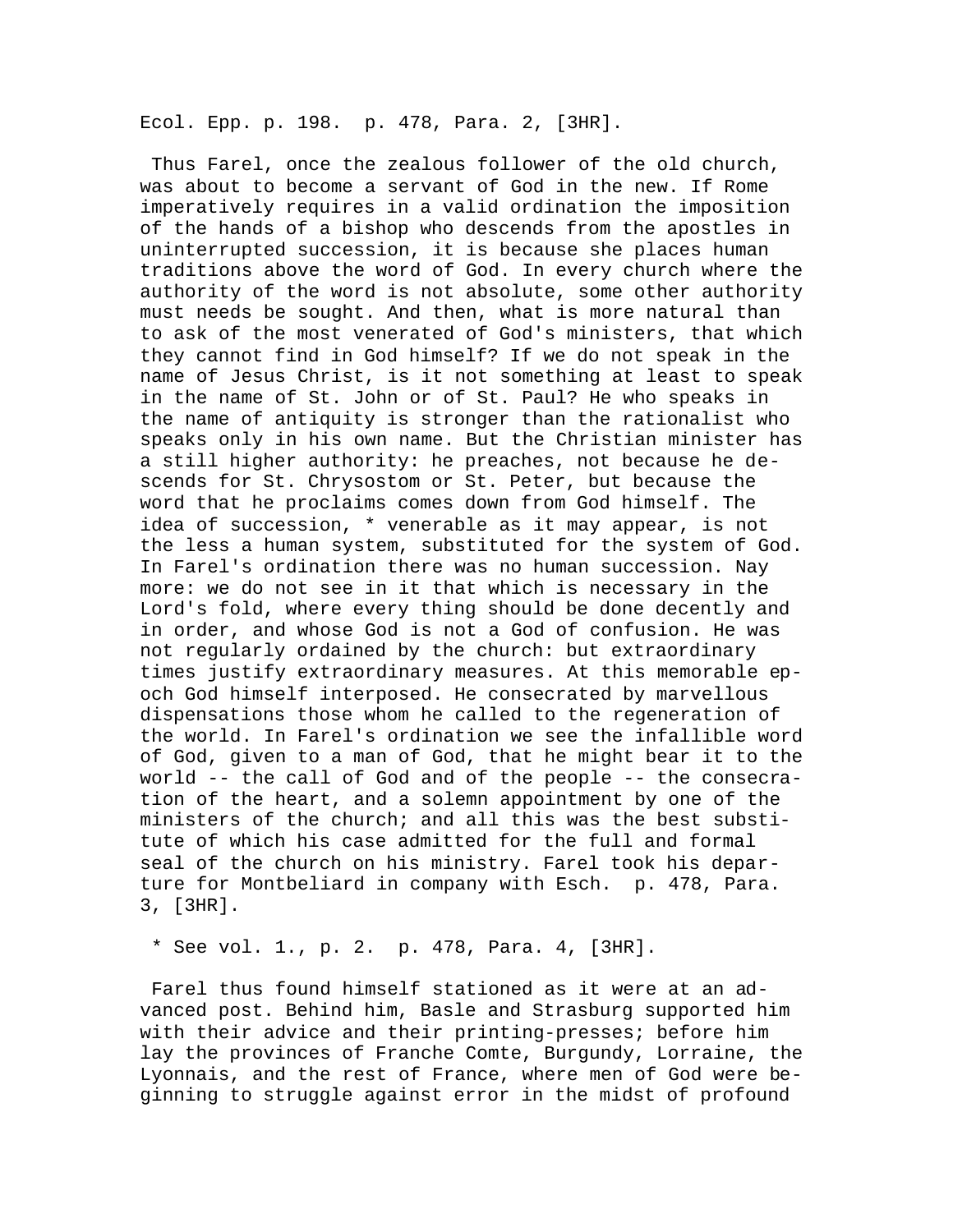darkness. He immediately began to preach Jesus Christ, and to exhort the faithful not to permit themselves to be turned aside from the holy Scriptures either by threats or stratagems. Beginning, long before Calvin, the work that this reformer was to accomplish on a much larger scale, Farel was at Montbeliard, like a general on a hill whose piercing eye glances over the field of battle, cheering those who are actively engaged with the enemy, rallying those ranks which the impetuosity of the charge has broken, and animating by his courage those who hang back. \* Erasmus immediately wrote to his Roman-catholic friends, that a Frenchman, escaped from France, was making a great disturbance in these regions. \*\* p. 479, Para. 1, [3HR].

 \* This comparison is employed by one of Farel's friends during his stay at Montbeliard. Strenuum et oculatum imperatorem, qui iis etiam animum facias qui in acie versantur. Tossanus Farello, MS. In the conclave of Neufchatel, Sept. 2, 1524. \*\* Tumultuatur et Burgundia nobis proxima, per Phallicum quemdam Gallum qui e Gallia profugus. Er. Epp. p. 809. p. 479, Para. 2, [3HR].

 Farel's labors were not unfruitful. "On every side," wrote he to a fellow-countryman, "men are springing up who devote all their powers and their lives to extend Christ's kingdom as widely as possible." \* The friends of the gospel gave thanks to God that his blessed word shone brighter every day in all parts of France. \*\* The adversaries were astounded. "The faction," wrote Erasmus to the bishop of Rochester, "is spreading daily, and is penetrating Savoy, Lorraine, and France." \*\*\* p. 480, Para. 1, [3HR].

 \* Suppullulare qui omnes conatus afferant, quo possit Christi regnum quam latissime patere. Neufchatel MS., 2d August 1524. \*\* Quod in Galliis omnibus sacrosanctum Dei verbum in dies magis ac magis elucescat. Ibid. \*\*\* Factio crescit in dies latius, propagata in Sabaudiam, Lothoringiam, Franciam. Erasm. Epp. p. 809. p. 480, Para. 2, [3HR].

 For some time Lyons appeared to be the center of evangelical action within the kingdom, as Basle was without. Francis I, marching towards the south on an expedition against Charles V, had arrived in this city with his mother, his sister, and the court. Margaret brought with her many gentlemen devoted to the gospel. "All other people she had removed from about her person," says a letter written at this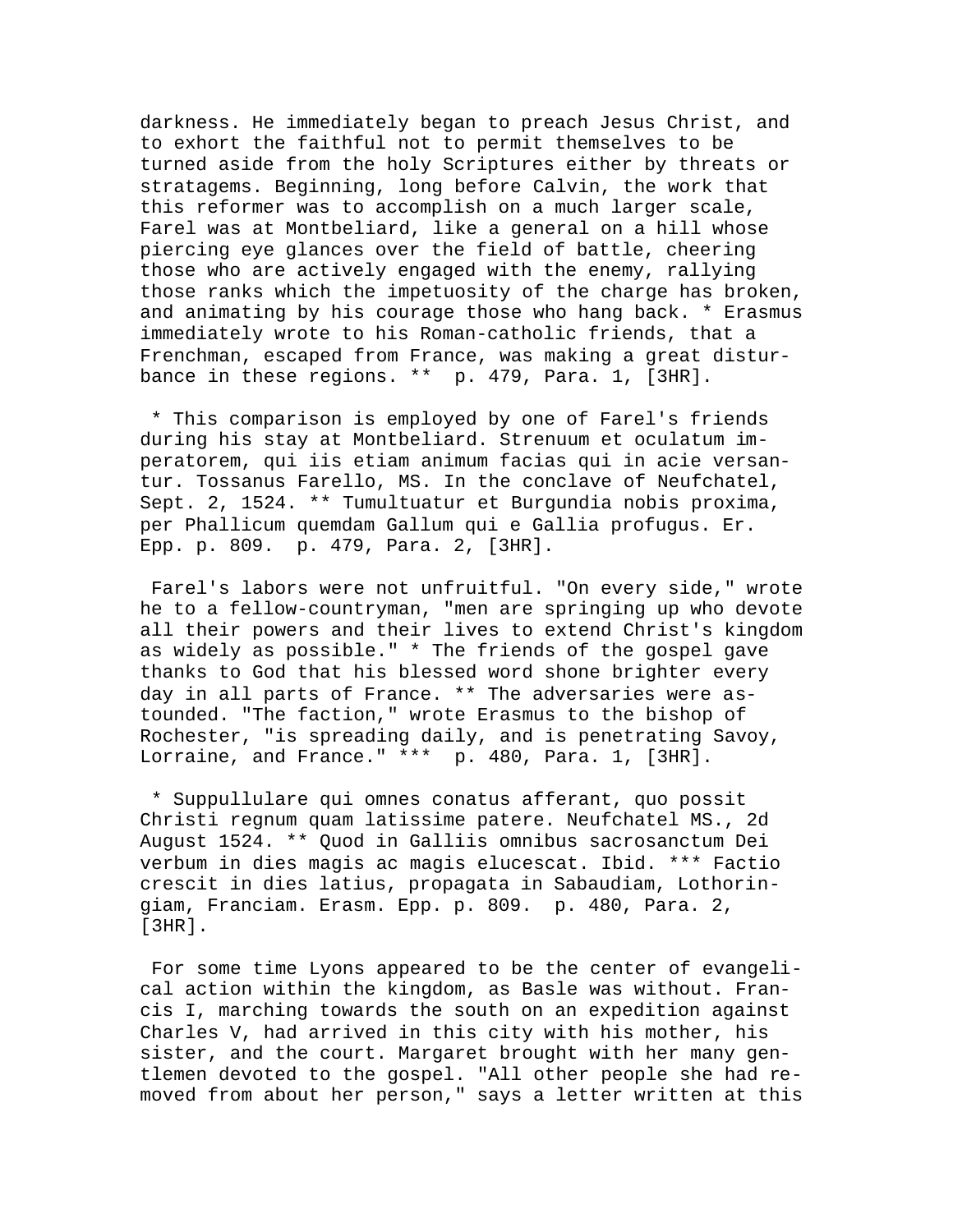time. \* While Francis I was hurrying through Lyons an army composed of 14,000 Swiss, 6000 French, and 1500 lances of the nobility, to repel the invasion of the imperialists into Provence -- while this great city re-echoed with the noise of arms, the tramp of horses, and the sound of the trumpet, the friends of the gospel were marching to more peaceful conquests. They desired to attempt in Lyons what they had been unable to do in Paris. Perhaps, at a distance from the Sorbonne and from the parliament, the word of God might have freer course? Perhaps the second city in the kingdom was destined to become the first for the gospel. Was it not there that about four centuries previously the excellent Peter Waldo had begun to proclaim the divine word? Even then he had shaken all France. And now that God had prepared everything for the emancipation of his church, might there not be hopes of more extended and more decisive success? Thus the people of Lyons, who were not generally, indeed, "poor men," as in the twelfth century, were beginning more courageously to handle "the sword of the Spirit, which is the word of God." p. 480, Para. 3, [3HR].

 \* De Sebville to Coct, Dec. 28, 1524. Neufchatel MS. p. 480, Para. 4, [3HR].

 Among those who surrounded Margaret was her almoner, Michael d'arande. The duchess caused the gospel to be publicly preached at Lyons; and Master Michael proclaimed the word of God with courage and purity before a great number of hearers, attracted partly by the charm that attends the glad tidings wherever they are published, and partly also by the favor in which the preaching and the preacher were held by the king's beloved sister. \* p. 481, Para. 1, [3HR].

 \* Elle a ung docteur de Paris appele maltre Michel, Eleymosinarius, lequel ne preche devant elle que purement Pevangile. Neufchatel MS. p. 481, Para. 2, [3HR].

 Anthony Papillon, a man of highly cultivated mind, an elegant Latin scholar, a friend of Erasmus, "the first in France for knowledge of the gospel," \* accompanied the princess also. At Margaret's request he had translated Luther's work on monastic vows, "in consequence of which he had much ado with those Parisian vermin," says Sebville; \*\* but Margaret had protected him against the attacks of the Sorbonne, and procured him the appointment of headmaster of requests to the dauphin, with a seat in the Great Council.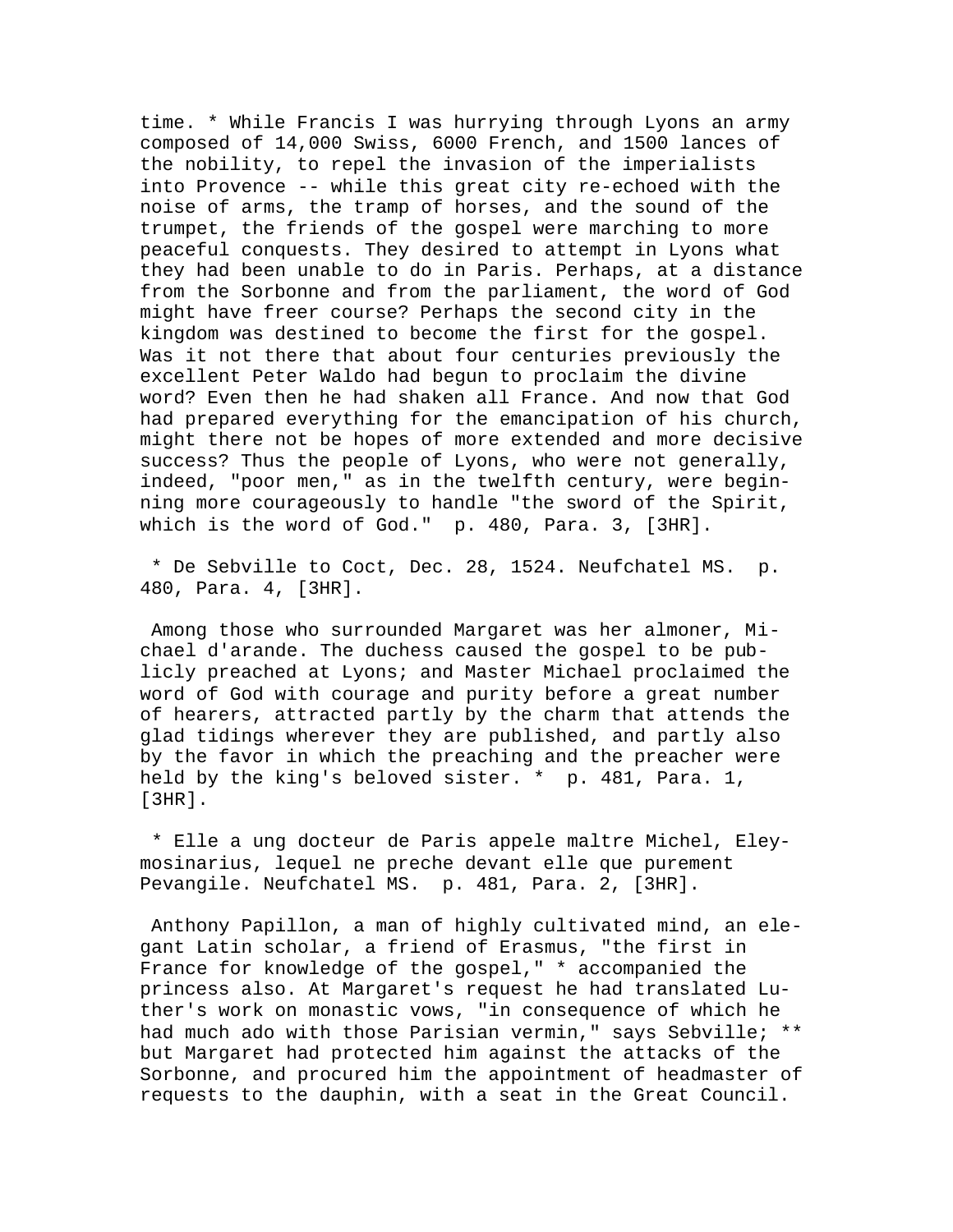\*\*\* He was not less useful to the gospel by his devotedness than by his prudence. A merchant, named Vaugris, and especially a gentleman named Anthony du Blet, a friend of Farel's, took the lead in the Reformation at Lyons. The latter person, a man of great activity, served as a bond of union between the Christians scattered throughout those countries, and placed them in communication with Basle. While the armed hosts of Francis I had merely passed through Lyons, the spiritual soldiers of Jesus Christ halted there with Margaret; and leaving the former to carry the war into Provence and the plains of Italy, they began the fight of the gospel in Lyons itself. p. 481, Para. 3, [3HR].

 \* Neufchatel MS. \*\* Ibid. \*\*\* Ibid. p. 481, Para. 4, [3HR].

 But they did not confine their efforts to the city. They looked all around them; the campaign was opened on several points at the same time; and the Christians of Lyons encouraged by their exertions and their labors all those who confessed Christ in the surrounding provinces. They did more: they went and proclaimed it in places where it was as yet unknown. The new doctrine ascended the Saone, and an evangelist passed through the narrow and irregular streets of Macon. Michael d'arande himself visited that place in 1524, and, aided by Margaret's name, obtained per mission to preach in this city, \* which was destined at a later period to be filled with blood, and become for ever memorable for its sauteries. \*\* p. 482, Para. 1, [3HR].

 \* Arandius preche a Mascon. Coct to Farel, December 1524, Ibid. \*\* After the taking of Macon in 1562, the governor, St. Pont, amused the dissolute women who were invited to his table, by taking several Huguenots from prison, and compelling them to leap (sauter) from the bridge over the Saone into the river. It is added that he did not confine his savage cruelty to the Huguenots, but would seize other persons, untainted with heresy, and put them to the same inhuman death. p. 482, Para. 2, [3HR].

 After exploring the districts of the Saone, the Christians of Lyons, ever on the watch, extended their incursions in the direction of the Alps. There was at Lyons a Dominican named Maigret, who had been compelled to quit Dauphiny, where he had boldly preached the new doctrine, and who earnestly requested that some one would go and encourage his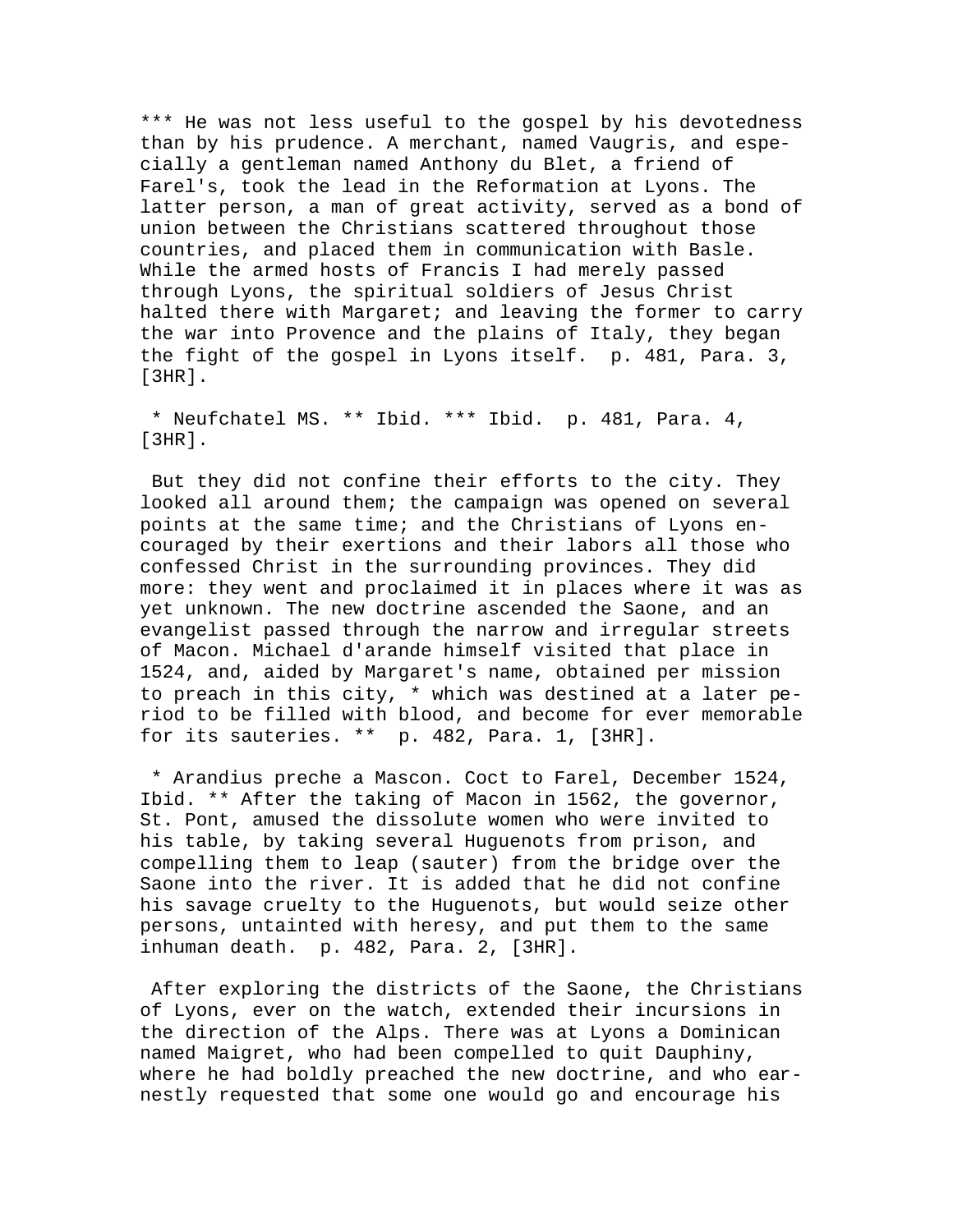brethren of Grenoble and Gap. Papillon and Du Blet repaired thither. \* A violent storm had just broken out there against Sebville and his preachings. The Dominicans had moved heaven and earth; and maddened at seeing so many evangelists escape them, as Farel, Anemond, and Maigret, they would fain have crushed those who remained within their reach. \*\* They therefore called for Sebville's arrest. \*\*\* p. 483, Para. 1, [3HR].

 \* Il y a eu deux grands personages a Grenoble. Neufchatel MS. The title of Messire, given to Du Blet in Coct's letter, indicates a person of rank. I am inclined to think that the epithet negotiator, elsewhere applied to him, refers to his activity; it is possible, however, that he may have been a great merchant of Lyons. \*\* Conjicere potes ut post Macretum et me in Sebvillam exarserint. Anemond to Farel, Sept. 7, 1524. Neufchatel MS. \*\*\* Les Thomistes ont voulu proceder contre moi par inquisition et caption de personne. Letter from Sebville. Ibid. p. 483, Para. 2, [3HR].

The friends of the gospel in Grenoble were alarmed; must Sebville also be taken from them. . . . . Margaret interceded with her brother; many of the most distinguished personages at Grenoble, the king's advocate among others, open or secret friends to the gospel, exerted themselves in behalf of the evangelical grayfriar, and at length their united efforts rescued him from the fury of his adversaries. \* p. 483, Para. 3, [3HR].

 \* Si ce ne fut certains amis secrets, je estois mis entreles mains des Pharisiens. Letter from Sebville, Neufchatel MS. p. 483, Para. 4, [3HR].

 But if Sebville's life was saved, his mouth was stopped. "Remain silent," said they, "or you will be led to the scaffold." "Silence has been imposed on me," he wrote to Anemond de Coct, "under pain of death." \* These threats alarmed even those of whom the most favorable hopes had been entertained. The king's advocate and other friends of the gospel now showed nothing but coldness. \*\* Many returned to the Romish worship, pretending to adore God secretly in their hearts, and to give a spiritual signification to the outward observances of Romanism. A melancholy delusion, leading from infidelity to infidelity. There is no hypocrisy that cannot be justified in the same manner. The unbeliever, by means of his systems of myths and alle-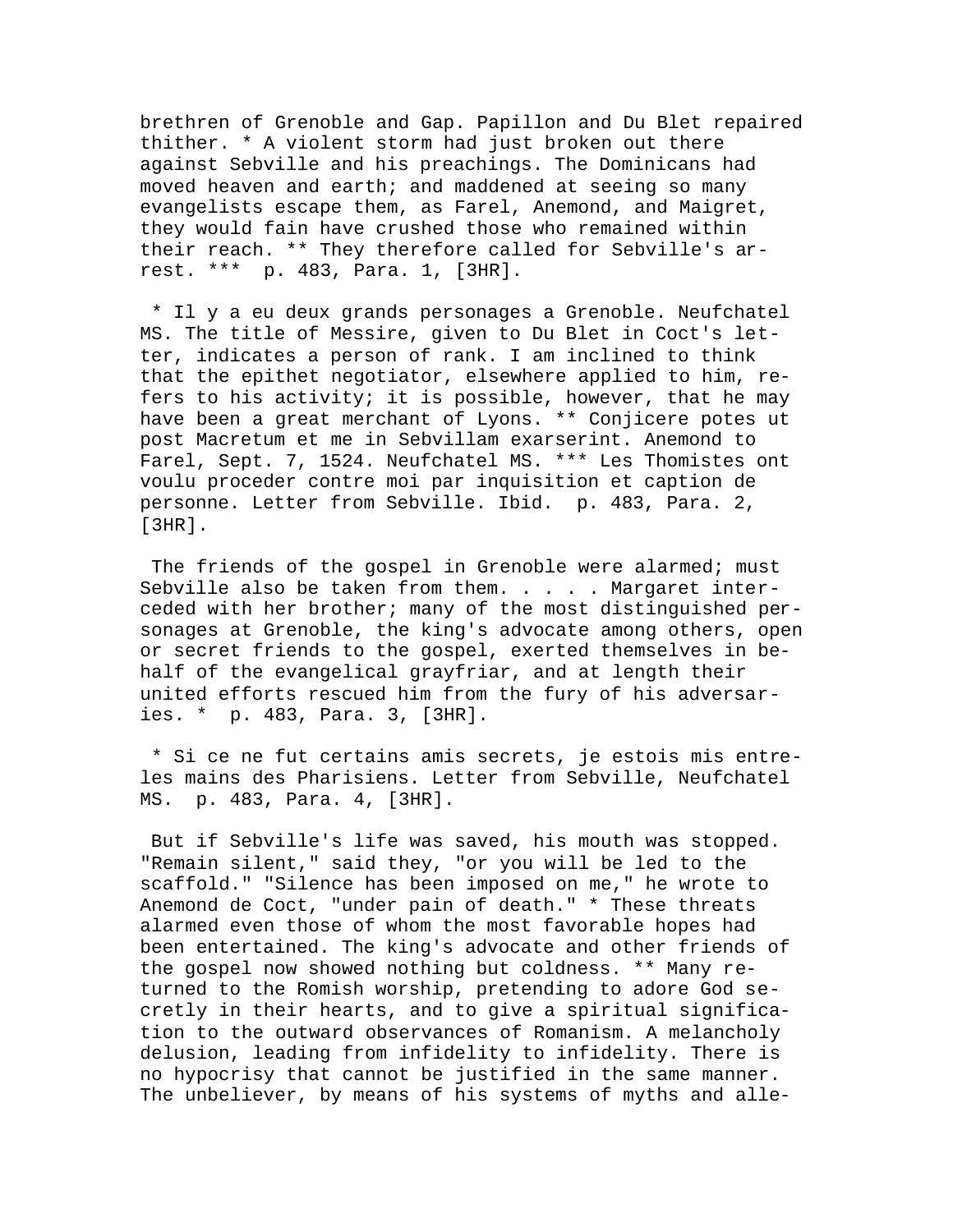gories, will preach Christ from the Christian pulpit; and a philosopher will be able, by a little ingenuity, to find in an abominable superstition among the pagans, the type of a pure and elevated idea. In religion the first thing is truth. Some of the Grenoble Christians, among whom were Amadeus Galbert, and a cousin of Anemond's, still clung fast to their faith. \*\*\* These pious men would meet secretly with Sebville at each other's houses, and talk together about the gospel. They repaired to some secluded spot; they visited some brother by night; or met in secret to pray to Christ, as thieves lurking for a guilty purpose. Often would a false alarm disturb the humble assembly. The adversaries consented to wink at these secret conventicles; but they had sworn that the stake should be the lot of any one who ventured to speak of the word of God in public. \*\*\*\* p. 483, Para. 5, [3HR].

 \* Ibid. \*\* Non solum tepidi sed frigidi. Neufchatel MS. \*\*\* Tuo cognato, Amedeo Galberto exceptis. Ibid. \*\*\*\* Mais de en parler publiquement, il n'y pend que le feu. Neufchatel MS. p. 483, Para. 6, [3HR].

 Such was the state of affairs when Du Blet and Papillon arrived at Grenoble. Finding that Sebville had been silenced, they exhorted him to go and preach the gospel at Lyons. The Lent of the following year would present a favorable opportunity for proclaiming the gospel to a numerous crowd. Michael d'arande, Maigret, and Sebville, proposed to fight at the head of the gospel army. Everything was thus preparing for a striking manifestation of evangelical truth in the second city of France. The rumor of this evangelical Lent extended as far as Switzerland. "Sebville is free, and will preach the Lent sermons at St. Paul's in Lyons," wrote Anemond to Farel. \* But a great disaster, which threw all France into confusion, intervened and prevented this spiritual combat. It is during peace that the conquests of the gospel are achieved. The defeat of Pavia, which took place in the month of February, disconcerted the daring project of the reformers. p. 484, Para. 1, [3HR].

 \* Le samedi des Quatre-Temps. Dec. 1524. Ibid. p. 484, Para. 2, [3HR].

 Meantime, without waiting for Sebville, Maigret had begun early in the winter to preach salvation by Jesus Christ alone, in despite of the strenuous opposition of the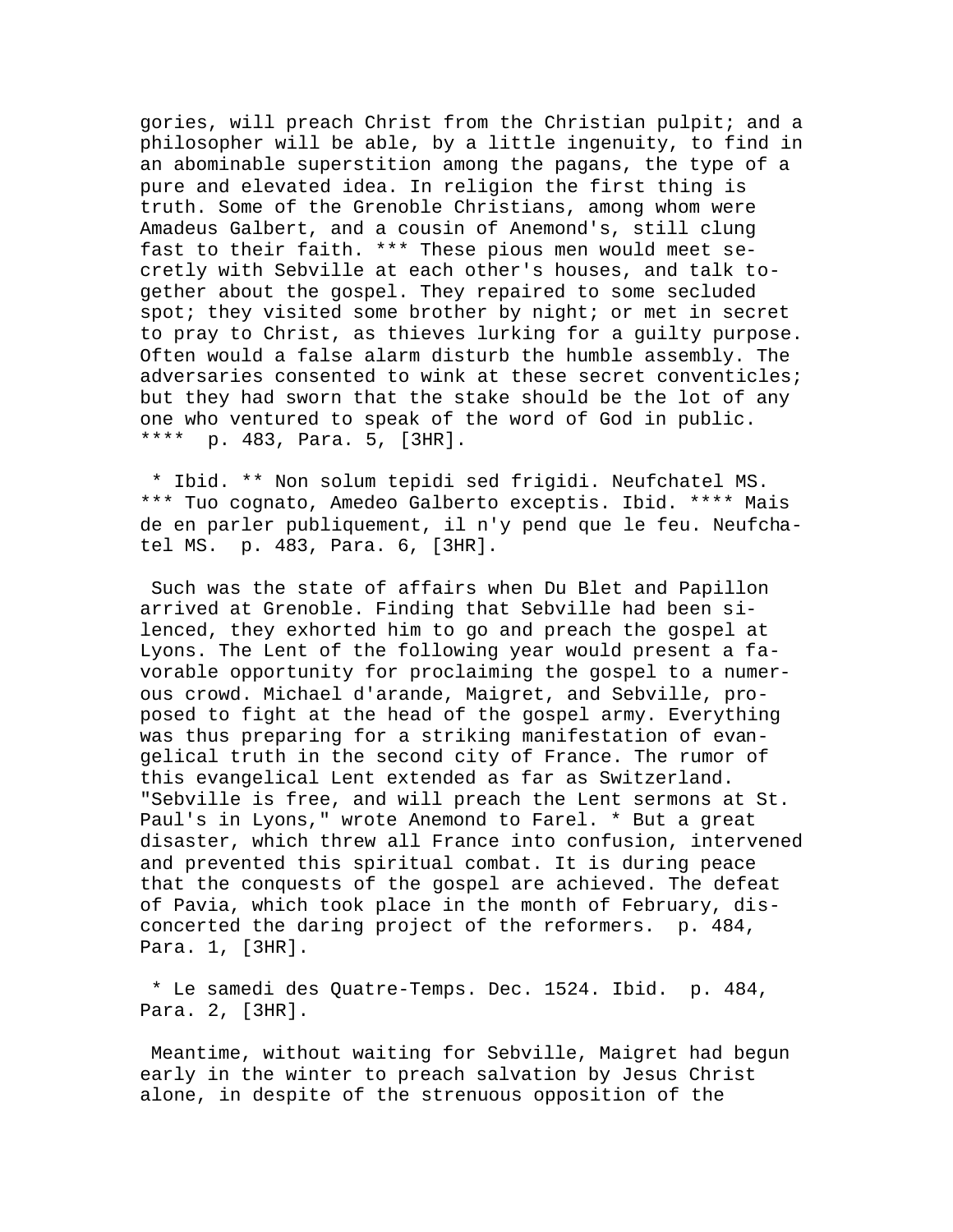priests and monks of Lyons. \* In these sermons there was not a word of the worship of the creature, of saints, of the virgin, of the power of the priesthood. The great mystery of godliness, "God manifest in the flesh," was alone proclaimed. The old heresies of the poor men of Lyons are reappearing, it was said, and in a more dangerous form than ever. But notwithstanding this opposition, Maigret continued his ministry; the faith that animated his soul found utterance in words of power: it is in the nature of truth to embolden the hearts of those who have received it. Yet Rome was destined to prevail at Lyons as at Grenoble. Maigret was arrested, notwithstanding Margaret's protection, dragged through the streets, and cast into prison. The merchant Vaugris, who then quitted the city on his road to Switzerland, spread the news everywhere on his passage. All were astonished and depressed. One thought, however, gave confidence to the friends of the Reformation: "Maigret is taken," said they, "but Madame d'alencon is there; praised be God." \*\* p. 485, Para. 1, [3HR].

 \* Pour vray Maigret a preche a Lion, maulgre les pretres et moings. Ibid. \*\* Ibid. p. 485, Para. 2, [3HR].

 It was not long before they were compelled to renounce even this hope. The Sorbonne had condemned several of this faithful minister's propositions. \* Margaret, whose position became daily more difficult, found the boldness of the partisans of the Reformation and the hatred of the powerful increasing side by side. Francis I began to grow impatient at the zeal of these evangelists: he looked upon them as mere fanatics whom it was good policy to repress. Margaret, thus fluctuating between desire to serve her brethren and her inability to protect them, sent them word to avoid running into fresh dangers, as she could no longer intercede with the king in their favor. The friends of the gospel believed that this determination was not irrevocable. "God has given her grace," said they, "to say and write only what is necessary to poor souls." \*\* But if this human support is taken away, Christ still remains. It is well that the soul should be stripped of all other protection, that it may rely upon God alone. p. 485, Para. 3, [3HR].

 \* Histoire de Francois I. Par Gaillard, 4. 233. \*\* Peter Toussaint to Farel, Basle, Dec. 17, 1524. Neufchatel MS. p. 485, Para. 4, [3HR].

CHAPTER 12 --- The French at Basle -- Encouragement of the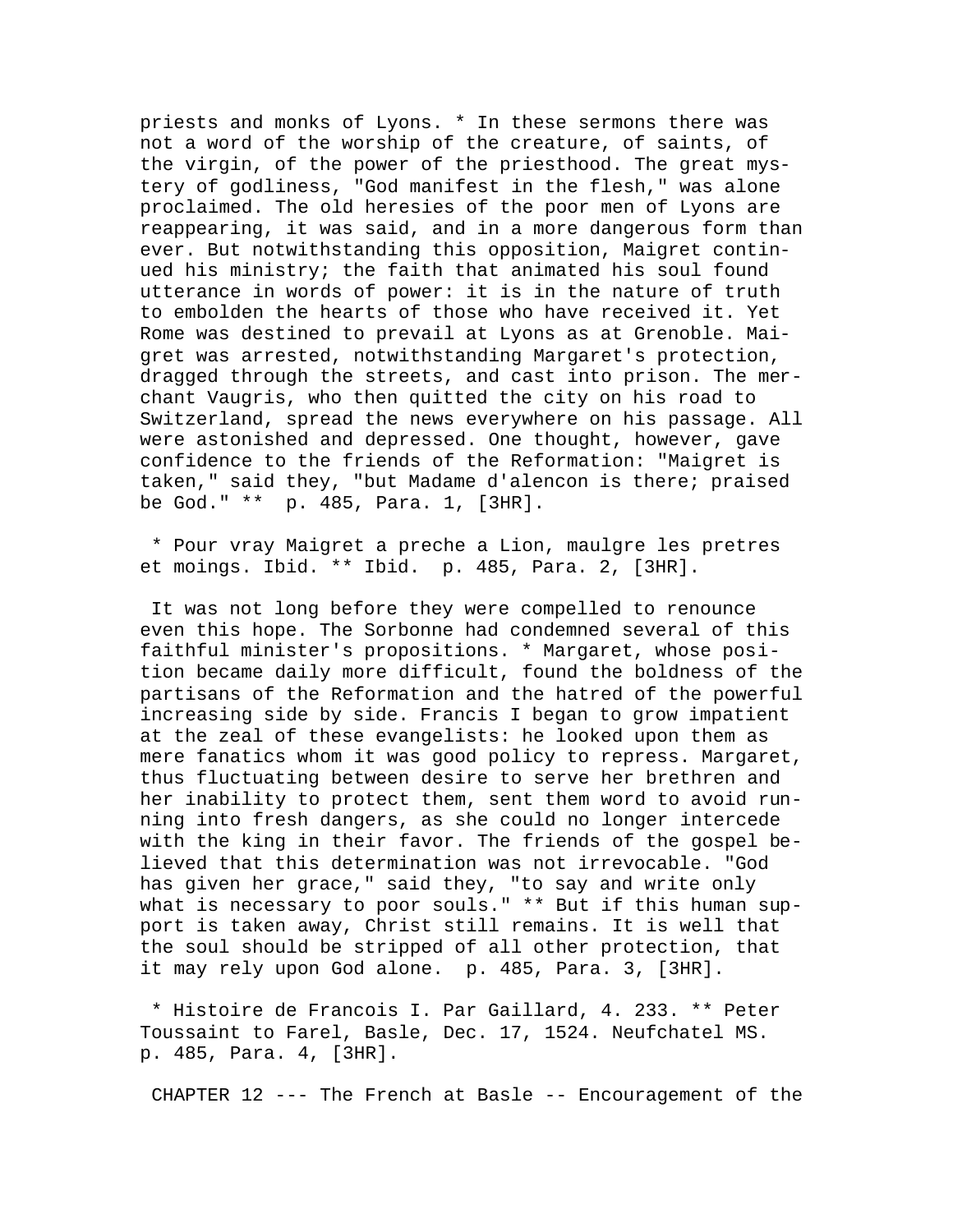Swiss -- Fears of discord -- Translating and printing at Basle -- Bibles and tracts disseminated in France. p. 487, Para. 1, [3HR].

 The exertions of the friends of the gospel in France were paralyzed. The men in power were beginning to show their hostility to Christianity; Margaret was growing alarmed; terrible news would soon be coming across the Alps and plunging the nation into mourning, filling it with one thought only -- of saving the king, of saving France. But if the Christians of Lyons were checked in their labors, were there not soldiers at Basle who had escaped from the battle and who were ready to begin the fight again. The exiles from France have never forgotten her. Driven from their country for nearly three centuries by the fanaticism of Rome, their latest descendants have been seen carrying to the cities and fields of their ancestors those treasures of which the pope still deprives them. \* At the very moment when the soldiers of Christ in France were mournfully laying down their arms, the refugees at Basle were preparing for the combat. As they saw the monarchy of St. Louis and of Charlemagne falling from the hands of Francis I, shall they not feel urged to lay hold of a kingdom which cannot be moved. Hebrews 12. 28. p. 487, Para. 2, [3HR].

 \* The General Committee of the Evangelical Society of Geneva, which sends a hundred missionaries and colporteurs into France, is composed almost entirely of the descendants of French refugees. p. 487, Para. 3, [3HR].

 Farel, Anemond, Esch, Toussaint, and their friends formed an evangelical society in Switzerland with the view of rescuing their country from its spiritual darkness. Intelligence reached them from every quarter, that there was an increasing thirst for God's word in France; \* it was desirable to take advantage of this, and to water and sow while it was yet seedtime. OECOLAMPADIUS, Zwingle, and Oswald Myconius, were continually exhorting them to do this, giving the right hand of fellowship, and communicating to them a portion of their own faith. In January 1525, the Swiss schoolmaster wrote to the French chevalier: "Banished as you are from your country by the tyranny of antichrist, even your presence among us proves that you have acted boldly in the cause of the gospel. The tyranny of Christian bishops will at length induce the people to look upon them as deceivers. Stand firm; the time is not far distant when we shall enter the haven of repose, whether we be struck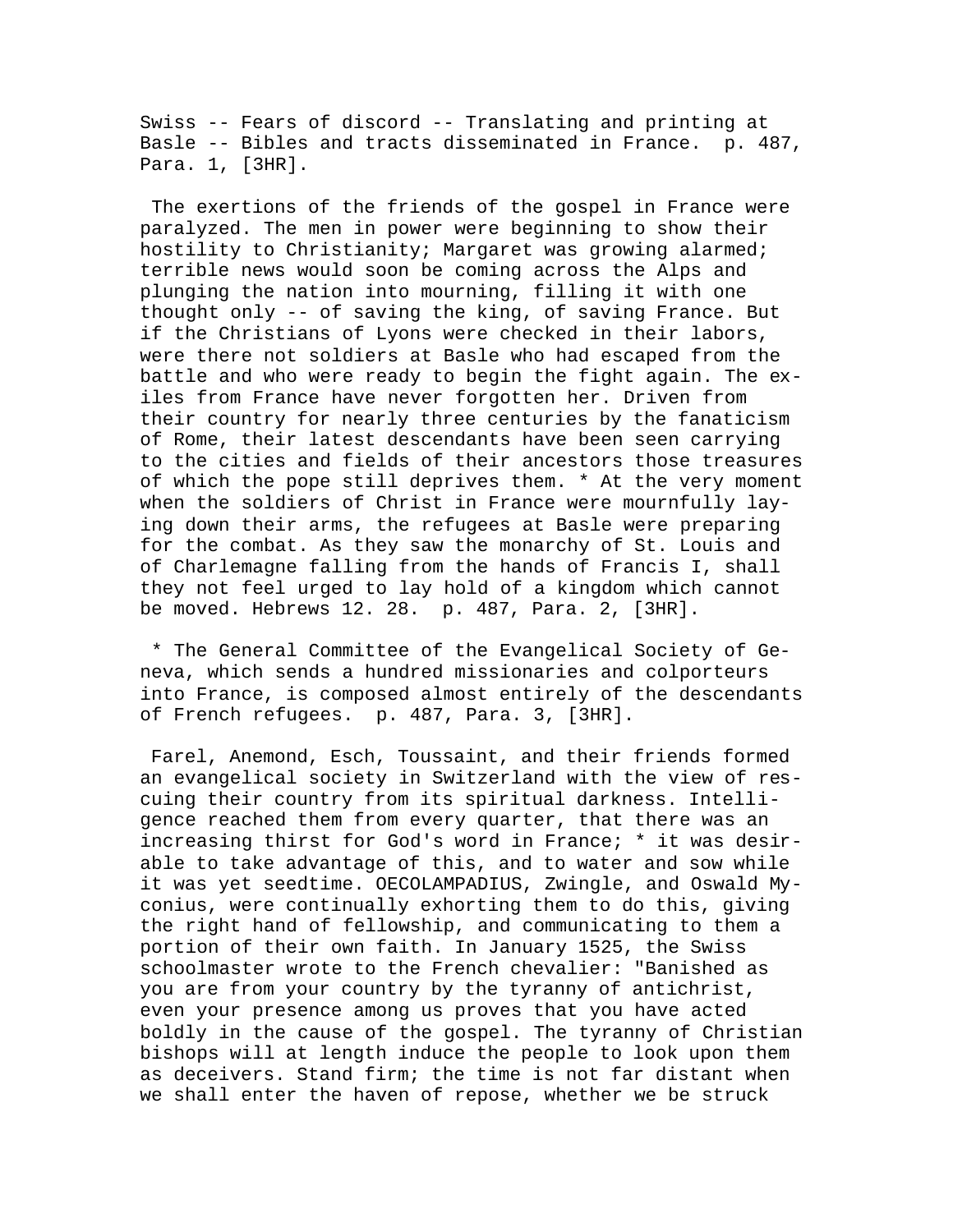down by our tyrants, or they themselves be struck down; \*\* all then will be well for us, provided we have been faithful to Christ Jesus." p. 487, Para. 4, [3HR].

 \* Gallis verborum Dei sitientibus. Coct to Farel, Sept. 2, 1524. Neufchatel MS. \*\* Non longe abest enim, quo in portum tranquillum perveniamus, etc. Osw. Myc. To Coct. Ibid. p. 487, Para. 5, [3HR].

 These encouragements were of great value to the French refugees; but a blow inflicted by these very Christians of Switzerland and Germany, who sought to cheer them, cruelly wrung their hearts. Recently escaped from the scaffold or the burning pile, they saw with dismay the evangelical Christians on the other side of the Rhine disturbing the repose they enjoyed by their lamentable differences. The discussions on the Lord's supper had begun. Deeply moved and agitated, feeling strongly the necessity of brotherly unity, the French would have made every sacrifice to conciliate these divided sentiments. This became their leading idea. At the epoch of the Reformation, none had greater need than they of Christian unity; of this Calvin was afterwards a proof. "Would to God that I might purchase peace, concord, and union in Jesus Christ at the cost of my life, which in truth is of little worth," \* said Peter Toussaint. The French, whose discernment was correct and prompt, saw immediately that these rising dissensions would check the work of the Reformation. "All things would go on more prosperously than many persons imagine, if we were but agreed among ourselves. Numbers would gladly come to the light; but when they see these divisions among the learned, they stand hesitating and confused." \*\* p. 488, Para. 1, [3HR].

 \* Ibid. Dec. 21, 1525. \*\* Neufchatel MS. Dec. 21, 1525. p. 488, Para. 2, [3HR].

 The French were the first to suggest conciliatory advances. "Why," wrote they from Strasburg, "is not Bucer or some other learned man sent to Luther? The longer we wait the greater will these dissensions become." Their fears grew stronger every day. \* At length, finding all their exertions of no avail, these Christians mournfully turned their eyes away from Germany, and fixed them solely upon France. p. 489, Para. 1, [3HR].

\* Multis jam christianis Gallis dolet, quod a Zwinglii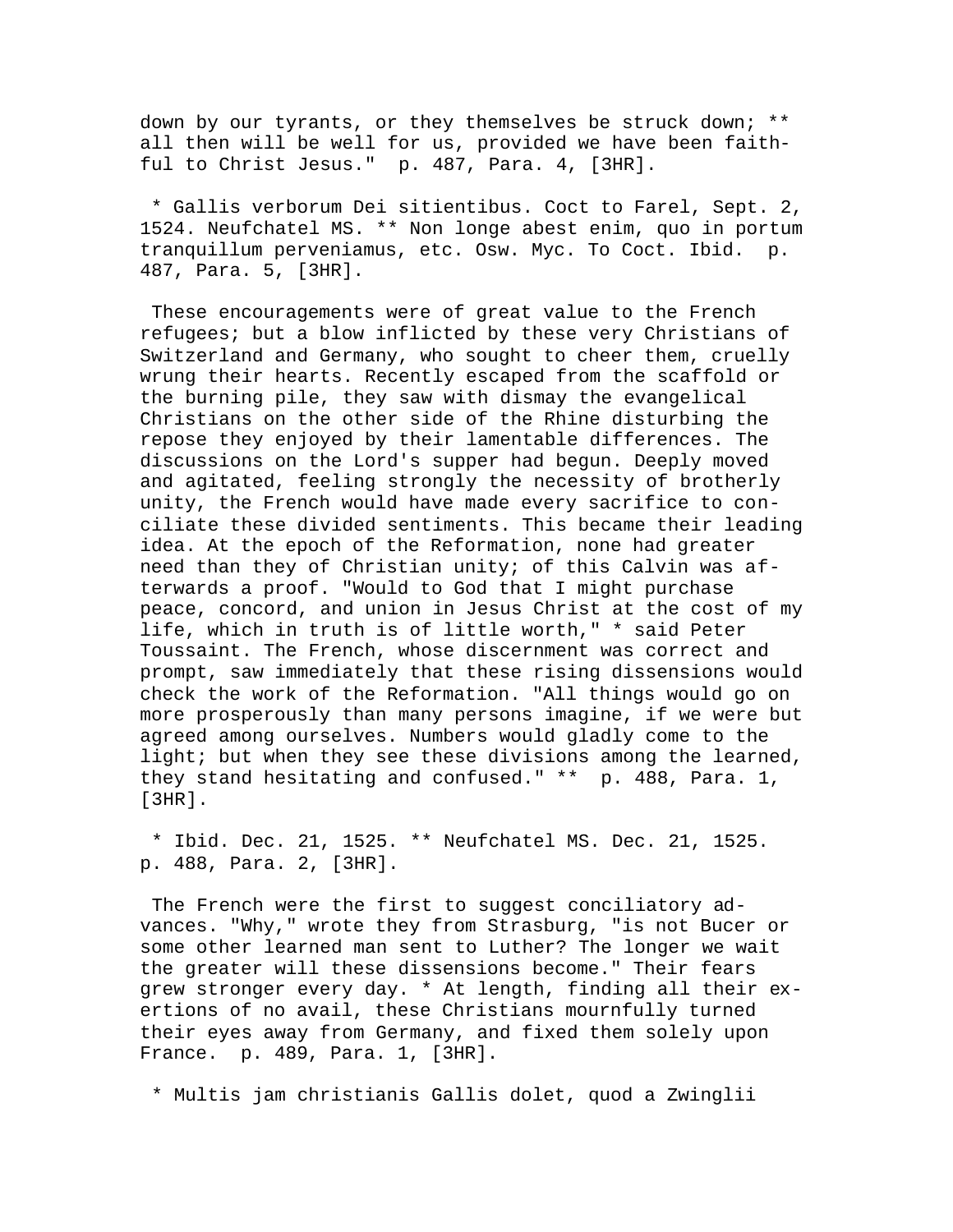aliorumque de Eucharistia sententia dissentiat Lutherus. Toussaint to Farel, July 14, 1525. p. 489, Para. 2, [3HR].

 France, the conversion of France, thenceforth exclusively occupied the hearts of these generous men whom history, that has inscribed on her pages the names of so many individuals vainly puffed up with their own glory, has for three centuries passed over in silence. Thrown on a foreign land, they fell on their knees, and daily, in silence and obscurity, invoked God in behalf of the country of their forefathers. \* Prayer was the power by which the gospel spread through the kingdom, and the great instrument by which the conquests of the Reformation were gained. p. 489, Para. 3, [3HR].

 \* Quam sollicite quotidianis precibus commendem. Tous saint to Farel, Sept. 2, 1524, Neufchatel MS. p. 489, Para. 4, [3HR].

 But these Frenchmen were not merely men of prayer: never has the evangelical army contained combatants more ready to sacrifice their lives in the day of battle. They felt the importance of scattering the holy Scriptures and pious books in their country, still overshadowed with the gloom of superstition. A spirit of inquiry was breathing over the whole kingdom: it seemed necessary on all sides to spread the sails to the wind. Anemond, ever prompt in action, and Michael Bentin, a refugee like himself, resolved to unite their zeal, their talents, their resources, and their labors. Bentin wished to establish a printing press at Basle, and the chevalier, to profit by the little German he knew, to translate the best works of the Reformers into French. "Oh," said they, rejoicing in their plans, "would to God that France were filled with evangelical volumes, so that everywhere, in the cottages of the poor, in the palaces of the nobles, in cloisters and presbyteries, nay, in the inmost sanctuary of the heart, a powerful testimony might be borne to the grace of Jesus Christ." \* p. 489, Para. 5, [3HR].

 \* Opto enim Gallium evangelecus valuenibus abundare cocto Farel Neufchatel. MS. p. 489, Para. 6, [3HR].

 Funds were necessary for such an undertaking, and the refugees had nothing. Vaugris was then at Basle; on his departure Anemond gave him a letter for the brethren of Lyons, many of whom abounded in the riches of this world, and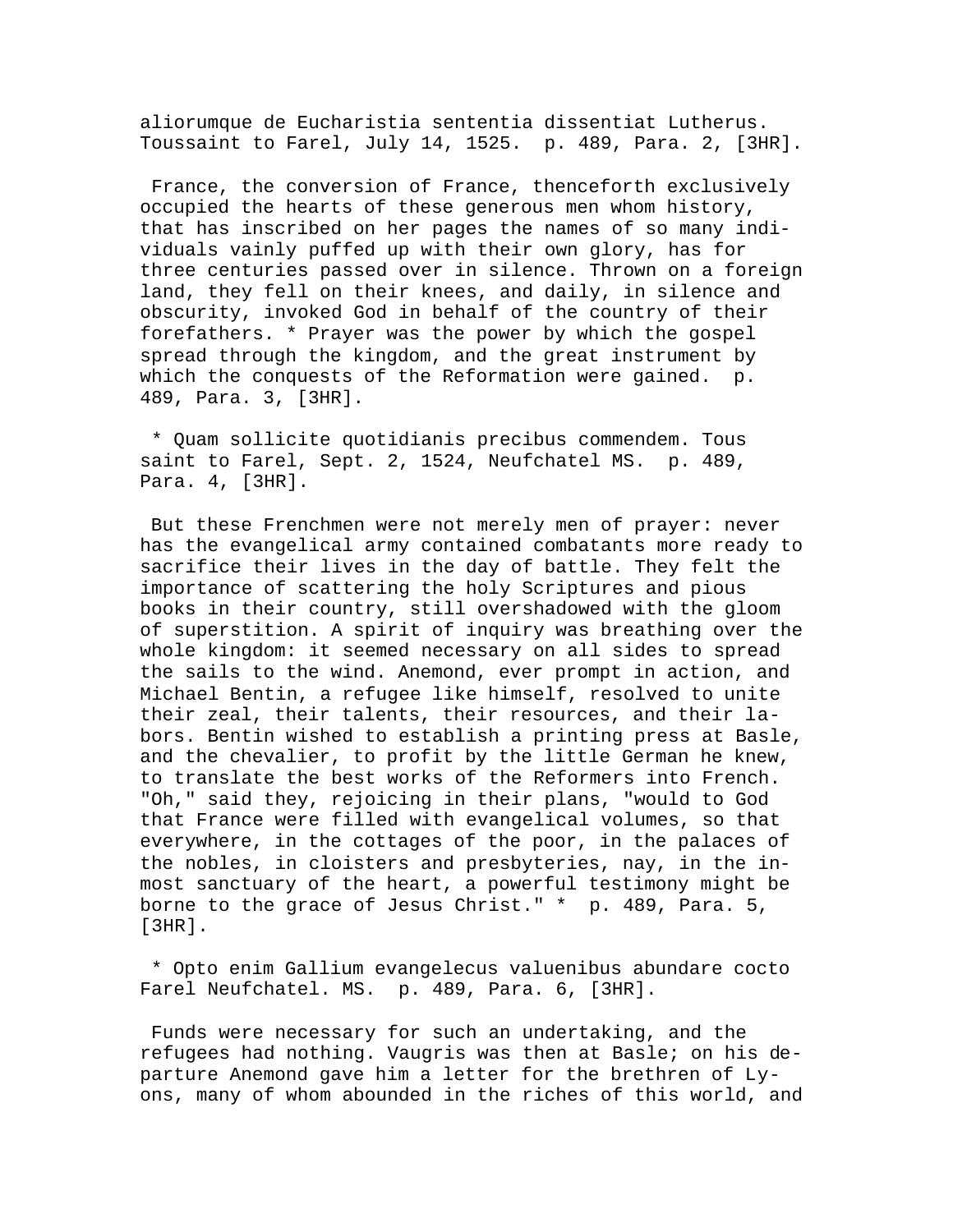who, although oppressed, were faithful to the gospel; he requested them to send him some assistance; \* but that did not suffice; the French wished to establish several presses at Basle, that should be worked night and day, so as to inundate France with the word of God. \*\* At Meaux, at Metz, and in other places, were men rich and powerful enough to support this enterprise. No one could address Frenchmen with so much authority as Farel himself, and it was to him that Anemond applied. \*\*\* p. 490, Para. 1, [3HR].

 \* Ut pecuniae aliquid ad me mittant. Ibid. \*\* Ut praela multa erigere possimus. Ibid. \*\*\* An censes inveniri posse Lugdunae, Meldae, aut alibi in Galliis qui nos ad haec juvare velint. Ibid. p. 490, Para. 2, [3HR].

 It does not appear that the chevalier's project was realized, but the work was done by others. The presses of Basle were constantly occupied in printing French works; they were forwarded to Farel, and by him introduced into France with unceasing activity. One of the first writings sent by this Religious Tract Society was Luther's Explanation of the Lord's Prayer. "We are retailing the Pater at four deniers of Basle each," wrote Vaugris to Farel, "but we sell them wholesale at the rate of two florins the two hundred, which comes to something less." \* p. 490, Para. 3, [3HR].

 \* Vaugris to Farel, Basle, Aug. 29, 1524. Neufchatel MS. The value of the florin is about 1s. 9d. sterling. p. 490, Para. 4, [3HR].

 Anemond sent to Farel from Basle all the useful books that appeared or that arrived from Germany; at one time a work on the appointment of gospel ministers, at another a treatise on the education of children. \* Farel examined these works; he composed, translated or got others to translate them into French, and seemed at one and the same time entirely devoted to active exertions and to the labors of the study. Anemond urged on and superintended the printing; and these epistles, prayers, books, and broadsheets, were the means of the regeneration of the age. While profligacy descended from the throne, and darkness from the steps of the alter, these unnoticed writings alone diffused throughout the nation beams of light and seeds of holiness. p. 490, Para. 5, [3HR].

 \* Mitto tibi librum de instituendis ministris ecclesiae cum libro de instituendis pueris. Coct to Farel, September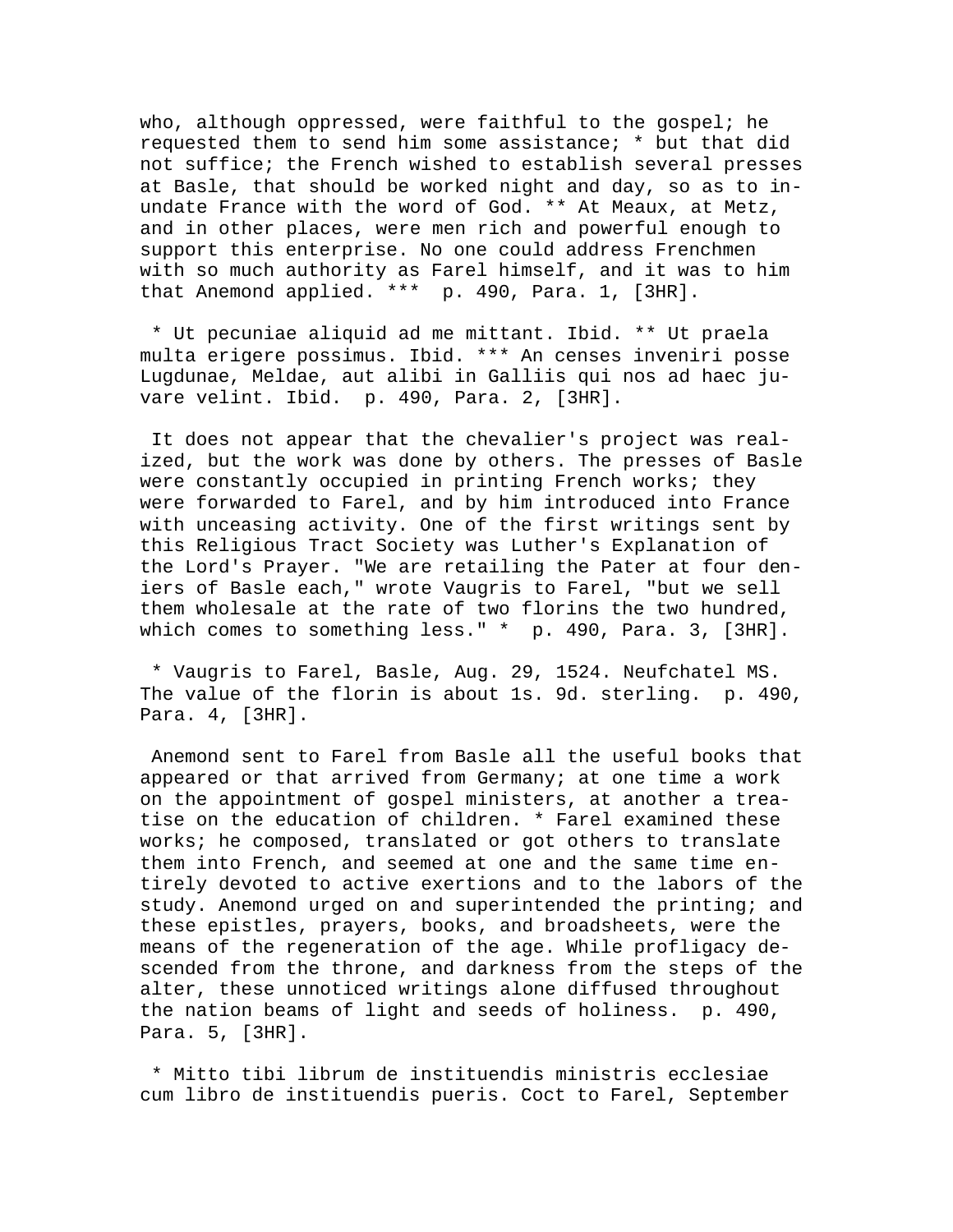2, 1524. Neufchatel MS. p. 490, Para. 6, [3HR].

 But it was especially God's word that the evangelical merchant of Lyons was calling for in the name of his fellowcountrymen. These people of the sixteenth century, so hungering for intellectual food, were to receive in their own tongue those ancient monuments of the first ages of the world, in which the new breath of primitive humanity respires, and those holy oracles of the gospel times in which shines forth the fullness of the revelation of Christ. Vaugris wrote to Farel: "I beseech you, if possible, to have the New Testament translated by some person who can do it efficiently: it would be a great blessing for France, Burgundy, and Savoy. And if you want proper type, I will have some brought from Paris or Lyons; but if there be any good types at Basle, it will be all the better." p. 491, Para. 1, [3HR].

 Lefevre had already published at Meaux, but in detached portions, the books of the New Testament in French. Vaugris wished for some one to revise it thoroughly, and to superintend a complete edition. Lefevre undertook to do so, and he published it, as we have already seen, on the 12th of October 1524. An uncle of Vaugris, named Conrard, also a refugee at Basle, immediately procured a copy. The Chevalier Coct happening to be at a friend's house on the 18th of November, there saw the book, and was filled with joy. "Lose no time in reprinting it," said he, "for I doubt not a great number will be called for." \* p. 491, Para. 2, [3HR].

\* Neufchatel MS. p. 491, Para. 3, [3HR].

 Thus was the word of God offered to France in opposition to the traditions of the church, which Rome still continues to present to her. "How can we distinguish what is of man in your traditions, and what is of God," said the reformers, "except by the Scriptures of God? The maxims of the fathers, the decretals of the pontiffs, cannot be the rule of our faith. They show us what was the opinion of these old doctors; but the word alone teaches us what is the judgment of God. We must submit everything to the rule of Scripture." p. 492, Para. 1, [3HR].

 Such were the principal means by which these writings were circulated. Farel and his friends consigned the books to certain pedlars or colporteurs, simple and pious men, who,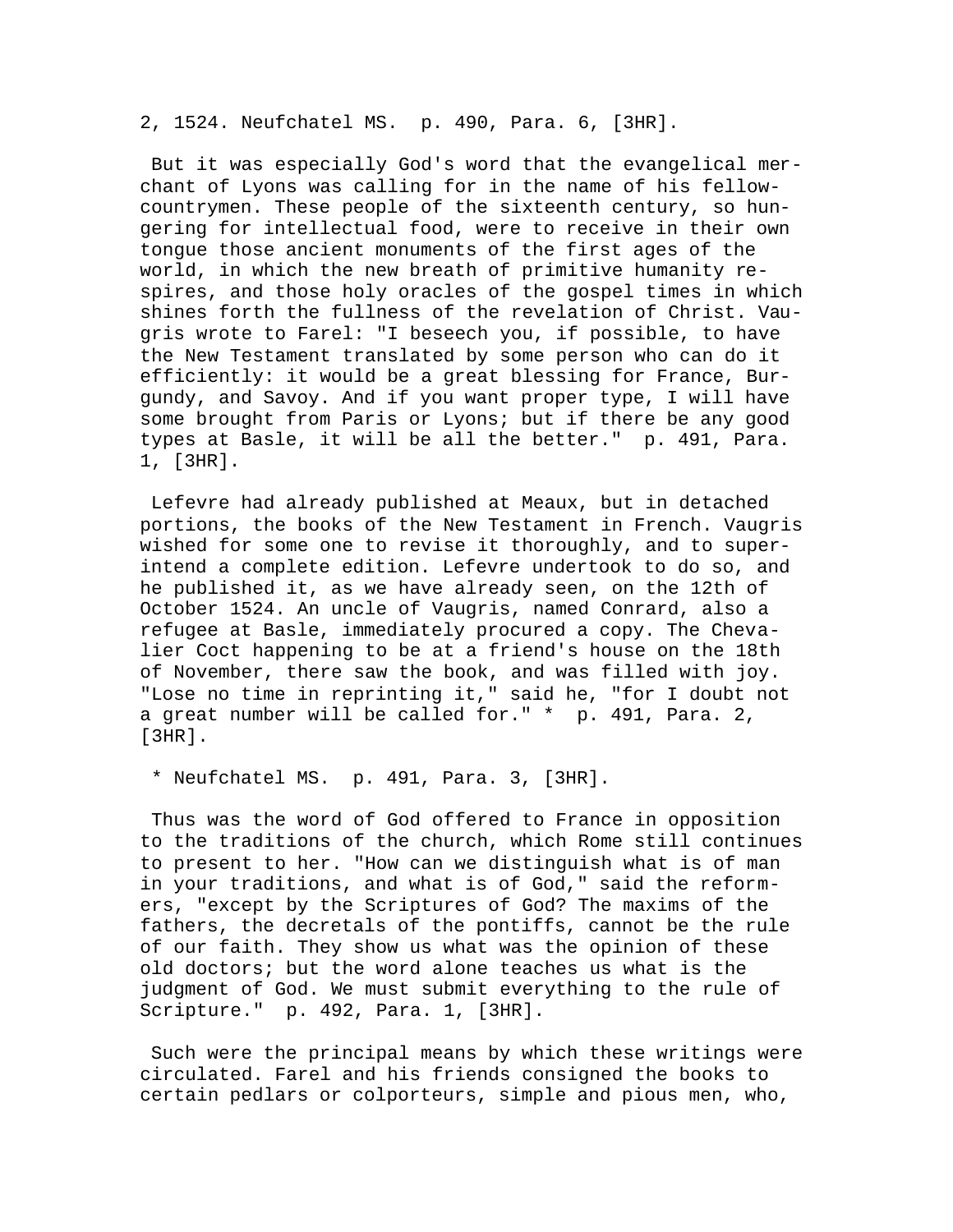laden with their precious burden, passed from town to town, from village to village, and from house to house, in Franche Comte, Lorraine, Burgundy, and the adjoining provinces, knocking at every door. They procured the books at a low rate, "that they might be the more eager to sell them." \* Thus as early as 1524 there existed in Basle a Bible society, a tract society, and an association of colporteurs, for the benefit of France. It is a mistake to conceive that these efforts date only from our own age; they go back in essentials not only to the times of the Reformation, but still farther to the primitive ages of the church. p. 492, Para. 2, [3HR].

 \* Vaugris to Farel. Neufchatel MS. p. 492, Para. 3, [3HR].

 CHAPTER 13 --- Progress at Montbellard -- Resistance and commotion -- Toussaint leaves OECOLAMPADIUS -- The image of St. Anthony -- Death of Anemond -- Strasburg -- Lambert's letter to Francis I -- Successive defeats. p. 493, Para. 1, [3HR].

 The attention which Farel bestowed on France did not divert his attention from the place where he was residing. Arriving at Montbeliard about the end of July 1524, he had hardly sown the seed, before the first fruits of the harvest, to use the words of OECOLAMPADIUS, began to appear. Farel wrote to his friend with great exultation. "It is an easy thing," replied the doctor of Basle, "to instil a few dogmas into the ears of our auditors; but to change their hearts is in the power of God alone." \* p. 493, Para. 2, [3HR].

 \* Animum autem immutare, divinum opus est. OECOL. Epp. p. 200. p. 493, Para. 3, [3HR].

 The Chevalier de Coct, delighted with this intelligence, ran with his usual vivacity to Peter Toussaint. "I shall set off to-morrow to visit Farel," said he hastily. Toussaint, more calm, was writing to the evangelist of Montbeliard: "Be careful," said he to Farel; "you are engaged in an important cause; it must not be polluted by the counsels of men. The mighty ones promise you their favor, their support, and heaps of gold. . . . . But to put your trust in these things, is deserting Christ and walking in darkness." \* Toussaint was finishing this letter when the chevalier entered; the latter took it and departed for Montbeliard.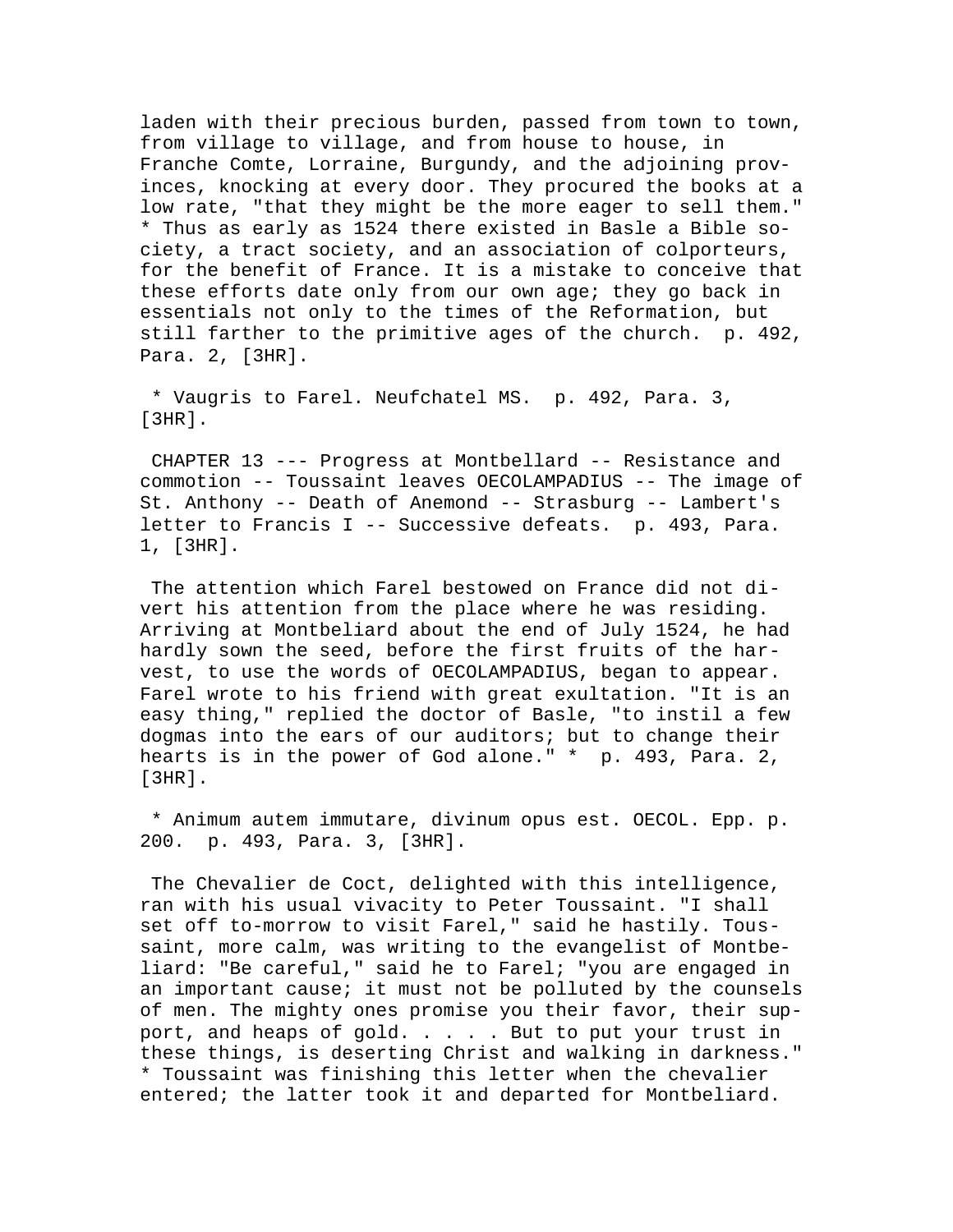p. 493, Para. 4, [3HR].

 \* A quibus si pendemus, jam a Christo defecimus. Neufchatel MS. p. 493, Para. 5, [3HR].

 He found the city in great commotion. Many of the nobles were alarmed, and said as they looked contemptuously at Farel: "What does this sorry fellow want with us? Would to God he had never come. He cannot stay here, for he will ruin us all, as well as himself." The lords who had taken refuge with the duke at Montbeliard, feared that the disturbance, which everywhere accompanied the Reformation, would attract the attention of Ferdinand and Charles V, and that they would be expelled from their last asylum. But it was the clergy in particular who resisted Farel. The superior of the Franciscans of Besancon had hastened to Montbeliard, and formed a plan of defense in conjunction with the clergy of the place. On the following Sunday, Farel had hardly begun to preach, before they interrupted him, calling him liar and heretic. In an instant the whole assembly was in an uproar. The audience rose up, and called for silence. The duke hurried to the spot, seized both Farel and the superior, and ordered the latter either to prove or to retract his charges. The Franciscan adopted the last alternative, and an official account of the whole affair was published. \* p. 493, Para. 6, [3HR].

 \* Der Christliche Handel zu Mumpelgard, verloffen mit grundlichen Wahrheit. p. 493, Para. 7, [3HR].

 This attack excited Farel all the more; he thought it was now his duty to unmask without scruple those interested priests; and drawing the sword of the word, he plied it vigorously. He was more inclined to imitate Jesus when he expelled the money-changers from the temple and overthrew their tables, than when the spirit of prophecy declared of him: He shall neither strive nor cry, neither shall any man hear his voice in the streets. OECOLAMPADIUS was affrighted. These two men were perfect types of two characters diametrically opposed to each other, and yet both worthy of admiration. "You were sent," wrote OECOLAMPADIUS to Farel, "to draw men gently to the truth, and not to drag them with violence; to spread the gospel, and not to curse them. Physicians resort to amputation only when other means have failed. Act the part of a physician, and not of an executioner. It is not enough, in my opinion, to be gentle towards the friends of the gospel; you must likewise gain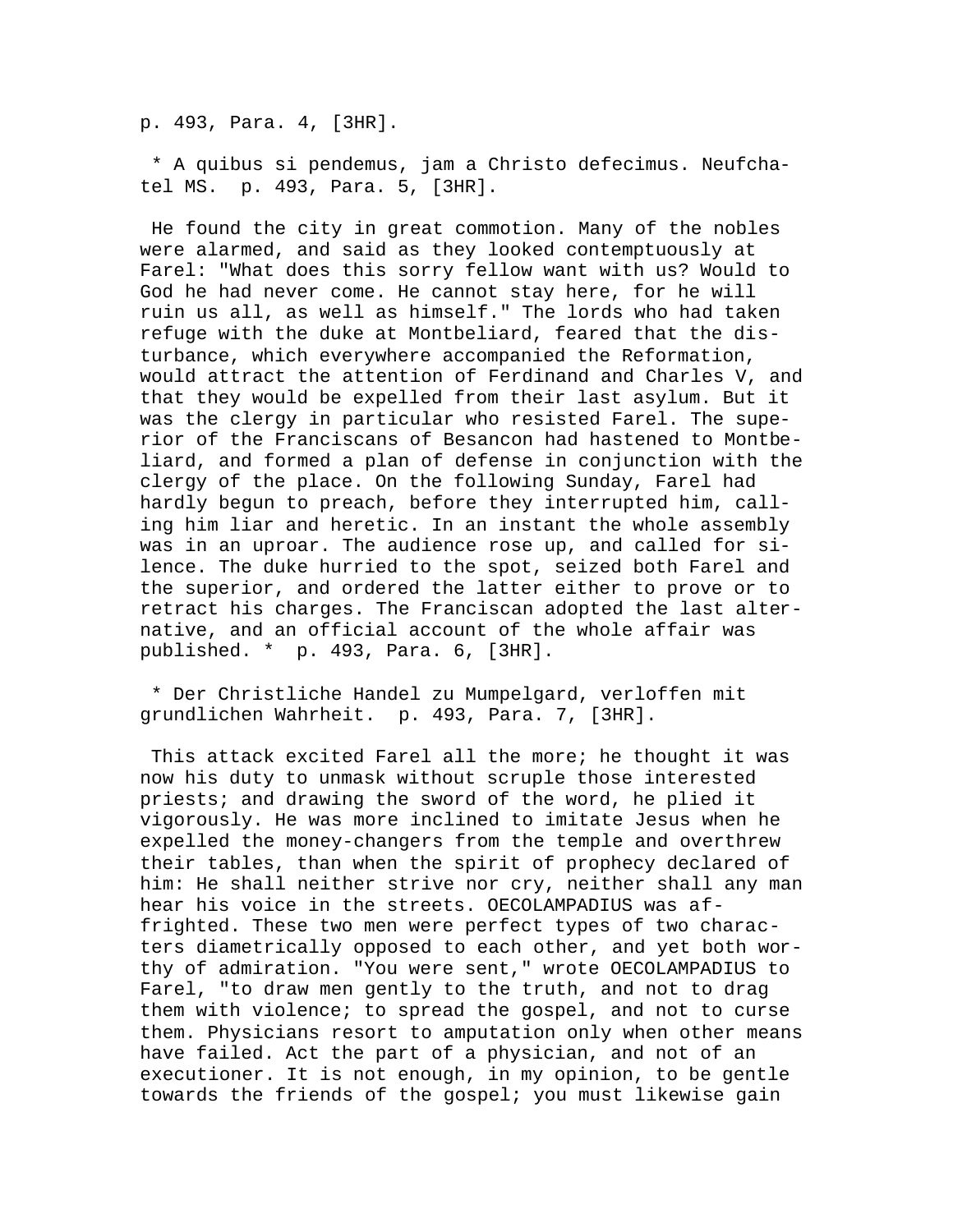over the adversaries. If the wolves are driven from the sheepfold, let the sheep at least hear the voice of the shepherd. Pour oil and wine into the wounds, and conduct yourself as an evangelist, not as a judge or a tyrant." \* p. 494, Para. 1, [3HR].

 \* Quod Evangelistam, non tyrannicum legislatorem praestes. OECOL. Epp. p. 206. p. 494, Para. 2, [3HR].

 The report of these labors spread into France and Lorraine, and the Sorbonne and the cardinal Guise were beginning to be alarmed at this meeting of refugees at Basle and Montbeliard. They would willingly have broken up a troublesome alliance; for error knows no greater triumph than when attracting some deserter to its standard. Already had Martial Mazurier and others given the papal party in France an opportunity of rejoicing over shameful defections; but if they could succeed in seducing one of these confessors of Christ, who had taken refuge on the banks of the Rhine, and who had suffered so much for the name of the Lord, how great would be the victory for the Roman hierarchy. They therefore planted their batteries, and the youngest of these refugees was the object of their attack. p. 495, Para. 1, [3HR].

 The dean, the cardinal of Lorraine, and all those who joined the crowded meetings held in this prelate's mansion, deplored the sad fate of Peter Toussaint, who had once promised so fair. He is at Basle, said they, in the house of OECOLAMPADIUS, living with one of the leaders of this heresy. They wrote to him with fervor, and as if they would rescue him from eternal condemnation. These letters were the more painful to the young man, because he could not help recognizing in them the marks of sincere affection. \* One of his relations, probably the dean himself, urged him to remove to Paris, to Metz, or to any other place in the world, provided it were far away from these Lutherans. This relation, bearing in mind all that Toussaint owed to him, doubted not that he would immediately comply; but when he found his efforts useless, his affection changed into violent hatred. At the same time this resistance exasperated the whole family and all his friends against the young refugee. They went to his mother, who was "under the power of the monks;" \*\* the priests crowded round her, frightening and persuading her that her son had committed crimes that they could not mention without shuddering. Upon this the afflicted mother wrote a touching letter to her son,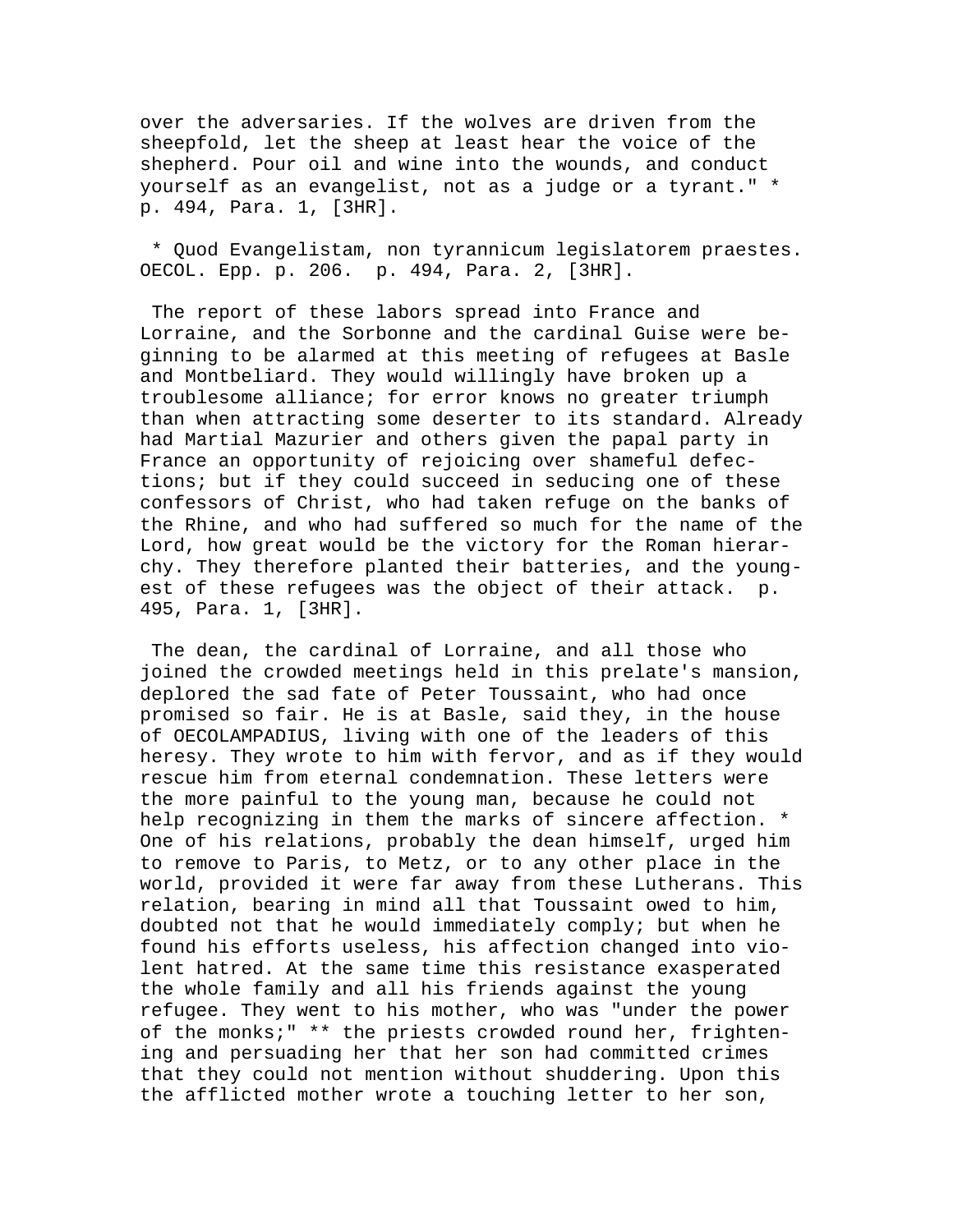"full of weeping", said he, and in which she described her misery in heart-rending language. "Oh, wretched mother," said she, "Oh, unnatural son, cursed be the breasts that suckled thee, and the knees that bare thee." \*\*\* p. 495, Para. 2, [3HR].

 \* Me in dies divexari legendis amicorum literis qui me..ab instituto remorari nituntur. Toussaint to Farel, Sept. 2, 1524, Neufchatel MS. \*\* Jam capulo proxima. Ibid. \*\*\* Literas ad me dedit plenas lacrymis quibus maledicit et uberibus quae me lactarunt, etc. Ibid. p. 495, Para. 3, [3HR].

 The unhappy Toussaint was distracted: What should he do? He could not return into France. By leaving Basle and going to Zurich or Wittemberg, beyond the reach of his family, he would only add to their sorrow. OECOLAMPADIUS advised a middle course: "Leave my house," said he. \* With a heart full of sadness, he adopted the suggestion, and went to live with an ignorant and obscure priest, \*\* one well adapted to reassure his relations. What a change for Toussaint. He never met his host save at meals, at which times they were continually discussing matters of faith; and as soon as the repast was over, Toussaint retired to his chamber, where alone, far from noise and controversy, he carefully studied the word of God. "The Lord is my witness," said he, "that in this valley of tears I have but one desire, that of seeing Christ's kingdom extended, so that all with one mouth may glorify God." \*\*\* p. 496, Para. 1, [3HR].

 \* Visum est Ecolampadio consultum....ut a se secederem. Neufchatel MS. \*\* Utor domo cujusdam sacrificuli. Ibid. \*\*\* Ut Christi regnum quam latissime pateat. Ibid. p. 496, Para. 2, [3HR].

 One circumstance occurred which consoled Toussaint. The enemies of the gospel were daily growing stronger in Metz. At his entreaty, the Chevalier d'esch departed in the month of January 1525, to encourage the evangelical Christians in this city. He traversed the forests of the Vosges, and reached the place where Leclerc had laid down his life, carrying with him several books with which Farel had provided him. \* p. 496, Para. 3, [3HR].

 \* Qu'il s'en retourne a Metz, la ou les ennemis de Dieu s'elevent journellement contre l'evangile. Toussaint to Farel, Dec. 17, 1524. Ibid. p. 496, Para. 4, [3HR].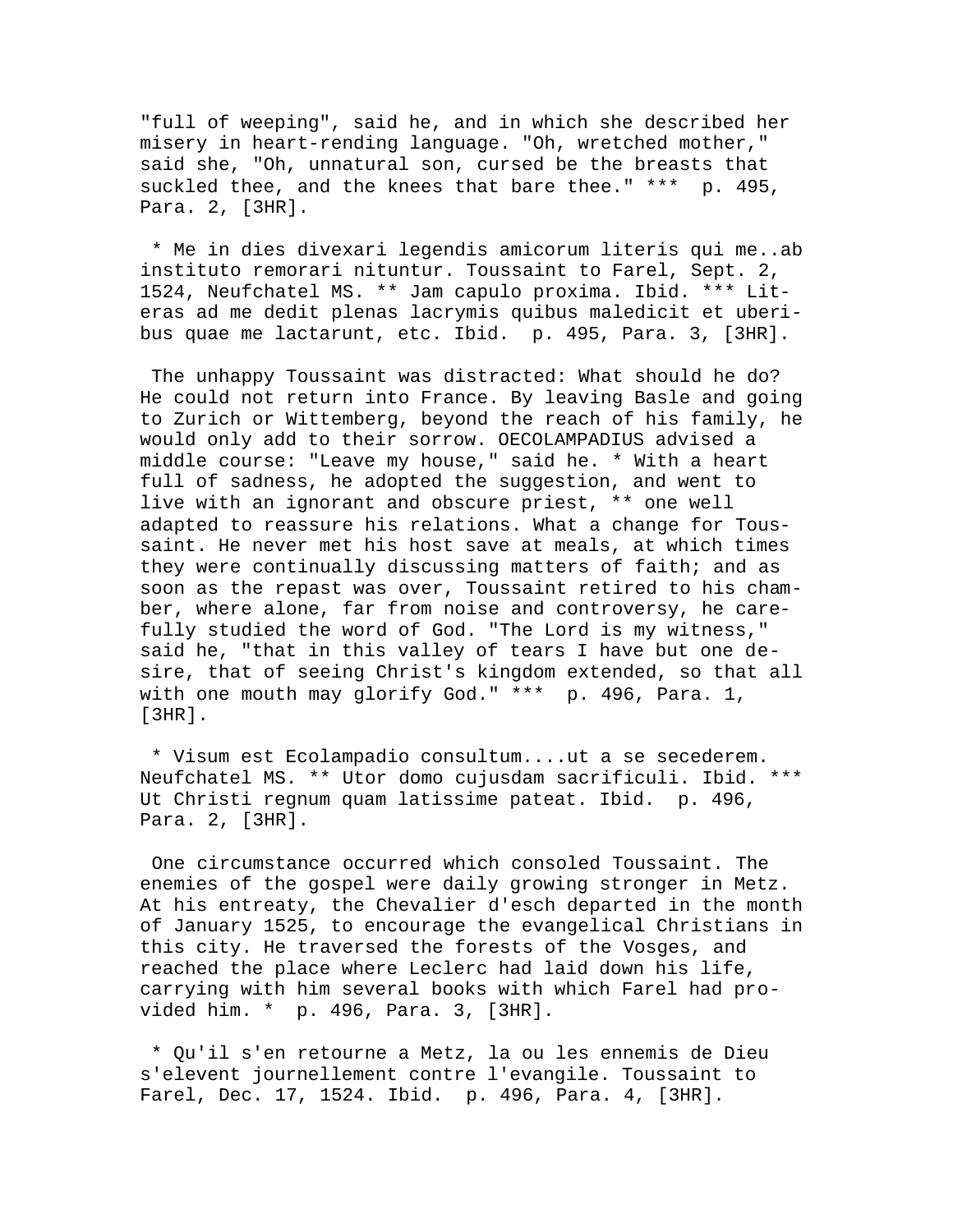It was not only to Lorraine that these Frenchmen turned their eyes. The Chevalier de Coct received letters from one of Farel's brothers, depicting the state of Dauphiny in the gloomiest colors. He carefully avoided showing them lest he should alarm the weak-hearted, and was content with ardently seeking from God the support of his almighty hands. \* In December 1524, Peter Verrier, a Dauphinese messenger arrived on horseback at Montbeliard with commissions for Anemond and Farel. The chevalier, with his usual vivacity, immediately resolved on returning to France. "If Peter has brought any money," wrote he to Farel, "keep it; if he has brought any letters, open and copy them, and then forward them to me. Do not, however, sell the horse, but take care of it, for perchance I may need it. I am inclined to enter France secretly, and go to Jacobus Faber, Lefevre, and Arandius. Write and tell me what you think of it." \*\* p. 497, Para. 1, [3HR].

 \* Accepi ante horam a fratre tuo epistolam quam hic nulli manifestavi, terrentur enim infirmi. Coct to Farel, Sept. 2, 1524. \*\* Ibid., Dec. 1525, Neufchatel MS. p. 497, Para. 2, [3HR].

 Such was the confidence and open-heartedness that existed between these refugees. The one opened the other's letters, and received his money. It is true that de Coct was already indebted thirty-six crowns to Farel, whose purse was always open to his friends. There was more zeal than discretion in the chevalier's desire to re-enter France. He was of too imprudent a character not to expose himself to certain death. This Farel no doubt explained to him. He left Basle, and withdrew to a small town, where he had "great hopes of acquiring the German language, God willing." \* p. 497, Para. 3, [3HR].

\* Ibid., Jan. 1525. p. 497, Para. 4, [3HR].

 Farel continued preaching the gospel in Montbeliard. His soul was vexed as he beheld the majority of the people in this city entirely given up to the worship of images. It was, in his opinion, a revival of the old pagan idolatry. p. 497, Para. 5, [3HR].

 Yet the exhortations of OECOLAMPADIUS, and the fear of compromising the truth, would perhaps have long restrained him, but for an unforeseen circumstance. One day about the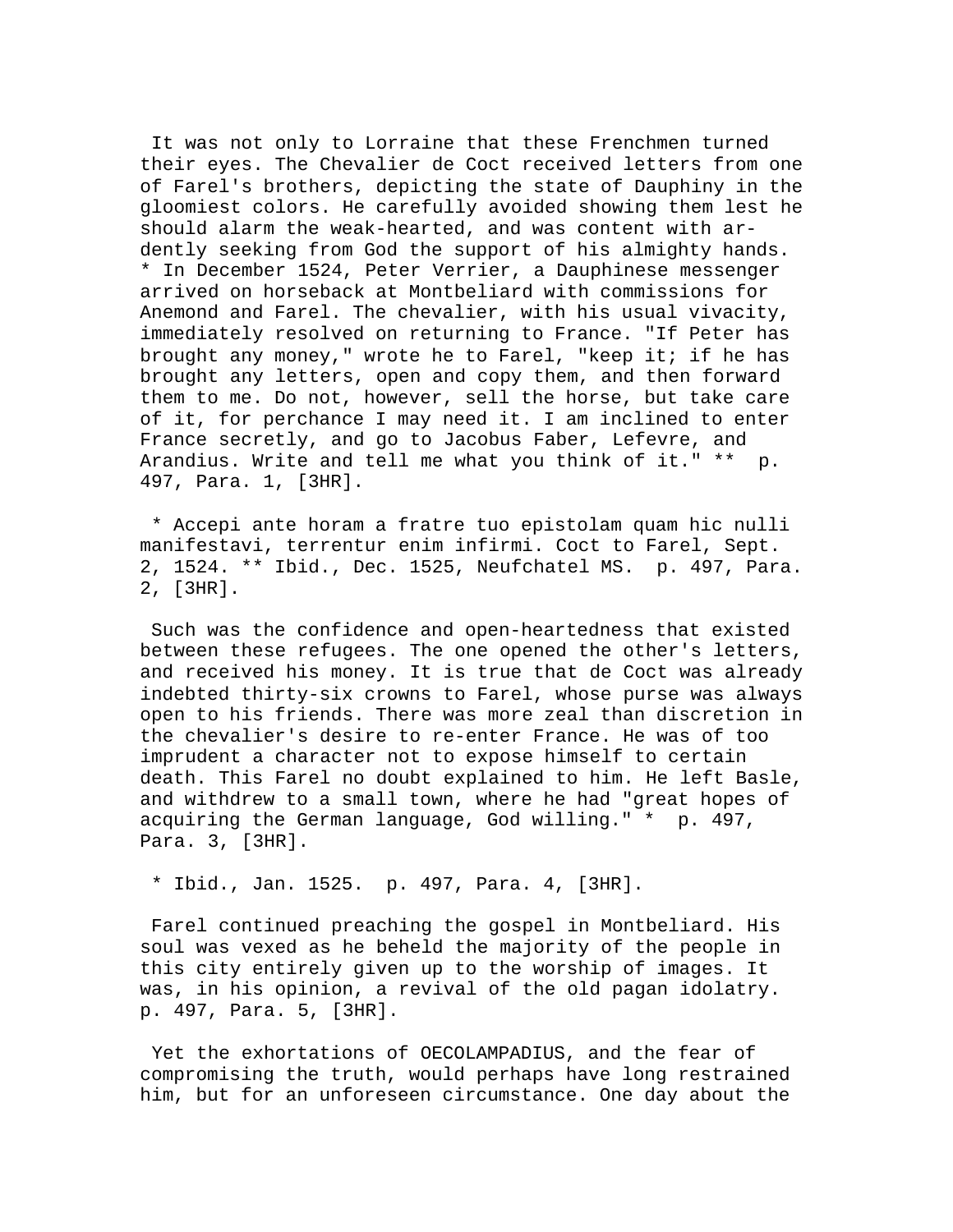end of February, it was the feast of St. Anthony, Farel was walking on the banks of a little river that runs through the city, beneath a lofty rock on which the citadel is built, when, on reaching the bridge, he met a procession, which was crossing it, reciting prayers to St. Anthony, and headed by two priests bearing the image of this saint. Farel suddenly found himself face to face with these superstitions, without, however, having sought for them. A violent struggle took place in his soul. Shall he give way? shall he hide himself? Would not this be a cowardly act of unbelief? These lifeless images, borne on the shoulders of ignorant priests, made his blood boil. Farel boldly advanced, snatched the shrine of the holy hermit from the priest's arms, and threw it over the bridge into the river. And then, turning to the awe-stricken crowd, he exclaimed: "Poor idolaters, will ye never forsake your idolatry." \* p. 497, Para. 6, [3HR].

 \* Revue du Dauphine 2. p. 38; Choupard MS. p. 497, Para. 7, [3HR].

 The priests and people stood motionless with astonishment. A religious fear seemed to rivet them to the spot. But they soon recovered from their stupor. "The image is drowning," exclaimed one of the crowd; and transports and shouts of rage succeeded their death-like silence. The multitude would have rushed on the sacrilegious wretch who had just thrown the object of their adoration into the water. But Farel, we know not how, escaped their violence. \* p. 498, Para. 1, [3HR].

 \* Kirchhofer, in his Life of Farel, gives this circumstance as an uncertain tradition; but it is related by Protestant writers, and it appears to me quite in harmony with Farel's character and the fears of ECOLAMPADIUS. We must not be blind to the weaknesses of the reformers. p. 498, Para. 2, [3HR].

 There is a reason, we are aware, to regret that the reformer should have been hurried into the commission of an act that tended rather to check the progress of the truth. No one should think himself authorized to attack with violence any institution sanctioned by the public authority. There is, however, in the zeal of the reformer something more noble than that cold prudence so common among men, which shrinks before the least danger, and fears to make the least sacrifice for the advancement of God's kingdom.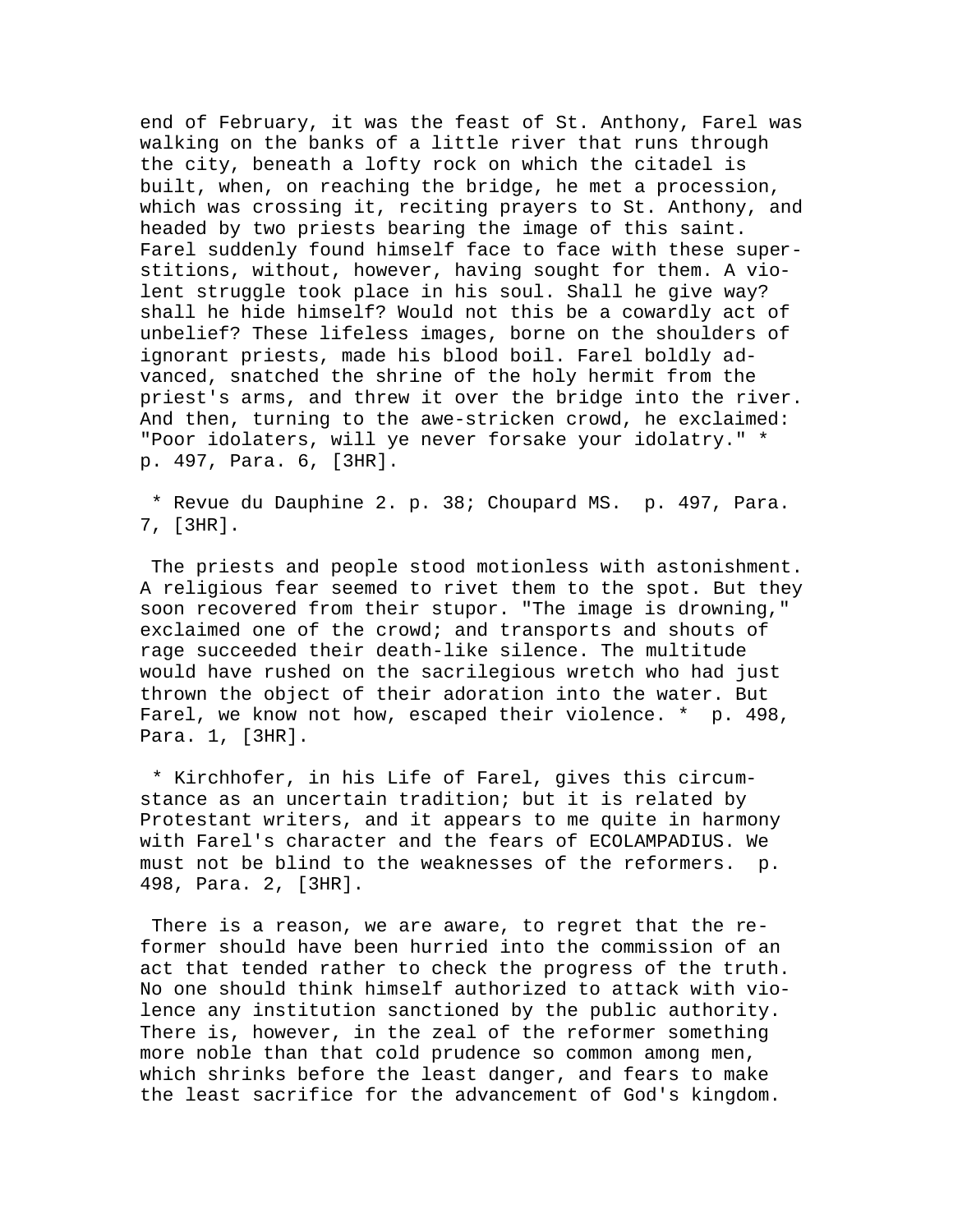Farel was not ignorant that by this proceeding he was exposing himself to the fate of Leclerc. But his own conscience bore witness that he desired only to promote the glory of God, and this made him superior to all fear. p. 498, Para. 3, [3HR].

 After this affair of the bridge, which is a characteristic feature in Farel's history, the reformer was obliged to hide himself, and he quitted the town soon after. He took refuge at Basle with OECOLAMPADIUS; but ever preserved that attachment for Montbeliard which a servant of God never ceases to entertain for the first fruits of his ministry. \* p. 499, Para. 1, [3HR].

 \* Ingens affectus, qui me cogit Mumpelgardum amare. Farelli Epp. p. 499, Para. 2, [3HR].

 Sad tidings awaited Farel at Basle. If he was a fugitive, his friend Anemond de Coct was seriously ill. Farel immediately sent him four gold crowns; but a letter written by Oswald Myconius on the 25th of March, announced the death of the chevalier. "Let us so live," said Oswald, "that we may enter into that rest into which we hope the soul of Anemond has already entered." \* p. 499, Para. 3, [3HR].

 \* Quo Anemundi spiritum jam pervenisse speramus. Myconius to Farel, Neufchatel MS. p. 499, Para. 4, [3HR].

Thus did Anemond descend to a premature grave; still young, full of activity and strength, willing to undertake every labor to evangelize France, and who was in himself a host. God's ways are not our ways. Not long before, and in the neighborhood of Zurich, another chevalier, Ulrich Hutten, had breathed his last. There is some similarity in the characters of the German and French knights, but the piety and Christian virtues of the Dauphinese place him far above the witty and intrepid enemy of the pope and of the monks. p. 499, Para. 5, [3HR].

 Shortly after Anemond's death, Farel, unable to remain in Basle, whence he had been once banished, joined his friends Capito and Bucer at Strasburg. p. 499, Para. 6, [3HR].

 Strasburg, an imperial city, at whose head was Sturm, one of the most distinguished men in Germany, and which contained many celebrated doctors within its walls, was as it were an advanced post of the Reformation, thrown beyond the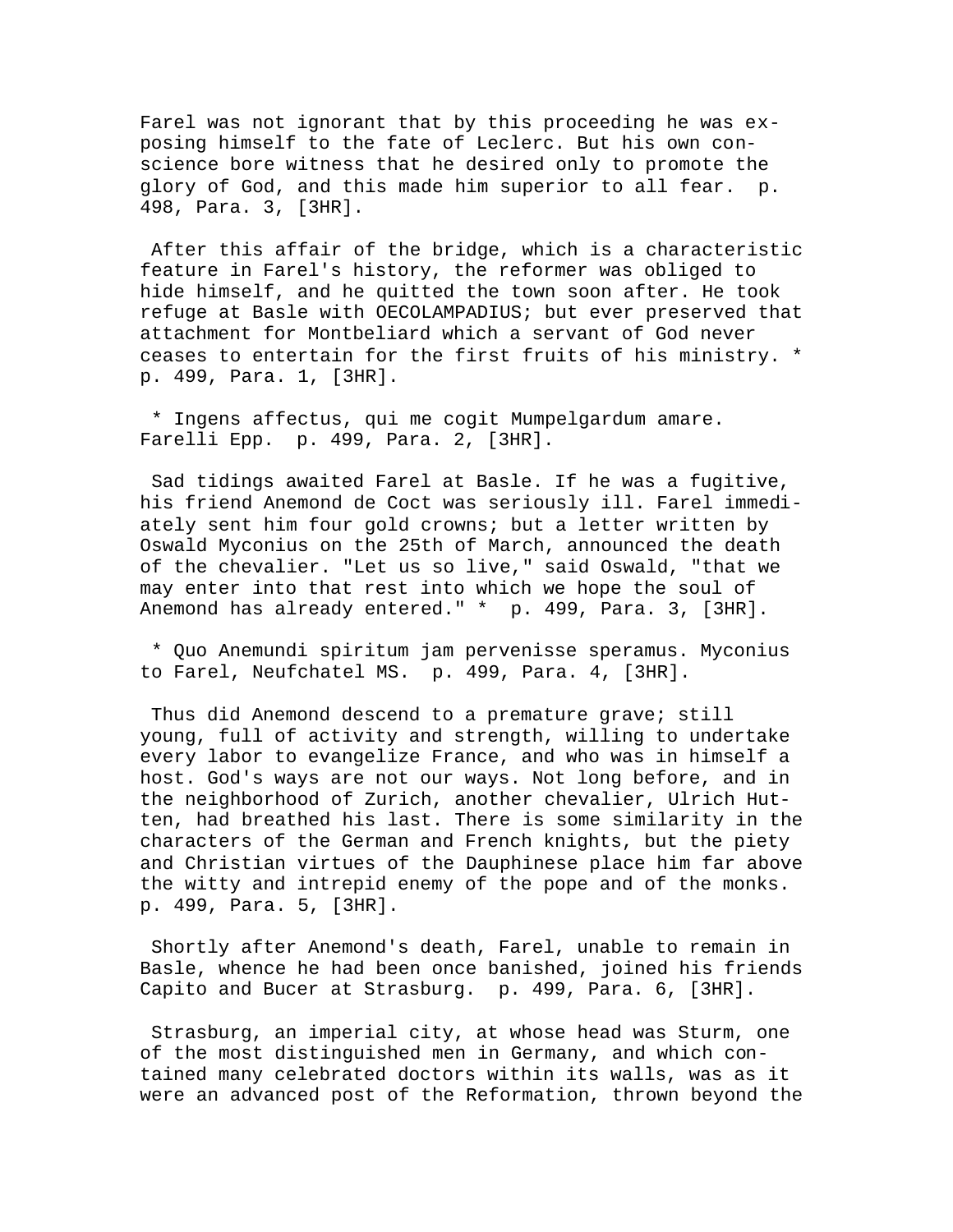Rhine, and in which the persecuted Christians of France and Lorraine took refuge, and from whence they hoped to win these countries to the gospel of Jesus Christ. Lambert's pious ambition was to become for France what Luther was for Germany, and accordingly he had no sooner reached Strasburg after quitting Metz, than he made his preparations, waiting for the moment when he should be enabled to carry the sword of the gospel into the very heart of that country which he loved so tenderly. \* p. 499, Para. 7, [3HR].

 \* Hic operior donec ad ipsos Metenses aut in aliquam urbem Galliae revoces. Ad Franc. Reg. Comment. In Cantic. p. 499, Para. 8, [3HR].

 He first appealed to Frances I. "The pope," said he, "if he had his way, would change every king into a beggar. Lend your ear to the truth, most excellent prince, and God will make you great among the princes of the earth. Woe be to all the nations whose master is the pope. Oh, Avignon, city of my birth, art thou not the wretched daughter of Babylon? Given over to a legate, not of holiness, but of impiety and heresy; \* thou seest lewd sports, immodest dances, and adultery multiply within thy walls, and all around thy fields are laid waste by daily hunting parties, and thy poor laborers oppressed. p. 500, Para. 1, [3HR].

 \* Ab haeresis et impietatis latere legatum. Epistola ad Franciscum G. R. praef. Comm. De Sacra conjugis. p. 500, Para. 2, [3HR].

 "O most Christian king, thy people thirst for the word of God." At the same time addressing the pope, he said, "Erelong that powerful France which thou are wont to call thy arm will separate from thee." \* Such were Lambert's illusions. p. 500, Para. 3, [3HR].

 \* Est autem in proximo ut aliena fiat a te potens Gallia quam brachium tuum appellare solebas. De Causis Excusationis, p. 76. p. 500, Para. 4, [3HR].

 Finding that his epistle had produced no effect, he wrote a second in a still more earnest tone. "What," said he, "the Arabians, Chaldeans, Greeks, and Jews possess the word of God in their own language, and the French, Germans, Italians, and Spaniards cannot have it in theirs. Let God but speak to the nations in the language of the people, and the empire of pride will crumble into dust." \* p. 500,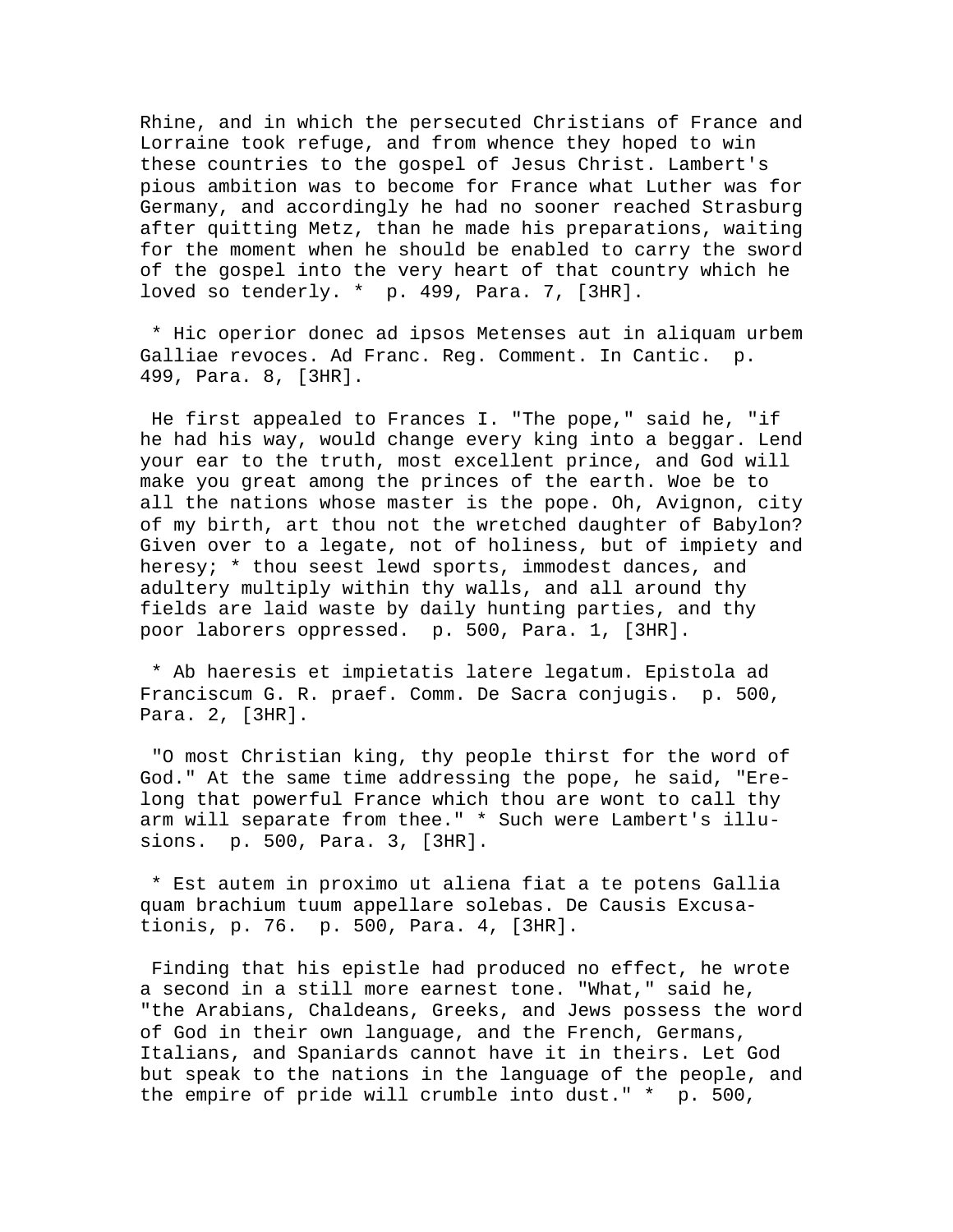Para. 5, [3HR].

 \* Epist. Ad Franc. R. Praef. Comment. In Cantic. Cantic. p. 500, Para. 6, [3HR].

 These anticipations were not realized. At Montbeliard and Basle, as at Lyons, the ranks of the reformers had suffered. Some of the most devoted combatants had been taken off by death, others by persecution and exile. In vain did the warriors of the gospel mount everywhere to the assault; everywhere they were beaten back. But if the forces they had concentrated, first at Meaux, then at Lyons, and afterwards at Basle, were dispersed in succession, there still remained combatants here and there, who in Lorraine, at Meaux, and even in Paris, struggled more or less openly to uphold the word of God in France. Though the Reformation saw its columns broken, it still had its isolated champions. Against these the Sorbonne and the parliament were about to turn their anger. They would not have remaining on the soil of France, a single one of these noble minded men who had undertaken to plant in it the standard of Jesus Christ; and unheard of misfortunes seemed now to be conspiring with the enemies of the Reformation, and to aid them in the accomplishment of their task. p. 501, Para. 1, [3HR].

 CHAPTER 14 --- Francis made prisoner at Pavia -- Reaction against the Reformation -- Margaret's anxiety for her brother -- Louisa consults the Sorbonne -- Commission against the heretics -- Briconnet brought to trial -- Appeal to the parliament -- Fall -- Recantation -- Lefevre accused -- Condemnation and flight -- Lefevre at Strasburg -- Louis Berquin imprisoned -- Erasmus attacked -- Schuch at Nancy -- His martyrdom -- Struggle with Caroli -- Sorrow of Pavanne -- His Martyrdom -- A Christian hermit -- Concourse at Notre Dame. p. 502, Para. 1, [3HR].

 During the latter period of Farel's sojourn at Montbeliard, great events were passing on the theater of the world. Lannoy and Pescara, Charles's generals, having quitted France on the approach of Francis I, this prince had crossed the Alps, and blockaded Pavia. On the 24th of February 1525, he was attacked by Pescara. Bonnivet, La Tremouille, Palisse, and Lescure died fighting round their sovereign. The duke of Alencon, Margaret's husband, the first prince of the blood, had fled with the rear-guard, and gone to die of shame and grief at Lyons; and Francis,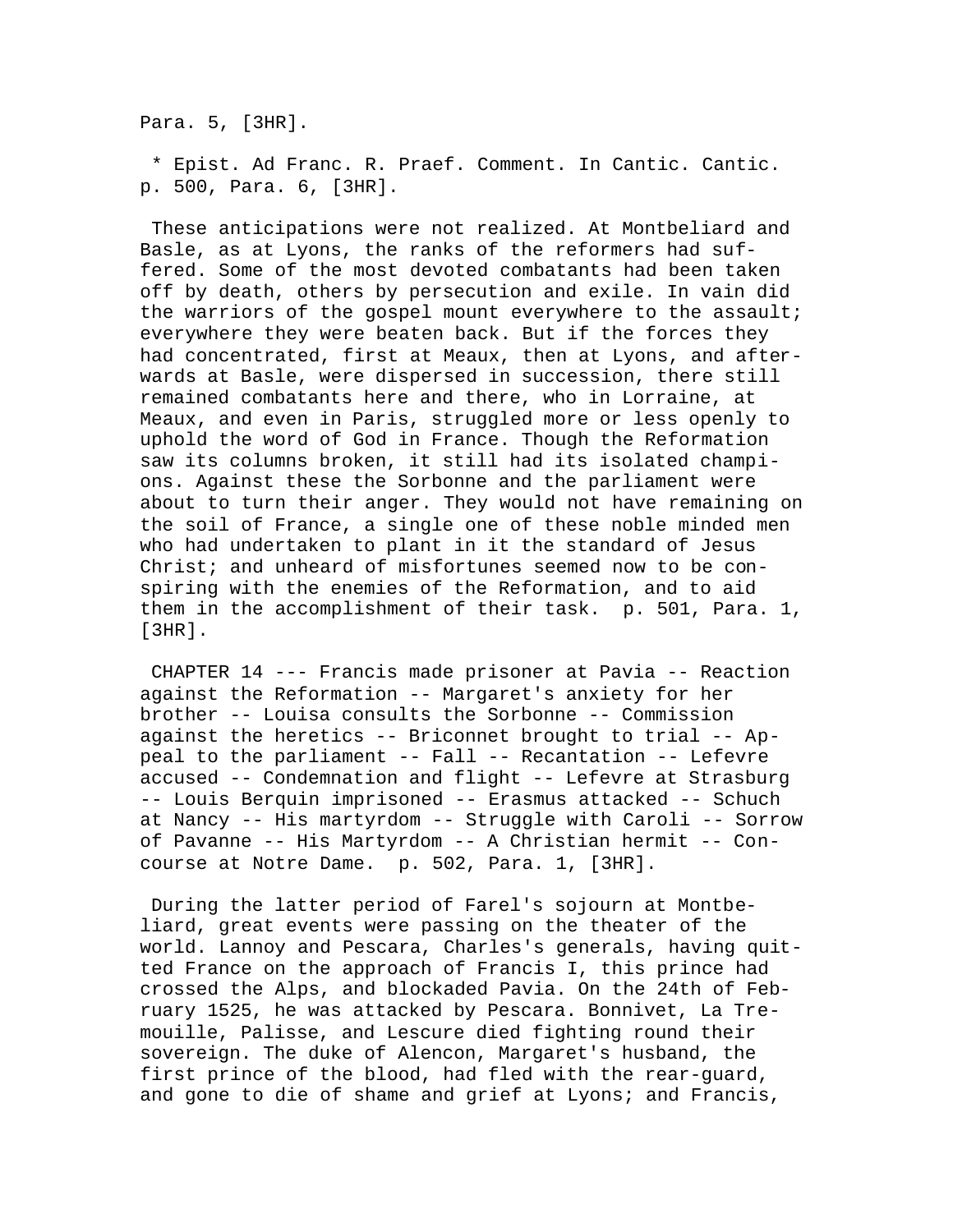thrown from his horse, had surrendered his sword to Charles Lannoy, vice-roy of Naples, who received it kneeling. The King of France was prisoner to the emperor. His captivity seemed the greatest of misfortunes. "Nothing is left me but honor and life," wrote the king to his mother. But no one felt a keener sorrow than Margaret. The glory of her country tarnished, France without a monarch and exposed to the greatest dangers, her beloved brother the captive of his haughty enemy, her husband dishonored and dead. . . . . What bitter thoughts were these. . . . . But she had a comforter; and while her brother to console himself repeated: "Tout est perdu, fors l'honneur, all is lost save honor," she was able to say: p. 502, Para. 2, [3HR].

 Fors Jesus seul, mon frere, fils de Dieu. \* Save Christ alone, dear brother, Son of God. p. 502, Para. 3, [3HR].

 \* Les Marguerites de la Marguerite, 1. 29. p. 502, Para. 4, [3HR].

 Margaret thought that in the hour of trial Francis might receive the word of God. A few months before, the king had already betrayed religious sentiments on the death of his daughter the Princess Charlotte. The duchess of Alencon, having concealed the child's sickness from him, Francis, who no doubt suspected something, dreamed three several times that his daughter said to him: "Farewell, my king, I am going to paradise." He guessed that she was dead, and gave way to "extreme grief," but wrote to his sister that "he would rather die than desire to have her in this world contrary to the will of God, whose name be blessed." \* p. 503, Para. 1, [3HR].

 \* Lettres inedites de la reine de Navarre, p. 170. p. 503, Para. 2, [3HR].

 Margaret thought that the terrible disaster of Pavia would complete what the first trial had begun; and most earnestly desiring that the word of God might be with Francis in his prison, she wrote a very touching letter, which deserves to be preserved, to Marshal Montmorency, who had been taken prisoner along with the king. It is very probable that she speaks of herself and bishop Briconnet in the graceful allegory which serves as an introduction to her request: p. 503, Para. 3, [3HR].

"Dear cousin, there is a certain very devout hermit who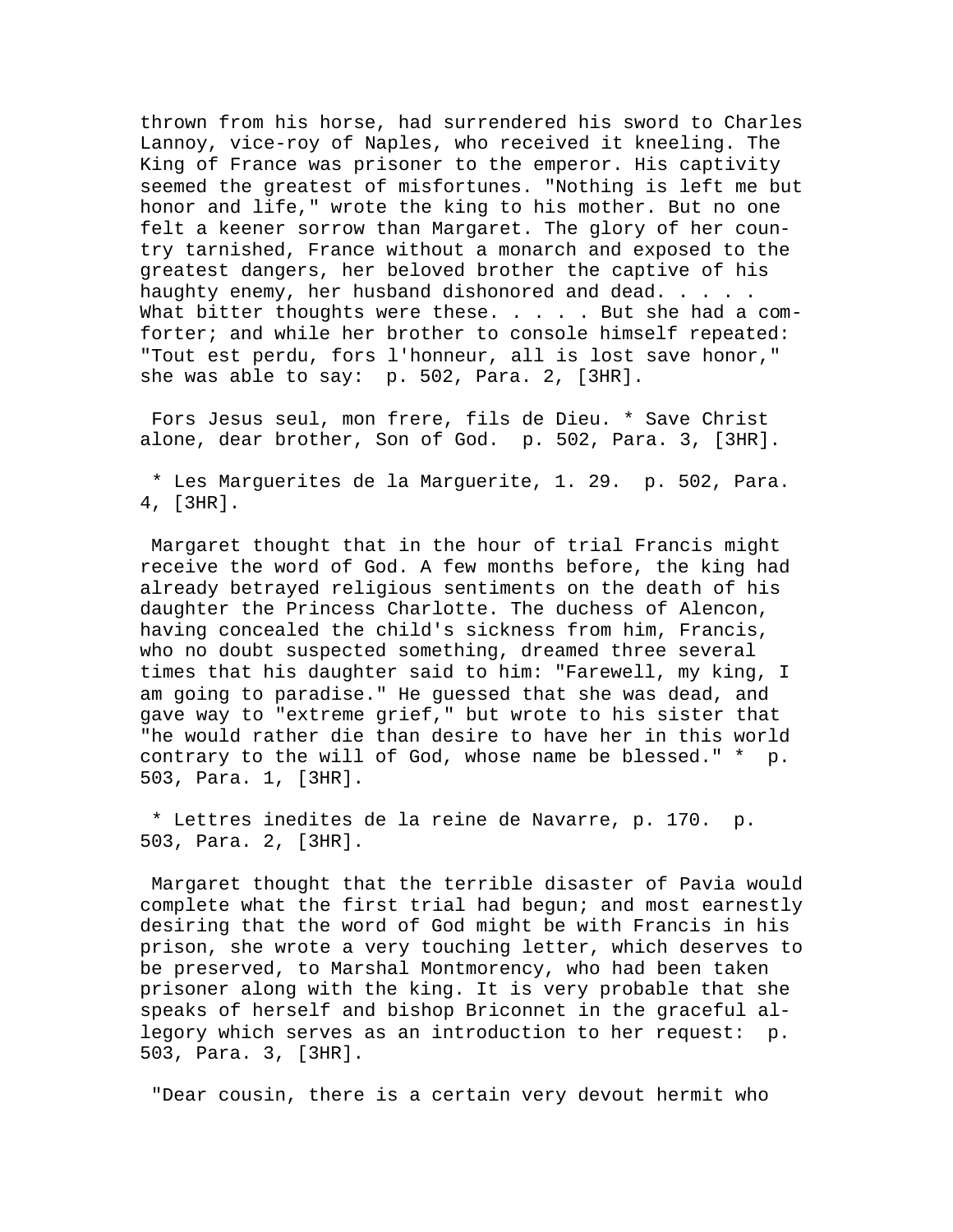for these three years past has been constantly urging a man whom I know to pray to God for the king, which he has done; and he is assured that if it pleases the king by way of devotion, daily, when in his closet, to read the epistles of St. Paul, he will be delivered to the glory of God; for He promises in His gospel, that whosoever loveth the truth, the truth shall make him free. And forasmuch as I think he has them not, I send you mine, begging you to entreat him on my part that he will read them, and I firmly believe that the Holy Ghost, which abideth in the letter, will do by him as great things as he has done by those who wrote them; for God is not less powerful or good than He has been, and his promises never deceive. He has humbled you by captivity, but he has not forsaken you, giving you patience and hope in his goodness, which is always accompanied by consolation and a more perfect knowledge of Him, which I am sure is better than the king ever knows, having his mind less at liberty, on account of the imprisonment of the body. "Your good Cousin, MARGARET." p. 503, Para. 4, [3HR].

 In such language did Margaret of Valois, full of anxiety for the salvation of her brother's soul, address the king after the battle of Pavia. It is unfortunate that her letter and the epistles of St. Paul were not sent direct to Francis; she could not have selected a worse medium than Montmorency. p. 504, Para. 1, [3HR].

 The letters which the king wrote from the Castle of Pizzighitone, where he was confined, afforded his sister some little consolation. At the beginning of April she wrote to him: "After the sorrow of the Passion this has been a Holy Ghost, that is, a Pentecost, seeing the grace that our Lord has shown you." \* But unhappily the prisoner did not find in the word of God that truth which maketh free, and which Margaret so earnestly desired he might possess. p. 504, Para. 2, [3HR].

 \* Lettres de la reine de Navarre a Francois, 1. p. 27. p. 504, Para. 3, [3HR].

 All France, princes, parliament, and people, was overwhelmed with consternation. Erelong, as in the first three ages of the church, the calamity that had befallen the country was imputed to the Christians; and fanatical cries were heard on every side calling for blood, as a means of averting still greater disasters. The moment, therefore,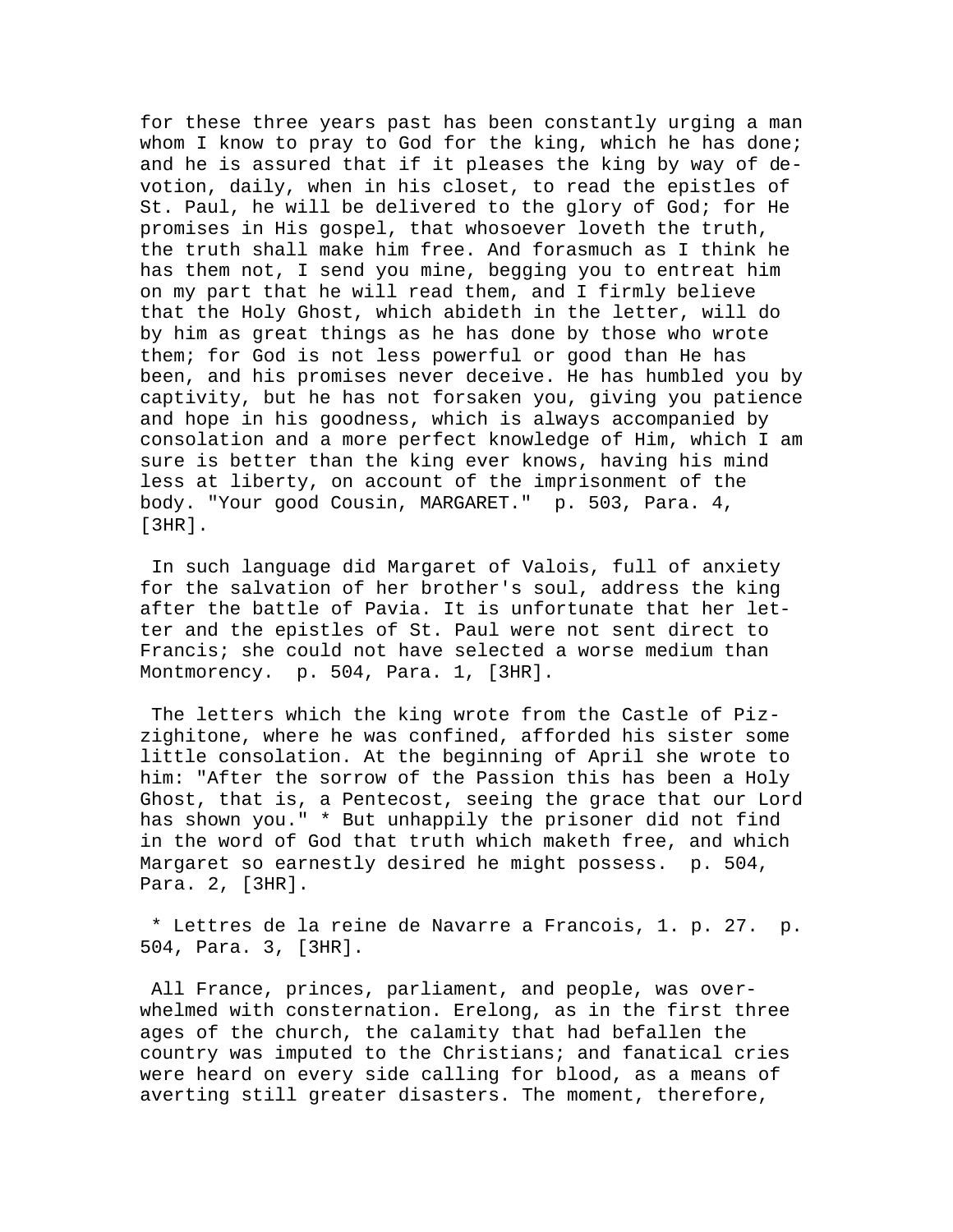was favorable; it was not enough to have dislodged the evangelical Christians from the three strong positions they had taken; it was necessary to take advantage of the general panic, to strike while the iron was hot, and sweep the whole kingdom clear of that opposition which had become so formidable to the Papacy. p. 504, Para. 4, [3HR].

 At the head of this conspiracy and of these clamors were Beda, Duchesne, and Lecouturier. These irreconcilable enemies of the gospel flattered themselves they might easily obtain from public terror the victims that had been hitherto refused them. They instantly employed every device; conversations, fanatical harangues, lamentations, threats, defamatory writings, to excite the anger of the nation, and particularly of their governors. They vomited fire and flame against their adversaries, and covered them with the most scurrilous abuse. \* All means were good in their eyes; they picked out a few words here and there, neglecting the context that might explain the passage quoted; substituted expressions of their own for those of the doctors they criminated, and omitted or added, according as it was necessary to blacken their adversaries' characters. \*\* We have this on the testimony of Erasmus himself. p. 504, Para. 5, [3HR].

 \* Plus quam scurrilibus conviciis debacchantes. Er. Francisco Reig, p. 1108. \* Pro meis verbis supponit sua, praetermittit, addit. Ibid. 887. p. 504, Para. 6, [3HR].

 Nothing excited their wrath so much as the fundamental doctrine of Christianity and of the Reformation -- salvation by grace. "When I see these three men," said Beda, "Lefevre, Erasmus, and Luther, in other respects endowed with so penetrating a genius, uniting and conspiring against meritorious works, and resting all the weight of salvation on faith alone, \* I am no longer astonished that thousands of men, seduced by these doctrines, have learned to say: 'Why should I fast and mortify my body?' Let us banish from France this hateful doctrine of grace. This neglect of good works is a fatal delusion from the devil." p. 505, Para. 1, [3HR].

 \* Cum itaque cerneram tres istos..uno animo in opera meritoria conspirasse. Natalias Bedae Apologia adversus clandestinos Lutheranos, fol. 41. p. 505, Para. 2, [3HR].

In such language did the Syndic of the Sorbonne endeavor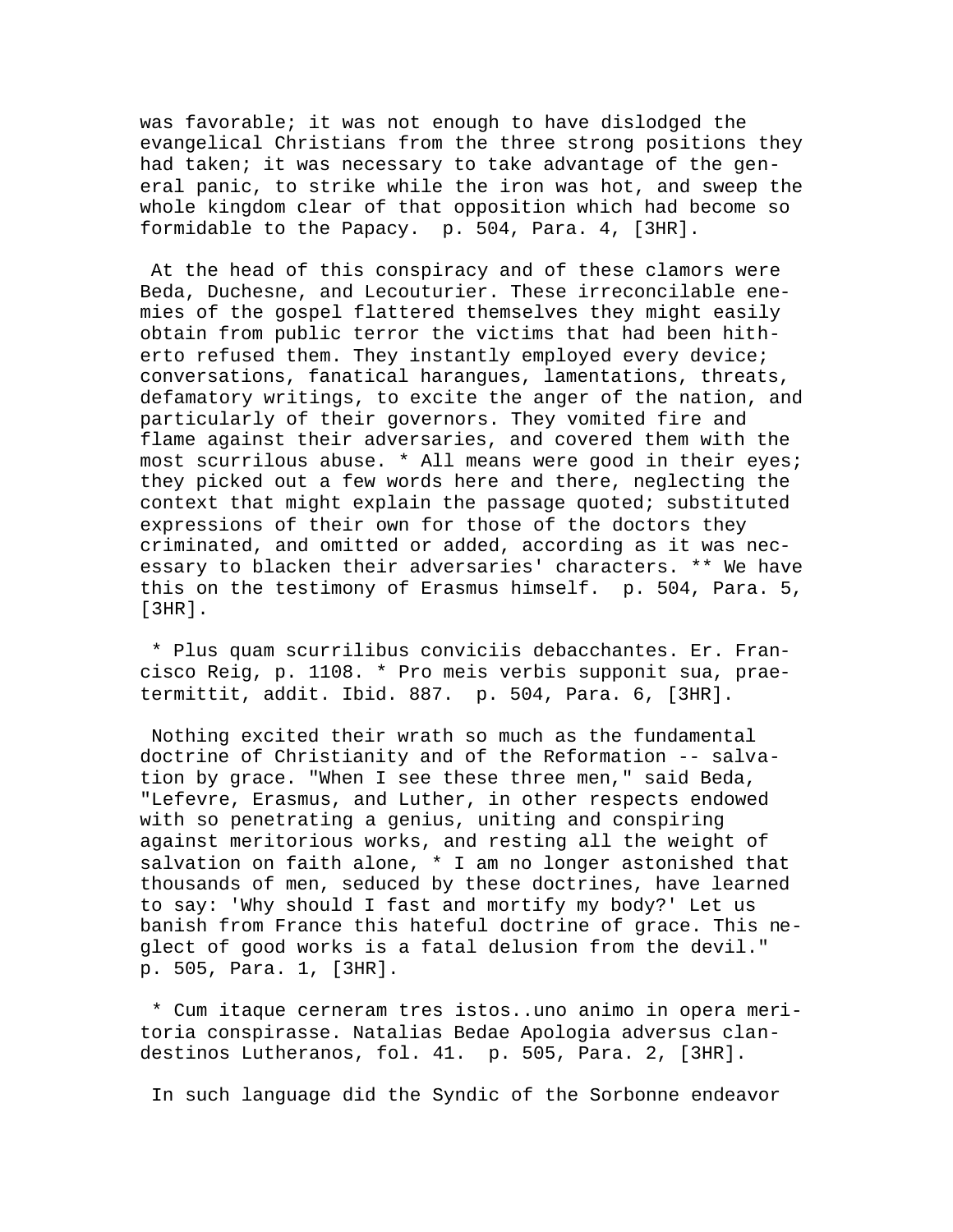to fight against the faith. He was destined to find supporters in a debauched court, and in another part of the nation more respectable, but not less opposed to the gospel; I mean those grave men, those rigid moralists, who, devoted to the study of laws and forms of jurisprudence, regard Christianity as no more than a system of legislation; the church, as a moral police; and who, unable to adapt to those principles of jurisprudence which absorb their whole thoughts the doctrines of the spiritual inability of man, of the new birth, and of justification by faith, look upon them as fanciful dreams, dangerous to public morals and the prosperity of the state. This hostile tendency to the doctrine of grace was manifested in the sixteenth century by two very different excesses; in Italy and Poland by the doctrine of Socinus, the descendant of an illustrious family of lawyers at Sienna; and in France by the persecuting decrees and burning piles of the parliament. p. 505, Para. 3, [3HR].

 The parliament, in fact, despising the great truths of the gospel which the reformers announced, and thinking themselves called upon to do something in so overwhelming a catastrophe, presented an address to Louisa of Savoy, full of strong remonstrances on the conduct of the government with regard to the new doctrine. "Heresy," said they, "has raised its head among us, and the king, by neglecting to bring the heretics to the scaffold, has drawn down the wrath of heaven upon the nation." p. 506, Para. 1, [3HR].

 At the same time the pulpits resounded with lamentations, threats, and maledictions; prompt and exemplary punishments were loudly called for. Martial Mazurier was particularly distinguished among the preachers of Paris; and endeavoring by his violence to efface the recollection of his former connection with the partisans of the Reformation, he declaimed against the "secret disciples of Luther." "Do you know the rapid operation of this poison?" exclaimed he. "Do you know its potency? Well may we tremble for France; as it works with inconceivable activity, and in a short time may destroy thousands of souls." \* p. 506, Para. 2, [3HR].

 \* Mazurius contra occultos Lutheri discipulos declamat, ac recentis veneni celeritatem vimque demunciat. Lannol, regii Navarrae gymnasii historia, p. 621. p. 506, Para. 3, [3HR].

It was not difficult to excite the regent against the par-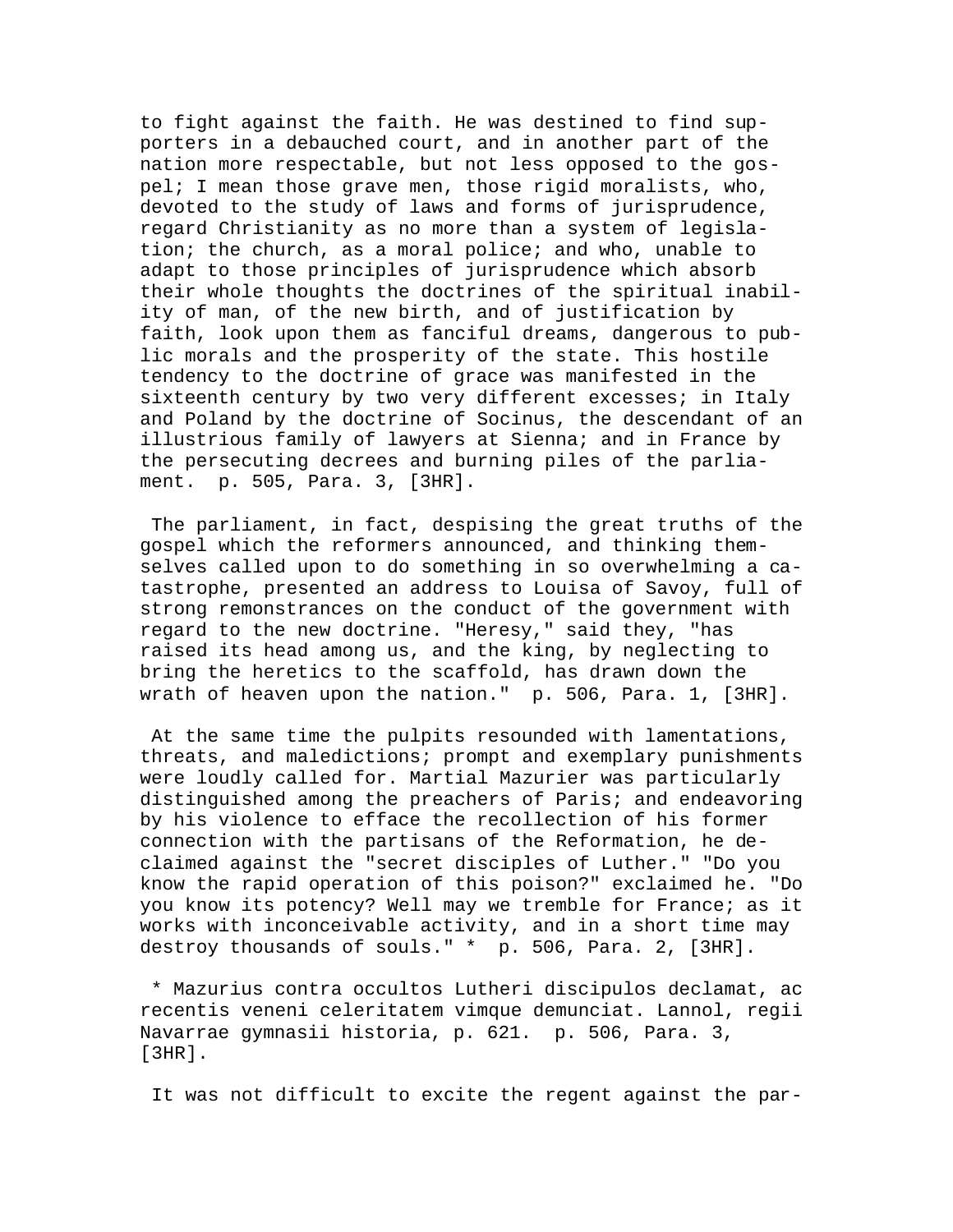tisans of the Reformation. Her daughter Margaret, the first personage of the court, Louisa of Savoy herself, who had always been so devoted to the Roman pontiff, were pointed at by certain fanatics as countenancing Lefevre, Berquin, and the other innovators. Had she not read their tracts and their translations of the Bible? The queen-mother desired to clear herself of such outrageous suspicions. Already she had despatched her confessor to the Sorbonne to consult that body on the means of extirpating this heresy. "The damnable doctrine of Luther," said she to the faculty, "is every day gaining new adherents." The faculty smiled on the receipt of this message. Till then, its representations had not been listened to, and now their advice was humbly solicited in the matter. At length they held within their grasp that heresy they had so long desired to stifle. They commissioned Noel Beda to return an immediate answer to the regent. "Seeing that the sermons, the discussions, the books with which we have so often opposed heresy, have failed in destroying it," said the fanatical syndic, "all the writings of the heretics should be prohibited by a royal proclamation; and if this means does not suffice, we must employ force and constraint against the persons of these false doctors; for those who resist the light must be subdued by torture and by terror." \* p. 506, Para. 4, [3HR].

 \* Histoire de l'universite, par Crevier, 5. 196. p. 506, Para. 5, [3HR].

 But Louisa had not waited for this reply. Francis had scarcely fallen into the hands of the emperor before she wrote to the pope to know his pleasure concerning the heretics. It was of great importance to Louisa's policy to secure the favor of a pontiff who could raise all Italy against the victor of Pavia, and she was ready to conciliate him at the cost of a little French blood. The pope, delighted that he could wreak his vengeance in the "most Christian kingdom" against a heresy that he could not destroy either in Switzerland or Germany, gave immediate orders for the introduction of the Inquisition into France, and addressed a brief to the parliament. At the same time Duprat, whom the pontiff had created cardinal, and on whom he had conferred the archbishopric of Sens, and a rich abbey, labored to respond to the favors of the court of Rome by the display of indefatigable animosity against the heretics. Thus the pope, the regent, the doctors of the Sorbonne, the parliament, and the chancellor, with the most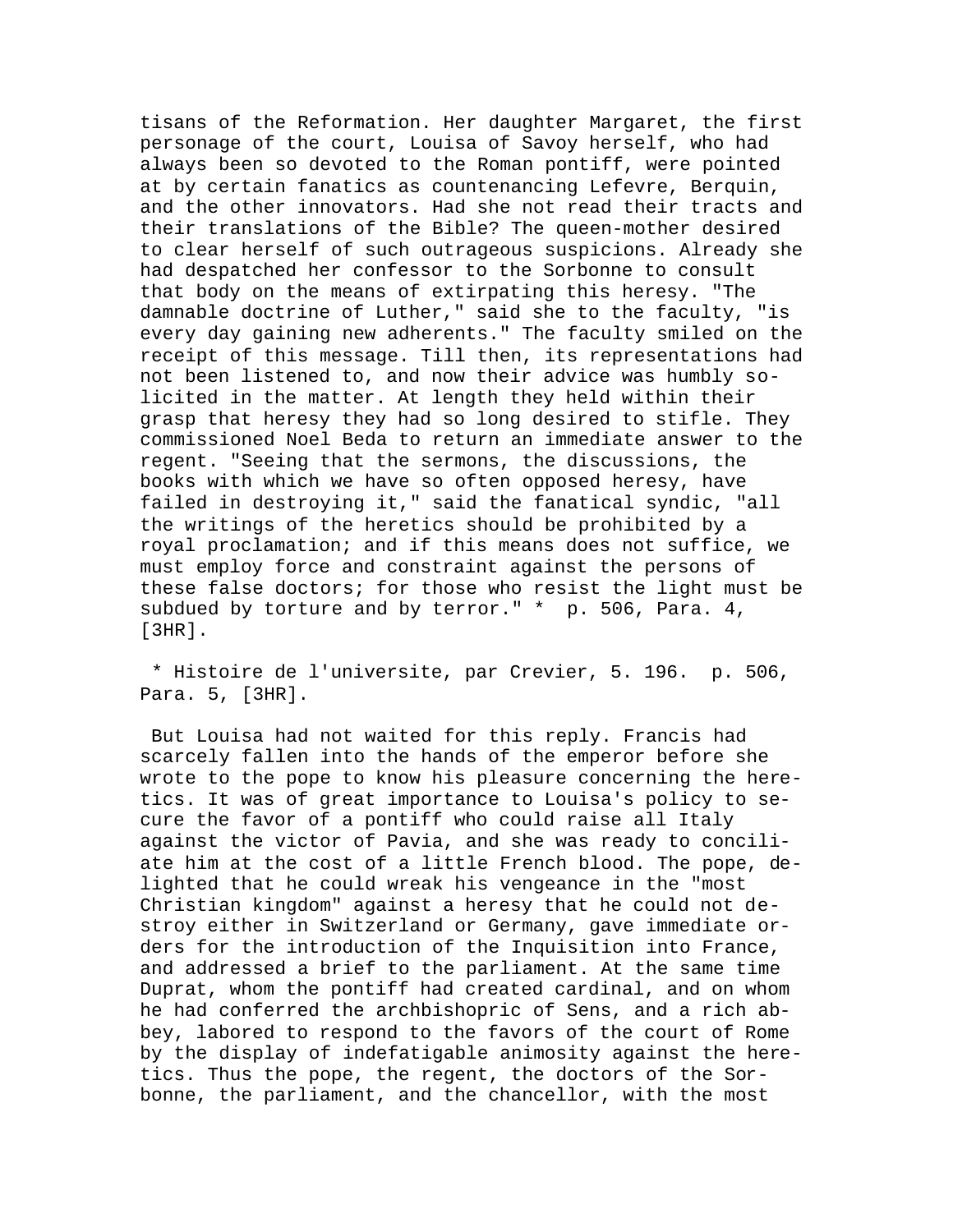ignorant and fanatical part of the nation, were conspiring together to ruin the gospel and put its confessors to death. p. 507, Para. 1, [3HR].

 The parliament took the lead. Nothing less than the first body in the kingdom was required to begin the campaign against this doctrine, and moreover, was it not their peculiar business, since the public safety was at stake? Accordingly the parliament, "influenced by a holy zeal and fervor against these novelties, \* issued a decree to the effect that the bishop of Paris and the other prelates should be bound to commission Messieurs Philip Pot, president of requests, and Andrew Verjus, councillor, and Messieurs William Duchesne and Nicholas Leclerc, doctors of divinity, to institute and conduct the trial of those who should be tainted with the Lutheran doctrine. p. 508, Para. 1, [3HR].

 \* De la religion catholique en France, par de Lezeau. MS. In the library of St. Genevieve, Paris. p. 508, Para. 2, [3HR].

 "And that it might appear that these commissioners were acting rather under the authority of the church than of the parliament, it has pleased his holiness to send his brief of the 20th of May 1525, approving of the appointment of the said commissioners. p. 508, Para. 3, [3HR].

 "In consequence of which, all those who were declared Lutherans by the bishop or ecclesiastical judges to these deputies, were delivered over to the secular arm, that is to say, to the aforesaid parliament, which thereupon condemned them to be burnt alive." \* p. 508, Para. 4, [3HR].

 \* The manuscript in the library of Ste. Genevieve at Paris, from which I have quoted this passage, bears the name of Lezeau, but that of Lefebre in the catalogue. p. 508, Para. 5, [3HR].

 This is the language of a manuscript of the time. p. 508, Para. 6, [3HR].

 Such was the terrible commission of inquiry appointed during the captivity of Francis I against the evangelical Christians of France on the ground of public safety. It was composed of two laymen and two ecclesiastics, and one of the latter was Duchesne, after Beda, the most fanatical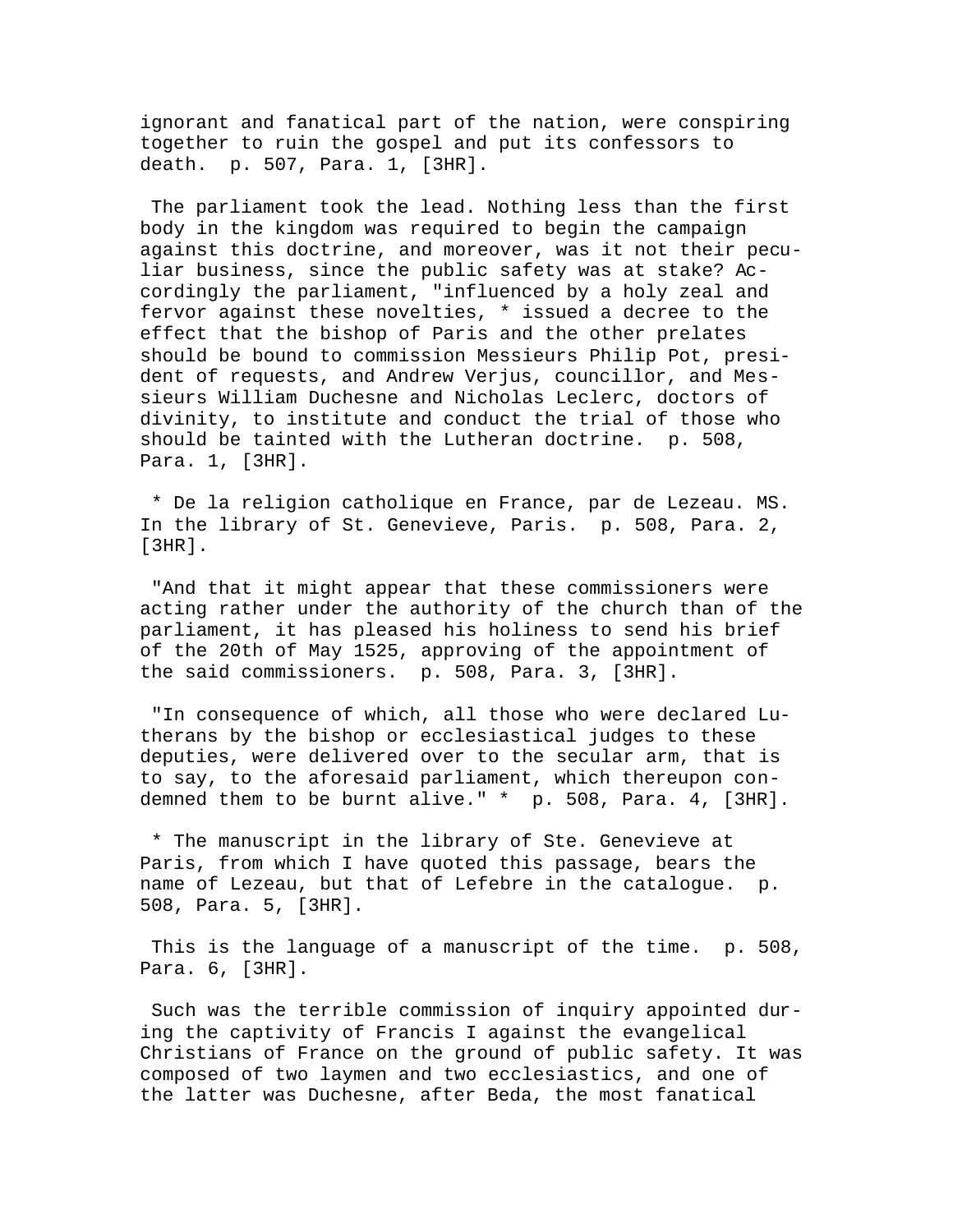doctor of the Sorbonne. They had sufficient modesty not to place him at their head, but his influence was only the more secure on that account. p. 508, Para. 7, [3HR].

 Thus the machine was wound up; its springs were well prepared; death would be the result of each of its blows. It now became a question on whom they should make their first attack. Beda, Duchesne, and Leclerc, assisted by Philip Pot the president, and Andrew Verjus the councillor, met to deliberate on this important point. Was there not the count of Montbrun, the old friend of Louis XII, and formerly ambassador at Rome, -- Briconnet, bishop of Meaux? The committee of public safety, assembled in Paris in 1525, thought that by commencing with a man in so exalted a station, they would be sure to spread dismay throughout the kingdom. This was a sufficient reason, and the venerable bishop was impeached. p. 509, Para. 1, [3HR].

 It is true that Briconnet had given guarantees of submission to Rome, to the parliament, and to the popular superstitions; but it was strongly suspected that he had done so merely to ward off the blow about to fall upon him, and that he was still countenancing heresy in secret. It would appear that, after giving way, he had partly regained his courage; -- a circumstance quite in harmony with these irresolute characters, who are tossed about and driven to and fro, as the waves of the sea by the wind. Several acts were ascribed to him in different places that would have been the most signal retractation of his unhappy decrees of 1523 and 1524. The more eminent his rank in the church and in the State, the more fatal was his example, and the more necessary also was it to obtain from him a striking recantation of his errors, or to inflict upon him a still more notorious punishment. The commission of inquiry eagerly collected the evidence against him. They took account of the kindly reception the bishop had given to the heretics; they stated that, a week after the superior of the Cordeliers had preached in St. Martin's church at Meaux, conformably to the instructions of the Sorbonne, to restore sound doctrine, Briconnet himself had gone into the pulpit, and publicly refuted the orator, calling him and the other Grayfriars bigots, hypocrites, and false prophets; and that, not content with this public affront, he had, through his official, summoned the superior to appear before him in person. \* It would even appear from a manuscript of the times that the bishop had gone much farther, and that in the autumn of 1524, accompanied by Lefevre of Etaples, he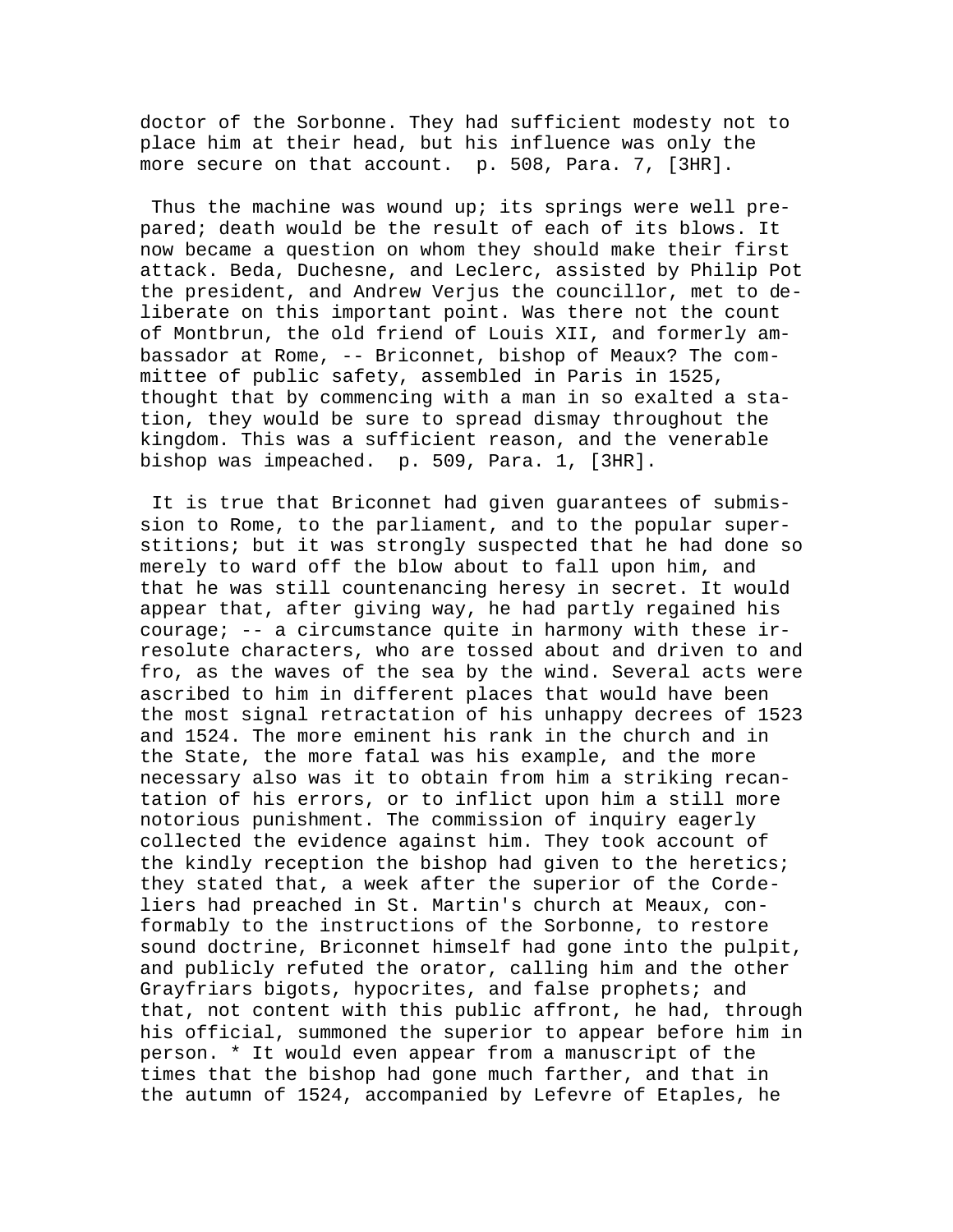had spent three months in travelling through his diocese, and had burnt all the images, save the crucifix alone. Such daring conduct, which would prove Briconnet to have possessed great boldness combined with much timidity, cannot if it be true, fix upon him the blame attached to other image-breakers; for he was at the head of that church whose superstitions he was reforming, and was acting in the sphere of his rights and duties. \*\* p. 509, Para. 2, [3HR].

 \* Hist. De l'univ. par. Crevier, 5. 204. \*\* In the library of the pastors at Neufchatel there is a letter from Sebville, in which the following passage occurs. "Je te notifie que l'eveque de Meaux en Brie pres Paris, cum Jacobo Fabro Siapulensi, depuis trois mois, en visitant Peveche, ont brule actu toutes les images, reserve le crucifix, et sont personellement ajournes a Paris, a ce mois de Mars venant, pour repondre coram suprema curia et universitate." I am inclined to believe this fact authentic, although Sebville was not on the spot, and neither Mezeray, Daniel, nor Maimbourg alludes to it. These Romanist authors, who are very brief, might have had reasons for passing it over in silence, considering the issue of the trial; and Sebville's report agrees in other respects with all the known facts. The matter is, however, doubtful. p. 509, Para. 3, [3HR].

 Be that as it may, Briconnet could not fail of being guilty in the eyes of the enemies of the gospel. He had not only attacked the church in general; he had grappled with the Sorbonne itself, that body whose supreme law was its own glory and preservation. Accordingly it was delighted on hearing of the examination instituted against its adversary; and John Bochart, one of the most celebrated advocates of the times, supporting the charge against Briconnet before the parliament, cried out, elevating his voice: "Against the faculty, neither the bishop of Meaux nor any private individual may raise his head or open his mouth. Nor is the faculty called upon to enter into discussion, to produce and set forth its reasons before the said bishop, who ought not to resist the wisdom of that holy society, which he should regard as aided of God." \* p. 510, Para. 1, [3HR].

 \* Hist. De l'univ. par Crevier, 5. 204. p. 510, Para. 2, [3HR].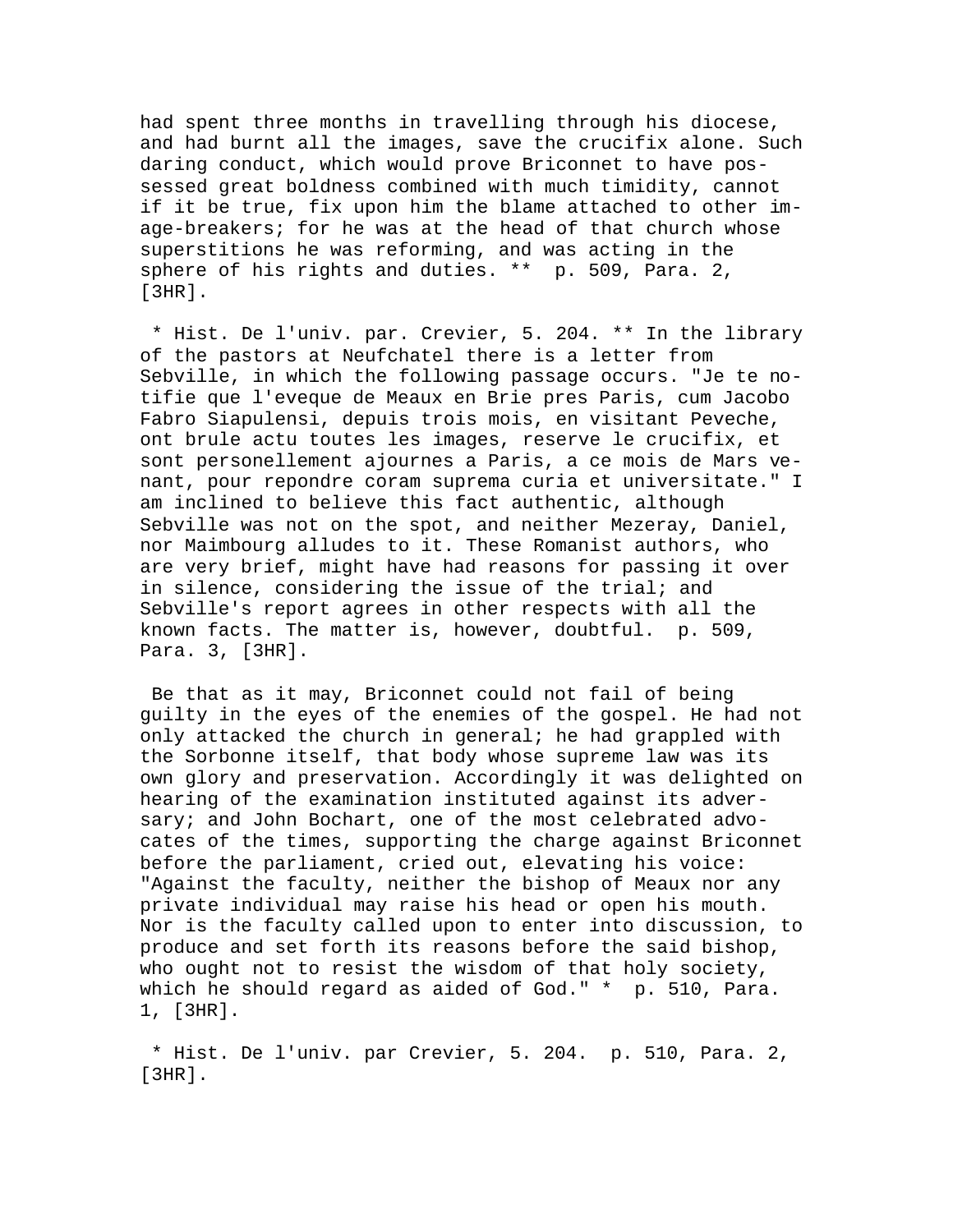In consequence of this requisition, the parliament issued a decree on the 3d of October 1525, by which, after authorizing the arrest of all those who had been informed against, it ordered that the bishop should be interrogated by James Menager and Andrew Verjus, councillors of the court, touching the facts of which he was accused. \* p. 511, Para. 1, [3HR].

 \* Maimbourg, Hist. Du Calv. p. 14. p. 511, Para. 2, [3HR].

 This decree of the parliament amazed the bishop. Briconnet, the ambassador of two kings -- Briconnet, a bishop and a prince, the friend of Louis XII and Francis I, to submit to an examination by two councillors of the court. . . . . He who had hoped that God would kindle in the heart of the king, of his mother, and of his sister, a fire that would spread over the whole nation, now saw the nation turning against him to extinguish the flame which he had received from heaven. The king is a prisoner, his mother is at the head of the enemies of the gospel, and Margaret, alarmed at the misfortunes that burst upon France, dares not ward off the blows that are about to fall on her dearest friends, and directed first against that spiritual father who has so often consoled her; or, if she dares, she cannot. Quite recently she had written to Briconnet a letter full of pious outpourings: "Oh, that my poor, lifeless heart could feel some spark of love, with which I desire it were burnt to ashes." \* But now it was a question of literal burning. This mystic language was no longer in season; and whoever now desired to confess his faith, must brave the scaffold. The poor bishop, who had so earnestly hoped to see an evangelical reform gradually and gently making its way into every heart, was frightened, and trembled as he saw that he must now purchase it at the cost of his life. Never perhaps had this terrible thought occurred to him, and he recoiled from it in agony and affright. p. 511, Para. 3, [3HR].

 \* MS. In the Royal Library, Paris, S. F. No. 337. p. 511, Para. 4, [3HR].

 Yet Briconnet had still one hope: if he were permitted to appear before the assembled chambers of parliament, as became a person of his rank, in that august and numerous court, he would be sure to find generous hearts responding to his appeal, and undertaking his defense. He therefore entreated the court to grant him this favor; but his ene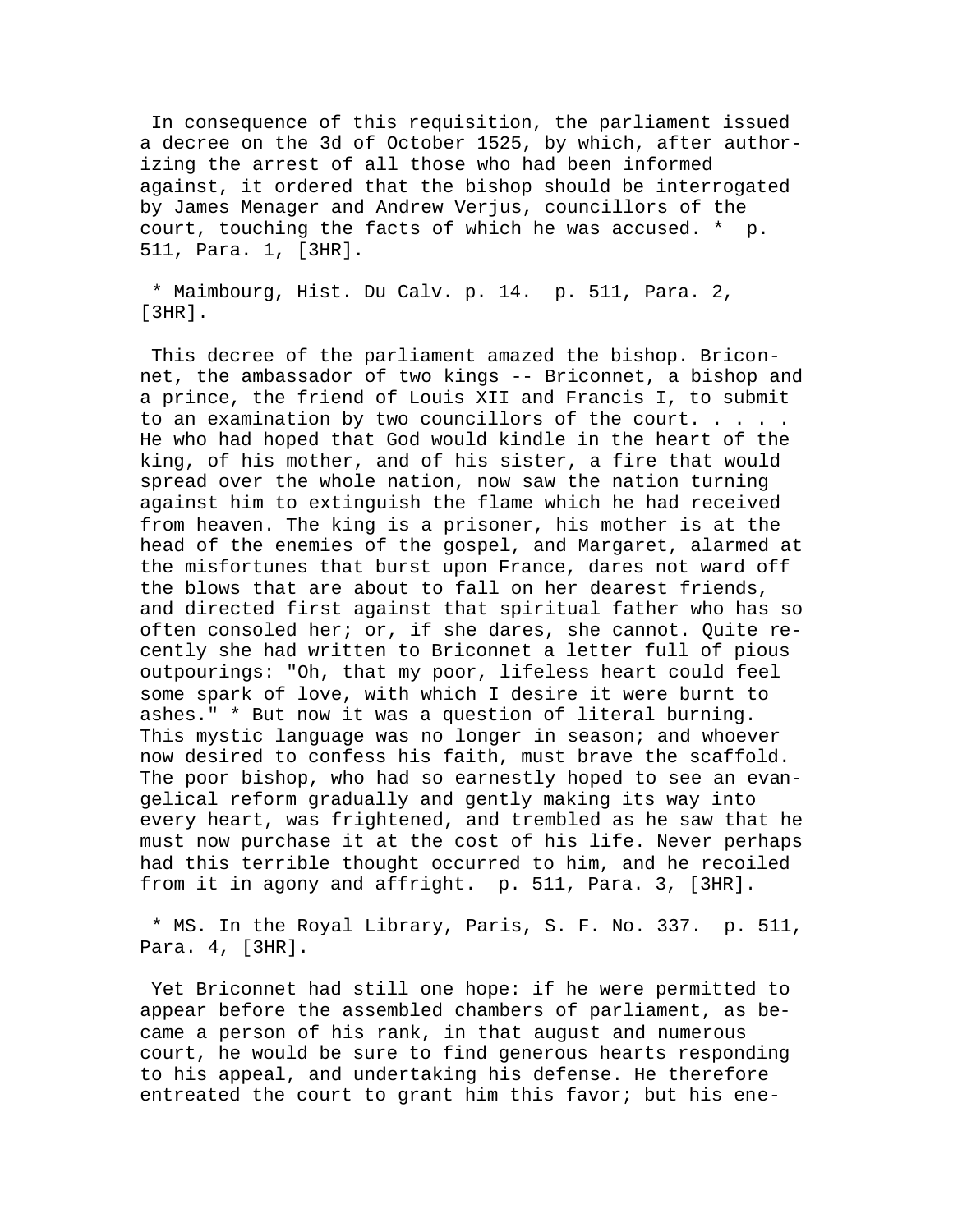mies had equally reckoned on the issue of such a hearing. Had they not seen Luther appearing before the German diet and shaking the most determined hearts? On the watch to remove every chance of safety, they exerted themselves to such effect that the parliament refused Briconnet this favor by a decree dated the 25th of October 1525, in confirmation of the one previously issued. \* p. 512, Para. 1, [3HR].

 \* Maimbourg, Hist. Du Calv. p. 15. p. 512, Para. 2, [3HR].

 Here then was the bishop of Meaux referred like the humblest priest to the jurisdiction of James Menager and Andrew Verjus. These two lawyers, docile instruments in the hands of the Sorbonne, would not be moved by those higher considerations to which the whole chamber might have been sensible; they were matter of fact men: had the bishop differed from that society, or had he not? This is all they desire to know. Briconnet's conviction was therefore secured. p. 512, Para. 3, [3HR].

 While the parliament was thus holding the sword over the head of the bishop, the monks, priests, and doctors were not idle; they saw that Briconnet's retractation would be of more service to them than his punishment. His death would only inflame the zeal of all those who held the same faith with him; but his apostasy would plunge them into the deepest discouragement. They went to work accordingly. They visited and entreated him, Martial Mazurier in particular endeavoring to make him fall, as he had done himself. There was no lack of arguments which might appear specious to Briconnet. Would he like to be deprived of his functions? Could he not, by remaining in the church, employ his influence with the king and the court to effect an incalculable amount of good? What would become of his old friends, when he was no longer in power? Might not his resistance compromise a reform, which, to be salutary and durable, should be carried out by the legitimate influence of the clergy? How many souls he would offend by resisting the church; how many souls he would attract, on the contrary, by giving way. . . . . They, like himself, were anxious for a reform. All is advancing insensibly; at the court and in the city and provinces, everything is moving forward. . . . . and would he in mere recklessness of heart destroy so fair a prospect. . . . . After all, they did not call upon him to sacrifice his opinions, but only to submit to the estab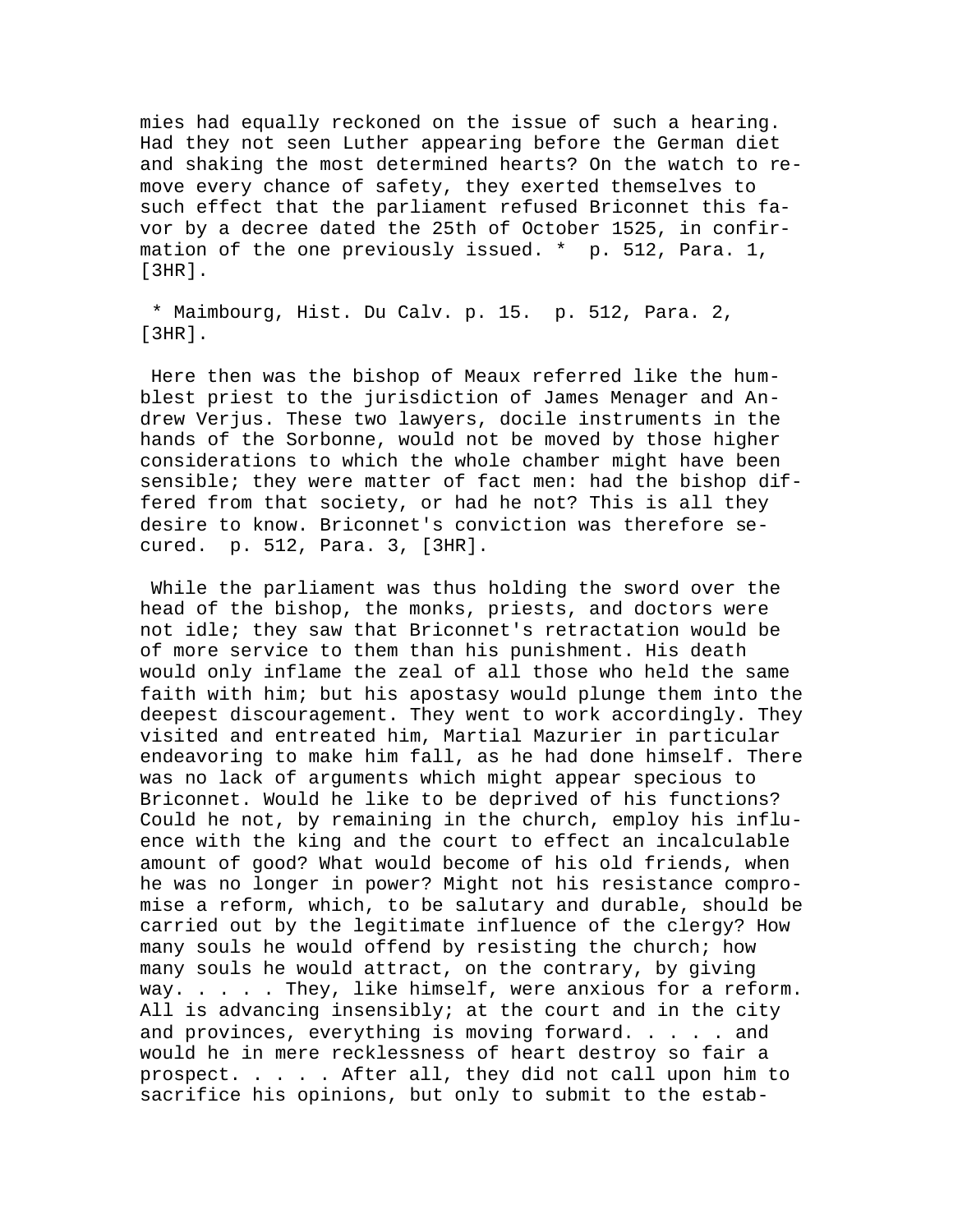lished order of the church. Was it well in him, when France was laboring under so many reverses, to stir up new confusions? "In the name of religion, of your country, of your friends, and of the Reformation itself, be persuaded," said they. By such sophisms are the noblest causes ruined. p. 512, Para. 4, [3HR].

 Yet every one of these considerations had its influence on the mind of the bishop. The tempter, who desired to make our Saviour fall in the wilderness, thus presented himself to Briconnet in specious colors, but instead of saying with his Master: "Get thee behind me, Satan," he listened, welcomed, and pondered on these suggestions. From that hour his fidelity was at an end. p. 513, Para. 1, [3HR].

 Briconnet had never embarked with his whole heart, like Luther or Farel, in the movement that was then regenerating the church; there was in him a certain mystical tendency which weakens men's minds, and deprives them of that firmness and courage which proceed from faith alone based on the word of God. The cross that he was called to take up that he might follow Christ was too heavy. \* Shaken, alarmed, stupefied, and distracted, \*\* he stumbled against the stone which had been artfully placed in his path. . . . . he fell, and instead of throwing himself into the arms of Jesus, he threw himself into those of Mazurier, \*\*\* and by a shameful recantation sullied the glory of a noble faithfulness. \*\*\*\* p. 513, Para. 2, [3HR].

 \* Crucis statim oblatae-terrore perculsus. Bezae Icones. \*\* Dementatus. Ibid. \*\*\* Ut Episcopus etiam desisteret suis consiliis effecit. Launoi, regii Navarrae gymnasii hist. p. 621. \*\*\*\* Nisi turpi palinodia gloriam hanc omnem ipse sibi invisset. Bezae Icones. p. 513, Para. 3, [3HR].

 Thus fell Briconnet, the friend of Lefevre and of Margaret; thus the earliest supporter of the gospel in France denied the glad tidings of grace, in the guilty thought that if he remained faithful, he would lose his influence over the church, the court, and France. But what was represented to him as the salvation of his country, perhaps became its ruin. What would have been the result if Briconnet had possessed the courage of Luther? If one of the first bishops of France, beloved by the king and by the people, had ascended the scaffold, and had, like the little ones of the world, sealed the truth of the gospel by a bold confession and a Christian death, would not France herself have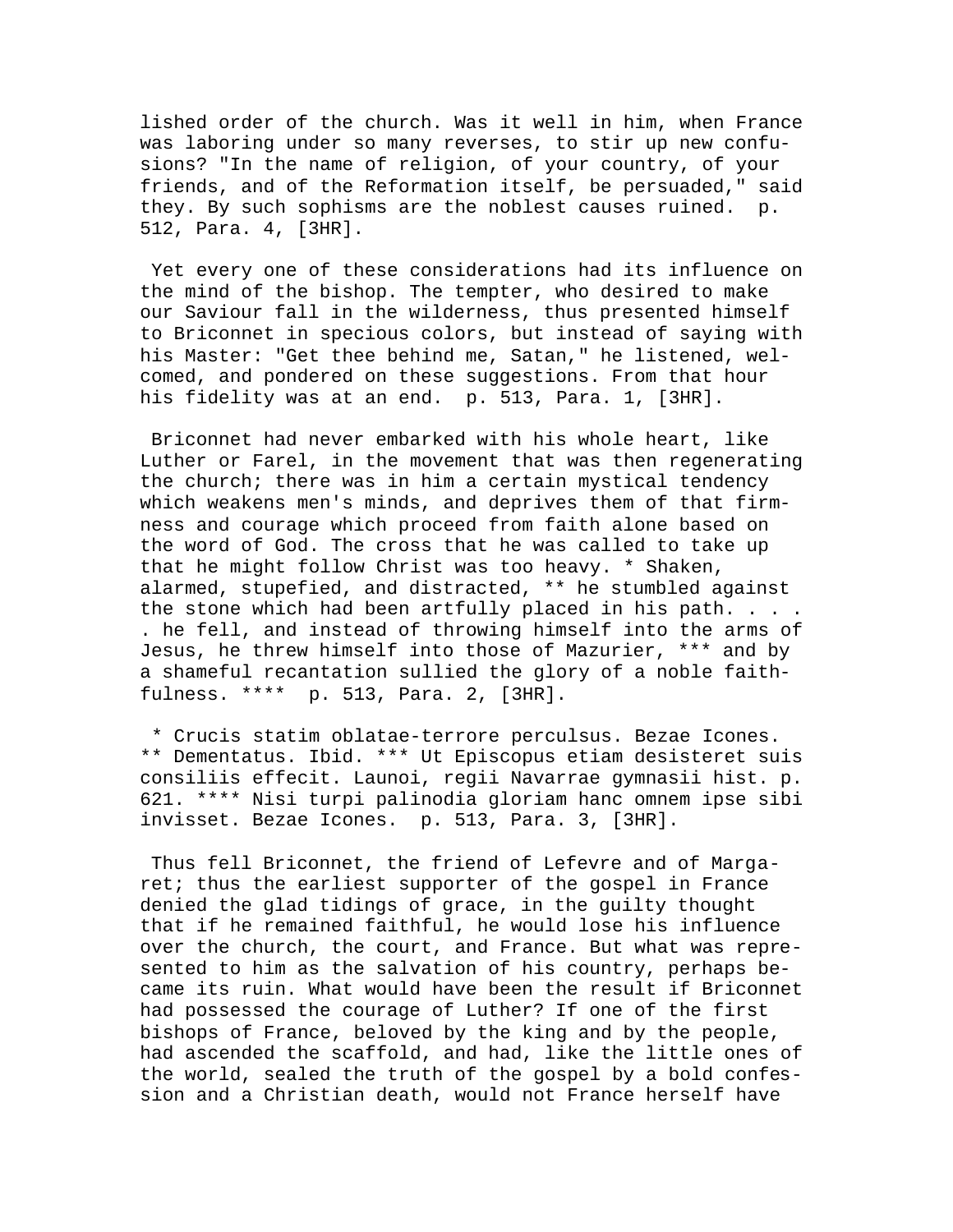been moved; and the blood of the bishop becoming, like that of Polycarp and Cyprian, the seed of the church, might we not have seen that country, so illustrious in many respects, emerging in the sixteenth century from that spiritual darkness with which it is still clouded? p. 514, Para. 1, [3HR].

 Briconnet underwent a mere formal examination before James Menager and Andrew Verjus, who declared that he had sufficiently vindicated himself of the crime imputed to him. He was then subjected to penance, and assembled a synod in which he condemned Luther's books, retracted all that he had taught contrary to the doctrine of the church, restored the invocation of saints, endeavored to bring back those who had forsaken the Romish worship, and wishing to leave no doubt of his reconciliation with the pope and the Sorbonne, kept a solemn fast on the eve of Corpus Christi, and gave orders for pompous processions, in which he appeared personally, still further testifying his faith by his magnificence and by every kind of devout observance. \* In his will he commended his soul to the Virgin Mary and to the heavenly choir of paradise, and desired that after his death, which happened in 1533, twelve hundred masses should be said for the repose of his soul. p. 514, Para. 2, [3HR].

 \* Mezeray, 2. 981; Daniel, 6. 544; Moreri, art. Briconnet. p. 514, Para. 3, [3HR].

 The fall of Briconnet is perhaps the most memorable in the history of the Reformation. Nowhere else do we find a man so sincerely pious and so deeply engaged in the reform turning round so suddenly against it: yet we must clearly understand his character and his fall. Briconnet was, as regards Rome, what Lefevre was with respect to the Reformation. They were both persons of half-measures, properly belonging to neither party. The doctor of Etaples inclined towards the word, while the bishop of Meaux leaned to the hierarchy; and when these two men who touch each other were called upon to decide, the one ranged himself under the banner of Rome, and the other of Jesus Christ. We cannot, however, be sure that Briconnet was wholly untrue to the convictions of his faith; at no period after his recantation did the Romish doctors place entire confidence in him. But he acted, perhaps, as the archbishop of Cambray afterwards did, and whom he resembled in many points; he thought he might submit outwardly to the pope, while remaining in-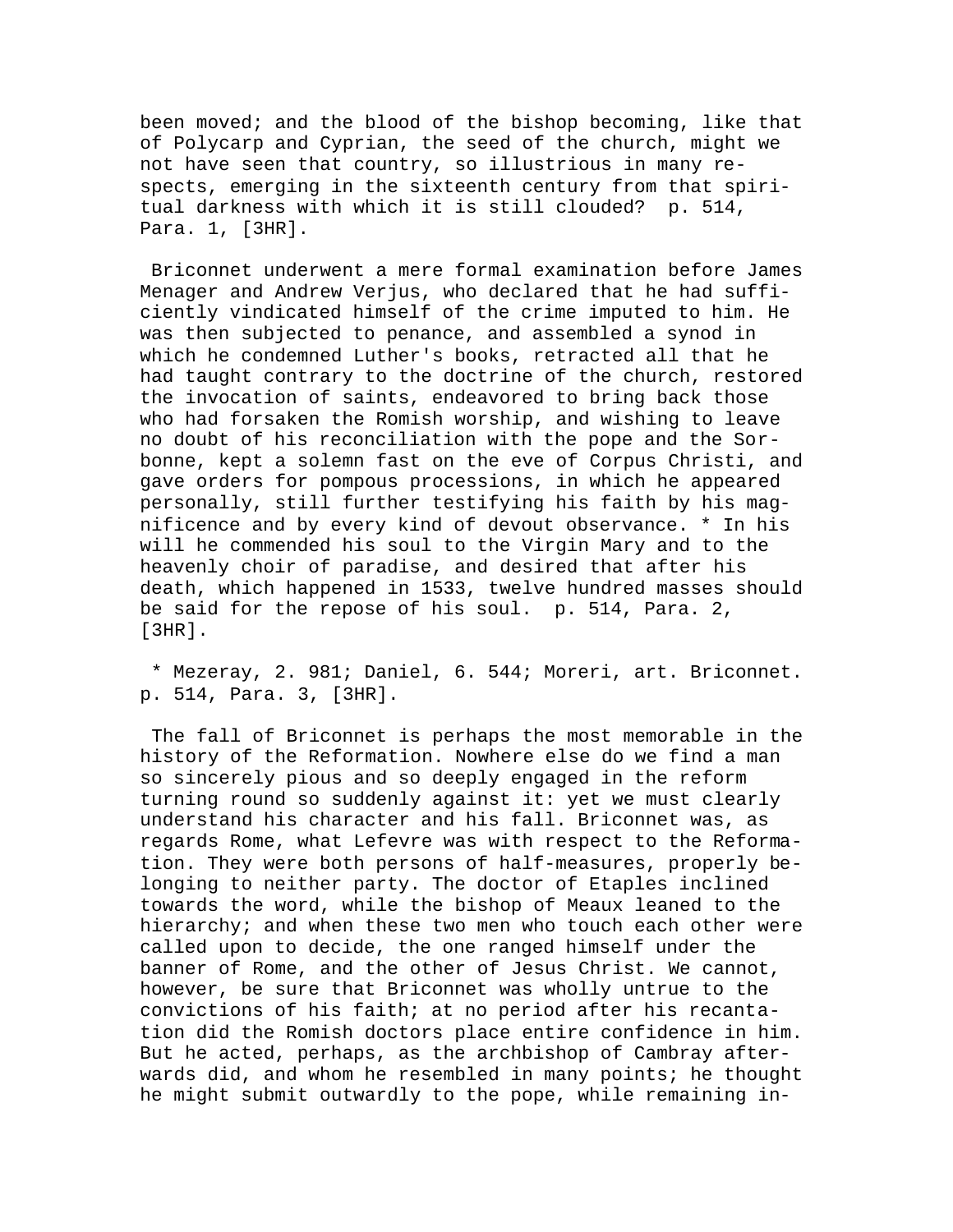wardly subject to his old convictions. Such weakness in incompatible with the principles of the Reformation. Briconnet was one of the chiefs of the mystic or quietest school in France, and we know that one of its leading maxims has ever been to accommodate itself to the church in which it exists, whatever that church may be. p. 515, Para. 1, [3HR].

 Briconnet's guilty fall went to the hearts of his old friends, and was the sad forerunner of those lamentable apostasies which the spirit of the world so often obtained in France in another age. The man who seemed to hold the reins of the Reformation in his hand was suddenly thrown from his seat; and the Reformation was thenceforward destined to pursue its course in France, without a human leader, without a chief, in humility and in obscurity. But the disciples of the gospel raised their heads, and from that time looked with a firmer faith towards that heavenly Guide, whose faithfulness they knew could not be shaken. p. 515, Para. 2, [3HR].

The Sorbonne triumphed; this was a great stride towards the destruction of the Reform in France; and it was important to achieve another victory without delay. Lefevre stood next after Briconnet. Accordingly Beda had immediately turned the attack against him, by publishing a book against this illustrious doctor, full of such gross calumnies, that Erasmus says, "even smiths and cobblers could have pointed them out." His fury was particularly excited by the doctrine of justification through faith, which Lefevre was the first to preach to Christendom in the sixteenth century. To this point Beda continually recurred, as an article which, according to him, overturned the church. "What," said he, "Lefevre affirms that whoever places his salvation in himself will surely perish; while the man that lays aside all strength of his own, and throws himself entirely into the arms of Jesus Christ, will be saved. . . . . Oh, what heresy, to teach the inefficacy of meritorious works. . . . . What a hellish error, what a deceitful snare of the devil. Let us oppose it with all our might." \* p. 516, Para. 1, [3HR].

 \* Perpendens perniciosissimam daemonis fallaciam..Occurri quantum valui. Nat. Bedae Apolog. Adv. Lutheranos, fol. 42. p. 516, Para. 2, [3HR].

That engine of persecution which produces either retracta-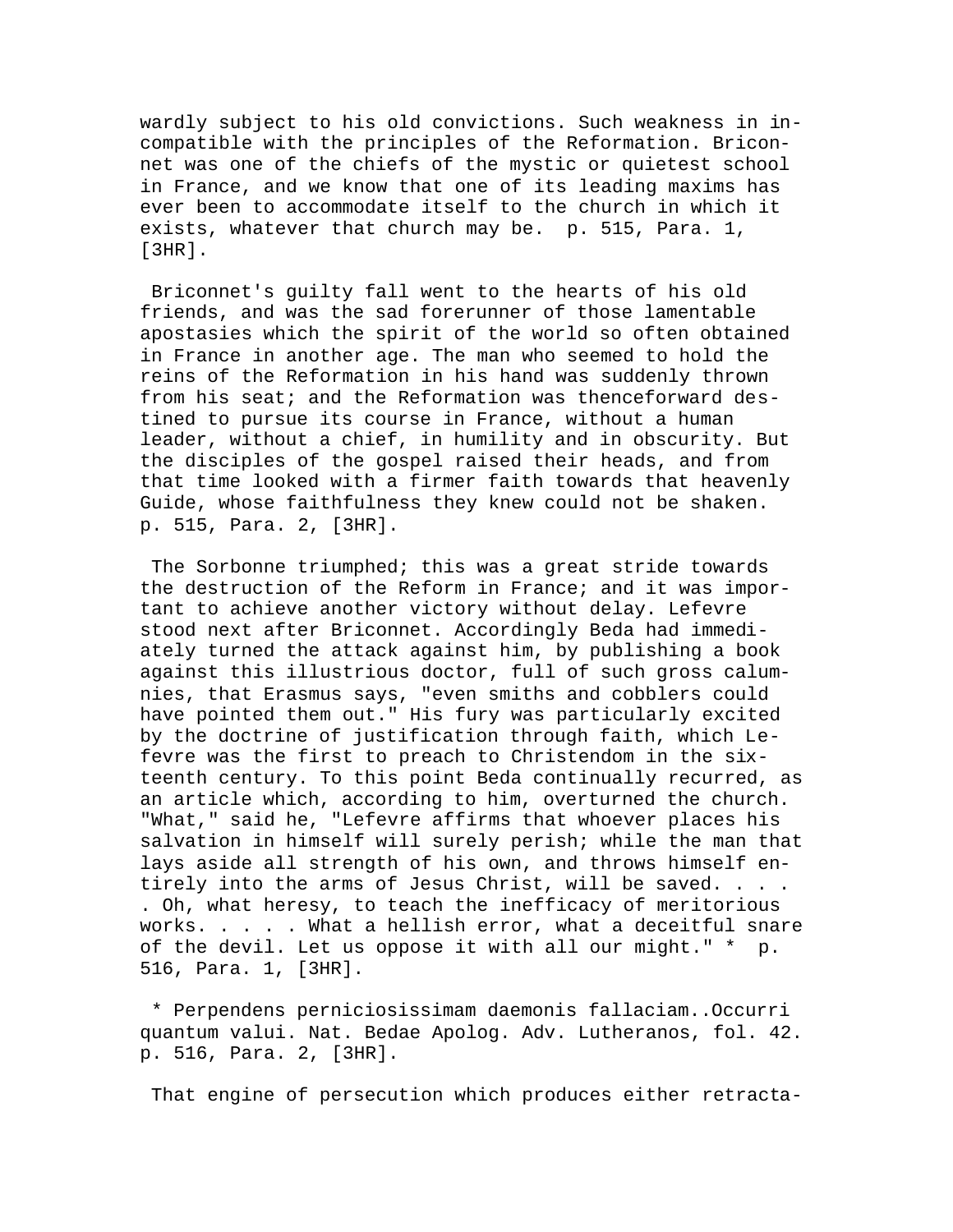tion or death, was immediately turned against the doctor of Etaples; and hopes were already entertained of seeing Lefevre share the fate of the poor wool-comber or of the illustrious Briconnet. His accusation was soon drawn up; and a decree of the parliament, dated 28th of August 1525, condemned nine propositions extracted from his commentaries on the gospels, and placed his translation of the Scriptures in the list of prohibited books. \* p. 516, Para. 3, [3HR].

 \* Lelong, Biblioth. Sacree, 2d partie, p. 44. p. 516, Para. 4, [3HR].

 This was only the prelude; and that the learned doctor knew. Upon the first symptoms of persecution, he had felt that, in the absence of France I, he must fall under the assault of his enemies, and that the moment was now come to obey the Lord's commandment: When they persecute you in one city, flee ye into another. Matthew 10:11, 23. Lefevre quitted Meaux, where, after the bishop's apostasy, he had drunk nothing but the cup of bitterness, and saw all his activity paralyzed; and as he withdrew from his persecutors, he shook the dust from off his feet against them, "not to call down evil upon them, but as a sign of the evils that were in store for them; for, says he in one place, just as this dust is shaken from off our feet, are they cast off from the face of the Lord." \* p. 516, Para. 5, [3HR].

 \* Quod excussi sunt a facie Domini sicut pulvis ille ex cussus est a pedibus. Faber in Ev. Matth. p. 40. p. 516, Para. 6, [3HR].

 The persecutors had missed their victim; but they consoled themselves with the thought that France was at least delivered from the father of the heretics. p. 517, Para. 1, [3HR].

 The fugitive Lefevre arrived at Strasburg under a borrowed name; there he immediately united with the friends of the Reformation; and what must have been his joy at hearing that gospel publicly taught which he had been the first to bring forward in the church. Lo, there was his faith, this was exactly what he had intended to teach. He seemed to have been born a second time to the Christian life. Gerard Roussel, one of those evangelical men who, like the doctor of Etaples, did not attain complete emancipation, had also been compelled to quit France. Together they followed the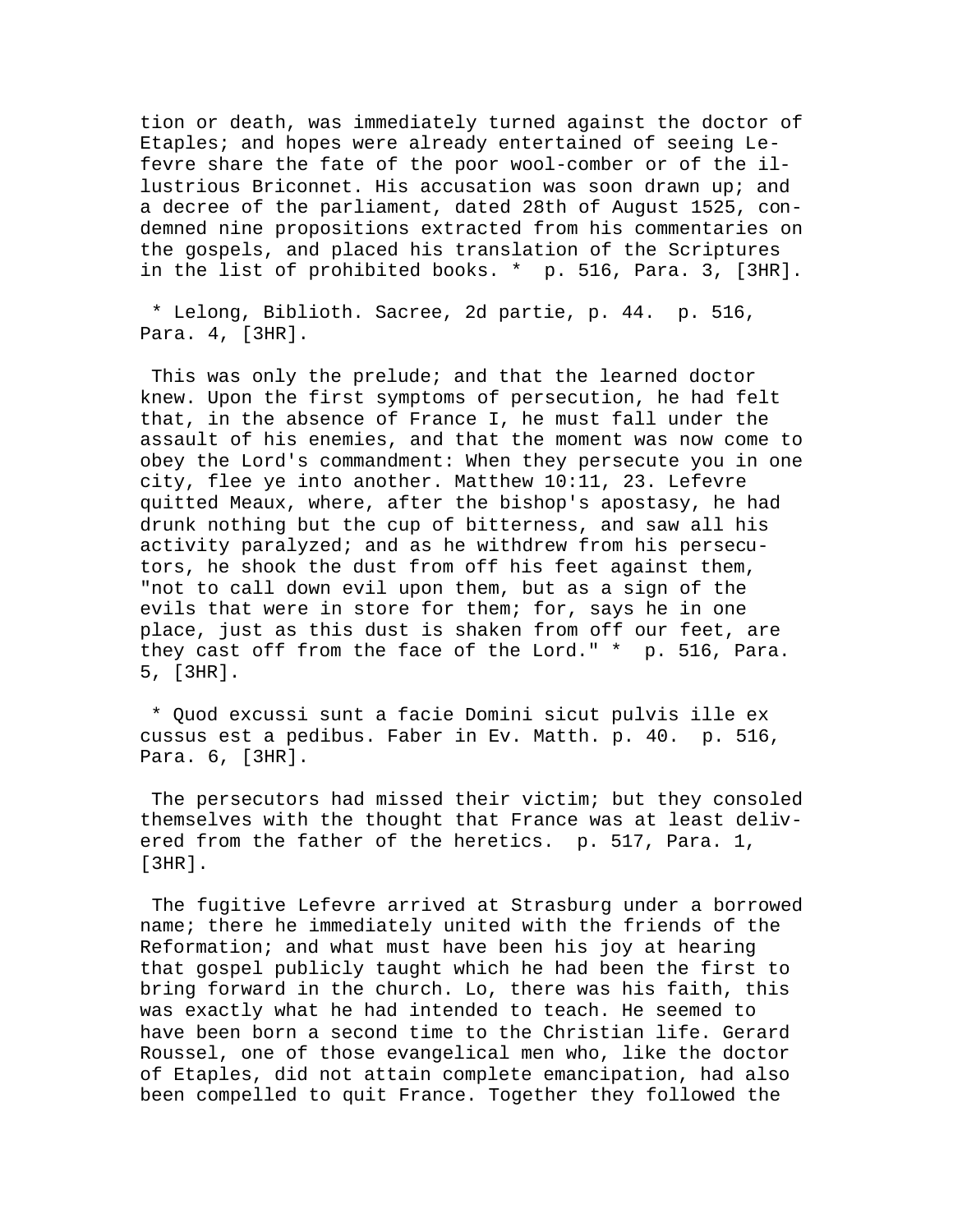teaching of Capito and Bucer; \* they had frequent private conversations with these faithful doctors, \*\* and a report was circulated that they had even been commissioned to do so by Margaret, the king's sister. \*\*\* But Lefevre was more occupied in contemplating the ways of God than with polemies. Casting his eyes over Christendom, filled with astonishment on beholding the great events that were taking place, moved with thankfulness, and his heart full of anticipation, he fell on his knees and prayed the Lord "to perfect that which he saw then beginning." \*\*\*\* p. 517, Para. 2, [3HR].

 \* Faber stapulensis et Gerardus Refus, clam e Gallia profecti, Capitonem et Bucerum audierunt. Melch. Adam. Vita Capitonis, p. 90. \*\* De omnibus doctrinae praecipuis locis cum ipsis disseruerint. Ibid. \*\*\* Missi a Margaretha, regis Francisci sorore. Ibid. \*\*\*\* Farel a tous seigneurs, peuples, et pasteurs. p. 517, Para. 3, [3HR].

 One pleasure in particular awaited him in Strasburg; Farel his disciple, his son, from whom he had been separated by persecution for nearly three years, had arrived there before him. The aged doctor of the Sorbonne found in his young pupil a man in the vigor of life, a Christian in all the energy of faith. Farel affectionately clasped that wrinkled hand which had guided his first steps, and he experienced an indescribable joy at again meeting with his father in an evangelical city, and on seeing him surrounded with faithful men. Together they listened to the pure instructions of illustrious teachers; together they partook of the Lord's supper in conformity with Christ's institution; together they received touching proofs of the love of their brethren. "Do you remember," said Farel, "what you once observed to me when we were both sunk in darkness: William, God will renew the world, and you will see it. . . . . Here is the beginning of what you then told me." -- "Yes:" answered the pious old man, "God is renewing the world. . . . . My dear son, continue to preach boldly the holy gospel of Jesus Christ." \* p. 518, Para. 1, [3HR].

 \* Quod et pius senex fatebatur; meque hortabatur pergerem in annuntiatione sacri evangelii. Farel to Pellican. Hotting. H. L. 6. 17. p. 518, Para. 2, [3HR].

 Lefevre, from excess of caution doubtless, wished to live unknown at Strasburg, and had taken the name of Anthony Pilgrim, while Roussel assumed that of Solnin. But the il-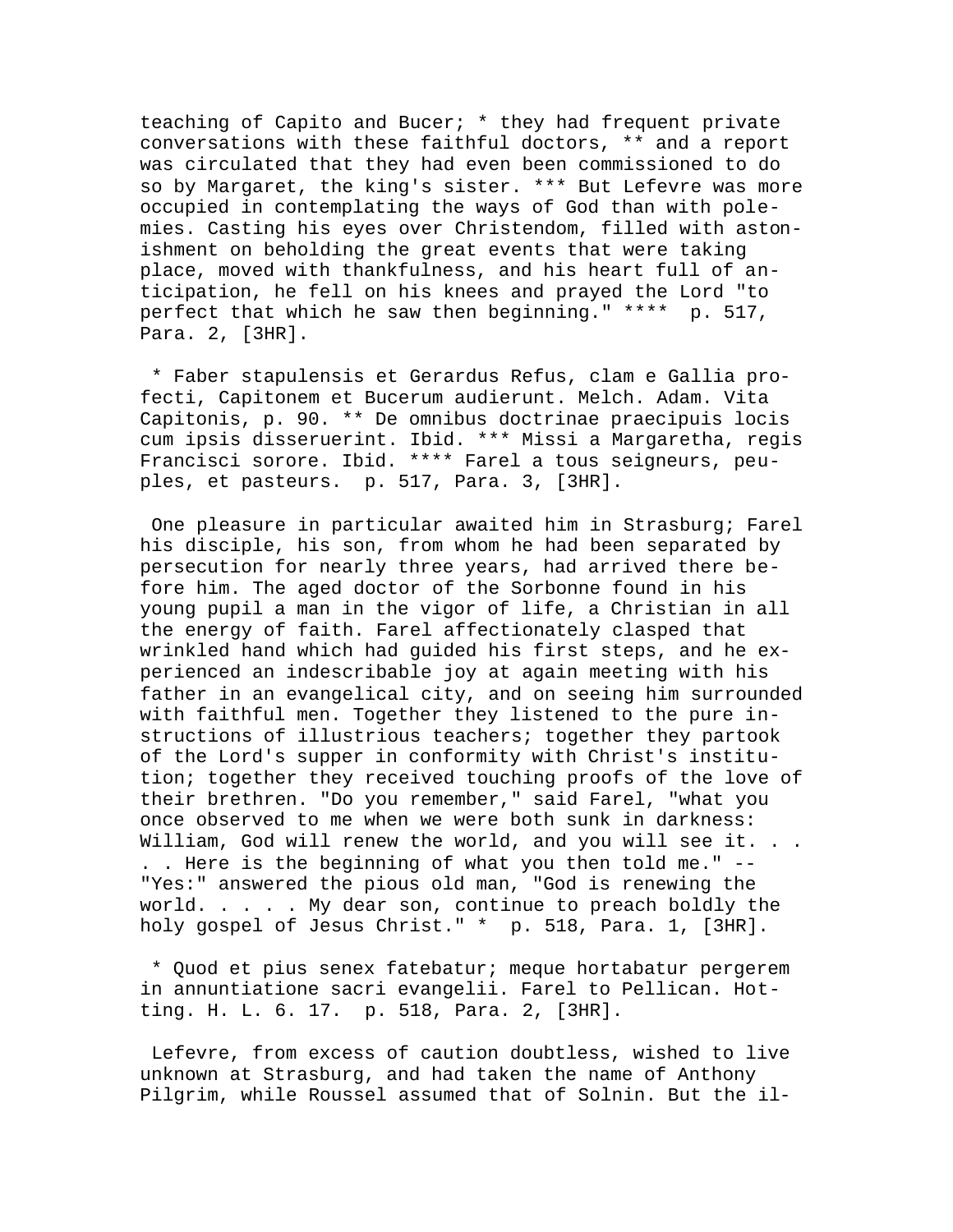lustrious doctor could not remain hidden; in a short time the whole city and the very children saluted the aged Frenchman with respect. \* He did not dwell alone; but resided in Capito's house with Farel, Roussel, Vedastus, who was eulogized for his diffidence, and a certain Simon, a converted Jew. The houses of Capito, OECOLAMPADIUS, Zwingle, and Luther, were then like inns. Such was at that time the strength of brotherly love. Many other Frenchmen were living in this city on the banks of the Rhine, and they founded a church in which Farel often preached the doctrine of salvation. This Christian society soothed the pain of exile. p. 518, Para. 3, [3HR].

 \* Nam latere cupiunt et tamen pueris noti sunt. Capito to Zwingle, Epp. p. 439. p. 518, Para. 4, [3HR].

 While these brethren were thus enjoying the asylum offered them by fraternal affection, those in Paris and in other parts of France were exposed to great dangers. Briconnet had retracted; Lefevre had quitted France; this was no doubt something for the Sorbonne; but it had still to wait for the punishments that it had advised. Beda and his party had found no victims. . . . . one man exasperated them still more than Briconnet and Lefevre; this was Louis Berquin. The gentleman of Artois, of a more decided character than his two masters, omitted no opportunity of tormenting the monks and theologians, and of unmasking their fanaticism. Living by turns at Paris and in the provinces, he collected and translated the writings of Luther and Erasmus: \* he himself would compose controversial works, and defend and propagate the new doctrine with all the zeal of a new convert. The bishop of Amiens denounced him; Beda seconded the charge; and the parliament had him thrown into prison. "This one," said they, "shall not escape us like Briconnet or Lefevre." In effect, they kept him in close confinement. In vain did the superior of the Carthusians and others entreat him to apologize; he boldly declared that the would not give way on a single point. "There seemed no way left," says a chronicler, "but to lead him to the stake." \*\* p. 519, Para. 1, [3HR].

 \* Erasmus, Epp. p. 923. \*\* Actes des Martyrs, p. 103. p. 519, Para. 2, [3HR].

 Margaret, in consternation at what had happened to Briconnet, dreaded to see Berquin dragged to that scaffold which the bishop had so shamefully escaped. Not daring to visit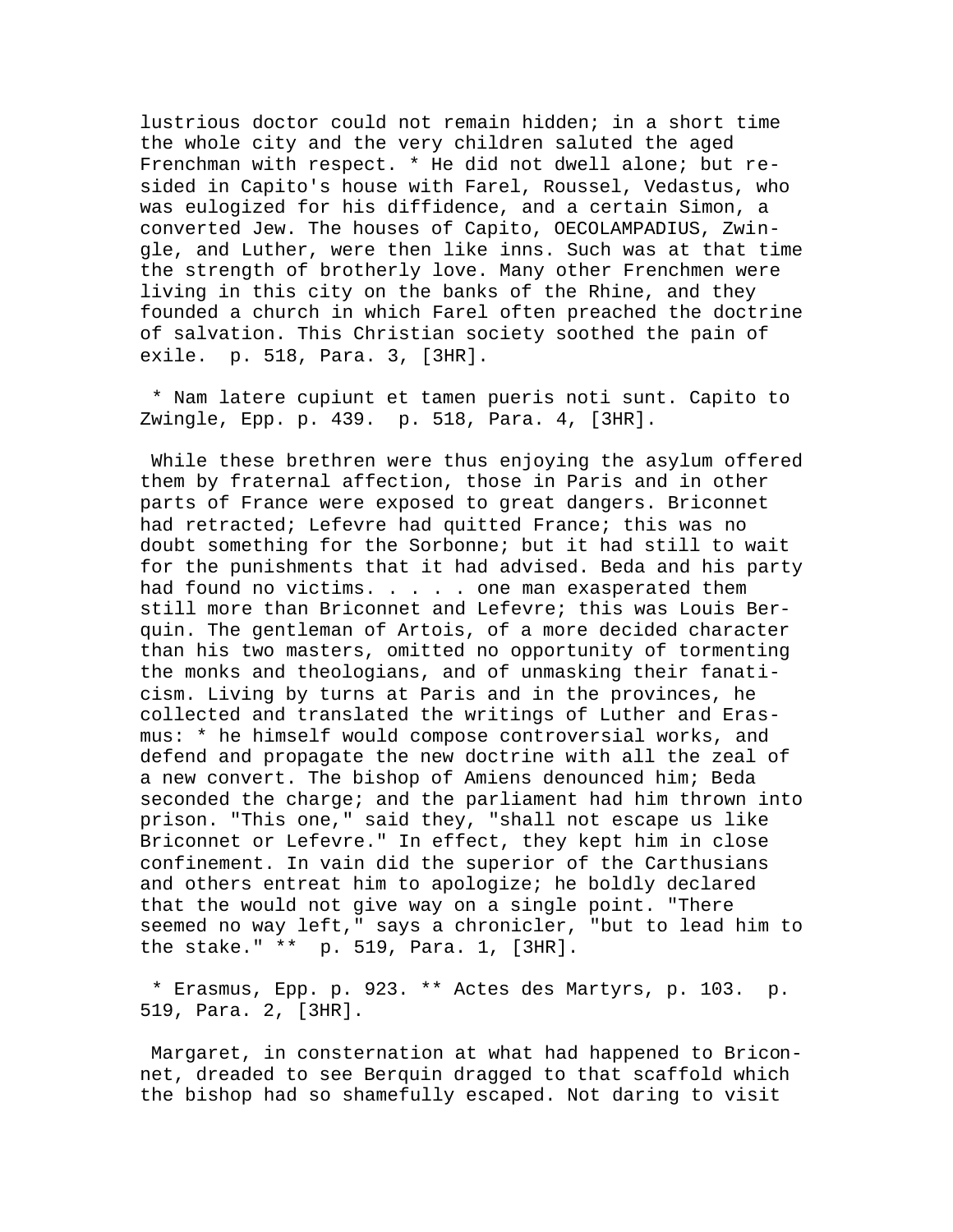him in prison, she endeavored to convey a few words of consolation to him; and it was perhaps for him that the princess composed this touching complaint of the prisoner, in which the latter, addressing the Lord, exclaims: \* p. 519, Para. 3, [3HR].

 \* Marguerites de la Marguerite des Princesses, 1. 445. p. 519, Para. 4, [3HR].

 But yet, where'er my prison be, Its gates can never keep out Thee For instant where I am, Thou art with me. p. 519, Para. 5, [3HR].

 But Margaret did not stop here; she instantly wrote to her brother, soliciting this gentleman's pardon. Happy would she be if she could deliver him in time from the hatred of his enemies. p. 519, Para. 6, [3HR].

 While waiting for this victim, Beda resolved to intimidate the enemies of the Sorbonne and of the monks by crushing the most celebrated of them. Erasmus had taken up the pen against Luther; but that was of little consequence. If they can succeed in destroying Erasmus, with much the stronger reason would the ruin of Farel, of Luther, and of their associates be inevitable. The surest way to reach the mark is to aim beyond it. When once Rome has placed her foot upon the neck of the philosopher of Rotterdam, where is the heretical doctor that can escape its vengeance? Lecouturier, commonly known by his Latin name Sutor, cobbler, had already begun the attack, by launching from his solitary Carthusian cell a treatise overflowing with violence, in which he called his opponents theologasters and jackasses, charging them with scandalous crimes, heresy, and blasphemy. Treating of subjects which he did not understand, he reminded his readers of the old proverb: Ne sutor ultra crepidam, Let the cobbler stick to his last. p. 520, Para. 1, [3HR].

 Beda hastened to the assistance of his brother. He ordered Erasmus to write no more; \* and taking up that pen which he had commanded the greatest writer of the age to lay down, he made a collection of all the calumnies that the monks had invented against the illustrious philosopher, translated them into French, and composed a book that he circulated in the city and at court, striving to raise all France against him. \*\* This work was the signal of attack; Erasmus was assailed from every quarter. An old Carmelite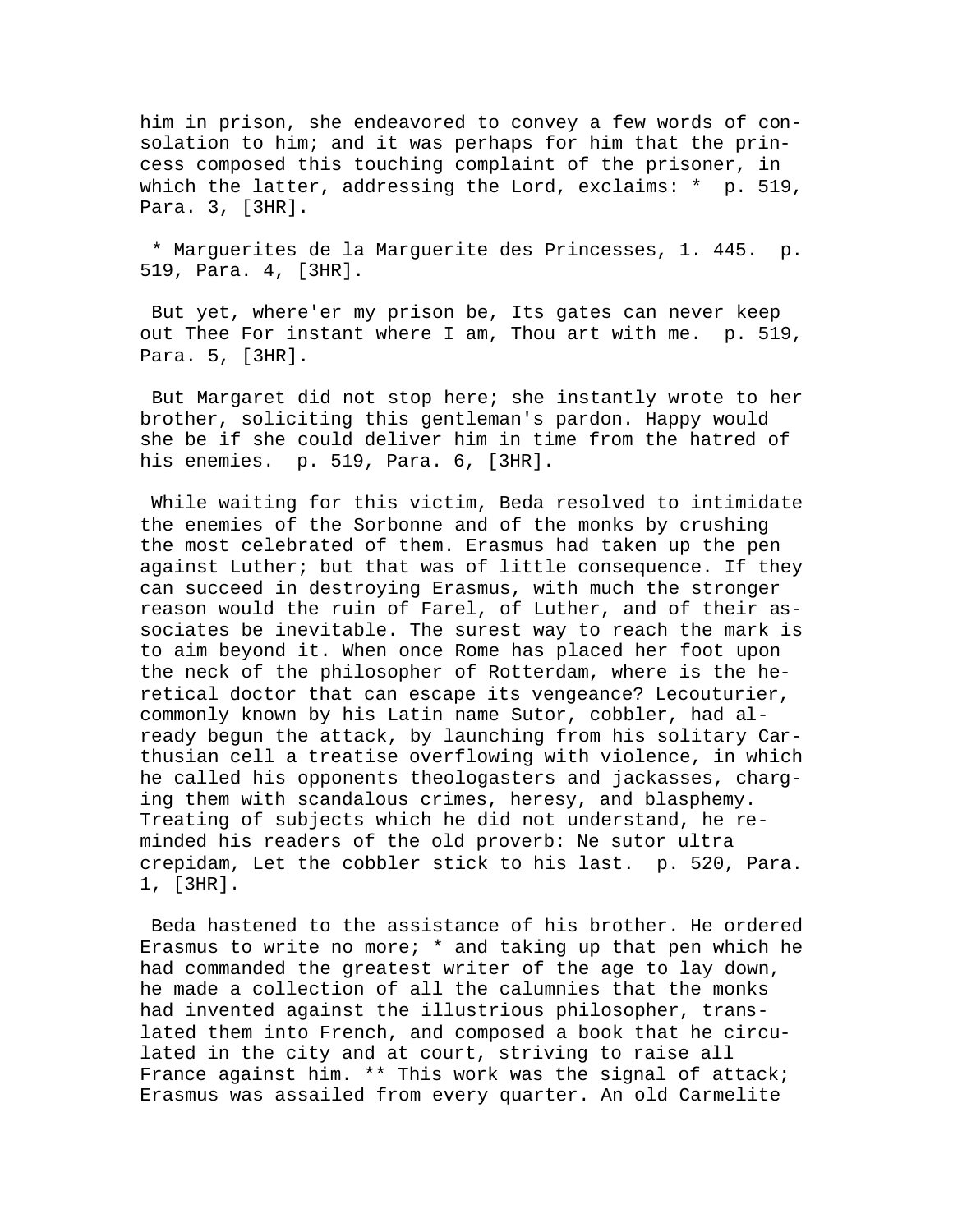of Louvain, Nicholas Ecmond, exclaimed every time he went into the pulpit, "There is no difference between Luther and Erasmus, except that Erasmus is the greater heretic;" \*\*\* and wherever the Carmelite might be, at table, in coach, or in boat, he called Erasmus a heresiarch and forger. \*\*\*\* The faculty of Paris, excited by these clamors, prepared a censure against the illustrious writer. p. 520, Para. 2, [3HR].

 \* Primum jubet ut desinam scribere. Erasm. Epp. 921. \*\* Ut totam Galliam in me concitaret. Ibid. 886. \*\*\* Nisi quod Erasmus esset major haereticus. Ibid. 915. \*\*\*\* Quoties in conviviis, in vehiculis, in navibus. Erasm. Epp. 915. p. 520, Para. 3, [3HR].

 Erasmus was astounded. This, then, is the end of all his forbearance, and of even his hostility against Luther. He had mounted to the breach with greater courage than any man; and now they want to make him a stepping stone, and trample him under foot, that they may the more securely attack the common enemy. This idea disgusted him: he turned round immediately, and almost before he had ceased his attack upon Luther, fell upon these fanatical doctors, who had assailed him from behind. Never was his correspondence more active than now. He glances all around him, and his piercing eye soon discovers in whose hands depends his fate. He does not hesitate: he will lay his complaints and remonstrances at the feet of the Sorbonne, of the parliament, of the king, and of the emperor himself. "What is it that has kindled this immense Lutheran conflagration?" wrote he to those theologians of the Sorbonne, from whom he still expected some little impartiality; "what has fanned it, if not the virulence of Beda and his fellows? \* In war, a soldier who has done his duty receives a reward from his general; and all the recompense I shall receive from you, the leaders of this war, is to be delivered up to the calumnies of such as Beda and Lecouturier." p. 521, Para. 1, [3HR].

 \* Hoc gravissimum Lutheri incendium, unde natum, unde huc progressum, nisi ex Beddaicis intemperiis. Er. Epp. p. 887. p. 521, Para. 2, [3HR].

 "What," wrote he to the parliament, "when I was contending with these Lutherans, and while I was maintaining a severe struggle by order of the emperor, the pope, and other princes, even at the peril of my life, Beda and Lecouturier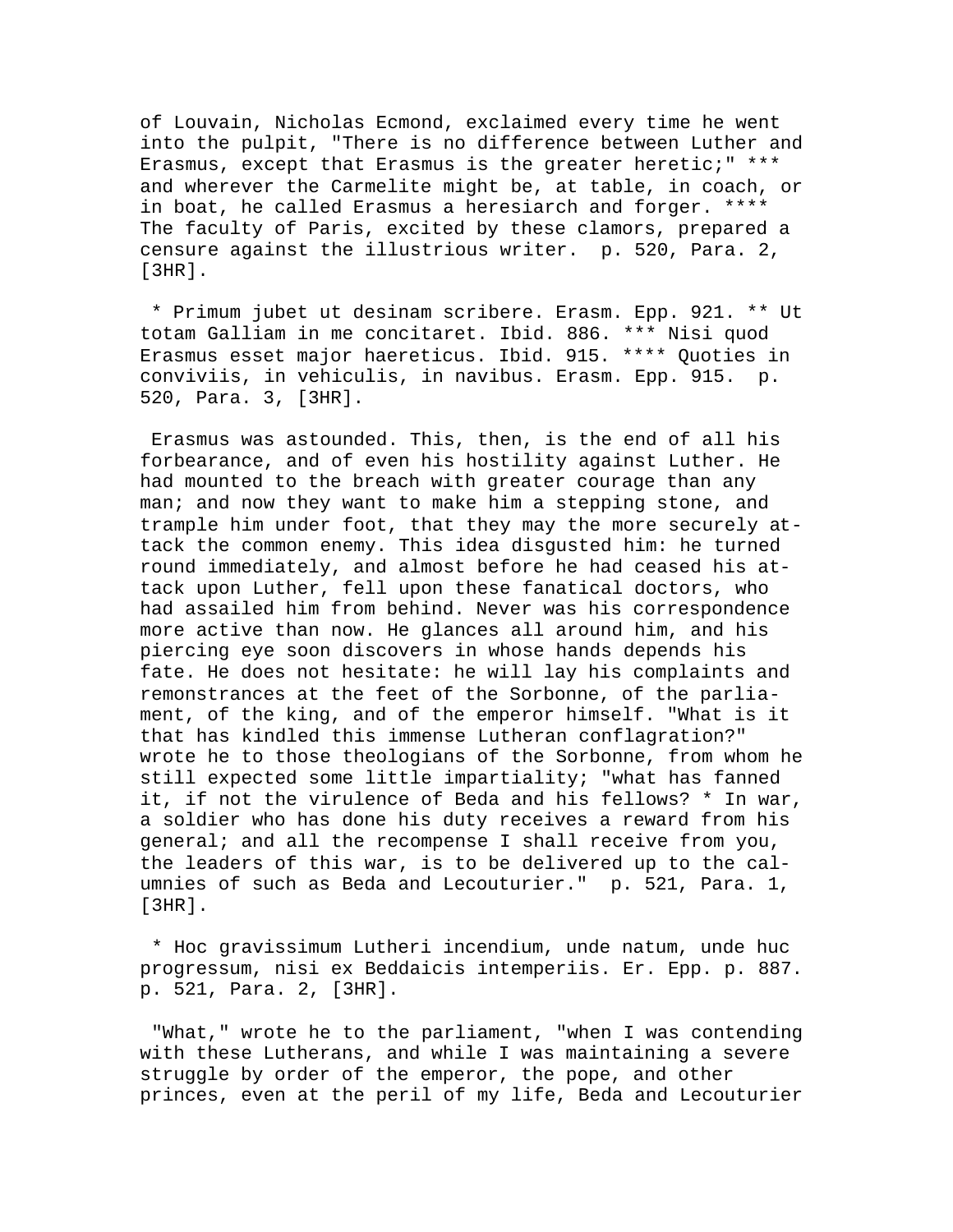attacked me from behind with their foul libels. Ah, if fortune had not deprived us of King Francis, I should have invoked this avenger of the muses against this new invasion of the barbarians. \* But now it is your duty to put an end to such injustice." p. 521, Para. 3, [3HR].

 \* Musarum vindicem adversus barbarorum incursiones. Ibid. p. 2070. p. 521, Para. 4, [3HR].

 As soon as he found the possibility of conveying a letter to the king, he wrote to him immediately. His penetrating eye detected in these fanatical doctors of the Sorbonne the germs of the league, the predecessors of those three priests who were one day to set up the Sixteen against the last of the Valois; his genius forewarned the king of the crimes and misfortunes which his descendants were destined to know but too well. "Religion is their pretext," said he, "but they aspire to tyranny even over princes. They move with a sure step, though their path is underground. Should the prince be disinclined to submit to them in every thing, they will declare that he may be deposed by the church; that is to say, by a few false monks and theologians who conspire against the public peace." \* Erasmus in writing to Francis I could not have touched a tenderer point. p. 522, Para. 1, [3HR].

 \* Nisi princeps ipsorum voluntati per omnia paruerit, dicetur fautor haereticorum et destitui poterit per ecclesiam. Er. Epp. p. 1108. p. 522, Para. 2, [3HR].

 Finally, to be more certain of escape from his enemies, Erasmus invoked the protection of Charles V. "Invincible emperor," said he, "certain individuals who, under the pretense of religion, wish to establish their own gluttony and despotism, are raising a horrible outcry against me. \* I am fighting under your banners and those of Jesus Christ. May your wisdom and power restore peace to the Christian world." p. 522, Para. 3, [3HR].

 \* Simulato religionis praetextu, ventris tyrannidisque suae negotium agentes. Ibid. p. 962. p. 522, Para. 4, [3HR].

 Thus did the prince of letters address the great ones of the age. The danger was averted; the powers of the world interposed; the vultures were compelled to abandon a prey which they fancied already in their talons. Upon this they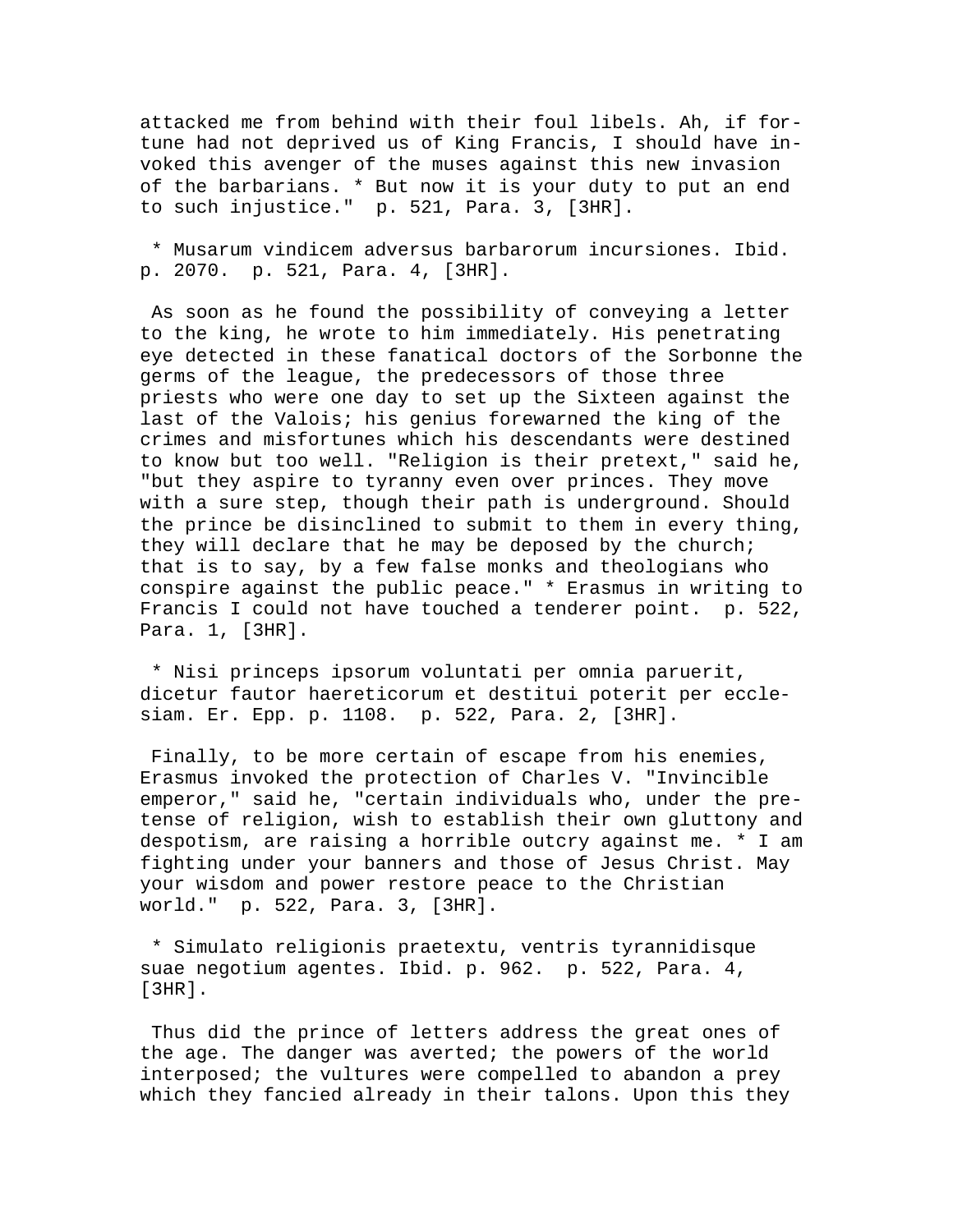turned their eyes to another quarter, seeking fresh victims, which were soon found. p. 522, Para. 5, [3HR].

 Lorraine was the first place in which blood was again to flow. From the earliest days of the Reform there had been a fanatical alliance between Paris and the country of the Guises. When Paris was quiet, Lorraine applied to the task; and then Paris resumed her labor, while Metz and Nancy were recovering their strength. In June 1525, Peter Toussaint returned to Metz, in company with Farel. They desired a hearing before their lordships the Thirteen; and this being refused, they appealed to the eschevin. Plans were already laid for throwing them into prison, when, fearful of danger, they quickly left the city, travelling all night lest they should be overtaken. \* p. 522, Para. 6, [3HR].

\* Chroniques de Metz, p. 823. p. 522, Para. 7, [3HR].

 The first blows were destined apparently to fall on an excellent man, one of the Basle refugees, a friend of Farel and Toussaint. The Chevalier d'esch had not been able to escape the suspicions of the priests in Metz. They discovered that he kept up a communication with the evangelical Christians, and he was imprisoned at Pont-a-Mousson, about five miles from Metz on the banks of the Moselle. \* These tidings overwhelmed the French refugees and the Swiss themselves with sorrow. "O heart full of innocence," exclaimed OECOLAMPADIUS. "I have confidence in the Lord," added he, "that he will preserve this man to us, either in life as a preacher of righteousness, to announce His name, or as a martyr to confess him in death." \*\* But at the same time OECOLAMPADIUS disapproved of the impetuosity, enthusiasm, and imprudent zeal which distinguished the French refugees. "I wish," said he, "that my very dear lords of France would not be so hasty in returning into their own country, before they had duly examined all things; \*\*\* for the devil is spreading his snares on every side. Nevertheless let them obey the Spirit of Christ, and may this Spirit never abandon them." p. 523, Para. 1, [3HR].

 \* Noster captus detinetur in Bundamosa quinque millibus a Metis. OECOL. To Farel, Epp. 201. \*\* Vel vivum confessorem, vel mortuum martyrem servabit. Ibid. \*\*\* Nollem carissimos dominos meos Galles properare in Galliam, etc. Ibid. p. 523, Para. 2, [3HR].

There was, in truth, reason to fear for the chevalier. The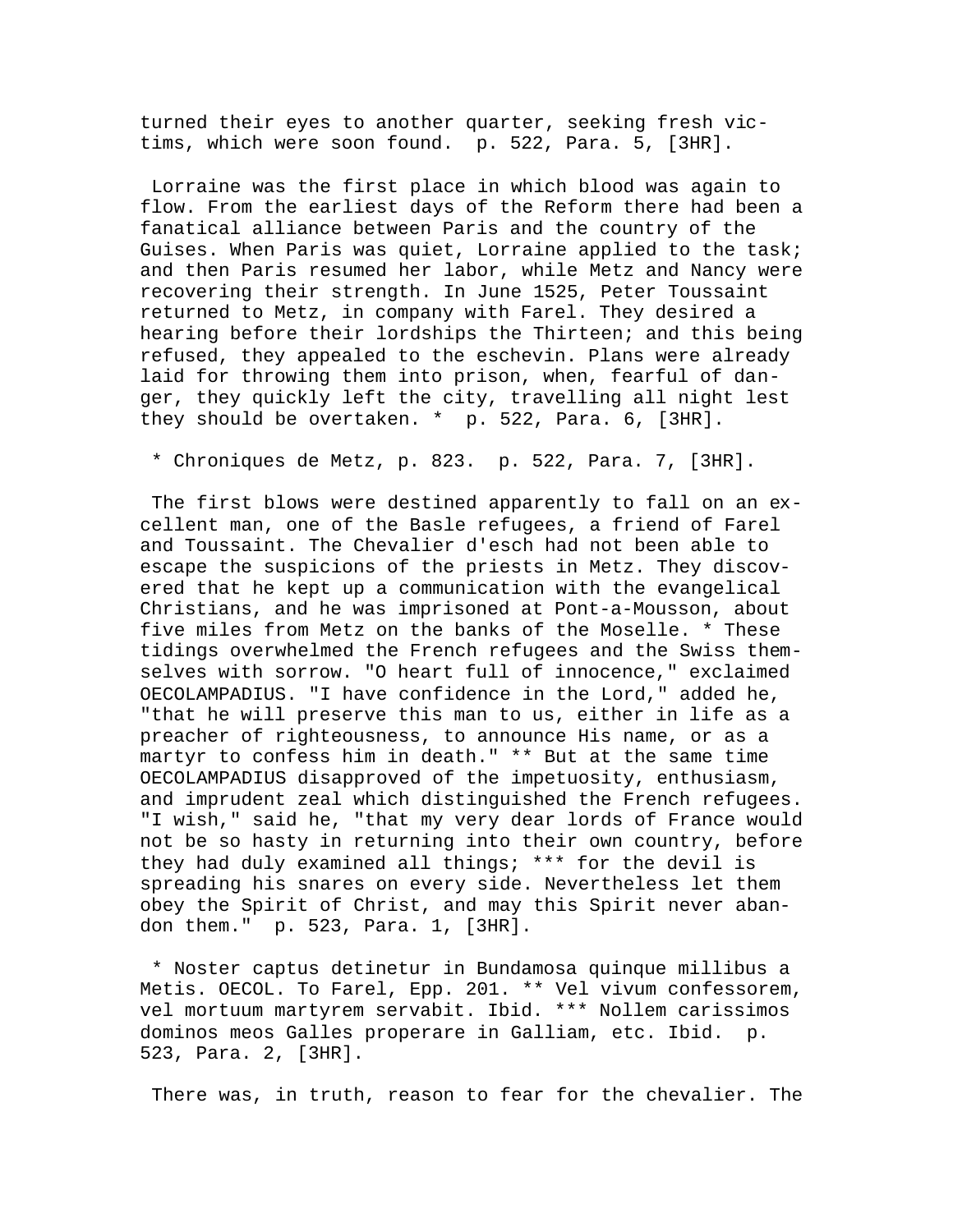fury of the enemy had broken out in Lorraine with redoubled violence. The provincial of the Cordeliers, Bonaventure Renel, confessor to duke Anthony the Good, a man devoid of shame, and not very commendable on the score of morals, gave this weak prince, who reigned from 1508 to 1544, great licence in his pleasures, and persuaded him, almost by way of penance, to destroy the innovators without mercy. "It is enough for every one to know his Pater and his Ave," this prince, so well tutored by Renel, would say; "the greater the doctor, the greater the disturbance." \* p. 523, Para. 3, [3HR].

\* Actes des Martyrs, p. 97. p. 523, Para. 4, [3HR].

 Towards the end of 1524 the duke's court was informed that a pastor named Schuch was preaching some new doctrine in the town of St. Hippolyte, at the foot of the Vosges. "Let them return to their duty," said Anthony the Good, "or else I will march against the city, and destroy it by fire and sword." \* p. 524, Para. 1, [3HR].

\* Ibid. p. 95. p. 524, Para. 2, [3HR].

 Upon this the faithful pastor resolved to give himself up for his flock, and repaired to Nancy, where the prince was residing. As soon as he arrived he was thrown into a filthy prison, under the guard of brutal and cruel men; and friar Bonaventure at last saw the heretic in his power. It was he who presided at the trial. "Heretic, Judas, devil," exclaimed he. Schuch, calm and collected, made no reply to this abuse; but holding in his hands a Bible, all covered with notes, he meekly yet forcibly confessed Christ crucified. On a sudden he became animated; he stood up boldly, and raising his voice, as if filled by the Spirit from on high, looked his judges in the face, and threatened them with the terrible judgments of God. p. 524, Para. 3, [3HR].

 Brother Bonaventure and his companions, amazed and transported with rage, rushed upon him with violent cries, tore away the Bible from which he was reading this menacing language, "and like mad dogs," says the chronicler, "unable to bite his doctrine, they burnt it in their convent." \* p. 524, Para. 4, [3HR].

 \* Actes des Martyrs, recueillis par Crespin, en Francais, p. 97. p. 524, Para. 5, [3HR].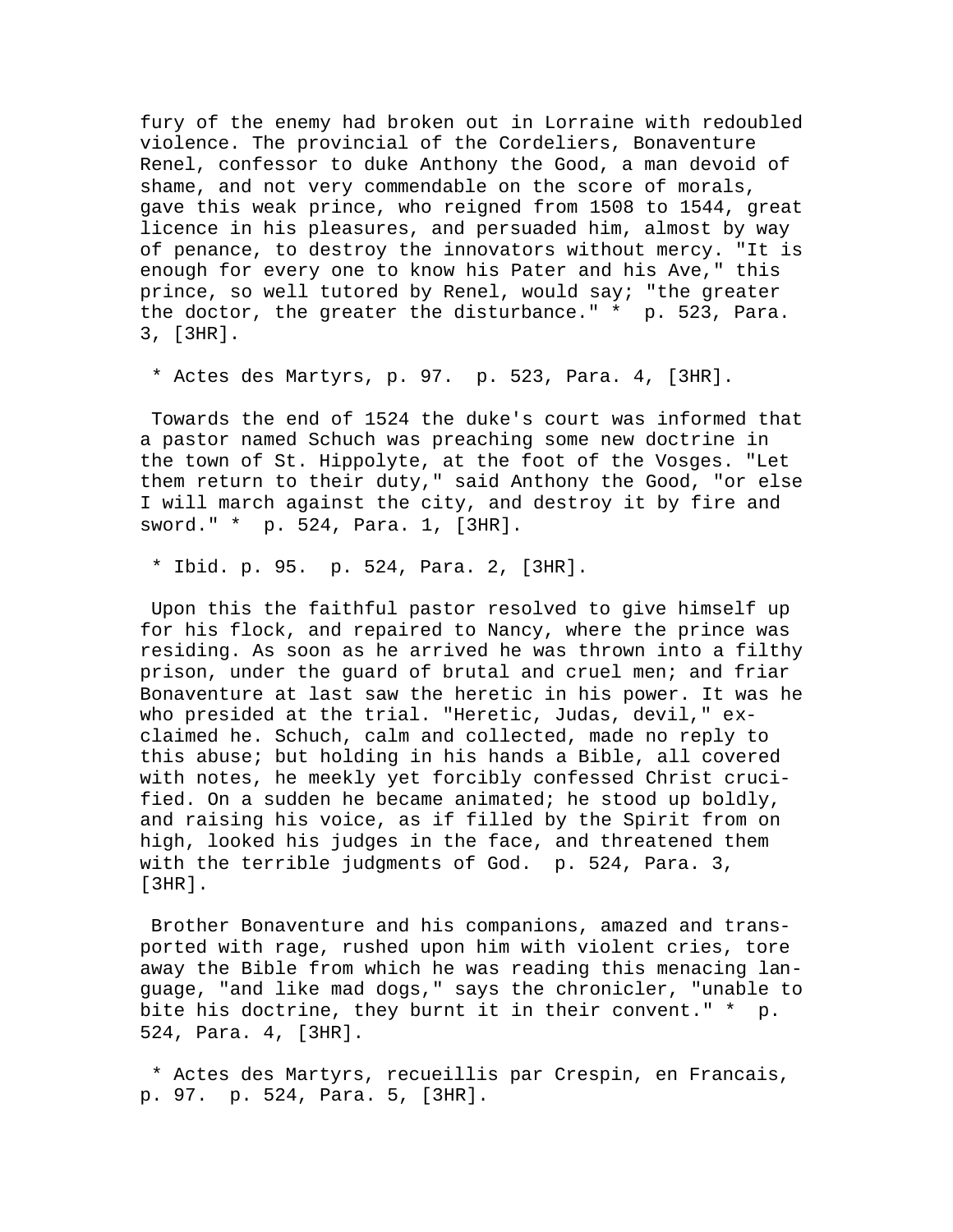All the court of Lorraine resounded with the obstinacy and impudence of the minister of St. Hippolyte, and the prince, curious to hear the heretic, desired to be present at his last interrogatory, but in secret however, and concealed from every eye. As the examination took place in Latin, he could not understand a word; but he was struck with the firm countenance of the minister, who seemed neither vanquished nor confounded. Exasperated at such obstinacy, Anthony the Good rose up, and said as he withdrew: "Why do you still dispute? He denies the sacrament of the mass; let them proceed to execution against him." \* Schuch was instantly condemned to be burnt alive. When the sentence was made known to him, he raised his eyes to heaven, saying mildly: "I was glad when they said unto me, let us go into the house of the Lord." Psalm 122. 1. p. 524, Para. 6, [3HR].

 \* Hist. De Francois I. Par Gaillard. 4. 233. p. 524, Para. 7, [3HR].

 On the 19th of August 1525 the whole city of Nancy was in motion. The bells were tolling for the death of a heretic. The mournful procession set out. It was necessary to pass before the convent of the Cordeliers, who, rejoicing and expectant, had assembled before the gate. At the moment that Schuch appeared, father Bonaventure, pointing to the carved images over the portals of the convent, exclaimed: "Heretic, pay honor to God, to his mother, and to the saints." "Ye hypocrites," replied Schuch, standing erect before these blocks of wood and stone, "God will destroy you, and bring your deceits to light." p. 525, Para. 1, [3HR].

When the martyr reached the place of execution, his books were burnt before his face; he was then called upon to retract; but he refused, saying: "It is thou, O God, who hast called me, and thou wilt give me strength unto the end." \* After this he began to repeat aloud the fifty-first psalm: "Have mercy upon me, O Lord, according to thy loving kindness." Having mounted the pile, he continued to recite the psalm until the smoke and the flames stifled his voice. p. 525, Para. 2, [3HR].

 \* Eum auctorem vocationis suae atque conservatorem, ad extremum usque spiritum recognovit. Acta Mart. p. 202. p. 525, Para. 3, [3HR].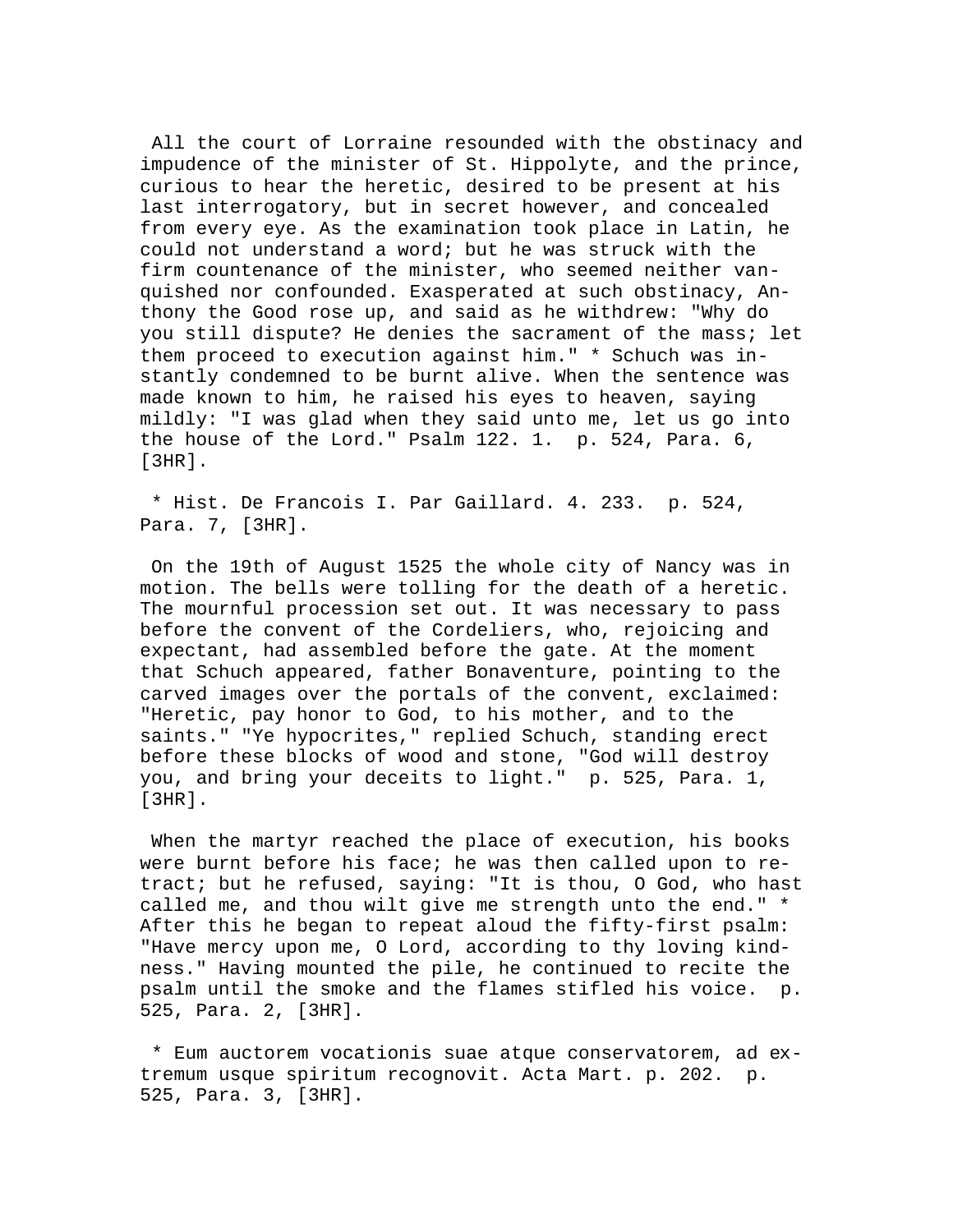Thus the persecutors of France and Lorraine beheld a renewal of their victories; at length men paid attention to their advice. The ashes of a heretic had been scattered to the winds at Nancy; it was a challenge to the capital of France. What, shall Beda and Lecouturier be the last to show their zeal for the pope. Let flames reply to flames, and heresy, swept from the soil of the kingdom, would soon be entirely driven back beyond the Rhine. p. 525, Para. 4, [3HR].

 But before he could succeed, Beda had to sustain a combat, half serious, half ludicrous, against one of those men with whom the struggle against the Papacy is merely an intellectual pastime and not an earnest purpose of the heart. p. 526, Para. 1, [3HR].

 Among the scholars whom Briconnet had attracted to his diocese, was a doctor of the Sorbonne, named Peter Caroli, a vain and frivolous man, not less quarrelsome and litigious than Beda himself. In the new doctrine Caroli saw the means of vexing Beda, whose ascendancy he could not endure. Accordingly, on his return from Meaux to Paris, he made a great sensation by carrying into the pulpit what was called, "the new way of preaching." Then began an indefatigable struggle between the two doctors; it was blow for blow, and trick for trick. Beda summoned Caroli before the Sorbonne, and Caroli summoned him before the bishop's court by way of reparation. The faculty continued the examination, and Caroli gave notice of an appeal to the parliament. He was provisionally forbidden to enter the pulpit, and he preached in all the churches of Paris. Being positively forbidden to preach at all, he publicly lectured on the Psalms in the College of Cambray. The faculty forbade him to continue his course, and he begged permission to finish the explanation of the 22nd Psalm, which he had just begun. Finally, on the refusal of his request, he posted the following placard on the college gates: "Peter Caroli, desirous of obeying the orders of the sacred faculty, has ceased to lecture; he will resume his lectures, whenever it shall please God, at the verse where he left off: THEY HAVE PIERCED MY HANDS AND MY FEET." Thus Beda at last found his match. If Caroli had seriously defended the truth, the burning pile would soon have been his reward; but he was of too profane a spirit to be put to death. How could the judges capitally punish a man who made them lose their gravity. Neither the bishop's court, nor the parliament,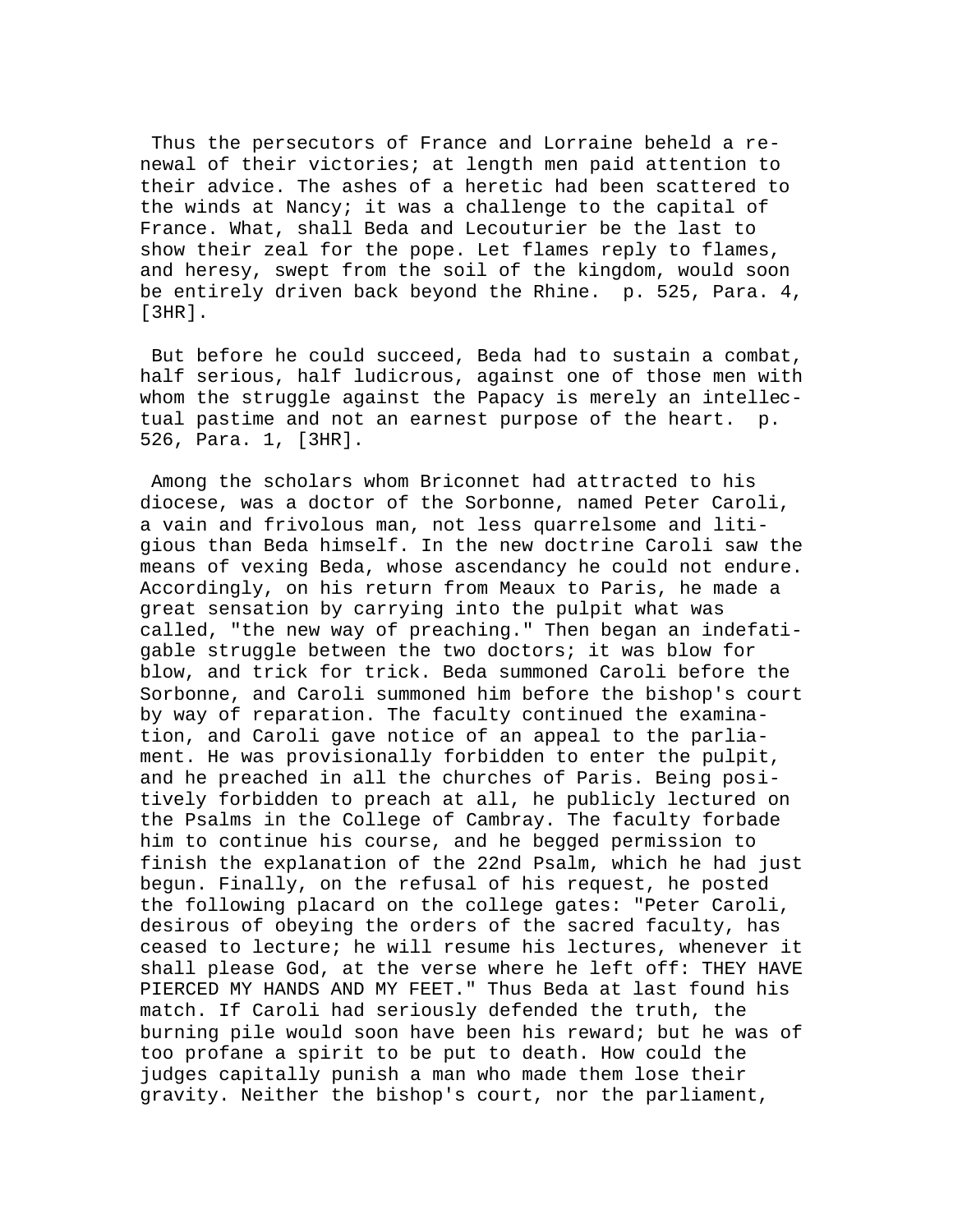nor the council, could ever come to a definite decision in his cause. Two men such as Caroli would have wearied out the activity of Beda himself; but the Reformation did not produce his parallel. \* p. 526, Para. 2, [3HR].

 \* Gerdesius, Hist. Seculi 16. Renovati, p. 52; D'argentre, Collectio judiciorum de novis erroribus, 2. 21; Gaillard, Hist. De Francois I. 4. 233. p. 526, Para. 3, [3HR].

 As soon as this unseasonable contest was ended, Beda applied to more serious matters. Happily for the syndic of the Sorbonne, there were men who gave persecution a better hold of them than Caroli. Briconnet, Erasmus, Lefevre, and Farel had escaped him; but since he cannot reach these distinguished individuals, he will content himself with meaner persons. The poor youth, James Pavanne, after his abjuration at Christmas 1524, had done nothing but weep and sigh. He might be seen with a melancholy air, his eyes fixed on the earth, groaning inwardly, and severely reproaching himself for having denied his Saviour and his God. \* p. 527, Para. 1, [3HR].

 \* Animi factum suum destestantis dolorem, saepe declaraverit. Acta Mart. p. 203. p. 527, Para. 2, [3HR].

 Pavanne was undoubtedly the most diffident and inoffensive of men: but what mattered that, he had been at Meaux, and in those days that was sufficient. "Pavanne has relapsed," was the cry; "the dog is turned to his own vomit again, and the sow that was washed to her wallowing in the mire." He was immediately arrested, thrown into prison, and taken before his judges. This was all that the youthful James required. He felt comforted as soon as he was in chains, and found strength sufficient to confess Jesus Christ with boldness. \* The cruel persecutors smiled as they saw that, this time at least, nothing could save their victim; there was no recantation, no flight, no powerful patronage. The young man's mildness, his candor and courage, failed to soften his adversaries. He regarded them with love; for by casting him into prison, they had restored him to tranquillity and joy; but his tender looks only served to harden their hearts. His trial was soon concluded: a pile was erected on the Greve, where Pavanne died rejoicing, strengthening by his example all those who in that large city believed openly or secretly in the gospel of Christ. p. 527, Para. 3, [3HR].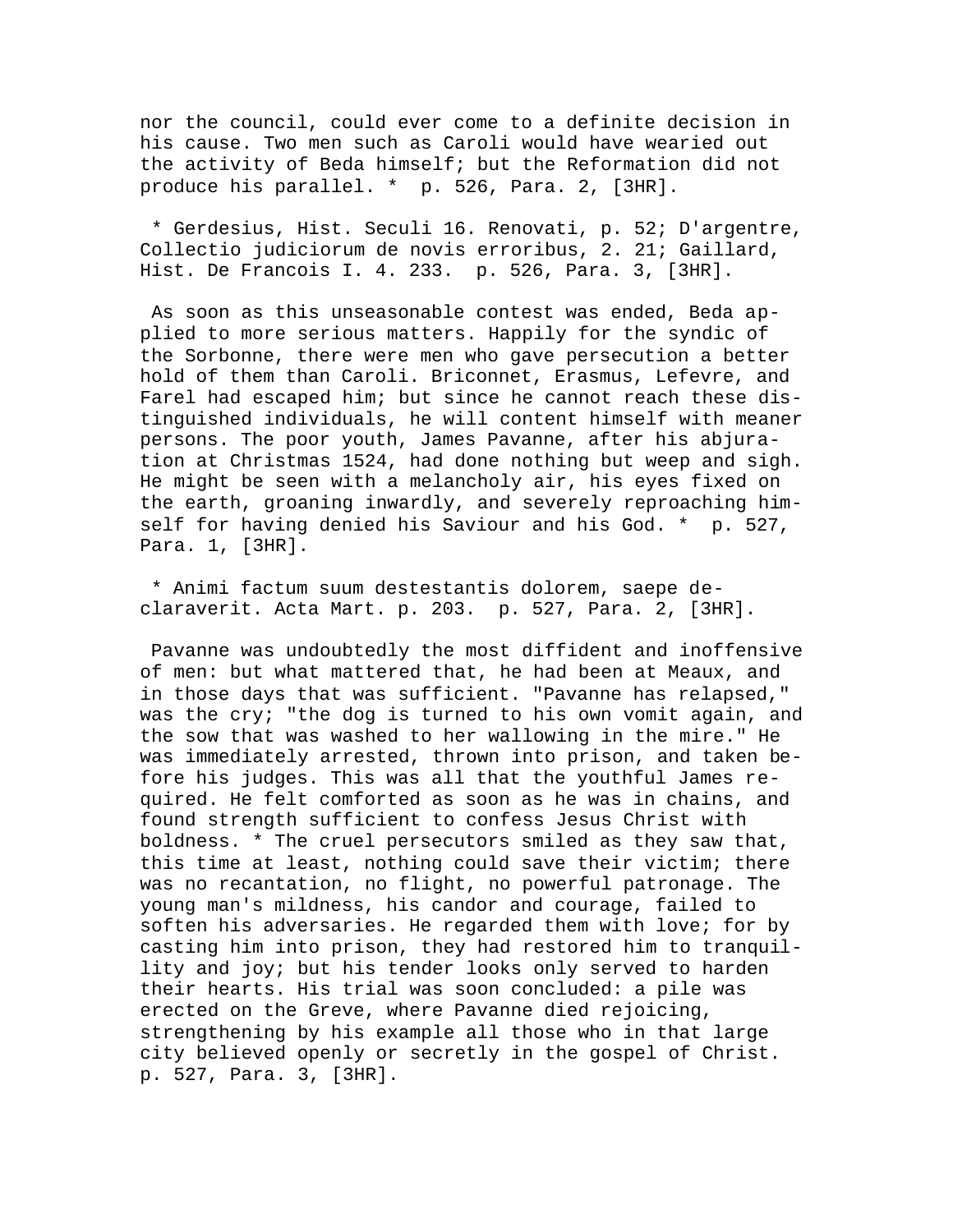\* Puram religionis Christianae confessionem addit. Ibid. p. 527, Para. 4, [3HR].

 This was not enough for the Sorbonne. If they are compelled to sacrifice the little ones of the world, their number must at least make amends for their quality. The flames of the Greve struck terror into Paris and the whole of France; but a new pile, kindled on another spot, will redouble that terror. It will be talked of at court, in the colleges, and in the workshops of the people; and such proofs will show more clearly than any edicts, that Louisa of Savoy, the Sorbonne, and the parliament, are resolved to sacrifice the very last heretic to the anathemas of Rome. p. 528, Para. 1, [3HR].

 In the forest of Livry, three leagues from Paris, and not far from the spot where once stood the ancient abbey of the Augustines, dwelt a hermit, who in his excursions having met with some men of Meaux, had received the evangelical doctrine in his heart. \* The poor hermit had felt himself rich in his retreat, when one day, returning with the scanty food that public charity bestowed on him, he carried back Jesus Christ and his grace. From that time he found that it was better to give than to receive. He went from house to house in the surrounding villages, and as soon as he had opened the doors of the poor peasants whom he visited in their humble huts, he spoke to them of the gospel, of the perfect pardon that it offers to the burdened soul, and which is far better than absolutions. \*\* Erelong the good hermit of Livry was known in the environs of Paris; people went to visit him in his lowly cell, and he became a mild and fervent missionary for the simple souls of that district. p. 528, Para. 2, [3HR].

 \* Cette semence de Faber et de ses disciples, prise au grenier de Luther, germa dans le sot esprit d'un ermite, qui se tenait pres la ville de Paris. Hist. Cath. De notre temps, par S. Fontaine, Paris, 1562. \*\* Lequel par les villages qu'il frequentait, sous couleur de faire ses quetes, tenait propos heretiques. Hist. Cath. De notre temps, par S. Fontaine, Paris, 1562. p. 528, Para. 3, [3HR].

 The rumor of the doings of this new evangelist did not fail to reach the ears of the Sorbonne and of the magistrates of Paris. The hermit was seized, dragged from his hermitage, from his forest, from those fields through which he used to wander daily, thrown into a prison in that great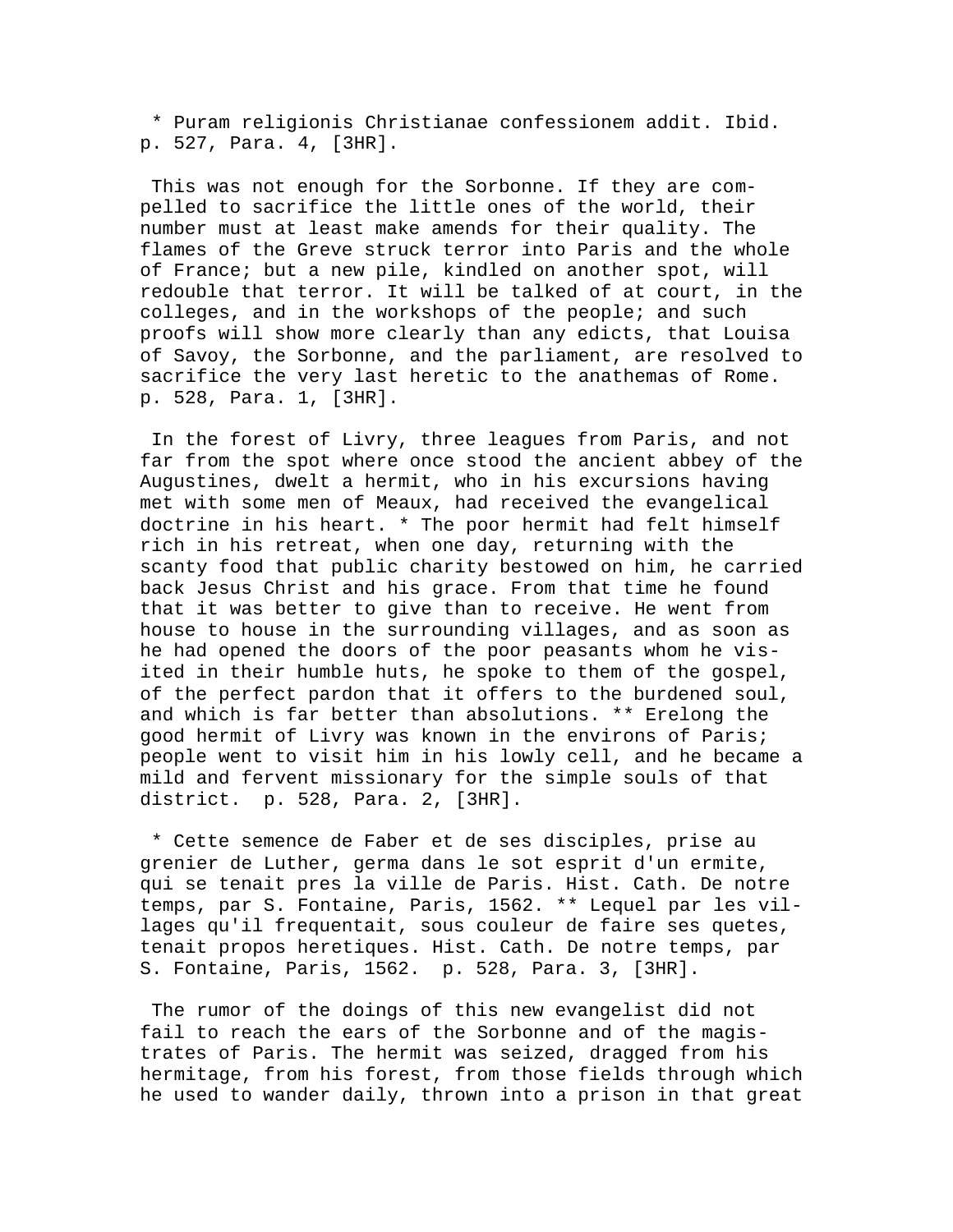city which he had ever shunned, and condemned "to suffer the exemplary punishment of the slow fire." \* p. 529, Para. 1, [3HR].

 \* Hist. Cath. De notre temps, par S. Fontaine, Paris, 1562. p. 529, Para. 2, [3HR].

 In order to render the example more striking, it was determined that he should be burnt alive in the front of Notre-Dame, before that splendid cathedral, that majestic symbol of Roman-catholicism. All the clergy were convoked, and as much pomp was displayed as on the most solemn festivals. \* They would, if possible, have attracted all Paris round the stake, "the great bell of the church of Notre-Dame, says an historian, tolling solemnly to arouse the citizens." \*\* The people flocked in crowds through all the streets that led into the square. The deep tones of the bell drew the workman from his toil, the scholar from his books, the merchant from his traffic, the soldier from his idleness, and already the wide space was covered by an immense crowd which still kept increasing. The hermit, clad in the garments assigned to obstinate heretics, with head and feet bare, had been led before the gates of the cathedral. Calm, firm, and collected, he made no reply to the exhortations of the confessors who presented him a crucifix, save by declaring that his sole hope was in the pardon of God. The doctors of the Sorbonne, in the front ranks of the spectators, seeing his constancy, and the effect it was producing on the people, cried aloud: "He is damned: they are leading him to hell-fire." \*\*\* The great bell still continued tolling, and its loud notes, by stunning the ears of the crowd, increased the solemnity of this mournful spectacle. At length the bell was silent, and the martyr having replied to the last questions of his enemies, that he was resolved to die in the faith of his Lord Jesus Christ, was burnt by a slow fire, according to the tenor of his sentence. And thus, in front of Notre-Dame, amid the shouts and emotion of a whole people, under the shadow of the towers raised by the piety of Louis the younger, peacefully died a man, whose name history has not transmitted to us, except as the "Hermit of Livry." p. 529, Para. 3, [3HR].

 \* Avec une grande ceremonie. Hist. Des Engl. Ref. Par Theod. De Beze, 1. 4. \*\* Ibid. \*\*\* Ibid. p. 529, Para. 4, [3HR].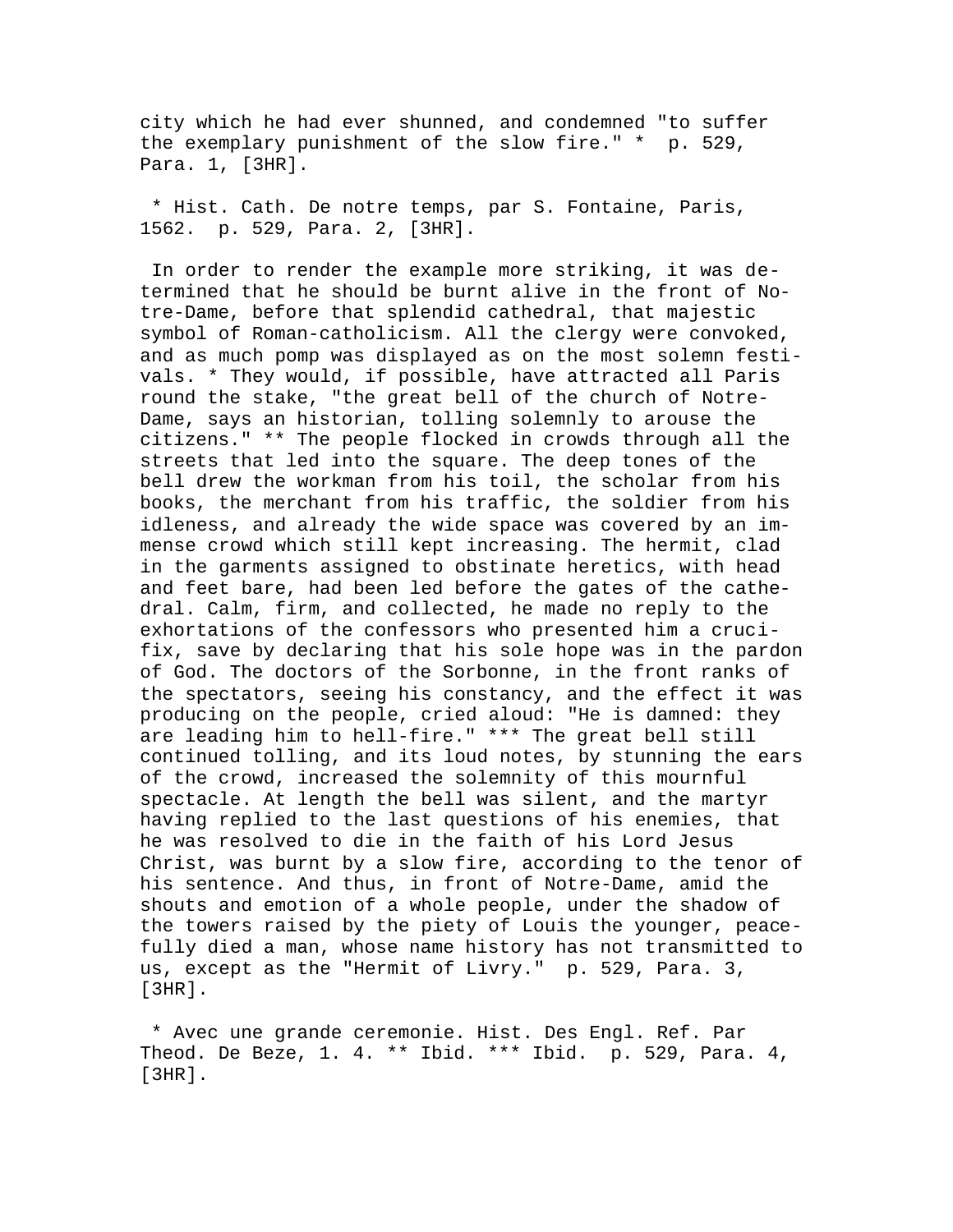CHAPTER 15 --- A student of Noyon -- Character of young Calvin -- Early education -- Consecrated to theology -- The bishop gives him the tonsure -- He leaves Noyon on account of the plague -- The two Calvins -- Slanders -- The Reformation creates new languages -- Persecution and terror -- Toussaint put in prison -- The persecution more furious -- Death of Du Blet, Moulin, and Papillon -- God saves the church -- Margaret's project -- Her departure for Spain. p. 531, Para. 1, [3HR].

 While men were thus putting to death the first confessors of Jesus Christ in France, God was preparing mightier ones to fill their places. Beda hurried to the stake an unassuming scholar, an humble hermit, and thought he was dragging almost the whole of the Reform along with them. But Providence has resources that are unknown to the world. The gospel, like the fabulous phoenix, contains a principle of life within itself, which the flames cannot consume, and it springs up again from its own ashes. It is often at the moment when the storm is at its height, when the thunderbolt seems to have struck down the truth, and when thick darkness hides it from our view, that a sudden glimmering appears, the forerunner of a great deliverance. At this time, when all human powers in France were arming against the gospel for the complete destruction of the Reformation, God was preparing an instrument, weak to all appearance, one day to support his rights and to defend his cause with more than mortal intrepidity. In the midst of the persecutions and blazing piles that followed each other in close succession after Francis became Charles's prisoner, let us fix our eyes on a youth, one day to be called to the head of a great army in the holy warfare of Israel. p. 531, Para. 2, [3HR].

 Among the inhabitants of the city and colleges of Paris who heard the sound of the great bell was a young scholar of sixteen, a native of Noyon in Picardy, of middle stature, sallow features, and whose piercing eye and animated looks announced a mind of no common sagacity. \* His dress, extremely neat but of perfect simplicity, betokened order and moderation. \*\* This young man, by name John Cauvin or Calvin, was then studying at the college of La Marche, under Mathurin Cordier, a rector celebrated for his probity, erudition, and peculiar fitness for the instruction of youth. Brought up in all the superstitions of popery, the scholar of Noyon was blindly submissive to the church, cheerfully complying with all her observances, \*\*\* and per-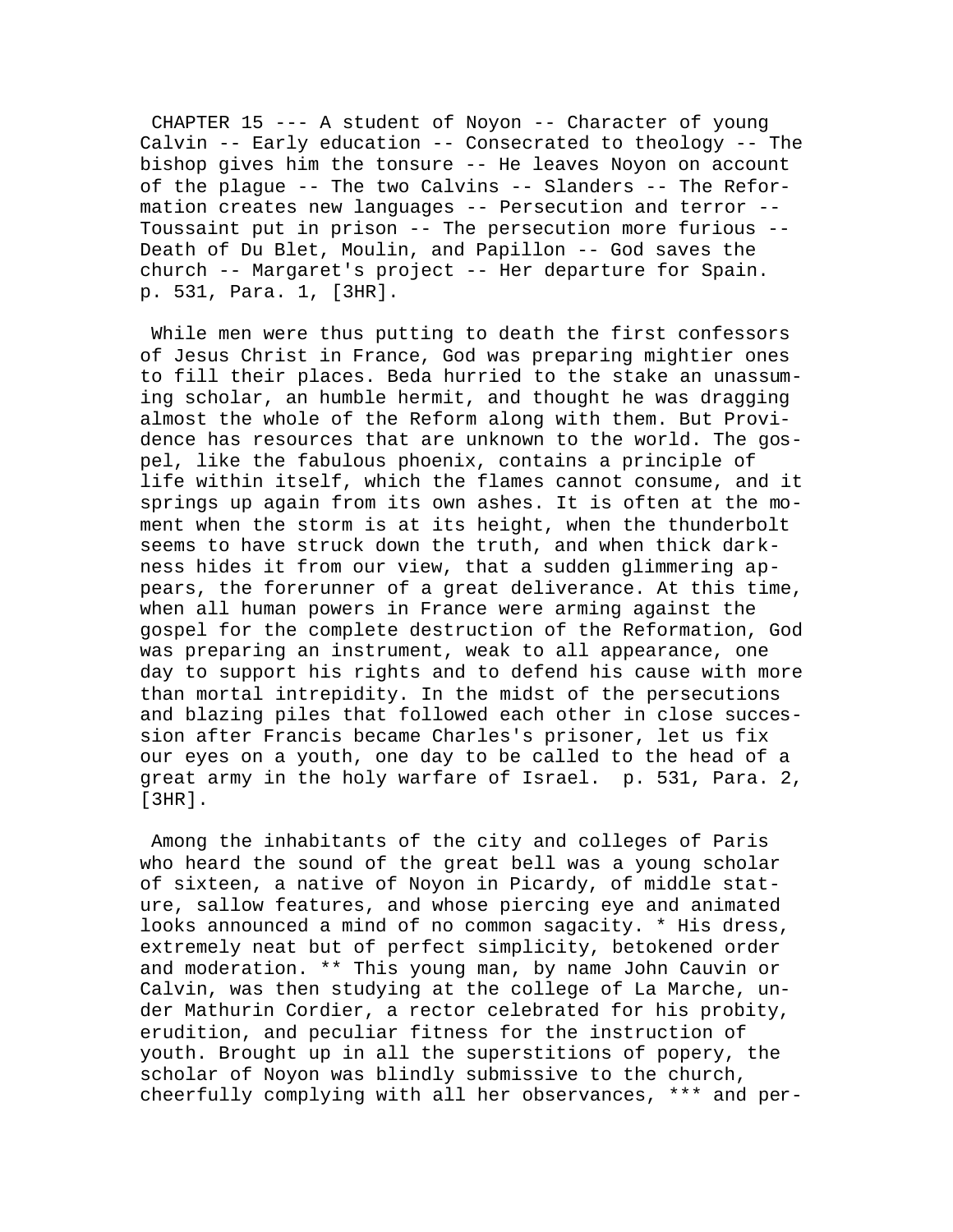suaded that the heretics had richly deserved their fate. The blood which was then flowing in Paris aggravated the crime of heresy in his eyes. But although naturally of a timid and fearful disposition, and which he himself has styled soft and pusillanimous, \*\*\*\* he possessed that uprightness and generosity of heart which lead a man to sacrifice everything to his convictions. Accordingly, in vain had his youth been appalled by those frightful spectacles, in vain had murderous flames consumed the faithful disciples of the gospel on the Greve and in front of Notre-Dame; the recollection of these horrors could not prevent him from one day entering on the new path, which seemed to lead only to the prison or the stake. Moreover, there were already perceptible in the character of young Calvin certain traits that announced what he would become. Strictness of morals in him led the way to strictness of doctrine, and the scholar of sixteen already gave promise of a man who would deal seriously with every principle he embraced, and who would firmly require in others what he himself found it so easy to perform. Quite and serious during his lessons, never sharing in the amusements or follies of his schoolfellows during the hours of recreation, holding himself aloof, \*\*\*\*\* and filled with horror at sin, he would often reprimand their disorders with severity and even bitterness. \*\*\*\*\*\* And hence, as a canon of Noyon informs us, his fellow-students nicknamed him the accusative case. \*\*\*\*\*\*\* Among them he was the representative of conscience and of duty, so far was he from being as some of his calumniators have depicted him. The pale features and the piercing eyes of the scholar of sixteen had already inspired his comrades with more respect than the black gowns of their masters; and this Picard youth, of a timid air, who daily took his seat on the benches in the college of La Marche, was even then, by the seriousness of his conversation and life, an unconscious minister and reformer. p. 531, Para. 3, [3HR].

 \* Statura fuit mediocri, colore subpaliido et nigrisante, oculis ad mortem usque limpidis, quique ingenii sagacitatem testarentur. Bezae Vita Calvini. \*\* Cultu corporis neque culto neque sordido sed qui singularem modestiam deceret. Ibid. \*\*\* Primo quidem quum superstitionibus Papatus magis pertinaciter addictus essem. Calv. Praef. Ad Psalm. \*\*\*\* Ego qui natura timido, molli et pusillo animo me esse fateor. Ibid. \*\*\*\*\* Summam in moribus affectabat gravitatem et paucorum hominum consuetudine utebatur. Rfaemundi Hist. Haeres. 7. 10. \*\*\*\*\*\* Severus omnium in suis sodalibus cen-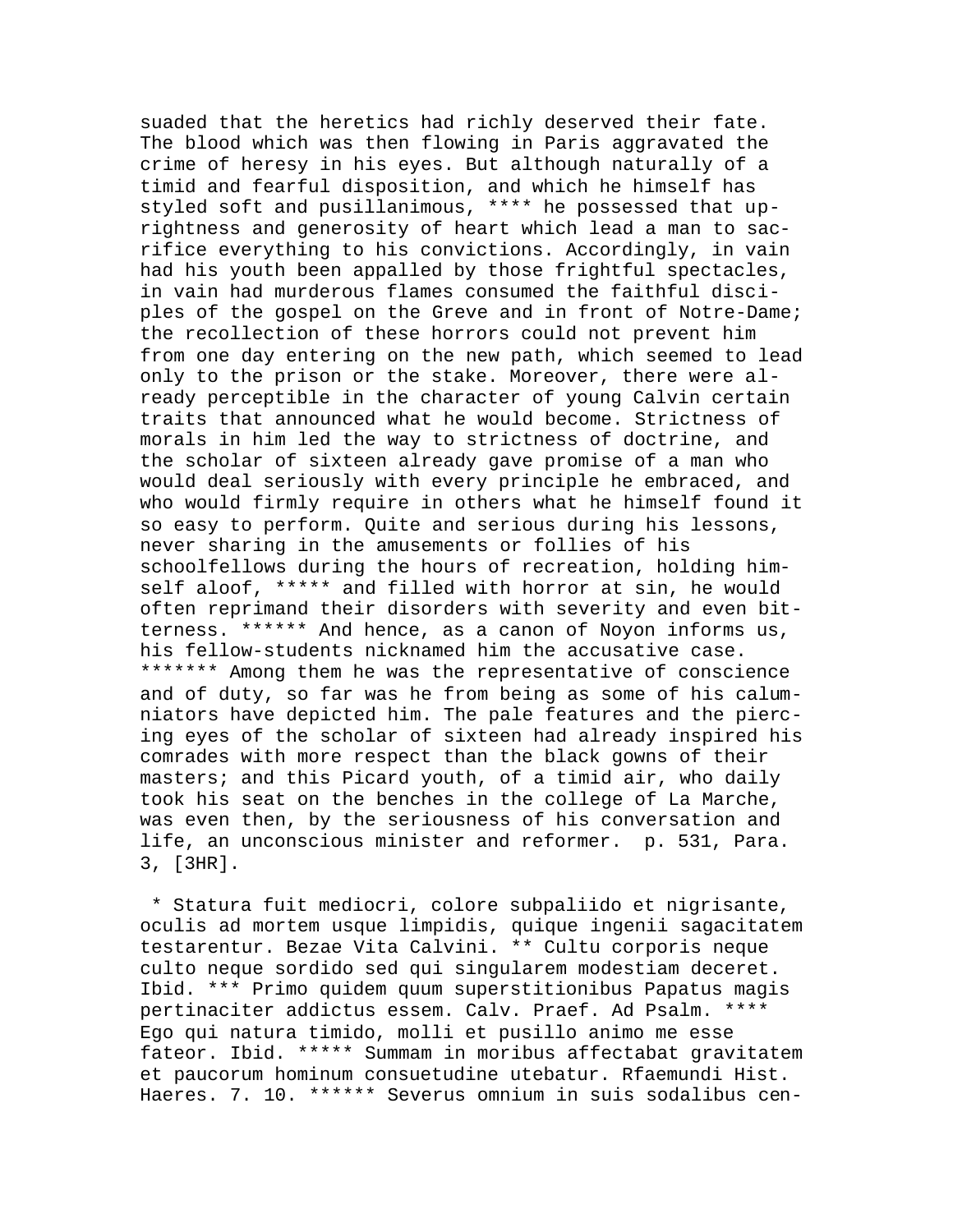sor. Bezae Vita Calv. \*\*\*\*\*\*\* Annales de l'eglise de Noyon, par Levasseur, chanoine, p. 1158. p. 531, Para. 4, [3HR].

 It was not in these particulars alone that the youth of Noyon was already far above his schoolfellows. His great timidity sometimes prevented him from manifesting all the horror he felt at vanity and vice; but he already consecrated to study the whole force of his genius and of his will, and to look at him one might see he was a man who would spend his life in toil. He comprehended everything with inconceivable facility; he ran in his studies while his companions were lazily creeping along, and he impressed deeply on his profound genius what others spend much time in learning superficially. Accordingly, his master was compelled to take him out of the classes, and introduce him singly to fresh studies. \* p. 533, Para. 1, [3HR].

 \* Exculto ipsius ingenio quod ei jam tum erat acerrimum, ita profecit ut caeteris sodalibus in grammatices curriculo relictis, ad dialecticos et aliarum quas vocant artium studium promoveretur. Beza. p. 533, Para. 2, [3HR].

 Among his fellow-students were the young De Mommors, belonging to the first nobility of Picardy. John Calvin was very intimate with them, especially with Claude, who afterwards became abbot of St. Eloi, and to whom he dedicated his commentary on Seneca. It was in the company of these young nobles that Calvin had come to Paris. His father, Gerard Calvin, apostolic notary, procurator-fiscal of the county of Noyon, secretary of the diocese, and proctor of the chapter, \* was a man of judgment and ability, whose talents had raised him to offices sought after by the best families, and who had gained the esteem of all the gentry in the province, and in particular of the noble family of Mommor. \*\* Gerard resided at Noyon; \*\*\* he had married a young woman of Cambray, of remarkable beauty and unassuming piety, by name Jane Lefranq, who had already borne him a son named Charles, when on the 10th of July, 1509 she gave birth to a second son, who received the name of John, and who was christened in the church of St. Godeberte. \*\*\*\* A third son, Anthony, who died young, and two daughters, made up the family of the procurator-fiscal of Noyon. p. 533, Para. 3, [3HR].

 \* Levasseur, doctor of the Sorbonne, Annales de l'eglise Cathedrale de Noyon, p. 1151. Drelincourt, Defense de Calvin, p. 193. \*\* Erat is Gerardus non parvi judicii et con-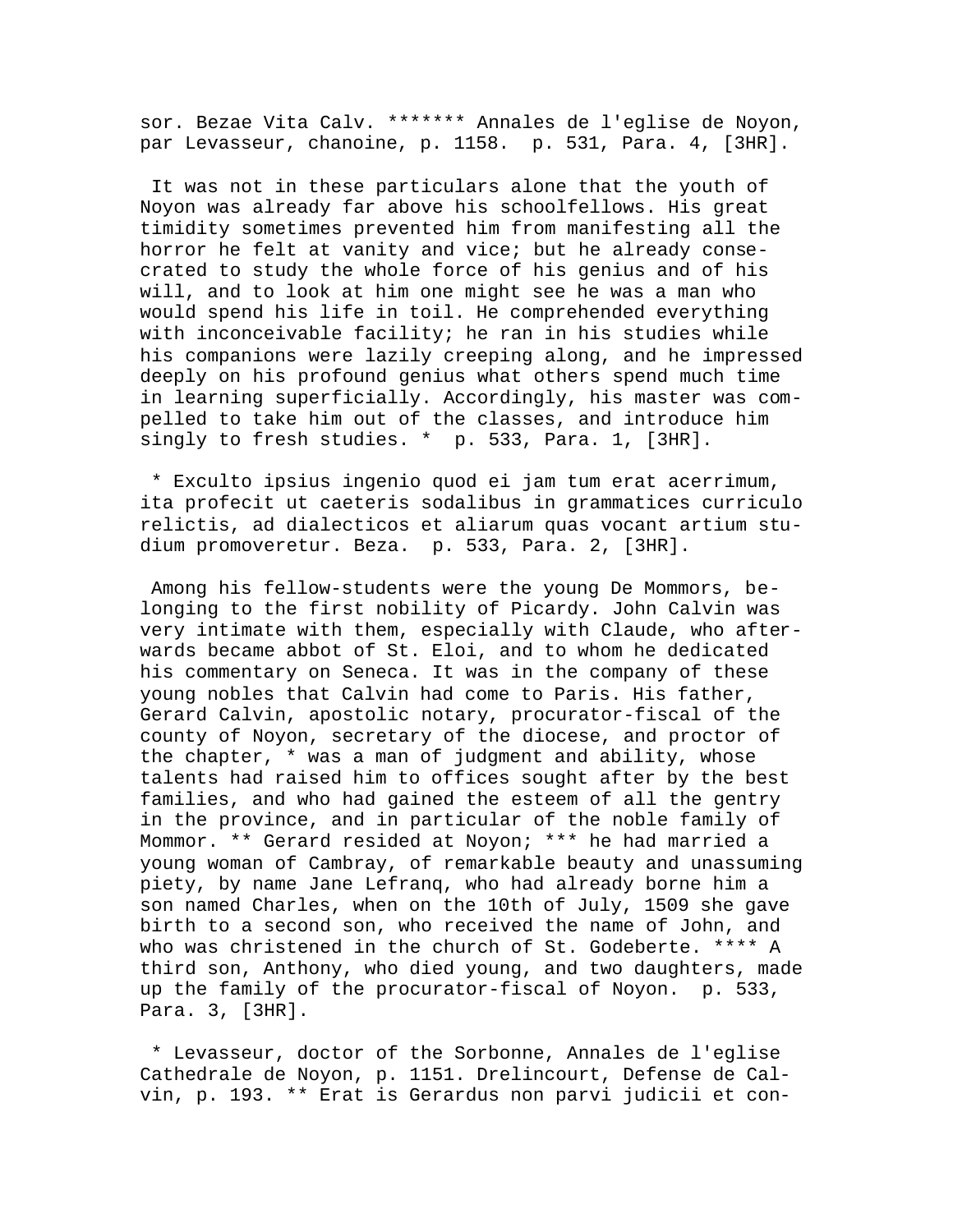cilii homo, ideoque nobilibus ejus regionis plerisque carus. Beza. \*\*\* Dans la place ou est bastie maintenant la maison du Cerf. Desmay, doctor of the Sorbonne, Vie de Jean Calvin, heresiarque, p. 30. Levasseur, Ann. De Noyon, p. 1157. \*\*\*\* The calumnies and extravagant tales about Calvin began early. J. Levasseur, afterwards dean of the canons at Noyon, relates that when Calvin's mother was in labour, "before the child was born, there came forth a swarm of large flies, an indubitable presage that he would one day be an evil speaker and a calumniator." Ann. De la Cath. De Noyon, p. 1157. These absurdities and many others of the same kind refute themselves, without our taking upon ourselves to do so. In our days, those Romish doctors who are not ashamed to employ the weapons of calumny, make a selection from these low and ridiculous stories, not daring to cite them all; but they are all equally worthless. p. 533, Para. 4, [3HR].

 Gerard Calvin, living in familiar intercourse with the heads of the clergy and the chief persons in the province, desired that his children should receive the same education as those of the best families. John, whose precocious habits he had observed, was brought up with the sons of the Mommor family; he lived in their house as one of themselves, and studied the same lessons as Claude. In this family he learned the first elements of literature and of life; he thus received a higher polish than he appeared destined to acquire. \* He was afterwards sent to the college of the Capettes, founded in the city of Noyon. \*\* The child enjoyed but little recreation. The austerity, that was one of the characteristic features of the son, was found also in the father. Gerard brought him up strictly; from his earliest years, John was compelled to bend to the inflexible rule of duty, which soon became habitual to him, and the influence of the father counteracted that of the Mommer family. Calvin, who was of a timid and somewhat rustic character, as he says himself, \*\*\* and rendered still more timid by his father's severity, shrunk from the splendid apartments of his protectors, and loved to remain alone and in obscurity. \*\*\*\* Thus in retirement his young mind formed itself to great thoughts. It would appear that he sometimes went to the village of Pont l'eveque, near Noyon, where his grandfather resided in a small cottage, \*\*\*\*\* and where other relatives also, who at a later period changed their name from detestation of the heresiarch, kindly received the son of the procurator-fiscal. But it was to study chiefly that young Calvin devoted his time. While Lu-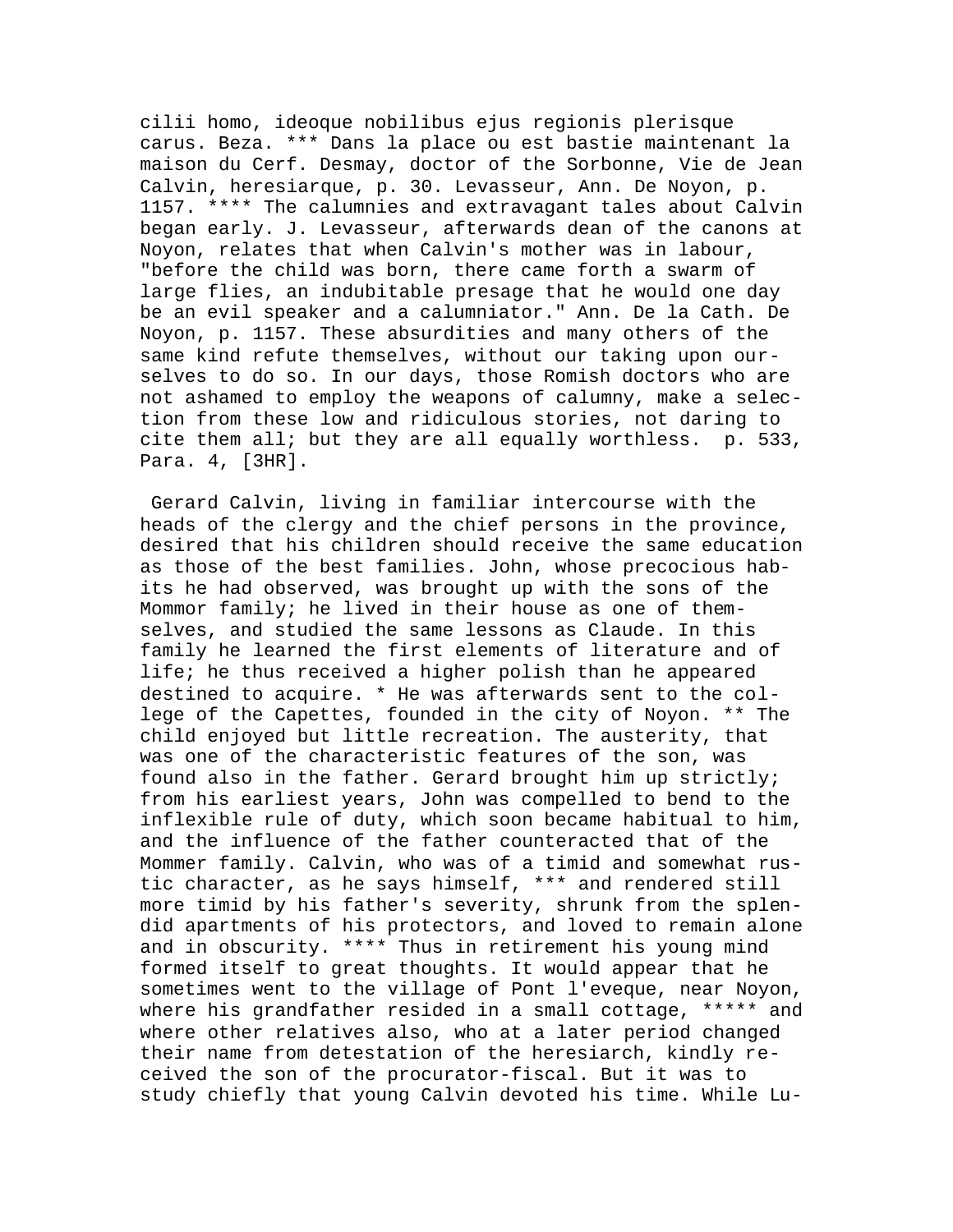ther, who was to act upon the people, was brought up like a child of the people, Calvin, who was to act especially as a theologian and profound reasoner, and become the legislator of the renovated church, received even in childhood a more liberal education. \*\*\*\*\*\* p. 534, Para. 1, [3HR].

 \* Domi vestrae puer educatus, iisdem tecum studiis initiatus primam vitae et literarum disciplinam familiae vestrae nobilissimae acceptam refero. Calv. Praef. In Senecana ad Claudium. \*\* Desmay, Remarques, p. 31; Drelincourt, Defense, p. 158. \*\*\* Ego qui natura subrusticus. Praef. Ad Psalm. \*\*\*\* Umbram et otium semper amavi..latebras captare. Ibid. \*\*\*\*\* Le bruit est que son grand-pere etait tonnelier. Drelincourt, p. 30; Levasseur, Ann. De Noyon, p. 1151. \*\*\*\*\*\* Henry, Das Leben Calvins, p. 29. p. 534, Para. 2, [3HR].

 A spirit of piety early showed itself in the child's heart. One author relates that he was accustomed, when very young, to pray in the open air, under the vault of heaven; a habit which contributed to awaken in his heart the sentiment of God's omnipresence. \* But although Calvin might, even in infancy, have heard the voice of God in his heart, no one at Noyon was so rigid as he in the observance of ecclesiastical regulations. And hence Gerard, remarking this disposition, conceived the design of devoting his son to theology. \*\* This prospect no doubt contributed to impress on his soul that serious form, that theological stamp, by which it was subsequently distinguished. His spirit was of a nature to receive a strong impression in early years, and to familiarize itself from childhood with the most elevated thoughts. The report that he was at this time a chorister has no foundation, as even his adversaries admit. But they assure us that, when a child, he was seen joining the religious processions, and carrying a sword with a crossshaped hilt by way of a crucifix. \*\*\* "A presage," add they, "of what he was one day to become." "The Lord hath made my mouth like a sharp sword," says the servant of Jehovah in Isaiah. The same may be said of Calvin. p. 535, Para. 1, [3HR].

 \* Calvin's Leben von Fischer, Leipzig, 1794. The author does not quote his authority for this fact. \*\* Destinarat autem eum pater ab initio theologiae studiis, quod in illa etiam tenera aetate mirum in modum religiosus esset. Bezae Vita Calv. \*\*\* Levasseur, Ann. De Noyon, pp. 1159, 1173. p. 535, Para. 2, [3HR].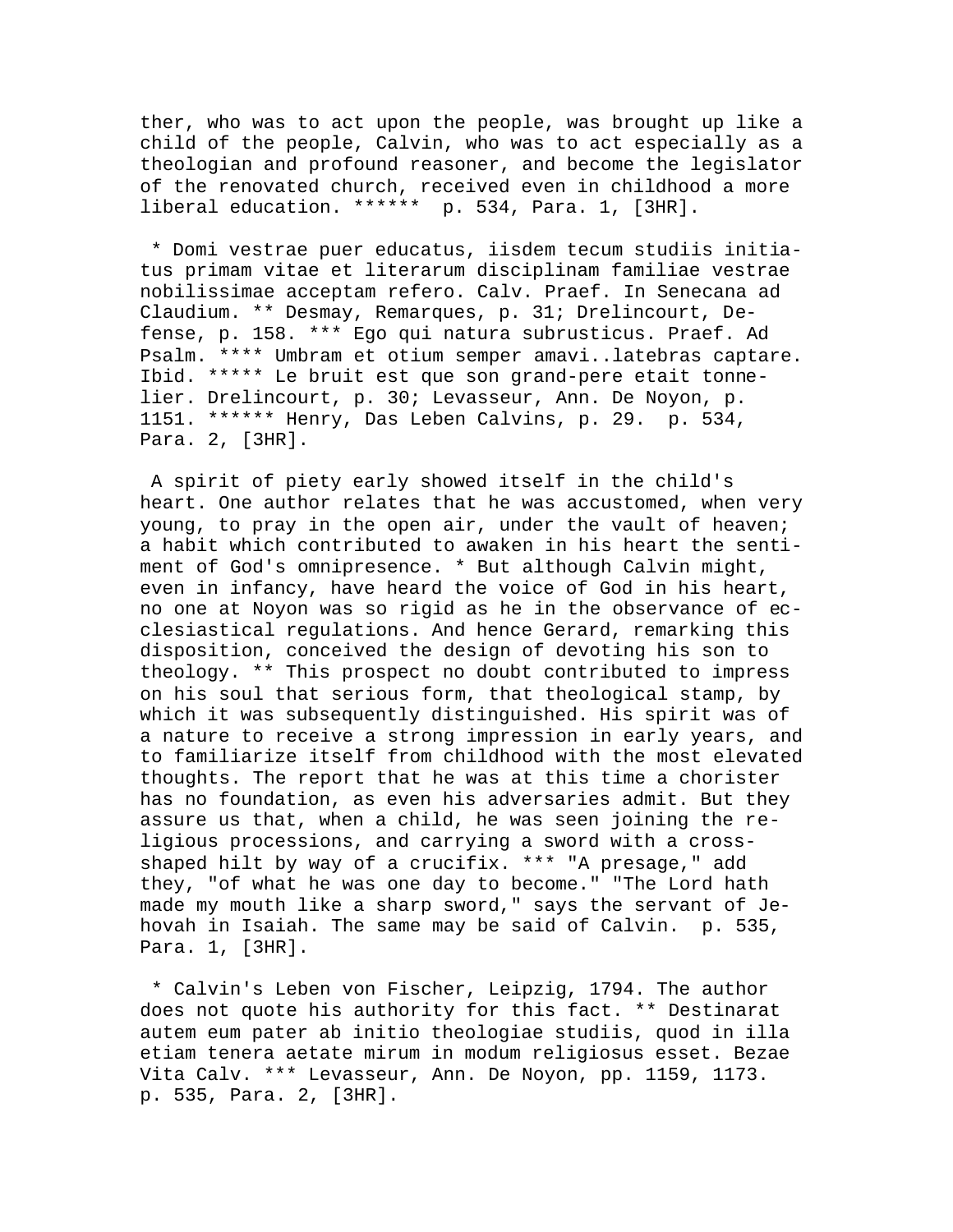Gerard was poor; his son's education had cost him much, and he wished to attach him irrevocably to the church. The cardinal of Lorraine had been coadjutor of the bishop of Metz at the age of four years. It was then a common practice to confer ecclesiastical titles and revenues on children. Alphonso of Portugal was made cardinal by Leo X at the age of eight, and Odet of Chatillon by Clement VII at eleven; and subsequent to Calvin's day, the celebrated Mere Angelique of Port Royal was appointed coadjutrix of that nunnery at the age of seven years. Gerard, who died a good catholic, was regarded with favor by Messire Charles de Hangest, bishop of Noyon, and by his vicars-general. Accordingly, when the chaplain of La Gesine resigned, the bishop, on the 21st of May 1521, conferred this benefice on John Calvin, who was then nearly twelve years old. The appointment was communicated to the chapter twelve days after. On the eve of Corpus Christi, the bishop solemly cut off the child's hair, \* and by this ceremony of the tonsure, John became a member of the clergy, and capable of entering into holy orders, and of holding a benefice without residing on the spot. p. 536, Para. 1, [3HR].

 \* Vie de Calvin, par Desmay, p. 31; Levasseur, p. 1158. p. 536, Para. 2, [3HR].

 Thus was Calvin called to make trial in his own person of the abuses of the Romish church. Of all who wore the tonsure in France, there was none more serious in his piety than the chaplain of La Gesine, and the serious child was probably astonished himself at the work of the bishop and his vicars-general. But in his simplicity he felt too much veneration towards these exalted personages to indulge in the least suspicion on the lawfulness of his tonsure. He had held the title about two years when Noyon was visited by a dreadful pestilence. Several of the canons petitioned the chapter that they might be allowed to quit the city. Already many of the inhabitants had been carried off by the great death, and Gerard was beginning to fear that his son John, the hope of his life, might in a moment be snatched from his tenderness by the scourge of God. The young de Mommors were going to Paris to continue their studies; this was what the procurator-fiscal had always desired for his son. Why should he separate John from his fellow-students? On the 5th of August 1523, he petitioned the chapter to procure the young chaplain "liberty to go wherever he pleased during the plague, without loss of his allowance;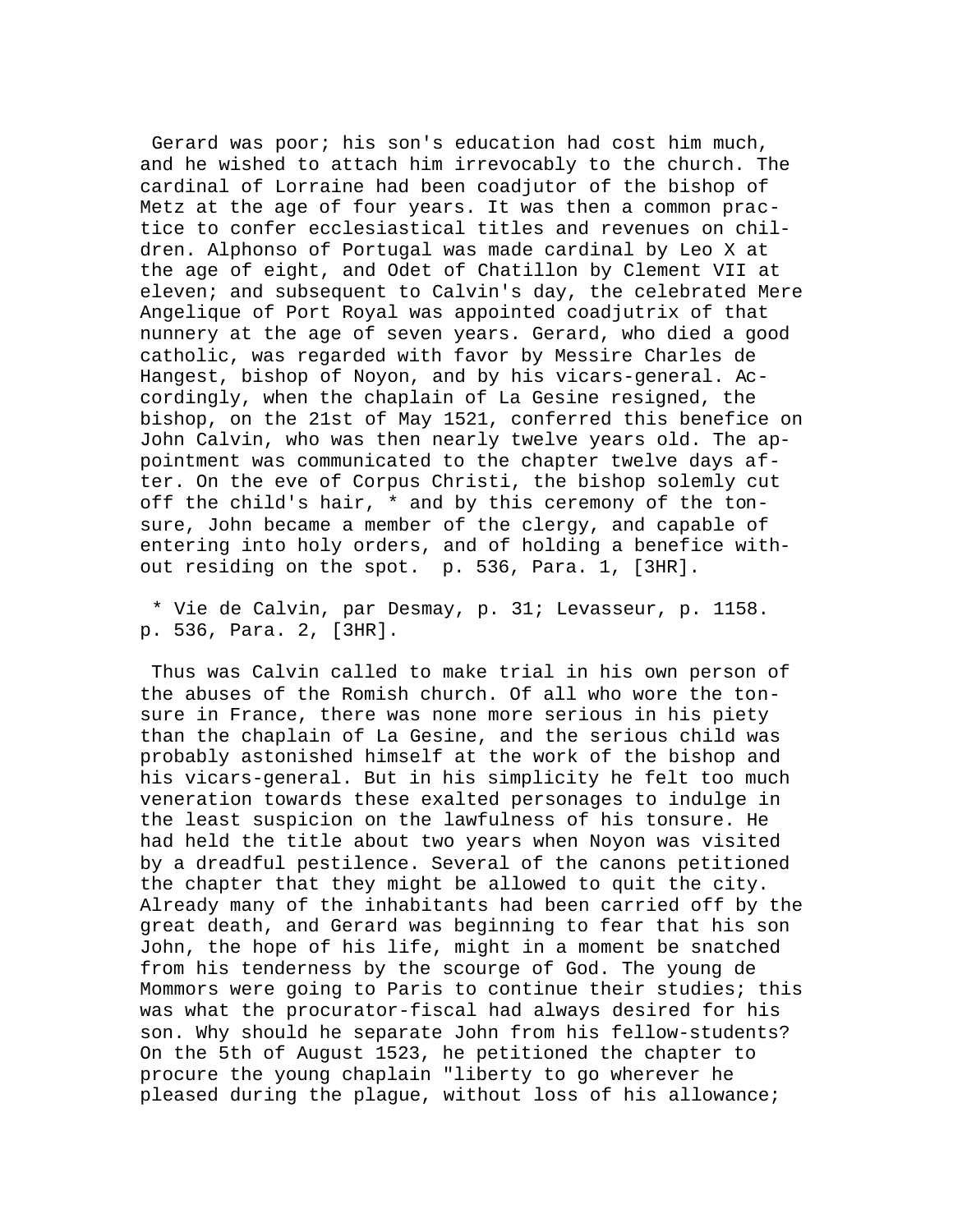which was granted him until the feast of St. Remy." \* John Calvin quitted his father's house at the age of fourteen. It requires great audacity in calumny to ascribe his departure to other causes, and in mere wantonness challenge that disgrace which justly recoils on those who circulate charges the falsehood of which has been so authentically demonstrated. It appears that in Paris, Calvin lodged at the house of one of his uncles, Richard Cauvin, who resided near the church of St. Germain l'auxerrois. "Thus flying from the pestilence," says the canon of Noyon, "he went to catch it elsewhere." p. 537, Para. 1, [3HR].

 \* This is what the priest and the vicar-general Desmay (Jean Calvin, heresiarque. p. 32), and the canon Levasseur (Ann. De Noyon, p. 1160), declare they found in the registers of the chapter of Noyon. Thus these Romanist authors refute the inventions or mistakes of Richelieu and other writers. p. 537, Para. 2, [3HR].

 Some years after Calvin had quitted Noyon, another individual of the same name arrived in that city. \* John Cauvin was a young man of corrupt principles, but as he came from another part of France, and was a stranger, or unknown, in Noyon, he was received among the priests who chanted in the choir, and in a short time a chapel was given him, as in the case of the first Calvin. As this took place at a time when the latter had already "turned to heresy," the good canons looked upon Cauvin's arrival as a sort of recompense and consolation; but it was not long before the disorderly life of this wretched man excited alarm among his protectors. He was reprimanded, punished, and even deprived of his stipend: but to this he paid no attention, \*\* continually lapsing again into incontinence. "Seeing then," says the canon, "his hardness of heart, which made him neglect every kind of remonstrance," the canons deprived John Cauvin of his chapel and expelled him from the choir. James Desmay, a priest and doctor of divinity, who had studied at Noyon everything that concerned this church, adds, that he was privately scourged in 1552, and then driven from the town. \*\*\* This is indeed a disgraceful end for a priest. The canon Levasseur disputes the scourging, but admits all the rest. p. 538, Para. 1, [3HR].

 \* Annales de l'eglise de Noyon, at the chapter entitled D'un autre Jean Cauvin, chapelain, vicaire de la meme eglise de Noyon, non heretique, by Jacques Levasseur, canon and dean of that city. \*\* Ibid. \*\*\* Vie de Jean Calvin, par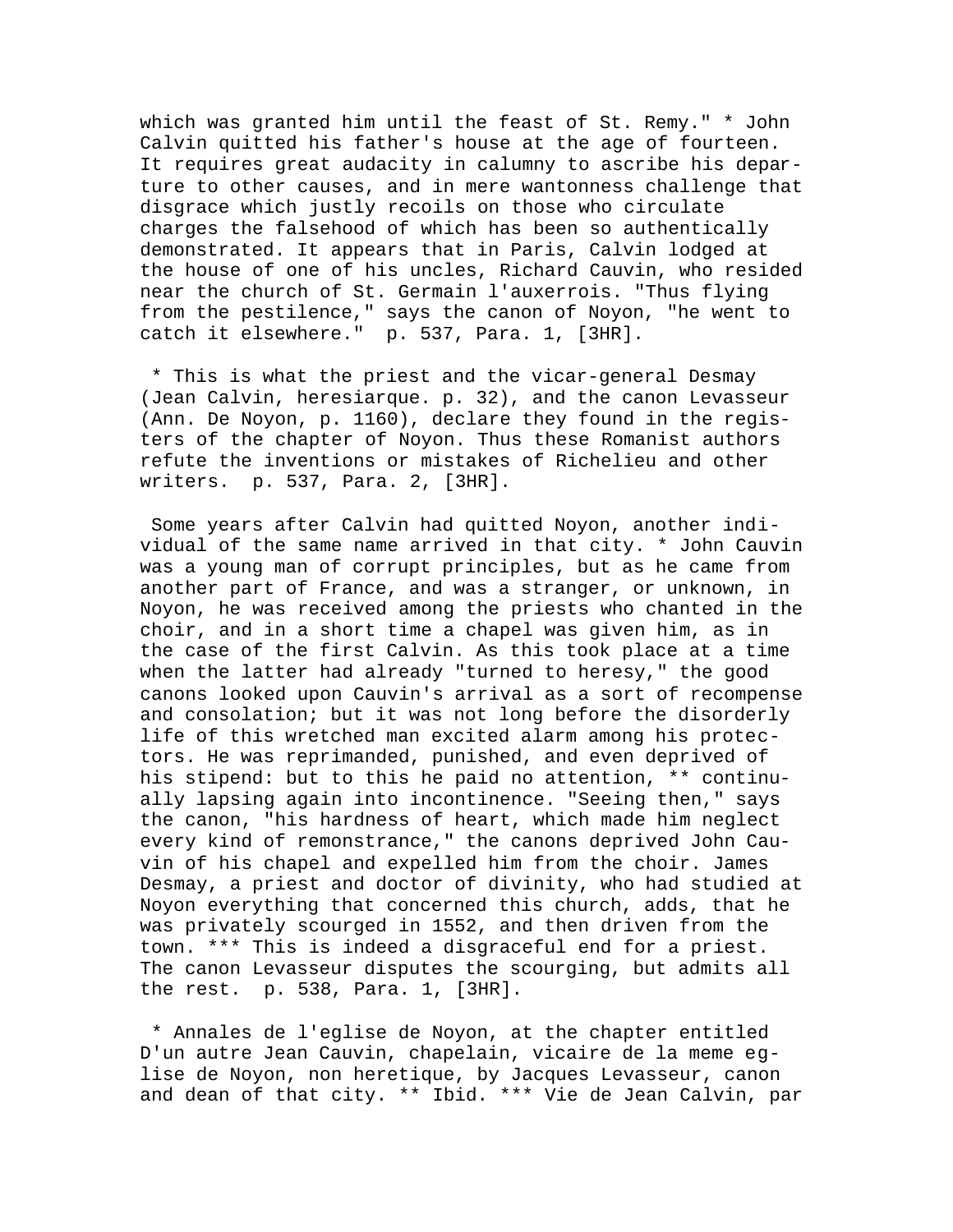T. Desmay, imprimee a Rouen, chez Richard l'allement, 1621. p. 538, Para. 2, [3HR].

 In the following year the same circumstances happened again, for the history of popery abounds in such adventures. A certain Baldwin the younger, also chaplain at Noyon, having taken to live scandalously with him certain women of suspicious character, \* was condemned to attend every service in the church during a month, and to be scourged. \*\* p. 538, Para. 3, [3HR].

 \* Scandalose vivendo cum quibusdam mulieribus suspectis. Annales de l'eglise de Noyon, p. 1171. \*\* Praefati Domini ordinarunt ipsum caedi virgis. Ibid. p. 538, Para. 4, [3HR].

 While these two Romanist authors agree in relating the disorders and punishments inflicted on these young ecclesiastics, they likewise agree in declaring that they had found nothing at Noyon or in its registers against the morals of the great French reformer, and are content to execrate his error; "for to call a man a heretic, is to call him by the most opprobrious of names." \* p. 539, Para. 1, [3HR].

\* Ibid. 1162. p. 539, Para. 2, [3HR].

 The Dean of Noyon goes even farther in his zeal for the Papacy, and relates that John Cauvin, who had been expelled in for incontinence, died a good catholic. "Thanks be to God," adds he, "that he never turned his coat, nor changed his religion, to which his libertine life and the example of his namesake Calvin seemed to incline him." The dean concludes his strange narrative, the discovery of which is highly valuable to the history of the Reformation, in these words: "I thought it my duty to add this chapter to the history of the first Calvin the reformer, ad diluendam homonymiam," to guard against the similarity of names, "for fear one should be taken for the other, the catholic for the heretic." \* p. 539, Para. 3, [3HR].

\* Ibid. 1171. p. 539, Para. 4, [3HR].

 Never was fear better founded. We know what the popish writers are accustomed to do. They take advantage of the misdeeds of John Cauvin at Noyon, and ascribe them to the reformer. They tell their readers gravely that he was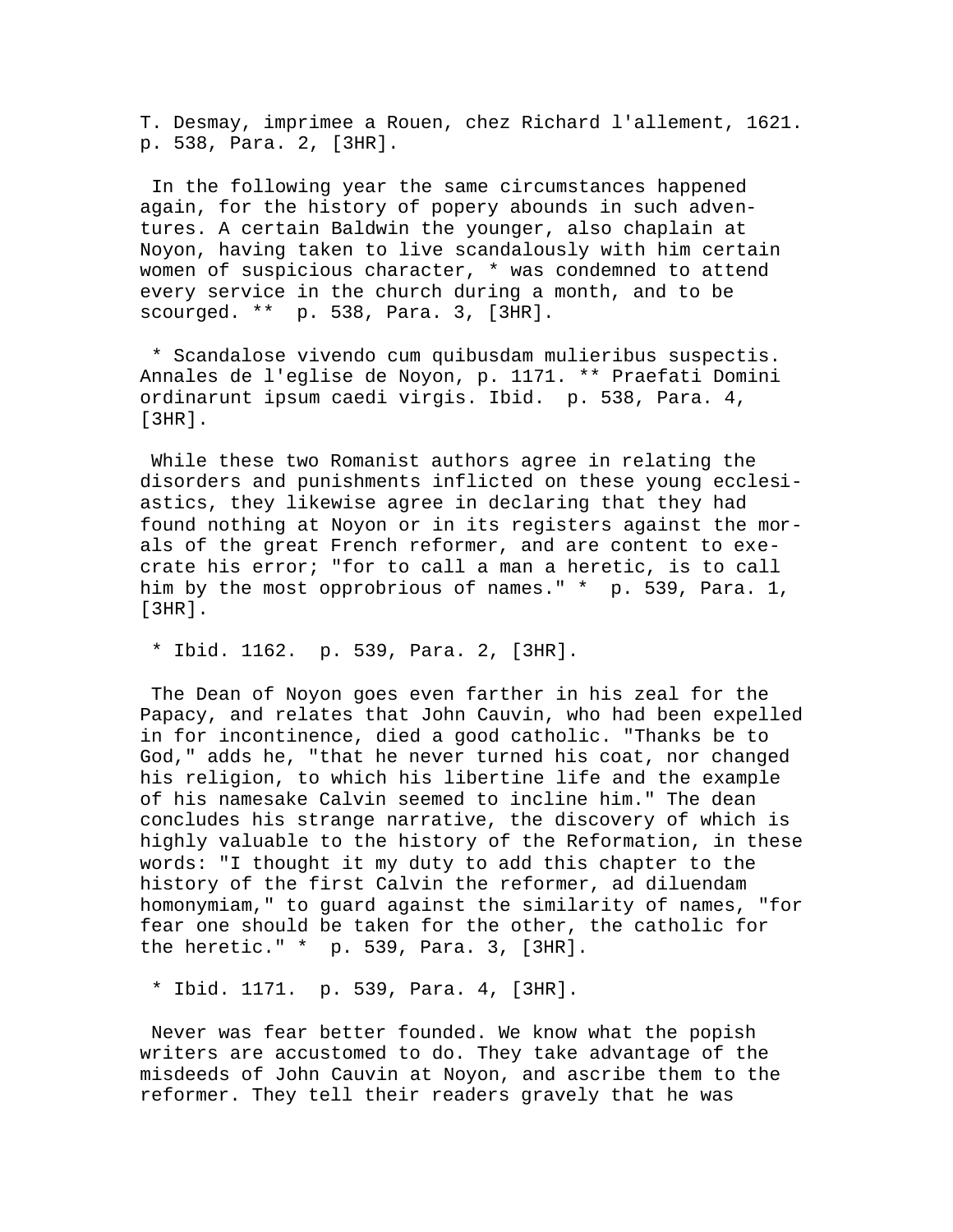driven from his native town for misconduct, after having been condemned to be scourged and even branded. In spite of all the pains taken by the Dean of Noyon to add a chapter for fear one should be taken for the other, the catholic for the heretic, the apologists of Rome fail not to ascribe to the reformer the debaucheries of his namesake. What engrossed the thoughts of the canon of Noyon was the glory of John Cauvin who died a good catholic, and he feared lest Calvin's heresy should be laid to him. And, accordingly, he clearly assigns incontinence to the one, and heresy to the other. There have indeed been equivocations, as he says, but in a contrary direction. Let us now return to Calvin at Paris. p. 539, Para. 5, [3HR].

 A new world opened before the young man in the metropolis of letters. He profited by it, applied to his studies, and made great progress in Latin literature. He became familiar with Cicero, and learned from this great master to employ the language of the Romans with a facility, purity, and ease that excite the admiration even of his enemies. But at the same time, he found riches in this language which he afterwards transferred to his own. p. 540, Para. 1, [3HR].

 Up to this time Latin had been the only language of the learned; and to our own days it has remained the language of the Roman church. The Reformation created or at least emancipated the vulgar tongue. The exclusive office of the priest had ceased; the people were called to learn and know for themselves. In this one fact was involved the ruin of the language of the priest, and the inauguration of the language of the people. It is no longer to the Sorbonne alone, to a few monks, or ecclesiastics, or literary men, that the new ideas are to be addressed; but to the noble, the citizen, and the laborer. All men are now to be preached to; nay more, all are to become preachers -- woolcombers and knights, as well as doctors and parish priests. A new language is wanted, or at the least the language of the people must undergo an immense transformation, a great enfranchisement, and, drawn from the common uses of life, must receive its patent of nobility from renovated Christianity. The gospel, so long slumbering, has awoke; it speaks and addresses whole nations, everywhere kindling generous affections; it opens the treasures of heaven to a generation that was thinking only of the mean things on earth; it shakes the masses; it talks to them of God, of man, of good and evil, of the pope and the Bible, of a crown in heaven, and perhaps a scaffold upon earth. The popular tongue,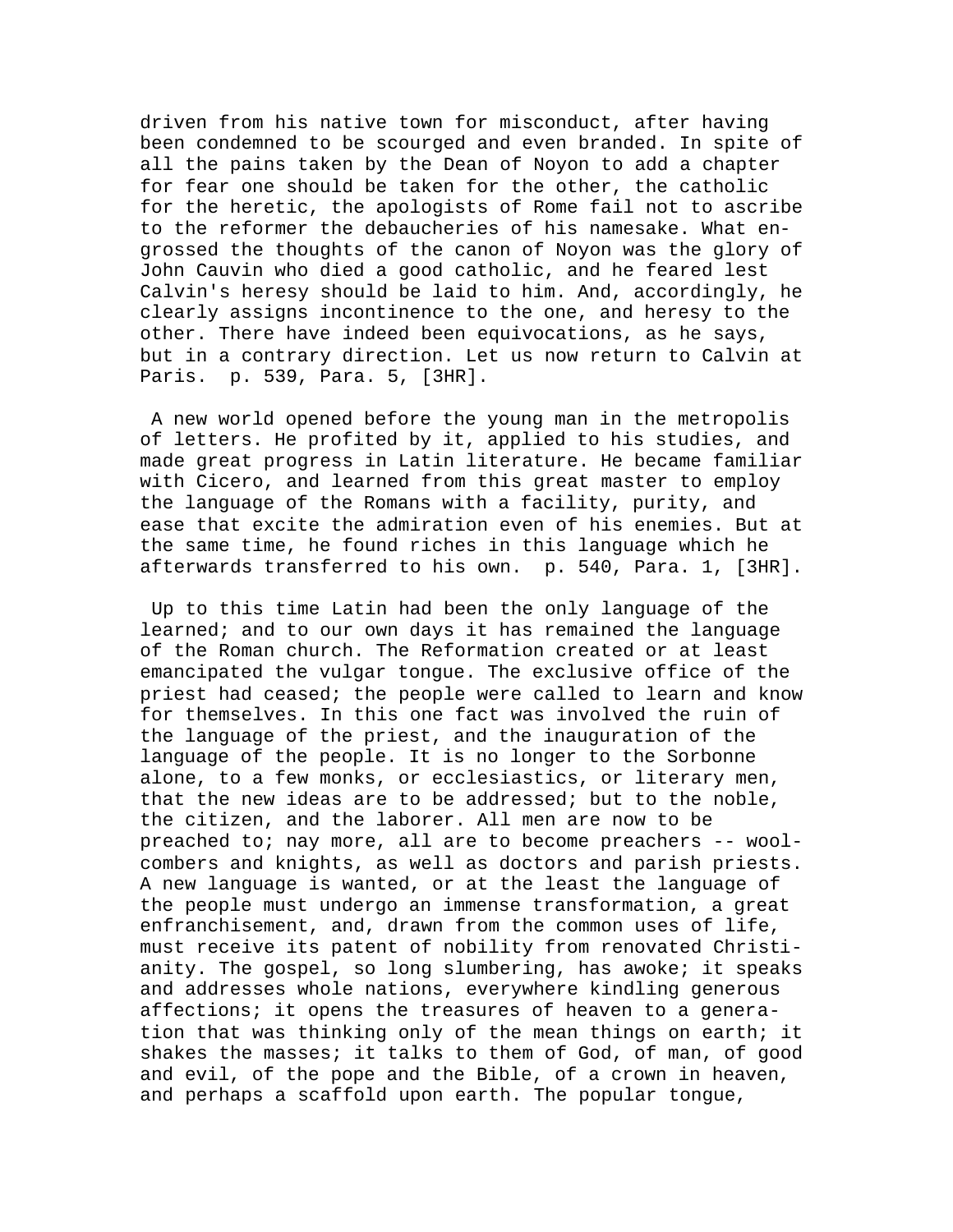which hitherto had been the language of chroniclers and troubadours only, was called by the Reformation to act a new part, and consequently to new developments. A new world is opening upon society, and for a new world there must be new languages. The Reformation removed the French from the swaddling bands in which it had hitherto been bound, and reared it to its majority. From that time the language has had full possession of those exalted privileges that belong to the operations of the mind and the treasures of heaven, of which it had been deprived under the guardianship of Rome. No doubt the language is formed by the people themselves: they invent those happy words, those energetic and figurative expressions, that impart to language such coloring and life. But there are resources beyond their reach, and which can only proceed from men of intellect. Calvin, when called upon to discuss and to prove, enriched his mother tongue with modes of connection and dependence, with shadows, transitions, and dialectic forms, that it did not as yet possess. p. 540, Para. 2, [3HR].

 These elements were already beginning to ferment in the head of the young student at the college of La Marche. This lad, who was destined to exercise so powerful a mastery over the human heart, was also to subjugate the language he would have to use as his weapon. Protestant France subsequently habituated itself to the French of Calvin, and Protestant France comprehends the most cultivated portion of the nation; from it issued those families of scholars and dignified magistrates who exerted so powerful an influence over the refinement of the people; out of it sprung the Port Royal, \* one of the greatest instruments that have ever contributed to form the prose and even the poetry of France, and who, after endeavoring to transfer to the Gallican catholicism the doctrine and language of the Reformation, failed in one of his projects, but succeeded in the other; for Roman-catholic France was forced to go and learn of her Jansenist and reformed adversaries how to wield those weapons of language without which it cannot contend against them. \*\* p. 541, Para. 1, [3HR].

 \* M. A. Arnauld, grandfather of the Mere Angelique, and of all the Arnaulds of Port-Royal, was a Protestant. See Port-Royal, by Sainte Beuve. \*\* Etude litteraire sur Calvin, par M. A. Sayous, Geneve, 1839, art. 4. It has been followed by others on Farel, Viret, and Beza. p. 541, Para. 2, [3HR].

While the future reformer of religion and language was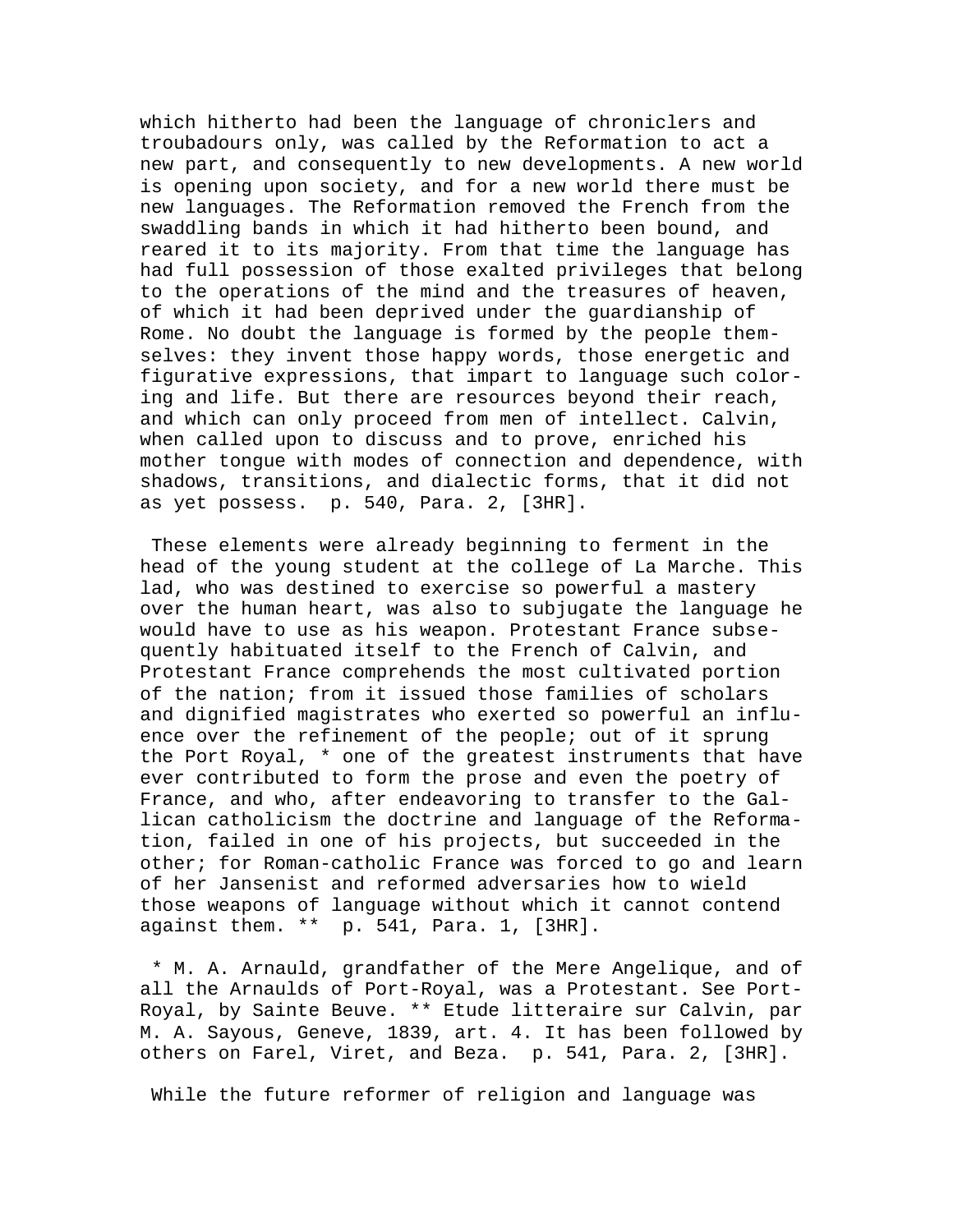thus growing to maturity in the college of La Marche, everything was in commotion around the young and serious scholar, who took no part as yet in the great movements that were agitating society. The flames that consumed the hermit and Pavanne had spread terror through Paris. But the persecutors were not satisfied; a system of terror was set on foot throughout France. The friends of the Reformation no longer dared correspond with one another, for fear their intercepted letters should betray to the vengeance of the tribunals both those who wrote them and those to whom they were addressed. \* One man, however, ventured to carry intelligence from Paris to France to the refugees at Basle, by sewing a letter that bore no signature under his doublet. He escaped the squadrons of arquebusiers, the marechaussee of the several districts, the examinations of the provosts and lieutenants, and reached Basle without the mysterious doublet being searched. His tidings filled Toussaint and his friends with alarm. "It is frightful," said Toussaint, "to hear of the great cruelties there inflicted." \*\* Shortly before this, two Franciscan monks had arrived at Basle, closely pursued by the officers of justice. One of them named John Prevost had preached at Meaux, and had afterwards been thrown into prison at Paris. \*\*\* All that they told of Paris and Lyons, through which they had passed, excited the compassion of these refugees. "May our Lord send his grace thither," wrote Toussaint to Farel; "I assure you that I am sometimes in great anxiety and tribulation." p. 542, Para. 1, [3HR].

 \* Il n'y a personne qui ose m'ecrire. Toussaint to Farel, Sept. 4, 1525. Neufchatel M.S. \*\* Ibid. \*\*\* Ibid. July 21, 1525. p. 542, Para. 2, [3HR].

These excellent men still kept up their courage; in vain were all the parliaments on the watch; in vain did the spies of the Sorbonne and of the monks creep into churches, colleges, and even private families, to catch up any word of evangelical doctrine that might there be uttered; in vain did the king's soldiers arrest on the highways everything that seemed to bear the stamp of the Reformation: those Frenchmen whom Rome and her satellites were hunting down and treading under foot, had faith in better days to come, and already perceived afar off the end of this Babylonish captivity, as they called it. "The seventieth year, the year of deliverance, will come at last," said they, "and liberty of spirit and of conscience will be given to us." \* But the seventy years were destined to last nearly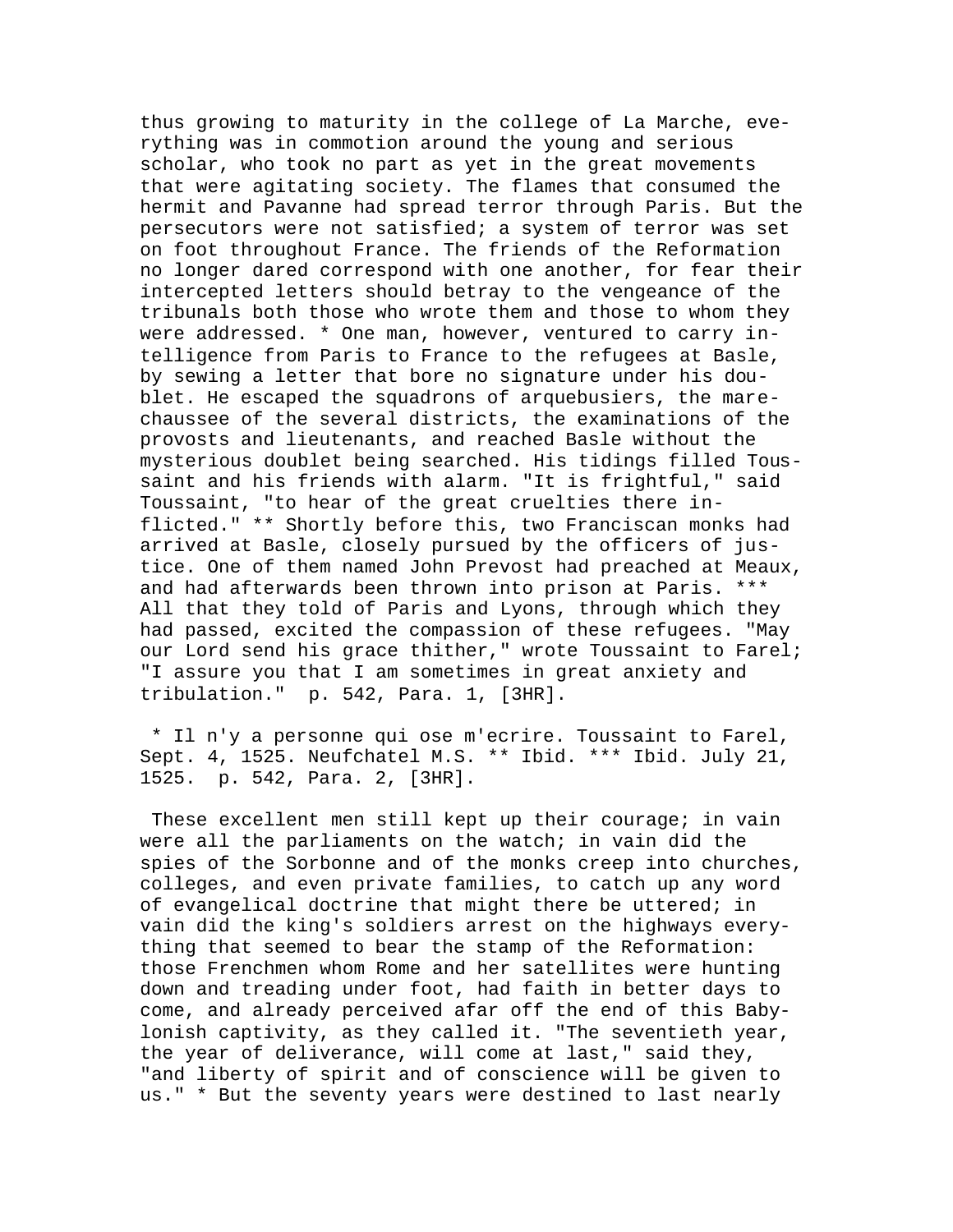three centuries, and it was only after calamities without a parallel that these hopes were to be realized. It was not in man, however, that the refugees placed any hope. "Those who have begun the dance," said Toussaint, "will not stop on the road." But they believed that the Lord "knew those whom he had chosen, and would deliver his people with a mighty hand." \*\* p. 543, Para. 1, [3HR].

 \* Sane venit annus septuagesimus, et tempus appetit ut tandem vindicemur in libertatem spiritus et conscientiae. Toussaint to Farel, 21st July 1525. \*\* Sed novit Dominus quos elegerit. Ibid. p. 543, Para. 2, [3HR].

 The Chevalier d'esch had in effect been delivered. Escaping from the prison at Pont a Mousson, he had hastened to Strasburg; but he did not remain there long. "For the honor of God," immediately wrote Toussaint to Farel, "endeavor to prevail on the knight, our worthy master, \* to return as speedily as possible; for our brethren have great need of such a leader?" In truth, the French refugees had new cause of alarm. They trembled lest that dispute about the Lord's supper, which had so much distressed them in Germany, should pass the Rhine, and cause fresh troubles in France. Francis Lambert, the monk of Avignon, after visiting Zurich and Wittemberg, had been in Metz; but they did not place entire confidence in him; they feared lest he should have imbibed Luther's sentiments, and that by controversies, both useless and "monstrous", as Toussaint calls them, he might check the progress of the Reformation. \*\* Esch therefore returned to Lorraine; but it was to be again exposed to great dangers, "along with all those who were seeking the glory of Jesus Christ." \*\*\* p. 543, Para. 3, [3HR].

 \* Si nos magistrum in terris habere deceat (if it becomes us to have any master upon earth) he adds. Ibid. Neufchatel MS. \*\* Vereor ne aliquid monstri alat. Toussaint to Farel, Sept. 27, 1525. \*\*\* Audio etiam equitem periclitari, simul et omnes qui illic Christi gloriae favent. Ibid. Dec. 27, 1525. p. 543, Para. 4, [3HR].

 Yet Toussaint was not of a disposition to send others to the battle without joining in it himself. Deprived of his daily intercourse with OECOLAMPADIUS, reduced to associate with an ignorant priest, he had sought communion with Christ, and felt his courage augmented. If he could not return to Metz, might he not at least go to Paris? True, the piles of Pavanne and the hermit of Livry were smoking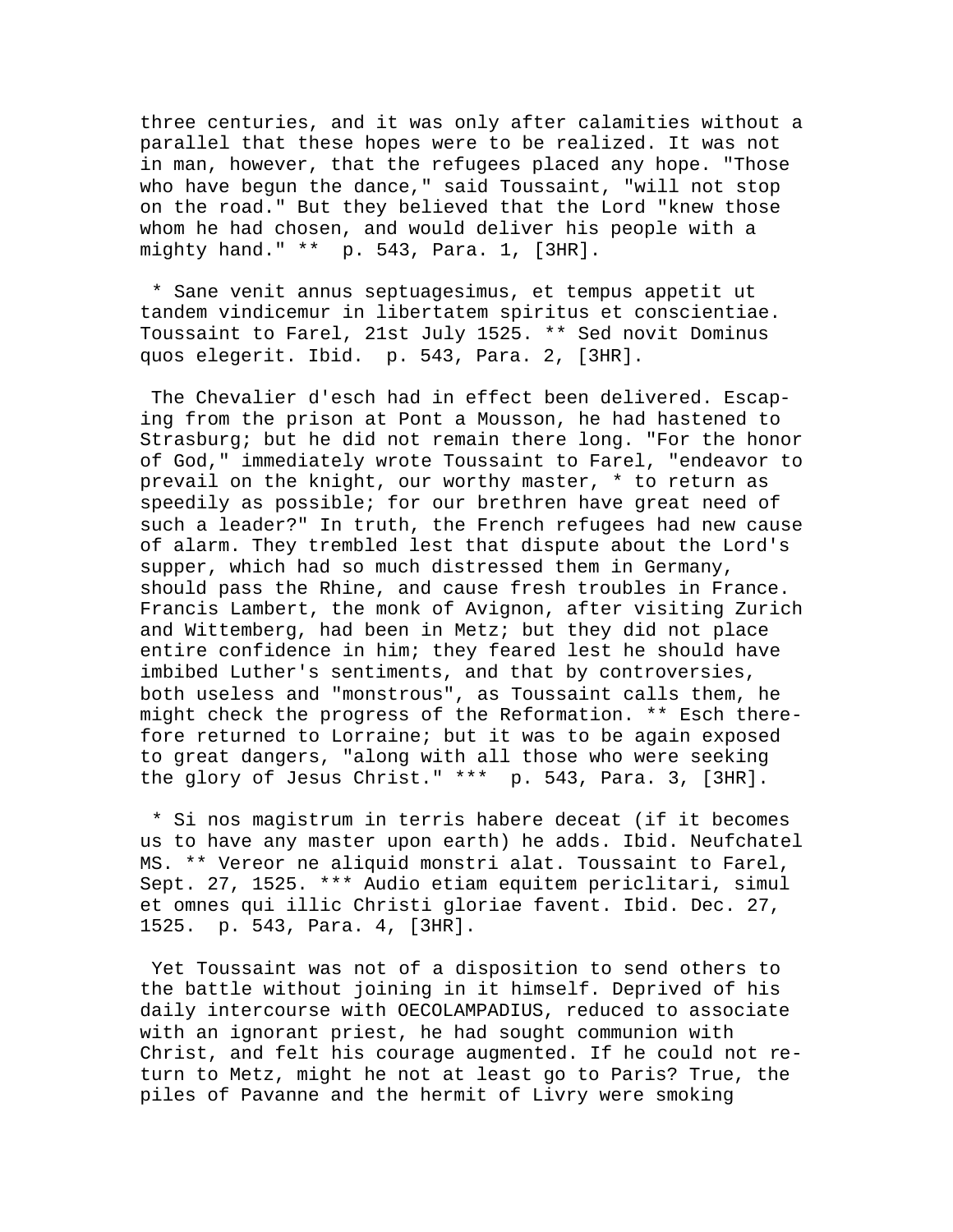still, and seemed to repel from the capital all those who held the same faith as they did. But if the colleges and the streets of Paris were struck with terror, so that no one dared even name the gospel and the Reformation, was not that a reason why he should go thither? Toussaint quitted Basle, and entered those walls where fanaticism had taken the place of riot and debauchery. While advancing in Christian studies, he endeavored to form a connection with those brethren who were in the colleges, and especially in that of the cardinal Lemoine, where Lefevre and Farel had taught. \* But he could not long do so freely. The tyranny of the parliamentary commissioners and of the theologians reigned supreme in the capital, and whoever displeased them was accused of heresy. \*\* A duke and an abbot, whose names are unknown to us, denounced Toussaint as a heretic; and one day the king's sergeants arrested the youth from Lorraine and put him in prison. Separated from all his friends, and treated like a criminal, Toussaint felt his wretchedness the more keenly. "O Lord," exclaimed he, "withdraw not thou thy Spirit from me, for without it I am but flesh and a sink of iniquity." While his body was in chains, he turned in heart to those who were still combating freely for the gospel. There was OECOLAMPADIUS, his father, and "whose work I am in the Lord," said he. \*\*\* There was Leclerc, whom he no doubt believed, on account of his age, "unable to bear the weight of the gospel;" \*\*\*\* Vaugris, who had displayed all the zeal "of the most affectionate brother" to rescue him from the hands of his enemies; \*\*\*\*\* Roussel, "by whom he hoped the Lord would bring great things to pass; \*\*\*\*\*\* and lastly, Farel, to whom he wrote, "I commend myself to your prayers, for fear that I should fall in this warfare." \*\*\*\*\*\*\* How must the names of all these men have softened the bitterness of his imprisonment, for he showed no signs of falling. Death, it is true, seemed hanging over him in this city where the blood of a number of his brethren was to be poured out like water; \*\*\*\*\*\*\*\* the friends of his mother, of his uncle the Dean of Metz, and the cardinal of Lorraine, made him the most lavish offers \*\*\*\*\*\*\*\*\* . . . . . "I despise them," answered he; "I know that they are a temptation of the devil. I would rather suffer hunger, I would rather be a slave in the house of the Lord, than dwell with riches in the palaces of the wicked." \*\*\*\*\*\*\*\*\*\* At the same time he made a bold confession of his faith. "It is my glory," exclaimed he, "to be called a heretic by those whose lives and doctrines are opposed to Jesus Christ." \*\*\*\*\*\*\*\*\*\*\* And this interesting and bold young man subscribed his letters, "Pe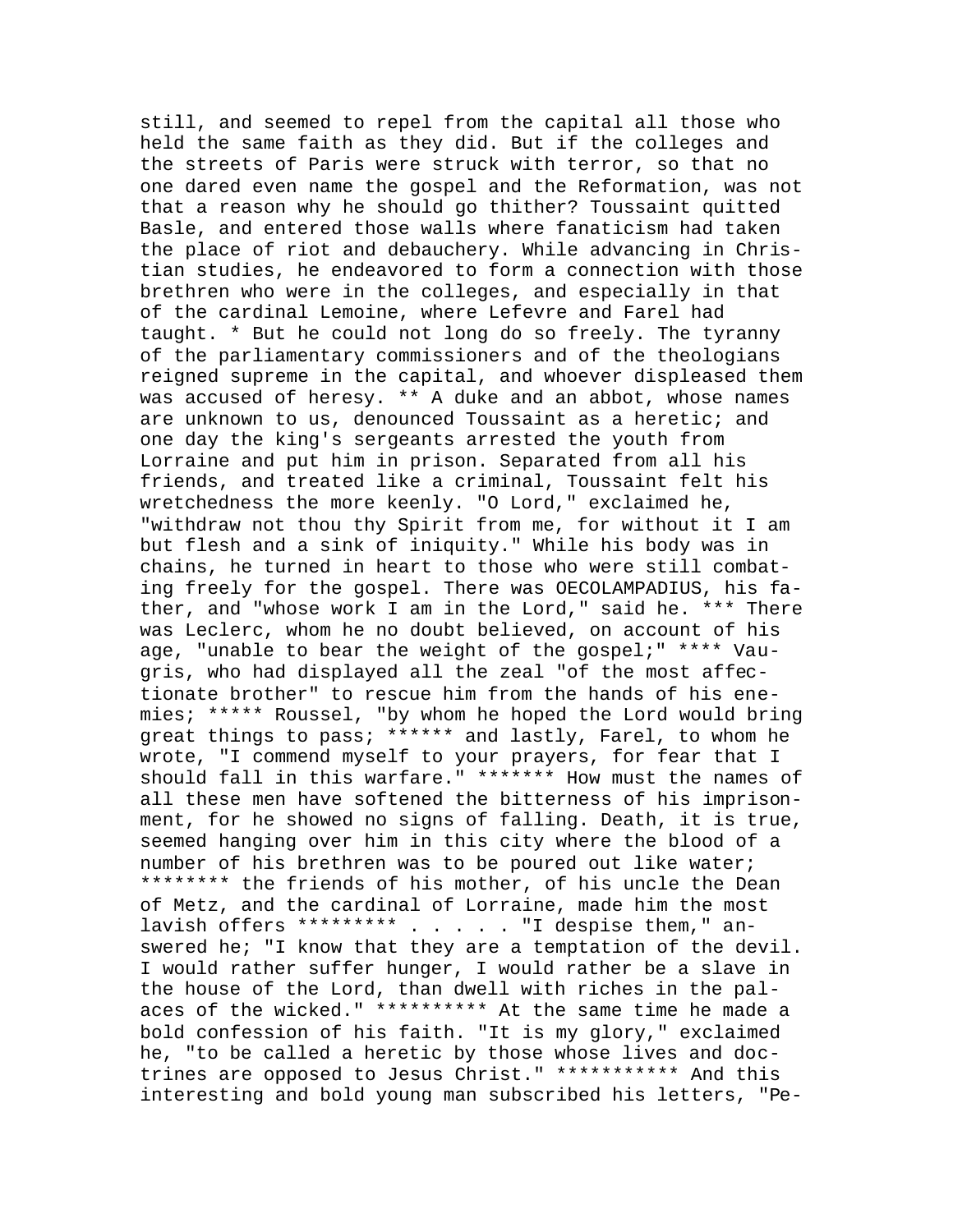ter Toussaint, unworthy to be called a Christian." p. 544, Para. 1, [3HR].

 \* Fratres qui in collegio Cardinalis Monachi sunt te salutant. Toussaint to Farel, Neufchatel MS. \*\* Regnante hic tyrannide commissariorum et theologoium. Ibid. \*\*\* Patrem nostrum cujus nos opus sumus in Domino. Toussaint to Farel, Neufchatel MS. This letter is updated, but it would seem to have been written shortly after Toussaint's deliverance, and shows the thoughts that then filled his mind. \*\*\*\* Faber impar est oneri evangelico ferendo. Ibid. \*\*\*\*\* Fidelissimi fratris officio functum. Ibid. \*\*\*\*\*\* Per Rufum magna operabitur Dominus. Ibid. \*\*\*\*\*\*\* Commendo me vestris precibus ne succumbam in nac militia. Ibid. \*\*\*\*\*\*\*\* Me periclitari de vita. Ibid. \*\*\*\*\*\*\*\*\* Offerebantur hic mihi conditiones amplissimae. Ibid. \*\*\*\*\*\*\*\*\*\* Malo esuriere et abjectus esse in domo Domini..Ibid. \*\*\*\*\*\*\*\*\*\*\* Haec, haec gloria mea quod habeor haereticus ab his quorum vitam et doctrinam video pugnare cum Christo. Ibid. p. 544, Para. 2, [3HR].

 Thus, in the absence of the king, new blows were continually aimed against the Reformation. Berquin, Toussaint, and many others, were in prison; Schuch, Pavanne, and the hermit of Livry, had been put to death; Farel, Lefevre, Roussel, and many other defenders of the holy doctrine, were in exile, the mouths of the mighty ones were dumb. The light of the gospel day was growing dim; the storm was roaring incessantly, bending and shaking as if it would uproot the young tree that the hand of God had so recently planted in France. p. 546, Para. 1, [3HR].

 Nor was this all. The humble victims who had already fallen were to be succeeded by more illustrious martyrs. The enemies of the Reform in France, having failed when they began with persons of rank, had submitted to begin at the bottom, but with the hope of rising gradually until they procured the condemnation and death of the most exalted personages. The inverse progress succeeded with them. Scarcely had the ashes with which the persecution had covered the Greve and the avenues of Notre-Dame been dispersed by the wind, before fresh attacks were commenced. Messire Anthony Du Blet, that excellent man, the Lyons merchant, sunk under the persecutions of these enemies of the truth, in company with another disciple, Francis Moulin, of whose fate no details have been handed down. \* They went further still; they now took a higher aim; there was an illustrious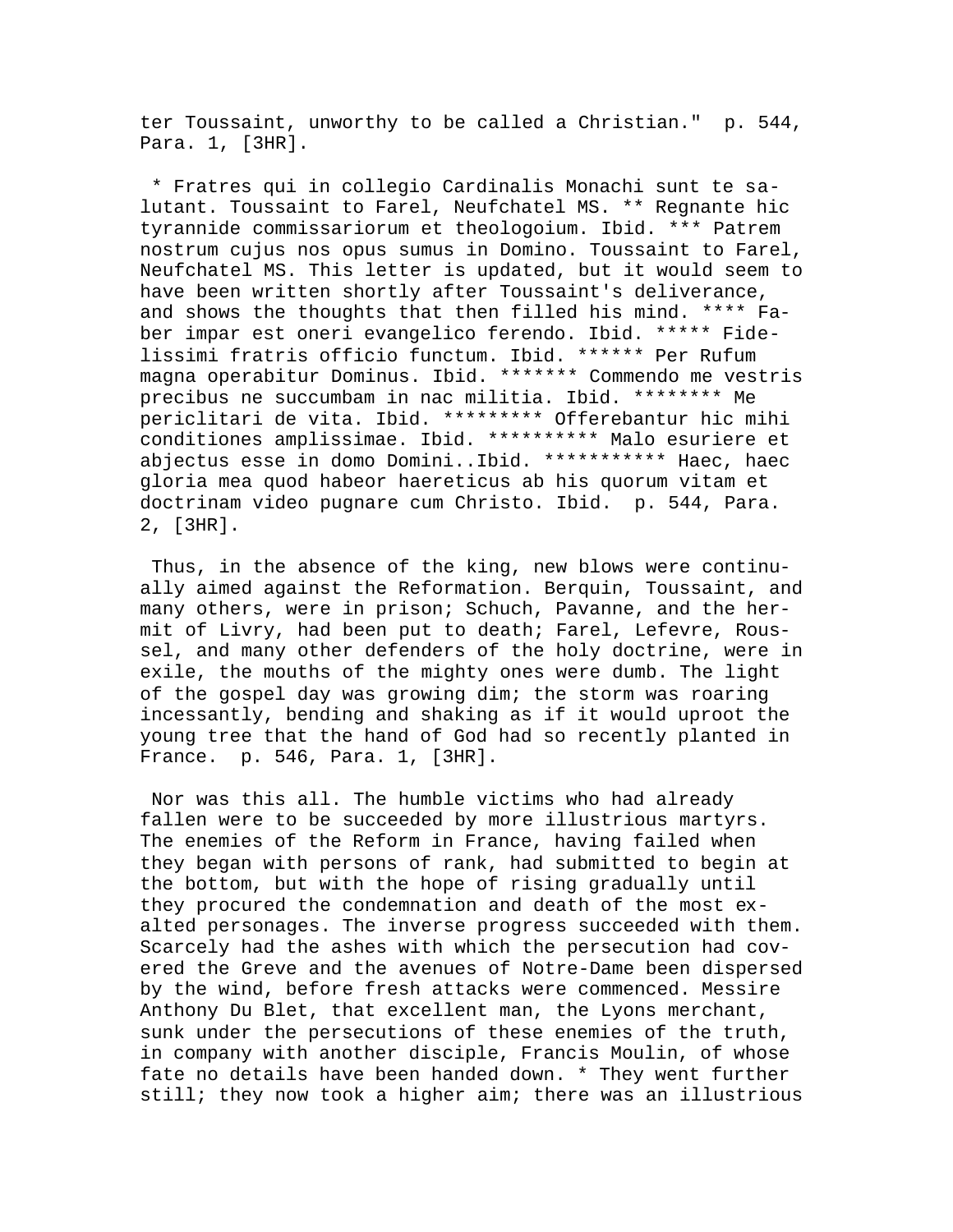person whom they could not reach, but whom they could strike in those who were dear to her. This was the Duchess of Alencon. Michael d'arande, chaplain to the king's sister, for whose sake Margaret had dismissed her other preachers, and who proclaimed the pure doctrine of the gospel in her presence, became the object of attack, and was threatened with imprisonment and death. \*\* About the same time Anthony Papillon, for whom the princess had obtained the office of chief master of requests to the Dauphin, died suddenly, and the general report, even among the enemies, was that he had been poisoned. \*\*\* p. 546, Para. 2, [3HR].

 \* Periit Franciscus Molinus ac Dubletus. Erasm. Epp. p. 1109. In this letter, addressed to Francis I. In July 1526, Erasmus gives the names of all those who, during the king's captivity, had fallen victims to these Roman fanatics. \*\* Periclitatus est Michael Arantius. Epp. p. 1109. Ibid. \*\*\* Periit Papilio non sine gravi suspicione veneni. Ibid. p. 546, Para. 3, [3HR].

 Thus the persecution spread over the kingdom, and daily drew nearer to the person of Margaret. After the forces of the Reform, concentrated at Meaux, at Lyons, and at Basle, had been dispersed, they brought down one after another those isolated combatants who here and there stood up for it. Yet a few more efforts, and the soil of France will be free from heresy. Underhanded contrivances and secret practices took the place of clamor and the stake. They will make war in open day, but they will also carry it on in darkness. If fanaticism employs the tribunal and the scaffold for the meaner sort, poison and the dagger are in reserve for the great. The doctors of a celebrated society have made too good a use of these means, and even kings have fallen under the dagger of the assassins. But justice demands that we should remember it. Rome has had in every age its fanatical assassins, it has also had men like Vincent de Paul and Fenelon. These blows struck in darkness and silence were well adapted to spread terror on every side. p. 547, Para. 1, [3HR].

 To this perfidious policy and fanatical persecution from within, were added the fatal reverses from without. A veil of mourning hung over the whole nation. There was not a family, particularly among the nobles, whose tears did not flow for the loss of a father, a husband, of a son left on the fields of Italy, \* or whose hearts did not tremble for the liberty and even the life of one of its members. The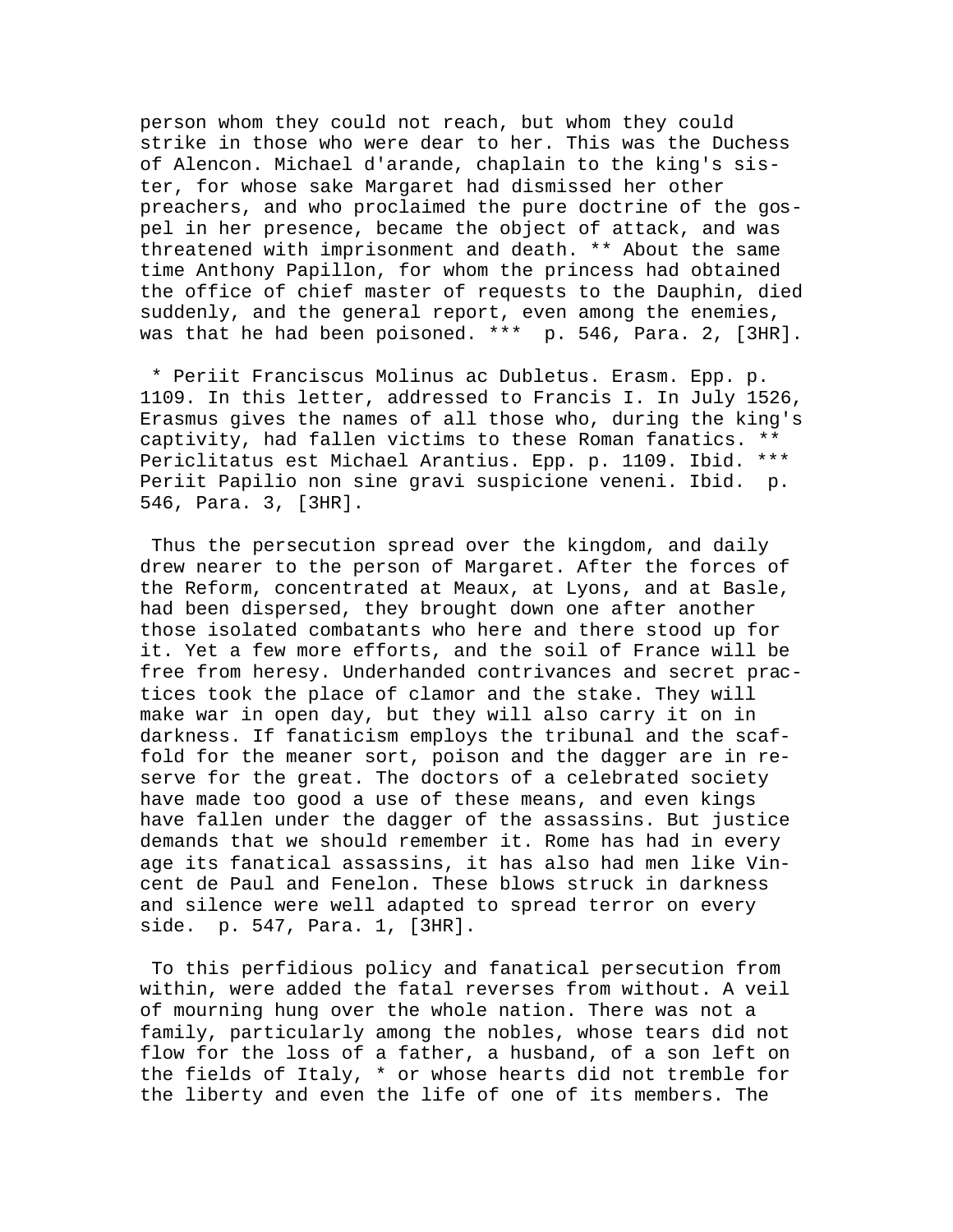great reverses that had fallen upon the nation diffused a leaven of hatred against the heretics. People and parliament, church and throne, joined hand in hand. p. 547, Para. 2, [3HR].

 \* Gaillard, Francois I. Vol. 2. 255. p. 547, Para. 3, [3HR].

 Was it not enough for the duchess of Alencon that the defeat of Pavia should have deprived her of a husband, and made her brother a prisoner? Must the torch of the gospel, in whose mild light she so rejoiced, be extinguished perhaps for ever? In May 1525, she had felt increase of sorrow. Charles of Lannoy had received orders to take his prisoner into Spain. Margaret had recourse to the consolations of faith, and having found them, immediately communicated them to her brother. "My lord," she wrote, "the farther you are removed from us, the stronger is my hope of your deliverance: for when the reason of man is troubled and fails, then the Lord performs his mighty works. And now, if he makes you partaker of the pains he has borne for you, I beseech you, my lord, to believe that it is only to try how much you love him, and to afford you space to learn how he loves you; for he will have your whole heart, as he through love hath given his own. After having united you to himself by tribulation, he will deliver you to his glory and your consolation, by the merits of his victorious resurrection, in order that by you his name may be known and sanctified, not only in your kingdom, but in all Christendom, until the conversion of the unbelievers. Oh, how blessed will be your brief captivity, by which God will deliver so many souls from unbelief and eternal condemnation." \* Francis I deceived the hopes of his pious sister. p. 548, Para. 1, [3HR].

 \* Letters de la Reine de Navarre a Francois I. p. 32. p. 548, Para. 2, [3HR].

 The news from Spain soon increased the general sorrow. Mortification and illness endangered the life of the haughty Francis. If the king remains a prisoner, if he dies, if his mother's regency is prolonged for many years, will not the Reformation be crushed for ever? "But when all seems lost," said the young scholar of Noyon at a later period, "God saves his church in a marvellous way." \* The church of France, which was as if in the travail of birth, was to have an interval of ease before her pains returned;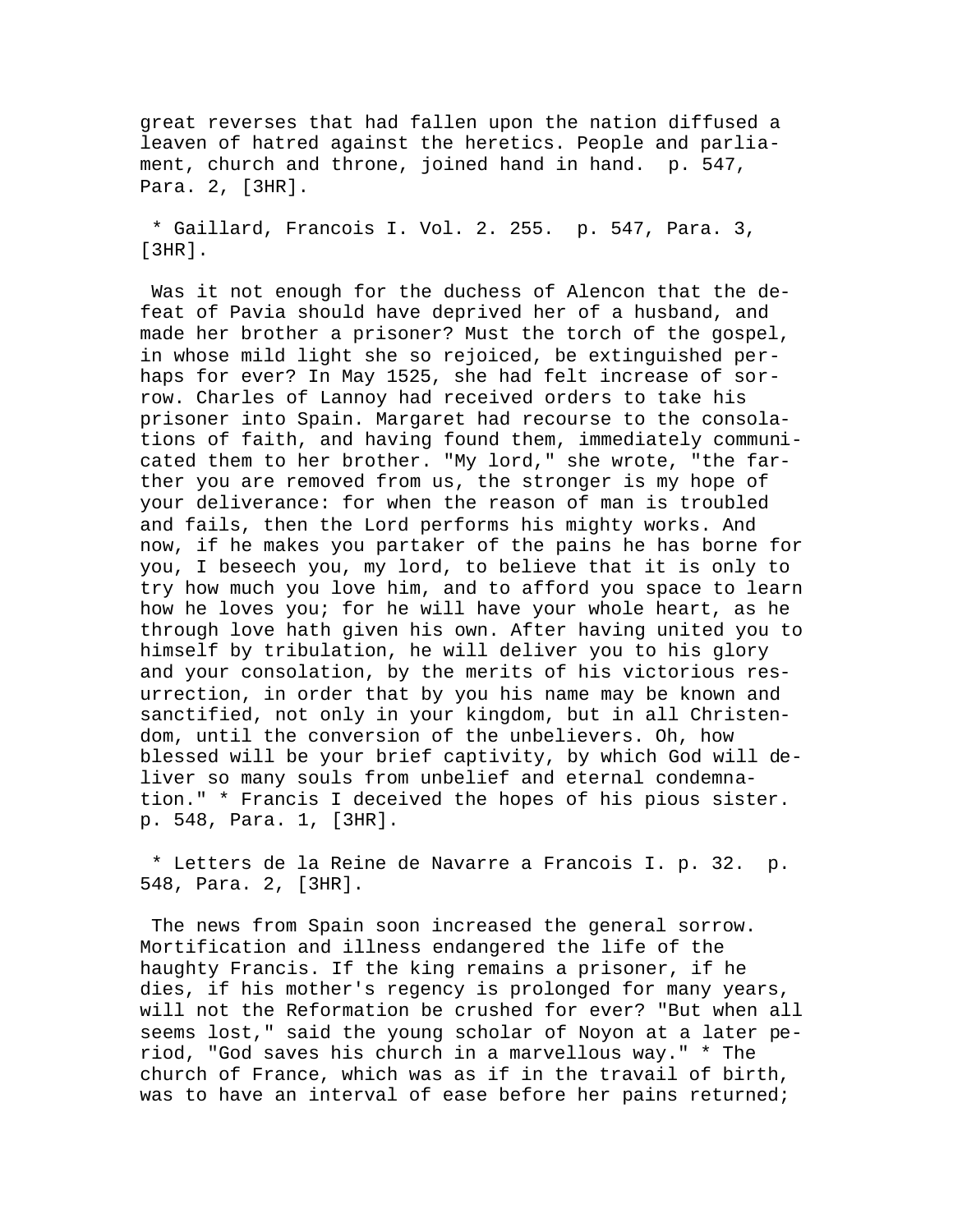and to this end God made use of a weak woman, who never openly declared in favor of the Reformation. At that time she thought more of saving the king and the kingdom, than of delivering obscure Christians, who nevertheless rested great hopes in her. \*\* But under the splendor of worldly affairs God often conceals the mysterious ways by which he governs his people. A noble project arose in the mind of the Duchess of Alencon. To cross the sea or the Pyrenees, and rescue Francis from the power of Charles V, was now the object of her life. p. 548, Para. 3, [3HR].

 \* Nam habet Deus modum, quo electos suos mirabiliter custodiat, ubi omnia perdita videntur. Calvin, in Epp. Ad Rom. 11. 2. \*\* Beneficio illustrissimae Ducis Alanconiae. Toussaint to Farel. p. 548, Para. 4, [3HR].

 Margaret of Valois announced her intention, which was suggested by her mother, and all France hailed it with shouts of gratitude. Her great genius, the reputation she had acquired, the love she felt for her brother, and that of Francis towards her, were a great counterpoise in the eyes of Louisa and Duprat to her attachment to the new doctrine. All eyes were turned upon her, as the only person capable of extricating the kingdom from its perilous position. Let Margaret visit Spain, let her speak to the powerful emperor and to his ministers, and let her employ that admirable genius which Providence has bestowed on her, for the deliverance of her brother and her king. p. 549, Para. 1, [3HR].

 Yet very different sentiments filled the hearts of the nobles and of the people, as they saw the duchess of Alencon going into the midst of the enemy's councils, and among the fierce soldiery of the catholic king. p. 549, Para. 2,  $[3HR]$ .

 All admired the courage and devotion of this young woman, but did not share it. The friends of the princess had fears on her behalf, which were but too near being realized. The evangelical Christians were full of hope. The captivity of Francis I had brought unheard-of severities on the friends of the Reform; his liberation, they thought, might bring them to an end. To open the gates of Spain to the king, would be to close those of the prisons into which the servants of the word of God had been thrown. Margaret encouraged herself in a project towards which all her soul felt attracted by so many different motives. Heaven's height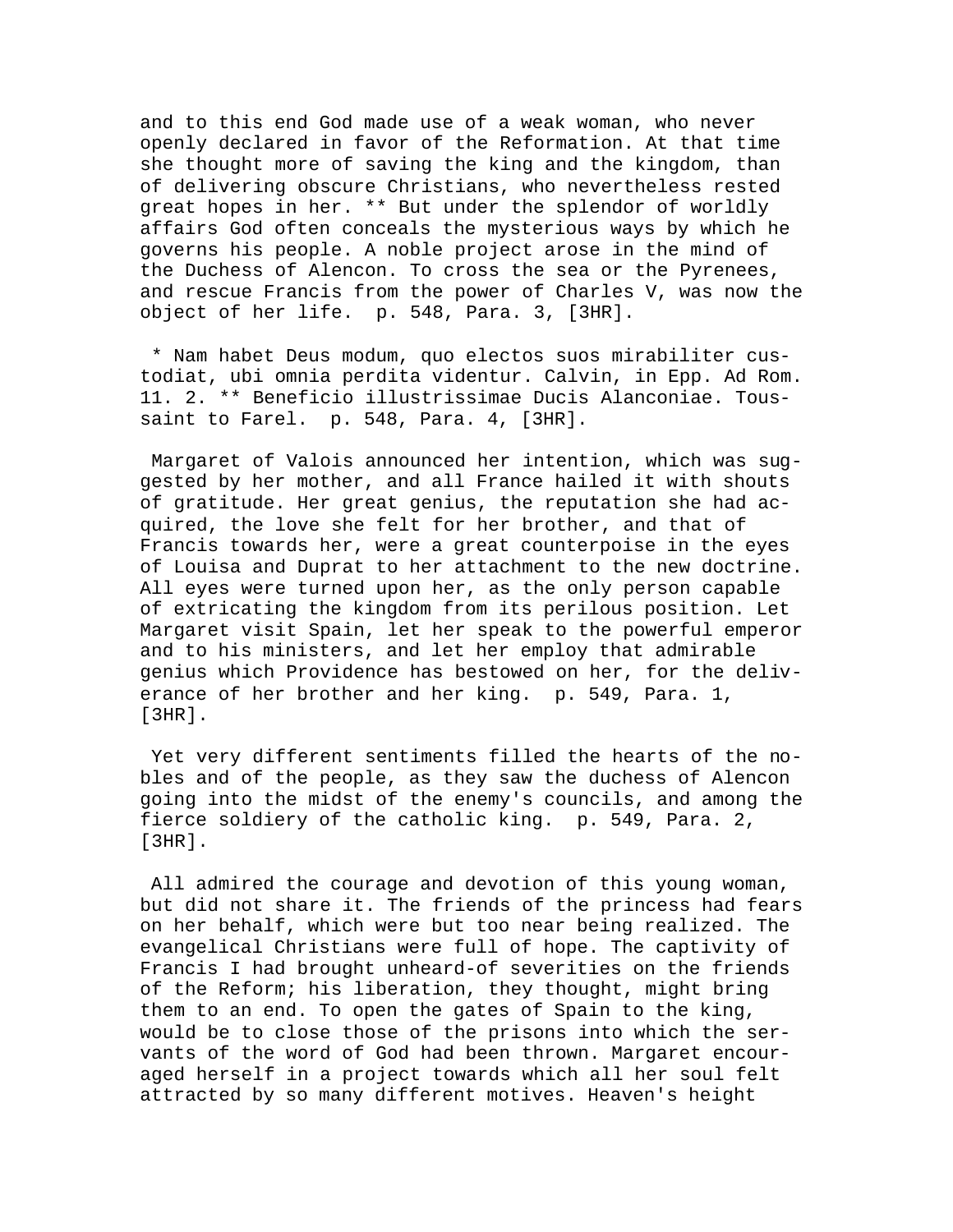cannot my passage stay, Nor powers of hell can bar my way, My Saviour holds the keys of both. Her woman's heart was strengthened by that faith which overcomes the world, and her resolution was irrevocable. Every preparation was made for this important and dangerous journey. p. 549, Para. 3, [3HR].

 The archbishop of Embrun, afterwards cardinal of Tournon, and the president Selves, were already at Madrid, treating for the king's deliverance. They were placed under Margaret's orders, as was also the bishop of Tarbes, afterwards cardinal of Grammont; full powers being given to the princess alone. At the same time Montmorency, afterwards so hostile to the Reform, was sent in all haste to Spain to procure a safe-conduct for the king's sister. \* The emperor objected at first, and said that it was the duty of his ministers alone to arrange this affair. "One hour's conference," exclaimed Selves, "between your majesty, the king my master, and the duchess of Alencon, would forward the treaty more than a month's discussion between diplomatists." \*\* p. 550, Para. 1, [3HR].

 \* Memoires de Du Bellay, p. 124. \*\* Histoire de France, par Garnier, tome 24. p. 550, Para. 2, [3HR].

 Margaret, impatient to arrive in consequence of the king's illness, set off without a safe-conduct, accompanied by a splendid train. \* She quitted the court, moving towards the Mediterranean; but while she was on the road, Montmorency returned with letters from Charles guaranteeing her liberty for three months only. That matters not; she will not be stopped. The eagerness for this journey was such that the Duchess had been compelled to ask the king whom she should select to accompany her. "Your good servants have so great a desire to see you, that each one prays to be allowed to go with me," she wrote to her brother. p. 550, Para. 3, [3HR].

 \* Pour taster au vif la voulunte de l'esleu empereur..madame Marguerite, duchesse d'alencon, tresnotablement accompaignee de plusieurs ambassadeurs..Les gestes de Francoise de Valois, par E. Dolet, 1540. p. 550, Para. 4, [3HR].

 Margaret had scarcely reached the shores of the Mediterranean when the fears of those about her on the insufficiency of the safe-conduct, but especially the bad weather and the